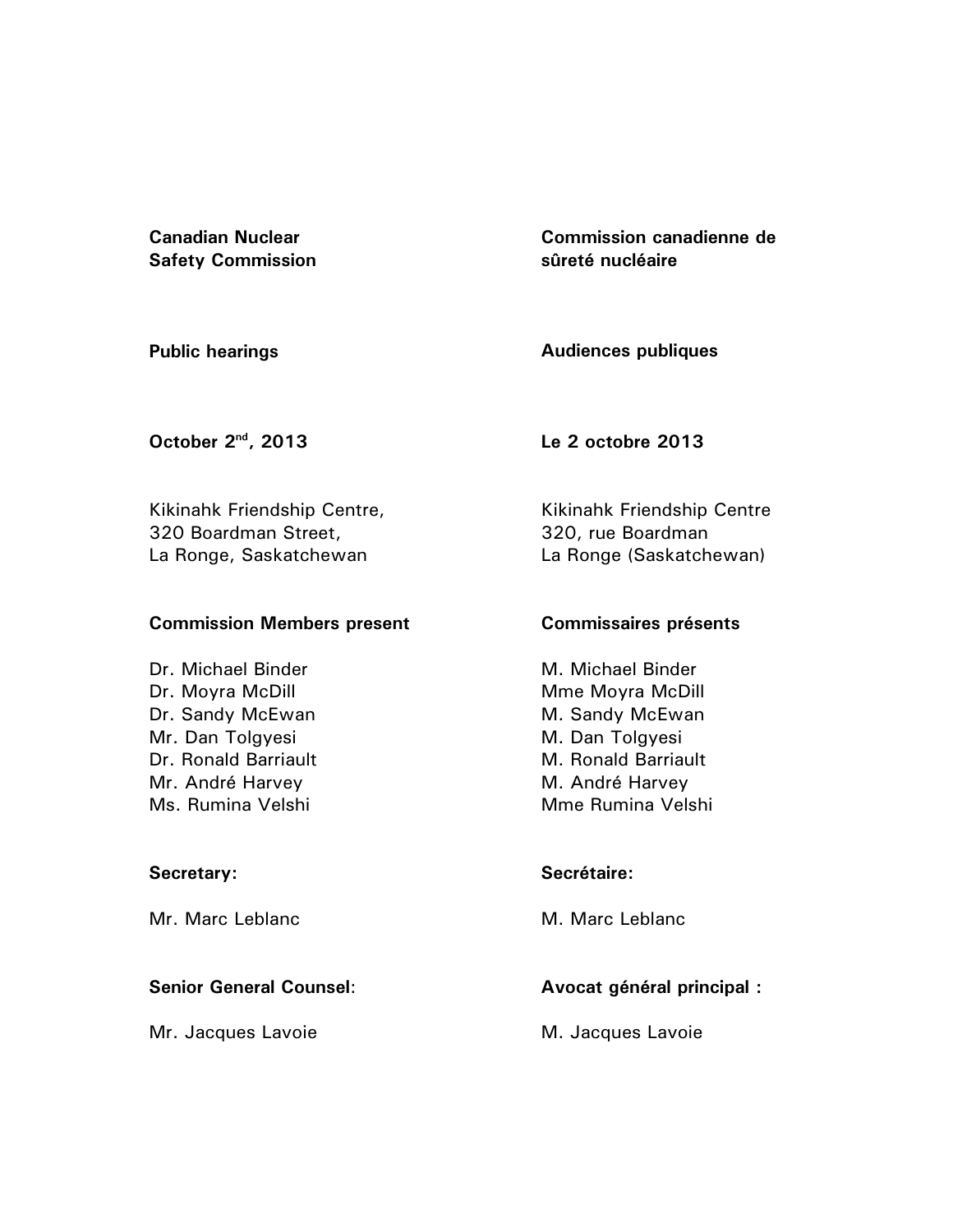## (ii) **TABLE OF CONTENTS**

|                                                                                                                                                                       | <b>PAGE</b> |
|-----------------------------------------------------------------------------------------------------------------------------------------------------------------------|-------------|
| Opening remarks                                                                                                                                                       | 1           |
| 13-H13.2 / 13-H14.2 / 13-H15.2<br>Oral presentation by<br>Kineepik Métis Local Inc. (#9)                                                                              | 28          |
| 13-H13.3 / 13-H14.3 / 13-H15.3<br>Oral presentation by<br>Prince Albert Grand Council                                                                                 | 61          |
| 13-H13.27 / 13-H14.25 / 13-H15.24<br>Oral presentation by the<br>Lac La Ronge Indian Band                                                                             | 101         |
| 13-H13.18 / 13-H14.15 / 13-H15.15<br>Oral presentation by the<br>English River First Nation                                                                           | 122         |
| 13-H13.12 / 13-H14.11 / 13-H15.10<br>Oral presentation by the<br>Canadian Nuclear Association                                                                         | 159         |
| 13-H13.6 / 13-H13.6A / 13-H14.5 / 13-H14.5A<br>Oral presentation by the Canadian<br>Nuclear Workers' Council and the<br>United Steelworkers Union (USW)<br>Local 8914 | 171         |
| $13 - H13.3$<br>Oral presentation by<br>Dwayne Buffin                                                                                                                 | 189         |
| 13-H13.23 / 13-H14.21 / 13-H15.20<br>Oral presentation by the<br>Saskatchewan Environmental<br>Society                                                                | 201         |
| 13-H13.7 / 13-H14.6 / 13-H15.5<br>Oral presentation by                                                                                                                | 295         |

The Saskatchewan Mining Association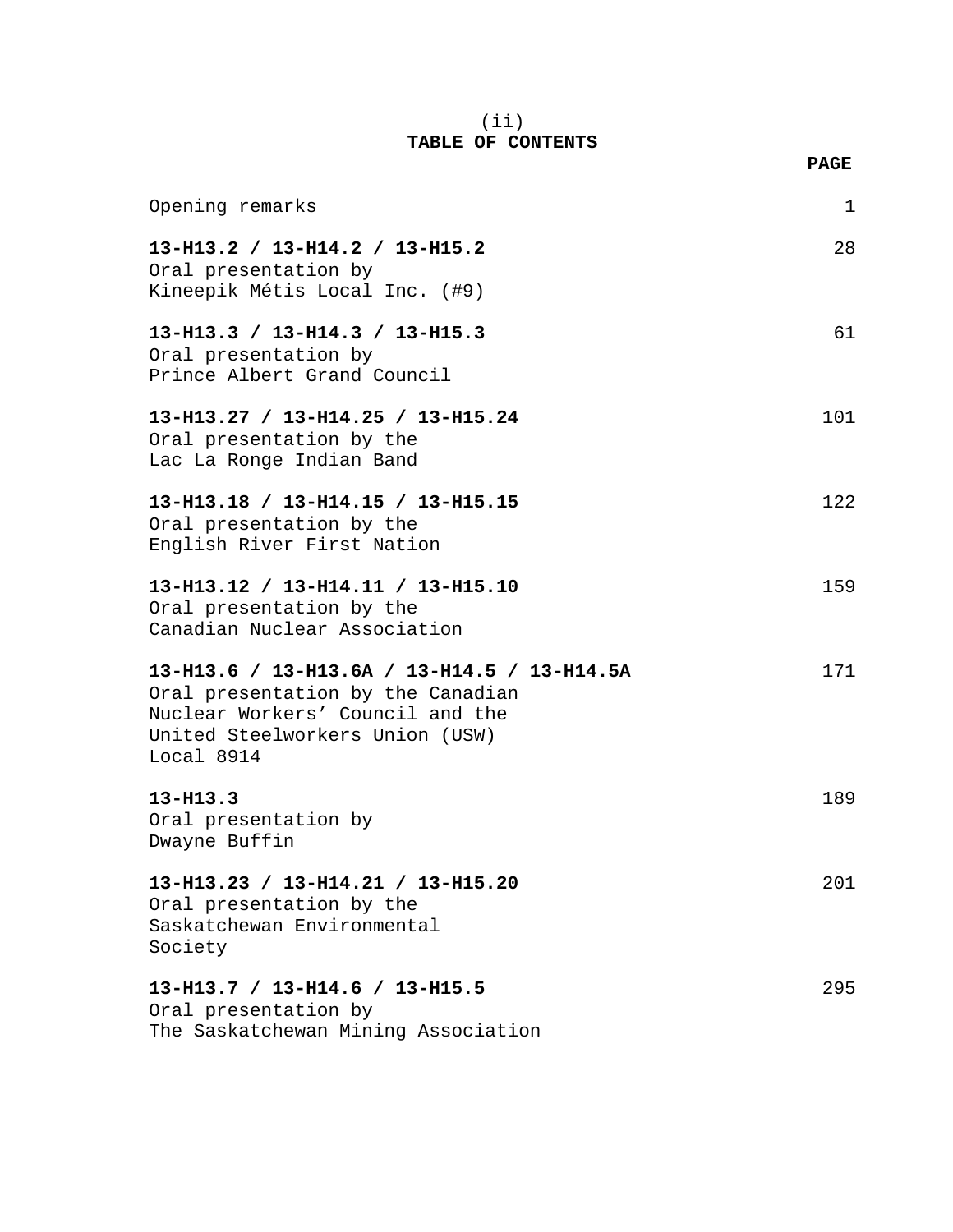## (iii) **TABLE OF CONTENTS**

**PAGE**

| $13-H13.5 / 13-H14.4 / 13-H15.4$<br>Oral presentation by<br>Candyce Paul                                                   | 314 |
|----------------------------------------------------------------------------------------------------------------------------|-----|
| 13-H13.22 / 13-H143.20 / 13-H15.19<br>Oral presentation by the<br>Northern Saskatchewan Environmental<br>Quality Committee | 330 |
| 13-H13.17 / 13-H14.15 / 13-H15.14<br>Oral presentation by<br>Rose Roberts                                                  | 373 |
| 13-H13.10 / 13-H14.9 / 13-H15.8<br>Oral presentation by<br>Steve Lawrence                                                  | 405 |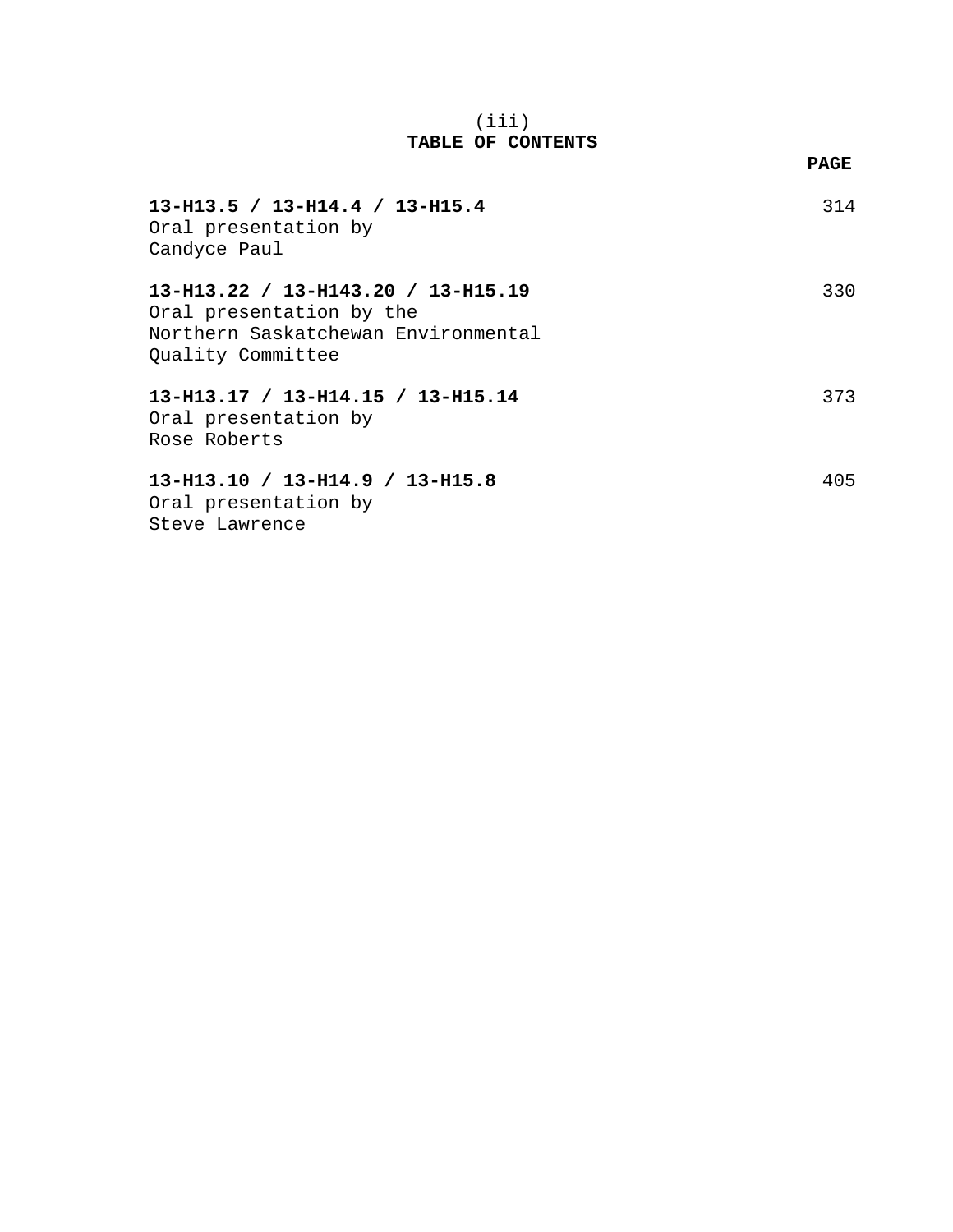La Ronge, Saskatchewan

--- Upon commencing at 8:33 a.m./L'audience est débute à 8h33

#### **Opening Remarks**

**MR. LEBLANC:** Good morning, Ladies and Gentlemen. Welcome to the continuation of the hearings that are being held by the Canadian Nuclear Safety Commission.

The Commission is about to resume the public hearings on the applications by Cameco for the renewal of the licences for the Key Lake, MacArthur River and Rabbit Lake operations.

I'd like to note, as was the case yesterday, we have simultaneous translation in both Dene and Cree. We also have translation in English and French. Translation devices are available here at the reception area and the Dene is on Channel 7, Cree is on Channel 6. La version en français est au poste 5, and the English version is on Channel 4. I would ask you to please keep the pace of your speech relatively slow, so that the translators have a chance to keep up.

This hearing is being registered as in the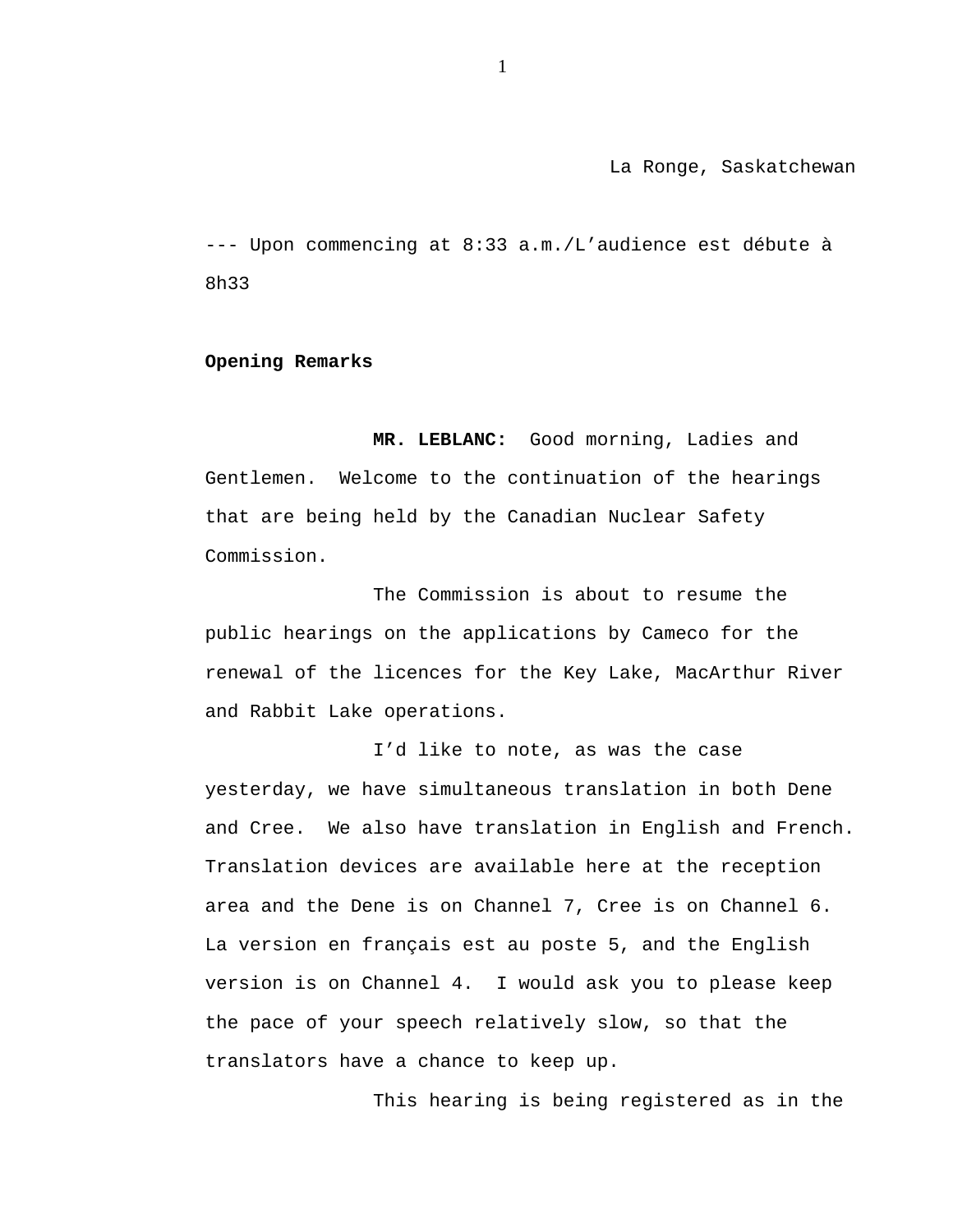language in which it is being used, obviously, and Dene and Cree will be translated for the transcripts.

I would also like to note that this proceeding is being video webcast live and that the proceeding is also archived on our web site for a three month period after the closure of the hearing and those transcripts will be available in one to two weeks.

To make the transcripts as meaningful as possible, we would ask everyone to identify themselves before speaking. And as a courtesy to others in the room, please silence your cell phones and other electronic devices.

Monsieur Binder, Président et premier dirigeant de la CCSN va présider les audiences publiques aujourd'hui. Mister President.

**THE CHAIRMAN:** Thank you, Marc, and good morning and welcome to the continuation of the public hearing of the Canadian Nuclear Safety Commission.

Mon nom est Michael Binder. Je suis le Président de la Commission Canadienne de Sûreté Nucléaire, and I'd like to welcome everybody who is here today with us and all of you who are joining us through the webcast.

I'd like to begin by introducing the Members of the Commission that are with us today. On my right is Dr. Moyra McDill, Mr. Dan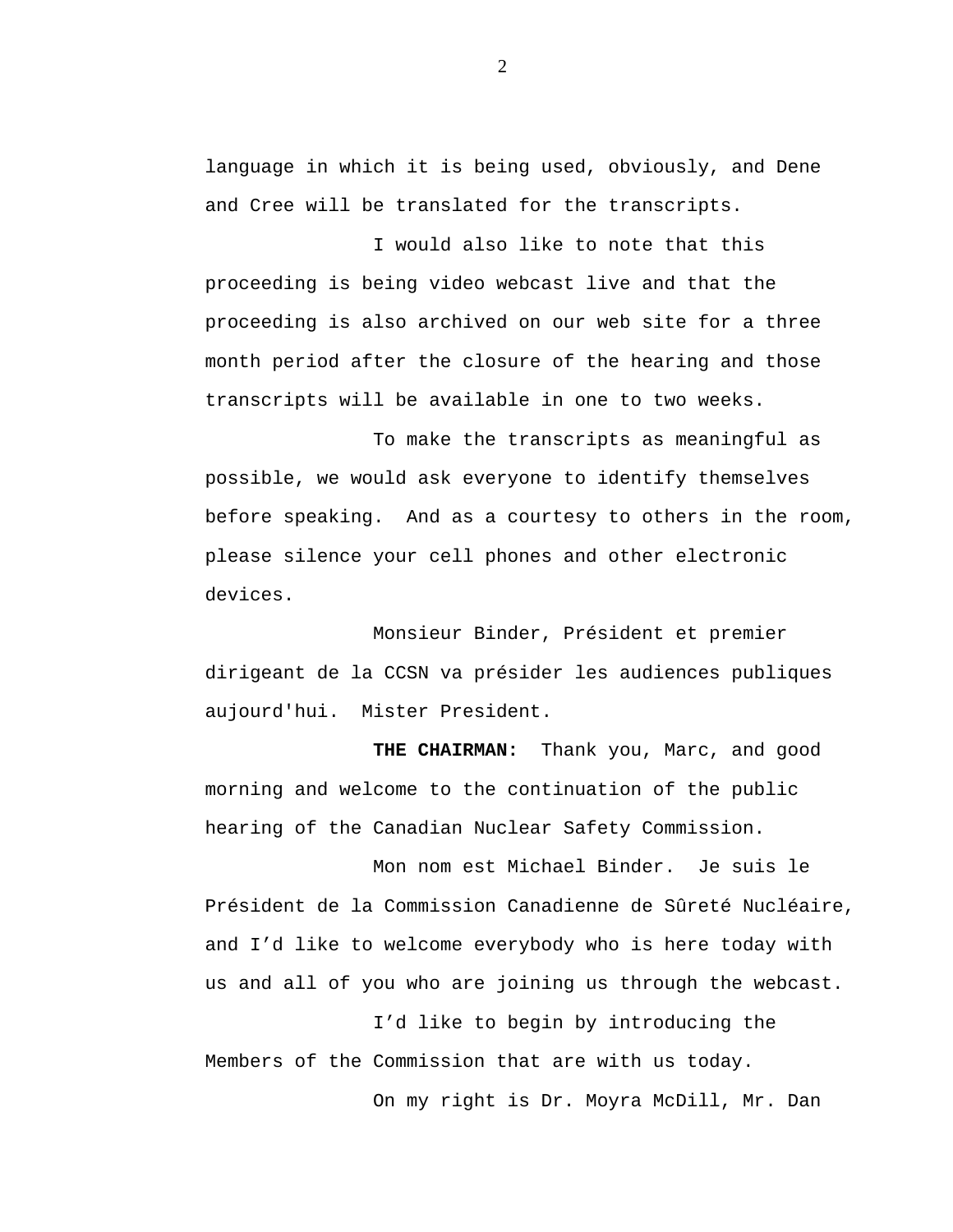Tolgyesi. On my left is Dr. Sandy McEwan, Ms. Rumina Velshi, Dr. Ronald Barriault and Mr. André Harvey.

We've heard from Marc Leblanc, the Commission Secretary and we also have with us here today on the podium, Mr. Jacques Lavoie, Senior General Counsel for the Commission.

We heard the presentation from Cameco and CNSC staff yesterday and I'd like to move now to the intervenors. I'd like to remind everybody that we have allocated 10 minutes for each oral presentation because we all read every single document in detail, and we are very, very anxious to actually get into the dialogue and the discussion as a result of those interventions.

The presentation obviously will deal with the three facilities and some intervenors received some financial support from the Commission and we will allow them a little bit more time, not much more, but a little bit more time to make their presentation so we can get into a little bit more in-depth discussion.

So we had unfinished business from last night and I'd like to dispose of that before we get into today's proceedings. So we had a written submission from a Dr. Dewar, Dale Dewar, so I would like to deal with that particular issue and I'd like a Commissioner, anybody who has any particular question on that particular written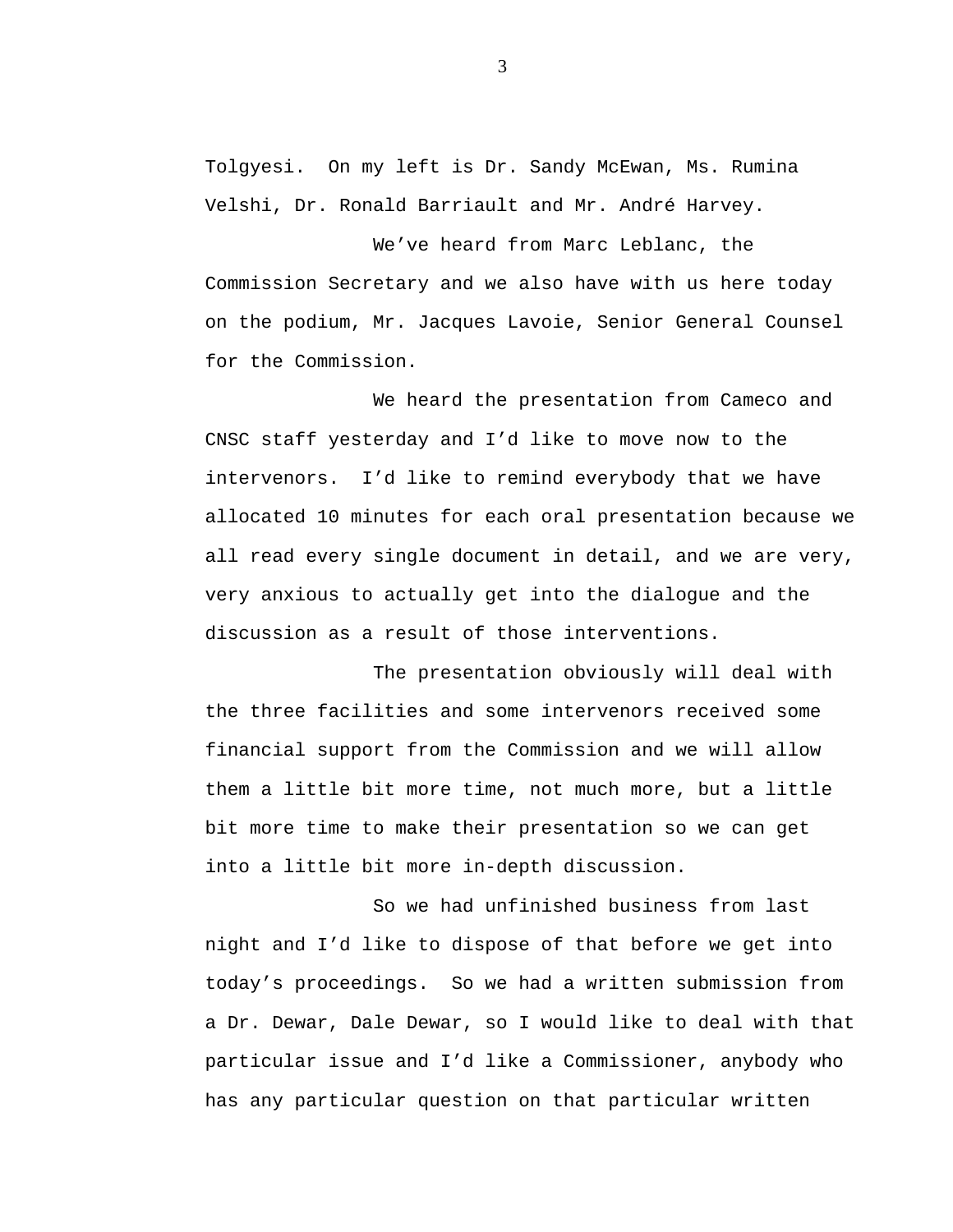intervention.

**MR. LEBLANC:** Prior to having any question, I'd like to mention that this is in Document CMD-H13.13 and copies of this document are available at the reception desk. Thank you.

> **THE CHAIRMAN:** Question? Dr. McDill? **MEMBER McDILL:** There we go, good morning.

Perhaps I could ask staff to comment on this submission, a little bit on the history of exposure to uranium and from the historical basis up to the present, if that's possible, exposures to workers, exposure to community.

**MR. JAMMAL:** Ramzi Jammal, for the record.

We have the benefit of Dr. Irvine here who's got the historical aspect. With your permission, I would like to pass the microphone to Dr. Irvine.

#### **THE CHAIRMAN:** Dr. Irvine?

**DR. IRVINE:** Good morning. Yes, I'm James Irvine. I'm the Medical Health Officer for the three Northern health authorities, so roughly the Northern half of the province and a professor with the College of Medicine at the University of Saskatchewan.

One of our roles over the years has been monitoring health of communities, and so we've been involved with a variety of different health studies as it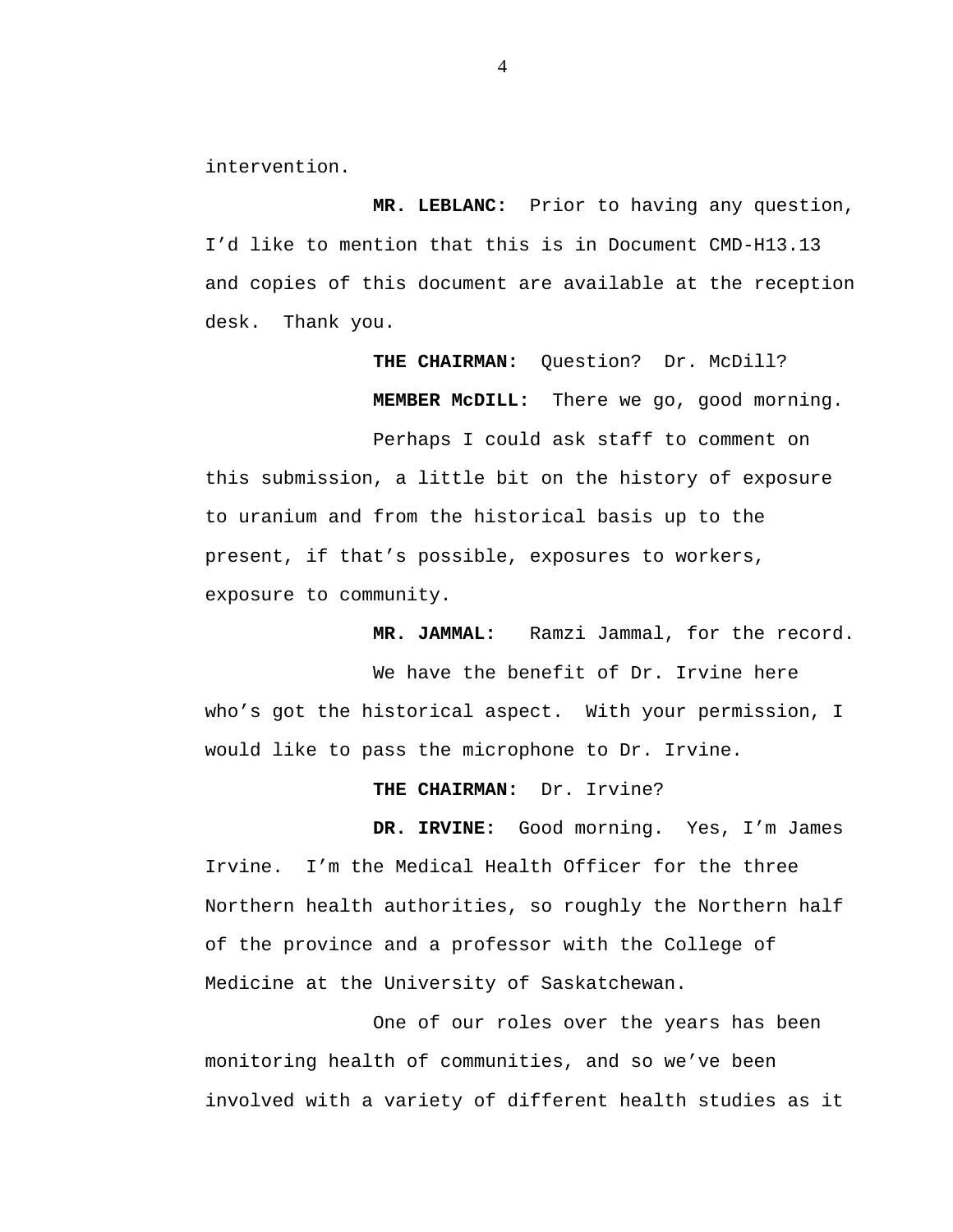relates to health impacts from a variety of different situations, looking at changing health patterns, changing social determinants of health over the years.

Some of the things we've looked at have been ---

**MEMBER McDILL:** Can I interrupt? Just a second -- can the people at the back hear? Because -- no. Maybe we can help them out there, thanks.

**DR. IRVINE:** So in terms of the types of things that we look at would be potential impacts from a variety of different changing social circumstances, environmental circumstances, changing patterns of health behaviours and living circumstances. And so the -- we would be looking more in terms of some of the downstream health effects from different environmental conditions as well as social circumstances.

The types of things that we would be monitoring would be some of the things that Dr. Dewar had talked about, certainly for cancer, congenital anomalies. We look at a variety of other circumstances too that would not have anything to do with uranium mining particularly, but from a broad health effects -- I think everything from communicable diseases, infectious diseases, chronic diseases.

We started in the 1990s looking at baseline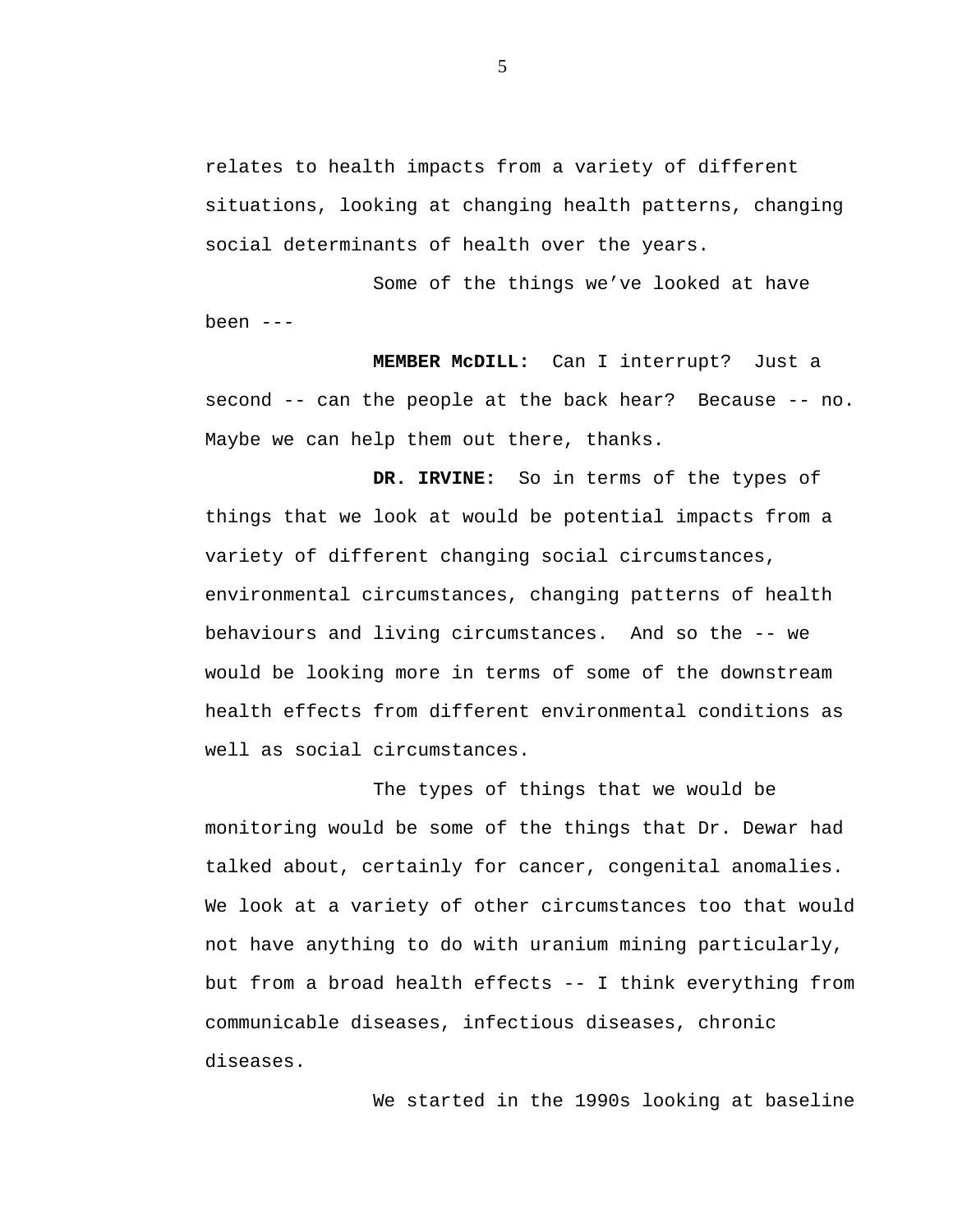studies at that time. So from our cancer studies started in about 1967 and the work done in the 90s was shared with the Federal Provincial Panel on Uranium Development at the time.

And we had a group of Northern leaders involved with a research and development committee that spearheaded a lot of those studies. So we had a cancer study. We had a mortality and morbidity study. We had hospitalization studies. We had a social health study in the 1990s.

Since that time we've had three fairly comprehensive updatings of the baseline studies, which have been very comprehensive, looking at changing circumstances within communities, the changing populations.

It looks at the things that determine health, whether it's housing, crowding in homes, sewer and water availability, access to food, smoking rates, and then fairly significant studies and presentations on things like health effects, chronic diseases, infectious diseases, causes of death.

Those studies have been shared very, very broadly across the North. Pretty well every school - high school has a library shared with all the band councils, municipal offices.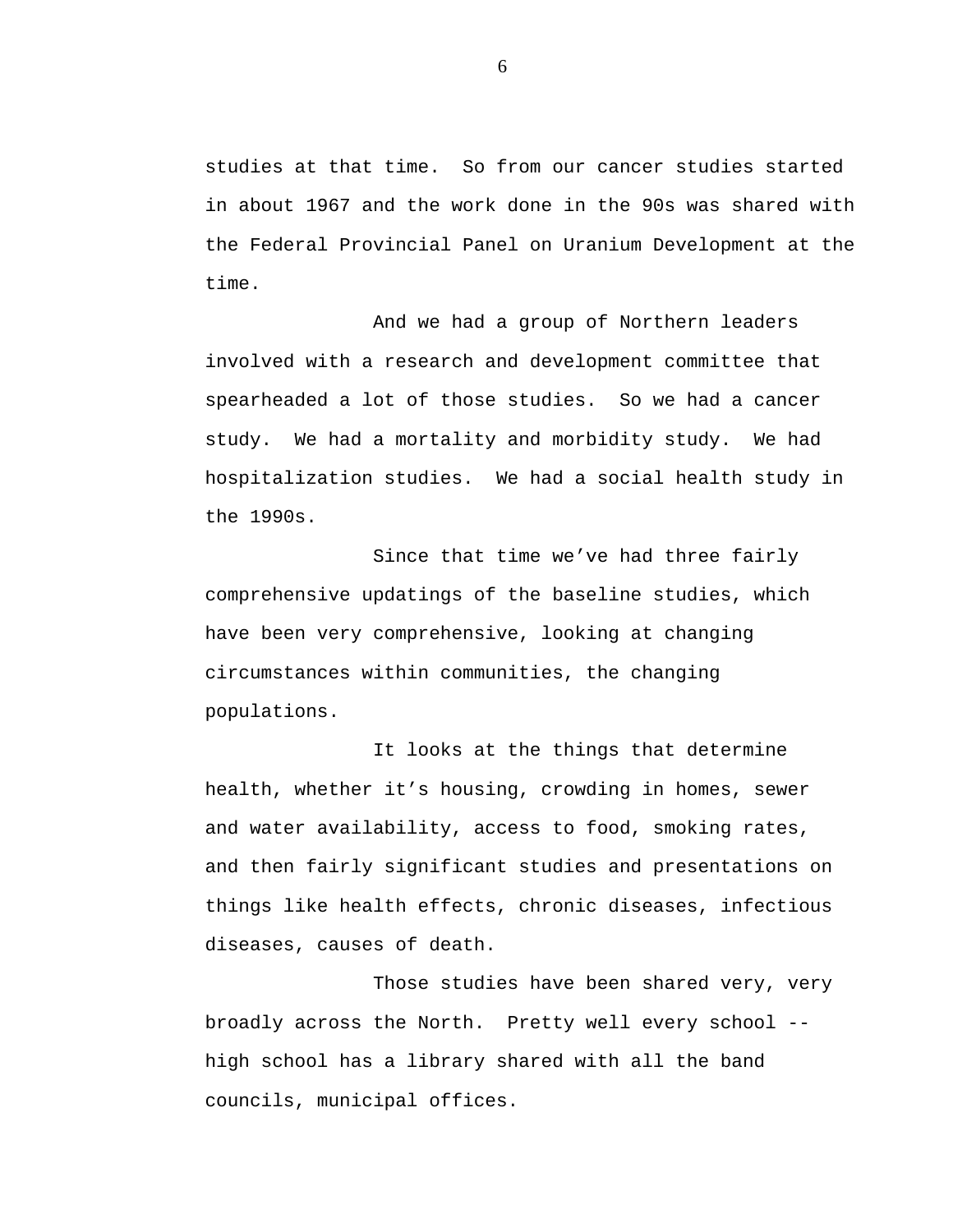We get very specific information for some communities, at their request, and so we do make specific community presentations or various organizations. A lot of communities find this information very valuable as it relates to community planning, looking at what some of the determinants of health are for their communities and what some of their issues are are presented.

Now, a lot of those things are not directly related to uranium developments at all. We have –- if we look at something like systemic Lupus that Dr. Dewar describes and related to uranium exposure, if you look at a lot of the background information on systemic Lupus -- which is an autoimmune disease that has a genetic component and an environment component -- the most common things that they've looked at as risk factors for SLE have been smoking; sun exposure; solvents; some medications, and those medications include things like isoniazid which is used for tuberculosis; that's commonly used in the North. There's a variety of other, different circumstances.

The other thing is virus infections. Some common viral infections can result in the body building up antibodies to the virus and then subsequently it's a situation where those antibodies go against the body itself, so it can cause autoimmune diseases.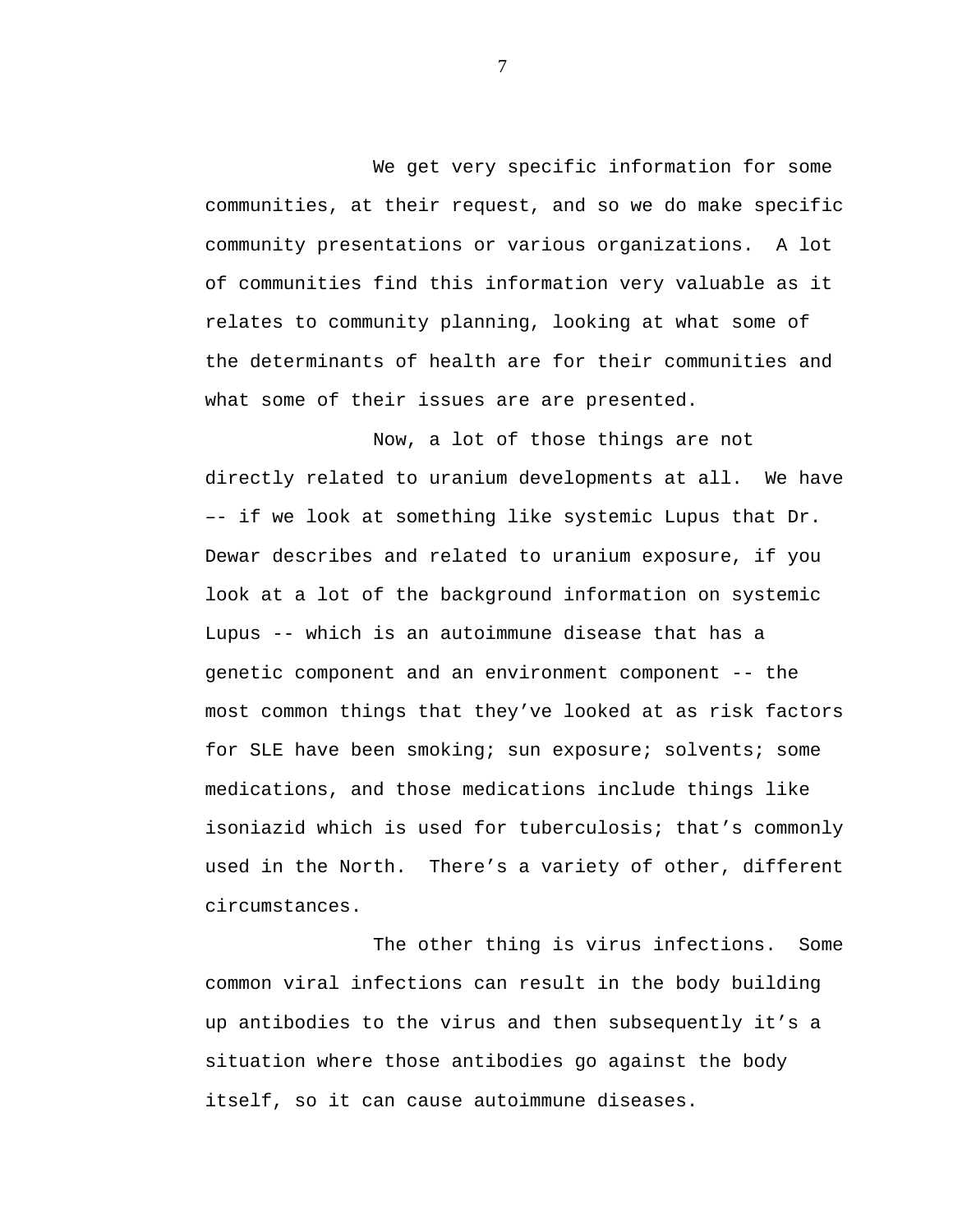First Nations people have higher rates of SLE. In all the studies that have been done, whether it's been British Columbia, Alaska, Alberta, Manitoba, the Arapaho in the United States, the Crow, the Australian Aboriginal people, have SLE about 2 times to up to 3.8 times that of general population.

In northern Saskatchewan, we've looked at SLE, and it's -- if we look at not age-standardized, if we just look at the community rate, it's about 30 percent higher, so about 1.3 higher than the provincial average if we look at hospitalization rates over a period of time. Given the uncertainties of hospitalization rates, we need to be cautious in the interpretation of that, but it certainly is well below the expected amount that you'd see in other Aboriginal populations.

Dr. Dewar's comment is also about Rosacea, about some increased risks of Rosacea. Rosacea is a skin condition in which you get cheeks that get quite red and nose that gets quite red and sort of a facial flush, and it's aggravated by sun.

And we've done a fair bit of research from the 1990s on, working with families that have a condition that's called polymorphic light eruption, or it's a solar dermatitis from the sun, but it's pretty fairly linked to HLA typing or chromosome so it's a genetic condition.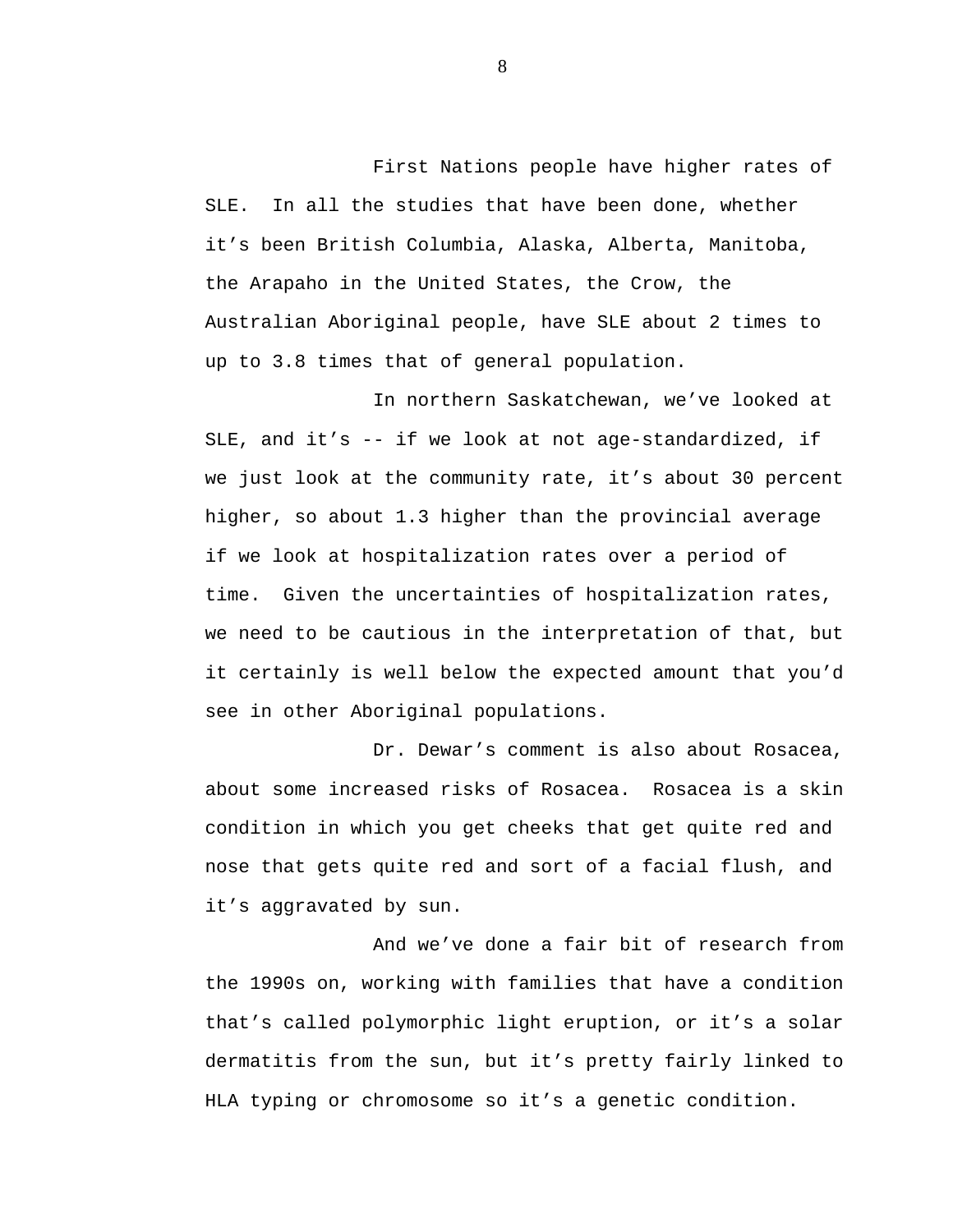So in the '90s, the '80s and '90s, we saw a lot of this. Families now are able to use some of the newer sunscreens, and so we don't see the effects quite so much any more, but this has nothing to do with uranium, uranium exposure, environment exposure; it's really ultraviolet exposures.

We've looked at uranium impacts, or a variety of different environmental circumstances as it relates to things like cancers. We have a number of different circumstances in northern Saskatchewan that increases our risk for cancer, and certainly the number of them -- smoking rates in the north are anywhere from two to four times that of the provincial average. In studies recently in the far north for women who have just delivered babies, up to 73 percent of them have smoked during pregnancy. So the risks to the infants, the risks to the mothers if they continue to smoke, are substantial as it relates to lung cancer rates.

In the north, the rates of cancer for men are about the same as the rates of cancer for men in the southern parts of the province. For women, the rate is a little bit higher, and there's two cancers that are predominant there: One is lung cancer and the other one is cervical cancer, or cancer of the neck of the womb. The cervical cancer over the last 20 years, has been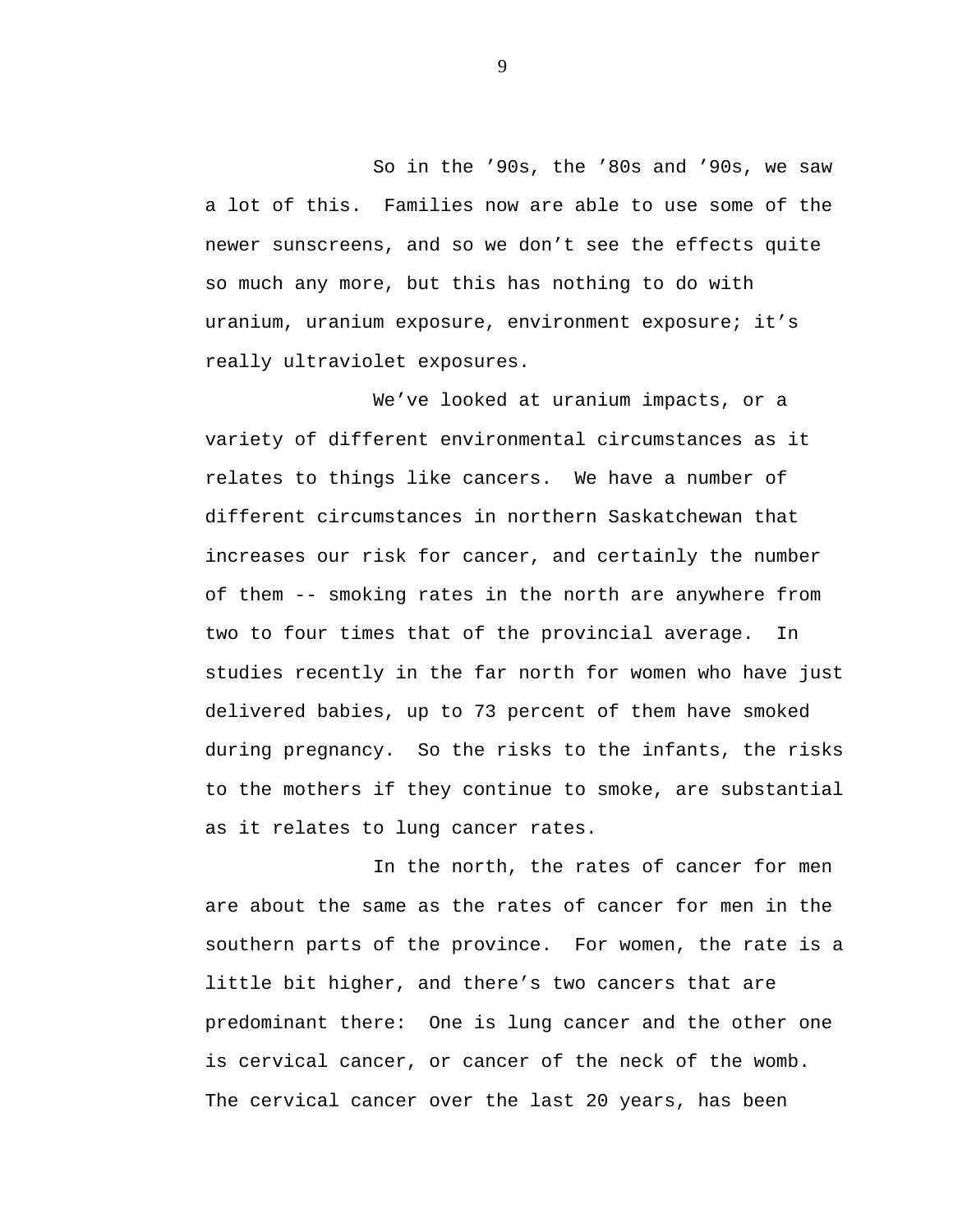decreasing and has been getting closer to the provincial average.

So if we look at the risks for lung cancer, the rates -- the two types of cancer that are higher in the north than the risk for the province, is lung cancer in males and lung cancer in females. And the prime factor involved with that, about 90 percent, would be smoking. If we look at the other 10 percent causes of lung cancer, radon fits into that situation.

We've done assessments, or we've monitored the results of in-home radon testing, and the radon testing in the homes have been -- I could actually show you a slide, if you wish, that shows some of the values as it relates to radon levels within the north?

**MEMBER McDILL:** Yes, please.

**DR. IRVINE:** So there's a slide there - this is Slide 62, yes, showing the average summer outdoor rate on levels for 17 Canadian cities across Canada. It shows the wide variability of radon in the air.

If you look at a lot of the radon levels in our northern communities, it would be sort of anywhere from that Toronto level up until about the Calgary level in the outdoor air. If we look at radon within homes, the next slide -- sorry. The radon within homes within northern Saskatchewan, we can see that the percentage of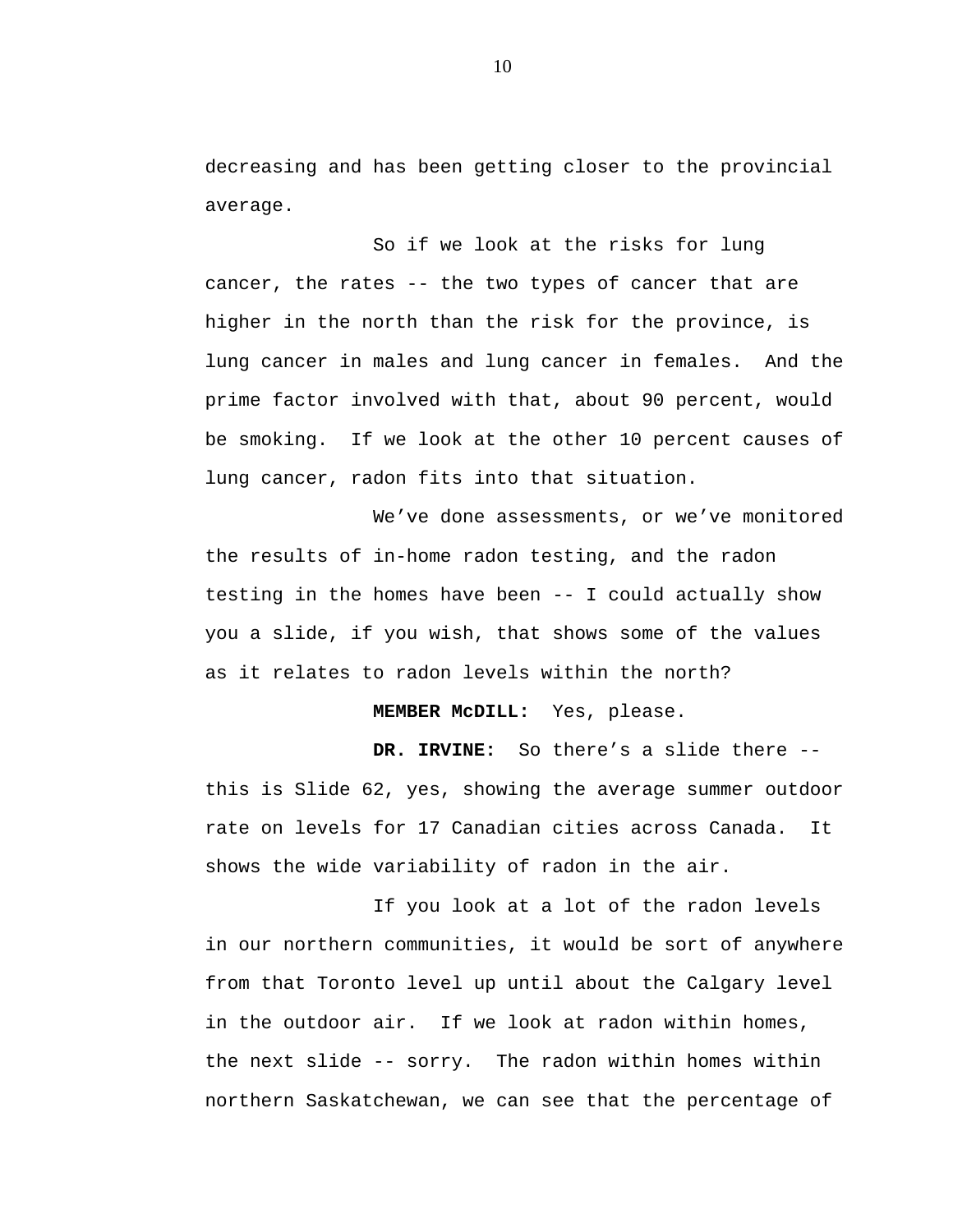homes in northern Saskatchewan that have levels below the action level, is some of the lower ones within the province.

This slide just gives the ones per provinces, but within -- if we looked at the slides for just the ones for the health regions within the province, the northern health regions have some of the lowest levels of radon levels. And partly that's due to the fact that in southern Saskatchewan where there's more soil and shale, there's more movement of radon through the soil, whereas in northern communities where there's more rock, there's less movement of radon. So, actually, in our schools, our hospitals, the homes that have been tested, the radon levels are relatively lower than the rest of the province.

So our attention has really been discussing with communities the risk of smoking as it relates to cancer. We have other types of cancer that are of concern, that haven't necessarily been related to uranium mining at all, but the slide here just shows the male cancer rates in the south compared to the north.

If you move further towards the left - or, sorry, further towards the right, the rate is higher in the south. If you move towards the top of the slide, the rates are higher in the north. So you can see cancer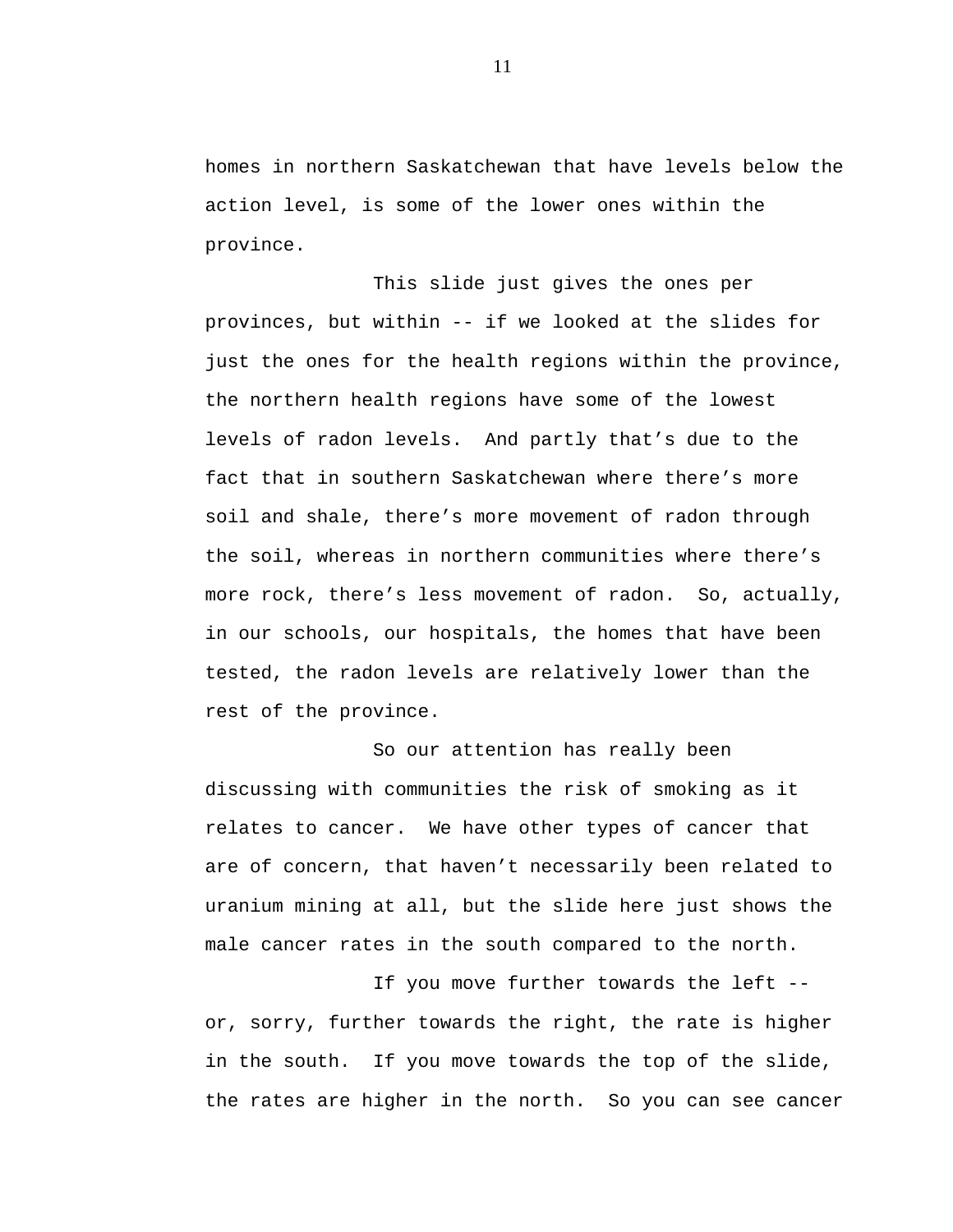of the prostate in males is a lot lower than in the south, bowel cancer or colorectal cancer is slightly lower in the north, but lung cancer is the one that's significant there. Similar picture for women. Breast cancer is common in both circumstances, but slightly greater in the south. Bowel cancer is lower in the south, but lung cancer is greater.

Now, the challenge that we find is that in general Canadian population, in the lifetime of an individual, we all have about 46 percent chance, as males, of getting cancer. If it's for females, on the average it's about 40 percent of females will develop cancer in their lifetime. As a cause of death it's about 1/3 of the causes of death in Canada. In our northern communities the number of deaths is lower than that because we have a younger population. But the risk of cancer is still there.

So in terms of cancer being seen to be a result of uranium mining, I think by far, the greatest risk that we face is more the issue of tobacco smoking on lung cancer and a variety of other cancers there.

#### **THE CHAIRMAN:** Dr. McDill?

**MEMBER McDILL:** Dr. Dewar made some reference to Down's syndrome as well**.** Do you have a slide or a comment?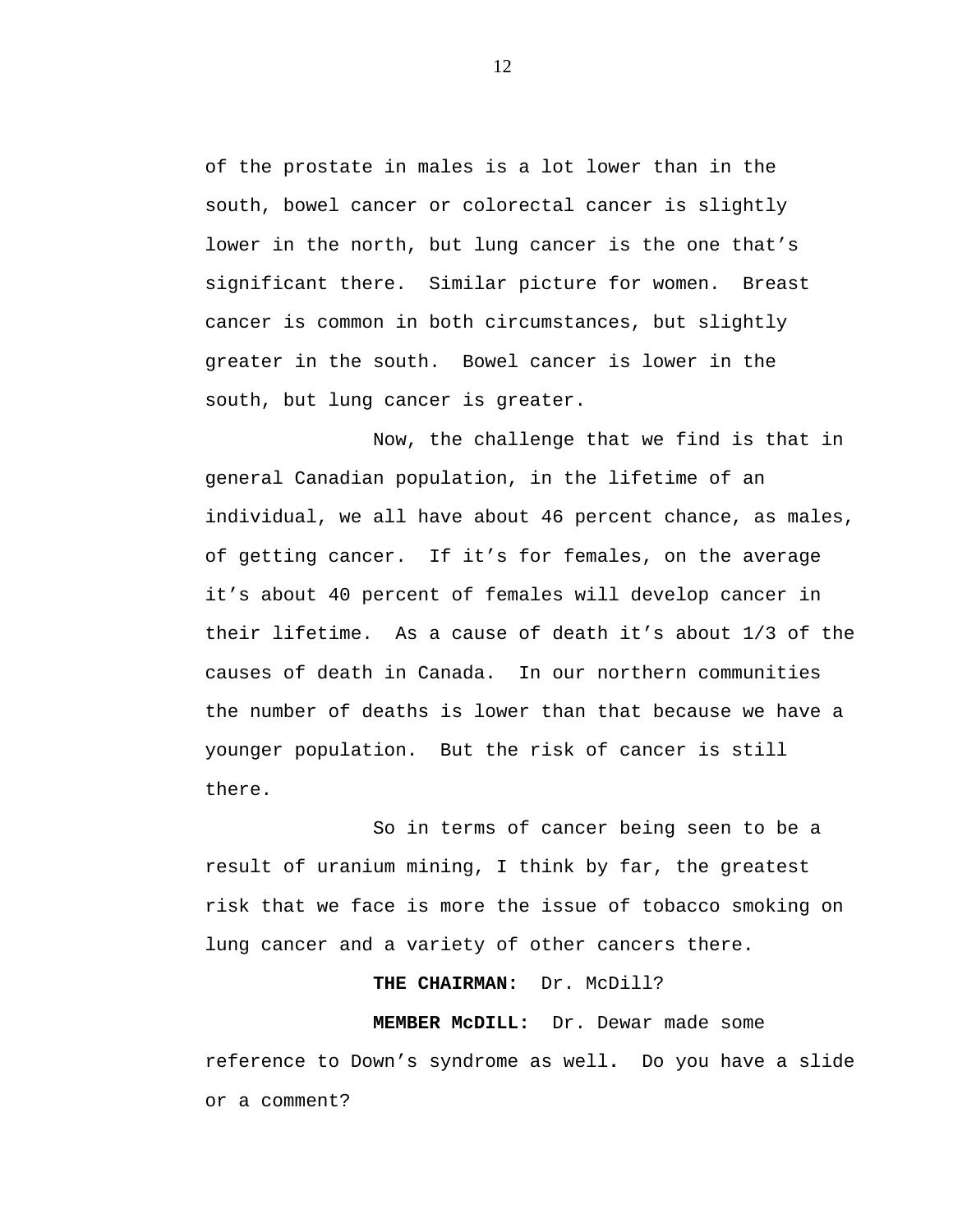**DR. IRVINE:** Certainly, in the Panel hearing there's a lot of discussion about concern of congenital anomalies in general. We've looked at congenital anomalies over the years and monitored it. We end up finding that there is, particularly, three types of congenital anomalies that were sort of, out of the ordinary here, relative to other areas.

Down's syndrome seemed to be about the same effect as others as it relates to risk as a mother gets older. There seemed to be concerns as it relates to alcohol intake in pregnancy, and FAS and FASD being concerns. But the three that we have paid attention to have been types of congenital anomalies that tend to run in families. All populations, no matter what ethnic origin, have certain genes that may increase your chances of congenital anomalies.

The three that we've found are related to very specific community areas and very specific family groupings, and we've been working with those communities to do newborn screening for some metabolic diseases, or doing some screening as it relates to chromosomal testing or genetic testing; and another group with one particular First Nation, we're working with researchers involved with trying to identify the particular gene so that genetic testing and pre-conception counselling can be done. But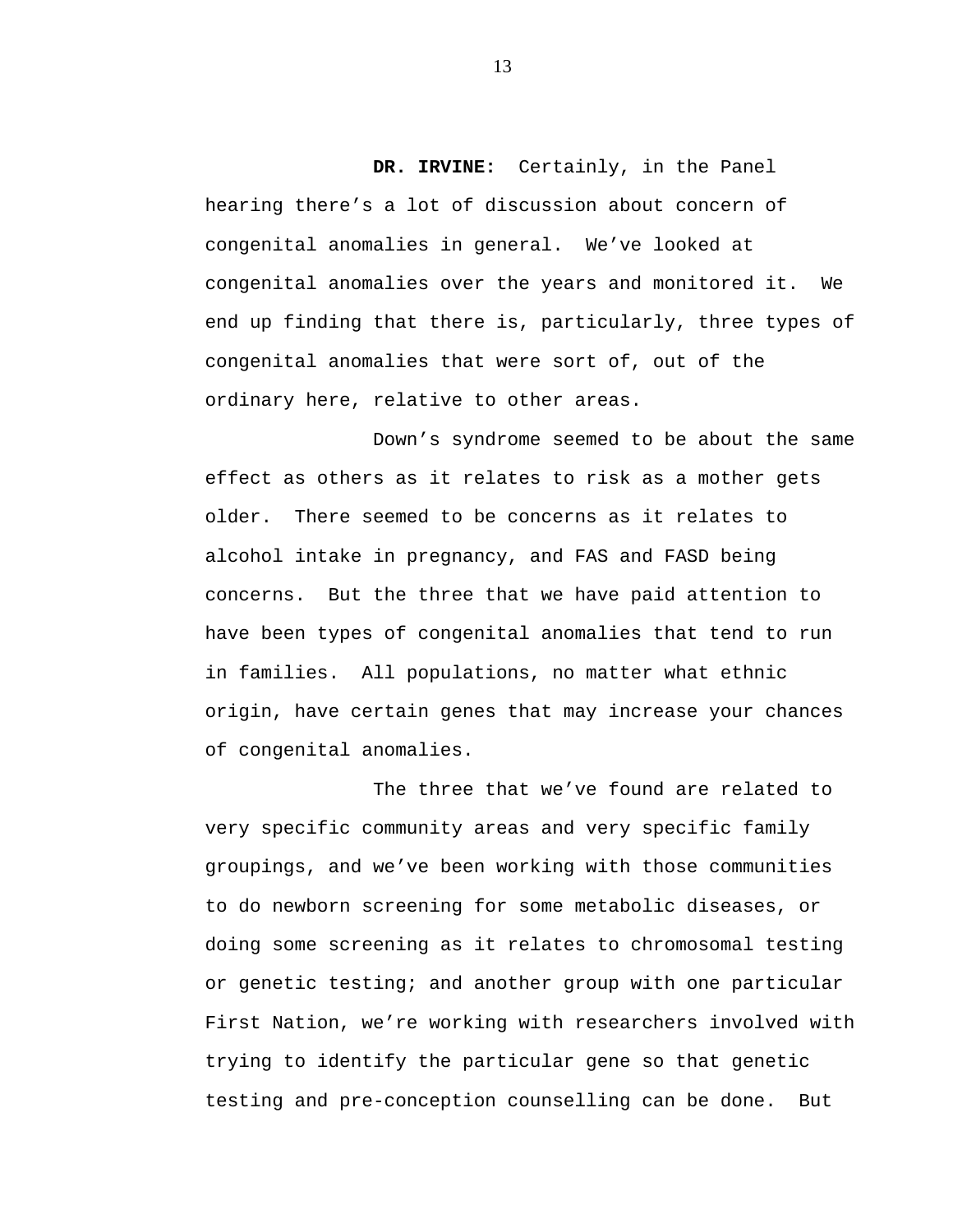those were not related to environmental circumstances at all.

There have been things that have been identified over -- the one particular one called microcephaly-micromelia syndrome has been identified at least through 10 generations in the area here; so not related to uranium mining. Uranium mining and the focus that was placed on congenital anomalies drew us to watch that more closely. But it wasn't related to uranium mining.

THE CHAIRMAN: So can I follow up? So I have two quick questions on this. So in your opinion, is there anything cause effect relationship between uranium mining as an activity and health issues? And obviously Dr. Dewar believes that there's something here that we need to study further, even though you mention many, many studies. Why is Dr. Dewar calling for more profound studies?

**DR. IRVINE:** I think it's always an issue of how much information is enough to act, and certainly in the North, we have substantial information that's been shared, discussed with community members, with different organizations; and I think sometimes when you see what some of the health effects are, look at some of the things that are attributing to those health effects, action is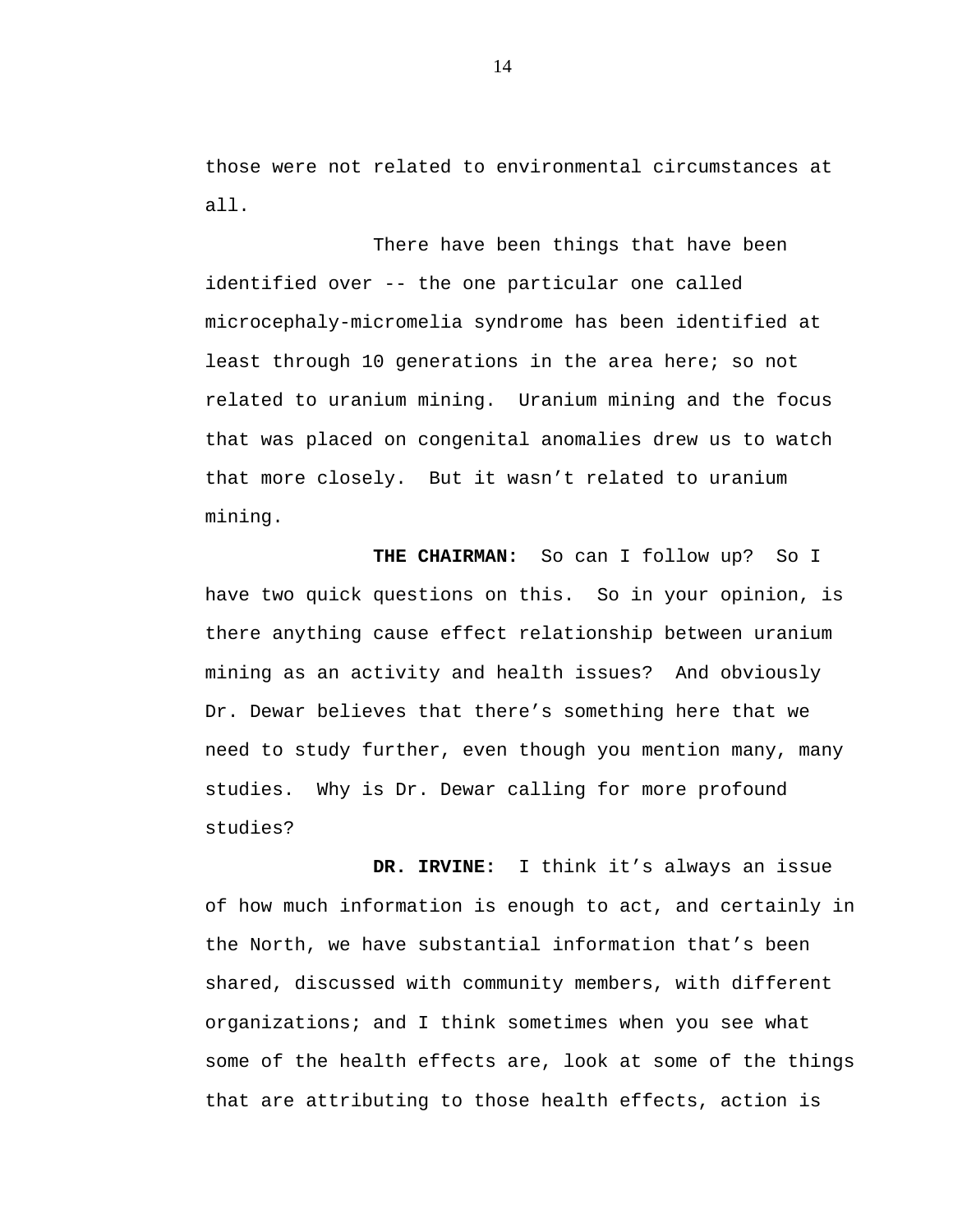required. And whether you put your -- more and more resources into monitoring surveillance, or whether you move some of those resources into action, things --

We have had things like increasing rates of diabetes. A cause of various health conditions, heart disease, kidney disease, blindness and amputations. The impact of diabetes on something like kidney disease is substantial, and so rather than continuing to monitor that, which is important -- but rather than putting all of your resources into monitoring and surveillance, I think it's important also to be acting on the information that we have and looking at things like improving diet, physical activity, maintaining country foods as a safe healthy food to eat, maintaining the diabetes prevention at an early age, I think is the balance that we have to strike.

So I think that we can find with most health conditions, if we look at our health conditions many of them are potentially preventable, and I think communities are very well aware of that and it's the importance of moving in that direction.

CNSC, and on page 4 of Dr. Dewar's presentation, top

# **THE CHAIRMAN:** Dr. Barriault? **MEMBER BARRIAULT:** Thank you, Mr. Chairman. Thank you, doctor; but this question is for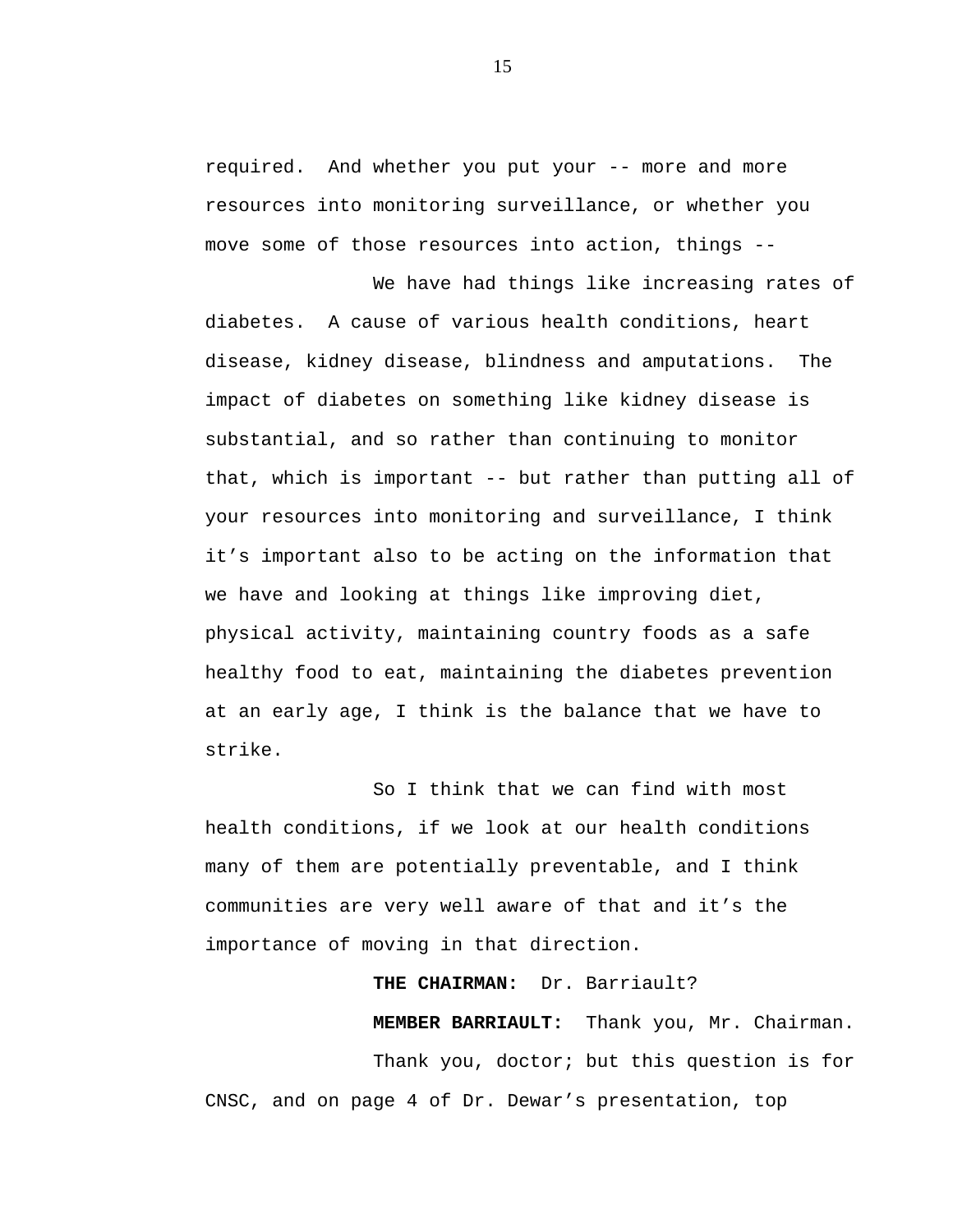paragraph, I don't think Dr. Dewar understands the principles of ALARA. So perhaps you could explain it a little further. It isn't negated that ALARA overrides health and environmental issues, and my understanding is that it's just the opposite. Once those standards have been addressed, then we go into ALARA. Perhaps you could explain that?

**MR. JAMMAL:** Ramzi Jammal for the record.

Before I pass it on to my colleague, Ms. Caroline Purvis, the -- Dr. Dewar talks about the ALARA principle and the ALAPA (sic) principle, and you are correct. The -- we have the early (inaudible) oversight requirements that introduces, in addition to this, a precautionary principle. That means we look at every activity and the reduction in selenium or molybdenum was pushed by CNSC oversight in order to reduce all of these values.

So the precautionary principle is applied, and we do take into consideration as low as reasonable achievable. At the same time it's a risk benefit factor. So how is it you're going to put and implement in place programs in order to maintain, reduce, and sustain protection of the environment and the workers. I'll pass it on to our Director of Radiation Protection, Caroline Purvis, to specifically talk about the ALARA principle.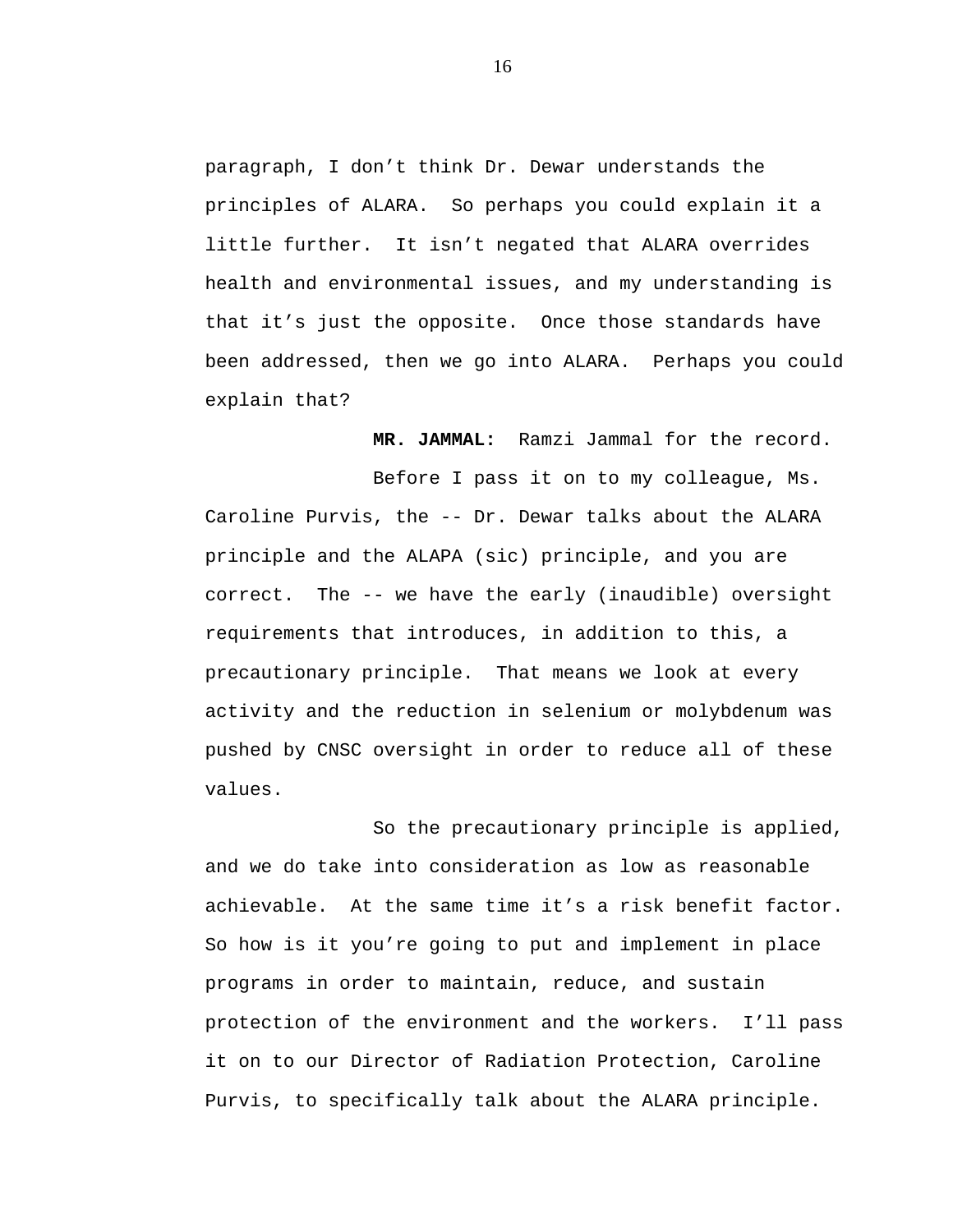**MS. PURVIS:** Good morning. For the record, Caroline Purvis, Director of the Radiation Protection Division.

So Dr. Barriault, you're correct.

Obviously, safety of the workers and the public is part of our mandate. It's part of our DNA as it were, and that is the primary driver. The ALARA principle is embedded in the radiation protection regulations.

So as part of their radiation protection programs, licensees are expected to implement ALARA measures in all of their activities, whether it be environmental protection, or protection of the workers through radiation protection programs; and certainly, Dr. Dewar has claimed that, you know, that financial implications may override safety, and that's not the case.

There are many, many ALARA measures that can be put in place that are not financially costly, such as management oversight, benchmarking against best practices, training, pre-job briefings to make sure people understand what they're doing before they go into a risky situation. And of course, there are things that do cost money and so when you look at implementing engineering controls for example, to reduce that interface between the worker and the hazard, you're going to look at the benefits that can be gained by putting in an engineering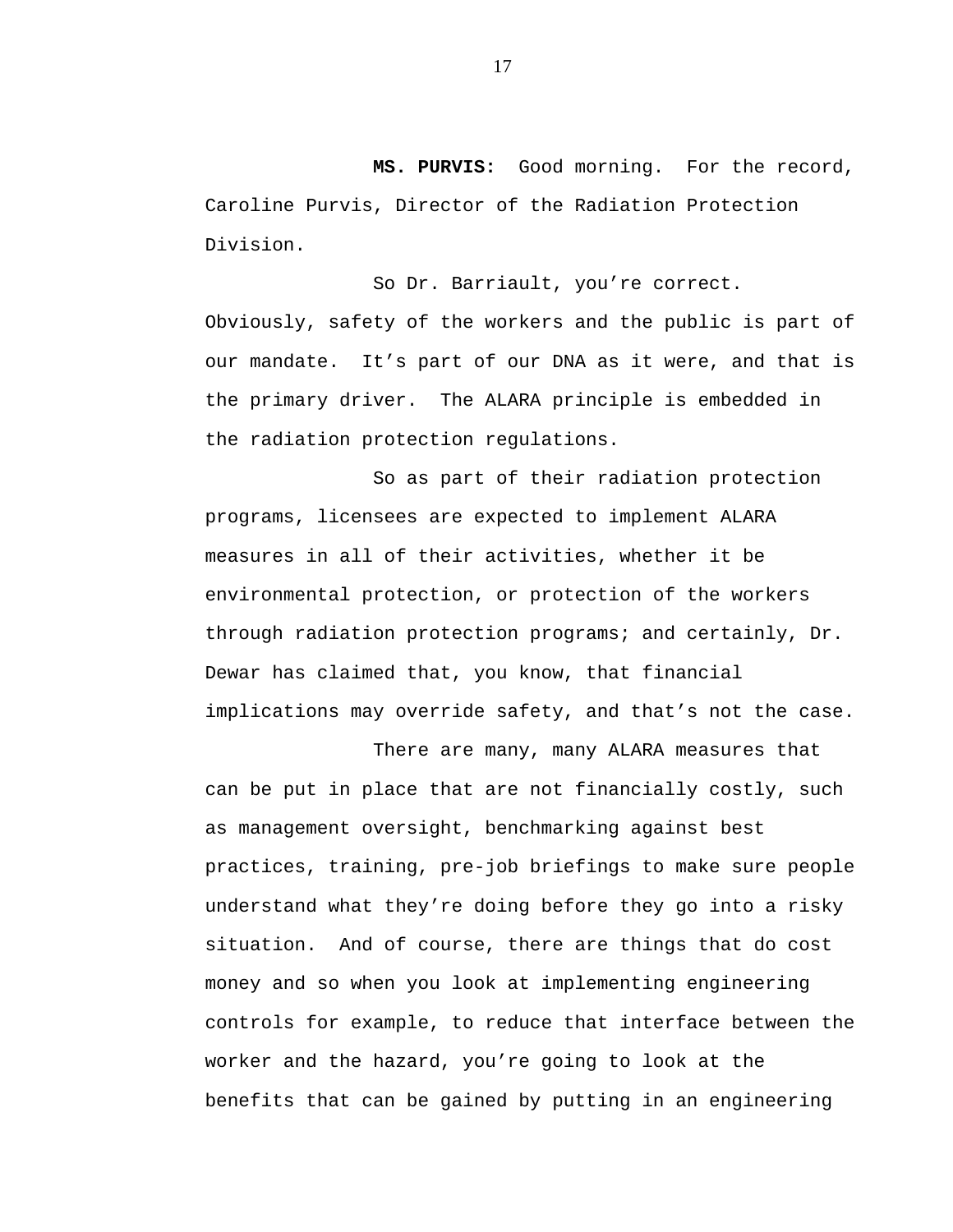control, for example.

You know, ideally we'd like to always have engineer controls. But in some cases administrative controls may be necessary, which means enhanced procedures or personal protective equipment for example, and when we look at CNSC oversight ALARA is one thing that -- where you know, we continually review, when we visit our licensees and when we look at documents that are submitted for review. The benefit of having, you know, people in my division, my specialists look at radiation protection programs and implementation of ALARA across our full fuel cycle in all licensees. So we have that benefit of looking at benchmarking, looking to see what other licensees do and then bringing those ideas and talking with licensees to ensure that they are really implementing all those measures to the best of their abilities.

And so it's an ongoing process. It doesn't stop. We do continually ensure that licensees are taking those measures and implementing them into their programs.

**MEMBER BARRIAULT:** Thank you. Next question if I may?

**THE CHAIRMAN:** Just --- I think there's a misunderstanding, at least I'm reading that the Dr. Dewar states that a lot of (inaudible) substitute for the health standard.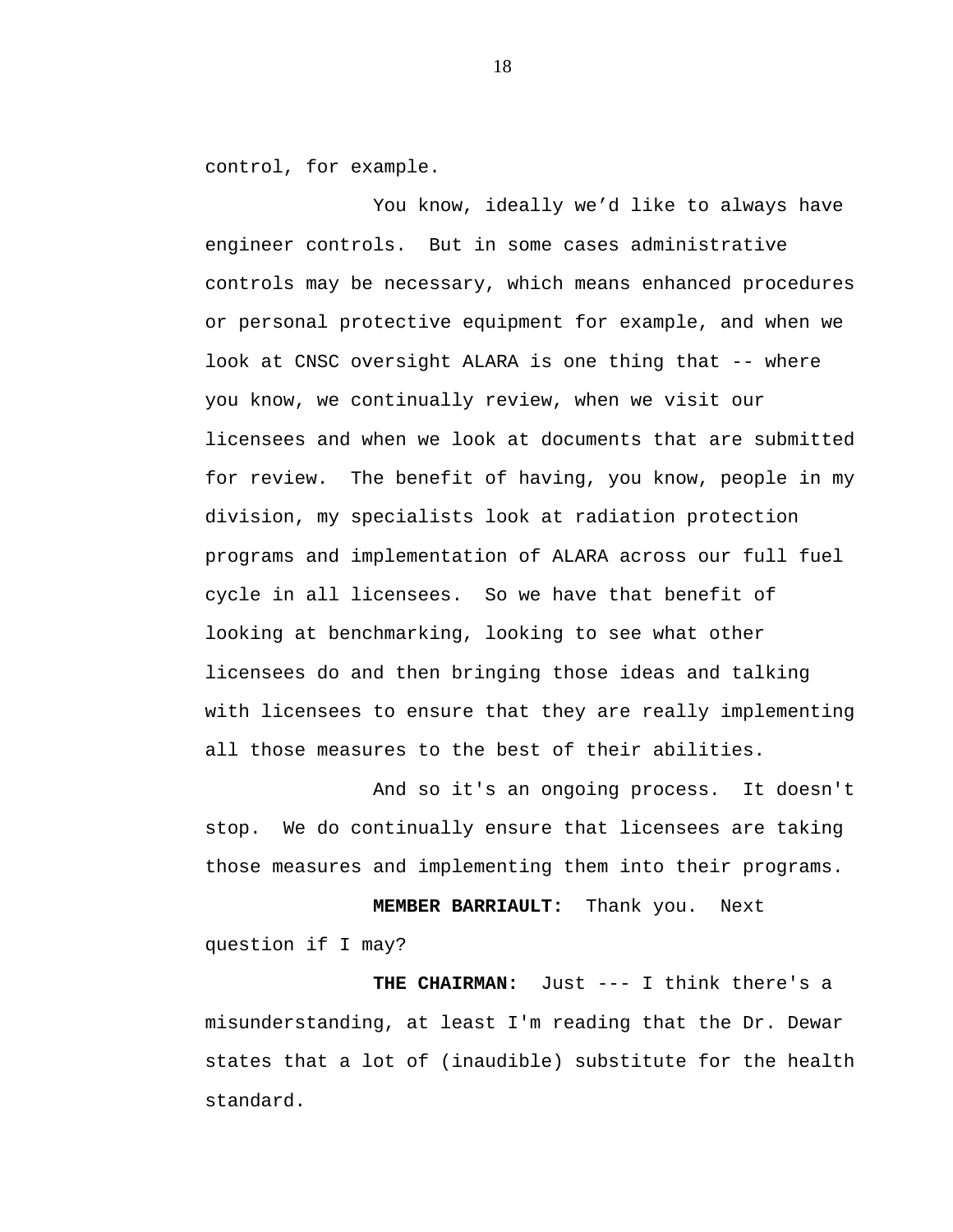In other words, let me put it this way. I think what I heard you say is, you first have to meet the health standard, then you apply whatever else to even go below that. So just meeting the health standard is not enough. That's what the ALARA principle is.

I think, what Dr. Dewar is claiming that, instead of the health safety, you just do whatever you can possibly do. So I think there's a misunderstanding here what ALARA is. Did I get it right?

**MS. PURVIS:** Absolutely, yes. Caroline Purvis for the record.

As Mr. Jammal stated and you very eloquently stated, health comes first, absolutely. Our dose limits are based on healthy populations of workers and just meeting that standard is not good enough, and that's why the ALARA principle is there to ensure we have doses and exposures as low as achievable.

**THE CHAIRMAN:** Okay, thank you. Member Barriault?

**MEMBER BARRIAULT:** Just one more, brief question.Thank you for your explanation by the way. I think it clarifies that point.

My next question is to Dr. Irvine. If you had a wish list of studies that you would like to do, what would it be?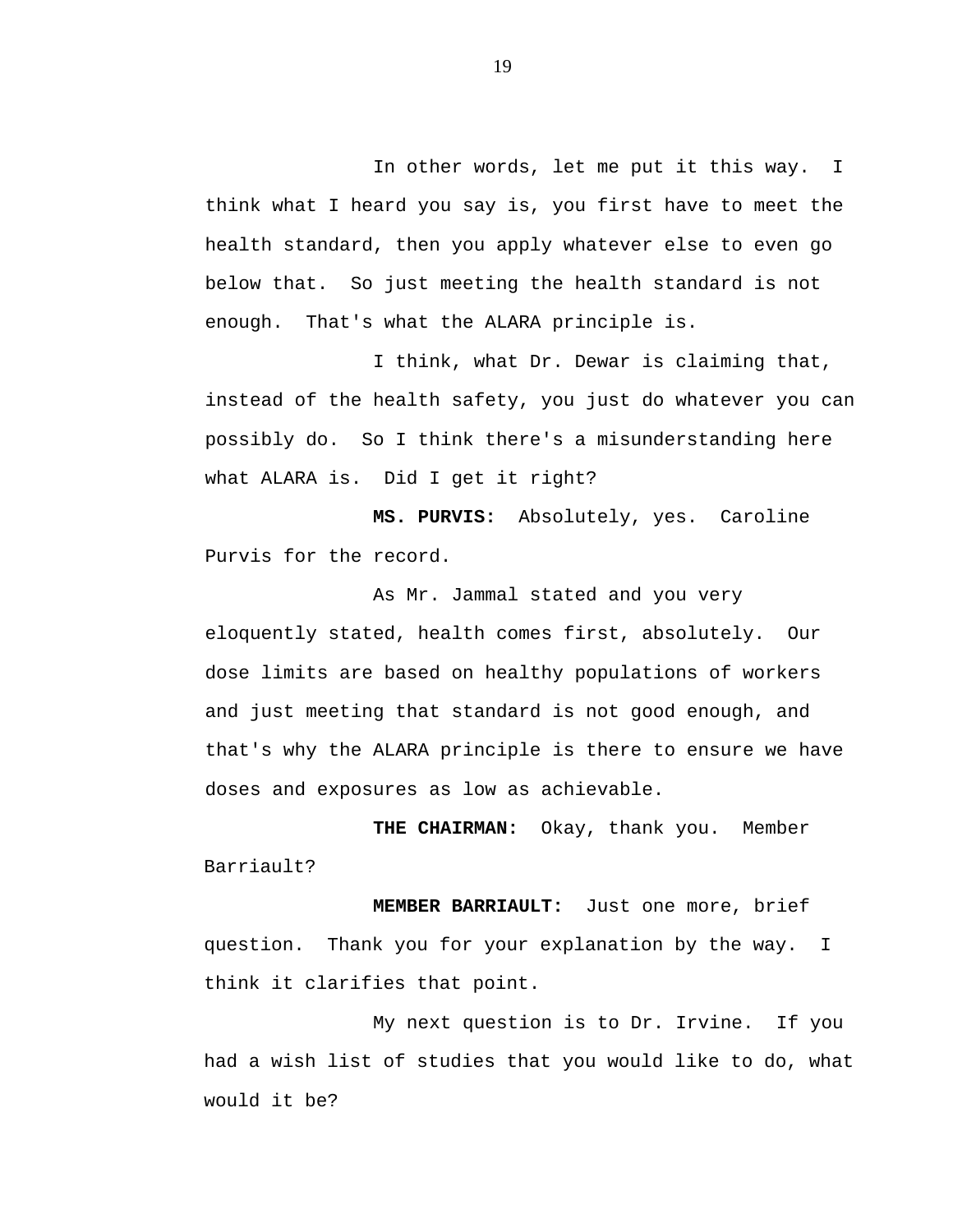**DR. IRVINE:** Would this be a wish list that I could include not necessarily environmental monitoring itself, but in terms of health effect in general?

#### **MEMBER BARRIAULT:** Exactly.

**DR. IRVINE:** I think it would really be looking at social impacts within our communities. The impact of social mental wellbeing would have a great impact on a variety of things such as: healing of long term, intergenerational effects; alcohol; injuries; violence and suicide. So I think it would be in that whole area of mental wellbeing and community development.

**THE CHAIRMAN:** I am sure we have lots more questions and I wonder if you are going to stick with us for the morning Dr. Irvine?

**DR. IRVINE:** Yes, I'll be available all morning.

**THE CHAIRMAN:** So, I'd like to move on, because a lot of those issues will come up, unless you've got some really burning question now?

**MEMBER VELSHI:** It is still on the health studies. Dr. Dewar on page 2 talks about uranium and renal failure and that that's a very well documented correlation she talks about and -- or Dr. Dewar talks about. And, there's also mention of Workers Compensation claim around that and I don't know if this patient from La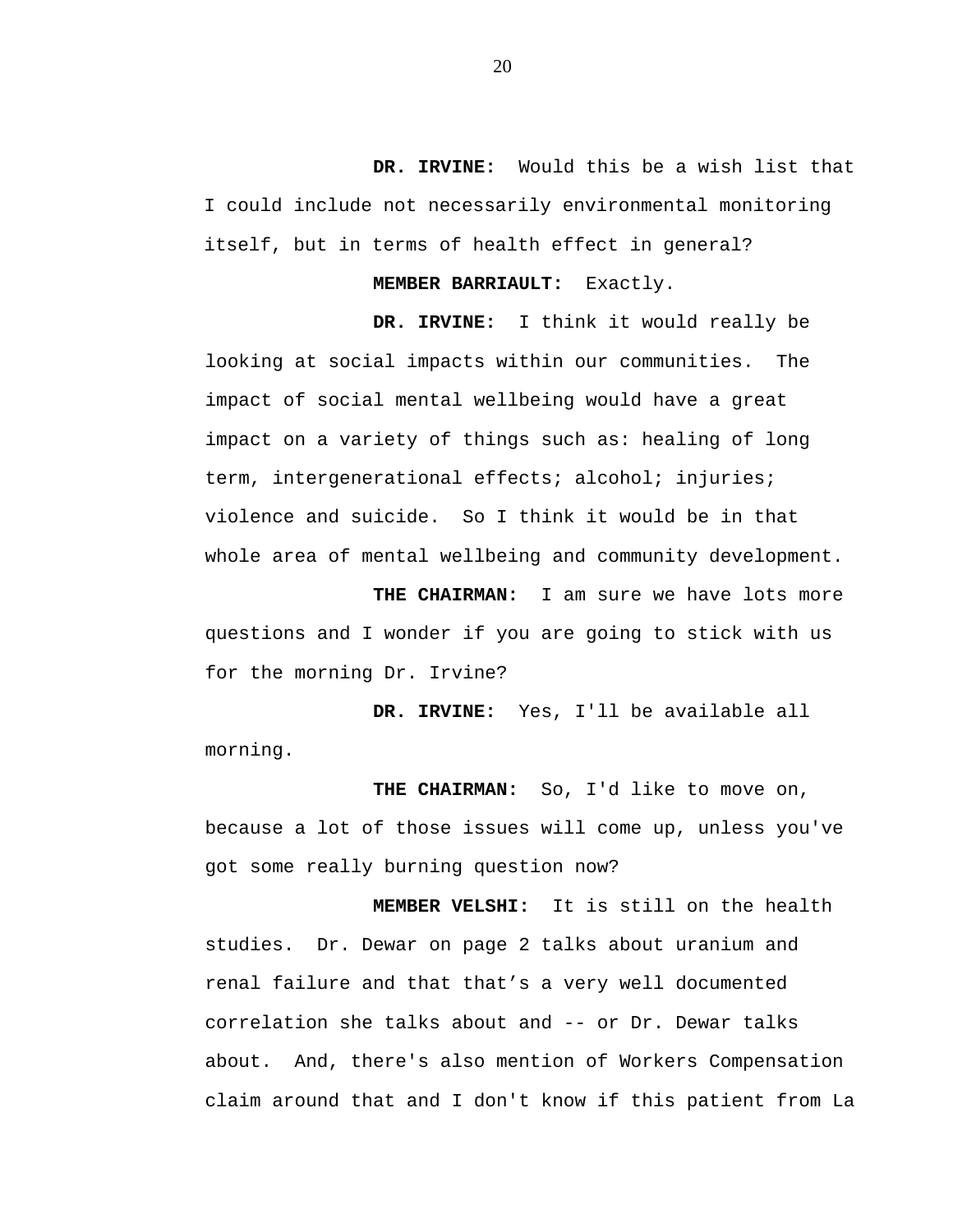Ronge is a uranium mine worker, but Dr. Irvine if you have any details on that that you could share please.

**DR. IRVINE:** Yes. Certainly I don't have information on particular individual mine workers.

Uranium in high doses can cause kidney damage. The levels that we see in most circumstances of human exposure, there may be some minor changes within kidney function, as a minor, reversible micro protein that can get lost within the urine. Generally, in -- we see that when there's been populations in China or other locations in which they have had very high levels of uranium in their drinking water. So they're exposed to it on a day by day basis, for a long period of time.

When we -- certainly when we look at uranium exposures to general populations within northern Saskatchewan through human health risk assessments, we watch for levels within food supplies, water supplies and things like that. And, partly we do it because of uranium presence and wanting to make sure that there's no impact on uranium mining. We also want to do it to make sure that individuals within the North are confident in their water supplies, and within -- their drinking water supplies and as well as the food they eat.

Country foods or traditional foods are very important to the health and ongoing cultural continuity of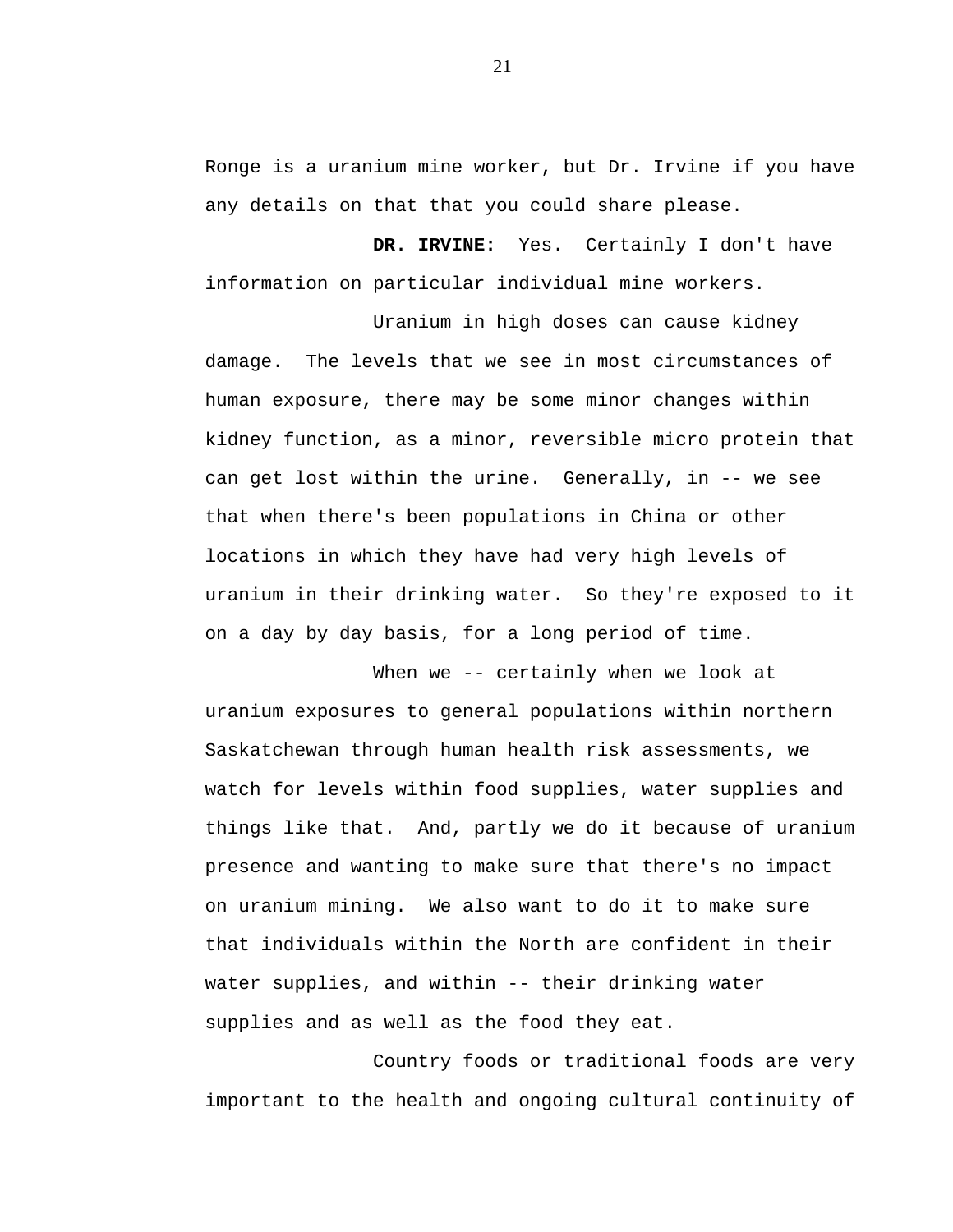First Nations and Métis people within northern Saskatchewan. So the last thing we would want to have is false information or rumours going about the damaging effect of eating country foods.

Country foods are nutritionally dense. They have good healthy fats and they're lean. So that has a very protective effect for diabetes, some types of cancers, cardiovascular disease.

So, I think there's a risk sometime of - if people lose confidence in their country foods, if they convert from country foods from lean caribou or lean meat, of healthy fish to eating fried chicken, hamburgers, pork chops, the impact of that on the health of -- in Northern Saskatchewan would be impacted significantly, so.

So, I think that's where monitoring for things like uranium, other things that I -- that are important, or in the environment that are important. The area in which we have a fish advisory particularly, in the old area of the uranium city mine site from Beaver Lodge, is related to selenium, not to uranium. And selenium is one of those things that if you don't have enough of it, it's not good. If you have too much of it, it's not good. We noticed that, you know, selenium is actually included in our vitamin pills.

So we have an advisory for fish in the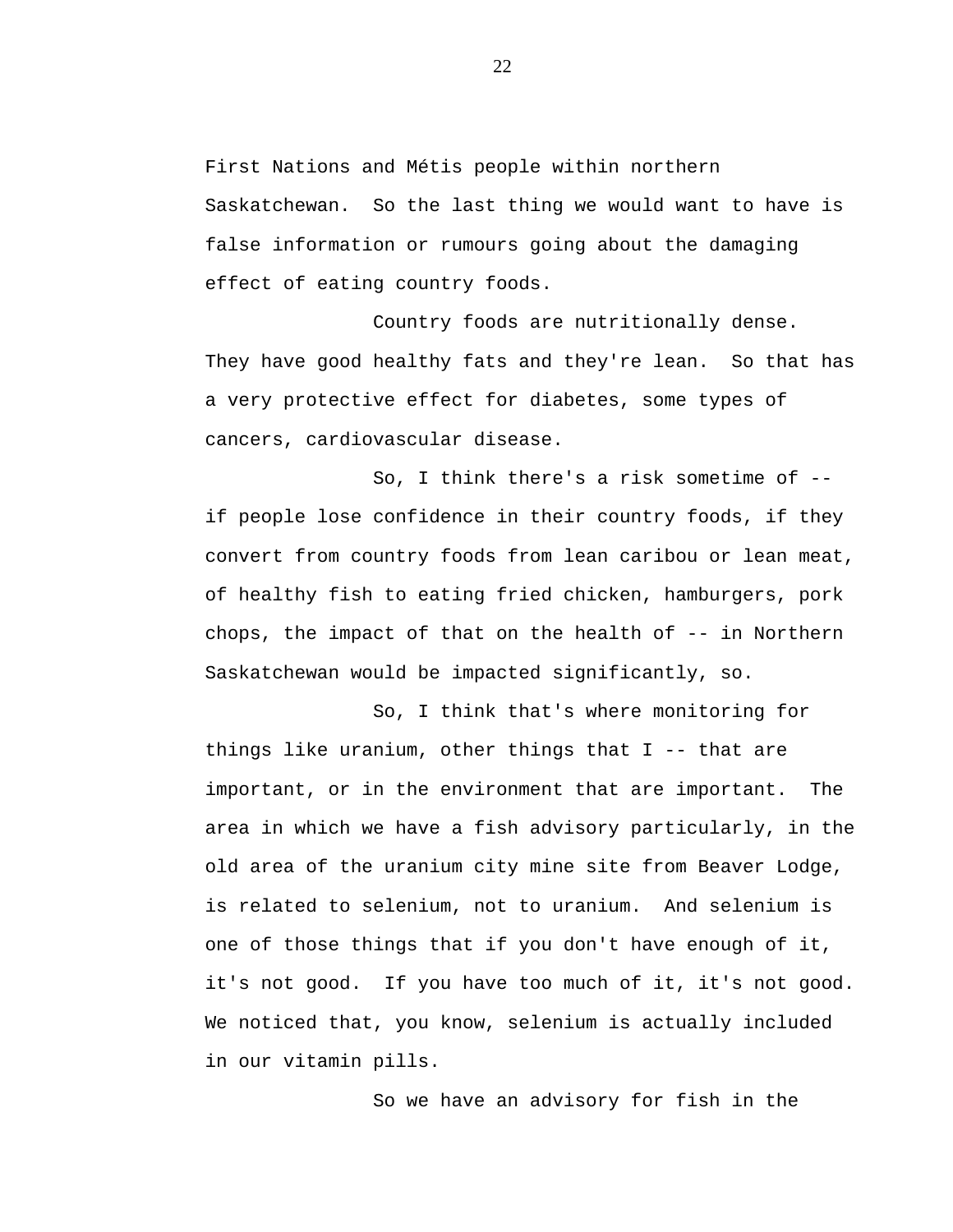Beaver Lodge area, but it's related to the amount of fish that's safe to eat. Just like it would be unsafe to eat too many vitamin pills.

So, that's the one fish advisory that we have, particularly in that area. The other ones are related to closer to communities. There are no concerns as it rates to uranium in fish in those areas.

**MEMBER VELSHI:** Thank you. So maybe to staff, to you know if this Workers Compensation claim was an occupational exposure of a uranium worker?

**MR. JAMMAL:** Ramzi Jammal for the record. Just to confirm that CNSC staff don't have the exact details, nor were we aware of a reportable Worker Compensation. But I would like to ask the licensee who is the employee? If they have any information? If they can provide any information.

#### **MEMBER VELSHI:** Thank you.

**MR. MOONEY:** Liam Mooney for the record. We don't have any information in that regard as it relates to a WCB claim as set forth in Dr. Dewar's presentation.

**MEMBER VELSHI:** Thank you.

**THE CHAIRMAN:** I assume one can get the information. One can find this information right? Or is it confidential?

**MR. MOONEY:** It's Liam Mooney for the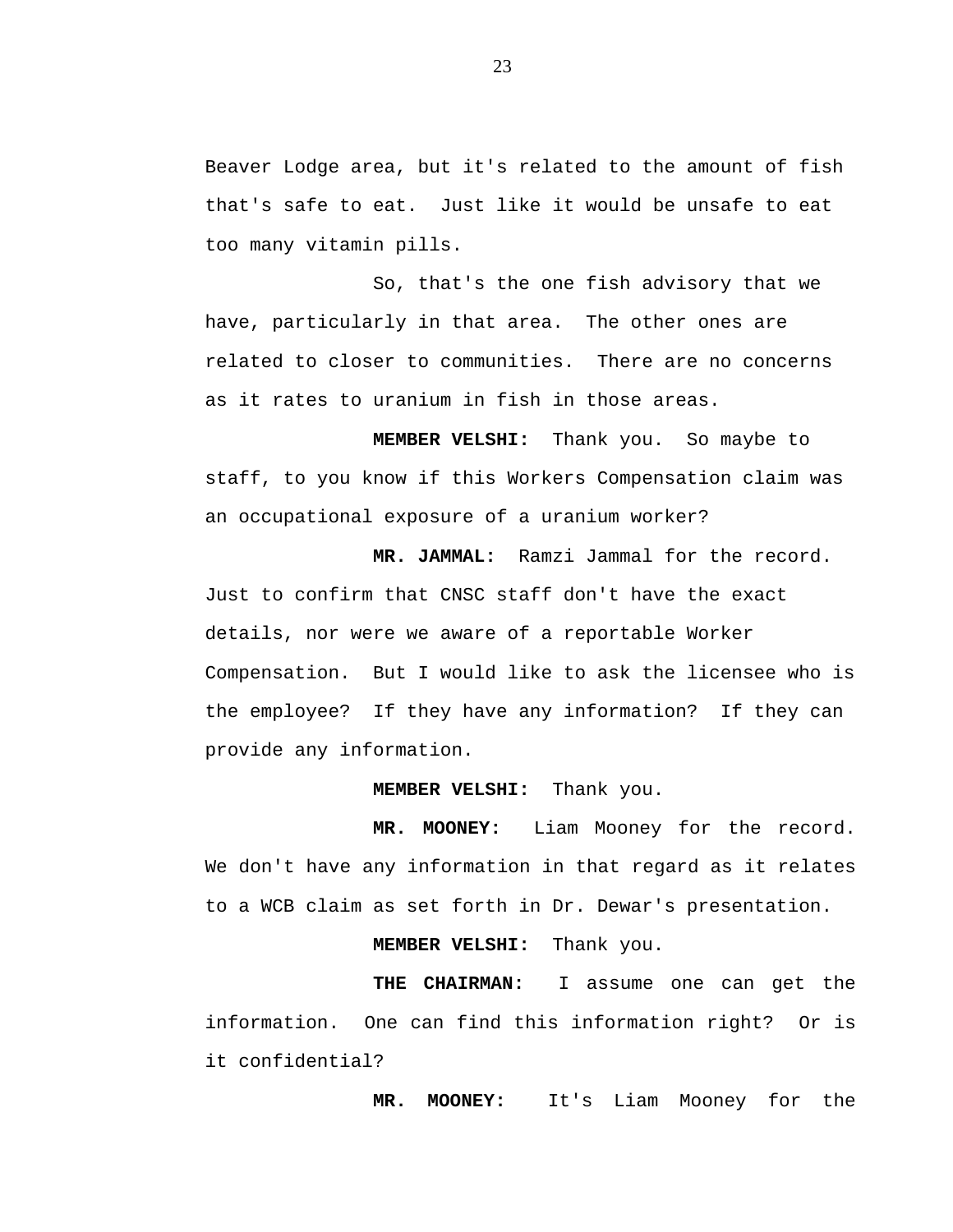record, and we can look into that. Again, I'm not familiar with the particular facts that have been set forth, but we can investigate.

THE CHAIRMAN: Okay. Dr. McEwan?

**MEMBER McEWAN:** Thank you Mr. President. I think this is a question for staff. Dr. Dewar makes a, almost a throwaway line of leaks that have covered up and not reported. Do you have any comments on that? Is that a valid concern that she's -- that Dr. Dewar has put it?

**MR. JAMMAL:** Ramzi Jammal for the record. We have with us our project officers who do inspect the site. However, I would like to remind the Commission, whatever information Dr. Dewar has, we would love to be informed of that information. Because under the law, any information is given to the CNSC, is treated in confidence. As a matter of fact, the individual is protected if the evidence were found to be true. So, we do get phone calls. We do get reports in confidence and we send our staff in order to do two things; fact finding from inspection purposes and we switch over to an investigation. And to date, we don't have such report or information. But I will pass it on to my colleagues from the project office, if they have anything else to add.

**MR. LeCLAIR:** Jean LeClair, just to further strength what Mr. Jammal was saying.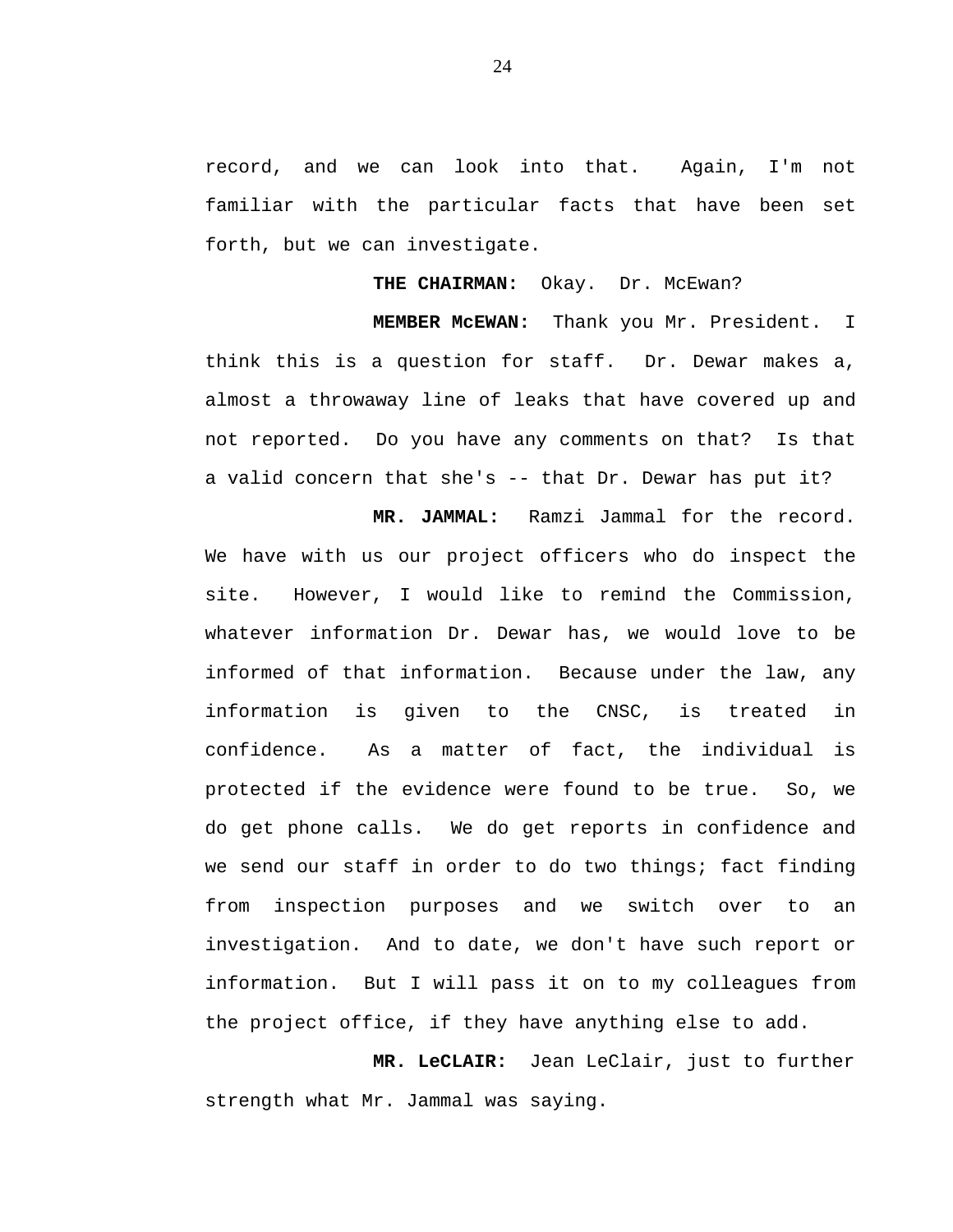We go out to the communities. We go to the mines as part of our regular inspections and part of our outreach activities. We're always talking to people.

We have -- there's an actual local magazine, "Opportunity North" in which we have -- our phone numbers are there. They're available.

In our outreach activities, we are constantly listening. We want to hear from people.

We can't say what we don't know because we don't know what we don't know. So the important thing here is, is that we're always talking to people. We interview staff, the workers at the mine sites. We make ourselves available to them.

And generally speaking, we find that the dialogues are quite open. Workers are willing and comfortable in talking to us about any issues they might have. If and when we are made aware of a particular situation, we follow up, we verify, we independently check to see what those situations are and take action as appropriate.

I'll ask Sarah Eaton, who is a project officer from MacArthur River, if perhaps she can add ---

**THE CHAIRMAN:** Can we do it very, very short please? We've got to move on.

**MS. EATON:** Sarah Eaton, for the record.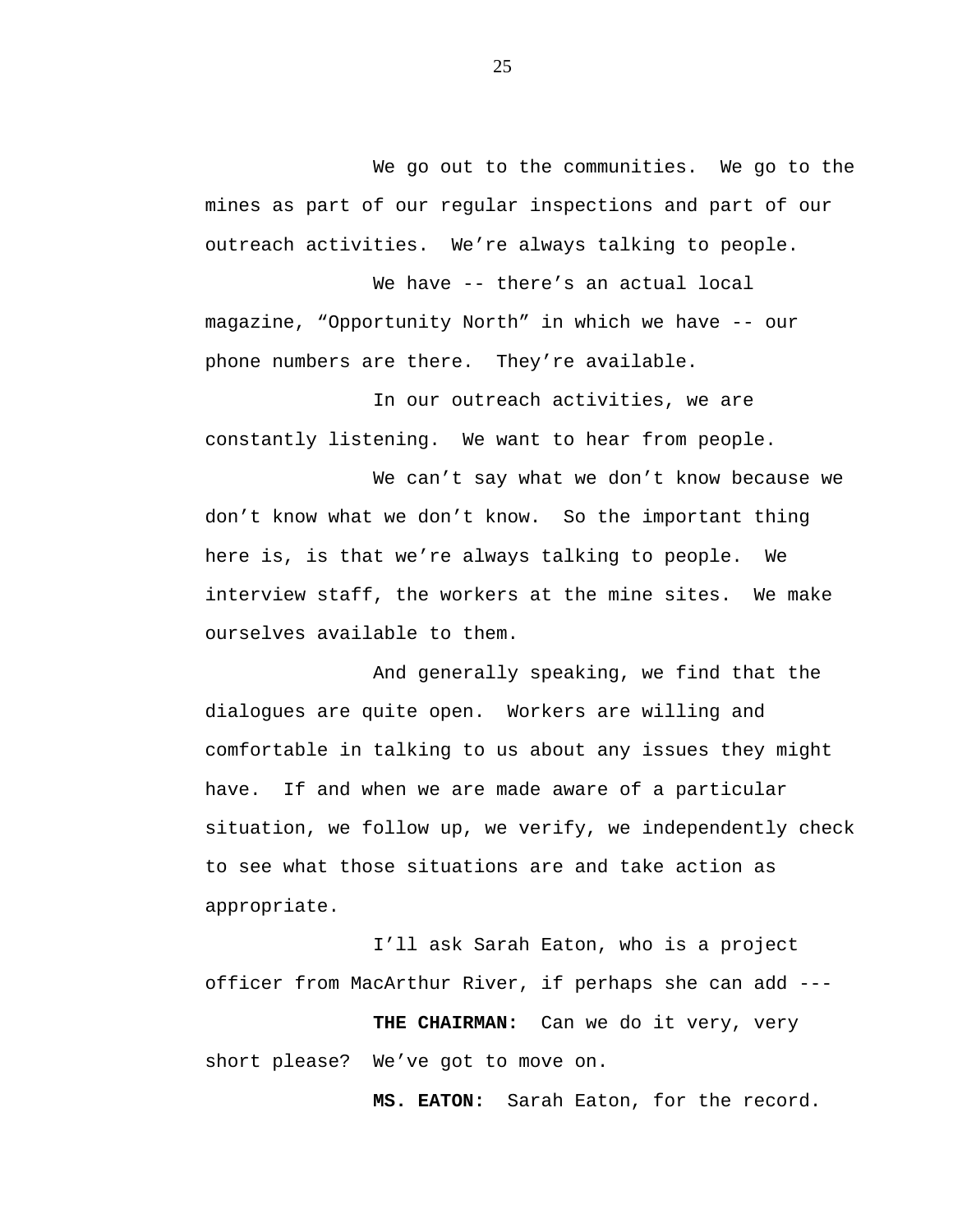Just one final point, in addition, when we're on compliance inspections, we often interview staff on our own without the licensee present. So if someone did have a concern, they certainly could bring it up in a confidential manner.

**THE CHAIRPERSON:** Okay, thank you.

**MR. MOONEY:** Sorry, it's Liam Mooney from the licensee.

On that issue, I think we emphasized a number of times yesterday about our commitment to operating our sites safely and protecting the environment. We do have a number of mechanisms in place to deal with that.

We have strong safety culture which one aspect of it is a strong reporting culture at all of our sites. And so, reporting is encouraged.

We also have an ethics policy that all of our employees are required to sign and that includes an ethics hotline, which is a confidential system that allows reporting in relation to things where people want to maintain the confidentiality of their identity. And those matters are investigated and they're taken very seriously.

And then the last point I would add is there's also Occupational Health and Safety Committees at these mine sites. So it's statutorily required and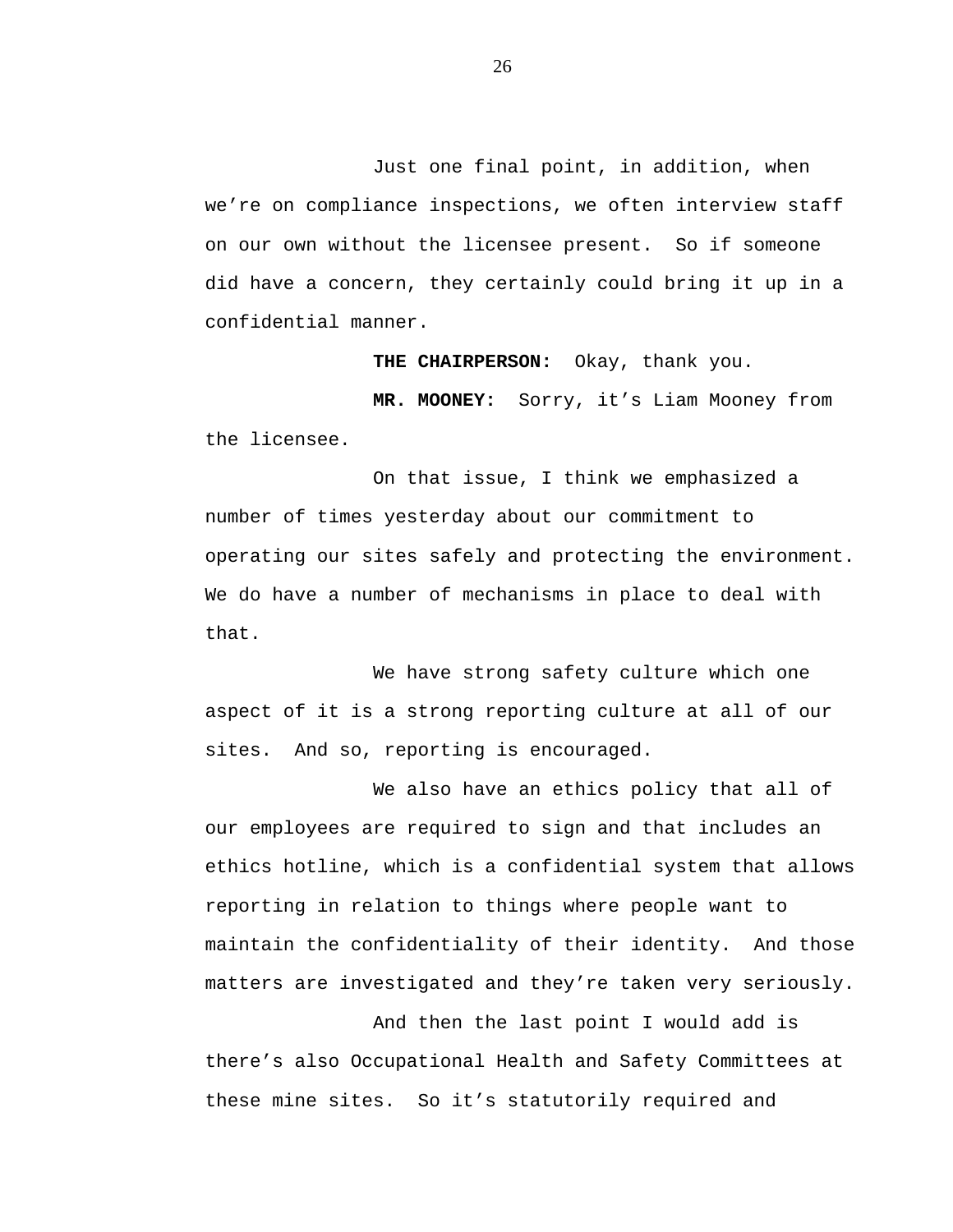workers can bring and do bring concerns to those committees on a regular basis.

**THE CHAIRMAN:** Okay, I'd like to move on. Mr. Harvey?

**MEMBER HARVEY:** There's a small question to the staff. In his conclusion, Dr. Dewar exhorted CNSC to recommend that the Government of Saskatchewan to undertake studies. What is the place? What is the role of CNSC with regard to such studies?

**MR. JAMMAL:** It's Ramzi Jammal, for the record.

We always promote health and safety. With respect to the recommendation of Dr. Dewar, CNSC staff will neither -- we're neutral, to be honest with you because this is, as Dr. Irvine mentioned, there has been a lot of studies that's been done and when is -- enough is enough.

But as a matter of fact, it's a decision that the province will have to take because we have adequate information with respect to the health of the environment and the health of the workers from CNSC perspective.

Our recommendation is neutral. I mean, it's -- she's making the recommendation and she's entitled to do so.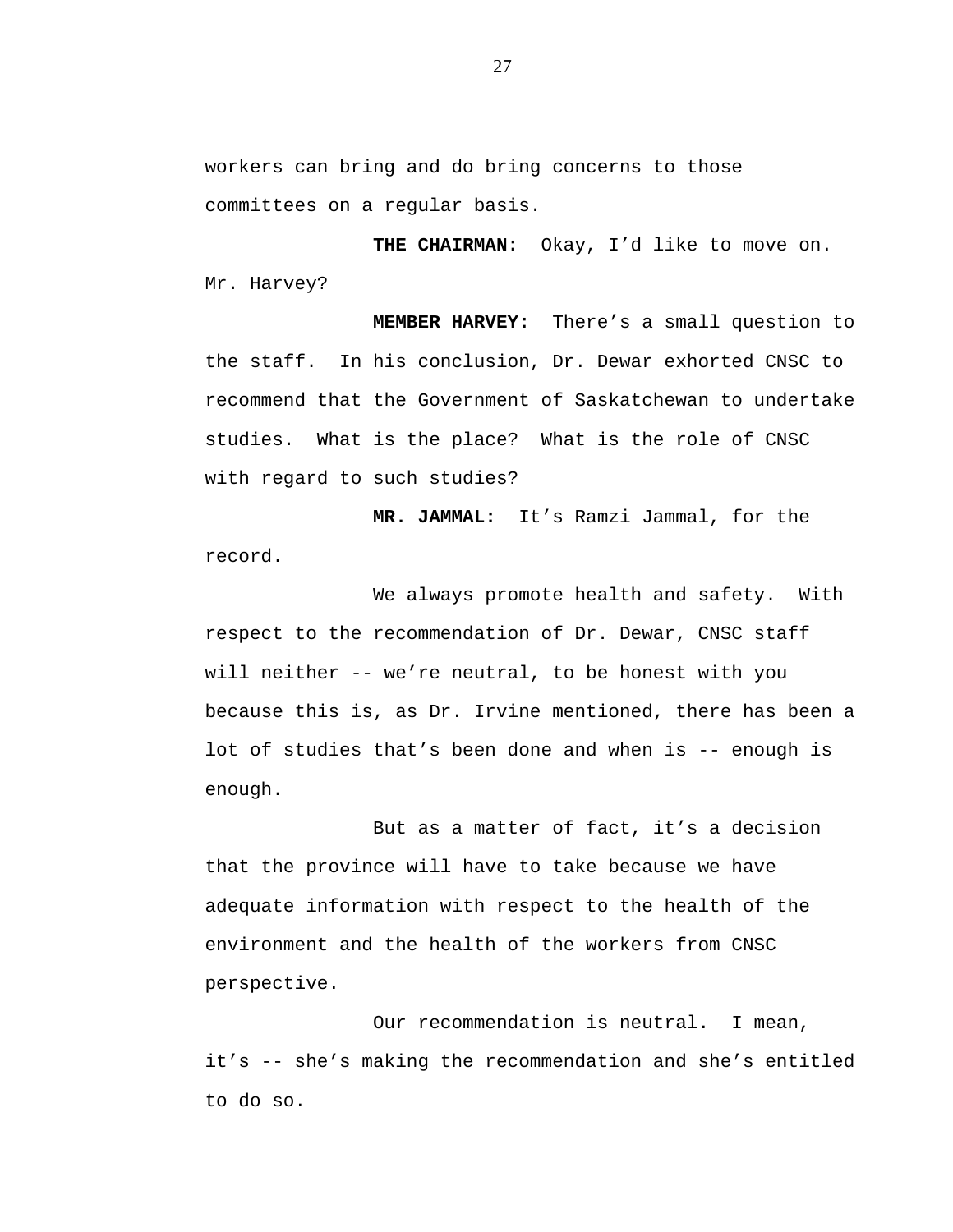#### **MEMBER HARVEY:** Thank you.

**THE CHAIRMAN:** Okay, thank you. Thank you very much. I appreciate that.

I'd like to move on to a presentation now by Kineepik Metis Local Inc., as outlined in Commission Member Document CMD 13-H13.2.

And the same document applies to the three applications and is therefore also listed under 13-H14.2 and H15.2.

And I understand that Mr. Natomagan will make the presentation.

Please proceed, sir.

 **13-H13.2 / 13-H14.2 / 13-H15.2 Oral presentation by Kineepik Métis Local Inc. (#9)**

#### **MR. NATOMAGAN:** Good morning.

For the record, my name is Mike Natomagan. I have been the mayor of Pinehouse since 2005. Like my colleague, Vince Natomagan, I am originally from Pinehouse.

We grew up together on a trap line learning how to survive and respect the land and animals around us. We were raised by our grandparents in a traditional way.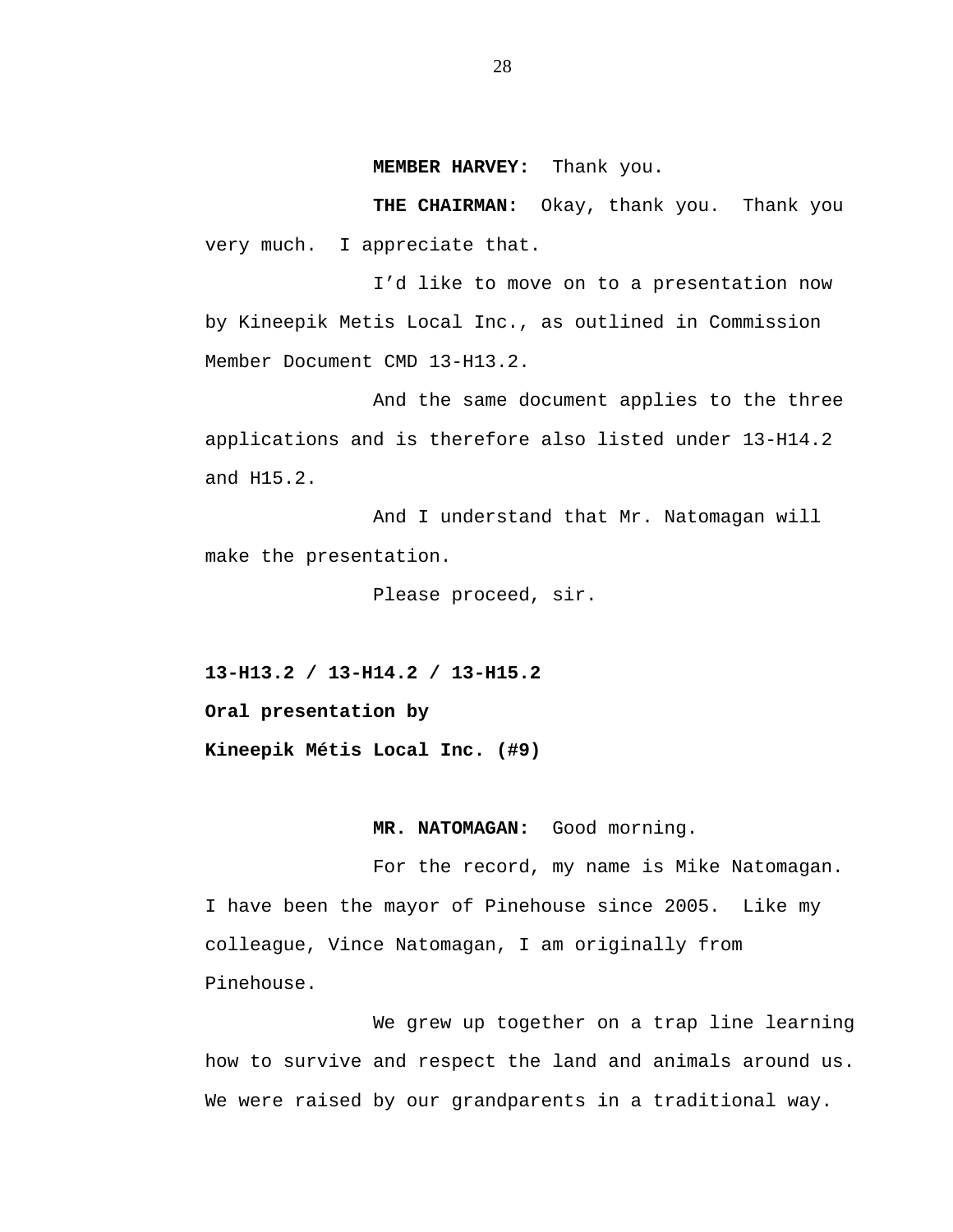Growing up on a trap line meant getting up and working hard each day. This is still the philosophy today.

On May 28<sup>th</sup>, 2010, Pinehouse signed a Memorandum of Understanding with Cameco Corporation. This MOU gave our community hope in terms of economic and social direction. This MOU formalized the 25 year relationship with the mining industry, for it acknowledged that Pinehouse is a primary impact community under the Saskatchewan Surface Lease Agreement.

It confirmed to us that Pinehouse residents would have a greater chance of securing rewarding careers with the mining industry under the mandate of 6 to 7 percent workforce to be hired from Northern Saskatchewan. Two and a half years later, this good faith and mutual respect was put into paper by way of a Collaboration Agreement.

It has been close to one year since we signed a Collaboration Agreement and already, I see this agreement beginning to have a cascading effect. This statement is not to be taken lightly. Virtually our whole community is in a-buzz with hope and optimism that was never there before.

It is truly quite remarkable to see individuals coming out of their shell and wanting to make it better for their lives and their families. It is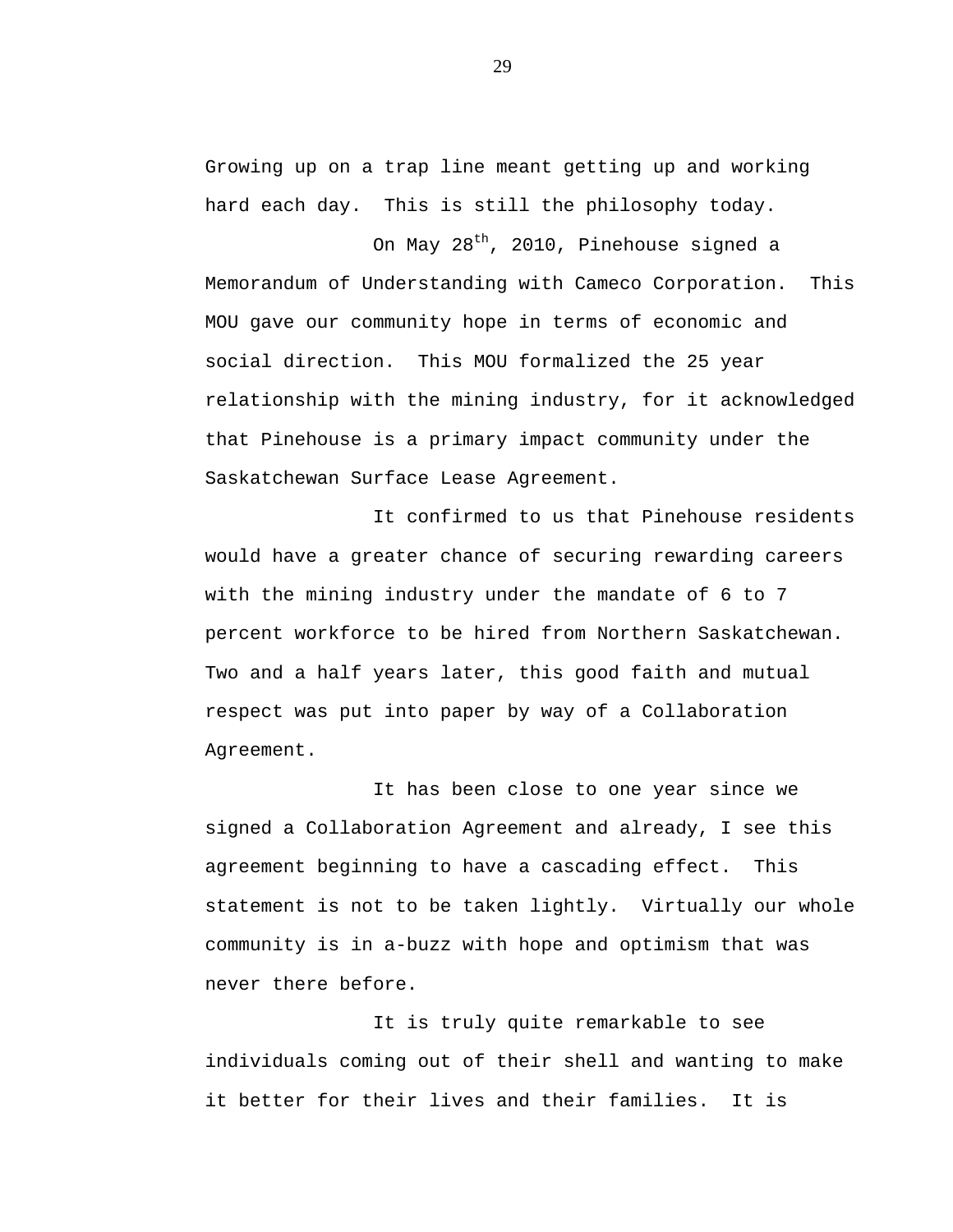remarkable to -- all of the Reclaiming, our Community members are now working more and more into a united front with strategic direction as a whole.

I am humbled to witness true personal, social and community development in action. I consider it as a personal blessing on me to be able to lead Pinehouse in a new direction.

And it makes my job as mayor much more easy when I see neighbours being accountable to themselves and their families. Although it's only a start, only prosperity and self-reliance can come from all this positive activity and hard work.

At this time, I would like to briefly touch on the four pillars of Collaboration Agreement and how work being exerted on these pillars is interwoven into all aspects of community development.

First, the community investment pillar. With the Trust Advisory Panel and RBC as a corporate trustee, we are now working on a 25 year dream of a hockey arena. Where it was an empty shell before, it is now going through construction and foundation for artificial ice. This includes a laying down of footings and iceplant.

This first phase is expected to finish in early 2014. Once completed, we'll go on to second phase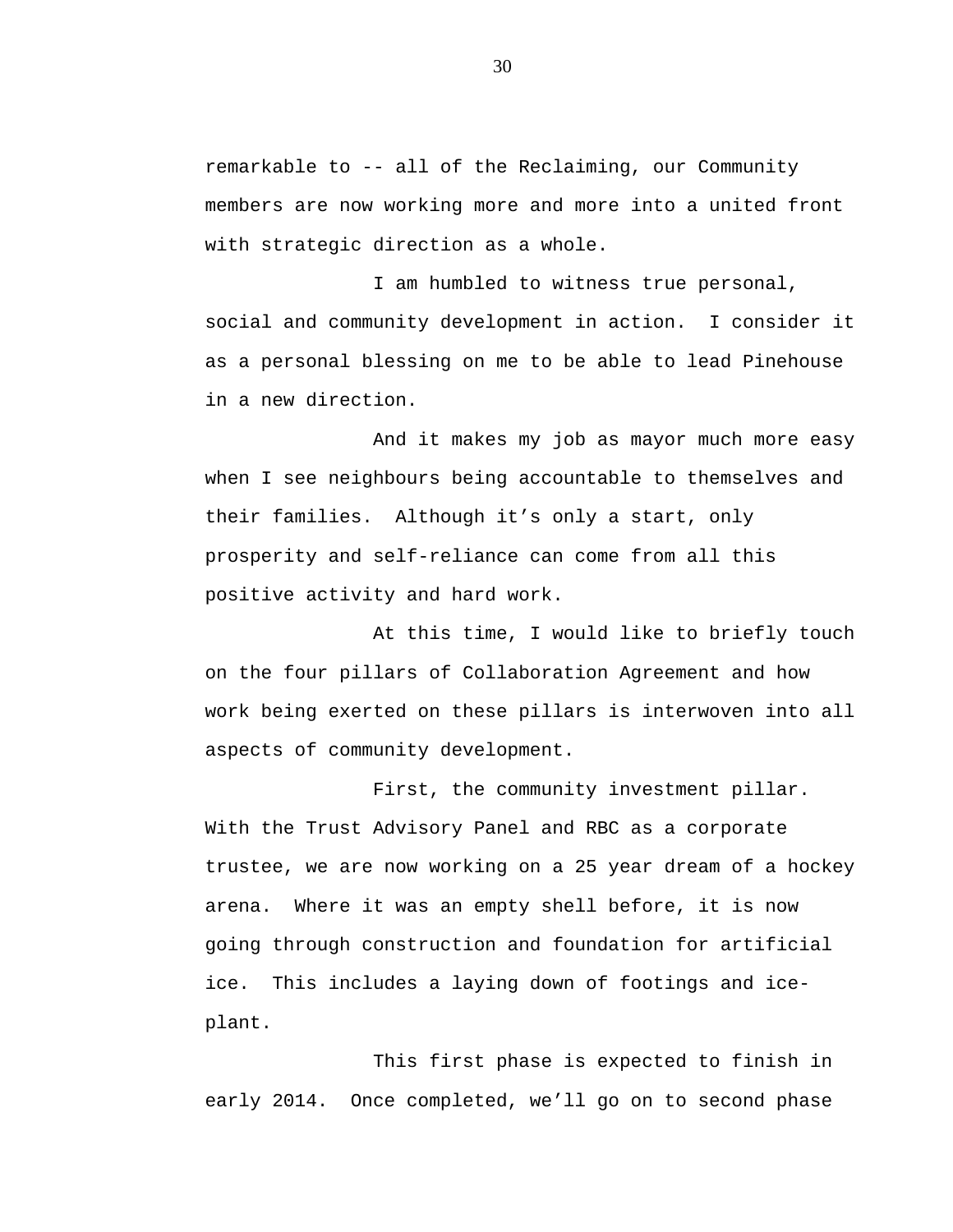with construction of dressing rooms, concession stand, bleachers, community administration offices on the second floor.

This is what the \$1.8 million that currently sits under trust has been able to do for our community. It is our hope that other infrastructure initiatives could start to be planned as production-based trust fund moneys gets allocated.

Second is the workforce development pillar. We are currently very busy upgrading about 90 local people in Essential Skills and Employment Readiness program. The Adult 12 program, the Gary Tinker Literacy Skills program and the Women in Trades program. Through constant contention and nurturing, virtually all our students are staying in the program. A significant number have been gaining an employment locally or at the mine sites.

A few have moved on to further their postsecondary education in the trades or technician capacity. Again, this is truly remarkable to witness.

We are now at the point where we are integrating our community skills matrix with our strategic plan to better address the educational needs of our citizens. We are also engaging with all our partners like Northern Career Quest, Northlands College, Dumont Technical Institute, Cameco, Pinehouse Business North and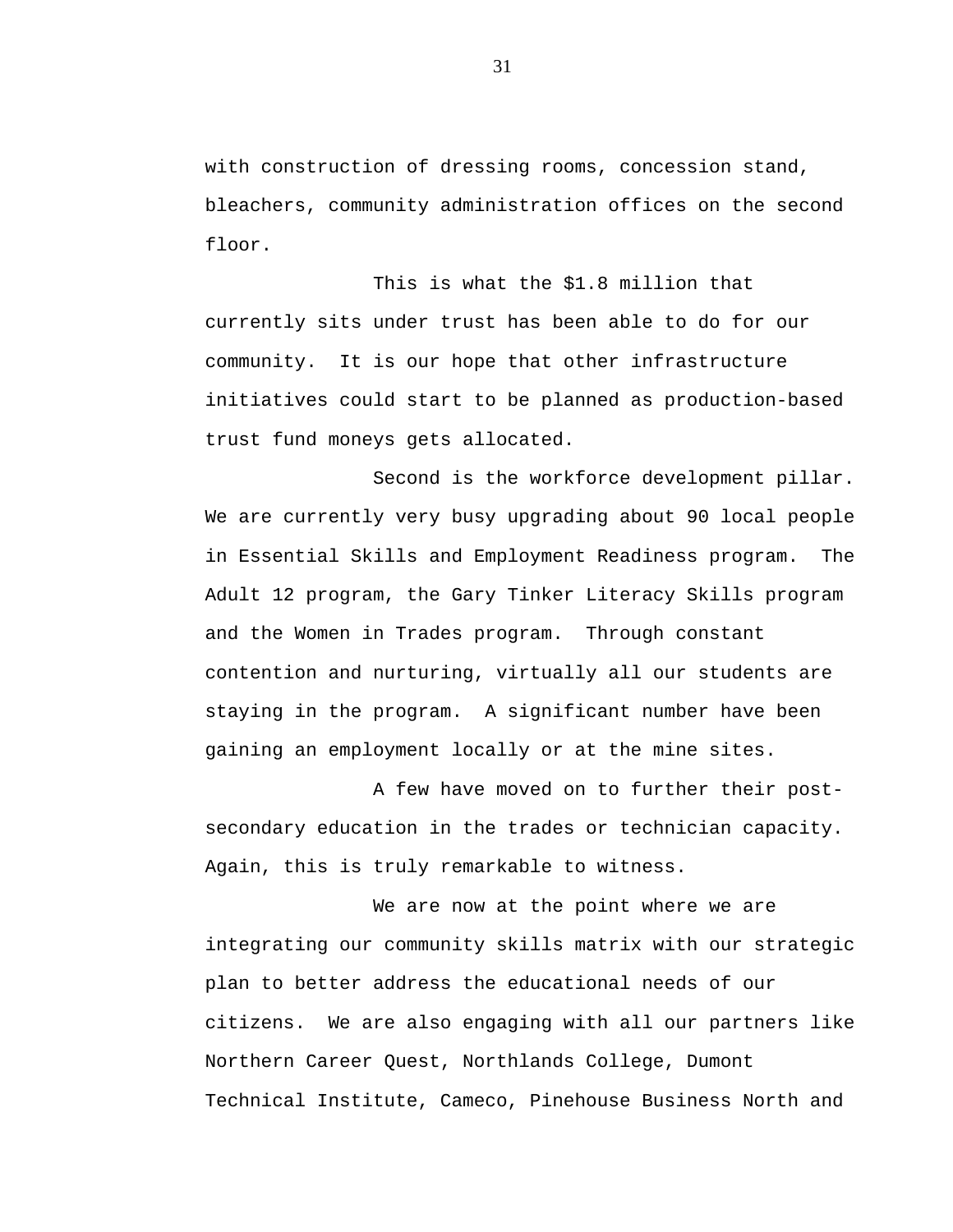Northern Village of Pinehouse.

We fully anticipate positive results coming from this pillar.

Third is the business development pillar. With the latest introduction of Cameco internal implementation team that consist of mine managers, project managers, supply chains personnel and vice president, we are hopeful that business development opportunities will continue to materialize and grow.

We have placed considerable effort in personalizing our economic development, our Pinehouse Business North LP with competent staff, sound board of directors, and best practice governance structure.

We have been busy carrying out contract work for Cameco. In the meantime, we will keep strengthening the company to ensure a strong business work ethic so that Pinehouse Business North will always be the service provider of choice for Cameco supply chain.

The fourth pillar is the Community Engagement in Environmental Stewardship pillar. Three dedicated individuals from Pinehouse have been appointed to oversee the success of this pillar. These individuals are tasked with the responsibility of fully engaging all members of Pinehouse in relation to community concerns and environmental matters as it pertains to Cameco's mining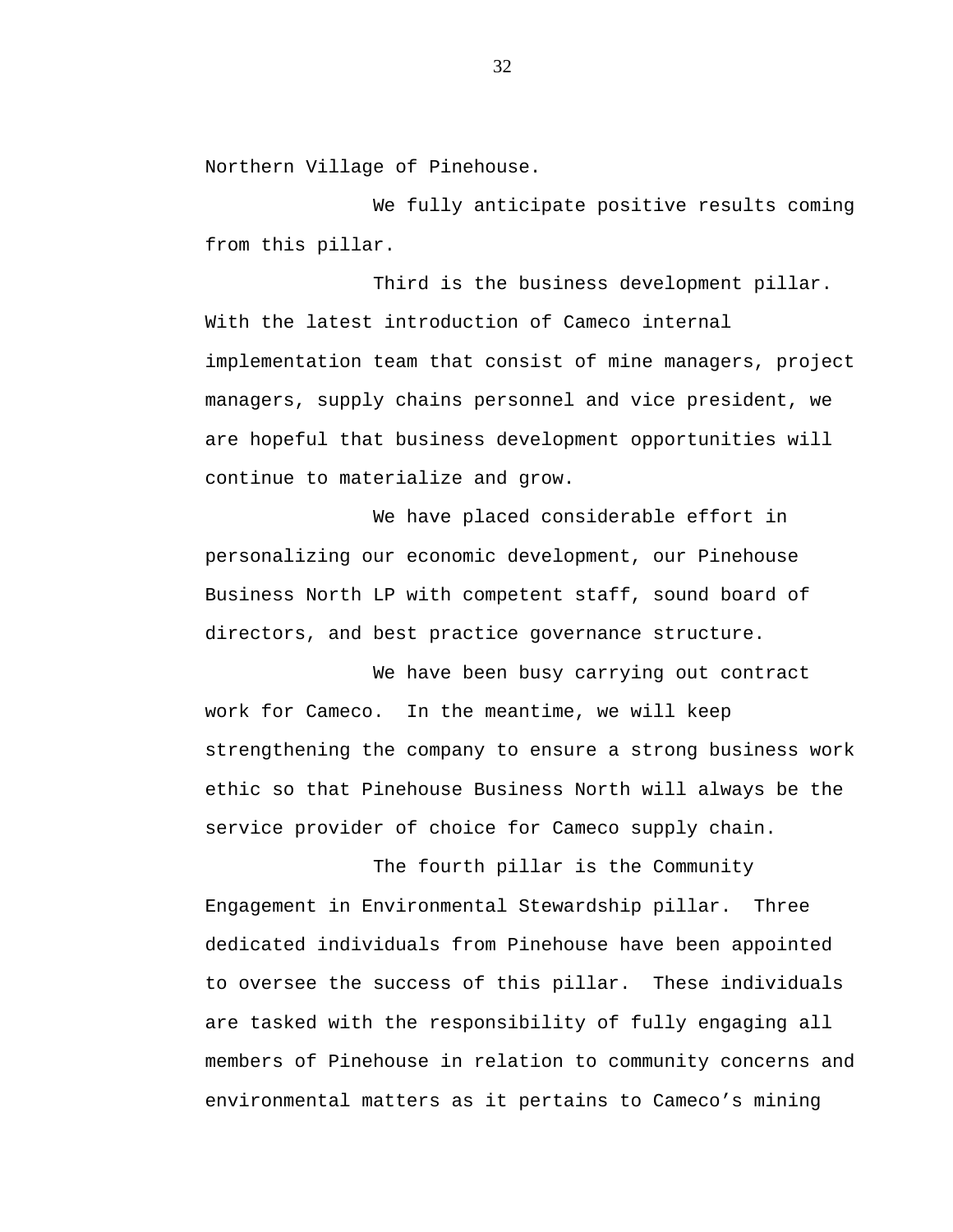operations.

In addition, our community partner and cosignator to the Collaboration Agreement, Kineepik Metis Local Inc., has taken the lead on this file. Kineepik Metis Local will address this pillar of the CA directly following my presentation.

As a concluding statement, while we are now going down this path to eventual self-sufficiency and independence, the demographics of our community is never far from my mind.

According to the 2013 community profile, 53 percent of our youth is under 19 years old. Over 400 students are registered at the local elementary and high school; that includes 30 students in grade 12. This young population will have a dramatic impact on our ability to meet their future needs.

As leaders in various capacities in our small northern community, we have no choice but to act against the status quo of being idle, letting the youth to fend for themselves. Accepting status quo is not an option. We must get up and work hard each day in order for our children to have the same quality of life as mainstream.

I believe that in the long-run, society will look favourably on our current efforts to be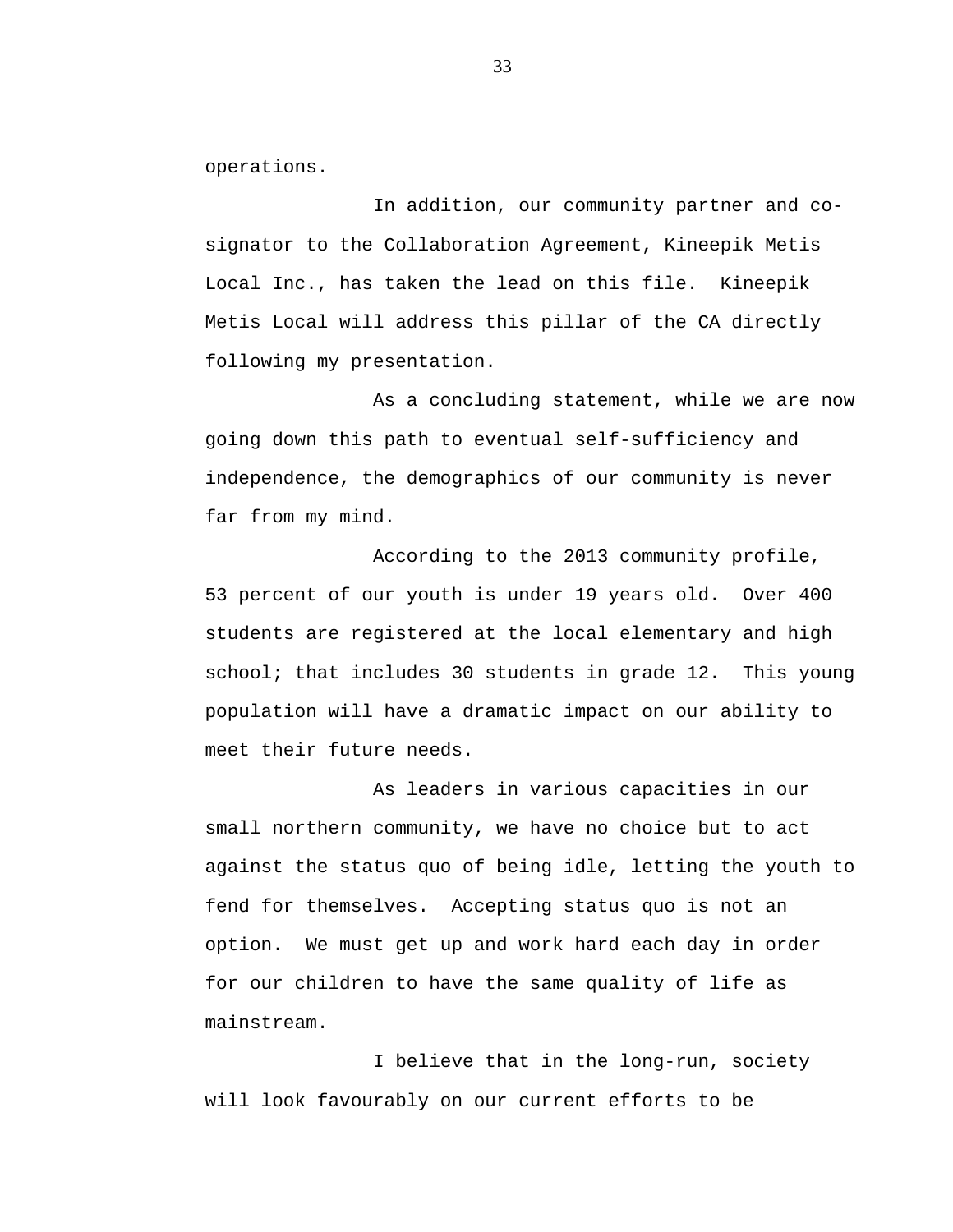productive members of our community. At this time, I would like to encourage all northern leaders to keep hoping for the best, to keep dreaming for a better tomorrow, and understand that it takes unity and pure hard work to achieve results.

I believe that the mining industry is operating with due care and desires a win-win scenario with all north communities. But hard work goes both ways. Partnerships can be forged, and each party gives each other a chance.

The northern village of Pinehouse supports all Cameco's mining operations at this hearing.

I now turn it over to my colleague, Vince Natomagan. Thank you.

**MR. V. NATOMAGAN:** Good morning, ladies and gentleman, and good morning to you, Mr. and Madam Commissioners.

For the record, my name is Vince Natomagan, Executive Director of Kineepik Metis Local, and originally from Pinehouse.

I concur with my colleague that it is our inherent responsibility to protect the land and resources that fall within our ancestral lands and traditional areas.

My colleague and I were taught to trust our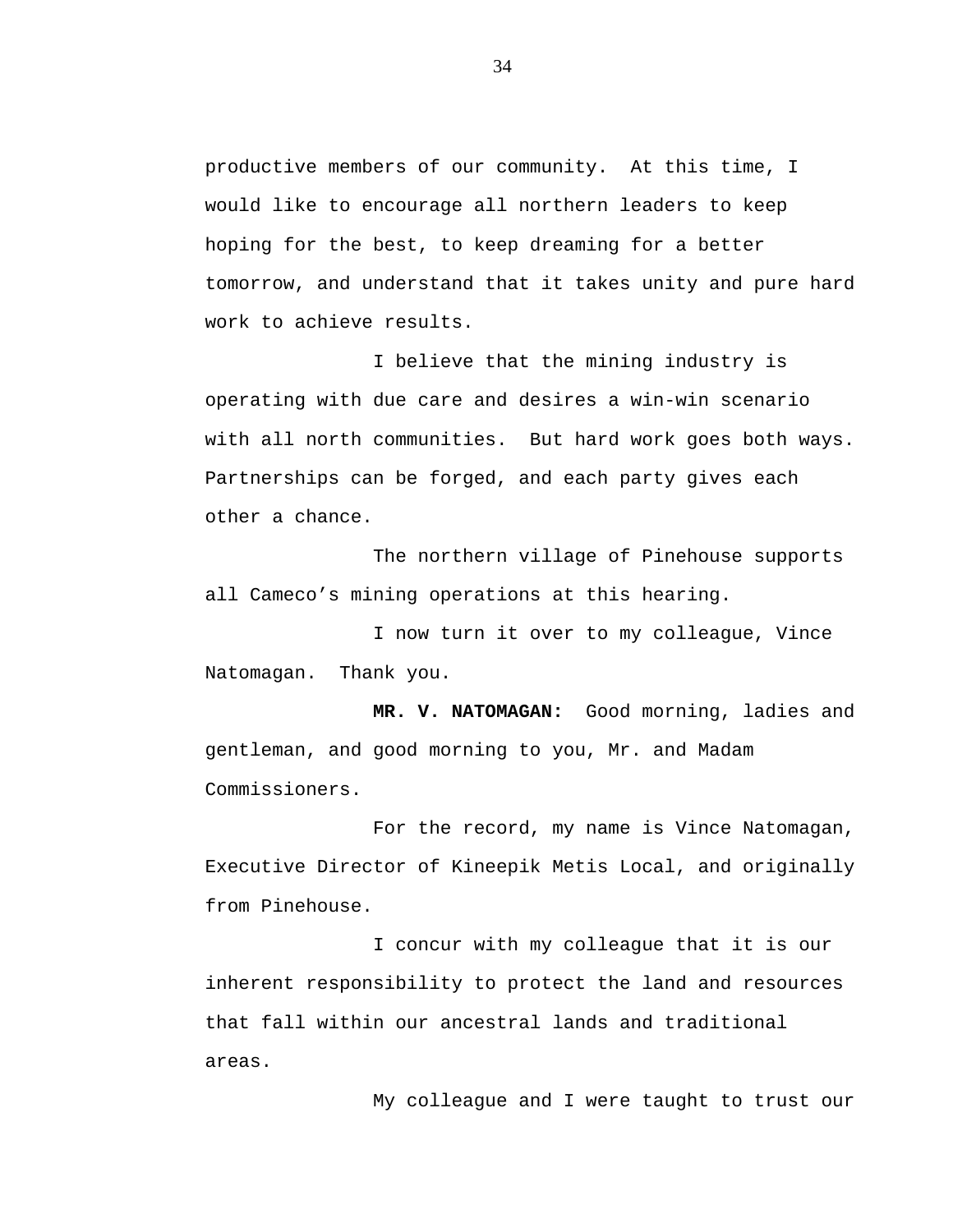instincts when going about trapping and food-gathering on the land. We were taught to trust others at face value, for a man's word was as good as his handshake. We still hold onto this most simplest of gestures, for it defines a man, it defines a community. It takes resolve and due diligence to ensure the concept of sustainable development is given life in every sense of the meaning.

My upbringing as a trapper's son and as an active, traditional resource user, gives me the appreciation to be aware of my value as a knowledgeable Metis man. My fellow community members hold a certain level of recognition and trust in me to be knowledgeable enough to understand technical information from Cameco's regulatory and environmental reports.

As I sit in front of you, I am a forwardthinking individual that is generally aware of society's expectations of workers' health, safety and environmental protection. The integrity and independent authority of the CNSC is very much essential consideration in the protection of our constitutionally recognized inherent rights, and as true recipients and protectors of the land.

Back in 2010, the Metis community of Pinehouse was very much enthusiastic to hear that the CNSC was given the federal authority to establish a participant-funding program for the active participation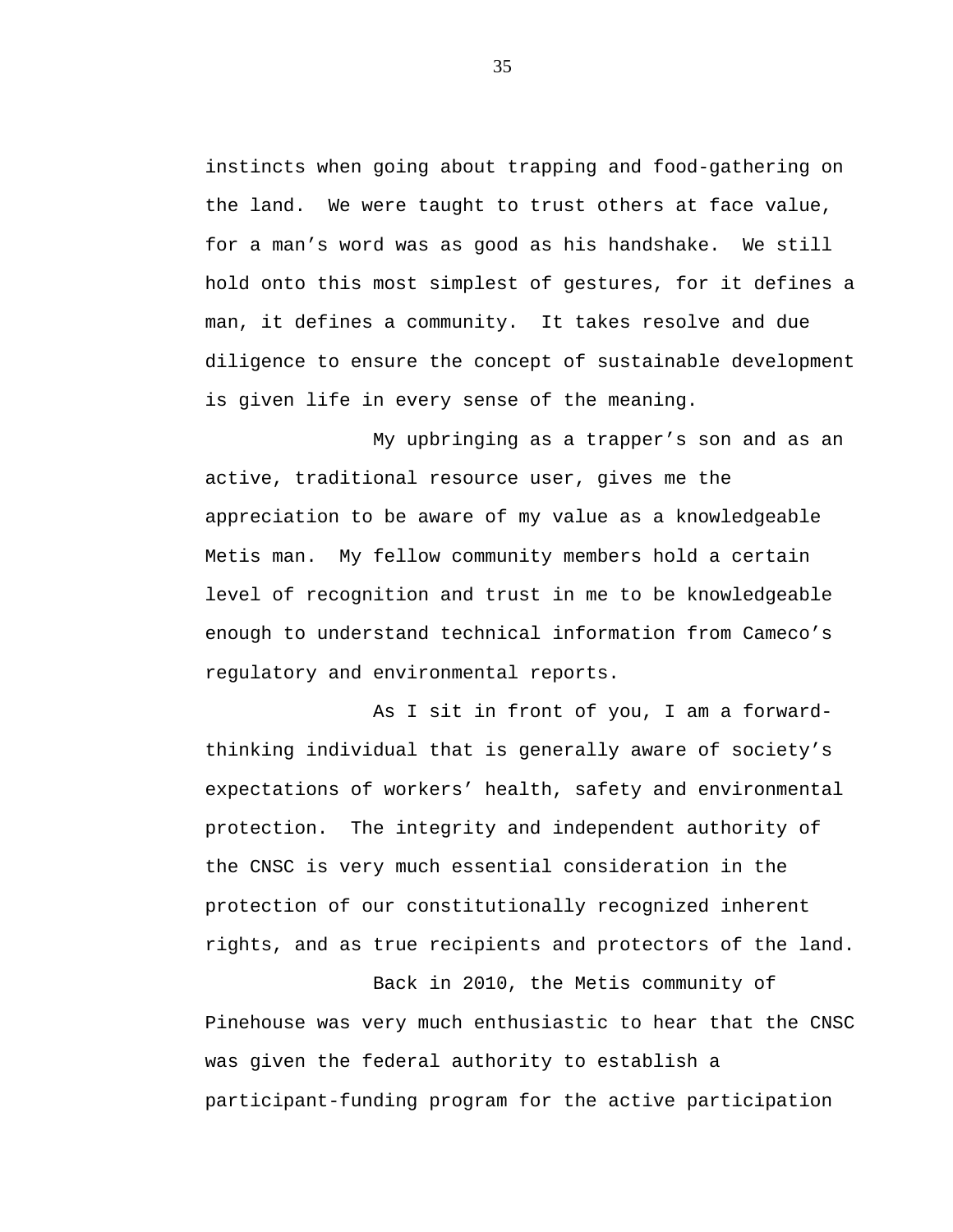of Aboriginal communities within CNSC's environmental assessments and licensing processes. The participantfunding program opened the door for value-added information to be introduced within the regulatory framework.

The Metis community of Pinehouse understands this to mean the commodification of Aboriginal traditional knowledge, i.e., the activation of a new bridge of cooperation between the nuclear regulator and the Aboriginal community, an Aboriginal community that is capable of engaging on an informed basis through scientific discussions.

The Metis community of Pinehouse believes it is time that ATK is commoditized into a reality, for this builds trust between an impacted group of people in a certain geographical area and the industrial activity that is taking place.

This means recognizing and giving credibility to Pinehouse's growing body of knowledge of environmental and technical knowledge base. This has been achieved by ongoing dialogue with industry reps and training of some community members within the technical field of study specifically radiation, environmental monitoring and environmental management principles. Pinehouse elders and residents understand aboriginal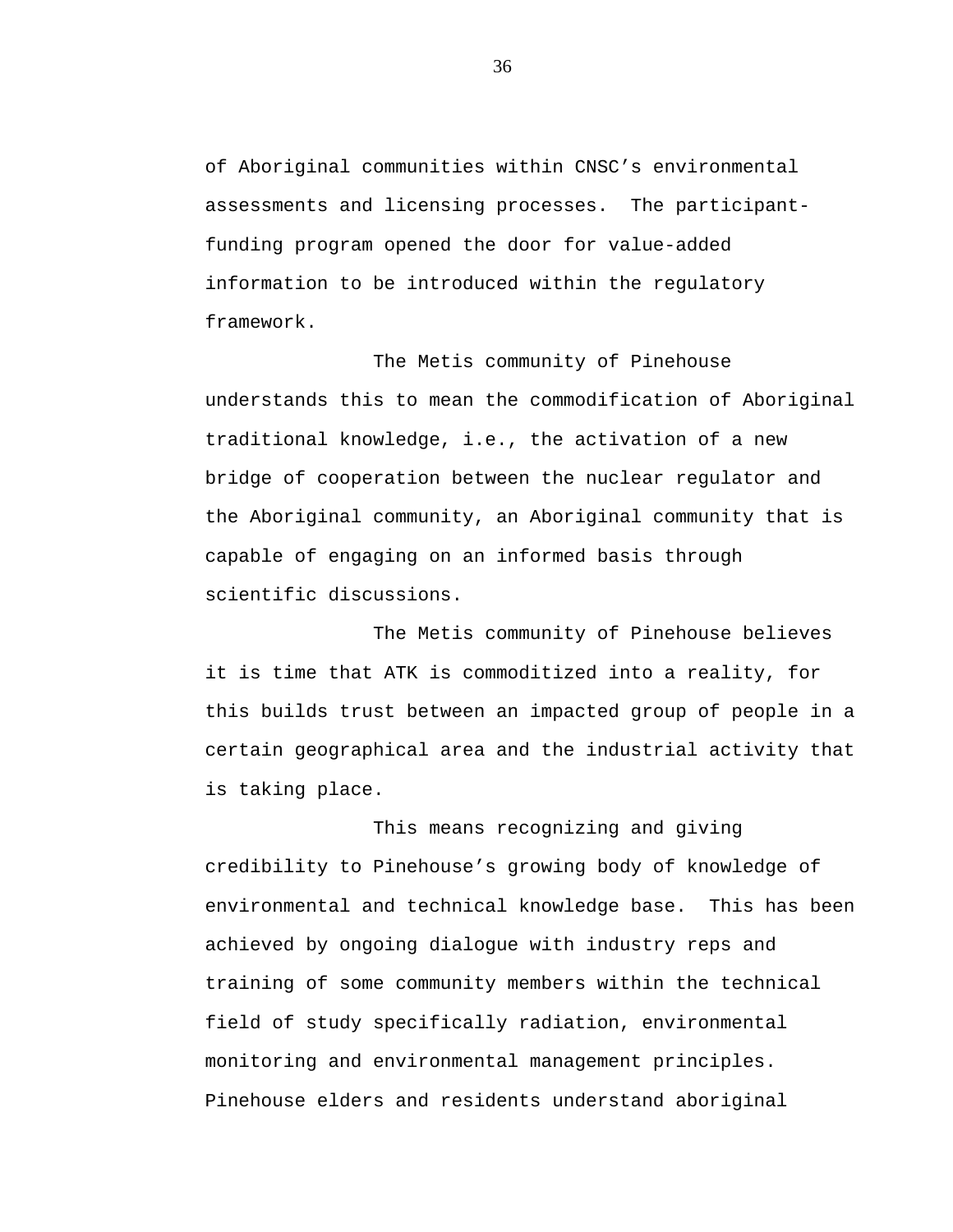traditional knowledge systems of the biota that are within our traditional territory.

ATK is not static and does not remain trapped in time. Quite the contrary. ATK is in current use and has been built on, generation by generation. It is sophisticated and adaptive, like it has always been for millenia. ATK needs to be able to respond to changes in the social environment, but more so in the physical environment for the purposes of this hearing.

We believe environmental regulations that we live by, and enjoy its obligatory actions, could be made that much stronger if a progressive community, such as Pinehouse, was made an active participant in the lands protection measures. This would build confidence in all traditional resource users that their leaders are active protectors also.

With these grand aspirations, Kineepik Metis Local Inc. wishes to recommend that the CNSC embrace ATK, as we, the Metis people of Pinehouse, have done so for millenia and incorporate within their policy design and licence approvals.

As for the written intervention, Kineepik Metis Local Inc. wishes to recommend that the Metis community of Pinehouse have a licence-directed participatory consideration to Cameco's mining operations.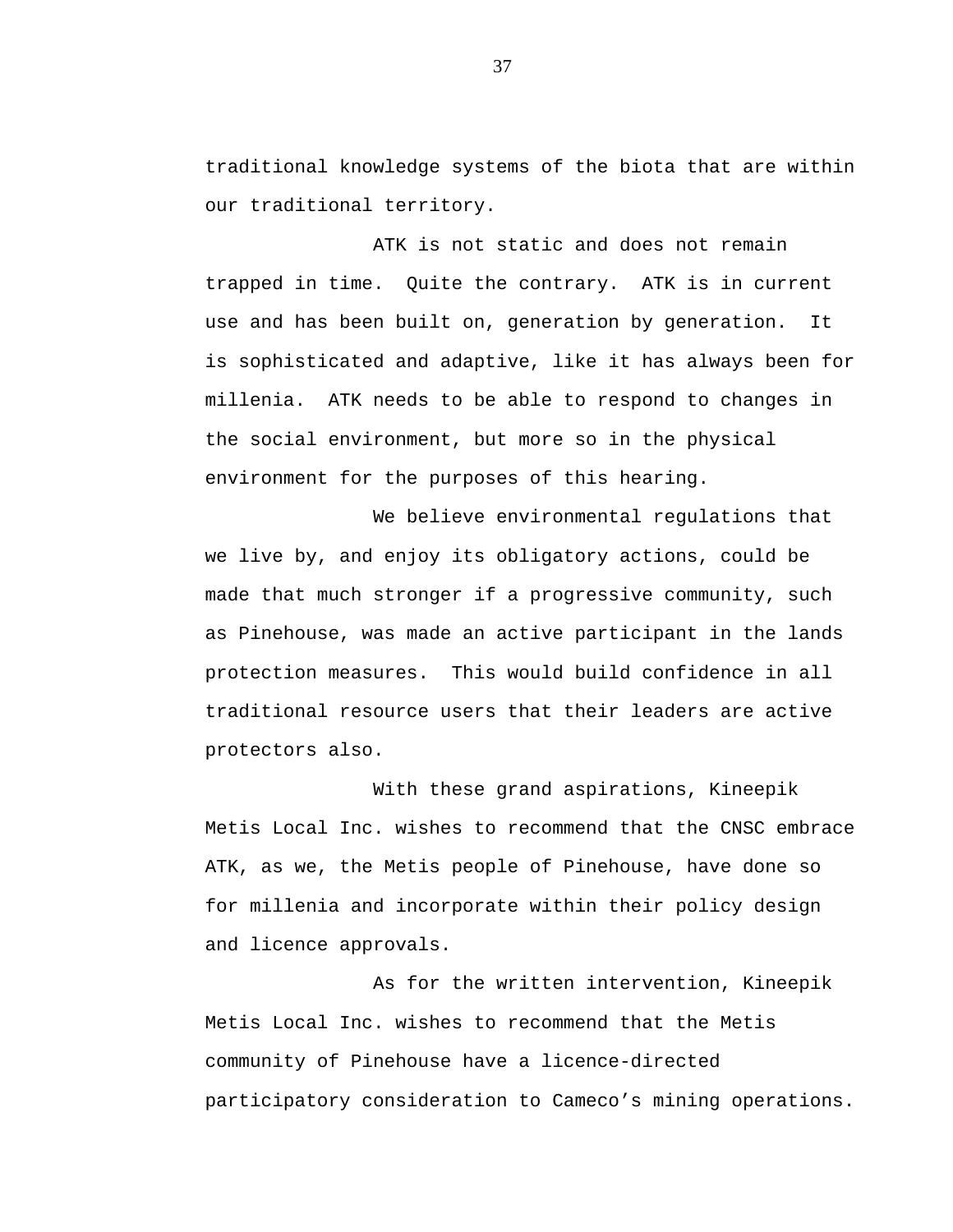Namely, Pinehouse be directly involved in the continuing evolution of the Key Lake site-wide reclamation plan, including assistance in the development and enhancement of the plan on an annual basis.

Pinehouse wishes the environmental quality committee play a strong role in educating Pinehouse members, and the public, on issues related to mining activities. This should include having Cree- and Denespeaking professionals who'll work with their community's EQC representatives.

Pinehouse desires to update the regular halfway through the licensing period to assess Cameco's performance in accordance with the Collaboration Agreement. The assessment will include the effect of the CA on the culture and well-being of the community, and quality performance measures of the company.

The proponent should better define and report annually on the individual waste streams that comprise waste management and the associated management plan for these individual waste streams.

In order to increase the level of involvement, understanding and engagement in the projects, Pinehouse requests that CNSC engage the community in a review of the projects on an annual basis through the participant-funding program.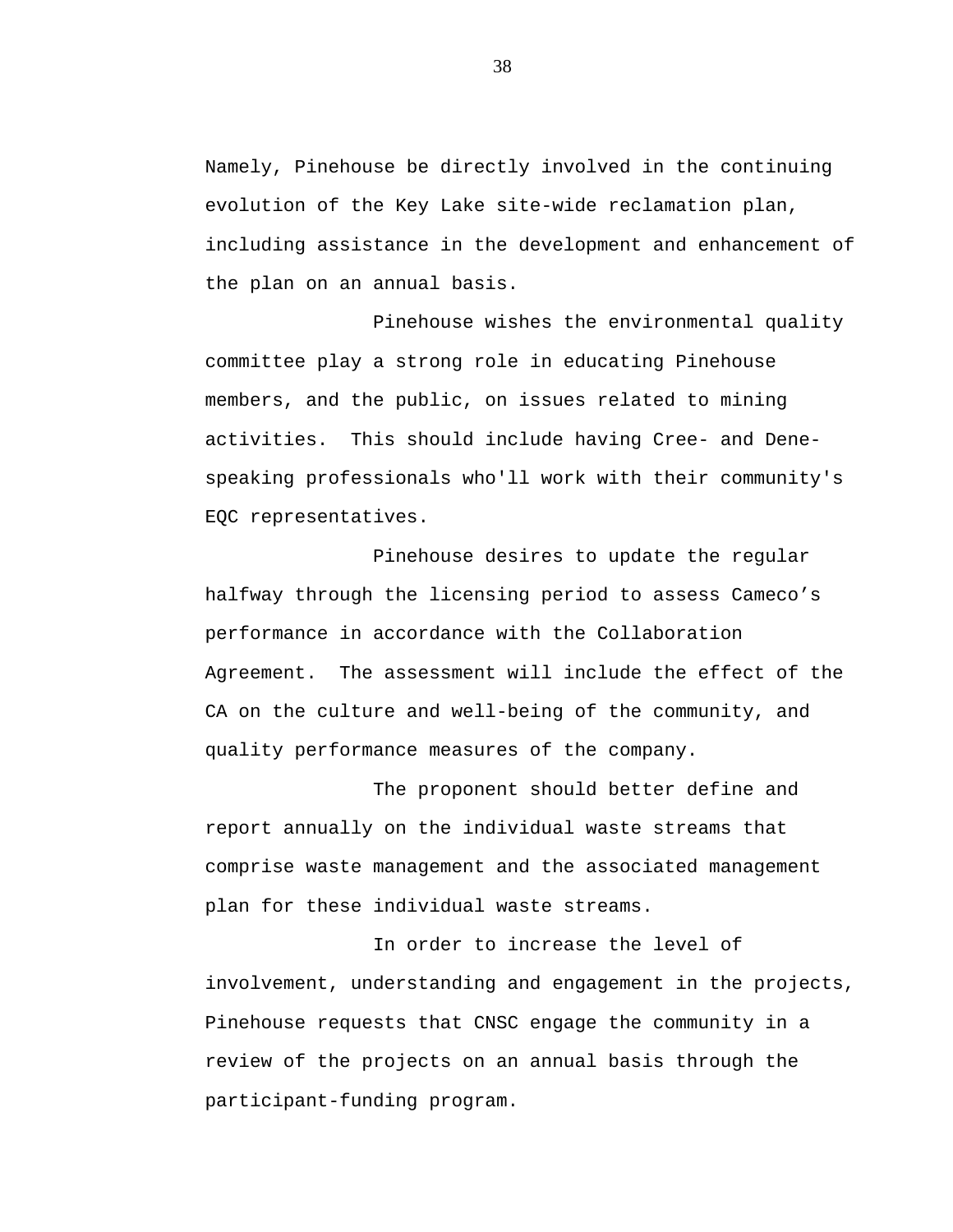And, finally, Pinehouse wishes to carry out its own environmental monitoring sampling program within its traditional territory -- that includes the Key Lake and McArthur mining operations. This would include areas of concern that are outside the periphery of current environmental sampling, such as the Key Lake to McArthur River haul road and the roadways between Pinehouse and Key Lake.

As mentioned at the Cigar Lake hearing, back in April of this year, Kineepik Métis Local Inc., has fiduciary and community trusted responsibility to breathe life into the fourth pillar of the 2012 collaboration agreement.

This pillar now provides a formalized mechanism for community engagement and to consider community and environmental concerns as it pertains to Cameco's mining operations.

The CA signed with Cameco, has effectively obligated the Pinehouse representatives to get up to speed on all Cameco's mining operations pertaining to all regulatory, operational and environmental reports. This is a significant undertaking.

Since the signing of the CA, we have had progressive meetings with Cameco on the joint implementation sub-committee. Cameco and Pinehouse have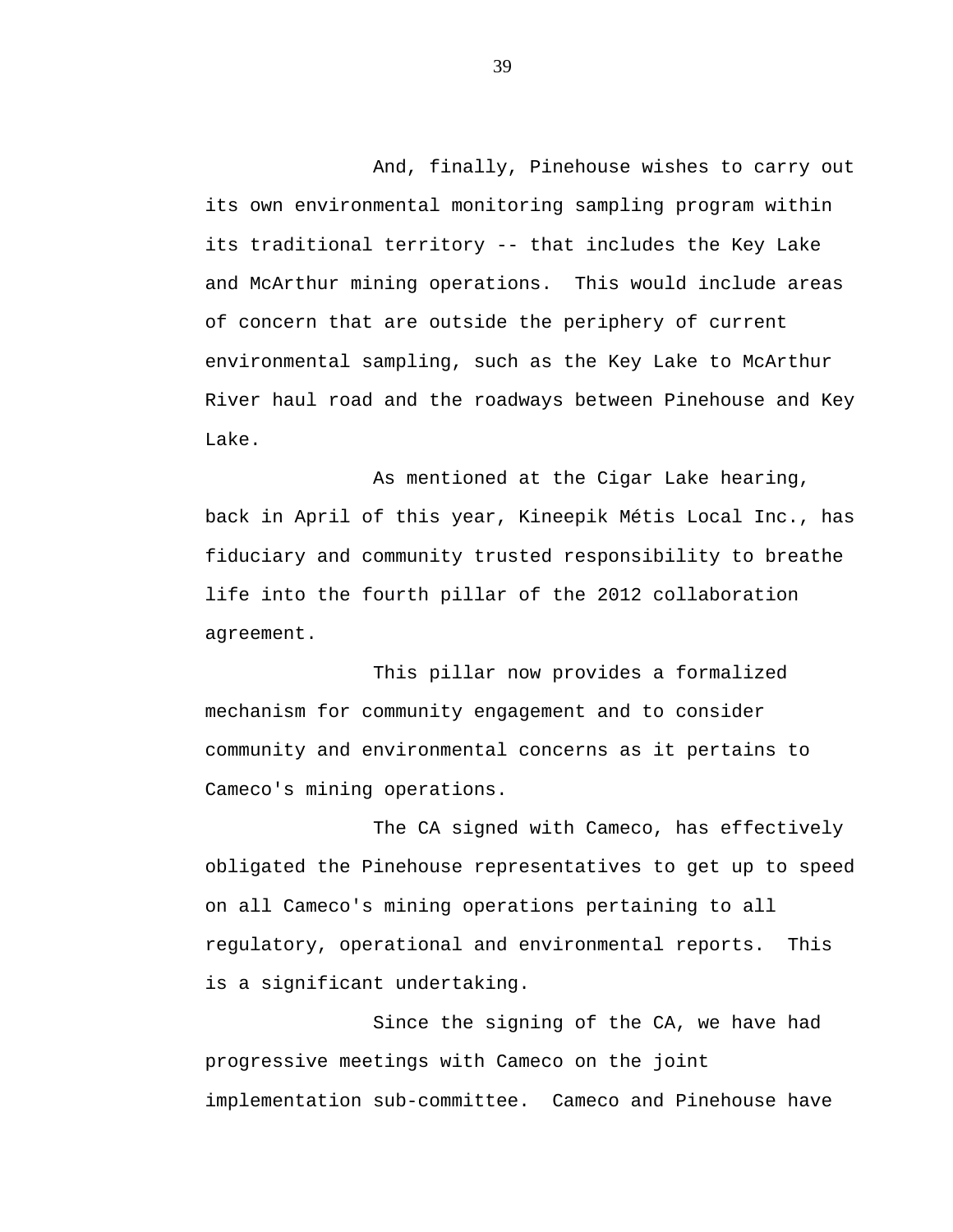cooperated on a six month engagement plan, documented in minutes by the Environmental Committee.

In July and August of this year, Cameco came to visit our community to hold duty to consult meetings pertaining to the Key Lake and McArthur River projects. The Pinehouse Environmental Committee members submitted relevant technical questions to the respective Cameco mine sites staff. The feedback from the Cameco staff will now form part of the Environmental Committee minutes. We maintain that this dialogue is now a joint collaboration with mutual concerns.

In closing, the concept of sustainability is very much intertwined with aboriginal traditional knowledge and is of utmost importance to our community development and growth, through active and direct participation. This means being equal partners in the management on the environment, where the mining operations are situated, while capturing some of the economic benefits that are derived from these activities.

If CNSC is of the conclusion that true and meaningful consultation is ultimately active and direct participation, then Pinehouse is ready to chart a path of capacity and professional development to be active bearers of our inherent responsibilities as true occupants and protectors of our traditional lands.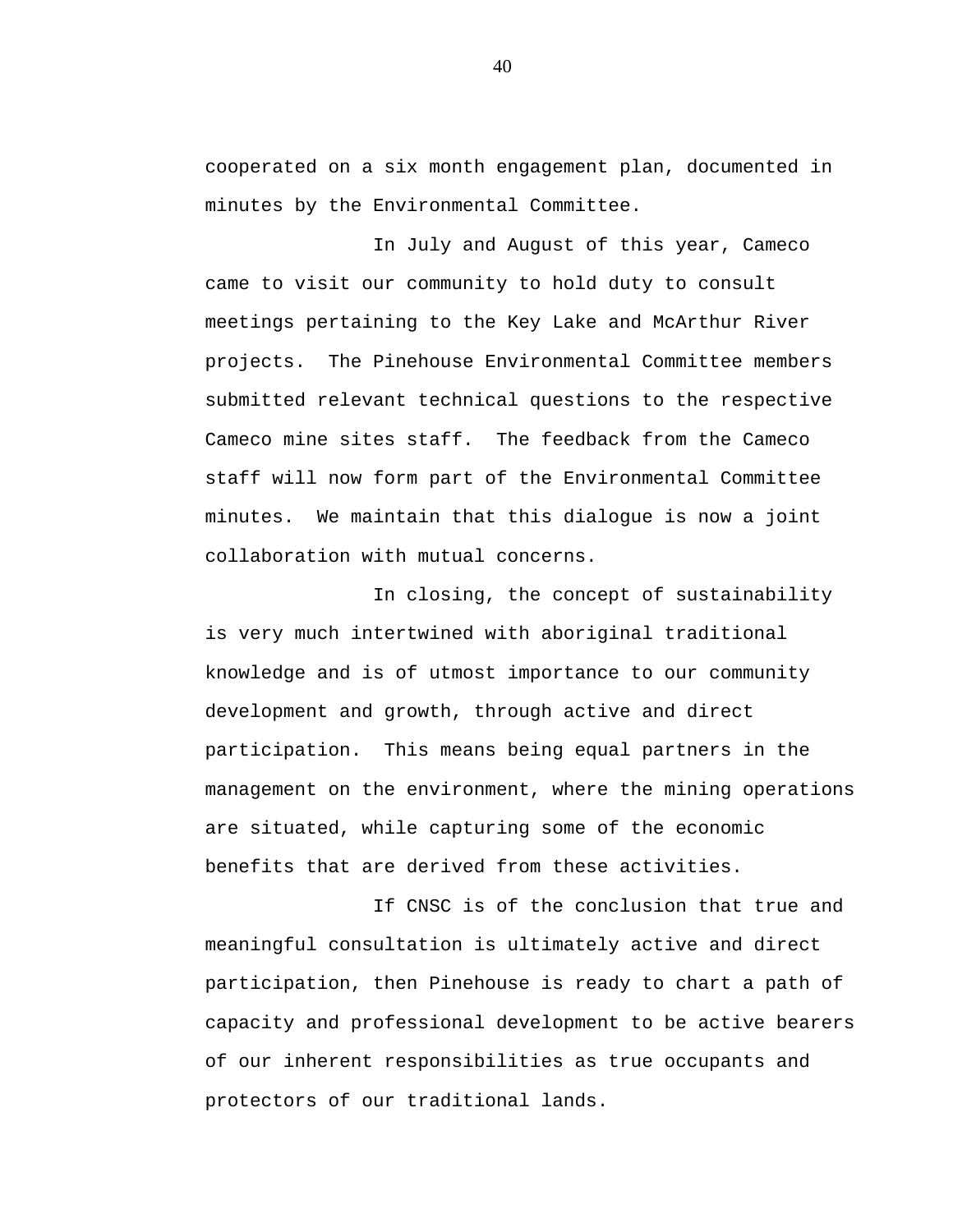We are ready to attempt to merge technological concepts with ATK, through active decision making and environmental monitoring. We will ultimately forge a new level of trust and understanding between mainstream and an aboriginal community, and society will be all the better for it.

The Métis community of Pinehouse supports all of Cameco's mining operations at this hearing. Dine gee (phonetic) and thank you.

**THE CHAIRMAN:** Thank you, thank you very much. Questions? Who wants to go, Member Tolgyesi?

**MEMBER TOLGYESI:** In your submission, on the recommendations you are talking about Pinehouse which that Northern Saskatchewan in the mining community plays a stronger role; did you communicate, did you ask this community to play a stronger role?

**MR. VINCE NATOMAGAN:** In regards to Cameco personnel?

**MEMBER TOLGYESI:** You were talking about issues relating to the mining activities, that's what you were saying here.

**MR. VINCE NATOMAGAN:** Generally speaking, we have expressed concerns, but we have to keep in mind, we're still formally getting to know each other, if I can put it that way. It hasn't been a year on the CA. We're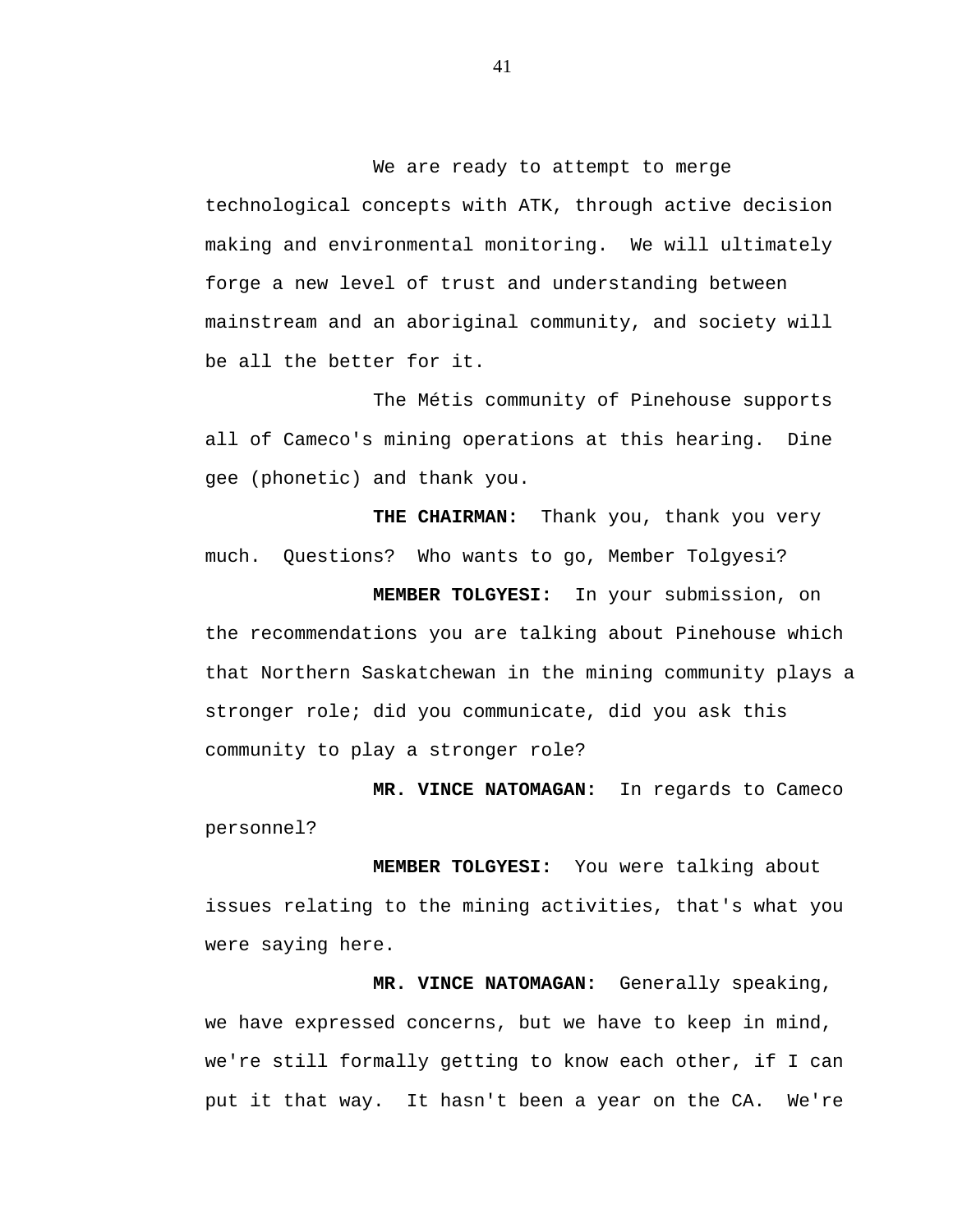still trying to breathe life in all -- all the four pillars. And we do give credit where credit is due with Cameco. They operate within the mandate of their licence requirements. They don't have to operate outside the norms, if you will, and we give them credit for that.

I do believe, as a Métis community, that the province of Saskatchewan, the Provincial Crown, has to have some dialogue with the Métis community of Pinehouse. So, to that effect, I don't know if that answers your question.

I am trying, as I said Mr. Binder to you last April, the Métis community of Pinehouse is trying to actively engage the Provincial Crown on co-management matters, but it remains to be seen. But, we're trying very hard, in a diligent way, with due diligence and hard work and respect, to make sure that the Crown understands that we're serious about where were wanting to go.

I'm not sure if that answers your question? And we do have our professional help by the name of Matt Vermette from Northern Research Group out of Prince Albert that could engage you on some of the technical questions that you might have.

**MEMBER TOLGYESI:** Yes to compliment staff, you are involved in this Northern Saskatchewan economy. How do you foresee this?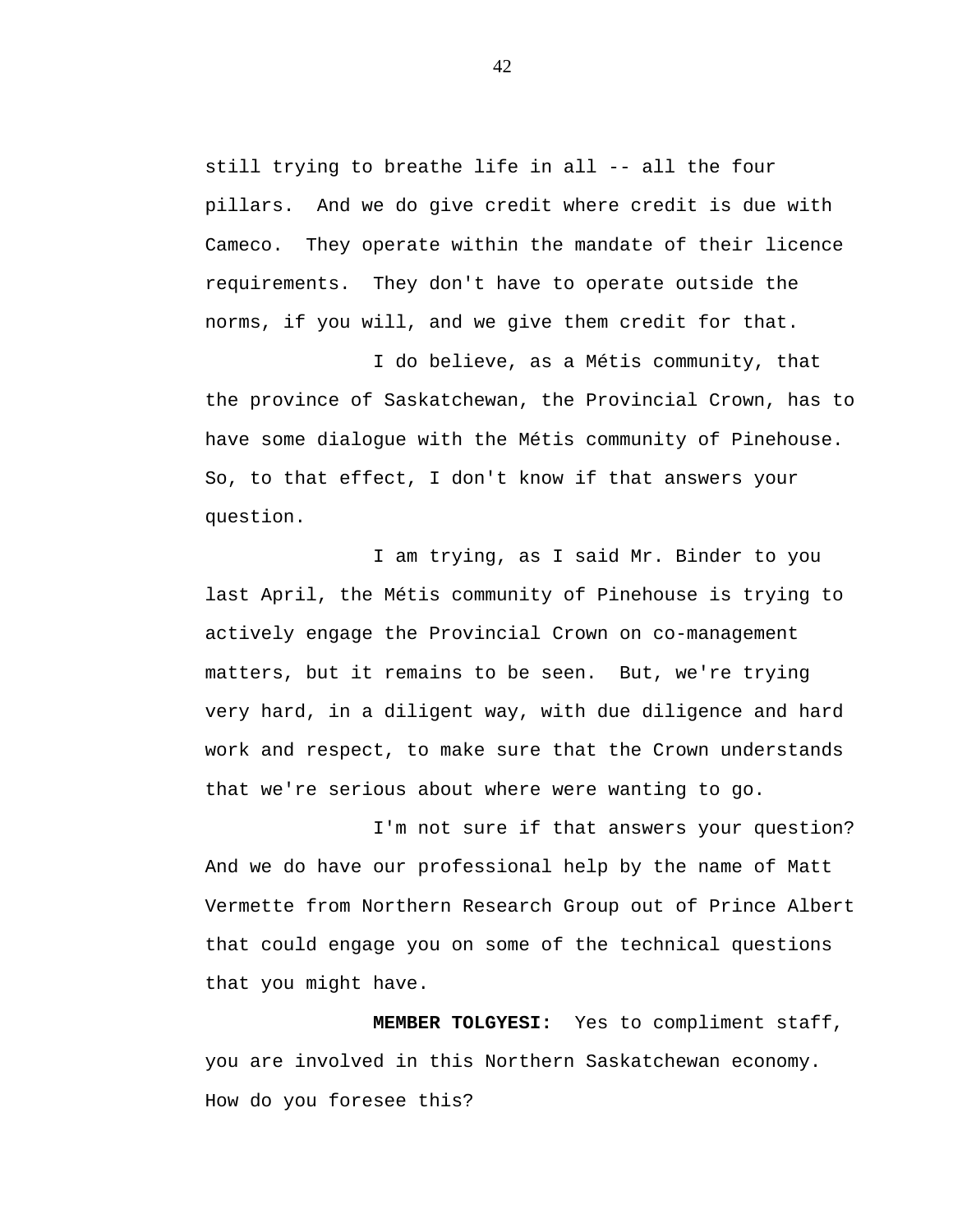**MR. LeCLAIR:** CNSC staff. We certainly support the important role that the Northern Saskatchewan Environment Quality Committee plays in getting communications, getting information out to the various communities of Northern Saskatchewan. We, as I mentioned in my presentation last evening, we actually actively participate in meetings with the Environment Quality Committee. We go with them on the tours of the mines. We make presentations to them. We give them updates on what's been happening for us as a regulator. For instance, at the last EQC meeting, we informed them about these hearings and how they could participate in the hearing.

So they're an important vehicle for getting information out to the communities. These are 35 communities that are represented on this committee. It's overseen by the Northern Mines Monitoring Secretariat, which comprises several departments from the government of Saskatchewan and the CNSC being myself, is also a participant on that group, the Northern Mines Monitoring Secretariat. Dr. Irvine that we heard earlier, actually, is also a participant on that group.

So, I certainly see benefit and there's always merits to see how we can strengthen and help the Northern Saskatchewan Environment Quality Committee to get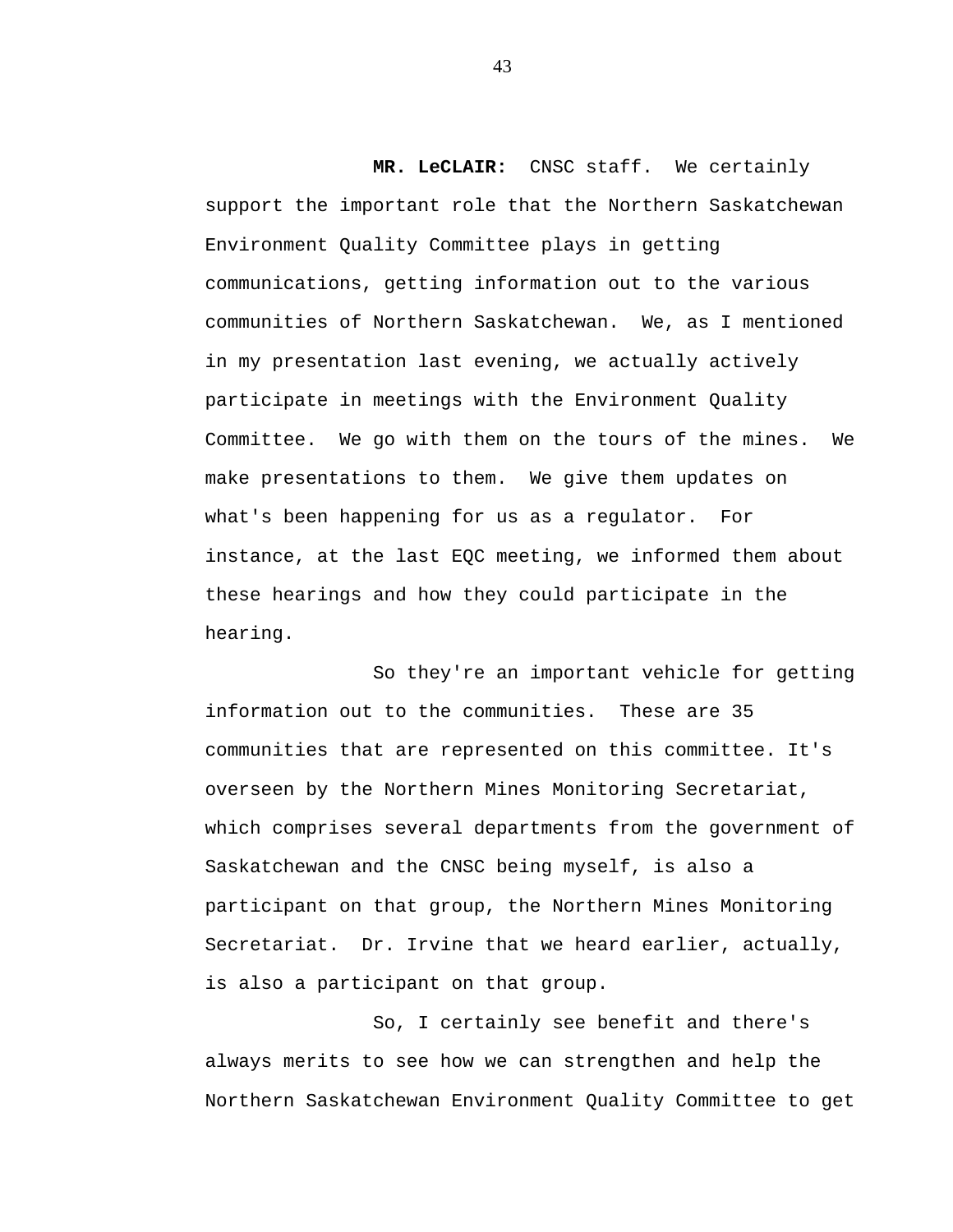them the information the right way, so that they can get that out to their communities and to the people within their communities.

**THE CHAIRMAN:** Anybody else, question? Dr. McEwan?

**MEMBER McEWAN:** Thank you for your presentations. We heard Dr. Irvine earlier talk about other health determinants for populations in Northern Saskatchewan. You've talked very much about the environmental opportunities that this collaboration agreement has created. Do you see the agreements has creating other opportunities in looking at other health determinants for the populations? i.e., can you build upon what you're growing into a broader community - community involvement and community health?

**MR. VINCE NATOMAGAN:** Vince Natomagan for the record. I'm going to turn over to my colleague Matt for him to answer that question. Matt?

**MR. VERMETTE:** Here we go. Matt Vermette for the record. I think at the current time, that's not within the mandate of the CA and within the environmental pillar, the health effects.

Of course, one of the recommendations that came in in the intervention was, to increase the study of country foods. And we were actually out in the community,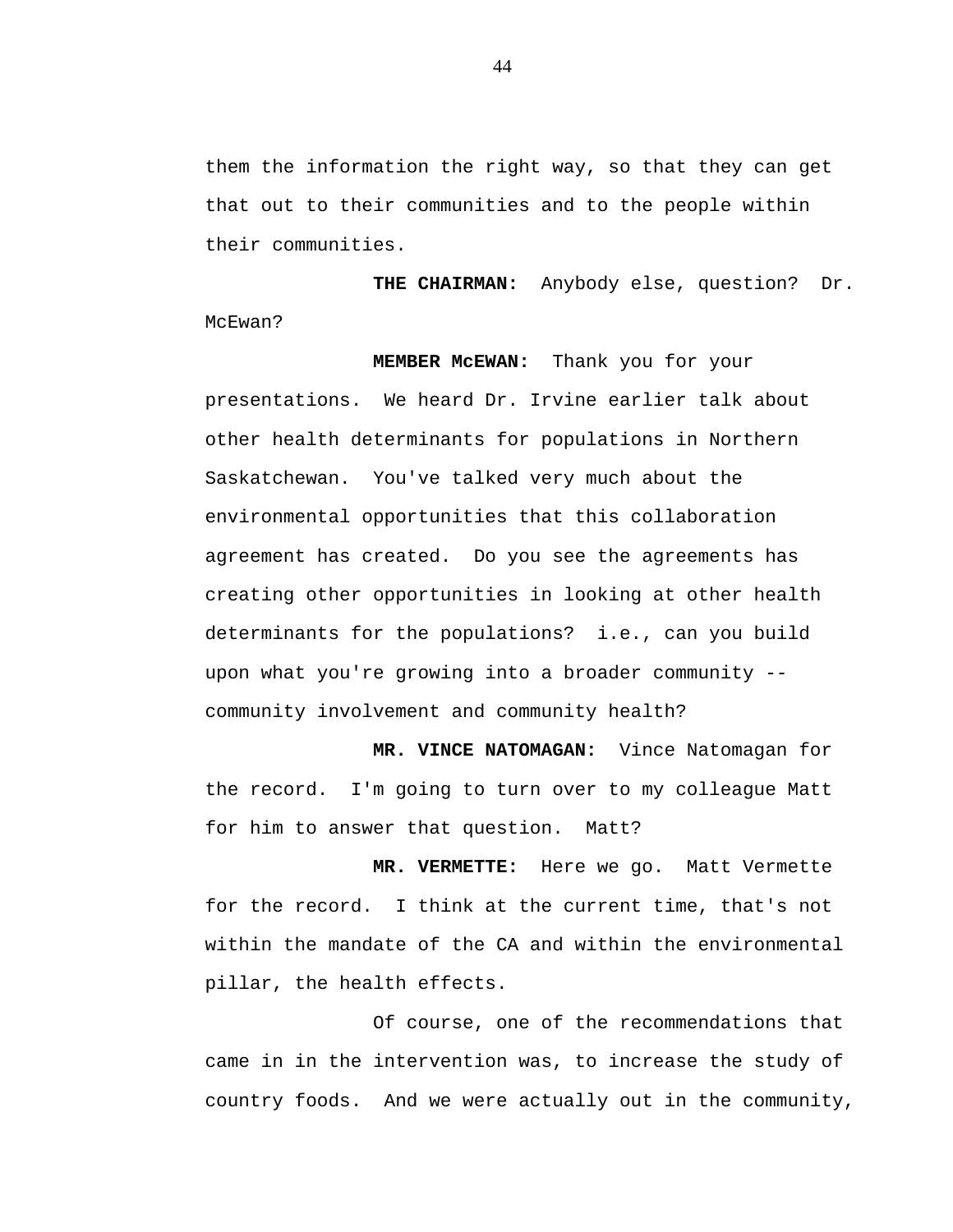on the community consultations and within the community that was their main concern. They really wanted to know how uranium mining affects country foods and how consumption of country foods affects human health. And so, so I think Dr. Irvine mentioned that some work had been done there. But, it would be nice if more could happen, but it probably won't happen underneath this CA. So, there will have to be another vehicle for that to happen.

# **THE CHAIRMAN:** Dr. McDill?

**DR. McDILL:** Thank you. In referring to your appendix on page 30, you make a recommendation for a third party review of the decommissioning plan; is that correct?

**MR. VINCE NATOMAGAN:** Vince Natomagan for the record. That's correct.

**DR. McDILL:** I wonder if staff and Cameco could comment on the role of third parties in developing the decommissioning plan, starting with staff.

**MR. LeCLAIR:** An important part on all the activities that are going on in the mine sites, we expect licensees to engage the communities and get their input on their plans, particularly when it comes to reclamation and decommissioning activities. Because at this stage we're looking at the post-closure phase of a mining operation,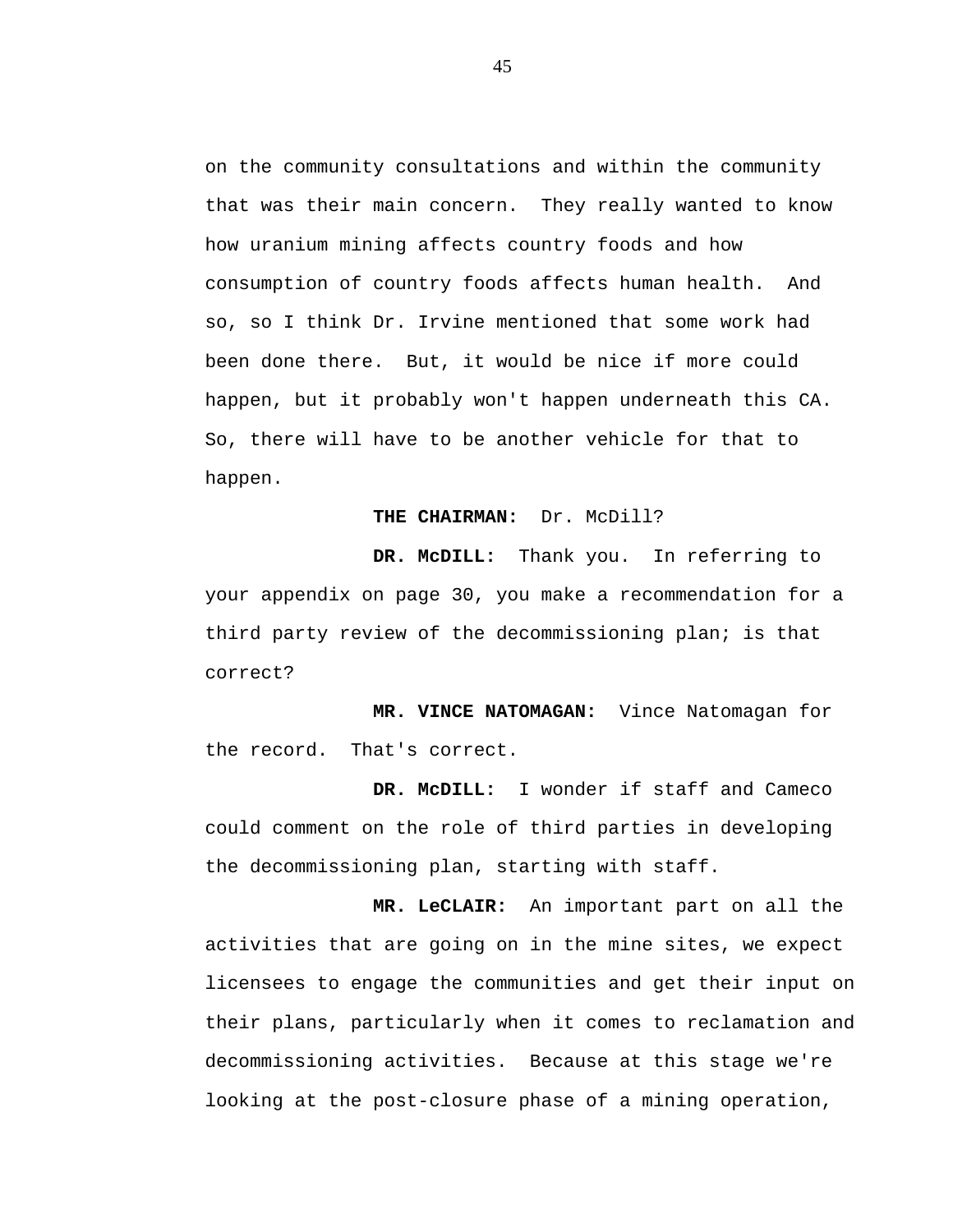what it will look like in the longer term. Clearly, communities have a lot of interest in what that looks like. Discussions around access to the property, what kind of activities people will be able to undertake on those sites. What the sites will actually look like. So we expect licensees to engage the communities, get their input with regard to their reclamation, decommissioning plans.

And on that note, as part of the tours that are happening every year within the communities, the CNSC staff have attended discussions around reclamation work, decommissioning work, any changes in the operations, any environmental assessments that are underway. These are all things that are discussed, and we expect to have discussed, at those meetings to ensure that community members have an opportunity to provide input into the process.

**MR. JAMMAL:** Mr. Ramzi Jammal for the record.

To answer your question, Dr. McDill, is there a third party involved in the assessment of the decommissioning? So the process at the CNSC is the following, the licensee will put in place a decommissioning plan, and they are required to engage a third party in order to verify and submit to us, the CNSC,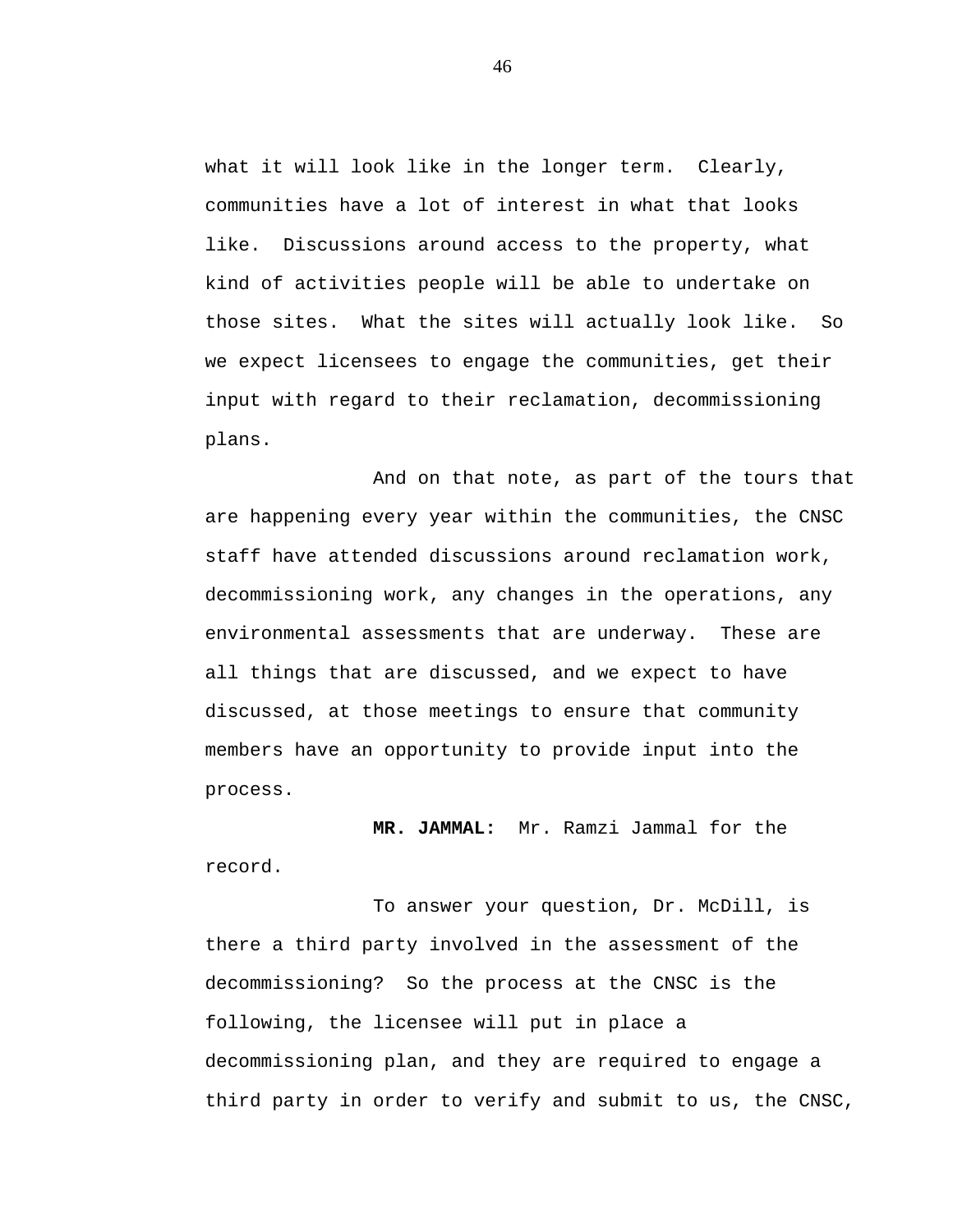this pre-decommissioning plan; and staff review the technical aspect of decommissioning plan to verify that the funds associated for the financial guarantees is adequate.

So the third party is engaged, and in addition, CNSC staff independently review the technical aspect of the pre-decommissioning plan, or primary decommissioning plan.

**MR. VINCE NATOMAGAN:** Vince Natomagan for the record.

I would like to compliment that answer. With all due respect to Cameco staff, they tend to think in timeframes, five years, five years, five years. The Métis community of Pinehouse, and probably for our neighbouring primary impact community patch and I, can't think five years. When the mining industry leaves within 25 years, we're still there.

It's fine to have a two-day session as per one of the -- I think it's the five year site-wide recommendation plans. It's fine for Cameco technical staff to have a two day "brain storming session" and subjectively come up with something called FEMA, which is a risk assessment tool, and their five-year site wide reclamation plan. It's fine to have that. But they're ultimately going to be gone.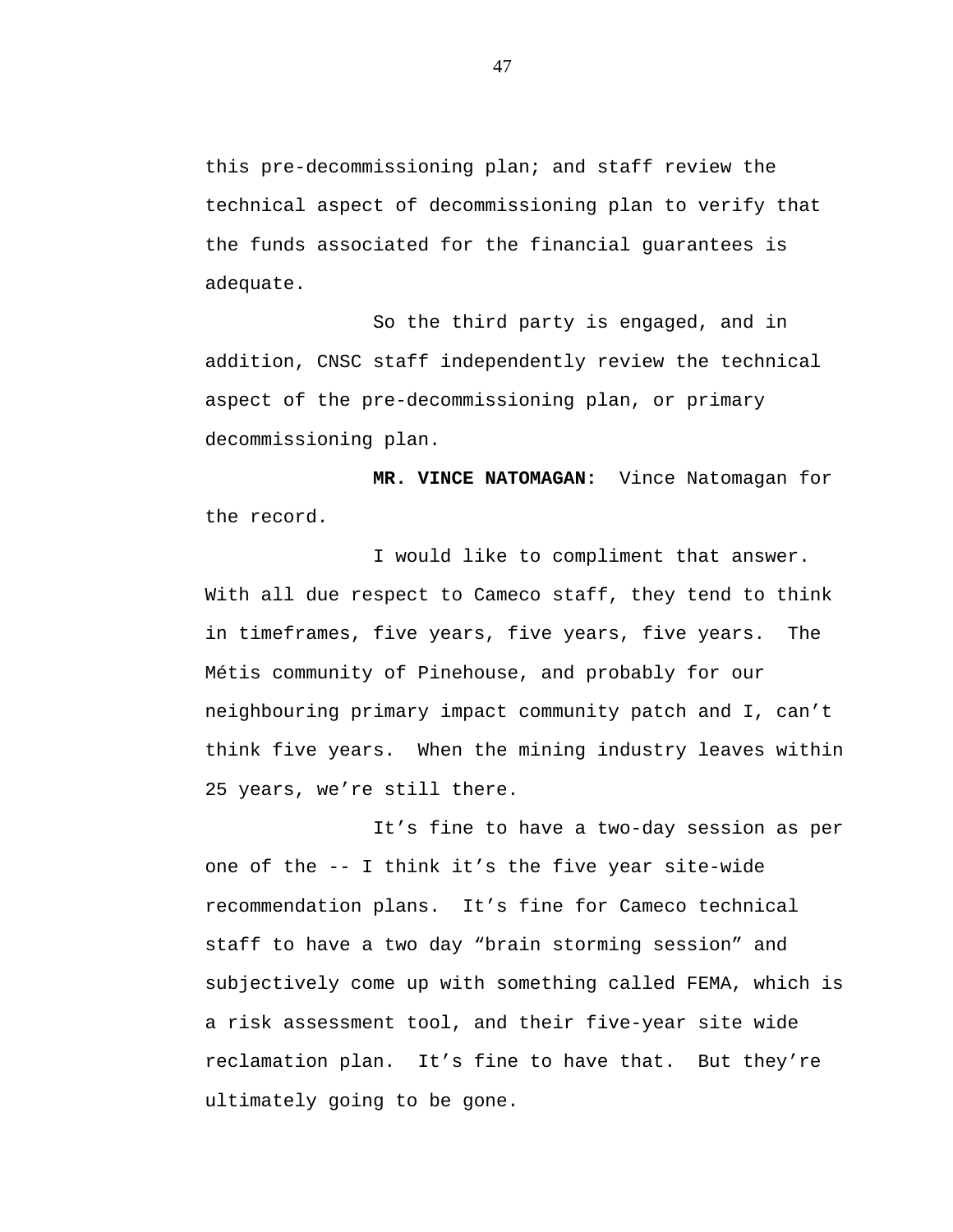We have to think holistically. These are traditional lands. We talk about country foods. Yes, we will be, in fact for our health and our culture and our language, we will be relying on country foods 25 years, 50 years from now. And with all due respect, when we say marrying ATK and technical concepts, we're talking about sitting with the technical experts at Cameco offices, sitting with them as equal partners.

So while they're talking about they're having five year windows within their expertise, Northern Saskatchewan people - it's high time - sit on those decision tables and we feel that the collaboration agreement, especially the fourth pillar is a mechanism to get there. I'm sorry, but we don't like being talked down to. Those days are gone.

My colleague and I sit here today and we're equal partners in every sense of the word and Cameco better get it through their head that we are equal partners. We didn't sign that collaboration agreement so we could just roll over and collect a little bit of funds here and there so we can build a hockey arena. We have our heritage and our culture to pass along to our future generations, and come hell or high water, that's what we're going to do. We have no choice but to think holistically rather than five years.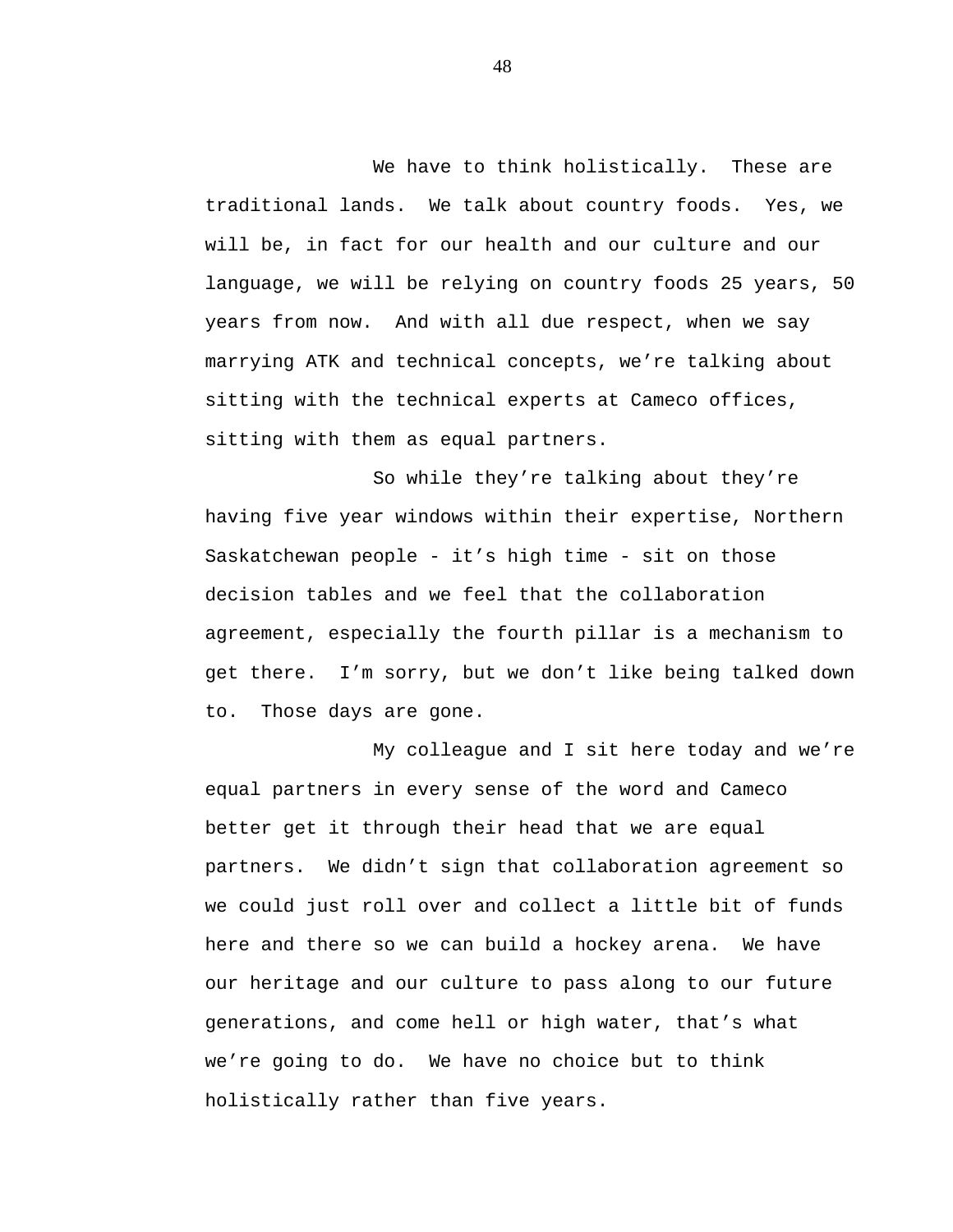#### **THE CHAIRMAN:** Cameco?

**MR. MOONEY:** Liam Mooney for the record.

And we will consult with Pinehouse on reclamation planning through the committees that have been established under the collaboration agreements, as well as some of the pre-existing mechanisms that are in place including the EQC.

**MR. WILLY:** Sean Willy for the record. We fully support Mr. Natomagan's comments. The collaboration agreements are an evolving process. Consultation and engagement evolves over time. For the past 25 years, Cameco and the Métis community of Pinehouse have worked closely, and we recognize and will work with Pinehouse, as Mr. Mooney stated, in a collaborative manner moving forward on decommissioning plans.

**MEMBER McDILL:** Thank you. What sort of third-party review then are you requesting?

**MR. VINCE NATOMAGAN:** Vince Natomagan for the record.

I think I could answer that in a northern context. There is still a lot of distrust between governments, corporations, and northern communities. Let's look at all these 27 interventions if we want to cut through everything. Why are some of the interventions being very challenging the next two days? It's because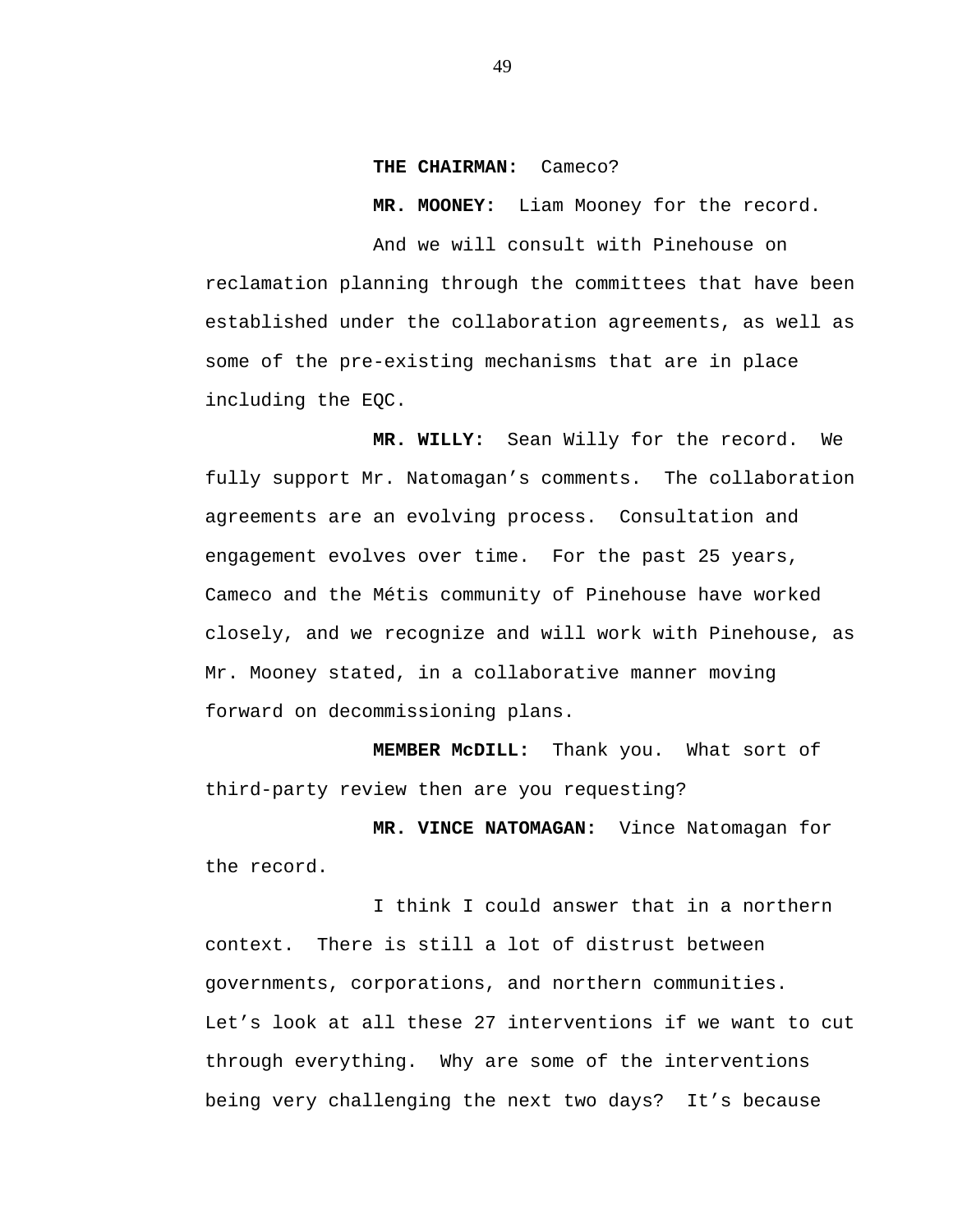there is still a big disconnect.

It's fine to have technical reports, binders, and binders of them. It's fine to have data from industry environmental sampling. But if northern communities, what vehicle -- I don't know, maybe the EQC vehicle, maybe the Athabasca working group, that's a very good model.

The Athabasca, the Eastern Athabasca regional monitoring program, I like that model of a community program and a technical program. They got something right really going on, and to what I'm hearing - - I've been digging around every place I can dig around and the conversations I've been having with some of those groups up there, as a Métis man from Northern Saskatchewan, I like. I like the fact that ATK is in fact being commoditized by having traditional resources users do sampling side by side with industry reps and some Ministry of Environment staff, and that's one avenue.

Another one is the very presence of professionals such as NRG Inc. Matt Vermette and his colleagues are very technically inclined just -- I would argue, just like anybody else within this room, and they have the ability as an independent third party to assess information by its own merits and then make recommendations or have concerns known to Pinehouse. So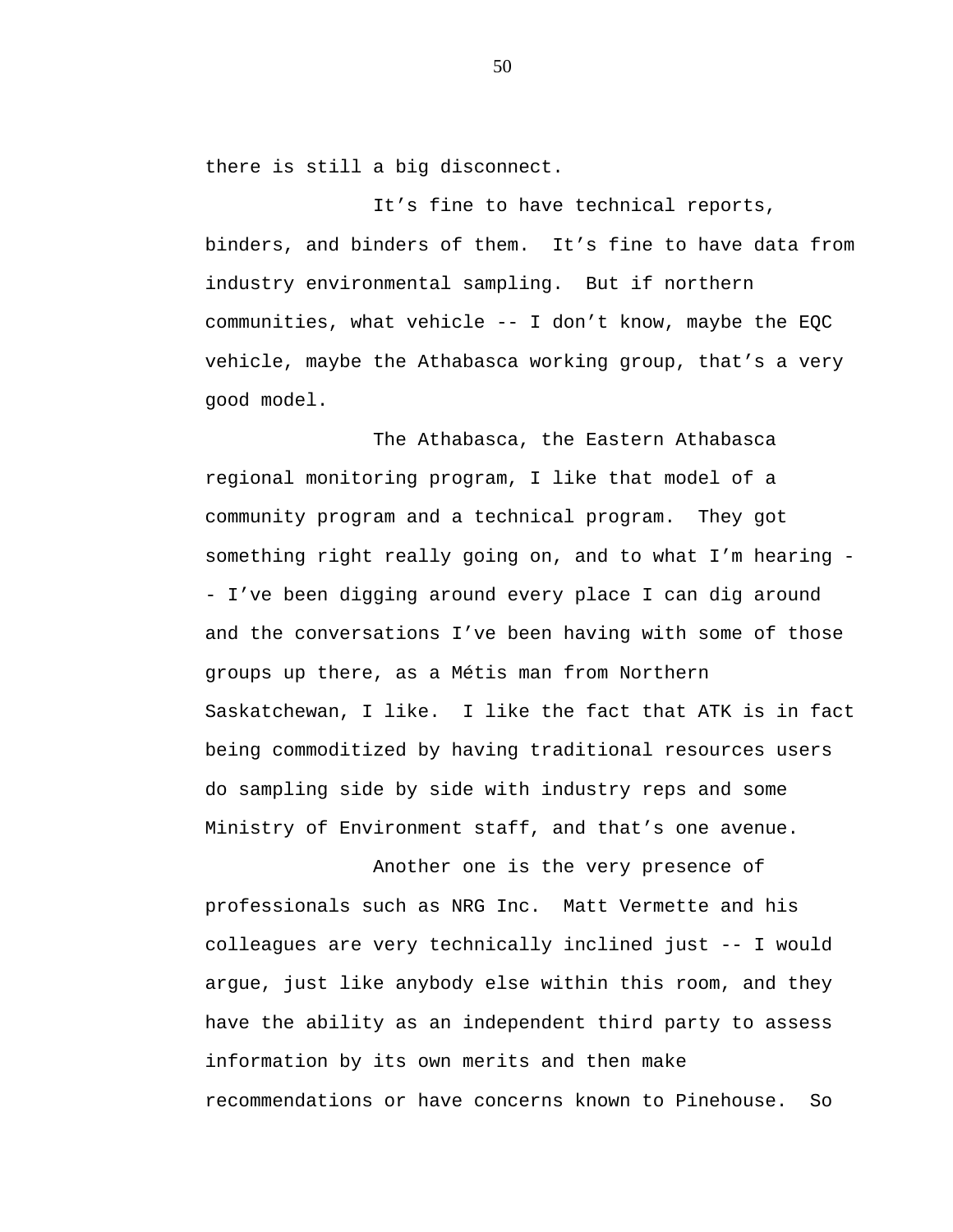leaders like Mike and myself could make sound decisions based on technical and environmental information rather than opening up a newspaper.

**MEMBER McDILL:** Thank you.

**THE CHAIRMAN:** Ms. Velshi?

**MEMBER VELSHI:** Just following up with what you just said in your oral presentation, you talked about wishing to conduct your own environmental sampling, and last night we heard about the Athabasca working group doing their own independent environmental monitoring; and I don't see any submission here from the Athabasca working group on what the results of the monitoring are.

But maybe I'll start off with staff. Can you give us a quick picture of, besides the licensee, who else does monitoring of the environment and how are those results consolidated and made public?

**MR. LeCLAIR:** So besides CNSC's work, the Province of Saskatchewan also independently conducts some activities. I mentioned earlier about the Northern Mines Monitoring Secretariat. There's a program called Cumulative Effects Monitoring Program that was in place for a number of years. That actually involved community people and actually taking sampling.

As Mr. Natomagan mentioned, the Eastern Athabasca Regional Monitoring Program -- we'll actually be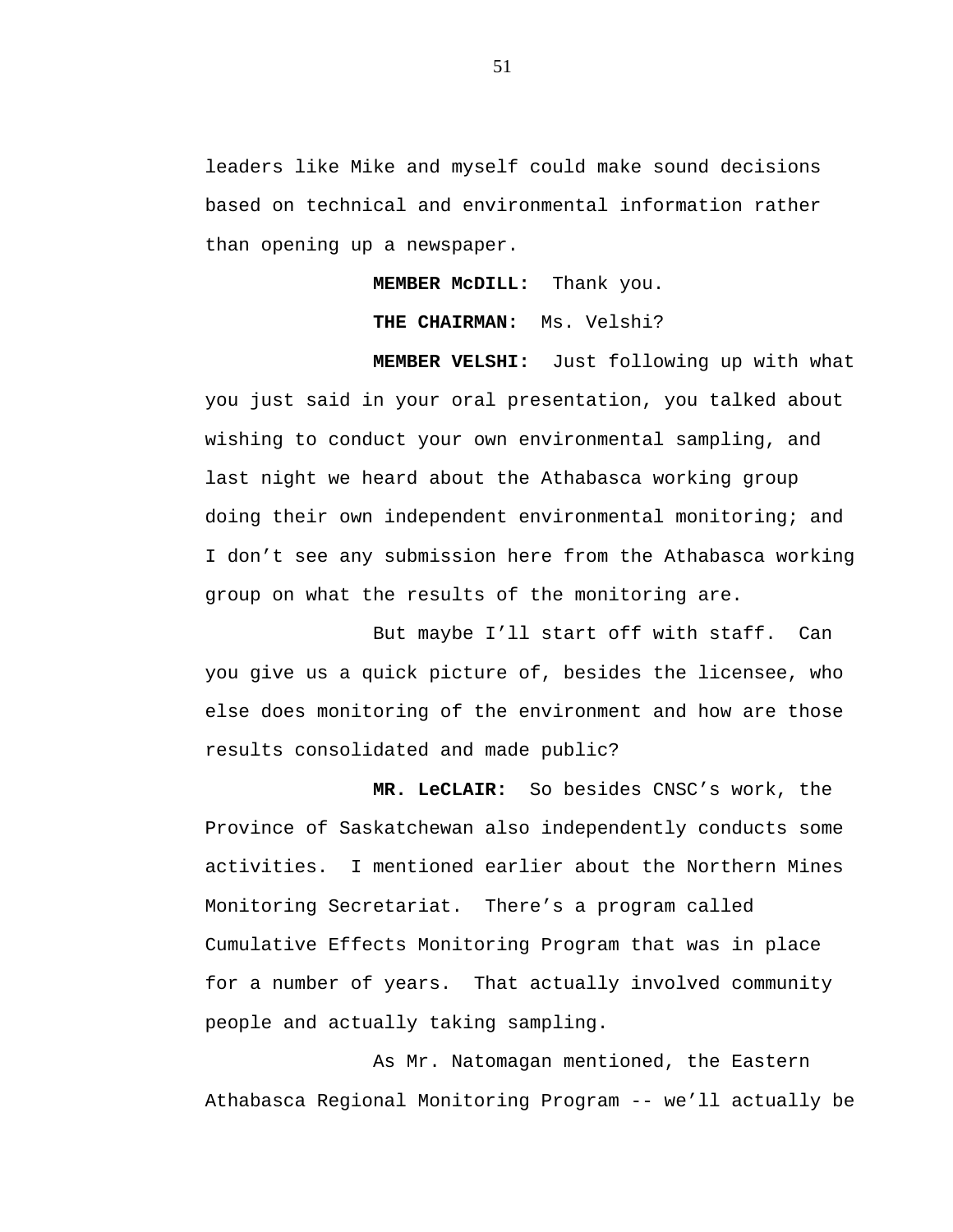hearing more about that later on in this hearing from the Ministry -- the Saskatchewan Ministry of Environment. It's actually one of the interventions during the hearings that will specifically be discussing about the Eastern Athabasca Regional Monitoring Program, which will actually provide -- I believe will provide the Commission a good overview of that program and the results of the program, and where it is going forward.

I'd also like to ask Malcolm McKee if he could perhaps elaborate a little bit further with regards to monitoring activities.

**MR. McKEE:** Malcolm McKee, Director of Environment and Radiation Protection and Assessment.

Presently, in addition to the monitoring programs that exist for the specific mine sites themselves under their regulatory licences, as was just mentioned, there's the -- there has been the Eastern Athabasca working group program. That information is -- CNSC is not involved in these other programs, but we are aware of them and we actually do incorporate the data in much of our overall assessments.

The Athabasca working group has been posting their information and their data, actually on the webpage. The Eastern Athabasca monitoring program that you hear about later is -- also has a very excellent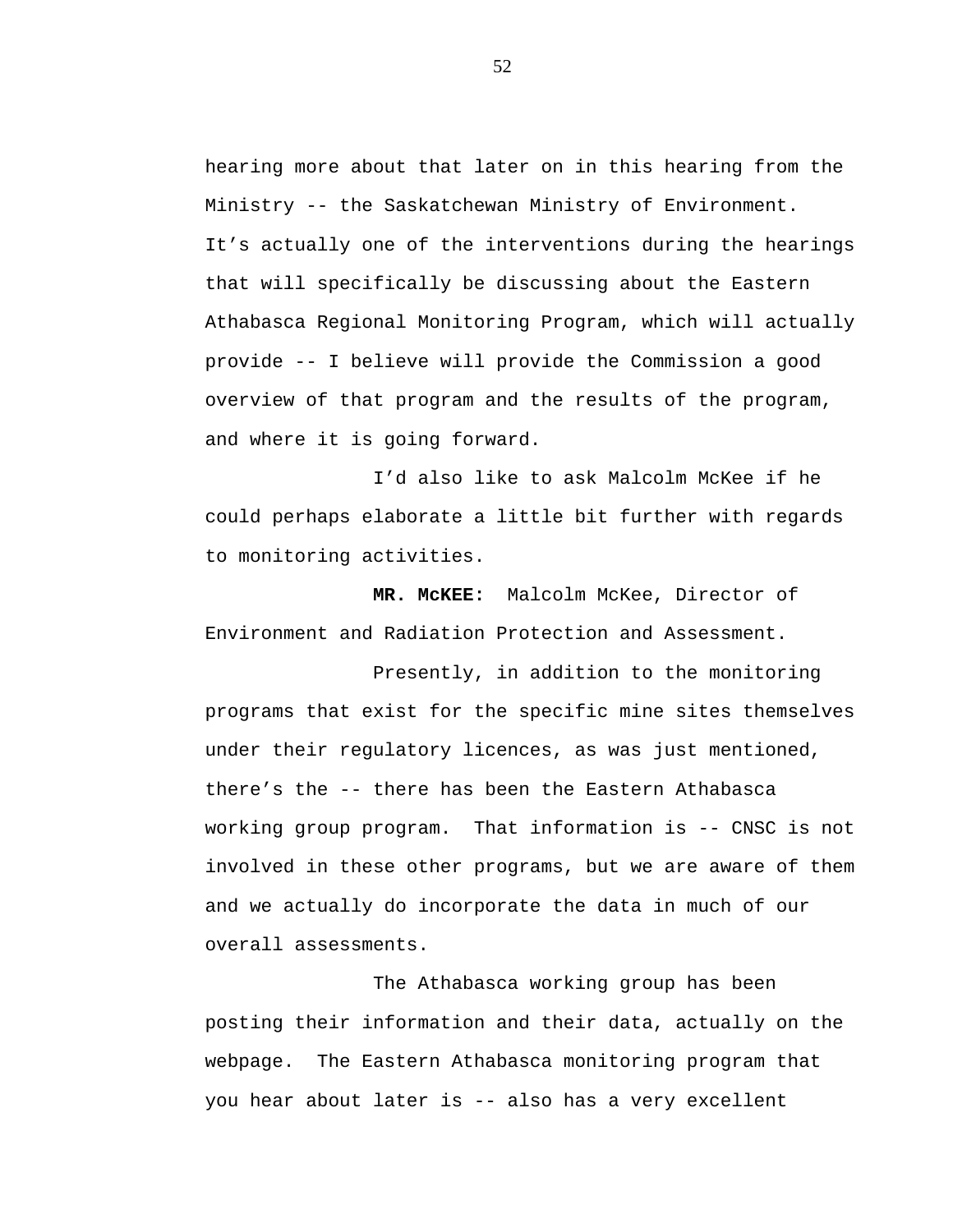Web page that's up now, and again, you can get both the technical reports, the interpretive reports and the raw data off of the Web pages on those sites.

Now, moving forward, one of the mandates for the CNSC has been to develop an independent environmental monitoring program for the full nuclear fuel cycle. Right now that program is at the stage where all the different facilities within the fuel cycle -- the program has been launched on with the exception of the uranium mines and mills. That's the one we're going to be looking at developing in the year to come and that is the one that we've been holding back because it is going to be a much more complex program to develop because we will indeed want to look at where can we integrate best within all these existing programs. And where do we fit in as a nuclear regulator here in terms of looking at these expanded issues such as country food issues and integrating in other programs that are off-site versus onsite.

So we want to make sure we get this right and we're going to start working on that at the end of this year and into 2014 and hope to be launching by 2014.

## **MEMBER VELSHI:** Thank you.

So Mr. Natamogan, having heard that from the CNSC, can you maybe elaborate on what the objectives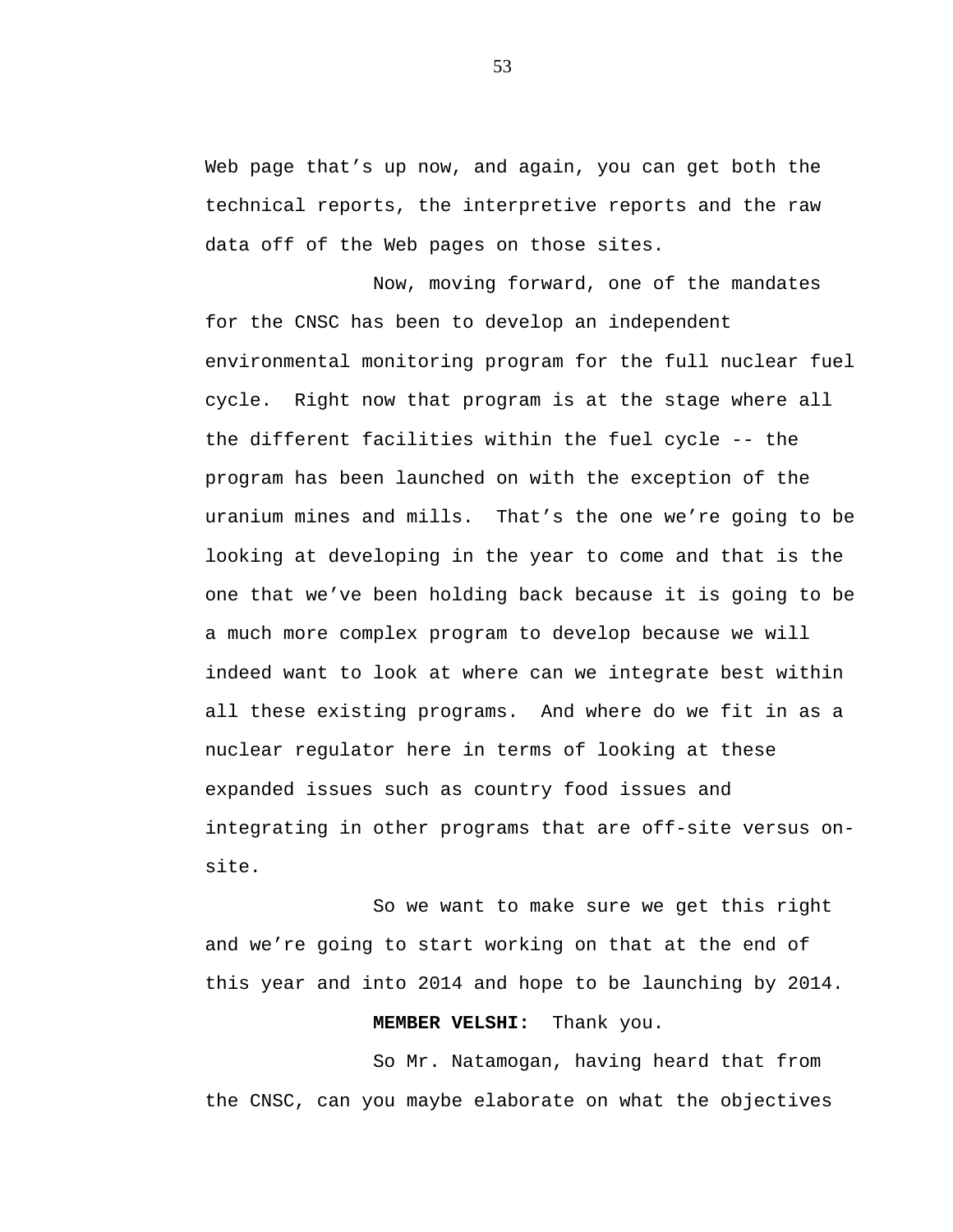of your additional environmental sampling would be? Is it to compliment what's already happening or to get your own independent assurance?

**MR. VINCE NATOMAGAN:** Independent, Vince Natomagan, for the record.

You're absolutely bang on. Independent assurance of the testing and, as I said in my oral presentation, we do believe that there might be some areas, especially between Point A and Point B, this mine and that mine and then that mine.

I would argue that the mining industry, although we give them credit for all the downstream sampling that they're doing, there's a lot of peripheries or areas of concern that are being missed. For instance, I would argue right from our community of Pinehouse right to Key Lake and then to MacArthur River, who's doing any sampling in between? Nobody is.

**THE CHAIRMAN:** I thought -- I may be wrong, but the Ministry of Environment will be here and I thought they are sampling the whole of Northern Saskatchewan, if I understand, it is like a regional analysis. But they will be here. We'll ask them.

**MR. VINCE NATOMAGAN:** Yes, and they're quite short on staff and provincial budget allocations and the North seems to be the Wild West sometimes. But we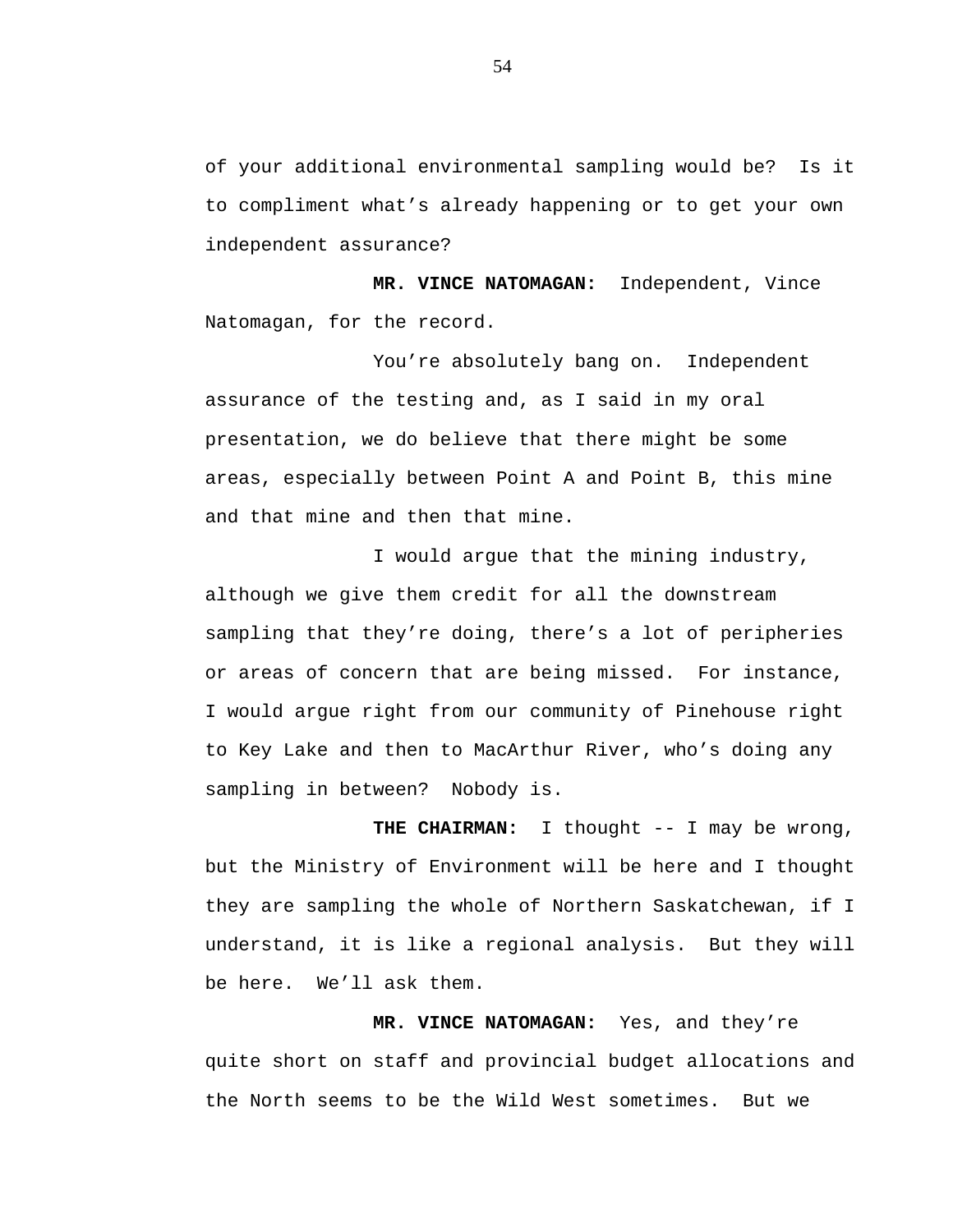want to remind the provincial crown, hey, we live here, and we can actually help you.

But we still have to encourage that here to come to the table. We're trying to do that. You've got to give us credit for trying.

**THE CHAIRMAN:** Ms. Velshi? Anybody else?

Help me a little bit to understand. Do you have -- so it's your community who signed the deal, right? What about the rest of the communities and maybe that's a question to both? I understand from Cameco's presentation that there are nine such agreements, if memory serves right.

Are all the communities that did sign agreement actually come together and sit together in one room and compare notes, do something together like that?

**MR. VINCE NATOMAGAN:** Vince Natomagan, for the record.

I don't think the proponents at this point in time have encouraged or industry in general have encouraged Northern communities to come together. I think, in my opinion, it's Northern leaders that have to be the taller blade of grass ---

#### **THE CHAIRMAN:** M'hm.

**MR. VINCE NATOMAGAN:** And sit together and say, we live in the same geographical area. Can we maybe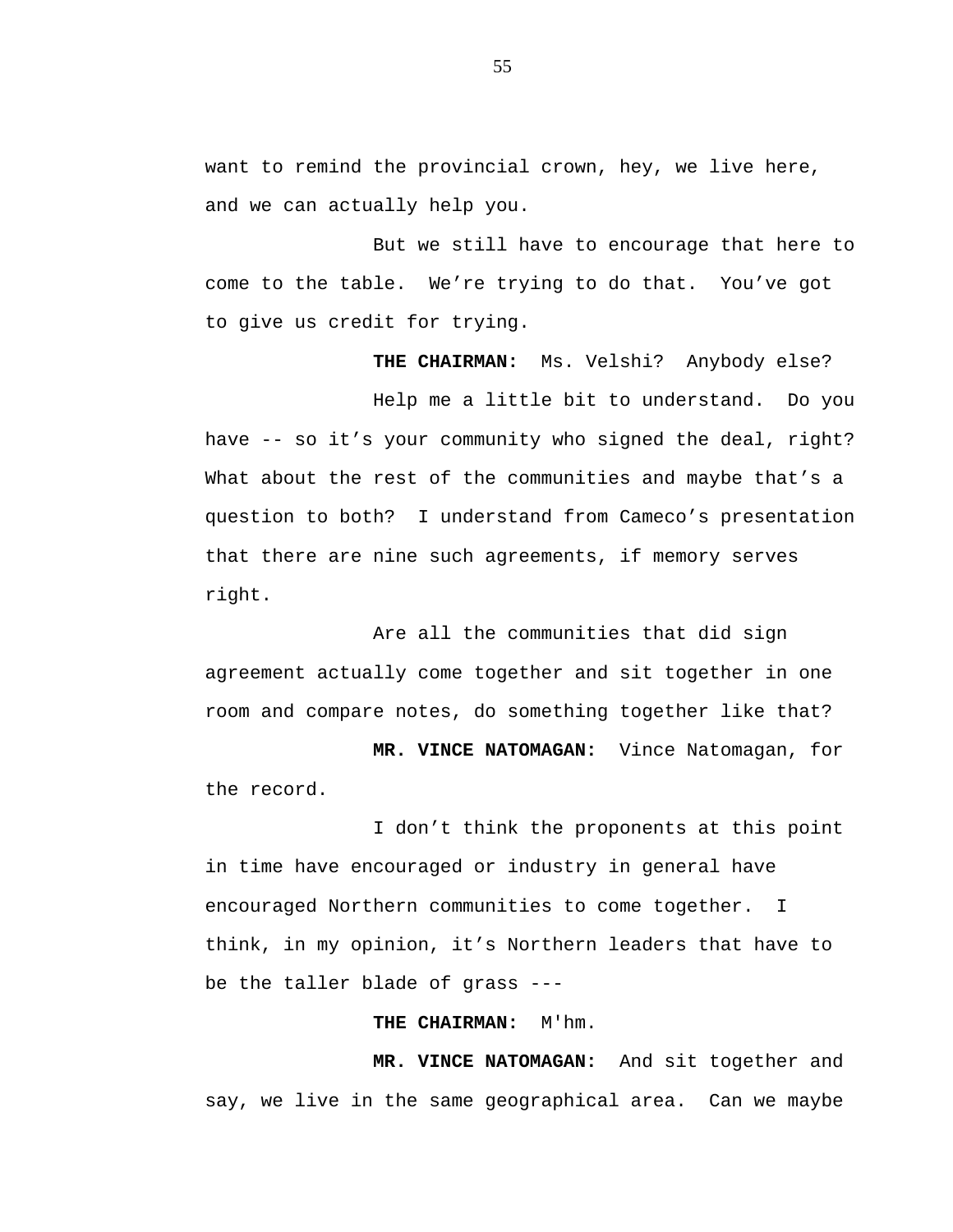stop fighting for that crumb that's on the table while the cake is sitting on the table? Can we maybe get together and if we can get together, heck, maybe we might sit on the table and eat the cake ourselves. Heck, we'll even cut it ourselves.

But this is the conversation that a colleague and I once in a while have. If the First Nations and the Métis communities can get over the fact that this one holds a treaty card and this one holds a Métis card and this one's a municipality. Get over it. We all live in the same geographical area and if we don't think together, I don't think it'll be industry's job to say, hey, we're going to have you guys sit together. That's not industry's job and we don't expect them to do so.

It's for us to pick up our own phones and we live in a sparsely populated area called Northern Saskatchewan and the geography, gas is really high up here. We'd love to see the day to have a big Northern forum, to lay down all our weapons and sit together and say, ok, we live in the same geographical area.

Let's try and maximize economic returns on some of the industrial activity that are happening. If we can do that, that would be a great day, in my opinion.

**THE CHAIRMAN:** Well, you do have this EQC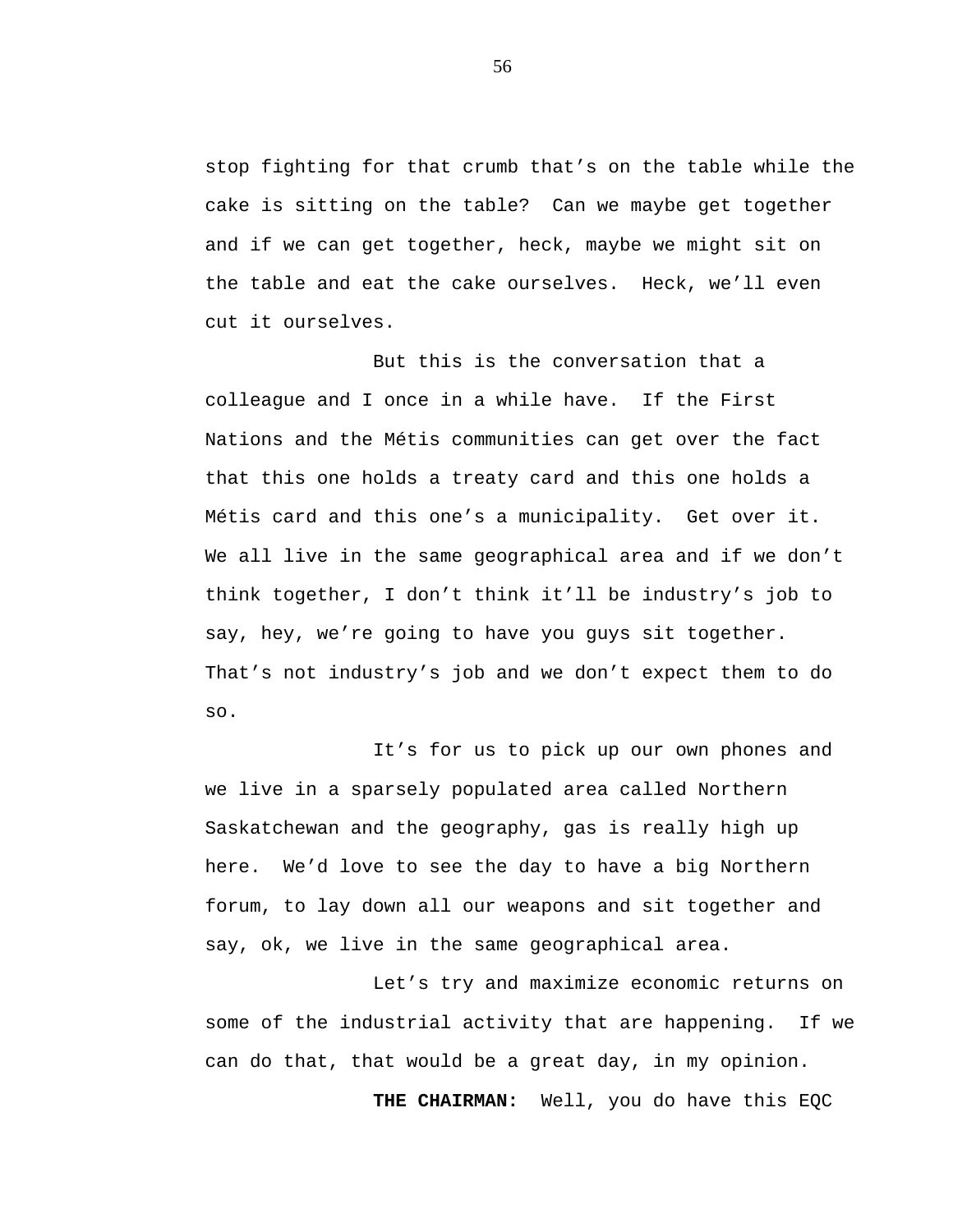which I think we are going to hear from later on. Is that not a good forum to start such discussions?

**MR. VINCE NATOMAGAN:** It could be, but EQC doesn't have teeth. The provincial Crown made sure of that.

**MR. WILLY:** Sean Willy, for the record.

I think over the 25 year history of the model established in Northern Saskatchewan with communities, First Nation communities, Métis and municipalities working together is second to none. That's evident in many of the business opportunities and joint ventures that have been created over that 25 years.

Secondly, with the EQC which encompasses all the communities sitting around the table at once, to your question about our agreements, there are nine priority recruitment communities identified under the provincial surface lease.

As I mentioned in our presentation, seven of those communities lie within the Athabasca basin. And in 1999, we signed an Impact Management Agreement. We are now renegotiating that agreement with the Athabasca basin communities. That is why we started with the communities of Pinehouse and English River. They were the only two priority recruitment communities at the time that did not have a formal agreement.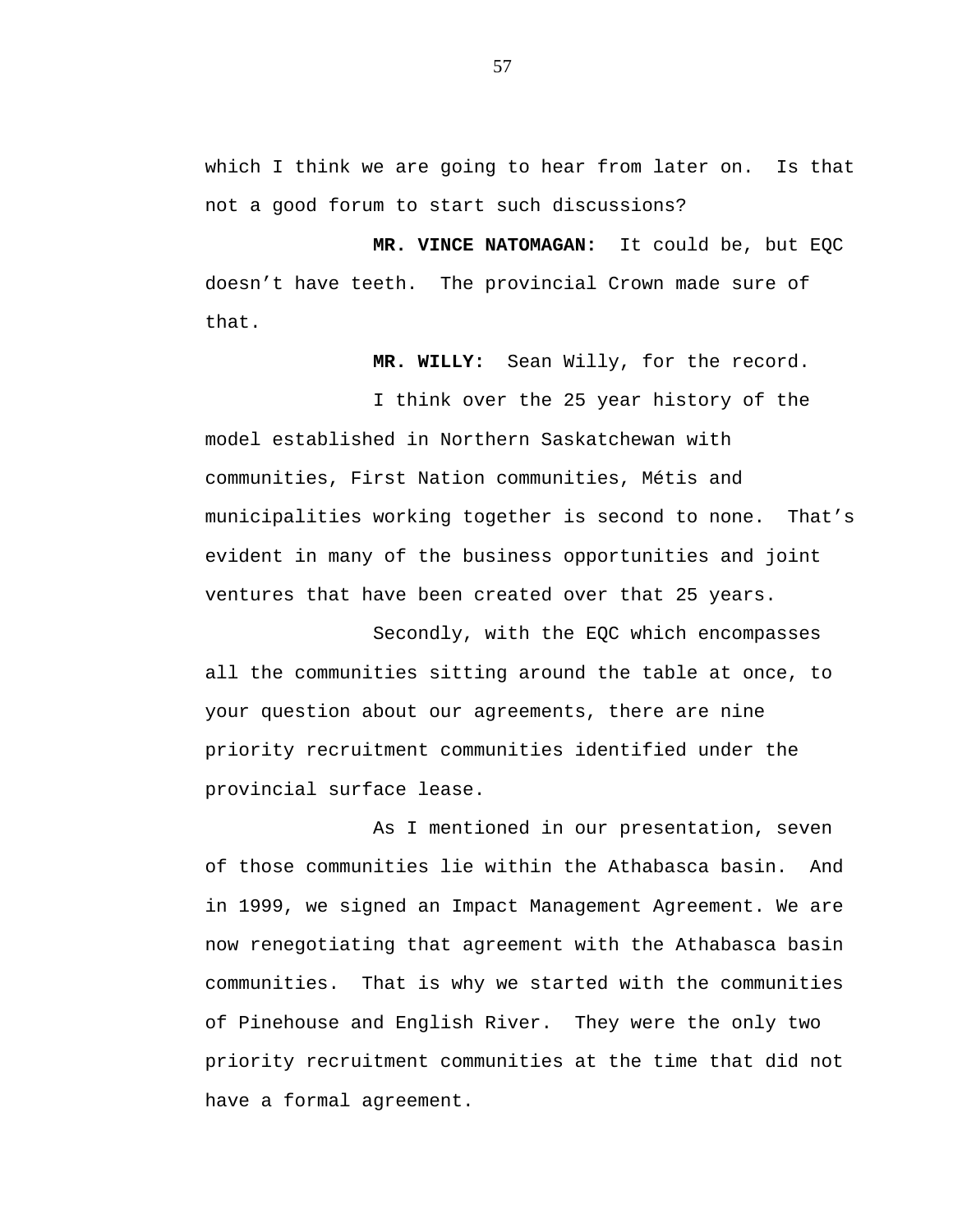And that's why we negotiated with Pinehouse and English River and at present, all nine priority recruitment communities have a formal agreement with Cameco.

**THE CHAIRMAN:** So let me just pick one topic. On reclamation, I think everybody would like to see the land return to as good a form as you can. Wouldn't you benefit from having a larger discussion rather than bilateral discussion with community on reclamation, what kind of vegetation, land formation, all those things I think the local communities can help in this area.

**MR. MOONEY:** Liam Mooney, for the record.

And as detailed by Mr. Jammal, there's a detailed process involved in developing those reclamation plans. We also have a very formalized process for developing the preliminary decommissioning plans.

In both instances, there is updates and engagement with communities in Northern Saskatchewan about those activities. And ultimately the decommissioning of the facilities would be subject to an environmental assessment and in that conversation, we have had any number of environmental assessments where traditional knowledge is part of the gathering that's done in support of the completion of those environmental assessments.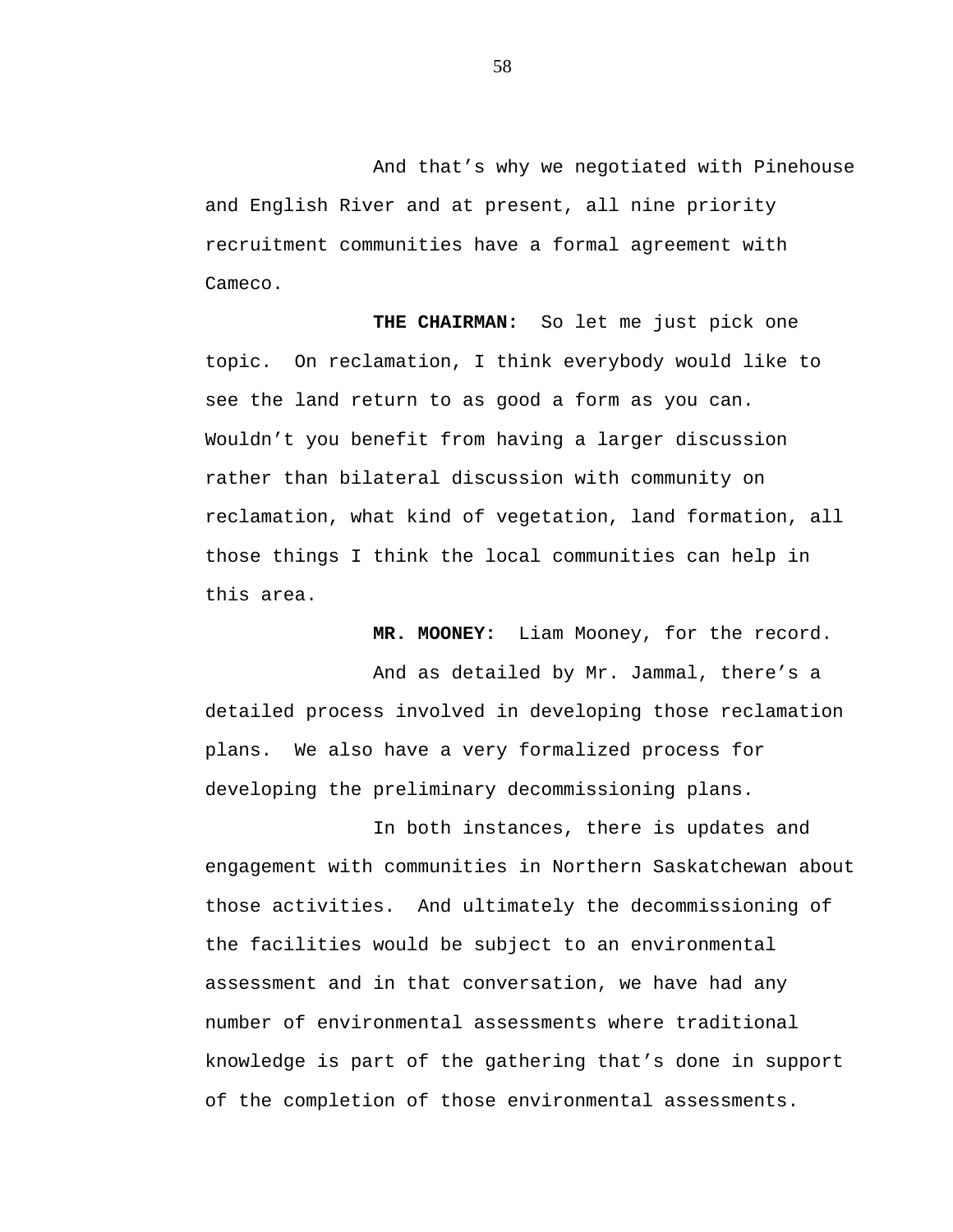**THE CHAIRMAN:** Okay, thank you.

Mr. Tolgyesi?

**MEMBER TOLGYESI:** Just one -- tell me, is the content of these individual agreements with different communities public? The content is public or it's not?

**MR. WILLY:** In each case, if you look around the country, it's up to the leadership of the community to determine what they would like to share and what they would like to keep within their community.

In the case of the Métis community of Pinehouse, they chose to make the agreement public. So they posted it on their Web site.

In the instance of English River, they chose to keep the agreement confidential for business purposes.

**MEMBER TOLGYESI:** And from industry point of view?

**MR. WILLY:** From our point of view, it's moving towards a more partnership approach where we take our direction from the elected community leaders and their elders on where they want to do and we support what the elected officials of those communities choose.

**THE CHAIRPERSON:** Okay, thank you very much. You have the last word, you want to say.

**MR. VINCE NATOMAGAN:** Vince Natomagan, for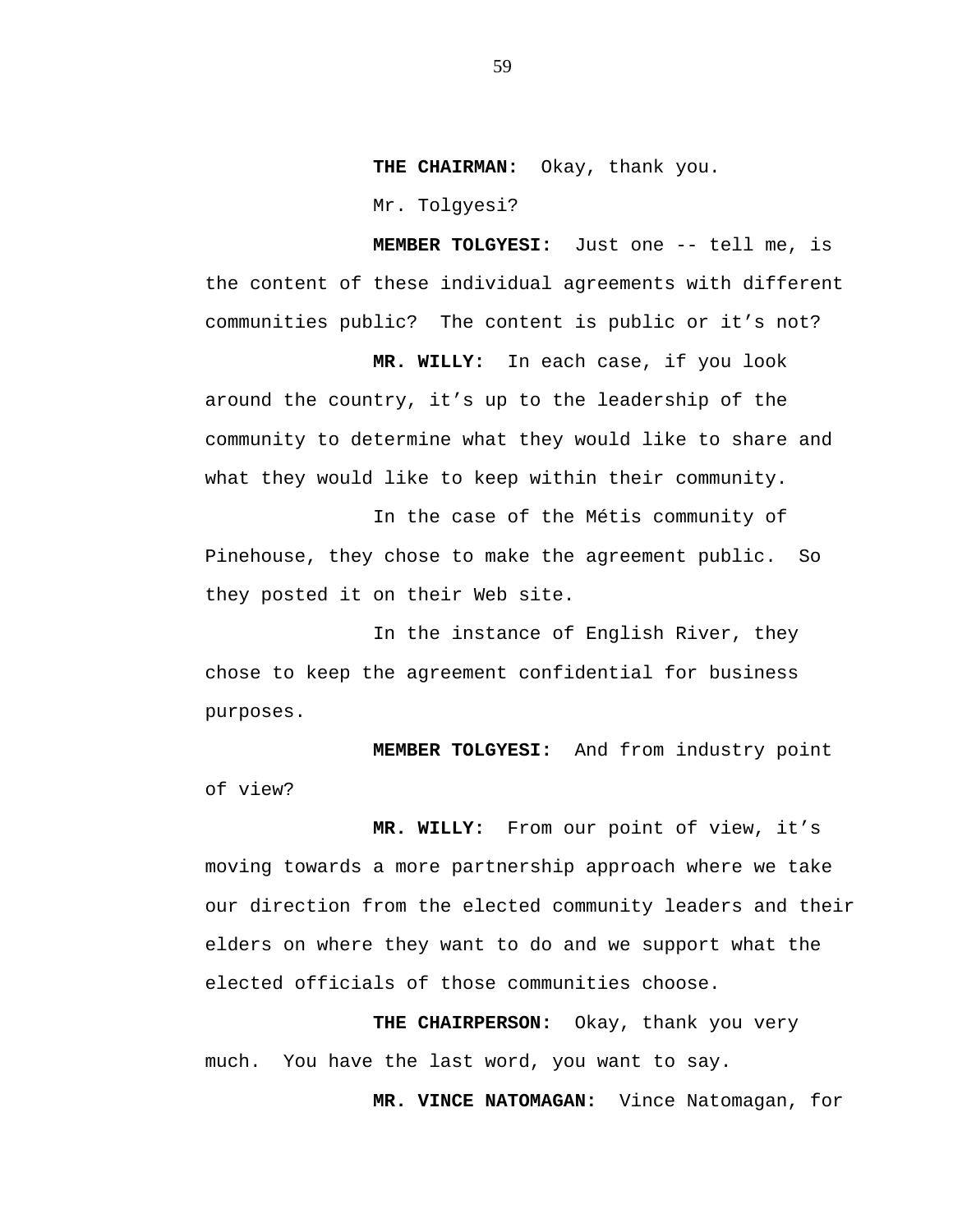the record.

Yes, we do support Cameco and its 10 year licences of all three mine sites. But everybody that is in earshot of my statements, including in this room and online, the Collaboration Agreement that Pinehouse signed is a true collaboration agreement.

As I said to this Commission back in April in Saskatoon at the Cigar Lake hearing, we have our own grey matter. We have the ability to have scientific discussions with the experts at industry or with the Crown. We do have enough expertise within our community; we just have to be given due credit for that.

So, although I shouldn't address it, this particular CA is in litigation at this time by certain groups in society, and the truth will come out eventually within a court of law and it'll end up the right way. I think society will definitely see that Pinehouse leadership is strong and vibrant, and they're very intelligent in the way they're engaging with industry. And they did, in fact, engage all community members by way of quarterly meetings.

I look forward to the day that society can say, "Pinehouse, well done. Well done. You've tried to the best of your ability." And that's what the CA was, true, equal partnership, and I thank you for this time.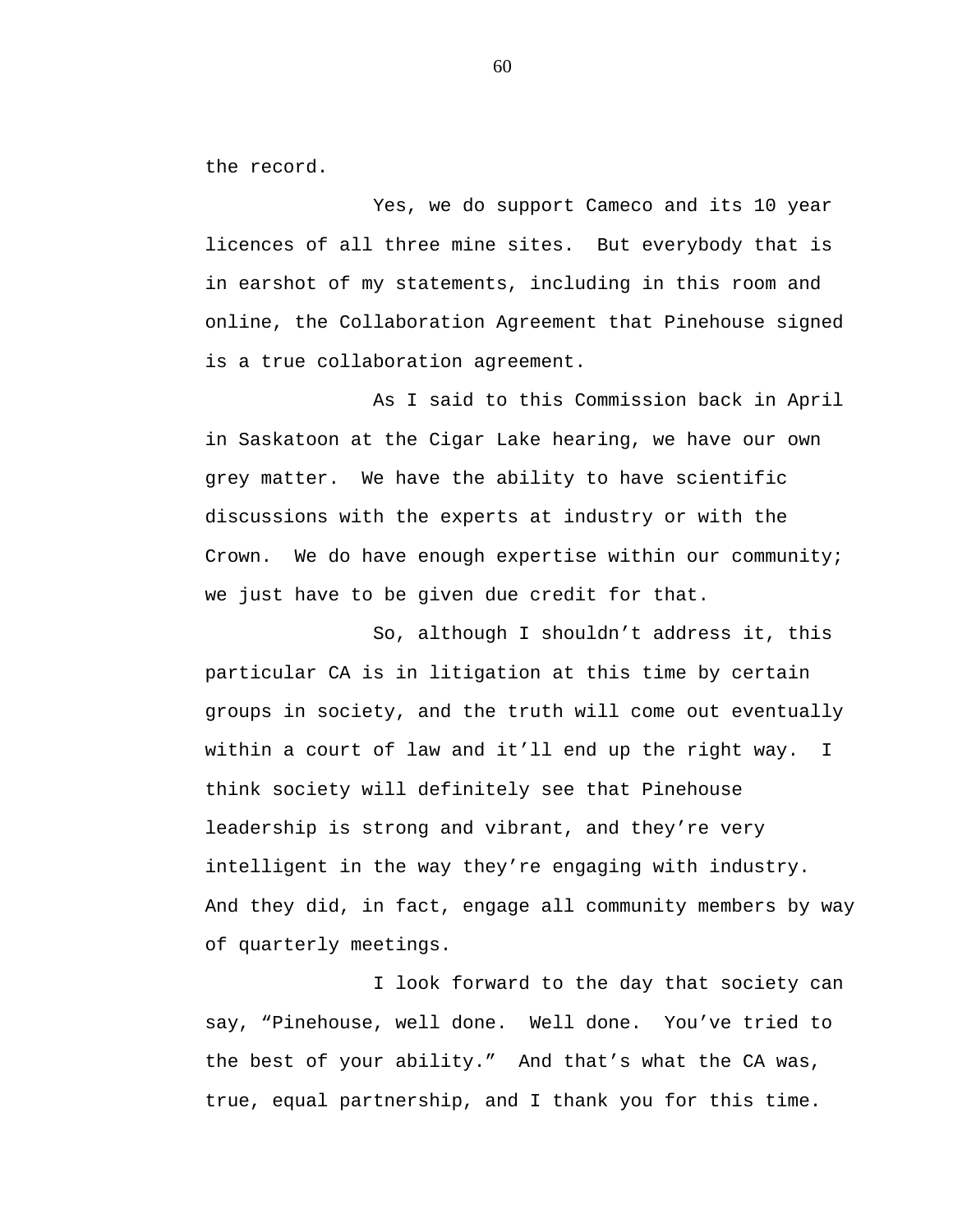**THE CHAIRMAN:** Thank you. Thank for the intervention.

The next presentation -- and I think we are getting them to come forward -- is by Prince Albert Grand Council as outlined in CMD 13-H13.3, and 14.3 and 15.3, and I understand that Mr. Hardlotte will make this presentation. Anytime you're ready.

**13-H13.3 / 13-H14.3 / 13-H15.3**

**Oral presentation by**

**Prince Albert Grand Council**

**MR. HARDLOTTE:** Good morning to the Commission and to the individuals that are here.

# **(SPEAKING NATIVE LANGUAGE)**

I'd like to introduce the individuals that are here. I have Prince Albert Grand Council Vice-Chief from the Dene Nations, Joseph Tsannie; elder Pierre Robillard, who is also a trapper and a hunter from Black Lake. I have Adam Charles, who is a hunter and trapper in northern Saskatchewan and an elder from the Lac La Ronge Indian Band; Jim Tsannie, that works for Prince Albert Grand Council; as well as elder and trapper and former commercial fisherman, Emil Hansen, from Wollaston Lake.

I am going to turn the microphone over to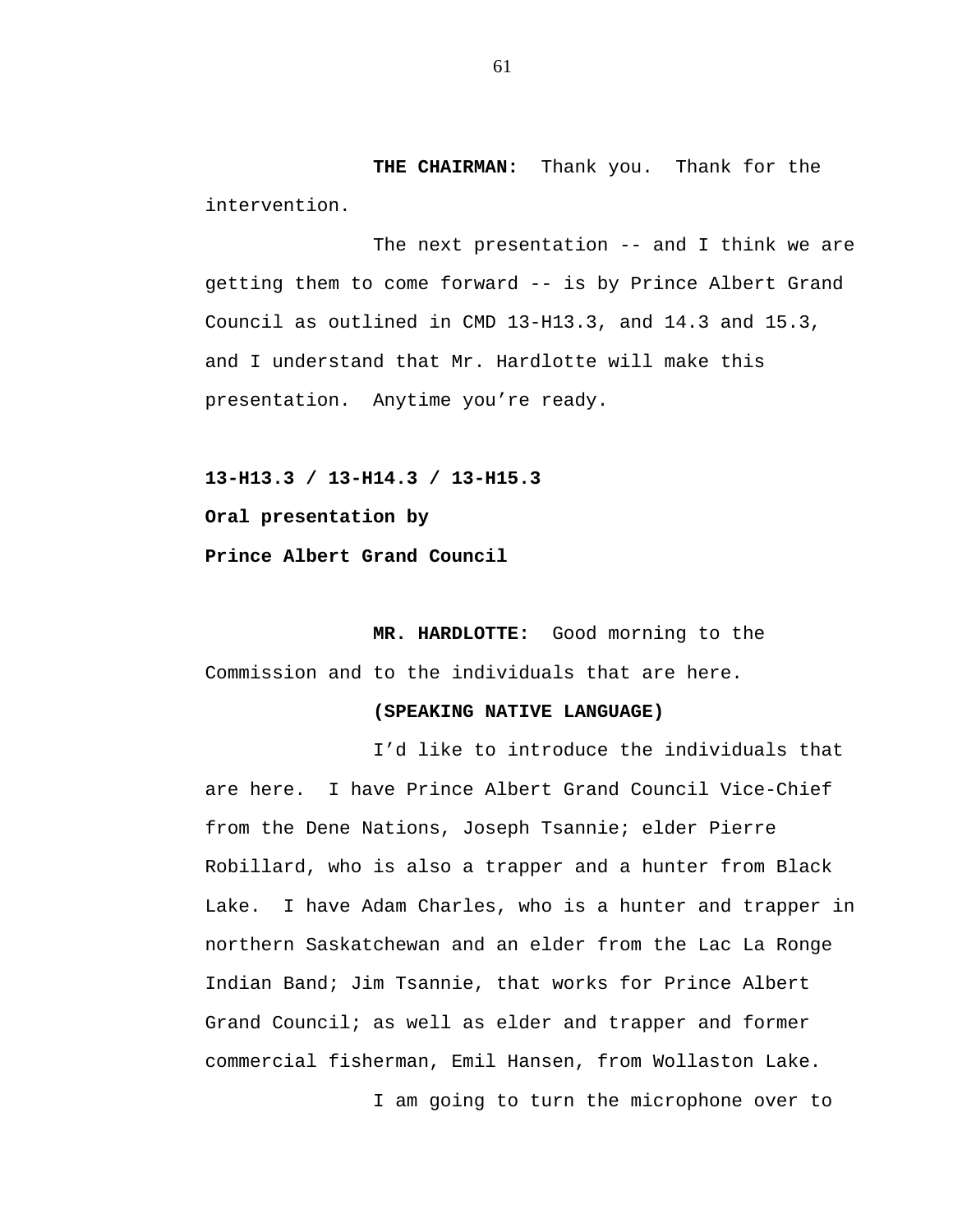Vice-Chief Tsannie to make some comments and we're going to allow the elders to speak, and elder Robillard will speak in Dene, and the elder from the Lac La Ronge Indian Band and Woodland Cree, Adam Charles, will speak in Cree.

Vice-Chief?

**MR. LEBLANC:** If I may, Vice-Chief, just to remind everyone that we have translation in Dene and Cree so this is an opportunity to obtain some translation devices at the reception desk. Thank you.

**MR. JOSEPH TSANNIE:** Okay, thank you.

### **(SPEAKING NATIVE LANGUAGE)**

I just want to acknowledge the traditional territory of the Lac La Ronge Indian Band. I know that Chief Cook-Searson is not here with us. I just want to acknowledge the elders that are here with me.

My name is Joseph Tsannie, Vice-Chief of the Prince Albert Grand Council for the Athabasca Dene sector. The Prince Albert Grand Council has interviewed and taken testimony of numerous elders, hunters, trappers, fishers and gatherers from northern Saskatchewan First Nations within the PAGC territory.

This information has been recorded in written texts; in some cases, audio recordings. PGAC has always held that the voice of the people that use the land, traditionally and culturally, must be heard in the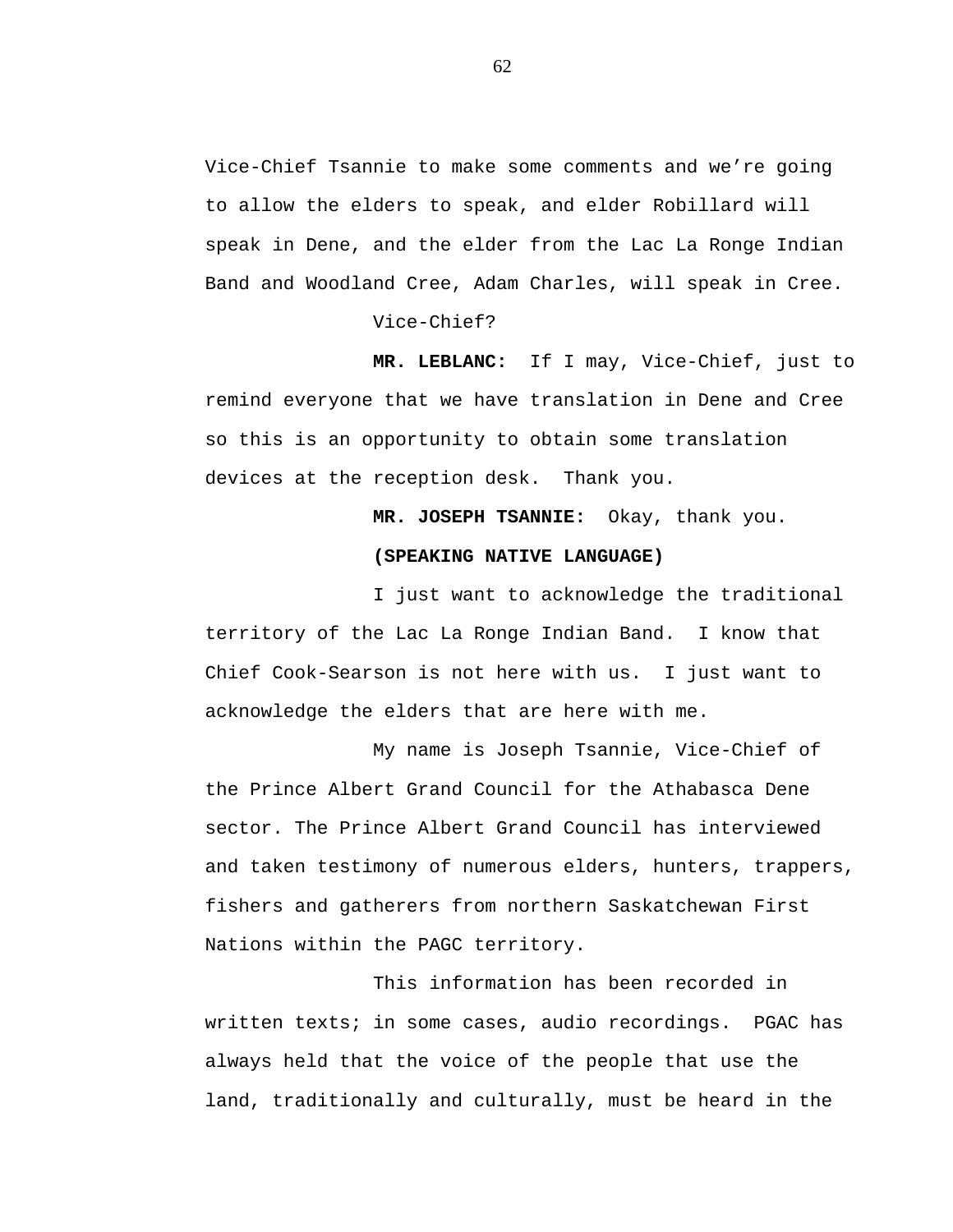midst of all industrial activities in northern Saskatchewan.

The First Nations people have always been the natural stewards and caretakers of our lands, and they will continue in this tradition.

PGAC is not opposed to industry and PGAC understands that there must be an economy for the people of northern Saskatchewan. The issue is that the First Nations must have a maximum benefit from the minerals and natural resources that are being extracted from our traditional and ancestral lands. There must also be assurance that industry will move forward in a responsible and sustainable manner.

The First Nations people in communities in northern Saskatchewan are concerned of the lack of continued reclamation activity at the decommissioned mines at the Uranium City area. The funding for these clean-ups must be made available by the federal and provincial governments so the work will not come to standstill.

The question that many individuals ask is that if industry cannot clean-up its site, such as Gunnar, then why are they still asking for more, longer licences? The people of the community, of our communities, believe that the clean-up of these decommissioned mine sites would continue and they would be given the opportunity and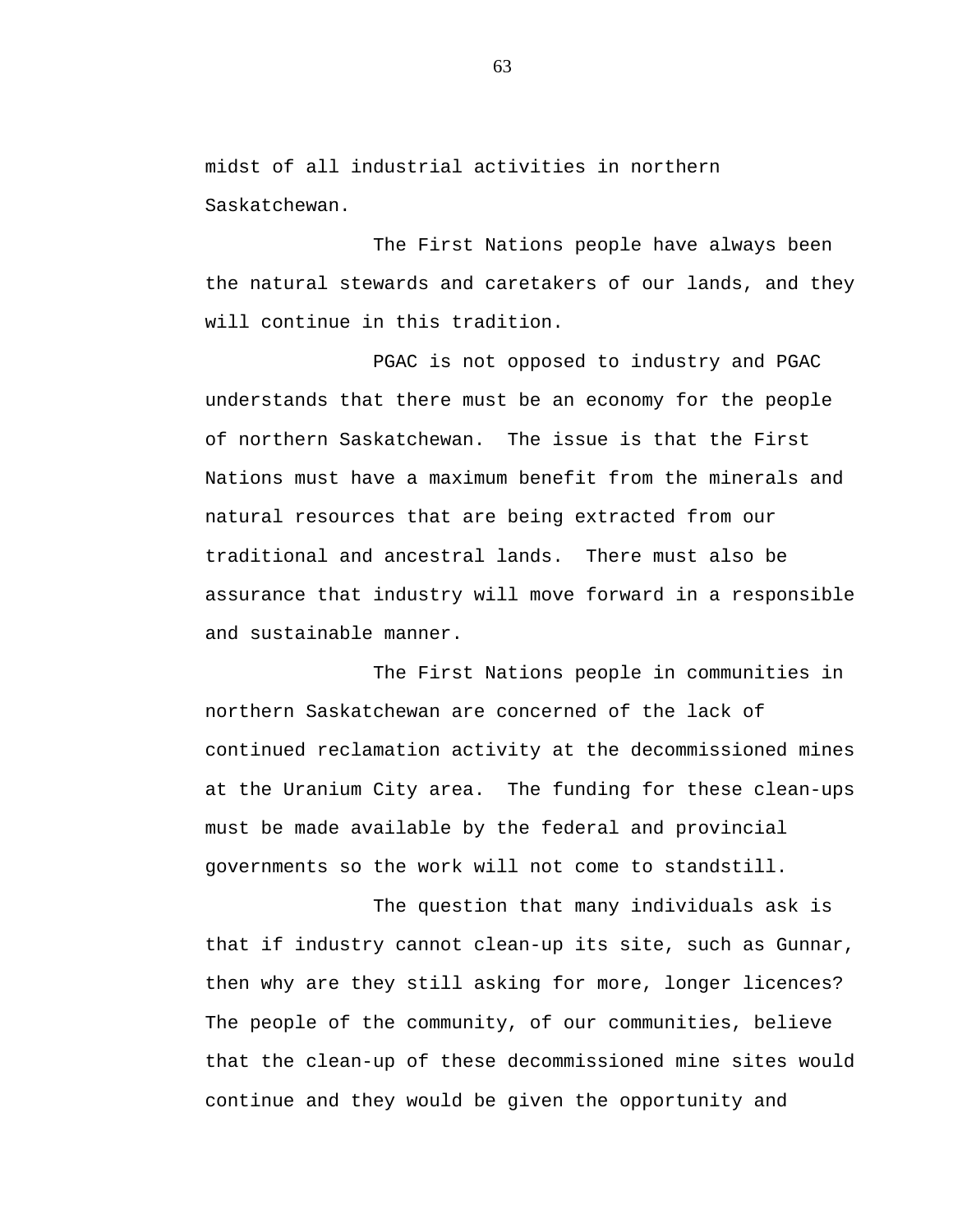receive some contracts regarding the clean-up. The Canadian Nuclear Safety Commission must ensure that these clean-ups continue.

The elder and youth continue to state that the nuclear industry is moving ahead at a steady pace and the people that are involved in any manner must understand the decisions that are made today will have an impact on future generations. The effect of nuclear industry will be felt by our people in northern Saskatchewan for hundreds of years to come.

Several of the trappers in northern Saskatchewan have complained about the amount of garbage and wastes that are being left behind at their trap lands. This includes garbage bags, trash, oil, fuel drums. The trappers would like this garbage to be removed by exploration companies as soon as possible.

The trappers would also want to request the exploration companies not to set up near their trap lines or cabins. These trappers also request to be advised and informed of all industrial activities on their trap lines.

As we move forward to building

relationships with industry and governments that profit off our traditional territories, it is important for them to understand that our culture, health, our families and our land, will always come before money.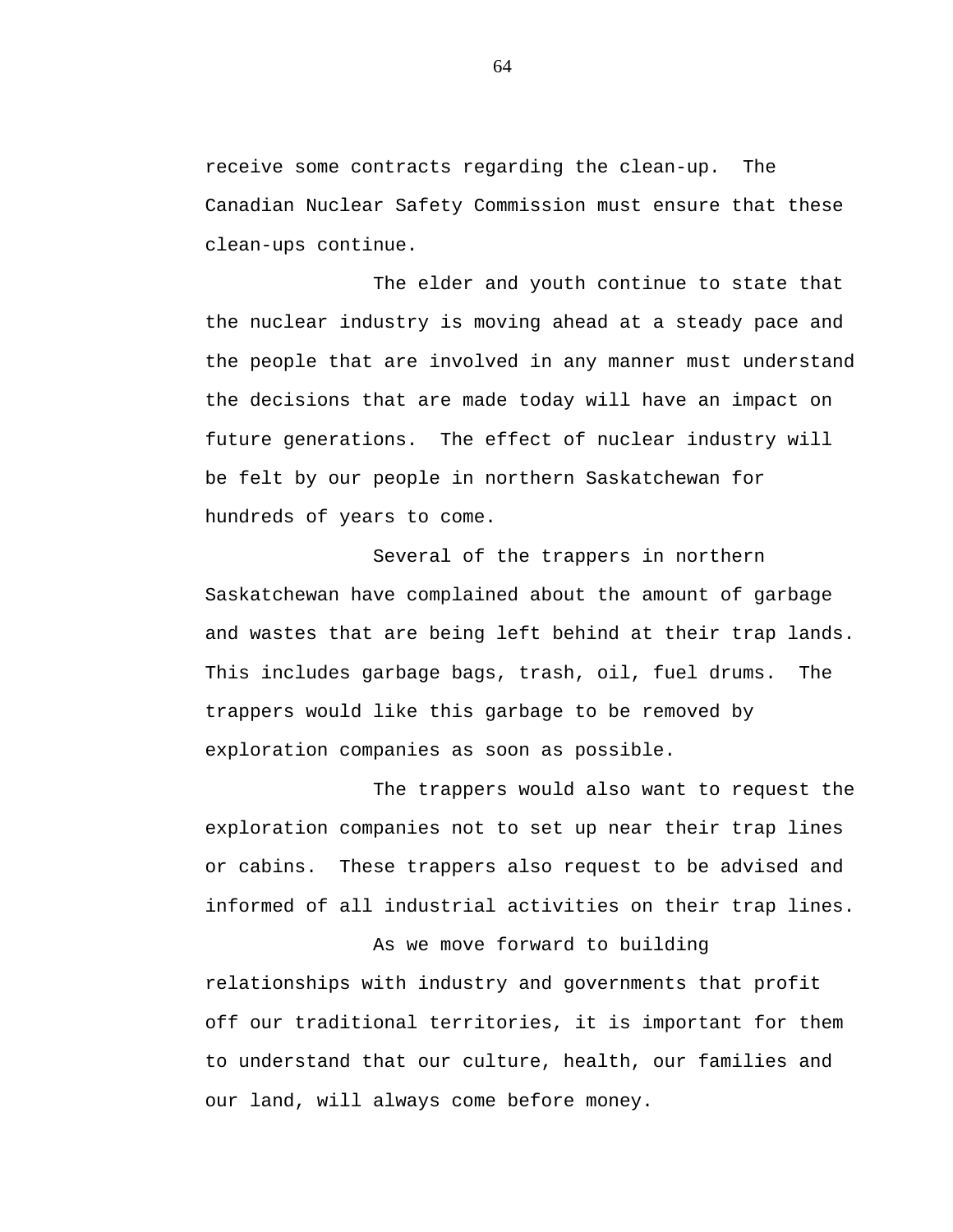While we recognize that our natural resources can benefit us economically, we will not blindly trust that industry holds these interests at heart, nor will we continue to accept poverty as a way of life while billons of dollars are being extracted and shipped out of our back yards.

We want this relationship to work. However, an element of trust that is missing sitting across the table from one another, and because of that, First Nations everywhere will continue to push back against involvement and their territories and ultimately in court rooms.

If industry wants to move forward, it has to be with aboriginal people. Our communities need to be partners and even co-applicants. We need to be sitting with you at the table and at that table. We need to be active participants in the decisions that impact us all.

In this province, we have a what is known a popular Premier. It is unfortunate that he continues to gain popularity in the back hands of First Nations people.

Just recently, the SASK Party released TV campaign ads, stating that they're, in no uncertain terms, that provincial government consider any sort of revenue sharing with First Nations people.

This is not acceptable. What the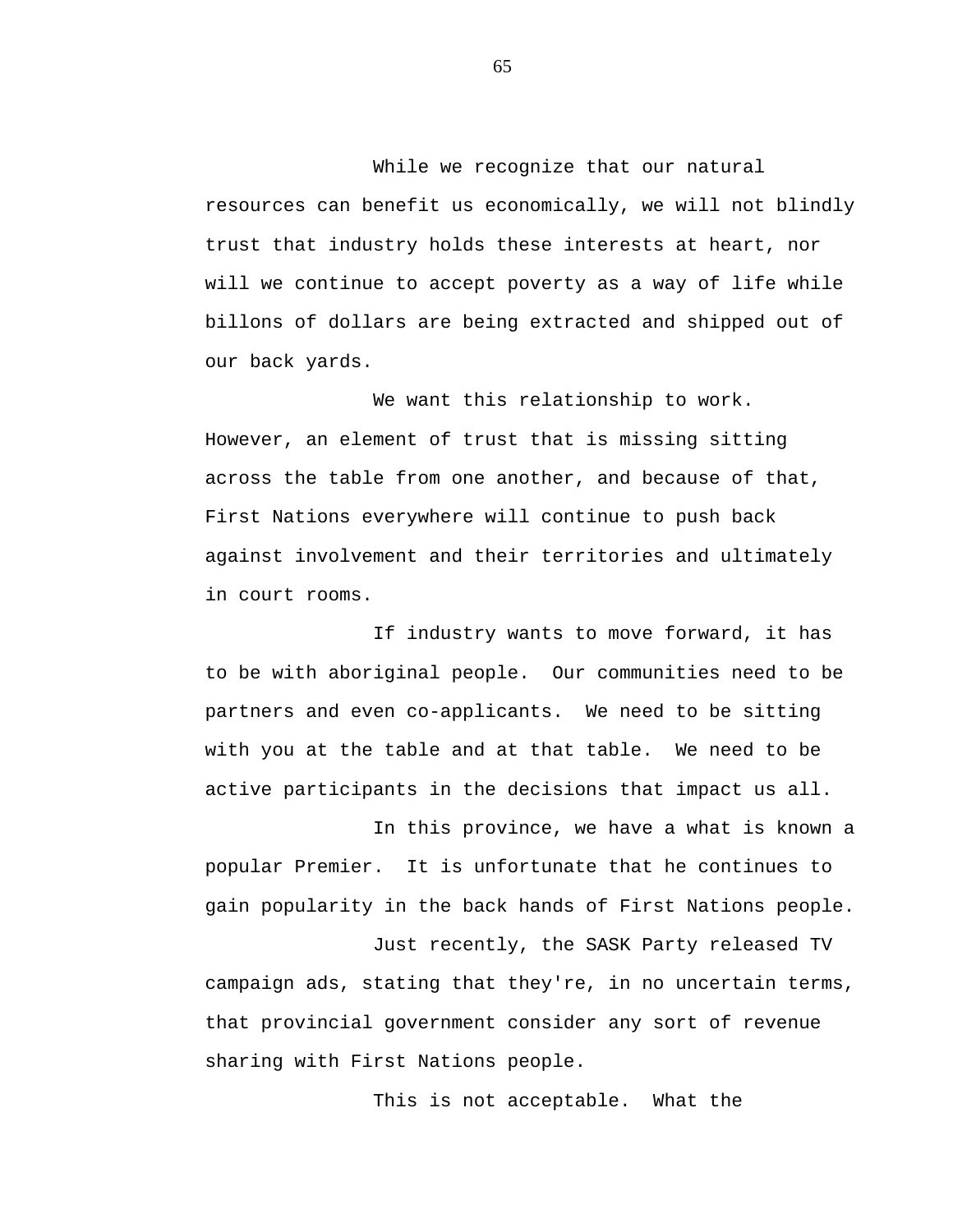government needs to realize, is that sharing is not a sacrifice. It's an investment for the future of this province.

This province prides itself of being a have (phonetic) province. There is talk about all the money that is invested in Northern Saskatchewan, roads, infrastructure, utilities service, yet they all lead to industries front door, and not -- and aboriginal communities still have not.

We are determined to resolve this issue. Since the time of treaty, First Nations people have always been open to sharing the benefits of all. By sharing, we stand united together, we overcome obstacles, we celebrate differences and similarities. We truly prosper. But until that time, the prosperity of this province is scarce if only a selective population is prospering.

First Nations possess an interest in resources that were never relinquished at the time of treaty nor during the 1930s and RTA (phonetic) to provinces. Our treaty rights are protected in the Canadian constitution. We are not simply a special interest group.

It is time for us all to recognize the nation of First Nations people.

Thank you. I want to hand this over to our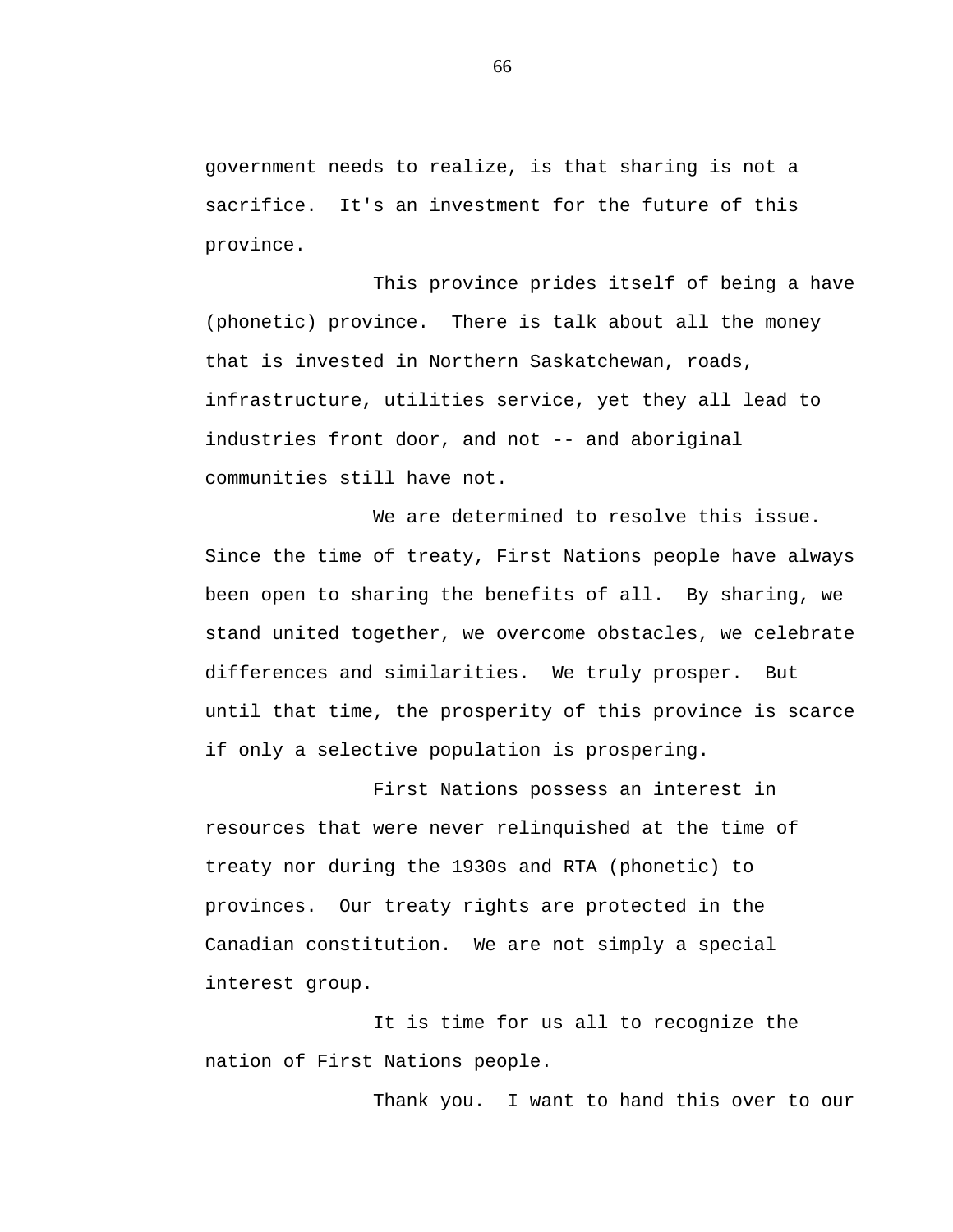Elder, Pierre Robillard.

**MR. ROBILLARD:** Merci Joe.

(Speaking in native language)

Thank you.

**MR. TSANNIE:** At this time, we're going to have Elder Adam Charles speak.

**MR. CHARLES:** Okay. Good morning.

(Speaking in native language)

It'll be radioactive all the way to Rabbit Lake, to those mines.

(Speaking native language)

Merci. Thank you. (Speaking native

language)

**MR. HARDLOTTE:** Thank you to our Elder, Adam Charles. At this time, we'd like to have an elder from Wollaston Lake, Hatchet Lake First Nation, Emil Hansen.

**MR. HANSEN:** Thank you.

My name is Emil Hansen. Originally, I was born in Pinehouse and I left when I was 14 and then I lived with the Dene people where I learned our language and I've lived there since -- well, I was commercial fishing when they started the mine at Rabbit Lake.

There's a lot of pros and then there's a lot of cons and I understand that our people need jobs. A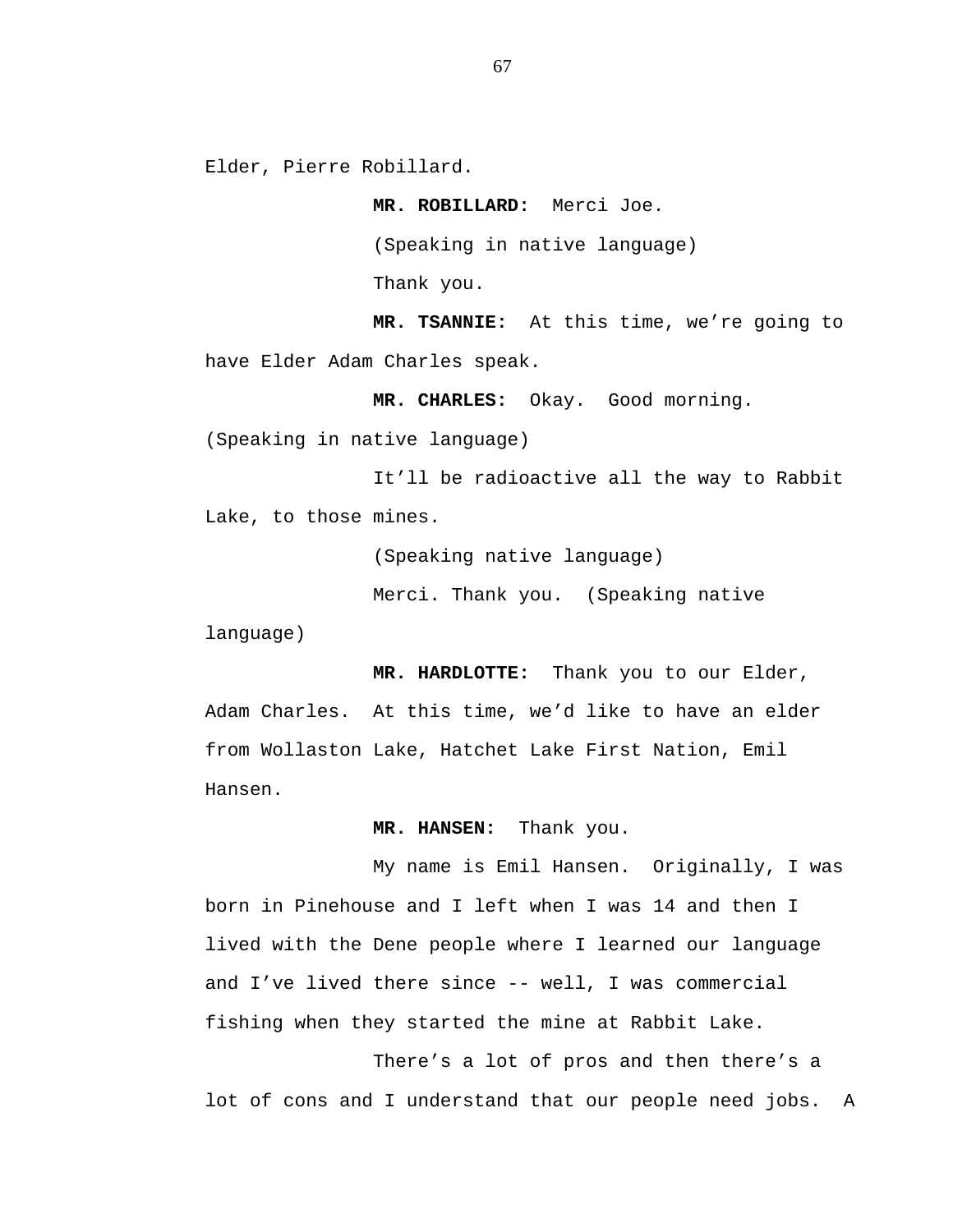lot of our young people are working and there's still a lot of them that are out there that need training. And I think we need more training programs to get more of our people at work.

I understood that when they first started this mine that 50 percent of the labour force was to be coming from the Athabasca region where there are seven communities involved. There are so many workers going up there these days. I don't know if that 50 percent is still there. Cameco can probably speak on that.

We'd like to know the percentage of -- if there's 50 percent of the Athabasca people working in those mines these days. That I like about, you know, how our jobs are, but we need more training programs, like I say, but the other thing is I grew up right across from the Rabbit Lake mine and I've seen things, you know, that I don't like, especially the Eagle Point mine where they bring the ore from underwater onto land and they stockpile it right by the lake and it's a big hill and when there's a west wind blowing, especially this time of the year, the heavy winds, it blows right into the lake all that dust.

When you're fishing out there you can see all that dust. It is like a cloud coming in and then how do we know if it's radioactive or not? They say it's not, but how do we know?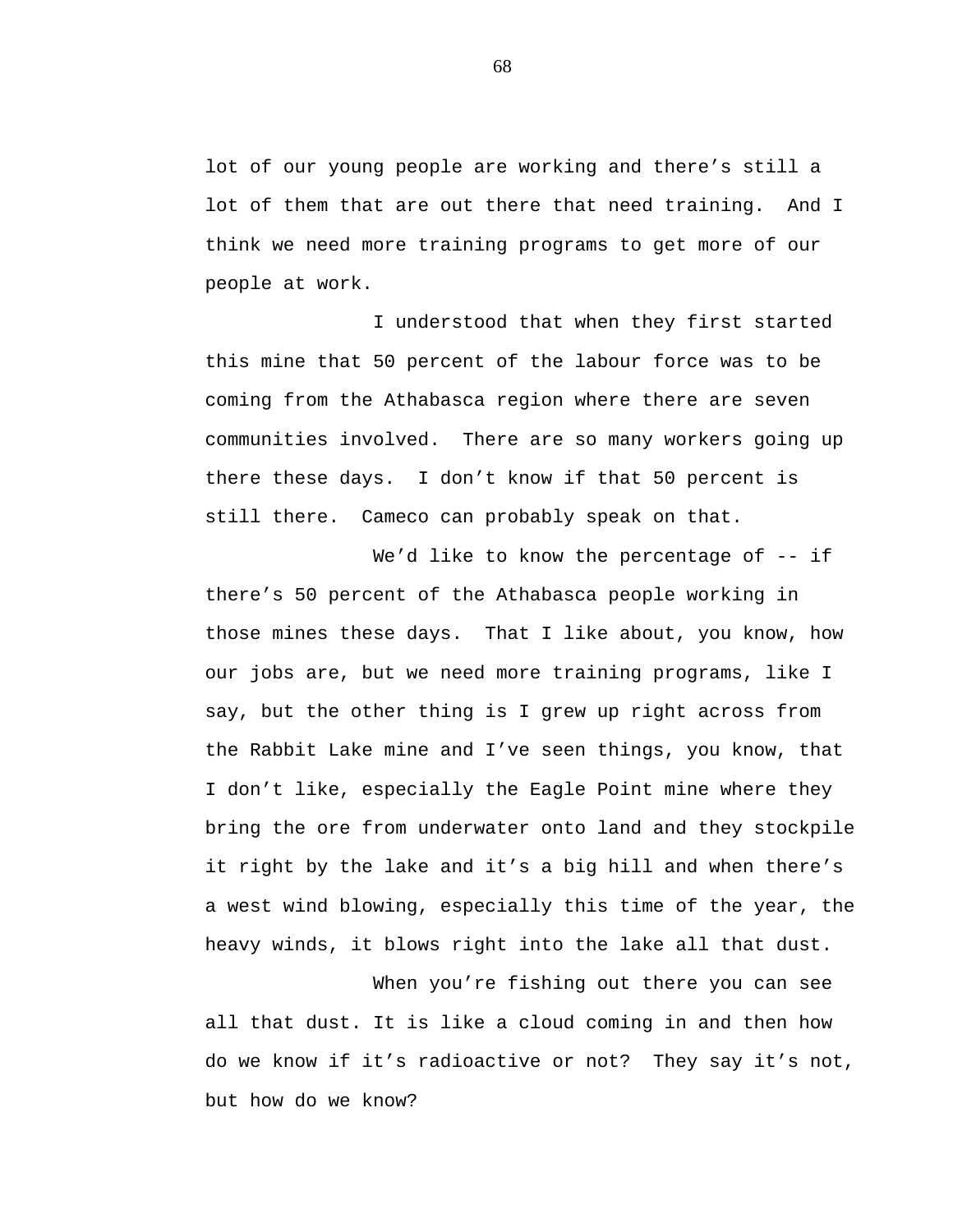And it's something that the elders are always asking, you know, they're really concerned about their water because their livelihood is commercial fishing and especially the land too where they hunt and they trap. A lot of our people still survive on trapping and fishing and hunting and gathering berries.

And they're really concerned by, you know, is this monitoring system going to monitor all this -- if any radiation is going through the land or to the lake. And they're really concerned all the time, the elders especially because they're hearing so many negative things about uranium which, if it goes in the lake, could sterilize the fish, that they can't spawn anymore.

And if it does, then the river systems - one goes from Wollaston, one goes north into Lake Athabasca. And another one comes back south then to the Churchill River.

So all our communities on the Churchill River going north above down Ranger Lake river, going east there, the few communities that are on the Churchill River system and we're all really connected, you know, like Black Lake and Stony Rapids, Fond du Lac, they're all down the other river.

So it really concerns the elders if anything like -- because there's so much drilling going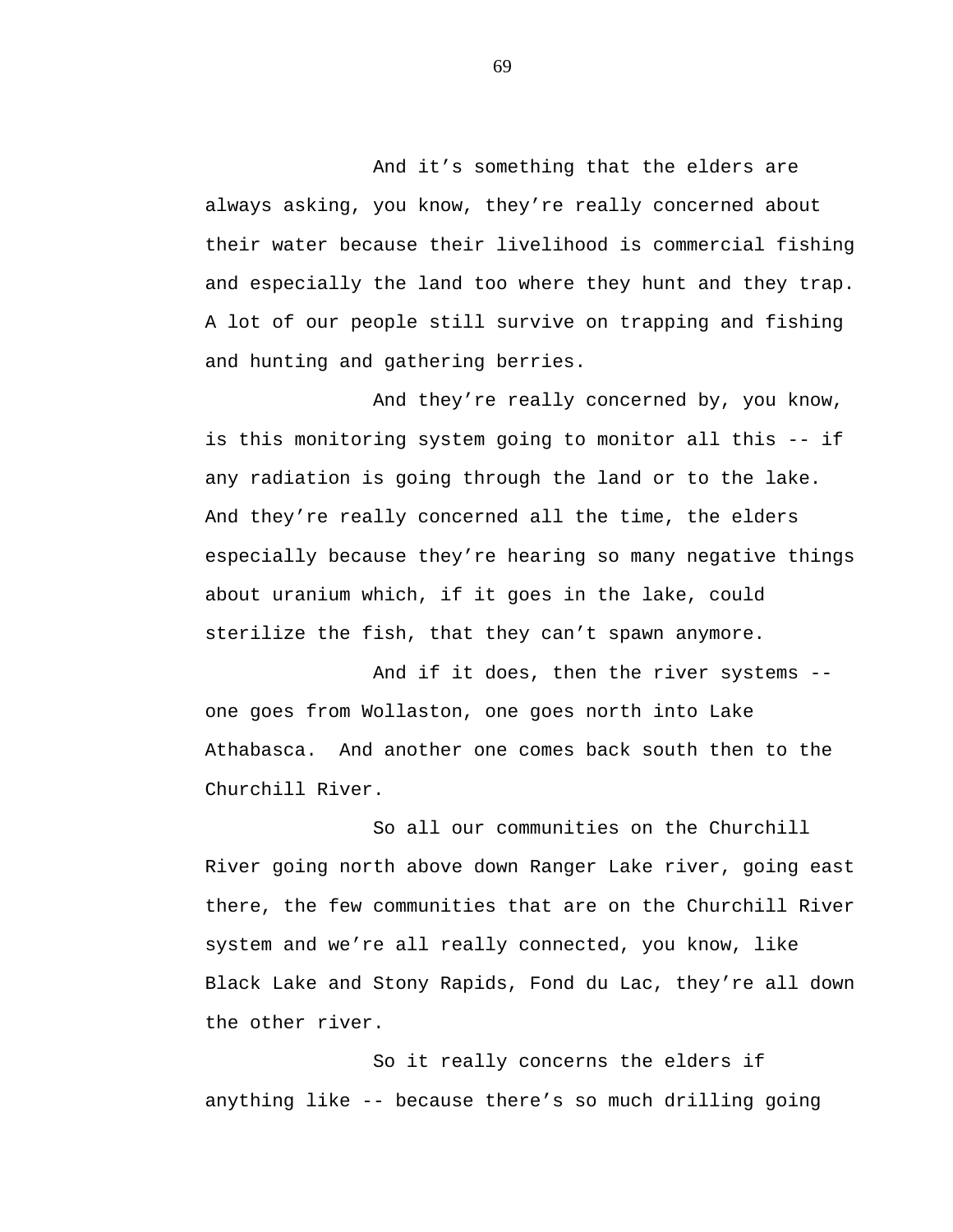out in the big lake too and they're saying, well, when they pull out their shafts, their drills, what will they leave behind? What's underneath the water? And did any - - is it safe? Are they sure they're not bringing up any contamination to the lake?

And that's a big concern they have. And I think that there's got to be more communication or more information that Cameco -- go out to the communities and give it. I don't know. People still are always, you know, not sure. Are they telling the truth? Are we safe and how long, you know, how long are these mines going to be here?

What if something happens? Then what? All our young people now these days don't know how to commercial fish or they don't know how to trap because they want to go to work at the mines. And since the prices of fish is not that good, hardly any fishermen are left now and unless we can do something better.

Another thing that really concerns me is, since 1973 to today, which is 40 years, there is still no road to the community of Wollaston, which is the most affected of the community, which is just across from the mines, across the lake. And it's really a shame why the people in Wollaston have to, you know, use the barge in the summertime and in the winter and some months, they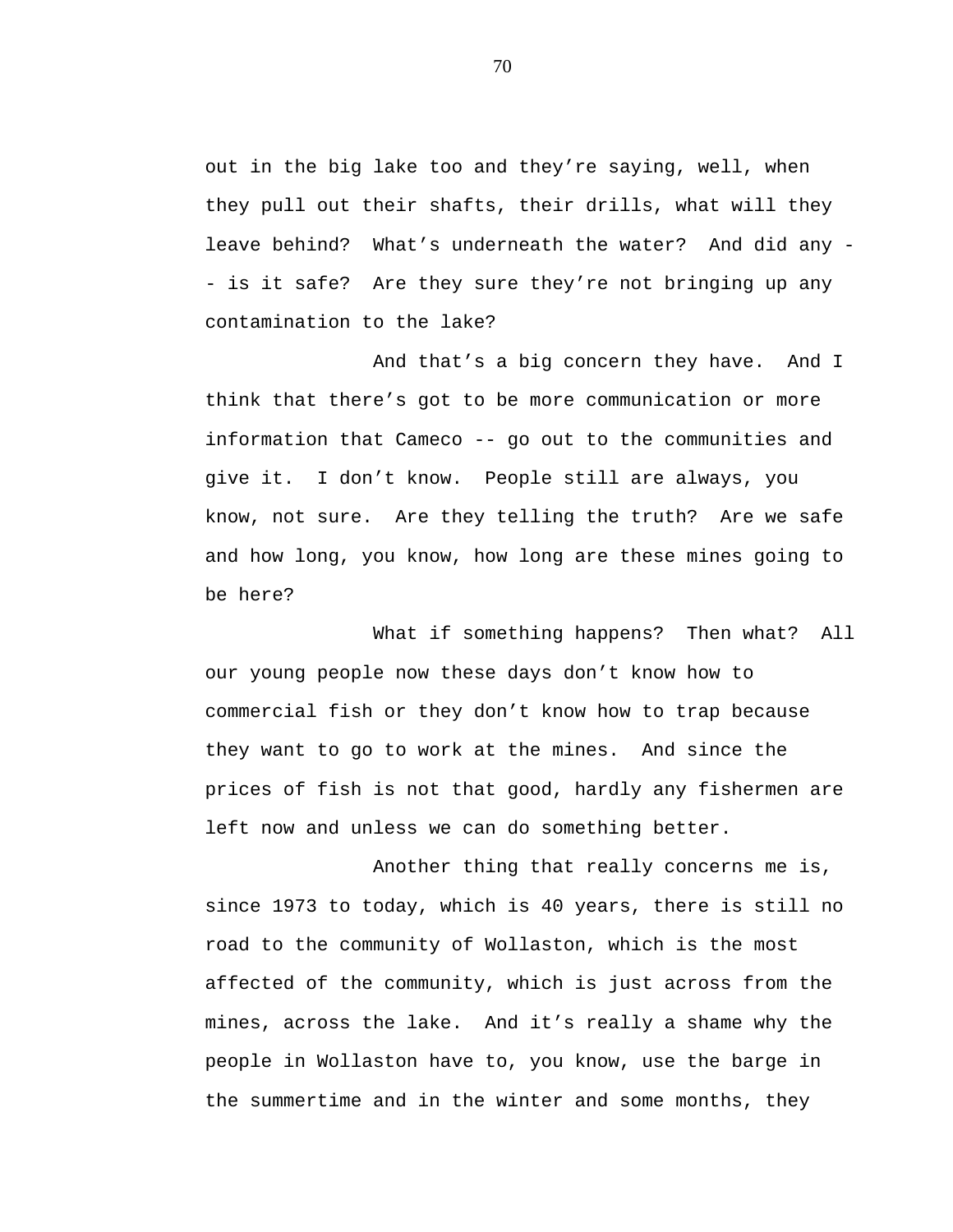have to fly their stuff in which is costly and why aren't the government and the mines trying to help the community of Wollaston Lake which is just across the lake to get a road in to their community?

They started it at one time and then all of a sudden it just stopped. No money, they said. Now where's all the money and the profits that the government are getting from the mining companies? Where does it go?

Where's the revenue sharing that they had promised? We haven't seen anything in any of that? Maybe we do get a few little donations for recreation, but that's about all which is just pocket change for them.

And I think that they have to start considering the most affected communities and to have better roads, and even housing, the people have hardly anywhere. We're really short of housing. A lot of our people live in the cities now because of not enough housing.

And they're not -- I mean, they're losing a lot of our young people to that and can't look after themselves and you know, they can't find a job. And then, they go back and still, you know, they should have more training programs even at the mine site, you know, where they can train people. So they can get them on the labour force.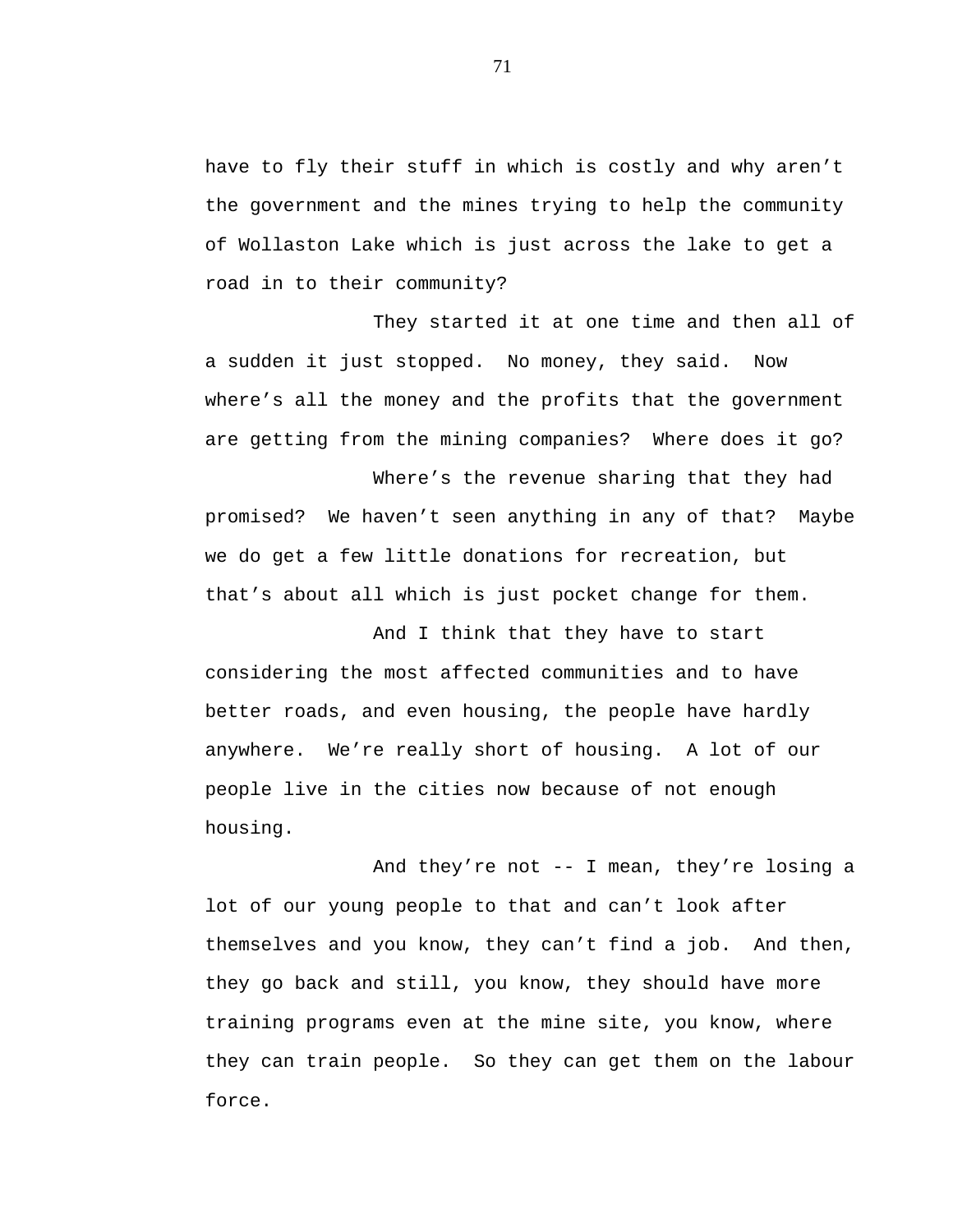There's all the other issues that I'd like to speak on, but we don't have that much time and what the elder that talked in Dene said and what the elder that talked in Cree said, you know, I'm right behind them because they understand what and -- they're looking into the future for our children, and I believe that they have to be heard.

Thank you.

**MR. HARDLOTTE:** Thank you to our elder, Emil Hansen and to the two former speakers. I'd like to thank the Commission for allowing our elders to speak and giving them the proper time to make their comments.

Certainly there are a lot of other comments and testimony in the package that we have given you and that that's available to the public. In there, we have comments from leadership from the Prince Albert Grand Council, the Federation of Saskatchewan Indian Nations as well as the Dene First Nations.

And the comments and testimony from elders and youth in Northern Saskatchewan regarding the nuclear industry. There are some concerns that are outlined also in the package and one of those is that there will be more trappers out in the upcoming years than in the past 15 years, simply because the price of fur has gone up. Three years ago the amount of trappers' licences was just over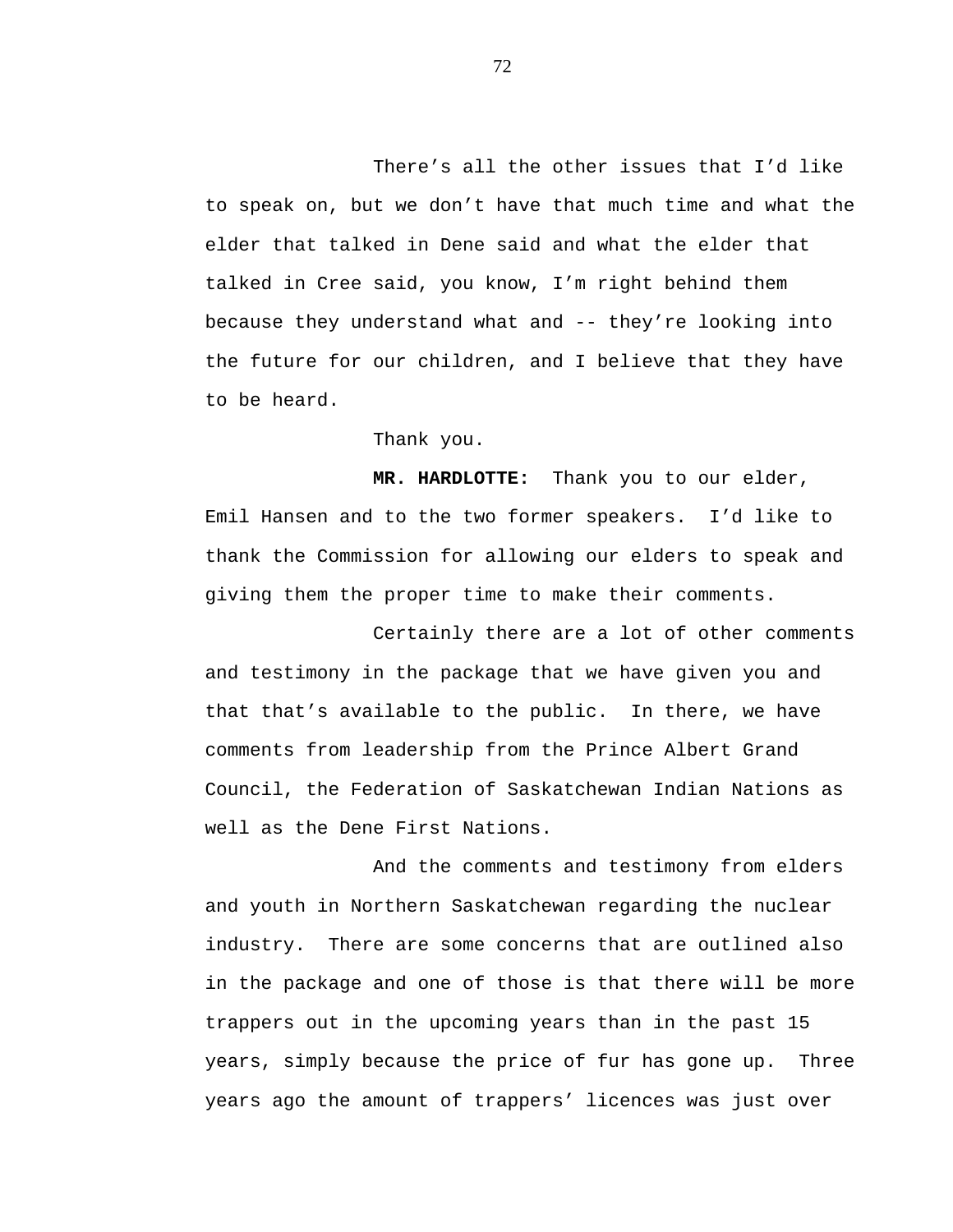1,000 that were issued to Northern Saskatchewan residents. Last year it exceeded 3,000 trapper licences and there's more being given out this year.

The Asian market was opened up three years ago for them to purchase wild fur from North America and they were doing that and, therefore, the price of fur has gone up significantly, and our northern residents know that. And the trappers that were doing something else or not being out on the land will be back there. And that is going to create more confrontation between industry and between the traditional land users in northern Saskatchewan, and I just want you to be aware of that.

Also, the Prince Albert Grand Council First Nations want to establish a country foods study, which I had talked to Dr. Binder about, and we do have paperwork on that. But we -- the people ask us, who wants a country foods study that's properly done published? Who's going to finance that? Is the Canadian Nuclear Safety Commission going to finance that? Is Nuclear Waste Management going to finance that? Is industry going to finance that?

The federal government gets money from natural resources that are taken out from Northern Saskatchewan. The provincial government gets money for natural resources that are taken out from Northern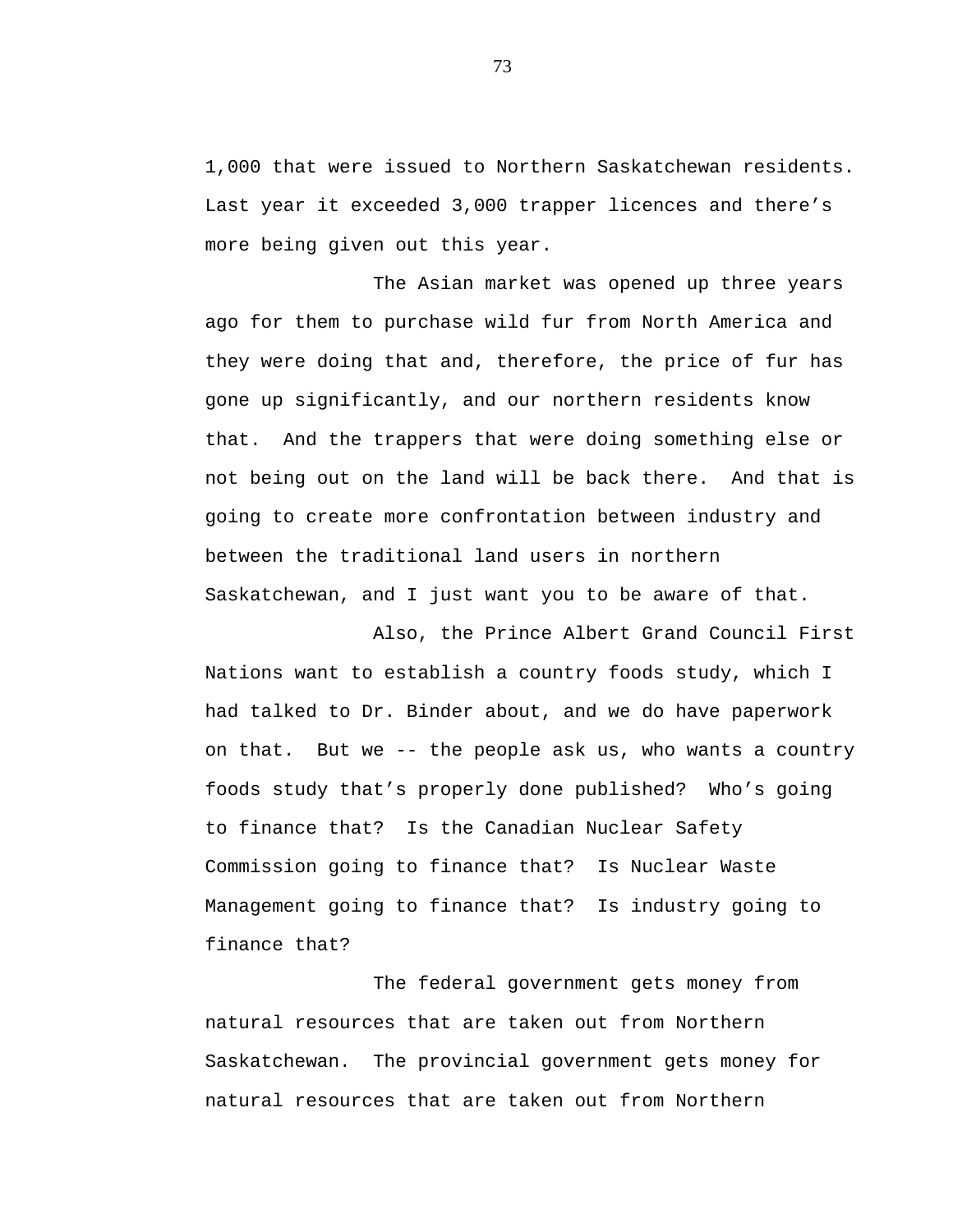Saskatchewan, and industry of course, makes money. So who would fund such a study? That would be done through the Prince Albert Grand Council but in partnership with academic institutions. But we will continue working on that process as well as a youth and elder program where there is a problem.

At the last hearings in Saskatoon, one of the Canadian Nuclear Safety Commission staff suggested to Vice-Chief Tsannie and I that the youth of Northern Saskatchewan should educate the elders on technological information regarding the internet. And also wireless service, cell phone service, and the programs and the information they can get off there, and then the elders can share their traditional and cultural knowledge with our youth. And we agreed with her that that was a great idea.

However, none of our northern communities, Black Lake, Fond-Du-Lac, and Wollaston Lake, have a cell phone tower. And when -- in talking to one of the former leaders and fishermen in Northern Saskatchewan, all the mines in Northern Saskatchewan, whether they're producing or whether they're in the infrastructure stage, have cell phone towers. They've purchased their own from SaskTel and have that service.

But the people that are impacted long=term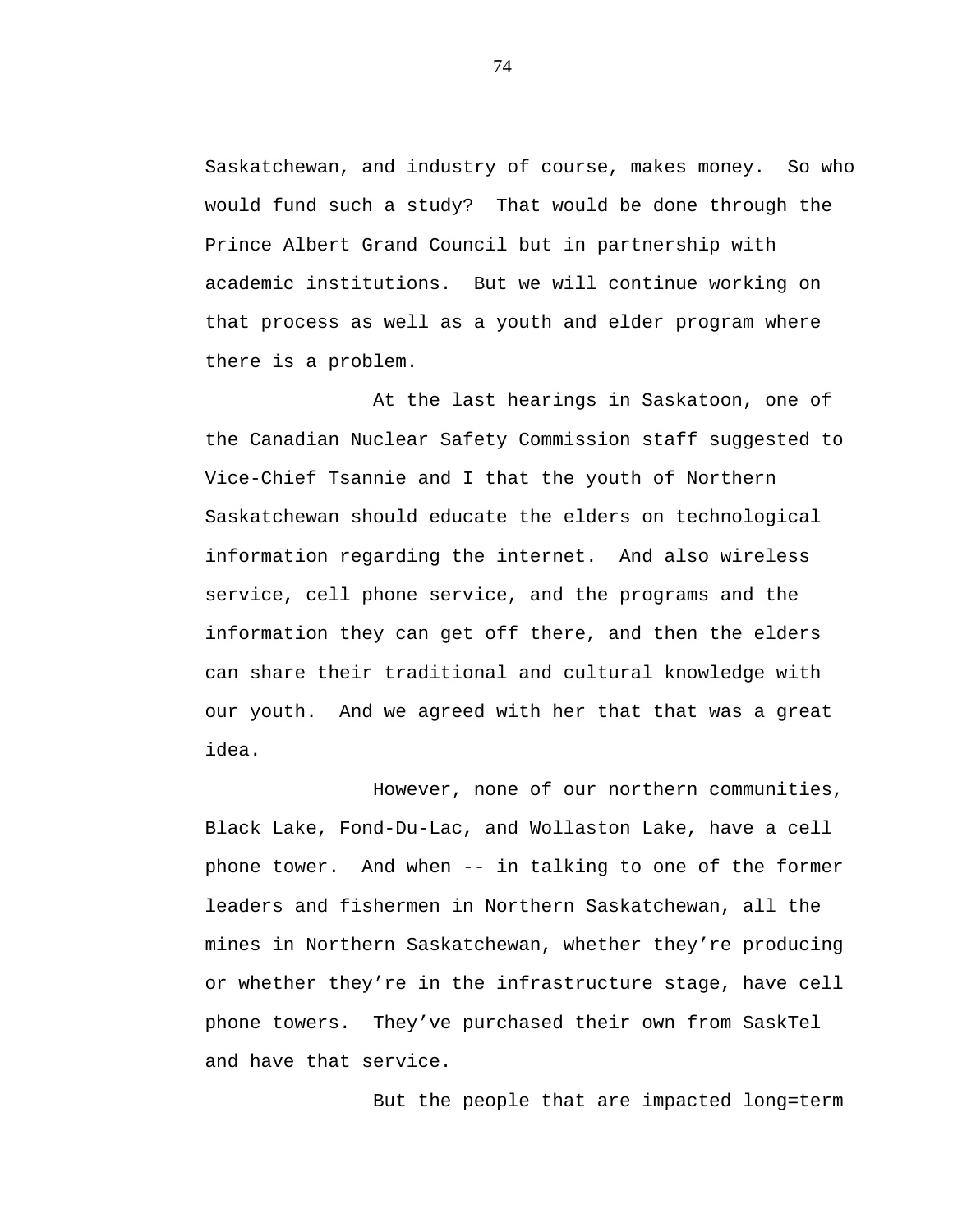in Northern Saskatchewan are not given consideration. They say that industry has a responsibility to the people. They're concerned about the people, and according to the elder and the fishermen, that should have been -- in his words, that should have been a "gimmie" 10 years ago, and industry should have chipped in along with SaskTel to provide cell phone service to our northern residents for health and safety and information purposes.

So that's another issue that was brought forward in talking to the people of Northern Saskatchewan. And with that there's additional information that's in here and we will stop at that for now and take some questions, and Vice-Chief Tsannie will answer any questions or direct it to the elders that have spoken.

## **(SPEAKING NATIVE LANGUAGE)**

**THE CHAIRMAN:** Thank you. You raise a lot of issues and I'm sure there are going to be lots of questions. So who wants to start? Mr. Harvey?

**MEMBER HARVEY:** Maybe coming back to that food study. I would ask the staff, the -- has there been such study in the past and what kind of data you have on food and what will be the plus value of such a study?

**MR. JAMMAL:** It's Ramzi Jammal, for the record.

I will pass the question to my colleague,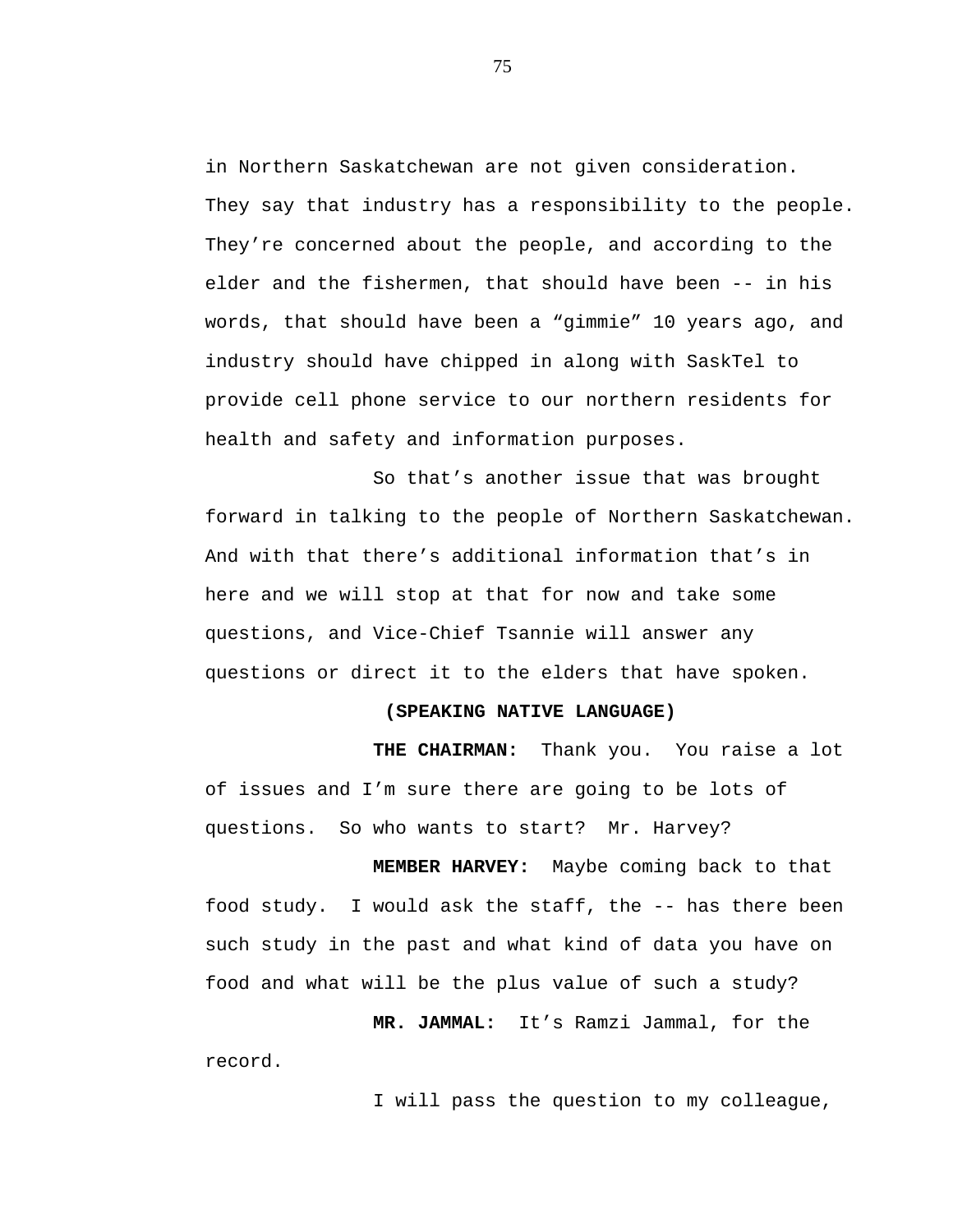Mr. Malcom McKee, and Dr. James Irvin who spoke earlier about the country food studies. So I'll start with Mr. McKee, and then we'll ask Dr. Irvine to elaborate.

**MR. McKEE:** Malcolm McKee, Directorate Environment and Radiation Protection and Assessment.

As part of all of the facilities that we regulate are required to do human health risk assessments. The human health risk assessments are specifically meant to look at and incorporate traditional land practices, traditional food consumption practices.

The Hatchet Lake dietary survey is a requirement to use that -- the dietary intake values from that -- because that survey is actually quite significantly different from that used, not only by southern diets, but also by other Aboriginal diets. For example, the survey results are quite different from those for Aboriginal communities in Alberta. So we need to - we ensure that the human health risk assessments are done with diets that are representative of the region.

The monitoring programs are designed to address the near-site issues because the impact assessments indicate that any influences on the environment will be essentially limited to the near field. The programs include fish monitoring specifically because that would be the primary pathway for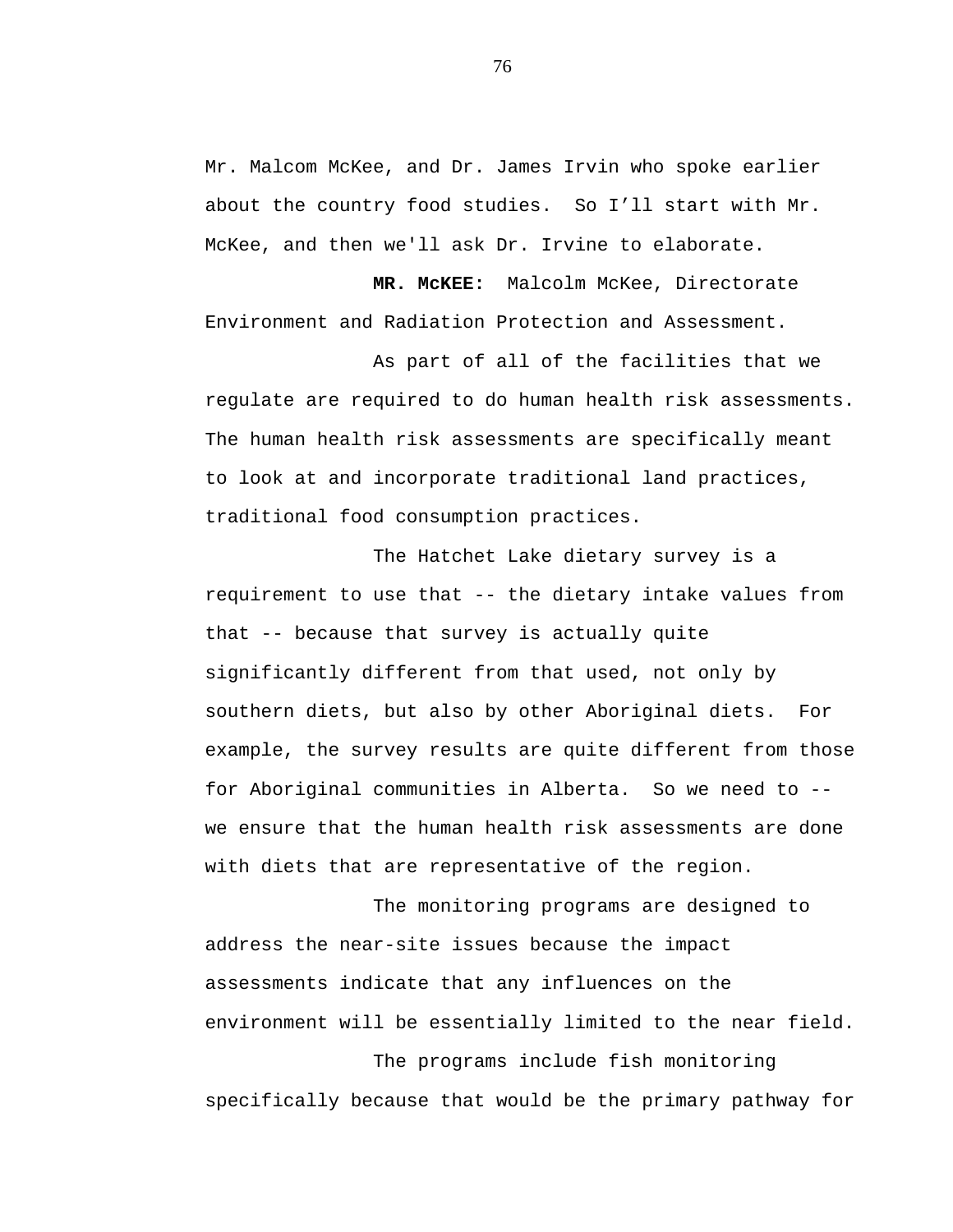most exposures, and both risk assessments and the fish monitoring data indicate that it is safe to consume fish from water bodies off the facilities.

We -- as I mentioned just earlier, there has been the Athabasca working group program that has looked at -- that has been a community based program organized, essentially, through the -- through Areva and Cameco, and they may wish to speak further on this. That has been a community-based program looking at traditional consumption, looking at country foods, and that data has been available, posted on the web page. And as I said, staff has used that data for some of our assessments.

For example, it was one of the few sources early on when we were looking at selenium that actually had an excellent detection limit level for selenium. So we used that for a lot of background numbers. And now we're pleased to see the Eastern Athabasca monitoring program -- which you'll hear about later -- which is again another country food study that is being done in conjunction with the province and designed -- and the communities -- and designed using -- focusing on the country foods identified by the specific communities.

That's the -- oh, and then, of course, there has been -- Dr. Irvin mentioned the recent moose studies that were done and published in the scientific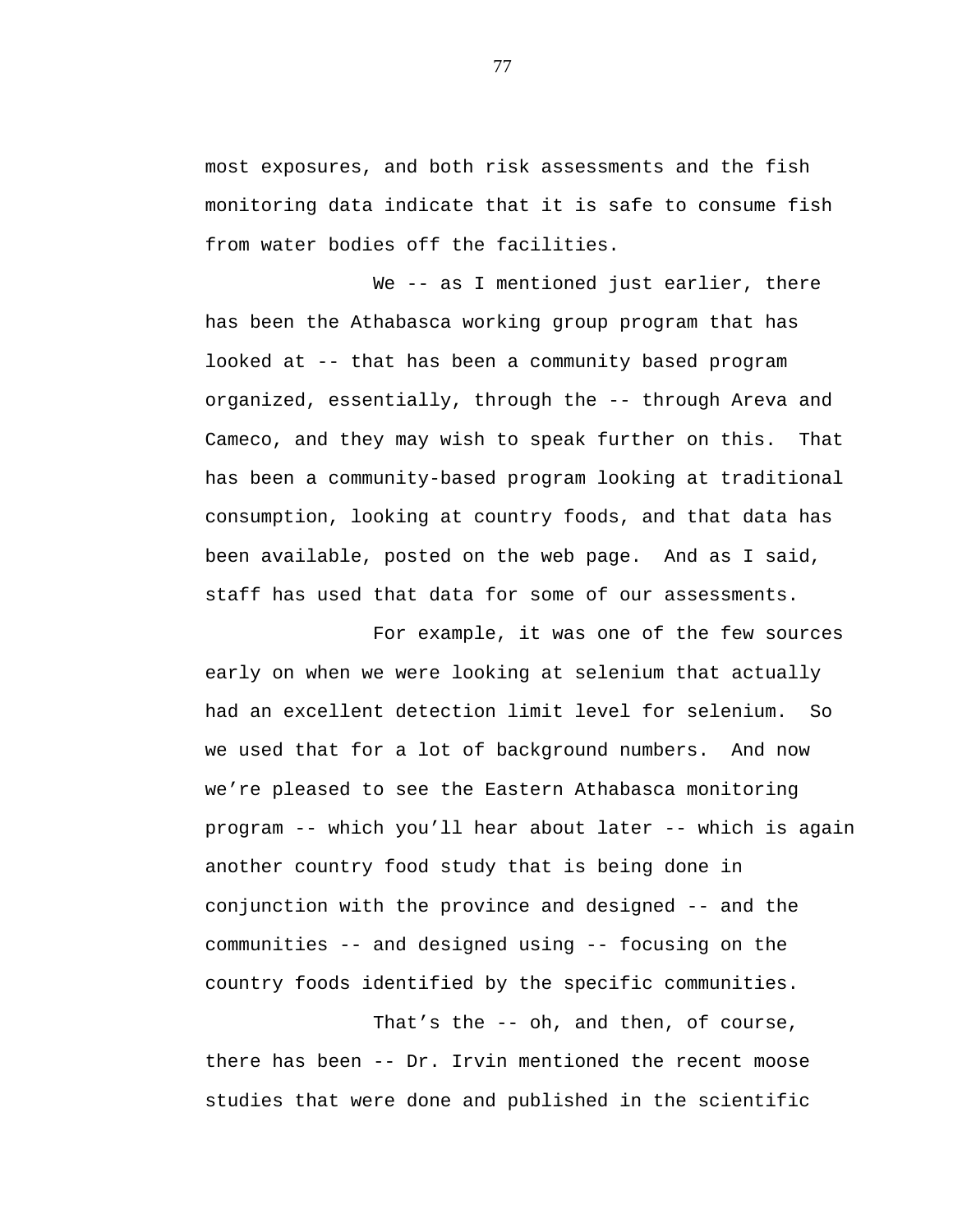literature that showed that it was safe to consume moose from mines with -- moose from close proximity to the mines.

So there's a series of different country food study programs that have been going on and, as I said, we're looking at our independent environmental monitoring program and where we would fit into this network.

Traditionally our focus has been because we regulate the facilities themselves, and the predictions are for only near-field influences. We hsve tended to focus on -- specifically on near-field issues, but there's no denying that the concerns with respect to country foods come up often, and I think we need to consider where we fit in in this network, then with the independent environmental monitoring program.

**THE CHAIRMAN:** Dr. Irvine, you want to add anything to this?

**DR. IRVIN:** I guess the importance of country food is significant and there's various components to that. Certainly, there's the cultural aspect, connection with the land, the social dynamics within a community, and the impact of family in the use of country foods, and then health.

Also when we were looking at country food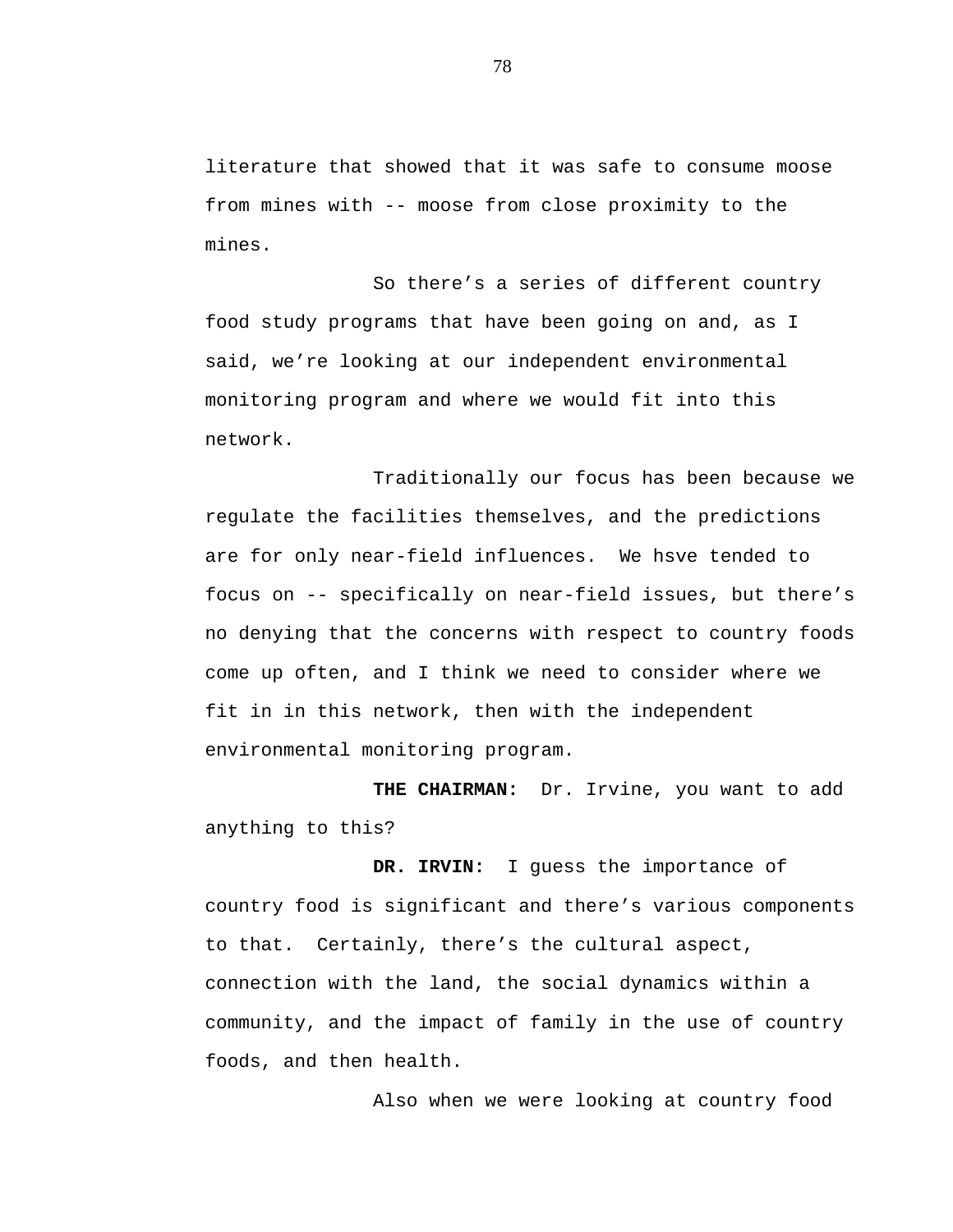analysis, you need to be looking at changes over time, different parts of animals that different age groups are consuming. You have to look at what chemical constituents there may be found as background in country foods, and then even things like cooking methods.

There have been a number of different studies completed. You mentioned the Hatchet Lake study. There's also the Uranium City one done because of the Beaverlodge site with a nutrition survey as well as some chemical constituents of the food.

I think there could be an approach in terms of looking at things broadly because of the -- not just because of uranium developments themselves, but overall health benefits of consuming health -- of country foods.

Right now there is environmental monitoring as it relates to various types of water and air. There is exposure assessments done, and then there's some human health assessments done as well. And I think rather than using human health end-points as monitoring, the earlier the monitoring can occur, the better. And whether that's air, water, country foods, in a comprehensive manner would be appropriate.

I think there's certainly a variety of different studies that are occurring and it might be quite valuable to look at sort of a scan. Perhaps if PAGC was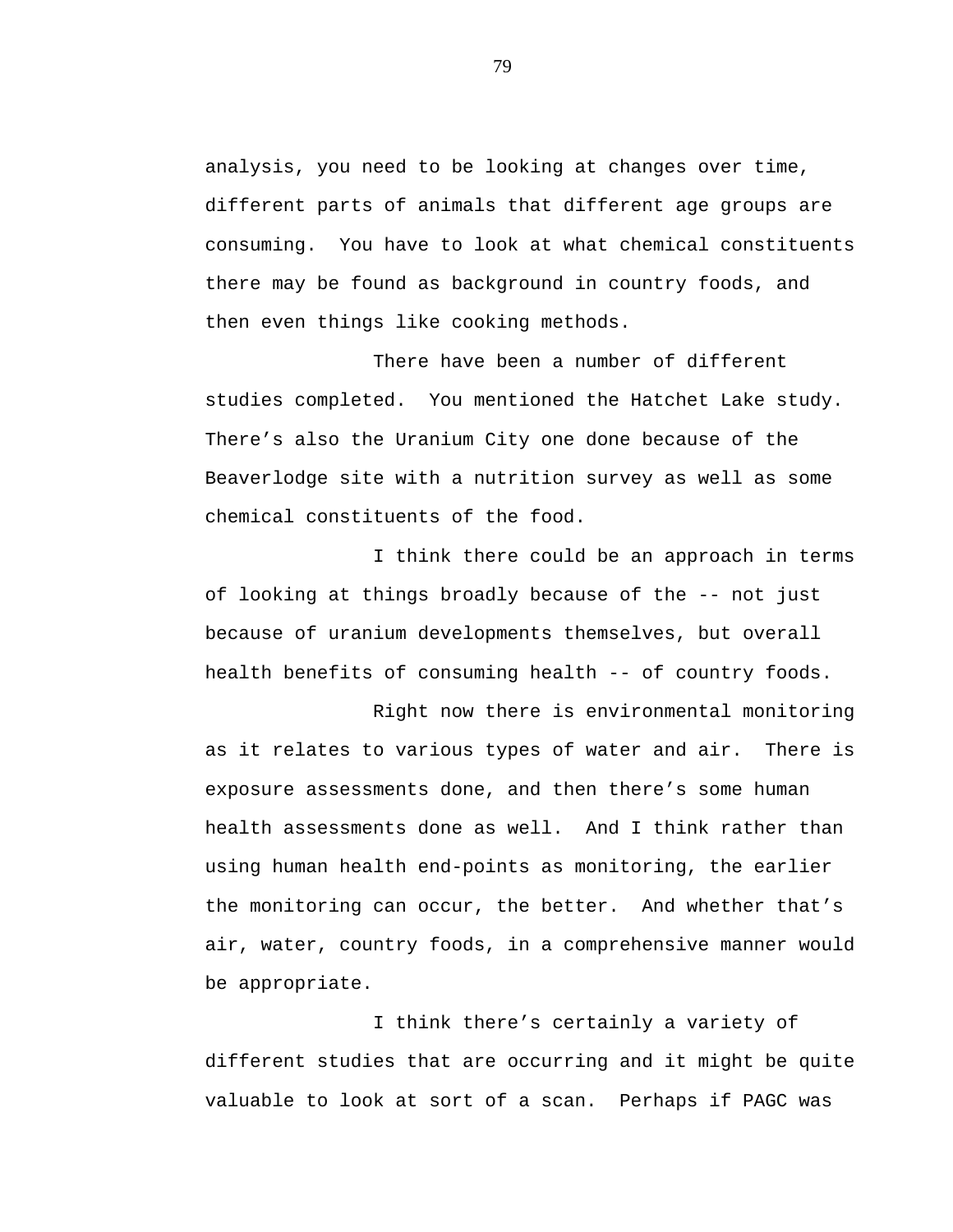going in this direction, doing an environmental scan of where the studies have been done, where are the gaps - certainly the Eastern Boreal Monitoring Program, which you'll hear a little bit more of either this afternoon or tomorrow, I think will add to that. But it would be a matter of saying, "Where are the gaps and where are the added benefits?"

## **THE CHAIRMAN:** Thank you.

We're going to move on. Dr. Barriault?

**MEMBER BARRIAULT:** I'm appalled, really, at the amount of garbage on the trap lines that you were mentioning earlier, and you mentioned specifically the Gunnar site. I was under the impression that Gunnar was pretty well cleaned up now, so maybe the CNSC would care to comment on this?

**MR. JAMMAL:** It's Ramzi Jammal, for the record.

I'd like to clarify a couple of things, Dr. Barriault.

The Gunnar site is still -- the remediation activity that did take place was done through an Order by the Commission to start to address the immediate hazards that exist on-site. As we speak, the Gunnar is a legacy issue. Under current regulations -- we will not allow any operations to be done in that manner.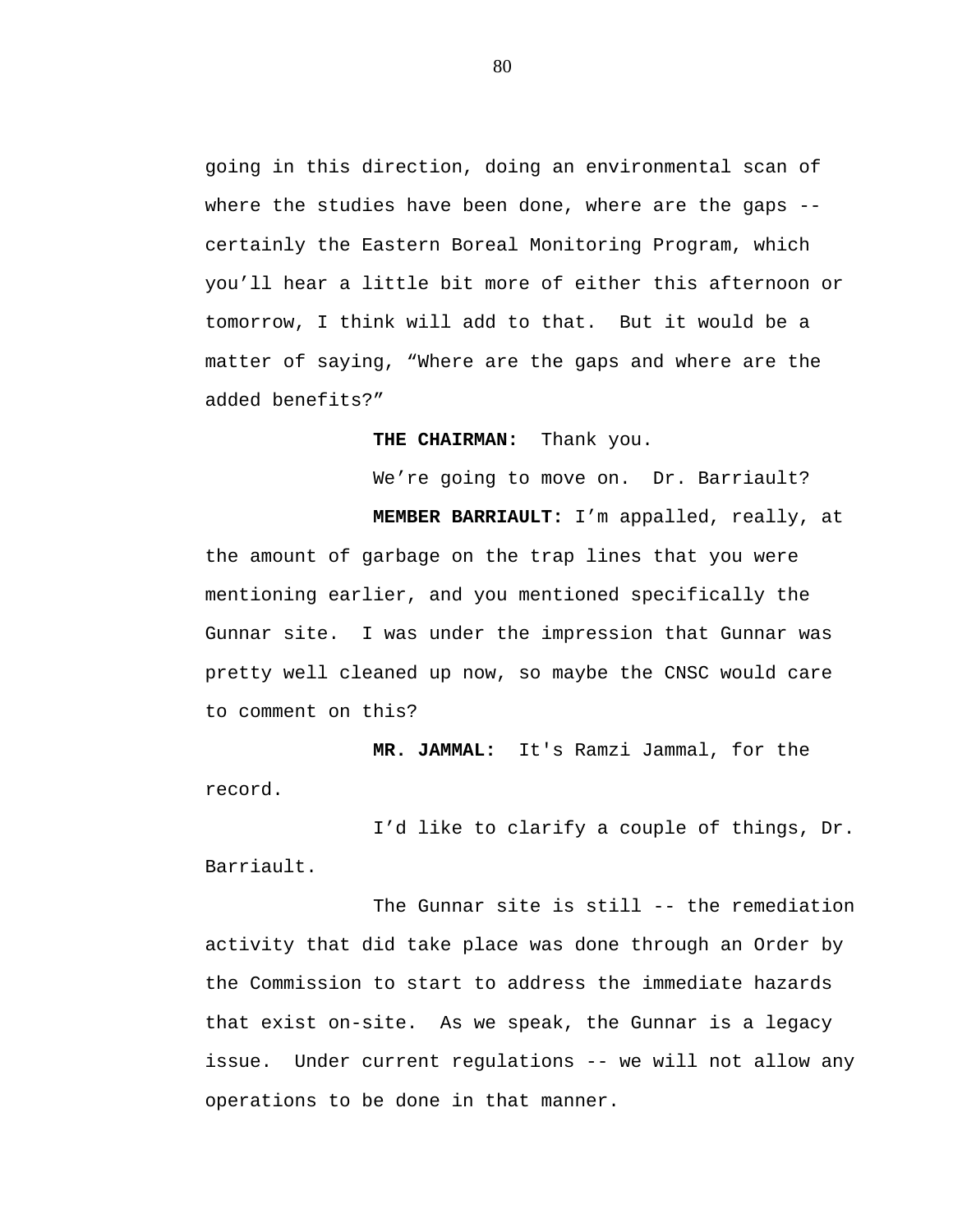Having said that, the activities taking place with respect to the environmental assessment with Natural Resource Canada, Saskatchewan Resource Council, and the CNSC -- and we will be coming before the Commission roughly around December with respect to - first of all, there's an EA determination and then a licensing process.

So the activity is taking place currently with respect to the environmental impact statement and assessment, and that will be coming towards the Commission for approval for the licence.

But you are correct, partial work was done to address the immediate hazards on-site, but the work is ongoing with respect to Gunnar.

**THE CHAIRMAN:** I think the Vice-Chief deserves clarification here.

I think, if I understand correctly, Gunnar and Beaverlodge are viewed as a mistake of the past, and we now -- you ask also whether there is now funds to make sure that you can actually not repeat this mistake. And this is where the financial guarantee comes in and this money is now available to make sure that clean-up will occur after the mine is finished. Did I get this right?

**MR. JAMMAL:** It's Ramzi Jammal, for the

record.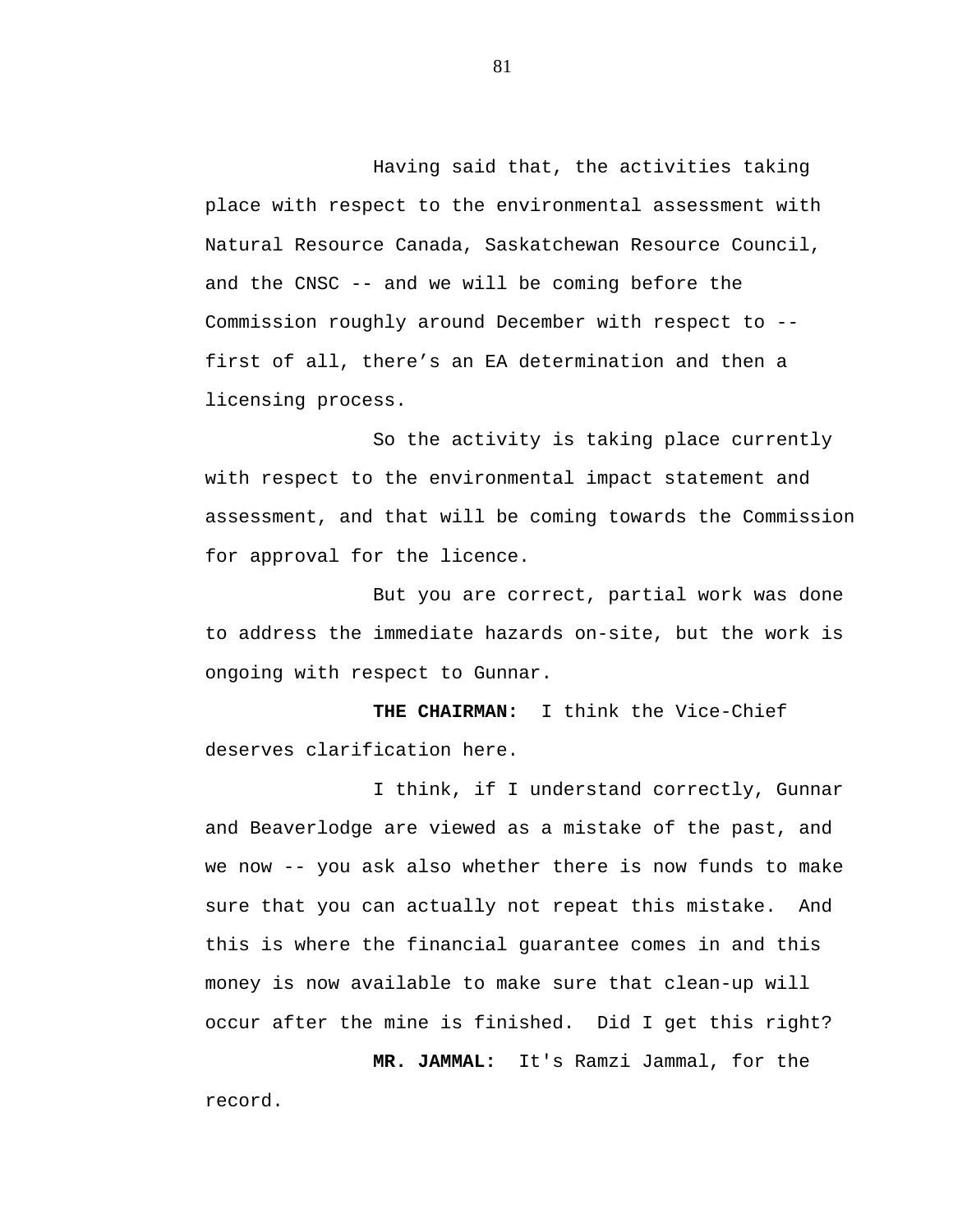That's correct, sir. This is the legacy issue that was being addressed through the funding of the federal government, but now the operator is held responsible for the financial guarantee for the long-term aspect for decommissioning.

**THE CHAIRMAN:** Vice-Chief, do you want to add something to this?

**MR. JOSEPH TSANNIE:** Yes, thanks.

We look at -- just recently, I just toured Gunnar. It was -- it was kind of hard to see how -- what kind of destruction is up there, how much amount of garbage, how much tin, how much waste rock is up there.

I think a couple of years ago there was a commitment, they were going to clean it up, but I think somebody's kind of not living up to the promises or whatever it is that they made.

The EAS, I think that's what it's called, environmental assessment needs to get done. We need to get that site cleaned up before any more contaminations are flowing into the lake.

I know that companies are required to put \$150 million aside for clean-up for some of these mines, and I know in Ontario just recently they cleaned up two tar ponds, or something like that, and it cost \$400 million, just for the two tar ponds.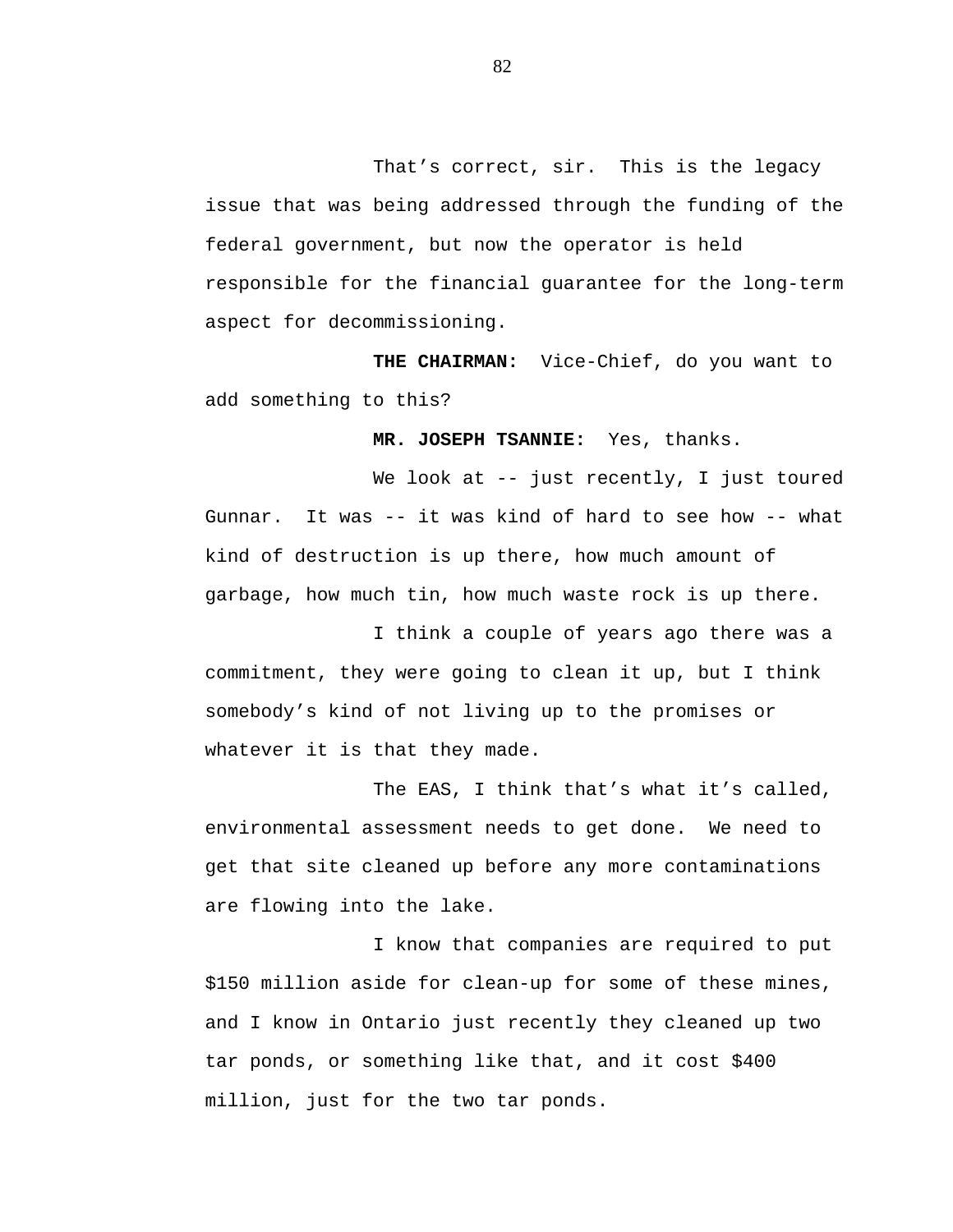So we need to make sure, the legacy that we leave behind, that we don't come into the same problems again with -- when mines leave, that we're left with all the garbage. We're begging for people to get it cleaned up.

So I think we need to get Gunnar cleaned up as soon as possible, and again, we want to be included in the decision-making and the process in terms of contracts -- our people up there need jobs.

Even right now, check my Facebook, people are complaining that we need to get jobs, and they're not getting the jobs. We need training, education, and opportunities. We need to train our people, so after when the mines are gone that we can be on our own; we can move on to other things

So I just wanted to highlight that. I want to make sure that people are aware that Gunnar, there's a -- if you don't do anything pretty quick, I don't think, you know, we're going to get that cleaned up.

But winter's coming again, so whatever we have to do, get it cleaned up as soon as possible, the best possible way, the quickest possible, with less impact to our land. With that merci, thank you.

**THE CHAIRMAN:** Thank you.

Dr. Barriault?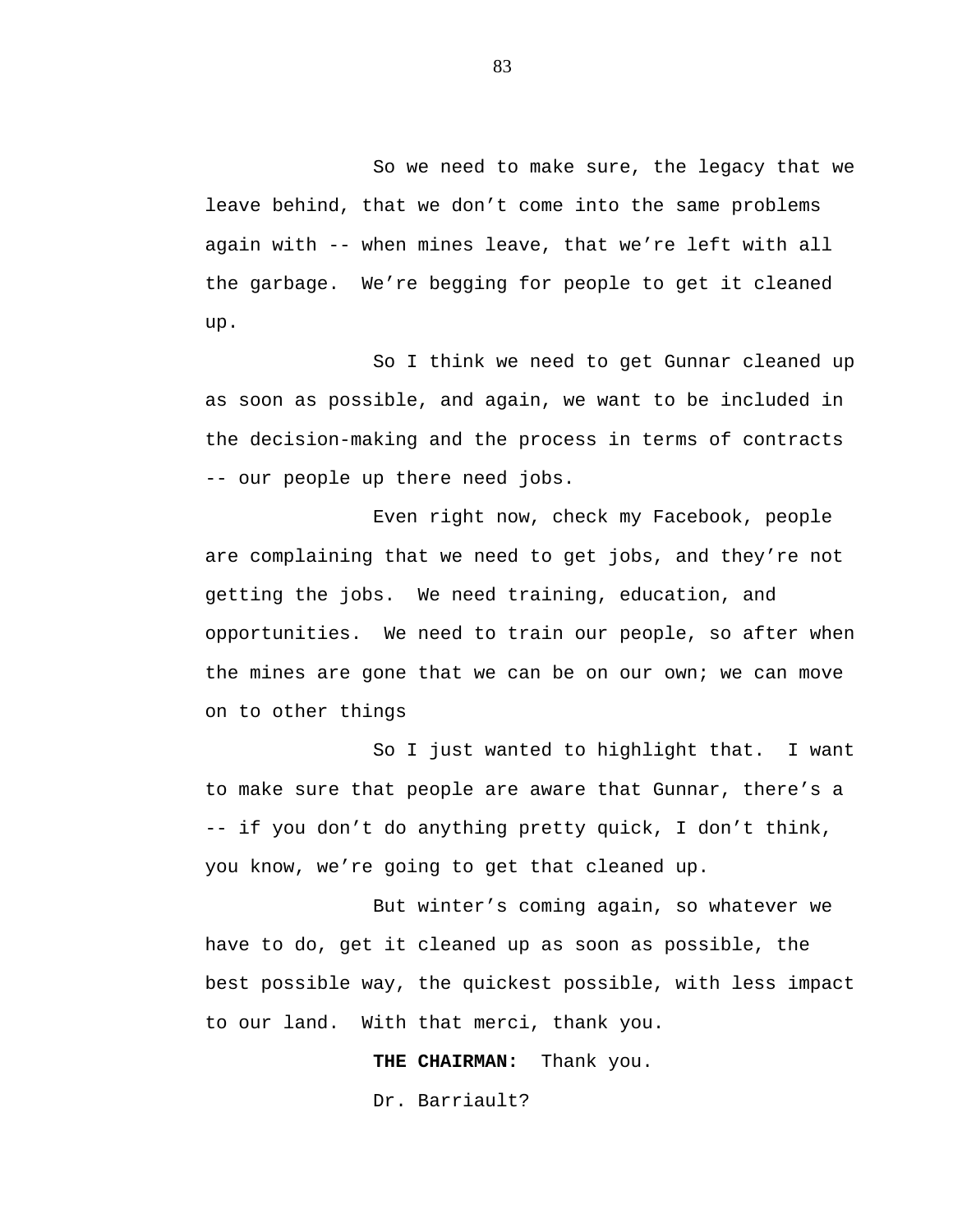**MEMBER BARRIAULT:** Just one more relating to Cameco.

What is the company policy with regards to exploration and, I guess, garbage, if I can call it that, that's used, barrels, oil drums, whatever?

**MR. MOONEY:** Liam Mooney, for the record.

And as you've heard, we do take our commitment to environmental protection very seriously. We have very strict policies with respect to Cameco exploration in our contractors, with respect to the cleanup of the sites, the exploration sites, and the packing out of any garbage associated with that.

We've also had the experience of cleaning up, at times, some items that we've come across and packing that out as part of the process, but suffice to say that there is strict procedures that are in place and they are held to both the contractors and Cameco exploration in that regard.

**MEMBER BARRIAULT:** Thank you. Thank you, Mr. Chairman.

# **THE CHAIRMAN:** Ms. Velshi?

**MEMBER VELSHI:** Thank you. There was a concern raised about employment opportunities and security of employment and I know Cameco, in your presentation yesterday, you mentioned about the number of northern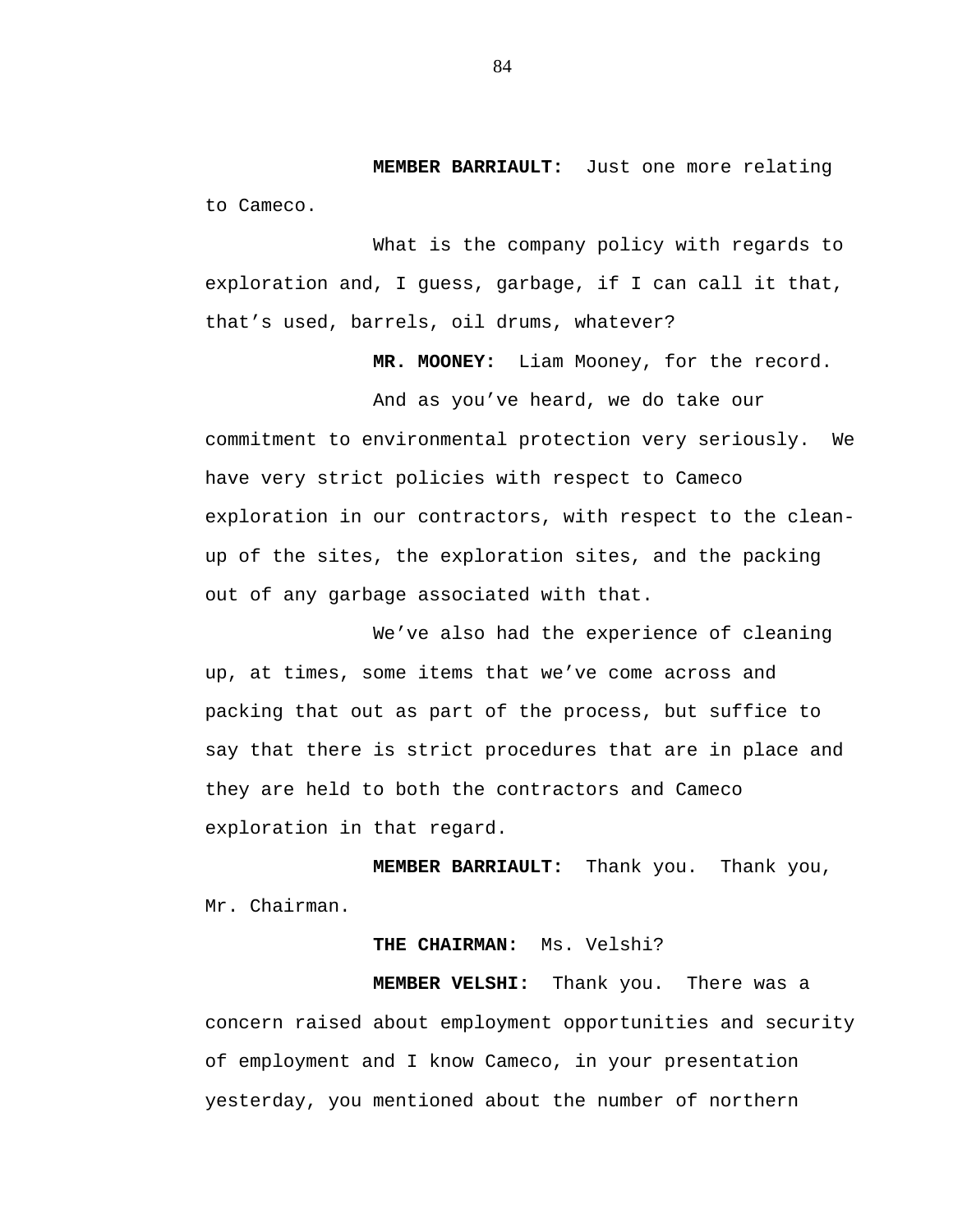Saskatchewan residents that you hire, and that they make upwards I think 50 percent of your work force.

But if you can turn to Slide 16 in CMD 13-H13.1A, where you talk about potential for skilled workers. And I didn't follow that slide, but I think now may be a good opportunity for you to help explain that, please.

**MR. WILLY:** Sean Willy, for the record.

As discussed last night, at peak employment this year we had over 1,700 residents of Saskatchewan's north working at our operations. The context of this is requirements under the surface lease through the province which mandates Cameco hire from the northern administration district. The district is geographically one of the largest districts in the country, 35-plus communities, population of 45,000.

So Cameco over its 30 year history has done a very proactive job of engaging northerners to work at our sites, to the point that the entry level to semiskilled positions -- so within that range you see a process, mill operators, clerical positions, site services, near maximum levels.

And in our history, we have second- and third-generation workers at our operations, and what you'll usually find is those second- and third-generation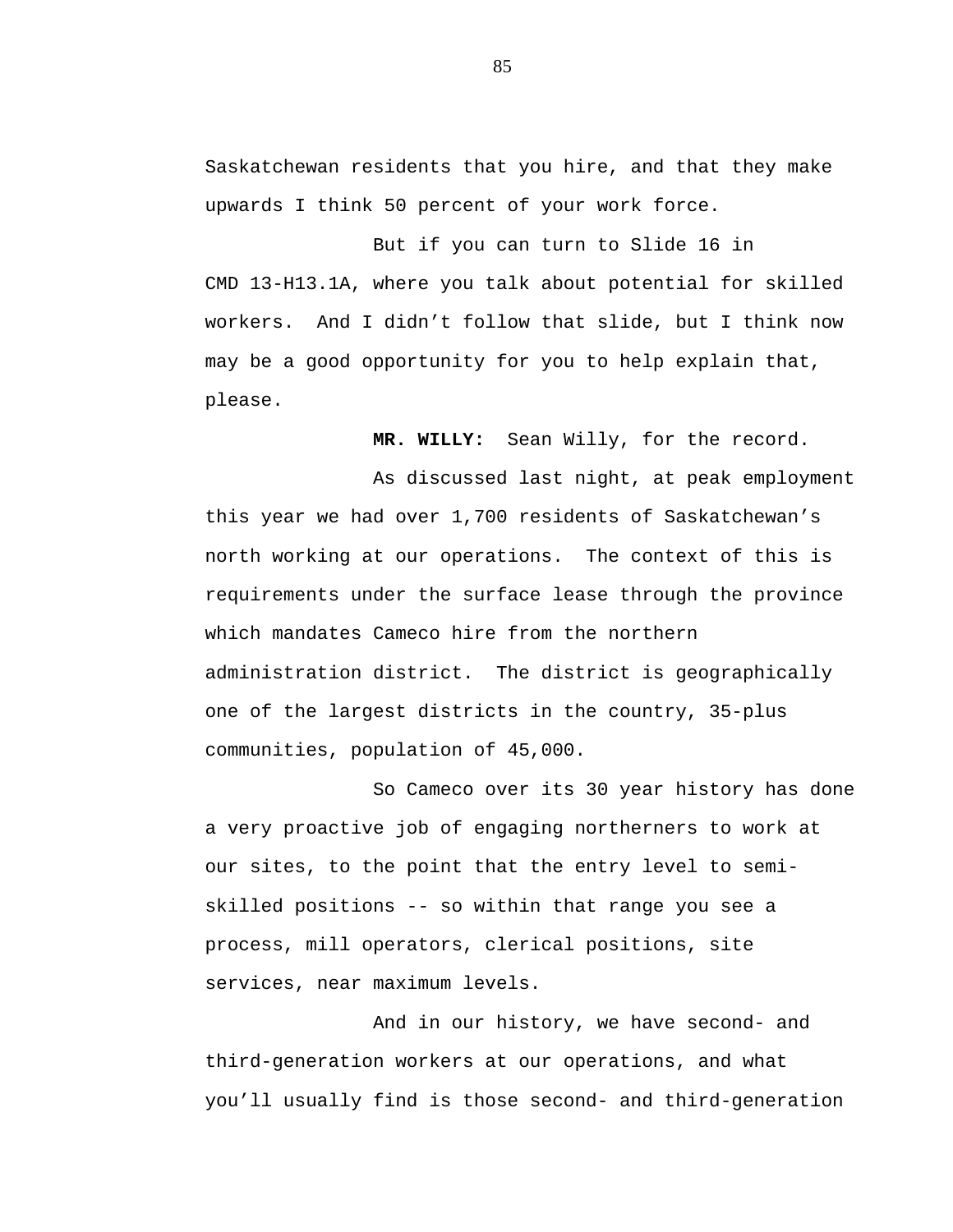workers strive for better education. It's inherent within us to try to do better than the previous generation, so there's more appetite for education and training.

So the second and third generation are now getting involved in the trades, some of the technicians roles, and slowly we're moving down to more of the professional roles. We're proud to have engineers, general foremen, site superintendents.

But this does take time, and over 30 years Cameco has maximized out these entry level to semi-skilled positions. Our focus now, and what you've heard throughout our presentation, is the focus on education to grade 12, plus accentuating that with university education, technical trades, and technician courses such as the one run in Northlands College here in La Ronge.

So that our challenge -- and that's where opportunities lie, is now in the further downstream professional, technical and skilled trades.

**MEMBER VELSHI:** And does Cameco have objectives or whether your collaborative agreements have certain targets that you have established, on the percentage of your workforce that would be comprised of RSN (phonetic)?

**MR. WILLY:** Sean Willie for the record. The only target that is documented is the 67 percent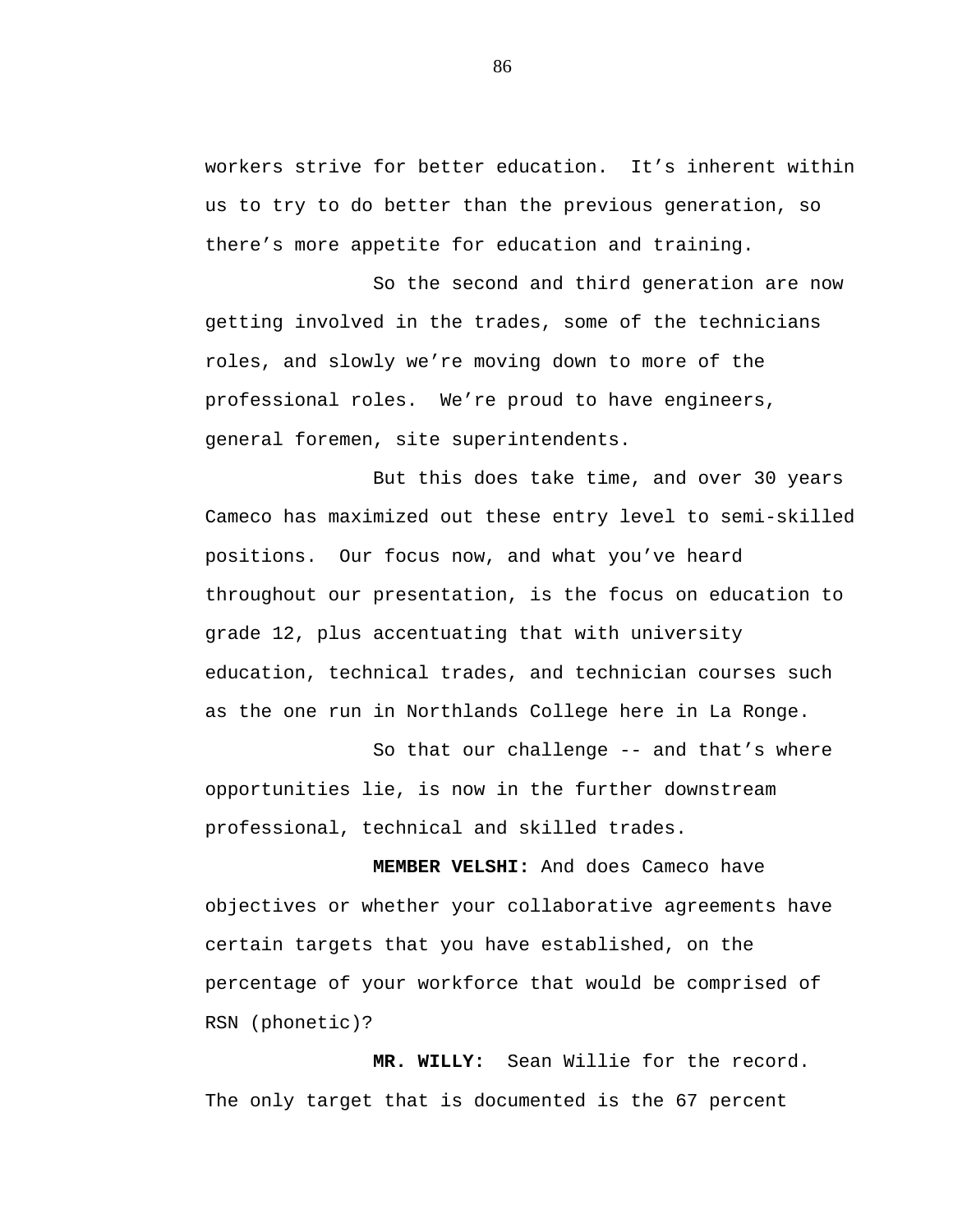target under the surface lease. Through the collaboration agreements, we established a base line for the agreements that have currently been signed and have committees set up within the agreement to then track that baseline and focus the initiatives on removing obstacles, or coming up jointly with solutions to improve those baseline numbers.

**THE CHAIRMAN:** Somebody asked for a number. I thought, in some view, documentation, I thought you - there is a percentage of northern employees. What is it now, Comeco corporate wide?

**MR. WILLY:** Sean Willy for the record. That number to date is 50 percent.

**THE CHAIRMAN:** So it's still 50 percent, to answer the question. Okay thank you. Ms. Velshi?

**MEMBER VELSHI:** In a related concern that was raised was around, I guess employment security, that people lose their jobs quick or feel that they are let go rather quickly. Is that something that you track and I just wondered if you could share what your experience has been with what the province has experienced overall, maybe in that area, on turnover rate.

**MR. MOONEY:** It's Liam Mooney for the record and I'm going to ask Sean Willy to respond. Before he took his current position with corporate responsibility group within Cameco, he had the opportunity to work at a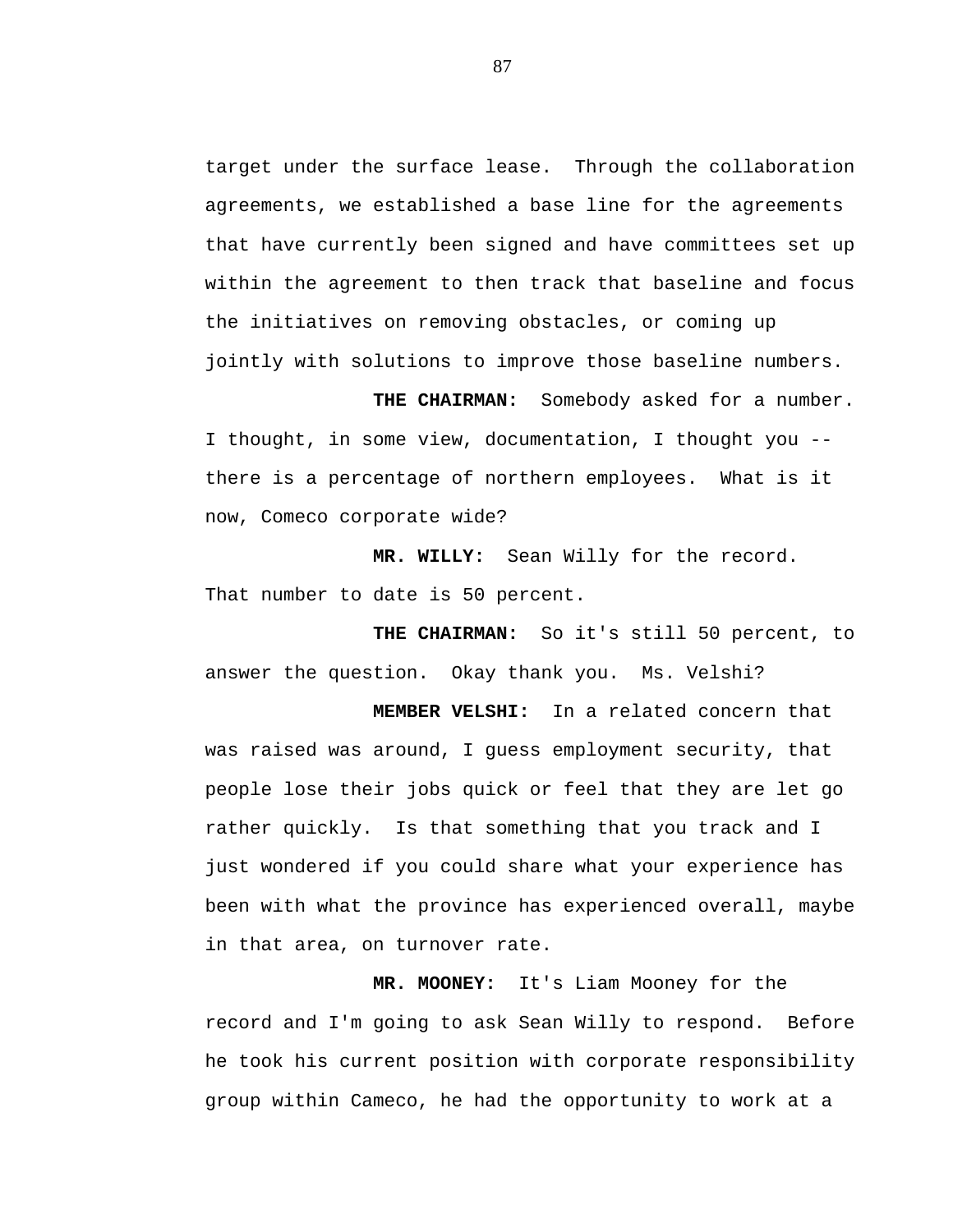number of our sites in an HR capacity, so he's well positioned to provide a response in that regard.

**MR. WILLY:** Sean Willy for the record. Cameco's experience in retention and turnover, our retention is very high, which means our turnover is very low for local community members. As Mr. Yesnik pointed out in his Key Lake presentation, once we have people in our mill operating positions, our turnover is low.

We experienced this especially when Fort McMurray was looking for operators and poaching people. All of our Northern Saskatchewan residents stayed at Cameco because working with friends, family and traditional lands is where you want to work.

So in our experience, there's not many new opportunities that come up through turnover at our sites.

**MEMBER VELSHI:** Thank you. Did you want to comment on that?

**MR. TSANNIE:** Thanks. The people in the North, the Athabasca sector, the most impacted communities that we have in the North, we don't have any training facilities in our communities. We have high unemployment rate in our communities. A lot of people are still on welfare, when they can get a job just next door.

We need to invest into the education program for the people. Simple as that. It doesn't take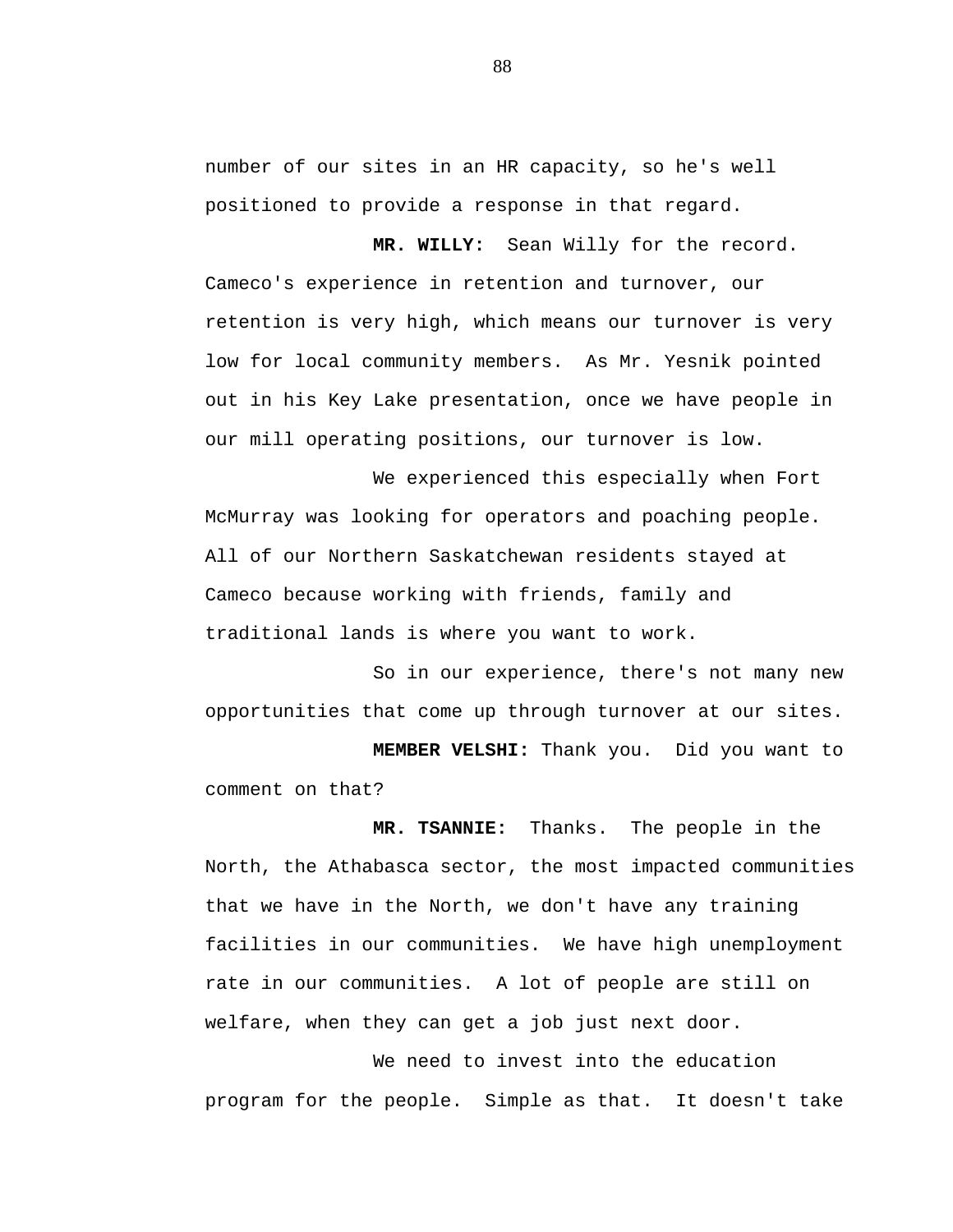much. People don't have to leave their communities and leave their families to get educated down south or they're not going -- they're going to be set up for failure. We need to do more. Why not?

The employment is important for our people, cause we are slowly getting modernized -- modernization to the rest of the society. Our culture ways are no longer there. Yes we do trap, fish and hunt, but the textbook is the way for us, for our survival.

So I think education is key. I know we talked about Northlands College and all these training opportunities. We just had our sector meeting in June and our people were frustrated that we don't have any training facilities. If it's shovel operator, whatever it is, mill operator, why not -- why can't we have our own engineers from the far north?

So I think that training -- the training centers in our communities are important. We need to upgrade the people that we have with their grade 12 and beyond that. We just don't want them to be staying at home not doing anything, so. So any opportunities that are out there, we're looking for some partners and we want to get our people trained and get them working. Thank you.

**THE CHAIRMAN:** Question?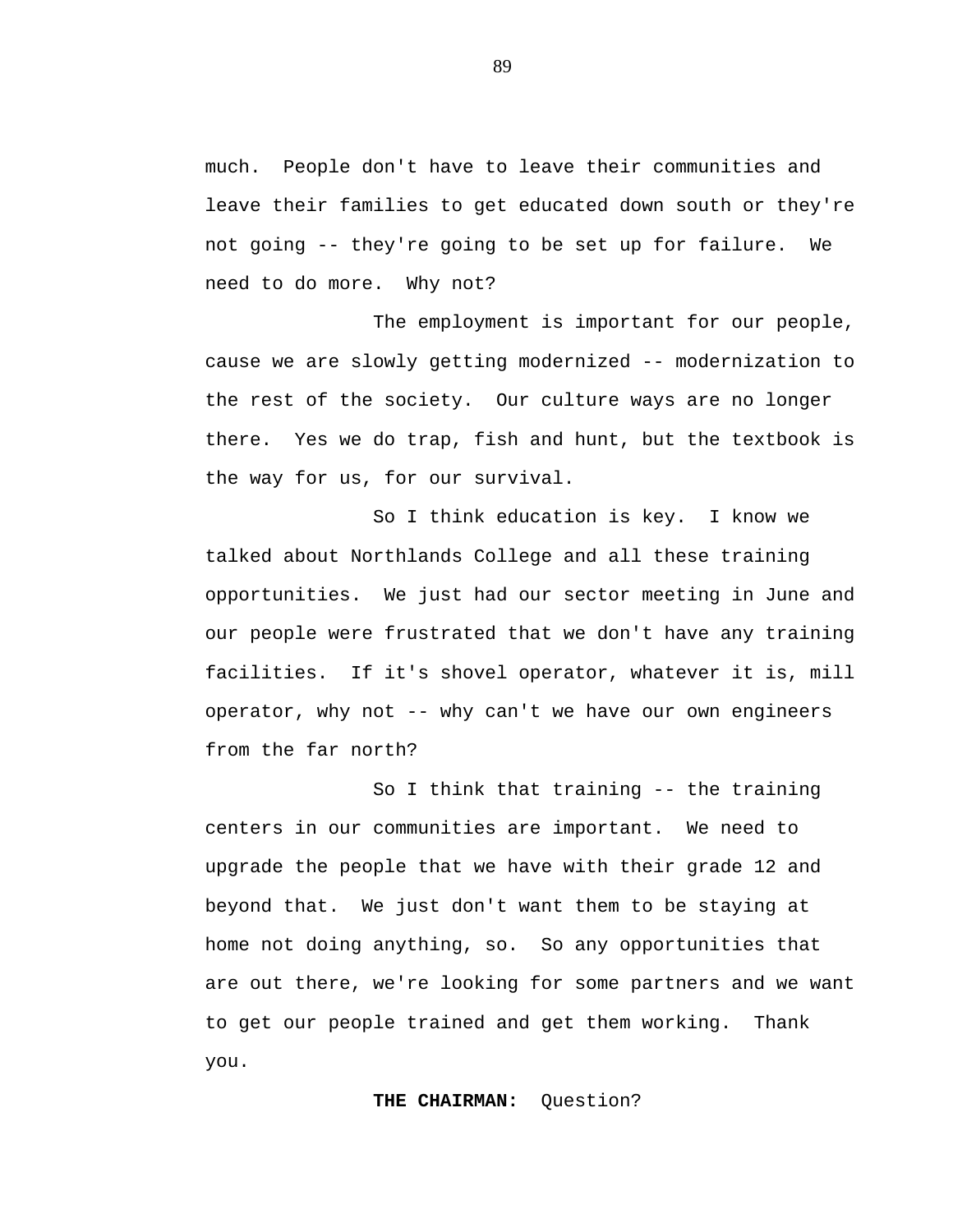**MR. TOLGYESI:** You know, you raise the question; I'm going by a little bit to that industrial trash on exploration sites. My question is did you communicate with provincial associations like Saskatchewan Mining Association or Exploration Association? I will tell you why I'm asking that? Because in some other jurisdictions, they introduced a clean-up program which they call "Restoraction", where associations, mining associations as exploration, government, mining companies also organizations or like "Creebec", "First Air", air supplier and suppliers are commonly financing this program and the communities are contracted to manage and execute the work after a common plan was developed by participation with communities.

So I think that's one of the ways, I think where you're talking about job creation also, but you are talking about cleanup, which is quite important to Natives and the communities. So I think that's one way to do it. I don't say it's only one recipe but it's one approach.

This program is valid now in this jurisdiction for far north. I'm talking with Inuits, and they are looking to introduce similar things with Crees in the middle of the north. That's just a comment, it's not necessary a question.

#### **THE CHAIRMAN:** Okay.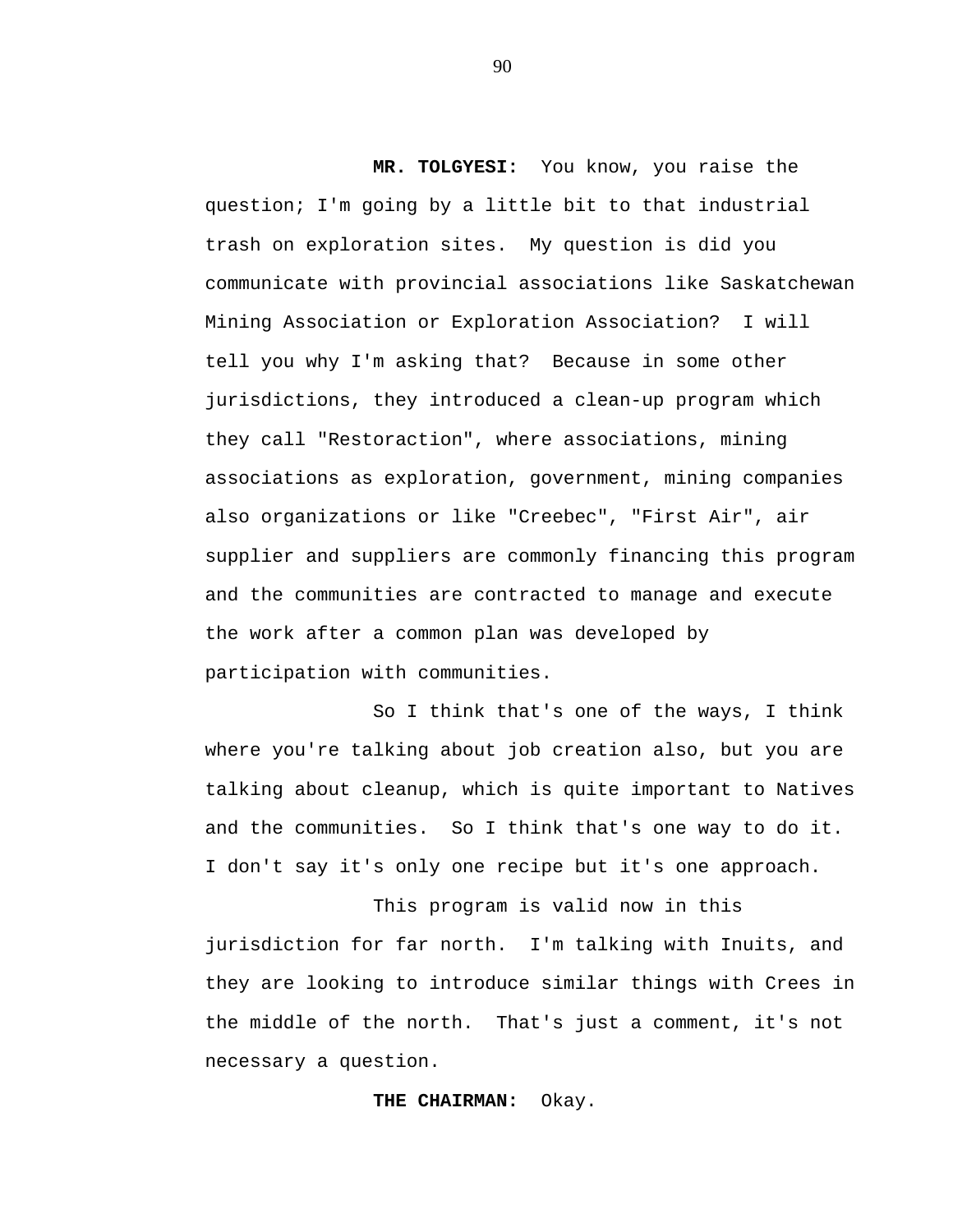**MR. HARDLOTTE:** Yes that's a good question. There's some classic cases in Northern Saskatchewan. For instance I'll take *Trapper, William Hansen from Hatchet Lake First Nation*, who was complaining amongst other people that the -- he has his own agreement with the - with industry and with some of the exploration companies that are operating on his trap line in Northern Saskatchewan.

And they -- after they had talked to him, they started setting up around his trap line cabin. He said: "I couldn't even come and go as I pleased, because there was equipment all around me. But when that exploration company left, they left everything, including the barrels and the garbage. What am I supposed to with that? I complained to the resource officers. They don't come out there to look. The resource officers represent the province of Saskatchewan."

So that's one trapper that's commenting on that, even though he has his own agreement with the exploration company and they give him a little money to set up on his trap line.

And recently, he also complained that the companies, industry, I believe it was one of the exploration companies or Cameco. And it was a new employee that came to him and stated and that individual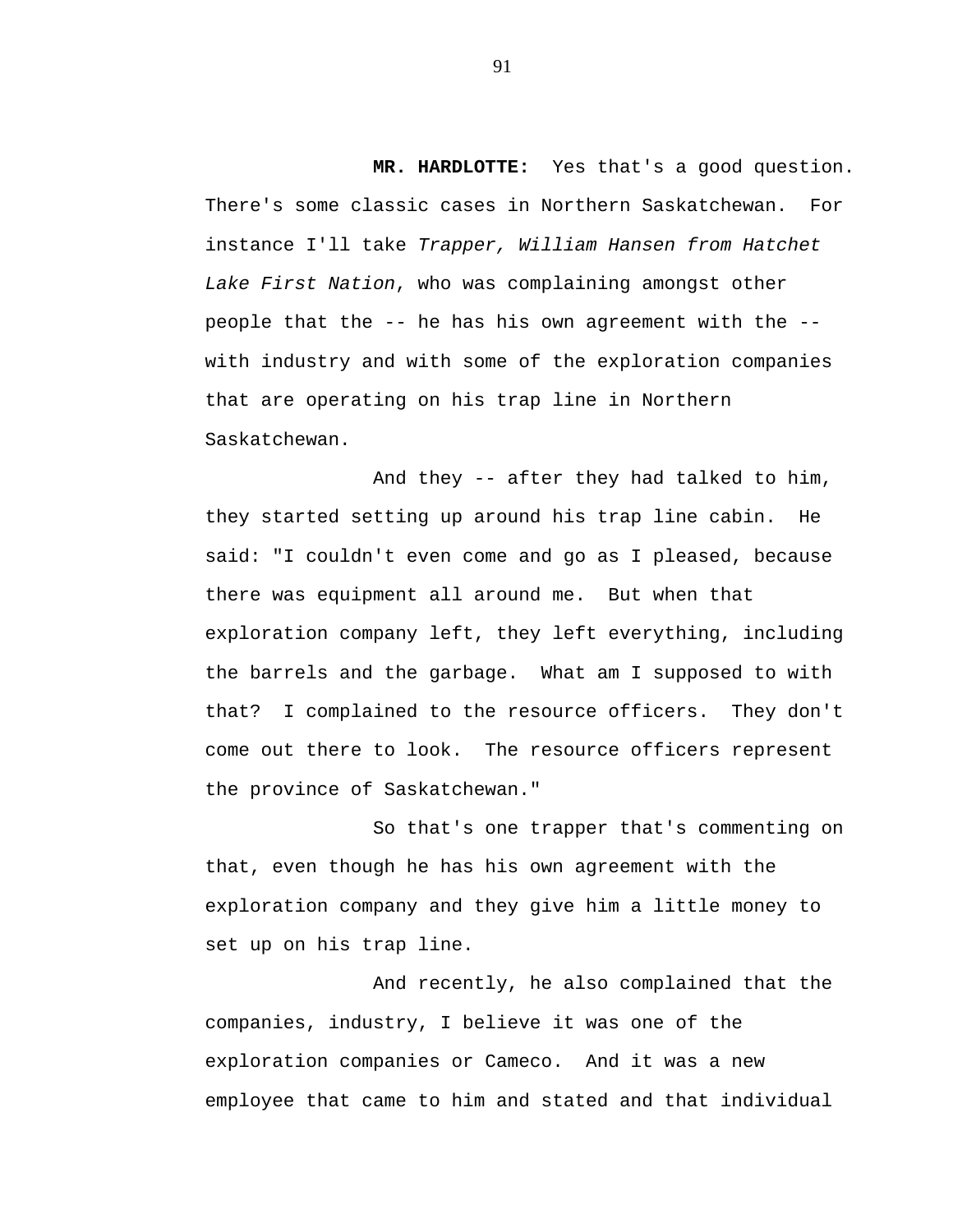was working at Rabbit Lake stated that, his agreement with the companies was now null and void and that they had no obligation to him. So, the trapper went back to industry and I think it was the Cameco head offices, and told them: "I have this agreement, and I expect you to live up to it." Then they told him: "that was a new employee" and he apologizes "and your agreement is still in place."

So, you know there's all kinds of things happening to our Northern First Nations people. And in the past and sometimes in the present, people just accept it. And that's -- that's where a lot of the problems and misunderstandings stem from.

So, and -- one of the previous presenters stated that a lot of times in Northern Saskatchewan, a handshake is a man's word or a person's word and you know, we take it as that and that is not case many times when you're dealing with non-First Nations people.

### **THE CHAIRMAN:** Dr. McDill?

**MEMBER TOLGYESI:** Just to comment that I was talking about something which was a legacy.

Now, when you are talking about actual exploration, I'm quite sure I will ask staff, there's an obligation, legal obligation for exploration companies to clean up the site once the work is completed. It's not something which they wish or don't want. It's an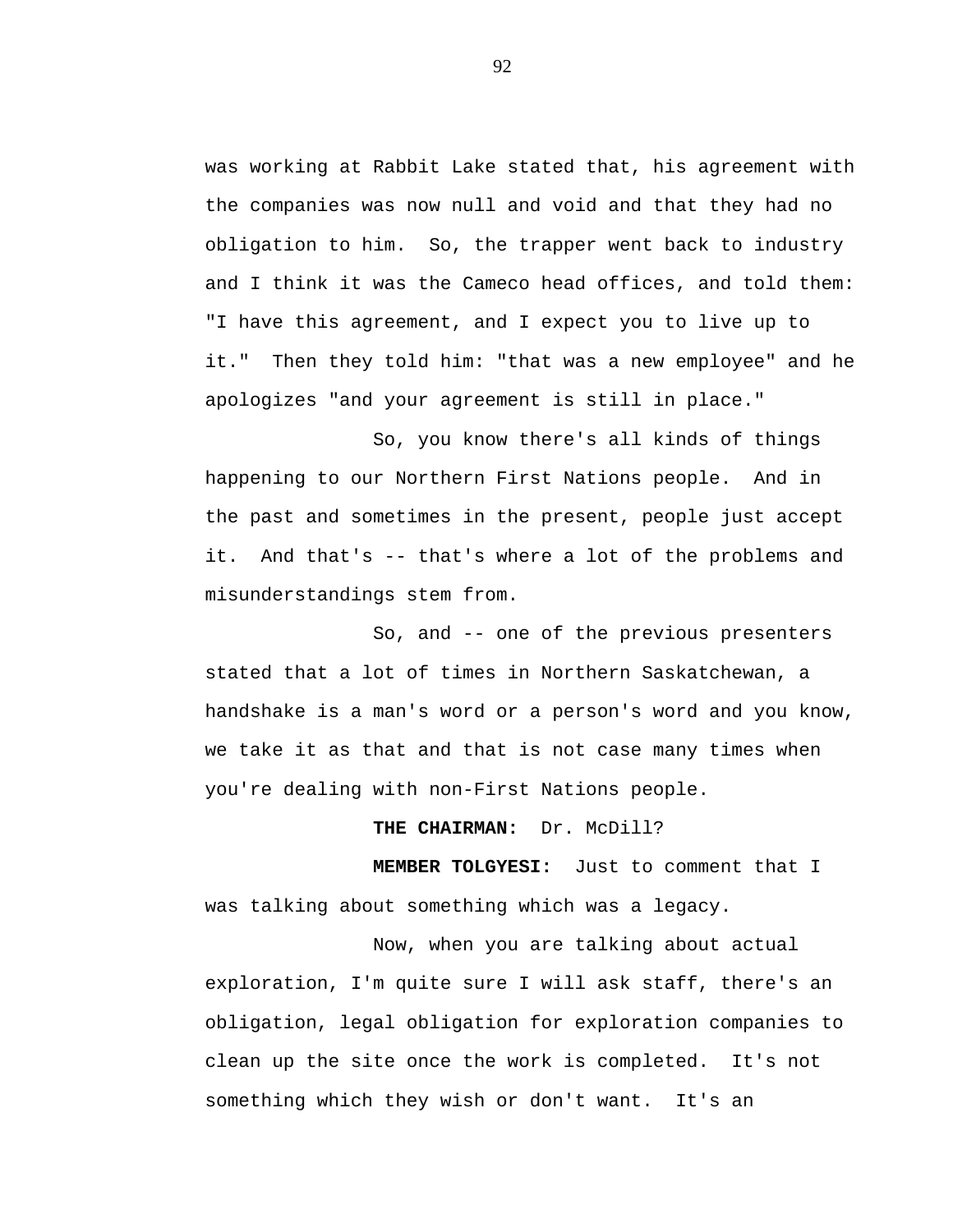obligation.

**THE CHAIRMAN:** I would just like to remind everybody and it's really complicated. We the CNSC and our staff do not regulate exploration until they come in front of us to become our mine. It's a provincial jurisdiction. I'm sure that Cameco however, can talk about their practice on exploration.

**MR. JAMMAL:** Ramzi Jammal, for the record.

We have Saskatchewan government officials in our Saskatoon office and if you wish you can address that question to them but the President is correct, exploration is not a mining site and it's under the provincial jurisdiction.

**THE CHAIRMAN:** Cameco, do you want to add quickly.

**MR**. **MOONEY:** Sure, Cameco's contractors and Cameco in the exploration field follow strict procedures requiring packing out of all the equipment and waste and properly sealing drill holes and managing contaminated drill cuttings.

So we have strict procedures in place that are complied with and are subject to checks and balances in that regard as well as provincial oversight.

**THE CHAIRMAN:** Okay, Dr. McDill, do you have any questions?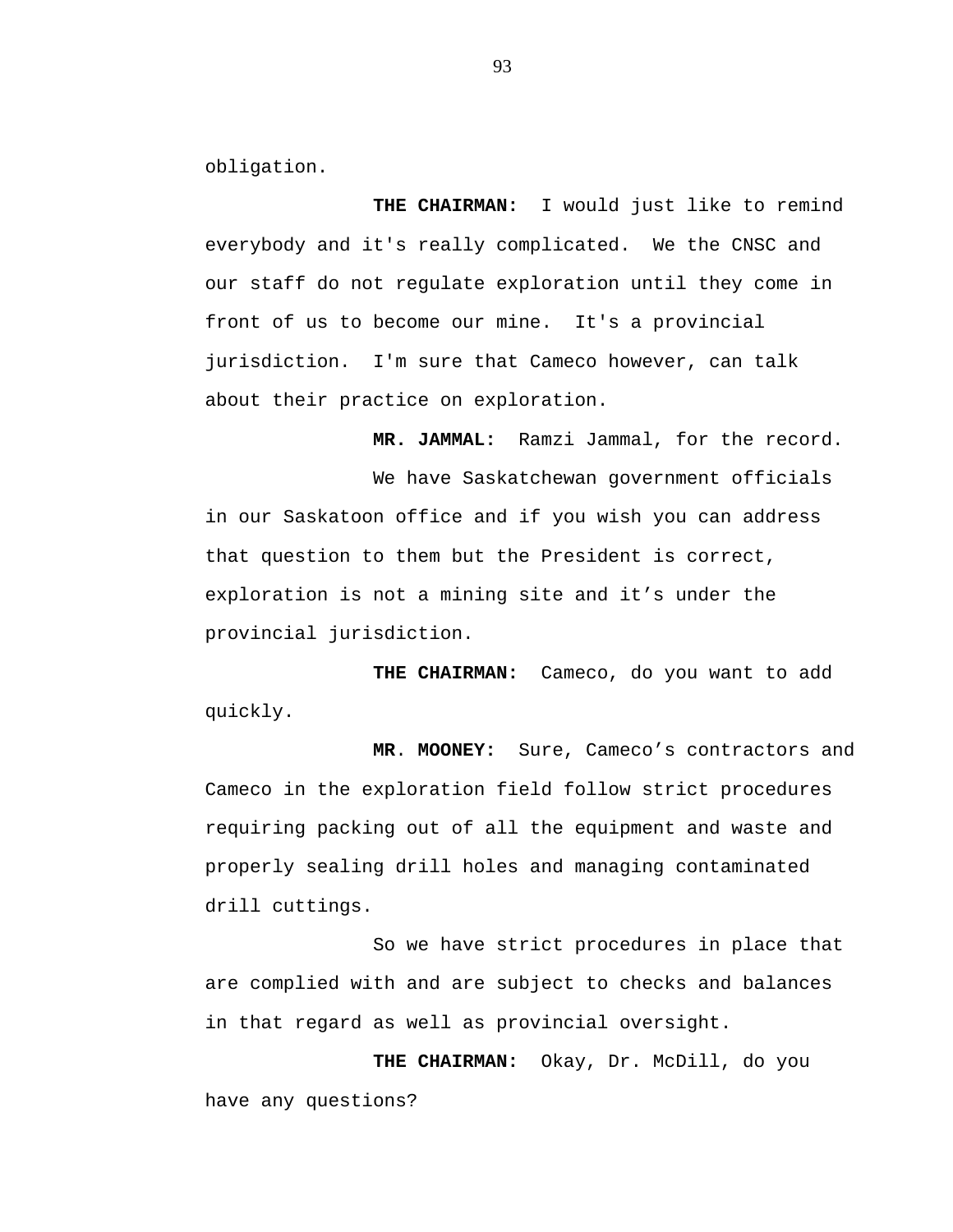**MEMBER McDILL:** Thank you. There was a question from the gentleman at the back, second row, with respect to transportation and road contamination. So I would like staff and perhaps Cameco also to discuss how the roads are protected and how that protection is verified.

**MR. JAMMAL:** Sorry, it's Ramzi Jammal for the record. Do you want staff to go first?

The transportation issue that was raised actually is of interest because no package and no transport is authorized to take place or allowed to take place without assurances that the protection is maintained at all times. In addition, every transport activity requires to have an emergency response plan in place and in specific at any road and in specific the transportation between the mines and the mill.

So the monitoring or inspectors do inspect the packaging of the transport, do inspect the roads of the transport and we evaluate the emergency response associated with the transport.

With respect to the highways, as I mentioned, our inspectors did visit the path and as recently as this summer there was an exercise that was done that actually, what I'm going to call a dry run but it was an actual container that was put into a position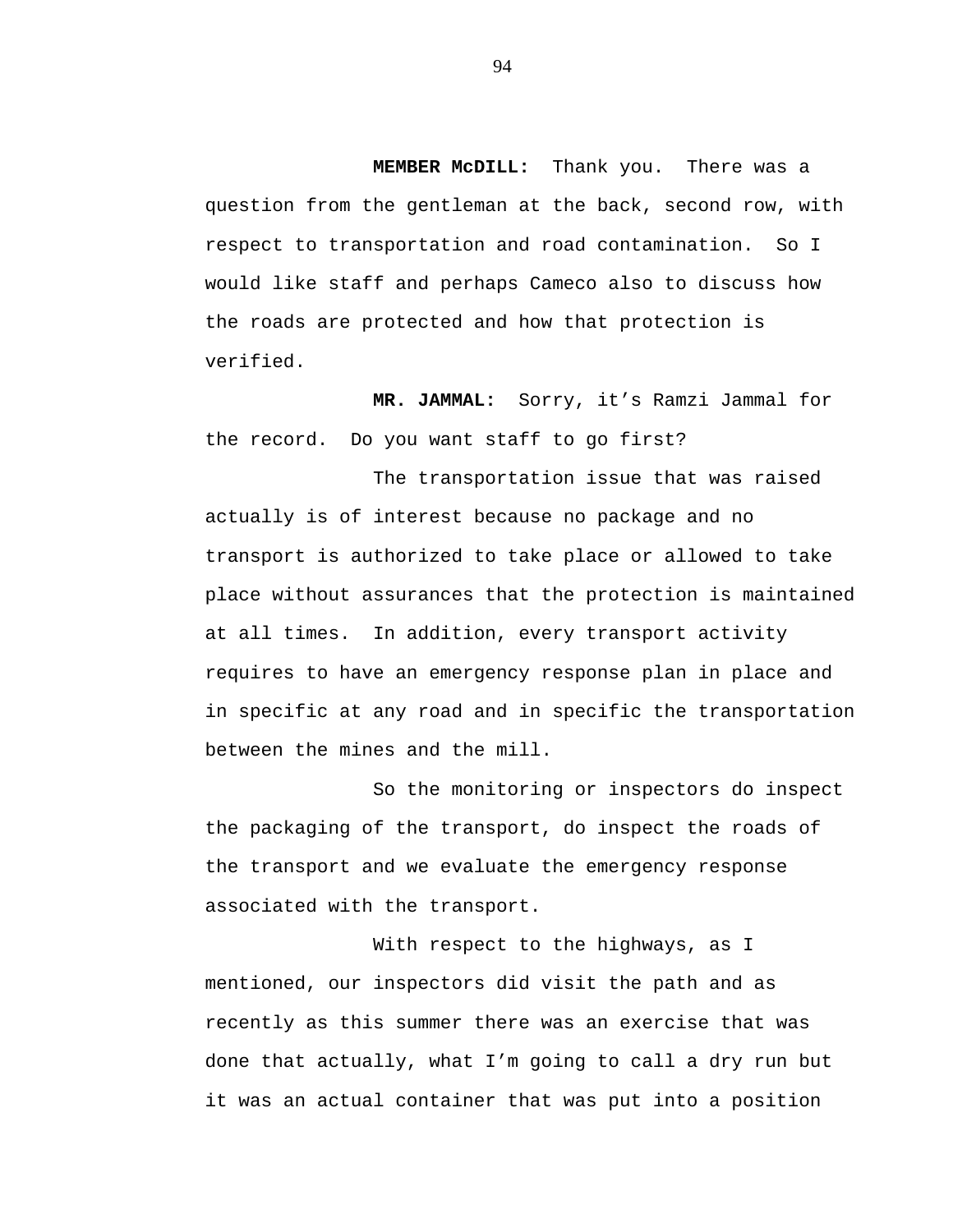and the container was containing only water and they tested the emergency response team from the heavy equipment and the response from the licensee, and our inspectors in association with Transport Canada in association with Saskatchewan inspectors did evaluate and verified. So at all times the monitoring is taking place and no transport is authorized unless it's safe. If there are any spills, this is a reportable event and Cameco is obliged to report the event and to date, I can speak in Canada-wide and in specific, there has been no major incident that caused environmental impact.

**THE CHAIRMAN:** Dr. McDill?

**MR. MOONEY:** Liam Mooney, for the record.

On that we are regulated both by the CNSC and Transport Canada as Mr. Jammal touched on and we comply with all the transportation regulations in place. We have an emergency response assistance plan in accordance with Transport Canada's requirements and it has been approved and it's intended to provide onsite assistance to local authorities in the event of an accident involving those goods.

But I think it's also important to frame it that the product in question is shipped in drums that are shipped in closed containers so that the risk is low and has been effectively managed over the life of the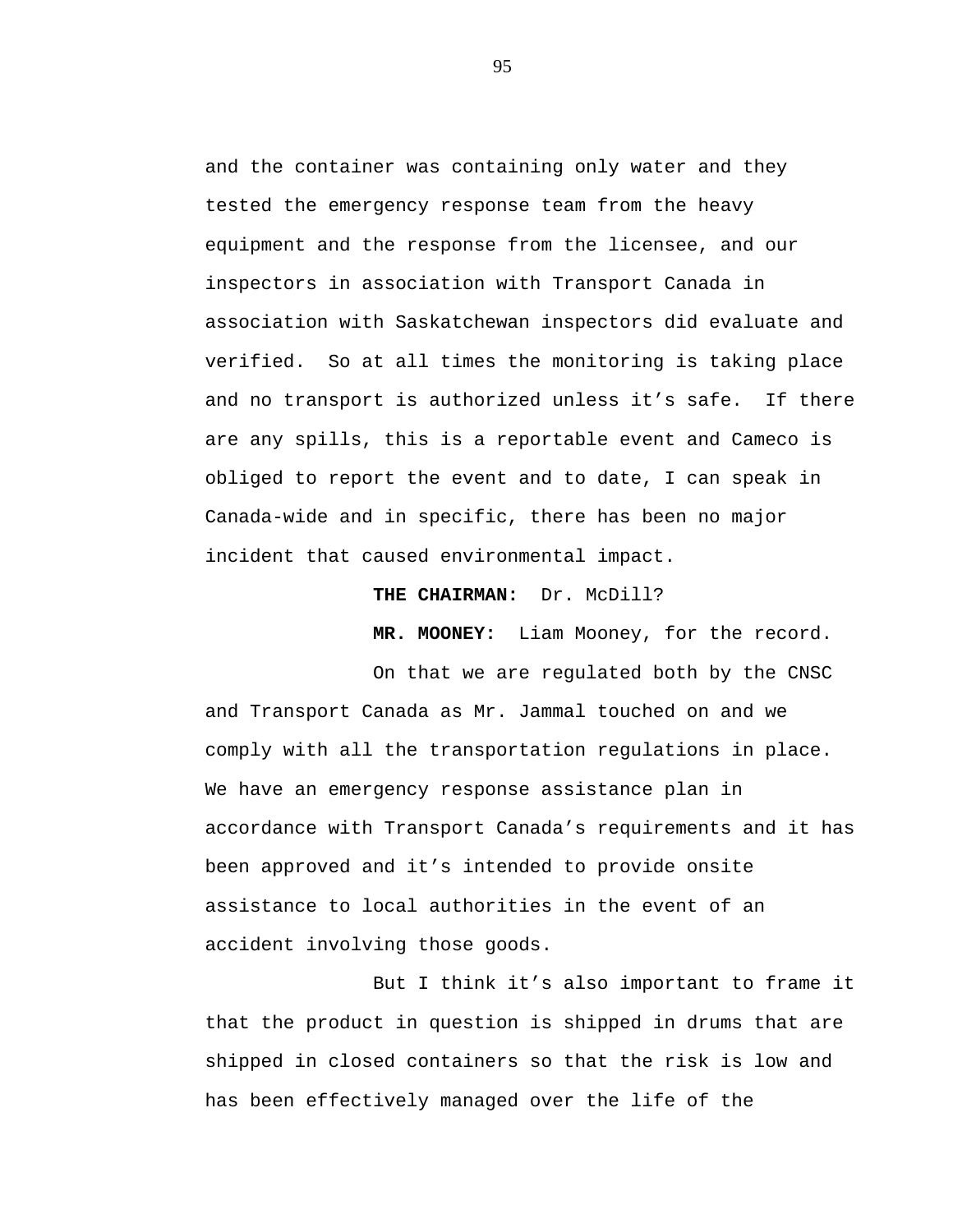operation of these facilities.

**THE CHAIRMAN:** Okay, just to translate. Has there been any major accident, any spills? Has anybody measured, somebody mentioned if you go and you measure it, there's going to be some high level of radiation; is that true or not?

**MR. MOONEY:** It's Liam Mooney, for the record.

No, there has been no significant events. We do monitor the haul road between the McArthur River and Key Lake operation on a regular basis and it falls within the expected criteria.

**THE CHAIRMAN:** Okay.

**MEMBER McDILL:** But if asked, could you show the elder the data to show that there is no contamination on the haul path?

**MR. MOONEY:** It's Liam Mooney, for the record.

We can show that data in relation to that hall road, for sure.

**MEMBER McDILL:** I'll pass it back to the centre desk. Would you like to see the data? Yes. Thank you.

**THE CHAIRMAN:** Anything else? One other question I think that needs to be addressed and that is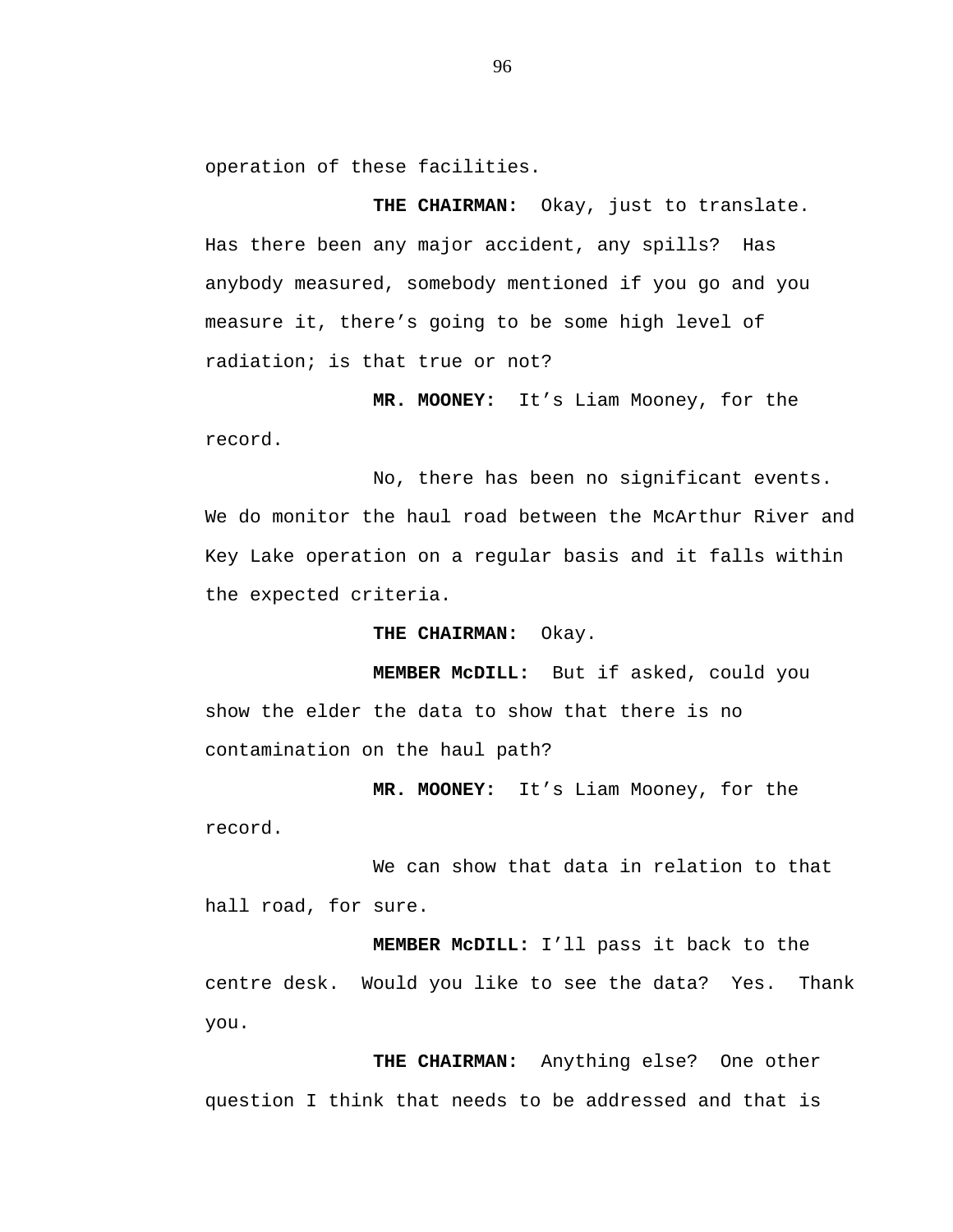the story about Eagle Point pile and wind and maybe whether the fishing lakes are impacted by uranium and wind. Can somebody clarify that? Cameco, do you want to start?

**MR. MOONEY:** Yes, it's Liam Mooney, for the record.

I'm going to ask Kirk Lamont, the manager of Safety, Health, Environment, Quality and Regulatory Relations at the Rabbit Lake Operation to respond. Again, we are committed to the protection of the environment and we take these issues seriously.

**MR. LAMONT:** It's Kirk Lamont, for the record.

The stockpile which was discussed at the Eagle Point mine is -- there's two different stockpiles on surface and in accordance with our environmental protection program, we do extensive surface water monitoring, air monitoring. We do water monitoring in Collins Bay, which is right adjacent to this stockpile and groundwater monitoring as well to ensure that the storage of this material and surface has no impact to the immediate environment.

**THE CHAIRMAN:** Have you ever offered one of those elders to come in and take a look at the operation to see how it works?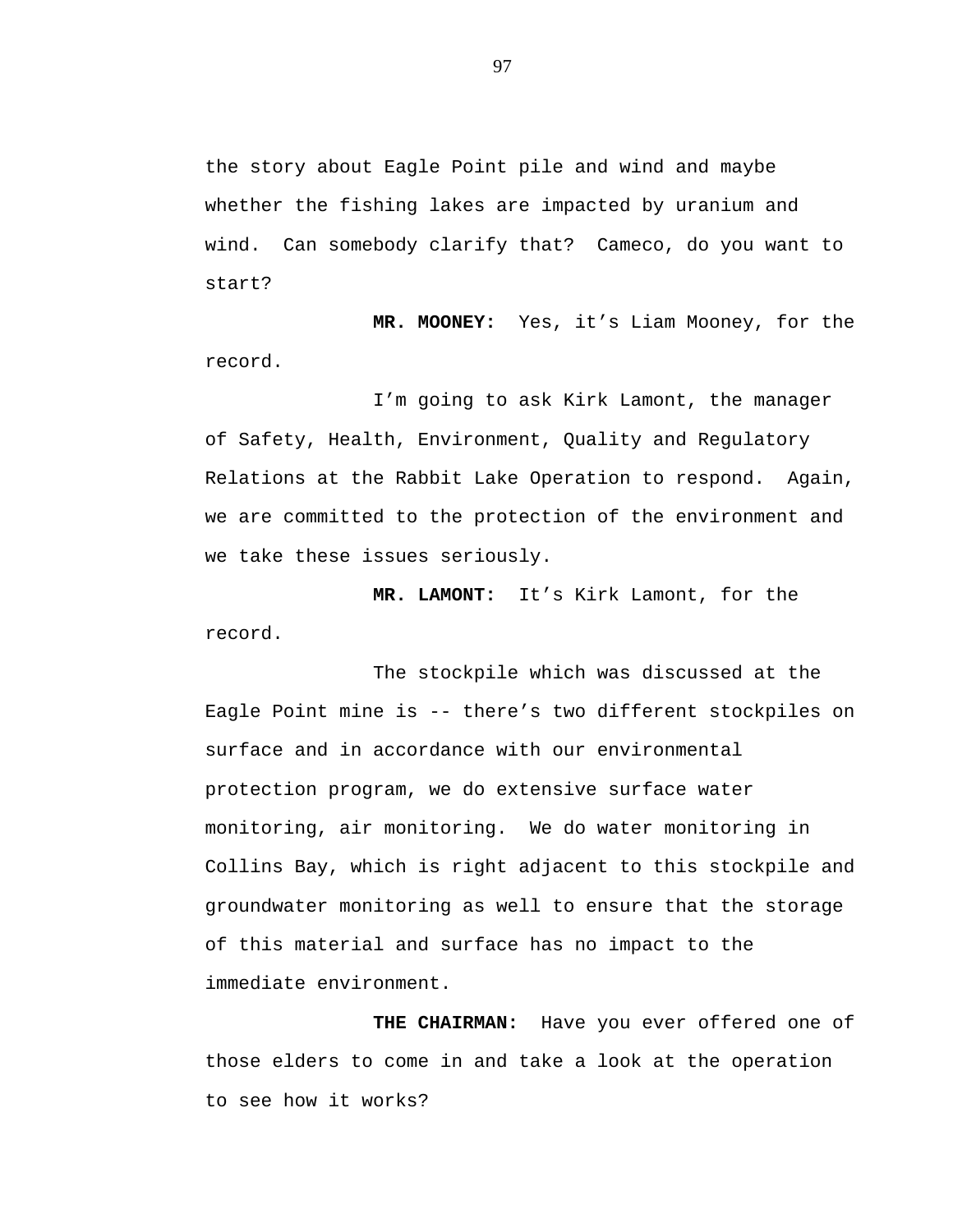**MR. LAMONT:** It's Kirk Lamont, for the record.

We do have routine tours especially with groups such as the EQC, Environmental Quality Committee, that come to site and tour various aspects of the facility, including the underground workings of the mine, the stockpiles, the tailings facilities, the mill.

**THE CHAIRMAN:** Sorry, I should have been more specific to the town of Wollaston, which is right around the lake. But I can see them looking at the pile, they can get concern with that.

**MR. LAMONT:** Yes, on a number of projects that we've had at site, we have also had our community elder from Hatchet Lake who works at the Rabbit Lake Operation as a conduit for information and communication back to Wollaston and Hatchet Lake and he has toured those facilities at the operation.

**THE CHAIRMAN:** That raised a little chuckle from the centre. Do you want to share with us or do you want to…

**MR. HANSON:** I wonder why they have to stockpile it so close to the lake and there's a lot of room in the bush where they could probably bury it instead -- if they're not going to use it again. I know I am really concerned about that stockpile right there because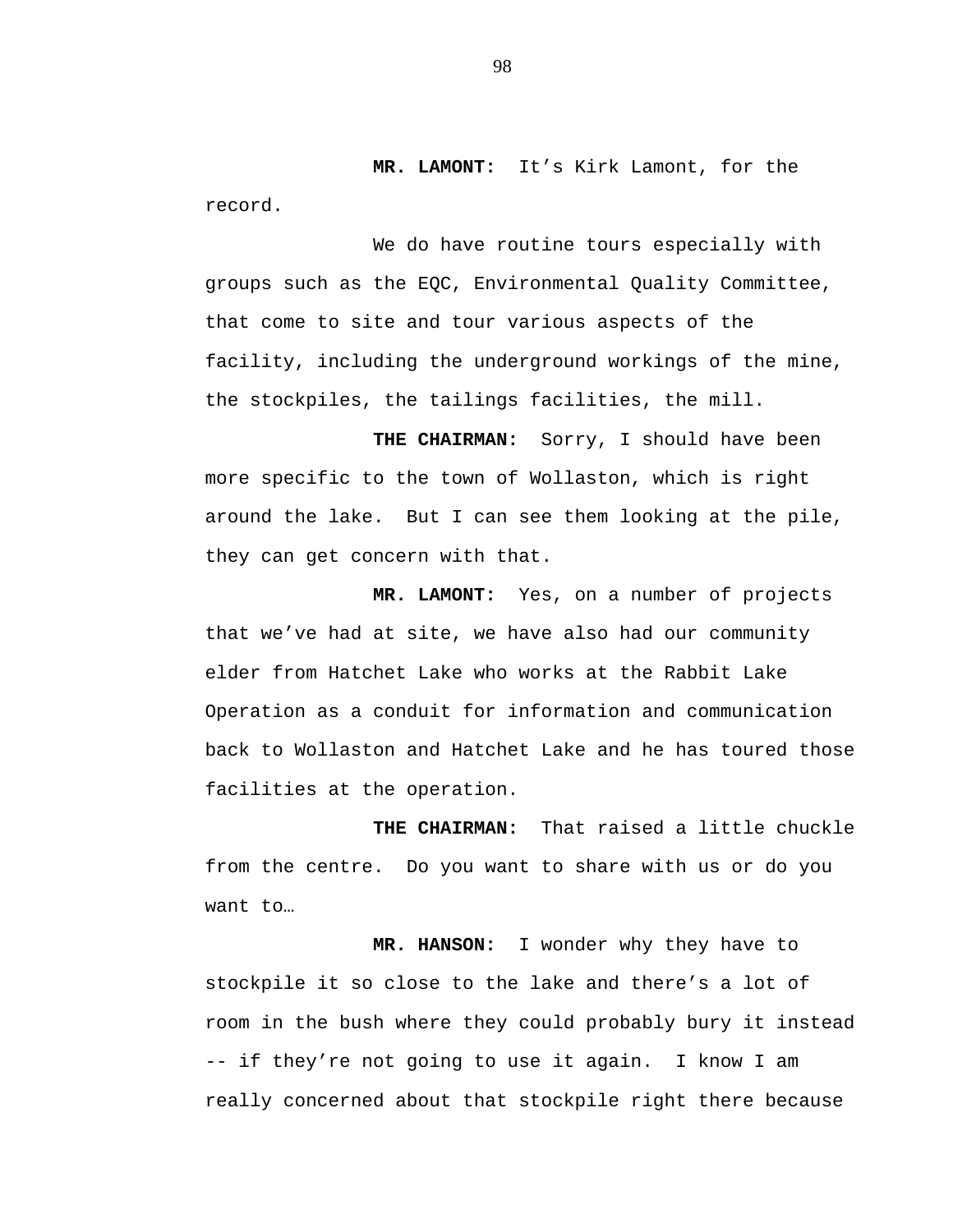I feel that there might be radiation or radioactive material in that waste rock. So that's why I'm saying they should move that so the people, the commercial fishermen and the elders, you know, would get a little relief when they move it out along the shoreline and you don't see that dust of cloud all the time when there's a big wind blowing from the west.

**THE CHAIRMAN:** Cameco, do you want any additional thing to say on it?

**MR. MOONEY:** Again, our top priorities include the protection of the environment and the safety and health of our workers and the public. I think that the overall monitoring shows that we see the air monitoring, we see the ambient and emission monitoring showing that by the time you get to the edge of our surface leases that they are at background or very close to background, so we hear the issue but our monitoring program gives us confidence that there are –- we're not having any effects in the lake as described.

**THE CHAIRMAN:** Okay, thank you. I think we've exhausted -- so, before we say goodbye, you have the final word.

**MR. JOSEPH TSANNIE:** I just want to thank the Panel for moving from Saskatoon to Northern Saskatchewan. Thank you for having, you know, we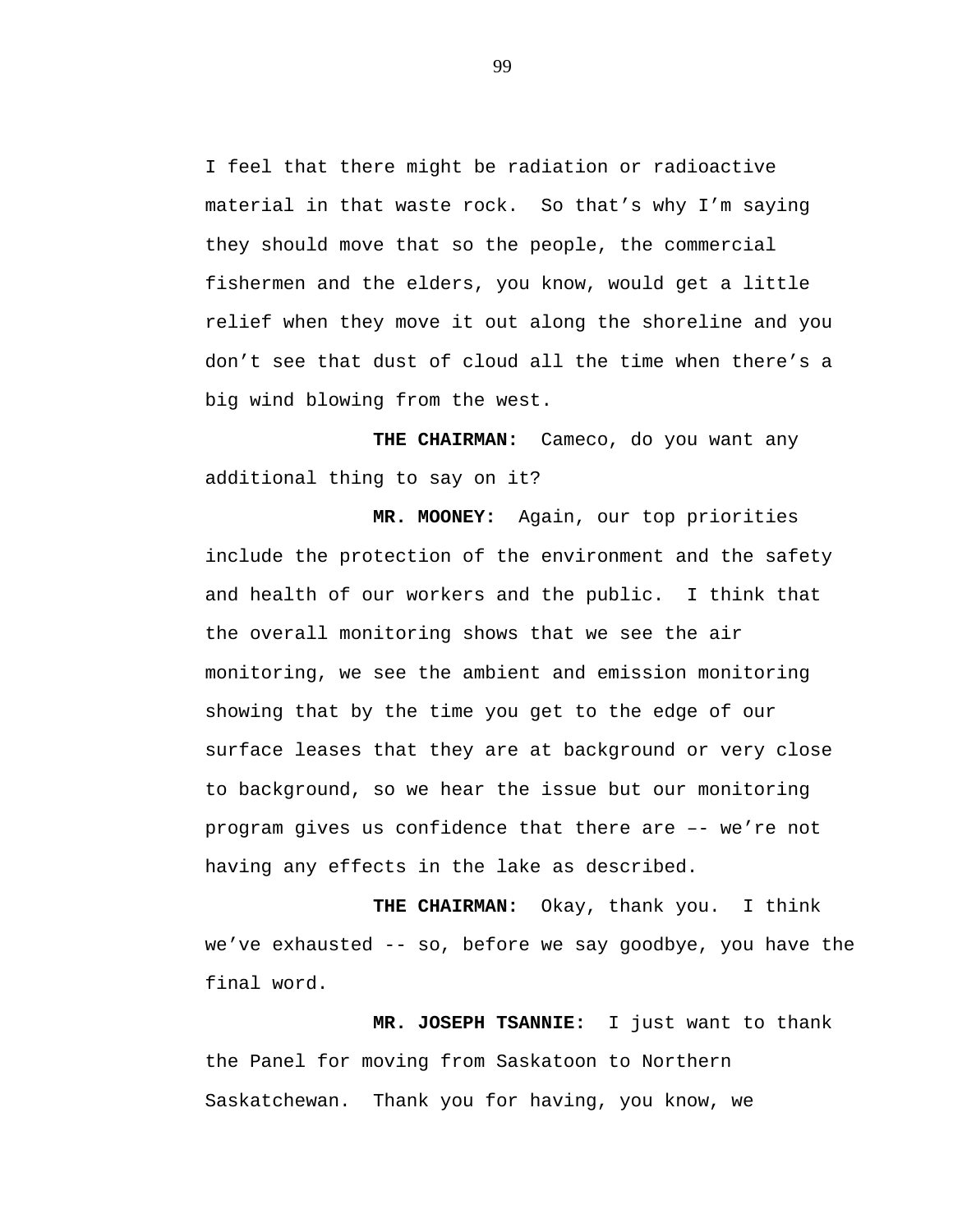requested that back in I think it was April when we first met. Just thanks for coming to the north and we still have more north from here too. This is just the beginning.

#### **(LAUGHTER/RIRE)**

 A lot of people think that north is PA. But thanks for coming here. I just want to thanks the elders that here with me and we want to invite you to the summit of Northern communities if there's an interest to coming into the communities to meet with the members itself. You're surely welcome to do that into our communities in the north and we'll have some gourmet caribou dinner and some fish from the lakes that we got there. They're still good. We still eat them and you're welcome to come join us one day.

**THE CHAIRMAN:** Thank you. Thank you very much.

We will break for 10 minutes.

--- Upon recessing at 11:23 a.m./ L'audience est suspendue à 11h23 --- Upon resuming at 11:40 p.m./ L'audience est reprise à 11h40

**THE CHAIRMAN:** Okay, can we get ready to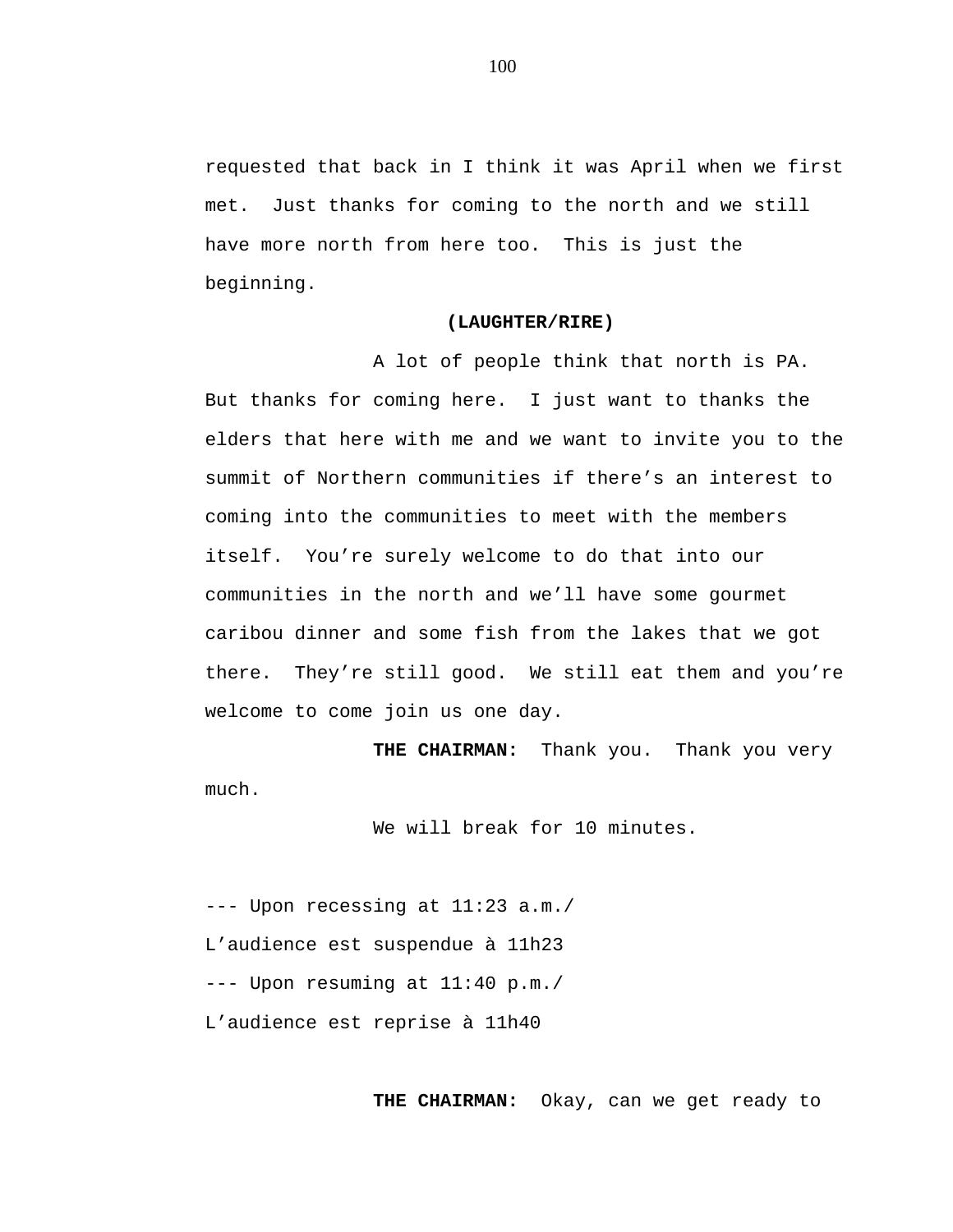proceed?

The next presentation is by the Lac La Ronge Indian Band, as outlined in CMDs 13-H13.27, and 14.25 and 15.24.

And I understand Chief Cook-Searson will make the presentation.

Chief, the floor is yours.

**13-H13.27 / 13-H14.25 / 13-H15.24**

**Oral presentation by the**

**Lac La Ronge Indian Band**

**CHIEF COOK-SEARSON:** Okay, thank you very much. (Speaking native language)

I want to welcome you to the traditional territory of the Lac La Ronge Indian Band. On behalf of the Lac La Ronge Indian Band and our Lands and Resource Management Board, we would like to welcome the elders and the youth that were present here this morning. I think there's still some present in the audience.

And also the President, Michael Binder, from the Canadian Nuclear Safety Commission and also the members that are present here.

Welcome to Cameco Corporation and their representatives and also the community members and all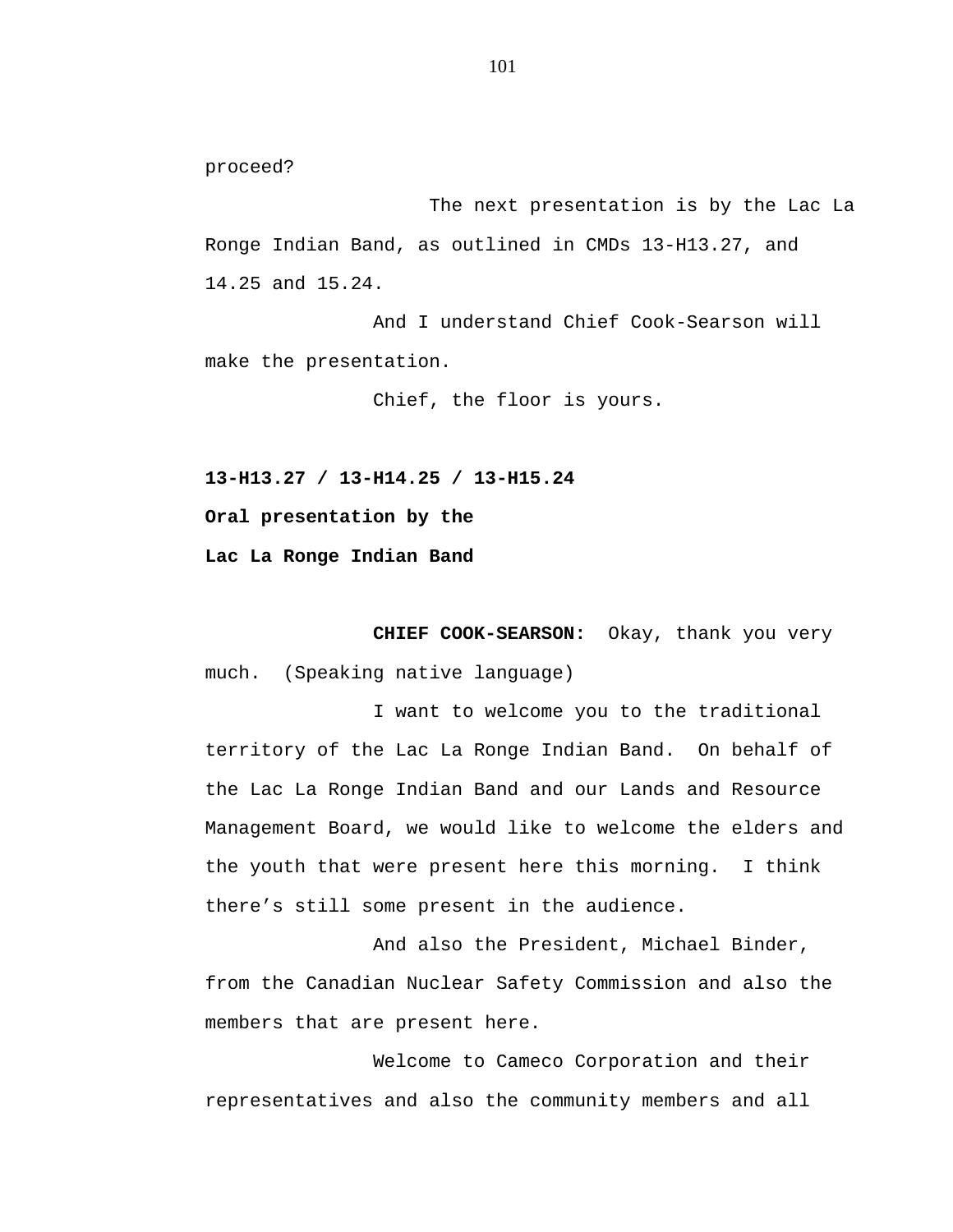those that are presenting and attending these meetings.

Thank you for the opportunity to comment on the proposed licensing renewals prior to their finalization.

Firstly, by way of introduction, I am the Chief of the Lac La Ronge Indian Band and with me today is Elder Joe Roberts and he's here in support of our position as Lac La Ronge Indian Band and he's one of our Council of Elders. With Lac La Ronge Indian Band, we have 12 council members and we have 8 Council of Elders. In each of our six communities, they're represented. So they're our sober second thought and they provide guidance and knowledge to our table.

We represent our Cree members who live in North Central Saskatchewan. We have 19 different reserves and six separate communities. Most of our members live on our reserve communities of La Ronge, Stanley Mission, Sucker River, Grandmother's Bay, Hall Lake and Little Red. We also have many members living in the northern municipalities of Brabant Lake and Pinehouse Lake and many members living off the reserve.

Our band membership makes up approximately 25 percent of the Northern Administrative District. So we make up 25 percent of the population. Our band population is almost 10,000 people and I believe the Northern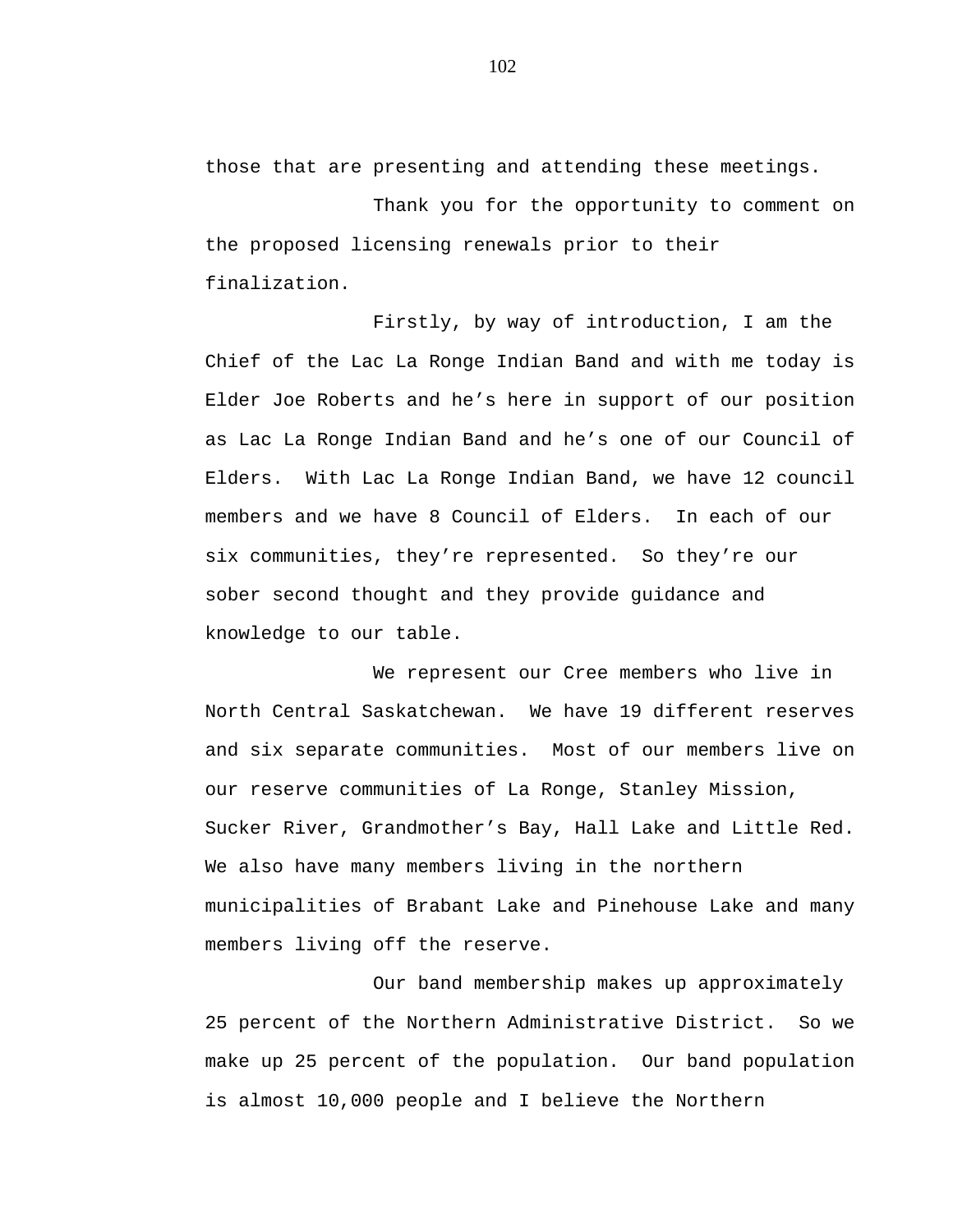Administrative District population is about 40,000 people.

We offer the following points and I also want to mention that I also commend the elders that presented before us and presenting their views and I was also fortunate enough to live off the land and growing up off the land and being able to be fluent in my language of Cree and also knowing our ways of our trappers and our hunters and our fishermen and our people that do live off the land, and having the connection to the land.

We offer the following points. The renewal request is in the traditional territory of First Nations people and we are part of the First Nations who share this territory. We want to make sure we have sustainable economic development models and we also want strong environmental standards for the proposed mines.

Our business entity, Kitsaki, was created 32 years ago. Its mandate has been to foster, facilitate and administer plan development that provides economic opportunities for individual band members as a whole.

Some of the Kitsaki businesses provide services to the mining industry. We have attempted to use sound business practices to position ourselves to benefit from economic development. At the same time, mitigate the contradictions of mining.

Mining has been very positive, but there is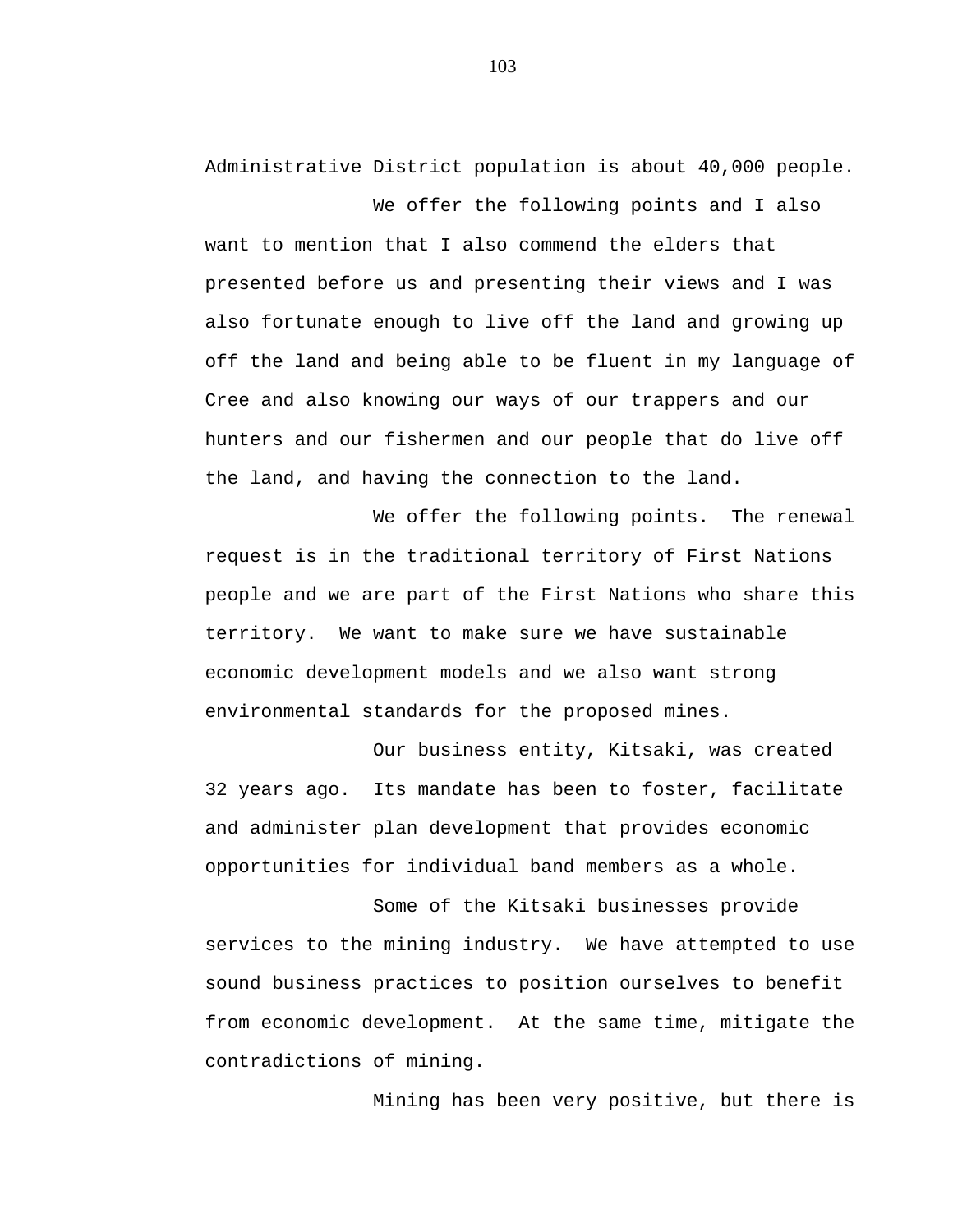always room for improvement. The roads going into the north are in desperate need of repair. Better roads into the north and into the mining sites and into our communities will ensure safe transport, but also safe roads for our people.

In the past, industry has partnered with federal and provincial governments to improve the road conditions and then this is something that we would recommend for the northern roads is that federal governments, provincial governments and the industries partner together to improve the roads. This way we do have better roads and safer conditions. Right now, it's been raining all week and the roads are in even worse condition than they are when it's not raining.

So it would be nice to have the improvements of roads for sure and it's for the safety of the transport and also the safety of the people that live in the north.

The woodland caribou that we once hunted are considered to be at dangerous low levels**.** And a report recently released by the SAS-Trans Monitor called the socio-economic of Saskatchewan First Nations members on reserve -- it was written by Doug Elliott, shows the Lac La Ronge Indian Band is economically disadvantaged compared to many other First Nations in the Northern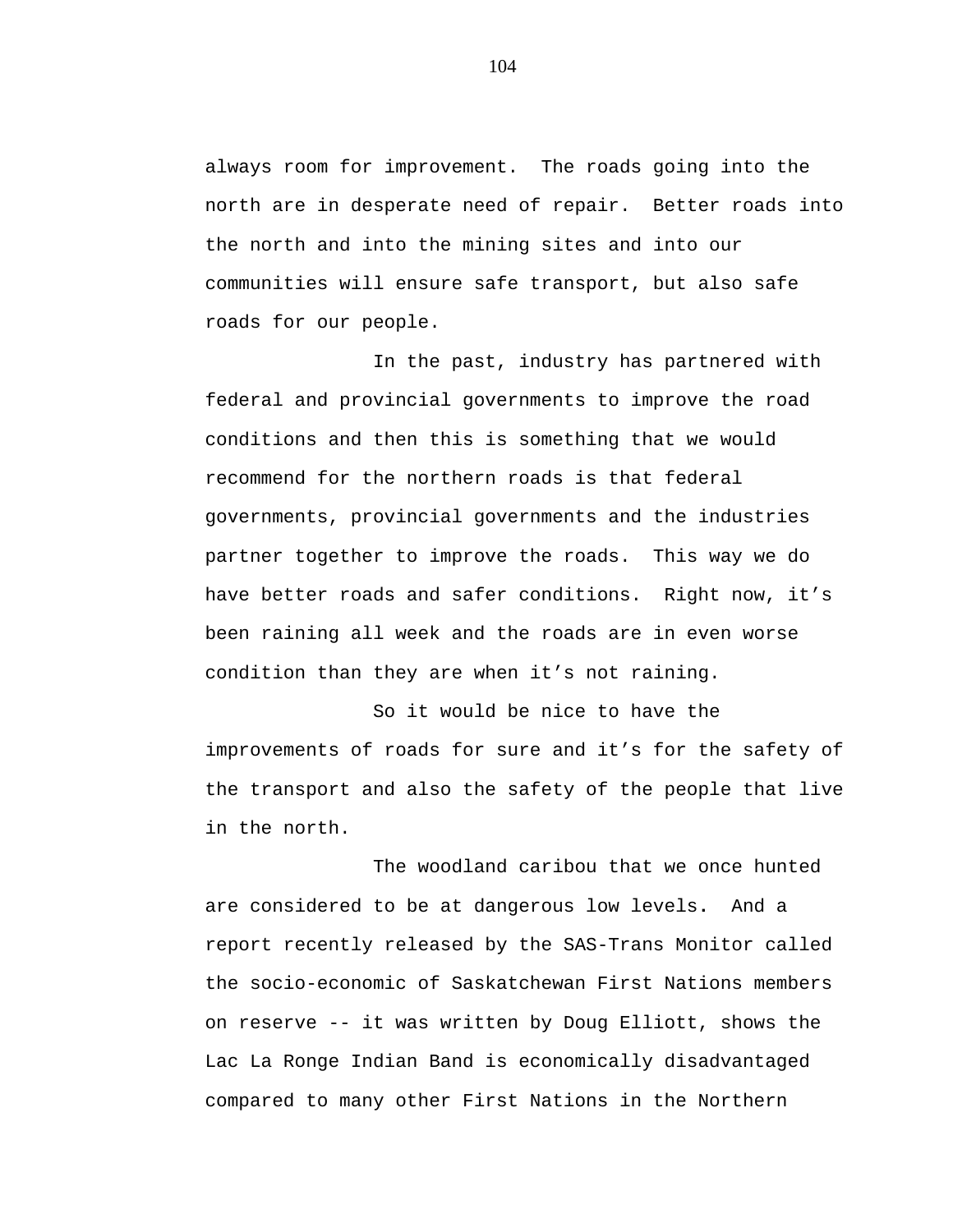Administrative District.

We have moved to be one of the more highly successful bands in Saskatchewan, but we still have a long way to go to address our high unemployment rate. The report also shows that we have done a good job at getting our band members ready for employment as we have higher levels of grade 12 graduates compared to other First Nations in the Northern Administrative District.

We are concerned that we may not be designated as a primary impact community or a primary recruitment community. We take great exception if in fact we have been designated anything but a primary impact community and/or a primary recruitment community.

We have the additional concern about transmission line upgrades that are clearly for the benefit of all mining developments in the north. Our First Nation remains concerned about the aesthetics, of the impact of construction of an upgrade on the line and the increasing size of the corridor.

Increased mine development has increased impact on the hunting, fishing and gathering of our band members. Trapping blocks that include many of our band members will be further impacted by this development. The trappers must always be considered in the course of these ongoing consultations.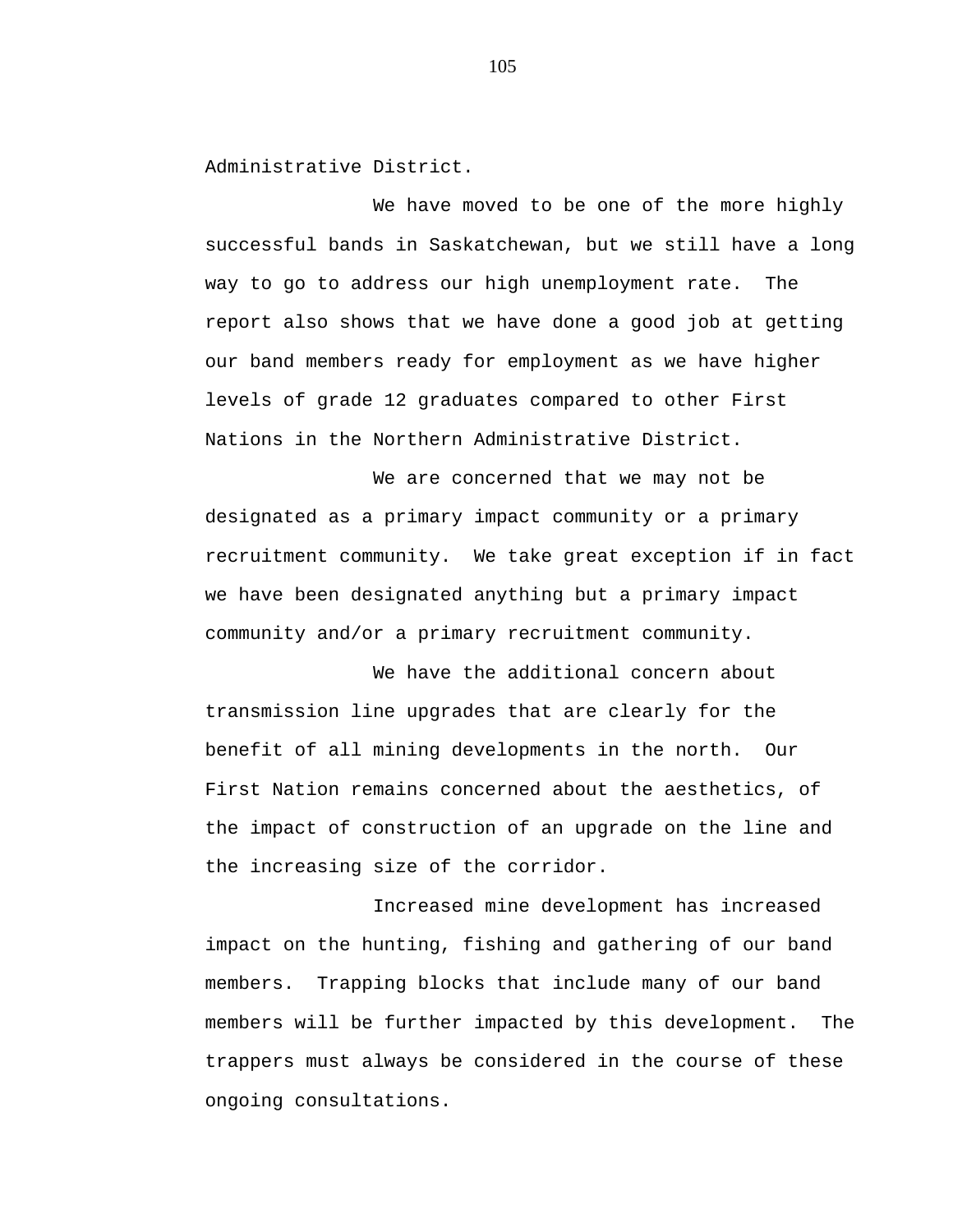Our specific recommendations are that the resource sector undertakes the following. Confirm the role of the Lac La Ronge Indian Band as an important partner. Within this recommendation, Lac La Ronge Indian Band strongly urges that the Canadian Nuclear Safety Commission, the province and the resource sector recognizes that Lac La Ronge Indian Band is a primary impact community and/or a primary recruitment community.

That the Canadian Nuclear Safety Commission, the province, and the resource sector, through its communications, clearly acknowledge the role of Lac La Ronge Indian Band as the largest single entity representing the interests of First Nations people throughout the northern administrative district.

Secondly, identify the protocols and framework for interaction and communication between the Lac La Ronge Indian Band and the resource sector. Within this recommendation, Lac La Ronge Indian Band strongly urges that the Canadian Nuclear Safety Commission, the province, and the resource sector report to the Lac La Ronge Indian Band on the number of Lac La Ronge Indian Band members working for their companies as employees and contractors.

That the Canadian Nuclear Safety Commission, the province and the resource sector report on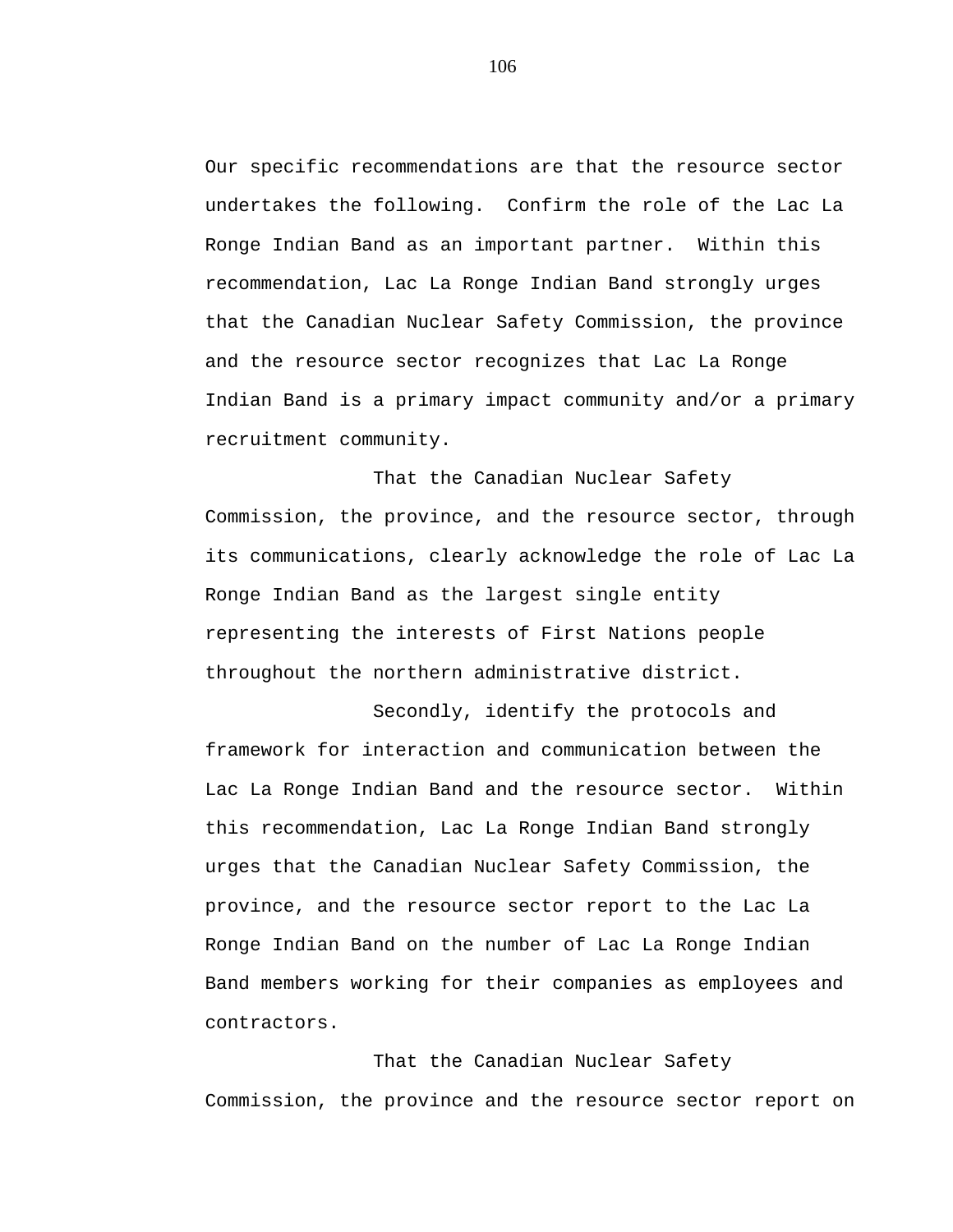any and all human resource development agreements, or any such agreements it has signed with other parties, and that it hold discussions with Lac La Ronge Indian Band on that issue.

That the Canadian Nuclear Safety Commission, the province and the resource sector recognize and confirm Lac La Ronge Indian Band, its responsibilities to consult and accommodate, with Lac La Ronge Indian Band regarding resource development issues as their impact on Lac La Ronge Indian Band members, and the band's traditional lands.

Three, fully engage Lac La Ronge Indian Band in its input processes within this recommendation. Lac La Ronge Indian Band strongly urges that the Canadian Nuclear Safety Commission, the province and the resource sector identify a series of meeting opportunities with the Chief and Council of the Lac La Ronge Indian Band.

That the Canadian Nuclear Safety Commission, the province and the resource sector commit to ongoing environmental analysis in order to ensure the physical well-being of the residents in our region.

That the resource sector, with the encouragement of the Canadian Nuclear Safety Commission and the province, enter into discussions and negotiations with the Lac La Ronge Indian Band with the intent of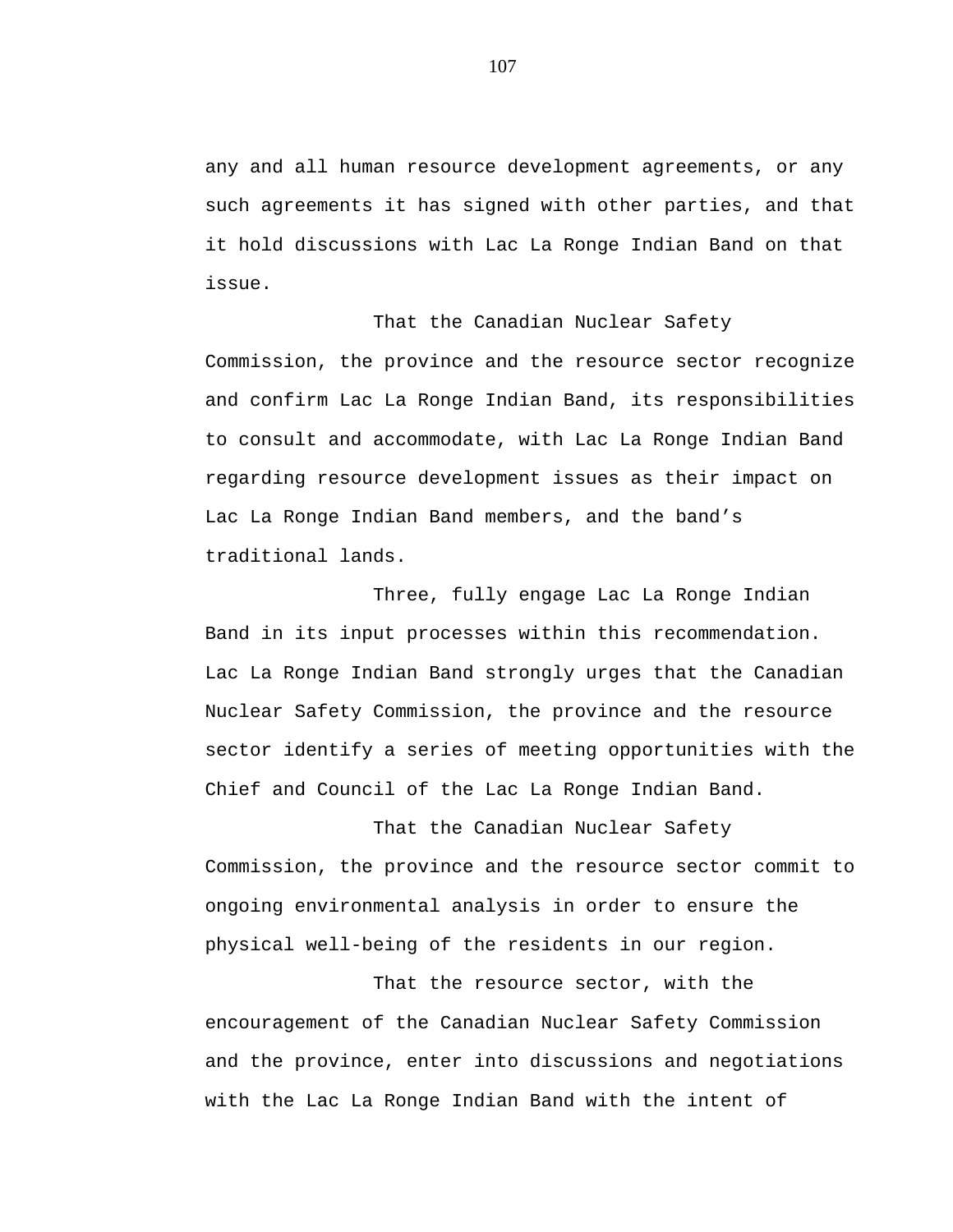creating an impact benefit assessment and a formalized agreement in place between the resource sector and Lac La Ronge Indian Band.

That the issue of traditional lands be a component of the meetings and any communication of the traditional lands issue reflects the position of Lac La Ronge Indian Band.

In summary, while we are concerned with the high levels of unemployment in our community, we believe we must continue to work to encourage developments that can create jobs and provide additional opportunities for our band members.

We want to make sure that we have the best environmental standards in the world. We also want the best health and safety standards for the workforce. We want sustainable economic development for our people.

Subject to these continued improvements, we support the renewal of the licences.

Thank you for the opportunity to comment on the proposed 10-year licence extension. We believe that our First Nations, government and industry can cooperate and coexist to our mutual benefit.

My Council and I look forward to a true and full and fair consultation process.

## **(SPEAKING NATIVE LANGUAGE)**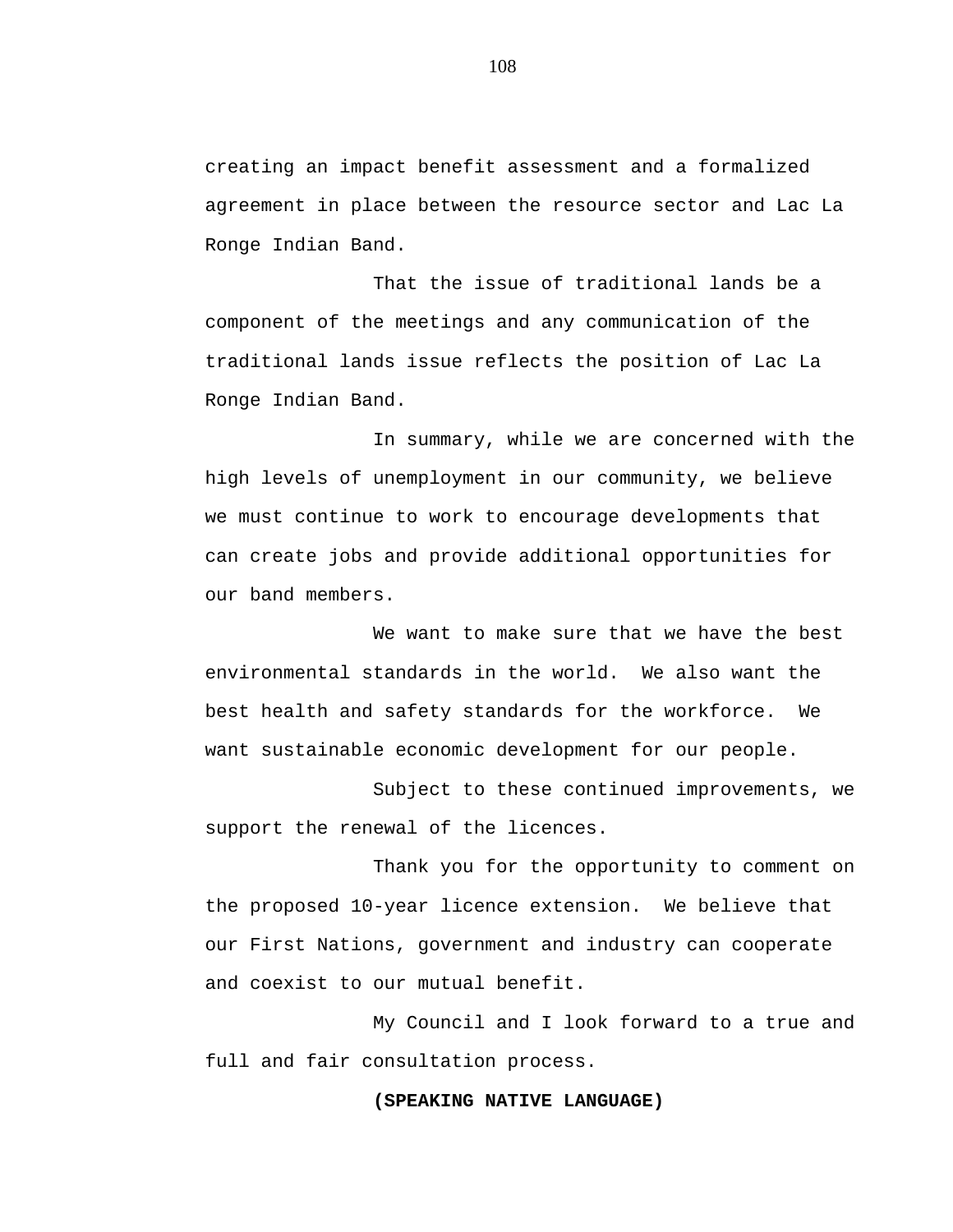Thank you for the opportunity to speak this morning.

**THE CHAIRMAN:** Thank you.

Okay, it's open. Who wants to go?

Questions? Ms. Velshi?

**MS. VELSHI:** Do you have a collaborative agreement with Cameco?

**MS. COOK-SEARSON:** Not at this time. We have not consulted with our community members, but we are in discussions with Cameco, but we still have to talk to our community members.

**MS. VELSHI:** Okay. And who designates "private impact community?" Who makes that designation?

> **MS. COOK-SEARSON:** I believe the province. **MR. WILLY:** Sean Willy, for the record.

Priority recruitment communities are identified by industry through our surface lease agreements, and in discussions with Lac La Ronge Indian Band, they brought forward information that we will examine and discuss with Lac la Ronge Indian Band through our collaboration, or our agreement discussions.

**THE CHAIRMAN:** So just to follow up, so the province has no role in this? I mean, so it's Cameco who decides what is the primary impact community? Is that my understanding? And it's presumably based on, as you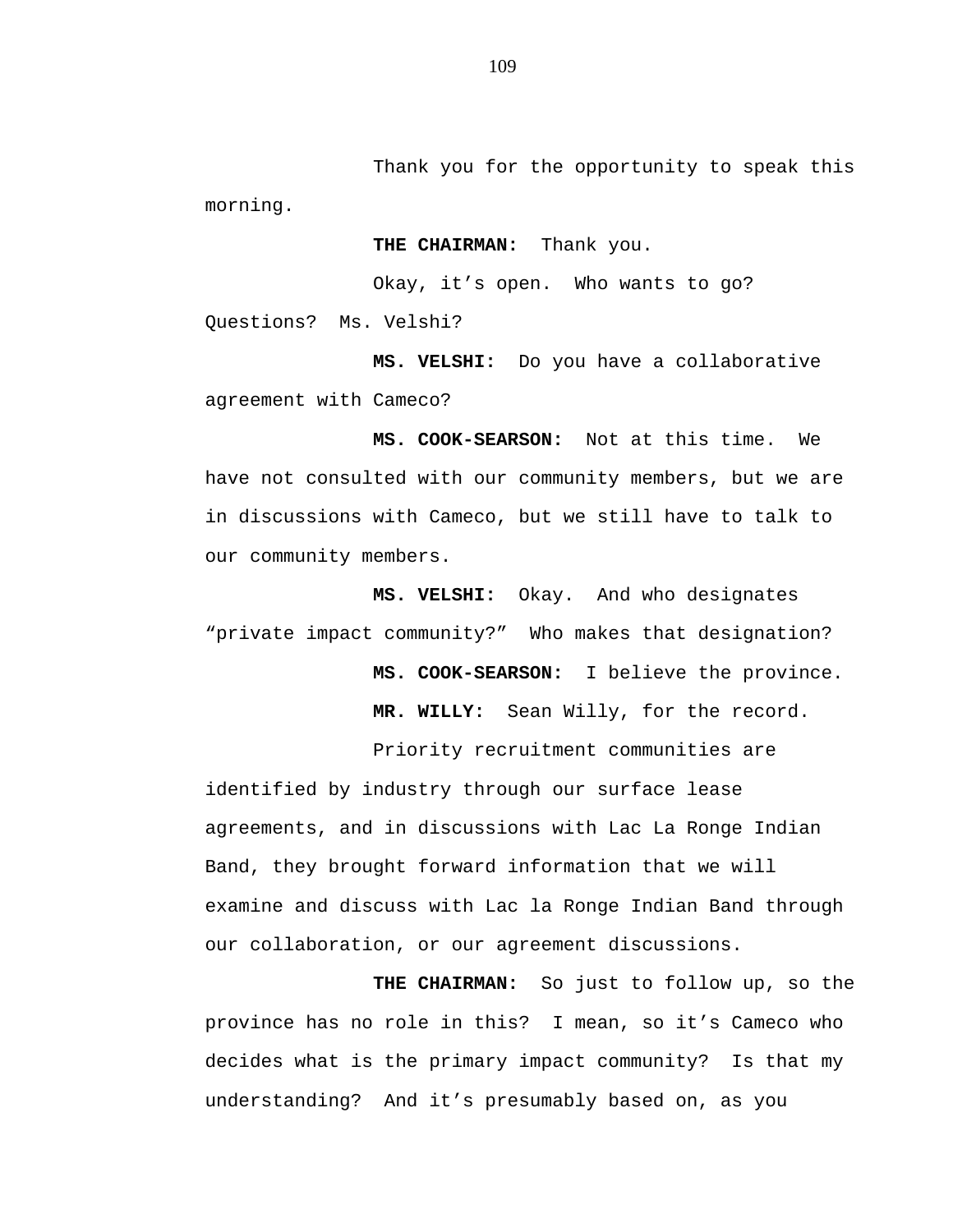mentioned before, on where you recruit people, where you do most activities with?

**MR. WILLY:** Sean Willy, for the record.

It's based on a number of -- multiple factors, a couple of those being trapping, hunting, fishing, gathering activities, in close proximity to our operations; potential environmental impacts in areas close to communities; impacts being -- communities and the impacts around being close to major transportation corridors; so we take all those into consideration.

We look at the historical work of 25 years of Cameco working with these communities, encapsulate past decisions, duly consult and formulate these priority recruitment communities.

And Lac La Ronge has brought forward information through our discussion and ongoing engagement that -- as I mentioned earlier, where we are looking at, and through our negotiations of an agreement, based off our 25-year history of leadership from Lac La Ronge Indian Band, proactive business strategies with industry, that we're going to build on and move forward with.

**THE CHAIRMAN:** Not to mention you've got 25 percent of the population, I thought. Go ahead, Chief. **MS. COOK-SEARSON:** Sorry, I just want clarification from Sean Willy regarding who designates the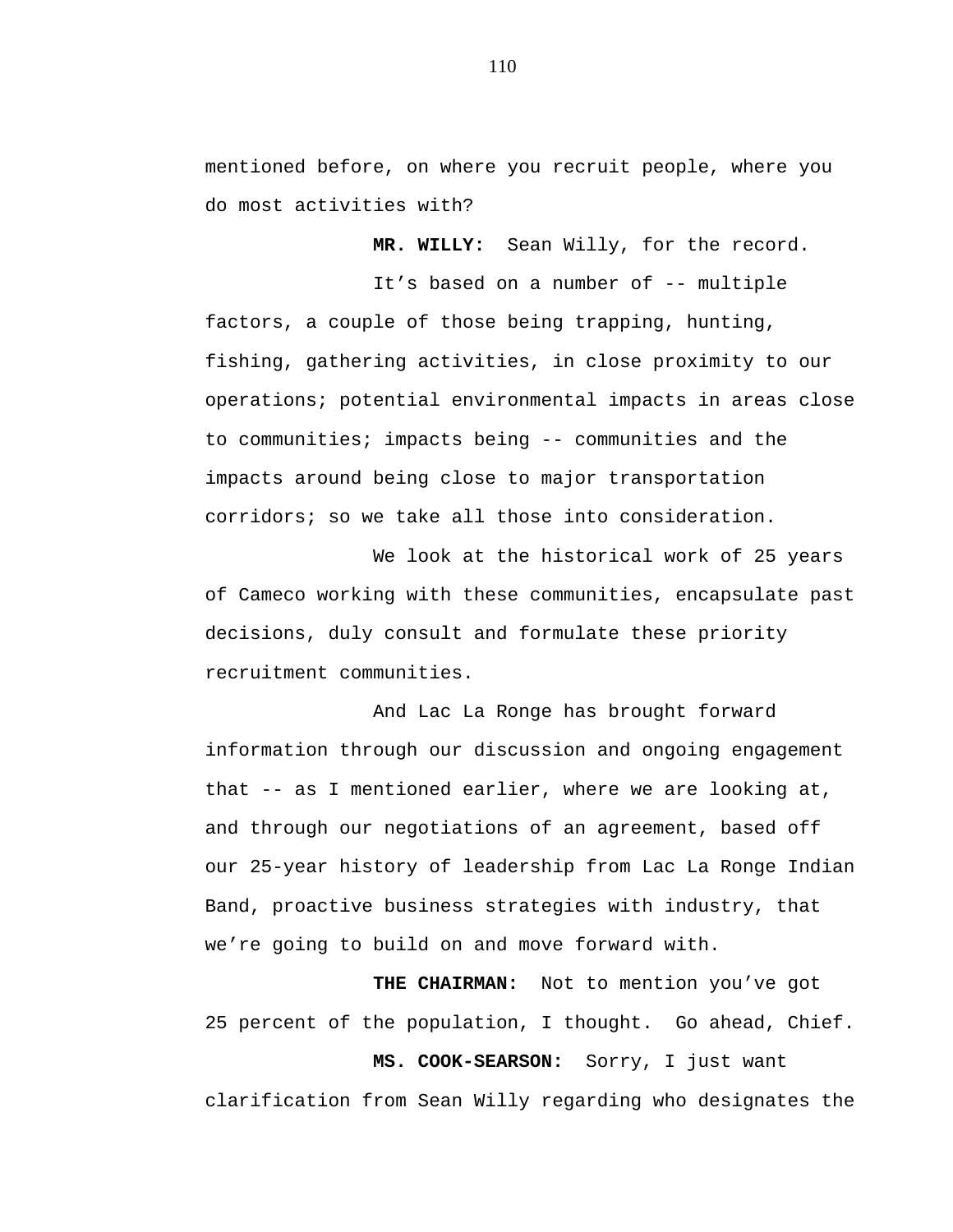primary impact. Can you please repeat that?

**MR. WILLY:** That is, Cameco outlines those communities through our human resource development plans under the surface lease agreements.

## **THE CHAIRMAN:** Dr. McEwan?

**MEMBER McEWAN:** You mentioned in your presentation a concern about expansion of transmission lines, and the impact that that would have? Could you expand on that a little bit and how you worry that it would impact adversely?

**MS. COOK-SEARSON:** Okay, thank you very much for your question.

Well, the corridors of the SAS power lines, the power lines that are going into out communities, and going through out traditional territory, going through the trappers, they're getting larger because of the demand from the mining industry.

That's why the power lines are getting - the corridors are a bit -- are a way longer than they used to be, way wider, and there's a lot more impact to the hunting, trapping and fishing of our people.

And making sure that or people are consulted, and also accommodated at the same time, because there seems to be a disconnect, and, okay, well, this trapper is here, and making sure that that trapper is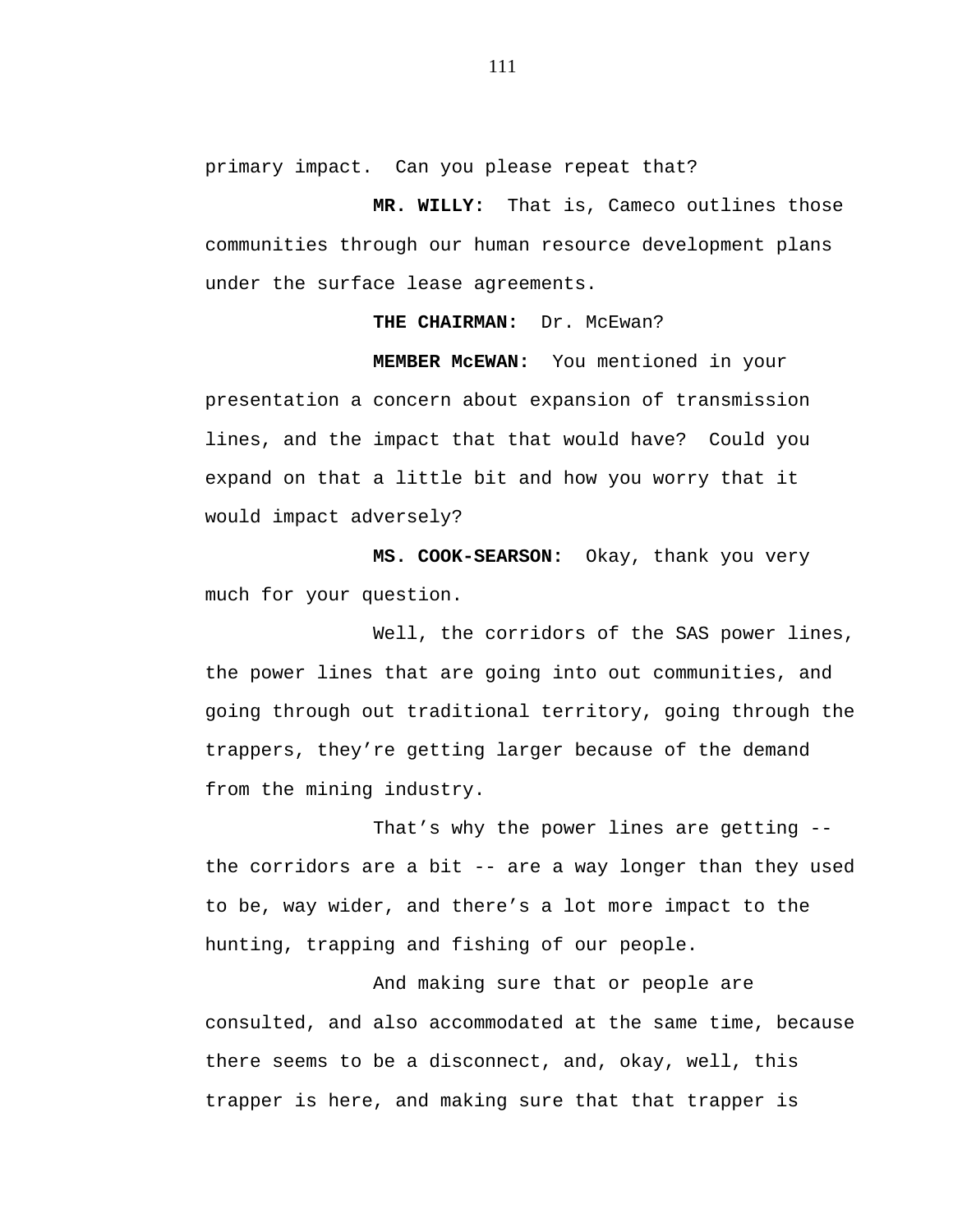compensated for the loss and use of their traditional territory.

**MEMBER McEWAN:** Can I just ask perhaps an ignorant question about traplines? Are they fixed form year to year, or do trappers move them from year to year?

**MS. COOK-SEARSON:** Well, since the 1930s, when the national transfer agreement came into -- when the federal government transferred the resources under the national transfer agreement in the 1930s, that's when the trapping blocks were formed.

And then I think they were mainly made - the families that hunted and trapped in certain areas, they picked out certain trapping blocks, and then there were zones within the trapping blocks. So right now, for myself, I'm in -- I have a trapping block and I'm part of the -- the trapping block is part of my family, I was voted in by my father, and then my father's family also traps and hunts in that area.

So they're into blocks and zones and there's maps available, and they're mainly passed down. And they're mostly -- in our trapping area, for example, that's where my father was born, so it's just -- it's being passed down from generation to generation.

So part of our traditional territory and where people have occupied. So that's how the trapping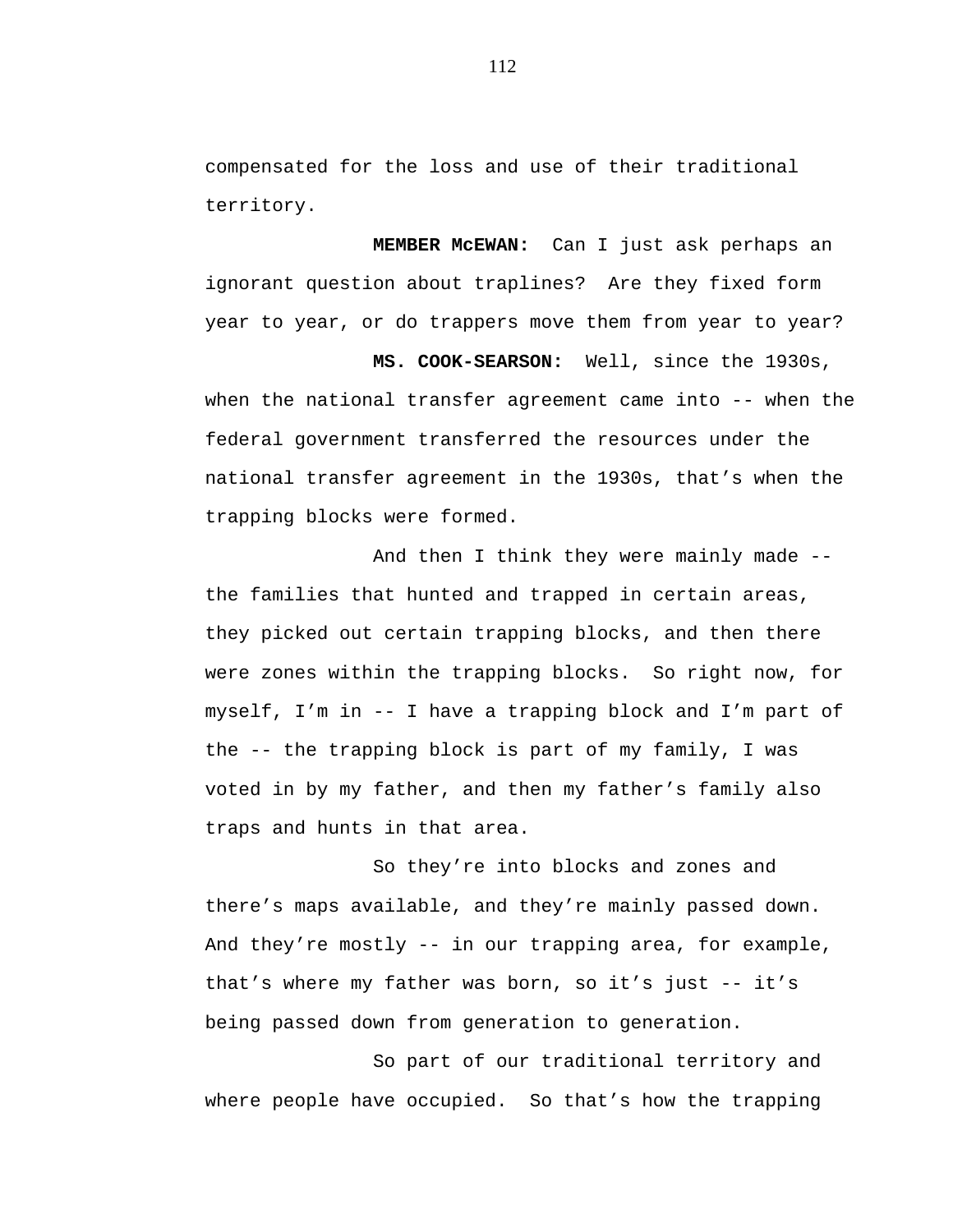blocks have been moved, but anybody can go hunt and trap in anybody's trap -- except for trapping. You can only trap in your hunting block, but you can go hunt and fish in other people's. So we share that territory, but that's how trapping blocks. Is that your question? About trapping blocks?

But they're mainly passed down to family from families and then ---

**MEMBER McEWAN:** So with the transmission lines and the trapping, what would you see as a satisfactory resolution?

**CHIEF COOK-SEARSON:** That the trappers in that area be compensated for the loss of use and not to be marginalized or to be cut down or to be put down, but to be compensated fairly for what they're losing and what they're giving up because when industry or any kind of activity goes into a trap line, it impacts the moose, the caribou, the wildlife, the trapping, fur-bearing animals, the loss of use of the land.

So all those things have to be taken into effect and then I mentioned in my presentation that the trappers have to be consulted and talked to because right now, when a trapper has a concern, industry will come in there and meet with them and then they'll just talk to them until sometimes until it's too late for that trapper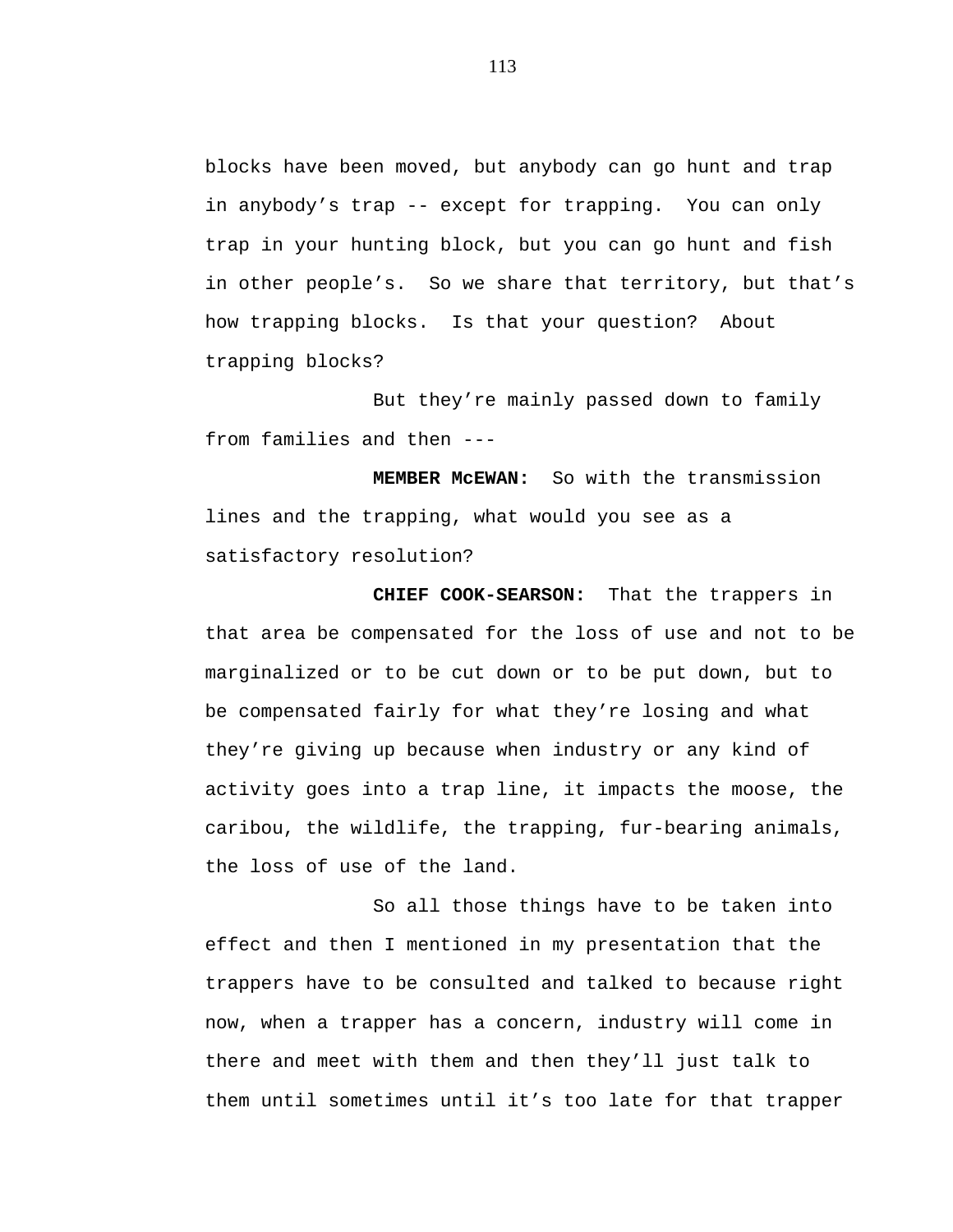to get something. So as long as the trappers are compensated and making sure that the trappers have a full voice at the table and also -- because they know where the animals are, where sacred burial grounds are or where sacred sites are, where the medicines are of the land. So making sure that they're talking to them, so they minimize the impact of the trappers.

**THE CHAIRMAN:** Does that also apply to cell towers because we heard from a presentation from Prince Albert Grand Council that they wanted to see more cell towers being spread in all the territories. Is that -- do you have the same concern for cell towers?

**CHIEF COOK-SEARSON:** Well, prior to cell phones and prior to the internet being such a vehicle of communication because right now, we have this presentation being webcast and anybody that's out there can tune in and hear the presentations being made to the Canadian Nuclear Safety Commission. Prior to this we had two way radios. So a lot of trappers use two way radios where that was our form of communication.

So each trappers and each cabin out there had two way radios, but since SASKTEL took that away, the communication was a huge gap and if there was any kind of emergencies on the trap line, then there was no communication or no way to get emergency help or no way to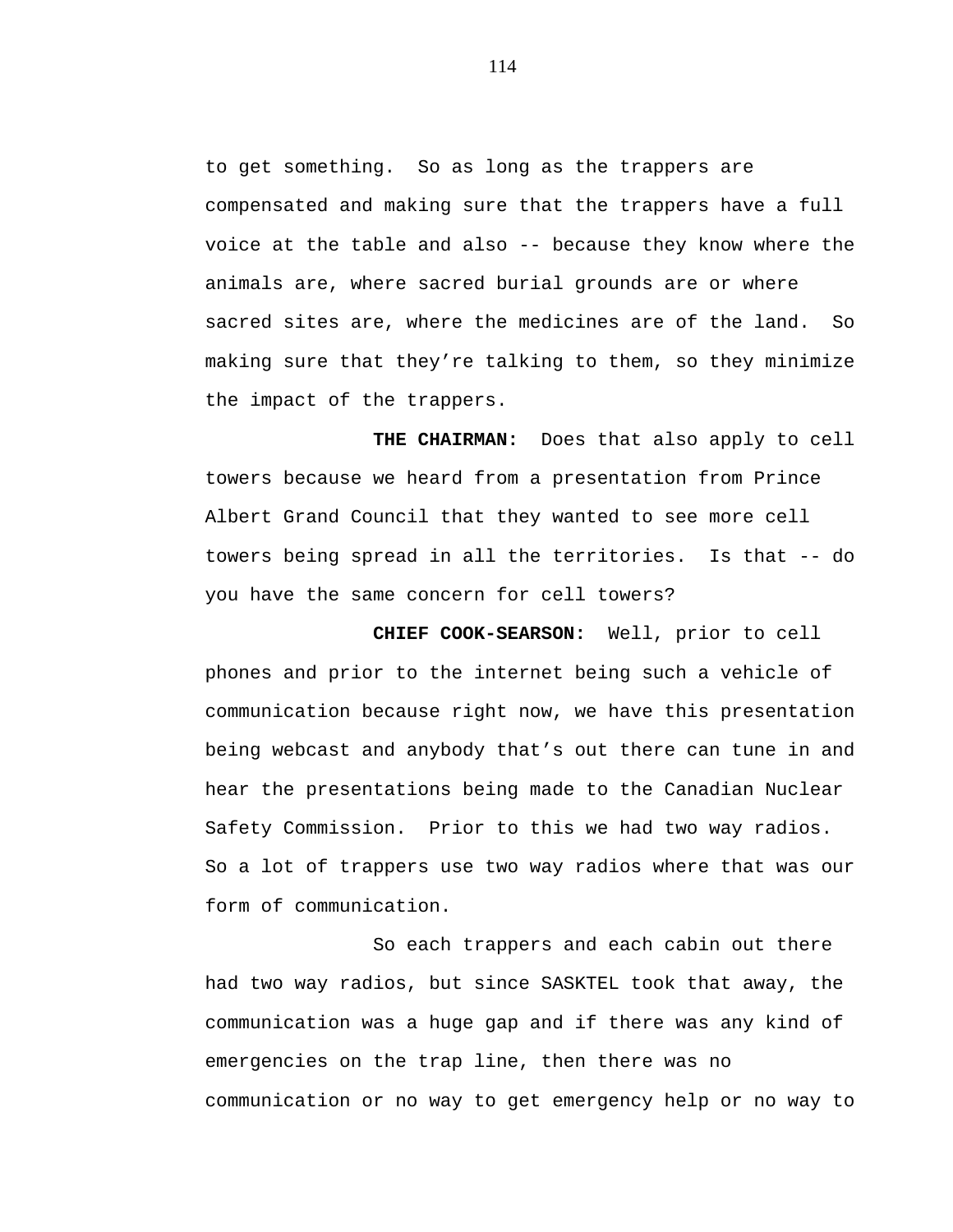call for supplies.

So the two way radios have been phased out by SASKTEL. So now a lot more people have cell phones. So probably having more access to communication and the internet and cell phone usage.

**THE CHAIRMAN:** Thank you. Questions? Mr. Harvey?

**MEMBER HARVEY:** Well, my question is addressed -- maybe both, to staff and Cameco. Are you aware of any studies conducted on that type of impact? Transmission lines going through trap lines? And the importance of those impacts? The answer is no.

**MR. McKEE:** Malcolm McKee, Directorate of Environment Radiation Protection. This is something that the CNSC has no jurisdiction on, but I have been involved in the past in impact assessments being done for any kind of corridor activities such as tower lines or roads and so on are not an uncommon practice.

And I'm not sure if we have anyone with Sask Environment on the line that might want to be able to talk on what's required.

**MEMBER HARVEY:** Maybe I will just turn to the Cameco just to see if they have done such study and they have an idea of the importance of knowing those impacts.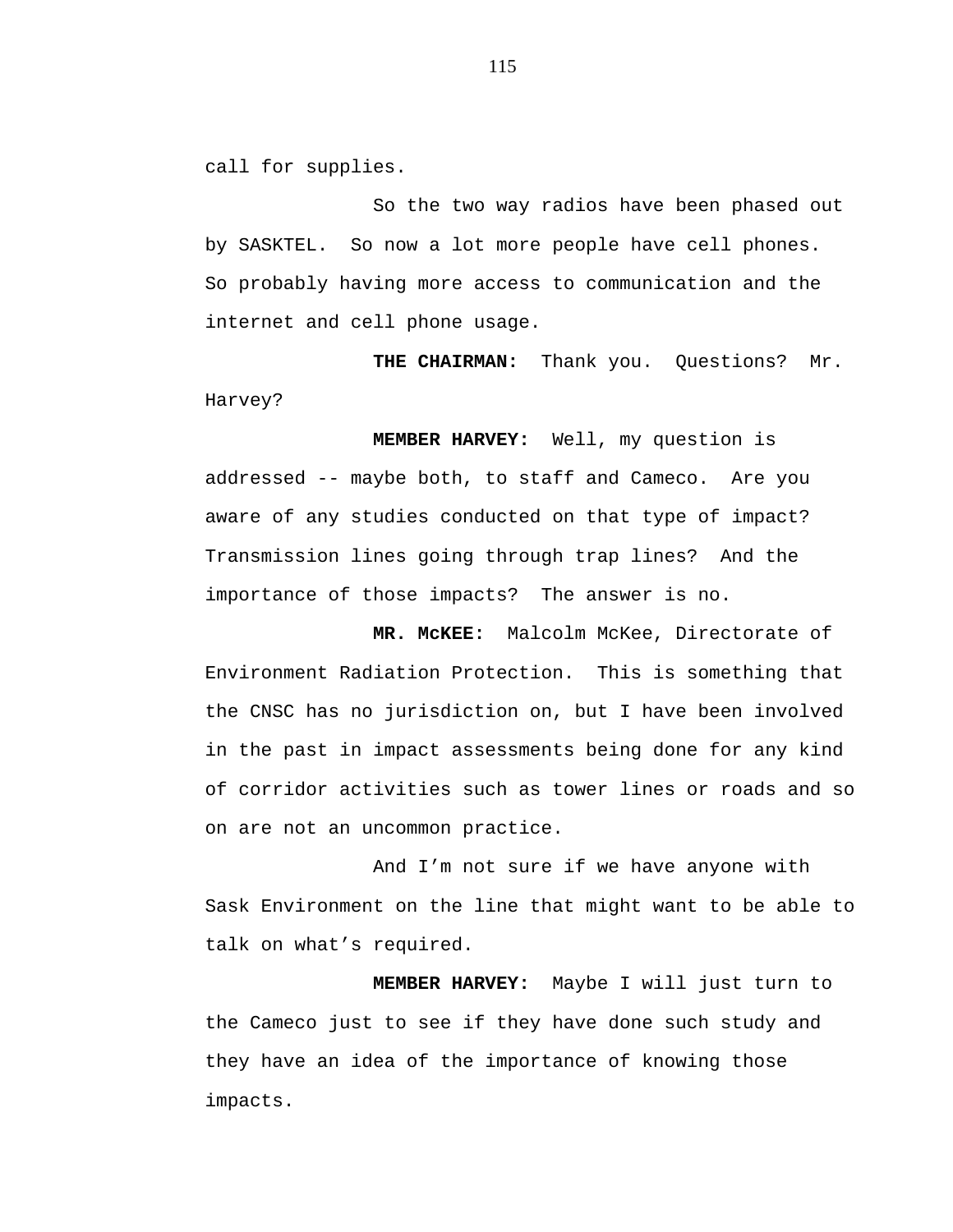**THE CHAIRMAN:** I'm told that we have somebody from Saskatchewan Environment on line and maybe they can pipe in. Can you hear me? Saskatchewan Environment?

Well, here's telecommunication. Still some glitches.

#### **(LAUGHTER/RIRES)**

**THE CHAIRMAN:** But I'm sure that I can tell you that transmission studies has been done and I'm sure if people go to SASK Power, you will get all kinds of information about impacts and if you go to SASKTEL, you will get a lot of information about the impact of cell towers. They've done all kinds of studies.

And I'm sure that they would have some protocol about the consultation because they have to consult and go through the process similarly the way Cameco has to do and we have to do. So that would be your best bet.

I don't know if you want to add any further information to that. Go ahead.

**MR. MOONEY:** Sorry, I would just add that, for linear developments for our projects such as roads, connecting, those are part of the assessment package. And it looks at the potential impacts on the environment as well as the socio-economic conditions.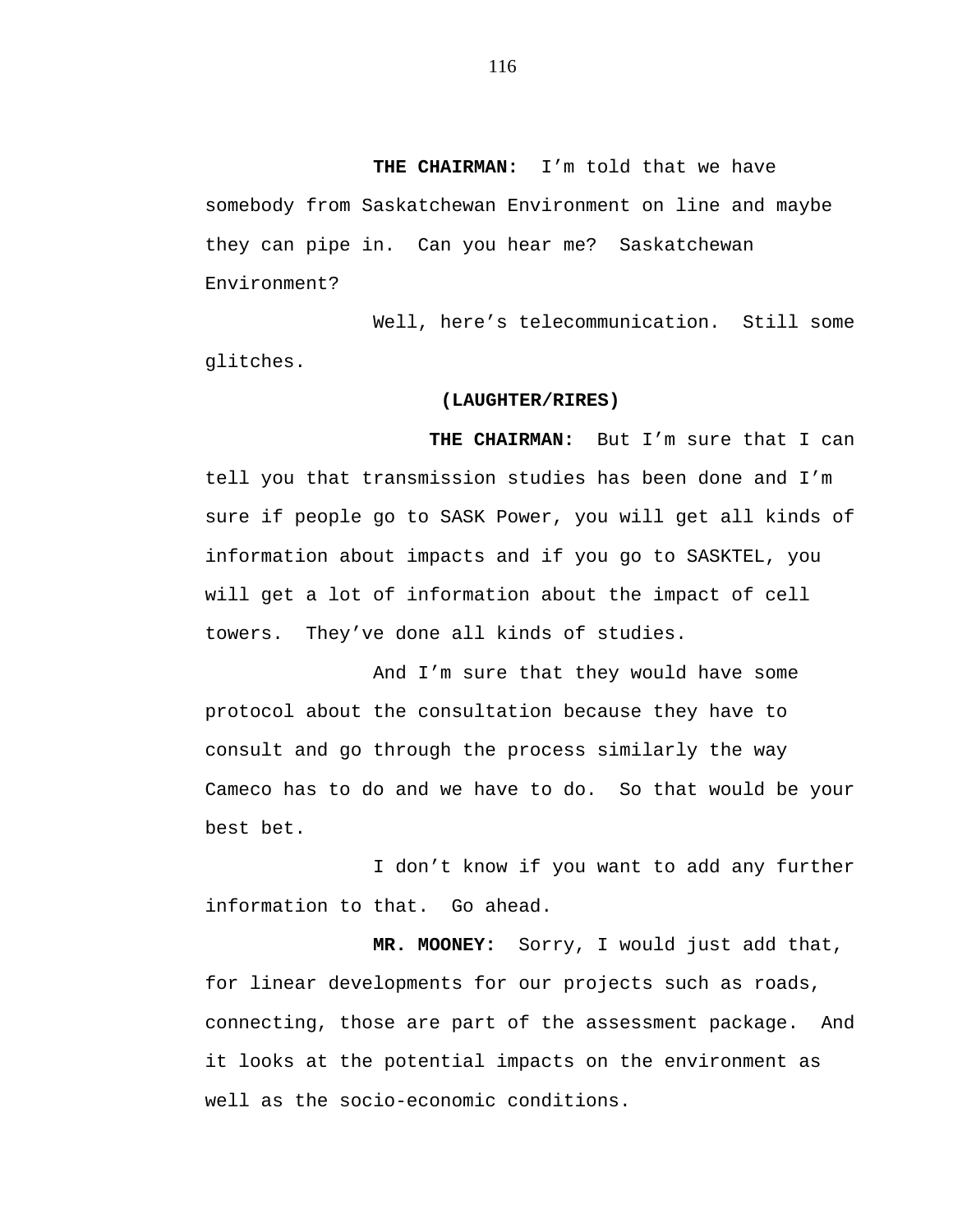So as part of the assessment process, there is that look through and includes requirements for consultation in that regard.

**THE CHAIRMAN:** So when you decide -- you and the government of Saskatchewan decide to build a new road, for example, is there a process for getting the local communities engaged?

**MR. MOONEY:** It's Liam Mooney, for the record.

And if the Government of Saskatchewan were proceeding with a road, they would be subject to the approval process that may or may not require an environmental assessment, and there would be consultation requirements as part of that process.

**CHIEF COOK-SEARSON:** Mr. Binder, just for clarification, where did you say to get the impact of cell towers report?

**THE CHAIRMAN:** SASKTEL, Saskatchewan Telecommunications. It's a Crown corporation. In fact, SASKTEL prided itself at one time as having the most connected population on earth because of its satellite services.

I don't know where they are now.

**CHIEF COOK-SEARSON:** I'm sorry. I

misunderstood you. I thought there was negative impacts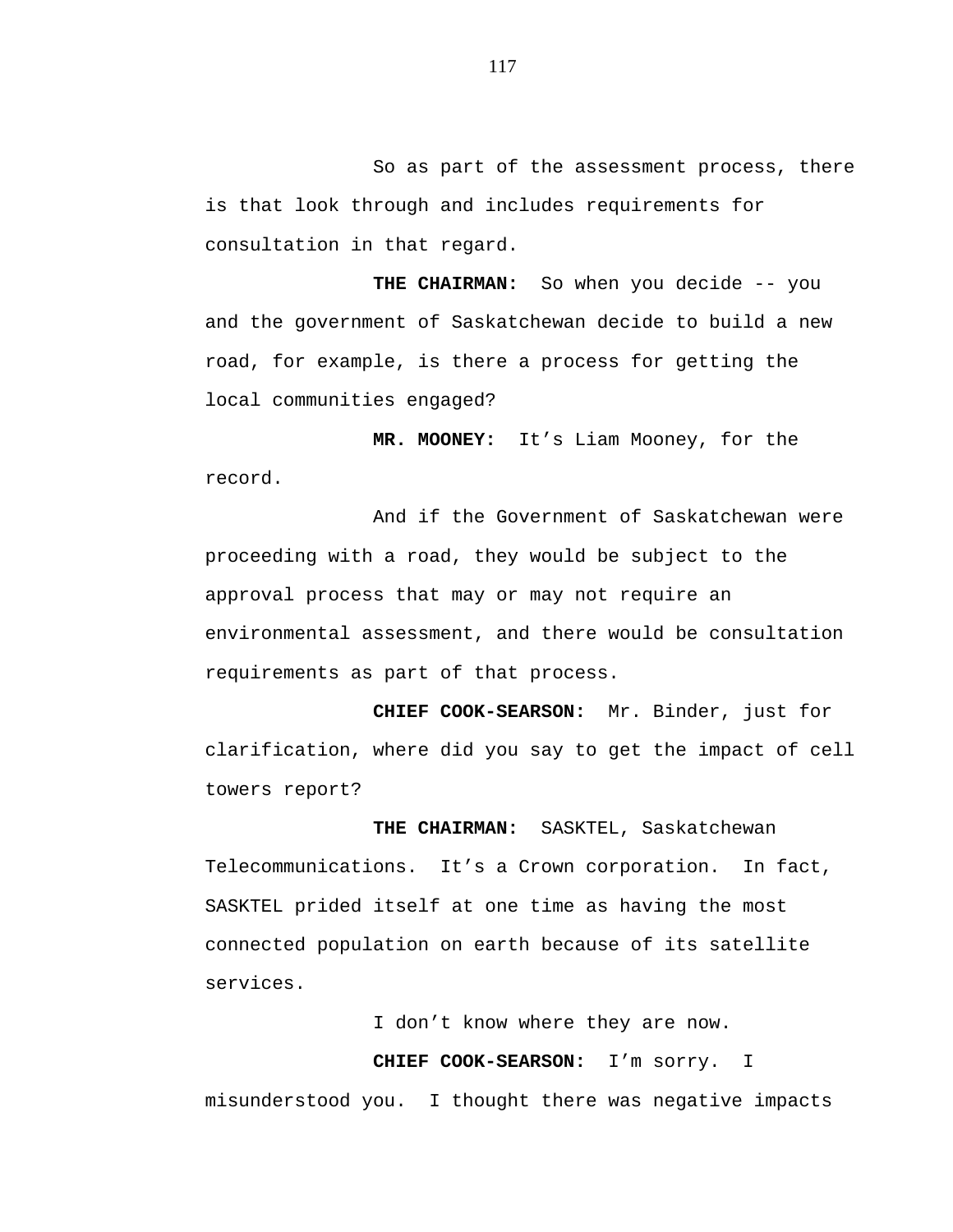on the environment or the people regarding cell phone towers.

**THE CHAIRMAN:** They have to do some studies every time they want to extend a cell tower, they have to do a study consulting with the local communities. This is from my previous life.

**CHIEF COOK-SEARSON:** Okay, thank you for that clarification.

**THE CHAIRMAN:** Question? Anybody else on question? While I'm here -- Mr. Tolgyesi?

**MEMBER TOLGYESI:** There was -- one of submissions there was a mention of SASKTEL, SASK Power and Cameco, fibre optic cable project. Could you comment on that?

**MR. MOONEY:** It's Liam Mooney, for the record.

And in 2013, Cameco committed \$8 million to a venture with SASKTEL and SASK Power to develop a new fibre network to Northeastern Saskatchewan. That will provide new SASKTEL services and high speed bandwidth to Northern communities and our operating sites.

**MEMBER TOLGYESI:** So, Chief, do you have any comments? It's still working?

**CHIEF COOK-SEARSON:** Yeah, thank you very much on that. We are aware of the new fibre optic line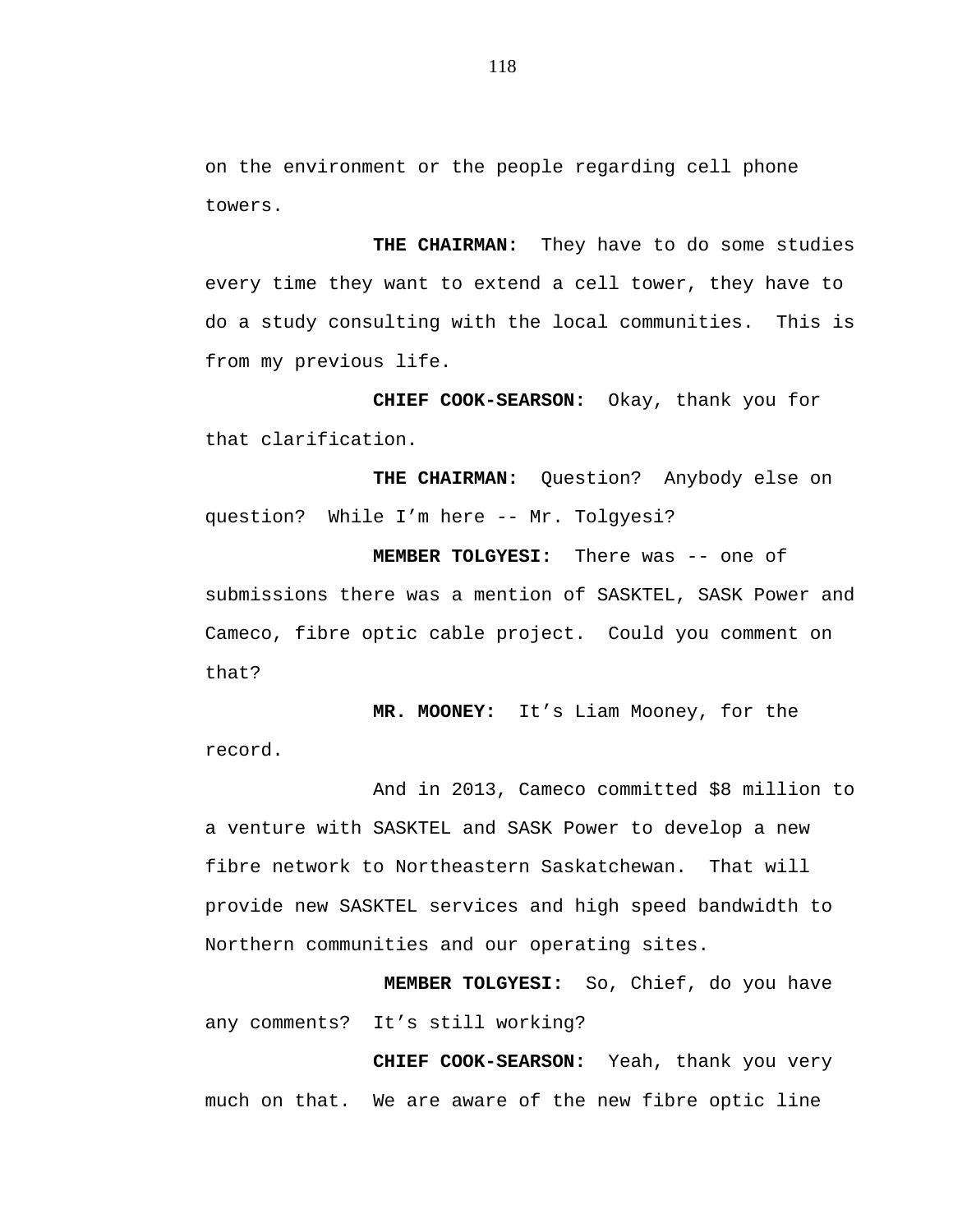that's going into the North Central area. And we have been in discussions through our Lands and Resource Management Board with Lac La Ronge Indian Band with SASKTEL and SASK Power on the fibre optic line, and also improving the high speed into our communities, the high speed of internet into our community and also our schools and for our students.

**THE CHAIRMAN:** Okay, anybody else?

**CHIEF COOK-SEARSON:** I just -- and then, further to that comment is just, when these lines go into the communities, it's just making sure that the trappers are compensated properly for the loss and use of the traditional territory.

**THE CHAIRMAN:** Any other questions?

Chief, let me ask you, are you a member also of the Athabasca -- I'm trying to understand all those committees. There's the EQC. There's the Athabasca Group. There's a few other ones.

Are you member in those groups?

**CHIEF COOK-SEARSON:** Yeah, we're part of the Environmental Quality. We have representation on the EQC and we are also one of the 12 First Nations as part of the Prince Albert Grand Council that just presented before us.

**THE CHAIRMAN:** Because everybody coming in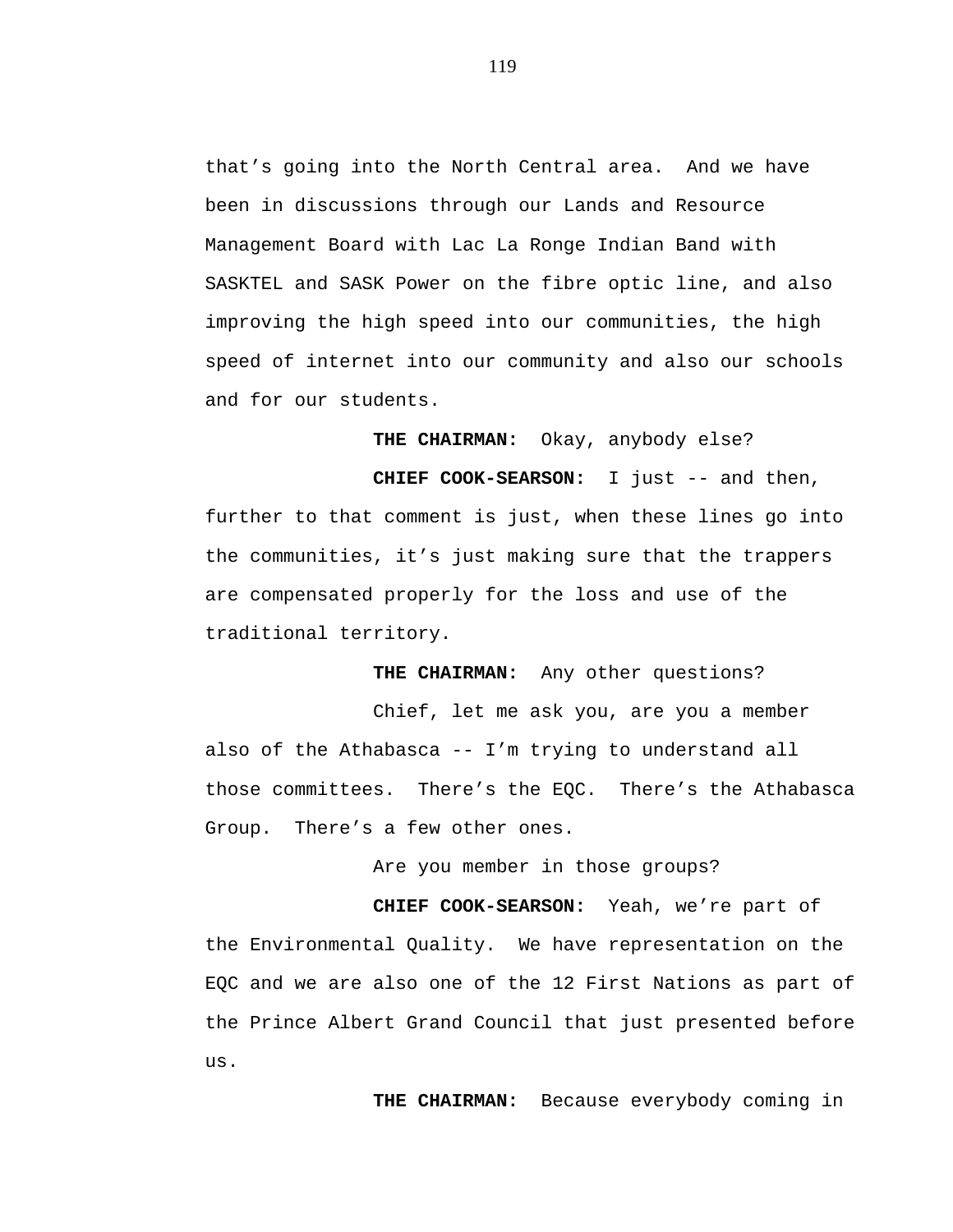front of us want to have kind of a sound like bilateral meetings with us, with Cameco rather than having everybody, I ask the same question.

Why don't you find a way to deal with some of those issues collectively?

**CHIEF COOK-SEARSON:** It probably stems from our treaty relationship with the Crown because we did sign treaties in 1889. We signed ours on February 11<sup>th</sup> of 1889 in Molanosa, which is just south of here. So it would only be less than one hour drive from here. That's where we signed our treaties. And I think it's based on that treaty and the government-to-government relationship and that's where I would think that the ideology would come in from are the positions of our First Nations. Because we are distinct and unique. In each of our First Nations we have different language groups. We speak Cree, the Far North people speak Dene and they have their own ways.

So just because we're First Nations people doesn't mean we're all the same.

**THE CHAIRMAN:** But I guess what I'm trying to figure out is there's only one Cameco, there are 35 communities. You're not going have 35 collaborative agreements, I assume. There's got to be a different mechanism for Cameco to deal with all those communities.

**MR. WILLY:** Yes, Sean Willy for the record.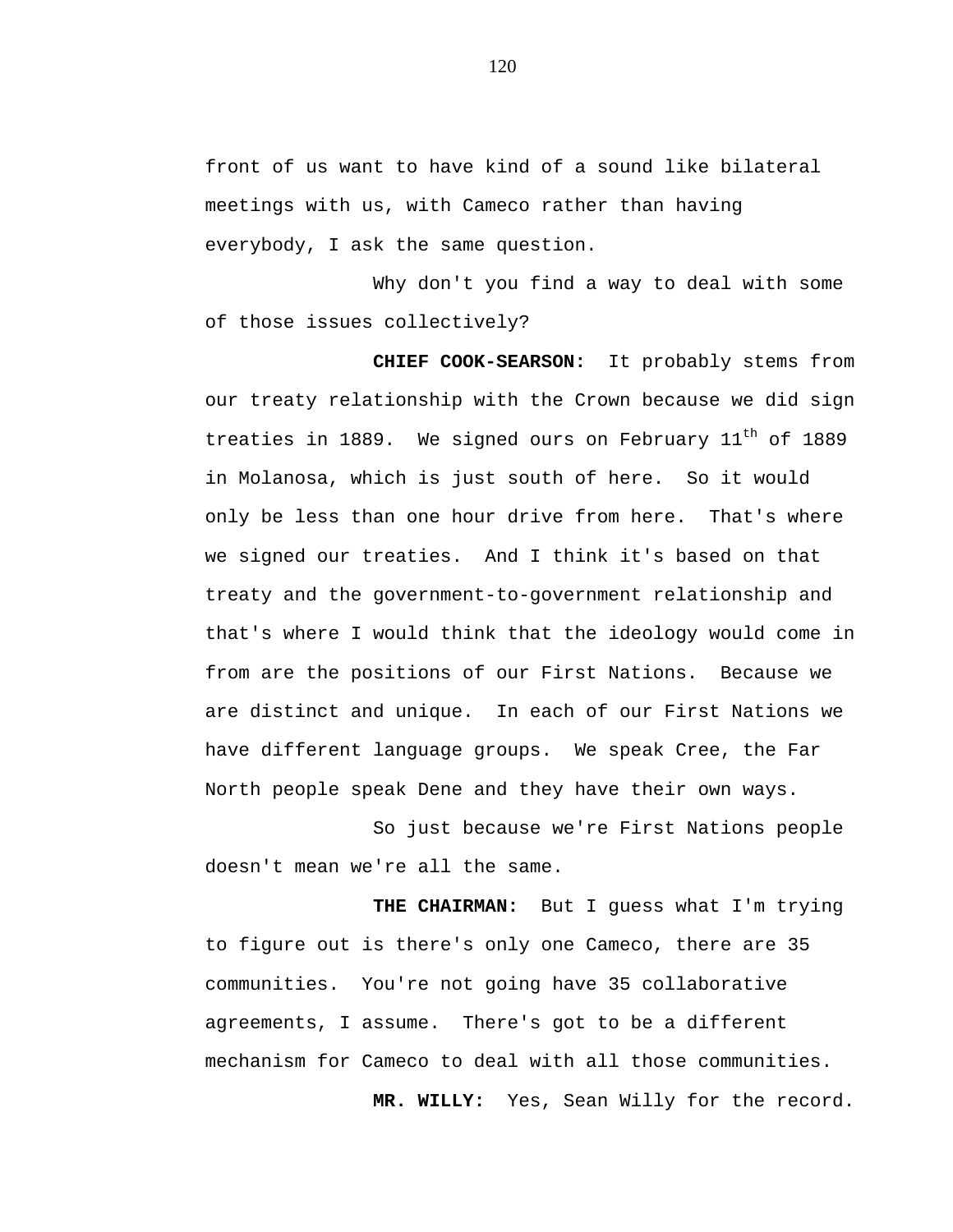Just for clarification, the Athabasca Working Group, or the AWG, was created out of the 1999 Impact Management Agreement.

Moving forward with Lac La Ronge Indian Band, through our agreement we will create a community engagement environmental stewardship working groups to build and continue to build the relationship that has been nurtured over the last 25 years.

But you are correct, we will not be doing 35 collaboration agreements in Northern Saskatchewan.

**THE CHAIRMAN:** Chief, you have the final word.

**CHIEF COOK-SEARSON:** Okay, well thank you very much for your time (speaking in native language) and on behalf of the Lac La Ronge Indian Band.

The main points that we wanted to make in our presentation was for Lac La Ronge Indian Band to be designated as a primary impact community or primary recruitment community, and also that we do support the licences that are put forward to the Canadian Nuclear Safety Commission.

**THE CHAIRMAN:** Okay, thank you. Thank you very much. We might as well start right?

The next presentation is by the English River First Nation, as outlined in CMD 13-H13.18, H14.16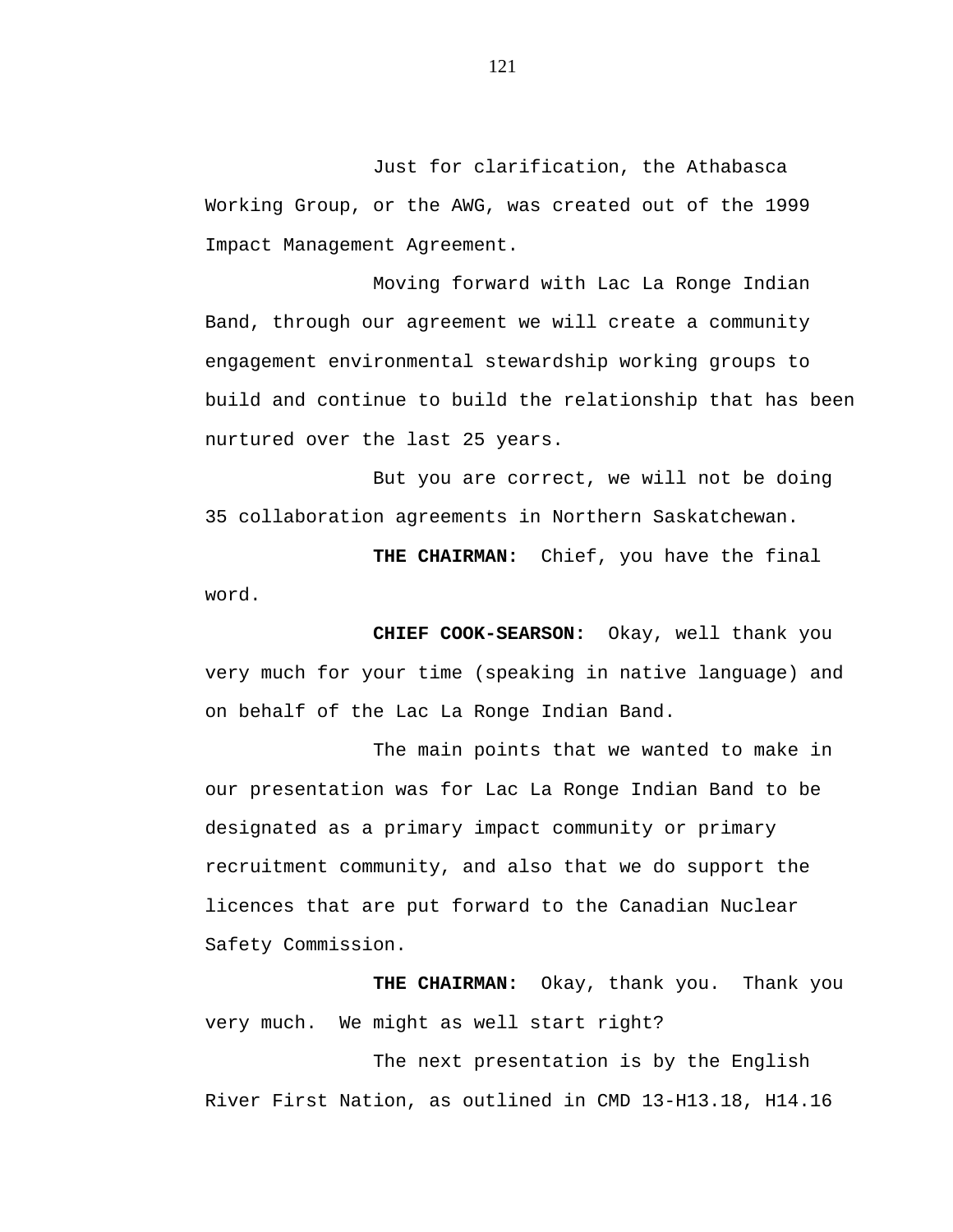and H15.15. And I understand that Vice-Chief Black will be making the presentation. Welcome.

**13-H13.18 / 13-H14.15/ 13-H15.15 Oral presentation by the English River First Nation**

**VICE-CHIEF BLACK:** Thank you. Welcome and first of all I like to acknowledge our elders for this morning and the beautiful day that our Great Spirit Lonus (phonetic) to come and listen to our concerns of northern people.

My name is -- for the record, my name is Marie Black. I'm the Acting Vice-Chief right now for English River. We have seven members, one is a chief and six are our band counsellors. We have two communities which is La Ronge reserve and English River, and within the English River we have many other reserves. That's in Northern Saskatchewan as far as Cree Lake.

I have with me Norman Wolverine, who is our land management worker, also very much aware of the treaty land entitlement processes.

I also have on my left-hand side I have Doug Reynolds who's our Vice-President at Tron Power, which is one of our entities, part of English River First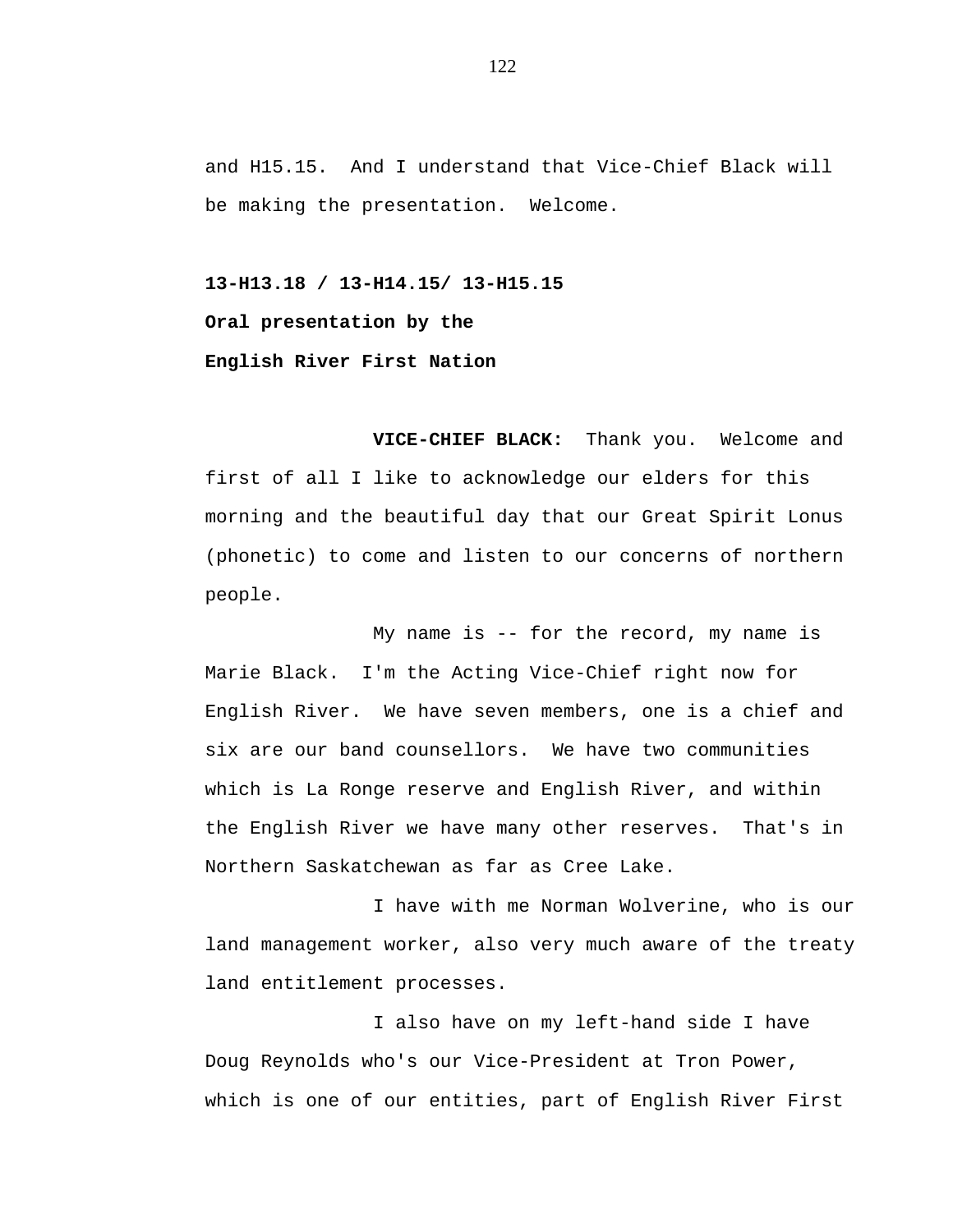Nation. And I thank everybody here and I just want to thank you for allowing English River First Nation the opportunity to present to you.

Cameco provides employment opportunities for some of our people. They provide opportunities for northern contractors, support for our education and training.

English River supports Cameco licensing renewal for the three mines.

Cameco should be commended for their improvements they had made in their operations at the mill -- mines and mills over the years. They have improved molybdenum and selenium removal from waste water and they have to reduce your sulphide dioxide emissions. Their safety record continues to be very good. Exposure rates for workers are below Cameco's target, which is less than half of CNSC's target at three operations.

Last time injuries are on the decline since 2005. It should be recognized that English River First Nation and Cameco have a long and largely mutual beneficial relationship. But English River First Nation in relationship with the land, the environment, the biota of Northern Saskatchewan is much longer and more intimate. And once Cameco depletes -- and once Cameco

depletes its mining reserves and leaves the area, English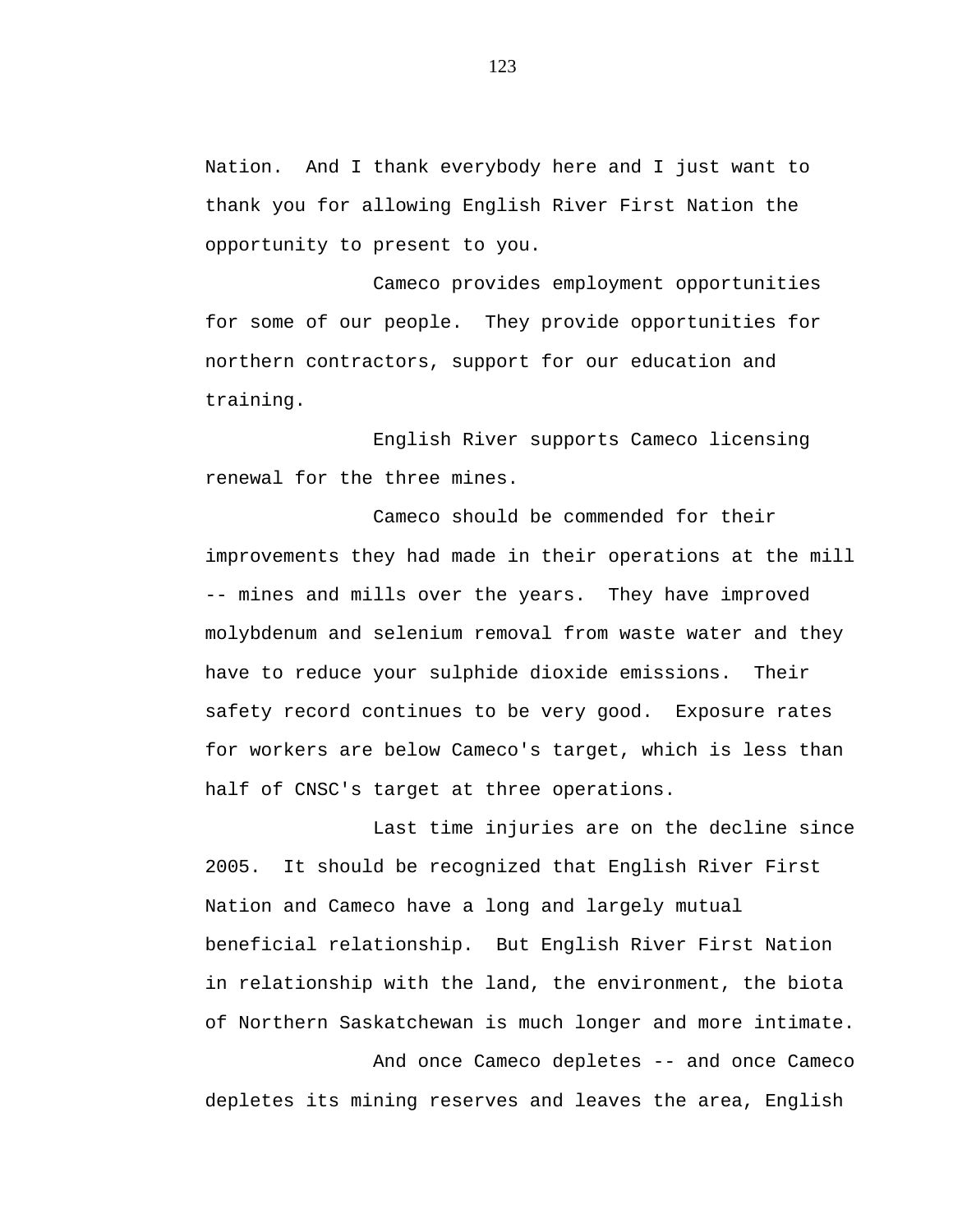River First Nation will continue to be there and continue to have intimate relationship with the land, the environment and the biota of Northern Saskatchewan.

As such, we are the stewards of the land. We live here. We have an inherent responsibility to the land. That is why we ask to be more involved in the decision-making processes concerning developments in Northern Saskatchewan within our traditional lands.

English River acknowledges that a recent Collaboration Agreement was executed with Cameco and Areva. It is anticipated that this arrangement will provide future improvements in the relationship between English River First Nation and Cameco as the implementation process occurs.

In the shorter-term, as part of a longerterm relationship, the comments included in this presentation would accommodate all parties in reaching their intent and improve communication, an understanding of each party, aspiration for their members and businesses. To that, and we propose the following plans for improved communication and more involvement.

In the communications area, there are concerns that communications are relatively one-sided; that Cameco provides information about its activities but does not seek advice. That in northern communities,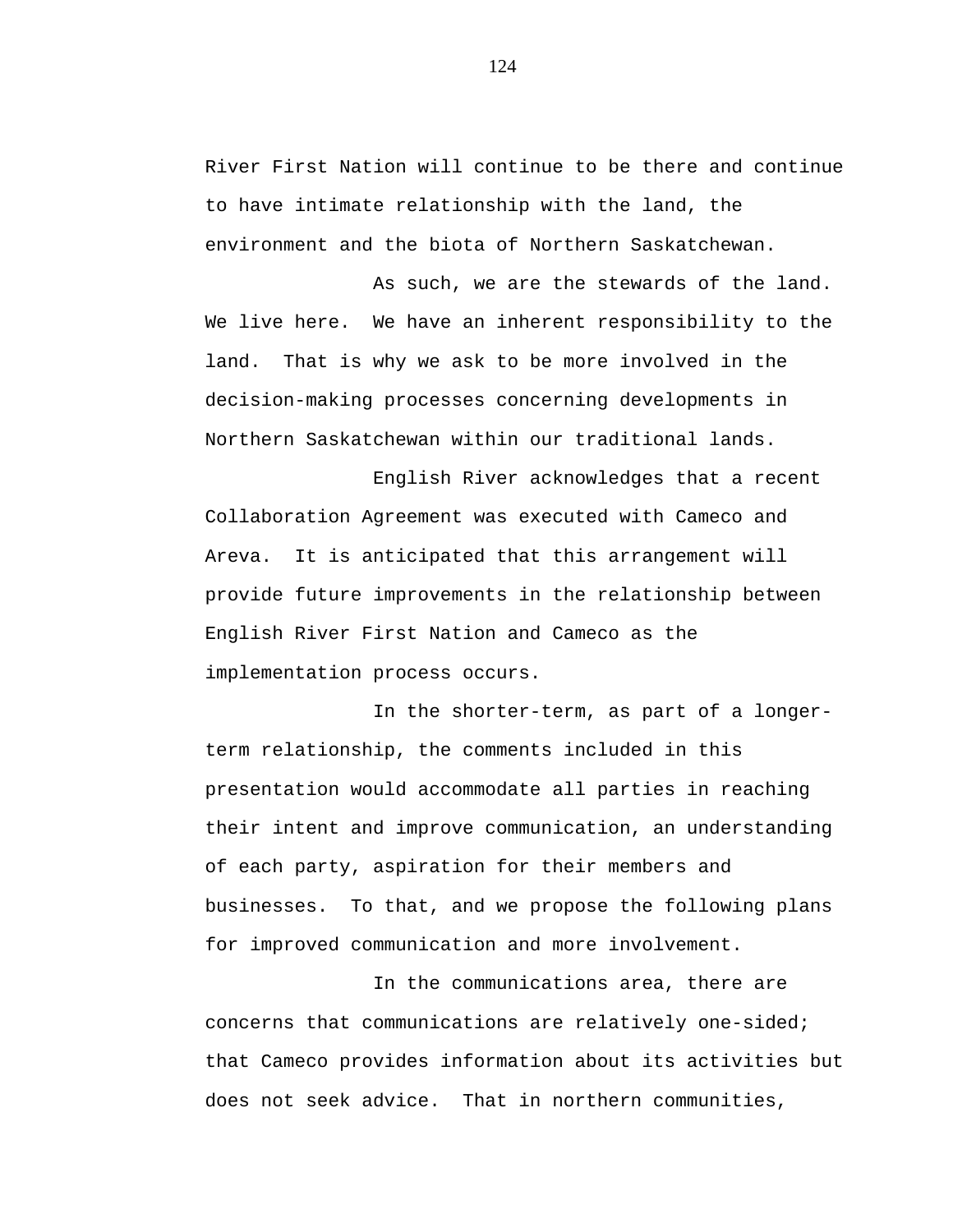because of the language barrier, do not fully understand radiation, about mining activities or planned reclamation.

Northern workers are afraid to bring concerns to their attention after supervisors for the perceived fear of being fired. It has been reported that the charter airlines do not show respect and patience to First Nations workers.

Communication plan. English River First Nation suggests that the following plan be reviewed by Cameco, revised in consultation with English River, and be adopted to enhance the communication process.

(1) Cameco and their regulator should actively seek advice from English River on a seeding of new developments, reclamation procedures and plans, human resources, traditional knowledge and impacts on the environment.

(2) English River commits to providing knowledgeable individuals who have provided constructive input for a variety of activities including environmental impacts, reclamation, First Nation and Northern Saskatchewan cultural and traditional knowledge.

(3) Cameco should retain an ERFN elder ombudsman person at each mine site or share an elder between two closely located mine sites. The elder ombudsman person will act as a liaison with the First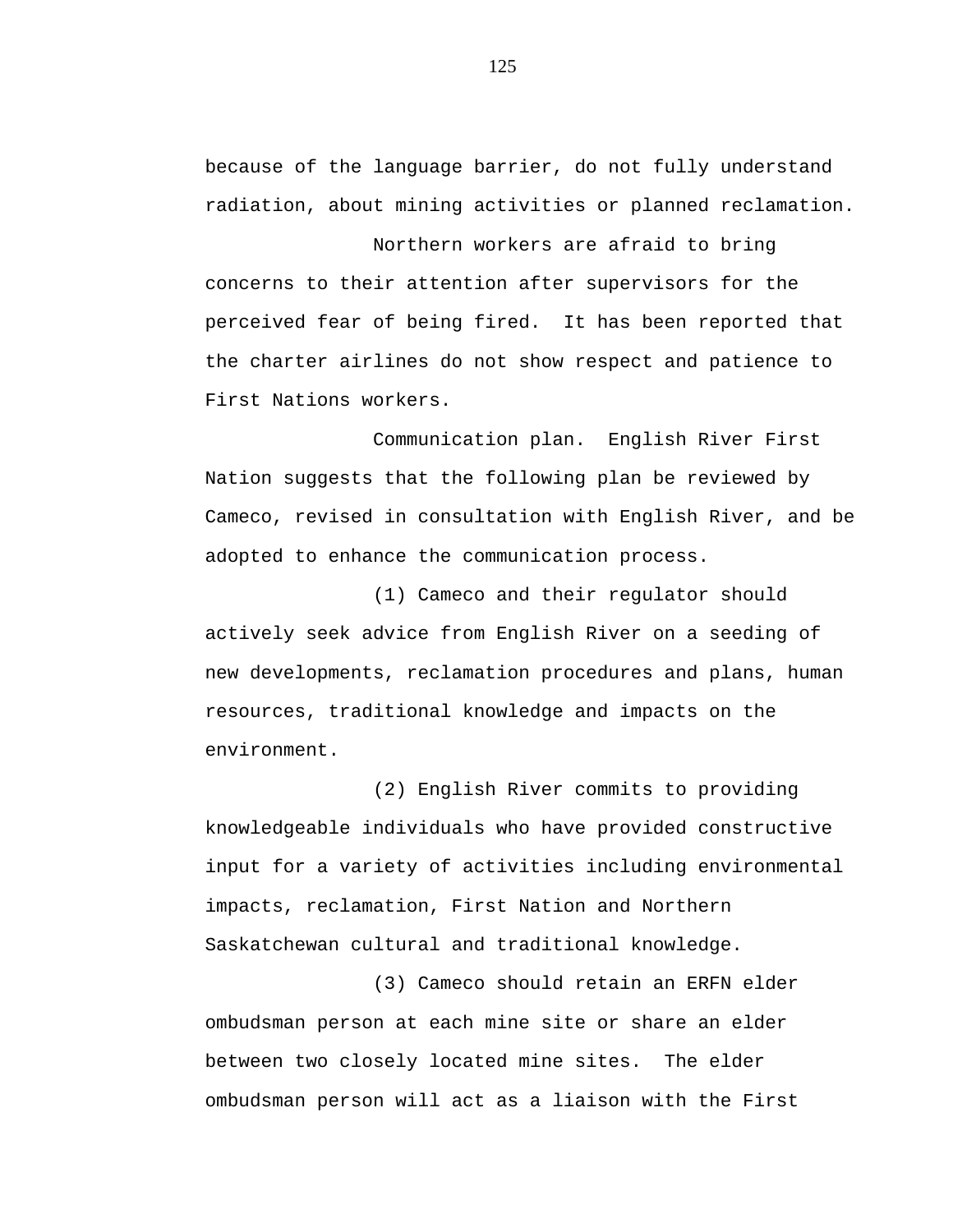Nation's workers.

Employees should be able to go to an elder ombudsman to discuss in private any site safety employment issues without fear or concern of exposure or loss of employment. Elder ombudsman person would then pass the concern to the appropriate Cameco representative. Together the elder and the Cameco representative would follow-up on the issues raised or concerns expressed.

(4) Cameco should adopt a whistle-blower policy which will encourage employees to bring to the attentions of supervisors and managers, issues and concerns, without the fear of suffering reprisals, or losing their jobs.

(5): Cameco and the regulators should translate their public information materials into Dene to make it more accessible for northern Saskatchewan residents. Radiation in the mining process needs to be explained in everyday language, in the Dene.

ERFN has a number of communication resources, such as the radio and T.V. station, mailing list for letters to members, and the ERFN web site that can be made available to Cameco, processing and disseminating information.

Cameco has developed a systematic approach to training, SAT, which is used at McArthur River. As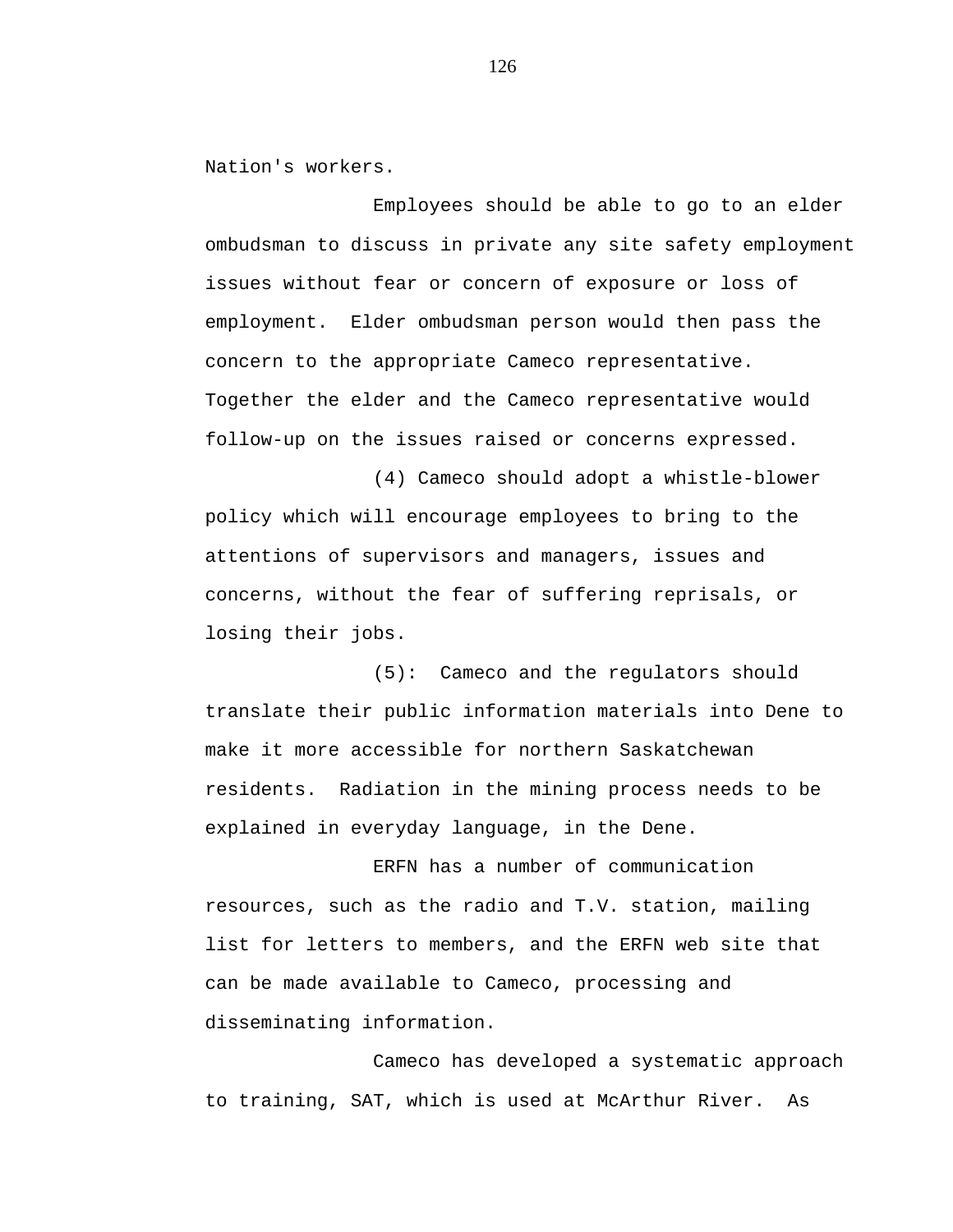part of this program training, it should also be translated into Dene. This would greatly assist understanding and be less intimidating to older First Nation workers.

In the north, when training programs are developed and created, and training material written, cultural differences must be taken into account. ERFN can help with this.

(6): Cameco should provide assistance with chartered airlines relations, to arrange for a better system of communicating their arrival and departure times, and to assure treatment of northern Saskatchewan passengers with respect and courtesy. There are many instances where employees arrive on time, or well in advance of many scheduled departures, only to find the aircraft delay. This affects a person who brings employees to the air strip and causes them to be late for their work.

At other times, the plane is early and leaves before the scheduled departure time, without waiting for the personnel to arrive, without waiting until a previously-scheduled departure. This causes issues with their employers in the mining companies.

(7): Cameco and a regulator should include in any binder of materials regarding an approved mine the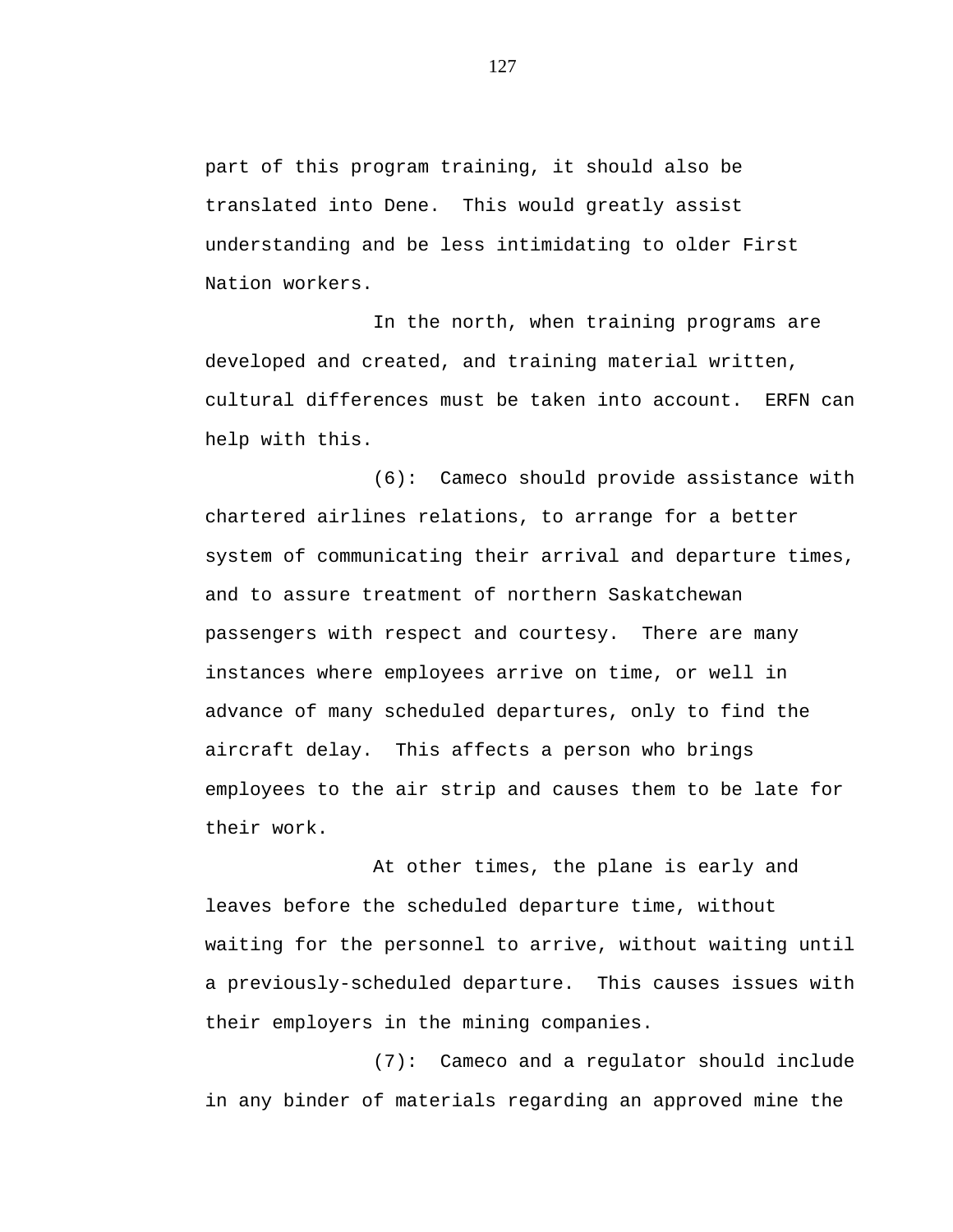agreement between the province and the mining company with respect to a surface lease, and all conditions placed on lease, and provide a complete copy to ERFN.

In the environment aspect, environmental impact, concerns have been expressed by some band members that a road between Key Lake and McArthur River maybe have contamination due to the transport of ore, and wind transport of dust from the mining areas.

Plan: Arrange for independent monitoring twice annually of the road and the right-of-way, and provide a copy to English River First Nation.

Report about spills: From time to time, mining and milling operations experience a reportable spill. ERFN should be immediately informed of these spills.

Informing the ERFN would engender trust between Cameco and English River. This trust could be relied upon when something serious would occur.

Plan: Inform the elder ombudsman person of reportable spills, what was spilled, where it was spilled, how much was spilled, and what corrective actions were taken.

Reclamation: Just as southern residents would be upset if someone were to disturb the background, so are our northern residents concerned that their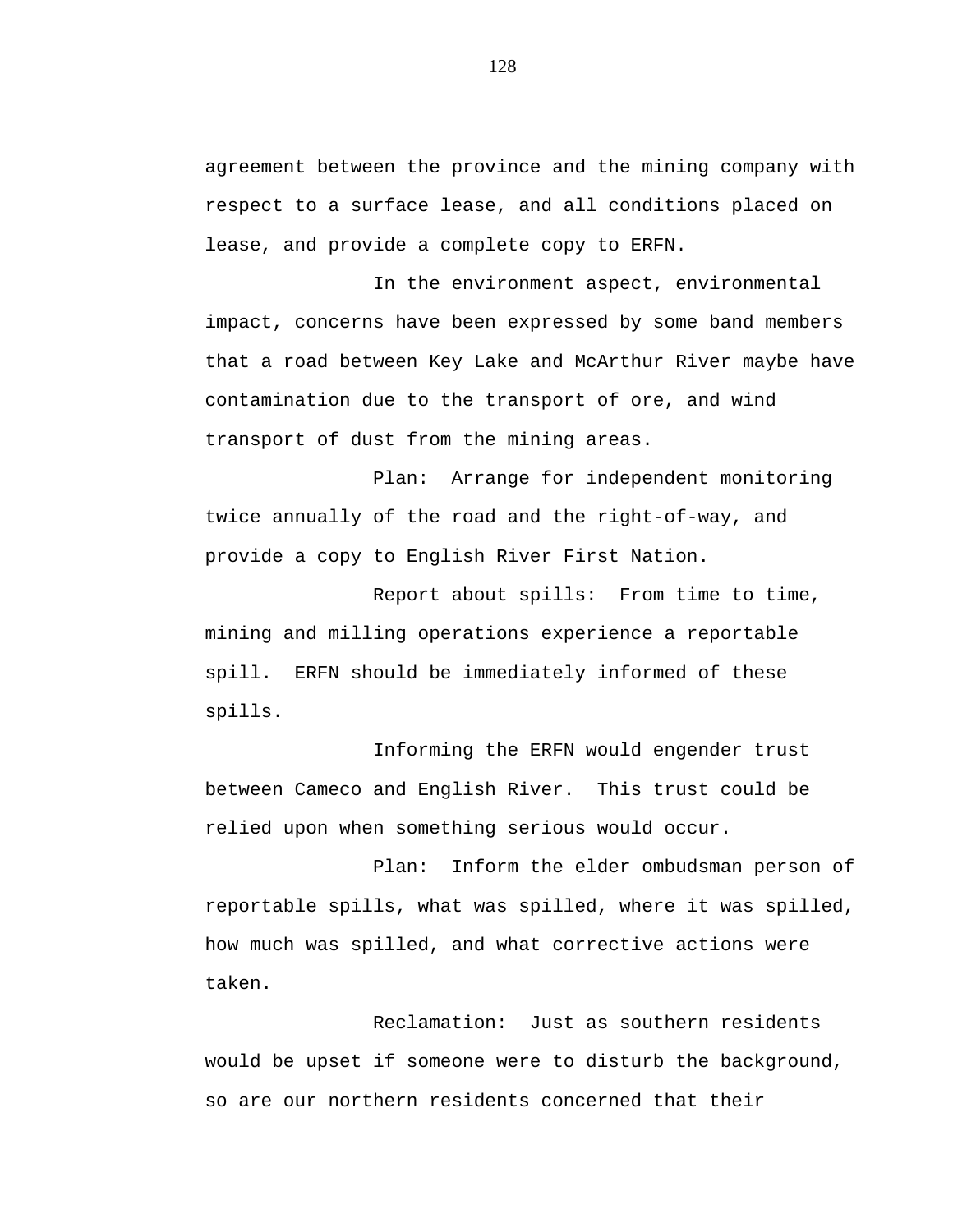background is disturbed. The ERFN back yard is our traditional lands. This is where we live, work and play.

We understand that waste pile water has escaped, and is escaping, at Cluff Lake. Questions occur: How does Cameco cover technology compare? What is the likelihood that their waste rock piles will suffer similarly?

We would like the respect, courtesy, and consideration of being involved in reclamation plans. Our knowledge of the land will help ensure greater success in reclamation.

Plan: For reclamation purposes, to have real discussions with the northern people most affected by the closure of the site, and the real ability of the people to have input in how this process will occur.

At the opposite end of the process, ERFN requests to have more meaningful input and understanding and real consideration of where plants, mills, roads are located, to avoid or reduce the disturbance to animal migration, calving grounds, cariboo areas, medicine plant areas, fishing, et cetera.

Construction of product recovery circuit: Cameco completed a construction and commissioning of our product recovery circuit at Key Lake. The circuit is for the recovery of uranium from by-products in Blind River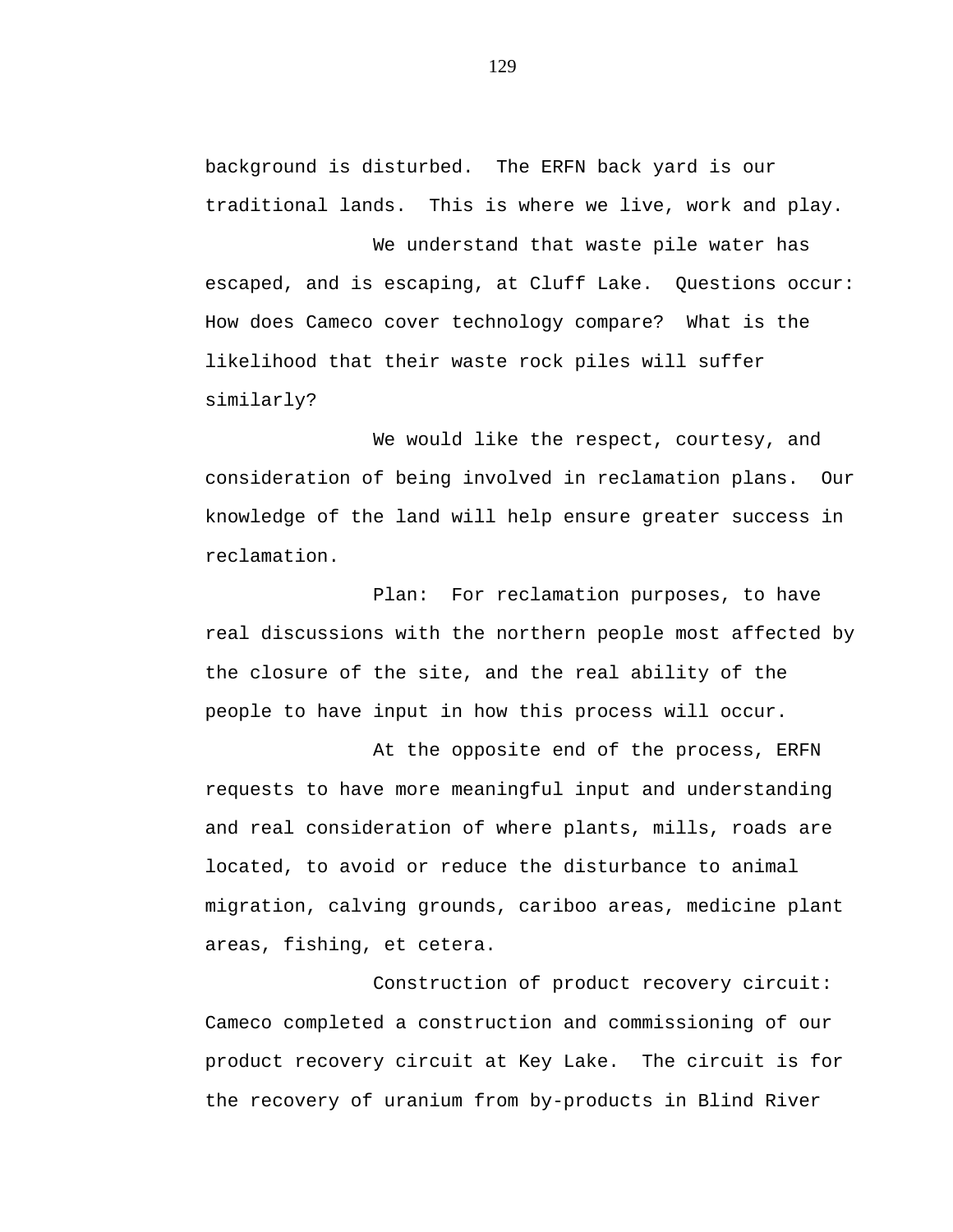and Port Hope.

Questions occur: Will radioactive by-products be transported back to Key Lake from these facilities? What will be transported from Blind River and Port Hope? How will it affect us?

Plan: Inform and include ERFN in plans to recover uranium from by-products from Blind River and Port Hope; the elder ombudsman person would be included in the planning process.

Licence renewal period: ERFN does not have any concerns with extending the licence period up to 10 years. There should, however, be a mid-term review plan. Schedule a mid-term review for the fall of 2018. The review should include a follow-up on the implementation of our suggestions, plans described above, and anything else that might be raised in a five-year interval.

Support for Cameco: English River First Nation supports the renewal of Cameco's licence to operate Key Lake mill and associated facilities to produce uranium concentrate, McArthur River mine to produce uranium ore, Rabbit Lake uranium mine and the mill to produce uranium concentrate for a 10-year period.

Respectively submitted to the CNSC public hearing, by ERFN, with respect to Cameco's licence renewal October  $2^{nd}$ , 2013.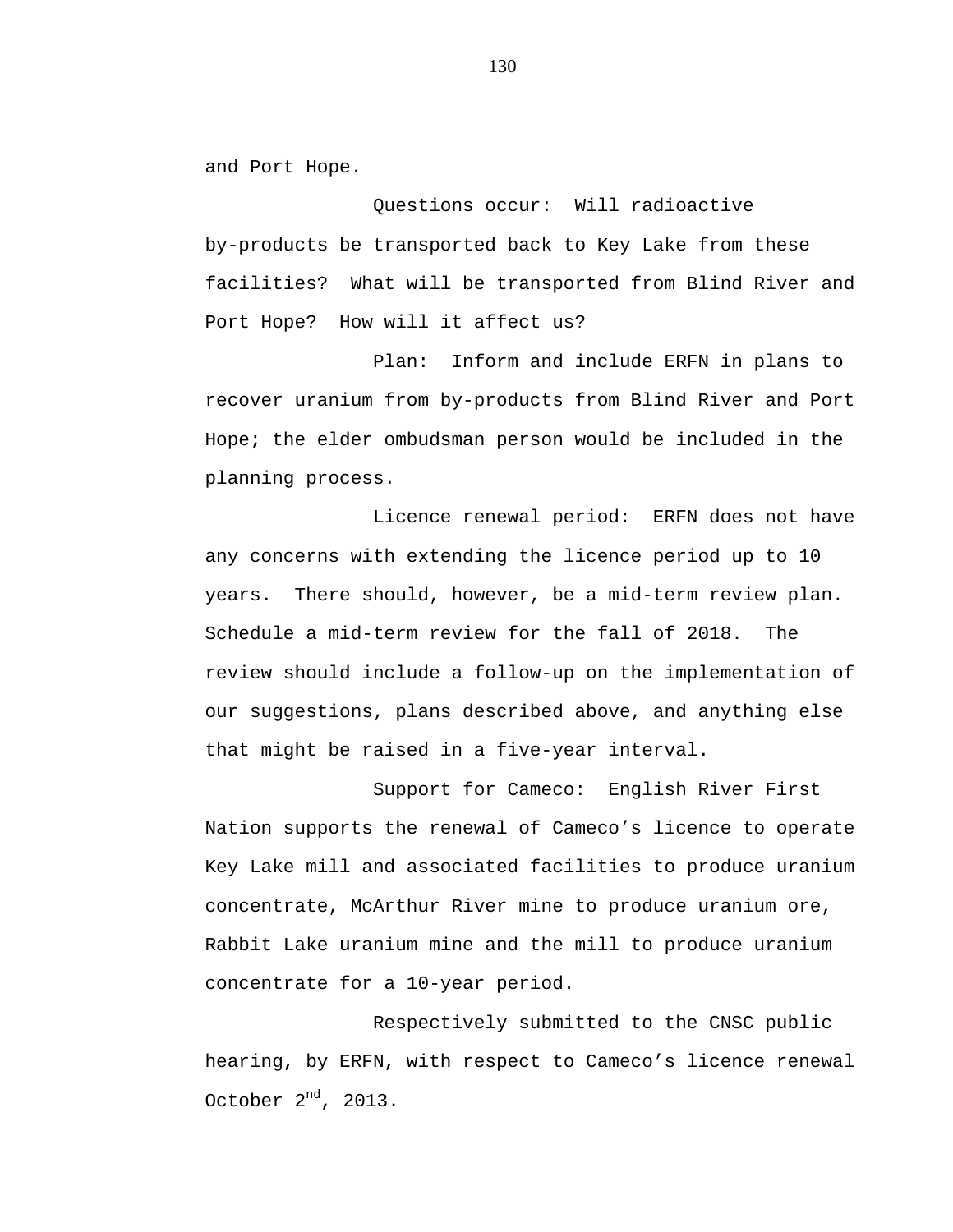### **(SPEAKING NATIVE LANGUAGE)**

**THE CHAIRMAN:** Thank you. Thank you very much. The floor is open. Mr. Tolgyesi?

**MEMBER TOLGYESI:** I have two questions, Mr. President.

One is, to what extent you consider your community is informed and aware of uranium mining impact, and long-term needs for waste storage?

**MS. BLACK:** We have personnel from Cameco and Areva coming to our communities, explaining to our band membership what occurs, what their plans are for the next 10 years. They're done that for the last -- they've come to our community for four -- four times this year, explaining to our band membership what is going to occur within the 10-year projected plan.

**MEMBER TOLGYESI:** It was done to the whole community, or it was done to the band council?

**MS. BLACK:** Both, both the band council at English River First Nation.

**MEMBER TOLGYESI:** And my second, you signed an agreement with Cameco. Do you have a feeling that there was urgency and/or pressure on you or your community to sign this agreement?

**MS. BLACK:** This agreement was worked on for four years. Two chiefs passed me, prior was Chief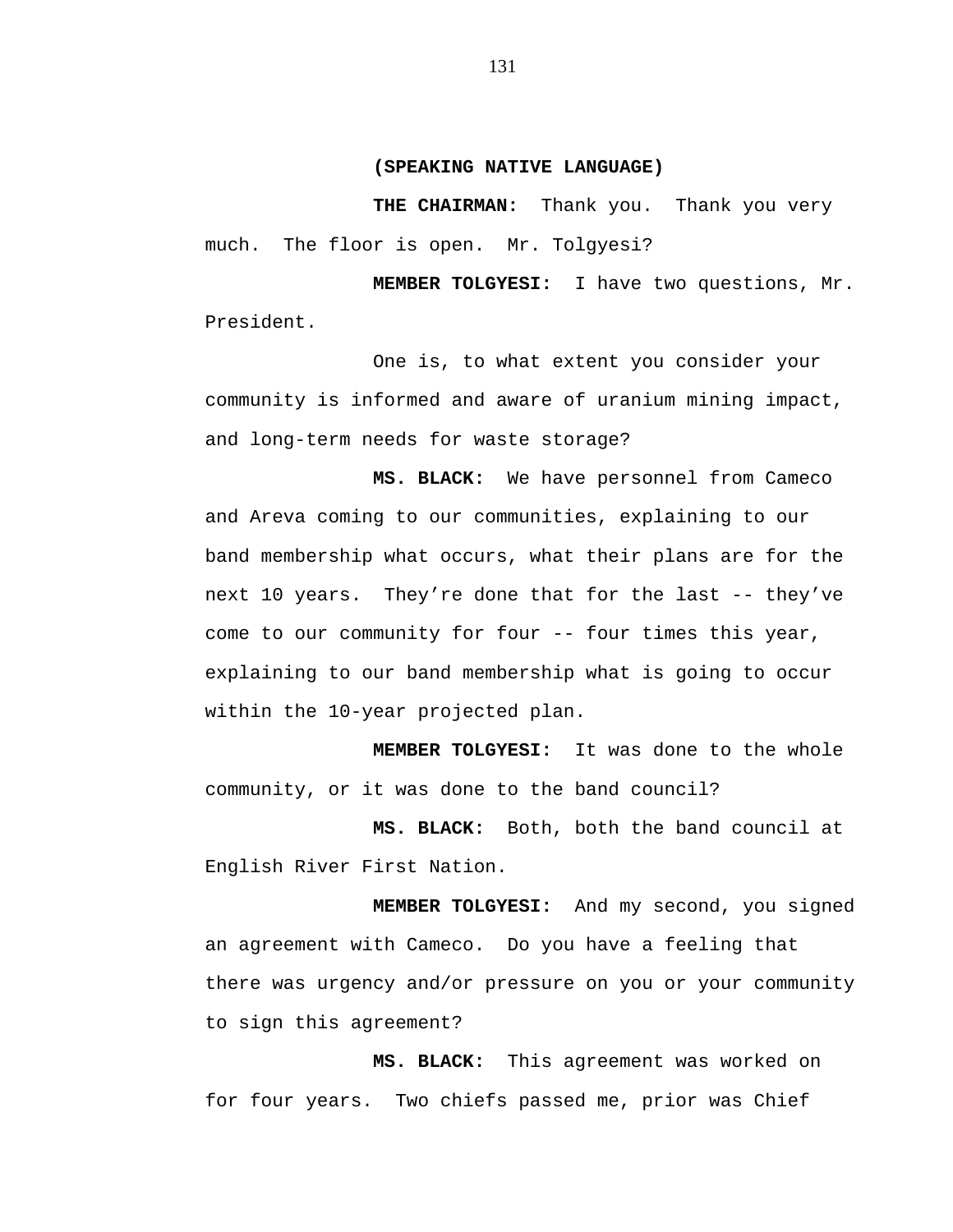Ralpaul (phonetic) and then Alfred Dawatzare, and it took us four years to come to the decision to go ahead and sign the agreement, with the blessing of the elders.

We had informed and told our band membership, but, like I said, not everybody attends the meeting, so we -- because it took a four-year process, so on May 31<sup>st</sup> of this year, we signed at English River.

**MEMBER TOLGYESI:** Cameco, do you have any comments on that?

**MR. WILLY:** Sean Willy, for the record.

I support it did take four years for ongoing negotiations, and on both sides. There was no timetable to complete. With these agreements, they are commercial in nature, but they're really based on a relationship, and we respected English River leadership and their elders' timetable to move forward, and at times, to delay.

# **THE CHAIRMAN:** Okay. Dr. Barriault?

**MEMBER BARRIAULT:** I guess one of the

concerns I have, really, when I read under "Communications" that people are afraid to bring issues of concern with -- well, I would suspect is safety at the mines, with the fear of being fired. Is there whistleblower policies with regards to Cameco?

**MR. MOONEY:** It's Liam Mooney, for the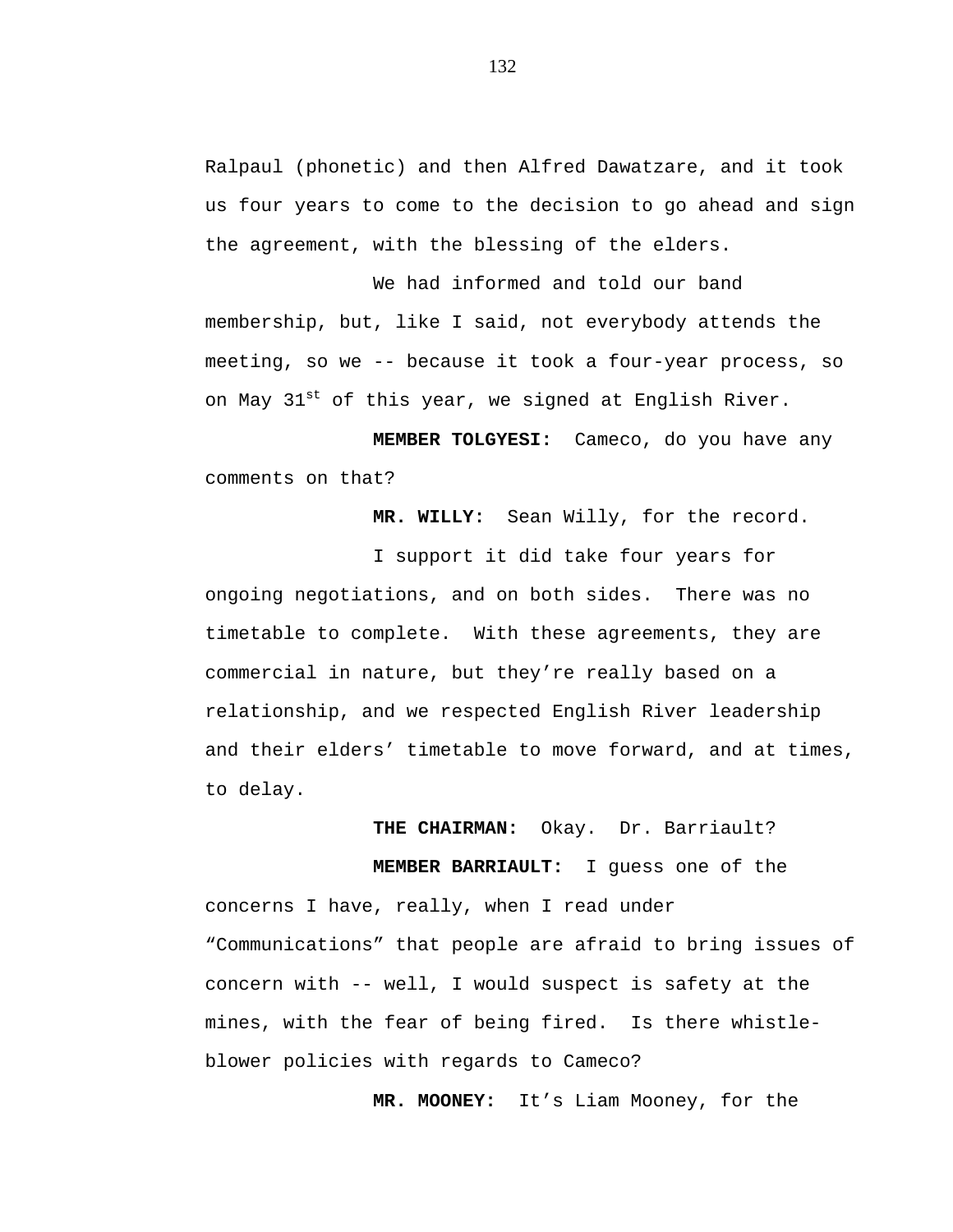record.

And protection of the environment and the safety of our people and the public are our top priorities.

With respect to the concerns raised, we do have an ethics hotline. We have an ethics policy that all employees are required to sign as part of their employment. The ethics hotline is confidential and allows for investigations that have profile up to and including the members of our safety health environment committee of our board. So they are taken very seriously. They are investigated and resolved to the satisfaction of the complainant.

Besides that more formal process, we do have strong safety culture at all three of our sites that are up for re-licensing today and part of that is a very strong reporting culture.

So reporting is encouraged and in that conversation there is also the Occupational Health and Safety Committees at each of our sites. Those are a statutory requirement and it allows yet another avenue for people to raise issues if they would like to see them pursued further.

**MEMBER BARRIAULT:** Thank you. Would you care to comment on that? Is that satisfactory for your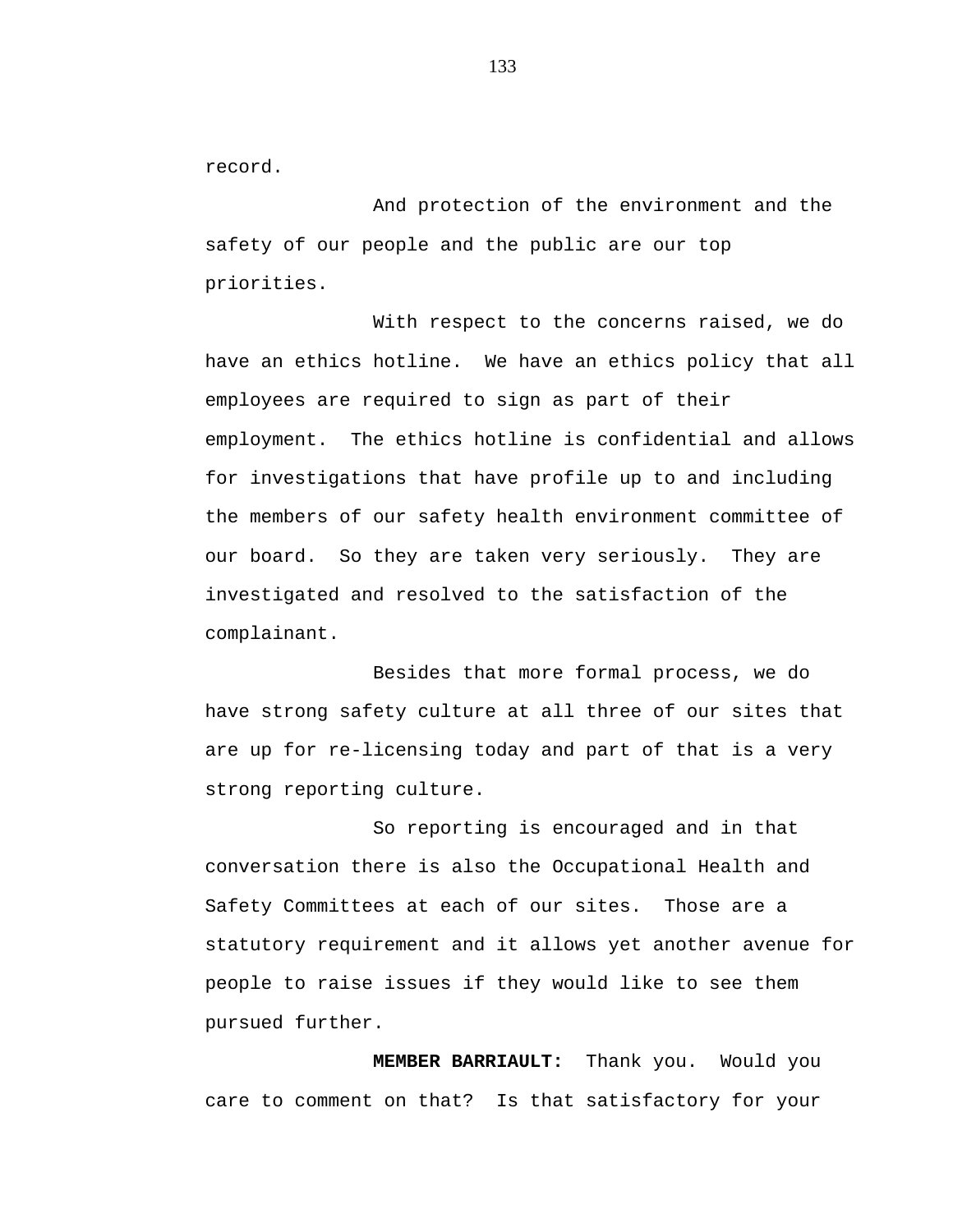concern?

**MS. BLACK:** Basically, I brought up this concern as I've conversed with Cameco personnel in the past in regards to a whistle-blower policy. A lot of our band members that are working up at Key Lake mine, McArthur, Cigar and McClean, have raised issues and brought those issues forward to us.

They don't really want to go to them because either they are feeling below management. They don't want to step over anybody's boundaries, but many concerns that they have are brought forward to us and then many times I have conversed with Cameco "This is what we should do" so we could eliminate. And then the productivity of Cameco will escalate further if we don't have this many issues.

Let's put in a system that it will alleviate and eliminate many of the processes that they go through. And it's not only that -- sometimes it is because of their relationship at home and things that they don't know how to talk to somebody. That's why I said there should be an elder ombudsman person in each mine site, so these people will feel at ease so they can talk to somebody instead of somebody they don't know. So that's this recommendation and a suggestion ERFN is putting forth to Cameco.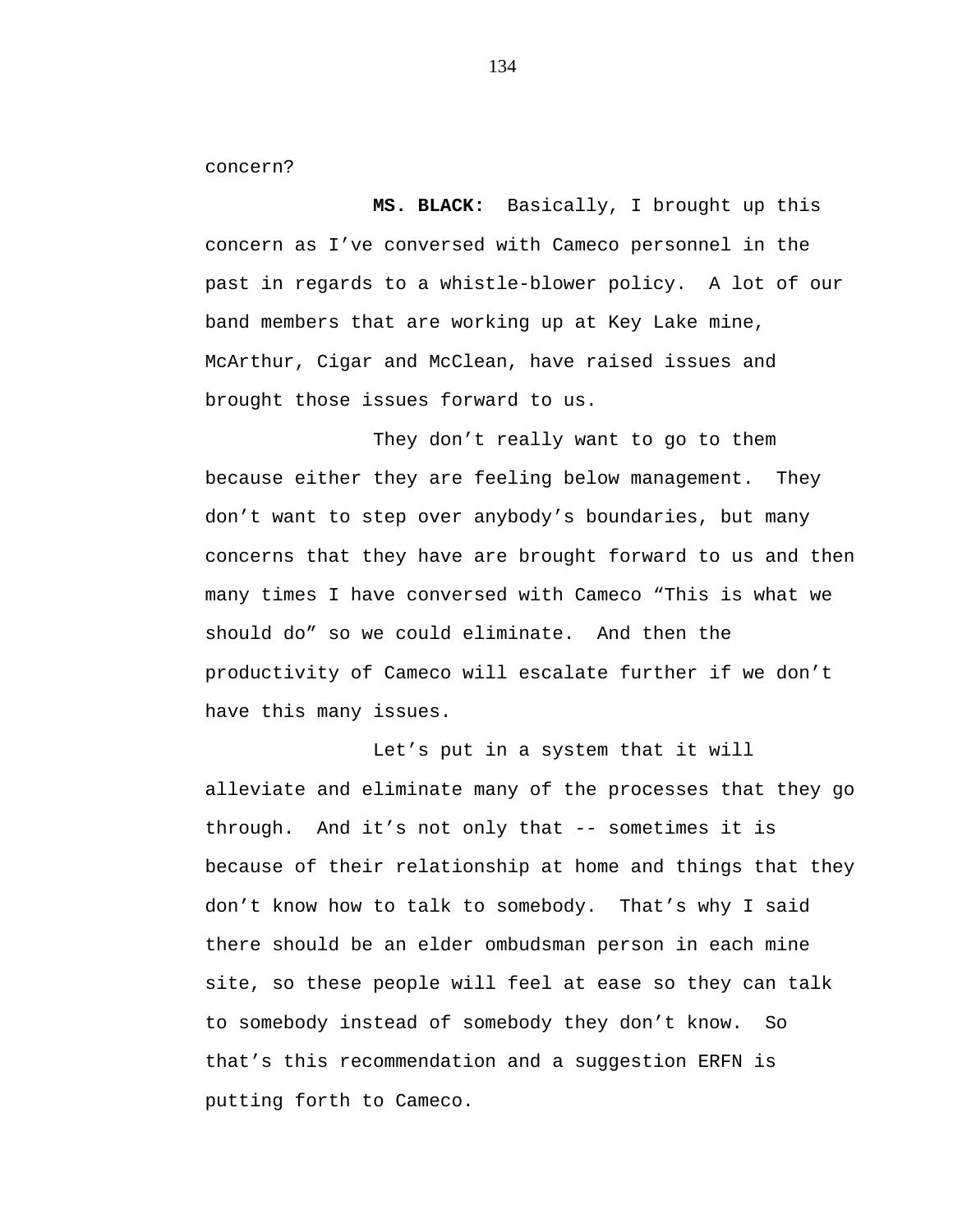**MEMBER BARRIAULT:** Thank you, thank you.

**MEMBER McEWAN:** Sorry. Could I just ask a follow-up on that? Does your hotline have multilingual capability? Because I think I heard you say earlier that there was sometimes a language barrier in trying to put these questions forward?

**MR. MOONEY:** Liam Mooney, for the record.

It does not have multilingual capability but it is -- the question was asked around whistle-blower. It is -- the ethics hotline is designed to be that whistle-blower protection in that regard.

And we have found that employees are prepared to use it and raise issues of concern. It's been effective. It's only -- it's been in place for a number of years now and is being refreshed at present.

**THE CHAIRMAN:** Staff -- Keith, do you know that also you -- the people can actually -- the employees can actually approach CNSC inspectors and CNSC staff? I just wonder if anybody ever approached some of our inspectors and tried to -- particularly on safety concerns. Staff? Anyone? Or you don't ---

**MR. JAMMAL:** Ramzi Jammal, for the record.

There are a couple things I just -- on the whistle-blowing aspect, just to make sure that we're not talking about labour relation issues and productivity of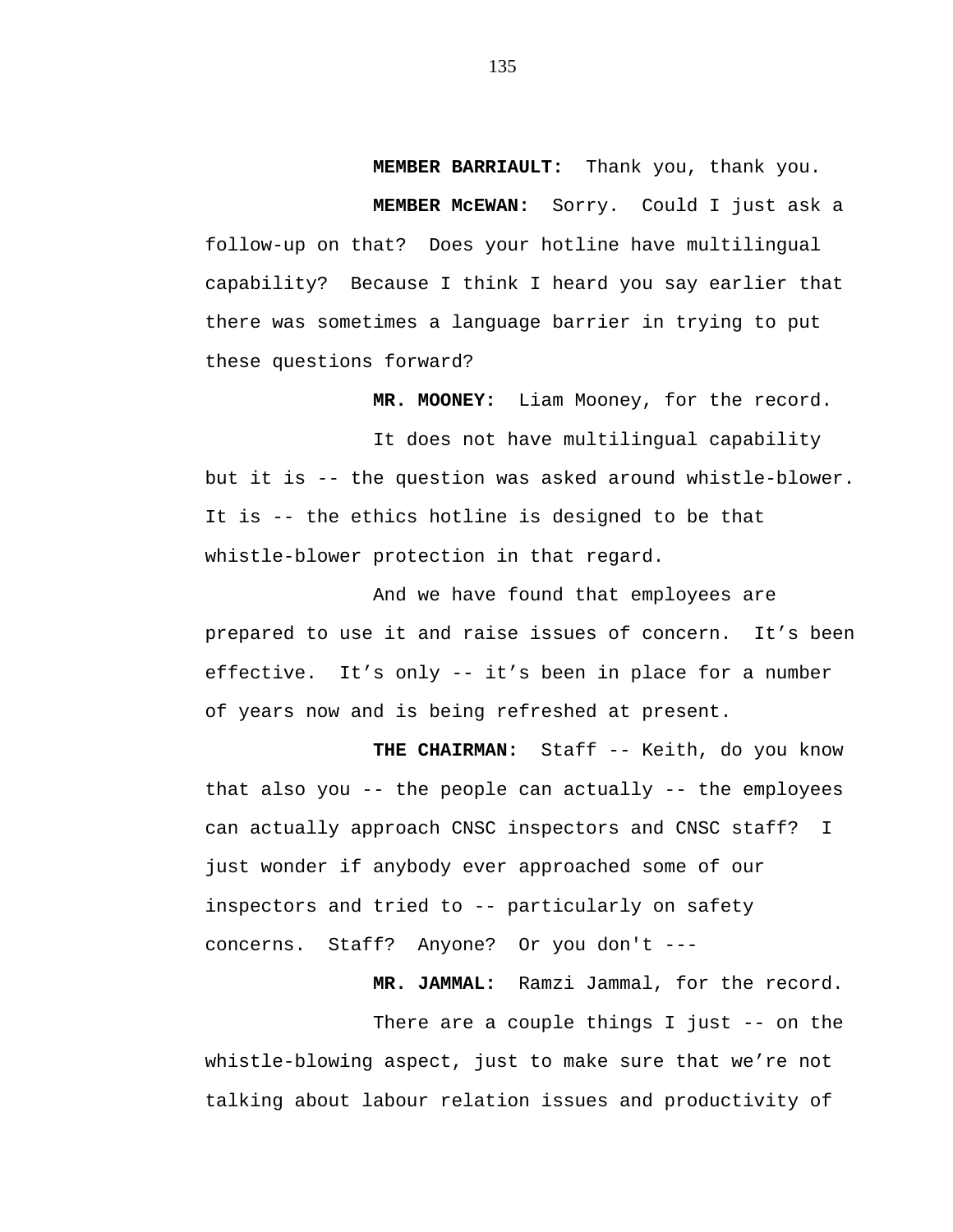operations for Cameco. I just want to clarify this. So that's Cameco's and the English River Band to settle how they approach from labour relations aspect.

But we have our project officers with us here that will respond to your question with respect to any approach with respect to safety, to our inspectors.

**MS. EATON:** Sarah Eaton, for the record.

As I mentioned earlier, when we are on inspections we do talk to staff alone without the licensee present. So if they did have a concern they can bring it.

During my inspections at McArthur River there has been no safety related concerns brought forward by employees, but there are numerous mechanisms for them to do that. Either to myself or also to the occupational health and safety committee.

**MR. WILLY:** Sean Willy, for the record.

In addition to the ethics hotline we also have, as we alluded to in our presentation, our community liaisons which are focused within the community. English River First Nation has one.

And through the Collaboration Agreements we have established sub-committees which will also address and be able to bring some of these concerns forward in really, in an English River perspective, and we hope to work on them jointly moving forward.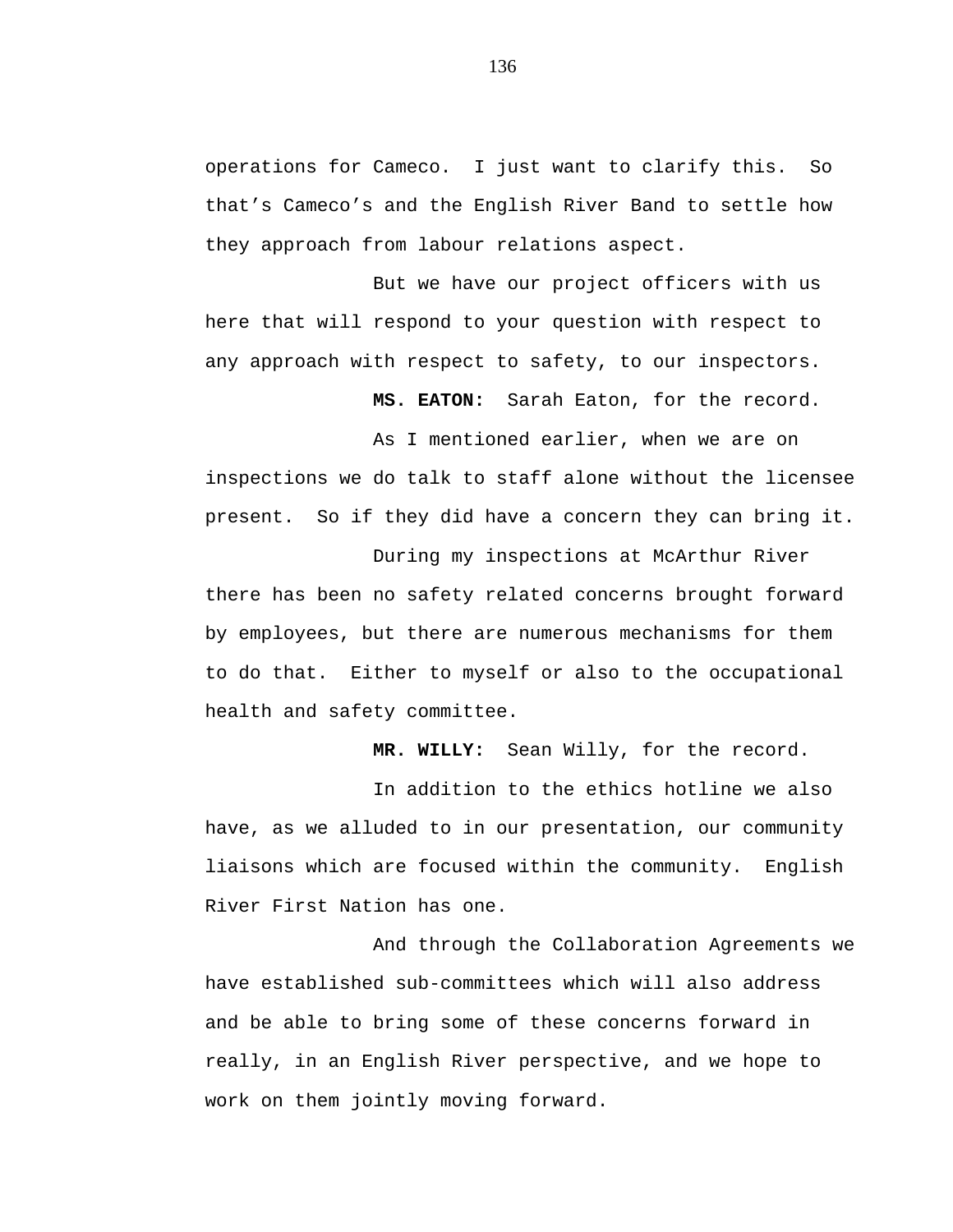## **THE CHAIRMAN:** Dr. Barriault?

**MEMBER BARRIAULT:** I can't help but wonder if there's not a cross-cultural issue here that some people are afraid to bring issues forward. Not because of any -- a real reason, but perceived reasons really.

So I'm wondering if education couldn't address some of this, really, with regards to explaining to the staff that, you know, it's okay, if you have an issue bring it forward, we want to hear about it. I don't know if you are doing that or not but it was just a comment. Thank you.

**MR. MOONEY:** Liam Mooney, for the record.

And maybe I'll ask Les Yesnik, one of our general managers we have here, to touch on the reporting culture at his operation and their efforts to ensure that it's strong.

**MR. YESNIK:** Les Yesnik, for the record.

Absolutely I support the discussion so far here. There is many avenues for communication and we endeavour to ensure that we have those clear lines of communication to our employee group and to the communities.

The reporting culture at the Key Lake operation is excellent. We have -- any time there is any event or any issue that is captured it's -- depending on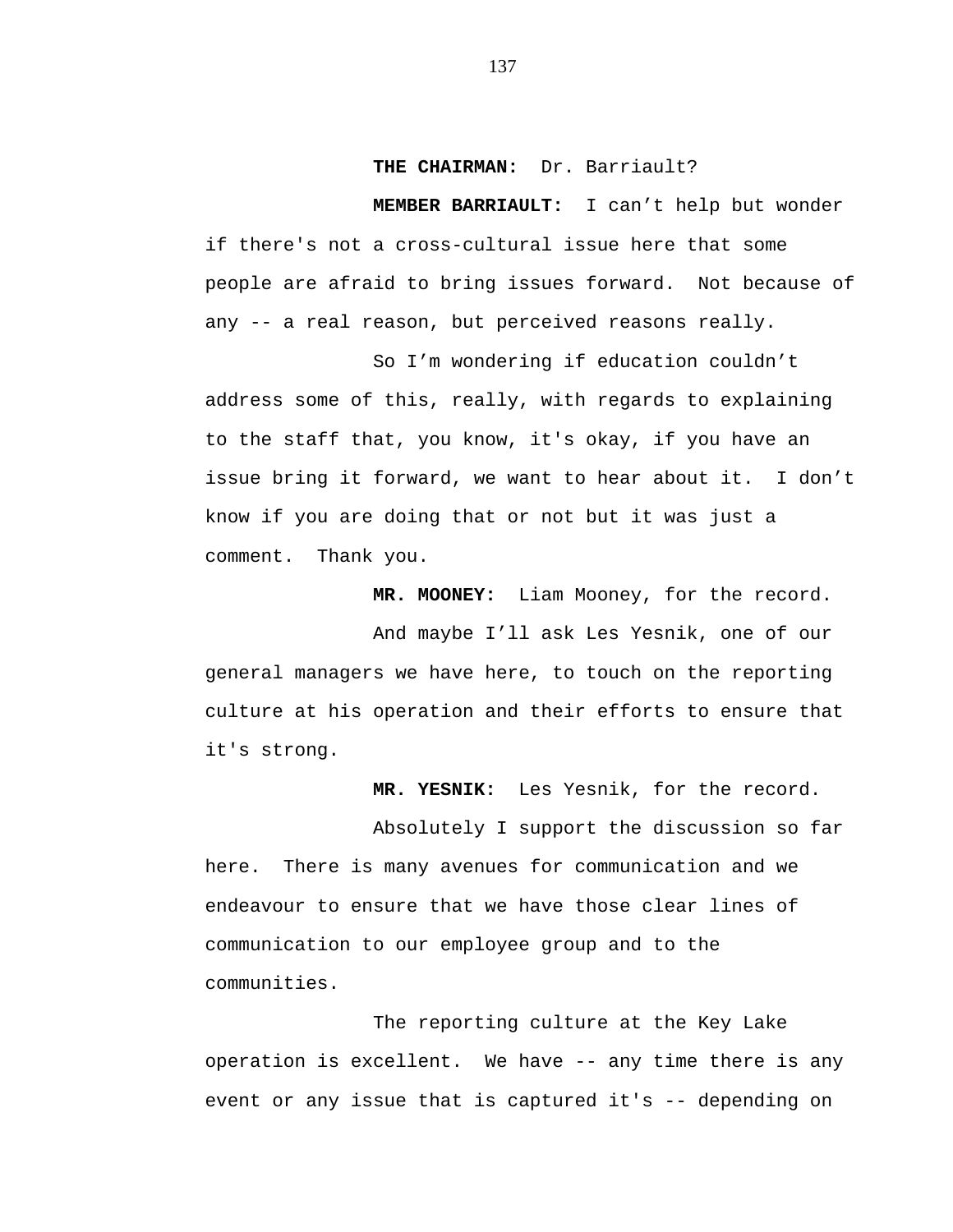the level of that event, it's either trended or investigated at the appropriate level.

And the right individuals are involved in that investigation too, to find cause, to look at the risks of future occurrence and ultimately find resolution through corrective actions which we ensure prompt resolution to.

Beyond that, when it comes to reports in the operation and from the operation's perspective, the expectation of the team at Key Lake, including my direct reports and myself, is that we are getting on the floor and talking with employees.

And my observation is that we have built that relationship of trust with our employee group. Quite regularly I'm speaking directly to our employees on the floor or they are coming to my office and I have an opendoor policy. They will bring concerns. We do respond to those concerns.

And could we certainly -- could we do a better job of communication? I think we can always work towards improving those lines of communication. I think we do an excellent job and, you know, we'll continue to look for opportunities to improve upon that.

**THE CHAIRMAN:** Thank you. Other questions? Ms. Velshi?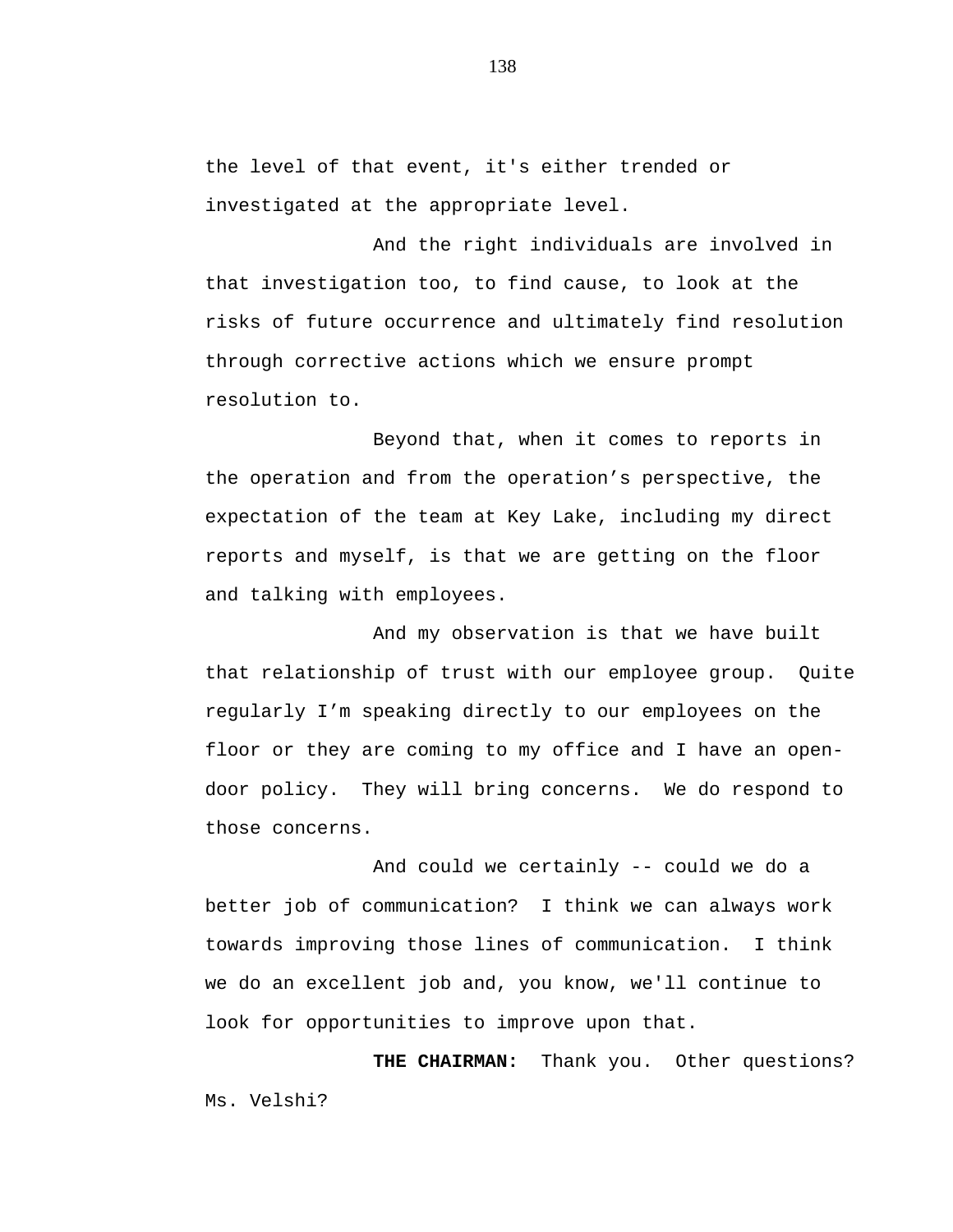**MEMBER VELSHI:** Question for staff. The intervenor has recommended a midterm review and I wondered if staff could elaborate on your recommendation about the annual review as part of the annual performance review. And how the scope and the public's involvement in that would differ from the midterm review.

**MR. JAMMAL:** It's Ramzi Jammal, for the record.

The frequency of our report is much more frequent, so it's an annual basis, so that's one of the major differences. And the midterm report, we don't have to wait for the midterm cycle to address it.

You are raising a very good point from a communication perspective. Where the annual report - starting as of last year -- where it is performance report relating to every licenced facility under –- for uranium mines and mills, to be specific.

And the public has an opportunity, as part of the process, to intervene with respect to the report itself. So the process is just like the current CMD process. We put -- the staff will put their CMD in the public domain and then the public and intervenor, or any interested party, will intervene based on the information in CMD. And they can raise any questions pertaining to the operations and to the report itself.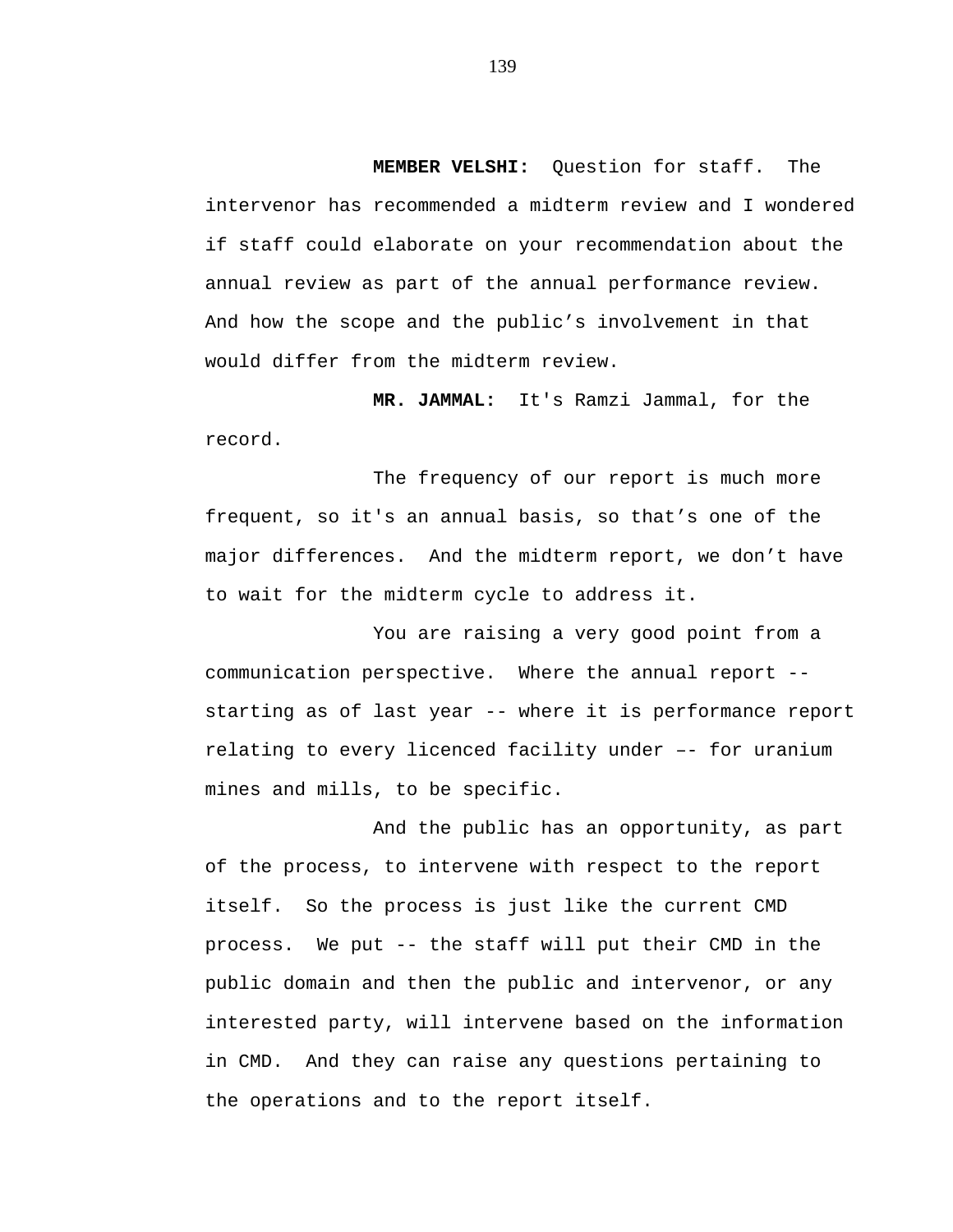So that's one of the major changes that the CNSC has done, the frequency has been updated on an annual basis. Number one with Number two is the public intervention associated with the information in the CMD. And then third, is the report itself is performance of the operator and the licensee against our regulatory framework which means the Act, regulation and the licence conditions. And any follow up actions would be reported back to the Commission.

So environmental reporting will be included, radiation dose to the workers, public information program, all these will be in the annual report that will be produced by the CNSC staff to the Commission to review.

So it will cover some of the SCAs and then we're -- as we get feedback from the Commission on improvements, we'll continue to improve.

In summary, the report is a performance report of the licensee, addressing the implementation that is put forth by the Commission in the licence and the public will have opportunity to provide input.

**THE CHAIRMAN:** Okay. Let me translate all of this. Instead of five years, they're going to have annual report, annual report. And in -- we are actually going to come to the communities also in a cycle yet to be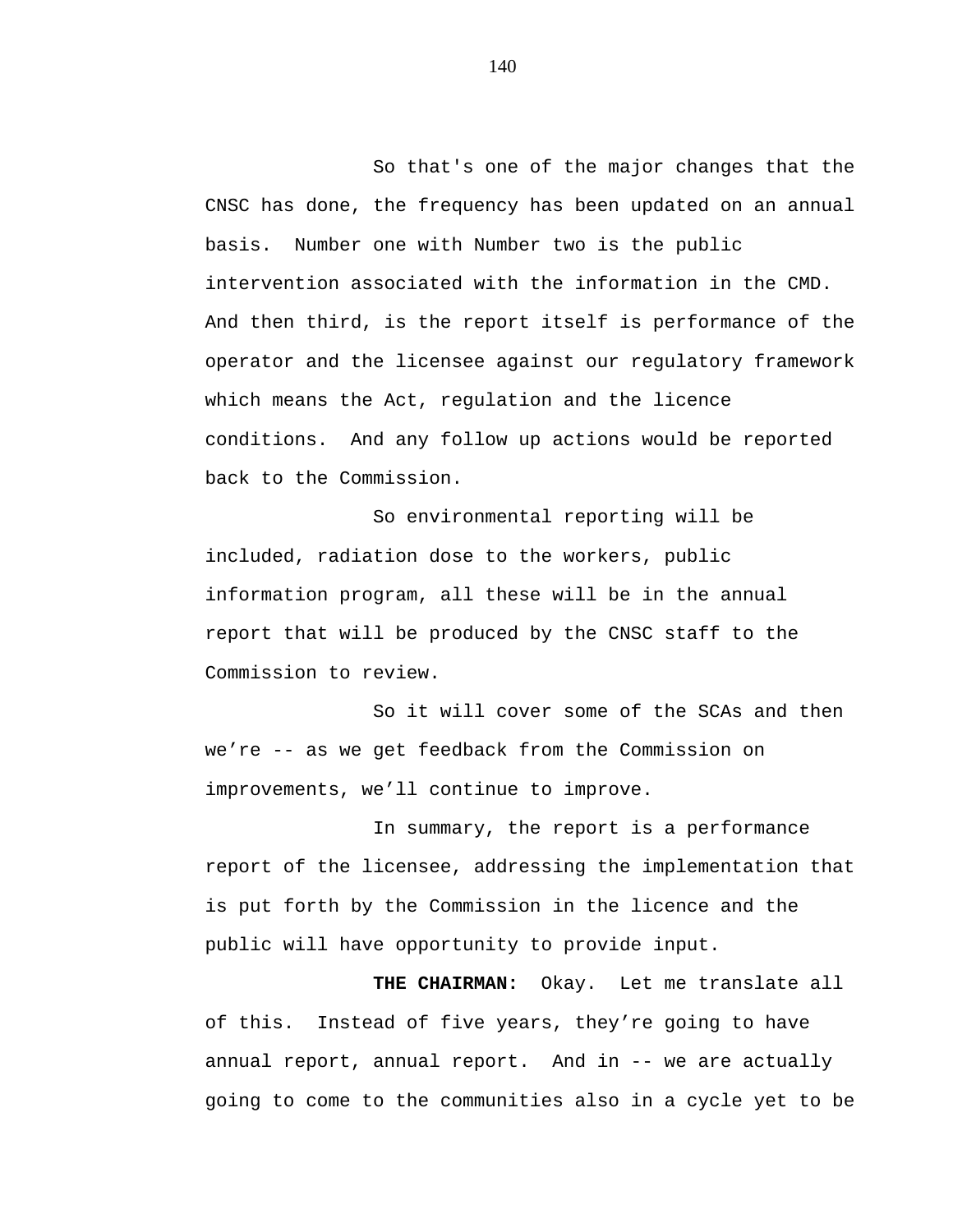determined. But there'll be an annual progress report on safety of nuclear mine.

**MEMBER VELSHI:** So my follow up that is that the scope would -- because I haven't been involved in a mid-term review -- so the scope of the annual and the mid-term reports is the same. And the public participation and the availability of the participant funding, for instance, is that different or would that be the same as well?

**MR. JAMMAL:** The reports will be -- Ramzi Jammal, for the record.

The reports will be very similar and we're focusing on performance elements relating to the licenced activity.

On the participant funding program -- okay, I'm just going to stick my neck out here, from - perspective, it does not cover the public input with respect to the annual report because the public funding program, participant funding program is unique and specific to a triggers. But at the same time, the Commission can decide what needs to be put in place ---

**THE CHAIRMAN:** Well is the Commission -- if the Commission is moving to a 10-year licence, he'll have to decide when does public participation occurs. So this is still a work in progress.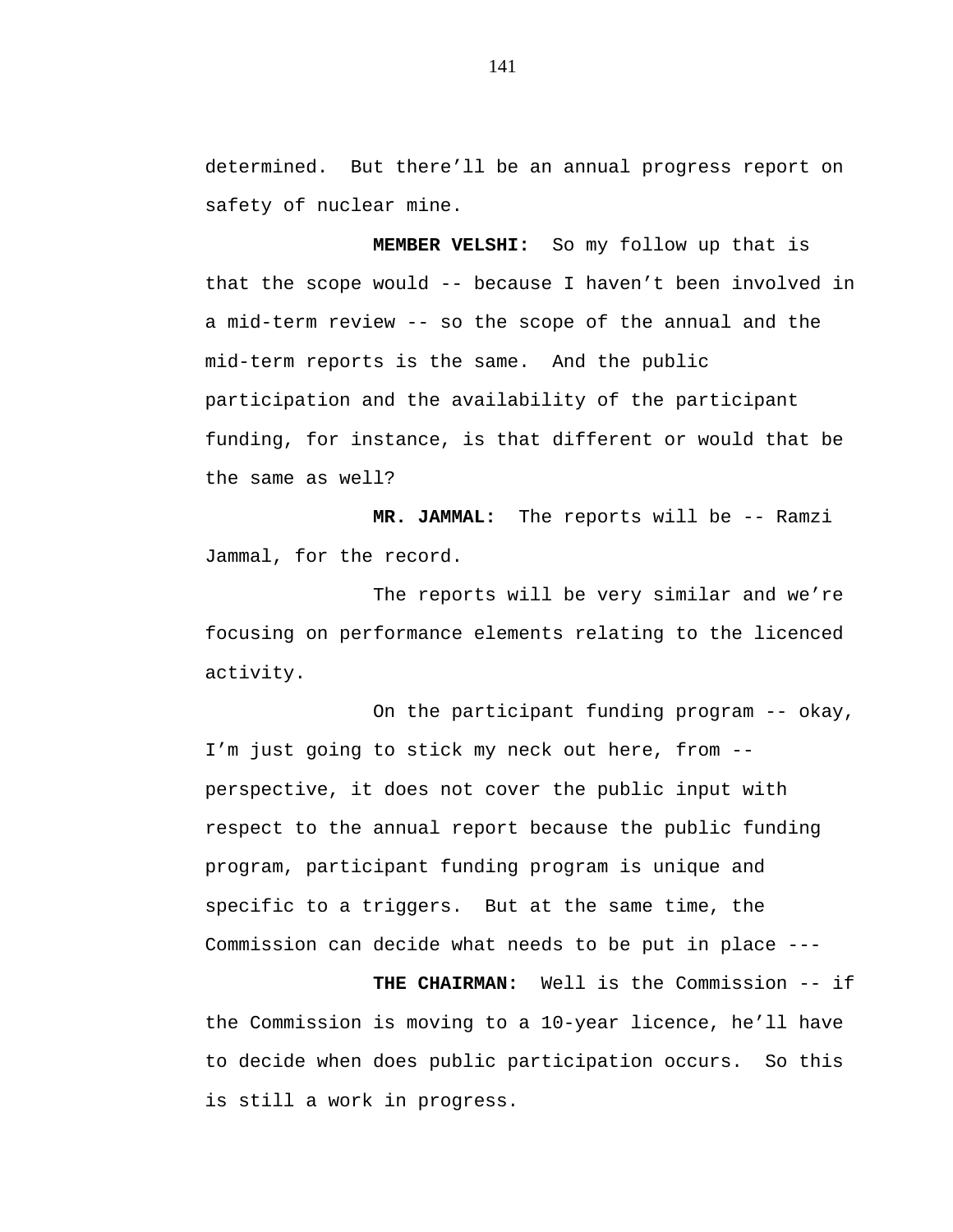Other questions? Monsieur Harvey?

**MEMBER HARVEY:** And my question's addressed to Cameco. Their communication, I'm surprised to see that the second sentence in that paragraph there, Cameco provides information about its activities but does not seek advice.

You sign agreements with many communities and specifically with the English River and I would like you to comment about that sentence and maybe give an example of advices that have been given and that you have followed.

**MR. WILLY:** Sean Willy, for the record.

We make a concerted effort always to engage our communities in healthy two-way dialogue and follow up best practices in communication with our stakeholders.

As we've mentioned throughout, community engagement is an ongoing process and its next step, through these collaboration agreement, builds on that relationship. And there will be components within that through our joint communication committees, through subcommittees focused on environment and engagement activities. Community members will set the agenda for these formal discussions moving forward within the agreement.

One of the best examples I have is with the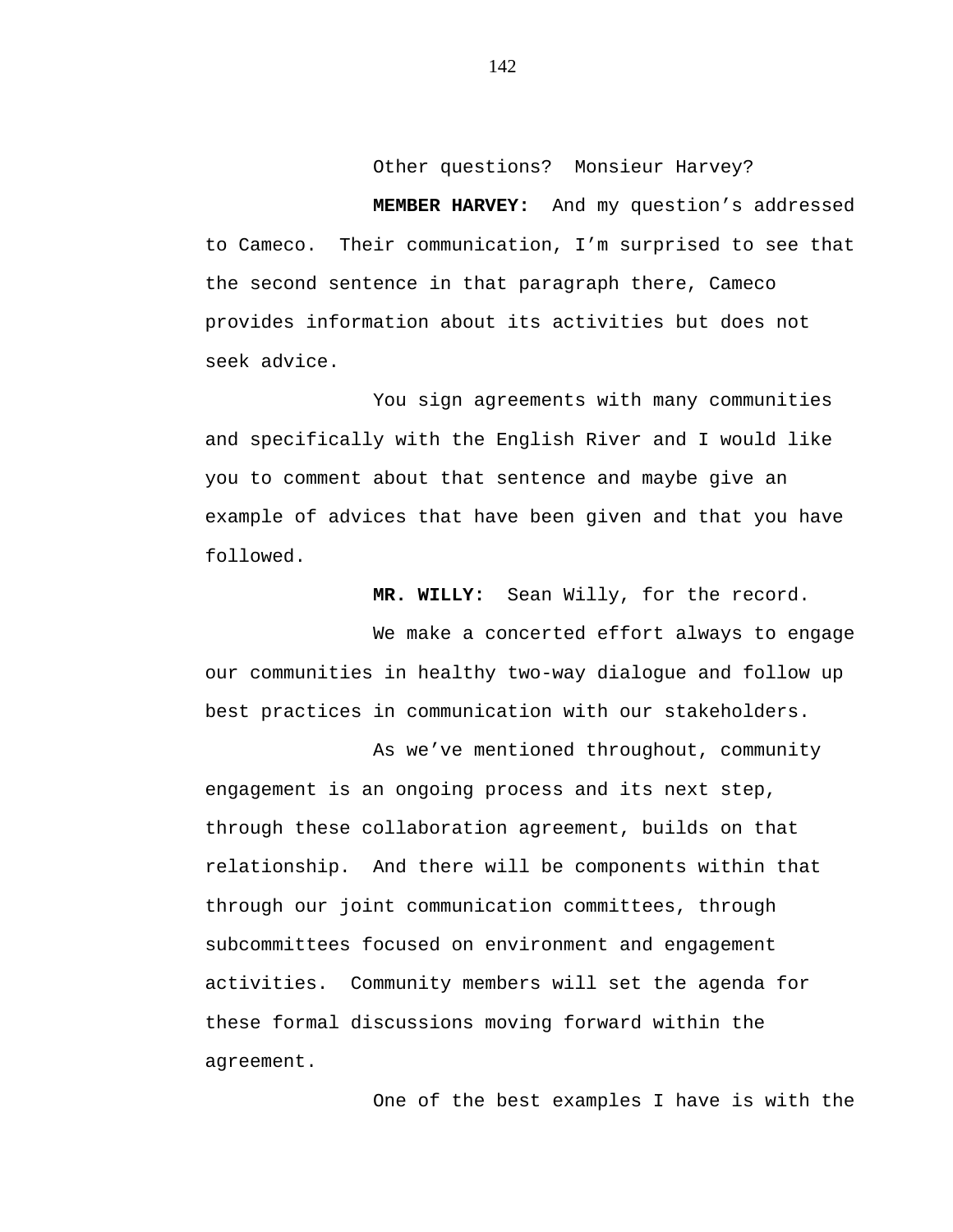current Millennium project and the numerous meetings we've had with English River, their Elders, their members of their Environmental Quality Committee. We've done onsite visits, obtained traditional knowledge, utilized that traditional knowledge within our project plans and designs in our environmental assessment.

**MEMBER HARVEY:** Vice-Chief you have a - you want to comment?

**VICE-CHIEF BLACK:** Well, just for the record, Marie Black.

Just to make you aware, we have reserve lands at Cree Lake which is one of the biggest lakes up north there. And it's close to the mines and, like I said, those are our traditional lands.

We also have a new reserve at Kilometre 160 on the Key Lake Road where our band members and our youth go yearly for hunting and gathering and all that traditional knowledge that we pass on to our youth. And those are the concerns that are coming from our band membership. How can you -- we work together to better work as a unit for the betterment of tomorrow's future children?

So those are -- we have many reserve lands right in our traditional territory, not only English River. And, like I said, we have one at Cree Lake and the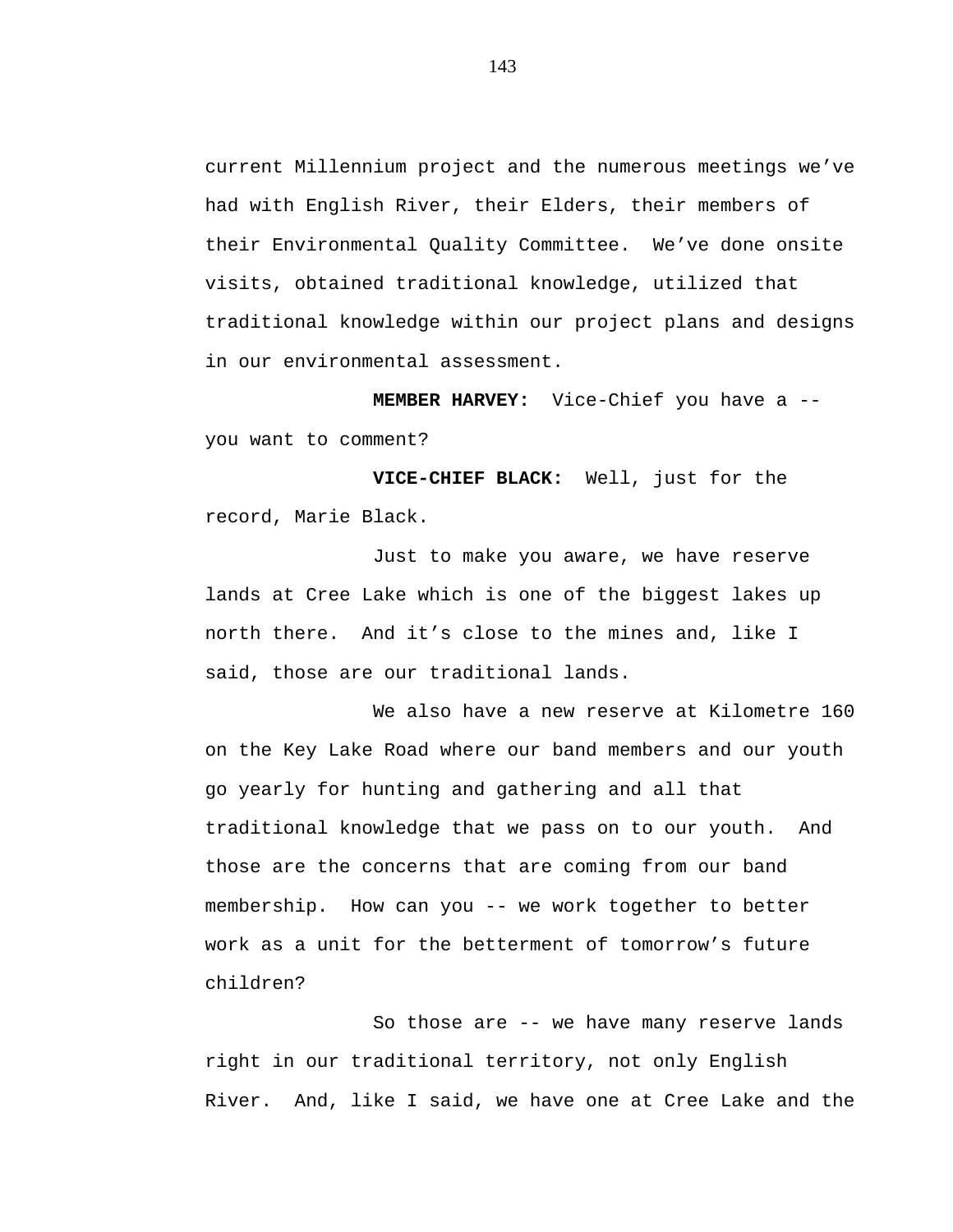better communication that we have with Cameco and industry will eliminate innuendos that are already going through the windows.

So those are the things we like to collaborate with Cameco and work together for the betterment of tomorrow.

So I -- like I said, as a band member I wear two hats. Now I wear it as a Vice-Chief. Those are my concerns coming from my band members from La Ronge and the urban areas. So that's why I'm here to present these concerns.

**THE CHAIRMAN:** Thank you.

Dr. McDill?

**MEMBER McDILL:** Thank you.

You heard the -- my question with respect to the haul road earlier, were you eased -- were your feelings, concerns eased by the answer or do you want more information?

**VICE-CHIEF BLACK:** For the record, Marie Black.

Yes, I have heard your question and we do have access right through the gate going through McArthur River. Like I said before, we go hunting and gathering around from those areas, not on the road but sometimes the slurry comes around there and the questions are coming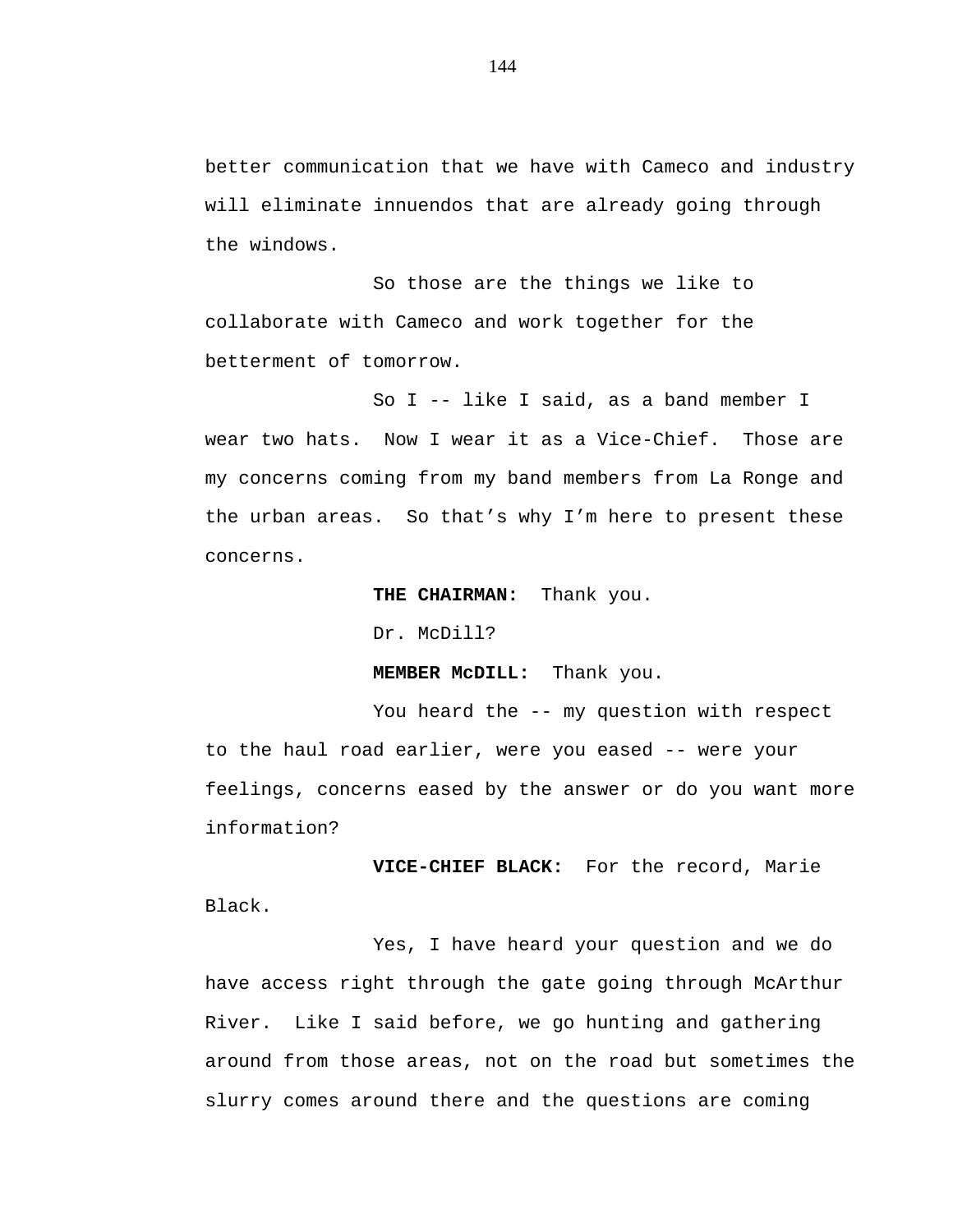from the elders are -- that some spill or does it go in the wind?

Because many times I've asked about the vegetation around there. Why does it look like this and how come like that? But the answers have always been brought forth to us with answers regarding the emissions that are coming from the mills.

But we just want to be reassured that the road from McArthur to Key Lake mine are always monitored. I heard the -- I heard somebody say regular monitoring but it should be a weekly monitoring so the people are reassured that it's not contaminated within that 60 or 65 kilometres between those two mine sites.

**MEMBER McDILL:** Maybe I could ask staff if there's a role they can play in this kind of providing data or providing reassurance or identifying problems.

**MS. EATON:** Sarah Eaton, for the record.

There is a haul road that connects McArthur River and Rabbit Lake and there's slurry trucks -- sorry, and Key Lake, there's slurry trucks that go along that road and also covered haul trucks that carry mineralized waste to Key Lake.

The road is sampled as required for CNSC requirements in the license condition handbook to be monitored every three years. They do gamma checks and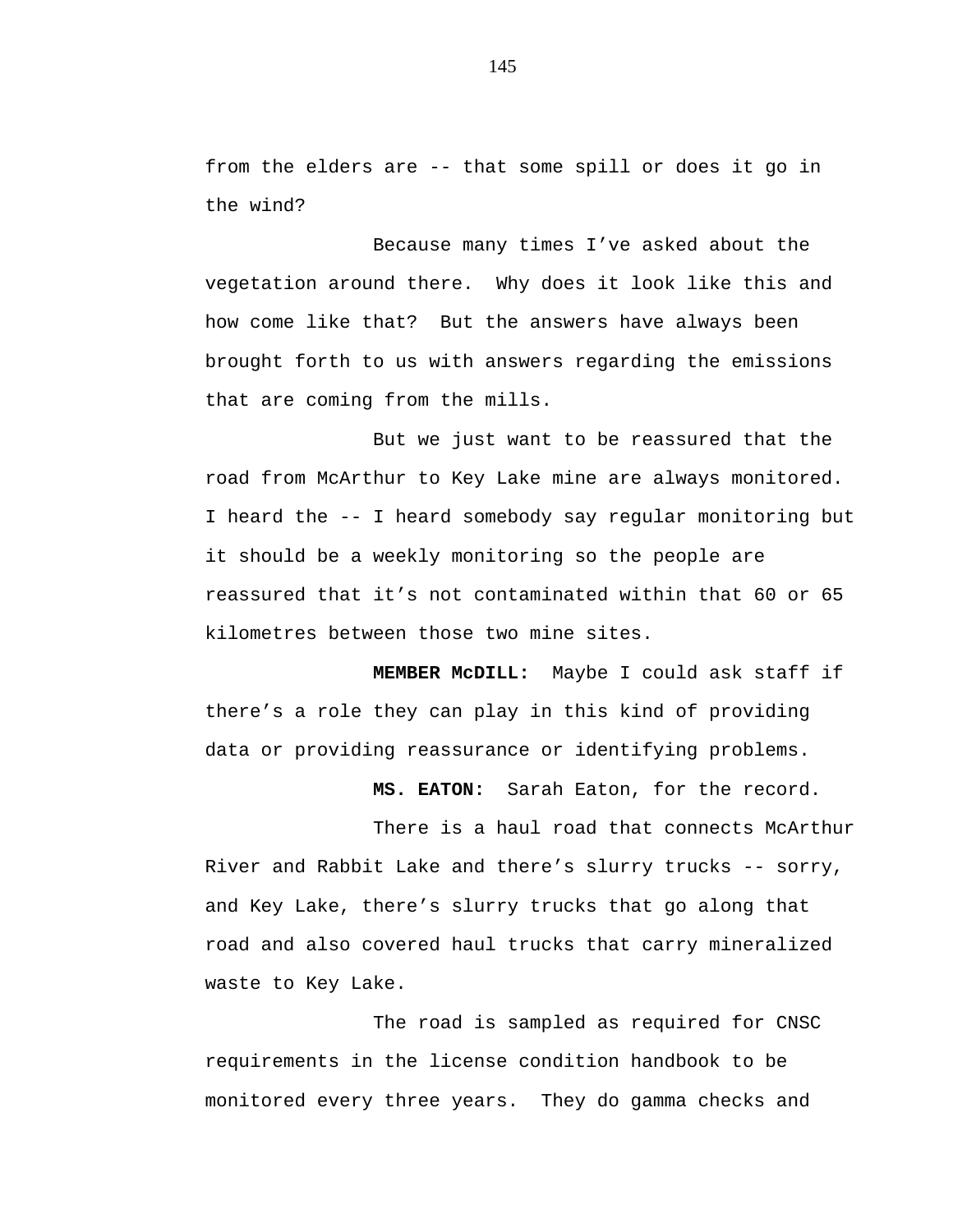also soil samples.

And what we see after the operation at McArthur River, so 10 plus years, is that we don't see an increase in those levels compared to background levels.

In that -- with that being said, if there is a transportation incident, the licensee is required to notify us of the incident. They're also required to do an investigation and ensure the area's cleaned up. So if there is a spill, they have to ensure that the area's cleaned up, all that material is removed.

**MEMBER McDILL:** If there's a spill and there's a response, are the communities informed by anybody?

**MR. MOONEY:** Liam Mooney, for the record.

The semi-private road between Key Lake and McArthur River, as already stated, we have thorough monitoring on it and report to agencies.

With respect to spills and mitigative actions, those are reported to both our federal and provincial regulators. We provide updates on spills to the EQC at regular meetings and actual releases to the environment and mitigation are reported on to -- through our public website.

> **MR. JAMMAL:** Ramzi Jammal, for the record. The licensee's required to have the public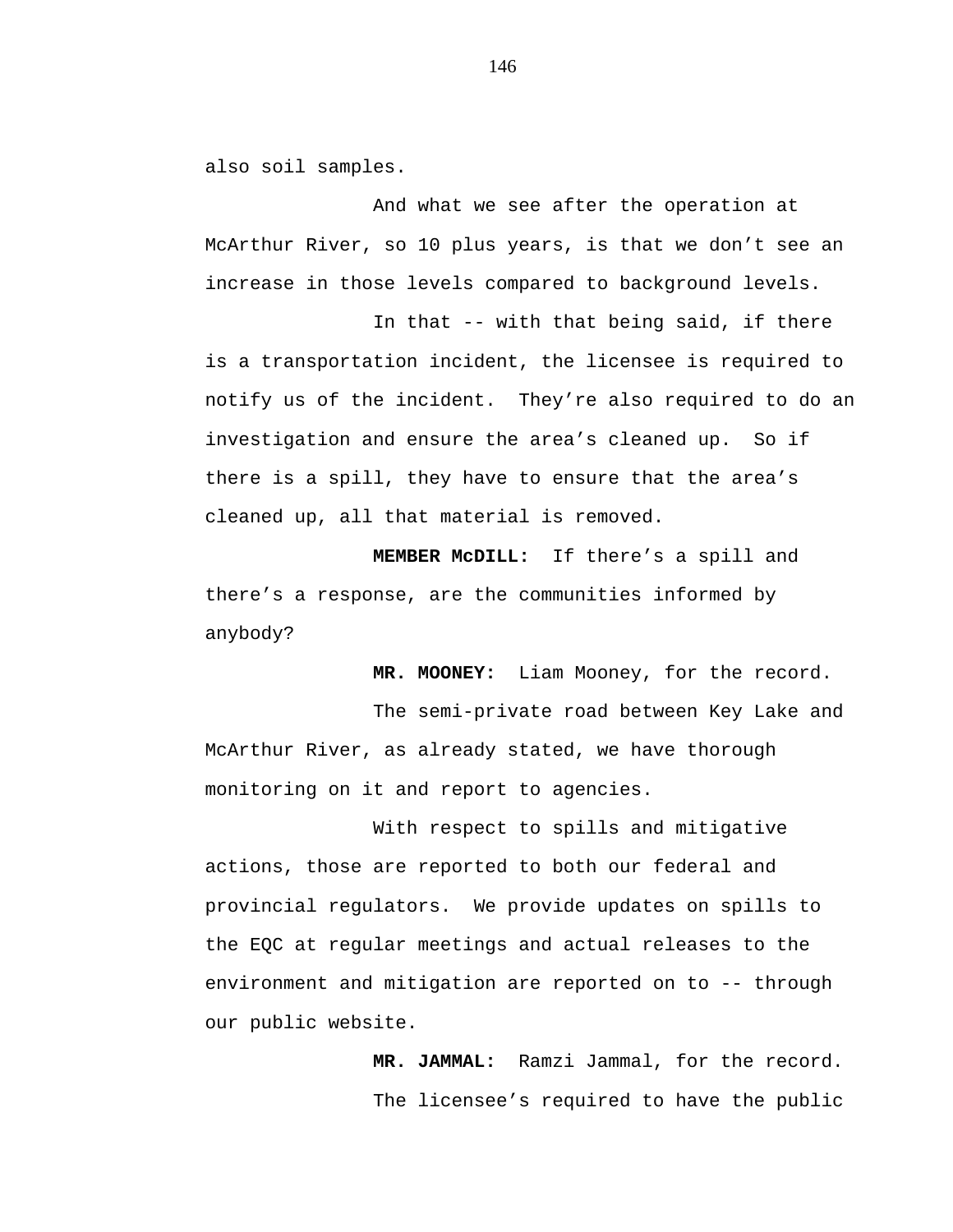information program in place and proactive disclosure. And the information is once -- if there is a spill or any incidents -- events, they will report to the CNSC, and the CNSC put on our website those events in public domain. And a lot of times, we do it immediately as soon as we receive the information.

When I say "immediately", within hours or days, depending on the information that we're required to have.

You're asking a very valid question, is -all I can state at this point is the -- for the intervenor, they can register with the CNSC so that the info account, once the proactive disclosure is -- has been posted, then they get the information directly.

But they are -- there is requirement on the licensee to engage the local communities in accordance to our regulatory guide for public engagement and proactive disclosure.

**MS. BLACK:** Thank you for that answer.

Another question that I may have for Cameco is, as you are aware, are people always go up to the McArthur River every year for moose hunting and berry picking. And many times, the cranberries that they pick, they're questioning are they contaminated because many - some years, there is abundance. Some other years, there's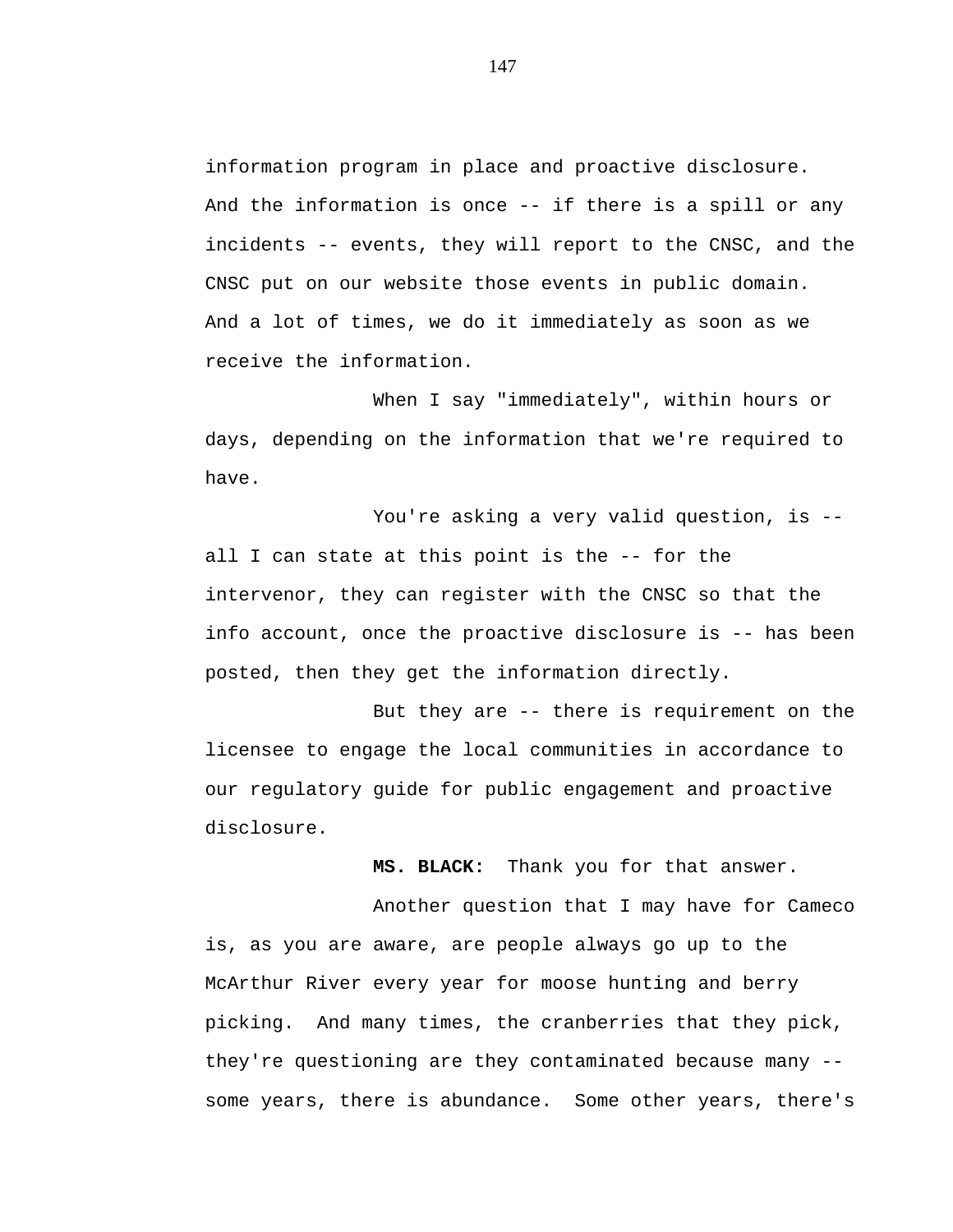none.

This year, there was not that many, but other years, there was quite a few that they picked.

They're just wondering if they could be reassured that those berries are not contaminated, the ones that they bring home from McArthur River.

**THE CHAIRMAN:** Cameco?

**MR. MOONEY:** I'm going to ask Kent England to provide some more details in that regard.

I'd also note that the provincial representative, who will be here later, is going to speak to part of the boreal watershed initiative at Eastern Athabasca Regional Monitoring Program, which carries with it a country foods component.

**MR. ENGLAND:** Kent England, for the record.

As Liam mentioned, the Eastern Athabasca Regional Monitoring Program does have a country foods component and looks at berries, so that can be -- they do take the chemistry for those berries. And that will be presented on their website.

In addition, we have a monitoring program that monitors near and far field within the McArthur River environment. And those berries, once you're off our surface, are safe to eat. They are near or at background levels.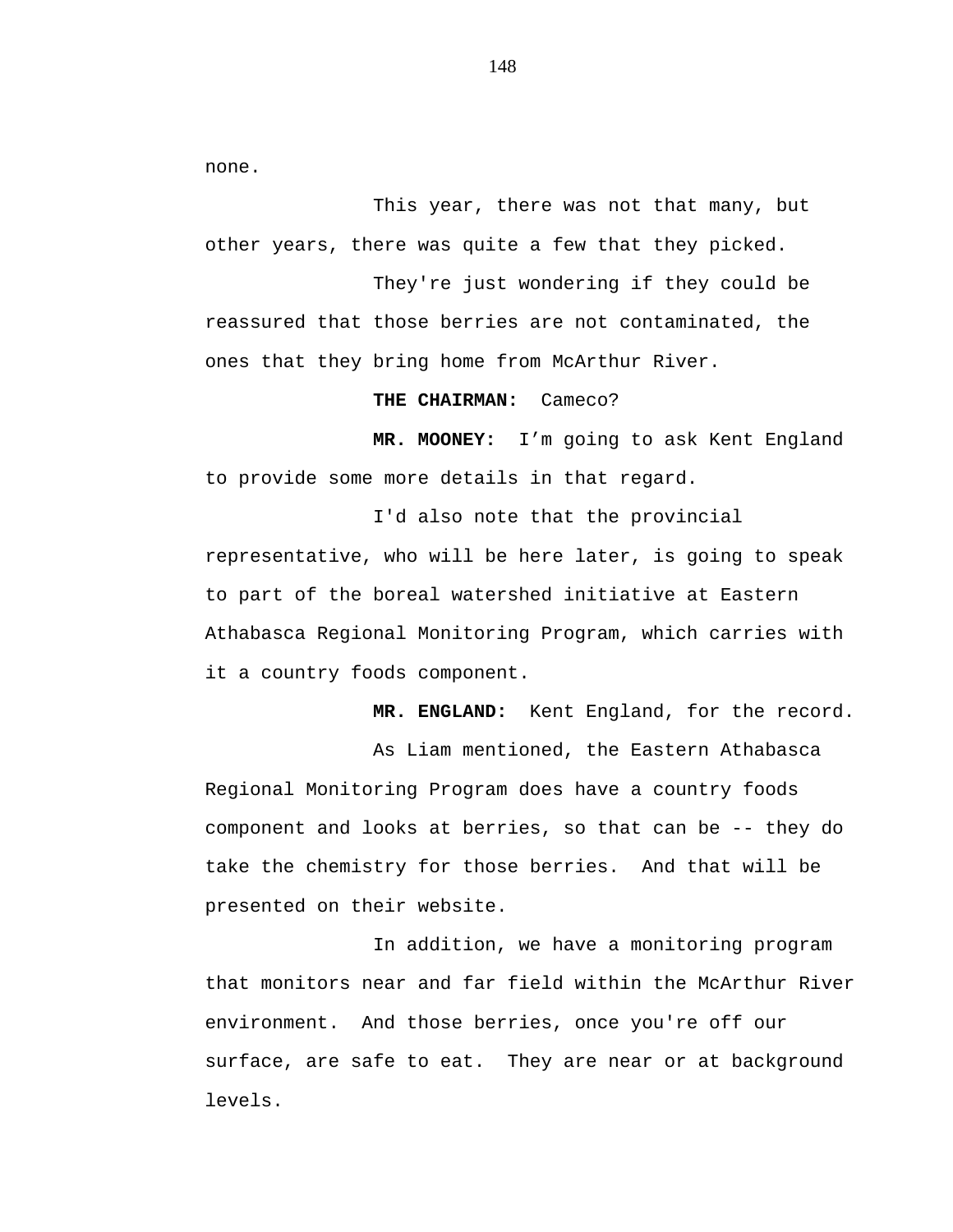**MS. BLACK:** Thank you for that information.

I'll surely share that with the Elders back home because some have picked up blueberries and cranberries this year, so I'll reassure them. And the data should be shared with the Band membership to reassure them that the contamination level of anything that we bring home is safe for our children and grandchildren to eat.

**THE CHAIRMAN:** Okay. Also, I think they deserve an answer on a couple of other questions that you've raised, and I'd like quick replies, please, because people need to go out for lunch.

So first of all, what is the problem with the transport between Blind River and Port Hope? Somebody, please explain to me what is the concern?

What material actually goes between -- that comes back from Blind River and Port Hope?

Cameco?

**MR. MOONEY:** It's Liam Mooney.

We receive a Calcine by-product of the production processes from the Blind River refinery and we receive another product from the Port Hope conversion facility tasking fluoride.

It's shipped back in a similar fashion, drummed in a container and safely secured as the yellow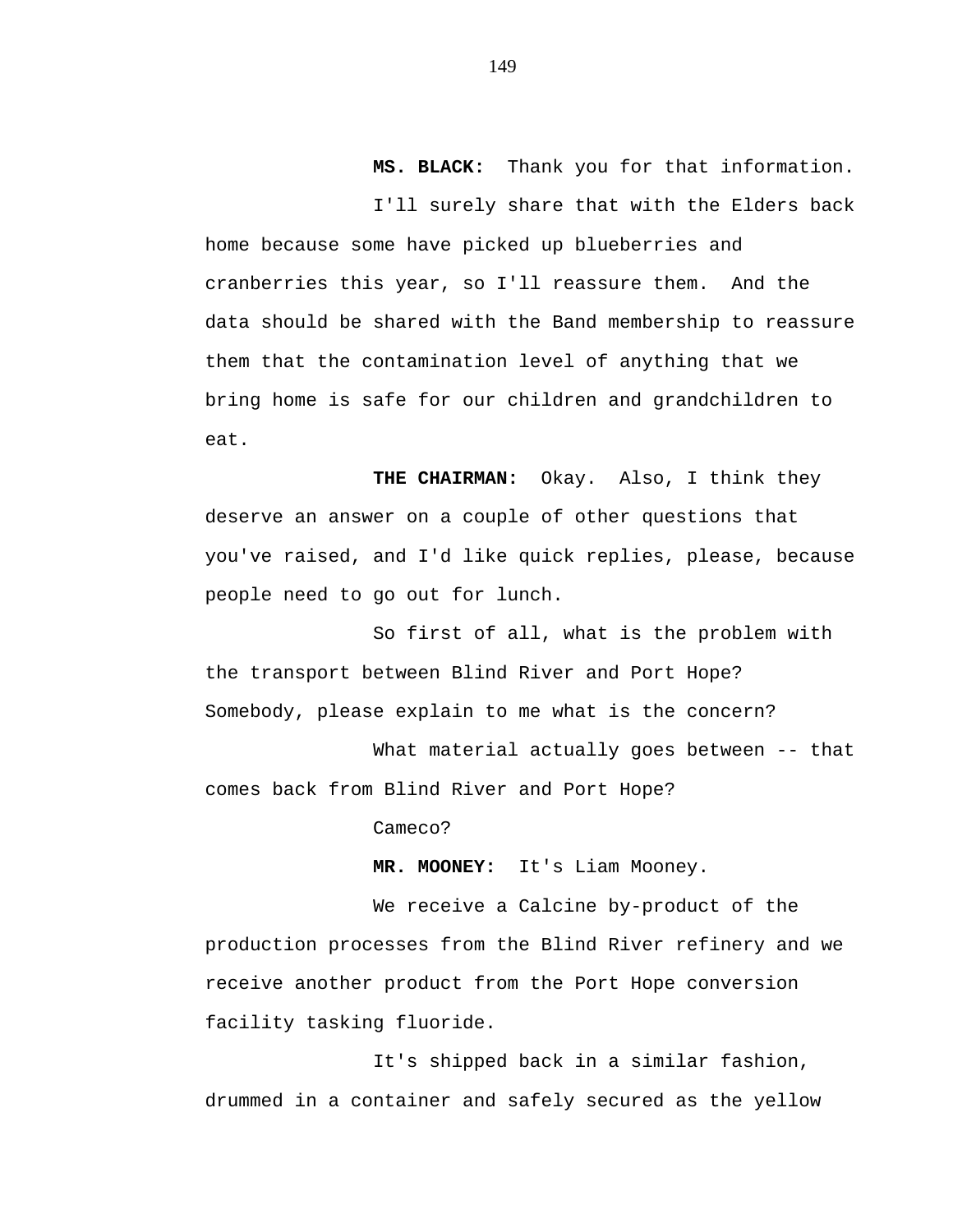cake is shipped from our Rabbit Lake and Key Lake mills.

That process right now is being looked at for its economic feasibility and assessed if Cameco is going to proceed with that project.

**THE CHAIRMAN:** But is there any kind of a safety concern?

I'm trying to understand, what is the material inside those drums?

**MR. MOONEY:** Liam Mooney, for the record.

It's -- the product that's being shipped is safely stored and we have an emergency response plan that would be in place to address if there were any transportation incidents with the product coming back.

**THE CHAIRMAN:** Staff?

**MR. JAMMAL:** It's Ramzi Jammal, for the

record.

There has been, to date, no reports of events, number one.

Number two, very quick answer is, they must comply with the transport of dangerous goods of Transport Canada and CNSC if it's chemical or radiological.

**THE CHAIRMAN:** Yeah, I know, but you've got something missing there. I don't understand ---

> **MR. JAMMAL:** There has been no issues, no. **THE CHAIRMAN:** --- normally, from Key Lake,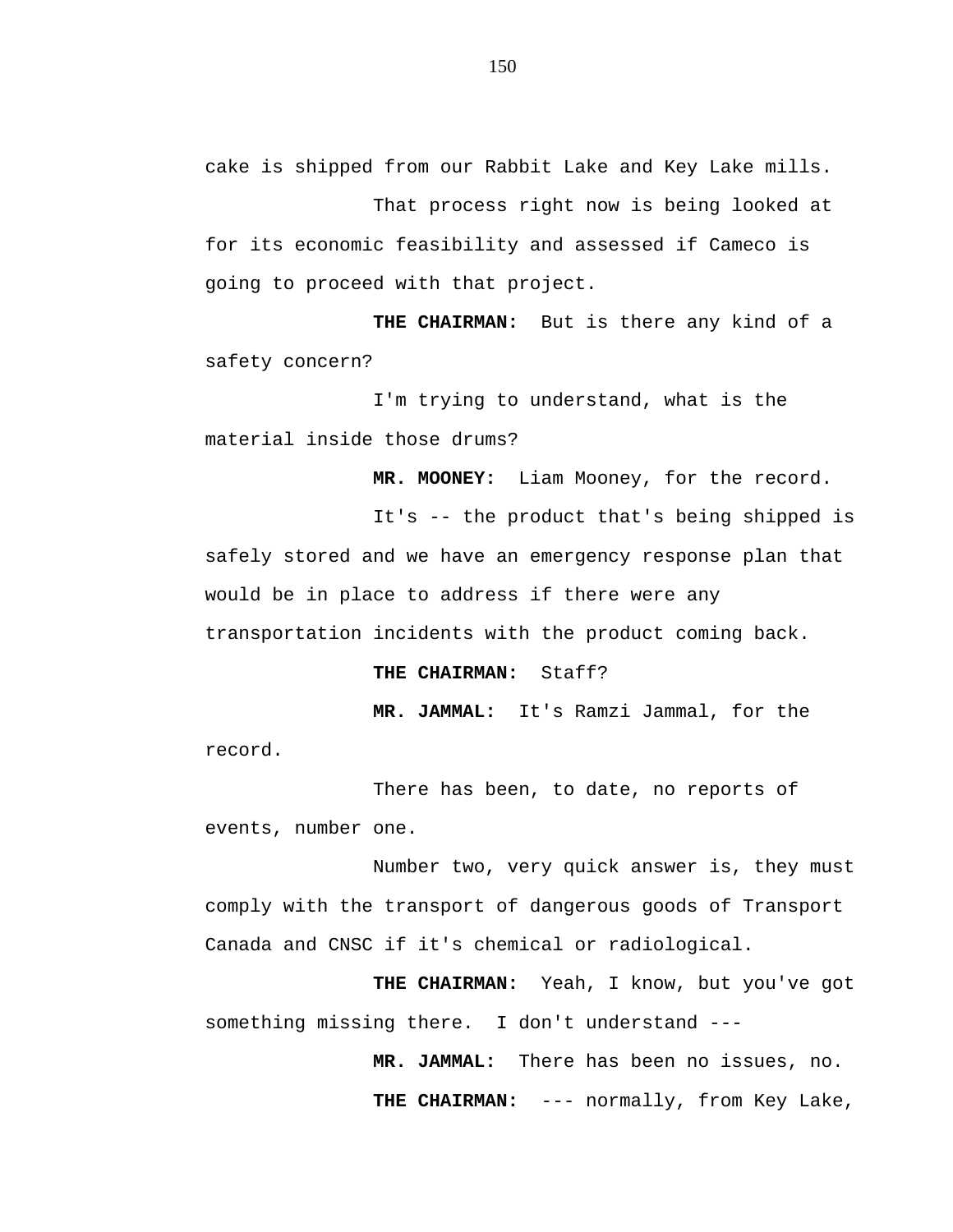stuff goes to process. What comes back?

**MR. LeCLAIR:** So the material that comes back is basically very similar to the material that went there in the first place, so these are waste by-products from the processes.

## **THE CHAIRMAN:** That gets reprocessed?

**MR. LeCLAIR:** Staff did assess the

application, what they were looking at doing. It's well within their current activities, the current hazards and the risks, so it's not an issue from the health safety environment point of view.

The issues in this case are more economical with regards to what they're trying to do. But we did review that, and we did assess what they were looking at doing.

It's not introducing any new risks or new hazards.

**THE CHAIRMAN:** Okay. I also -- I don't think we should ignore the statement that something is wrong in Cluff Lake even though that's not part of the issue here.

Very quickly, can you update us whether that's a real concern or not?

**MR. LeCLAIR:** The -- Cluff Lake has been decommissioning. At Cluff Lake, we're looking at the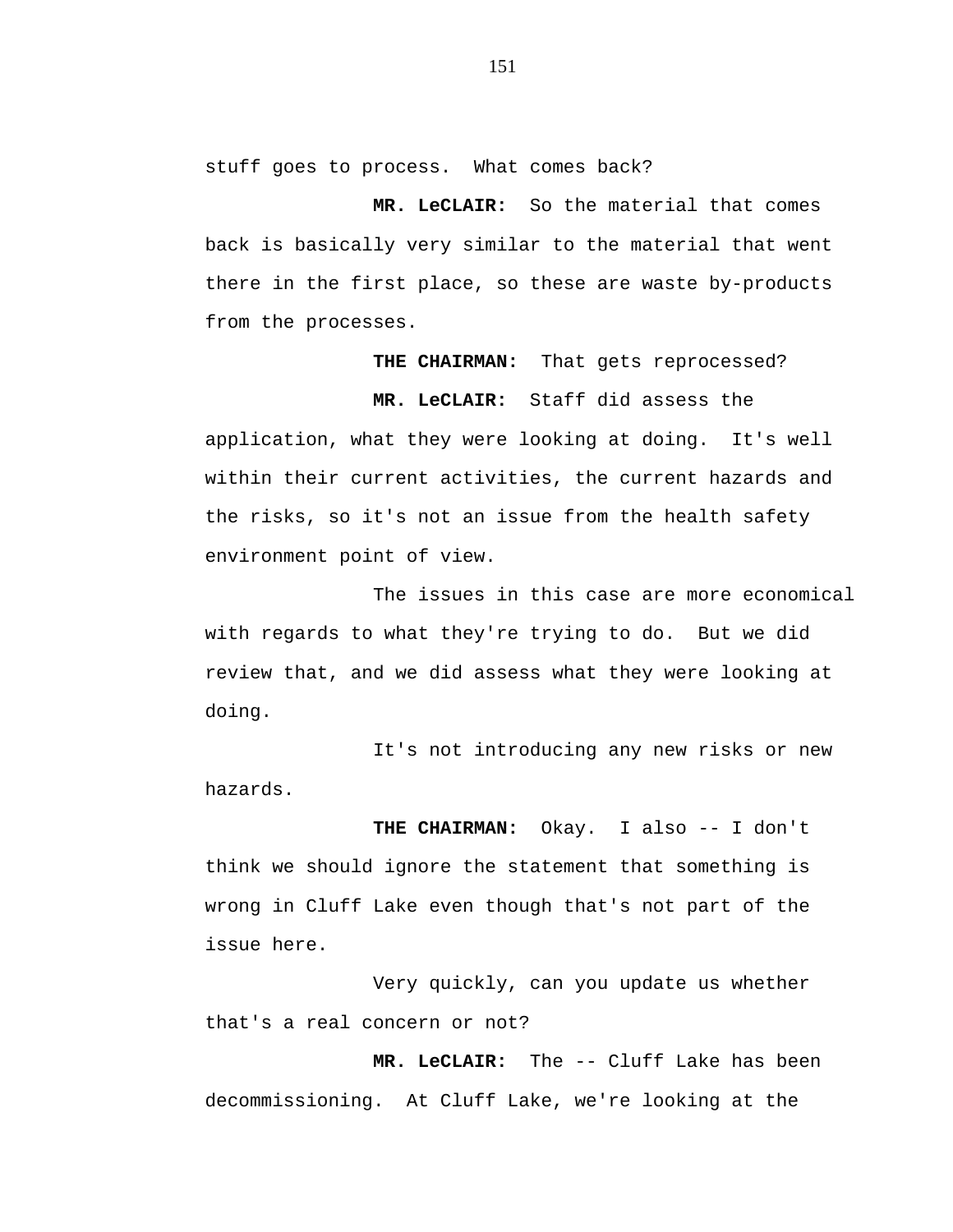cover performance of the Cluff Lake waste rock pile. The waste rock pile at Cluff Lake is known -- pile is known to be acid-generating.

This is what we see in particularly some of the longer-term waste rock piles, but it has a cover - vegetated cover that's monitored. It's part of the decommissioning plan, and we're monitoring it and it's being controlled.

And similarly, we've been doing the same thing with any waste rock piles that need to be managed at any of the other sites.

**THE CHAIRMAN:** So there's no water that escaped and caused some contamination here. That's ---

**MR. LeCLAIR:** It's all understood with regards to the infiltration through the waste rock pile and how it's moving into the environment. We know what's going on. We're monitoring it and we're on top of it.

**THE CHAIRMAN:** Okay. For Cameco, there was a proposal or at least a question whether any of your training material gets translated.

Do you do any translation to ---

**MR. WILLY:** Sean Willy, for the record.

We do not currently do translations for onsite training materials due to the fact that we feel that English is the working language and, for safety reasons,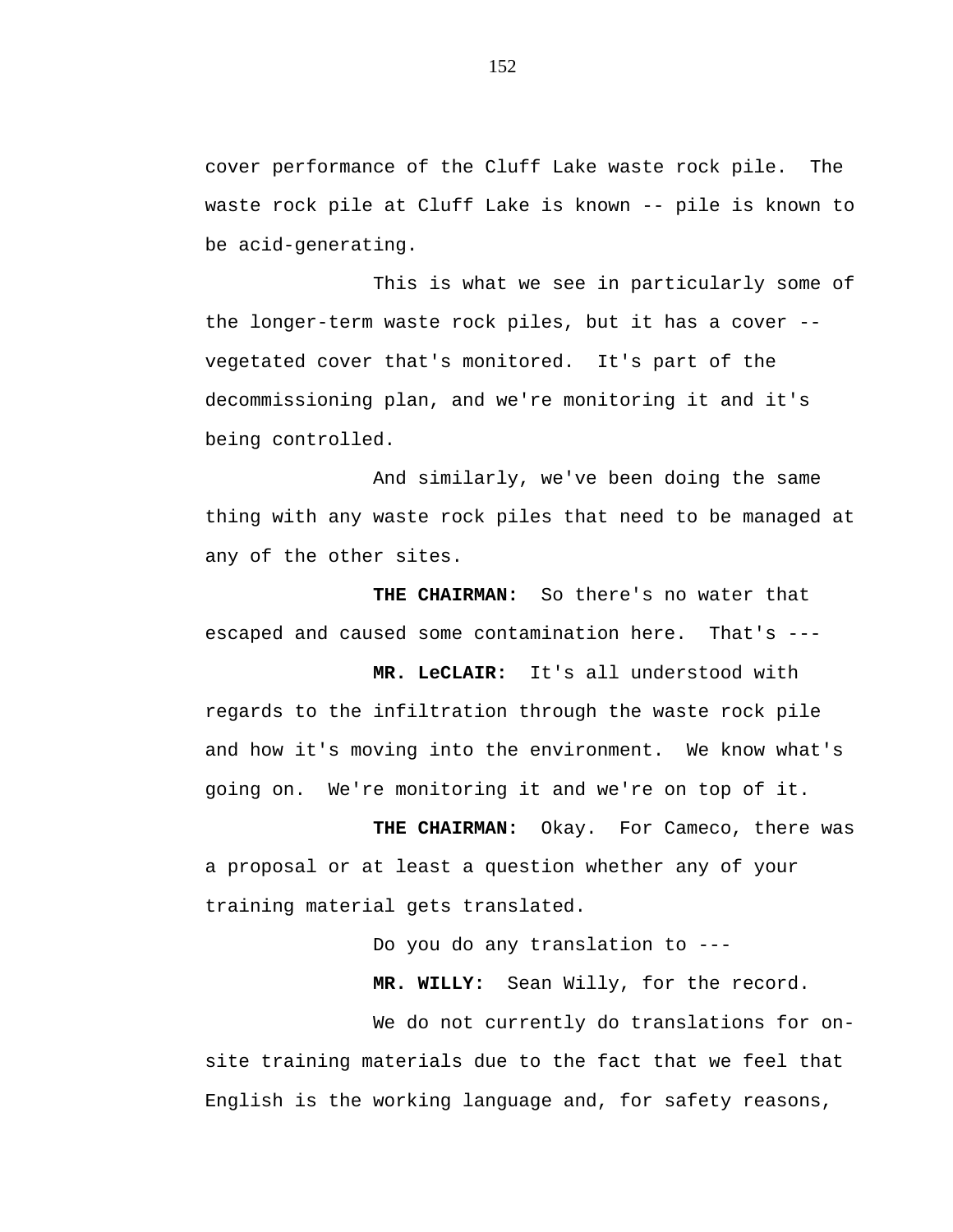we will stick with English as the working language on our sites.

However, through our pre-employment training programs with communities, our involvement with education with communities at the front end, we will work with the communities through their trust funds to build home language or indigenous language within their learning curriculum at home prior to the coming to our work site.

But our work site, because English is the working language, we feel, for safety reasons, we have to maintain that.

**THE CHAIRMAN:** Okay. My last point, Chief, before you get the last word, is what is the issue with this charter airline? It doesn't sound like a good PR if you don't treat your customer very well.

So what is the problem here?

**MR. MOONEY:** Liam Mooney, for the record.

I'm going to ask Sean to expand on that regard, but we do have some requirements about timing that we strictly enforce. I, myself, have been forced to miss flights for showing up at the wrong time.

But nevertheless, it's one that's -- is in place for safety considerations and also trying to coordinate our northern pick-up points.

There's a fair bit of work that's done to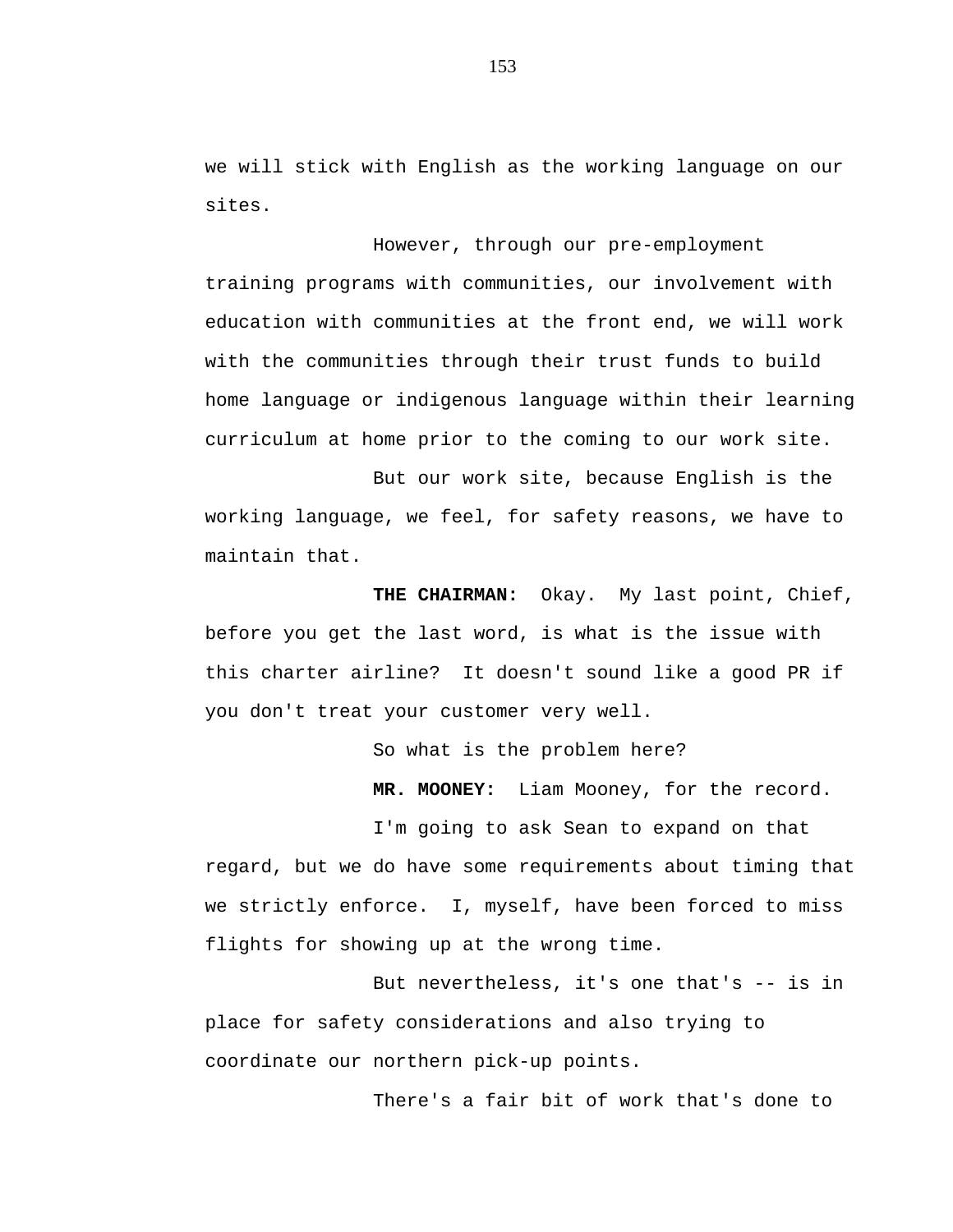make air transportation available to the remote communities in northern Saskatchewan, and the coordination in that regard sometimes requires some fairly tight turnarounds.

**THE CHAIRMAN:** But is the airline actually kept to a tight schedule?

In other words, the accusation here is that sometimes they don't. They leave people stranded.

I mean, I just want to make sure that you tell the Chief whether that's true or not, or just hearsay.

**MR. WILLY:** I think -- Sean Willy, for the record.

I would presume that many of the instances where either planes are delayed are due to weather. Because our planes hop from community to community, and those communities are, you know, distances from each other, weather in one community could be different than the other, thus delaying it.

In addition to this, the community airport structures are just that, just structures. And so there isn't a board to be updated as the flight goes forward.

I do think this case is in a minority situation. We do -- if an employee does miss a flight, they are -- we do look at the reasons behind that and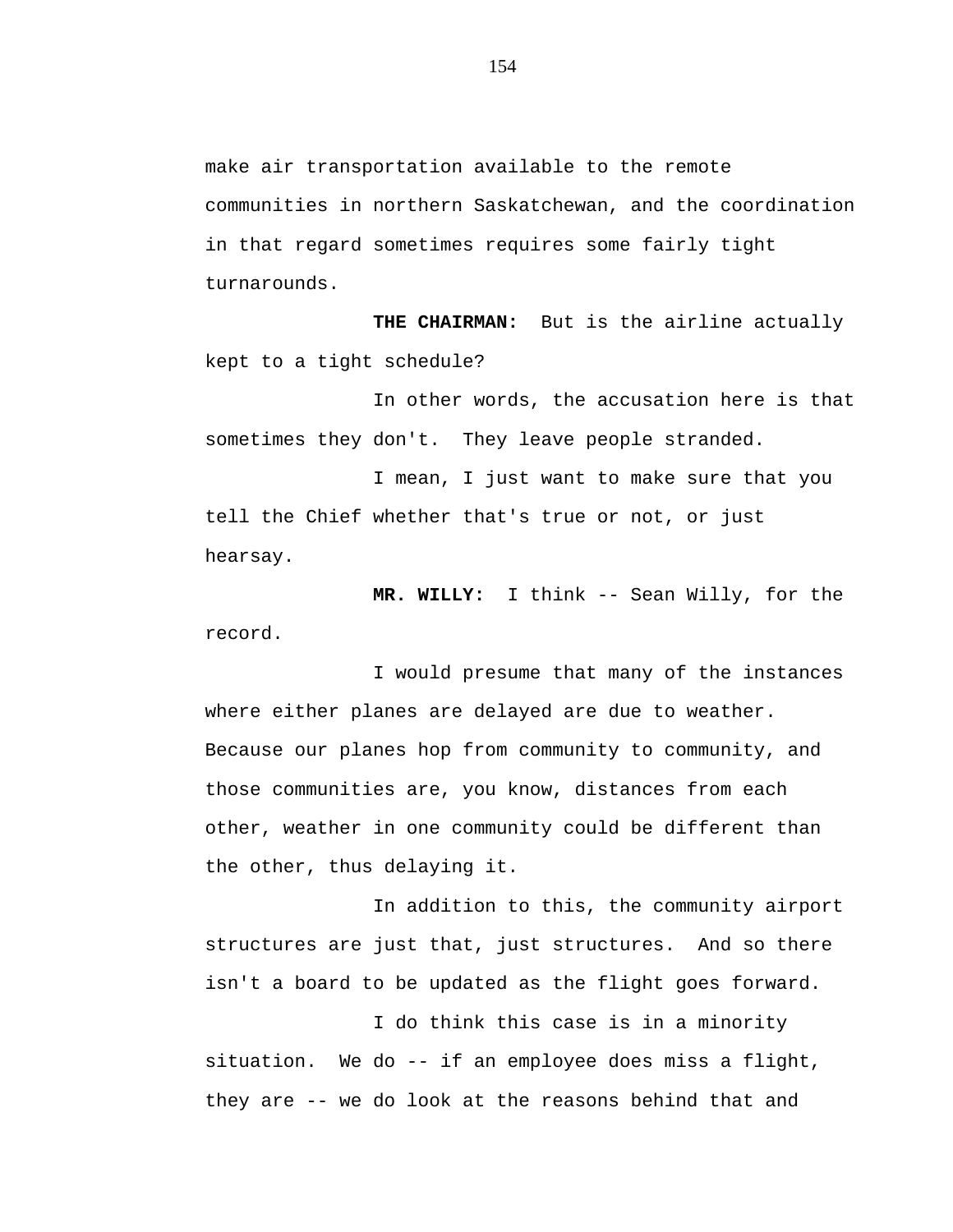discipline, but we do have a step scale system within that discipline that you don't just miss one flight and are dismissed. We would like to do the root cause of why those instances occur.

**MR. YESNIK:** Les Yesnik, for the record.

Just to add a little bit of context to that, we have certainly a regular schedule for pick-up. And through this past licence period, what Cameco has invested in with our carriers is a Wide-Angle Augmentation System, or WAAS system, that has lowered our ceiling at the site for approaches so that we can, in fact, bring aircraft in safely at -- with a lower ceiling.

So that has really reduced the number of flight delays and our flight carriers also have done significant work to reduce the mechanical delay type issues. So although it's not perfect, we have that certainly mitigating, reducing the number of flight delays. We also have a flight line that does carry accurate information on flight -- if there is a delay, new departure times, and that sort of thing. I'm not saying it's perfect, but it certainly has improved over the past two to three years.

**THE CHAIRMAN:** Over to you Chief.

**CHIEF BLACK:** It was just this concern for myself, if I brought my son to work at 10 to 7:00 and then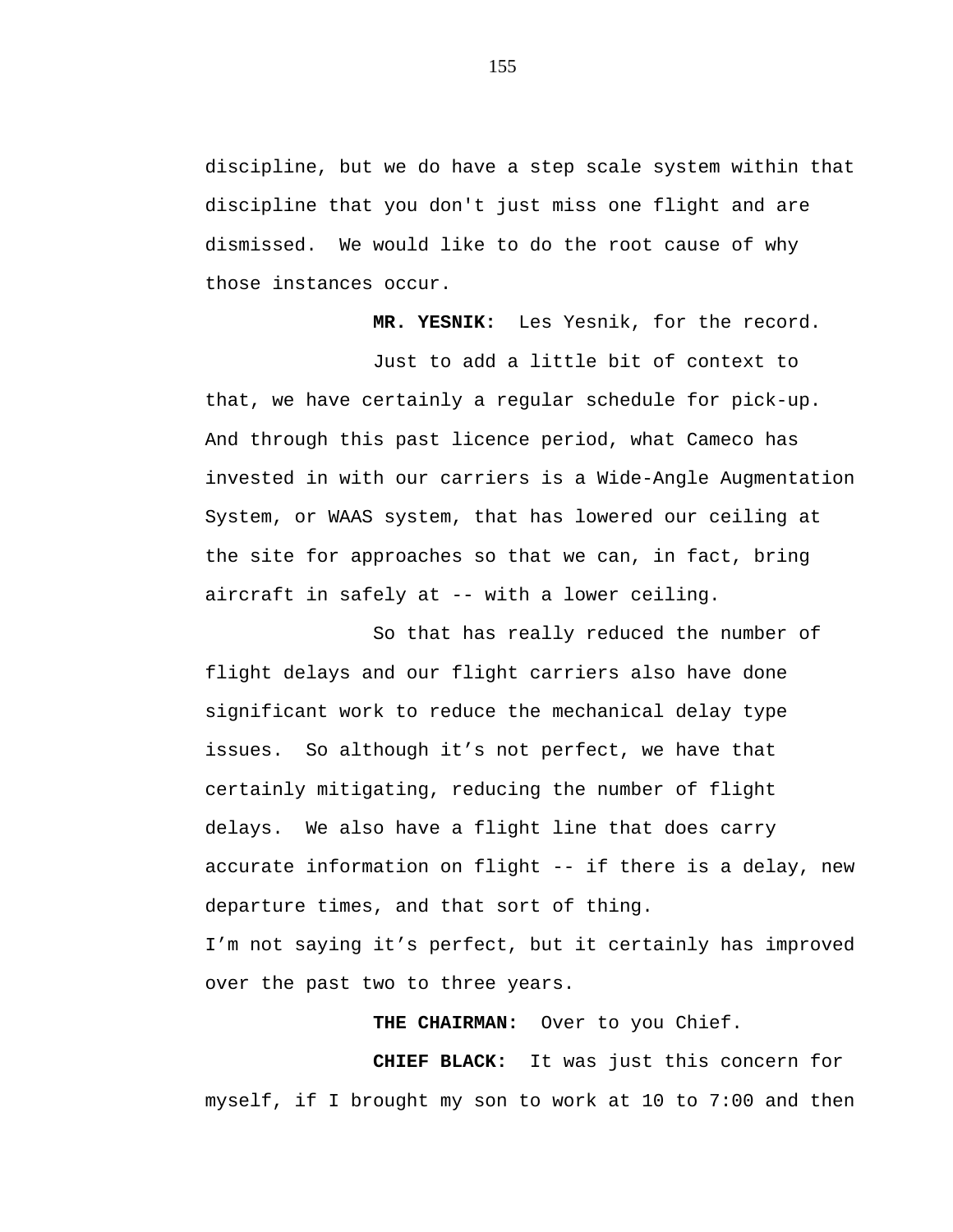I had to be back at work at a certain time. Some of the employees and their spouses have incurred this difficulty of bringing their spouse to work and then they are disciplined at their other work because they were late because they -- those are the schedules; and we do have a shelter where the employees work -- if they're working for Cameco, if they're flying into the mine sites. They're waiting there and there's no communication between the airline and themselves. So they're getting a little bit frustrated, the day that I missed my plane flight.

So I think there's just a communication gap there, between Cameco and English River, that we need to enhance so this doesn't continue over the years. So it's just a suggestion I'm bringing to them so we can work at it as part of our PR, and I'd like to invite Doug Reynolds, which Des Nedhe is part and arm of English River. It's an entity that we own. It's a construction company. I would like to give him the mic just to do a follow up on some concerns that they may have.

Thank you for your time.

**THE CHAIRMAN:** Quickly please, because there are some commitments that people made.

**MR. REYNOLDS:** Thank you. For the record my name is Doug Reynolds, I'm the Vice-President in Corporate and Social Responsibility for Des Nedhe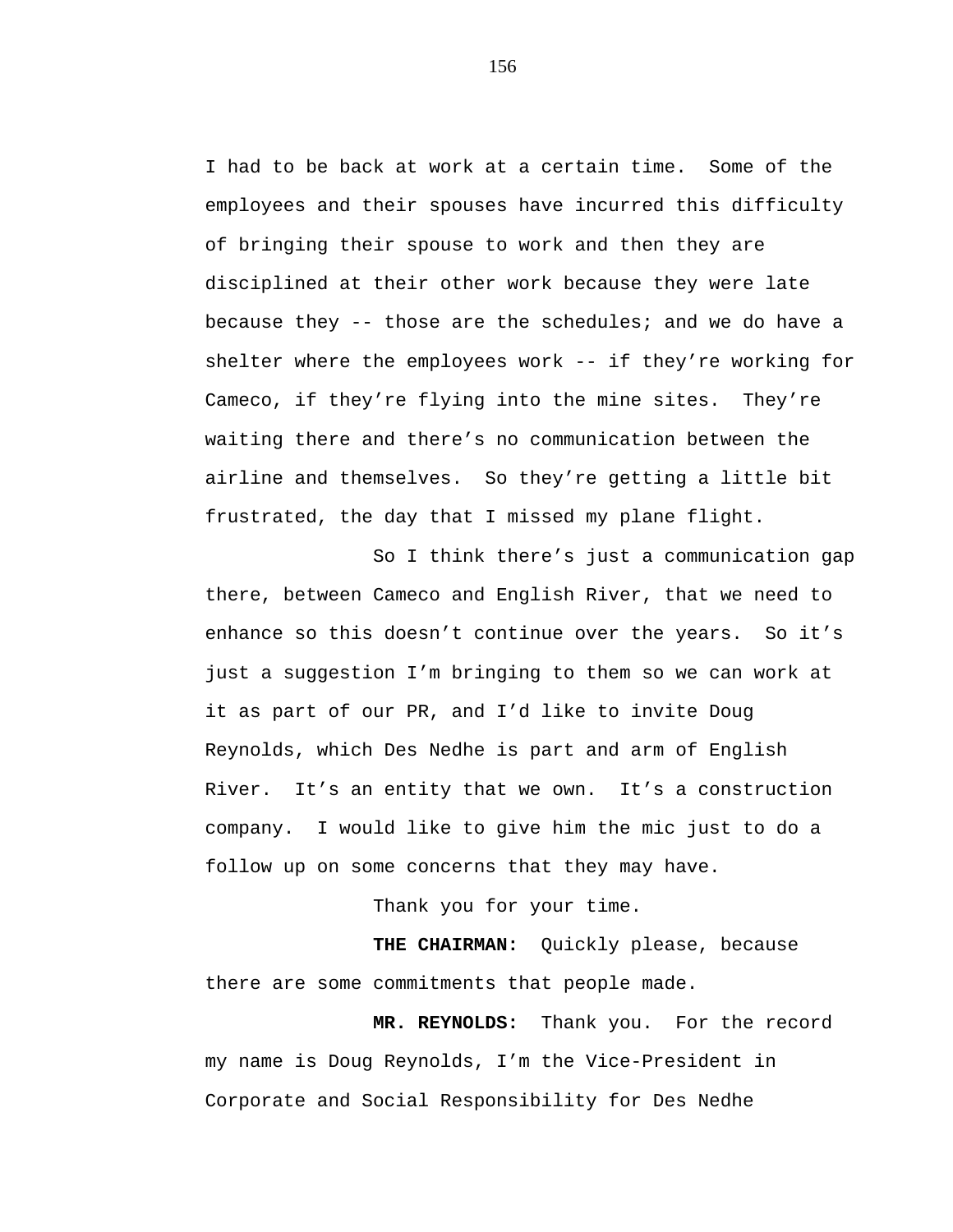Development.

Des Nedhe Development is owned by English River First Nation. Des Nedhe is the owner of several successful businesses which core -- which provides services and good to the mining industry. Cameco Corporation is our primary customer. We have a long standing relationship with Cameco Corporation going back 25 years. Today I offer my observations of this relationship.

I myself started with Tron Power in 2004 as a safety officer working at the various mine sites. Continuing my educational background with opportunities that were presented to me, I achieved my Masters Degree in project management. I completed various courses and training also to enhance my expertise in different areas; policies, procedures, director safety training, which brought me to Vice-President of Tron Power.

Currently I am in my second year of Business Administration as well. Previously mentioned, today I am the Vice-President of Corporate and Social Responsibility for Des Nedhe, which oversees all of our companies. I am also a member of the English River First Nation.

To keep this brief, the relationship has grown in three ways. The business relationship and trust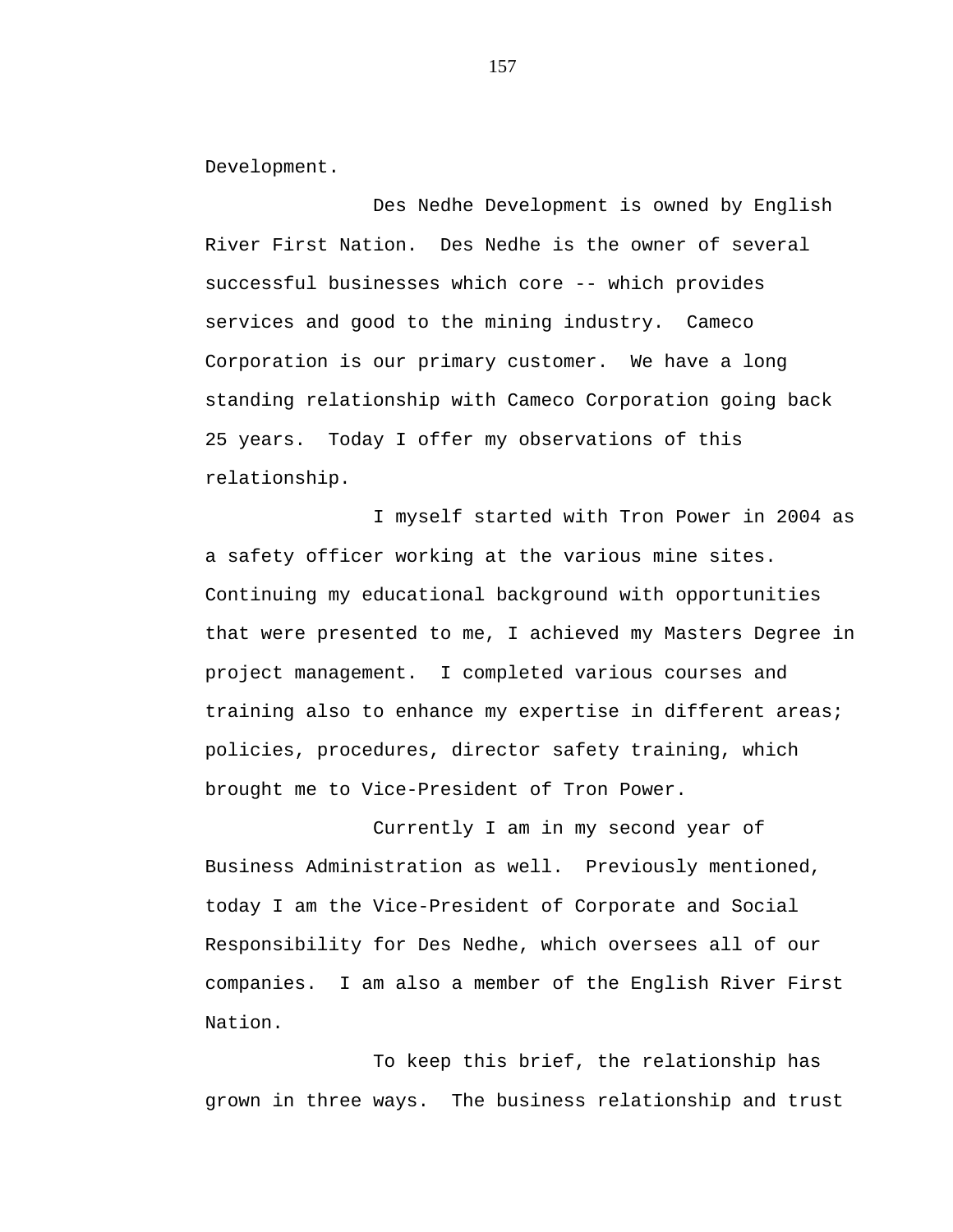has grown over the years to the point where it can have very blunt honest conversations about our working relationship. It is not perfect, but we still experience difficulties. But we can also sit down and discuss them in a positive way.

With respect to protecting the environment and promoting safety, I can say that there is a comfort level with how these are managed to reduce impacts on our traditional lands, on our community, and our people. Again, when concerns emerge we can sit down and discuss these proactively.

It is important for our young people and our community members to have access to a high quality career and job. We have seen an increase in employment in the last 10 years. We also need existing employees to grow and learn more, to see further opportunities, and to see this improve as well. We see Cameco as a very important partner in this.

Finally, we have just recently signed a collective agreement with Cameco that captures the last 25 years of our relationship, which establishes clear goals and objectives to improve our relationship far into the future. We are very pleased with this overall; and again, for the business side of it, with respect to the 10 year licence renewal, we support Cameco in this.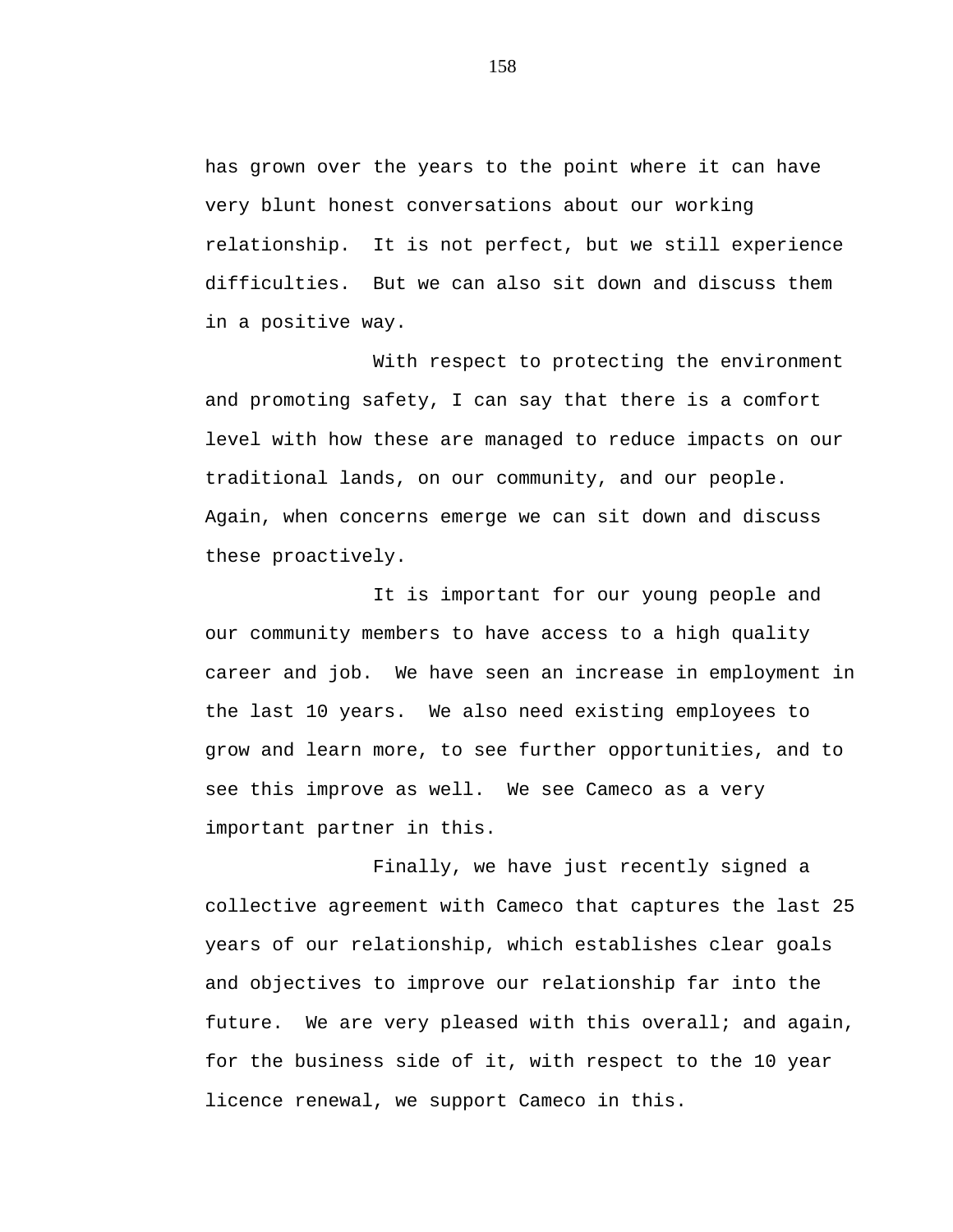Thank you.

**THE CHAIRMAN:** Thank you. Anybody has a question? So that was very clear. So thank you, thank you very much.

We will break for lunch. When are we coming back?

**MR. LEBLANC:** In one hour, so 2:00.

THE CHAIRMAN: For 2:00, we'll come back.

We'll reconvene at 2:00. It's almost an hour.

**CHIEF BLACK:** Merci, thank you for allowing us to come here.

**THE CHAIRMAN:** Thank you very much.

--- Upon recessing at 1:03 p.m./ L'audience est suspendue à 13h03 --- Upon resuming at 2:03 p.m./ L'audience est reprise à 14h03

**THE CHAIRMAN:** Okay, we are ready to proceed. The next presentation is by the Canadian Nuclear Association as outlined in CMD 13-H13.12, 14.11, and 15.10. I understand that Ms. Kleb will make the presentation. Please proceed.

## **13-H13.12 / 13-H14.11 / 13-H15.10**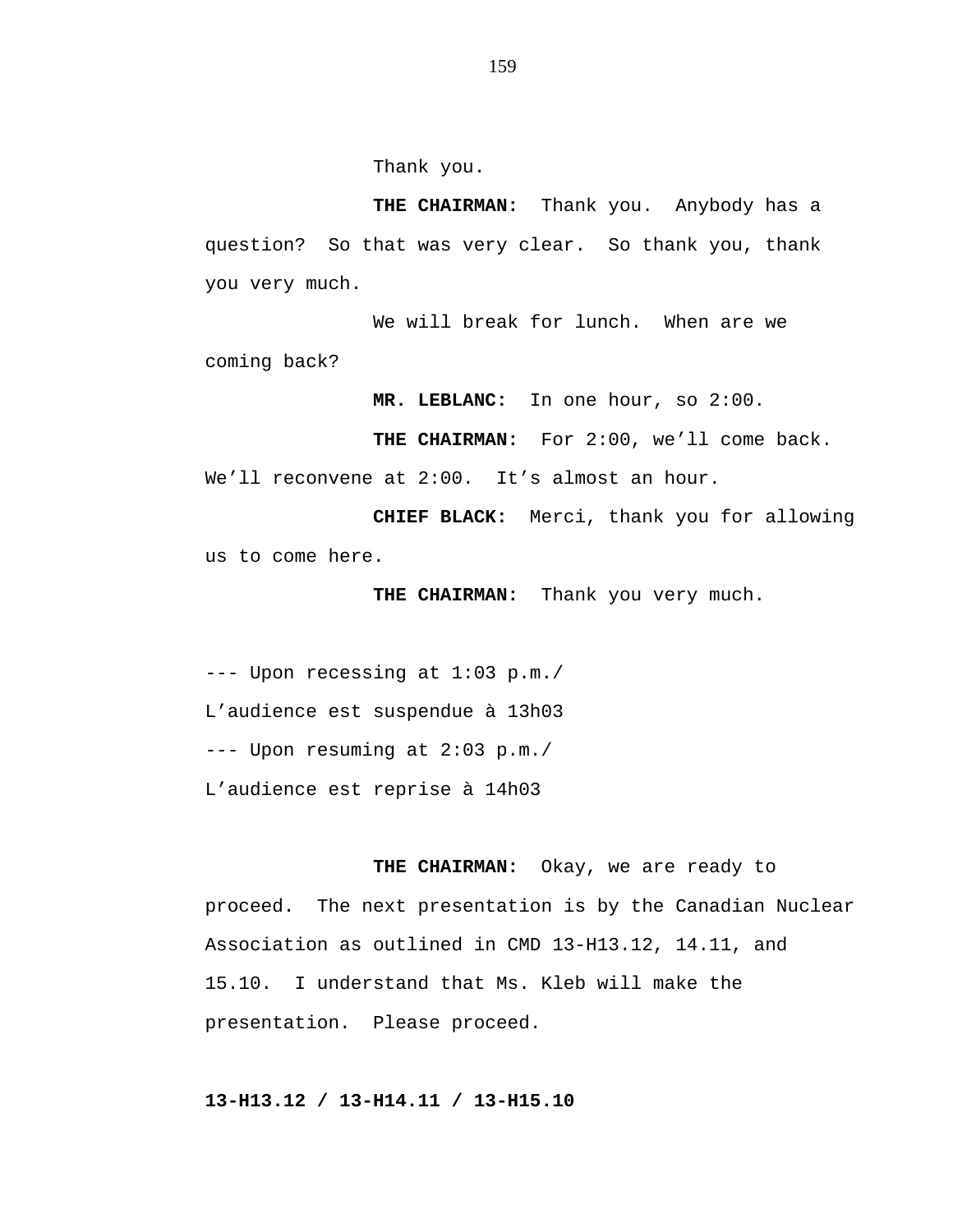## **Oral presentation by the**

**Canadian Nuclear Association**

**MS. KLEB:** Good afternoon, President Binder, Commissioner Members, and members of the public. My name is Heather Kleb and I am the interim President and CEO of the Canadian Nuclear Association and I am here today -- also here with my today is Malcolm Bernard, our Director of Communications.

We are here today to speak to you on behalf of the 60,000 Canadians who work directly or indirectly in the nuclear industry. These men and women mine and mill uranium, generate electricity, and advance medicine through lifesaving diagnostics and therapies. Our members maintain a deep commitment to the safety of their workplace and their communities and to the protection of the environment.

That is why I am here today supporting Cameco's applications to renew the operating licences for the Key Lake, McArthur River, and Rabbit Lake operations. These operations affect our livelihoods as well as the communities where we live and work. During my presentation I will focus on two main themes.

The first is Cameco's long and stable history of operating these facilities safely, protecting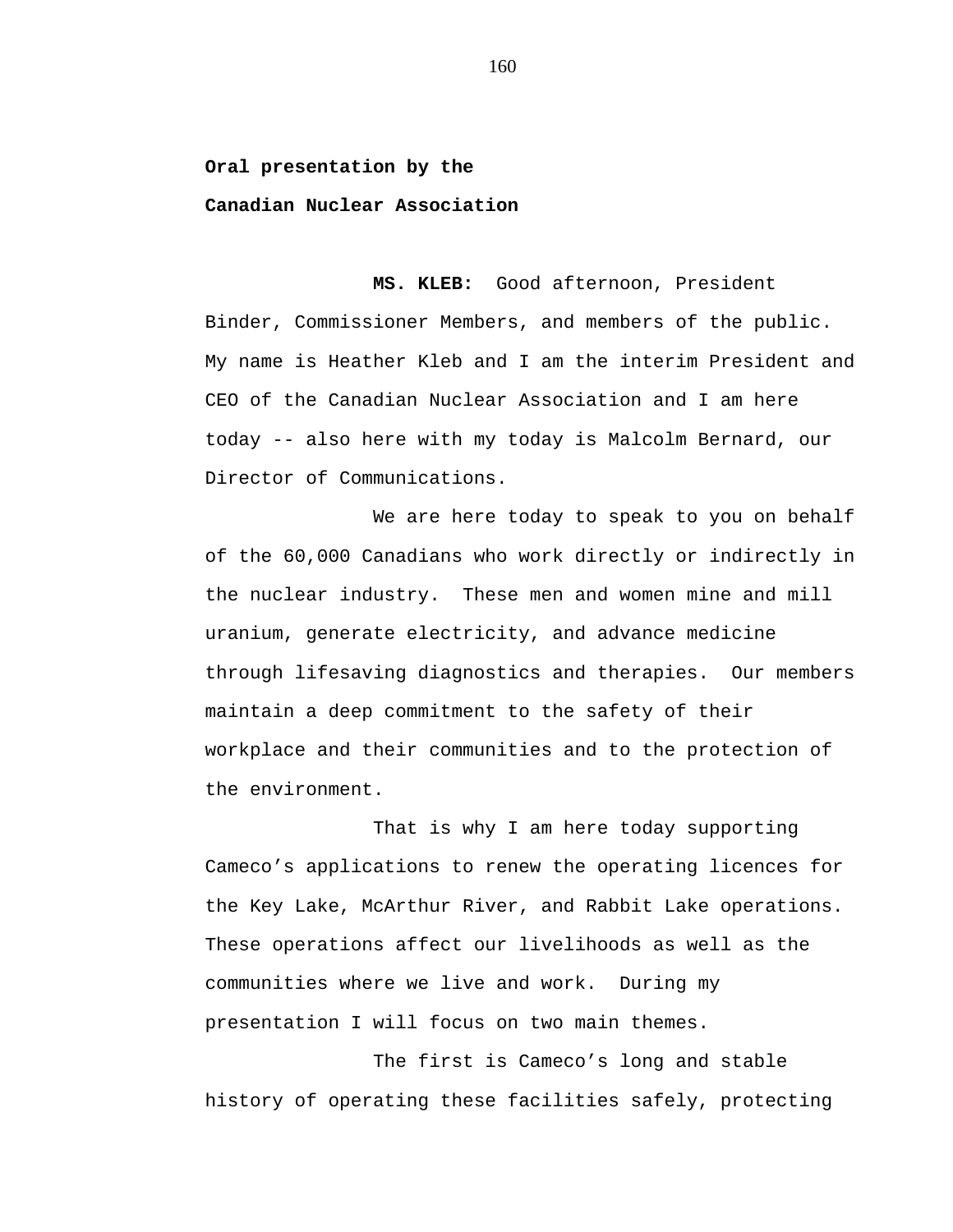its workers, the public, and the environment. The second part of my presentation will focus on the numerous benefits that the nuclear industry brings to communities and Canada. These include good paycheques, clean air, and the science and technology that Canada needs in the  $21^{st}$ Century global economy.

Let me begin with safety. Uranium mines are among the safest industrial workplaces in Saskatchewan. This is documented and shown by statistics gathered by several government agencies. For example, the community vitality monitoring partnership process recently examined the health and safety of workers in the uranium mining sector. Their studies showed that workplace injuries for uranium workers are lower than in many other industries and worksites.

With or without lost time, open pit or underground, no matter where they worked, uranium mine workers received fewer injuries than workers in a wide variety of workplaces. They were safer than if they had worked in hospitals and care homes, commercial and industrial construction sites, even grocery stores, department and hardware stores, couriers and commercial businesses. Within this excellent picture of uranium mining, Cameco's performance stands out at the mine and mills you are considering today.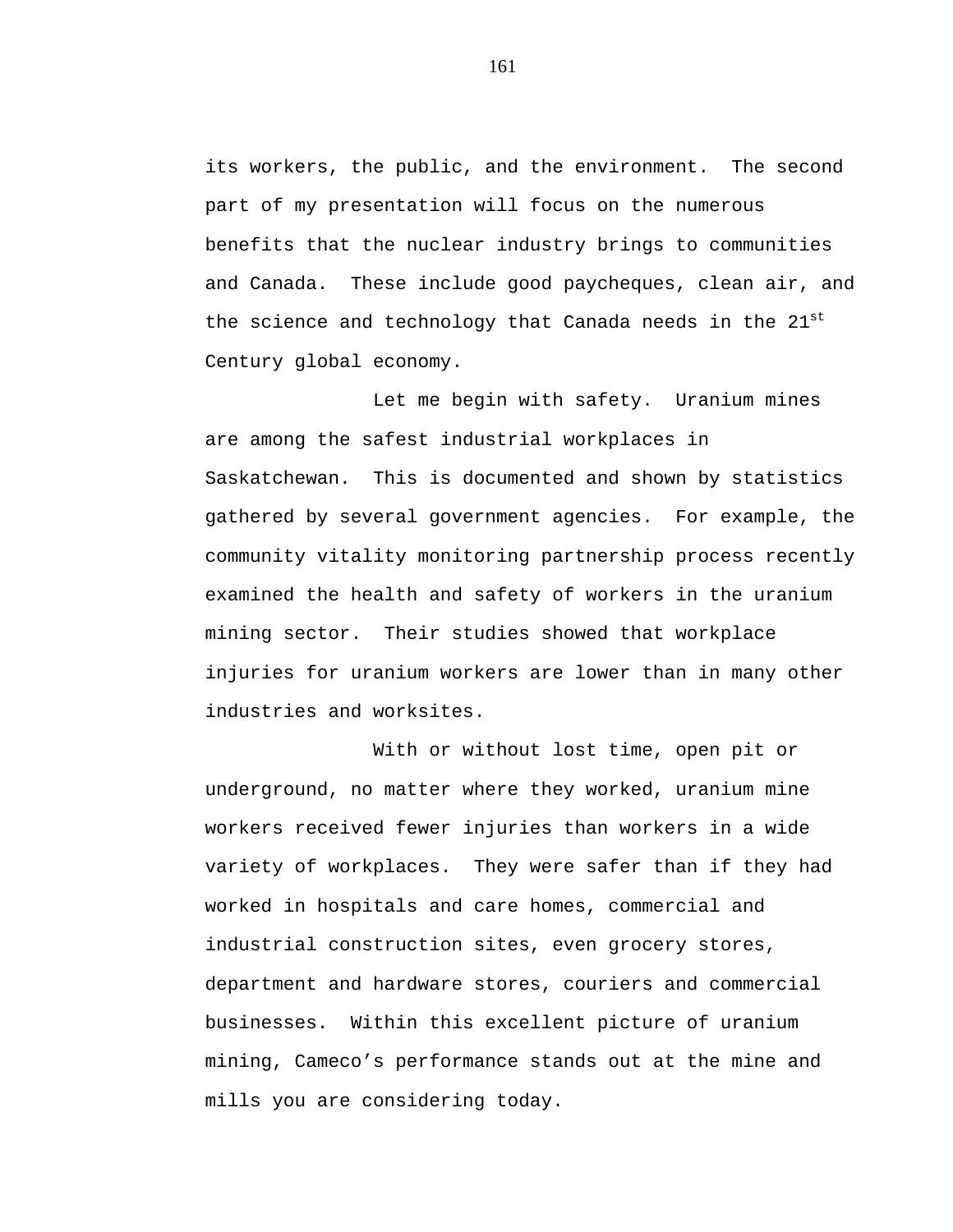At Rabbit Lake, Cameco has a lost time injury frequency of 0.37 injuries per 100 workers. In addition, its Key Lake operations has gone more than five years without a contractor lost time injury. Not only are these better than the mining industry average, which is itself very low, but Cameco also has been recognized by the Canadian Institute of Mining, Metallurgy and Petroleum. The institute awards the John T. Ryan safety trophy annually to the mine that experiences the lowest lost time injury rate. It has awarded that trophy to Cameco three years in a row.

In addition to this very strong health and safety performance, Cameco maintains a strong performance record in environmental protection. Uranium in general has been rated as the best performing mining sector with regard to releases to local water bodies, under the metal mining affluent regulations.

Cameco exemplifies that performance at the Key Lake, McArthur River and Rabbit Lake operations. All are ISO 14001 certified. All are good examples of Cameco's continual improvements, in preventing pollution and protecting the environment.

Ongoing improvements include the commissioning of steam, oxygen and acid plants at the Key Lake operation. These have reduced sulfur dioxide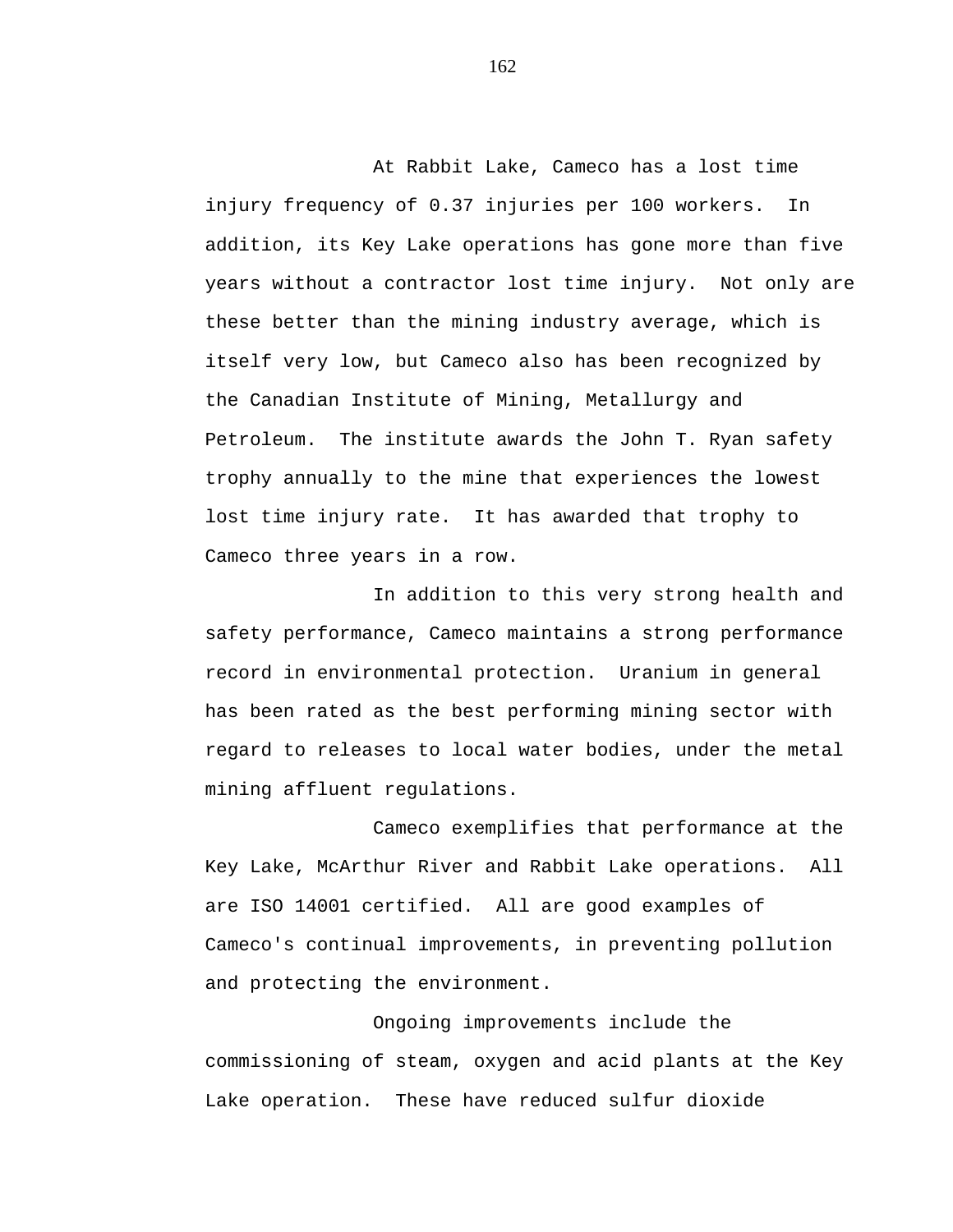emissions by 95 percent. Cameco has installed a molybdenum and selenium removal circuit, improving the efficiency of removing these elements.

At McArthur River, these improvements have reduced molybdenum levels in treated mine water by 83 percent. And at Rabbit Lake, major upgrades have been undertaken, resulting in significant improvements of all water treated and released to the environment.

This is a solid record of environmental performance. Add the strong health and safety record I described earlier and we see clearly that Canadian Uranium Mines lead the way. In fact, uranium mine workers receive fewer conventional injuries than their counterparts in construction, medical or retail setting. Uranium mines lead in environmental performance, as they have the best performance in complying with the metal mining effluent regulations.

Turning now to my second theme. Let me show you the many economic benefits that uranium mining brings to Saskatchewan.

In three decades, uranium mining has injected more than 6.7 billion into the province. Last year alone, mining employees received paychecks and benefits worth 377 million. The employees of supplier companies earned a further 225 million. In addition,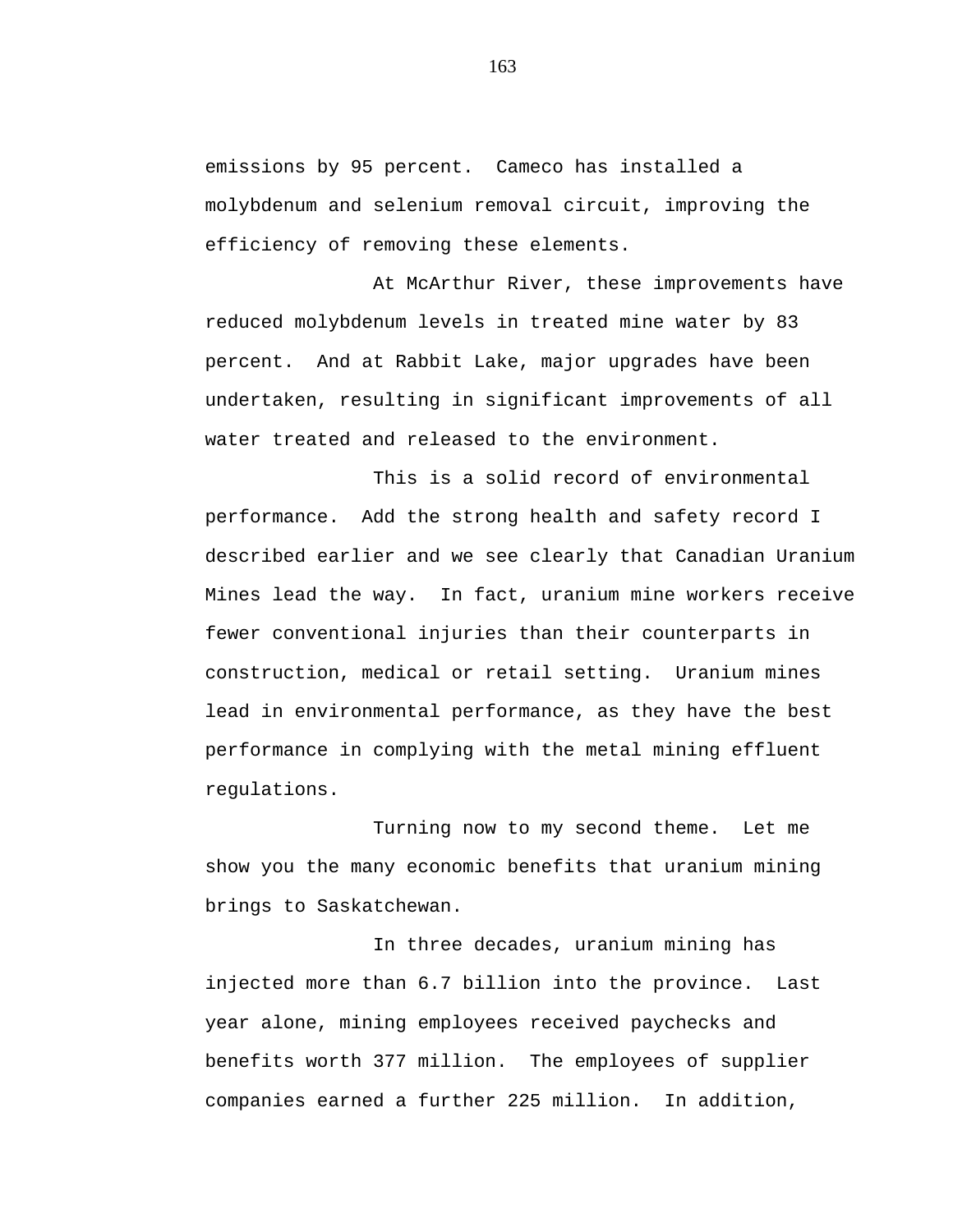uranium mining companies paid royalties and taxes to the provincial government and taxes to local governments.

Through partnerships between the uranium industry and government, the industry in Northern Saskatchewan has made significant improvements in education levels. This is particularly the case in postsecondary training such as apprenticeships and trades. Apprenticeship rates are now higher in Northern Saskatchewan then the rest of the province.

As well, the uranium industry takes significant pride in its record of aboriginal employment. Of the industries, approximately five thousand employees, about half are aboriginal. In fact, the uranium mining industry leads Canada in aboriginal industrial employment.

One of Cameco's core values is people. They value the contribution of every employee and they treat people fairly by demonstrating respect for individual dignity, creativity and cultural diversity. Such actions have been recognized and in 2013, Cameco was awarded the Progressive Aboriginal Relations gold medal award from the Canadian Counsel for Aboriginal Business.

Also this year, the Bank of Montreal recognized Cameco to be among Canada's best diversity employers.

Another economic benefit derives from this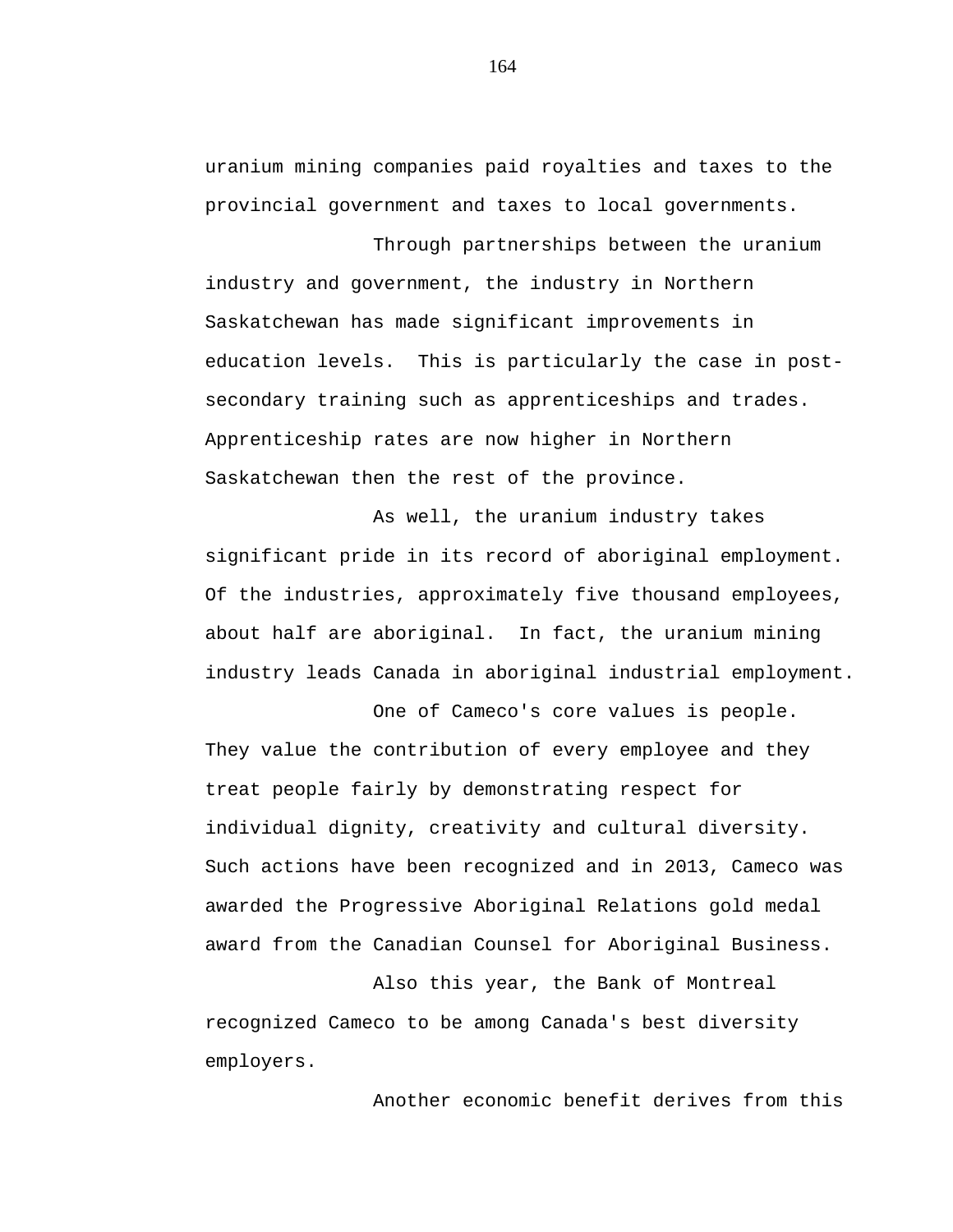industry's customers. And Canada's uranium is used exclusively to generate electrical power.

Nuclear power plants use uranium within the constraints of international non-proliferation agreements and Canadian export licenses.

Canadian uranium has only peaceful purposes. We are pleased to acknowledge the recently signed nuclear cooperation agreement between India and Canada that came into force days ago. This allows Canadian companies to export nuclear items to India, for peaceful purposes and it will be regulated by strict international atomic energy agency safeguards.

Yet another economic benefit is at the same time, an environmental benefit. Canada and the world are working to delay and ultimately to prevent climate change. Nuclear power plants emit virtually no greenhouse gases. So we are able to power our economy without contributing to climate change or smog. The benefits are clear.

Currently, nuclear energy provides roughly 15 percent of the electricity produced in Canada, but in Ontario it has produced 50 percent of the electricity over the past five years.

Other than Hydro, no other source of energy can produce so much low carbon, base load power at such sustained levels.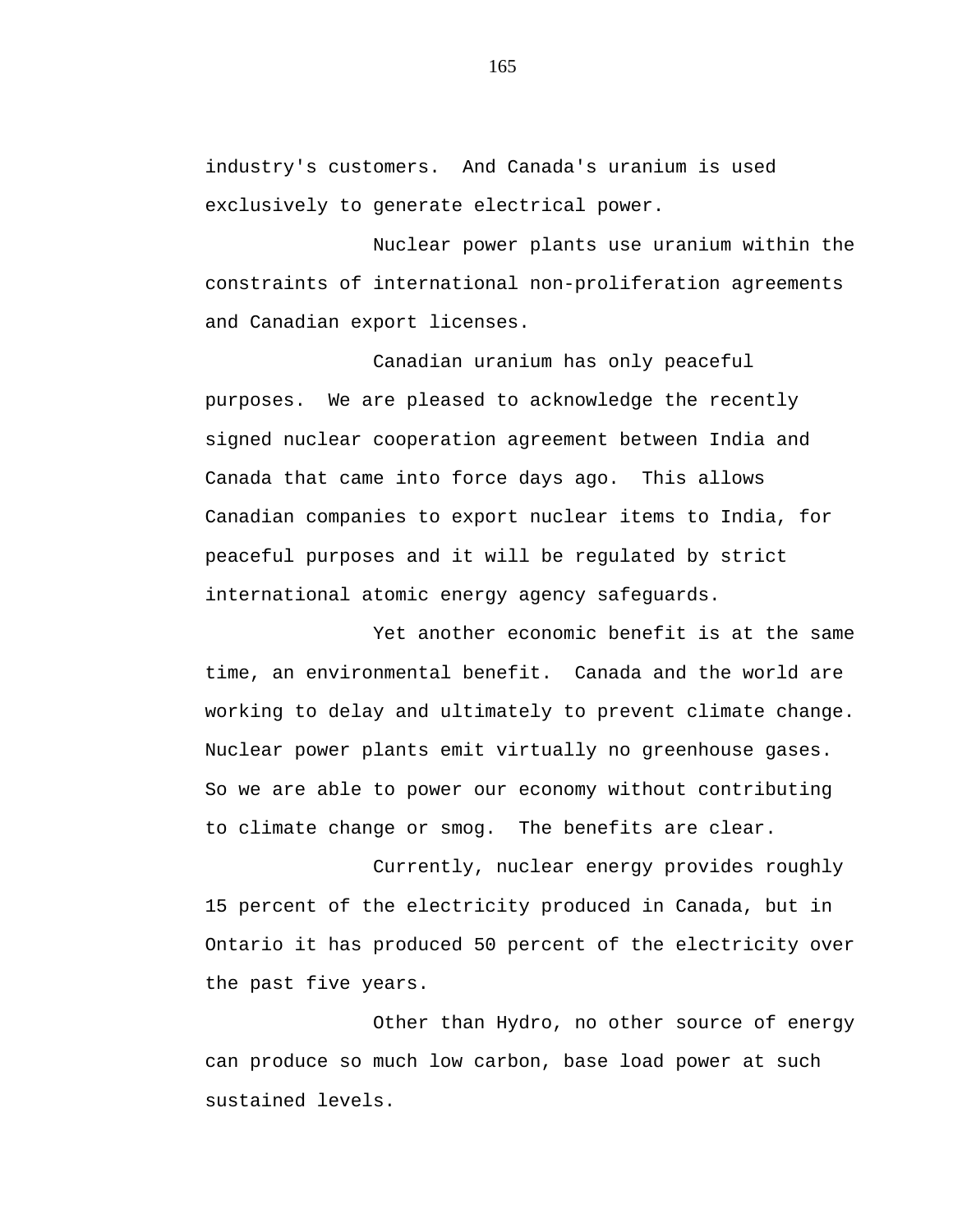Cameco contributes greatly to this

environmental and economic benefit, by providing the fuel for nuclear power at home and abroad.

McArthur River is the world's largest high grade uranium mine. It contains nearly 380 million pounds of uranium oxide.

Key Lake hosts the largest uranium mill in the world and Rabbit Lake the second largest.

Mr. President, it's all there. Clean air, reliable power, good jobs and paycheques. And a safety record that sets the bar for Canadian industry.

For all of these reasons, the Canadian Nuclear Association respectfully submits that the Commission should approve Cameco's applications to renew the Key Lake, McArthur River and Rabbit Lake operating licenses for ten year terms.

Cameco has demonstrated that it is qualified to carry out safely the activities sought in its applications and has made adequate provision for the protection of the environment.

Thank you very much and for the opportunity to appear before you today and I'd be pleased to take any questions.

THE CHAIRMAN: Thank you. Questions? Monsieur Harvey?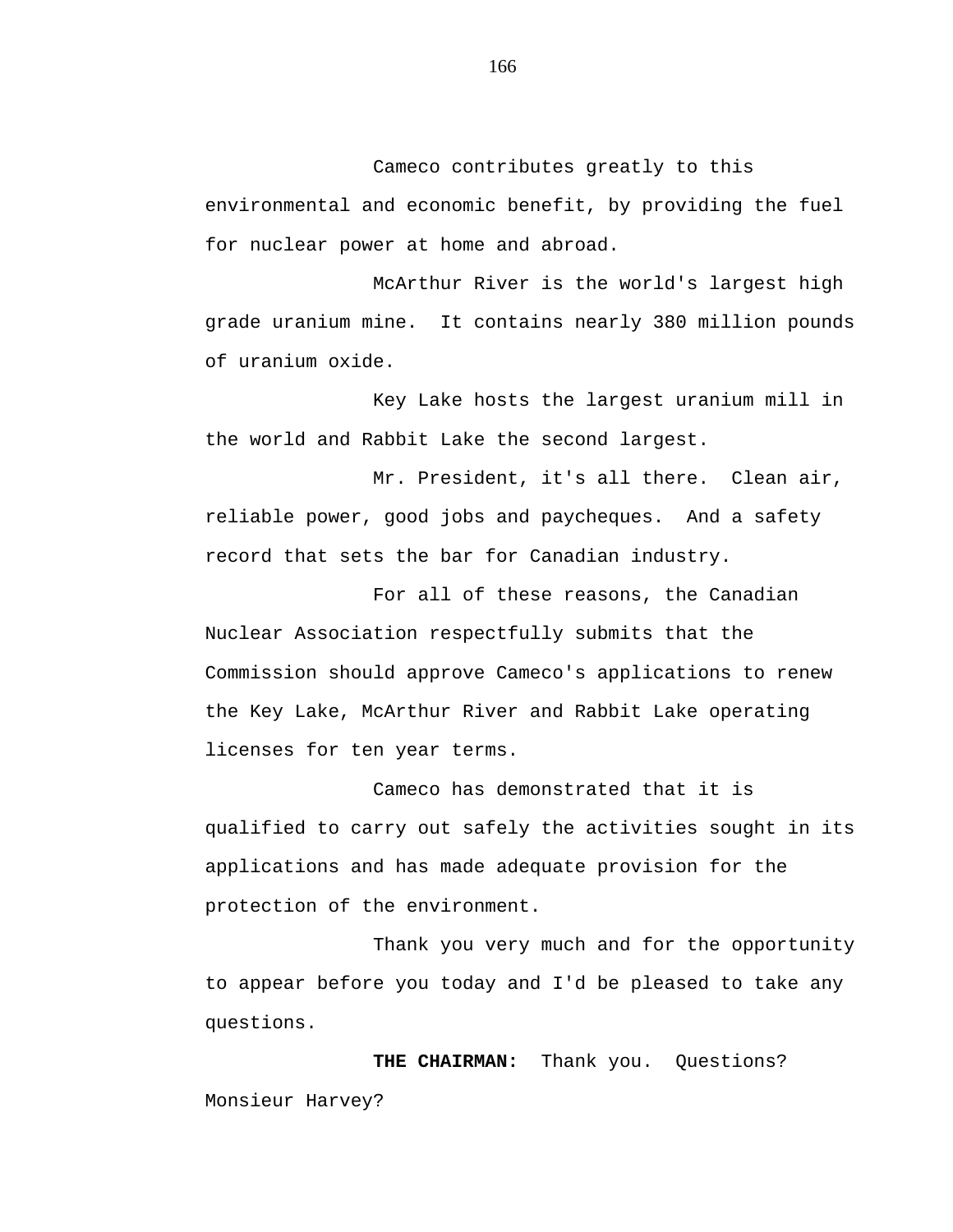**MEMBER HARVEY:** Just one question. I would like to know how is established your position? I mean what kind of data, what type of preoccupation, what type of concerns do you have? What is the process to get to such position and such conclusions?

**MS. KLEB:** Heather Kleb for the record. It takes a number of different steps. First and foremost, we review Cameco CMD documents. There the license application itself, and a number of people of in the office review -- review it, and look at, you know, look at the various strengths of this particular license application. We also have a number of positions that we've developed as an association with our membership on a number of different issues, ranging from environmental issues to climate change and the -- regarding the economic advantages of nuclear power generation. And we pool all our member positions together to articulate our member viewpoint on the submission.

**MEMBER HARVEY:** Does Cameco participate to the -- well, just participate? I won't say anything else.

**MS. KLEB:** They are definitely involved in our policy discussions or position discussions over the years. Also, as a courtesy before we arrive at the hearing, we'll give them a copy.

**MEMBER HARVEY:** You take into consideration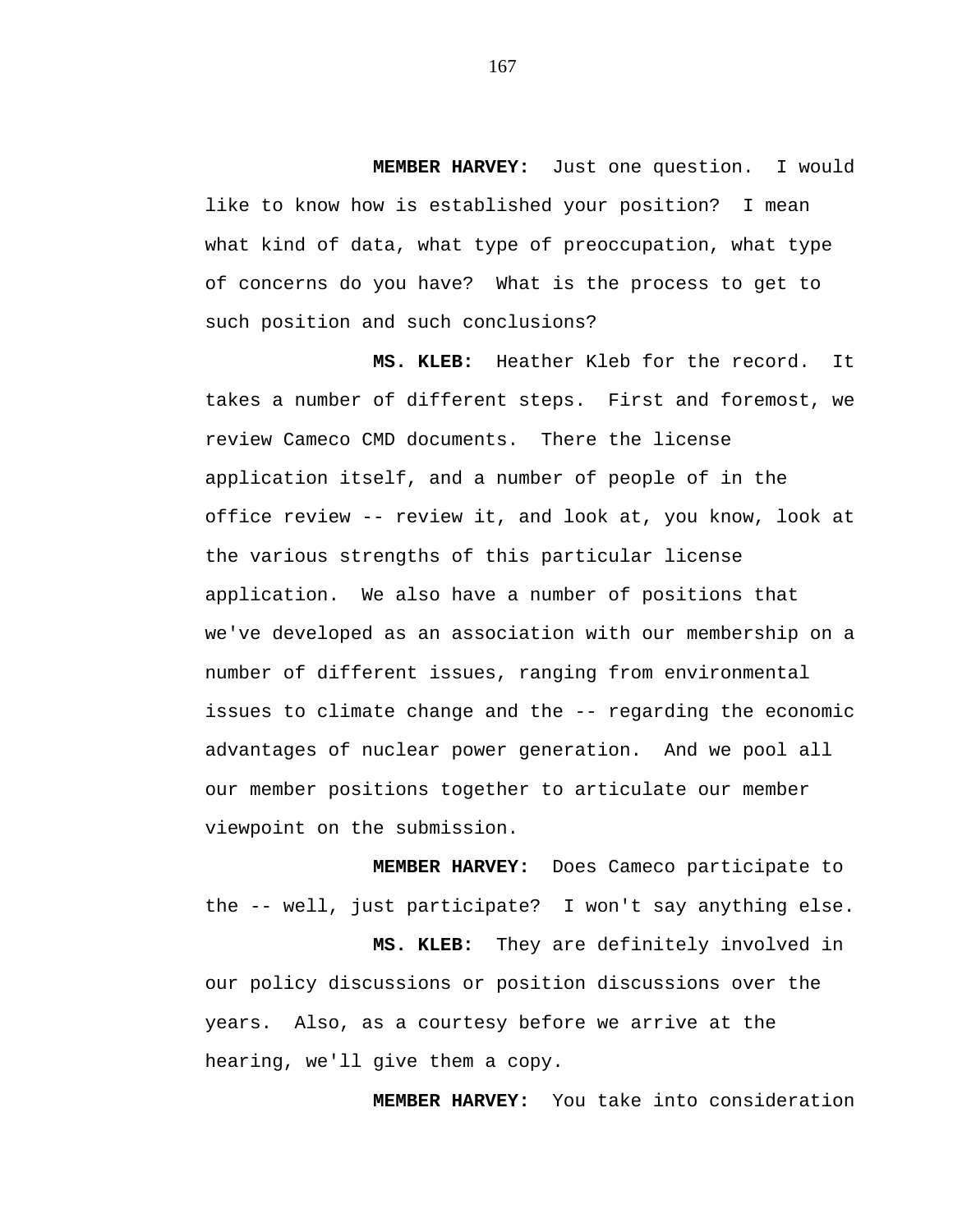the perception of communities in the area?

**MS. KLEB:** Heather Kleb for the record. We have taken that into -- we do take that into consideration and unfortunately I wasn't able to get here in time for all of this morning's interventions. But I did review their written interventions. And actually, we reviewed all if -- or most, if not all of the interventions at each hearing we attend.

**MEMBER HARVEY:** Okay, I was just saying that because when you're talking of the benefits of the mines and things like that. Okay, thank you.

**THE CHAIRMAN:** Just a follow up. We all understand that you're an industry association, so obviously Comeco is a member. But as in the industry association, have you ever thought about whether you can have a role or have a role in coordinating some of the concerns of some of those communities with the industry and the level of governments? I mean it's a big question, but is there such a role for an industry association?

**MS. KLEB:** Heather Kleb for the record. Our view is that when it comes to -- well our view is that the relationship between the proponent Cameco and the aboriginal community is more important than our relationship with the aboriginal community. Our role is - - would be more along the lines of providing information.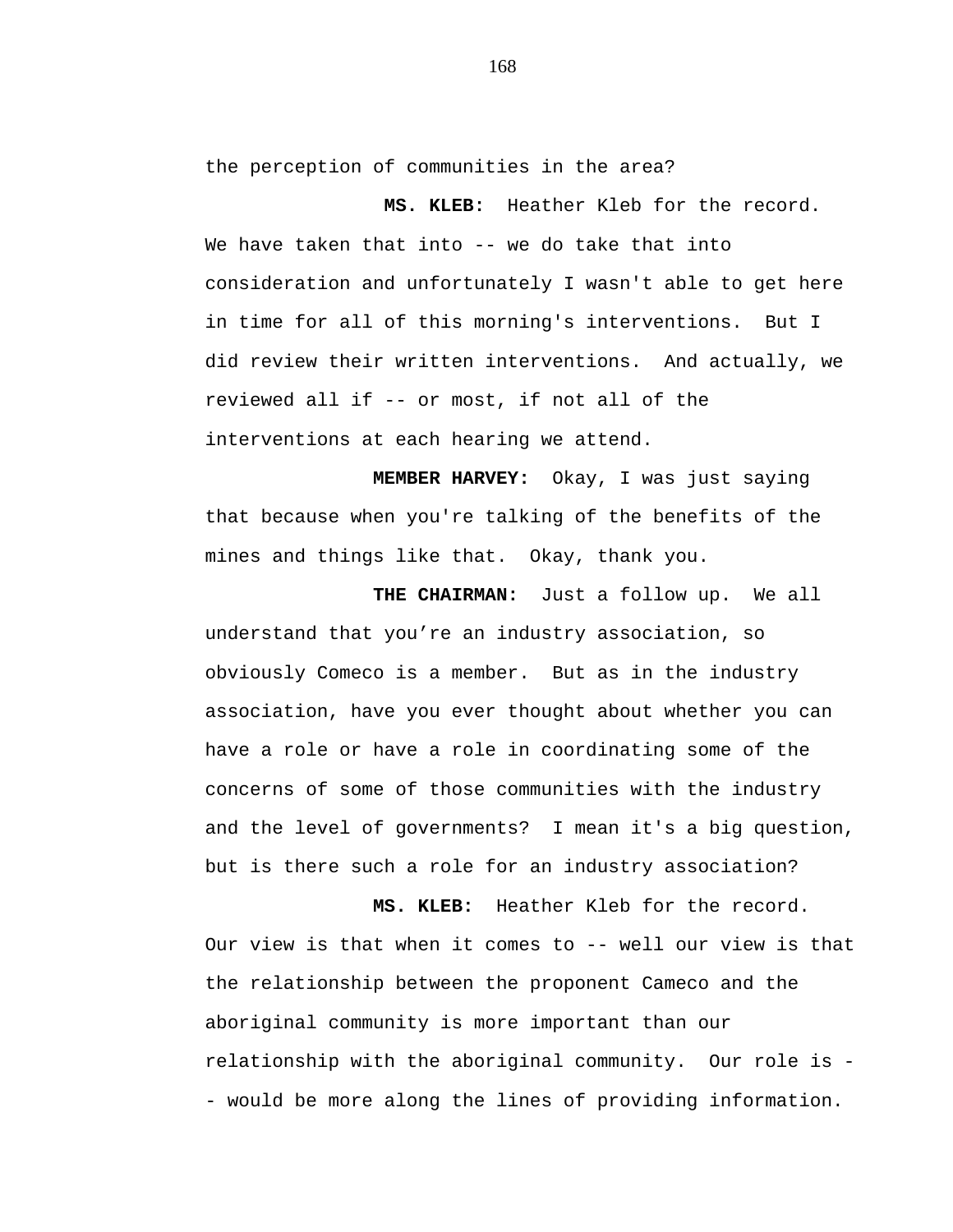We look to share information on our industry and work to create a positive public environment. We do that through sharing information on our websites and fact books. We have an education program. We're trying to get good material into the school system, grades 7 through 12.

In addition, if a community were to approach us and they have, and invite us to their local community to share information about our industry, we are quite willing to do that.

## **THE CHAIRMAN:** Thank you.

Questions? Questions?

Okay. So just keep on pursuing it. One of the issues that was raised a few times is a need to improve the education -- you just touched on that -- and raise the level of education, if you like, in Northern Saskatchewan.

Is there a role for you and the Government of Saskatchewan, if you like, because it's a provincial jurisdiction, to deal with some of those issues?

**MS. KLEB:** Heather Kleb, for the record.

We absolutely have a role in terms of educating the broader public about our industry. And with that, I'd like to hand it over to Malcolm Bernard to provide more detail

**MR. BERNARD:** Good afternoon,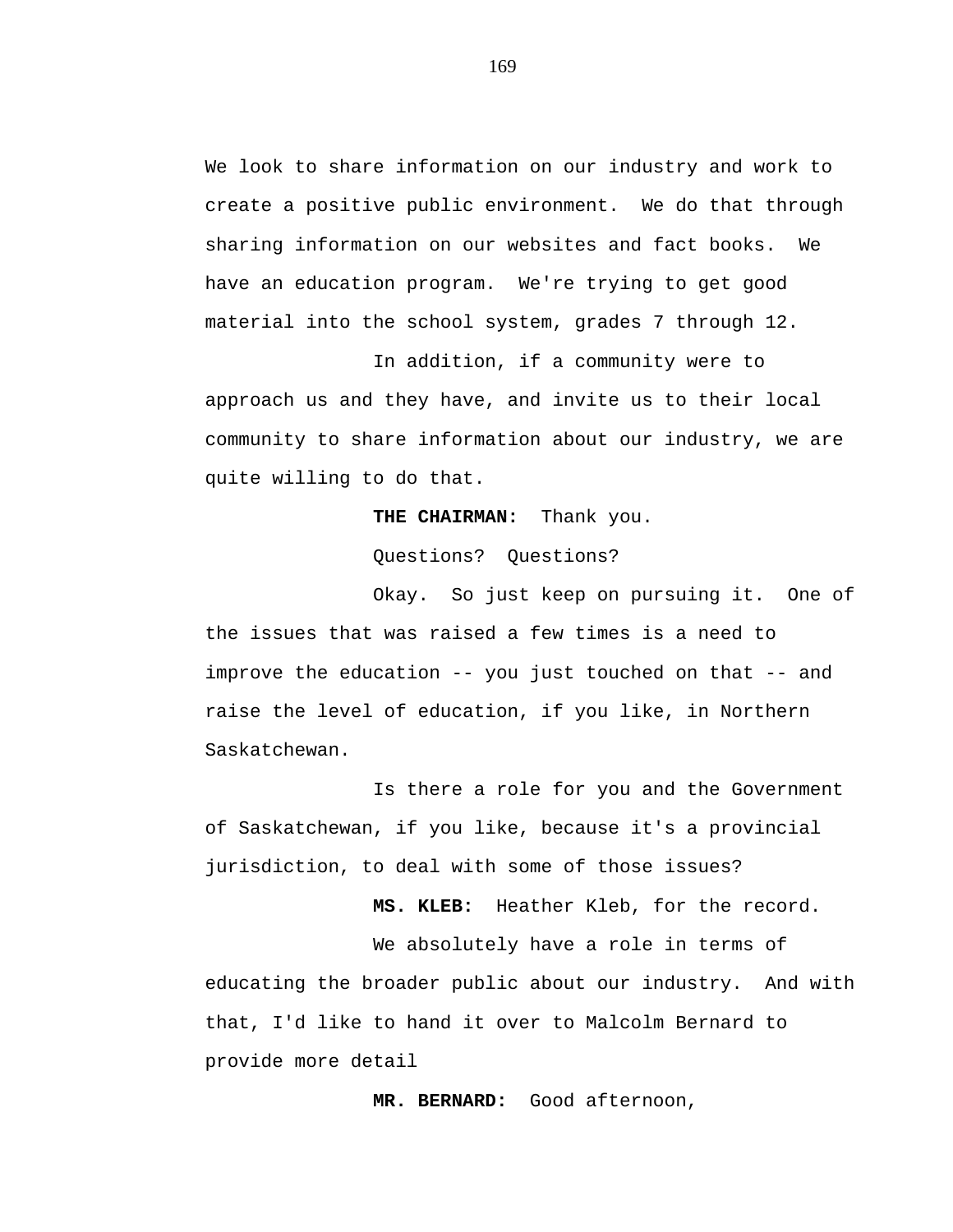Commissioners. Malcolm Bernard, for the record.

The education program of the Canadian Nuclear Association falls within my responsibilities. I've been on board for five months. I've now had a chance to familiarize myself with that program.

We provide for teachers at all grade levels a curriculum-friendly content on our website. We have a specific website dedicated to education called, and I'll just put a plug in for it now, teachnuclear.ca.

The content is there. We'll be working over the next year to make sure that teachers across the country, including Northern Saskatchewan, are aware of the content and able to bring it up into the courses that they provide their students.

We'll also be talking with all the provincial governments to make sure that our content is relevant.

**THE CHAIRMAN:** So within Northern Saskatchewan, would it relate to the uranium places, if we can use that kind of a thing, rather than nuclear in general?

**MR. BERNARD:** Malcolm Bernard, for the record.

We're guided by the provincial curriculum in each province. I'm more familiar with the Ontario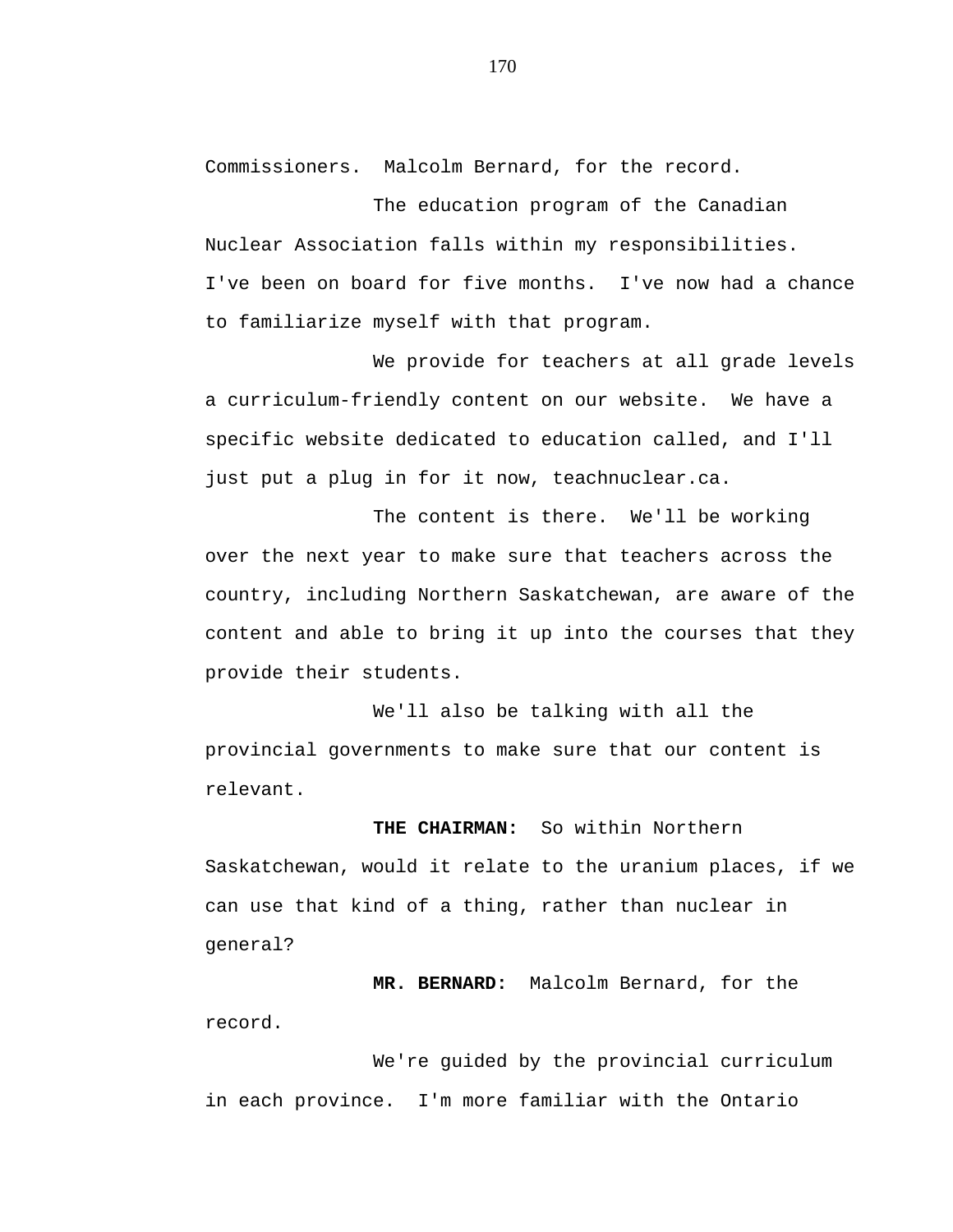curriculum, having just read several thick binders on it.

I can tell you that in each province, the material we have now available on the website is keyed to the curriculum in that province.

As I explore this further, if I see a gap between the curriculum and the needs of the local community, I'll certainly be interested in closing that gap.

**THE CHAIRMAN:** Okay, thank you.

Anybody else want to pursue this? Okay. Thank you. Thank you very much.

The next presentation is by the Canadian

Nuclear Workers' Council and the United Steelworkers Union, local 8914, as outlined in CMD 13-H13.6 and .68A and H14.5 and .5A.

This submission is regarding the Key Lake and McArthur River operation, and I understand that, Mr. Shier, you'll make the presentation.

Go ahead, please.

**13-H13.6 / 13-H13.6A / 13-H14.5 / 13-H14.5A Oral presentation by the Canadian Nuclear Workers' Council and the United Steelworkers Union (USW) local 8914**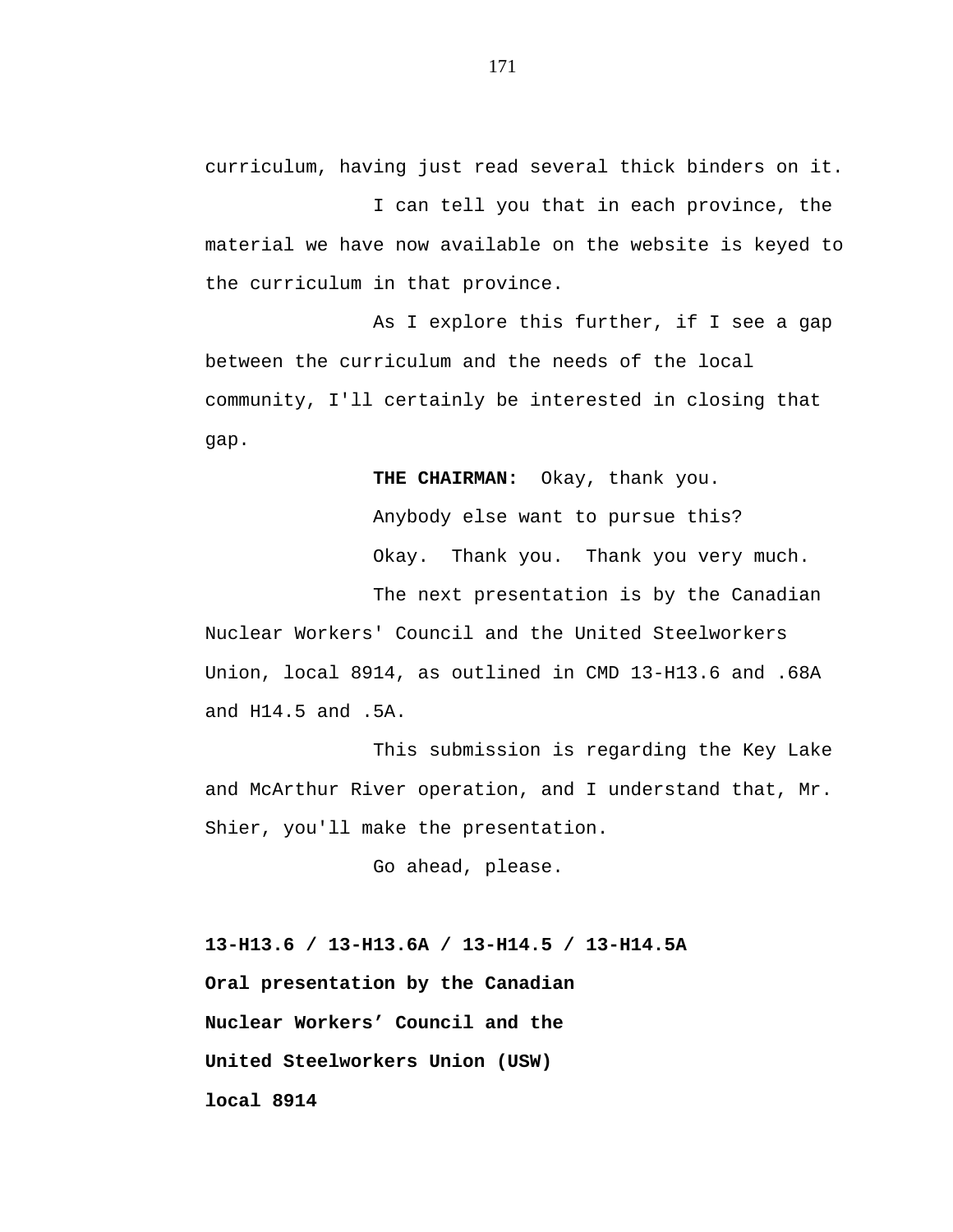**MR. SHIER:** Good afternoon, Mr. President, Members of the Commission, and I guess everybody else that's here as well.

As indicated, my name is David Shier. I'm the President of the Canadian Nuclear Worker Council, and I have several colleagues assisting me.

To my right is Susan Daigneault, and her right is Ed Morelli. Ed Morelli is the Nuclear Worker Council Executive Board person for the Saskatchewan -- for the mining sector. And both Susan and Ed are also members of the United Steelworkers Union, which is a union -- the location they're from is McArthur River.

At the table behind, we have Jim MacEacheran and Keith Cartier. They're both United Steelworker Union representatives, and they're from the Key Lake site. And they will be helping with any questions you may have.

Just quickly, for the benefit of maybe the intervenors, the Canadian Nuclear Worker Council, as the name implies, is a council of unions that are involved in the nuclear industry across Canada right from the uranium to the processing to the nuclear power plants to the decommissioning, et cetera.

Also worth mentioning, the Steelworkers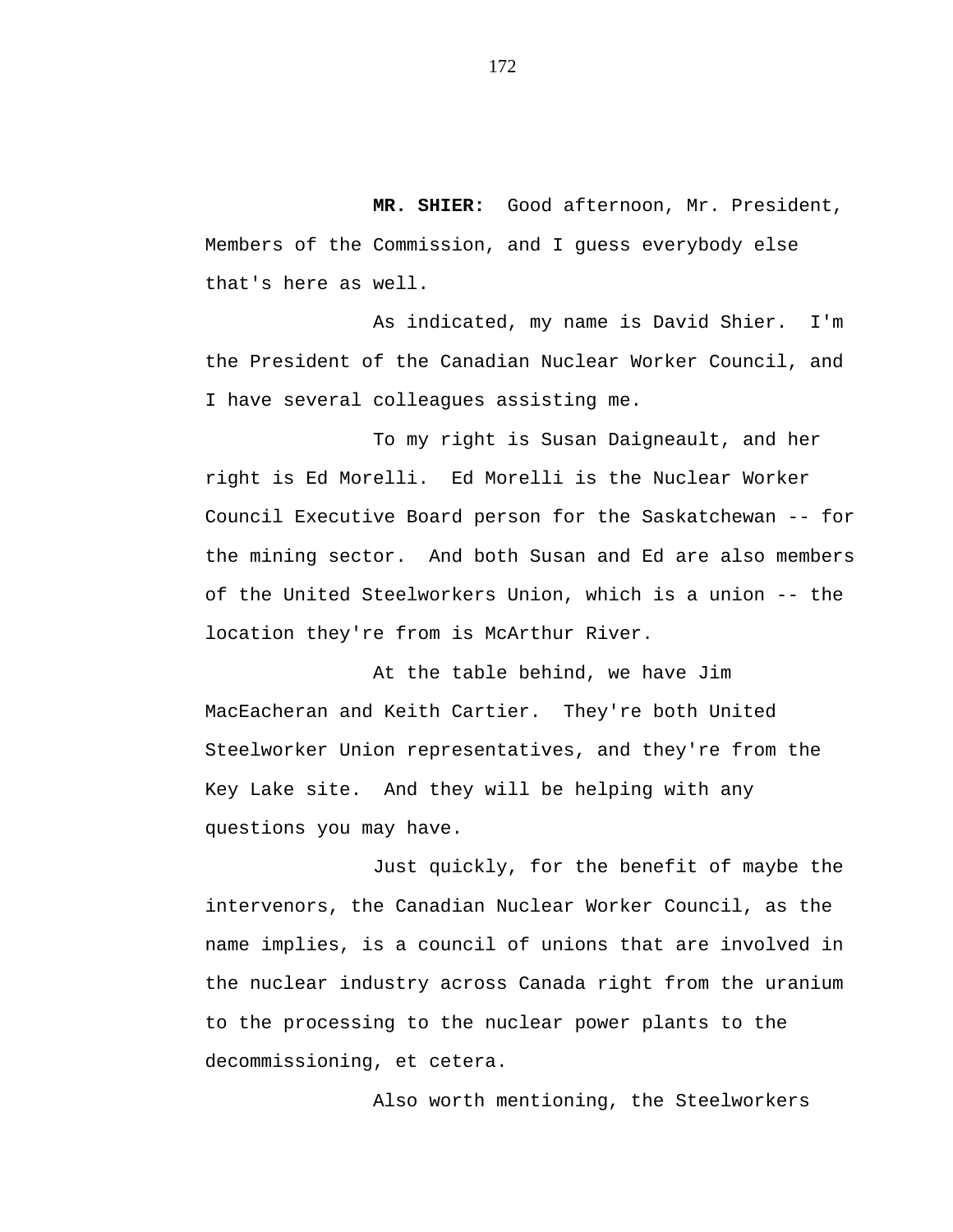Union is very active in the nuclear industry in Canada and in the United States, especially in the fuelling part of the industry. And they've been very active for years.

They were actually the key union in the mines in Ontario way back when in the learning stages. Lost our screen.

Anyway, our presentation is going to be brief. We're basically going to cover the views of -- our views of health and safety and worker trainer, and then we'll provide kind of a grass roots worker perspective and then some conclusions and recommendations.

**THE CHAIRMAN:** This is a technical pause.

Ah, there it is.

**MR. SHIER:** So in regards to worker training, we believe that worker training is a key to a safe workplace. And these two sites, the workers receive a lot of on-site training, health and safety training, radiation training. They also naturally receive skills training for the jobs that they are trained to do, and they also receive requalification training.

So you wrap this all in place, there is a lot of training at these sites, which does lead to a good safety program.

Safety culture. Everybody has different definitions for that. We look at that as where safety is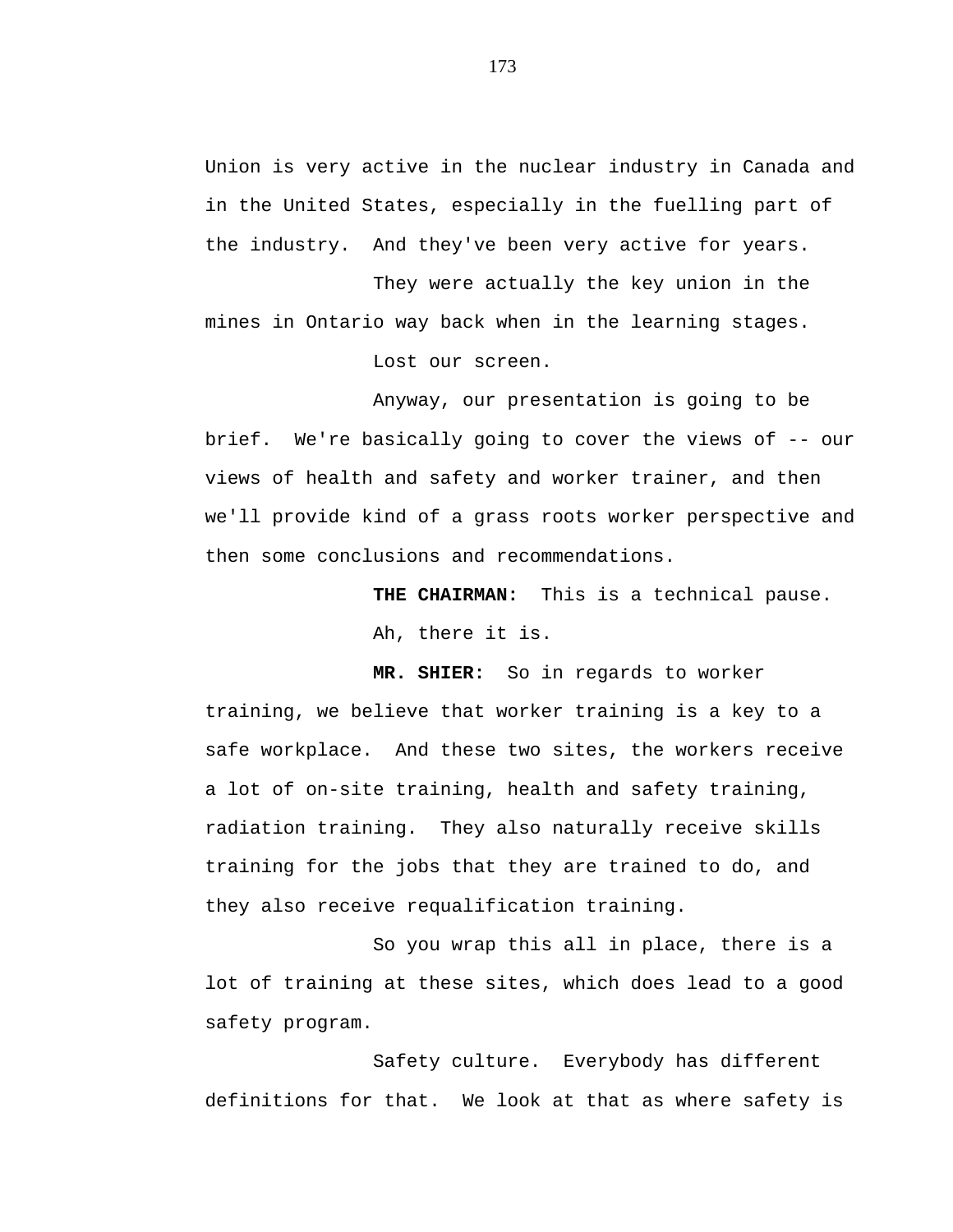number one in the workplace and include that along with all its safety training they have, that does develop a safety culture.

And as you'll hear from our future - further presentation that safety culture has improved over the years and it is in a good position at these particular sites.

So what I'm going to do, without further ado, is get my colleague, Susan Daigneault, to go through a presentation of her experiences working in the mines and her involvement. And I think it'll give you a real good picture of what really happens in these workplaces.

Susan.

**MS. DAIGNEAULT:** Thank you, Dave. Good afternoon, Mr. President,

Commissioners. My name is Susan Daigneault. My home community is Buffalo Narrows.

I'm here before you today to comment on Cameco's application for licence renewals at the McArthur River mine and Key Lake uranium mill.

My working experience has been mostly in the nuclear industry. I have been with Cameco Corporation for the last 15 years at McArthur River, and a proud member of the United Steelworkers local 8914.

In my years of employment, I have obtained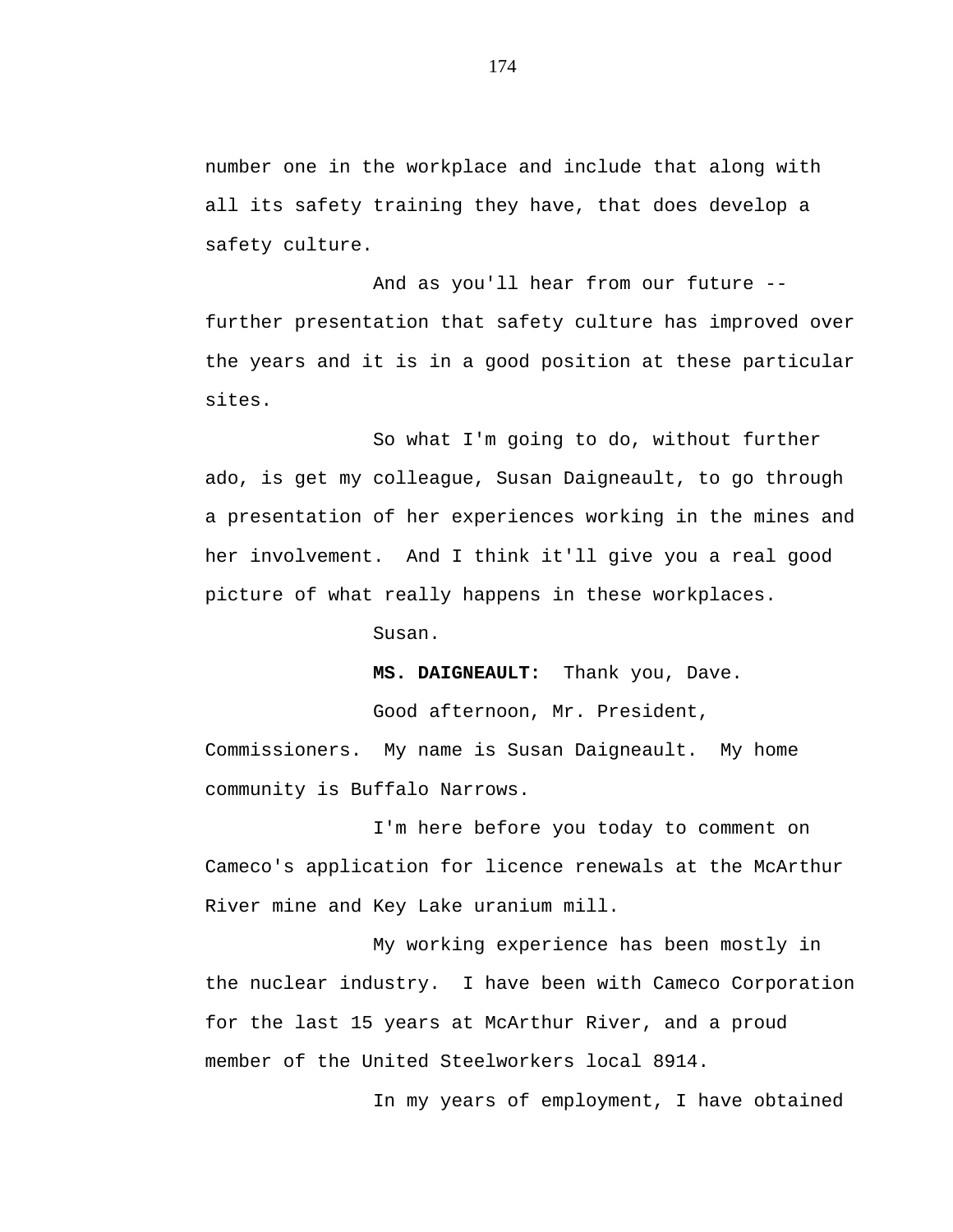my electrical journeyperson ticket as well as my hoist operator's ticket. Prior to Cameco, I was in Cluff Lake with Cogema, now Areva Resources, for six years.

I am currently a United Steelworkers District 3 health, safety and environment committee representative for our local, an occupational health committee representative for our electrical department, member of WIN, which is Women In Nuclear. I also maintain our USW local 8914 newsletter and website.

I have also previously participated in CNWC conferences and meetings, held the OHC co-Chair employee representative position as well as years on the emergency response team and mine rescue team.

I'm here as I fully support Cameco's 10 year licence renewal for McArthur River uranium mine and Key Lake mill.

Not only do the sites meet the highest standards with regards to health, safety and radiation and environment, but employ so many people from all over our great province.

The nuclear mining industry is driving our economy in this province, and it is especially important for the north.

I personally feel that between Cameco, our union and the regulators, the nuclear industry is one of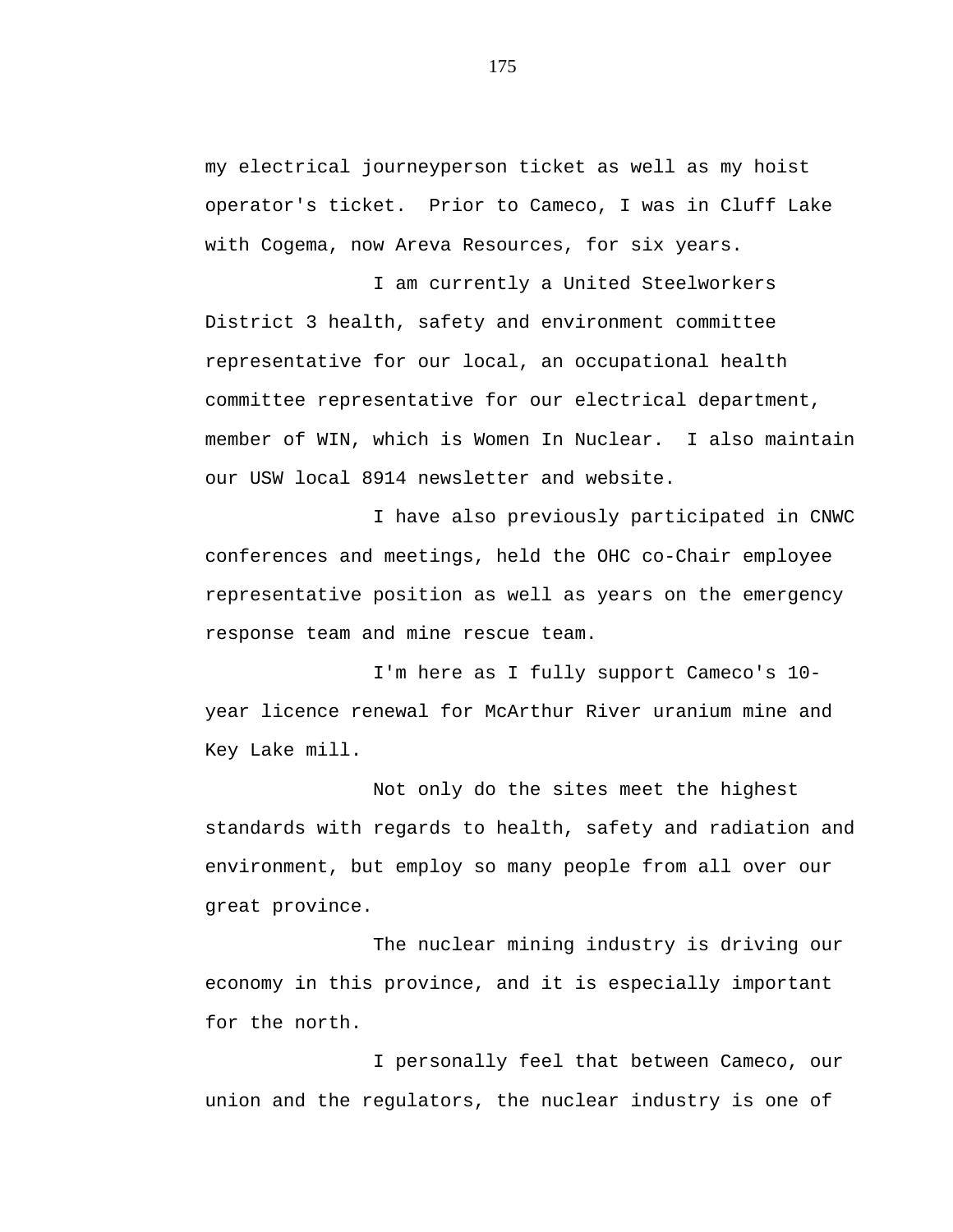the safest places to work. Our local and Cameco have a good working relationship, which includes maintaining communication, regular joint occupational health and safety meetings, and site inspections.

In my years on the OHC, I've always felt comfortable approaching management with any issues brought forward by employees on the floor. If you have questions, you ask.

We have daily toolbox meetings and weekly safety meetings where any concerns can be raised.

Our five-point safety card takes you through a checklist and is another tool used to raise concerns.

Cameco adheres to and expects its employees to comply with the *Saskatchewan Occupational Health and Safety Act*, Regulations and code of practice. There is a minimum standard set and Cameco goes beyond that standard code of practice.

Education and information are great tools at McArthur River. Training in the areas of radiation, WHMIS to health safety environment is an ongoing process.

I have talked to family and friends who are curious about our industry. I have also encountered negativity, which seems to be based on lack of knowledge of this industry. I have defended our industry and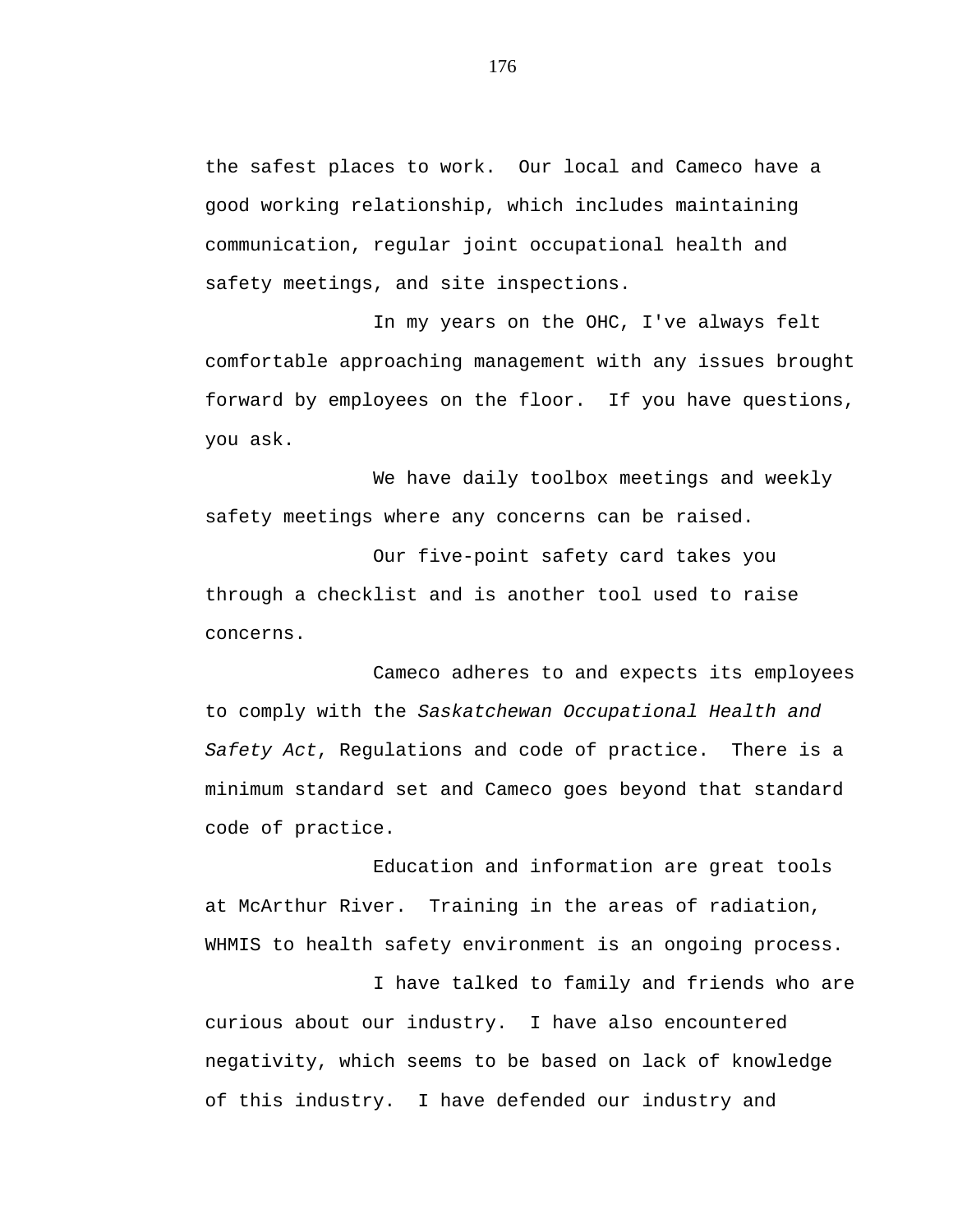explained to the best of my knowledge what we do, the benefits of cleaner energy, the safe work environment and what Cameco and the Union give back to the communities in our province.

Our industry is in need of skilled workers, and we are in a position to make positive changes. Uranium mining will be around for years to come, which allows for great opportunities to employ and train northern people, which will then benefit the company, the individuals and their community in the long term.

I personally would like to see more apprenticeship programs promoted for women and to see more women trained and employed in the trades.

In any position, we all encounter hardships, stumbling blocks, that with training, support and leadership, we can overcome.

Would I recommend working for Cameco and the nuclear industry? The answer is yes.

Thank you for your time.

**MR. SHIER:** Thank you, Susan.

So in conclusion, we heard a lot this morning about concerns with the environment, and as we always say, as a union movement, there is a definite connection between health and safety in the workplace and the environment because things that are going to affect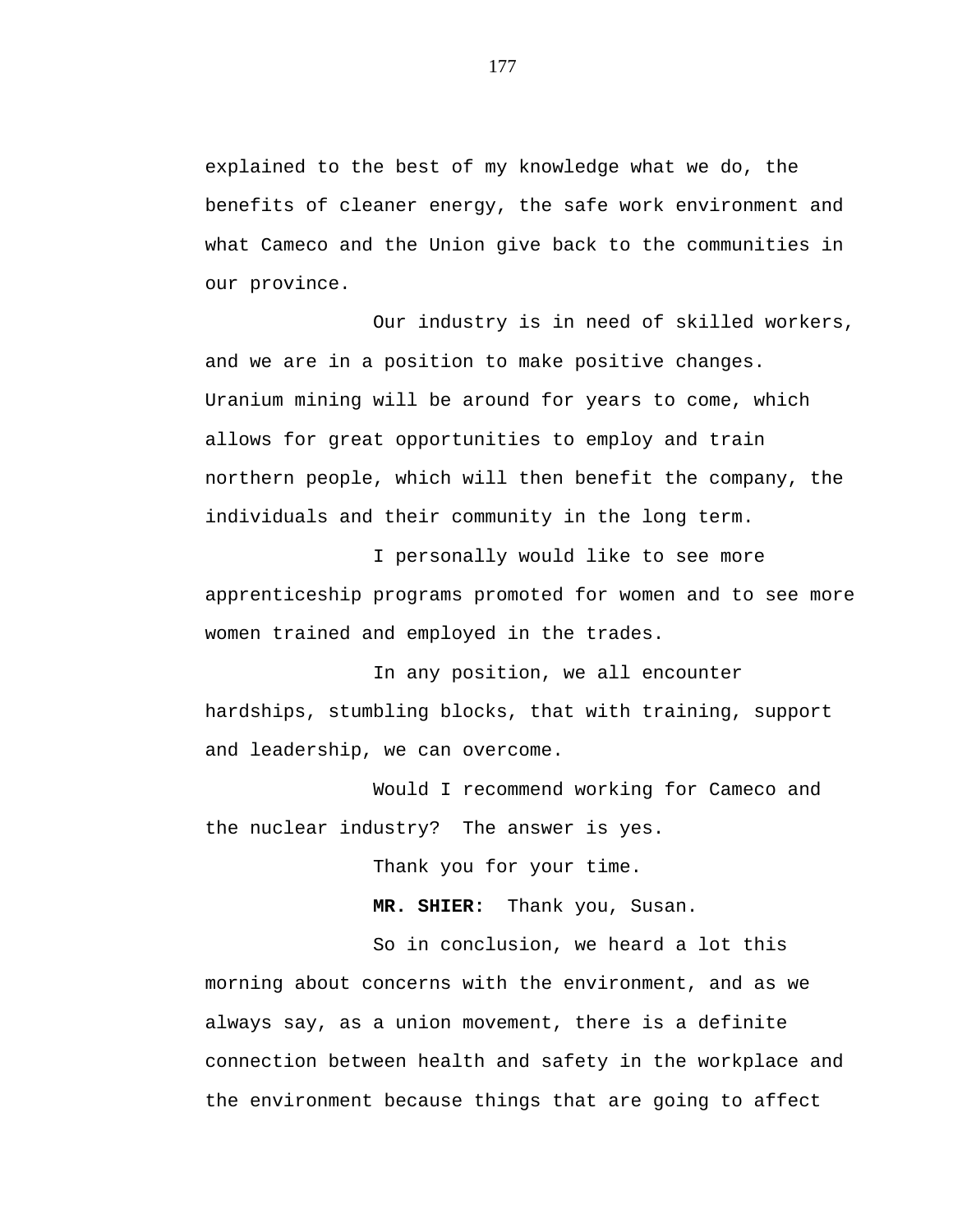the environment will probably affect the workers prior to affecting the environment.

So with the programs in place and the record of the steelworkers, I think the public can be confident in the fact that any environmental issues will be dealt with by the on-site unions and, if necessary, will be brought to the CNSC's attention.

In regards to the 10-year licence, the Nuclear Workers' Council and the Steelworkers Local are in support of the 10-year licence, and I'll qualify that and, in fact, as the Commission is aware, at one time we were not in favour of extending the licences of facilities.

What has changed is there's a couple of issues. We've re-thought it. We're confident that with the CNSC staff and inspectorate on site, any issues that come up will be identified.

Also, along with the active USW health and safety representatives that are on site, again, that is another check in the system if there's any issues around that have to be identified.

So the other main issue that was touched on this morning was that the CNSC now does an annual report of the nuclear power plants, and that has been extended to the uranium mines. We find that that documents that are produced and the hearing that is produced is another area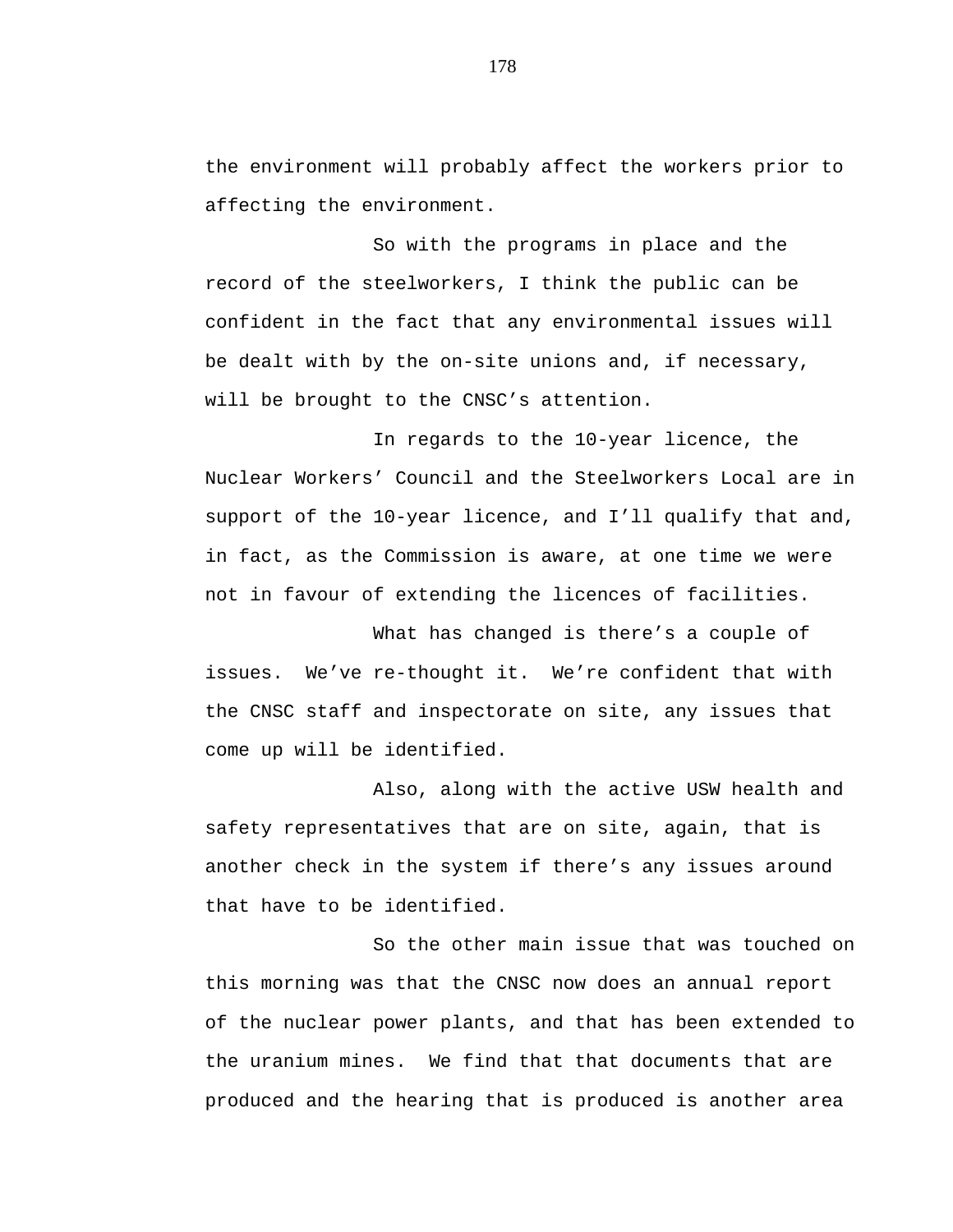where if issues need to be brought up, they can be brought up.

So in conclusion, we're in full support of the renewing the licence for the 10-year period at the McArthur River Mine and the Key Lake Mill.

That concludes our oral presentation. You have our written presentation, and we'd be prepared to answer any questions you may have.

As I indicated, there's representatives here from both the McArthur River and the Key Lake Mine.

Thank you.

**THE CHAIRMAN:** Thank you.

Questions? Mr. Tolgyesi?

**MEMBER TOLGYESI:** Mr. Shier, do you have any difficulties to involve, to participate northern workers on various committees of unions or as union representatives or officials?

**MR. SHIER:** Yes, there is a – a lot of the members from the northern communities are involved with the union, and I'll ask Susan to comment on that.

**MS. DAIGNEAULT:** Susan Daigneault, for the record.

We do have 11 executives on our current, I guess, Executive Board that are northerners. We have been engaging more participation in conferences and trying to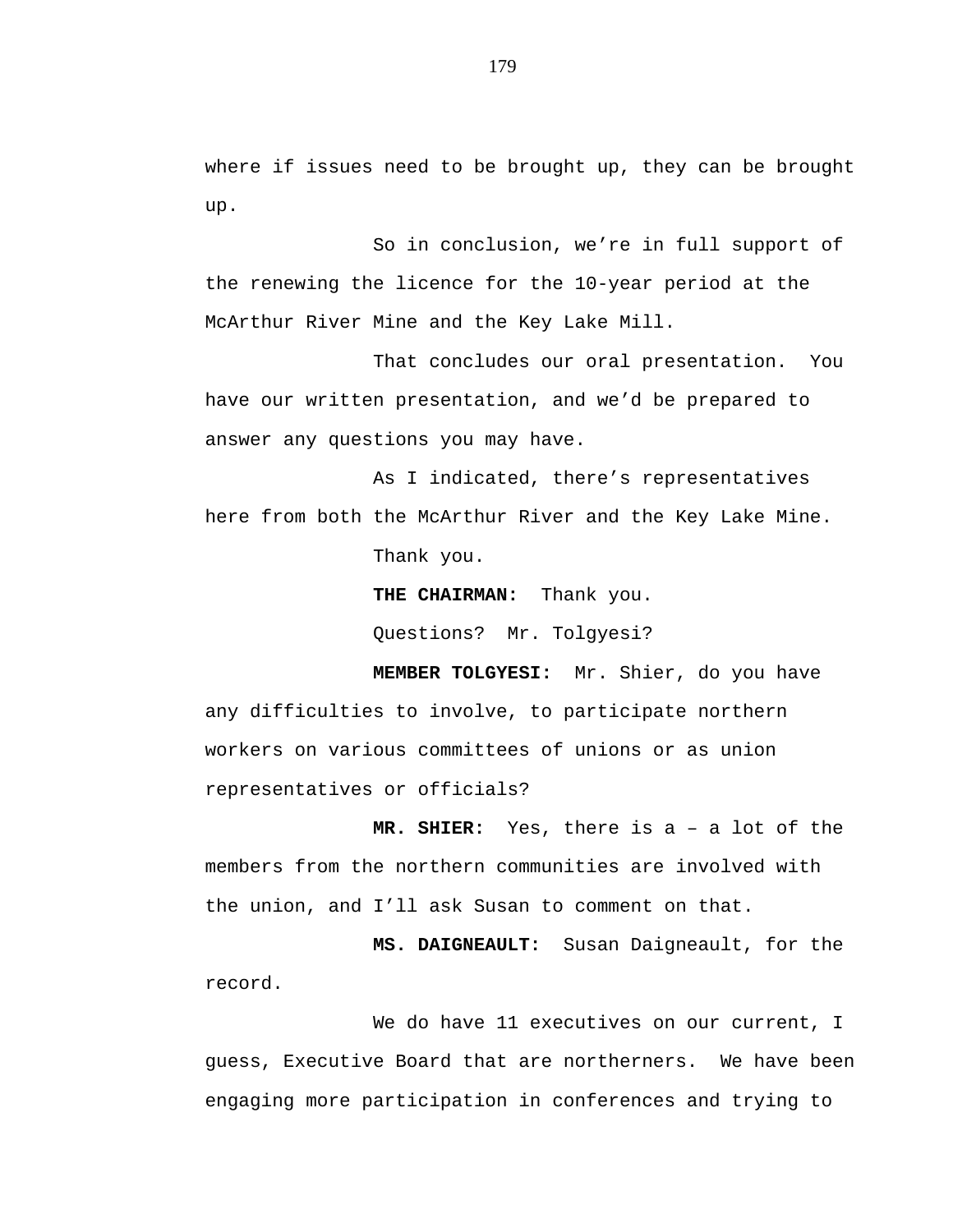engage more females, to get more women from the communities such as Dillon and so on and so forth to also come forward.

**MEMBER TOLGYESI:** You said you have 11 of how many?

**MS. DAIGNEAULT:** Of 20.

**MEMBER TOLGYESI:** Of 20.

**THE CHAIRMAN:** What's the total membership of the union that works for Cameco?

**MS. DAIGNEAULT:** Susan Daigneault.

Our total union membership for Cameco, our hourly, we have 232 for Key Lake, and of those 232, 142 are RSN. And for McArthur River we have 192 hourly employees – sorry, correction, 249 hourly employees. Of those, 192 are RSN.

**THE CHAIRMAN:** I notice Rabbit Lake is missing in all of this. What happened?

**MS. DAIGNEAULT:** Rabbit Lake is a nonunionized mine site.

**THE CHAIRMAN:** So you have no opinion about the Rabbit Lake licence?

**MR. SHIER:** I don't think that's the proper forum to bring it up. We don't have any representatives here. We could give some advice to Cameco on that, but we won't.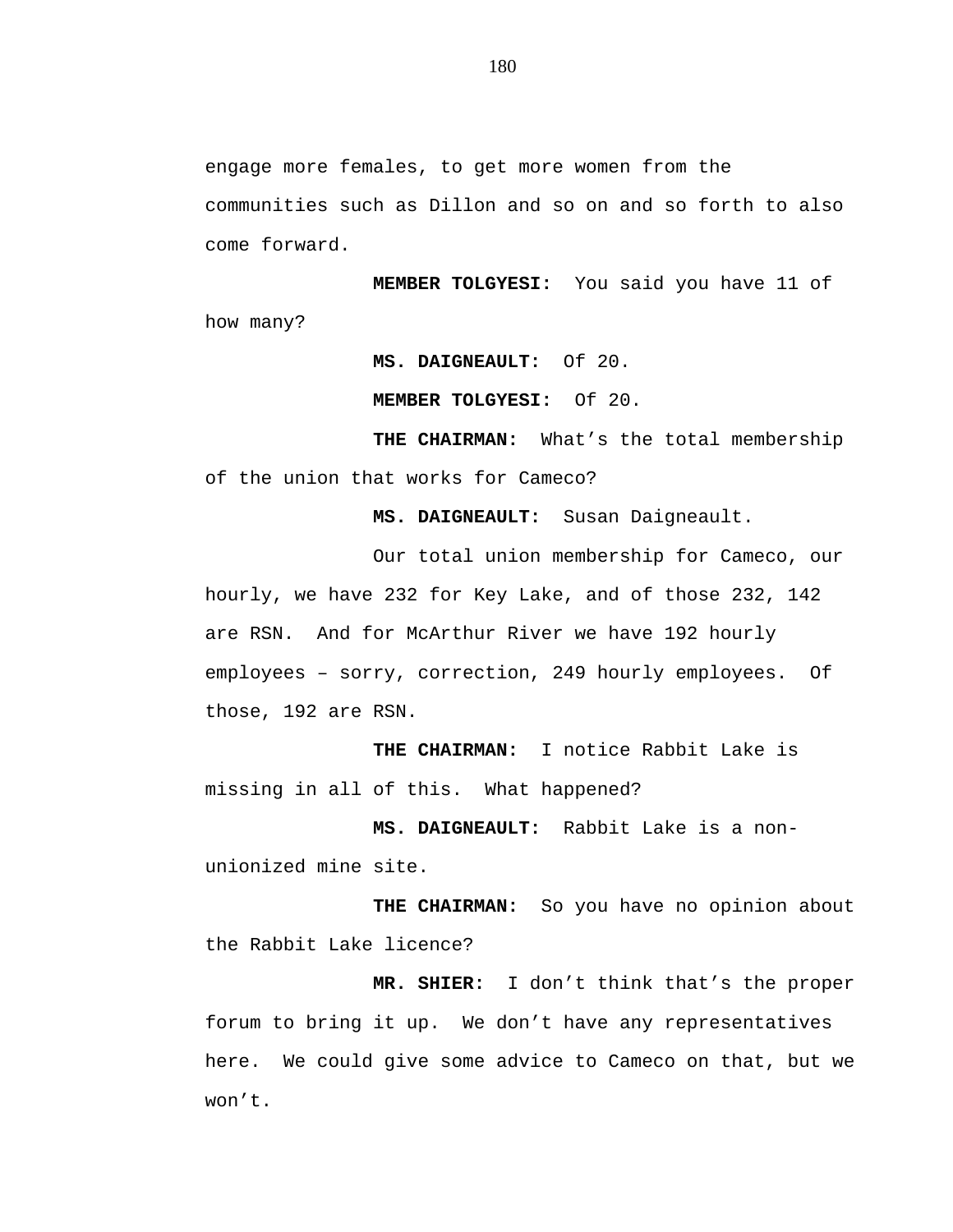**THE CHAIRMAN:** Thank you.

Mr. Tolgyesi.

**MEMBER TOLGYESI:** The contractors are nonunionized?

**MR. SHIER:** Yes, that's correct.

**MEMBER TOLGYESI:** And one of the previous intervenors reported about northern workers' difficulties to bring their concerns to supervisors.

Do you observe the same concerns to communicate or bring these concerns to Cameco or to the union, because they are union members?

**MS. DAIGNEAULT:** Susan Daigneault, for the record.

In my 15 years with Cameco, I have never had a situation where I never felt comfortable because – like, I've had people approach me off the floor that due to language barriers and so on and so forth, they didn't know how to express their concern, but I've never had any issues with phoning management or talking to people to find out what is going on and what the solution might be with the concern.

**MEMBER TOLGYESI:** So they are talking to you openly. They have a concern, so they are coming to see you more, or they go to supervision?

**MS. DAIGNEAULT:** They do come to me, and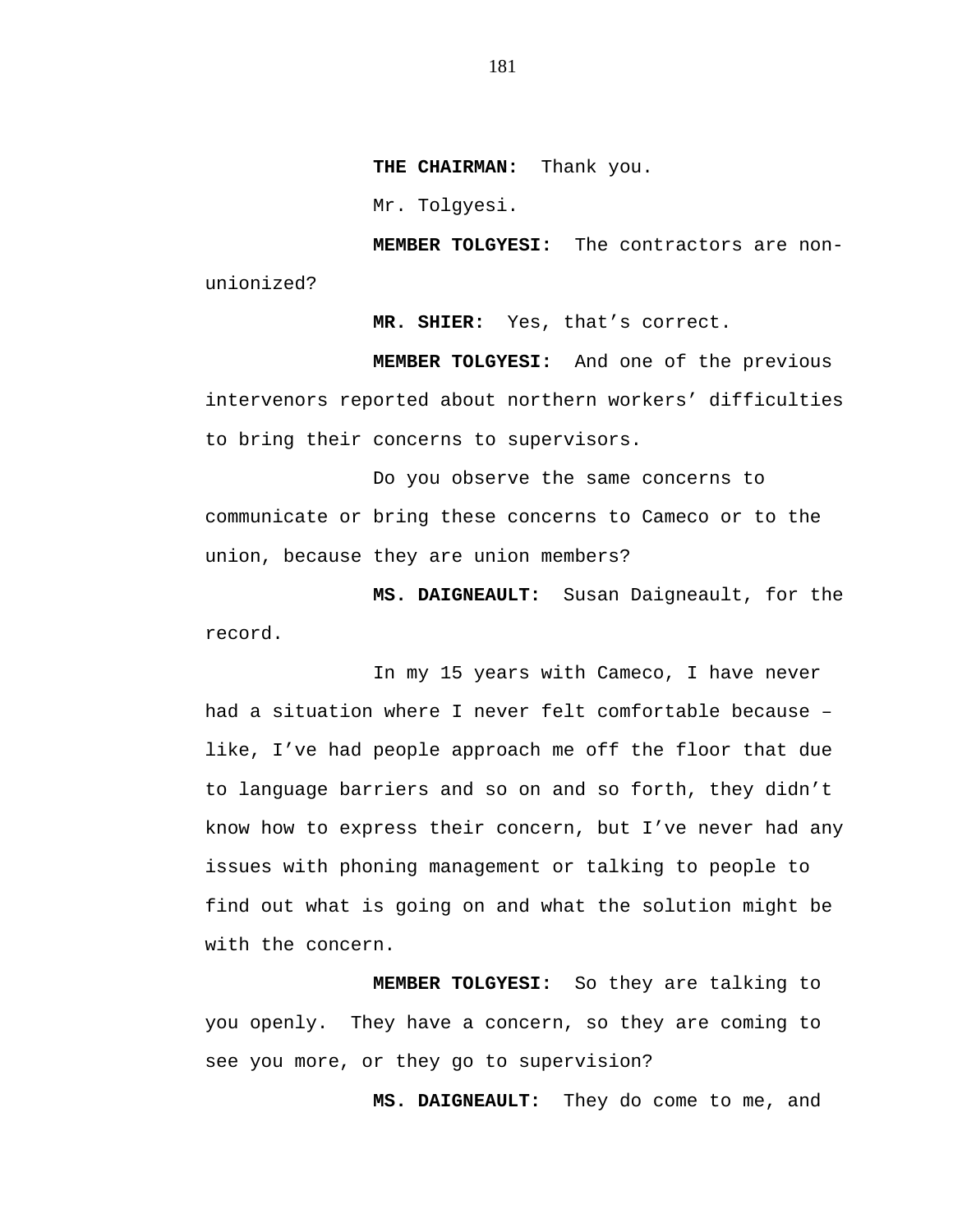one of the things I have started to instruct people to do was to use the five-point safety card, which is to write it down so that a supervisor does see it.

And if that isn't addressed that way, then we follow the steps to progress further.

**MR. SHIER:** I'm just going to have Keith comment on that.

**MR. CARTIER:** Keith Cartier, for the record.

Yeah, in my 10 years either, I've never encountered any issues with safety-wise or anything. Anything I have of concern in regards to my supervisors of any sort, their door is always wide open.

And if anyone on the floor ever wanted to – like, me being a union member, higher in the union, if anyone ever has any issues, they come see me. I can go see whoever is involved in that issue and we can resolve it in any which way is needed.

**MEMBER TOLGYESI:** Just a last question for Cameco.

Considering that statement that there is sometimes difficulties to communicate with supervision for northern workers, do you have any new approach or some kind of constructive, supportive program to make sure that when there are difficulties or concerns, they are coming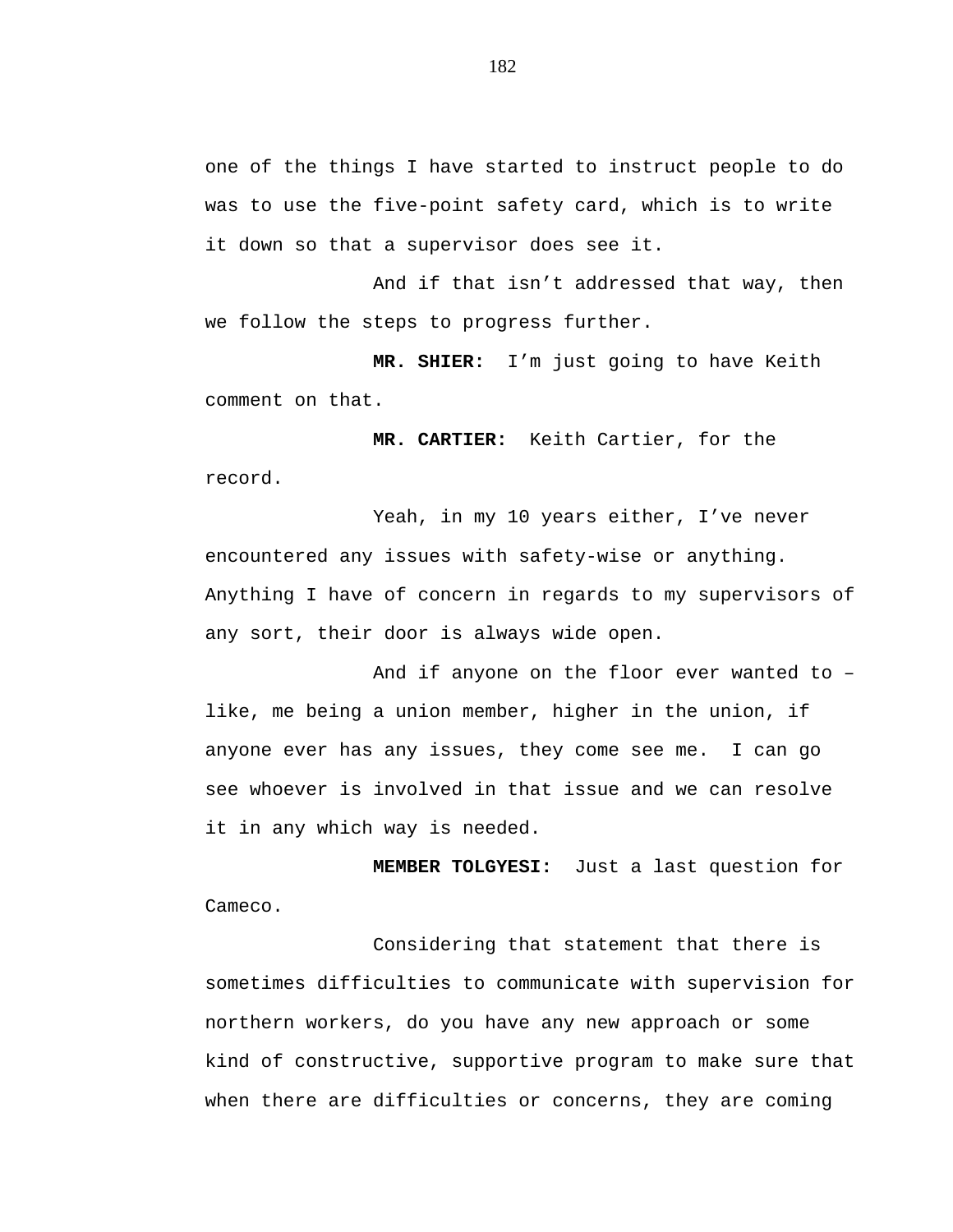to see you?

**MR. MONNEY:** Liam Mooney, for the record.

Our top priorities are the protection of the environment and the safety of our workers. And so in that conversation, there is endless encouragement around reporting and outlining the various vehicles that are available to report. And again, we're a learning organization as well, so hearing the feedback in that regard, I mentioned a refresh in relation to our ethics hotline, and potentially there's an avenue there to pursue or follow-up in relation to some of the concerns we've heard.

**THE CHAIRMAN:** Thank you.

Anybody else? Ms. Velshi?

**MEMBER VELSHI:** Does the Union provide any training to its membership, health and safety in particular?

**MS. DAIGNEAULT:** Susan Daigneault, for the record.

We do provide – I don't know what we can say, there's no official training that -- like, we're not part of the orientation process.

But if they -- like it's made aware that when we have our union meetings we have the cards that give the information for your rights, your right to know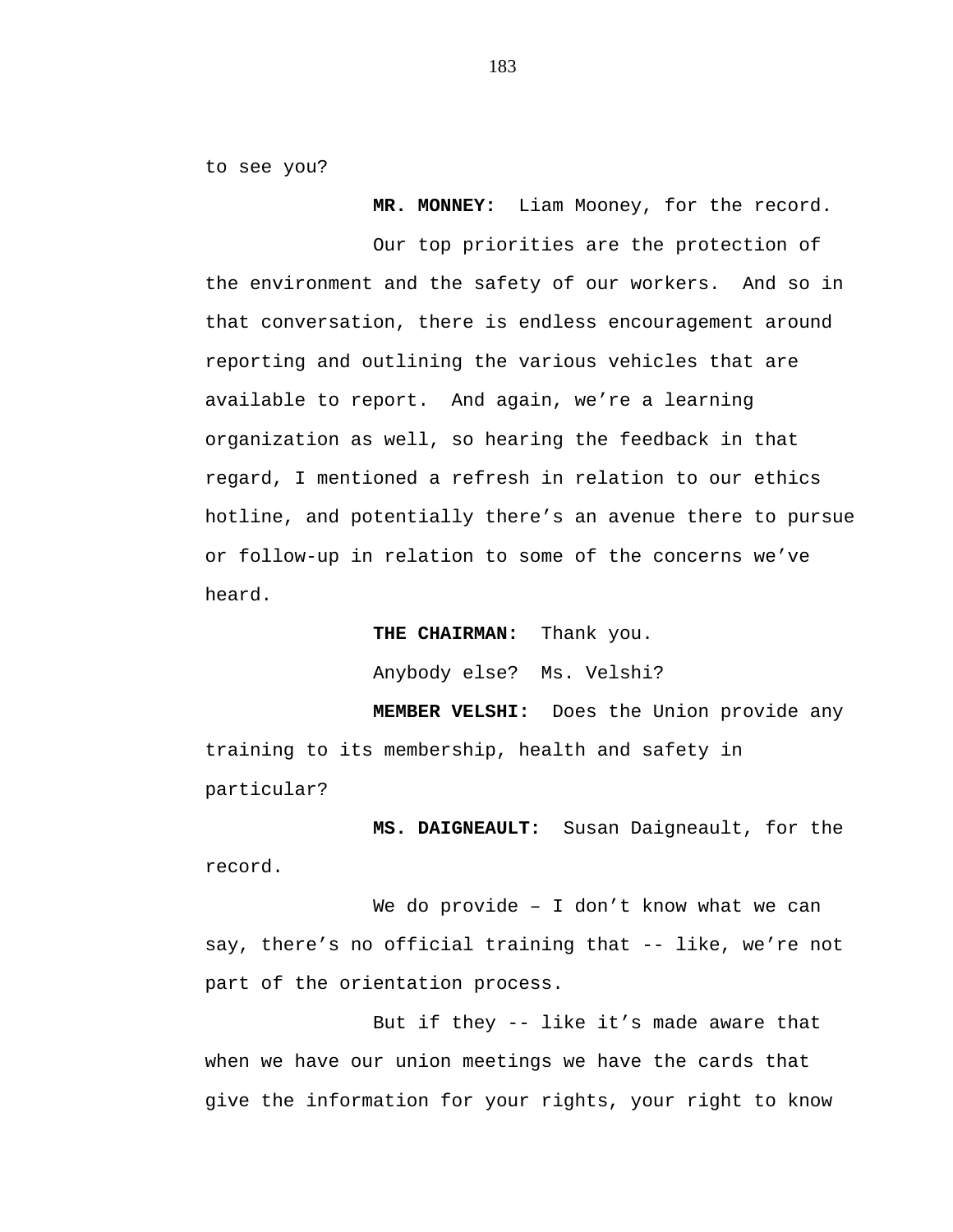and so on and so forth. But that would be the extent of where, besides being on the OHC and having your representative in each of your departments.

**MS. VELSHI:** And when you do cover that do you do it in languages other than English?

**MS. DAIGNEAULT:** No we don't. But we do have employees that -- if there is a language barrier, there are some employees that are bilingual that will do some translating and so on.

## THE CHAIRMAN: Member McEwan?

# **MEMBER McEWAN:** So in your written

submission, you say that since 2004 there has been a significant change -- improvement in the safety culture of Cameco. So for your members on the floor, how would they notice that? And was it going from a very low baseline level or has it been just this, sort of, a continuing improving slope?

**MS. DAIGNEAULT:** Susan Daigneault, for the record. It hasn't -- it's been a continuous process due to training and educating.

And one of the drawbacks is just people don't have the information and tools. So that's why we are trying to provide that information and tools. And getting more people, I guess, talking in coffee rooms and so on. Like that -- they are missing some parts of the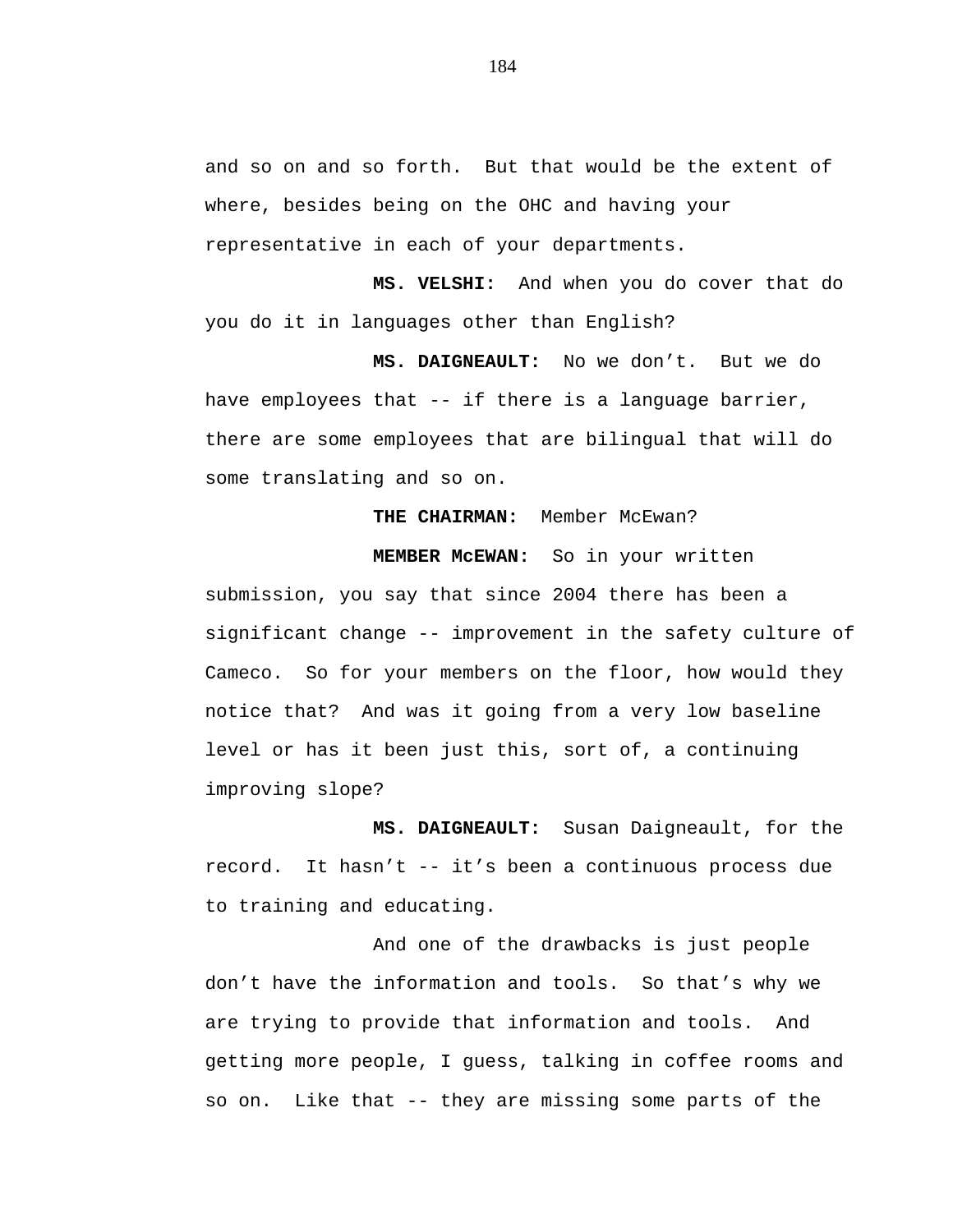information. You only catch a little bit and you don't fully -- you haven't been made fully aware of what is going on. Does that kind of answer part of it?

## **MEMBER McEWAN:** So ---

**MR. SHIER:** Dave Shier, for the record. I might just comment on that from my experience outside or dealing with the group here.

There seems to be an accumulation of things that has improved the safety culture. A lot of the training that has been going on and I think it is safe to say that the Occupational Health and Safety Committee has been more active. There is a total of -- quite a large number of reps from the Union that are involved. Fourteen (14) at one site, 16 at another. And so -- that's split between two shifts so there is always a health and safety representative on site.

And the Union leadership also meets with those committees on a regular basis. So there is a lot more health and safety dialog. And I think that has come along to, as Susan indicated and others earlier, that that's created that culture where people are not afraid to report things and get things addressed.

And it seems to be, from my discussions with the representatives, it seems we've moved along quite a lot since the last two hearings.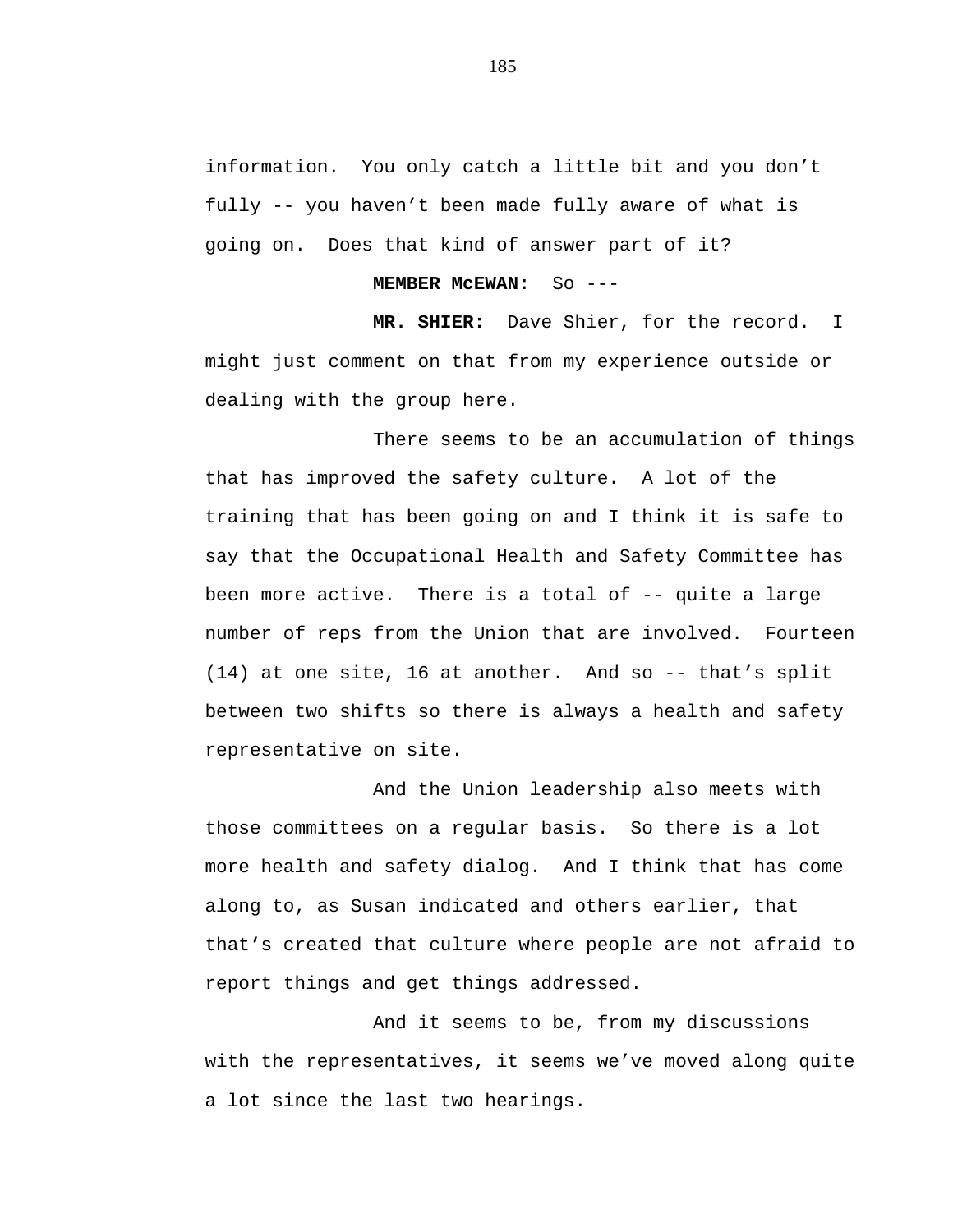## **THE CHAIRMAN:** Monsieur Harvey?

**MEMBER HARVEY:** On page 7 of your submission, the last paragraph, you mention also the Union and its members are a sort of watchdog on the side and would raise any compliance issues with the CNSC.

Has the Union ever raised such a noncompliance issue to CNSC? And after that I would ask CNSC how that would be received?

**MR. SHIER:** Dave Shier, for the record. At our -- as indicated steelworkers are a major player in our Nuclear Worker Council and at our nuclear worker -- we have a convention once a year where each site does a report and we have some discussion.

And over the years, we have been encouraging that more to get people if they have an issue that the CNSC is also a resource that they could go to. And it has been happening at the mine sites as well and I'll get Susan to comment on that.

**MS. DAIGNEAULT:** Susan Daigneault, for the record. There is a really good working relationship, in my opinion, with the CNSC and the SASK Labour. In my years with OHC, any time we've had a concern, like when they are on site, its open and you are free to speak.

The same thing when we are on the floor and we are doing a tour, they are again – they engage the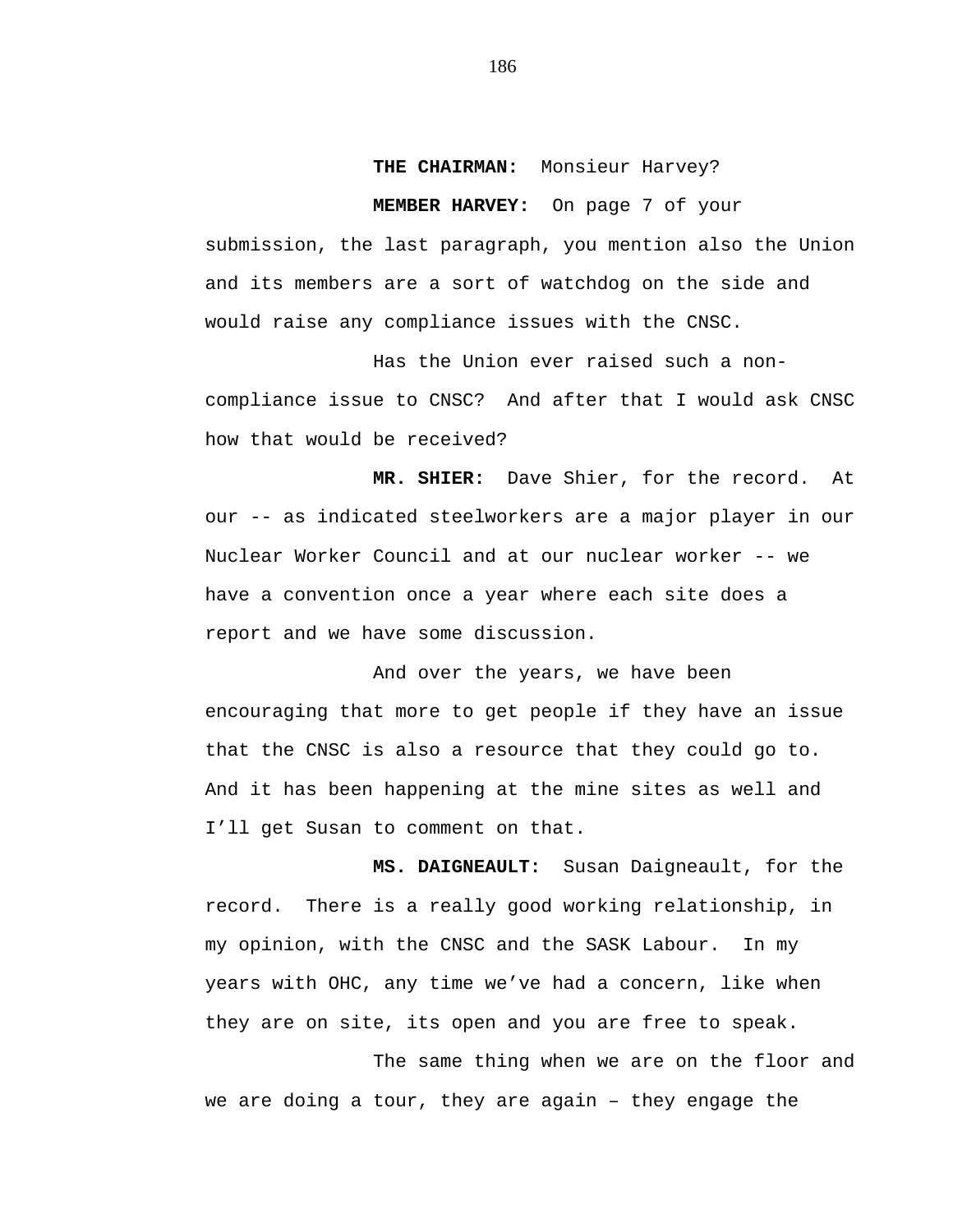employees of the floor to ask questions and ask them if everything is good in their workplace, do they have any concerns.

And as far as that aspect goes, like its – there's always been really good communication. And I know myself, personally, I've never been in a position where I felt I couldn't approach and ask a question.

**MEMBER HARVEY:** You want to add something? **MS. EATON:** Sarah Eaton, for the record. We also include Occupational Health and Safety representatives on our inspections. So when we go underground or we do a surface inspection, for example at McArthur River, we will take an Occupational Health and Safety representative with us on the inspections so they can see what we are seeing and we can discuss aspects more underground.

**MEMBER HARVEY:** Thank you.

**THE CHAIRMAN:** Anybody else? Any other - no other questions?

I got one question, does -- you know, there's a lot of your members that are working in the mines, they go back to communities where there are some concerned citizens.

Do you have any formal outreach program? To try to explain your view of being an employee, working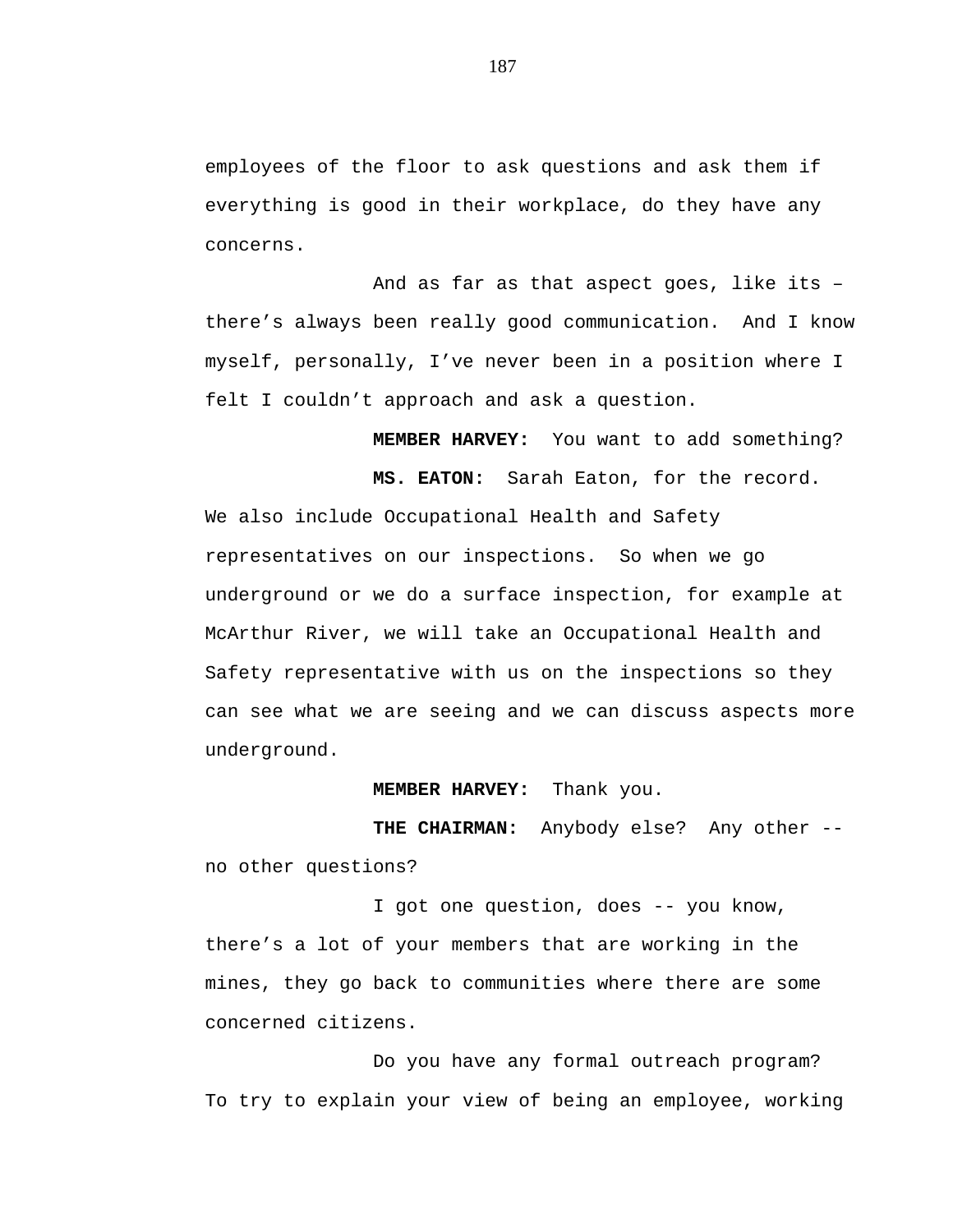in a mine. All the things you have said here. Do you ever ask to formally explain why you feel safe? Why other people don't feel safe?

**MS. DAIGNEAULT:** Susan Daigneault, for the record. There has been no formal application made for Union members or workers off the floor to participate in such events.

One thing that I have been trying to do with our newsletter and our website is trying to take information back to the communities so people like our employees will -- their families can learn more of what they are doing and what's going on, I guess, more so for mine site specific.

**THE CHAIRMAN:** There is a union, I know that they -- I know, you send me the union brochure about what's going on. Is there one on uranium mining specifically?

**MR. SHIER:** No. Dave Shier, for the record. No, our publication is generic. It covers the whole industry. We don't do anything specific but just on to your earlier question, I'd suggest as well, as we covered in our written submission, that a lot of the workers at the Cameco sites would, for example, their emergency response training and even their trades training. That gets used in the local communities as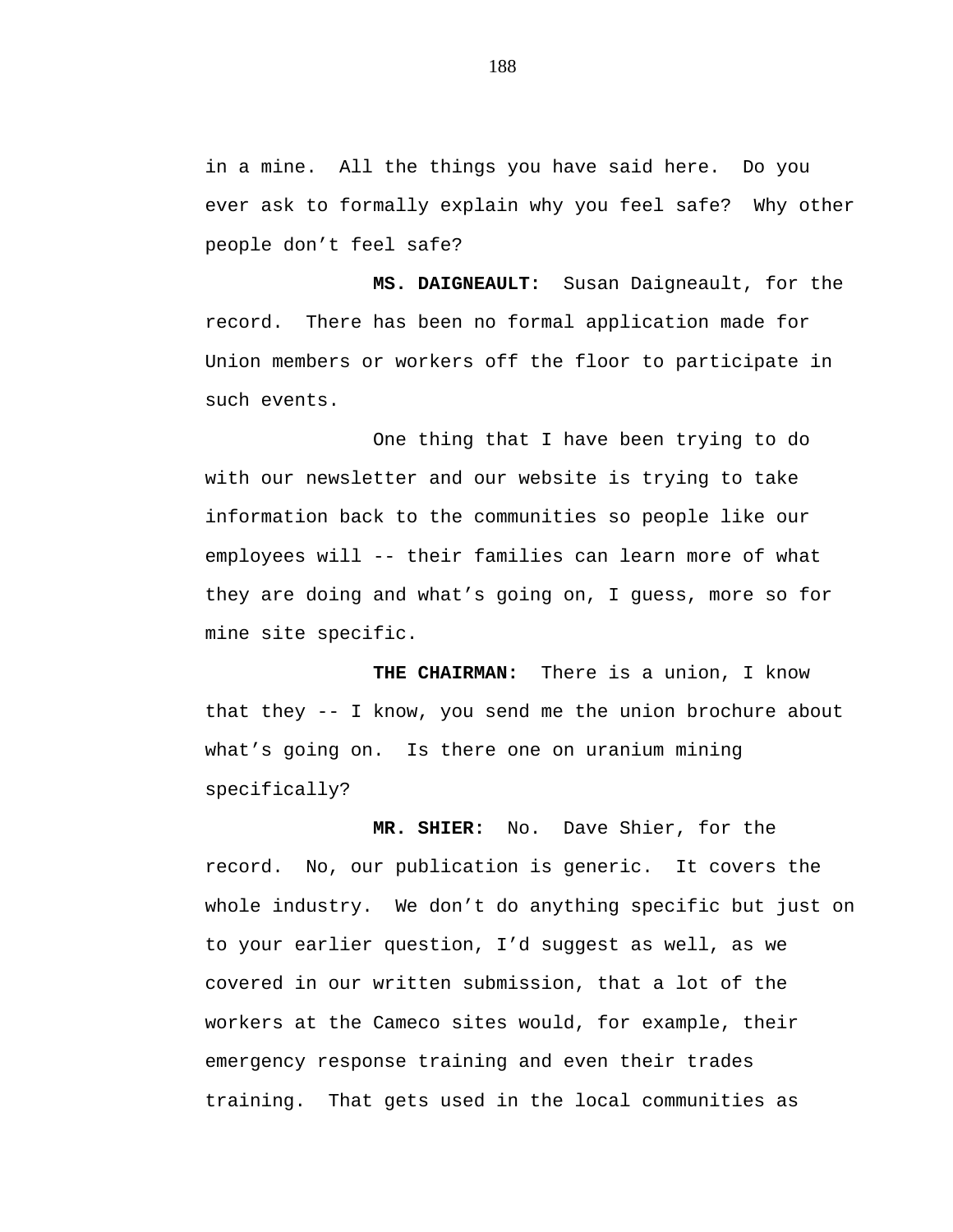well.

So there is that part of the -- I think the people that work there, being back in their communities, the residents see some added value as well from the skills they have at work that are being transferred into their communities to help them out as well.

**THE CHAIRMAN:** Okay. Anything else? Okay, thank you. Thank you very much.

The next presentation is from Mr. Buffin, as outlined in CMD 13H-13.3, regarding the Key Lake operation.

**13H-13.3**

**Oral presentation**

**By Dwayne Buffin**

**THE CHAIRMAN:** Mr. Buffin, the floor is yours.

**MR. BUFFIN:** Hello everybody. My name is Dwayne Buffin. I'm 36 years old with a family of 3 kids. A 13 year old daughter, 12 year old daughter and a little three year old man.

I've been a Northerner all my life, living in Beauval Saskatchewan and I'd like an opportunity to appear in front of the Commission in La Ronge to elaborate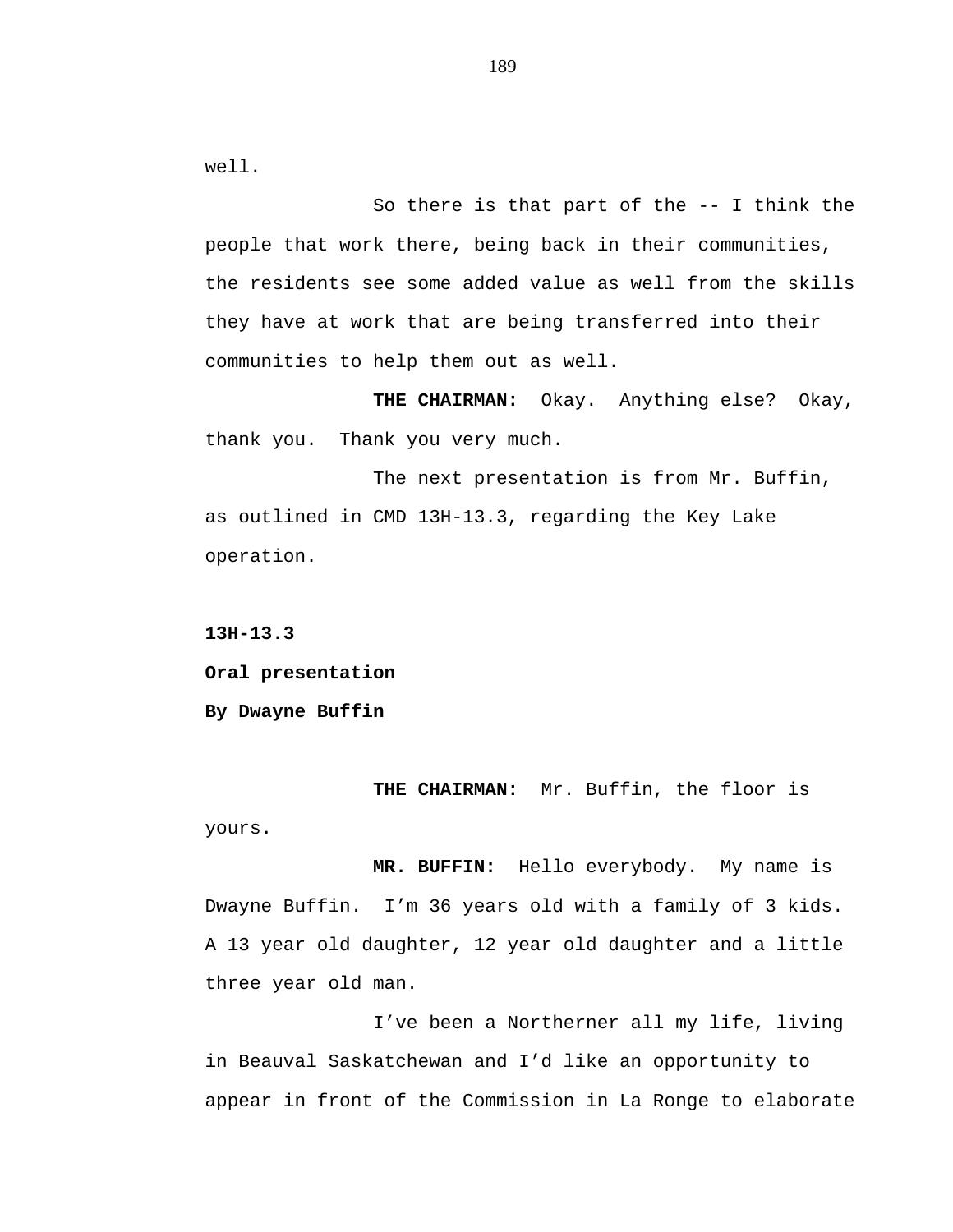why our mines and the mills should have a 10 year license. I love the north. There is no place I

would rather be than here. I have graduated from Valleyview School in 2000 and went to post-secondary school at SIT in Meadow Lake in 2002 for Process Operator Technician and fourth class Power Engineering certificate.

After the first year of schooling, I was placed in Key Lake powerhouse for a two week practicum. Halfway through my second year, my funding got cut off so I was sort of put in a bad spot and I asked my instructor if I could go to work and go to school at the same time.

I had no other choice. Either take the challenge or quit school. I phoned up Key Lake to see if they would give me a job so I can keep going to school. I told them my situation and they were happy to give me a temporary job to help me out.

And the biggest factor leading to my supervisory role, which I am in right now, which was the fact that I work hard, never gave up and I was very persistent. And I always had a willingness to learn.

I've always thanked the senior operators for taking me under their wing as they helped me a lot to get where I am today.

I started in Cameco Corporation in December  $1<sup>st</sup>$ , 2004, as a mill helper; just a temporary position,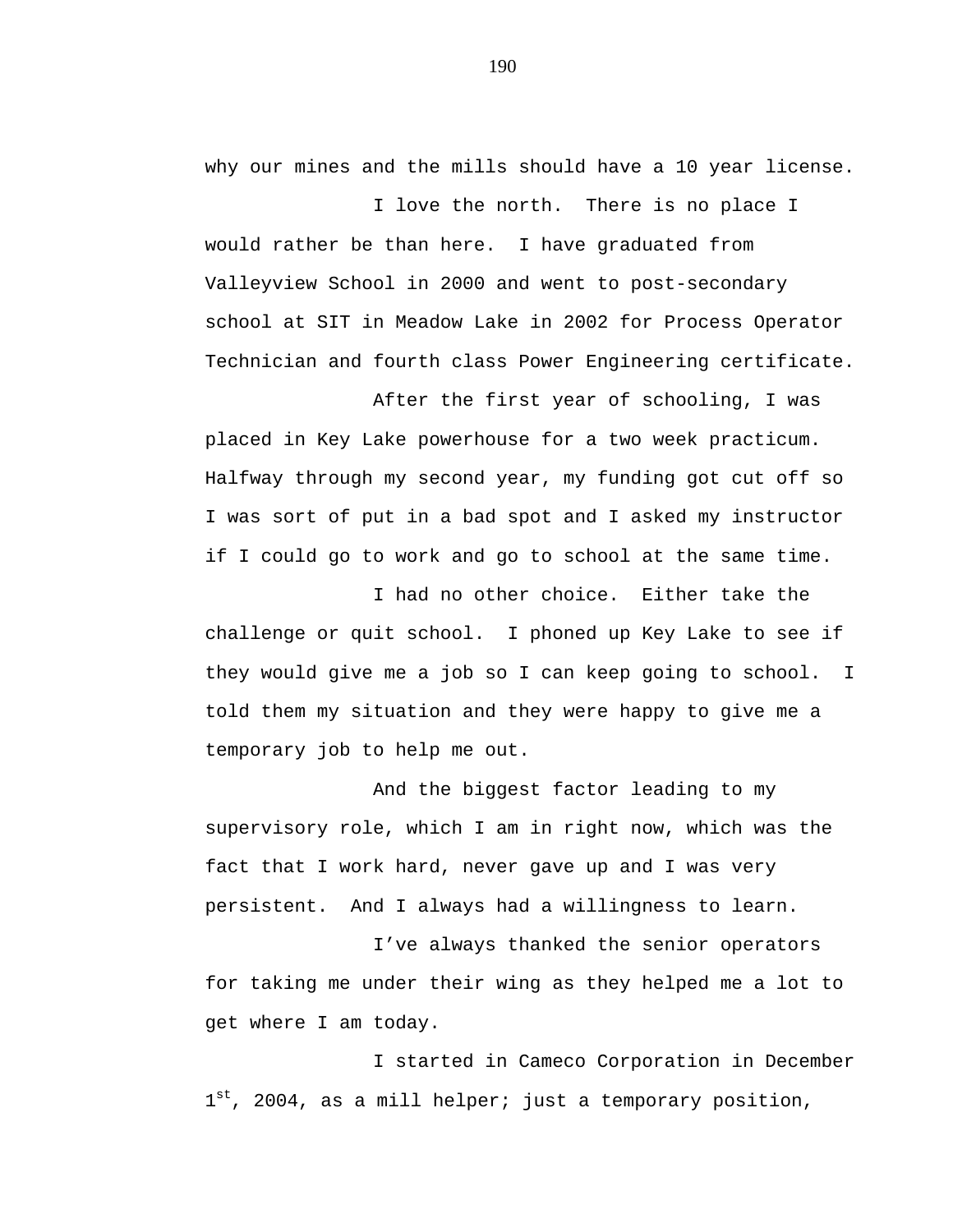and started full-time three months later as a mill trainee.

I didn't really get into the supervisory role until 2010 as a temporary fill in for a mill supervisor. And I became a full-time supervisor in March 2012. I became a mill general foreman in late October in 2012 and I've been there ever since.

As I gained experience throughout the years, I've learned three easy steps to keep radiation exposure as low as reasonably achievable, which are time, distance and shielding. Time you spend in a highly radioactive area, distance from the source and spending extra time using as much shielding as possible.

There is only so much a radiation program could do for you so always ask a lot of questions from the radiation department, senior guys or your supervisor for what radiation protection may be required.

Our radiation department takes daily samples for gamma and radon progeny in high-risk areas. They issue dust pumps to measure any doses of long-lived radioactive dust that a worker may have ingested and DRDs to measure gamma exposure.

The main thing about radiation is awareness and training, which the radiation department does a good job stressing to all workers. Safety is our number one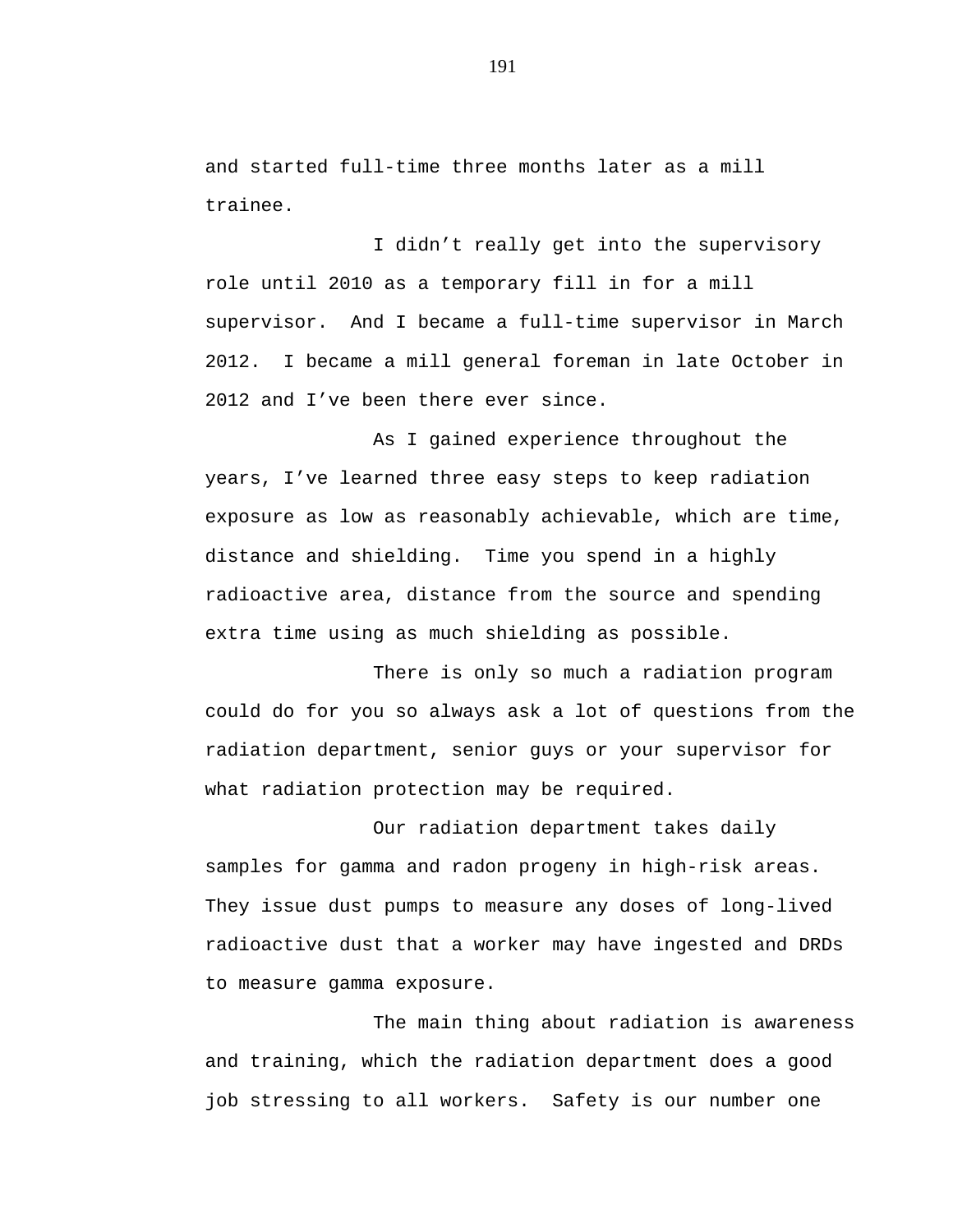priority of all workers as there is no job so important that you can't take time to it safely.

I sure took my safety back home as well with me in everything I do at home. As you know, it takes only a second to hurt yourself.

I've actually had a few people say it's not safe to work in uranium mines. And I told them as long as you protect yourself from the hazards of processing uranium, you'll be okay.

Always respect the products you are handling and take the proper precautions in handling, whatever you may be handling. Cameco does an excellent job protecting the environment constant of -- constant monitoring of mill effluent to keep our regulatory limits way below set limits. Our team always takes extra precautions in finding ways to minimize impacts to the environment.

I tell the youth in our northern communities to stay in school, educate yourself as much as possible and you'll have a better chance to get hired in the northern mine sites.

This job means a lot for me and my family as we are well off. There's no other job in the north that will pay us this well. If I didn't have this job, I would probably be in Alberta working for the oil companies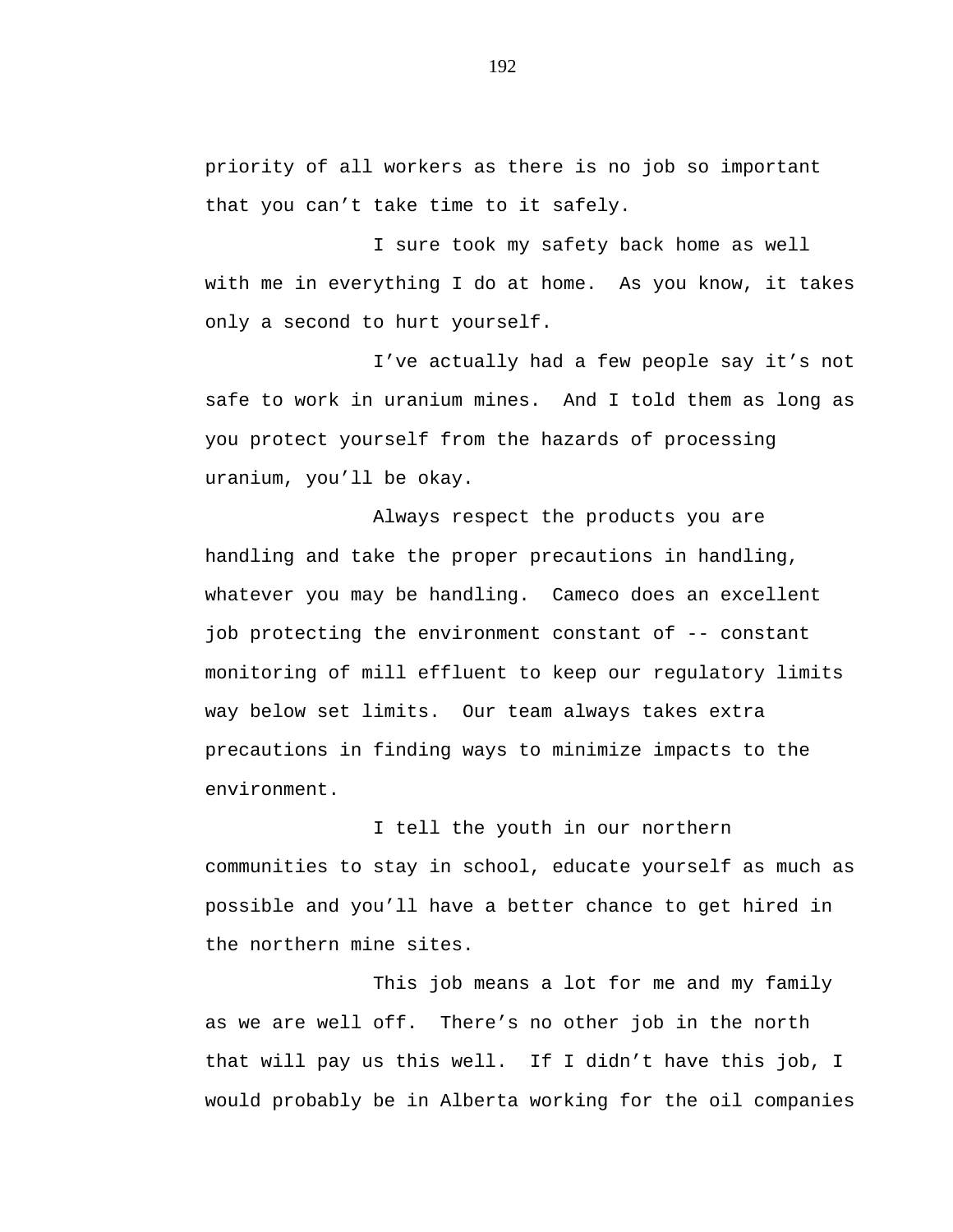for sure.

The seven in, seven out work schedule has its advantages and its disadvantages for sure. Advantages is you spend more than half of your time at home with your family, which is awesome. Disadvantages is a week seems to be a little short as you're just getting home and all of sudden, it's time to go to work.

The 10-year licensing means a stable future for me and my family, as well as all employees working at the mine sites. It means a lot to Cameco as well for a bright future in the uranium industry.

We are just learning ways to harness the power of uranium. Some day, it will be powering our vehicles with zero emissions or power emissions to space and beyond. The possibilities are endless.

I'd like to thank you guys for listening to what I have to say and thank everybody else. And if you have any questions, go ahead.

**THE CHAIRMAN:** Thank you. I'm sure we'll have some questions.

Anybody want to start? Dr. McEwan. **MEMBER McEWAN:** So thank you for the presentation. One of the themes that we've heard a lot this morning has been communications back to the communities. It seems to me you're ideally placed to do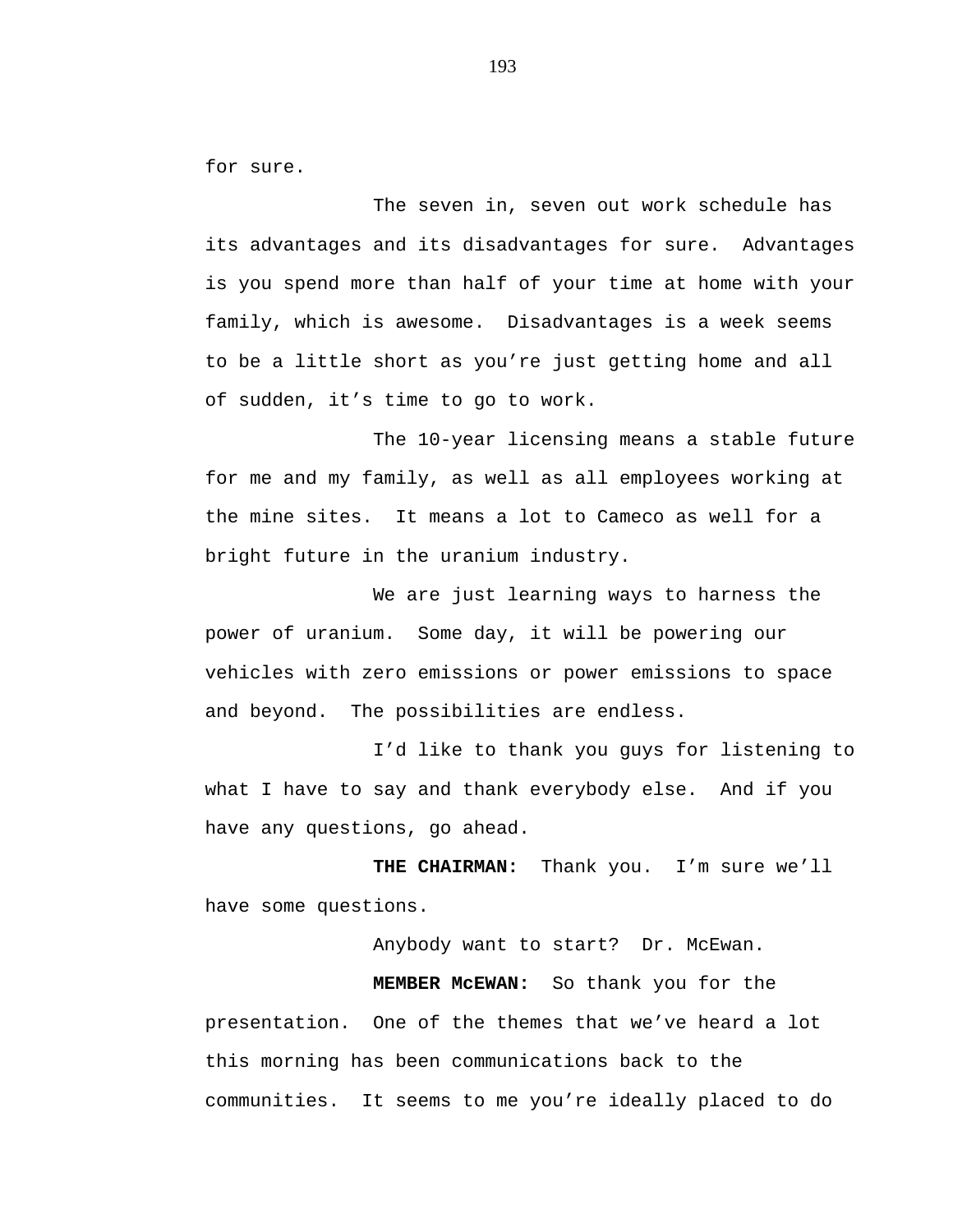that. Is there a mechanism within Cameco that enables you to do that or facilitates it so you can go back and explain and teach?

**MR. BUFFIN:** Actually, I kind of do it on my own. I just talk to people who ever approach me and ask me questions about the northern mine sites. And I give them as much information as possible. That's about it.

**MEMBER McEWAN:** And do you ever notice - is there a need, actually, on site to translate between two languages? Do you find that is something that is important to do or that's useful to do or that you can do?

**MR. BUFFIN:** Yes. I'm actually fluent in Cree. I could talk Cree a little bit, but I mostly understand it. And yes, there is a little bit of gap there, but I tend to take my time speaking in English and really explain to other people who I kind of have a little bit of language barrier with. So I just take the time and explain it very well.

# **THE CHAIRMAN:** Do they believe you?

## **(LAUGHTER/RIRES)**

**MR. BUFFIN:** Yes, they do.

**THE CHAIRMAN:** Well, you know, there's -- if you don't believe in governments, you don't believe in scientists, presumably you believe in people who actually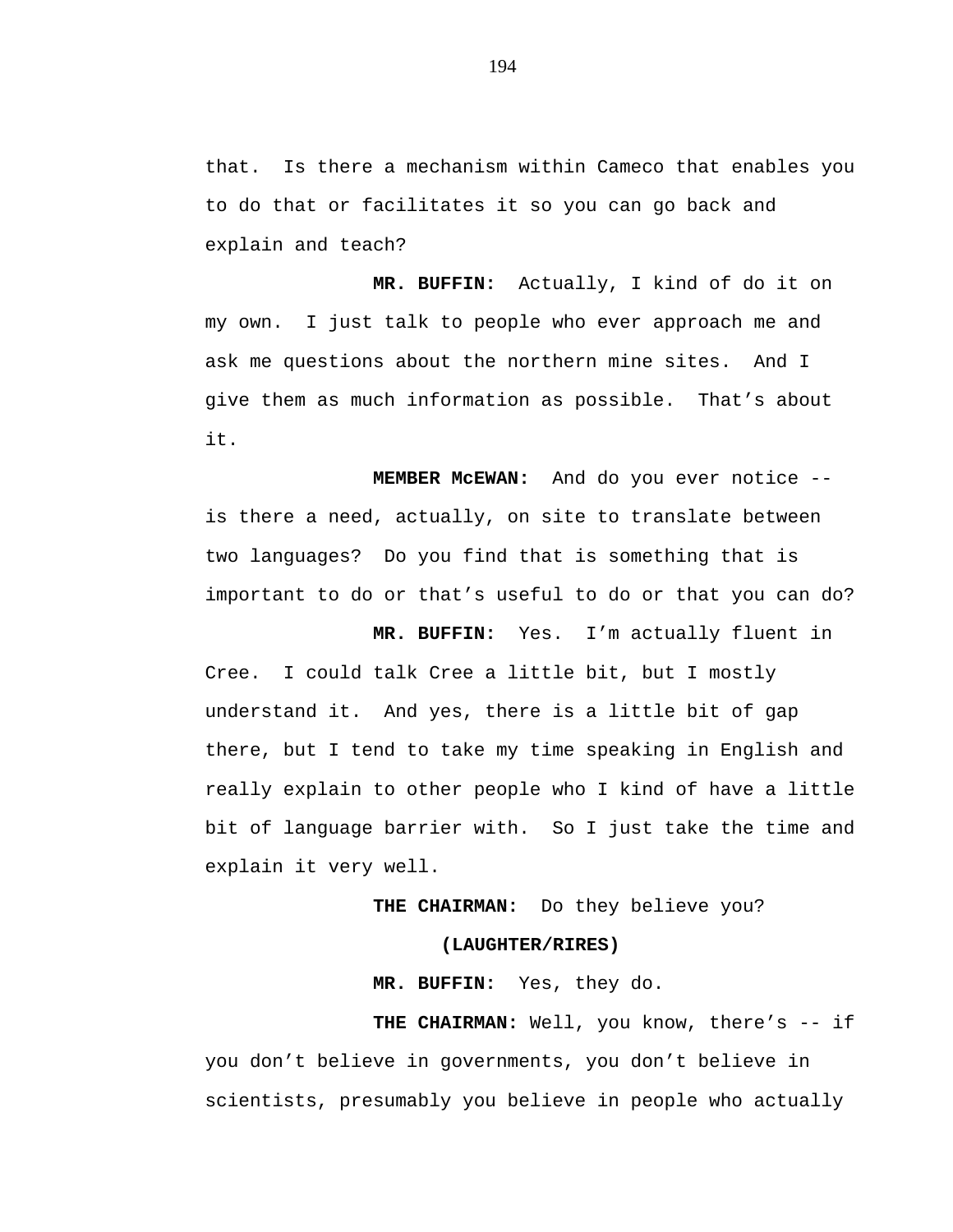work there. Maybe not. What's your experience? Do they push back when you tell them your experience?

**MR. BUFFIN:** Yes, they do push back. So I never hold back.

**THE CHAIRMAN:** Anybody else? Monsieur Harvey.

**MEMBER HARVEY:** In your presentation, you mentioned that safety is our number one priority because a job is important. Do you think that it's a source of stress for workers? I mean, in other words, do you think it would be -- it would get less -- it would be more stressing to work in uranium mine than another mine?

**MR. BUFFIN:** I don't think so. I think - the way I look at it is if you don't know how to do the job, don't do it. I always find to always use all your tools in your toolbox, ask questions to senior operators who have actually done the job before and find out ways to do it safely and efficiently and as much as possible, I guess.

**MEMBER HARVEY:** So you don't think there is a difference working with uranium than any other mine? **MR. BUFFIN:** There is a difference, but - it might take a little bit longer to do jobs because we

have to continually plan and find out better ways of actually doing the job. And I guess, sorry, I'm a little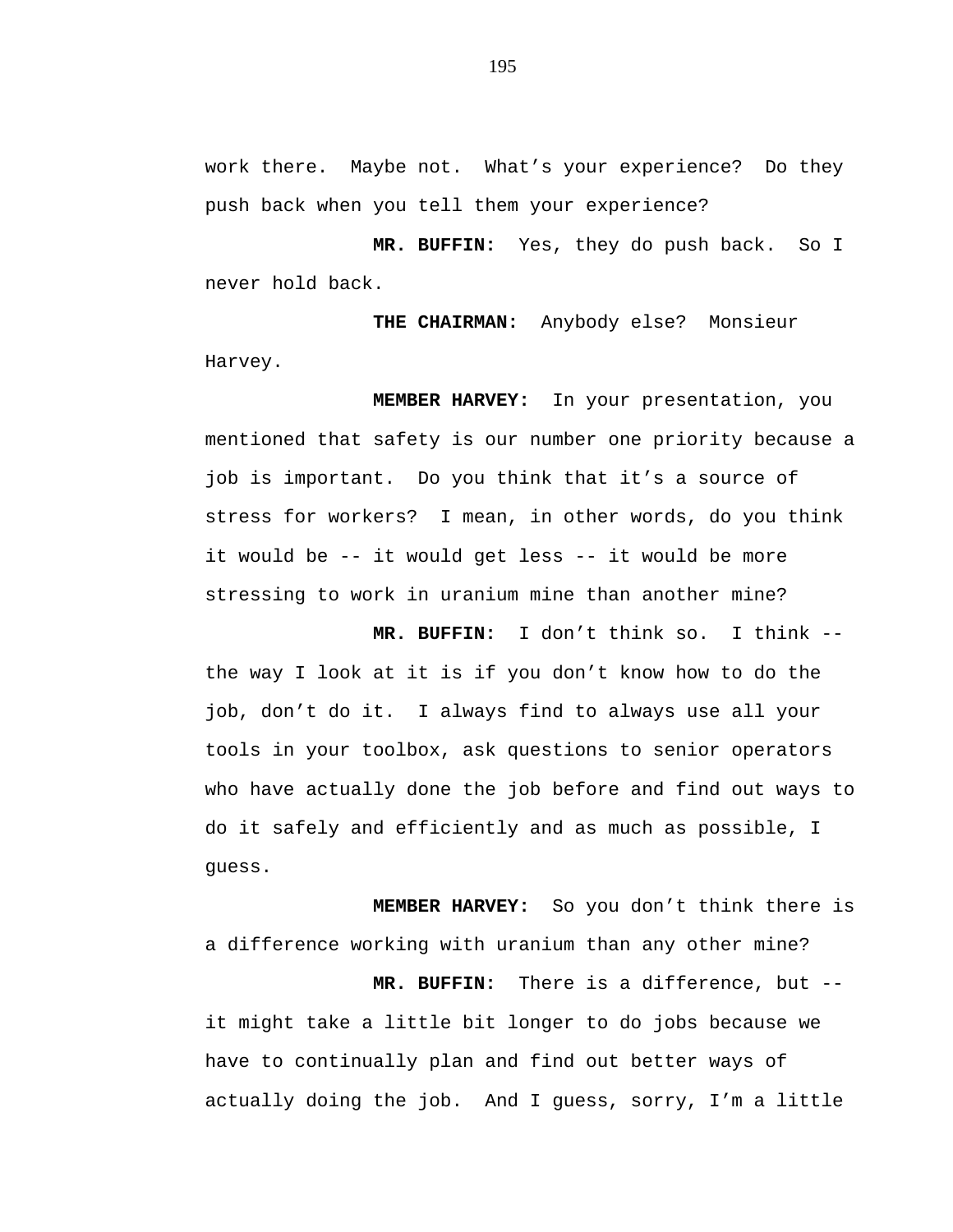nervous.

**MEMBER HARVEY:** That's okay. I understand that it's not really a problem for you.

**MR. BUFFIN:** Yes.

**THE CHAIRMAN:** Mr. Tolgyesi.

**MEMBER TOLGYESI:** You were saying that

you're discussing within a community about your work and what you do and what you did. You learned and grew up in a level of responsibilities. But tell me how your family and friends are perceiving your job? It's risky, it's dangerous, it's normal? Do they express to you that, gee, maybe you are better to change the job because it's too risky?

**MR. BUFFIN:** My job is risky, yes, and I always, always have something in my mind, ways to do it better, and I always explain to my friends and family that I'll be okay. And Cameco always supports myself and all the other workers to help guide us through, I guess, difficulties we might have working in the mill. And that's all I've got.

**MEMBER TOLGYESI:** You were saying a few minutes ago that some, they stood back or pushed back. So what's your feeling that -- you are from which community?

**MR. BUFFIN:** Beauval.

**MEMBER TOLGYESI:** Beauval?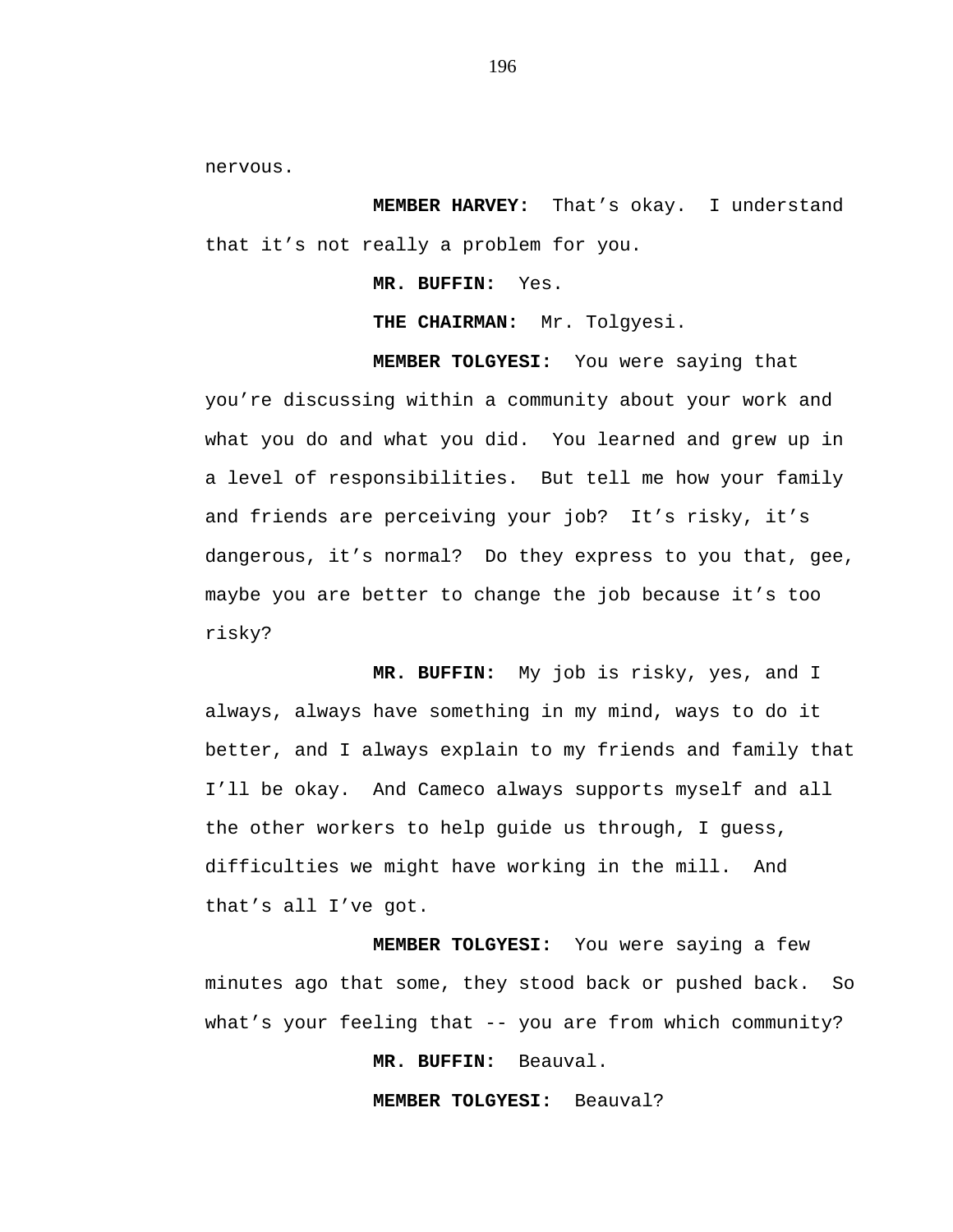#### **MR. BUFFIN:** Yeah.

**MEMBER TOLGYESI:** Do you feel that the members of your community they understand what's uranium, what's mining, what's the consequence of storing, et cetera or you believe that there should be something done to make sure that they understand well? And they make up their mind after?

**MR. BUFFIN:** Yes, there should be some sort of education to the Northern people of what we do up there and there's kind of a big gap there. Quite a few people in my community ask what I do and what we actually produce over there. And they don't really know what's going on over there.

I try to educate them as much as possible, but sometimes they just don't understand.

**MEMBER TOLGYESI:** And what do you think that -- because there is a question of trust for sure if people believe this Cameco, they will say they are promoting. If there is somebody else who will be the best to do this that there will be openness to try to understand and not have a feeling that they tried to push something across, you know. Somebody who will have a trust of those members of your community and the other communities also because I suppose it could be similar from one community to another one.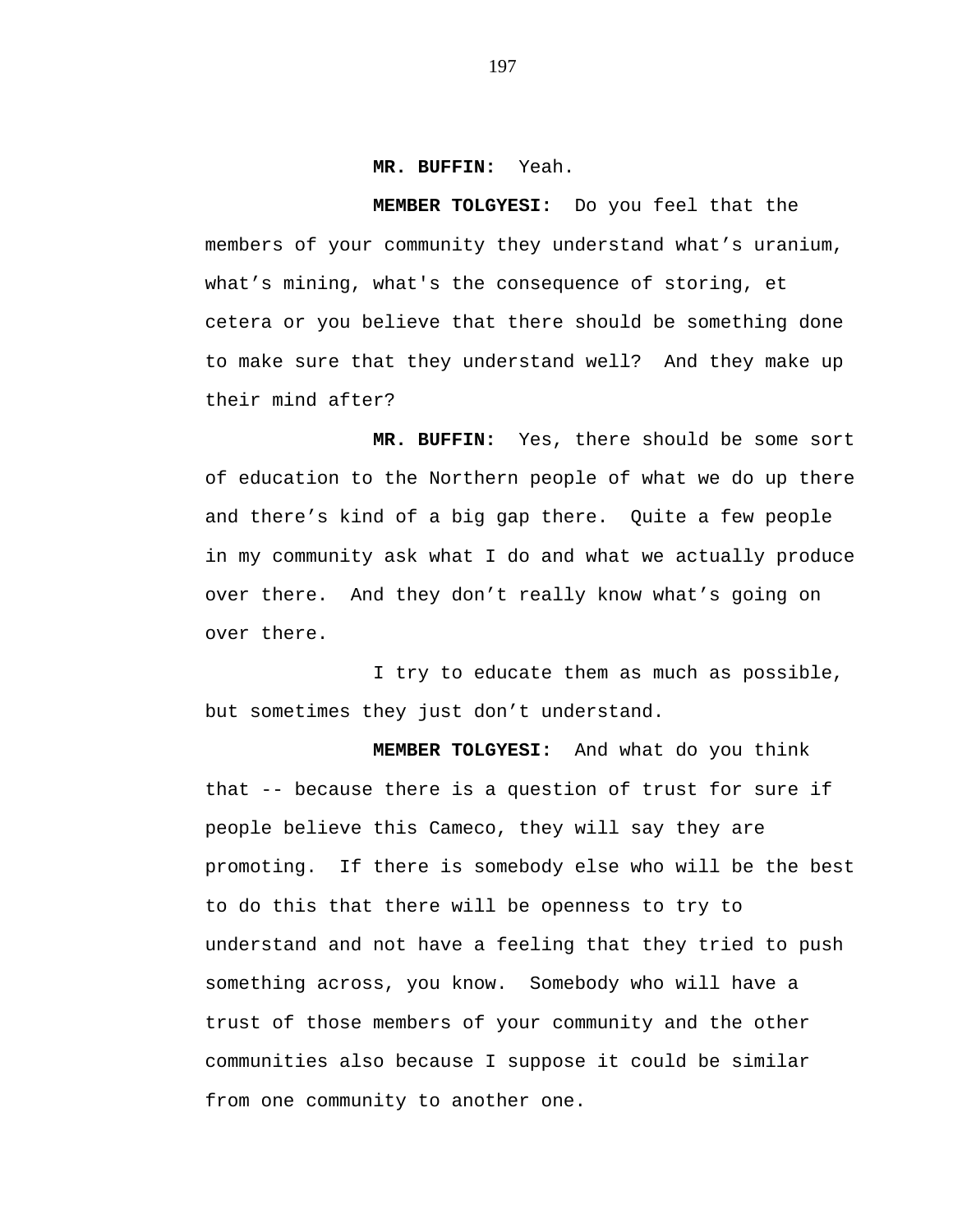**MR. BUFFIN:** Well, I should -- actually both Northern people and Cameco Corporation should actually come together and educate everybody in the North. That's my suggestion. I don't know if that answers your question or not, but -**--**

**MEMBER TOLGYESI:** Okay, that was who will be the best person or best organization to do this education?

**MR. BUFFIN:** Probably the people who actually work up there, who actually know what's going on up there and really know what the hazards and, I guess, what protection measures we do to protect ourselves and the environment.

**MEMBER TOLGYESI:** Cameco, do you have any comments on that?

**MR. MOONEY:** Liam Mooney, for the record.

And I'll ask Sean Willy to expand a little bit on how we approach engagement in the North and the points of emphasis there. Sean?

**MR. WILLY:** Sean Willy, for the record.

With all of our communities, part of our wheel of engagement or consultation, one spoke of that would be our annual Northern tour which we would visit all of our, you know, communities to provide an annual update on our operations and projects.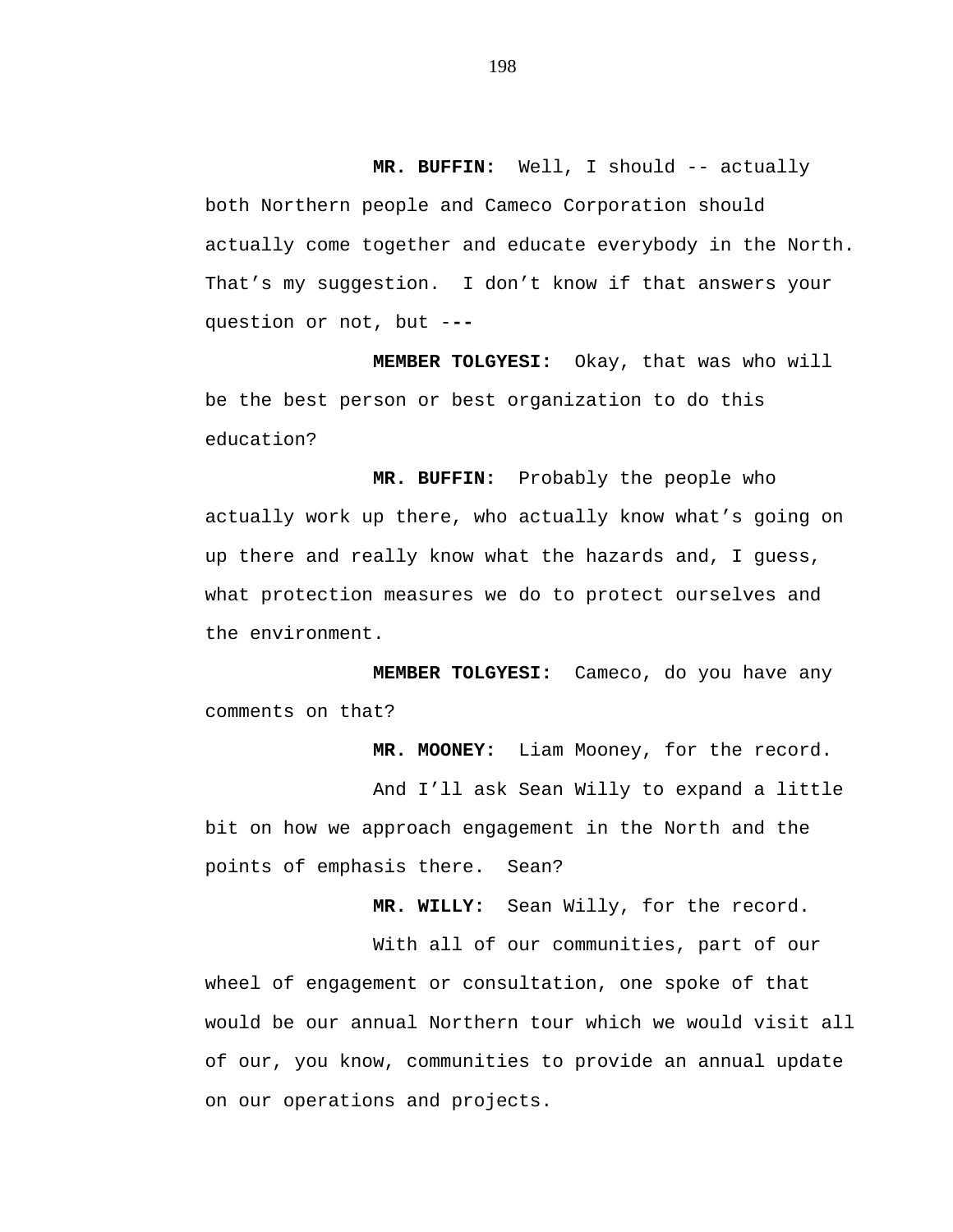We do work with our employees to try to provide some of the information Dwayne is talking about so they can bring it back. We do also engage with family tours where family members get to come to the site and see where their mother or father, brothers or sisters are working.

The unique aspect with remote mine sites is that when your relatives, family and friends go to work, you can't see the day-to-day aspect, if they are working directly in the community. So, for instance, Dwayne says, "Well, I go work in the mill as a general foreman." The context only gets in place when his young ones or family sees him in that context.

So we do engage in family tours of our operations to provide that link. But we also then communicate with communities like Beauval through our Northern Saskatchewan web site, working with outside organizations such as the PDAC, the Prospectors Developers Association of Canada. We brought up mining matters this year to English River and Lac La Ronge.

So it is trying to find the right vehicle and the right mechanism moving forward.

**THE CHAIRMAN:** Did you -- I can tell you from CNSC experience, you're aware that we are doing CNSC 101. What is CNSC? What does it do? How does it work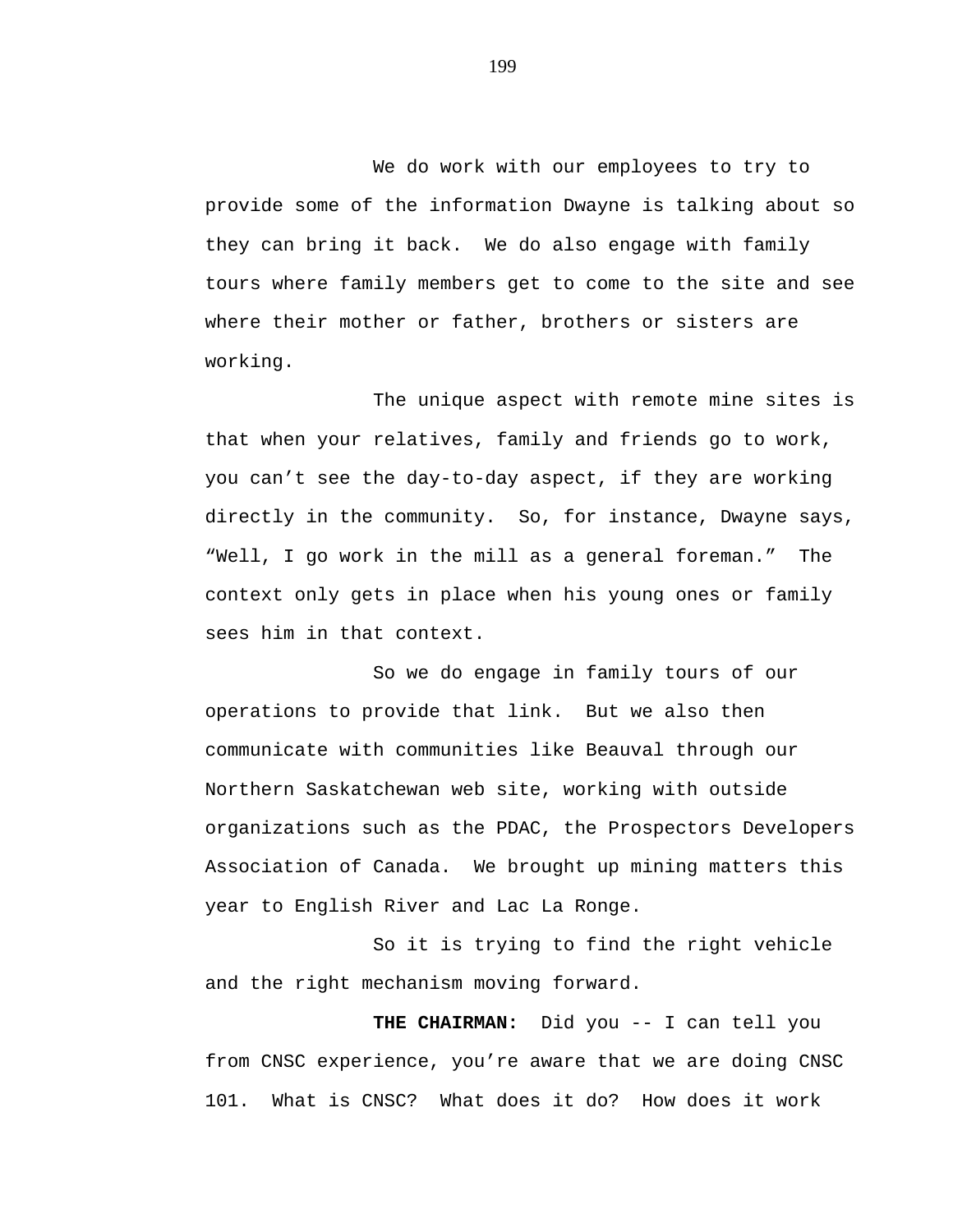And we also have CNSC online, trying to explain what is a nuclear power plant, what is a uranium mine.

You got any of those educational tools that can, you know, explain in layman's language how those things work and what's the safety issues, the risks and all this stuff? Do you have something kind of in a package?

**MR. MOONEY:** Liam Mooney, for the record.

And yes, we do. It's similarly titled. I think we might claim that we were the first out of the gate with a uranium mining/nuclear fuel cycle 101 that's available on our web site and it forms a part of the discussion with our communities in the Northern Energy Tour context and part of the engagement.

So there's no question that we value the input from our employees and they're our ambassadors in Northern Saskatchewan to bring messages like we heard earlier today about the safety of our mine sites and the emphasis that we place on protection of the environment.

But that's augmented by those other tools that Sean outlined, including that broader-based Northern Energy Tour to let communities outside our priority recruitment communities hear more about what the industry is doing in Northern Saskatchewan.

The other vehicle -- I don't think I should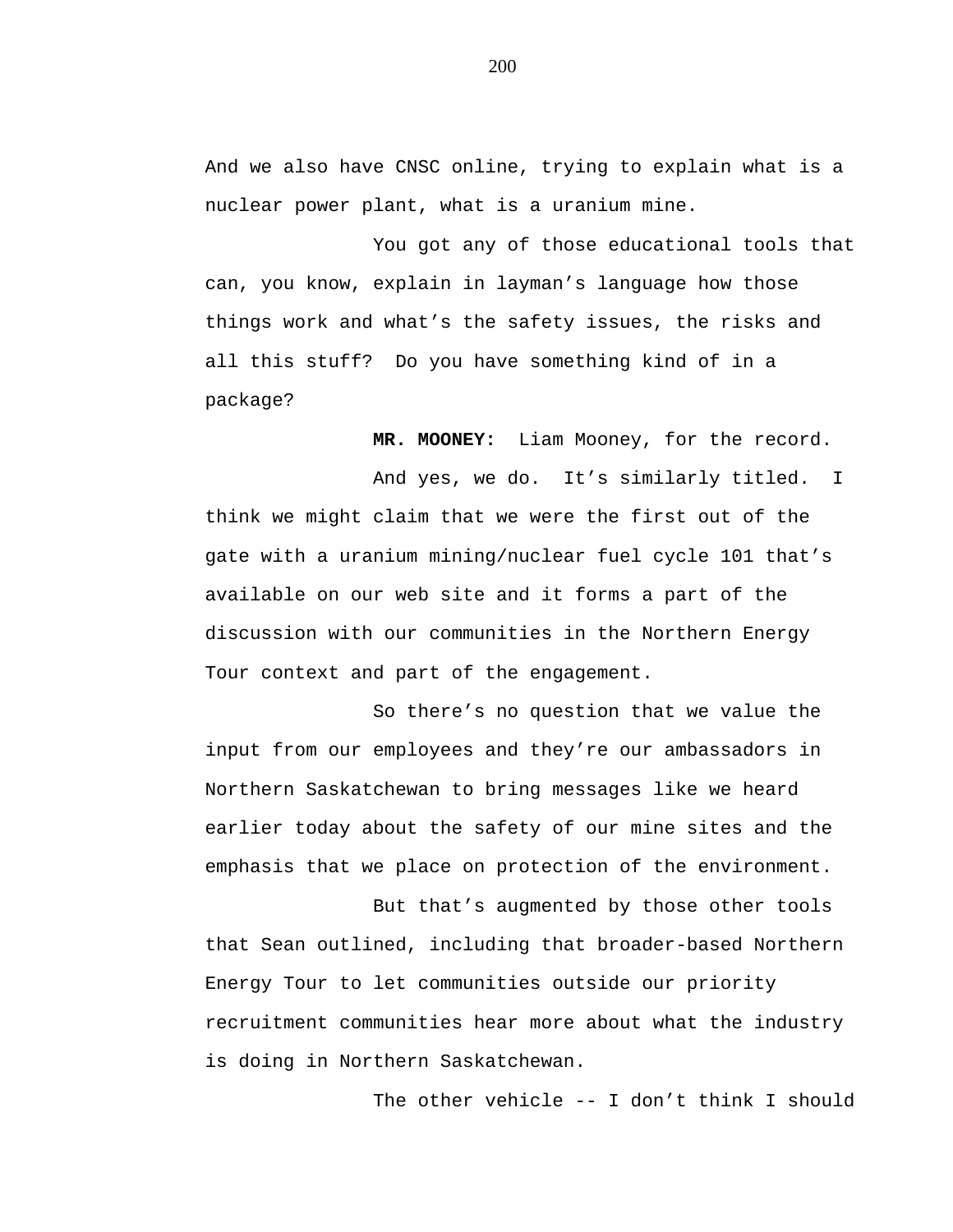let slip is there is project specific engagement as well and a lot of the discussion around there is some of those basic issues and making sure that there's good communication around those, and then launch into the conversation more about what the project that's being presented entails.

**THE CHAIRMAN:** Okay, thank you. You have the last word. Anything else you want to share with us?

**MR. BUFFIN:** I'd just like to thank you guys, thank everybody else for listening to my story and that's it. Thank you very much.

**THE CHAIRMAN:** Thank you.

The next presentation is by the Saskatchewan Environmental Society as outlined in CMD 13- H13.23 and H14.21 and 15.20. These are three specific submissions for each facility.

So I understand that Ms. Coxworth will make the presentation.

The floor is yours.

**13-H13.23 / 13-H14.21 / 13-H15.20 Oral presentation by the Saskatchewan Environmental Society**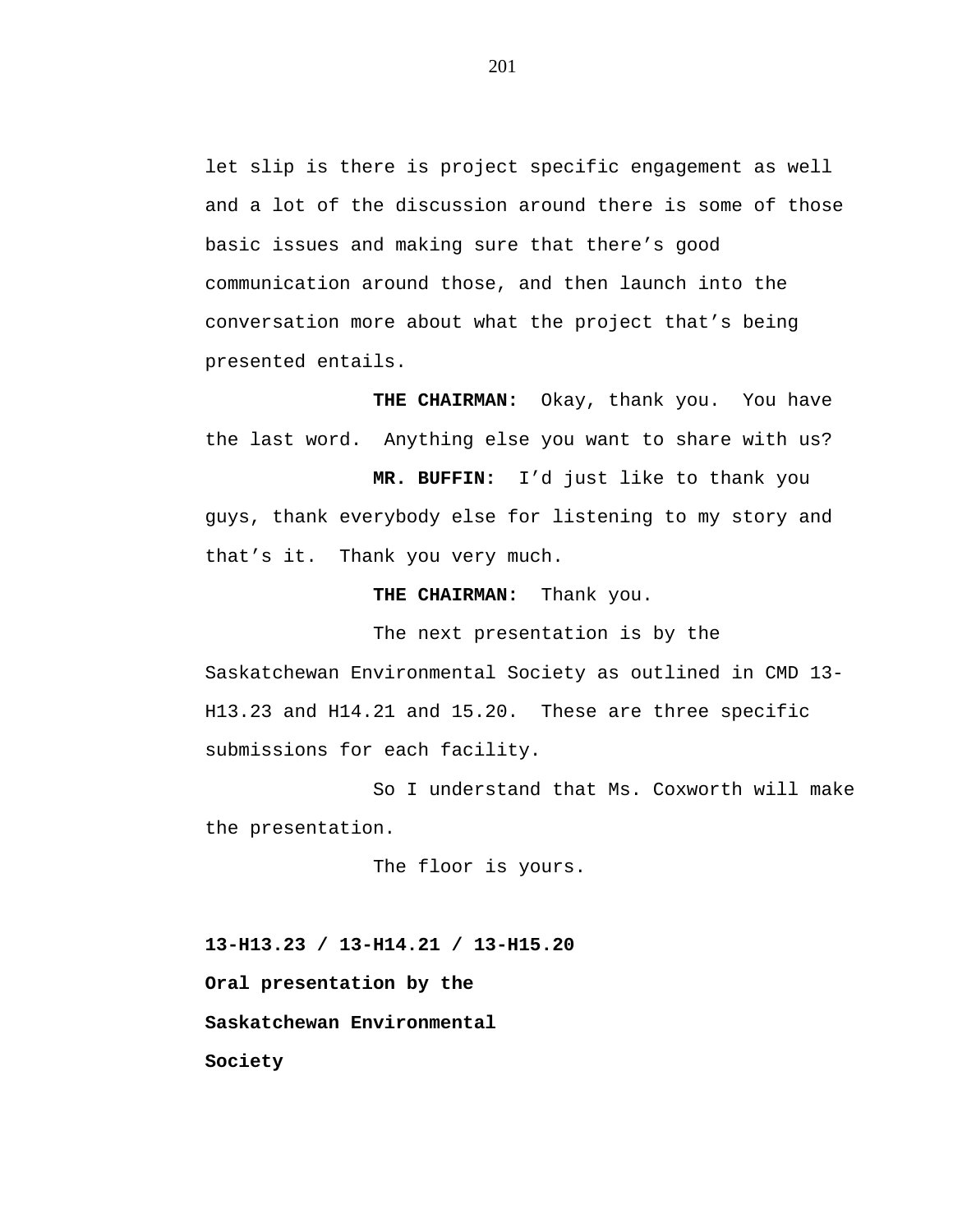**MS. COXWORTH:** Thank you very much. Good afternoon, Commissioners. My name is Ann Coxworth. I'm representing the Saskatchewan Environmental Society.

So thank you for the opportunity to draw your attention to some of the highlights of our written submission on the Key Lake re-licensing proposal.

As we have noted in our submission, our main review of Cameco's proposal focuses only on the local environmental impacts of the Key Lake operation. As far as these impacts are concerned, we would be prepared to recommend a two-year licence renewal at this point. However, wider concerns about the ultimate destination of the product of Saskatchewan's uranium mines will prevent us from supporting the re-licensing.

And these concerns will be discussed briefly when we talk about the McArthur and Rabbit Lake proposals.

So in discussing the local environmental impacts at Key Lake, I'm going to use this short time to identify some of the key recommendations that we've made with respect to the Key Lake site. And I hope that you've had the opportunity to review our written submission and to consider the entire list of 37 suggestions and questions in our report.

So first, let's talk about the interface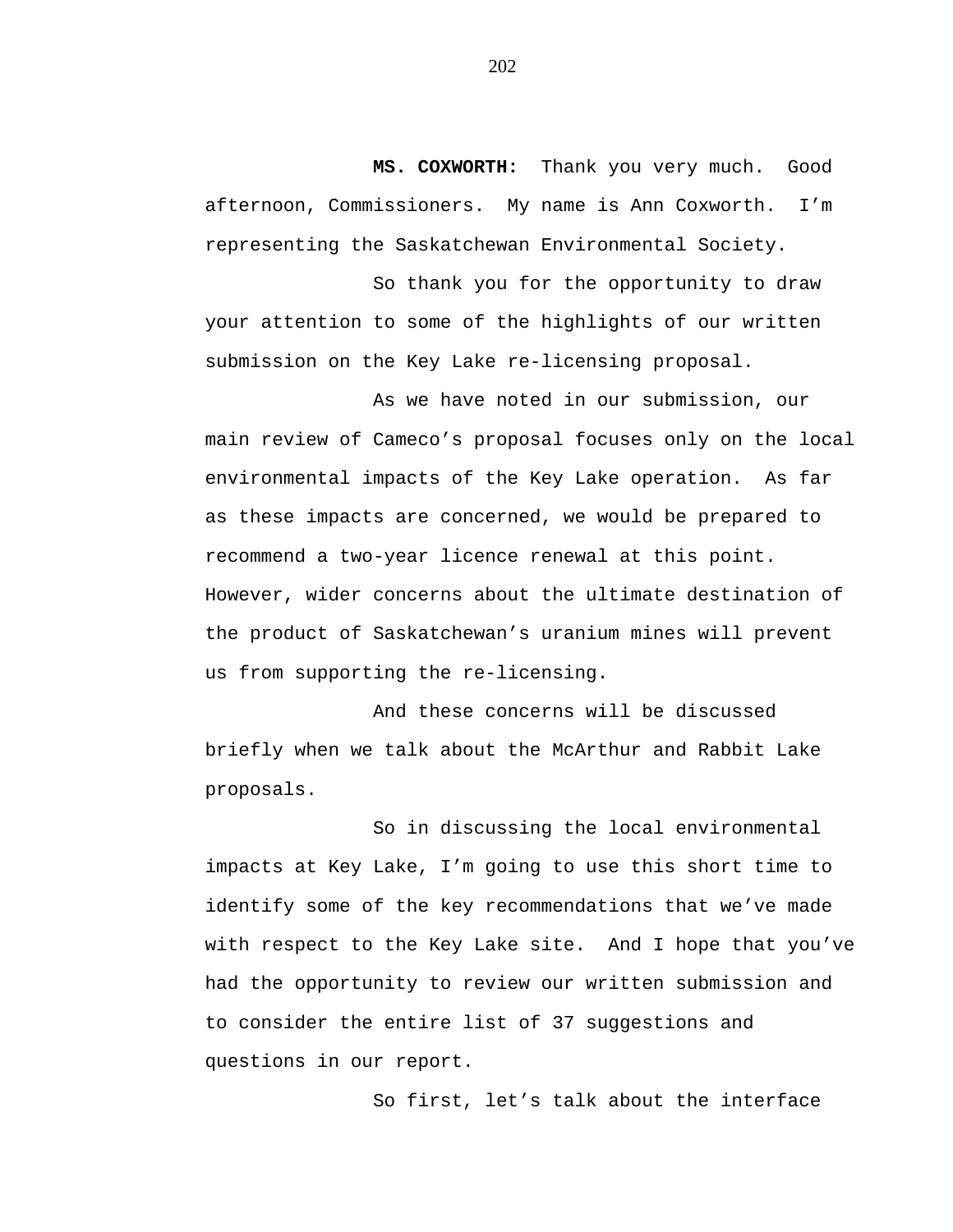between the re-licensing process we're currently engaged in and the environmental assessment currently underway under the jurisdiction of Saskatchewan's Ministry of Environment.

The proponent is asking for a 10-year license renewal for a period during which a significant expansion of the mill and Tailings Management Facility is planned. The environmental impact study for this expansion has not yet been released. The timing of a decision on whether the extension will be approved is unknown. If the expansion is approved, the CNSC license will require serious amendment with further public hearings. It seems to us inappropriate to be considering a 10-year license at this point when we know that the intention of the proponent is to quickly render the new license inadequate.

And it's for this reason that we suggest a two-year license renewal now, enabling Key Lake to continue operation while allowing time for completion of the Environmental Assessment process and the development of a new licensing proposal that would include the expansion plans.

Next, I want to explain our intention in raising a number of site concerns that we are not able to firmly document.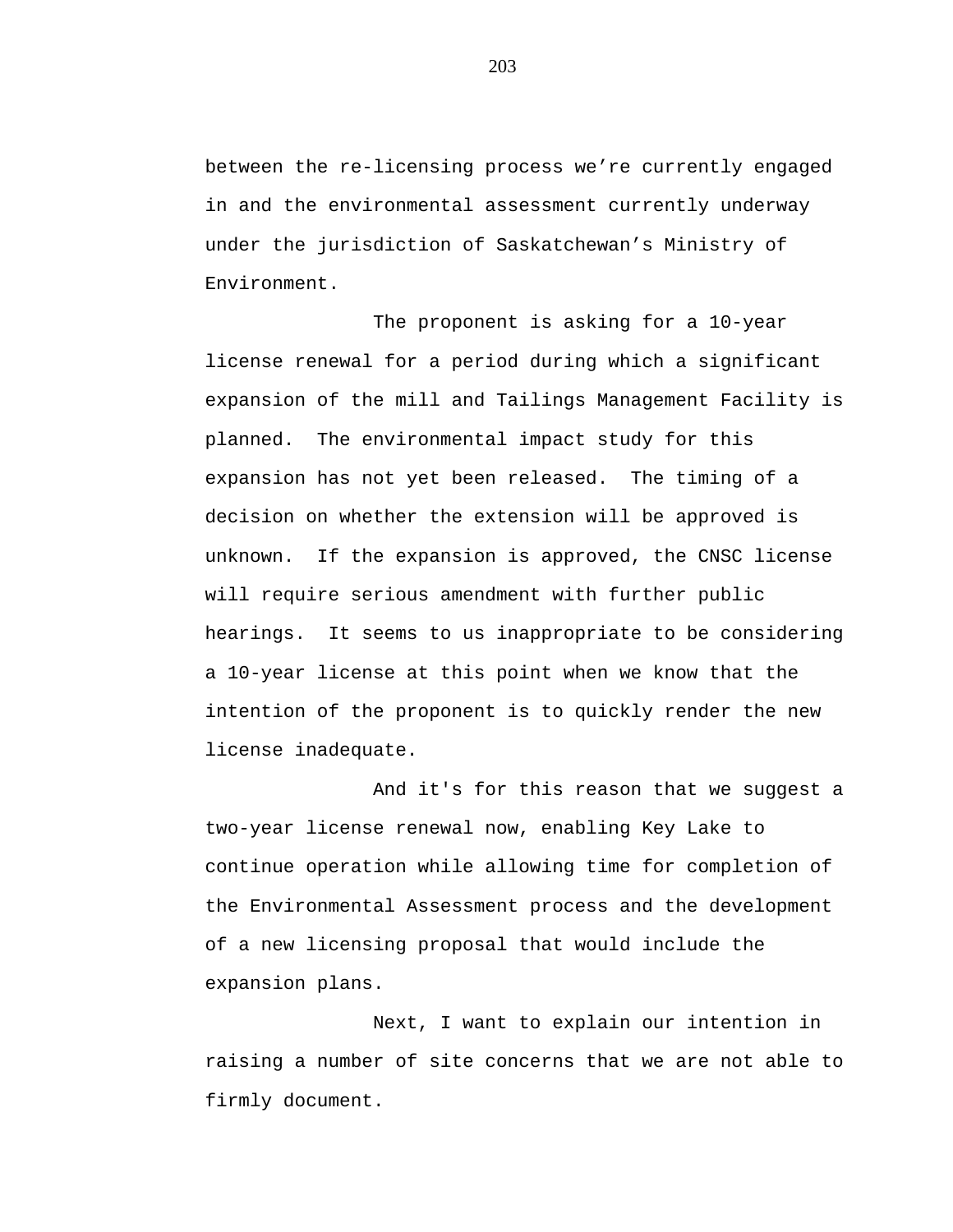We have not been given the opportunity to visit the Key Lake site, and that's unfortunate. However, issues have been brought to our attention by some individuals who are very familiar with the operations but who don't feel free to speak openly. We are therefore identifying some of these issues so that you, as the regulatory body, will have the opportunity to investigate them and to determine whether action is required.

We also want to register our concern that some employees apparently seem to fear loss of their jobs if they publicly draw attention to what they perceive as environmental problems at the site. So we would therefore ask the Commission to review the level of transparency in the culture at Key Lake.

Some of our concerns that arise from our reading of available documentation focus on the Deilmann Tailings Management Facility. We note that the original design assumed that the tailings would be confined within the basement rocks on the surround. Now, however, the tailings are rising into the sandstone region, and if expansion plans proceed, into the surface till.

Already, with the results of the sloughing of the pit wall, we have a continuous link via wet sand from the tailings to the surface environment. This must raise concern about the long-term confinement of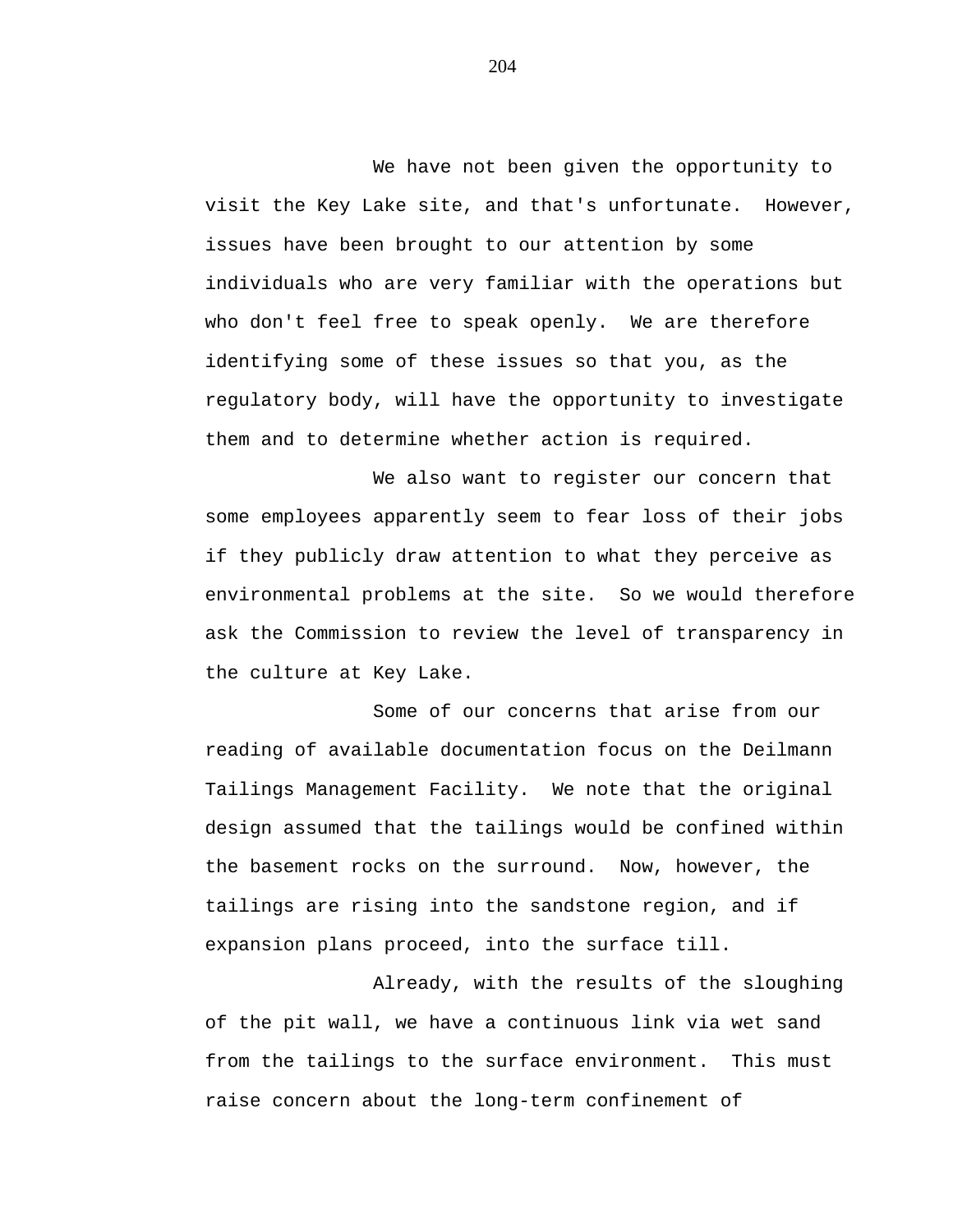contaminants.

Previous regulatory processes have commented that it's unlikely that we will ever be able to "walk away" from this tailings pit. The decommissioning plan suggests that it will probably be necessary to permanently prevent human intrusion, presumably through signs, fences and bylaws. We're skeptical about the ability of such measures to ensure perpetual isolation of the pit site. This creates concern about the preliminary decommissioning plan, which assumes that the site will eventually be turned over to the province's institutional control program.

Cameco's estimated cost of decommissioning doesn't appear to include a budget for provincial management in a post abandonment period. It's suggested in the plan that -- quote:

> "A provincial representative would visit the site occasionally at their discretion for a visual inspection."

We suggest that this would not constitute responsible care, especially given that the preliminary decommissioning plan of January 2013 predicts that surface water quality objectives will remain unmet in some locations in the post decommissioning period.

With respect to the above ground Tailings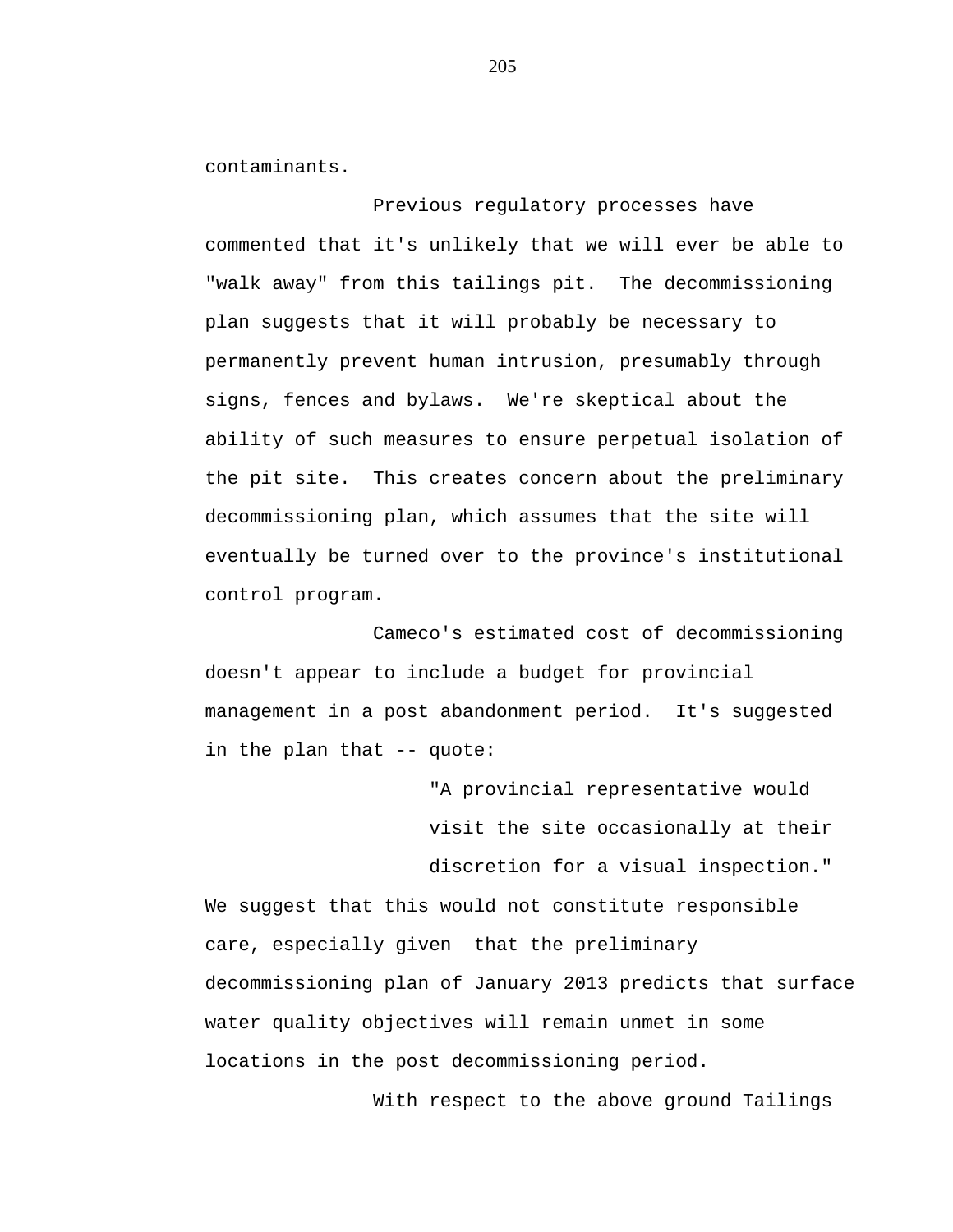Management Facility, we are recommending that Cameco review its decision not to mine the pile for nickel. It seems likely that this could be a profitable venture, which could help reduce the levels of nickel contamination in surrounding surface waters.

In reviewing plans for decommissioning the Deilmann North waste rock pile, we came to the conclusion that it would be important to gain a better understanding of the nature of the material in the pile before deciding on a specific decommissioning approach. It's been suggested to us that past practices included dumping of ore in the waste rock pile by impatient truck drivers.

We're recommending that a detailed drilling program take place to identify pockets of ore and to better characterize the makeup of that pile. Cameco may want to consider removing any ore rich parts for processing and placing some of the more acid generating basement rock into the Deilmann pit, leaving a more manageable pile for protection with some kind of cover. This then also raises the question of priorities for the use of valuable space in the Deilmann pit.

We would like the CNSC also to investigate some concerns that have been brought to our attention regarding the reverse osmosis plant. These are described in our written submission. They include a claim that the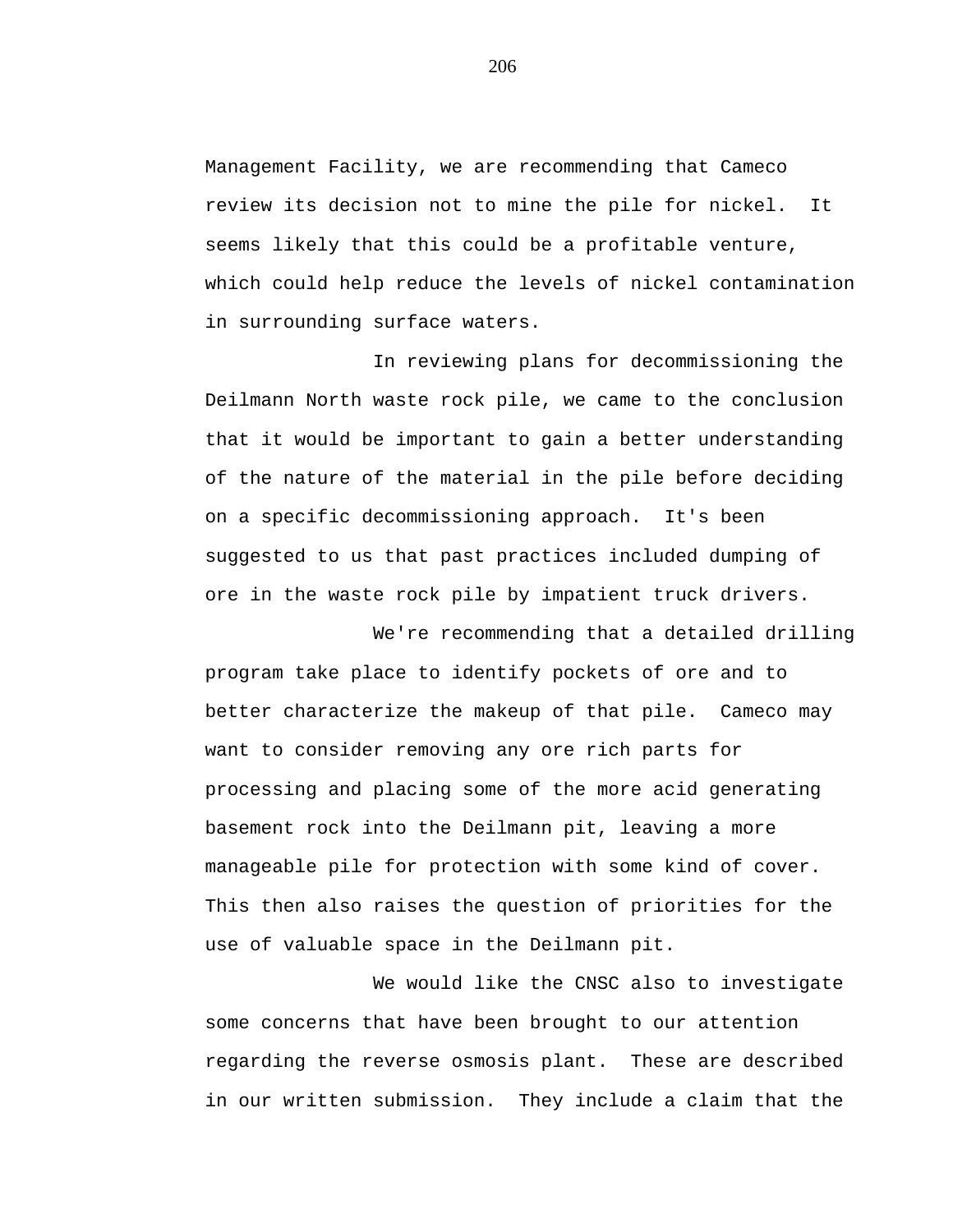PH meter that controls release of treated water from the plant is sometimes removed by workers and placed into a cup of clean water to prevent triggering a plant shutdown if water quality is expected to be unsatisfactory.

There is also a suggestion that the pipeline that carries treated water from the plant to Horsefly Lake is radioactively contaminated. Concerns have also been raised about the management of the start-up process after a shutdown of the RO plant. It's suggested to us that inadequate pumping capacity results in the release of contaminated water.

And questions are raised about the capacity of secondary containment in some areas. It's suggested that there is actually no secondary containment for the RO plant's reject water surge tank, which actually contains some of the most hazardous water on the site, or for the overflow pipeline running from the reject tank to the crusher sump. Now, we are not in a position to confirm these claims, but we believe that they represent sufficiently serious concerns that the CNSC should ensure that a new license is not issued if any of these is outstanding.

I'm now going to turn to an initial discussion of the McArthur River proposal.

**THE CHAIRMAN:** I -- just a second.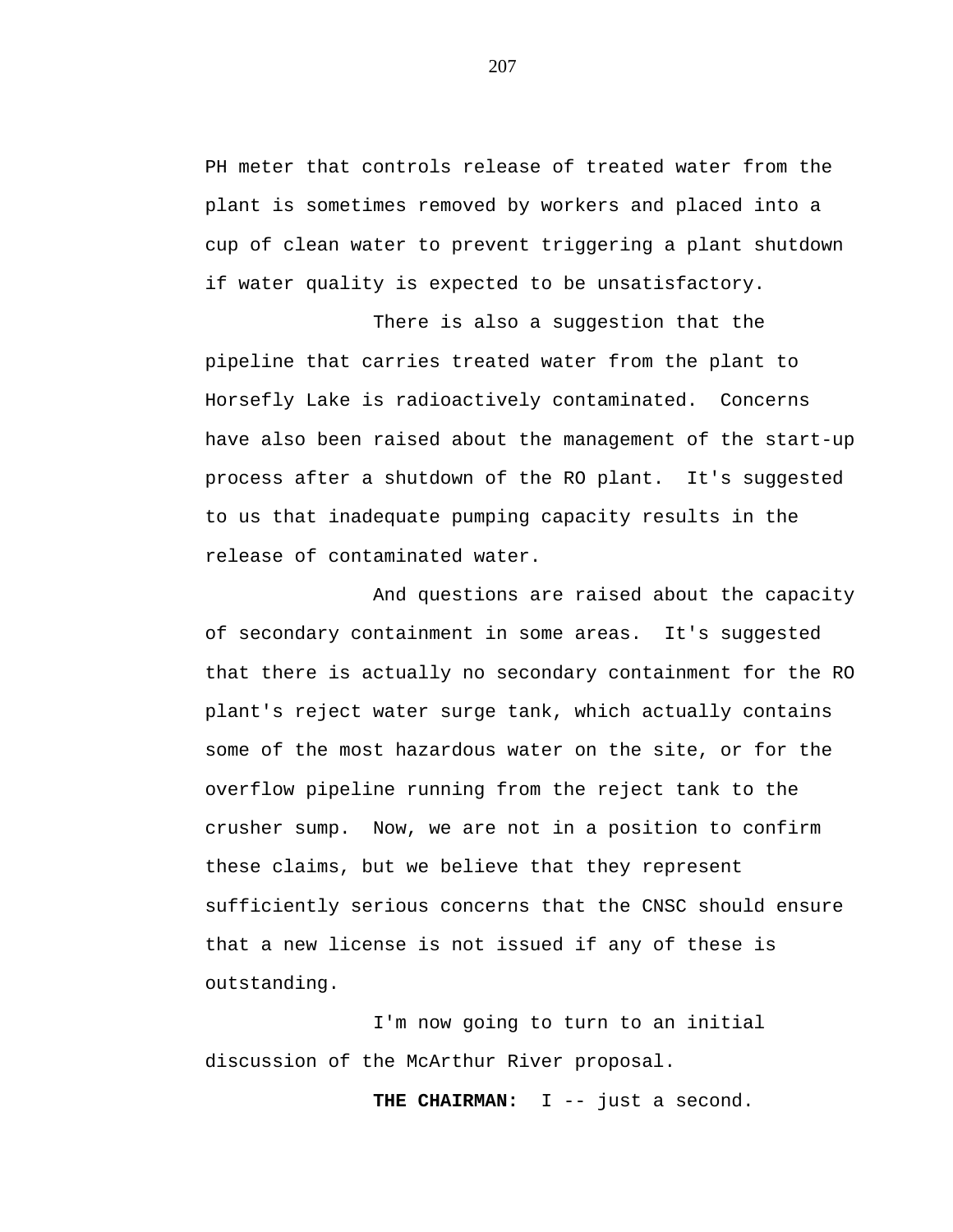**MS. COXWORTH:** Sorry.

**THE CHAIRMAN:** I think just for efficiency, I'm not sure -- you want to go through the three ---

**MS. COXWORTH:** Well ---

**THE CHAIRMAN:** --- mines and then get into a discussion, or do you want to go mine by mine?

**MS. COXWORTH:** I think we'd prefer to do all three first, if that's okay.

**THE CHAIRMAN:** By all means.

**MS. COXWORTH:** Okay, thank you.

So we do want to express our thoughts, both about the local environmental sustainability of the McArthur River operation, and then more broadly about the wider global context in which uranium mining is taking place.

In terms of local environmental safety, the future of the rich McArthur River development depends primarily on Cameco's ability to deal with two key issues: the management of water inflows into the underground workings, and the long-term availability of reliable tailings disposable space.

In reviewing the re-licensing proposal for the McArthur River mine, we've considered both the onsite mining operations at McArthur River and the ore processing which takes place at Key Lake. The operational and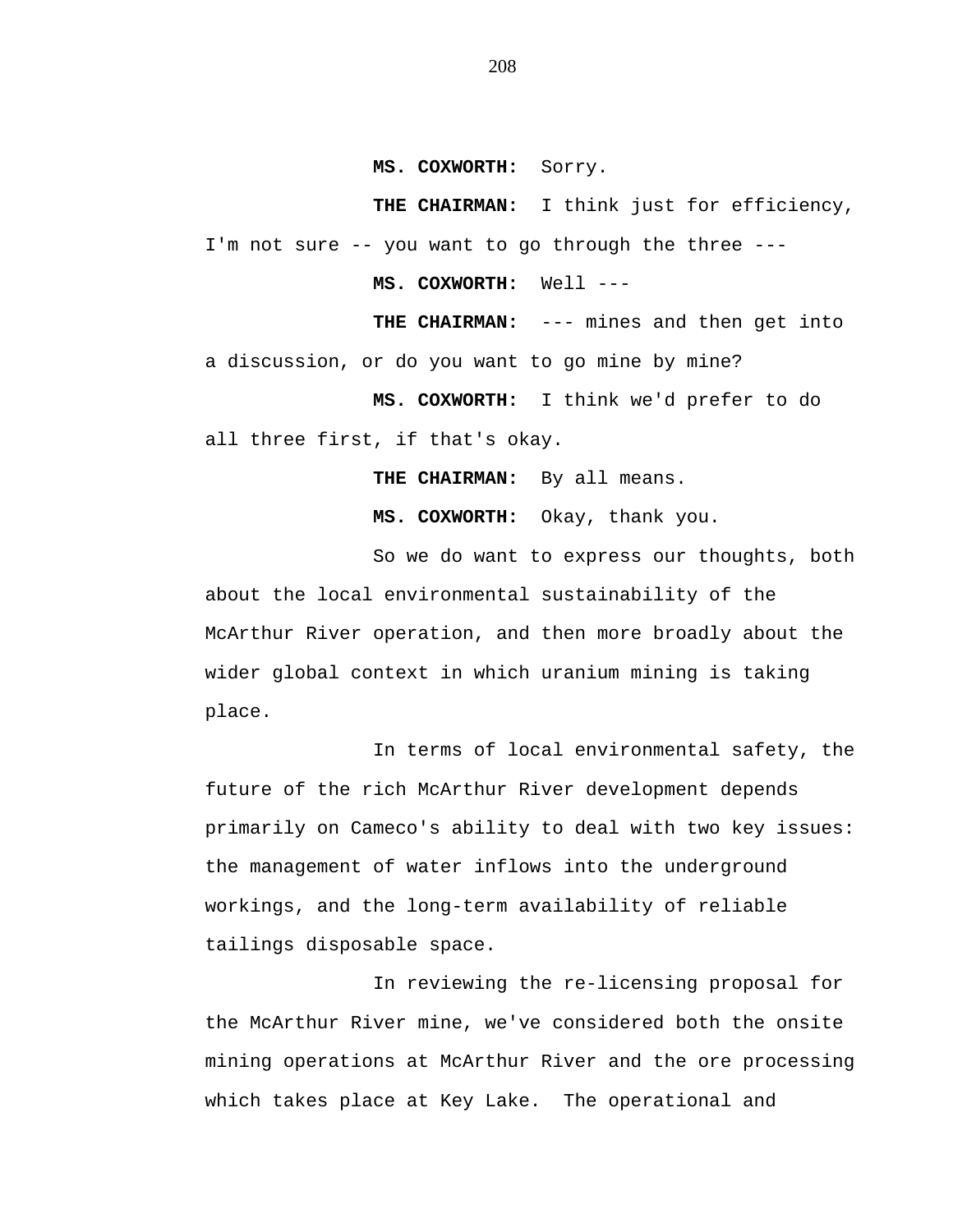decommissioning plans for both sites are relevant.

The operations at the McArthur site itself seem to present less challenging local environmental concerns than those at the other two sites currently seeking relicensing.

We're pleased to note continuing improvement in effluent quality, including the decrease in molybdenum levels. Cameco now seems fairly well prepared to manage any future incursion of water into the underground workings.

We would encourage McArthur River to continue improving its environmental performance so as to reduce cumulative impacts over the anticipated lengthy lifespan of the mine.

We've drawn attention to the recommendation in the 2005 to 2009 Status of the Environment report concerning the need for additional hydrological and ecological monitoring. In instances where additional monitoring is needed for optimal management of the site, we suggest that these monitoring locations should become part of the operational licence to ensure that the data is made publicly available in McArthur River's annual reports.

Given that it is intended that no contaminated materials will be left on the surface after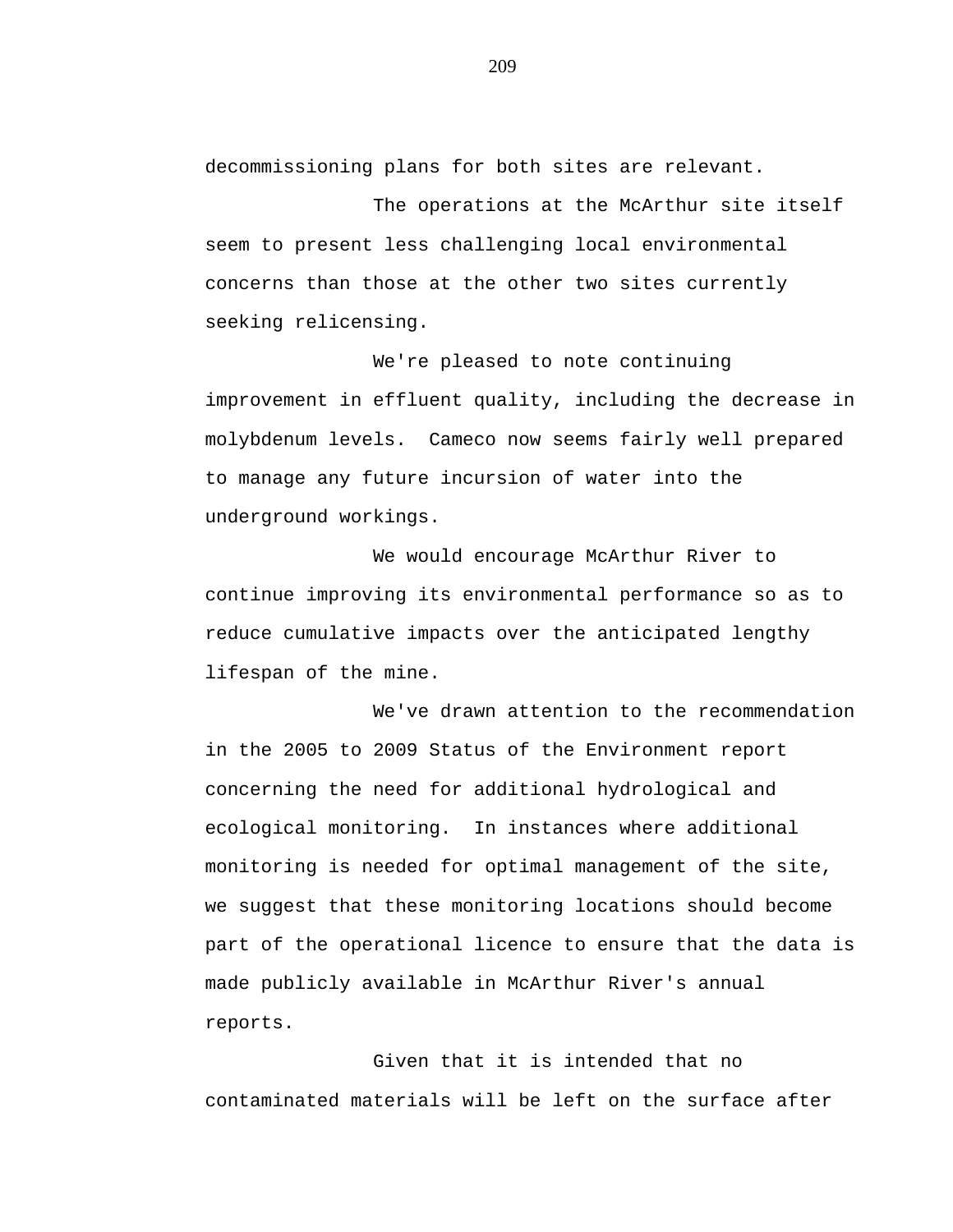decommissioning, SES anticipates that the postdecommissioning impact of the mine on the surrounding environment will be small compared to that of Key Lake and Rabbit Lake. And we accept Cameco's prediction that the site will be relatively stable over the long term.

That being said, SES anticipates that the mine shafts and surrounding geological fractures at McArthur River could provide a route for groundwater to enter the decommissioned mine. Cameco should confirm that there is no risk of groundwater interacting with contaminated mine water as a result of infiltration through the mine.

We recognize that the decommissioning plan calls for most openings to be plugged with concrete, but surely it can be assumed that, eventually, this concrete will deteriorate and become porous, allowing water to infiltrate into the decommissioned mine.

We've, therefore, suggested that Cameco be asked for a technical opinion on the likelihood of groundwater contamination resulting from migration of contaminated mine water within a 10,000-year timeframe.

The decision in the mid-1990s to use the Key Lake facilities for milling the McArthur River ore has both enabled the continuation of operation of the Key Lake mill after mining there ceased and has created a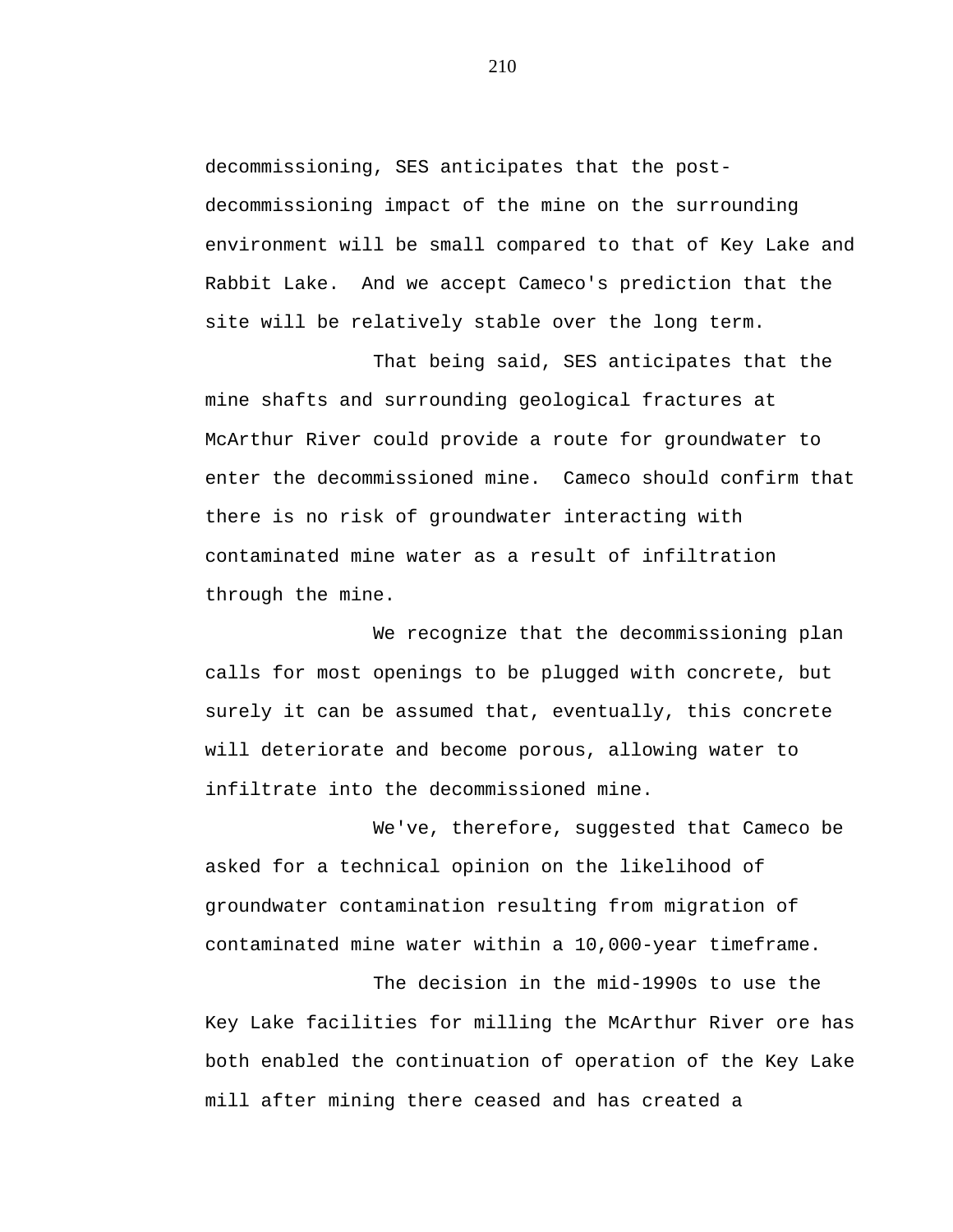dependence for McArthur River on a problematical tailings disposal site.

A planned expansion of the Deilmann pit capacity to enable accommodation of future McArthur River tailings is undergoing environmental assessment.

As Cameco's McArthur River technical report of 2012 noted:

> "A failure to receive the necessary regulatory approval for the DTMF expansion could interrupt or prevent the interruption of the McArthur and Key Lake operations." (As read)

Issues to be resolved at the Key Lake site have been discussed in our concurrent submission regarding that site. We have identified concerns about the advisability of allowing the tailings level in the Deilmann pit to be raised, about the long-term prevention of contaminant flow from the Deilmann pond into the surrounding environment and about the perpetual care of the site after decommissioning.

Until these issues are satisfactorily resolved or until a good alternative plan for management of tailings is approved, we believe it would be irresponsible to license further mining at McArthur River. At most, we suggest that a two-year licence be considered,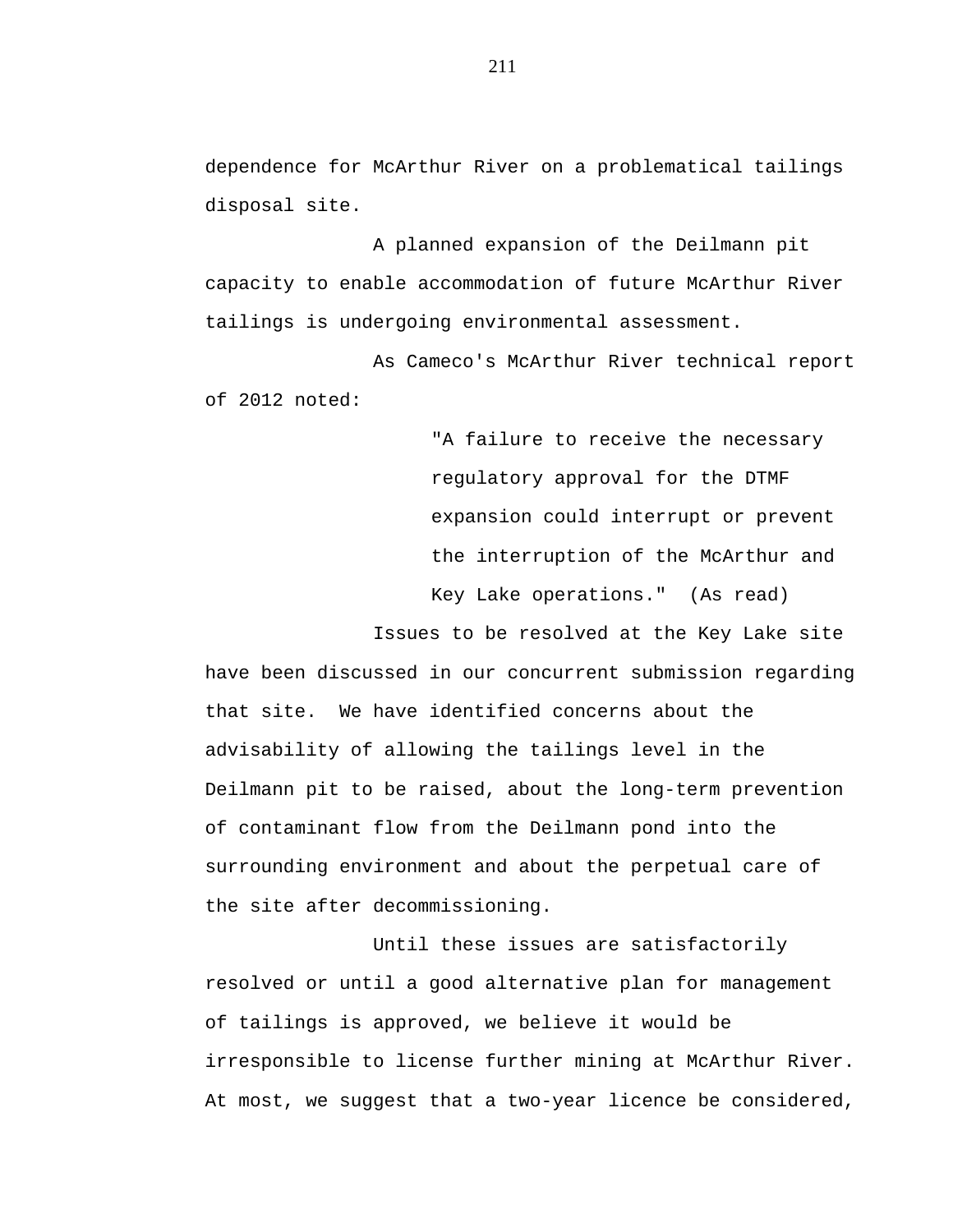which would allow time for completion of the Key Lake expansion environmental assessment process and for the making of decisions about the future of the Deilmann pit.

It may be necessary at that time for Cameco to present a new McArthur River licence proposal containing a different tailings management approach.

My colleague, Peter Prebble, will now address the Rabbit Lake proposal and will discuss the broader issues that currently prevent us from supporting relicensing of any of the three sites.

**MR. PREBBLE:** Mr. Chair, Members of the Commission, thank you for the opportunity to present before you this afternoon.

The Saskatchewan Environmental Society would first like to address Cameco's request to extend its licence for the Rabbit Lake uranium mine from five years to 10 years.

We do not support a 10-year relicensing request. Rabbit Lake is a site that, over the next few years, faces many important reclamation and decommissioning decisions that merit public input and CNSC review at least every five years.

Adding to the challenge that this is a site where the total contaminant loading of the local environment over the lifetime of the mine mill operations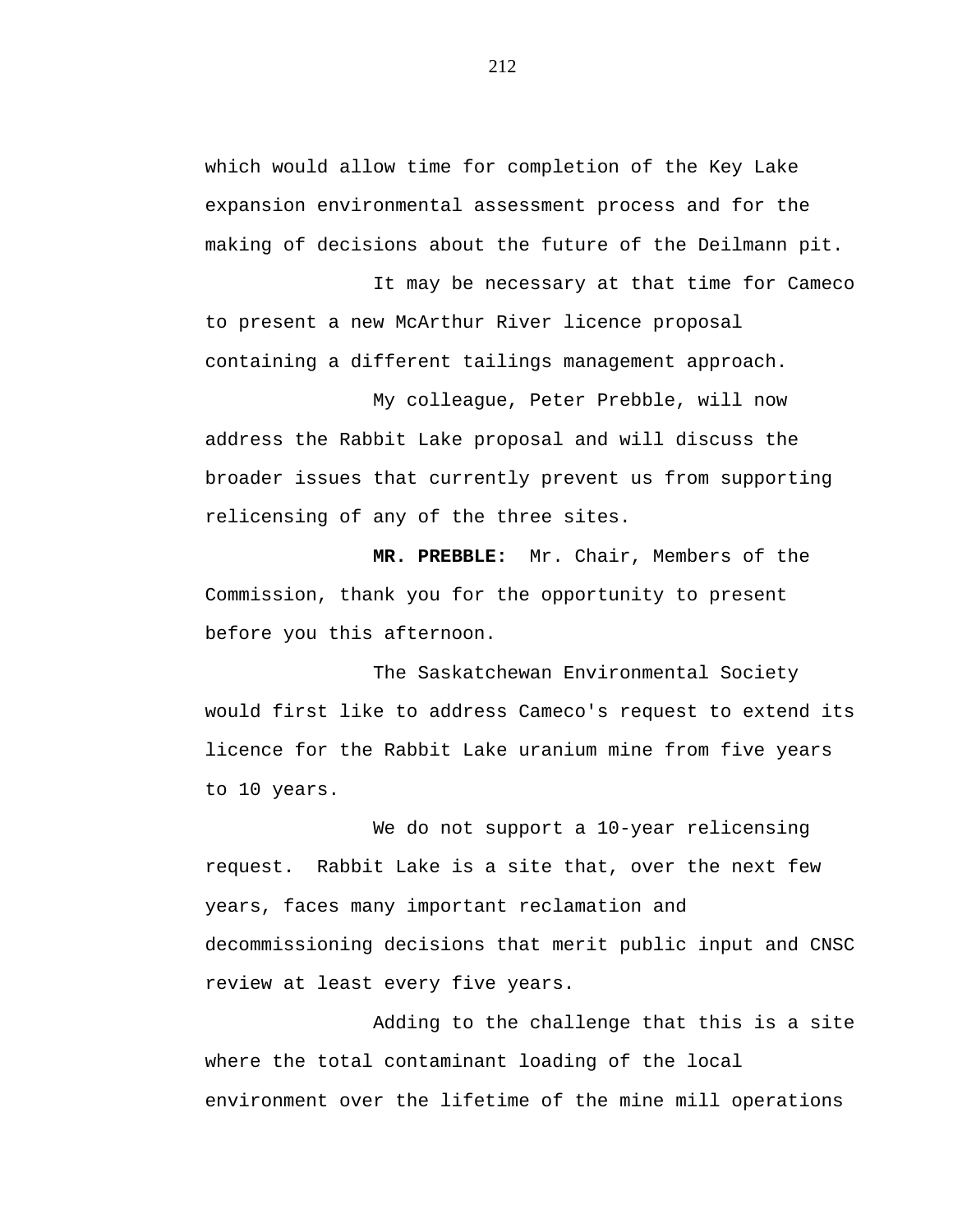has been high.

For instance, when the Rabbit Lake mine first opened, there was no effluent treatment system. Even as recently as the period 2003 to 2005, annual releases of effluent into the natural environment at the Rabbit Lake site included over 22,000 kilograms per year of molybedenum, over 1,200 kilograms per year of uranium and over 50 kilograms per year of arsenic.

Moreover, the Rabbit Lake operation sits adjacent to Wollaston Lake, one of the most important freshwater lakes in our province. Cameco is hoping to develop new ore deposits at the site and to expand the Rabbit Lake tailings pit.

These activities next to such an important Saskatchewan lake merit a regular five-year review.

Let me turn now to the matter of new conditions that should be attached to the Rabbit Lake site licence.

First, we note that this relicensing application is taking place without an up-to-date State of the Environment report for Rabbit Lake. Cameco commissions these reports every five years.

The State of the Environment report we currently have before us is for the period 2005 to 2009, and is thus out of date.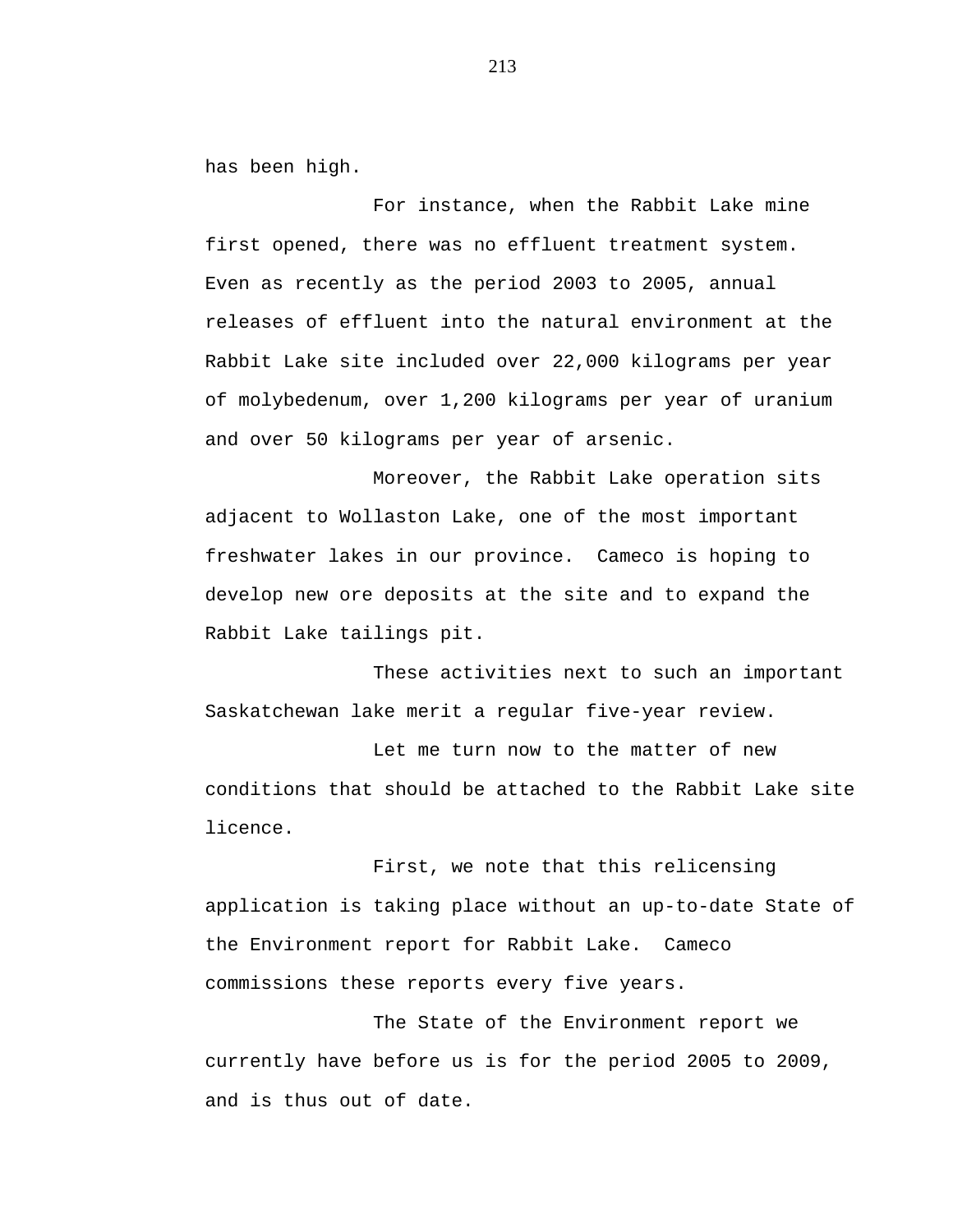We recommend that your Commission require that, at the time of the next relicensing application, a current State of the Environment report is on hand. CNSC should ask that the timing of these reports take place in sync with the relicensing process.

Second, we've had the opportunity to review once more the work of the 1993 Federal Environmental Assessment Review Panel that originally considered the application to develop Eagle Point, Collins Bay A Zone and Collins Bay D Zone.

We note that one of the most important recommendations of that Panel has not been implemented, namely, the establishment of an environmental management committee specifically for the Rabbit Lake site that would include current regulators, representatives from the community of Wollaston Lake, representatives from the Hatchet Lake First Nation as well as representatives from the scientific community and from informed not-for-profit environmental groups.

We recommend the formation of such a committee now and propose that it play a major role in working with Cameco on the reclamation, decommissioning monitoring and post-decommissioning monitoring of the Rabbit Lake site.

That will -- that's what was envisioned by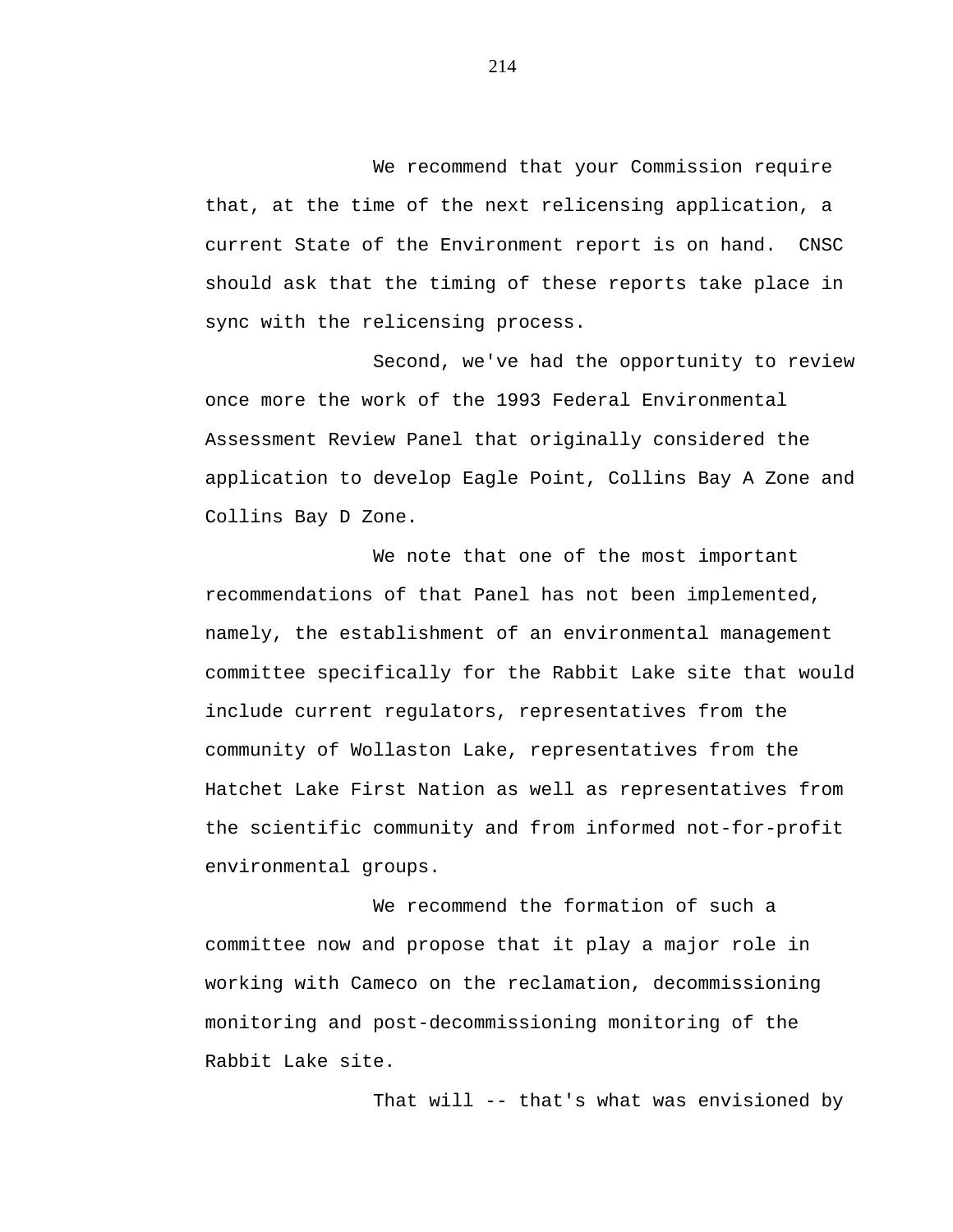the 1993 FEARO Panel, and it's particularly pertinent in light of this morning's discussion on the need for more independent monitoring of environmental impacts and more community involvement in reclaiming mined-out sites.

Third, we recommend that all future waste rock and tailings reclamation at the Rabbit Lake site take account of decommissioning experiences on other uranium mine sites. And we're thinking particularly, for instance, of Cluff Lake, which is in a relatively early stage of decommissioning.

I think it's really worth watching waste rock developments there. For instance, I note that nickel concentrations in groundwater have been rising since 2006 at the Claude waste rock pile. These are the kind of things I think Cameco can learn from in terms of decommissioning its own site.

And we also want to emphasize that the waste rock reclamation work at Rabbit Lake needs to be based on the assumption that total precipitation will increase and that the frequency of intense precipitation events will rise sharply.

In an April 2013 report, the National Oceanic and Atmospheric Administration predicts a 20 to 30 percent increase in precipitation is likely over large parts of the northern hemisphere. Moreover, as is evident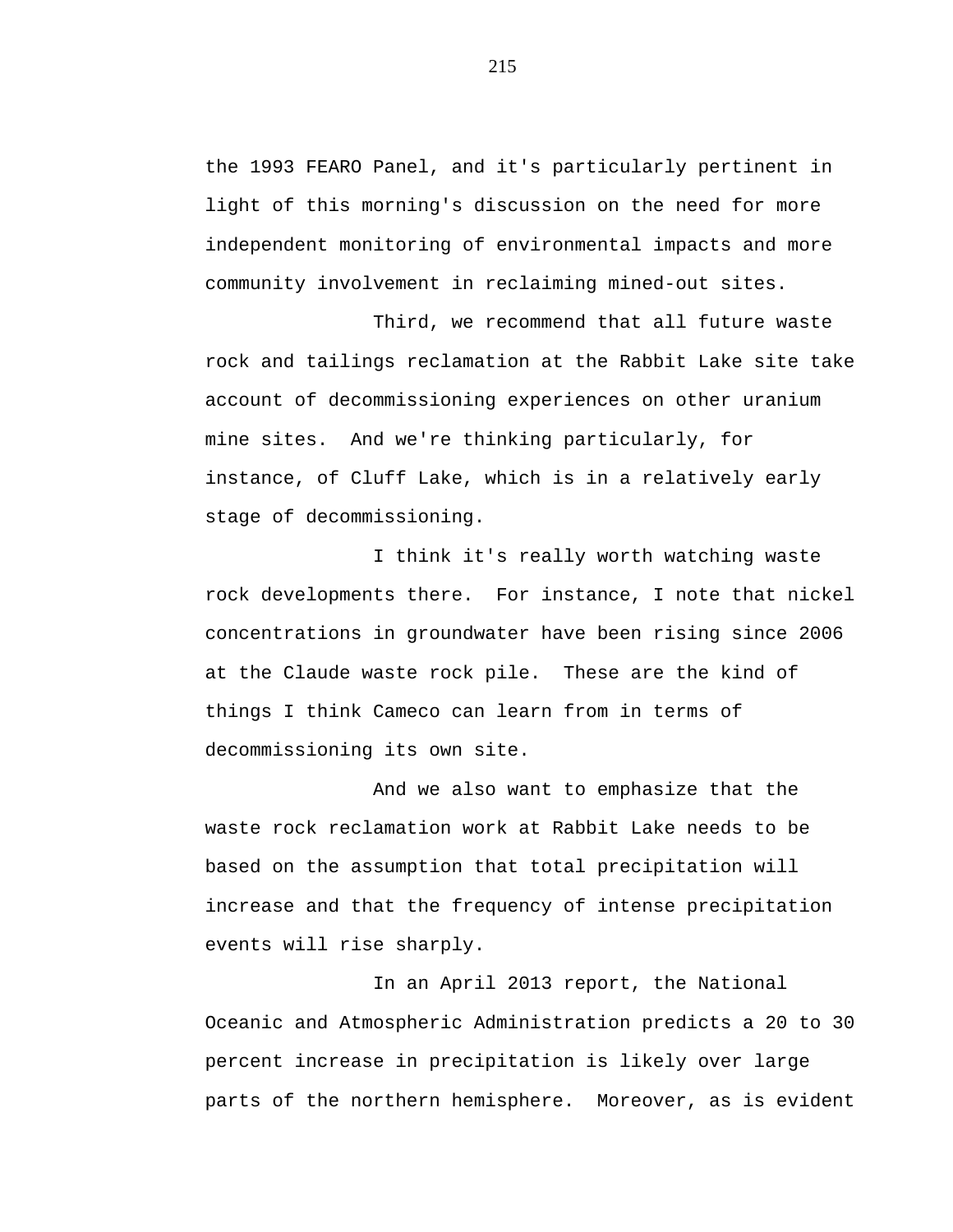from flood events this summer in many parts of North America, very intense precipitation events are on the rise and these have real implications for waste rock covers.

We therefore suggest that CNSC ask Cameco to undertake additional measures that will reduce the risk of accelerated erosion and gully formation on its waste rock piles, due to the predicted occurrence of more intense rainfall events in the future. Such measures should include, first of all, a thicker cover of crushed clean waste rock and till on mineralized waste rock piles that remain to be reclaimed. These covers should be at least one-and-a-half metres thick.

Additional measures should include design of small catchment areas on waste rock piles to reduce peak flows during high rainfall events, use of meandering drainage paths on waste rock piles, successful establishment of vegetation on waste rock piles and ensuring that drainage channels on mineralized waste rock piles are well armoured and sufficient in number to handle intense rainfall.

Fourth, we note to our surprise that Cameco is expressing uncertainty about whether it will prepare an environmental impact study on its proposed decommissioning plan for the Rabbit Lake site. We view an environmental impact study as a foundation for proper site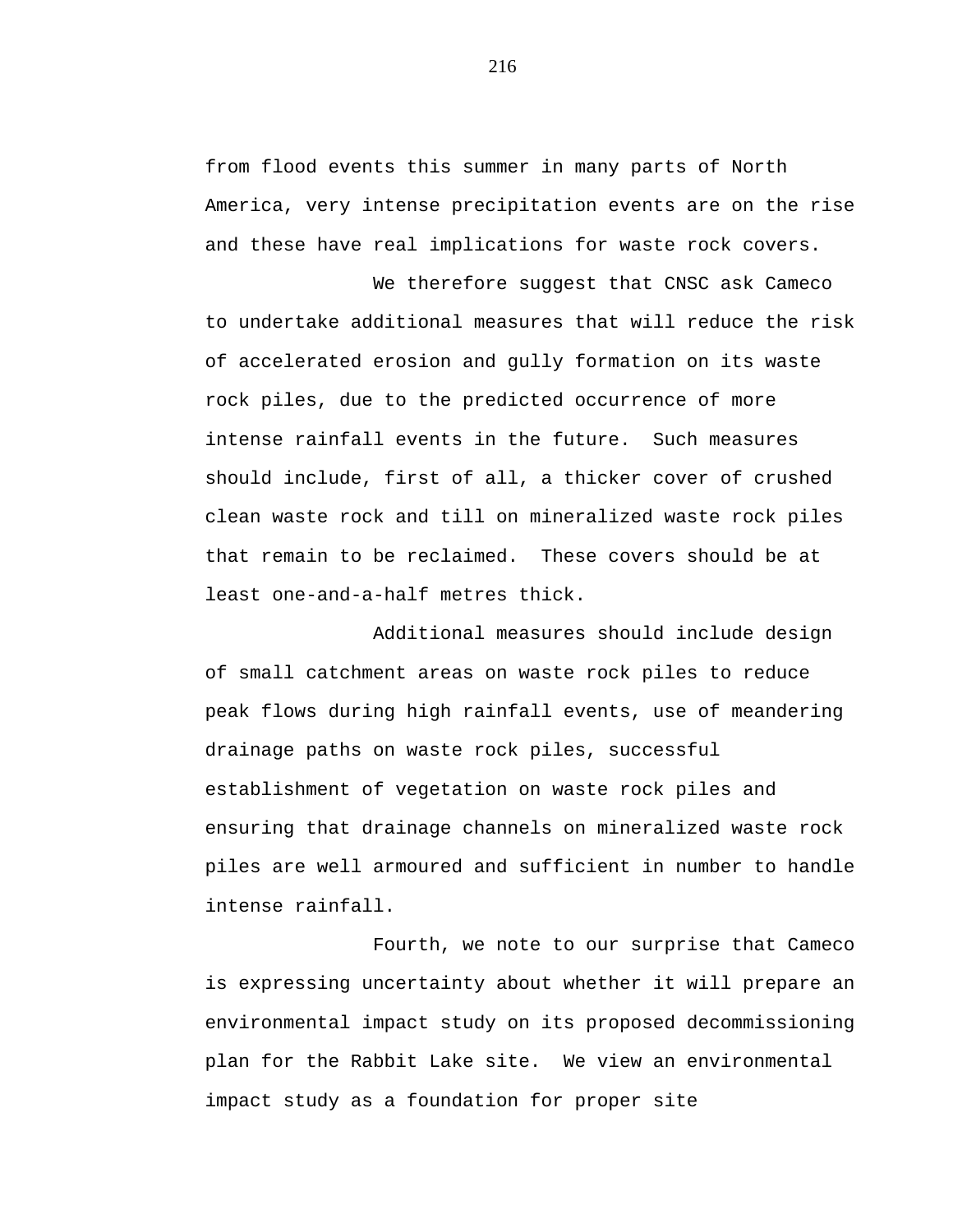decommissioning and recommend that CNSC require it to be prepared.

The EIS should carefully predict contaminant movement and the surface water quality on the Rabbit Lake site over time under the recommended decommissioning scenario and compare that with outcomes under alternative scenarios. It should also carefully assess cumulative impacts from all waste sources on the site over time.

Fifth, we draw the attention of Commission Members to the very high contaminant levels in the sediments of Upper and Lower Link Lakes from Rabbit Lake mine operations. Sediment quality guidelines are exceeded for primary contaminants in these lakes and substantial recovery has not occurred.

Ecometrics reports on analytical work done on the Link Lakes, which estimated loadings of 190,000 megabecquerels of radium-226 and 57,000 kilograms of uranium in the upper five centimetres of the Link Lake sediment.

In setting decommissioning plans, it is important that as little as possible of this radium and uranium make its way into Pow Bay of Wollaston Lake. We're glad that Cameco is carefully studying options for reclamation of the Link lakes and is planning some form of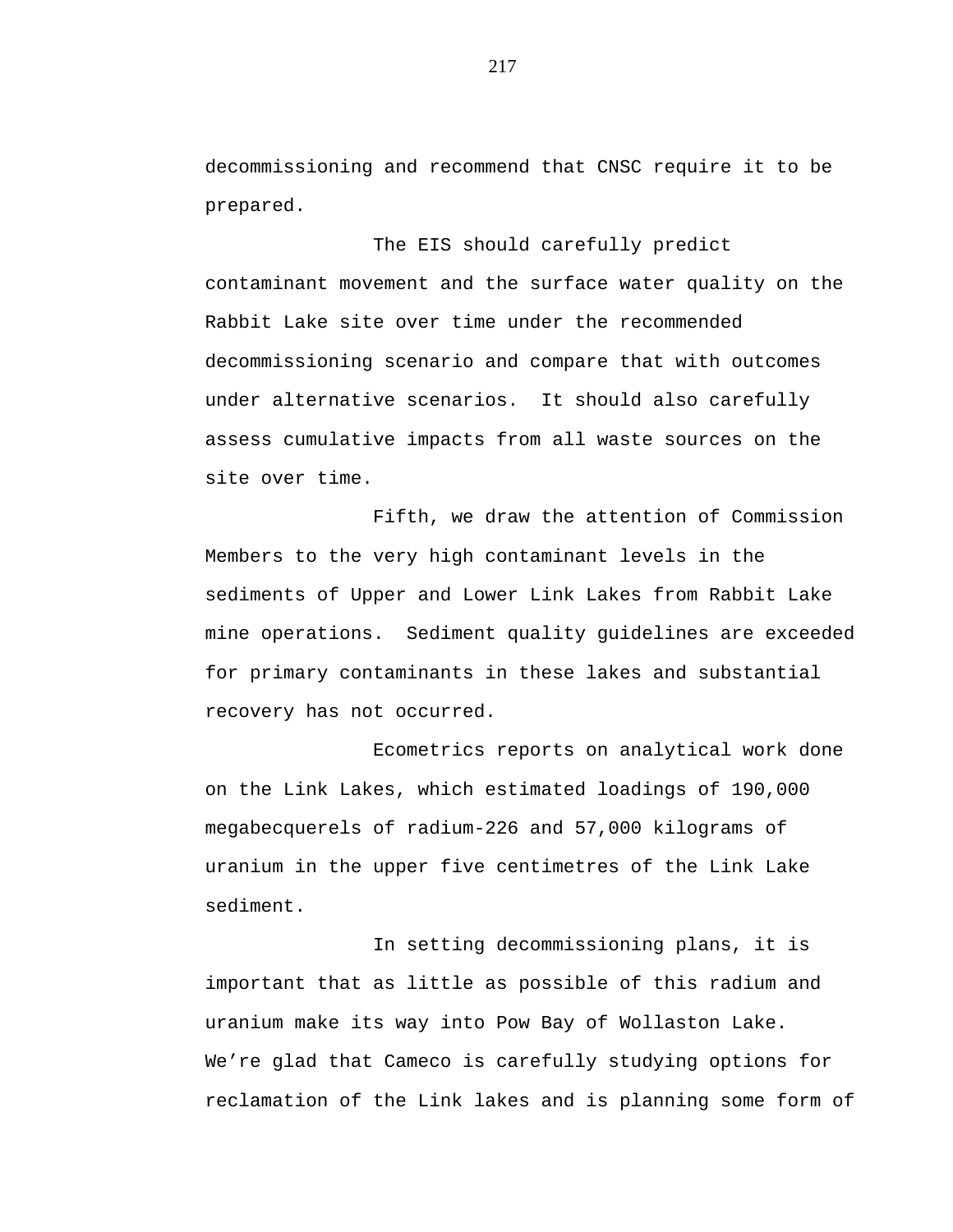community consultation. We think it's important for the Wollaston Lake community and the Hatchet Lake First Nation to be closely consulted and to have access to independent scientific advice for which funding should be available.

We also want to add another decommissioning option to the mix being considered, namely, permeable reactive barrier technology. We're of the view that Rabbit Creek provides an excellent opportunity to apply permeable reactive barrier technology to remove uranium, radium, and heavy metals from creek waters.

This creek runs for 700 metres between Upper Link Lake and Lower Link Lake, and then extends another 350 metres beyond the Lower Link outflow before reaching Pow Bay. PRB technology had the potential to significantly reduce contaminant loading on both Lower Link Lake and on Pow Bay, in our judgement.

Six, we encourage CNSC to ask Cameco to plan for a more robust tailings cover for the above ground tailings management facility on site that houses 6.5 million tonnes of long live radioactive tailings, as well as a large portion of the Rabbit Lake site's more conventional hazardous waste.

This cover will need to be able to withstand thousands of years of wind erosion, frost heave, snow melt, burrowing animals, and intense precipitation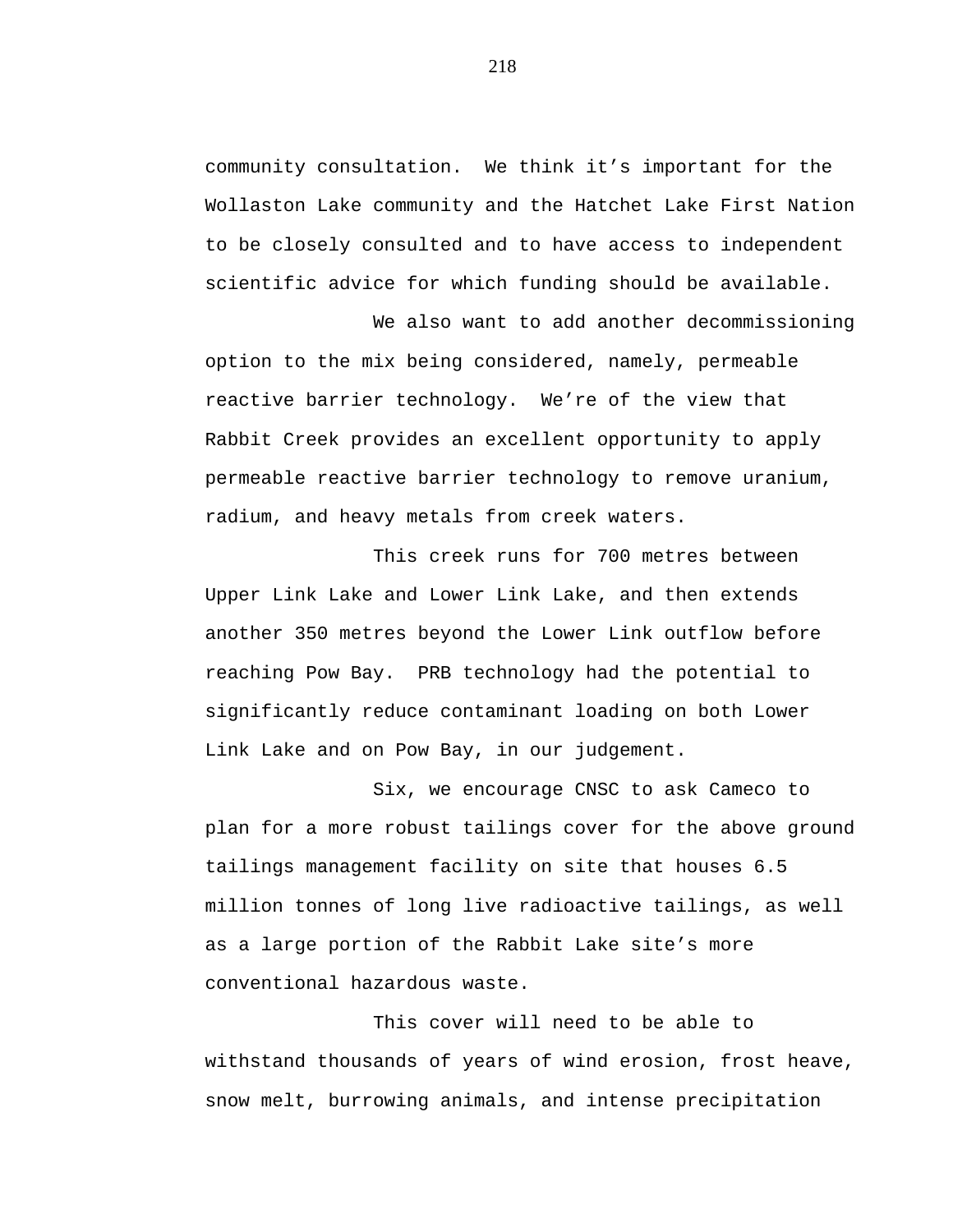events. Cameco's current plan for a one-metre thick till cover on the entire facility is only expected to reduce infiltration into the tailings by half, and is in our judgement insufficient.

We also note that Cameco, in its preliminary decommissioning plan, proposes an application for designation of this tailings management facility as "undeveloped" two years after completion of the tailings cover. This, in our view is an insufficient period of time to assess the effectiveness of the tailings cover and of the overall tailings management facility.

Instead, CNSC should signal to Cameco that it should expect to monitor its tailings management facilities and their impacts for at least 30 years after decommissioning before any applications are made for undeveloped status and institutional control.

The real test of the impact of any uranium mine mill operation on the environment, in our judgement, comes only after the mine closes and the pump and treat system is turned off.

Seventh, we want to urge CNSC to seek independent advice on the best approach for decommissioning what Cameco refers to as the B-Zone pond, which is really the mined out B-Zone open pit at the edge of Wollaston Lake. This is a complex matter and also a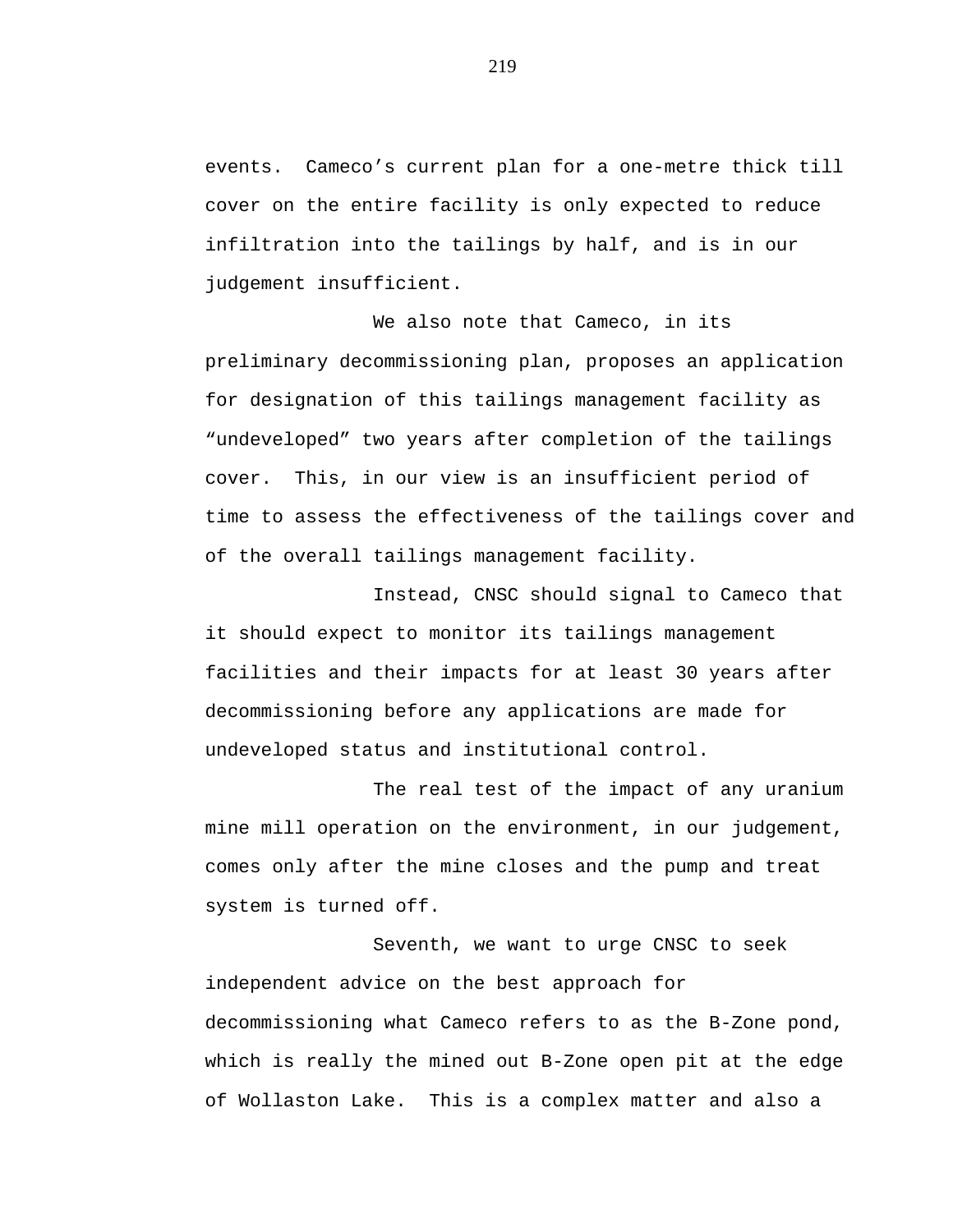matter in which the community of Wollaston Lake and the Hatchet Lake First Nation should be consulted and should have the opportunity to seek independent advice.

In 2011 and again in 2012, Cameco reported that B-Zone pond water quality for both nickel and arsenic continued to significantly exceed Saskatchewan's surface water quality objectives. Cameco anticipates that containment concentrations will decline and hopes to breach the dike between the pond in Collins Bay of Wollaston Lake, and allow the mined out pit to mix with waters from Collins Bay.

This is a less ambitious decommissioning plan than was pursued during the decommissioning of the Collins Bay A- and D-Zone open pits and is not one CNSC should quickly approve.

The Saskatchewan Environmental Society suggests an alternate option worthy of study might be to backfill the B-Zone pond with clean, non-mineralized waste rock, which is available on site.

Eighth, we want to touch very briefly on a matter that has emerged in the public arena since our written brief was filed with you. Namely, that the Canada Revenue Agency is publicly stating that Cameco owns hundreds -- owes hundreds of millions of dollars in outstanding taxes.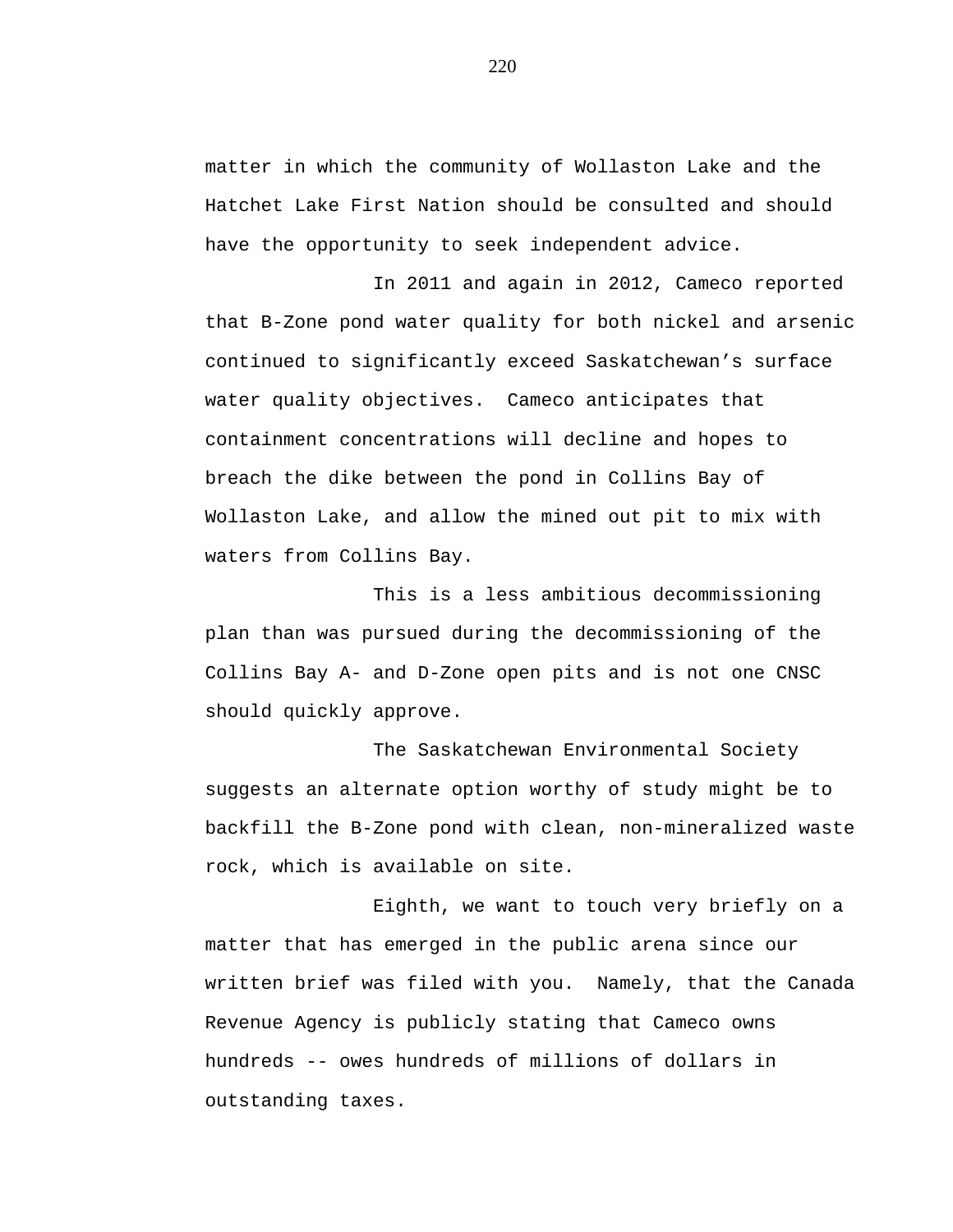One new condition of relicensing should be that Cameco resolves these outstanding tax issues in a timely way and pays any outstanding taxes that are determined to be overdue. Such payment could make more money available for badly needed initiatives in northern Saskatchewan, such as road construction and additional training spaces.

Finally, we'd like to say a few words about the broader issues surrounding the international nuclear fuel cycle and Cameco's Applications for relicensing at all three uranium mine sites.

For more than 35 years, the Saskatchewan Environmental Society has had serious concerns about the international fuel cycle and the risks it poses to human welfare and our environment. Today, however, we want to focus specifically on two broader issues that are directly related to Cameco's relicensing application.

Following the 2011 Fukushima nuclear reactor accident in Japan, CNSC asked Cameco to review lessons learned from that accident. Yet it is our view that the fundamental lessons have been missed. Cameco was an important supplier of uranium to the Fukushima Daiichi nuclear power plant. So fission products from uranium of Saskatchewan origin are now part of the serious contamination problems the Japanese are dealing with.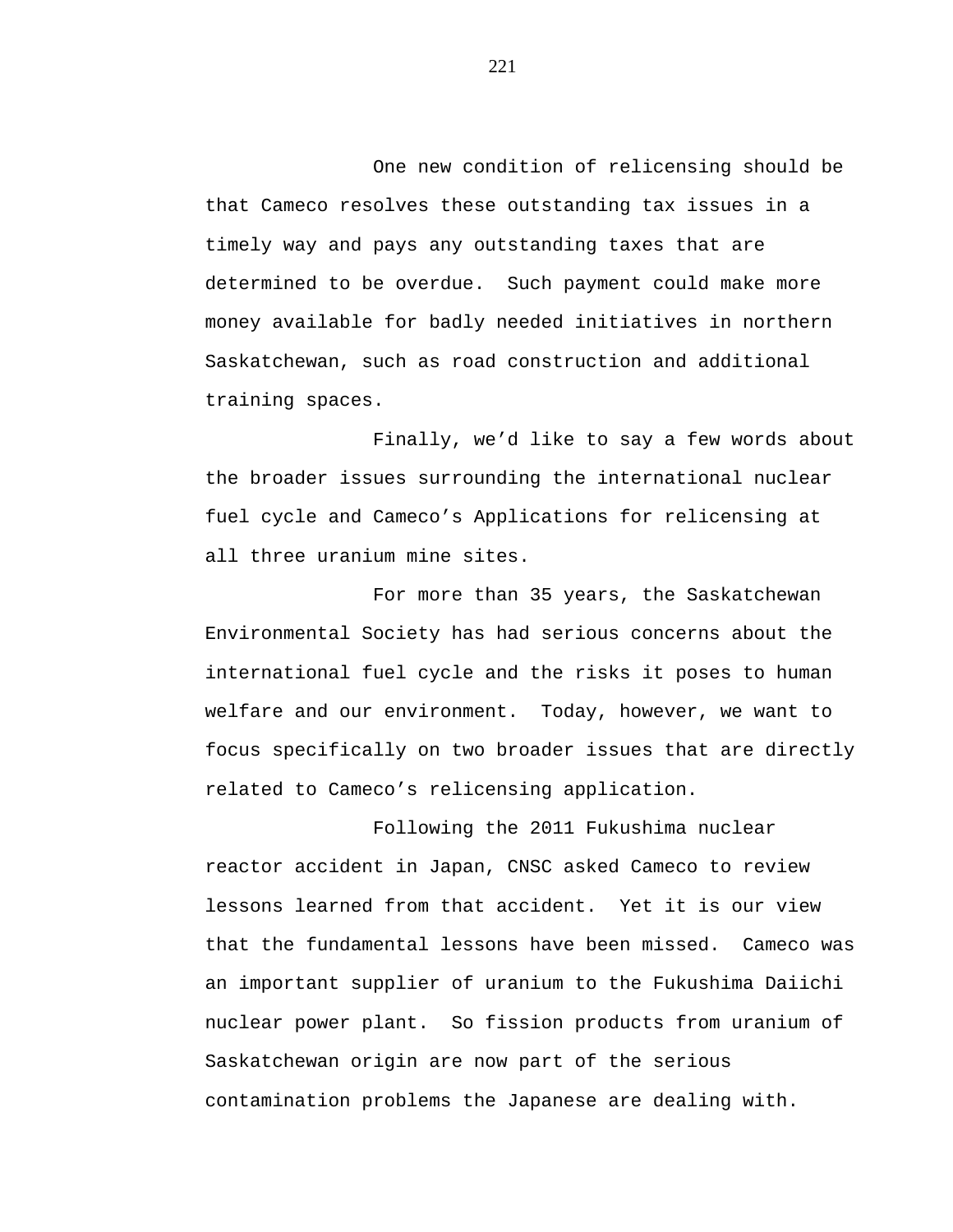One lesson is that uranium fuel bundles can melt down with devastating effects, even when a nuclear reactor has been successfully shut down. Particularly in the event that electricity is not available to run the cooling systems. There is clearly a higher risk of this happening in earthquake and tsunami zones.

A second lesson is how long lasting the effects of a nuclear reactor accident can be. In the case of the Fukushima accident, approximately 80,000 people will never be able to return to their homes. Their properties are too radioactive.

Two-and-a-half years later, at the site, their contamination problems continue to be very serious. Cooling the stricken reactors still requires injecting thousands of litres of water into the reactors each day, and this process is generating tens of thousands of tonnes of contaminated water.

A third lesson is how much worse the accident could have been for the citizens of Japan given the prevailing winds and the fact that the Fukushima Daiichi plant is adjacent to the ocean. The majority of radioactivity that escaped the reactor was blown out to sea. The next time such an accident occurs, the vast bulk of the radiation released might directly impact a country's citizens making the effects of the accident far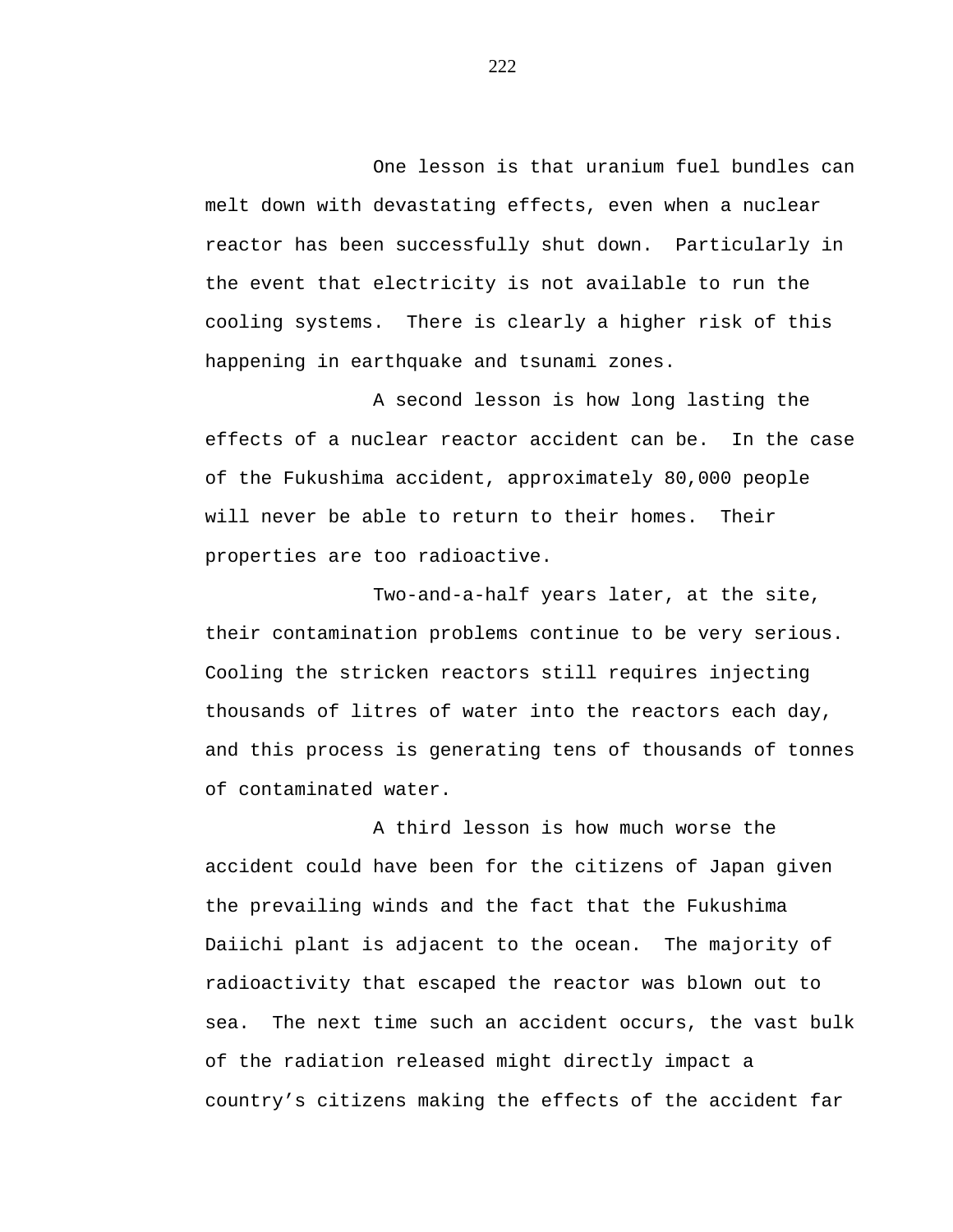worse.

Given Cameco's role as a supplier of the Fukushima Nuclear Power Plant, one would hope these lessons would have consequences for the way in which Cameco markets uranium in the future. But we see no sign of that.

By way of example, we're of the view that it's time to rethink the policy of selling uranium to nuclear reactors around the world that are located in earthquake and tsunami zones. The risk of serious accidents in these locations is clearly higher. Fundamental questions need to be asked about whether nuclear reactors should be operating in these locations at all.

Our biggest concern, however, is Cameco's planned sales of uranium to India in the upcoming licence period. Cameco is actively negotiating sales of uranium to India and it's reasonable to expect that a growing portion of the uranium processed at and transported from the Key Lake mill and the Rabbit Lake mill will make its way to utilities in India over the coming decade.

The Saskatchewan Environmental Society objects to Cameco selling uranium to India because India steadfastly refuses to sign the Nuclear Non-Proliferation Treaty. That Treaty seeks to prevent the spread of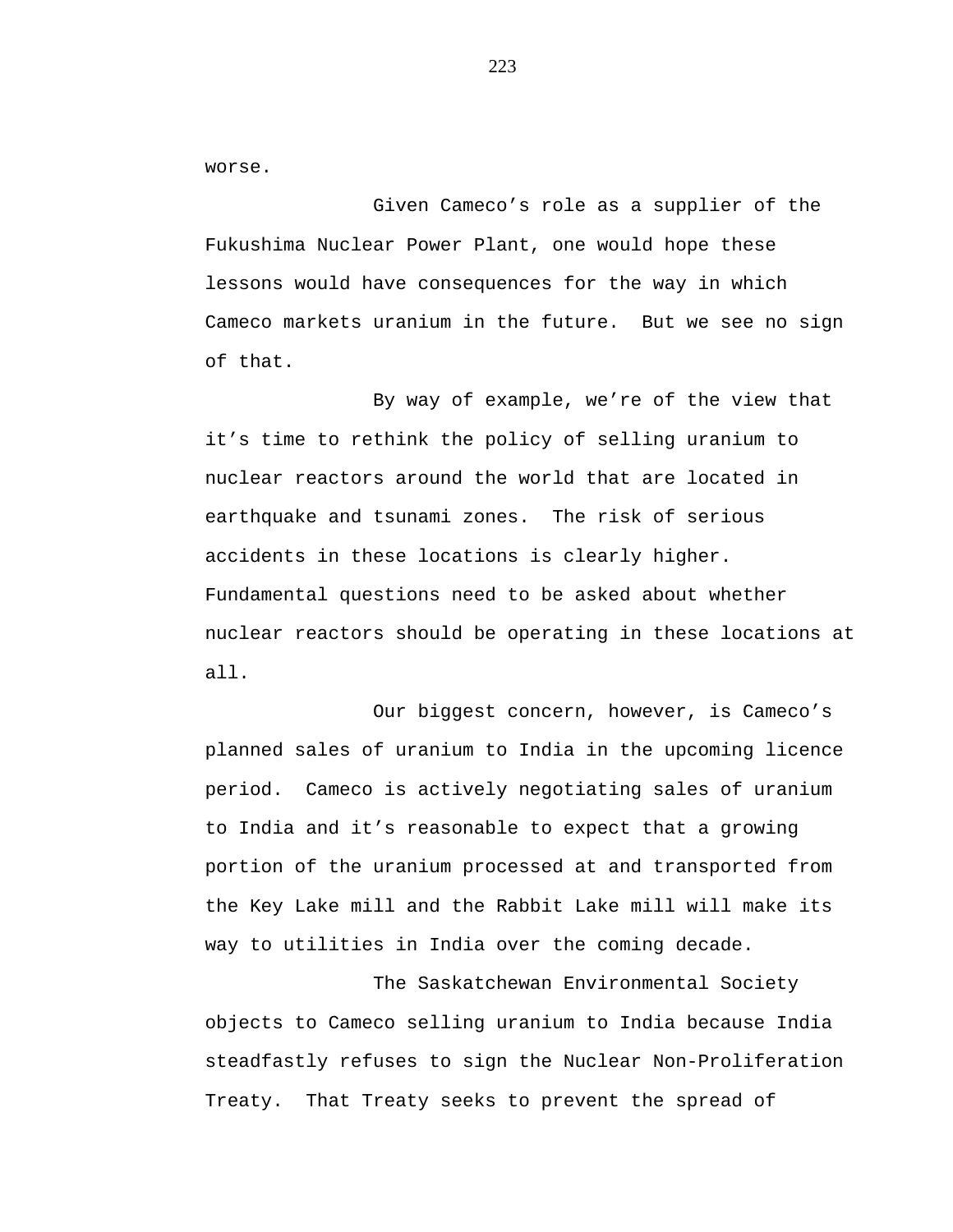nuclear weapons in the world and has the support of 190 nations that have signed and ratified it.

Only a few notable countries in the world refuse to sign the Treaty. These include India, Pakistan, Israel and North Korea. From a uranium marketing point of view, this was hardly a large exclusion list for Cameco to live with. The fact that Cameco has actively pursued a policy change in order to market to a country that refuses to sign and ratify the Nuclear Non-Proliferation Treaty does not reflect well on Cameco's judgment.

In 1974, four years after the Nuclear Non-Proliferation Treaty came into effect, India's government used imported Canadian nuclear technology in developing its first atomic bomb. In the ensuing period ---

**THE CHAIRMAN**: Excuse me. You're way out of scope. Okay? We're not here to discuss India. India has a policy discussion so please wind it up.

**MR. PREBBLE**: Sure. Let me just say then in conclusion that, you know, India's developed a hydrogen bomb in recent years. It has now 80 nuclear weapons. And the point here is, Mr. Chair, we think this -- let me just make this very brief.

**THE CHAIRMAN**: We understand the point. It's not here for discussion.

**MR. PREBBLE**: Okay. Well ---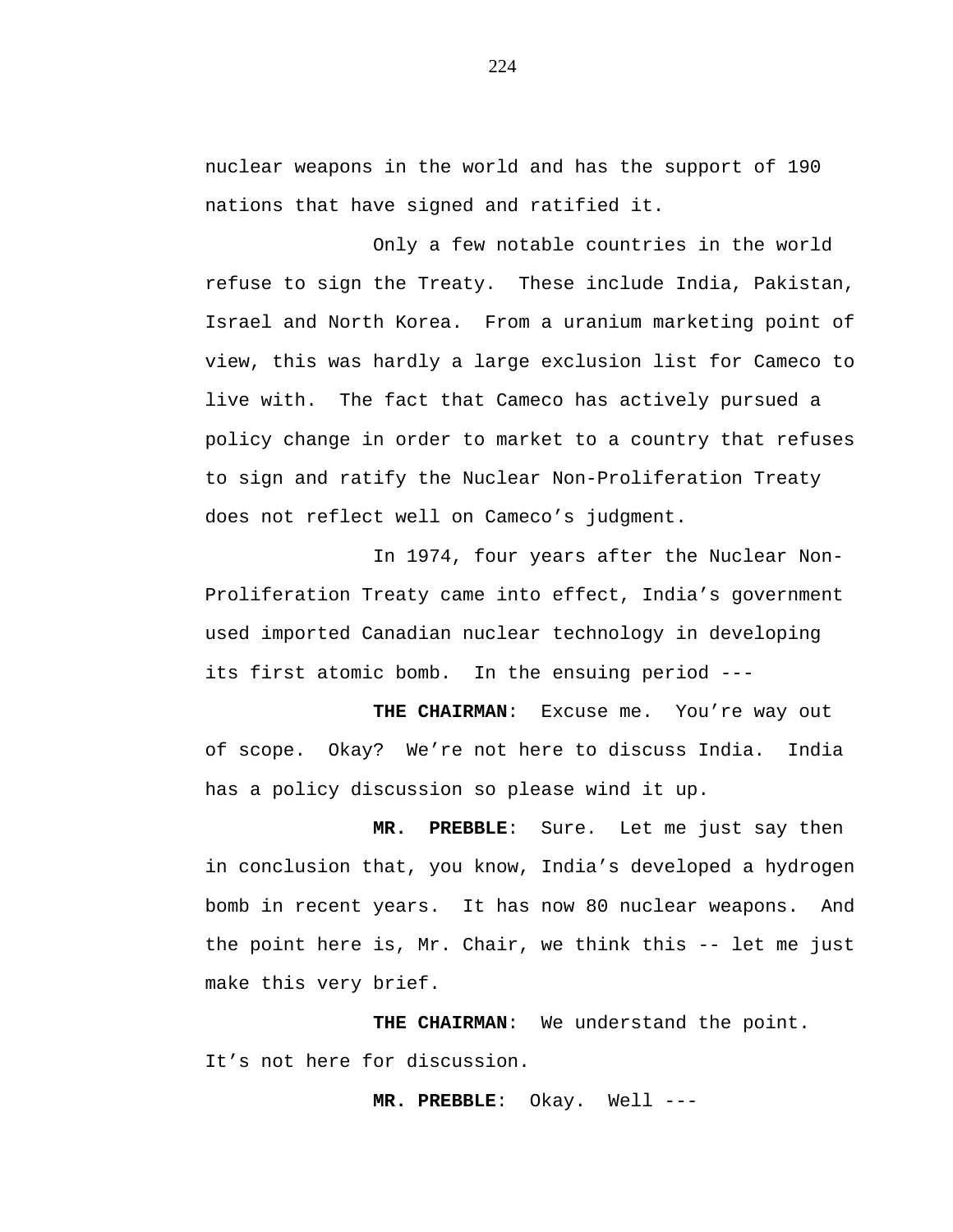**THE CHAIRMAN**: Thank you very much.

We're now into the question period. And what I would like to do is I would like to start by Key Lake and we're going to do it ---

**MR. PREBBLE**: Sure.

**THE CHAIRMAN:** --- in sequence.

Key Lake? Who wants to start with Key

Lake?

**MR. PREBBLE**: Thanks, Mr. Chair, for the chance to present and we'll focus on the issues you'd like to address.

**THE CHAIRMAN**: Thank you.

So we now are on -- let me get my bearing

here -- 13.23. Who wants to go first?

Ms. Velshi.

**MEMBER VELSHI**: So the first question is to staff and it really is the first recommendation from the intervenor on the licensing duration to be an interim licence for two years given this environmental impact assessment or statement happening and -- for this major expansion.

So maybe you can help the Commission understand licence amendments, how this expansion may change the licensing basis for this facility or the potential for change in the licensing basis and how would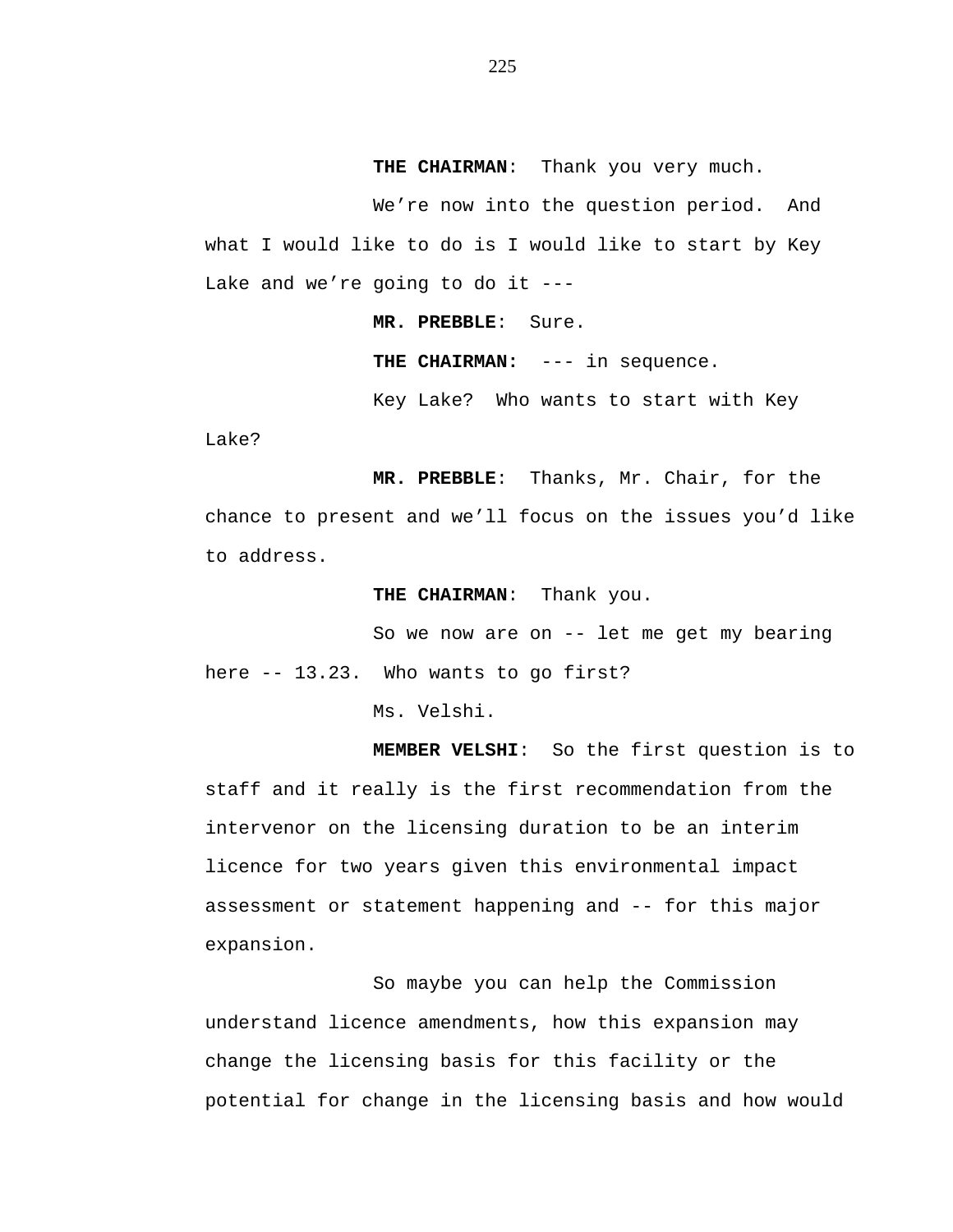you anticipate amending that were a 10-year licence be granted?

**MR. JAMMAL**: Ramzi Jammal, for the record.

We'll start with the higher level and any specific details we'll pass it on to my colleagues.

It's very important to note that this licence renewal does not encompass the expansion. There is a different process that is taking place to include the environmental or the EIS that is through the process where the public will have an opportunity to comment on that document through the environmental process.

Now, on the licence itself that is before you, you are approving the current operational capacity, the current licence activity. And you are correct, Ms. Velshi, when you say the licensing basis which is that's what the Commission's approving the existing application, of course, in compliance with the Act and the regulation.

Any changes to the licence operation must undergo approval by the Commission. And depending on what is the request, if there is a need for environmental assessment, then the environmental assessment process is triggered under the EPA of the CNSC.

Currently, the EIS process is under the CEAA 2012 and that will continue accordingly. So no changes to the licence, no changes to the licenced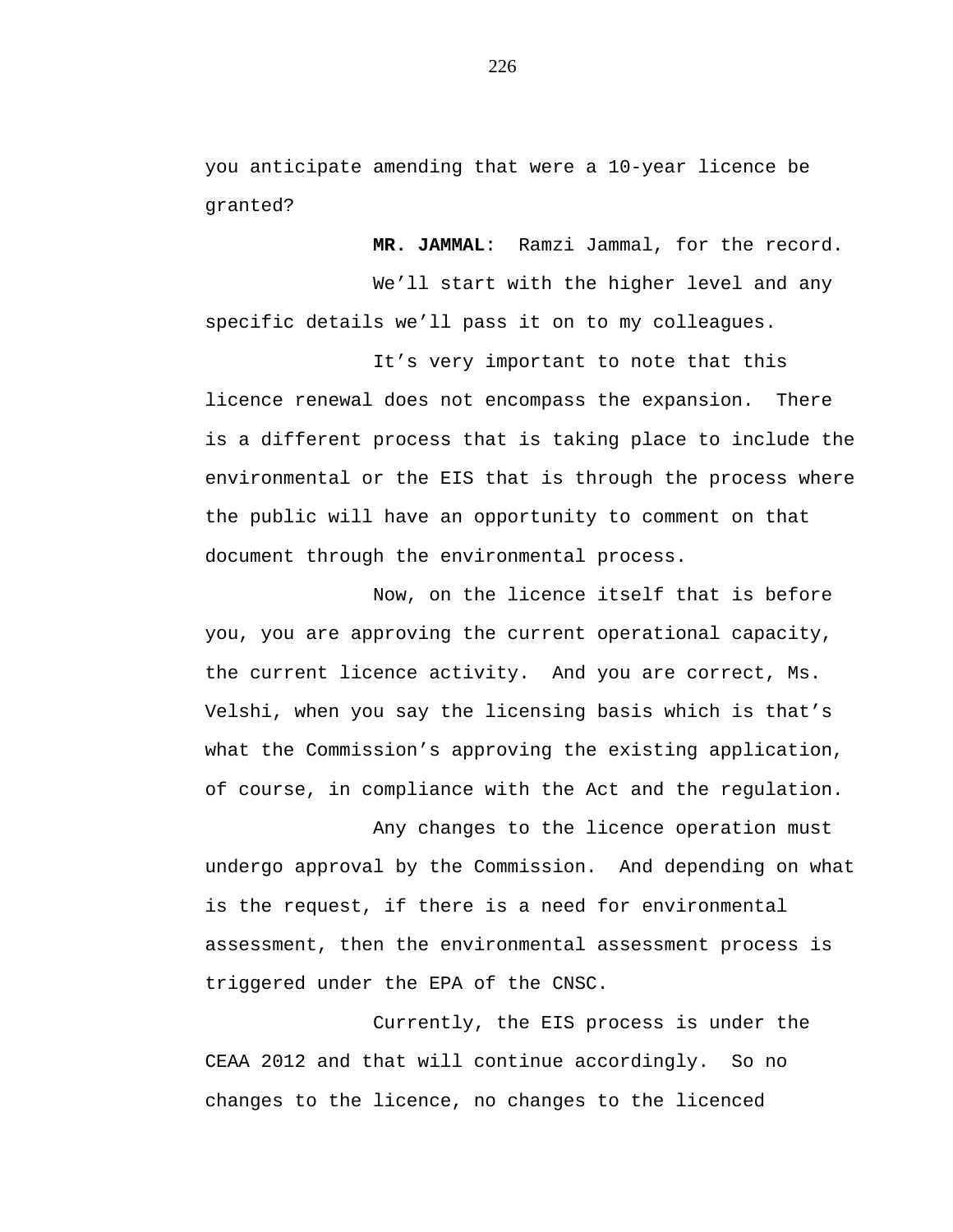activity, no changes to the licensing basis is allowed without the Commission approval and we come before you with an application to amend the licence or authorize the amendment.

**MEMBER VELSHI:** So my second part of the question was, is there a potential for the licensing basis to change given what the scope of this expansion is?

**MR. LeCLAIR:** Jean LeClair, for the record.

First, I should start by saying the - where we are in the process to perhaps help the Commission along.

So the EA is currently underway. It's a joint environmental assessment, federal, provincial. An EIS report needs to be made available. It'll be posted for public review for a 30-day review period. And it's subject to decision under the Canadian Environmental Assessment Act as Mr. Jammal mentioned.

The -- as the final EIS is not done, we haven't done the complete review of the EA. When we look at the EIS and we look at the results of it, we look at the -- when we talk about licensing basis, we talk about the ecological risk assessments that were originally done for the mine sites that allow us to bound the operations and tell us what the actual risks are for the receiving environment, for workers, for health.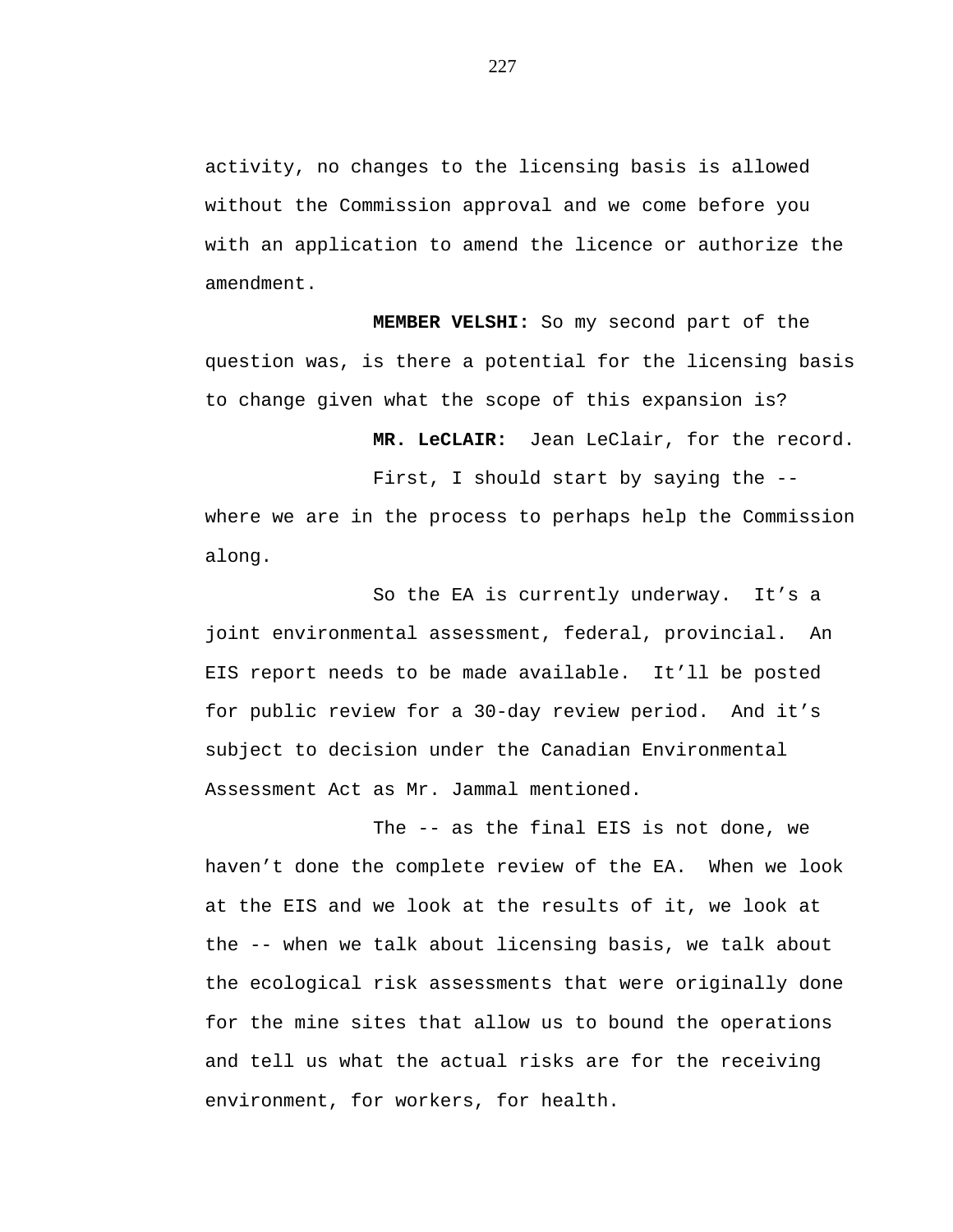So that's the basis. When we talk about the licensing basis, it's the programs and it's really a lot to do with the ecological risk assessments that have been previously done.

So when the -- once the EIS has been posted, there's been a 30-day review period, staff will come back with a recommendation to the Commission with regards to the decision making process at that point in time. Our recommendation will either be that the decision is within the licensing basis at which point in time any changes would be limited to the licence conditions handbook, which would be done by staff.

If, however, the recommendation is those changes are outside the licensing basis, they would then be brought forward to the Commission for a final decision. So basically, the process has to carry on.

The other thing I think is worth mentioning, there seems to be perhaps some confusion with regards to the final licensing decision on a licence renewal and EAs. We have done EAs in the past during a licensing period. In fact, we've done them for mining, we've done them for water management for instance at Cigar Lake. They were done during the previous licensing period.

So what we're doing right now is not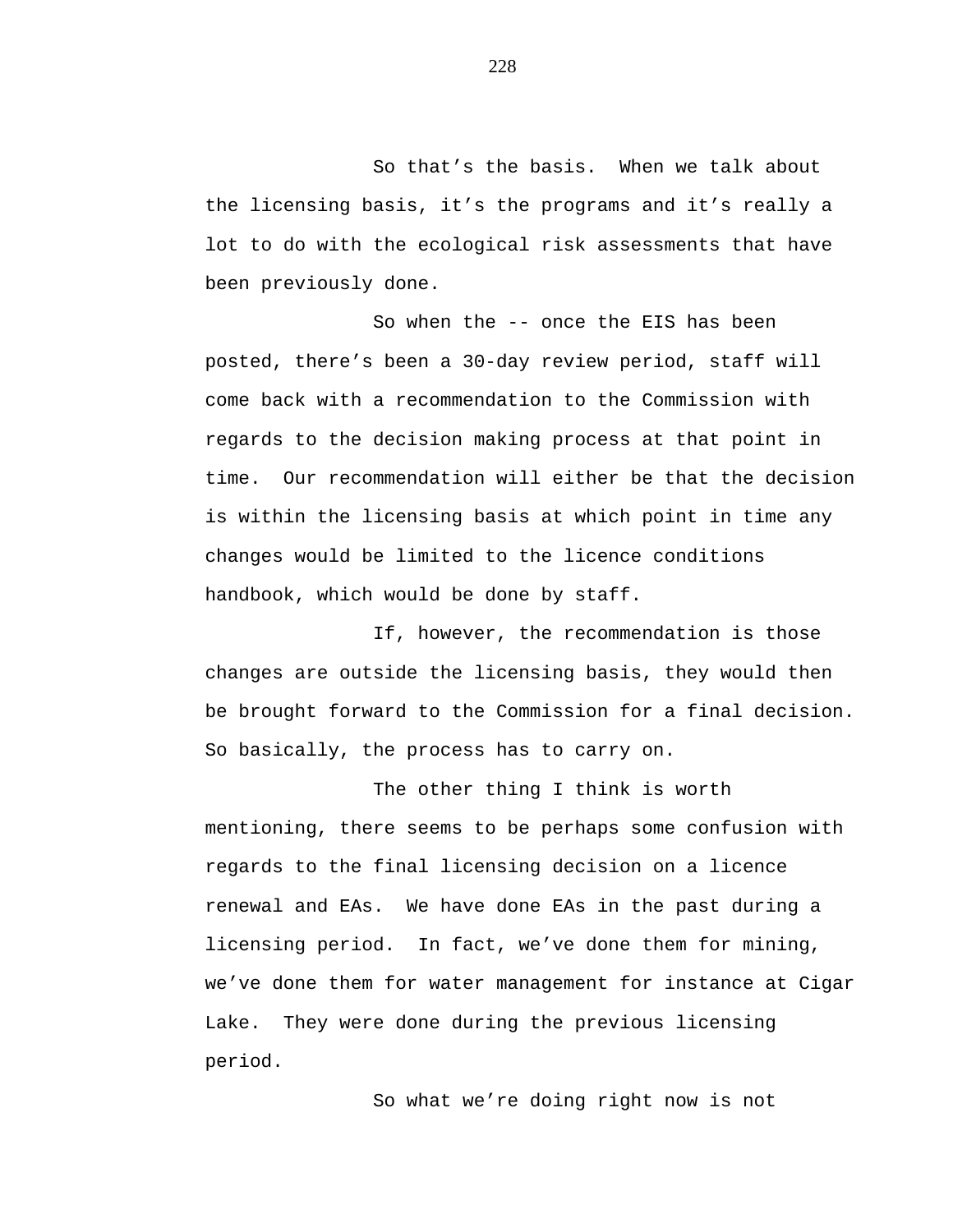unusual. It's things that we've done in the past and perhaps it reflects the nature of mining itself. Change is not -- change is reality in mining which is why we actually put a lot of effort in reviewing their change management programs. So change is the nature of mining. They mine areas, they move to other areas and we're constantly assessing.

So as Mr. Jammal mentioned, we do environmental protection assessments with any major changes that go on.

So I hope that perhaps helps provide some clarity in terms of ---

**THE CHAIRMAN**: Let me push you a little bit. Theoretically -- and I want to talk to Cameco too. Wouldn't it be nicer when we go for a 10-year licence to have the SOE done on the table plus this environmental assessment about, you know, extension, which I understand will be available within two years, so wouldn't we - wouldn't it make more sense to have all those processes done with before you go into a 10-year license?

Let me start -- let me start with Cameco.

**MR. MOONEY**: Before I answer the question, the SOE, I think I -- I just wanted to make a few points in relation to the ongoing Key Lake extension project environmental impact.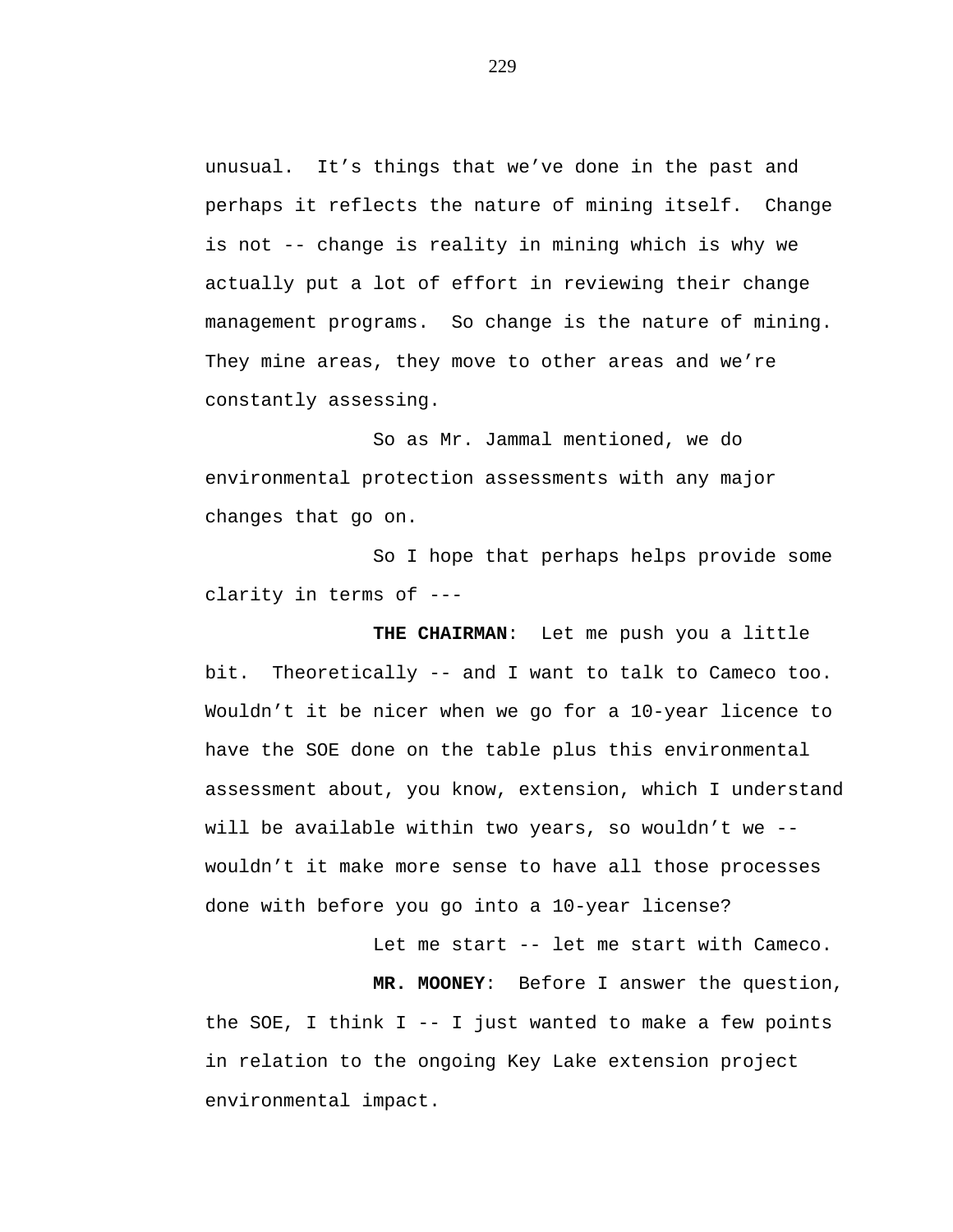In that regard, we did have an EA approved during the current licence term at the Key Lake facility. And another of our facilities is up for relicensing in front of you today. The Rabbit Lake operation had a tailings expansion that was approved and carried out, and we still had the strong safety and environmental performance that you saw in our presentations to start these proceedings.

So having an environmental assessment approved during the course of a licensing term is nothing new, and our strong management systems support the performance that you see.

Again, on the Key Lake Extension Project, there will be a public review when it's finalized and submitted to the Province and the CNSC. So there is the opportunity for public comment in relation to that document, and the EA will be approved by the Commission.

So again, this is a transparent process with no shortage of regulatory oversight.

In the staff's presentation at the outset of the proceedings, they discussed the 10-year licence and the various compliance activities that will be carried out during that licence framework, and I think that it bears emphasizing that in addition to the Province and the status of environment reports that we provide to the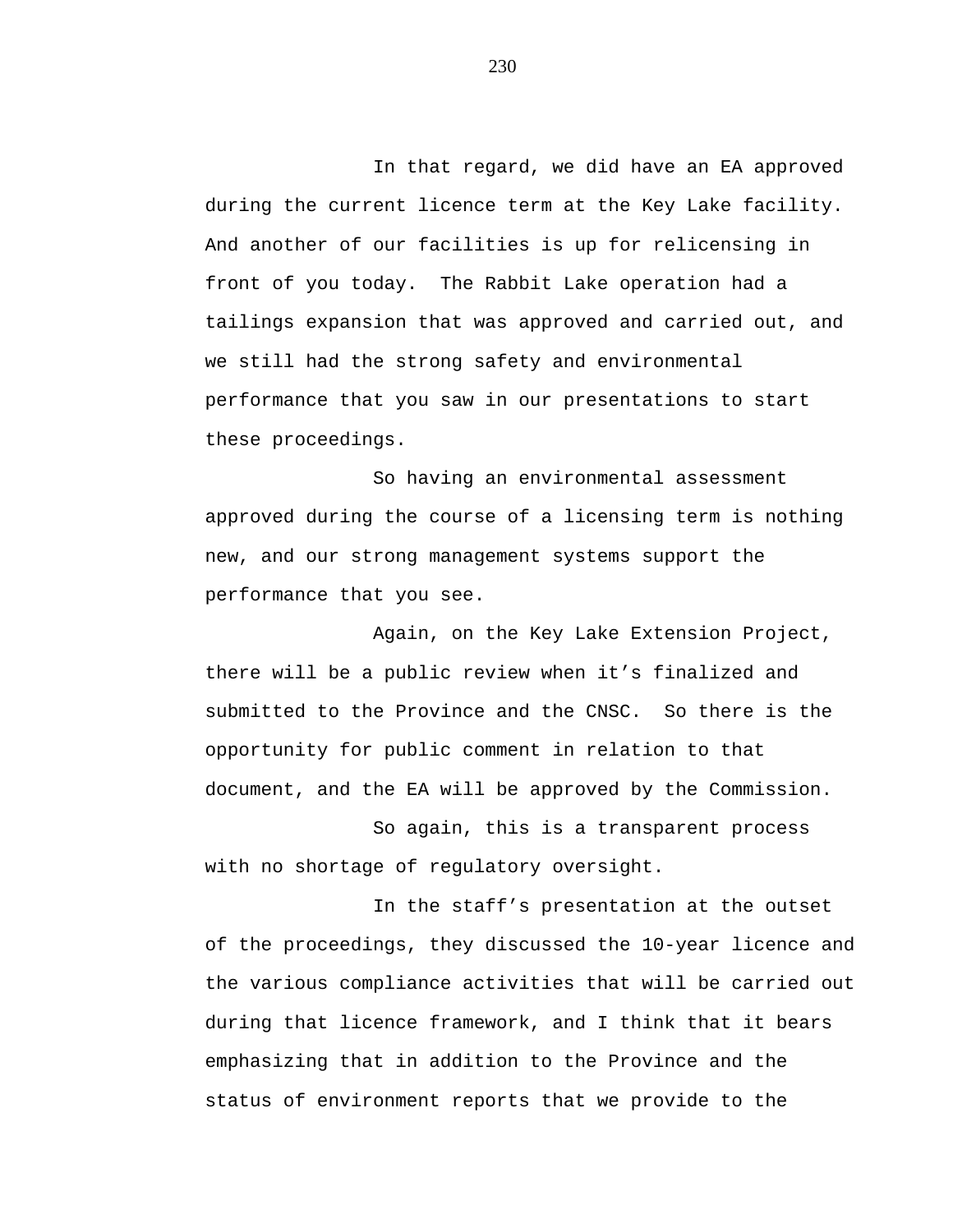Province as part of that regulatory oversight, which is shared with the CNSC, there are other regulatory inspections and compliance activities that will continue throughout the licence period.

So I see the 10-year licence period as not necessarily a departure. It brings us back in line with other similarly situated facilities that are licensed more for the life of the operation. We're then looking at assessments as they are required and continued compliance oversight provided by not just the CNSC, but the Province of Saskatchewan, Environment Canada and Labour Relations and Workplace Safety in Saskatchewan as three other examples.

**THE CHAIRMAN:** I get all of this, but I thought that we were asking maybe an operational question. You, as a licensee, should the EA go beyond

the licensing basis, so if staff are right, you will have to go back for a licence amendment and maybe go through another public process like this. I'm sure you love those kinds of public processes.

Are you not leery about what the environmental assessment will find out and conclude?

**MR. MOONEY:** It's Liam Mooney, for the record.

And at this point in time, we're quite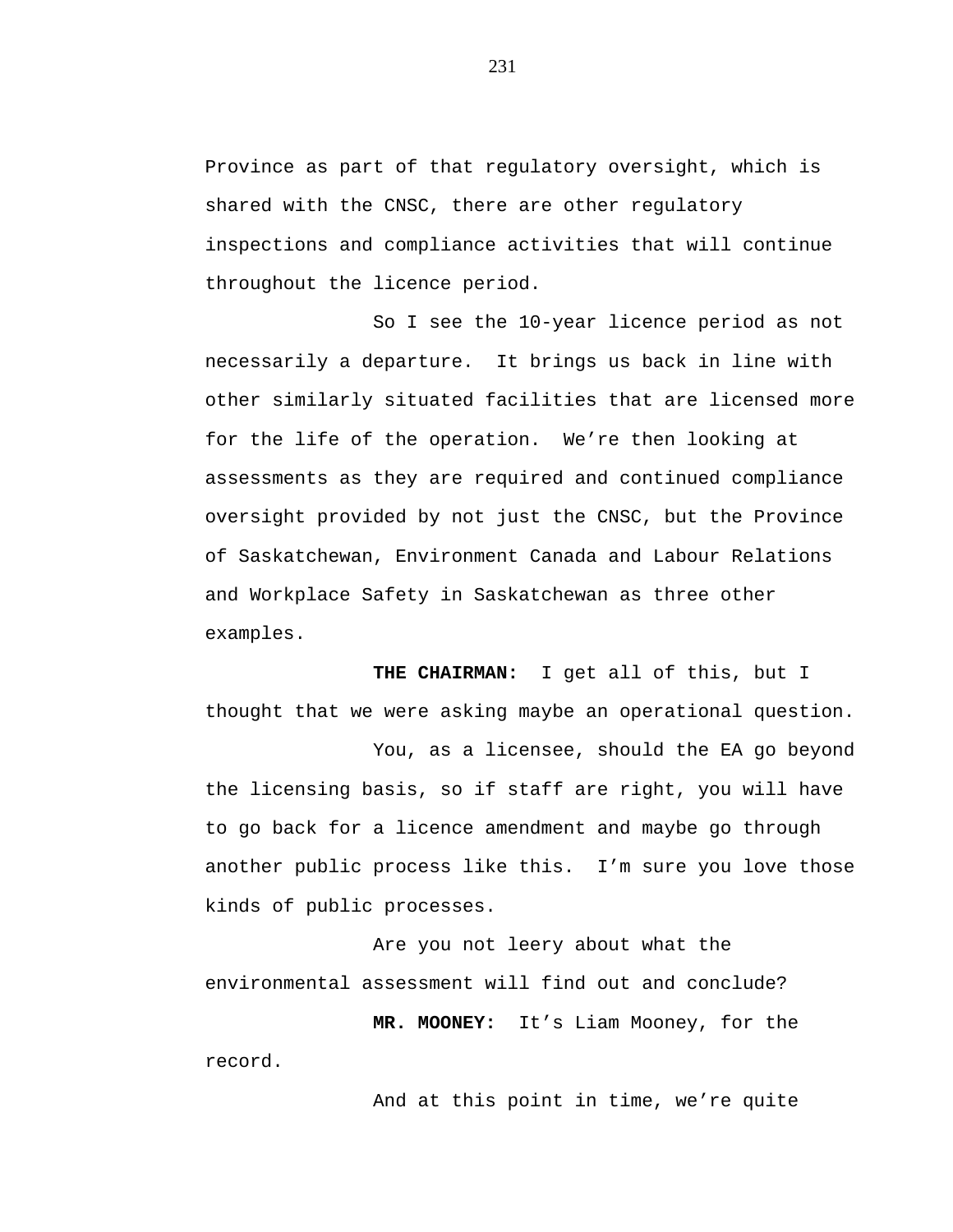comfortable with the Key Lake extension EIS and that the facility will remain operating within the existing licensing basis.

**MR. JAMMAL:** It's Ramzi Jammal, for the record.

Now we're having a debate of the applicant's versus staff's assessment. That's Cameco's opinion that it will stay within the licensing basis. We will verify; we will assess and determine and then come back to the Commission on this.

You're asking the question with respect to the environmental impact studies, the review. We had received the EIS report. Staff reviewed and requested comments of Cameco. Cameco is in the process of resubmitting and updating the EIS.

And just for clarity one more time, the process will take its due course through the public information and consultation and public input.

Again, CNSC staff, based on the application, based on the result of the EIS, will determine if it's within the licensing basis or not.

So at this point, I'm not going to mislead the Commission, but based on the information we've got, we will have to determine is it within the licensing basis or not? So, does it require a licence amendment?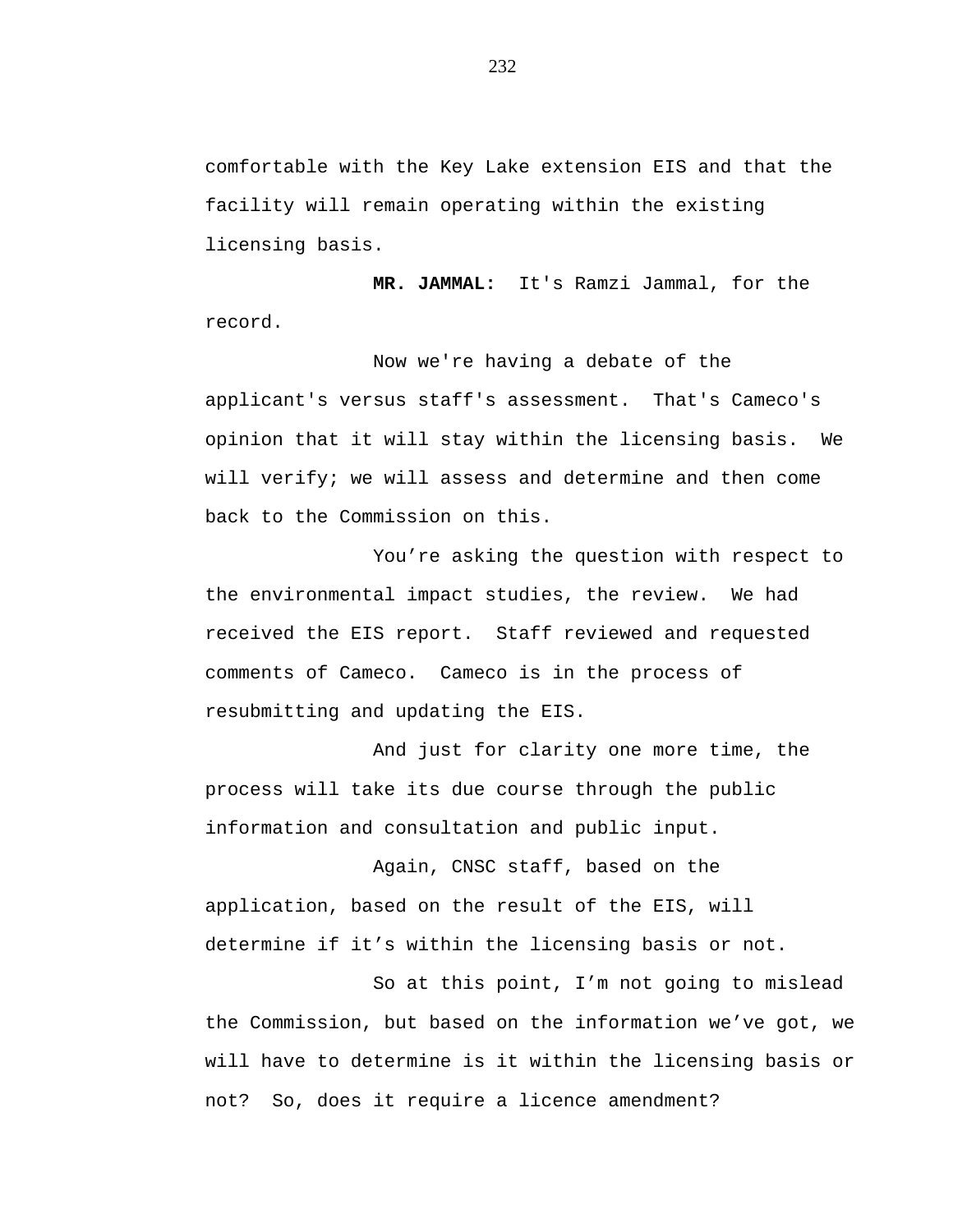Mr. President, you asked a question about the status of the environment report. I would like to clarify two things. I've been in this chair for quite a few years, and from '08 or before '08, the status of the environment report is nothing new. It's a consolidation of the data and the information that is monitored by multiple regulatory bodies to include the licensee, Saskatchewan, CNSC. It was a request by the Commission to consolidate these reports into one report called the Status of the Environment. This is a consolidation of reports.

CNSC staff review on a frequent basis, quarterly, and when there is an event, immediately after the event, reviews annually the performance of the licensee and renders our recommendations and decisions for any actions resulting from the data that we have before us.

So again, the SOE is a revision, consolidation of the reports over a previous licensing period. It gives us a verification of the environmental risk assessment predictability as the performance falls within the environmental risk assessment predictability, and based on the licence operation and the improvements we requested the licensee to put in place, then we will predict how are they operating.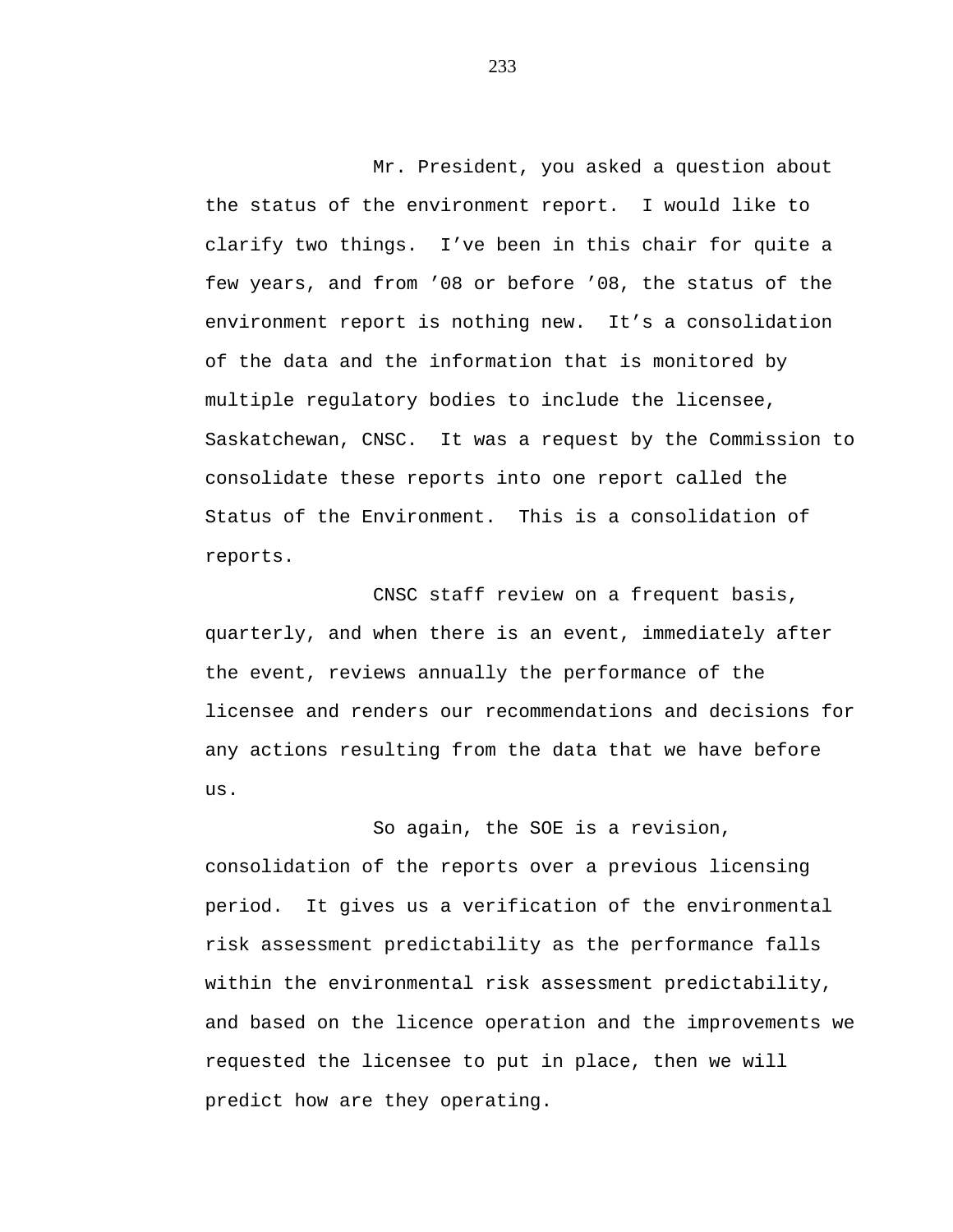To date, all of the data we've got, all of the information we have and the information that will be consolidated in the SOE is showing, as a matter of fact, improvement, and the treatment and the management of the effluents is decreasing over time.

So the operation is stable. The SOE has shown to date very solid, stable protection of the environment. And I will ask Mr. McKee if he would like to add anything else with respect to the SOE.

**MR. McKEE:** Malcolm McKee, the Director of Environmental and Radiation Protection and Assessment.

I just wanted to clarify the perception that may be out there that environmental regulation and review and oversight is sort of, on a cyclical basis, directly linked to the SOE.

Staff are continuously – staff within our directorate, staff within Environment Canada and the Metal Mining Effluent Program, Saskatchewan Environment staff and so on – are continuously reviewing the environmental performance of these facilities as various programs come in over time.

So, for example, the Metal Mine Effluent Ecological Effects Monitoring Programs come in, have been coming in on a three to two-year cycle. Our specialized monitoring programs related to, say, molybdenum or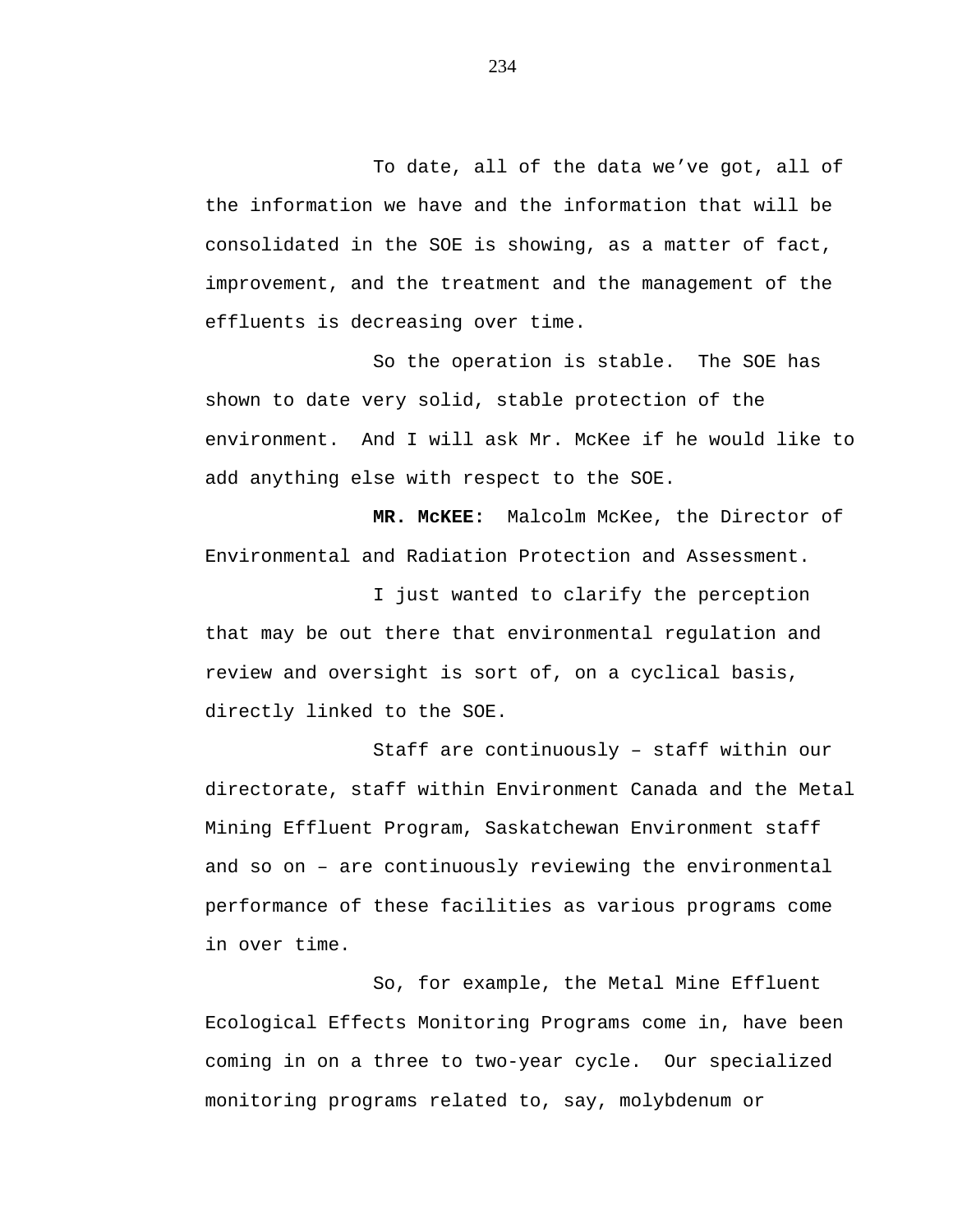selenium are on their cycles. The surface water programs are on cycles of either – submissions on quarterly to annually, and then a larger review through the compilation during the SOE.

So I just wanted to make sure there's no impression of any specific milestone periods where we just – that's when we review performance and environmental performance. That's done on a continuous basis throughout the licensing process, as all the various programs come in. Though the SOE does have the value of providing an oversight and a comparison.

**THE CHAIRMAN:** Thank you.

Another question? Dr. Barriault.

**MEMBER BARRIAULT:** On reviewing your document – let me address the intervenor – on page 1, you set out the roles of the regulatory body under number 2.

I'm not really quite sure what you mean by this. Do you mean that you're suspecting that it's not being done? There seems to be innuendo that the work is not being done, but then I'd like to ask the CNSC to respond to that, if you don't mind. It's page 1, number 2.

So if you don't mind starting?

**MR. PREBBLE:** I think the point here is, first of all, a state of the environment report that is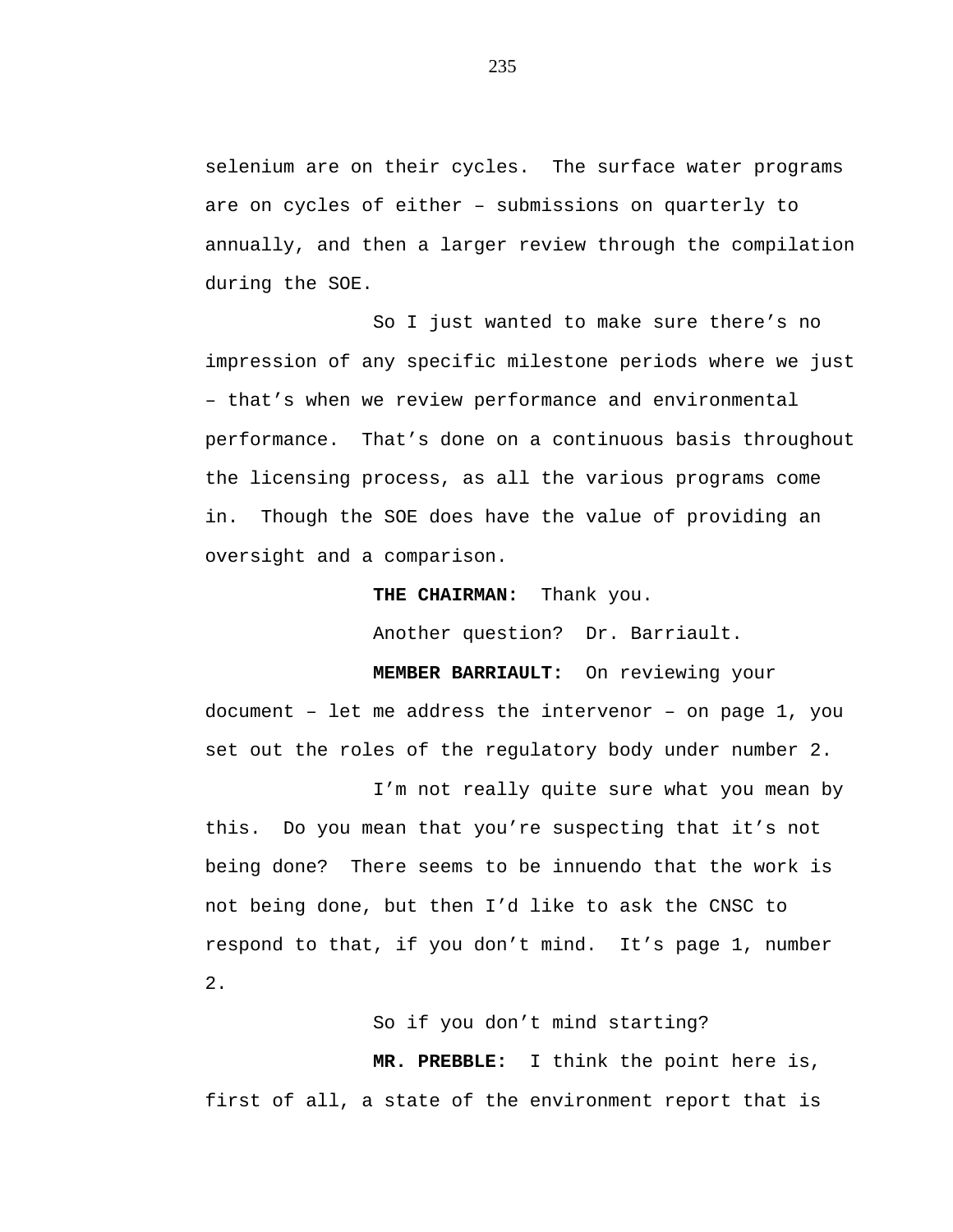commissioned by Cameco, actually, is done by an independent body and provided to Cameco. Obviously they're working for Cameco, but it's an independent assessment.

**MEMBER BARRIAULT:** Are you saying that CNSC is working for Cameco?

**MR. PREBBLE:** No, no, no. I'm saying ---

**MEMBER BARRIAULT:** This is what this

suggests.

**MR. PREBBLE:** Well, sir, maybe we're talking about different things. I'm looking at we recommend a five-year licence renewal period.

**MEMBER BARRIAULT:** No, I'm looking at page 1.

**MR. PREBBLE:** Okay.

**MEMBER BARRIAULT:** Of your document on Key Lake operations.

**MR. PREBBLE:** Oh, Key Lake operations. I'm sorry. I thought you were referring to Rabbit Lake operations, and I apologize.

**MEMBER BARRIAULT:** No, we were discussing Key Lake. Go ahead.

**MS. COXWORTH:** Could you clarify that question, Dr. Barriault?

**MEMBER BARRIAULT:** Yes. I'm not clear what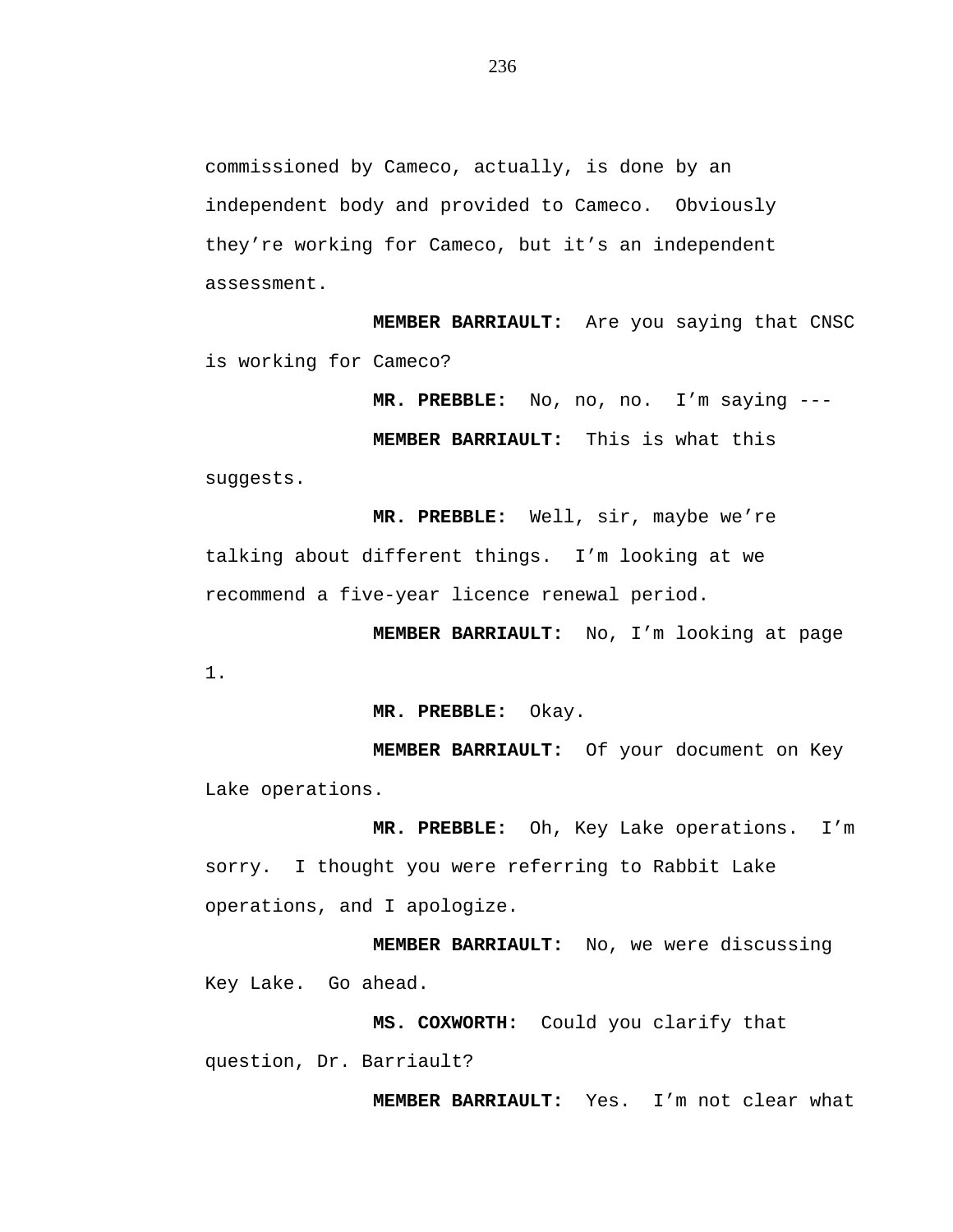is meant by this. There seems to be an innuendo that this work is not being done, and if the CNSC was doing the work, that then it would be done.

So please, if you can explain what you mean by this is what I'm asking. That's all. I'm just trying to understand.

**MS. COXWORTH:** Okay. No, our concern is that some of the activities that are planned by Cameco for this 10-year period have not yet passed an environmental impact assessment.

**MEMBER BARRIAULT:** But this is not what you're saying here. The role of a regulatory body, transparency and management.

**THE CHAIRMAN:** Can I try to put – can I suggest a way of going ahead? In your document on Key Lake, page 16, you have a summary of questions and recommendations.

**MS. COXWORTH:** Okay.

actually, I find your presentation really informative, and I would like to go through some of them.

**THE CHAIRMAN:** And I think they are –

So on page 16 on Key Lake, so you have a heading -- I think we already dealt with putting the present review process in context. This is the two years versus 10 years.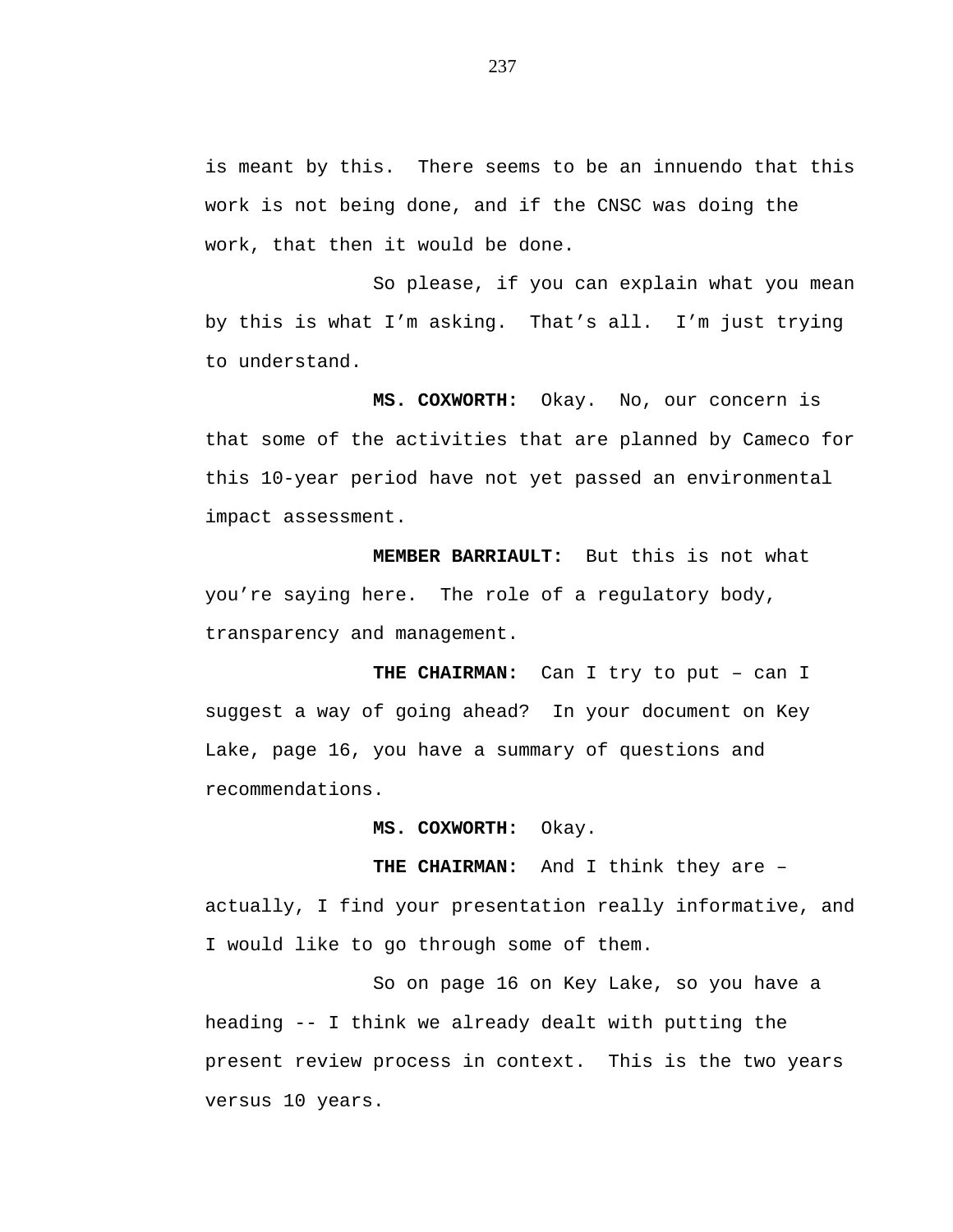The next one is the role of regulatory bodies, transparency and management.

**MS. COXWORTH:** Right.

**THE CHAIRMAN:** And you've got 2, 3, 4, and I think that's what Dr. Barriault, in fact ---

**MEMBER BARRIAULT:** That's correct, but I've got a page 1. Now, maybe I've got a different document.

I've got H13.23 here.

**THE CHAIRMAN:** That document, then, that

summary ---

**MEMBER BARRIAULT:** That's right.

So anyway, just go ahead and explain it to me, please. I have difficulty understanding this.

**MS. COXWORTH:** And I'm still not quite sure what it is you're not understanding.

**MEMBER BARRIAULT:** I'm not understanding what is it that you mean when you're saying this, "We see some indication that this belief may not always be wellfounded" when you're saying about you needed a greater degree of transparency. You don't think that CNSC is actually maybe not doing their work?

I'm not sure what you mean by this. Explain it to me.

> **MS. COXWORTH:** I wish I could find --- **MEMBER BARRIAULT:** Page 1. Page 1.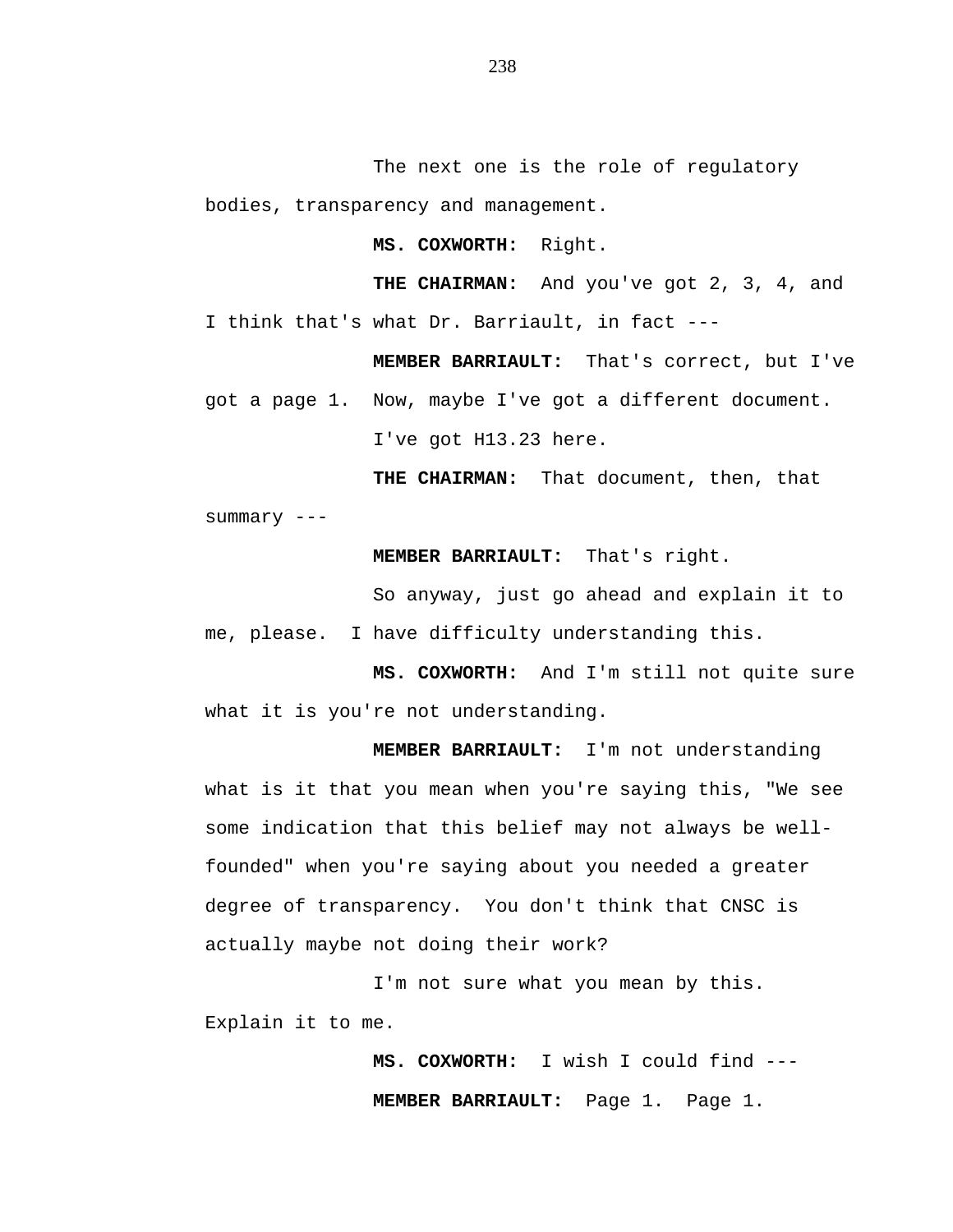## **MS. COXWORTH:** Yeah.

**MEMBER BARRIAULT:** Page 1, number 2, "Role of regulatory body".

**MS. COXWORTH:** Ah, okay.

**MEMBER BARRIAULT:** I'm sorry. I don't want to belabour this. I'm just trying to understand and clarify.

**MS. COXWORTH:** Okay. What I'm -- I guess what the intention of that statement is that I think the public has been led to believe that the regulatory system is foolproof and, you know, that there were no problems with it.

And I think what we are suggesting is that there are indications that sometimes there are imperfections in that process and that it's really important that we identify those problems so that the public confidence in the process can be improved. I mean ---

> **MEMBER BARRIAULT:** Okay. Now I understand. **MS. COXWORTH:** Okay?

**MEMBER BARRIAULT:** Thank you.

**MS. COXWORTH:** I mean, we tend to hear from people who are raising concerns about things that they consider have not been done properly, and so we are anxious to have the process as transparent and as tight as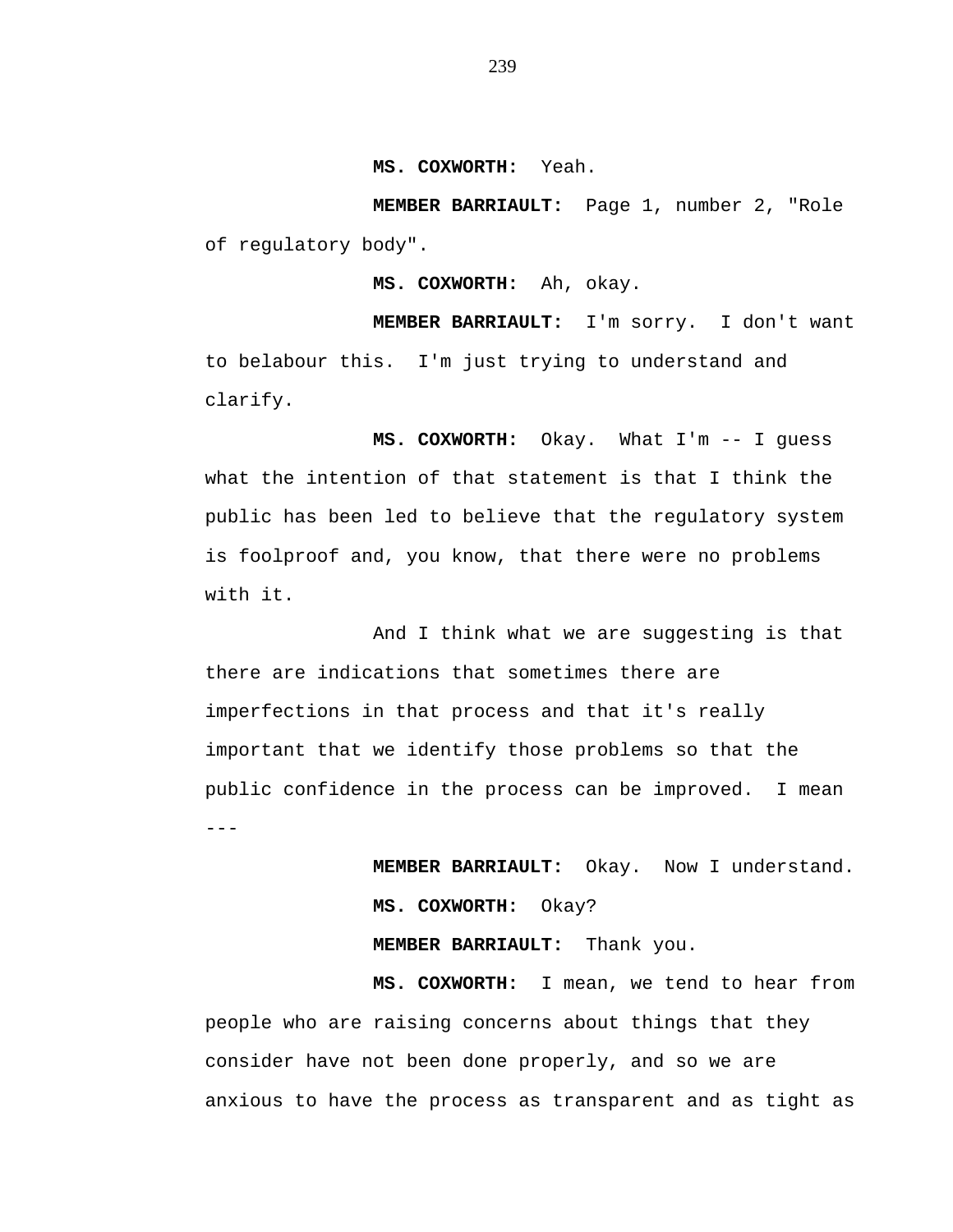possible so that public confidence can be increased.

**MEMBER BARRIAULT:** Thank you.

Can I ask CNSC to comment on this issue?

**THE CHAIRMAN:** Can I again -- I'm going to stick with my page 16 where you are actually bringing it down to recommendation.

**MS. COXWORTH:** Okay.

**THE CHAIRMAN:** And some of them are to do with the whistle-blowing issue and I think we've discussed this today, so I don't think we -- this is on number 3.

On number 3, "Unscheduled inspection", staff does it already and they can amplify if they want. And for independence, again, we heard that there's all kinds of independent -- you, yourself, mentioned the SOE and the Ministry of Environment.

So I think that that -- in this particular aspect of your presentation, many of the questions have been answered.

Unless there's something else that needed to be added on item 227, staff or Cameco, please jump in.

Number 7, we will -- the environmental quality committee will appear in front of us and we'll talk to them about this.

**MS. COXWORTH:** Okay.

**THE CHAIRMAN:** And they do provide an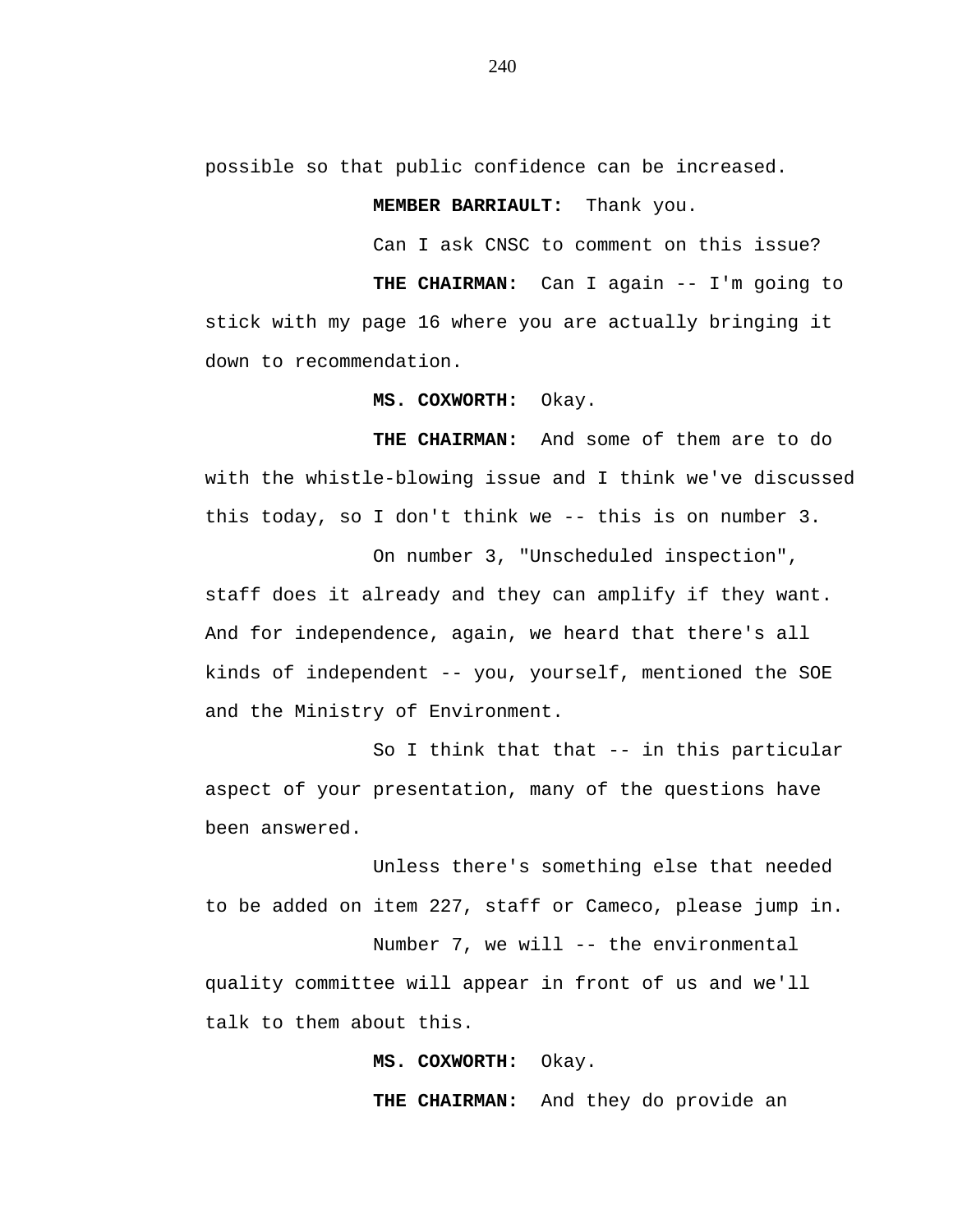independent view on some of those independent measures, if I understand correctly.

Don't feel that you have to reply for --- **MR. MOONEY:** It's Liam Mooney, for the record.

And again, I'll ask Kevin Himbeault to respond to one of the pieces in relation to the operation of the RO plant, specifically the allegation that events are not being reported.

Again, Cameco takes protection of the environment very seriously, and Kevin can give some background in regards to the operation of that particular facility at the Key Lake operation.

**MR. HIMBEAULT:** Thank you, Liam. Kevin Himbeault, for the record.

The reverse osmosis facility at Key Lake is a state-of-the art facility, really, for treating mine water and provides excellent quality water in our discharge.

Certainly we monitor that on an ongoing basis, routine daily sampling of the quality of that water, and our data that we have indicates that the water is consistently within the guidelines of release to the environment.

**MR. JAMMAL:** Okay, Mr. President. It's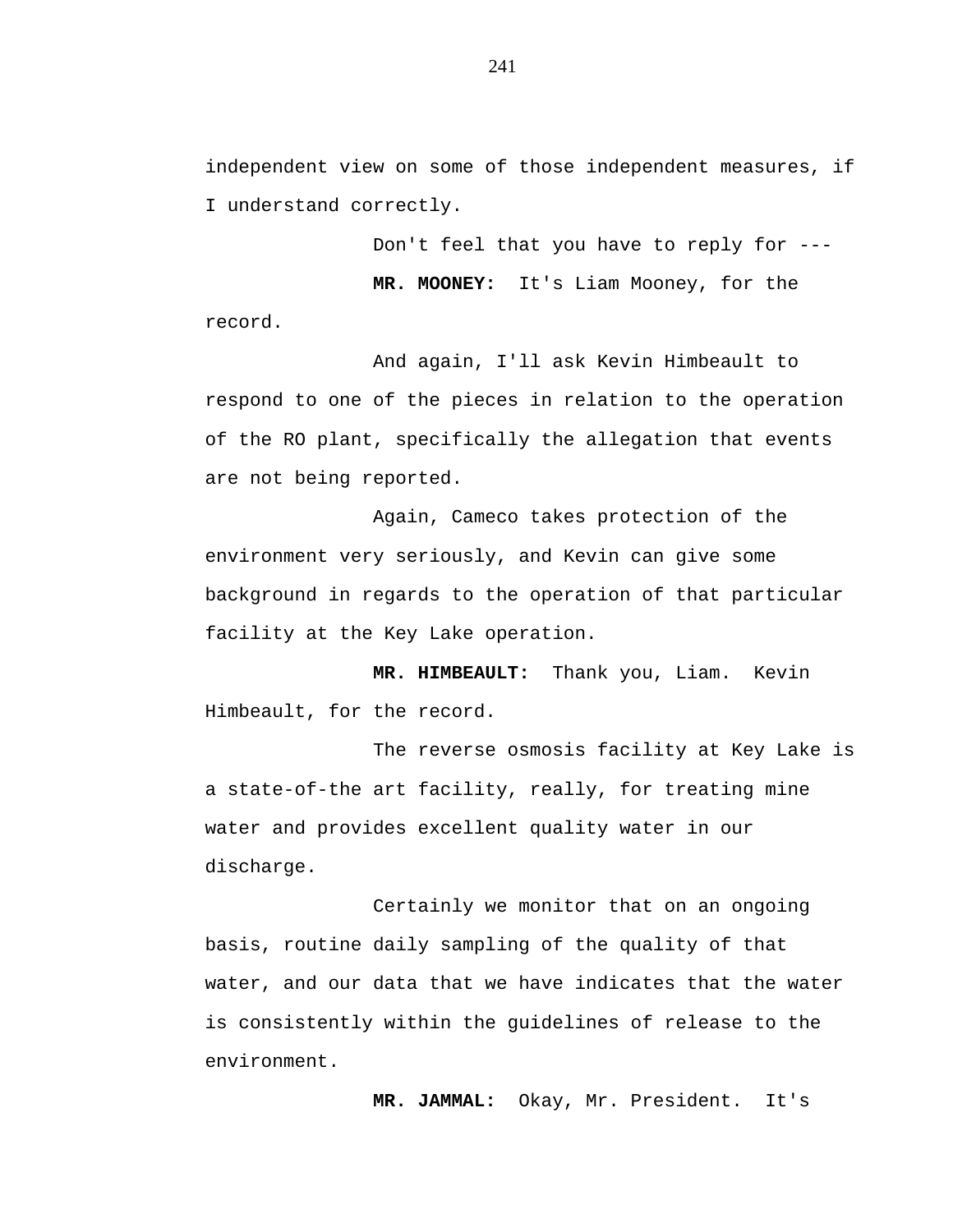Ramzi Jammal, for the record.

For clarity because we have different page number, you're asking number -- for staff to comment from 2 to 7, and number 7 is that the environmental quality committee be expanded to include several members with sufficient scientific background, okay.

So I'll ask Mr. Jean LeClair, who's a member of the EQC, to describe to you the process.

**MR. LeCLAIR:** So I think it's important to note the environment quality committee is actually intended to be comprised of representatives from the communities.

There's 35 communities that are part of the EQC. They come in, they're actually selected by their communities to represent their communities, and they're a vehicle to get information to the community and back from the community through this EQC.

This is actually the product of those panel hearings when a recommendation was put forward for environmental management committees. That's what the EQC was brought there for.

THE CHAIRMAN: No, but the recommendation is to  $---$ 

**MR. LeCLAIR:** So I'm just -- I'm getting to that.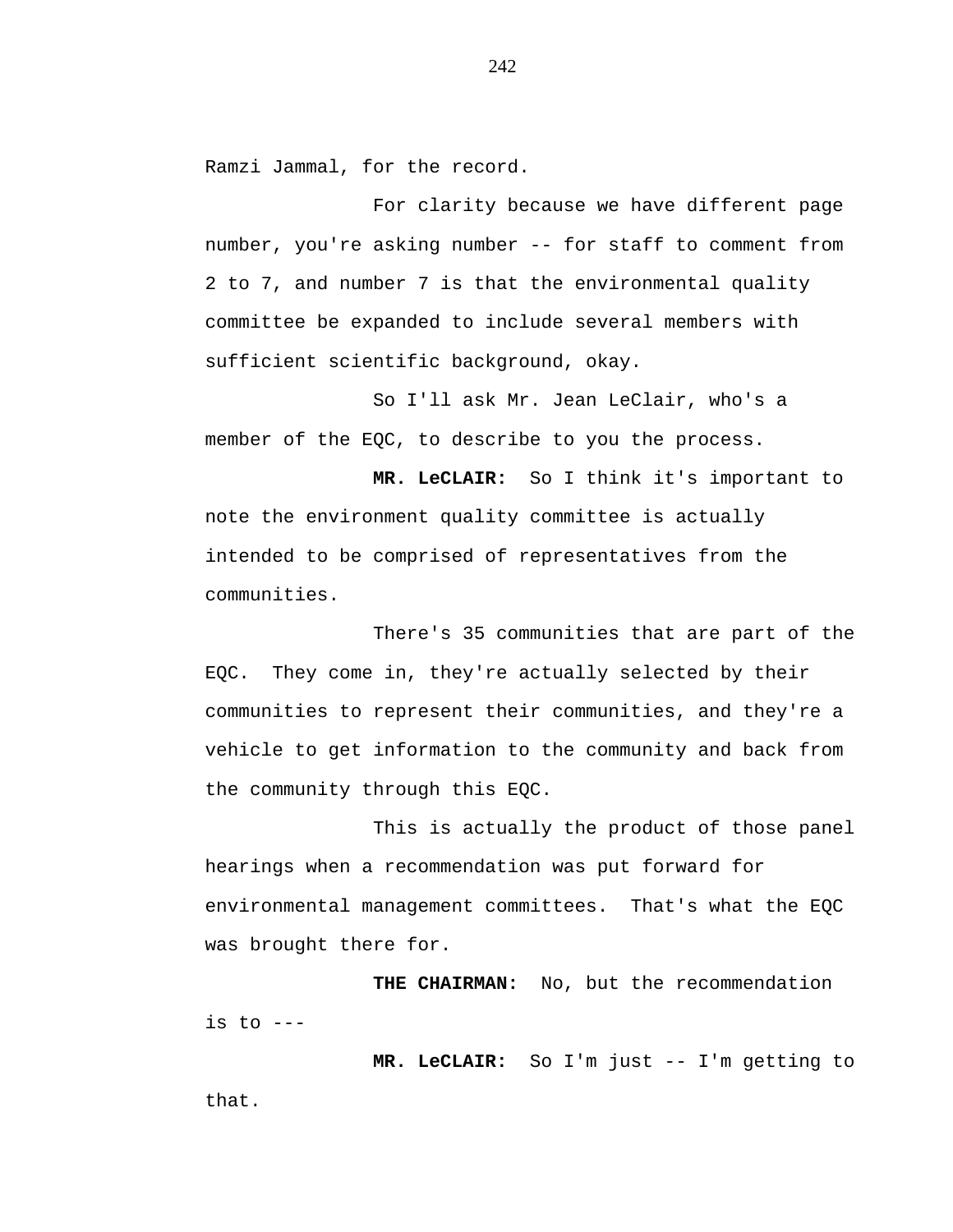So supporting that is the Northern Mines Monitoring Secretariat that includes the Canadian Nuclear Safety Commission, Saskatchewan Ministry of Environment, Saskatchewan Workplace Labour Relations Safety.

It includes the regulators who, in fact, have sufficient scientific background to play a responsible role in monitoring and challenging environmental performance. That's my job.

That's what we do. That's what the Ministry of Environment does. That's what Workplace Labour Relations Safety does.

So this is all part of the EQC.

The other thing I should mention is, in fact, the Saskatchewan Environment Society, earlier this year, in fact, for the EQC, brought forward and did an independent review of the changes to the regulations for the Province of Saskatchewan as well as a review of the changes to the *Canadian Environmental Assessment Act*. And they brought this forward to the EQC.

So in effect, Saskatchewan Environment Society provided an independent input to the EQC earlier this year. So I'm not quite sure what the issue is here.

> I think it's covered from several angles. **THE CHAIRMAN:** Do you want to elaborate? **MS. COXWORTH:** Ann Coxworth speaking.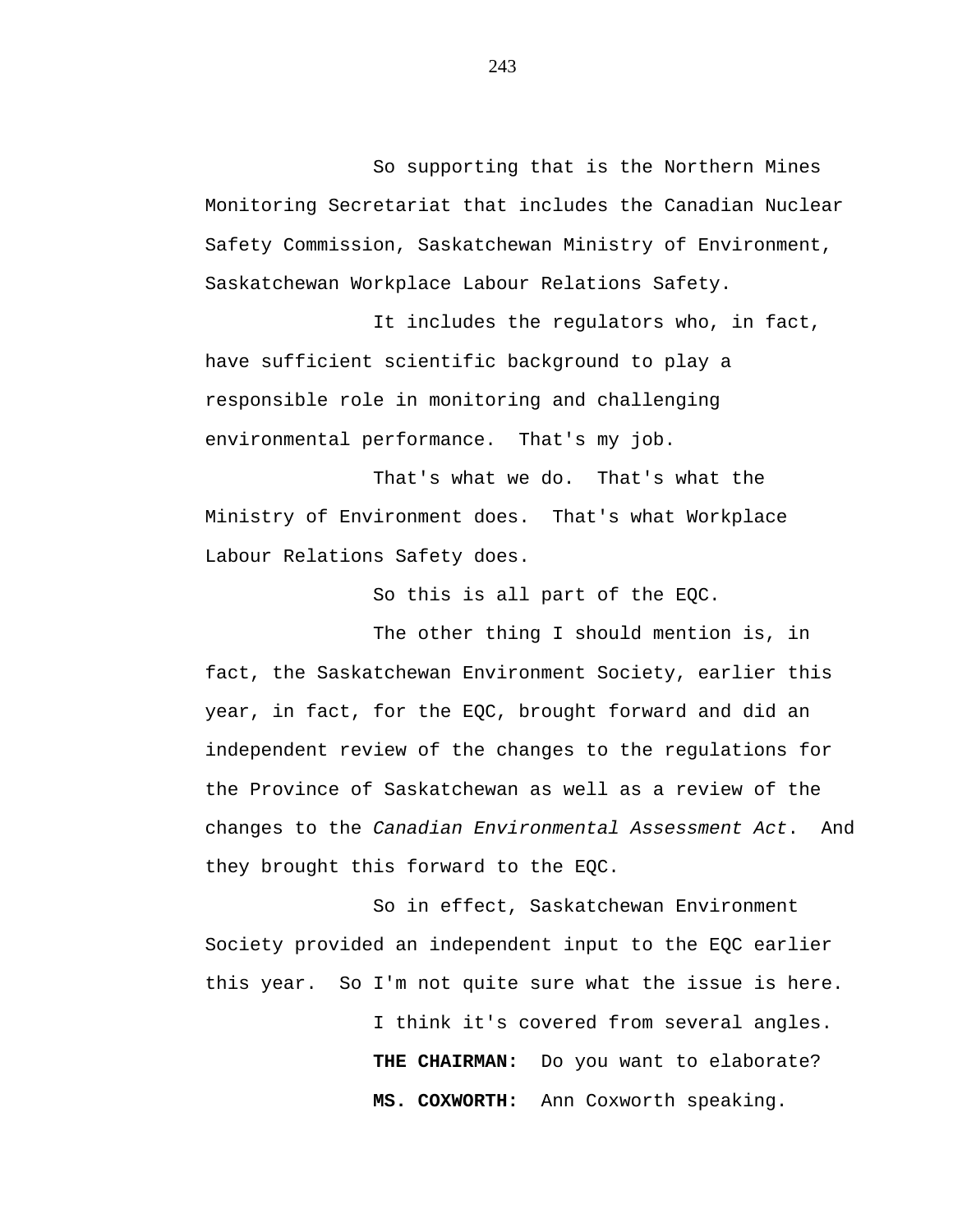Yes. About a year ago, the environmental quality committee requested that they hear from somebody other than industry and government. And we were invited to do a presentation to them, at the end of which some of the community people said to us, "We really wish you guys could come up to our communities and explain this to our people because, you know, we can't explain it to them nearly as well".

So you know, I think it would be very helpful if some of the communities could have more access to information sources that are seen as being independent of industry and of the regulator.

We did not have the opportunity to follow up on the request to go up to speak in their communities, but we got the impression that there was -- that there was a need for some outside resources to be brought to that committee.

**THE CHAIRMAN:** Would it make sense for you to become a member of the EQC or some of those subcommittees?

## **MS. COXWORTH:** Sorry?

**THE CHAIRMAN:** Would it make sense for you, for your organization ---

## **MS. COXWORTH:** Yeah.

**THE CHAIRMAN:** --- to become members of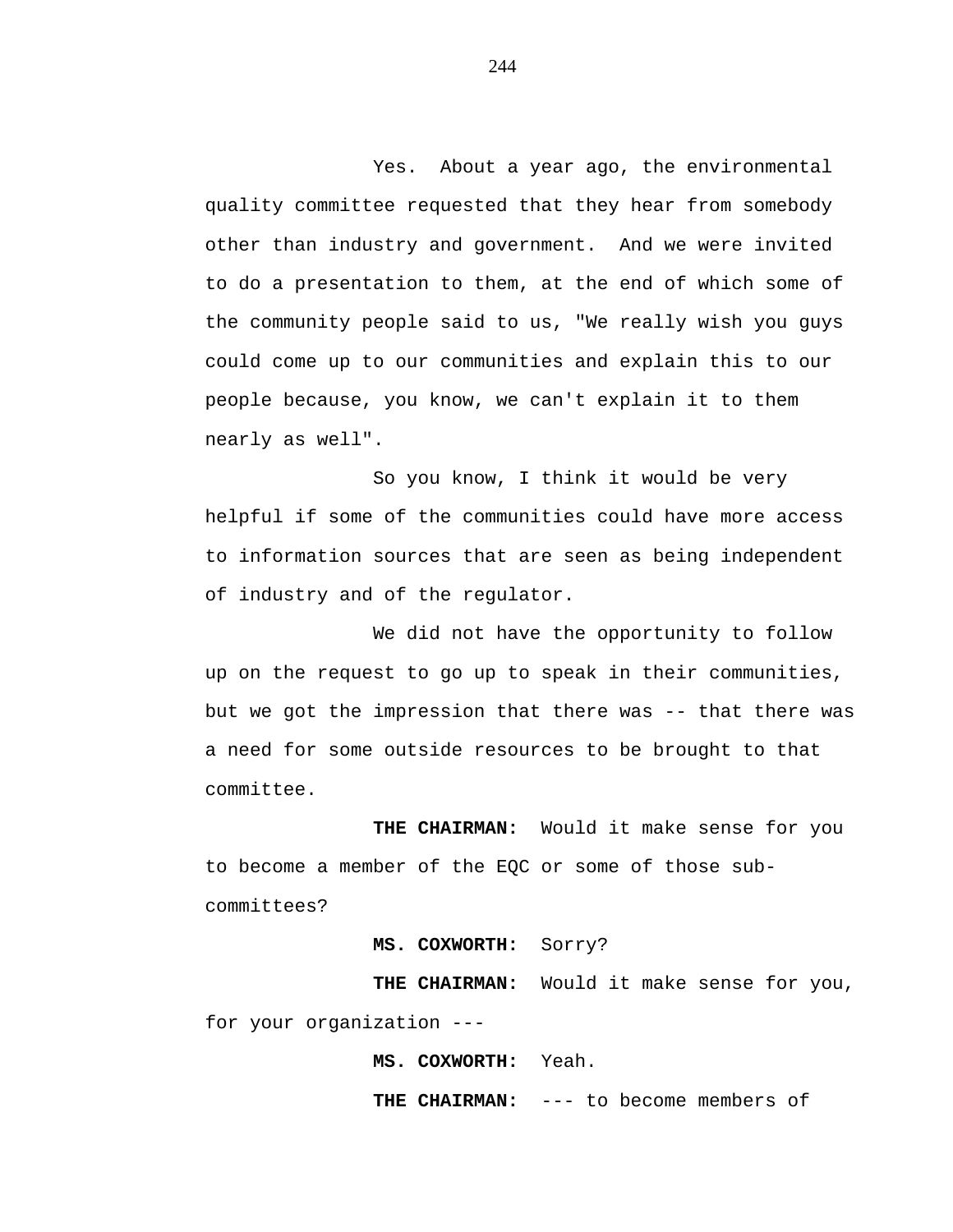some of those working groups?

**MS. COXWORTH:** I would think so.

**THE CHAIRMAN:** Okay. I think there's a hint there for some of the people who are involved in this.

**MR. LeCLAIR:** So two things. First, I should mention that we will be hearing from the Northern Saskatchewan Environmental Quality Committee later on in the hearing.

I should mention that the decisions with regards to the functioning of the EQC is actually a provincial process. It's all tied to the surface leases as well.

We do have a gentleman in Saskatoon who's Executive Director for Saskatchewan Ministry of Environment who perhaps can speak to this issue.

**THE CHAIRMAN:** He's the Ministry of Environment?

**MR. LeCLAIR:** He's in Saskatoon. We'll see if we can get him online again here.

**THE CHAIRMAN:** Okay. Ministry of Environment, can you hear us?

> Okay, we'll try. They will be here. **MR. KOTYK:** Can you hear me? **THE CHAIRPERSON:** Sorry, please identify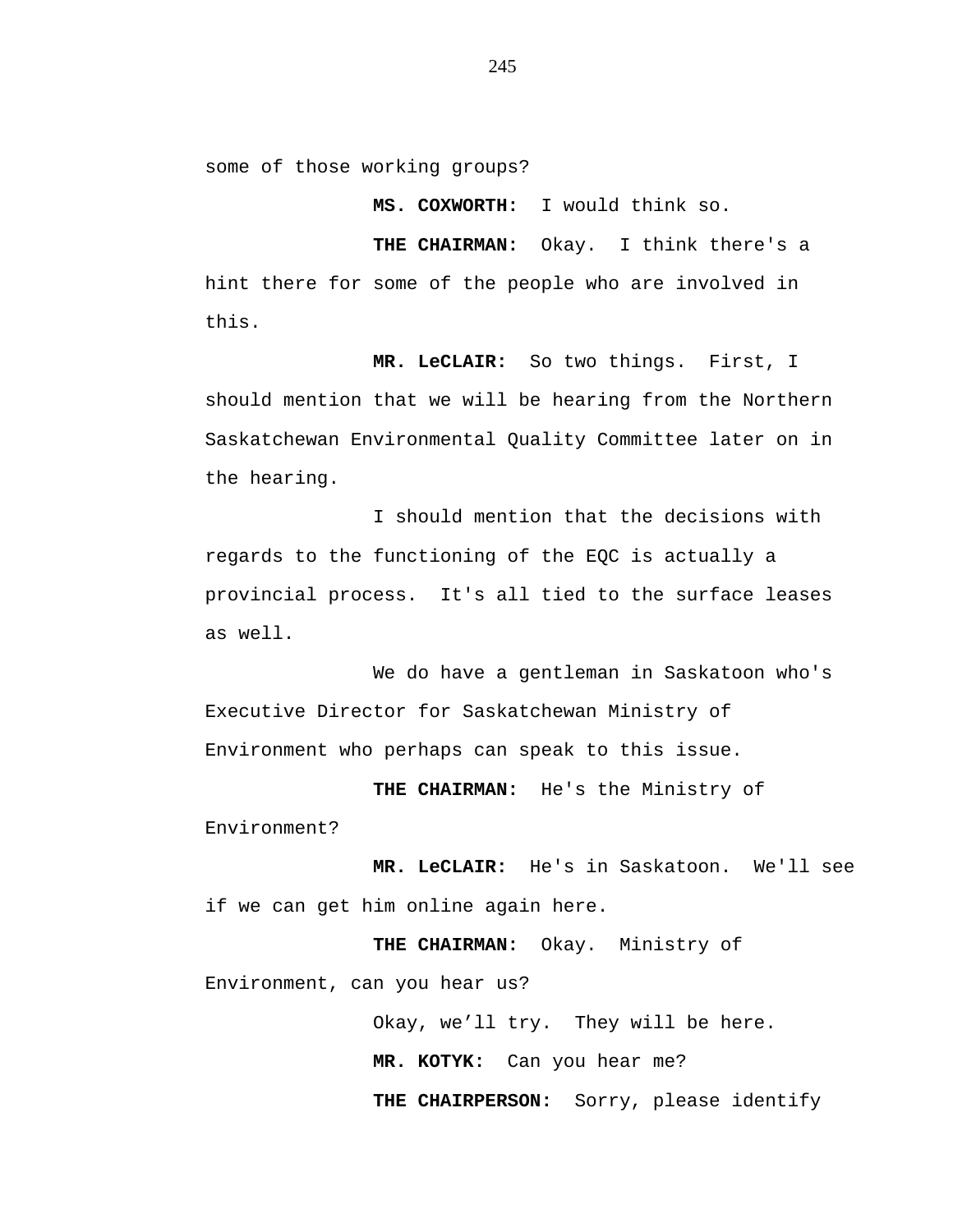yourself.

**MR. KOTYK:** Hello, this is Wes Kotyk, Executive Director of the Environmental Protection Branch of the Ministry of Environment.

**THE CHAIRMAN:** Okay, the connection is really bad. So let me see if we can get an answer to a question.

Will it make sense to put a little bit more scientific views into the EQC process? In other words, independent of government and the regulator and the licensees, to bring in maybe academia and maybe the Saskatchewan Environmental Society?

**MR. KOTYK:** Well, I mean, this would just be my opinion. I haven't been participating directly in that, but I think wherever there is opportunity for additional technical expertise or input would be welcome in that process. I wouldn't see any problem with recommending that.

**THE CHAIRMAN:** Okay, thank you. Anybody want to ask a question?

We got lots of material yet to go through, so what I would like to propose is, let's go to the next - - on page 17, there is a comment about "general approach to decommissioning".

People, do we have questions about this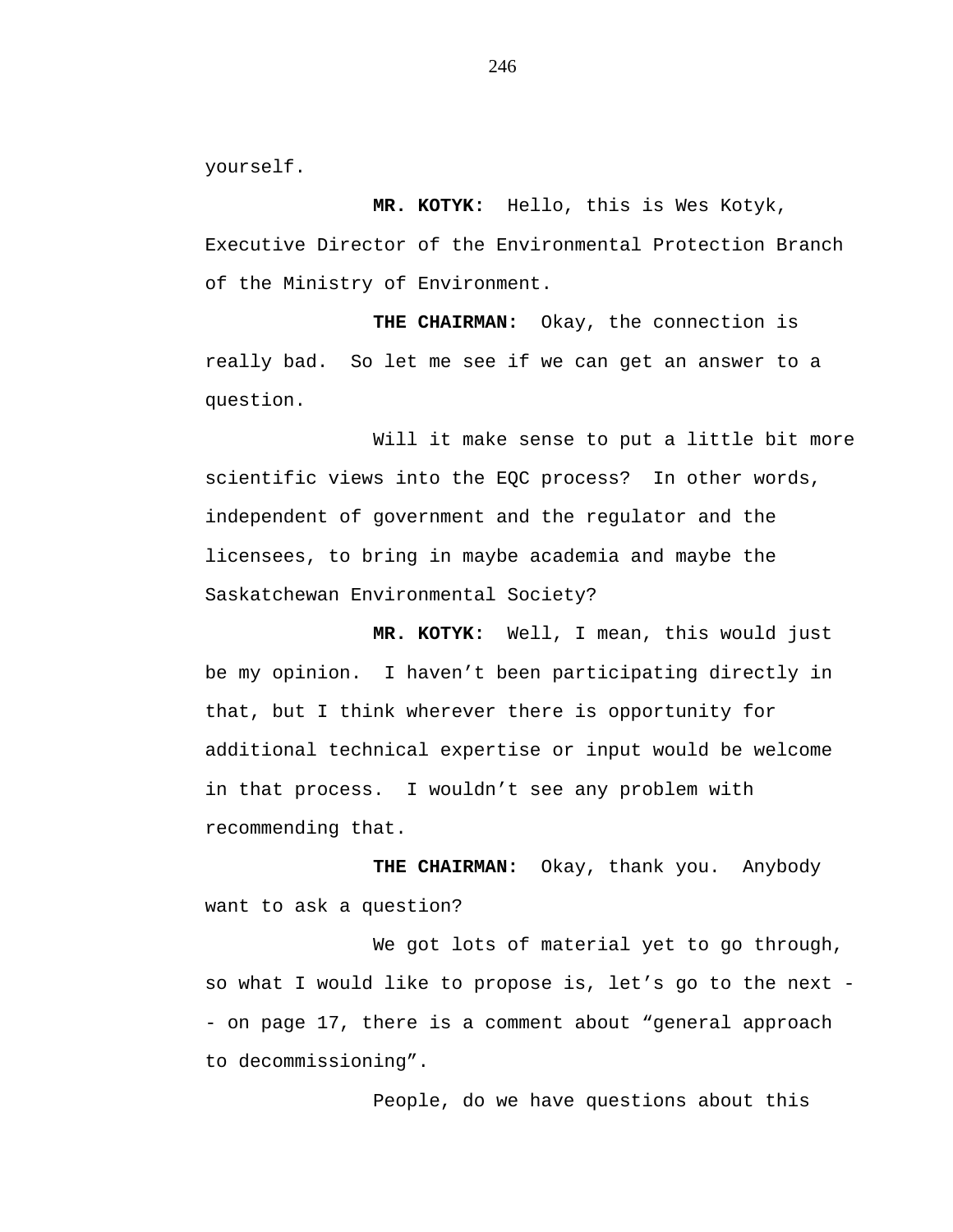particular general area? While people are pondering, I think we need to have a little discussion about when and how institutional control comes into play.

Staff, you may want to do a quick overview as to when is that you are allowing a facility to go into institutional management?

**MR. LeCLAIR:** A decision to recommend to move to institutional control would be based on completion of all the decommissioning work and evidence through monitoring -- the environmental monitoring programs that are demonstrating that the conditions are stable, that they are as they were predicted and there's confidence going forward that at that point in time it can be transferred into institutional control.

So it's tied to completing the work and then verifying and confirming that what we see happening is in fact what we expected to see.

**THE CHAIRMAN:** So it's both the regulator and the Saskatchewan government basically that have to agree and do they have the funds to manage it?

**MR. LeCLAIR:** As part of the Institutional Control Program, there is a fund that is set up with the province -- I can't speak to it in elaborate details, but there's a funding that's made available that's provided to the province to be able to continue to proceed with the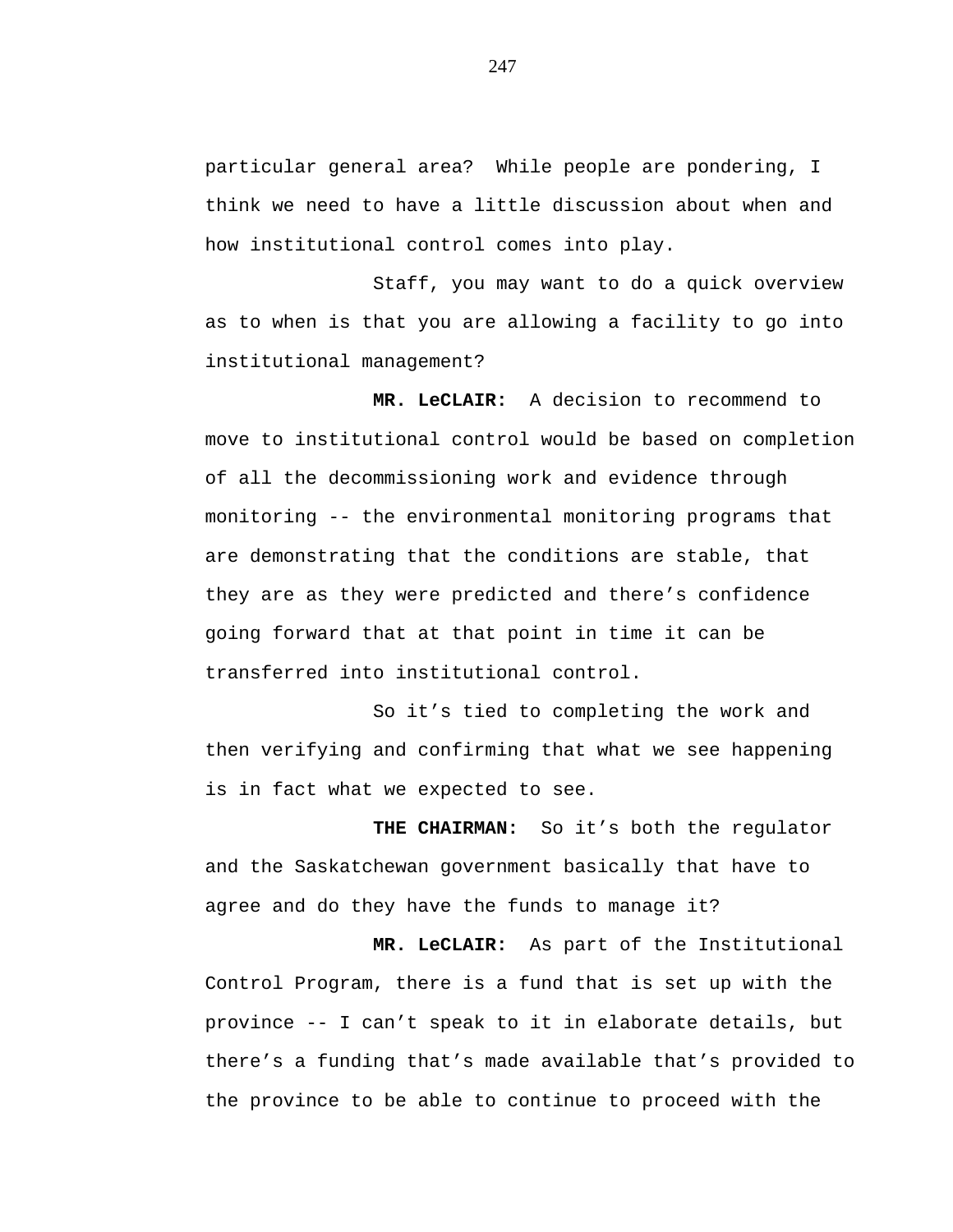work going forward that includes ongoing monitoring and additions of funds in order to deal with any events that might occur.

So there's a process and there's a program that the province has been working on now for a few years.

**THE CHAIRMAN:** For the intervenor, if I understood right, nobody is walking away from a tailing just like that.

**MR. PREBBLE:** Yeah, well, I think what we were concerned about, and I'll just use Rabbit Lake as an example here, is that if you look at the plans, for instance, for the above-ground tailings management facility -- and this is just a proposal from the proponent, it doesn't mean of course that CNSC would agree with this proposal -- but the proposal from the proponent is that two years after the above-ground tailings management facility cover is complete, they would like to apply to have that site considered to be undeveloped. And, presumably, the next step would be movement into the Institutional Control Program.

And what I think we're saying is that, you know, it'll take a significant period of time to see what happens in terms of whether or not there is contamination of groundwater, for instance, from that tailings management facility.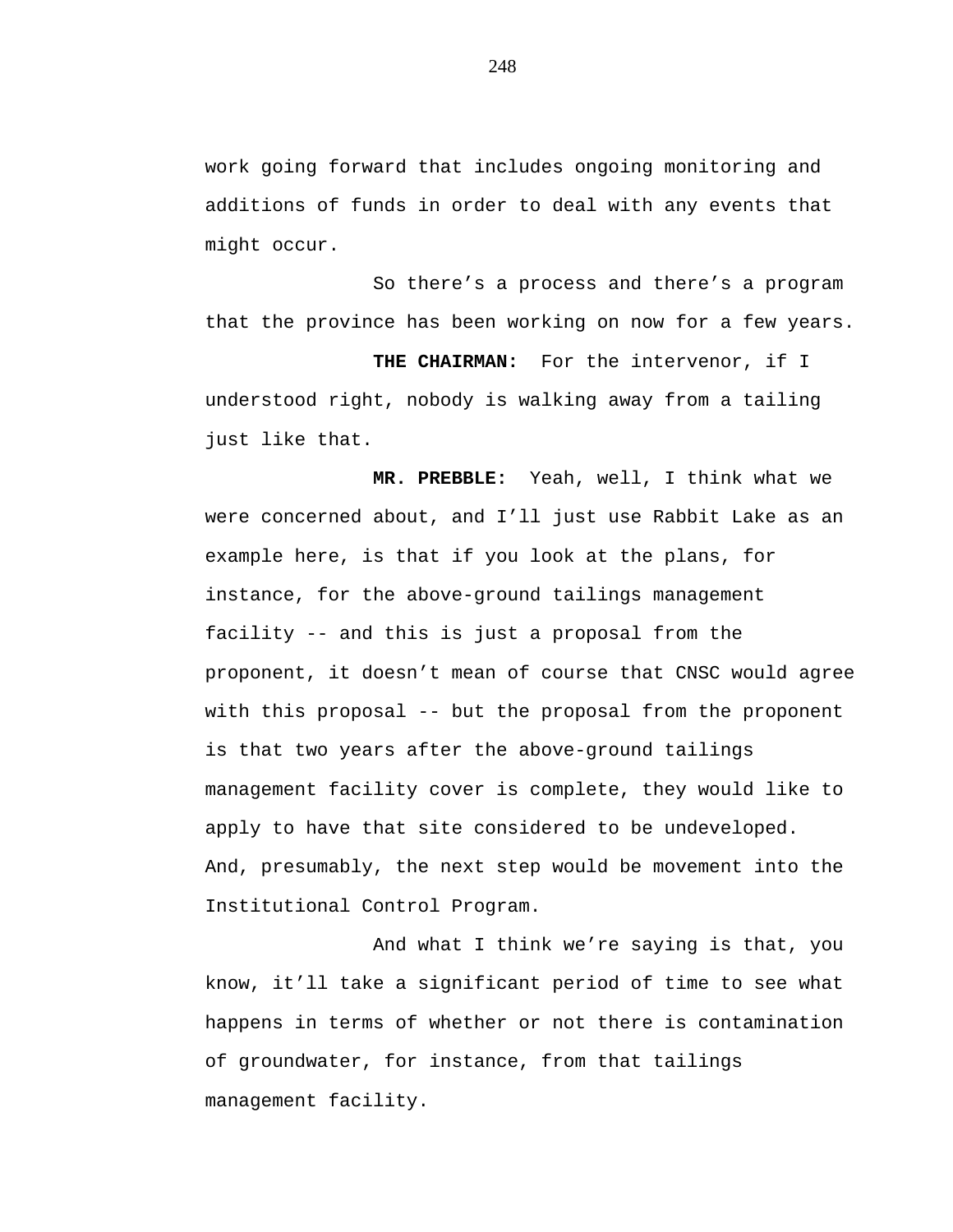It may take 20 or 30 years to evaluate that and that we shouldn't hurry to consider the site undeveloped and ready for transfer to institutional control.

So we're urging Canadian Nuclear Safety Commission to send a message to Cameco that they're going to need to monitor these facilities for a lot more than just two to five years, that this will be a longer term process and that they will have ongoing responsibilities to ensure that, for instance, there's no groundwater contamination before applying for the Institutional Control Program.

And this seems to be a good time to clarify that. You know, rather than waiting too much longer, I think it's good for Cameco to know that right from the beginning.

**THE CHAIRMAN:** I'm sure, Mr. Jammal will have something to say, but I've got to tell you, some of my experience, the Government of Saskatchewan is not eager to take over the facility unless they feel that it's reasonably clean.Let me put this in precise language.

Mr. Jammal?

**MR. JAMMAL:** Thank you, Mr. President. For the record, it's Ramzi Jammal.

Sir, it's more than clean. Will the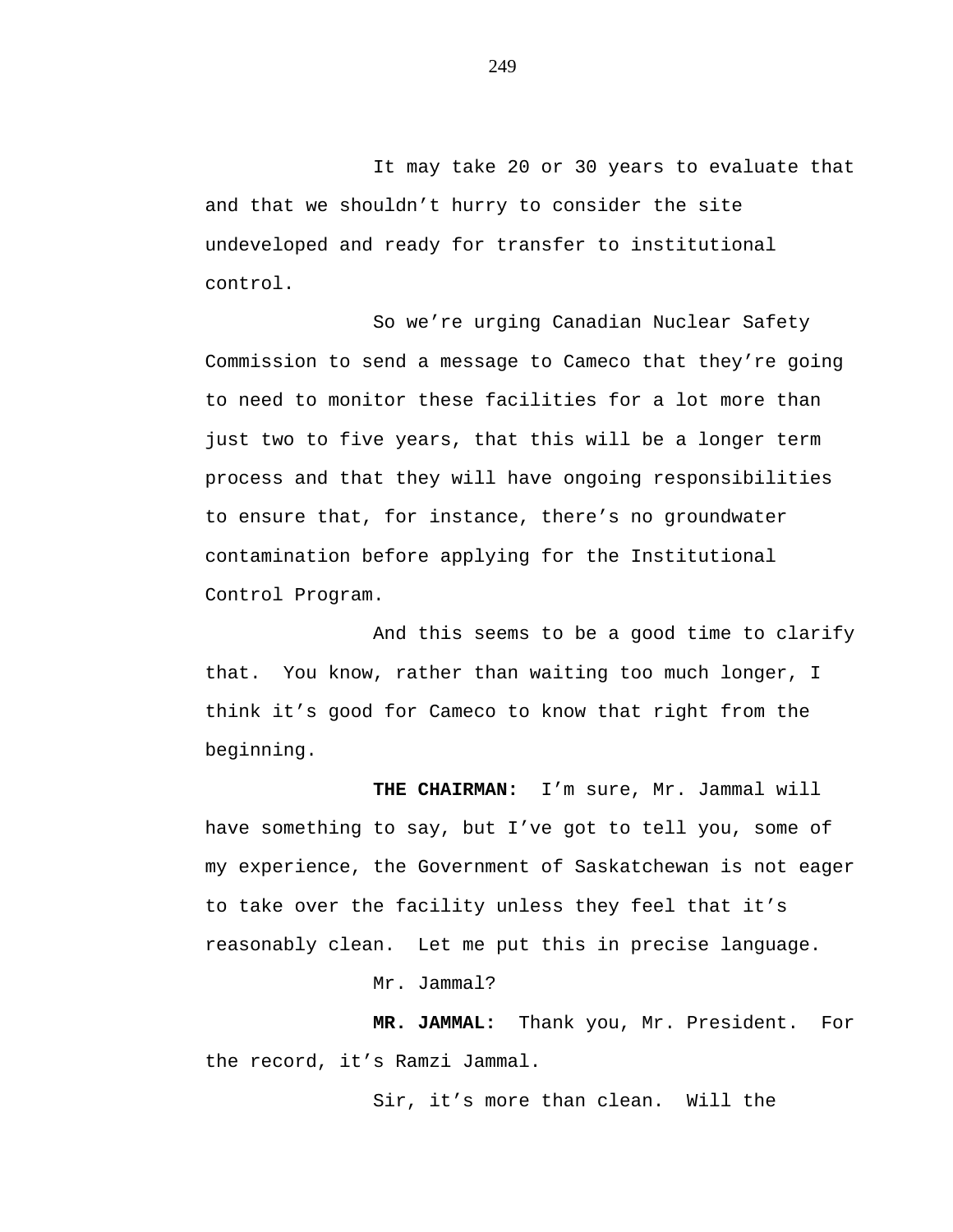Saskatchewan Environment Society -- and I'm just going to read to you. The ICP is a regulatory process where no -- I'm just going to read the first condition for you.

> "That the site holder satisfies the Minister [which is the provincial Minister] that the site holder has completed and complied with the conditions of any environment assessment before..." (As read)

There should -- it is a regulatory process. An application is made to the province in order to ensure and assure the province that everything has been met.

In addition, the CNSC must recommend the release of the area to the Saskatchewan government. In addition to it that they must have the funds in place and so on and so forth.

And, again, I'm not going to dwell on it, but the process is on the Saskatchewan government web site, very very clear, that the Minister has to be satisfied that everything has been complied with, to have the proper funds and long-term management.

So Cameco is -- I'm not going to speak on their behalf -- they cannot move away from it until we, the CNSC, which we've done to other sites before, has released the site for an ICP.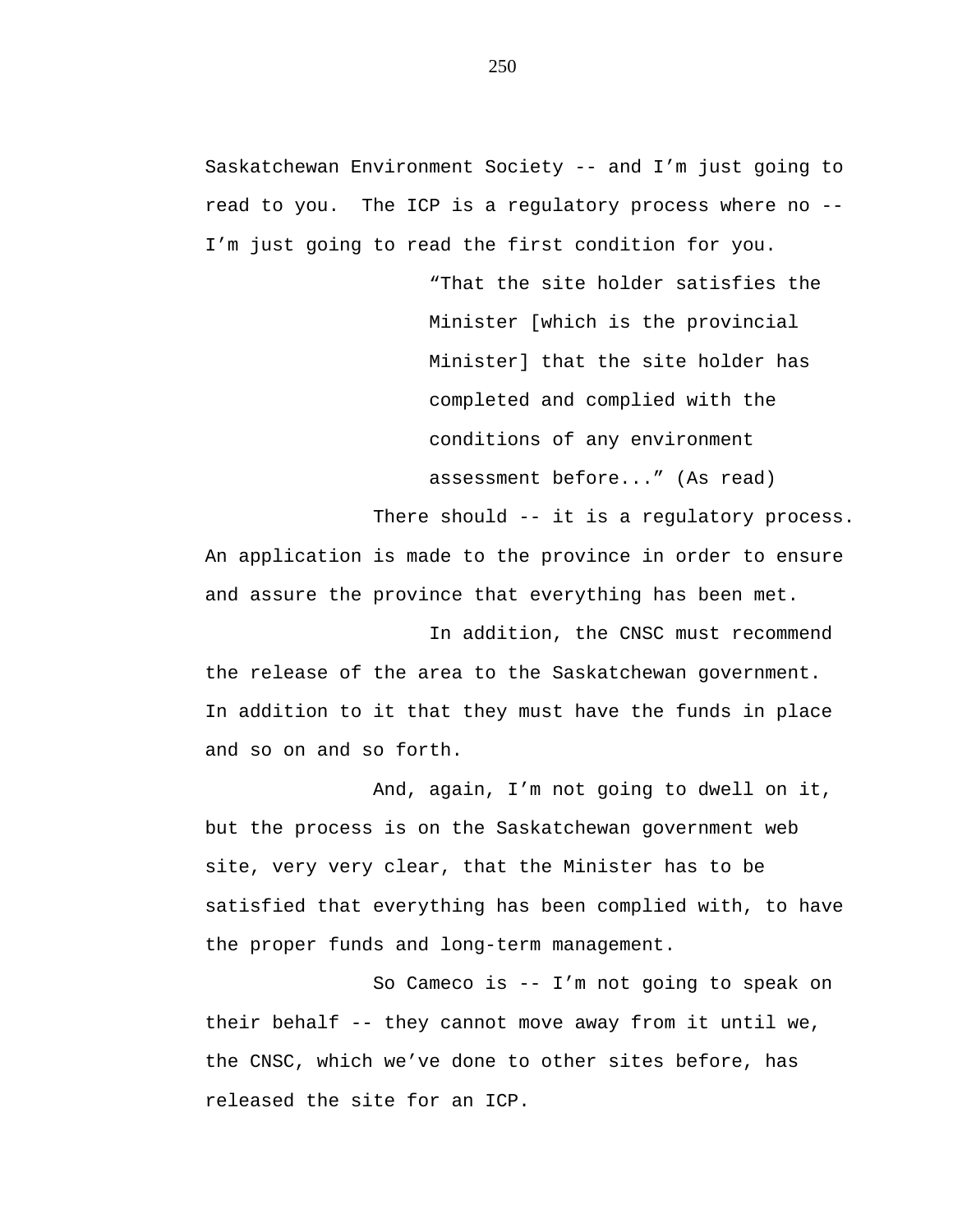**MR. MOONEY:** It's Liam Mooney and I'm going to ask Barry Esford to -- I know we're jumping around bit == but there was a reference to Rabbit Lake and the monitoring period in relation to that. But I think it's important to emphasize that we're proceeding carefully to identify and implement effective solutions to protect the environment for the long term.

And with that, I will give it to Barry to discuss the specific issue on the monitoring period.

**MR. ESFORD:** Barry Esford, for the record.

With respect to the AGTMF at Rabbit Lake, that facility, we're currently -- we have been monitoring that facility for a number of years now and we've been advancing the reclamation plan for it and we'll continue to complete monitoring going forward as we continue to advance that plan.

So although we're talking about a couple years at the end, that's really just the very final stages of a very long ongoing monitoring program.

**THE CHAIRMAN:** Ms. Velshi?

**MEMBER VELSHI:** I have a quick related question. So does the decommissioning fund address this institutional control program?

> **MR. JAMMAL:** Ramzi Jammal, for the record. No. The financial guarantees and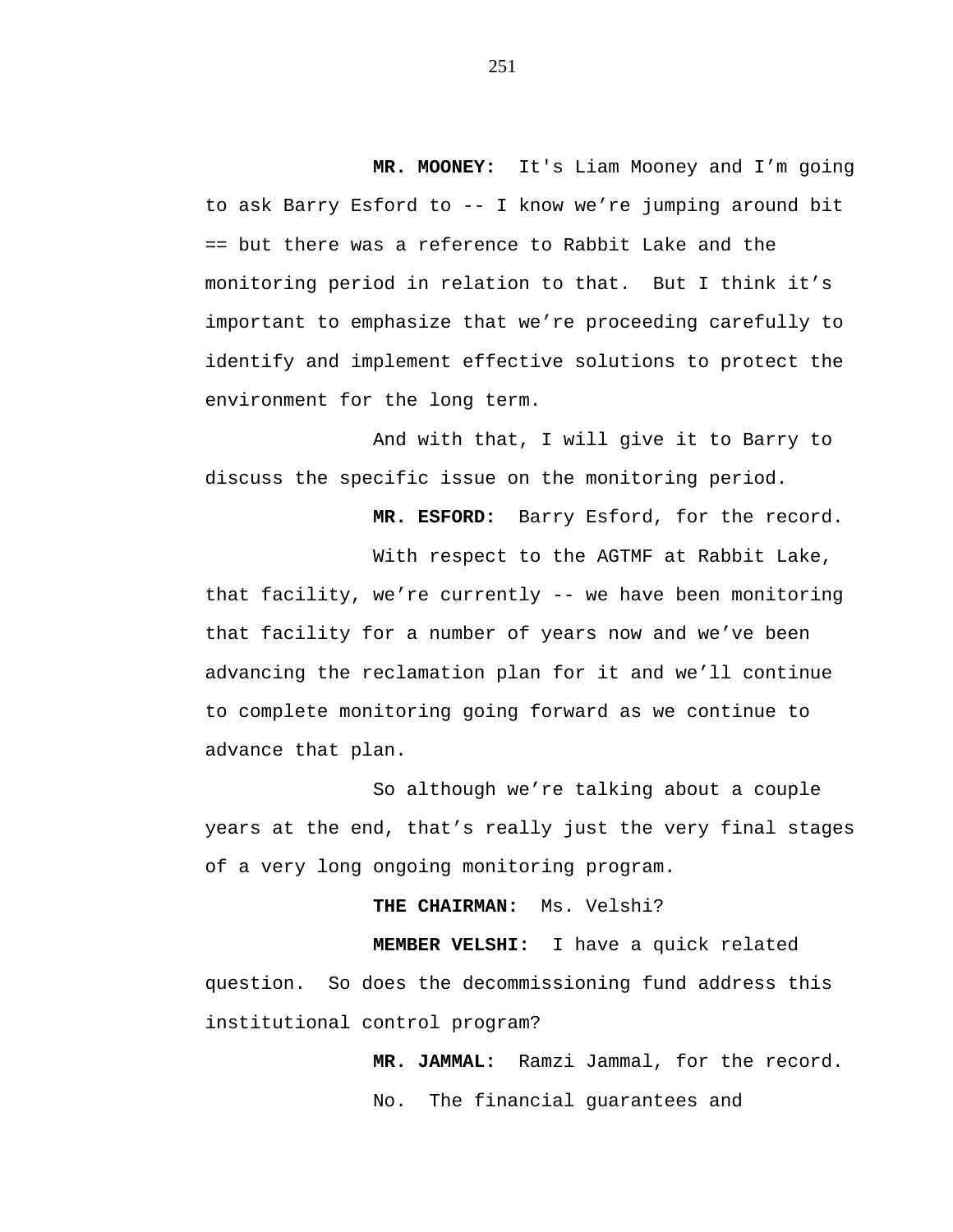decommissioning fund is a separate process that belongs to the CNSC. As the application is put forth for the institutional control, then there's a requirement for the funds.

So I won't call them two separate processes, but they complement each other.

**MR. MOONEY:** Sorry, it's Liam Mooney, for the record.

I did want to clarify that the preliminary decommissioning cost estimate does include the entry of the facility into the institutional control framework as one of the line items.

**THE CHAIRMAN:** But from then on, Saskatchewan government takes over. They have their own statutory program to deal with this?

**MR. MOONEY:** Liam Mooney, for the record.

And that's correct. There's the *Reclaimed Industrial Sites Act* and, again, there's a provincial representative on the phone from Saskatoon who could probably speak more effectively to that regime.

**THE CHAIRMAN:** Okay, Saskatoon, we've been speaking on your behalf. Did we get it right?

> **MR. KOLYK:** Yeah, for the record. Can you hear me? **THE CHAIRMAN:** Yes, we can.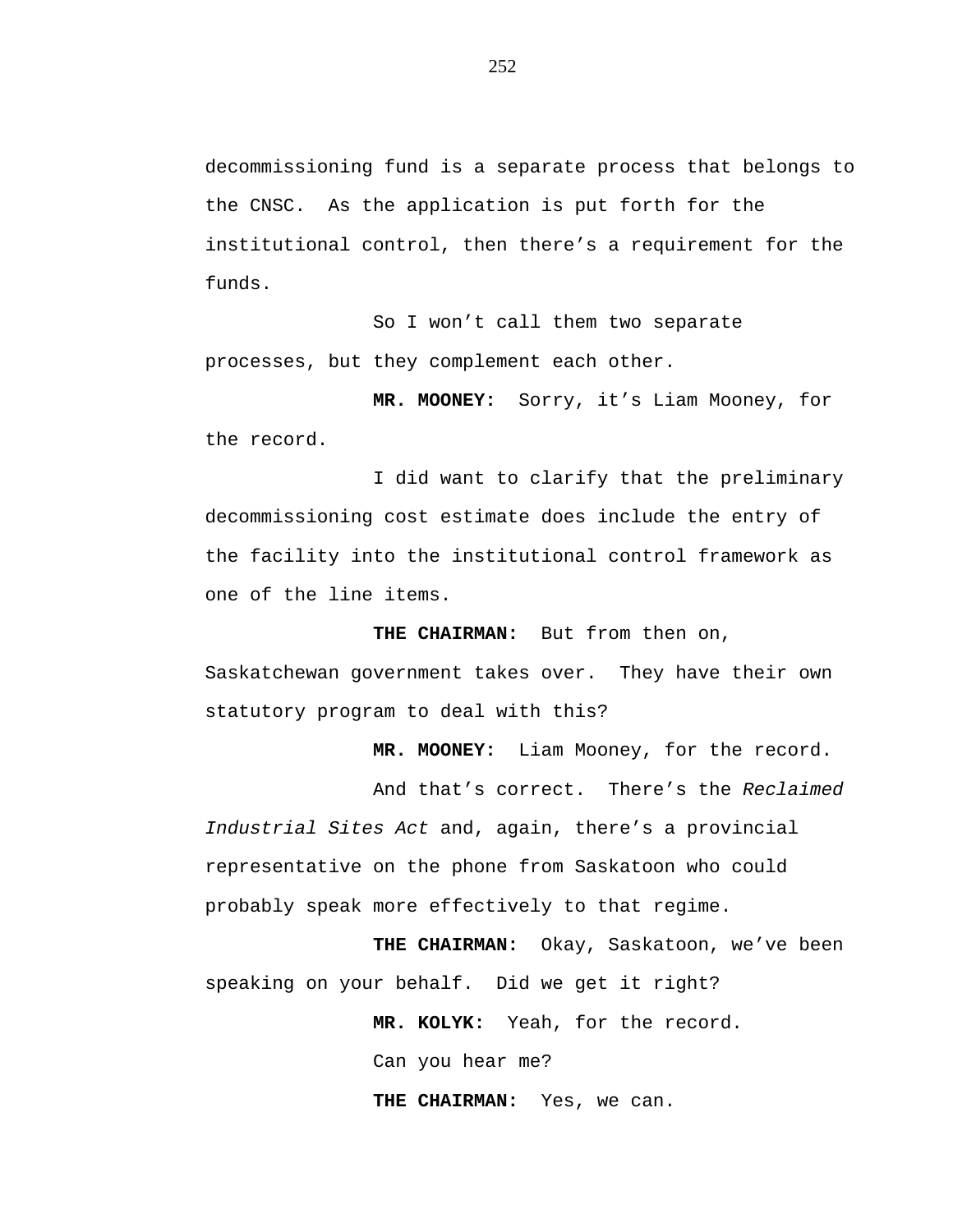**MR. KOLYK:** Okay, good. Yes, things have been -- you guys have been answering it pretty good on our behalf. What does happen with our process, so I'll back up a bit. We do have the Decommissioning and Reclamation Plan financial assurance requirement to have that reviewed every five years.

And as Liam indicated, that we do expect to see some component of that cost to identify what are some of the post-closure monitoring costs in the acceptable financial assurance and D&R plan.

When the decommissioning is at the point where decommissioning is underway or it is complete. The company would do some monitoring and -- but prior to requesting or prior to it going into institutional control and the government taking it over, it would have to be released by CNSC as mentioned earlier. And then an appropriate financial assurance posted for what would be deemed an acceptable monitoring period.

But that would only be when we are comfortable that things are stable and that a reasonable expected long term monitoring plan can be properly costed before we would accept that.

**THE CHAIRMAN**: Okay, thank you. I will need to move on to -- now to, again, I'm on page 17 and 18. Where SES had some concern about the actual detail --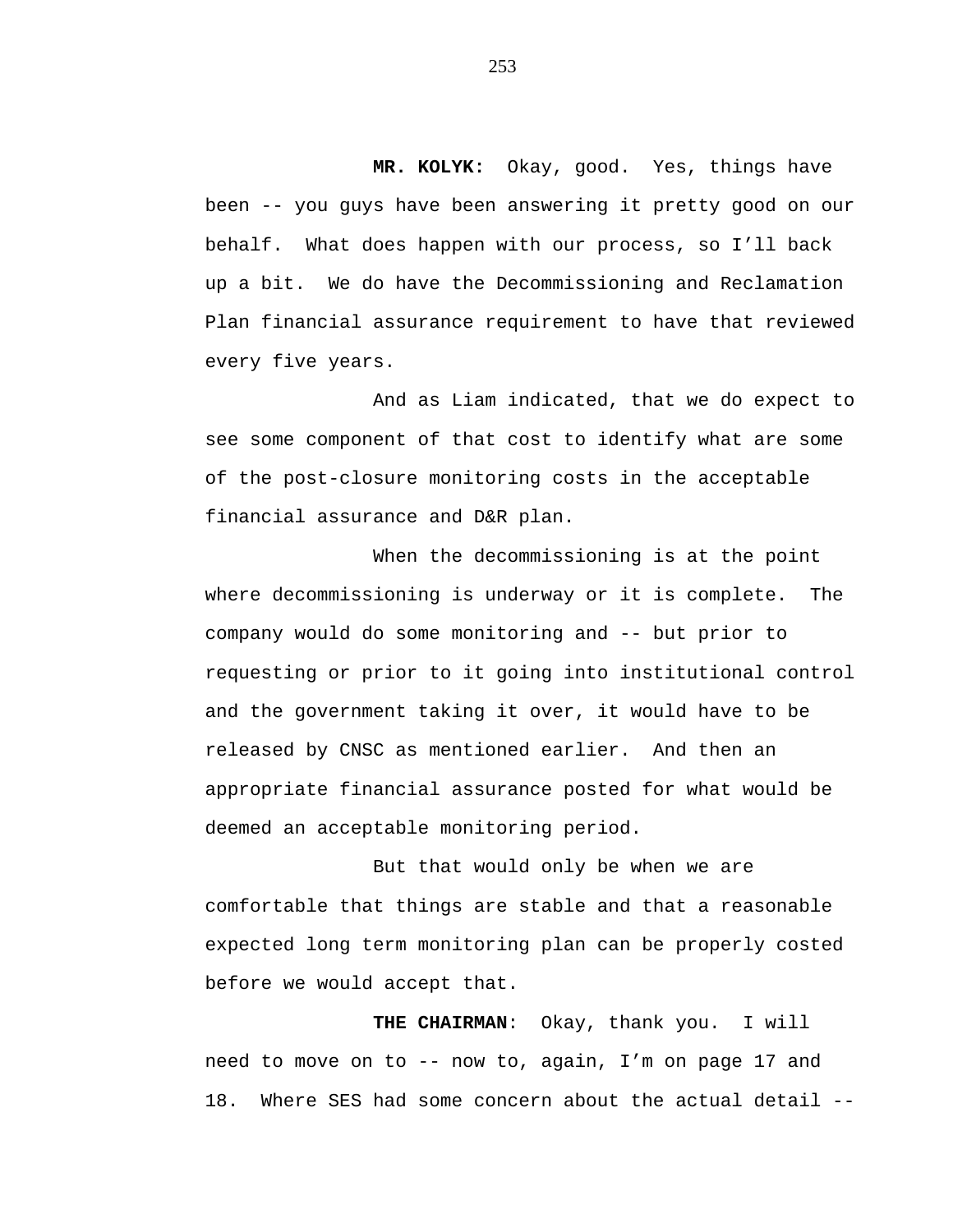the tailing management in the management facility and in the aboveground. And the decommissioning of the Deilmann North waste rock.

Commissioner? Anybody want to ask questions?

**MEMBER TOLGYESI**: Water covers. What we are saying, that according to the presentation first of all, in the United States according to intervenor, it is only the dry cover which is accepted, where as in Canada we have other types of covers and elsewhere in the world.

Could you comment on that because that is something which should be clarified because in some conditions probably some other covers could be -- should be considered.

**MR. LeCLAIR**: Jean LeClair, for the record. First I'd like to begin by saying that these are preliminary decommissioning plans. They are not detailed decommissioning plans. There is no request here for approval to proceed with decommissioning the tailings to do this. That would be subject to final detail design and a full review for the application.

The water cover systems, either option can work and it depends on the conditions that you are dealing with. In fact, in the USNRC comments, one of the issues was being able to maintain the water cover.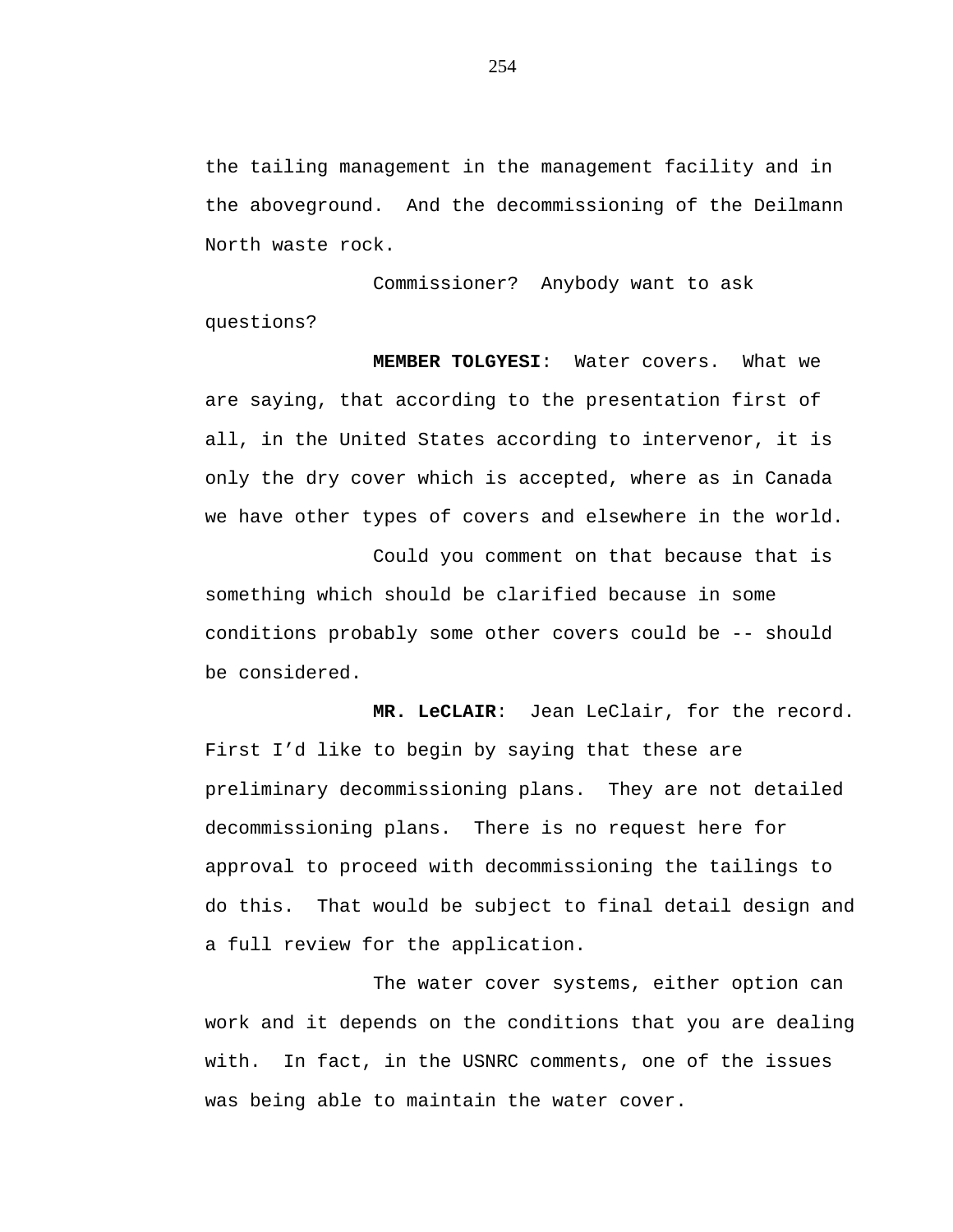This certainly would be very important in an arid climate which you would see in the United States in several locations but not in Northern Saskatchewan. The abundance of water is not an issue. It's not something that is at stake.

So it is important that when we look at context with regard to an American position versus a Canadian position, you need to understand what you are dealing with, with regards to the climate, with regards to the geology in the area and all those factors would be considered when we are looking at these designs.

There actually have been cases of course where water covers have been applied to tailings. I should mention not just uranium mine tailings. I think again we need to remind people that tailings management is not something that is unique to uranium mining and milling. It is something that is important for all metal mining activities where tailings need to be managed in the long term.

So when they talk about thing like acid generation and oxidizing conditions, these are things that we see in some tailings facilities in other industries, other mining industries, but won't necessarily apply in our current context.

So it is an important point, it is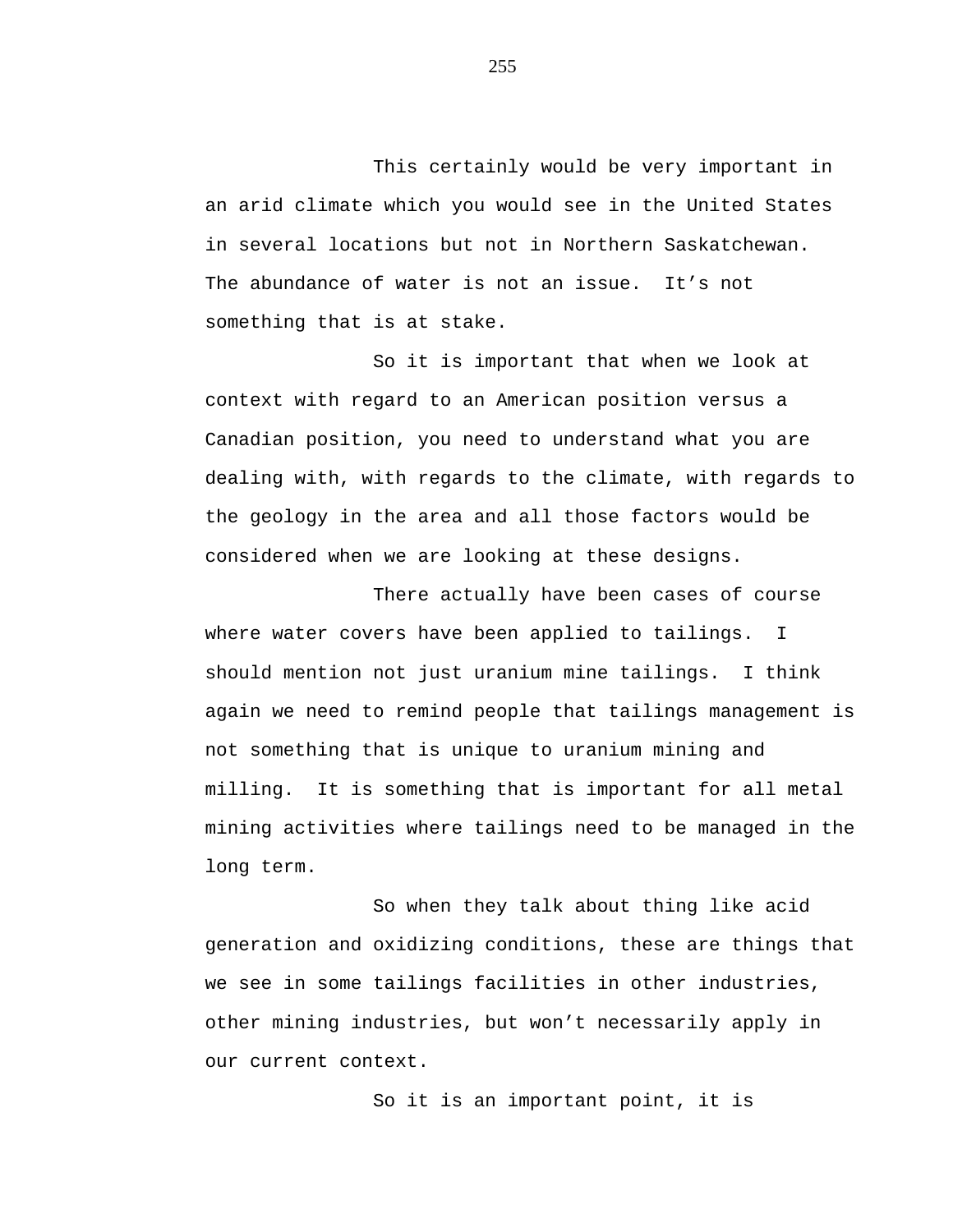certainly something we look at and we consider. But we need to look at this particular case for what it is, the conditions that we are dealing with, the climate that we are dealing with and the nature of tailings that we are managing.

I'll ask -- perhaps if Malcolm McKee can add a little bit further.

**MR. McKEE**: Malcolm McKee, Directorate Environment Radiation Protection and Assessment.

Just to, sort of, succinctly package it, the USEPA technical document does specifically state that they do not consider water covers to be acceptable but they do not they are considered acceptable in Europe and Canada based on site specific considerations.

CNSC has approved both earthen cover and wet covers with the most appropriate design for that specific site being the one selected.

The USEPA points out that when considerations are being given for -- where use of a wet cover is acceptable, the most common issues you see arising are use of it as a temporary cover with an earthen rock cover applied at decommissioning. So use of a cover during operational for radon control and other things.

And then an earthen cover decommissioning used at a site where thickened tailings have been disposed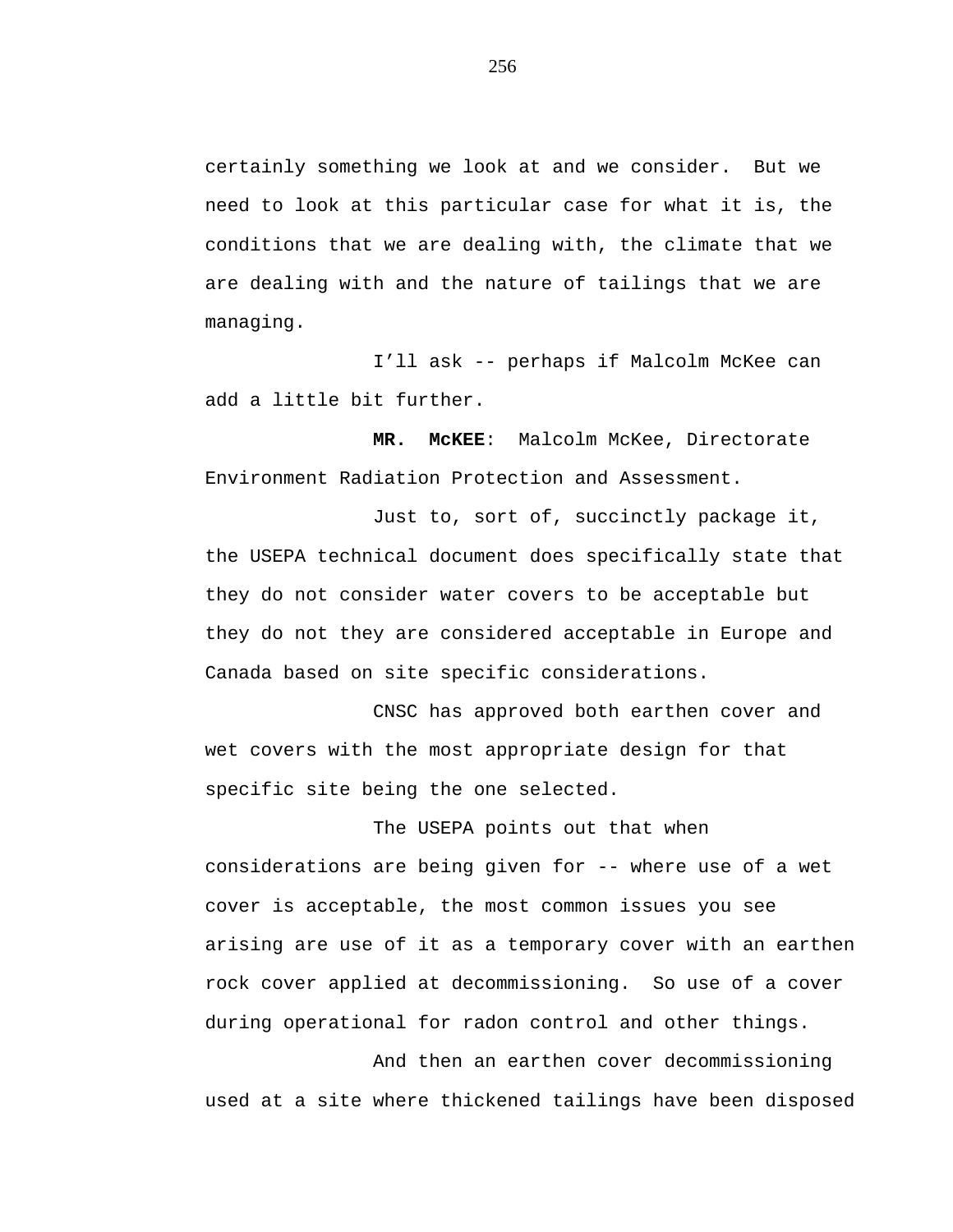below grade in open pits, a similar situation we have. Or where the effect of the water cover is seriously evaluated prior to remediation design.

The U.S. Nuclear Regulatory Commission has slightly different approach. Again where they -- their position that an earthen cover or an approved alternative. So essentially they -- if you provide an argument for an alternative to the earthen cover, the Nuclear Regulatory Commission is open to consideration of those.

The key issue for the USEPA is that 25 of the 26 tailing sites that they have been responsible for decommissioning are in arid regions with -- where evaporations exceeds precipitation. So water covers are quire problematic in that kind of environment.

**THE CHAIRMAN**: Thank you.

**MEMBER TOLGYESI**: We didn't hear anything about Cameco. They are proposing that.

**THE CHAIRMAN**: Go ahead.

**MR. MOONEY**: Liam Mooney, for the record.

I am going to ask Barry Esford who is our Manager Geoenvironmental Engineering corporately, but was also at the Key Lake operation working with Les and Kevin for some period of time before he joined us.

I do want to emphasize that our long term goal here is to see the facility in a safe, secure and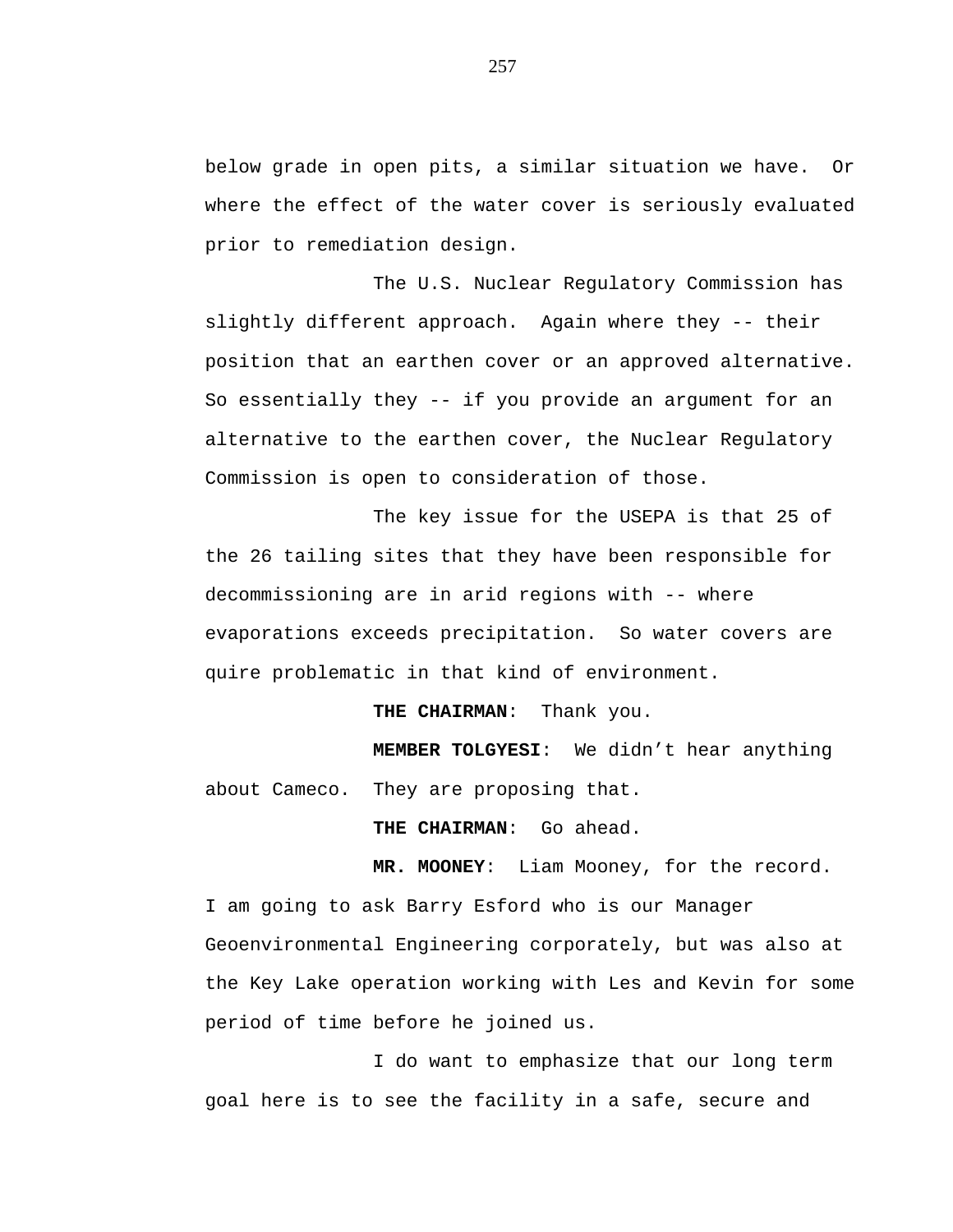stable state. And the water cover that we have in mind for the DTMF at this point fits that criteria.

**MR. ESFORD**: Barry Esford, for the record. With respect to the DTMF, what we are proposing is a relatively thick water cover depositing tailings to 505 elevation.

And then the DTMF in that area there was formerly a lake and the lake level was 518. So we would expect a fairly thick water cover over 10 metres of water, over the tailings post-decommissioning. So we wouldn't expect under climate change or those types of scenarios to see that water cover disappear.

Similarly at the Rabbit Lake in-pit TMF, we have looked at the sensitivity of the water cover, if you will, there it's a little bit different situation. It's a saturated drainage layer over the top. So we've looked at the sensitivity of that saturated drainage layer to climate change and that facility is in a groundwater discharge zone which is less sensitive to climate - changes in precipitation. So we feel confident that we will be able to maintain the water cover over both facilities.

**THE CHAIRMAN**: Okay. Another -- other questions? Can I move on? Other questions? On -- more questions?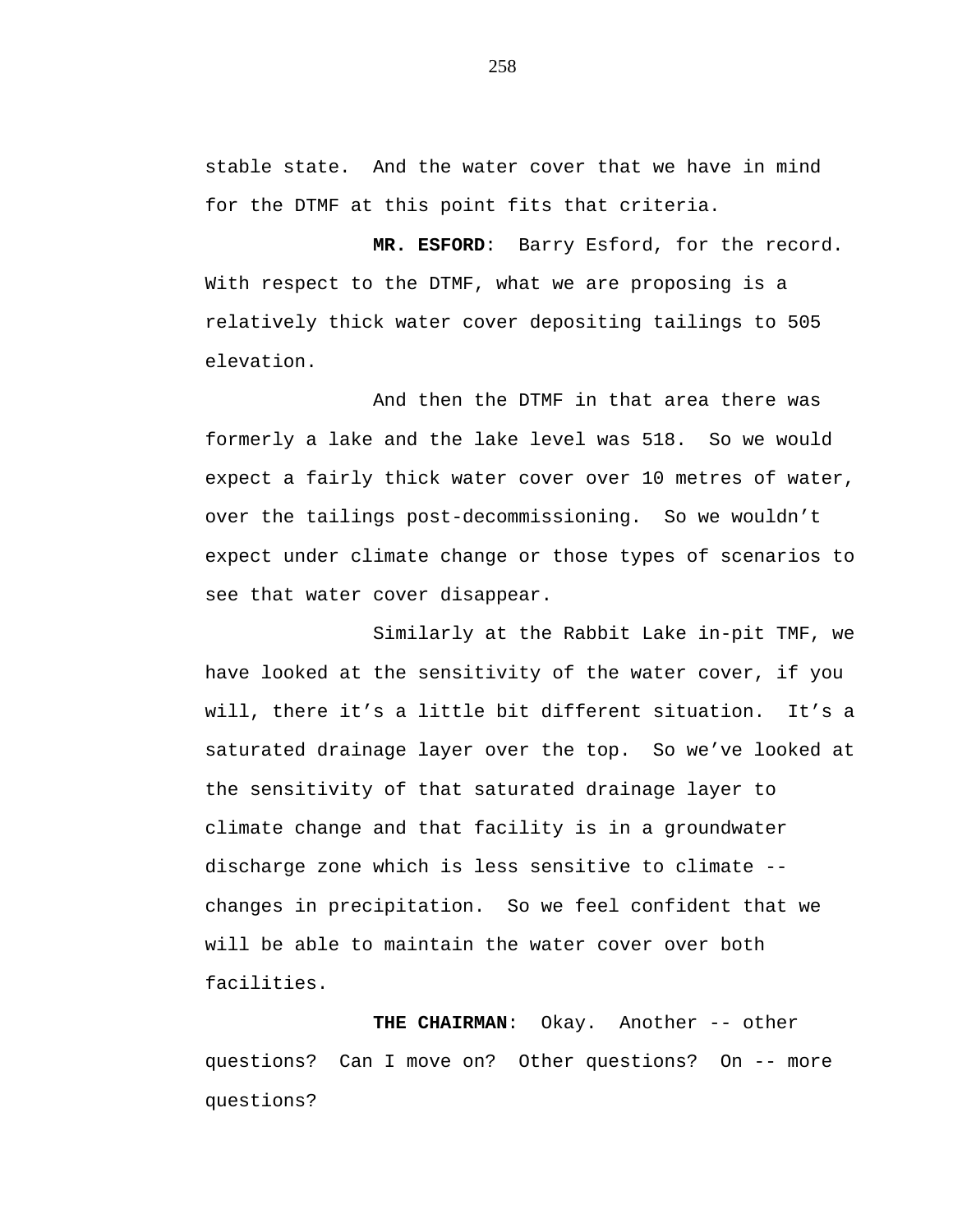**MEMBER TOLGYESI**: The question was about these tailings also. Do you do a kind of compaction testing? Because as you consider that the tailings are compacted, eventually they become impermeable and they could act differently. So do you have any program which is following this?

**MR. MOONEY**: It's Liam Mooney, for the record. Again, I'll ask Barry Esford to expand on the work we do to manage our tailings facilities.

**MR. ESFORD**: Barry Esford, for the record. Yes we do do extensive testing of our tailings both on an ongoing basis, operational monitoring of those tailings as they are produced. Plus we do regular drilling programs to investigate the in situ properties of the tailings. We do consolidation tests to look at both how the tailings are consolidated and predict the long term consolidation.

Consolidation is a step in the decommissioning plan as well, as those tailings will consolidate under the load of the final cover.

**THE CHAIRMAN**: Any more? Again I'm focusing on tailing. I'd like -- there were some issues that were raised. I'd like to quickly maybe address some of them.

So let me start with one, where did they mining for nickel come from? Somebody -- is that a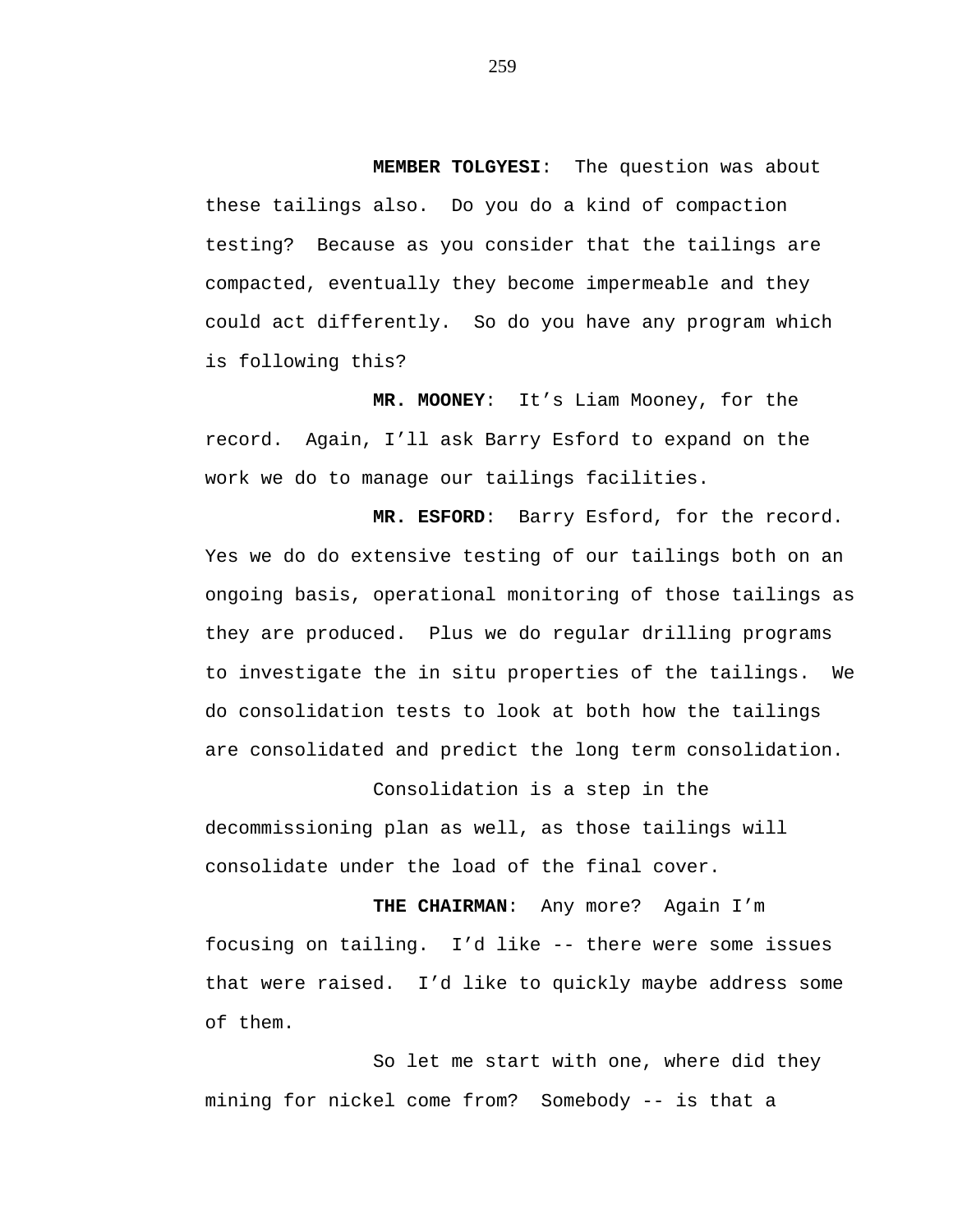feasible proposal?

**MR. MOONEY**: It's Liam Mooney, for the record. That is not economically feasible at this point and time.

**THE CHAIRMAN**: You want to ---

**MS. COXWORTH**: It has been suggested to us that it would be economically feasible and that the issue was one of whether or not Cameco would have to pay royalties on the nickel that they extracted.

**THE CHAIRMAN**: Okay, I mean, these are some things you guys can debate offline.

**MS. COXWORTH:** I might also just add that this would be a way of reducing the release of nickel into the environment so that it would have, even if it were only marginally economically beneficial, it would have an environmental benefit.

**THE CHAIRMAN:** Is there a concern about the nickel released to the environment right now? Staff?

**MR. McKEE:** Could you repeat the question, sorry?

**THE CHAIRMAN:** Is there a concern about nickel in the environment?

**MR. McKEE:** No. I mean, all waste streams on the sites are collected right now and go through the water treatment system and nickel performance in the water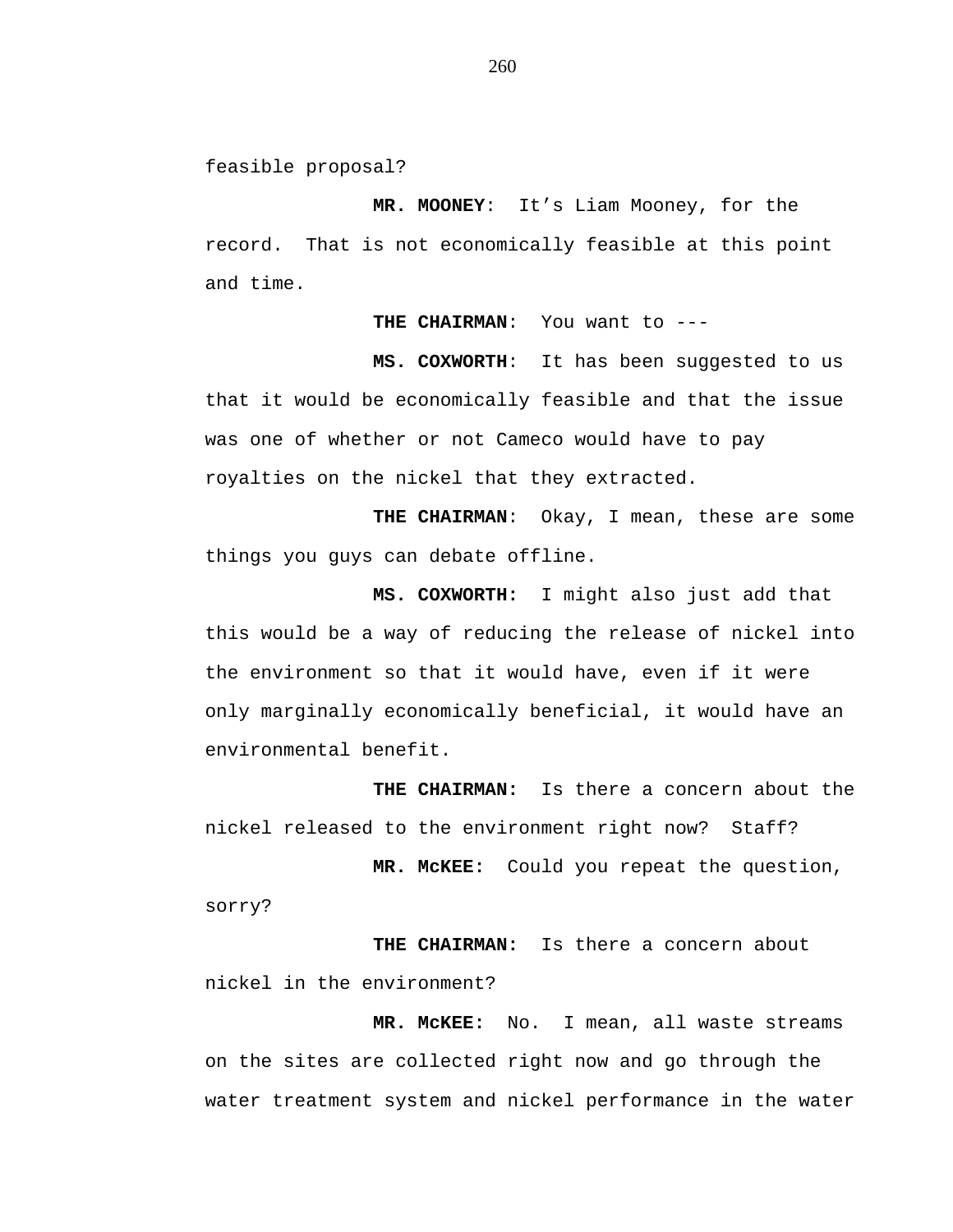treatment system is good.

**THE CHAIRMAN:** Okay. We'll get into those discussion when we go back to.

I'd like to move on to reverse osmosis, there were things, a few points made about that. Who wants to ask the question? Well, let me ask the question. Where do you get this information about people cooking the books, so to speak? This sounds to me like fraudulent activity.

**MS. COXWORTH:** We had -- we were approached by three separate individuals who are very familiar with the work site who brought these various concerns to us and wanted to make sure that they were brought to the attention of the Commission. We're not at liberty to identify these people.

**THE CHAIRMAN:** Cameco, would you -- how do you assure that there isn't such a thing being done and presumably, if it is being done, you would detect it in the release somewhere?

**MR. MOONEY:** Liam Mooney, for the record. I will ask Les Yesnik, as a general manager of that facility, to give you some details in that regard. But I want to emphasize again the reporting culture that we encourage at all of our sites and the periodic safety culture assessments that we do that give positive feedback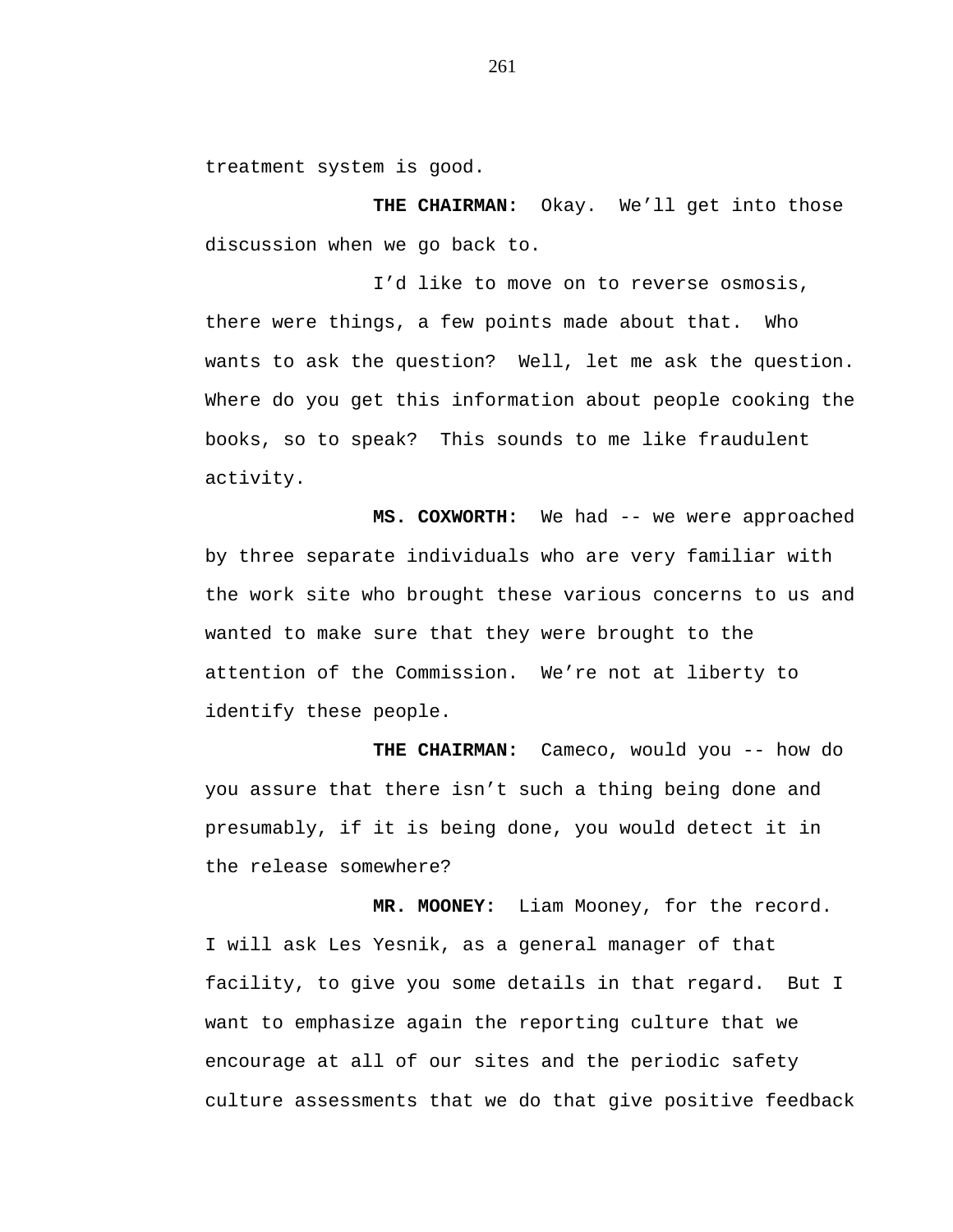on the strength of the safety culture, which again includes a strong reporting culture.

**MR. YESNIK:** Thanks, Liam. Les Yesnik, for the record. And I'll start by just emphasizing some of the points that Kevin Himbeault brought up previously.

The reverse osmosis plant is a world-class facility releasing very high purity effluent. And every day, we treat upwards of four Olympic-sized swimming pools of effluent from this facility, so over 20,000 cubic metres of water is treated. And a majority of that is released to the environment at a very high, pure state.

We do have very robust start-up procedures for this facility, where we ensure we monitor and ensure that we are meeting the pH on the discharge. We also have environmental monitoring and our environmental department does monitor this discharge daily. They would identify if there's an issue. And if there's an issue, as Liam notes, it would be reported. And that is the integrity piece. We ensure that we report when there are issues.

**THE CHAIRMAN:** You have another source that claim that, a confidential source, that it was not uncommon for trucks to deposit ore into the waste rock pile. Maybe Cameco can -- what I'm trying to ascertain is can somebody get away with doing it unnoticed?

**MR. MOONEY:** It's Liam Mooney, for the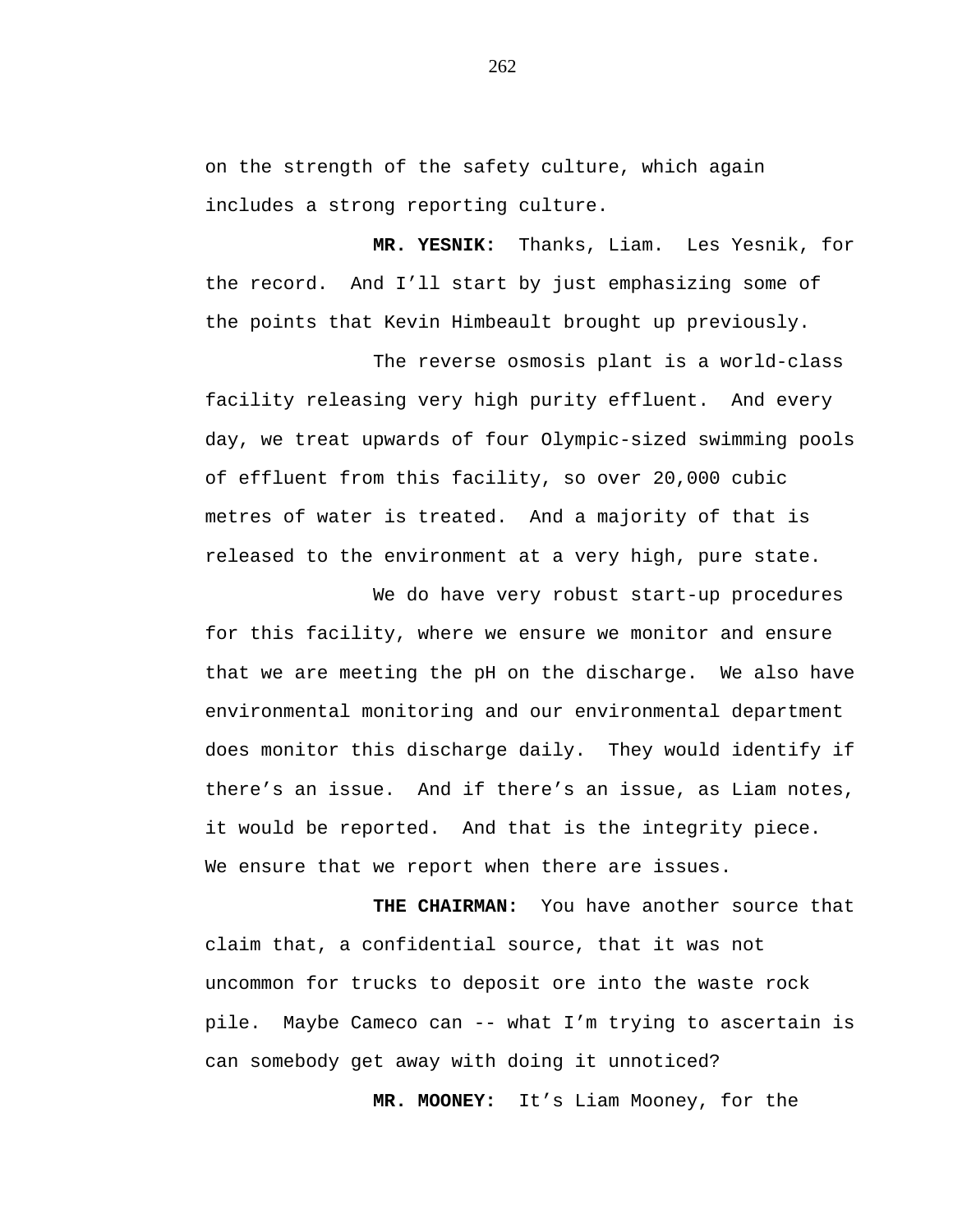record. And again, I'd ask Les Yesnik to give you some detail in that regard.

**MR. YESNIK:** Thanks Liam. Les Yesnik, for the record. We do not have any evidence to support this claim for sure. Protection of the environment certainly is one of our highest priorities and focuses when it comes to managing the Key Lake Operation.

And you can be assured that when the resource was being mined at the Key Lake Operation, of course we had a very well laid out metallurgical accounting process to recover that ore.

All the trucks, as they were coming out of the mine, were being scanned and it was documented what the great of that material was, it was either directed to a waste storage or it was directed to either clean or mineralized waste or off to the mill for processing.

That robust accounting gives us assurance that -- and the management at the time give us assurance that that resource was being accounted for and recovered to ensure, you know, you got the value out of the deposits.

**THE CHAIRMAN:** You'd like to comment?

**MS. COXWORTH:** Yes. I think that it's important to note that this was suggested as a historic practice, not a current practice.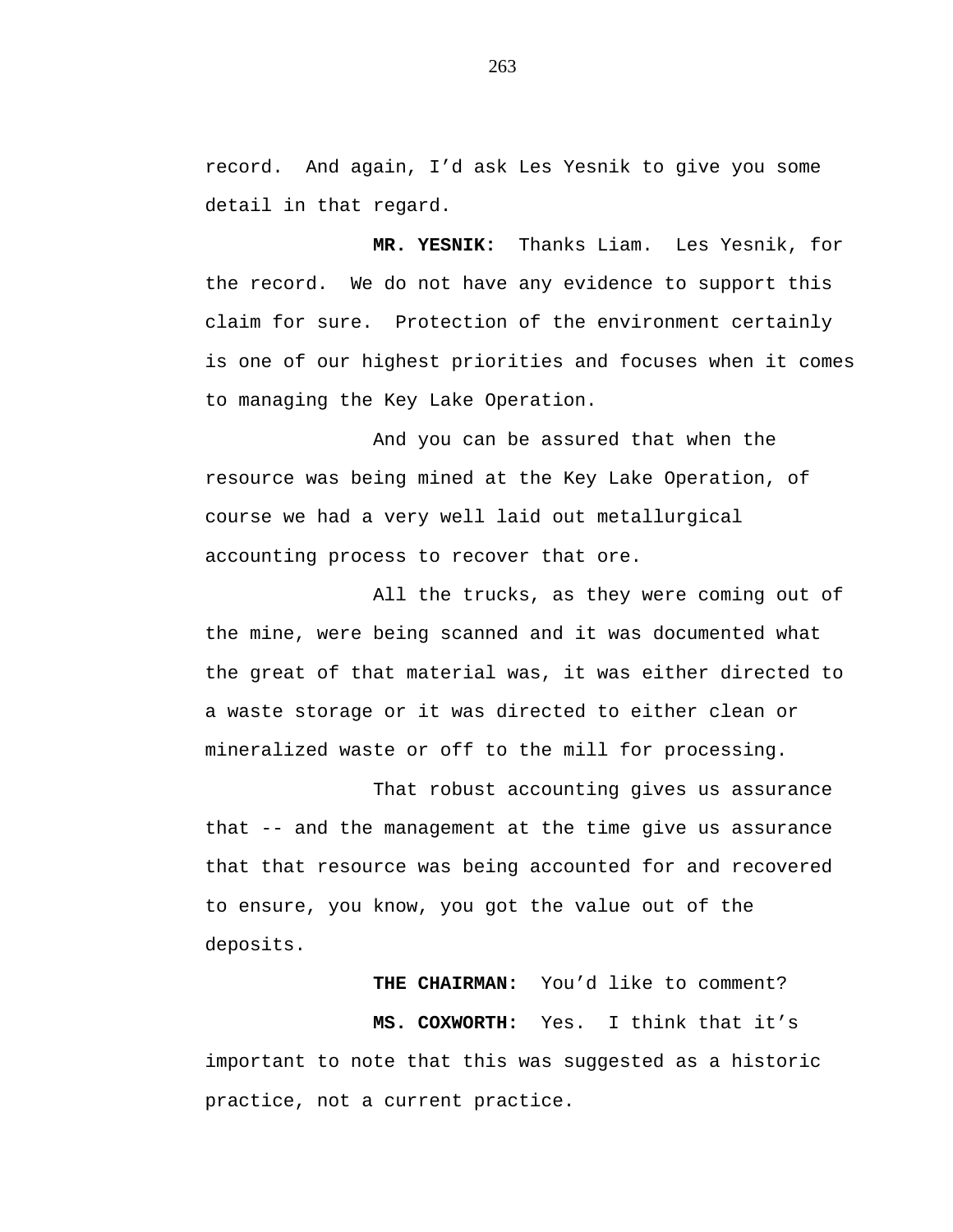**THE CHAIRMAN:** Any other questions before we take a break? Moyra -- Dr. McDill, sorry.

**MEMBER McDILL:** Moyra is fine. With respect to the reverse osmosis plant and the probe, is there any way that a calibration would involve a cup of water, a beaker of water in any way whatsoever? If this were occurring, could it possibly be correct in some way?

**MR. MOONEY:** Liam Mooney, for the record. And I'm going to ask Kevin Himbeault to provide some more details in relation to that. But again, the routine monitoring that we do of that facility gives us confidence of the quality of the water.

**MEMBER McDILL:** That's fine. But maybe there's something happening which is actually correct? I don't know. It seems a bit odd that a probe would be stuck in a coffee cup of water. But maybe a beaker of distilled water at 20 degrees. I don't know. Just asking.

**MR. HIMBEAULT:** Kevin Himbeault, for the record. Certainly one of the requirements to maintain the operation of the reverse osmosis facility is to ensure that the pH probes are calibrated and functioning properly. There is a preventative maintenance plan in place for that and there is a weekly calibration requirement on those pH probes.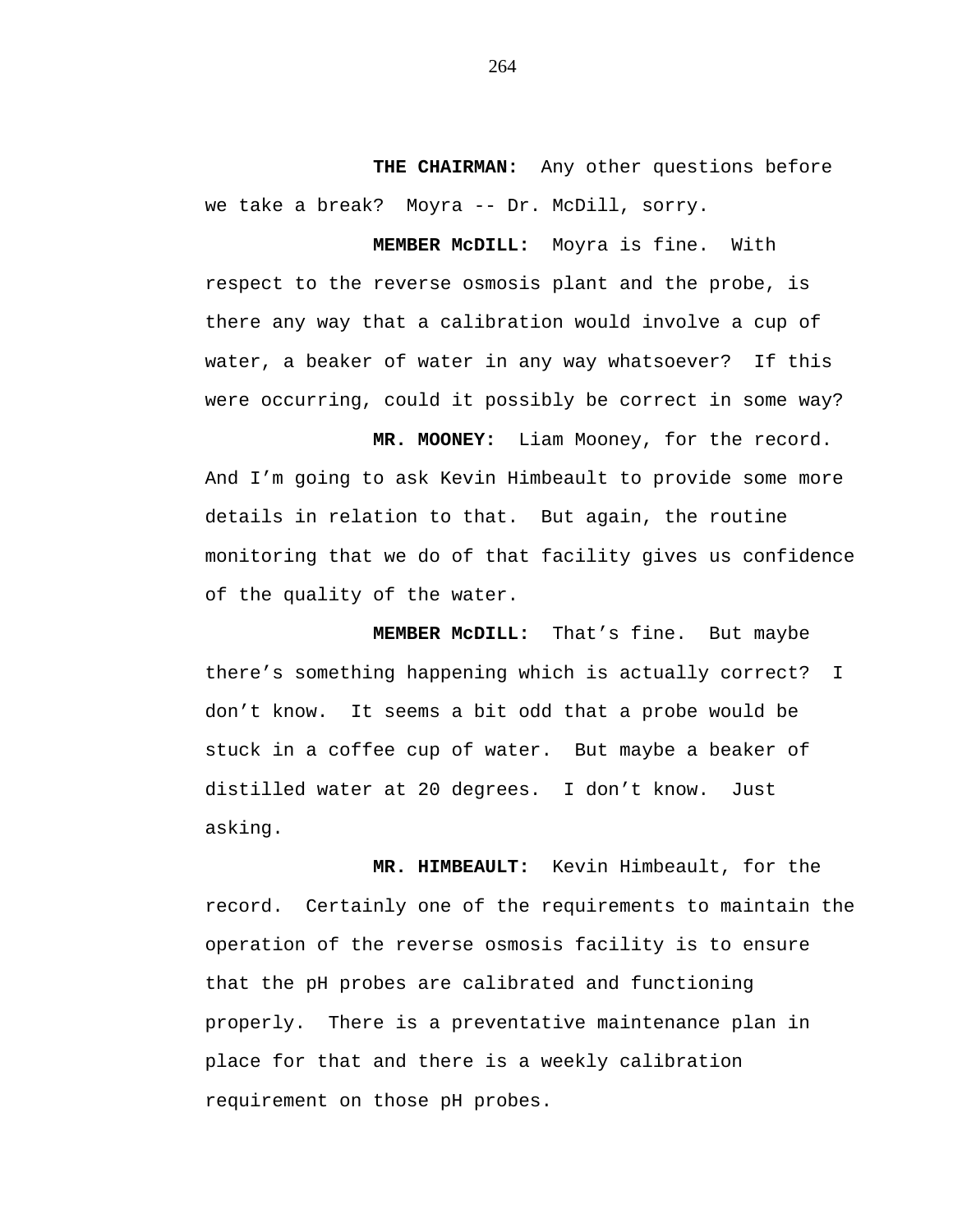So those probes do need to be removed from time to time out of the in line stream to be calibrated in a pH buffer solution. So that could be what the reference is alluding to and yes, that is something that does occur and it is required to occur to ensure that we have proper functioning.

**MEMBER McDILL:** Again, I have no idea if this has occurred, but is it possible that someone who is observing something of this nature might think it's operator bypass, when in fact it is calibration? I address that to you. If someone is observing something and they don't understand, then it can be misinterpreted very easily.

I don't know if that's happened, I wasn't there. I'm just making a natural inference from a lab. This is the sort of thing that happens in a lab.

**MS. COXWORTH:** It's hard for me to answer that question. But it was certainly suggested to us that it was a deliberate action when problems were anticipated with the quality. Because they didn't want to precipitate a closedown of the plant, which would slow down their operation. Again, I'm not in a position to know the validity of that comment.

**MR. YESNIK:** Les Yesnik, for the record. I'll just add one more comment. We also have independent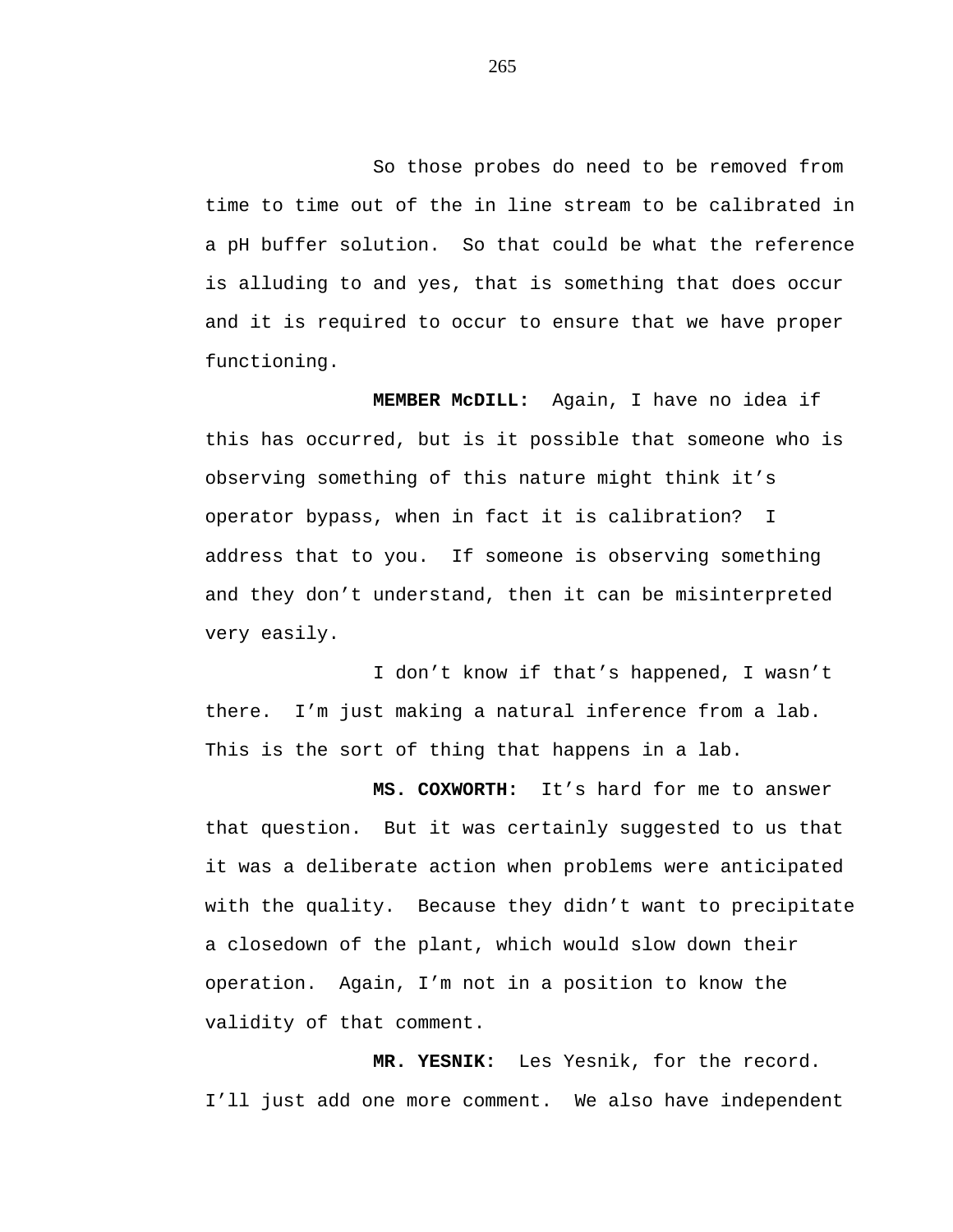sampling by our regulatory groups at times. And of course, if there was an issue found, they would certainly make us very well aware of it.

**MEMBER McDILL:** Maybe staff could comment a little on this sort of possibility.

**MR. LeCLAIR:** Just to note the comment with regards, as you mention, it's quite common for calibration of pH meters to actually have a cup of water with the buffer solution to verify. So I think there's some merit to that.

I think the other thing that's worth mentioning is the -- that water treatment system can in fact be shut down for extended periods of time without affecting the operations. These are not systems that need to be operating continuously in order to ensure ongoing production. They're drawing water from a number of locations.

If they need to shut it down to do maintenance, do these kind of activities, they can do it. So again, we don't have any evidence, but -- again, perhaps I can ask Tom Gates, who's the project officer for Key Lake. If he could perhaps comment a bit more on the system itself.

**MR. GATES:** Yes. With respect to the water quality leaving an RO plant, the principal operation of a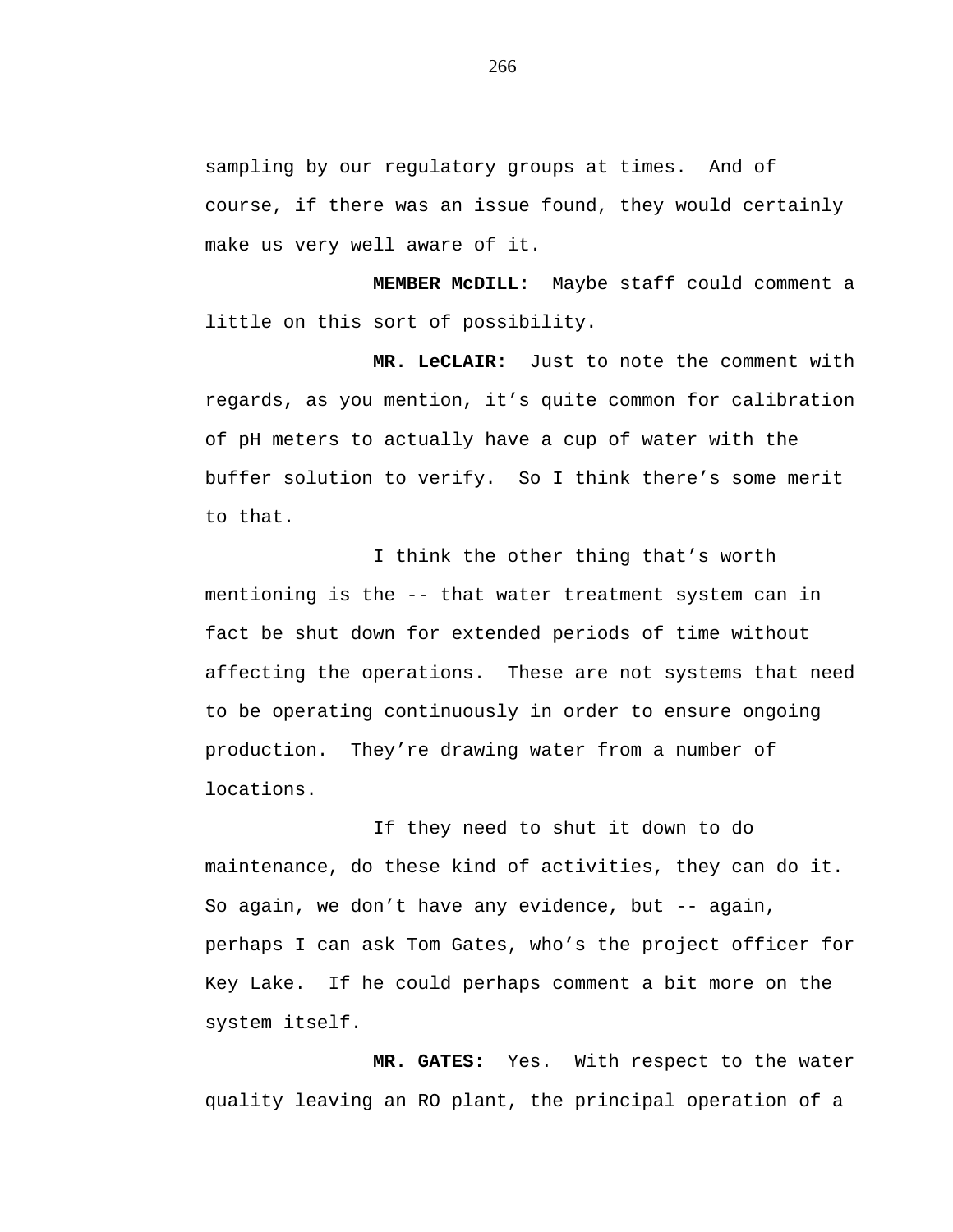plant of this nature is it's a nano-filter and water needs to be forced through it and the constituents are left on the filter and rejected. And those are -- that's the reject water. The permeate goes out. So there's very little opportunity to have off speck water when things are upset.

So also with respect to an online PH metre, they do need to be calibrated from time to time. They're taken out, they're calibrated in a cup. So I think these are the things that are going on.

And there is independent monitoring that goes on, side-by-side monitoring done by Environment Canada and also by Saskatchewan Ministry of Environment.

**MEMBER McDILL:** Thank you. There may be some confusion between what the witness is seeing and what's actually happening and the perception that a coffee cup is being used to, you know, as opposed to a labelled calibration cup, you know.

Good ISO standards are to label everything so.

# **MR. GATES:** Anything else?

**THE CHAIRMAN:** Just an observation. You've done an awful lot of work analyzing this. I still don't understand why you didn't get a visit to Key Lake to sit down and chat about some of your concern.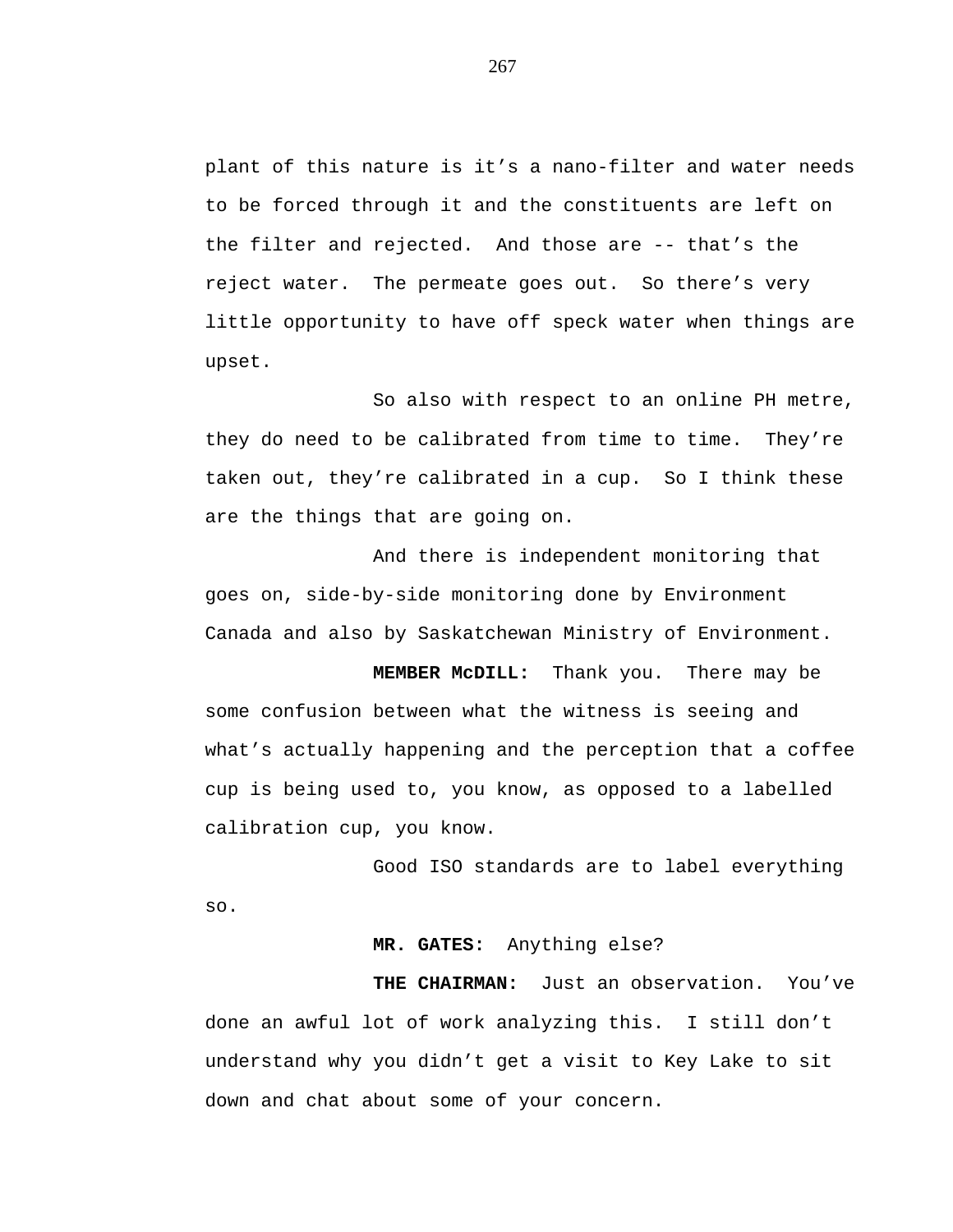It's on a principle that you're avoiding SCS, I'm just asking.

**MR. MOONEY:** It's Liam Mooney, for the record.

And no, we're not avoiding SCS. We did sit down and meet with them in advance of these proceedings to discuss some of the issues that were in their CMD and provide further information in relation to our operations.

**MS. COXWORTH:** I might comment that in our proposal for participant funding, we had requested funding to do a site visit to each of the sites and that was turned down. We –- several years ago when this process was managed under the FEARO process, the FEARO process did fund us to go on a site visit and -- to Rabbit Lake, yeah, not to Key Lake.

So, you know, I think there's been a change in the attitude or the expectations of participants.

THE CHAIRMAN: We -- unfortunately, we have to take a break. We will do a 10 minute break and we'll continue with McArthur and Rabbit Lake. Thank you.

--- Upon recessing at 4:40 p.m./ L'audience est suspendue a 16h40 --- Upon resuming at 4:56/ L'audience est reprise a 16h56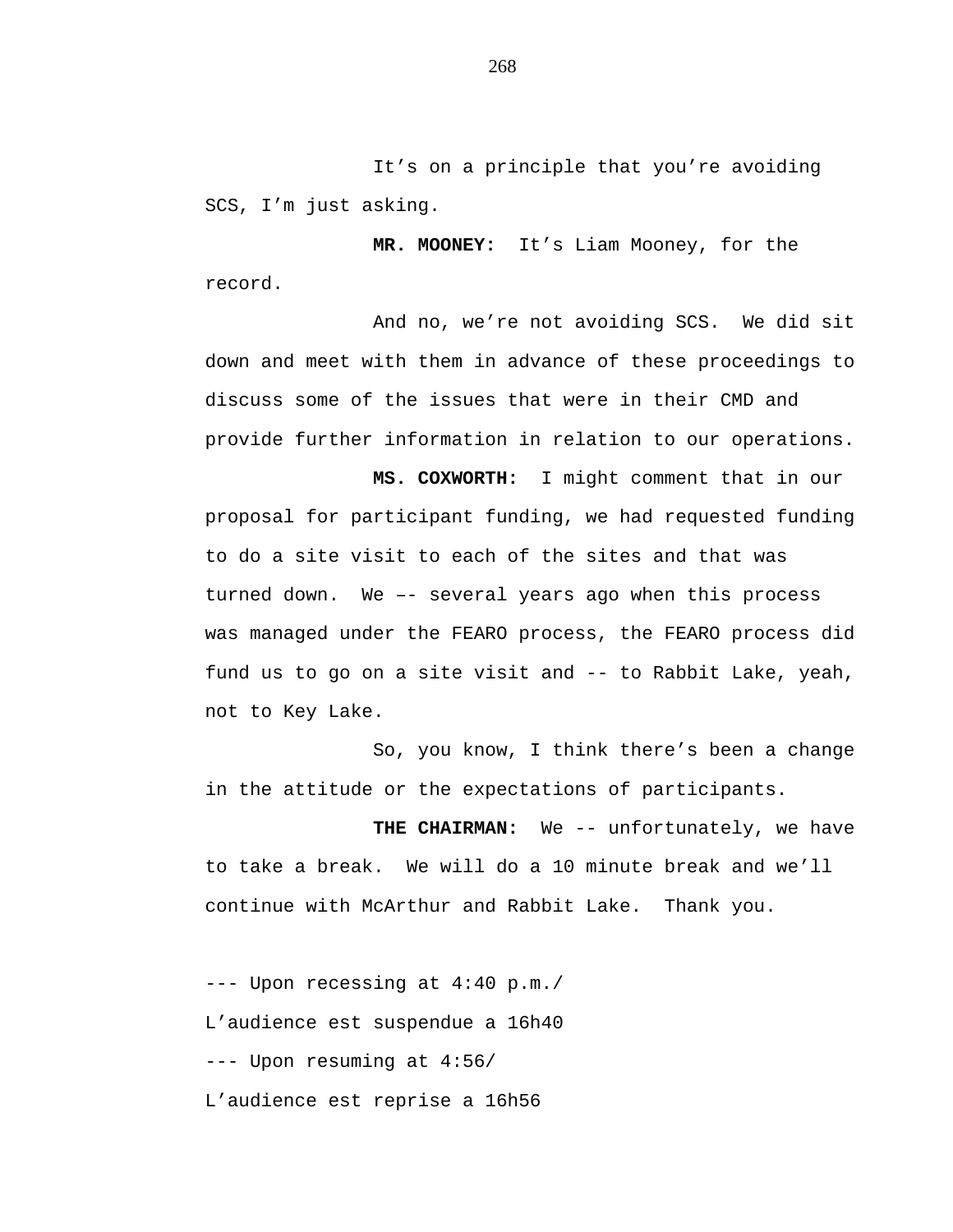**THE CHAIRMAN:** Okay. We would like to continue.

Just in terms of a time check, we would like to break -- the next break around 6:30 if it's all okay. And we got a lot of territory to cover. So a little hint for everybody in terms of replies and questions.

And we going to McArthur Lake -- McArthur River, sorry.

And let me open up for questions. Anybody has a question on McArthur River?

**MEMBER HARVEY:** Yes, on page 2, the third paragraph, in the view of the Saskatchewan environment and society, one logical policy change would be to CNSC to prohibit Canadian company from selling. Would you just comment that? We'll ask that to the staff, what CNSC has to do with that -- with such policy?

**THE CHAIRMAN:** Sorry, I missed. We're talking about -- where are you?

**MEMBER HARVEY:** Page two.

**THE CHAIRMAN:** McArthur River.

**MEMBER HARVEY:** Yeah. McArthur. We are not on McArthur?

**THE CHAIRMAN:** Oh.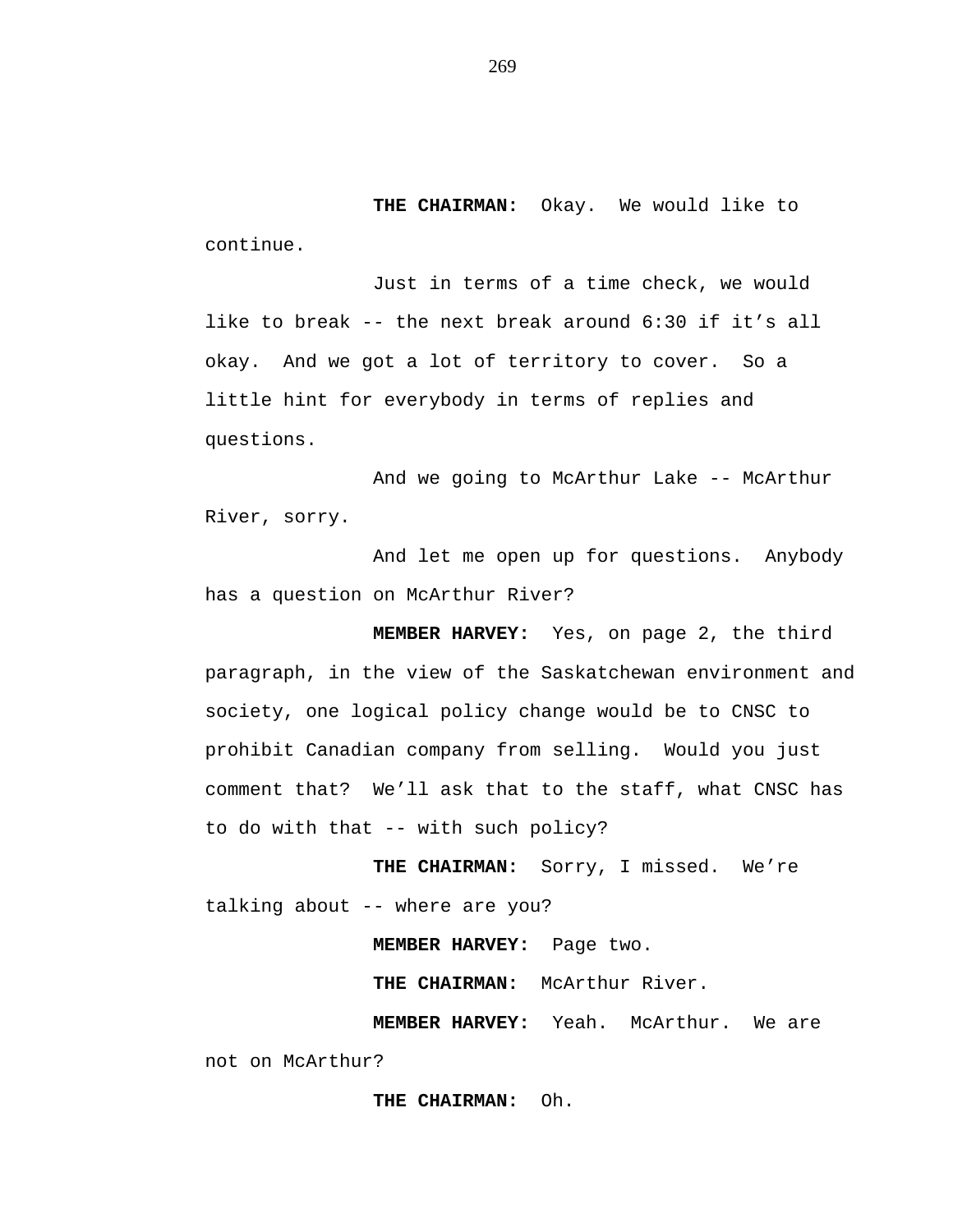**MEMBER HARVEY:** This is a document that – well it's for the three operations there. I'm sorry.

THE CHAIRMAN: Are you -- okay. So are you ---

**MEMBER HARVEY:** That's August 2013 and that's submitted -- the (inaudible) for McArthur River and Rabbit Lake operation. That's a comment to the three ---

**THE CHAIRMAN:** Oh, okay. This is their --- **MEMBER HARVEY:** I can wait. If you want to go directly to McArthur.

**THE CHAIRMAN:** I think they are -- this is the CMD 14.21 but it has two parts to it, right? It has the first one which deals with -- with McArthur River. The second one is a CNSC condition for Canadian sale of uranium in the ---

**MEMBER HARVEY:** That's right. That's the place, yes.

**THE CHAIRMAN:** We ordered that -- kind of out of scope here.

**MEMBER HARVEY:** Yes, I know. I wanted to –

--

**THE CHAIRMAN:** What do you want?

**MEMBER HARVEY:** --- answer.

**THE CHAIRMAN:** Okay. Go ahead and ask the

question.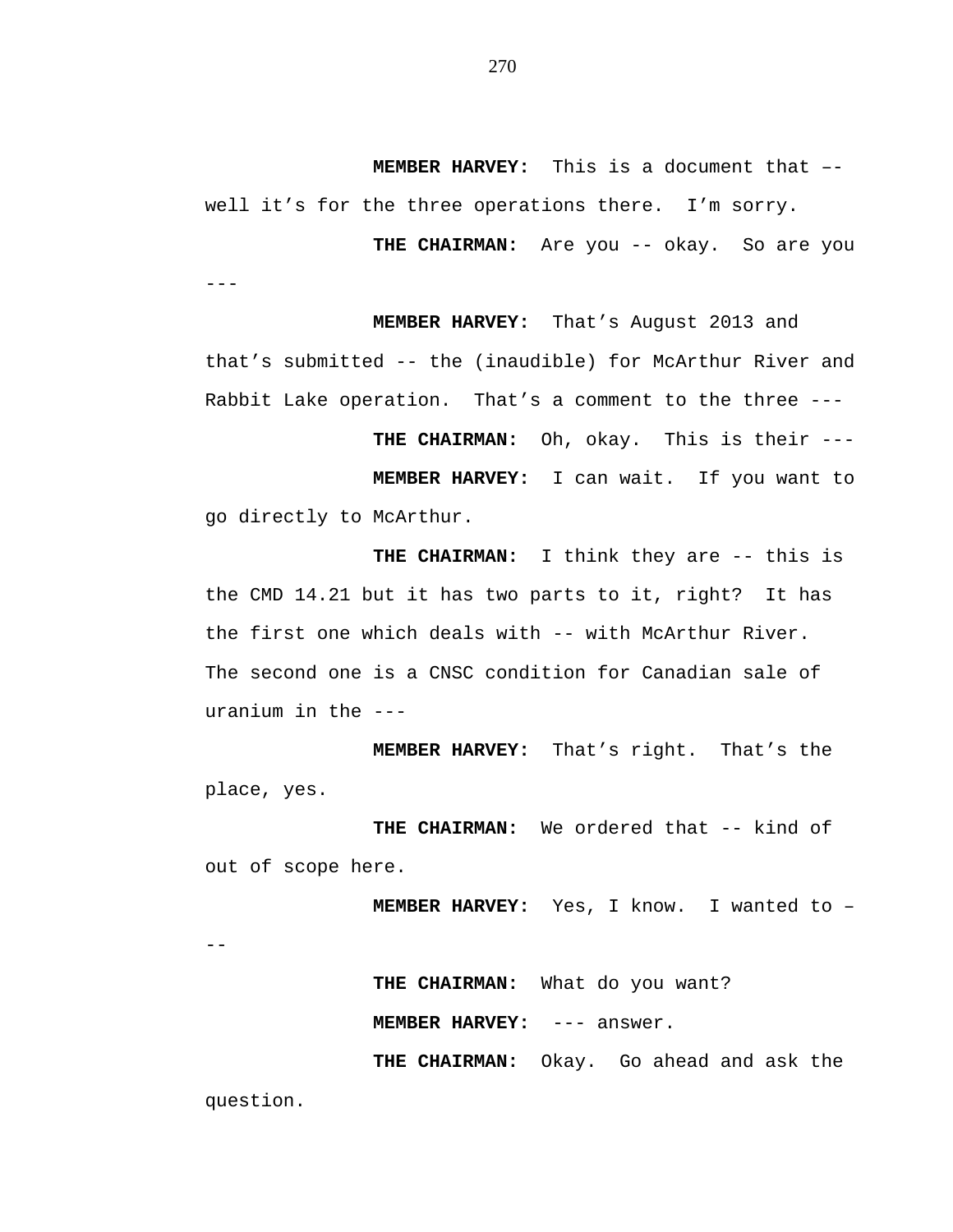So we're on page two, what paragraph? **MEMBER HARVEY:** At the third paragraph. **THE CHAIRMAN:** Okay. This is in terms of selling uranium to tsunami or earthquake sensitive facilities.

**MEMBER HARVEY:** Well my question was, who established such policy if it would be pertinent?

**THE CHAIRMAN:** Well let me try to reply it. Okay? We will not regulate another country safety. They have –- wherever we sell material to have their own regulator and they have their own government and they have policy decision. So it will be a bit presumptuous on Canada to say to Japan, "You know what? We're not going to sell it because you don't know what you're doing." You may disagree but that's the government policy.

Next question.

Anybody has another question?

Dr. McDill.

**MEMBER McDILL:** Thank you.

Maybe I could ask both -- but first Cameco and staff to talk about the assumption of plugging with concrete and years going by. Give us a starting point.

**MR. MOONEY:** Sure. It's Liam Mooney, for the record.

And again, in our decommissioning planning,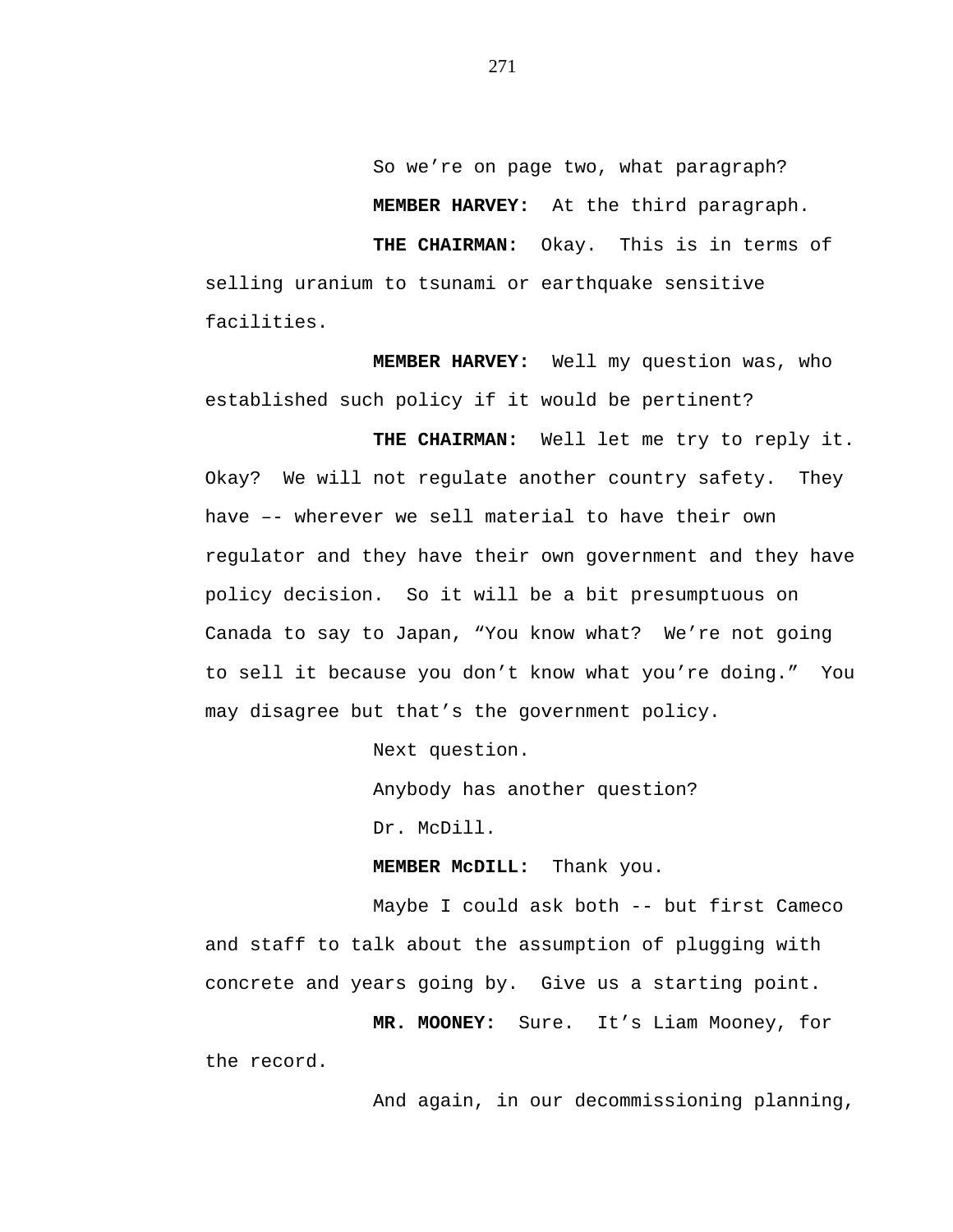we want to ensure that the facilities are safe, secure and stable for the very long term.

So I'll ask Barry Esford to provide some background on the proposed plugging with concrete as well as the relationship for rehabilitating it through the institutional control.

**MR. ESFORD:** Barry Esford, for the record.

With respect to plugging the underground workings post-decommissioning, I think that, you know, if you look at sandstone is often calcite cemented. So it's really -– it's nothing different than that. You have natural fracturing in the ground in place. We've actually removed most of the radiation if you will, most of the uranium product. That's what we're recovering.

So, you know, post-decommissioning, I don't see this as a concern.

**MR. MOONEY:** Sorry, I just close that by indicating as part of the institutional control funding it -- of the two funds that are established, one would look at replacement of the concrete caps once the site is in institutional control on a periodic basis.

**MEMBER McDILL:** I think the intervenor's concern is more the 10,000 year timeframe. Pyramids aren't getting that far yet. So reassure us that there is some mechanism over 10,000 years. You know, it's not my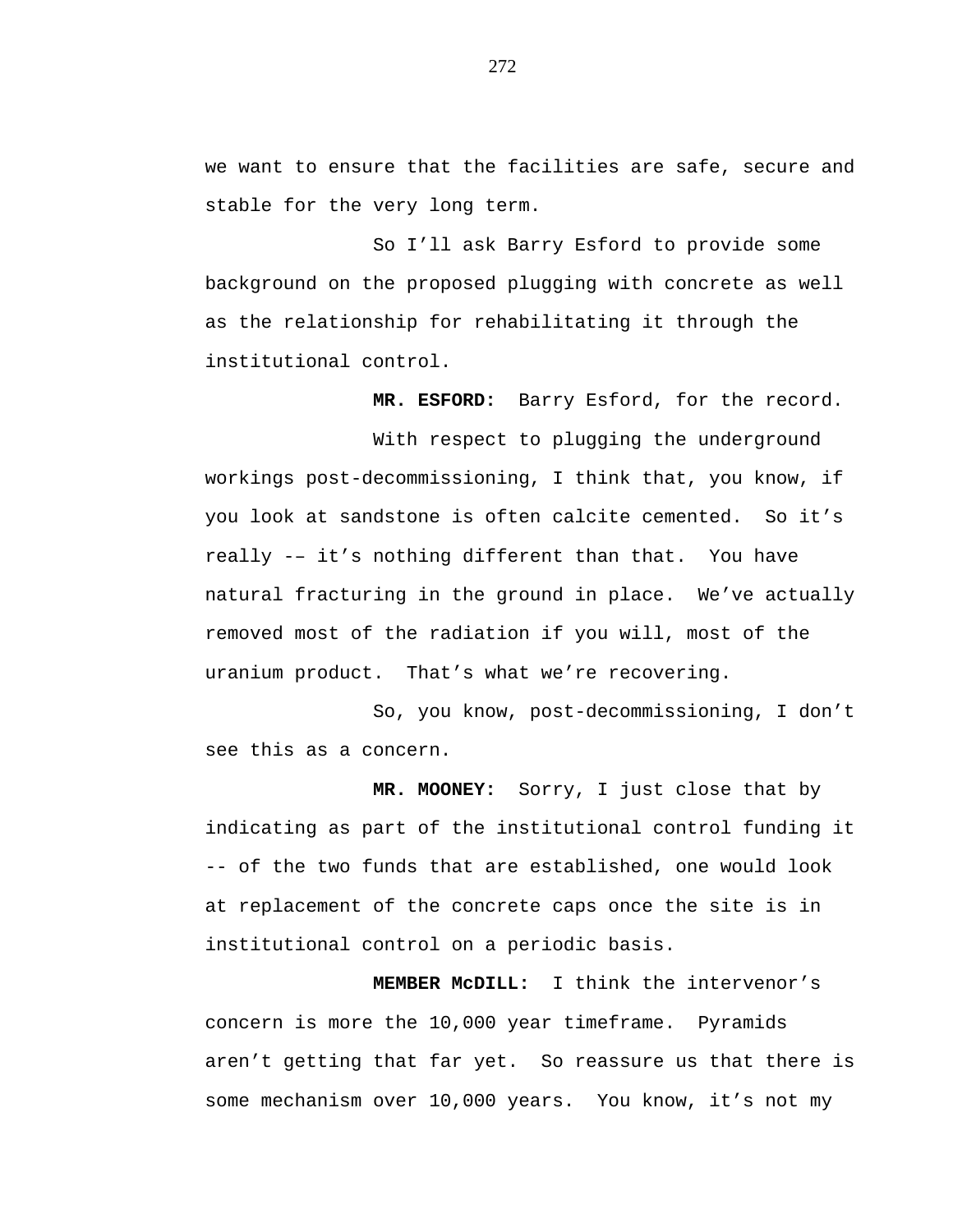kids, my kid's kids, kid's kid's kids. I assume they're going to be much more intelligent than we are but 10,000 years is a long time.

**MR. MOONEY:** Liam Mooney for the record. Again I'll ask Barry Esford to expand on the McArthur River decommissioning and ground water planning that has gone into the proposed decommissioning plants.

**MR. ESFORD:** And Barry Esford for the record. So McArthur River is a deep underground operation. So, we're talking about 680 metres deep. So again, I guess I'm not clear on your question or the concern.

> **MEMBER McDILL:** I'll quote the intervener: "We were there for invite Cameco's technical opinion on the potential for ground water contamination resulting from migration of contaminated mine water within a 10 thousand year timeframe."

And I'll -- once, once you're -- you've answered I'll pass it over to staff.

**MR. ESFORD:** Barry Esford for the record. So, post decommissioning, when we're done operating the site, the mine will be flooded and the natural ground water table will re-establish itself. And, with the mine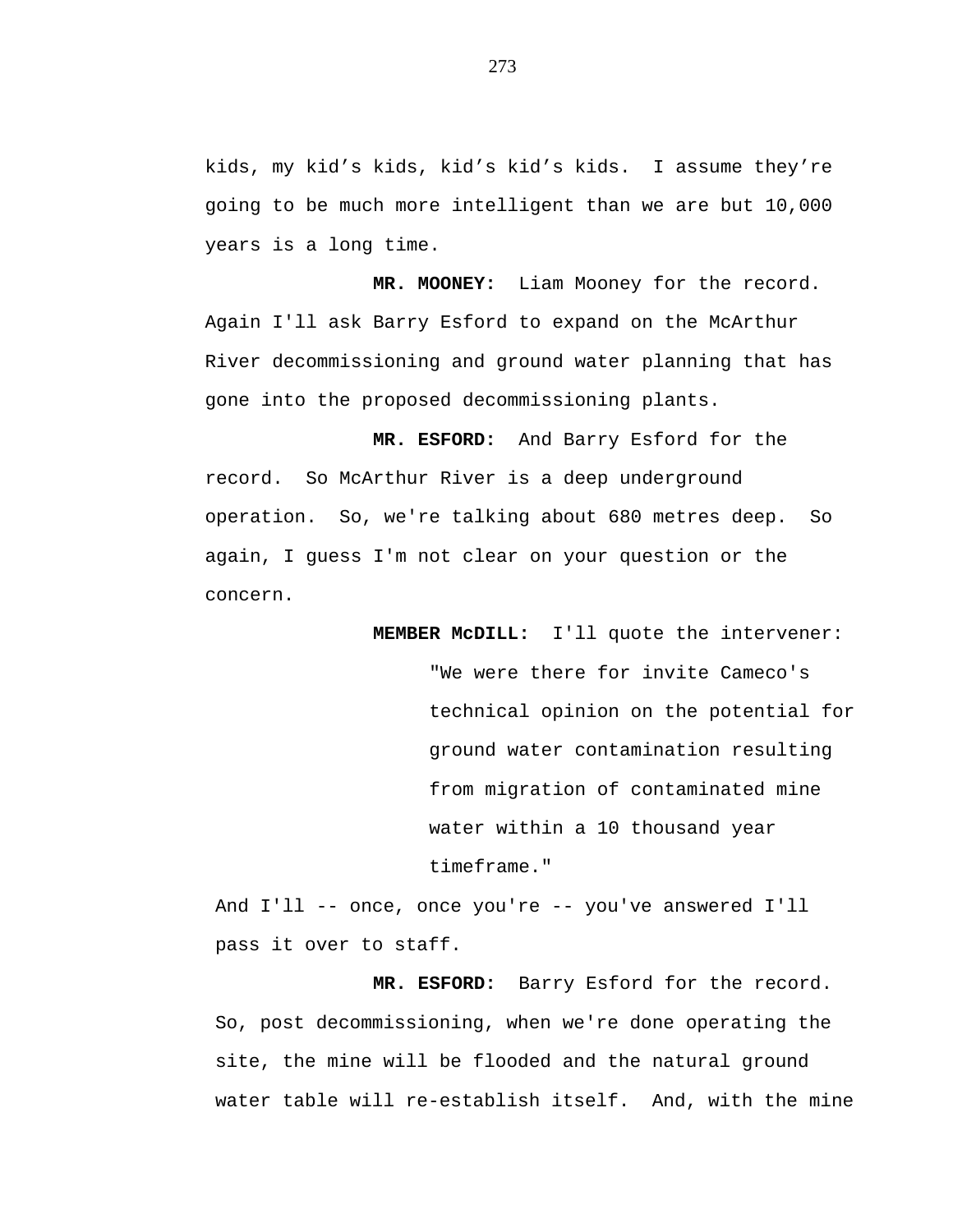workings, deep underground they will have some interaction with the natural ground water flow. But we wouldn't expect this to have a significant adverse effect.

### **THE CHAIRMAN:** Staff?

**MEMBER McDILL:** Sorry, I miss whether you said and or --- I'll pass it over to staff.

**MR. LeCLAIR:** First things first. It is common practice in any underground mine to cap and seal the shafts. It's a common practice. You'll see that across country. You'll see that around the world. And it's for the purposes of controlling access. It is so people don't fall down the hole. It's not really meant for controlling water movement.

It's customary also to flood the mines and reason why is to prevent further oxidation of the expose rock in the workings. The primary process is by which contaminants move into the environment, are diffusive processes that are quite slow. And at depths of 600 metres, the distances that would need to be travelled are quite long.

So, there's several models that are out there that can predict the movement of contaminants through the ground water pathways and we tend to see that those predictions then show that the release is to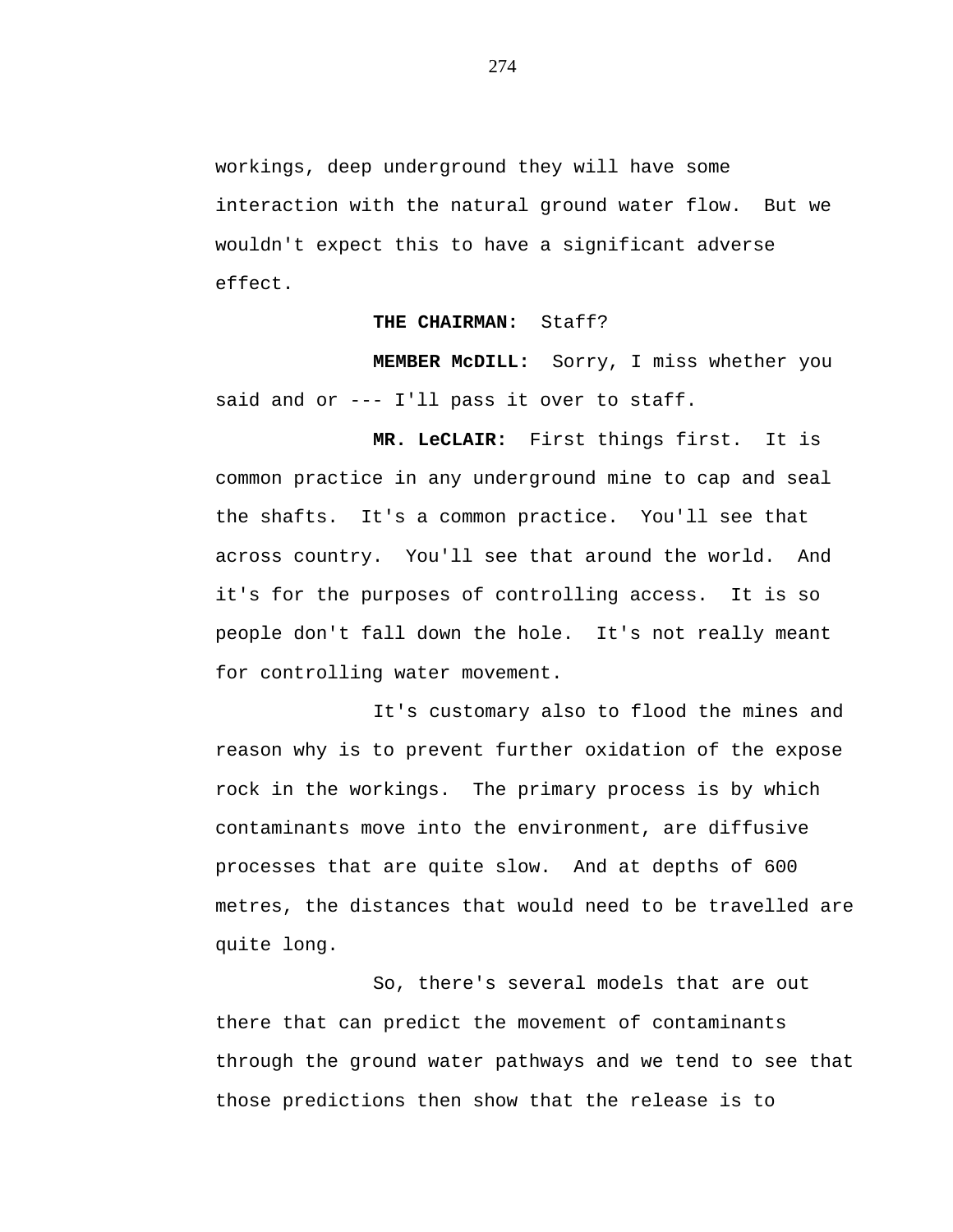surface water bodies where it really starts to matter, would be very, very low and wouldn't present a problem in the long term.

**MR. LeCLAIR:** I believe Malcolm McKee has some further comments.

**THE CHAIRMAN:** You don't have to.

**MEMBER McDILL:** So we're talking about

diffusion, at various slow rates and very deep depths and established practices. Now there's one more coming.

**THE CHAIRMAN:** Okay. Any other question I think we would like?

**MEMBER McDILL:** I think there's one more from staff. No.

**THE CHAIRMAN:** Okay. Can we then move on to Rabbit Lake? Questions?

Can I start with a general, maybe from Cameco? So, Rabbit Lake started this so many years ago before we had this regulatory framework that we have now. So, how does -- what does it mean in terms of impacting where you have to do catch up, and maybe retrofitting some previous practices? Maybe you can give a little, a quick kind of a thing. What does it mean, in terms of catching up?

**MR. MOONEY:** Liam Mooney for the record. And I think one shiny example, during the previous 5-year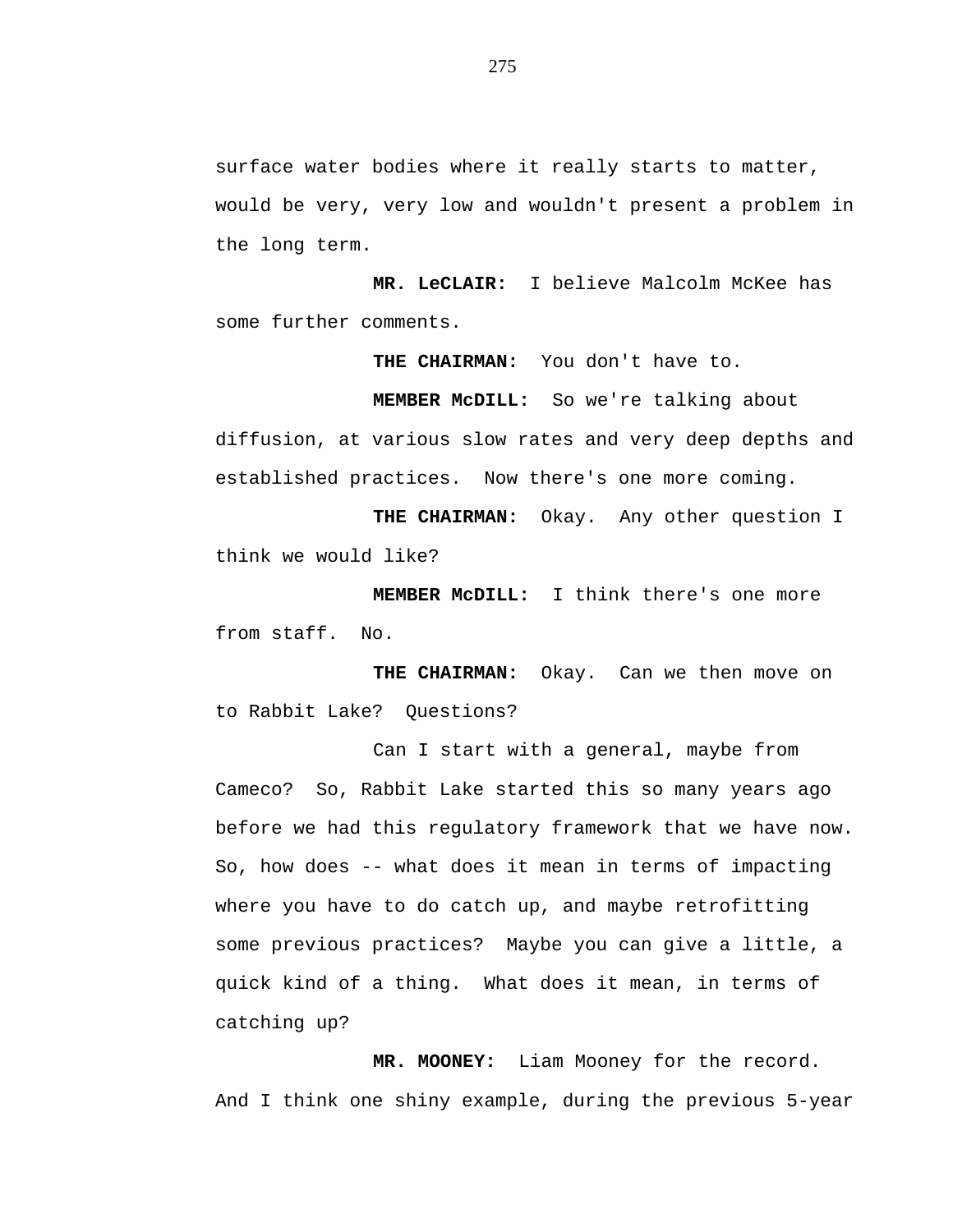licensed term and we'll continue into the planned licensed period, would be the reclamation activities onsite in the ongoing reclamation activities, concurrent reclamation activities that we now have underway.

Whether it be the covering of the B-Zone waste rock pile or the successful removal of the coffer dam on D-Zone. Now, there's been no shortage of steps taken over the previous 5-year licensed term that have put Rabbit Lake in a much better position going forward and secured. I would suggest a long term operational future of that site.

**THE CHAIRMAN:** So, you think you will be able then to, in their remediation, to catch up and put in place the same kind of quality decommissioning and reclamation that you have in a more modern site?

**MR. MOONEY:** Liam Mooney for the record. And perhaps I'll ask Scott Britton to talk about the preventative maintenance program at Rabbit Lake. But we do -- we do see the protection of the environment, as well as the health and safety of our workers and the public, as a highest priority. And so, taking steps to modernize our affluent improvement, during the current licensing period, was a big step forward in that regard. And, I'll leave it with Scott to give you a bit more in relation to the infrastructure at the facility.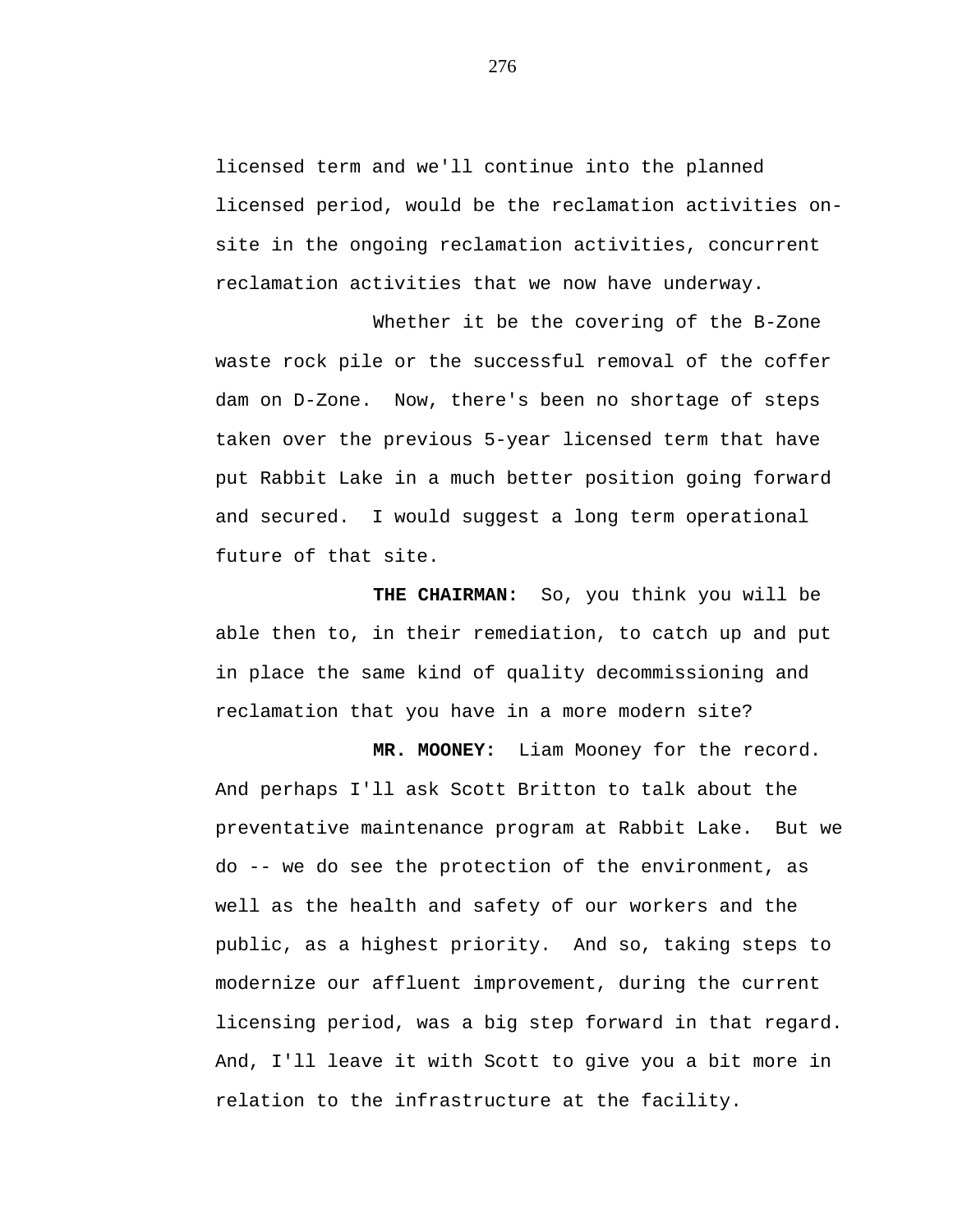**MR. BRITTON:** Thank you Liam. Over the last five years of the licensing period, why there's been many upgrades to the existing Rabbit Lake facilities, both in the mill and around the auxiliary facilities that support the operation, including the -- our operations for treeing, water that's going to be release from the site. But those are all sustained by vary robust maintenance activities that would, their very skill workforce and that follows very strong work practices that make -- ensure that all of the equipment and facilities that are used for day to day activities, in fact, are being operated effectively and efficiently.

**THE CHAIRMAN:** Staff? Anybody want to talk about that particular item. I know it's generic and it's general, but is there something unique about Rabbit Lake, since it's the oldest?

**MR. LeCLAIR:** It's more to do with the fact, as an older site, it has a lot more history. It has several waste rock piles and pits that have been mined out. So there's several different areas that need to be decommissioned. So what you would expect from a mine that's been operating for an extended period of time and is mined out in several different areas.

**THE CHAIRMAN:** But you're convinced it can be decommissioned and reclaimed properly?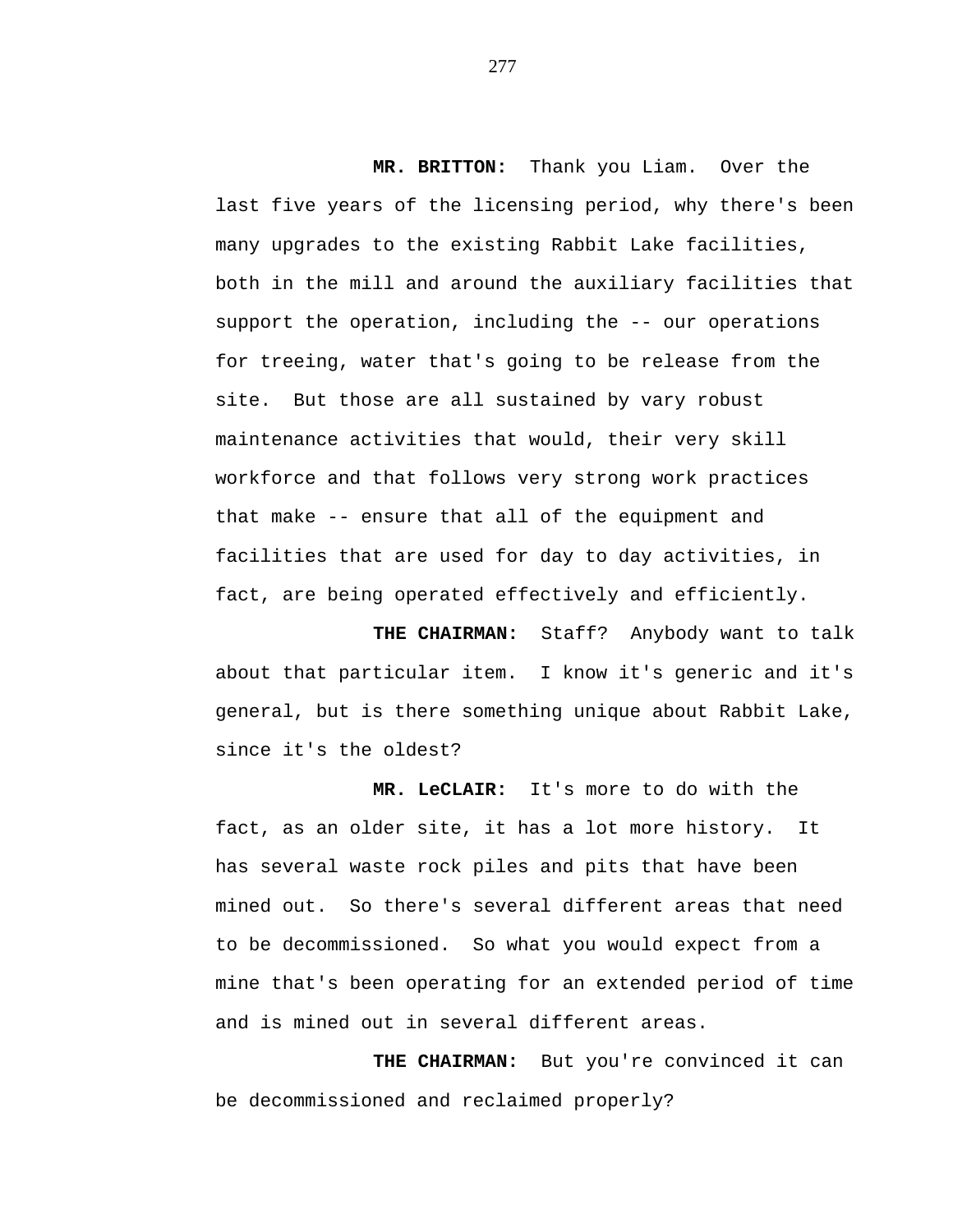**MR. LeCLAIR:** Yes, yes, because there's several means, engineering designs. In fact, in the SCS submission, there's several examples of activities that can be done to decommission these facilities safely.

**THE CHAIRMAN:** Thank you. Question? Dr. McDill?

**MEMBER McDILL:** Thank you. I believe we've had a discussion on the idea of a permeable reactive barrier before, but it wasn't in the community. So perhaps I could ask Cameco to review that.

**MR. MOONEY:** It's Liam Mooney for the record. And you're correct Commissioner McDill that it was brought up, in relation to the Beaverlodge property previously by SES. I'd ask Barry Esford to provide some context around Cameco's views of the applicability of that technology in the Rabbit Lake circumstances.

**MR. ESFORD:** Barry Esford for the record. Permeable reactive barriers are, or can be an effective means to treat water. That's really -- I see them as one option of treating water. They're typically an in situ method, which can have advantages in certain situations.

**MEMBER McDILL:** For the sake of the community, in situ is Latin, let's at least try and use English.

**MR. ESFORD:** So, I guess just for the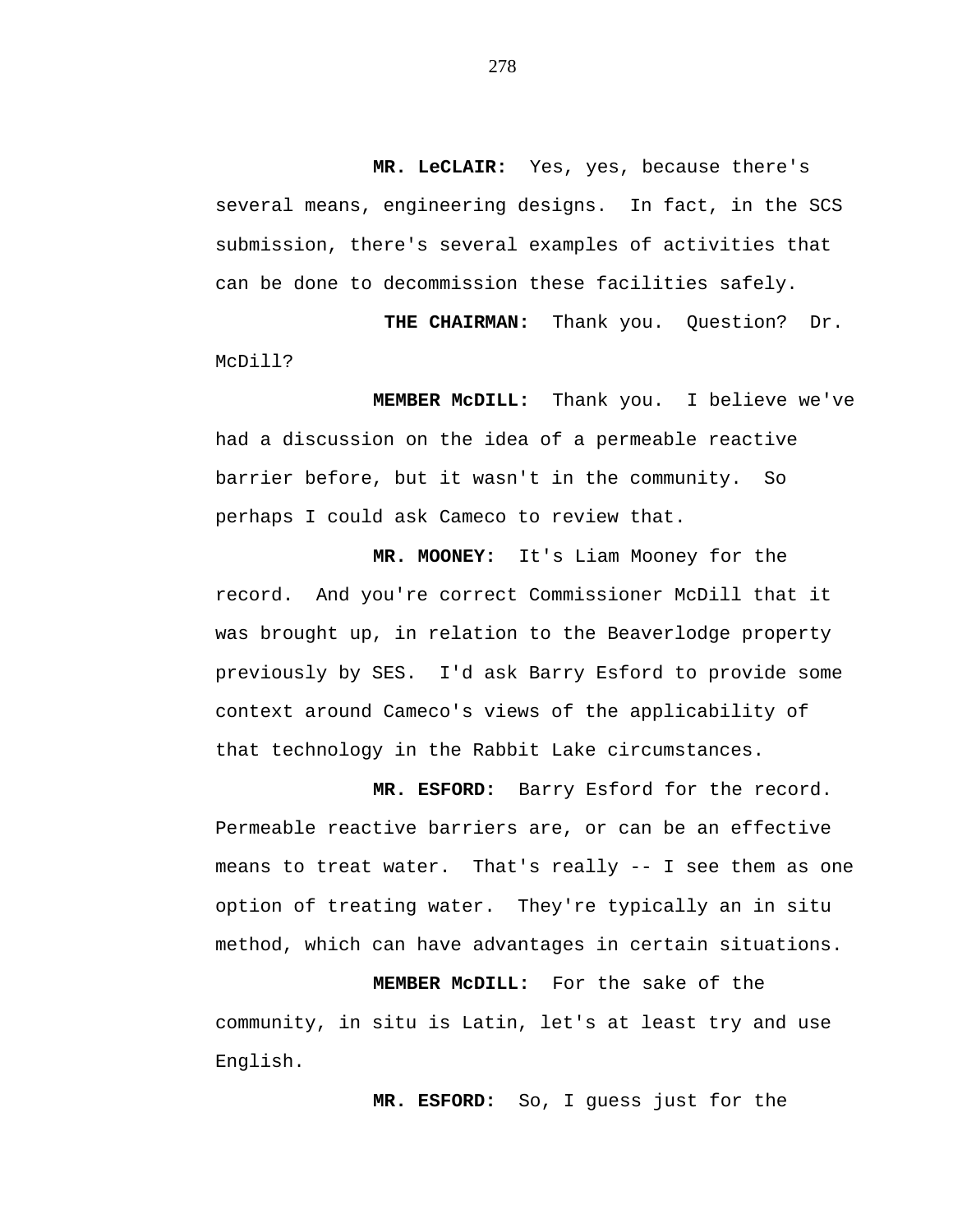audience then, and what in case you're not familiar with this technology. What it is, is basically installing something in the ground that say, for example, the ground water would pass through and in doing so, as it would flow through that material, it would treat, it would be a treatment method. So that's really what a permeable reactive barrier is. It's a treatment method for ground water. So it can be effective in the right situation. And we would certainly consider this as a technology to treat ground water. Some of the -- one of things with it, it's not a, you know, it's not something you build in the ground and it lasts forever. Similar to any water treatment plant that you would build, it would need maintenance. So would a permeable reactive barrier, that would have to be rehabilitated over time to basically keep that media that's treating your water functioning. So we don't see it as a long-term treatment option, but it is a treatment option.

**MR. PREBBLE:** I think one of the things that would be attractive about its application on the Rabbit Lake site is that there are -- I think it particularly would work well as a way of removing uranium and heavy metals from surface water as well, especially where you've got narrow surface water circumstances. So we were thinking that Rabbit Creek and the Effluent Creek,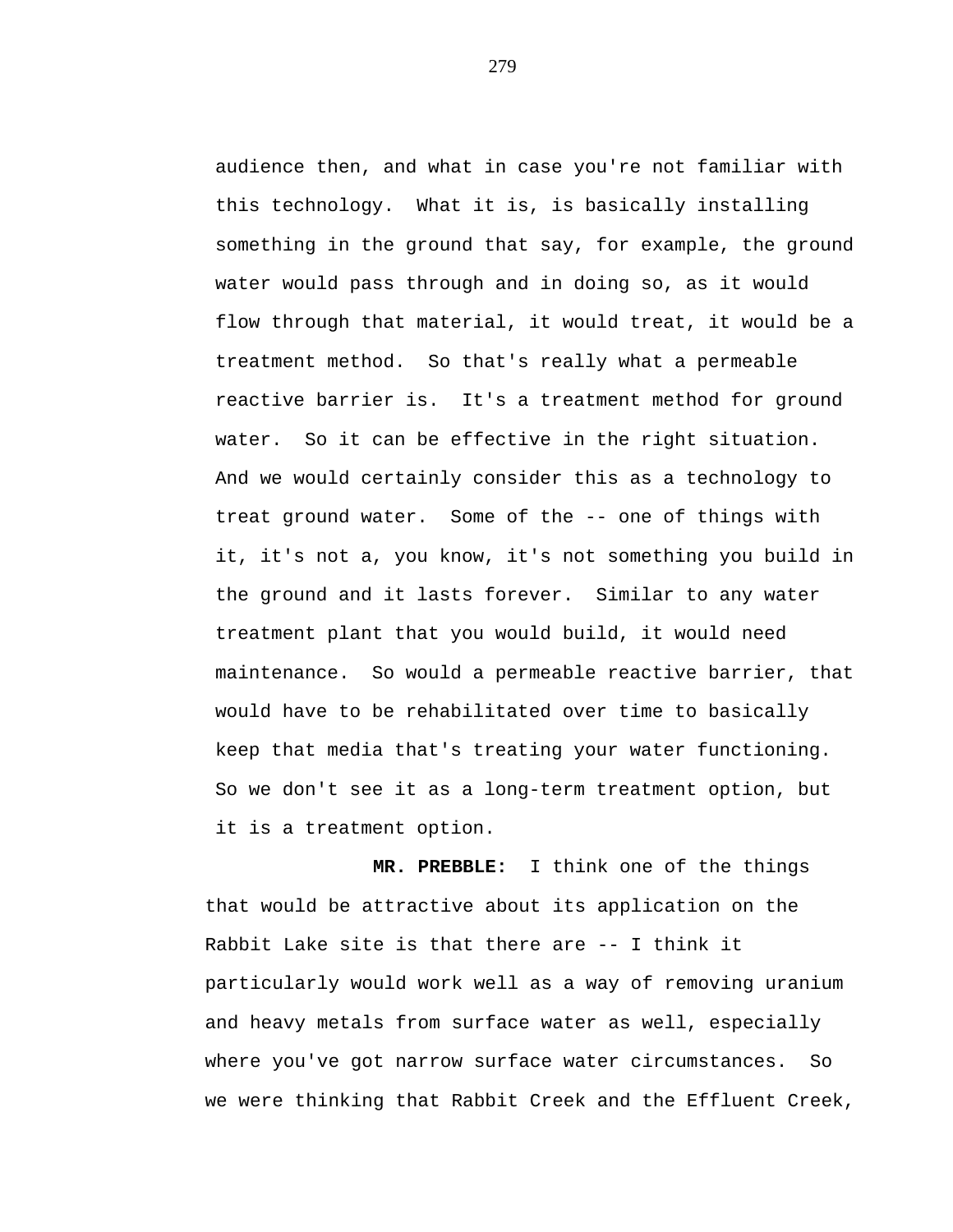for instance, would be two good places to use permeable reactor barrier technology in addition to Cameco's suggestion that it could be applied in terms of reducing contaminants in groundwater as well. And it's relatively low cost and it's a proven technology that's being used a fair bit in the United States.

Dr. Latchman, who has been working with us on this, has unfortunately just passed away, but his company, Eco Technologies Limited and Dr. Latchman, have done a lot of really good work on this. And we filed some material on this during the Beaver Lodge submission that we hope will be helpful to you and other members of the Commission.

#### **MEMBER McDILL:** Staff?

**MR. LeCLAIR:** Yes, as I had said -- Jean LeClair, for the record.

As I said back in Saskatoon, the primary reactor barrier, these barriers can work quite well, and I have to agree that there are applications where they could be quite useful.

As I mentioned then, I'll mention it again, one of the challenges in applications for surface water, where you're actually intercepting the water from a creek or a stream, is the water's got to go through the barrier, it prevents the movement of fish. And so it has a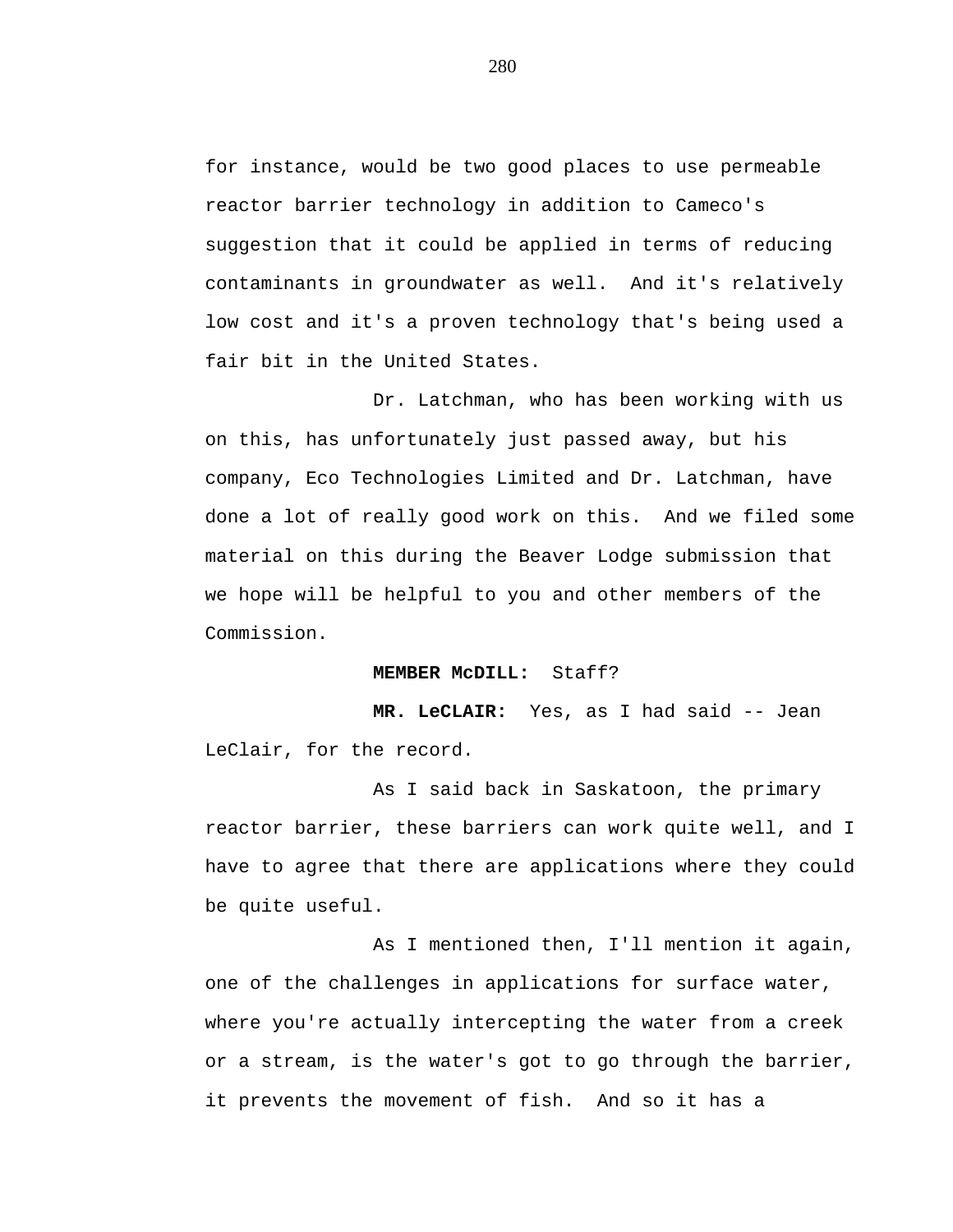potential impact, ecological impact. It's something that needs to be considered.

So if you have a situation where there is no aquatic life that needs to be able to move throughout the -- across from a lake to another lake, it might work out quite well. And so that's one very important limitation on applying it in a surface water application, which is why you usually see it more in a groundwater, where you're actually putting it in the ground and there's no barrier to the movement of any plants, bugs, whatever, aquatic life.

**MEMBER McDILL:** Is there aquatic life in Rabbit Creek that would -- do we know?

Cameco.

**MR. MOONEY:** Sorry, it's Liam Mooney for the record.

And I'll ask Kent England to -- a former Rabbit Lake employee to respond to that question.

**MR. ENGLAND:** Kent England, for the record.

There is aquatic life in the creek.

There's not large fish spawning movements or anything like that, but it is -- I'd like to add that that creek is very isolated; there are no roads to do this infrastructure project. To get this material in would -- actually, I don't know how you would do it. And also, solutions we're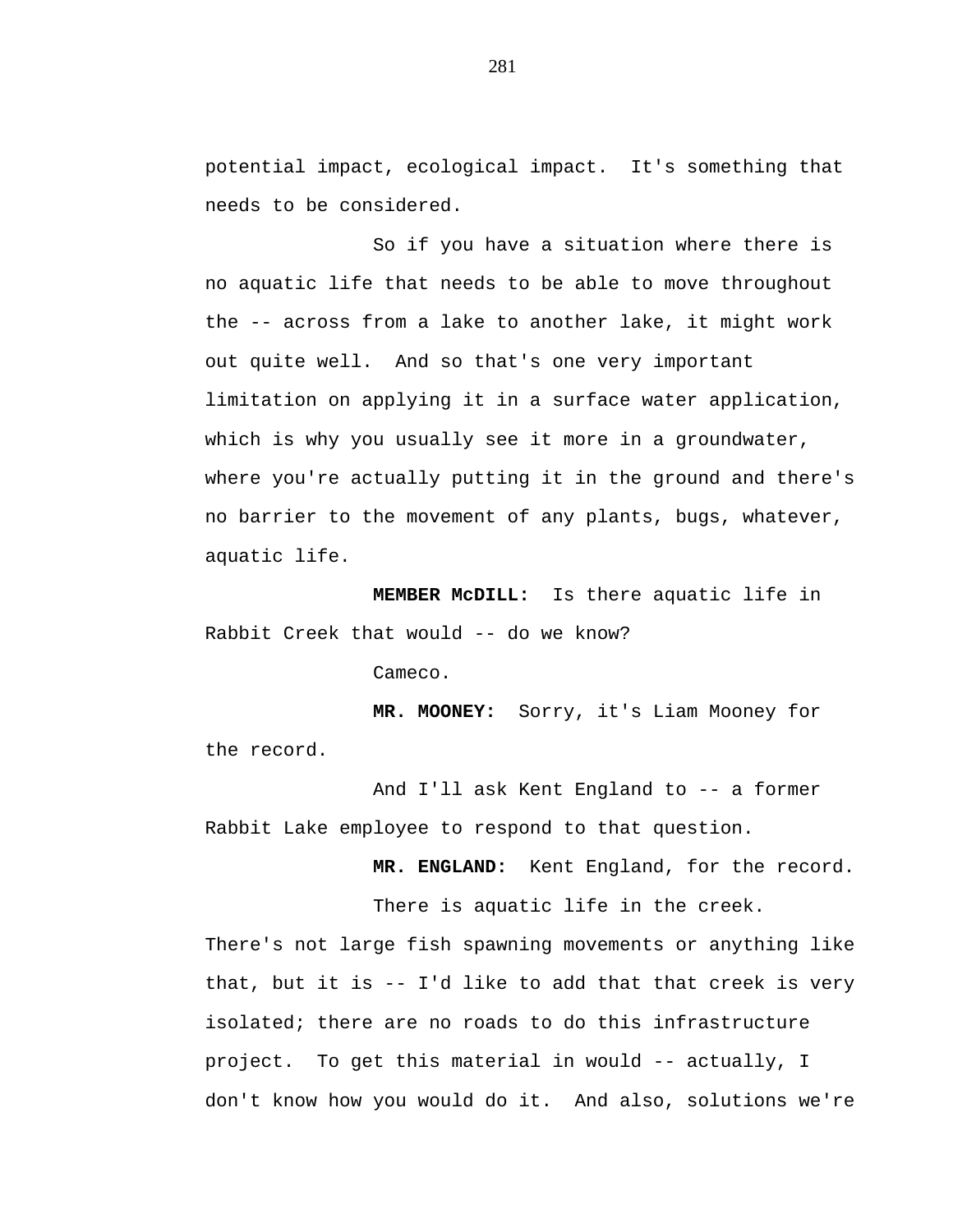searching for the link lakes are long-term.

## **MEMBER McDILL:** Thank you.

**THE CHAIRMAN:** Just quickly. Where is this technology being used? Is it used by other industries?

**UNIDENTIFIED SPEAKER:** It's being used by - - sorry, Mr. Chair.

It's being used by the uranium industry in the United States.

**MR. McKEE:** Malcolm McKee, for the record.

We actually have reactive barriers installed at Atomic Energy of Canada Limited facility and Chalk River Laboratories as well, treating groundwater plumes.

THE CHAIRMAN: So it's not -- so it's a proven technology, so it's just a question where to apply it. Is that  $---?$ 

**MR. MOONEY:** That -- it's Liam Mooney, for the record.

That's exactly the situation. It's a tool and we look at as part of our evaluation of what treatment options we would use in certain circumstances. And when it's suitable, we would look to use it, but the circumstances of the Rabbit Lake operation, whether it be the creek, as suggested, or whether it be some of the waste rock piles, we don't see it being a natural fit for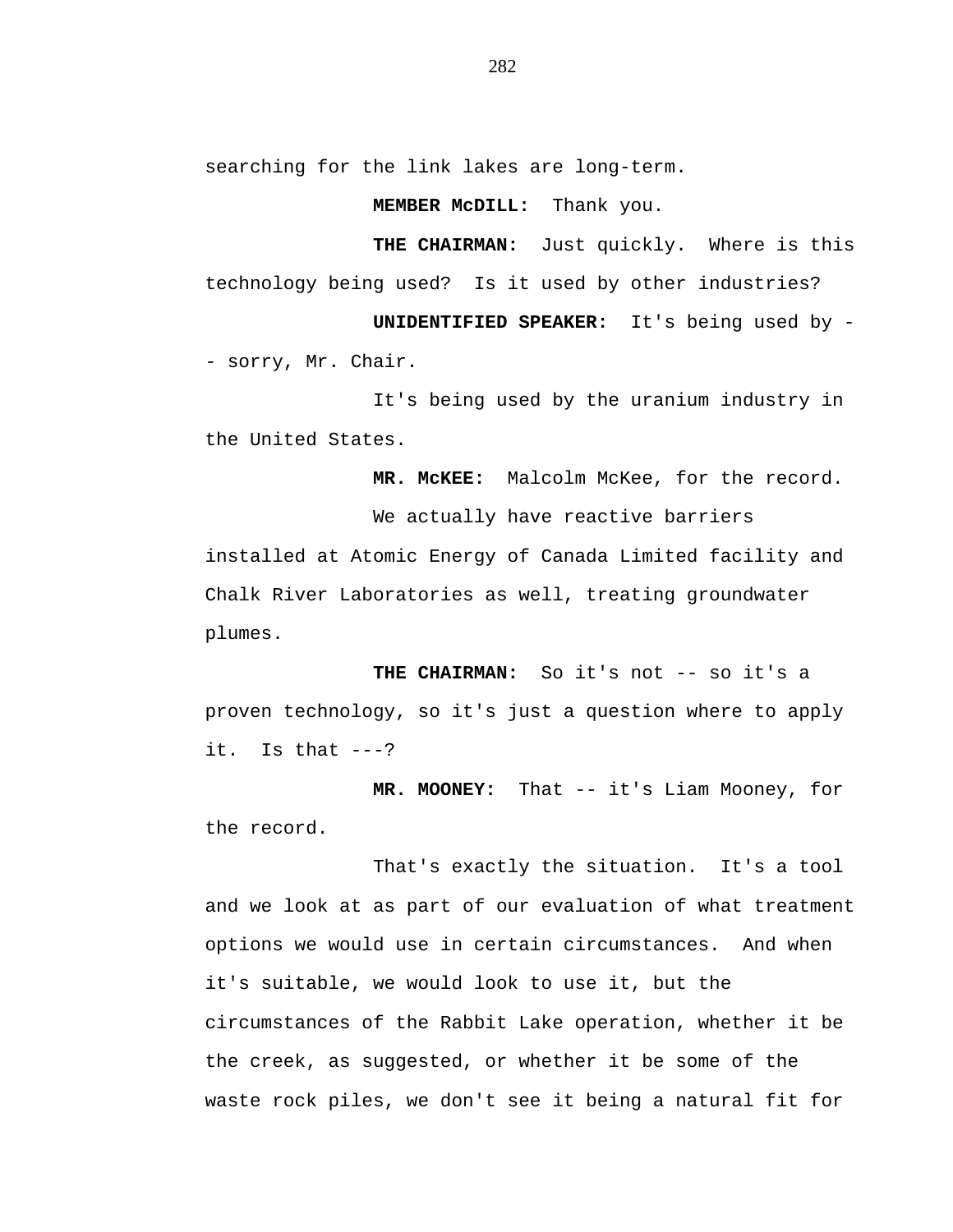what our long-term decommissioning objectives are for that site.

> **THE CHAIRMAN:** Okay, thank you. Question? Ms. Velshi.

**MEMBER VELSHI:** I got a question to Cameco, something for staff.

Is reclamation considered to be decommissioning? Like what's the differentiation? Cameco?

**MR. MOONEY:** It's Liam Mooney, for the

record.

We look at decommissioning as being -- is we talk about the preliminary decommissioning plan, the preliminary decommissioning cost estimate, that's the decommissioning large for the site. Reclamation, we look at that more as a concurrent activity that can be carried out that takes inactive areas out of the decommissioning plan and cost estimate over the long-term. So it's either sort of step-wise, but they are related.

**MEMBER VELSHI:** So because it's being done during your operations phase, you don't consider -- I mean, it's not titled decommissioning, but it really is the same kind of activity you would do during a decommissioning phase?

**MR. MOONEY:** It's Liam Mooney, for the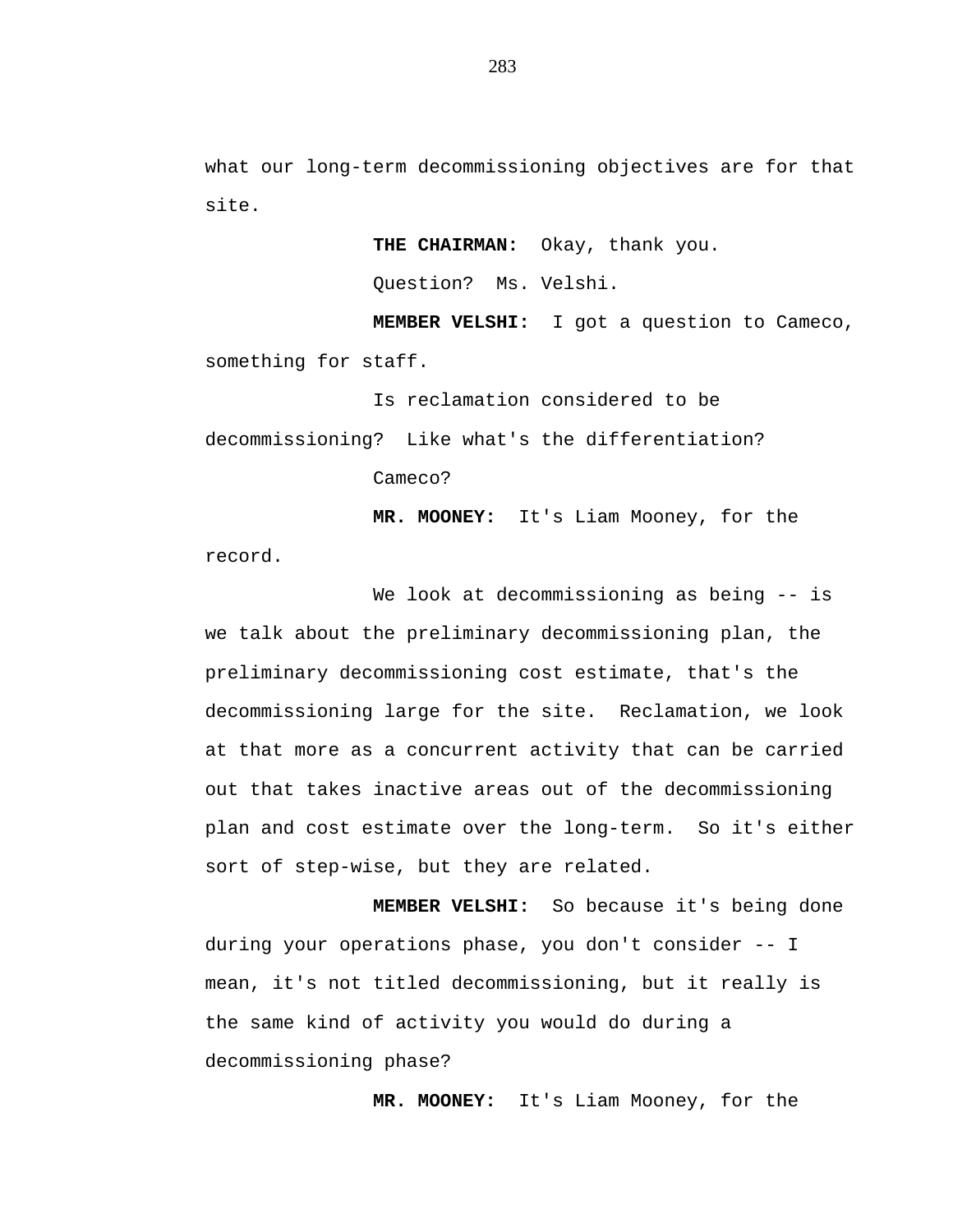record.

Yes, it's carried out with the same longterm objectives in relation to the facilities in question, but it's not for the whole of the facility, as captured by the preliminary decommissioning plan. So it would be - discreet activities that are described within a preliminary decommissioning plan, perhaps, but it's ongoing concurrent activities that we've been encouraged to undertake.

**MEMBER VELSHI:** So my specific question was on number 10 in CMD 13-H15.20, where the recommendation is a need for Cameco to incorporate into its overall decommissioning objectives a firm commitment to meet Saskatchewan surface water quality objective around its waste rock piles.

I -- if you could please comment on that? **MR. MOONEY:** Sure, it's Liam Mooney, for the record.

Our decommissioning objectives for the facility are consistent across all of our operations that we want to see them safe, secure, and stable.

I'll ask Kirk Lamont to talk about the specifics in relation for the decommissioning for the Rabbit Lake operation and the surface water quality objective question you've raised.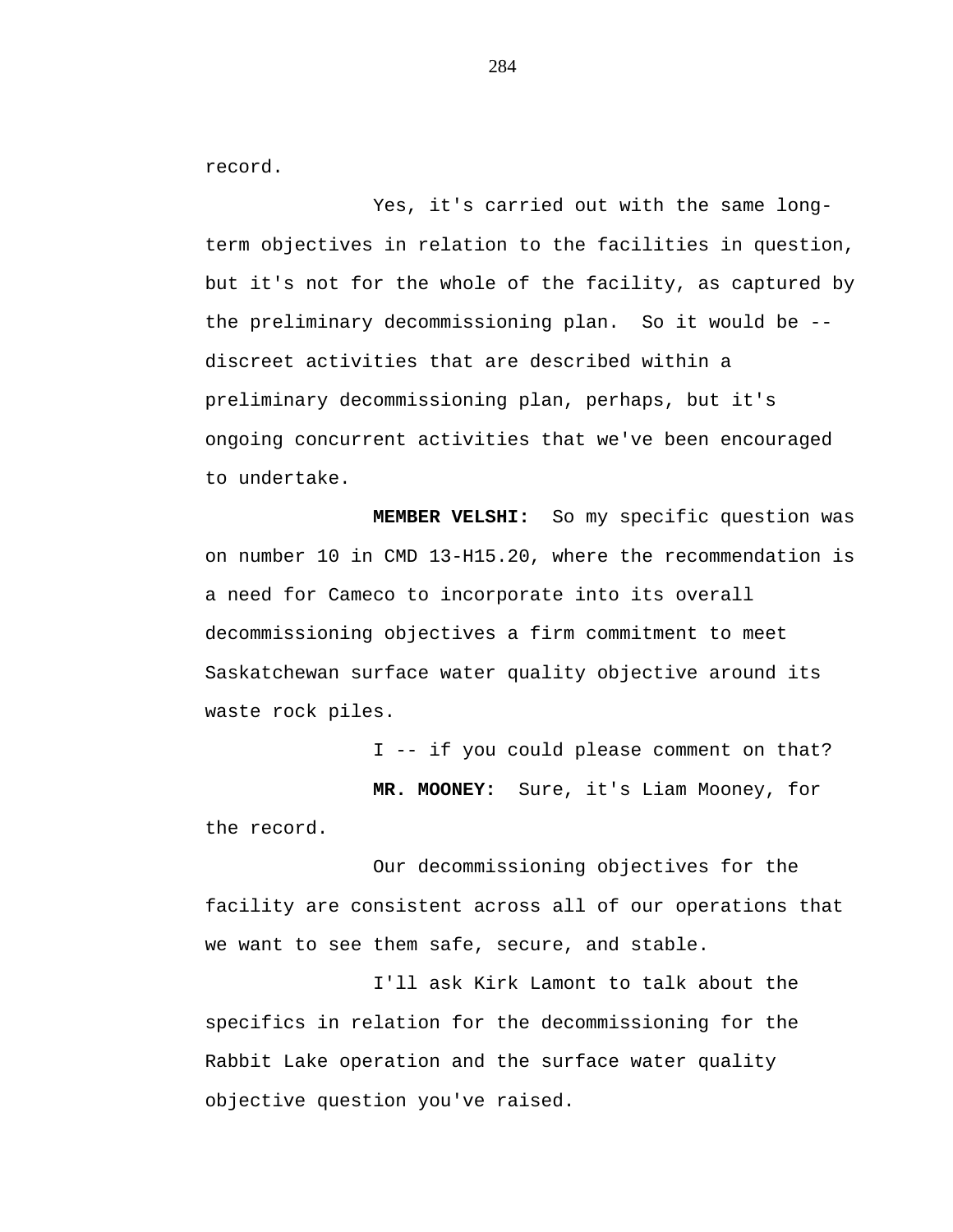## **MR. LAMONT:** Thanks, Liam.

Kirk Lamont, for the record.

The recommendation made by the Saskatchewan Environmental Society, as part of our reclamation work that we do, specific to our waste rock piles, the preliminary decommissioning plan currently only has two waste rock piles staying on surface at the Rabbit Lake facility, that being the B-Zone waste rock pile and another waste rock pile known as West 5.

The B-Zone waste rock pile is currently undergoing reclamation where we've just completed the initial cover and hydro seeding vegetation cover on that waste rock pile. At this point, we feel that this cover will perform effectively to meet water quality objectives to ensure that we have safe clean water. And lessons learned from installation of this cover and other reclamation work going forward will help inform that of the West 5 pile when we determine the timing for reclamation of that pile.

**MEMBER VELSHI:** And I guess the question, though, is should that not be established as an objective as opposed to having done it, saying yes, now we actually do meet this? Should this not be something you set at the outset as where you want to end?

**MR. LAMONT:** Kirk Lamont, for the record.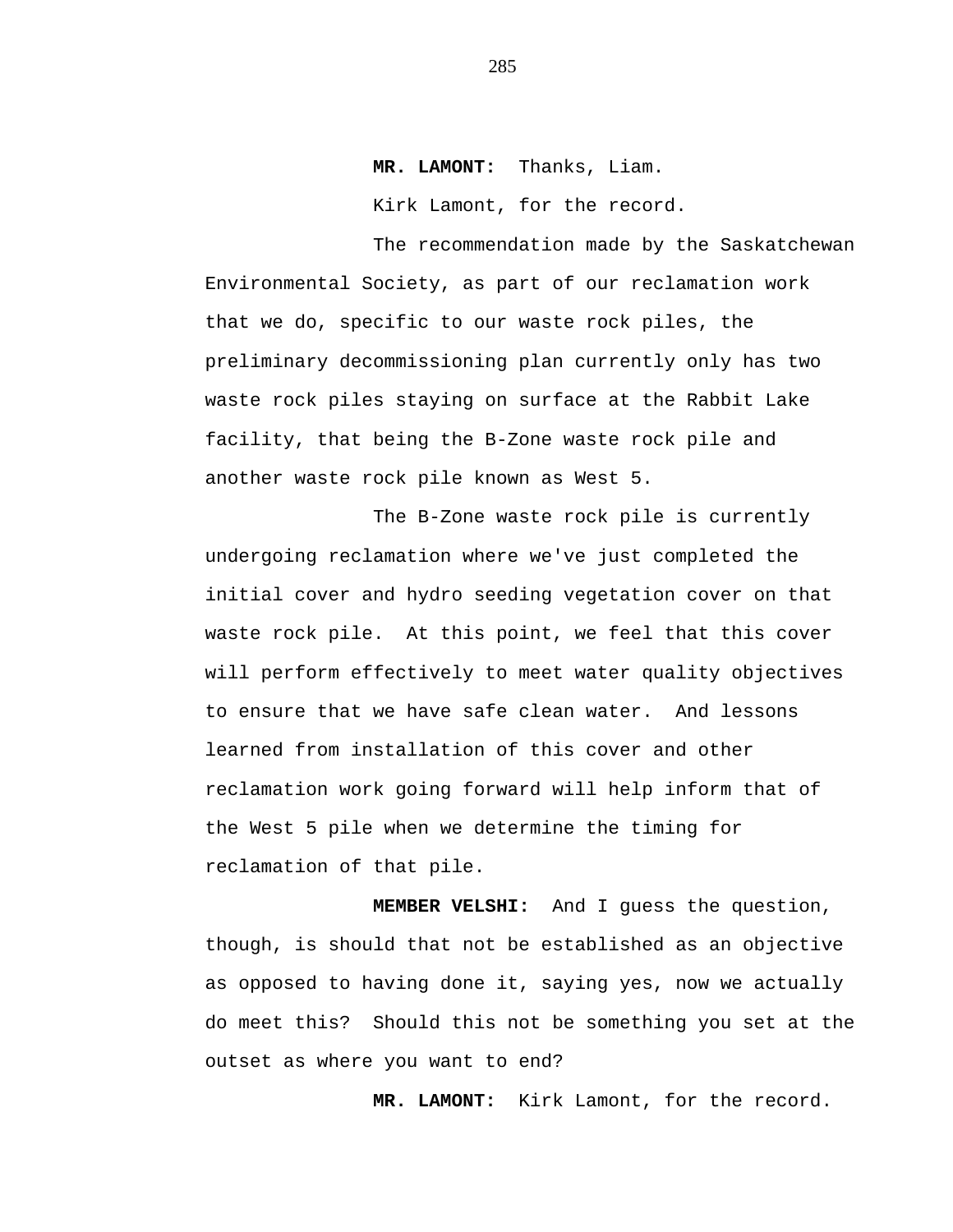We utilize site-specific water quality objectives when establishing our reclamation plan and specific reclamation activities. The objective of that would be to base it -- the accepted practice is for deriving these site-specific water quality objectives that are acceptable to the level of risk associated with the reclamation work that we're doing and the specific reclamation activity, the site-specific conditions, toxicity information, that specific area.

So each reclamation activity that we undertake, they're not exactly the same, which requires us to set site-specific limits that are still protective of the environment, but take into account risk informed decisions of those specific activities.

**MEMBER VELSHI:** Staff, do you want to comment on that as to why meeting the province's surface water quality objectives would not be an expectation for reclamation and decommissioning activities?

**MR. McKEE:** Malcolm McKee.

I'm -- to be honest, I'm a little confused with the wording in the recommendation. A properly designed capped shaped contoured waste rock pile, if the way it's written is talking about surface runoff water, should not be contacting any waste material and the surface runoff water therefore would not be contaminated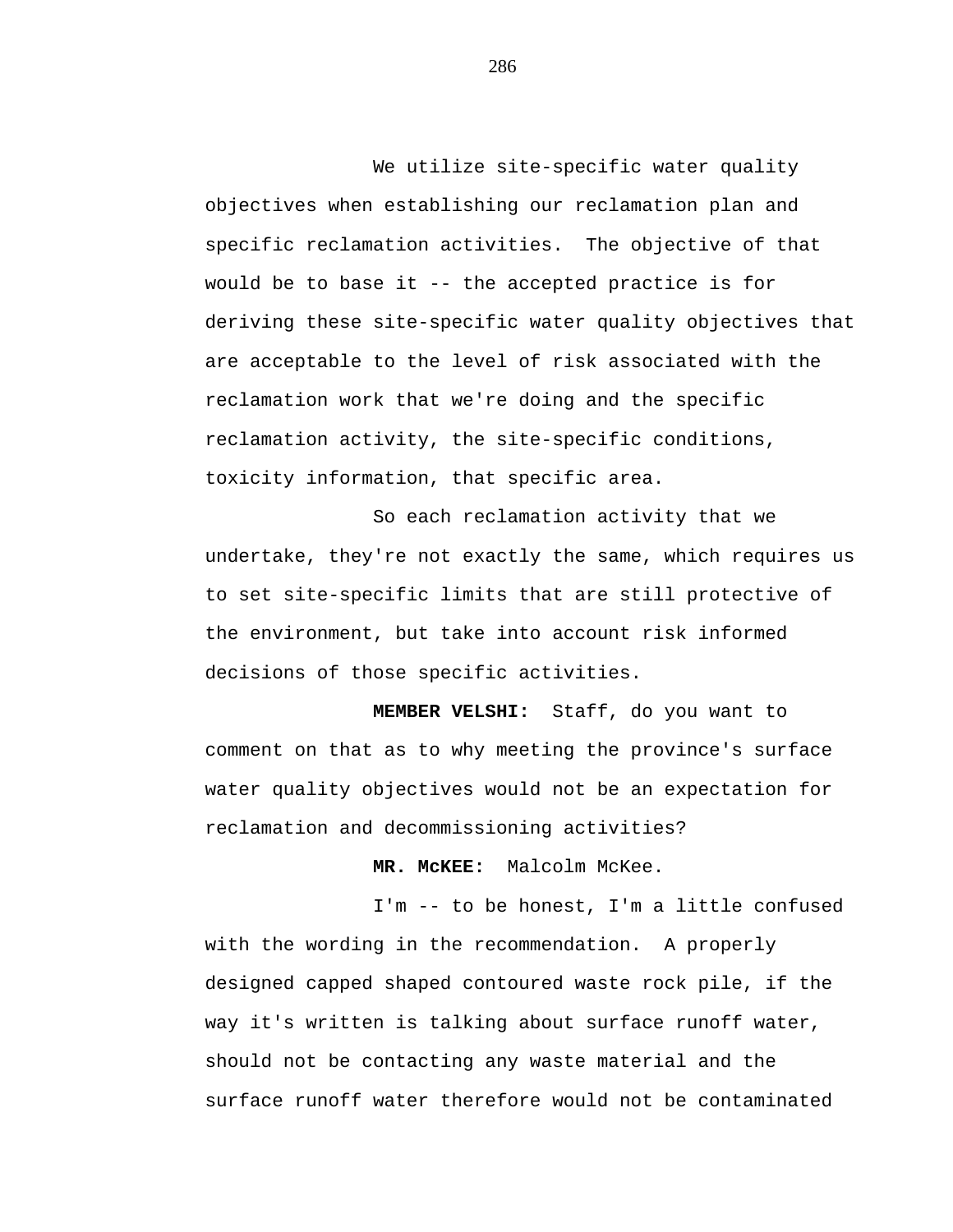water and you wouldn't essentially expect it to meet surface water quality objectives.

Though, there are situations where natural environments don't meet the surface water quality objectives. So for example, iron in Northern Saskatchewan generally doesn't meet it and so on.

So -- but a properly designed cap that's shaped and contoured, you shouldn't have surface runoff material, contact and contaminated material. So I don't see an unreasonable situation for that if we're talking surface runoff.

**THE CHAIRMAN:** Well okay, let me jump in. So when you do -- when somebody does a decommissioning plan, okay, for let's say the old site. Presumably, you have objective as to how you measure, where -- over many, many years, where there is drinking water being drawn.

You do some measure that presumably you always make sure that environment -- the receiving environment will be meeting the drinking water objectives?

**MR. McKEE:** Malcolm McKee, for the record.

If any situation or scenario where you would be looking at the possible use of something as portable water, then the actual requirement would actually be ensuring that that was safe from a drinking water objective, if it was to identify that that was to be a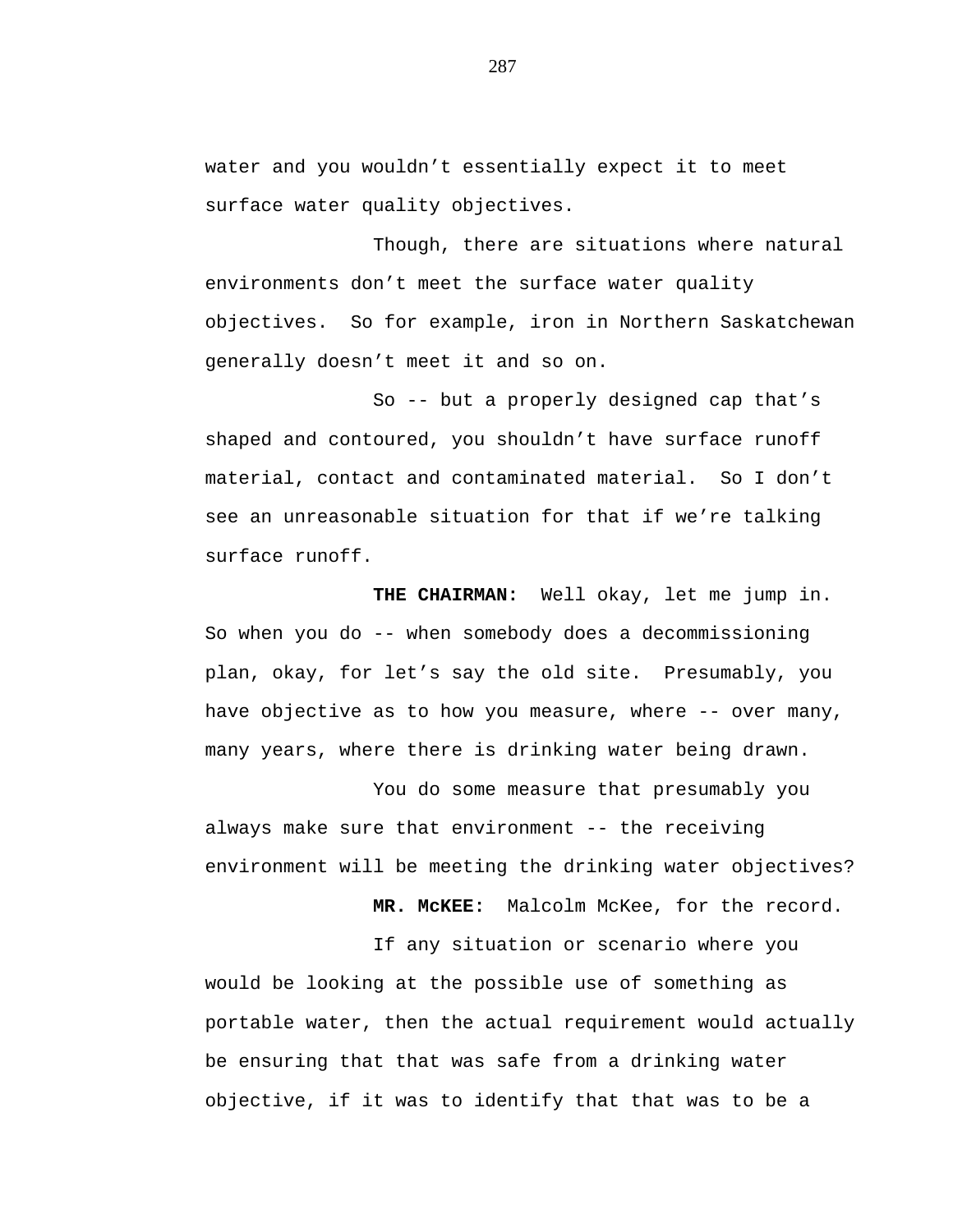potential end use for that water body.

If you were looking at one of the -- with the new groundwater discussion document that was released and it went through review and acceptance, and staff is now working towards a groundwater guidance document on how to manage and treat and assess groundwater for decommissioning and for operations.

The initial step for any operation, whether for any activity you're going to do, would be to identify with the regional environmental authority and the regional authorities, what are potential end uses for, let's say, groundwater in this situation.

Is that groundwater going to be deemed as a potential potable water source, then your criteria would be to meet drinking water standards and potable water sources.

If that groundwater is not identified as being used for that purpose, then it becomes a pathway to the surface water environment. Then your initial target criteria would be surface water quality objectives.

It's important to understand what surface water quality objectives are though. They -- if you are below a surface water quality objective, those numbers are so strict that you can be comforted and ensured that there's no risk to aquatic life.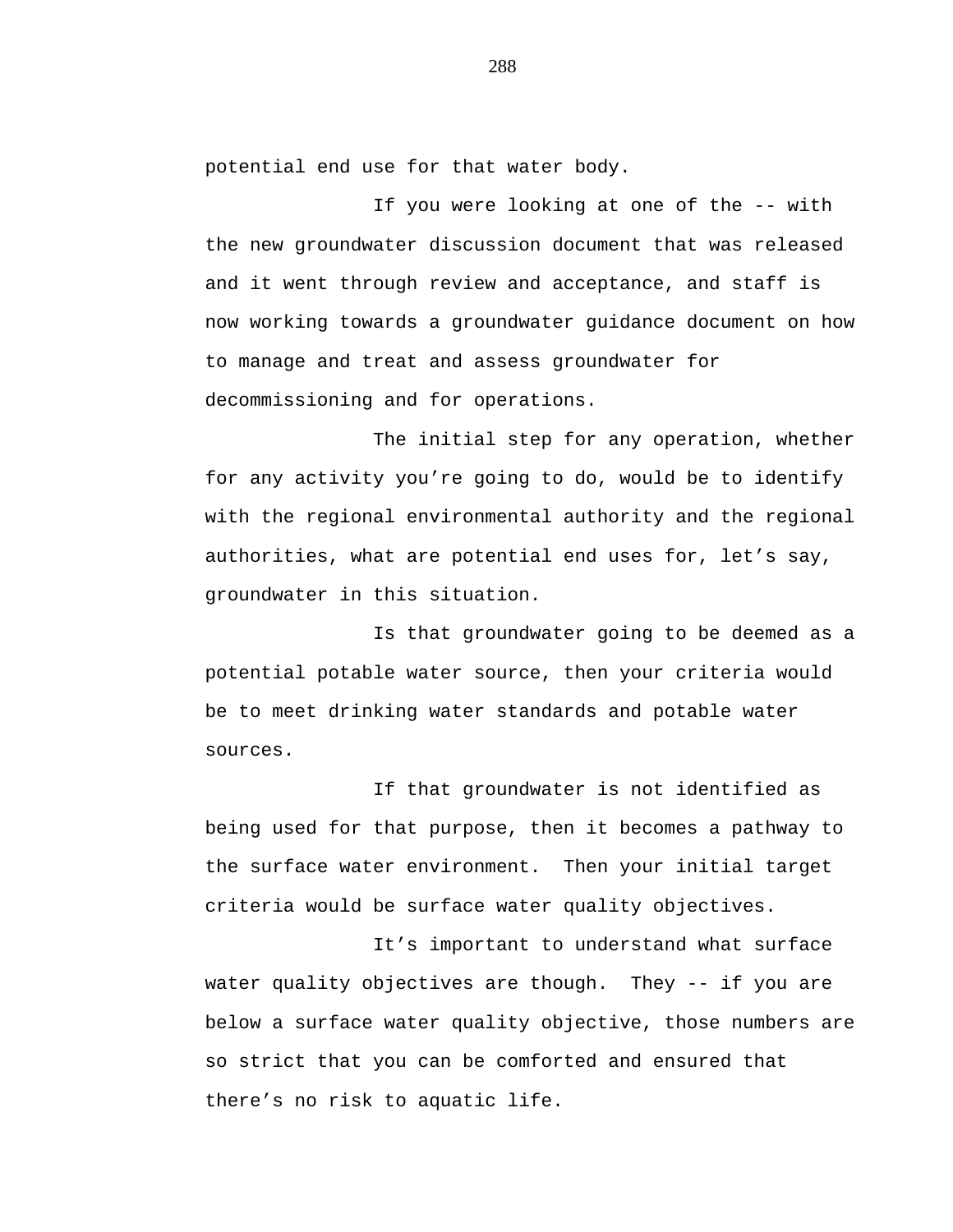Exceeding a surface water quality objective does not mean there is risk to aquatic life. So that's when you would go to the next phase. If you can design the facility to meet the surface water quality objectives, you're done.

If you're going to have difficulty with certain of the surface water quality objectives, then you'd have to go into site-specific risk assessments and look at what are the potential risks associated with being whatever slightly over or whatever the predicted parameter, level of exceedance of the surface water quality objective would be.

So it's a staged approach with --- **THE CHAIRMAN:** Ms. Velshi? **MEMBER VELSHI:** Maybe I'll get SES to comment on this because  $I'm$  a bit confused by  $-- I'm$ getting sort of a circulatory argument.

Is it not an objective that you set and then if you can't meet it, then you do a risk assessment and say, can we live with it or not. But should that not be an objective that should be set? But I'll ask you to comment on it.

**MR. PREBBLE:** Thanks Madam Commissioner.

We think that, you know, there's very clear guidelines that the province has put in place on this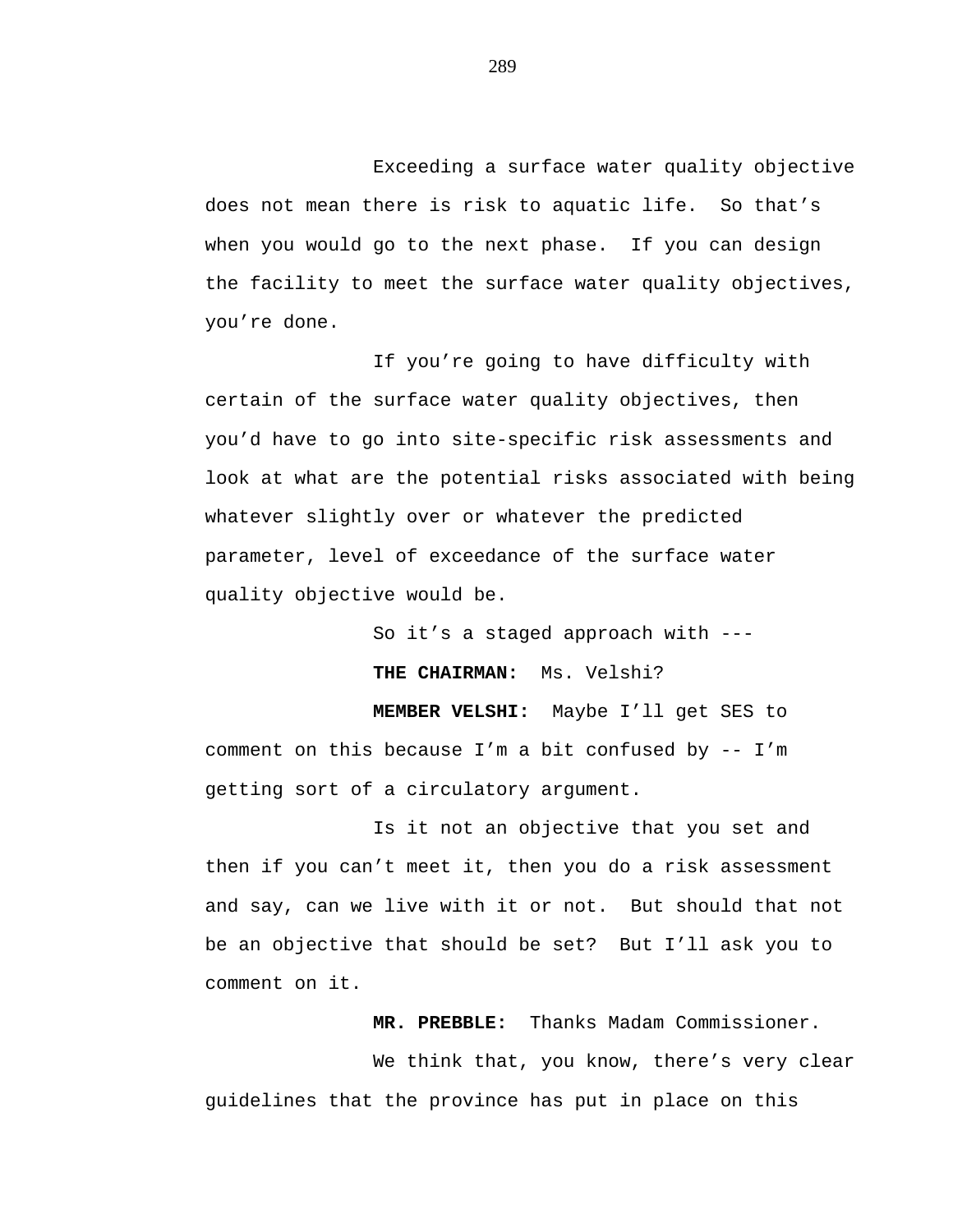matter.

The Saskatchewan guidelines for northern mine decommissioning and reclamation state that Saskatchewan surface water quality objectives are to be met for water running off waste rock piles.

And we therefore think that that should be built into Cameco's planning and should be something that we would encourage CNSC to require of Cameco when they're preparing their decommissioning plan. And that was our suggestion to your Commission.

**MR. MOONEY:** So it's Liam Mooney, again for the record here.

And going back to the discussion from CNSC staff, the water quality objectives that we're talking about, the way the PDP is structured, it speaks to trying to limit the -- to a reasonable extent, in order to comply with the Saskatchewan surface water quality objectives or site-specific water quality objectives at each designated close up objective reference point.

So it speaks to the model that you were talking about, that you would be looking at the SSWQO and then if you're not able to do that then there would be risk assessments.

And ultimately the approval, in relation to those activities, would be subject to the regulatory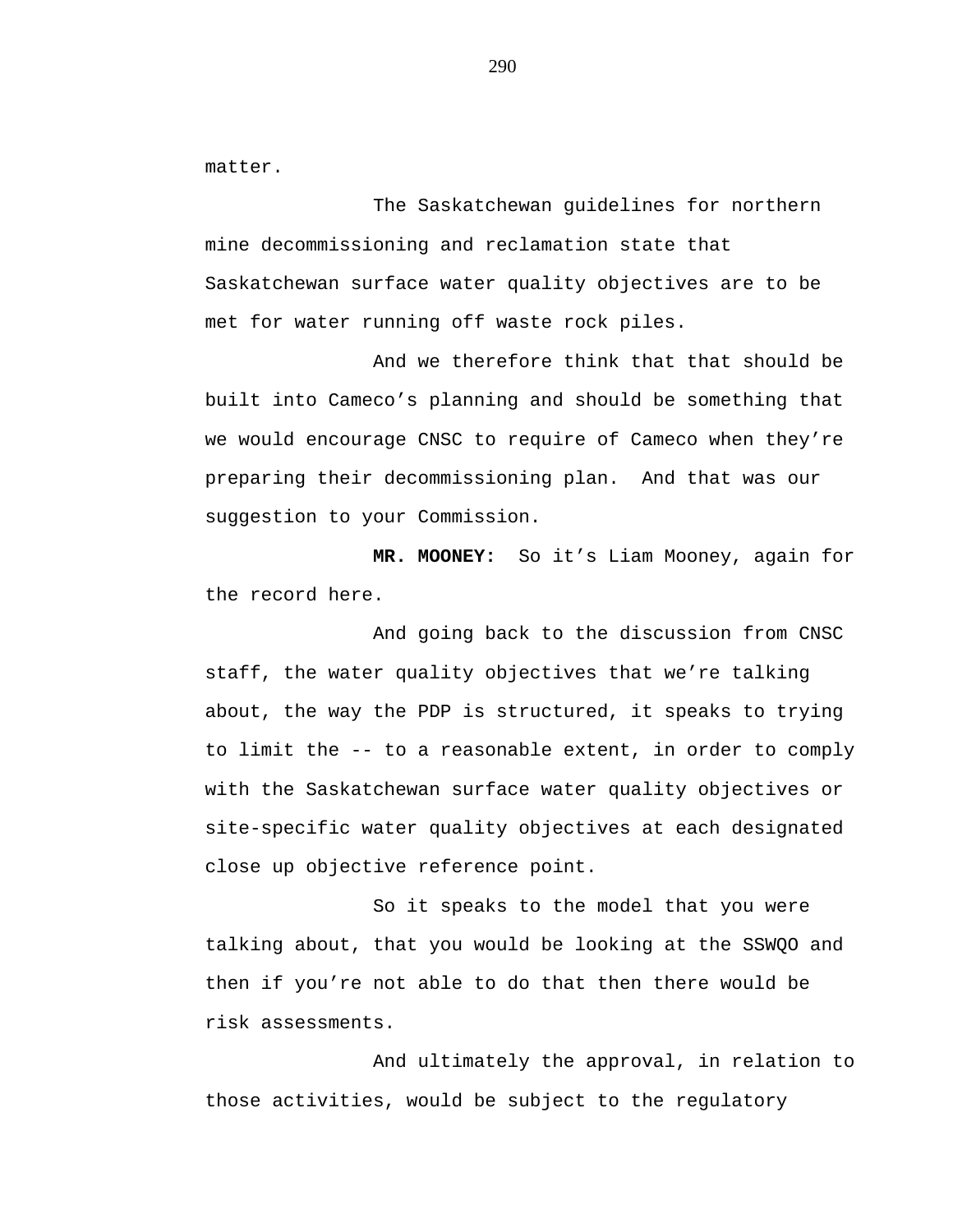review of the CNSC and the province. So the provincial guidelines, in that respect, would inform that discussion.

**MEMBER VELSHI:** Thank you.

**THE CHAIRMAN:** Okay. Other questions?

Do you want to say something about Link - the Link Lake's future? The intervenor raised it as a big issue. The documentation said it's a challenge, so what's the end game?

**MR. MOONEY:** Liam Mooney, for the record.

I'm going to ask Kirk Lamont, Rabbit Lake's Manager of Safety, Health, Environmental Quality to respond to that.

I think that this issue has been closely studied over the previous licensed and efforts continue in that regard, to determine what's the best option to reconcile the future of the Link Lake system, with the decommissioning objectives in the long—term of the Rabbit Lake site being safe, secure and stable.

**MR. LAMONT:** Kirk Lamont, for the record.

The Link Lake system has been under study for some time now to ensure that we develop the most appropriate long—term reclamation plan for that area. In 2010, we undertook a lifecycle value assessment, basically a risk assessment with multiple options on the area to determine the best path forward.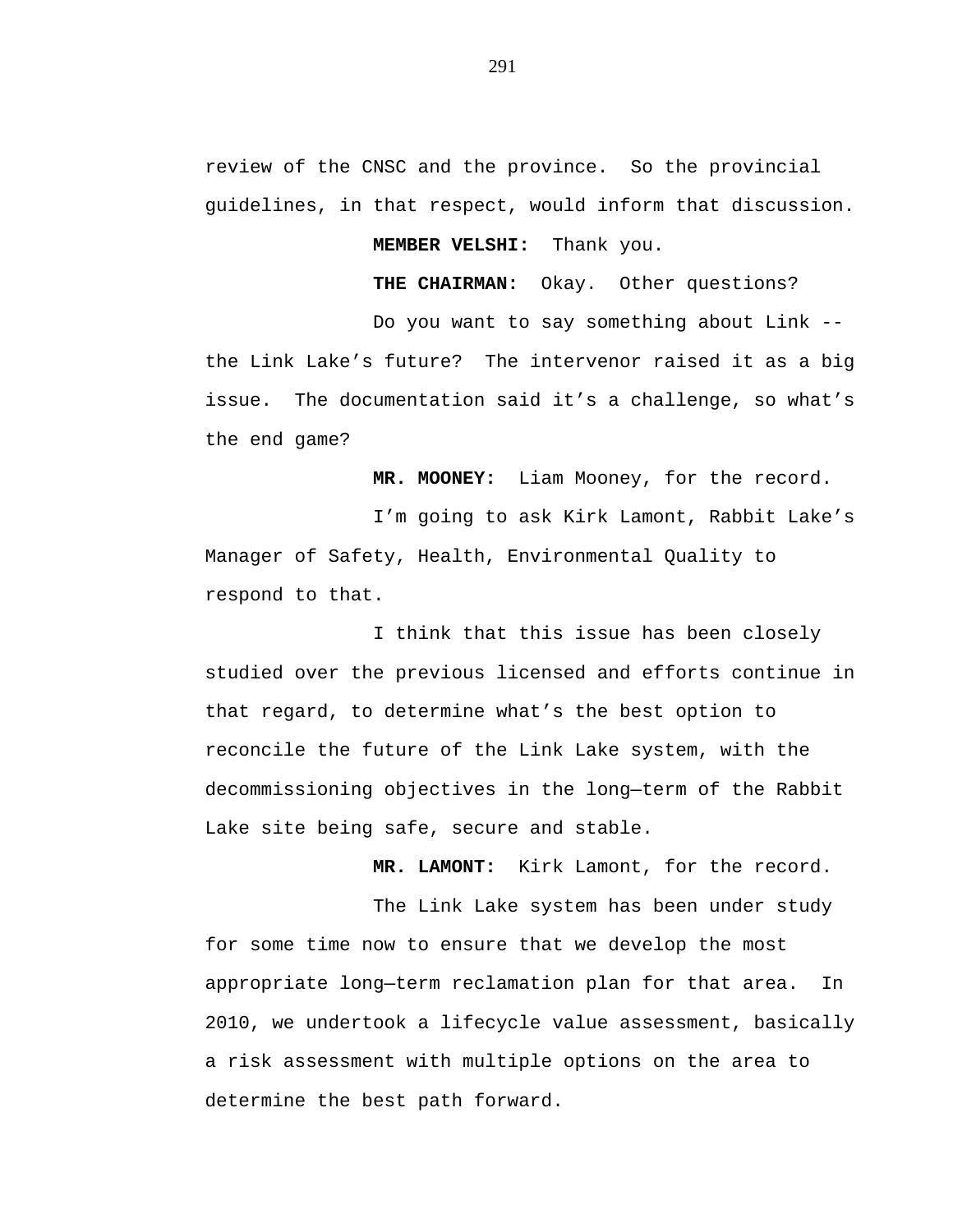There were many options studied and there were a few options that came up as the potential best; that being natural monitor recovery or a partial excavation of the sediments of the upper Link Lake delta.

In the winter of 2010, we undertook a test excavation in the Link Lake area to determine our ability to potentially excavate sediment in that area. Even in winter conditions, it was a very difficult undertaking, due to the boggy nature of the area.

Based on that and based on updated monitoring information and modelling results, we went back and redid the risk assessment earlier this year, to reestablish a more informed path forward, based on those options and based on the new information.

That information is currently under study right now and we are conducting some updated modelling to help substantiate and some of the results of that risk assessment.

We're hoping to have results of that modelling later this year so that we can continue forward on a path of reclamation for that area that's suitable for the long—term of the Link Lake system.

**THE CHAIRMAN:** So presumably we'll get an update, if there's annual reports coming.

Okay, anybody, any other -- Dr. Barriault?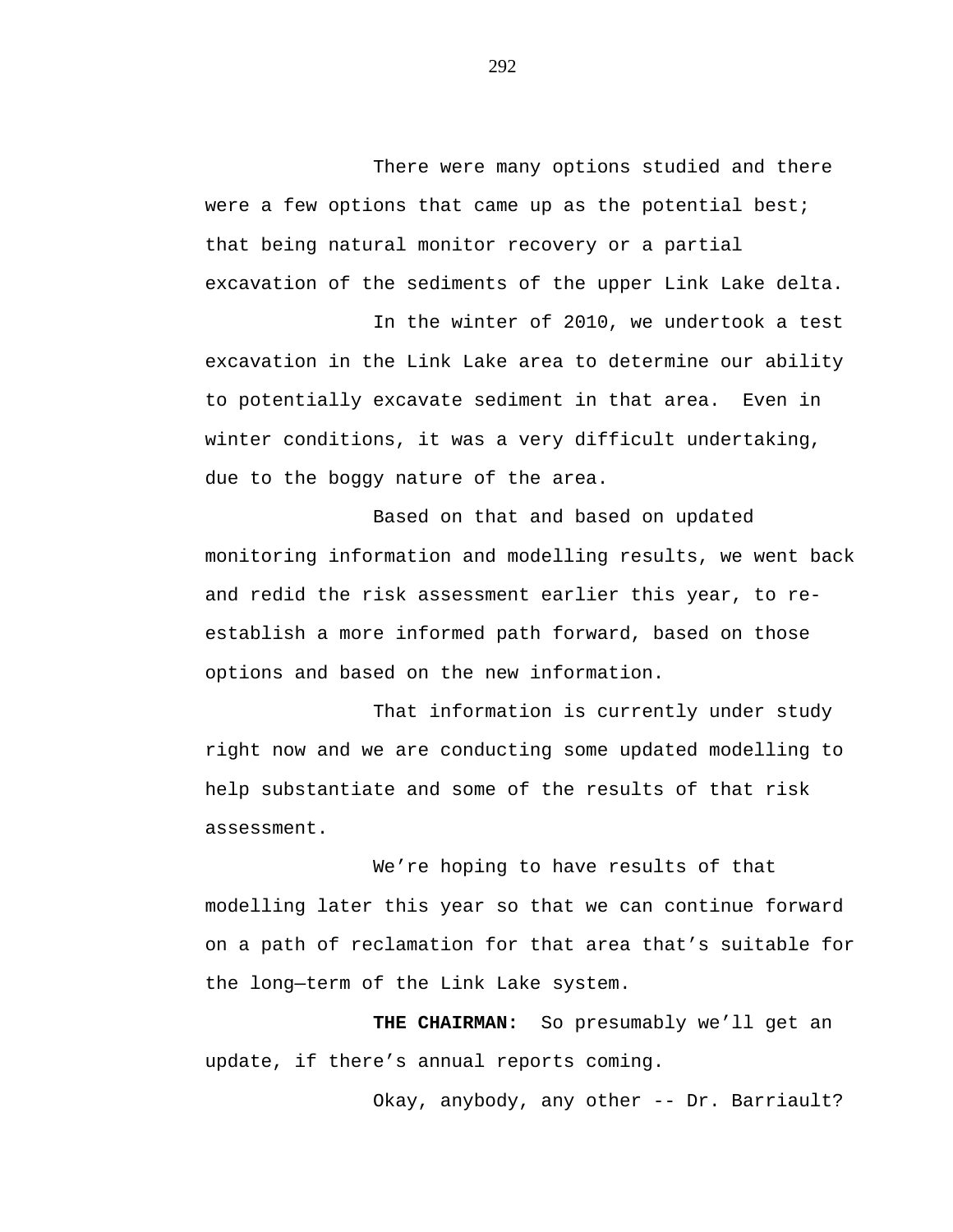**MEMBER BARRIAULT**: Thank you, Mr. Chairman.

With regards to the B-Zone pond, if I understand correctly from the intervenor, is that the levels of nickel and arsenic are still significantly higher than acceptable level for surface water.

And the intention is to flood it and then dump it into Collins Bay by removing the pilings; is that correct or will this have to be at the level of a -- of surface water quality before that's allowed to happen?

I think Cameco, if I may. Yes.

**MR. MOONEY:** It's Liam Mooney, for the

record.

And I'll ask Kirk Lamont to expand on the response in that regard.

But overall we continue to see concentrations to decline in the B—Zone pit and we have plans with respect to the work but all of that will depend on the regulatory review and acceptance of what we would propose to do in relation to that.

**MEMBER BARRIAULT:** Okay. So it's not an automatic plan, you're going to test it before you release it, it's what I'm hearing?

**MR. MOONEY:** It's Liam Mooney, for the record.

We've been closely monitoring the water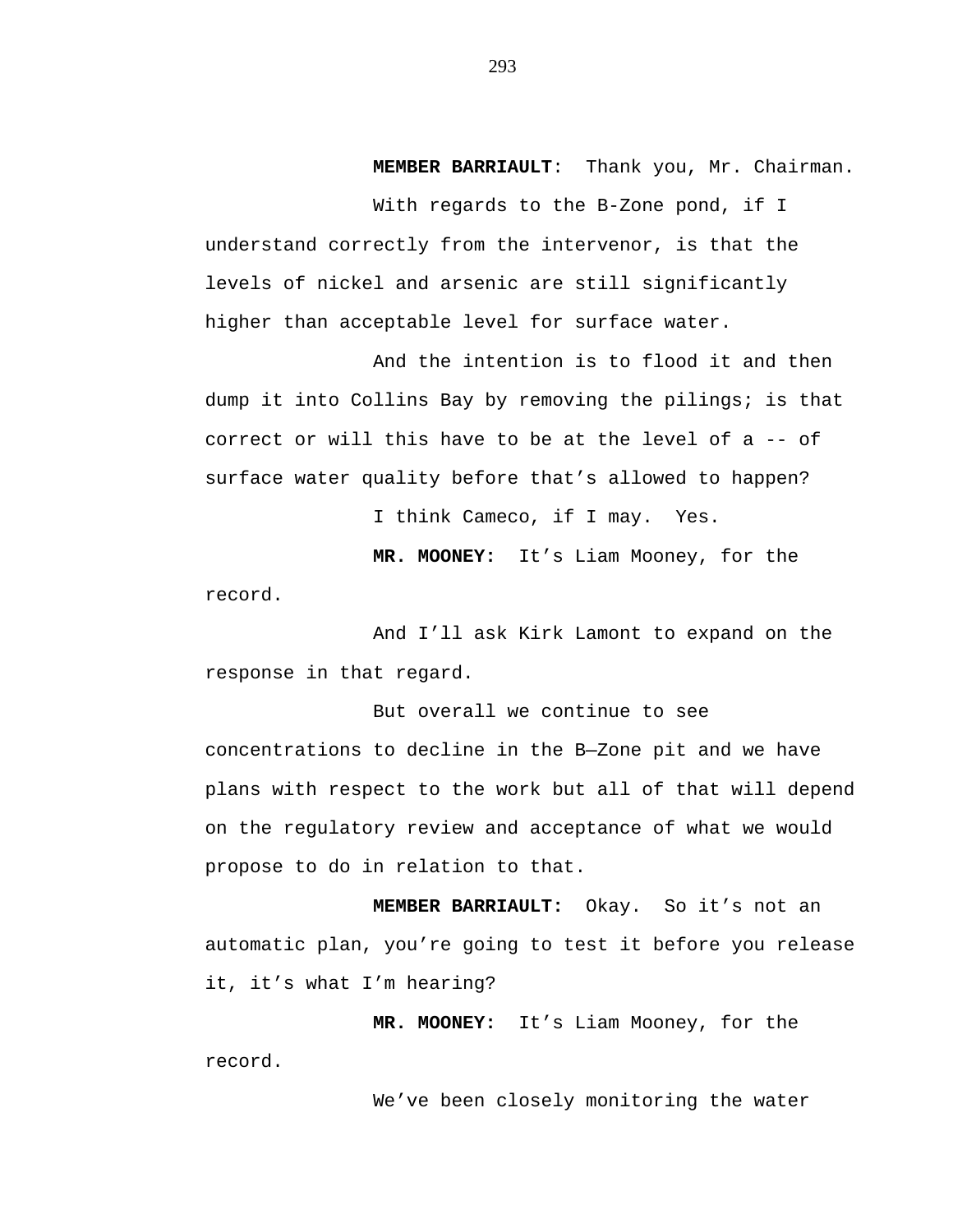quality of that pond since it was re-flooded and we would have the necessary regulatory approvals to proceed with any reclamation activities in relation to it.

**MEMBER BARRIAULT:** Thank you. Thanks, Mr. Chairman.

> **THE CHAIRMAN:** Okay. Well, thank you. You have the last word.

**MR. PREBBLE:** We want to thank you and all members of the Commission for your questions and thank you for the opportunity to present.

I guess I just conclude by saying, and I think you sense this very strongly, that it's not our concerns about the local environment that are our reason for opposing the relicensing of these mines; it's our concerns about nuclear reactor safety and the link between uranium exports and nuclear weapons proliferation that are our reason.

And we very much appreciate the opportunity to appear before you. Thank you so much.

**THE CHAIRMAN:** Thank you.

We would like to move on to the next presentation by the Saskatchewan Mining Association as outlined in CMD 13-H13.7, 14.6 and 15.5.

And I understand that Ms. Schwann will make the presentation.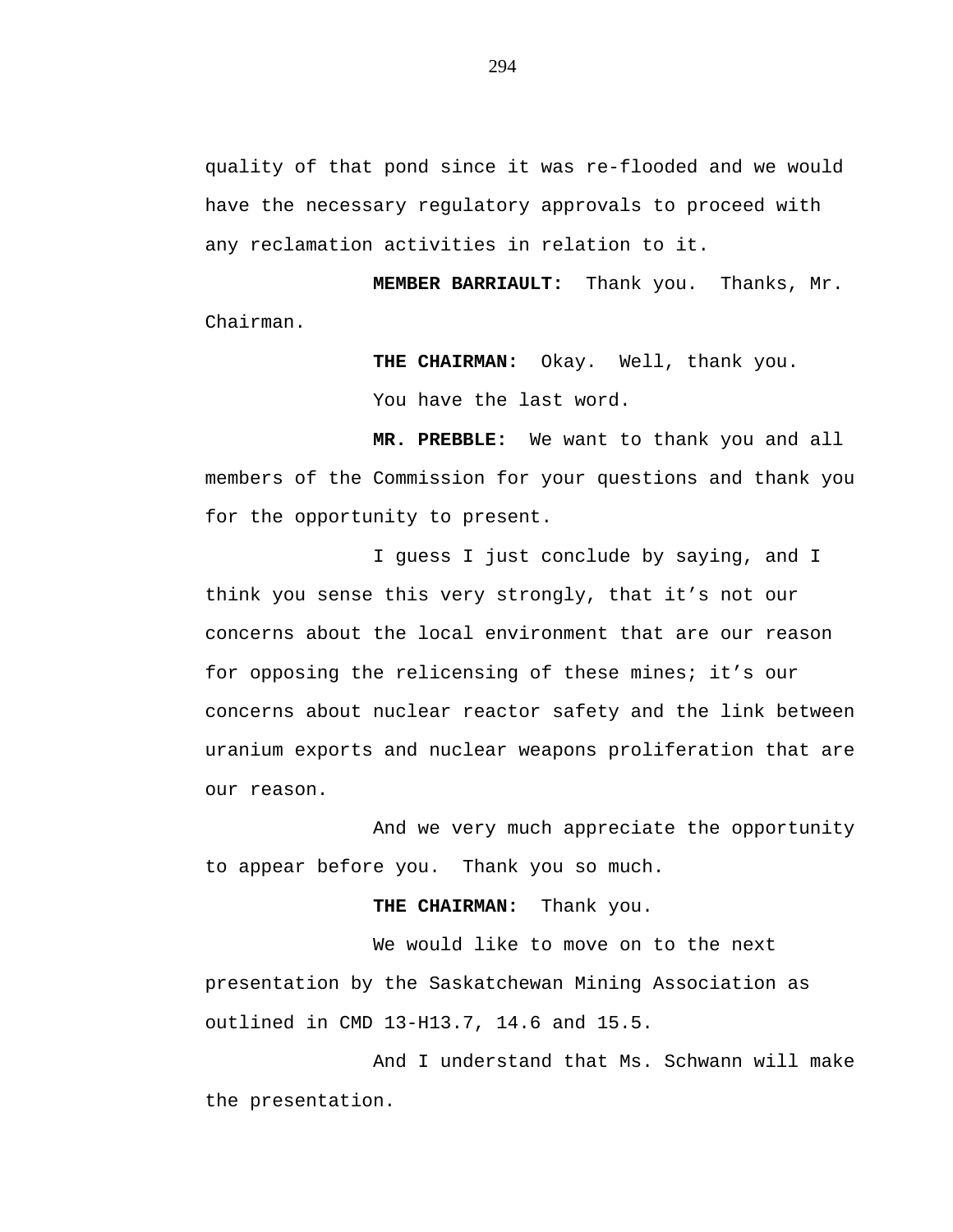**13-H13.7/ 13-H14.6 / 13-H15.5**

**Oral presentation by**

**The Saskatchewan Mining Association**

**MS. SCHWANN:** Good afternoon, Mr.

President, Commission Members, Elders, community leaders and other representatives.

My name is Pam Schwann. I'm the Executive Director of the Saskatchewan Mining Association, and I am here to speak in support of Cameco Corporation's application for licence renewal of the McArthur River, Key Lake and Rabbit Lake operations for a 10-year period.

The SMA is an industry-funded association. Our mission statement is to represent and support a safe, responsible and growing Saskatchewan mining industry. We have over 40 members in our organization, and our organization is restricted to producers and exploration companies.

Looking at uranium production in Saskatchewan, Saskatchewan is a world leader in uranium production with a proven record of safe and environmentally responsible development.

This picture is of Rabbit Lake operation, the world's longest running uranium mine.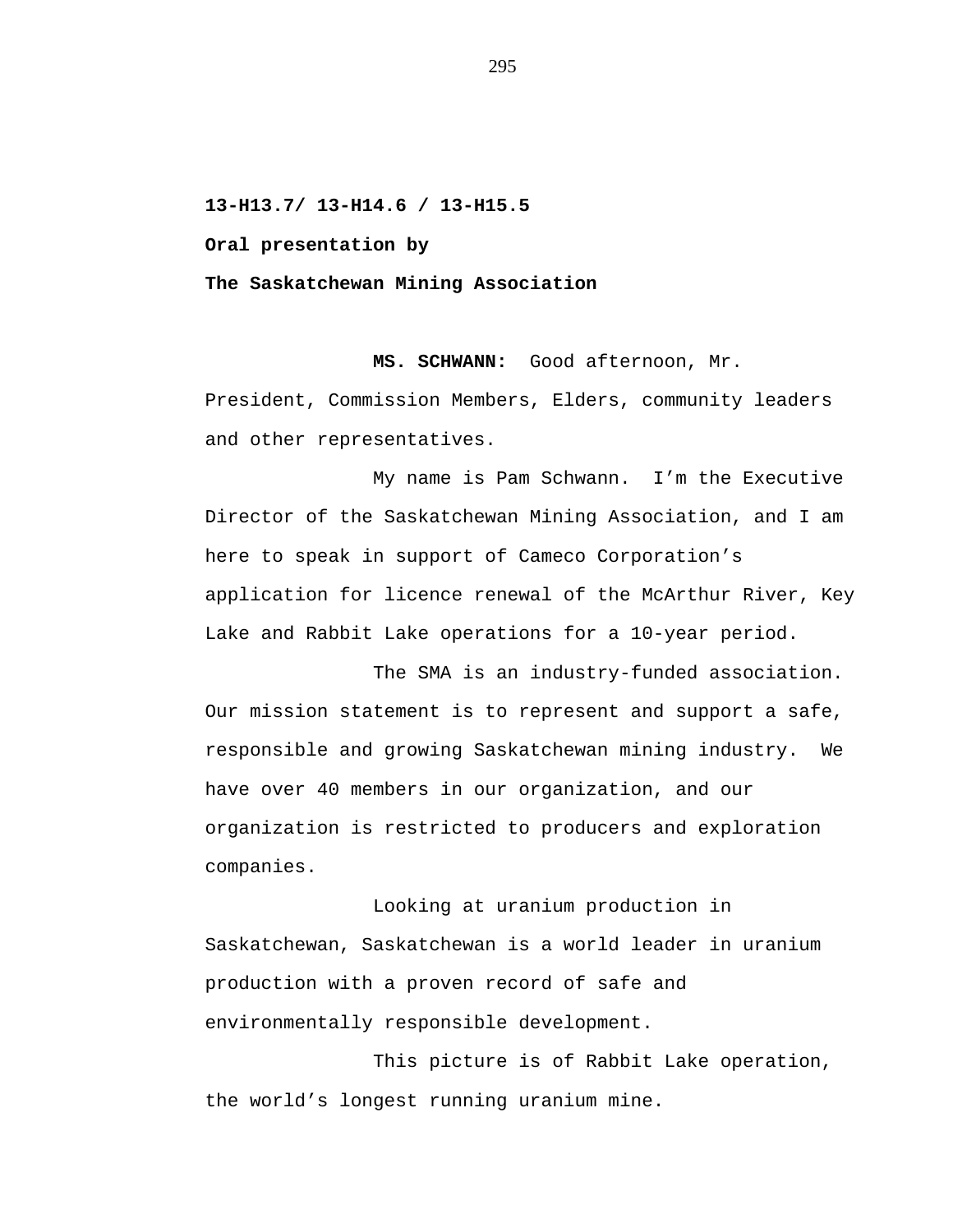In 2012, uranium mining in Saskatchewan provided 100 percent of Canada's primary uranium production, just shy of 23 million pounds, and this represented about 15.4 percent of world production in 2012.

Looking at public support for mining in Saskatchewan, there's a strong level of support for mining and uranium mining in Saskatchewan, including among residents of Northern Saskatchewan. This is derived from polling results. This support reflects public confidence in a well-managed regulated industry.

In 2012, the SMA carried out an independent public awareness survey. Results included 84 percent. I think that mining industry is very important to the Province. Ninety (90) percent are supportive of the Province's mining industry and 84 percent have a positive perception of mining as a career.

A separate poll that's carried out by Cameco and Areva done in May 2013 – that's the most recent results that I had – indicate that 80 percent of the public support uranium mining industry specifically.

I'd like to speak to the key aspects of licensing, including conventional safety, radiation safety and environmental performance of Cameco over the past five years of their licence period.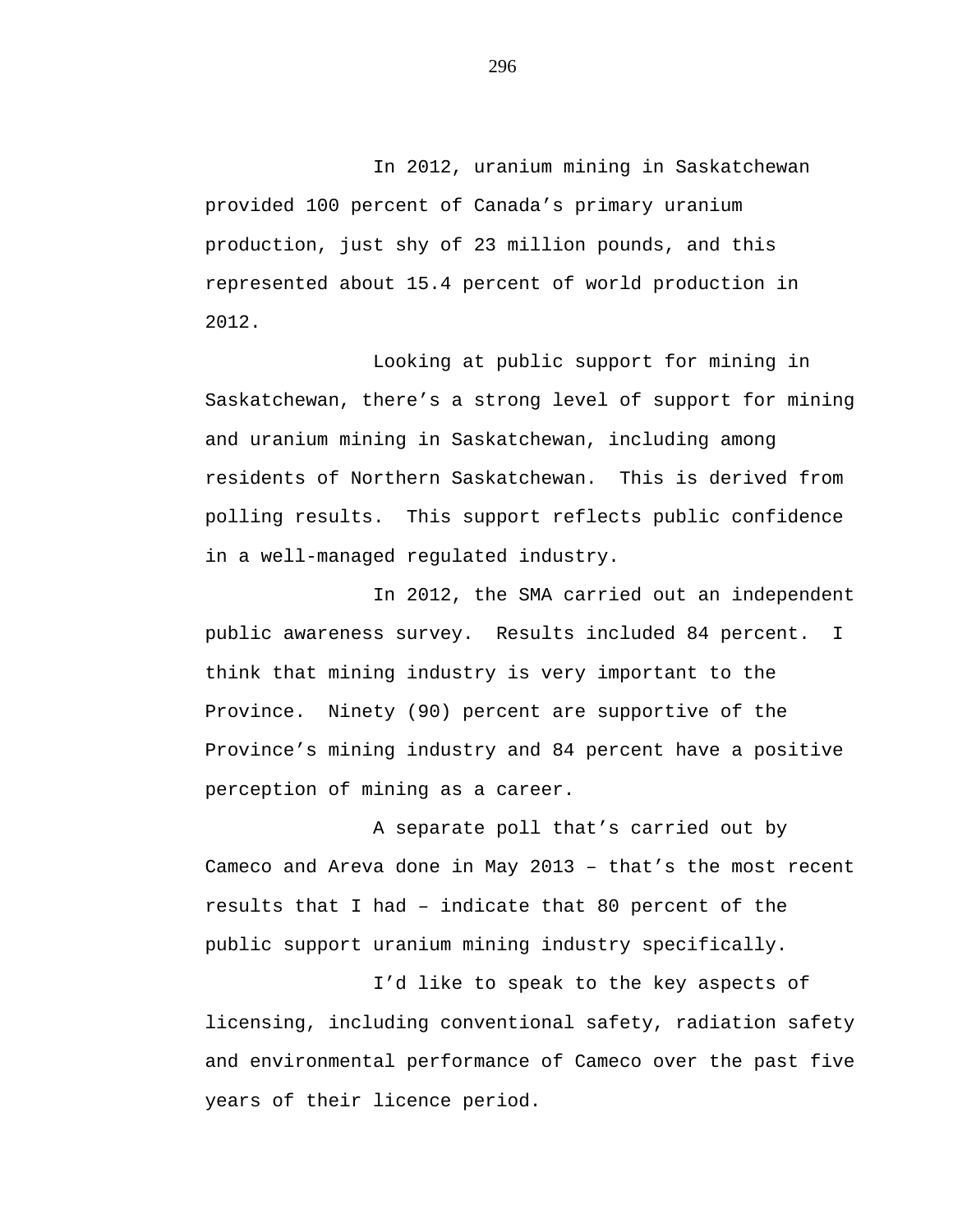Looking at conventional health and safety over the last five years, WCB statistics for underground hard rock mining in Saskatchewan has a lower lost time injury rate than the all-industry category in Saskatchewan, 1.45 percent versus the all-industry classification of 2.94.

CNSC data itself in the CMDs indicated that the 14 safety and control areas were rated as satisfactory for all three of Cameco's operations with improving trends for McArthur River and Rabbit Lake. This is a mixture of both the environment, conventional safety and radiation safety.

But I would also like to speak specifically about some of the more conventional safety aspects that the Cameco sites have had over the past few years. Looking at national awards, including the John T. Ryan Safety Performance Award, McArthur River Mine was awarded the national CIM John T. Ryan Award for the best safety performance in a metal mine category in Canada in 2008 and in 2011, they were the regional trophy winner in that category.

With respect to the Saskatchewan mining community, we see that Cameco is a safety leader within our mining companies. They are a regular contributor to the SMA Safety Committee, and I would note that Kevin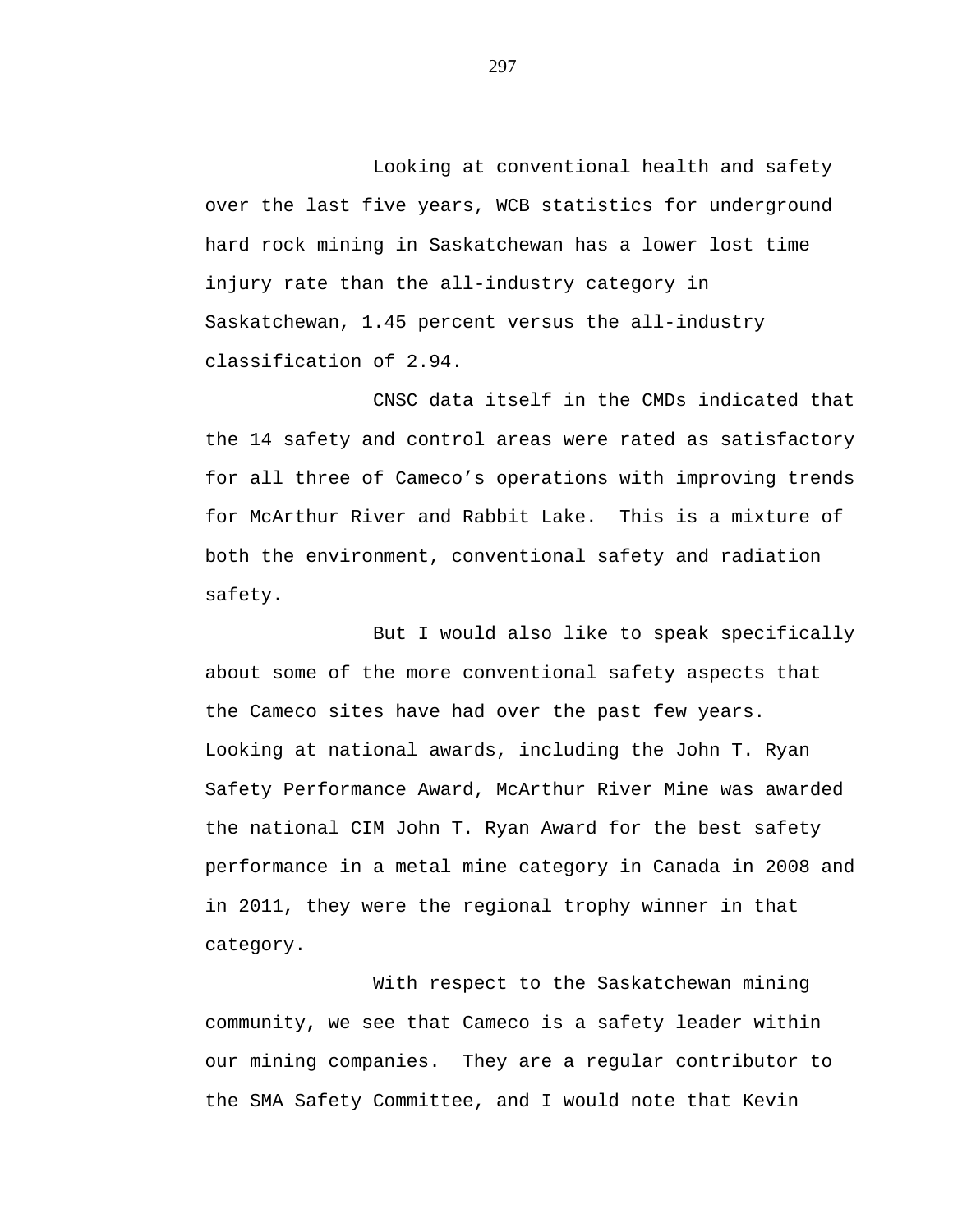Huber is here today, or he was. I don't know if he skipped out for the presentation. He's a member of our SMA Safety Committee that meets on a monthly basis. They are very committed participants to providing the Saskatchewan Mining Association – it's developed safety training courses for new supervisors.

And, Dr. Binder, you had asked about whether the associations have a role in providing specific training, and that's one of the things that we do with the Saskatchewan Mining Association.

I'd also note that Cameco led the review of the reporting of safety statistics within our Association to ensure the accuracy and consistency of reporting amongst member companies.

They're also active members of our Emergency Response Mine Rescue Subcommittee that organizes our competition every year and they have teams that are actively training for, participating and, to the chagrin of some of our other members, winning these annual competitions.

In 2013, the McArthur River Mine was the winner of the overall underground miner of the Saskatchewan Mining Association Emergency Response Mine Rescue Competition.

Looking at the radiation safety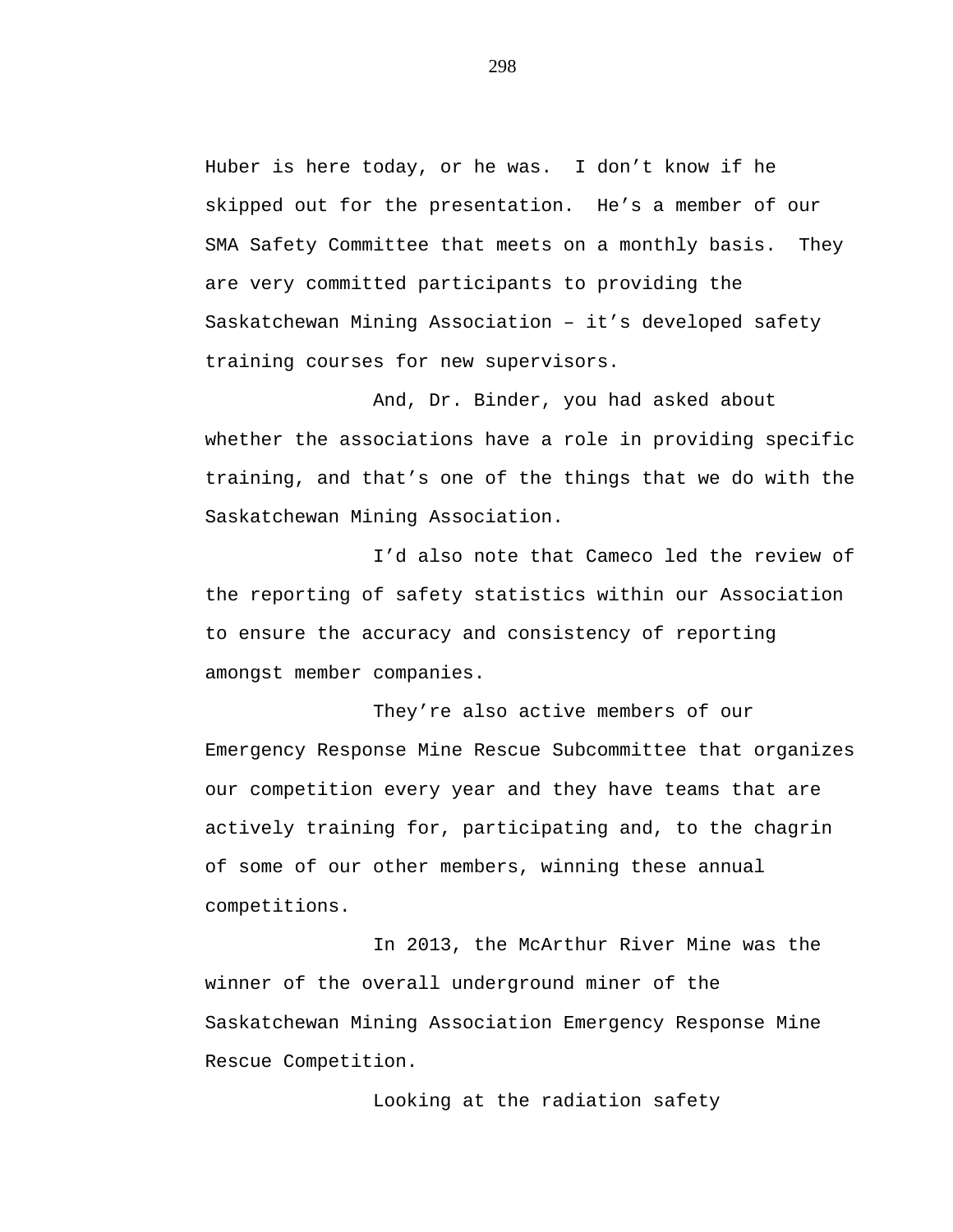performance, this information on the charts is actually from the CMD documents from the CNSC staff that was provided. So that was the sourcing for these documents.

Cameco has a long track record of being a safe and qualified operator and has demonstrated its leadership in radiation health and safety. Cameco ensures its personnel are competent and qualified to safely perform the duties. This includes radiation protection.

This slide illustrates that the average radiation dose received over the past five-year licence period, as compared to the regulatory annual limits.

And as noted in a CMD from the CNSC staff, the worker radiation doses received were safe and consistently below regulatory limits at all three sites.

Briefly, looking at environmental performance, I would again like to refer to the industry and the applicant's proven record in terms of environmental performance.

In terms of treated effluent releases or water releases to the environment over the licensee's five-year licence period, effluent discharges have been substantially before regulatory limits, and that's what's shown in this chart here. Again, this data was taken from the CMD documents by the CNSC staff.

As also noted in those documents, there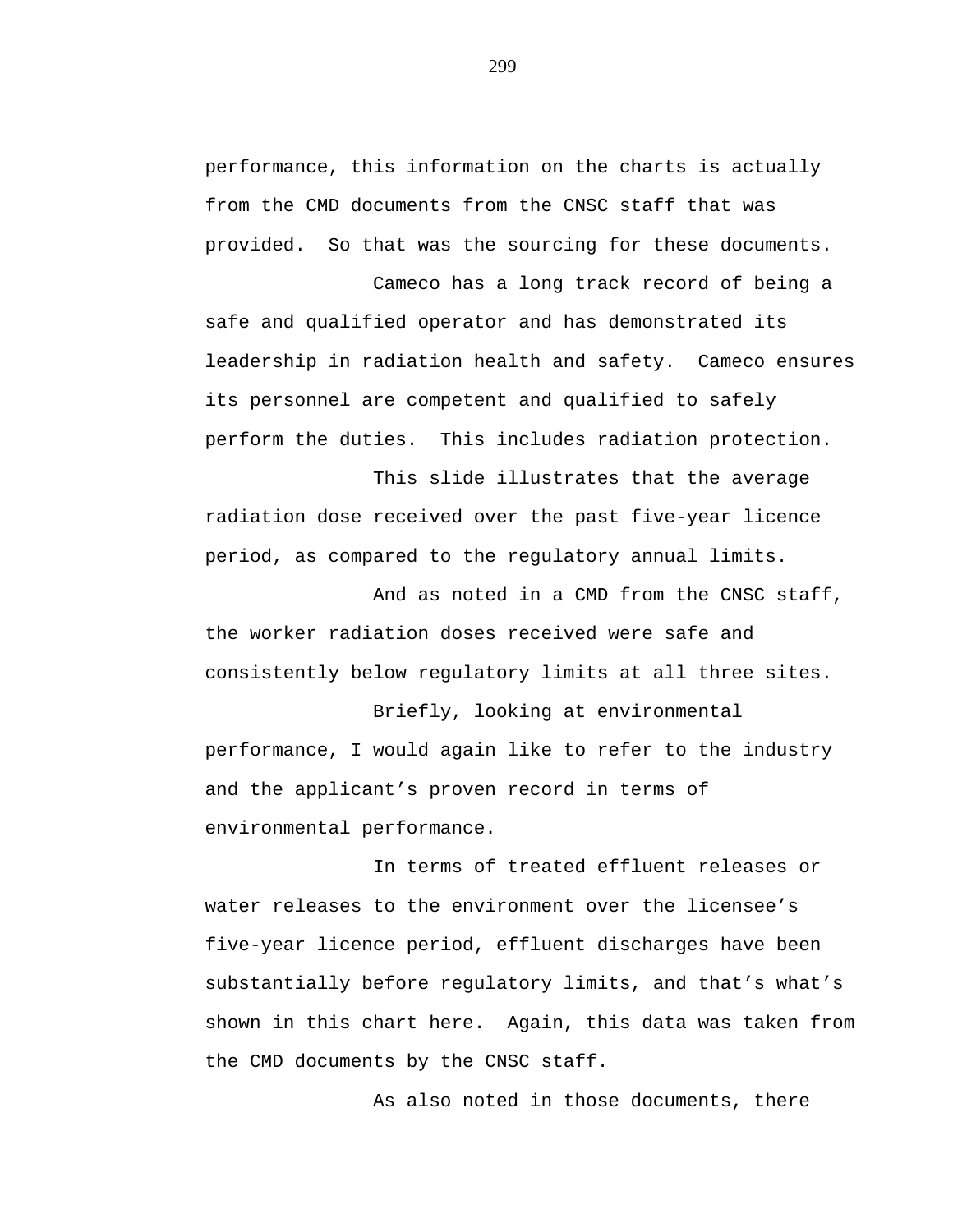have been significant reductions in selenium, molybdenum, uranium and radon as noted in those documents that are cited.

Cameco are also leaders in training, building human resource capacity. The uranium mining industry in Saskatchewan are global leaders in corporate responsibility. It's a longstanding way of doing business for Cameco, as well as Areva. Both companies have taken a leadership position in working with the government and educational partners to create a trained labour pool in the north from which the mines and other businesses can recruit skilled workers.

This partnership approach has helped deliver training in spite of the challenges of serving a relatively small population over a very large geographic area.

Some of the examples of the training program are illustrated in this slide and include: the Multi-Party Training Plan, which has been operational since 1993; Northern Career Quest, which was granted \$9 million in funding to train another 800 participants in high demand occupations in the northern mining industry in 2012; the Northern Apprenticeship Commission and a number of initiatives for on-the-job training and development, summer student and coop employment and, as well, the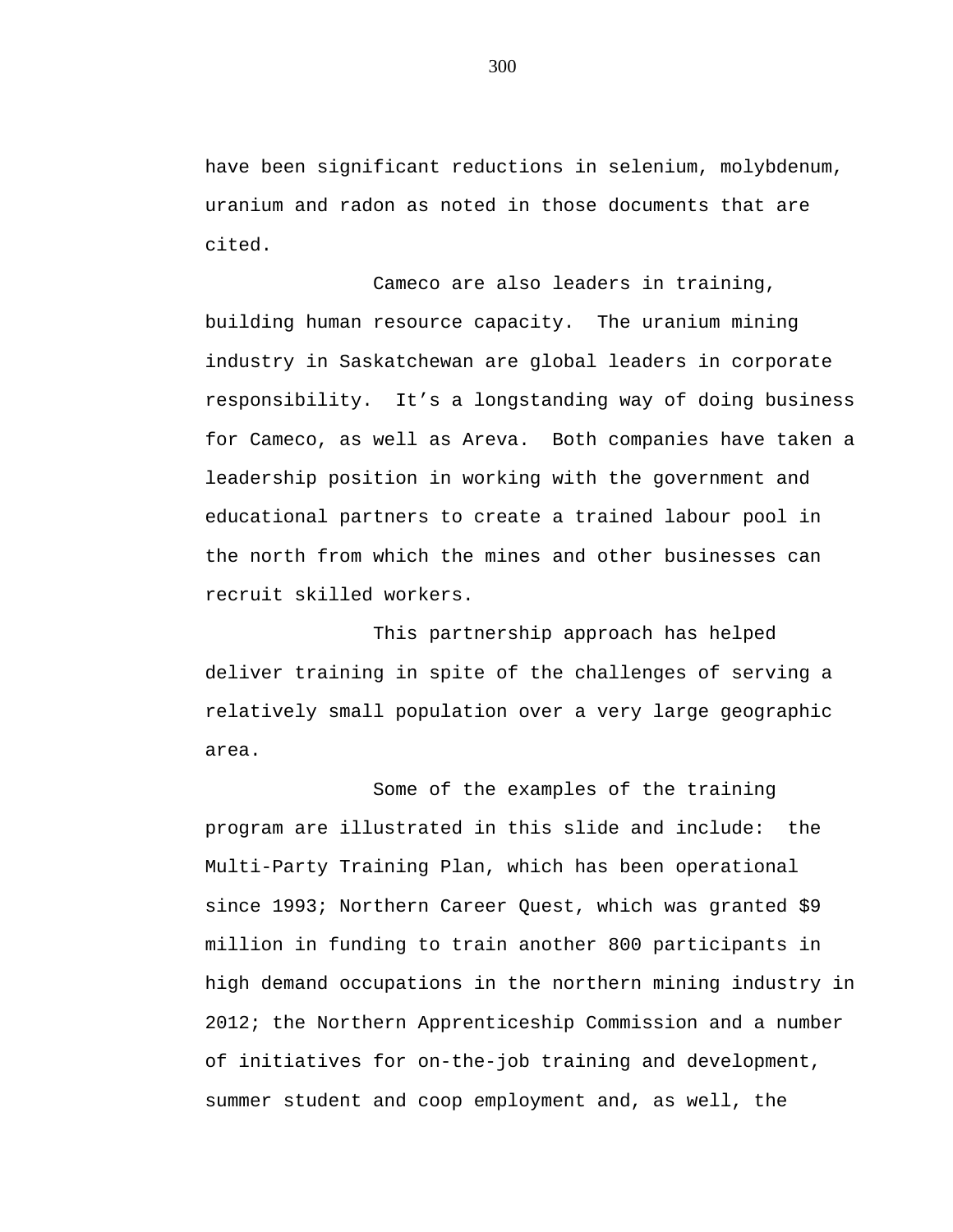commitment to encouraging students to stay in school and look towards post-secondary education through the development of their scholarship programs.

In 2012, over \$200,000 in post-secondary scholarships were provided to 47 northern students and \$36,000 or slightly over that was awarded to 75 students in Grade 7 to 12 from the Athabasca region to reward their performance in school and encourage them to stay in school.

In terms of leaders in employment and building human resource capacity, there's over 4,000 employees in the northern mine sites. In 2012, of this, 47 percent, or just over 1,900, were residents of Saskatchewan's north and they earned a payroll of just \$83.6 million.

Almost 70 percent of the northerners continue living in the north while working at the mine operations.

The pie chart there, which might be a little bit difficult to show, but it shows the various skills and the job ranges from skilled to unskilled, with progression over the years of workers to more skilled occupations.

Forty-two (42) percent of direct employees at mine sites are in higher-skilled jobs, including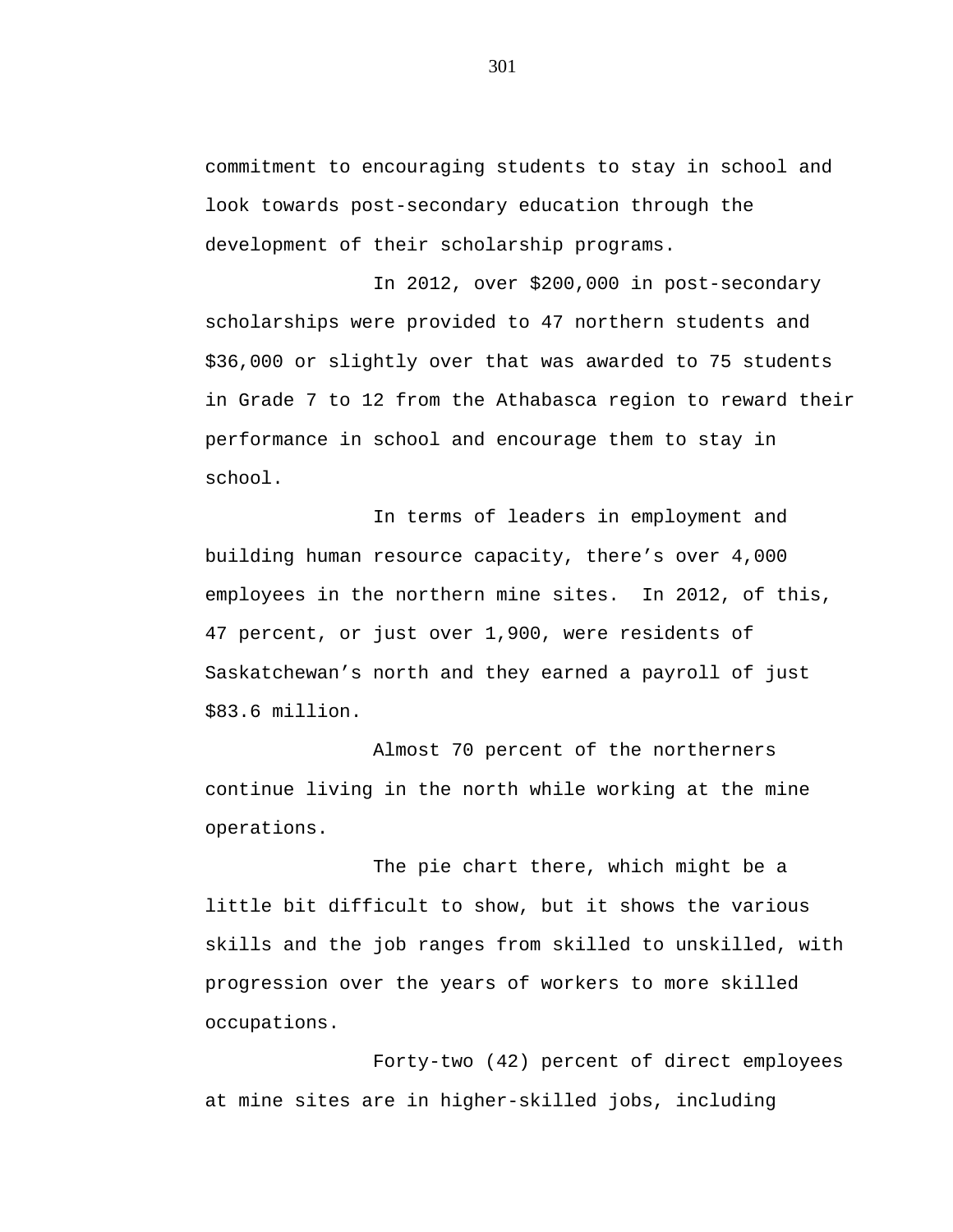trades. That's 158 northerners in the trades, supervisory and technical and professional areas.

So these aren't all entry-level positions. Certainly they're moving up into the higher-skilled and more professional categories. And I think, as Sean had - really had alluded to, that is the goal for future training as well, is to see that progression continue.

Also, Cameco is a leader in business development. Over the 40-year history of uranium mining in Northern Saskatchewan, the uranium industry has worked with communities to encourage northern businesses to supply goods and services. That is to build business capacity in Northern Saskatchewan for the mines, but they can also be transferred outside of the mining-specific resource sector.

I'd like to acknowledge that a lot of these businesses that started off in Northern Saskatchewan are now servicing the southern mining industry, including in the potash sectors.

Demonstrated results include a record \$624 million of goods and services that were purchased from northern-owned businesses in 2012.

I think I have to repeat that again. That's \$624 million of goods and services that have gone into northern-owned businesses to help with the economy of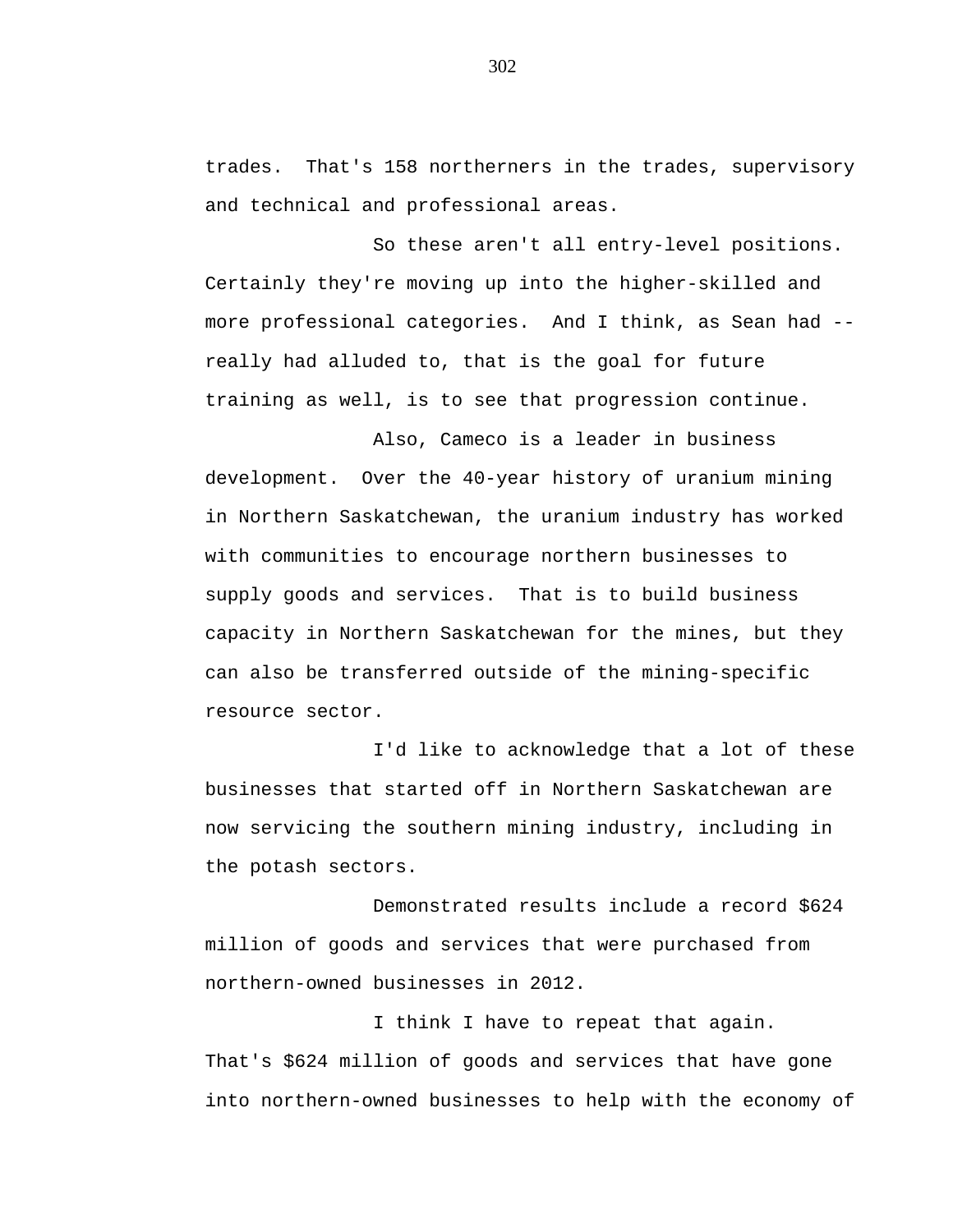the communities and the north itself.

This represents 40 percent of the northern mining industry's total expenditures on goods and services, so I think they're demonstrating an effort to make sure they are developing and working in partnership with northern businesses for that success.

Over \$5 billion has been paid in cumulative total on northern wages and goods and services since 1991.

It's also significant that a number of businesses that have been nurtured and incubated and developed are in the top 100 companies in Saskatchewan, not the least of which is Kitsaki Management, which is the economic development arm of the Lac La Ronge Indian Band, RobWel Constructors NRT, and Athabasca Basin Development Limited Partnership.

Cameco is also a leader in community involvement. It had over 100 visits with leaders in communities as well as mine tours in the past year, again promote education, stay in school programming. They have offices in a number of northern communities in Northern Saskatchewan for recruiting and communication.

They regularly host meetings of groups such as the Environmental Quality Committee and the Athabasca Working Groups.

They support cash payments and fuel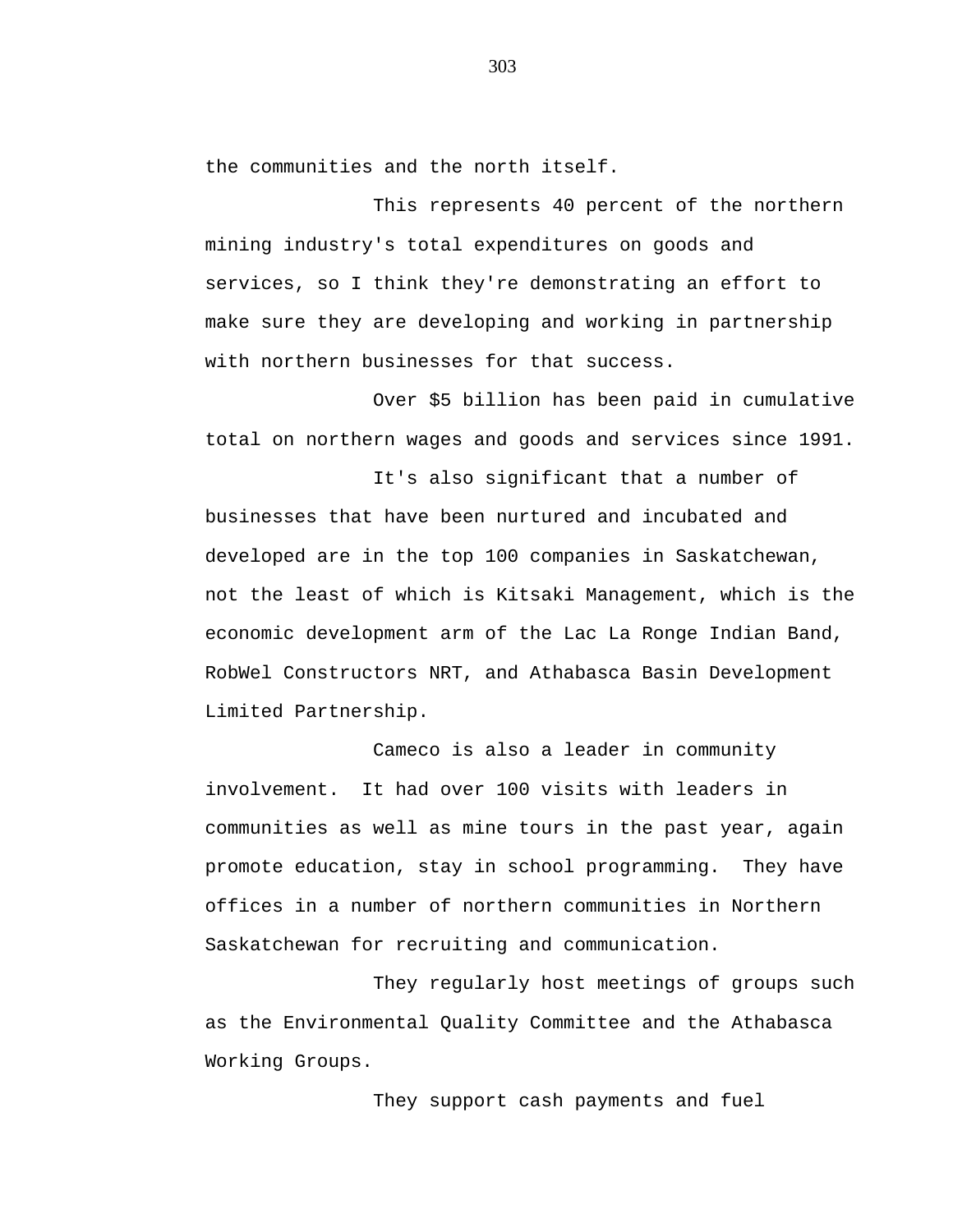supplies to trappers and family members who are impacted by mining activities. And we've heard already today about the collaboration agreements with the English River First Nations and Pinehouse Métis local from the leadership in those communities.

My concluding remarks is that Cameco has demonstrated, in my opinion, that it is qualified to operate facilities and has taken appropriate steps to mitigate risks. Cameco has the safety and environmental systems in place to effectively protect people and the environment.

They have a proven track record and established management system and effective compliance programs in place.

They are committed to continuing to operate in the Rabbit Lake, Key Lake and McArthur River operations in a manner that provides them the social licence to operate.

Saskatchewan Mining Association supports Cameco's application for a 10-year licence for these three long-standing facilities.

> Thank you. **THE CHAIRMAN:** Thank you. Open for questions. Mr. Tolgyesi. **MEMBER TOLGYESI:** Mrs. Schwann, how many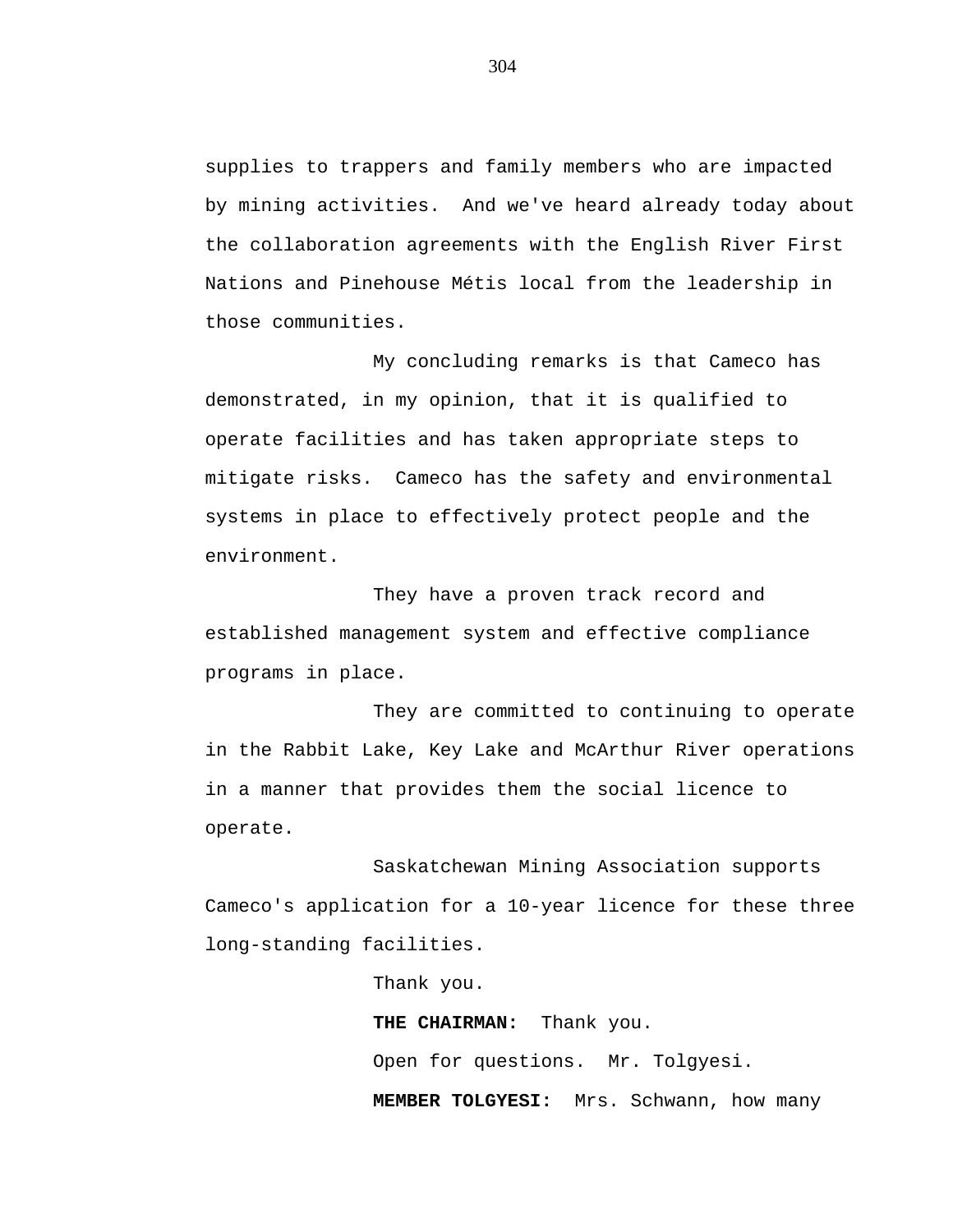members do you have?

**MS. SCHWANN:** We have about 40 members within our association.

**MEMBER TOLGYESI:** Is those mining contractors are members also?

**MS. SCHWANN:** Our membership by-laws are that they have to actually be either mining companies that are actively mining, companies that have exploration properties and are working exploration properties in Saskatchewan, and we just, in our by-laws, had an amendment last year that allowed for underground mining contractors to become members.

So it's a fairly narrow scope of who can be a member within the Saskatchewan Mining Association.

**MEMBER TOLGYESI:** I have two more.

What's the lost time accident frequency in this year? Because we didn't have that in our documents.

The lost time accident occurrence and severity, Cameco versus the mining sector.

**MS. SCHWANN:** In terms of what I have for information to date on the lost time frequency rate from January until August, the frequency rate is 0.13, severity rate of 5.89 for all of our companies.

And the others are broken down by site, but on my documents here, I have that Cameco right now has no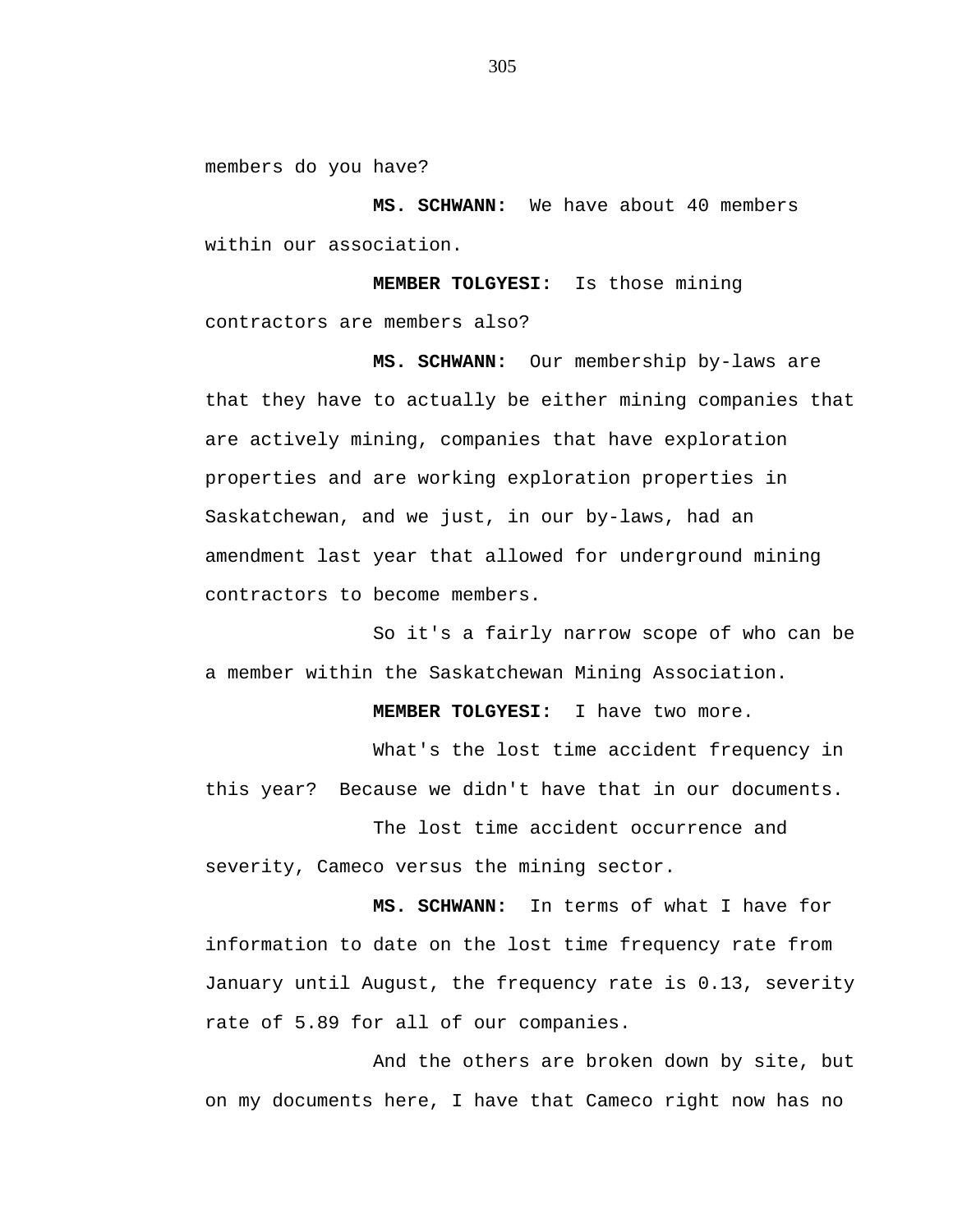lost time frequency -- or a rating of zero for lost time frequency and severity, so it's better than our average, which is, again, compared to other industries, very low already.

## **MEMBER TOLGYESI:** And ---

**MS. SCHWANN:** I should just mention that we are moving to more of an OSHA system, looking at a DART system, Days Away, Restricted and Transferred, so looking at modified work injuries as well as lost time. So that increases the numbers, but it recognizes that people are maybe away from their primary job and doing other duties.

**MEMBER TOLGYESI:** And my last one is how and to what extent Cameco is involved in the Saskatchewan mining accident prevention, what they do?

> **MS. SCHWANN:** Accident prevention? **MEMBER TOLGYESI:** Yeah.

**MS. SCHWANN:** I would think most of that work is done through our safety committee. I mentioned they meet monthly.

A lot of that is about sharing best practices, sharing incidents that happen at site and how maybe those could be prevented at other sites.

Our safety committee developed a couple of courses. One are the Chief Mine Inspector for the province recognized a number of years ago that a lot of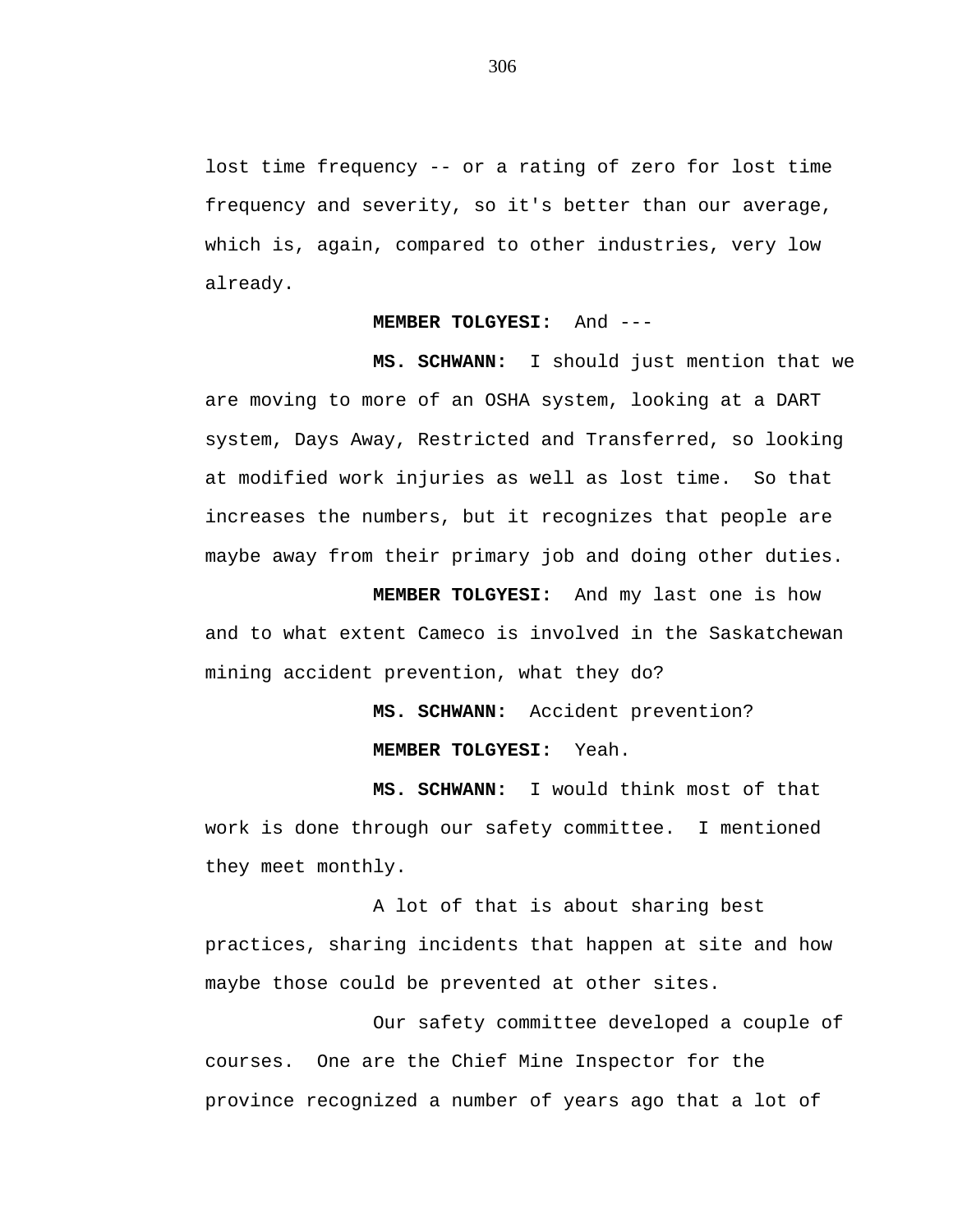the incidents related to safety were because you had supervisors coming in, some that were maybe inexperienced, and they didn't have the right supervisory skills.

So our safety committee developed a course that's called "Introduction to industrial safety supervisors" to help them make sure they were familiar with the regulatory requirements, make sure they knew how to document and make sure they know how to communicate with the people that they were supervising, you know, so they became more effective communicators.

We're just starting Phase 2, which is a bit more detailed look at those. And Cameco is involved both in developing those and also in participating and taking those courses.

We've had over 800 front line supervisors from the Saskatchewan Mining Association go through that Phase 1 training course. And that's on top of what they do. It's meant to complement, not replace, what they do at their sites.

**MEMBER TOLGYESI:** You don't play any role in site restorations up in the north. We were talking about, you know, legacy sites where -- that should be cleaned from -- or the mining or exploration camps.

Do you have anything what -- where you are involved?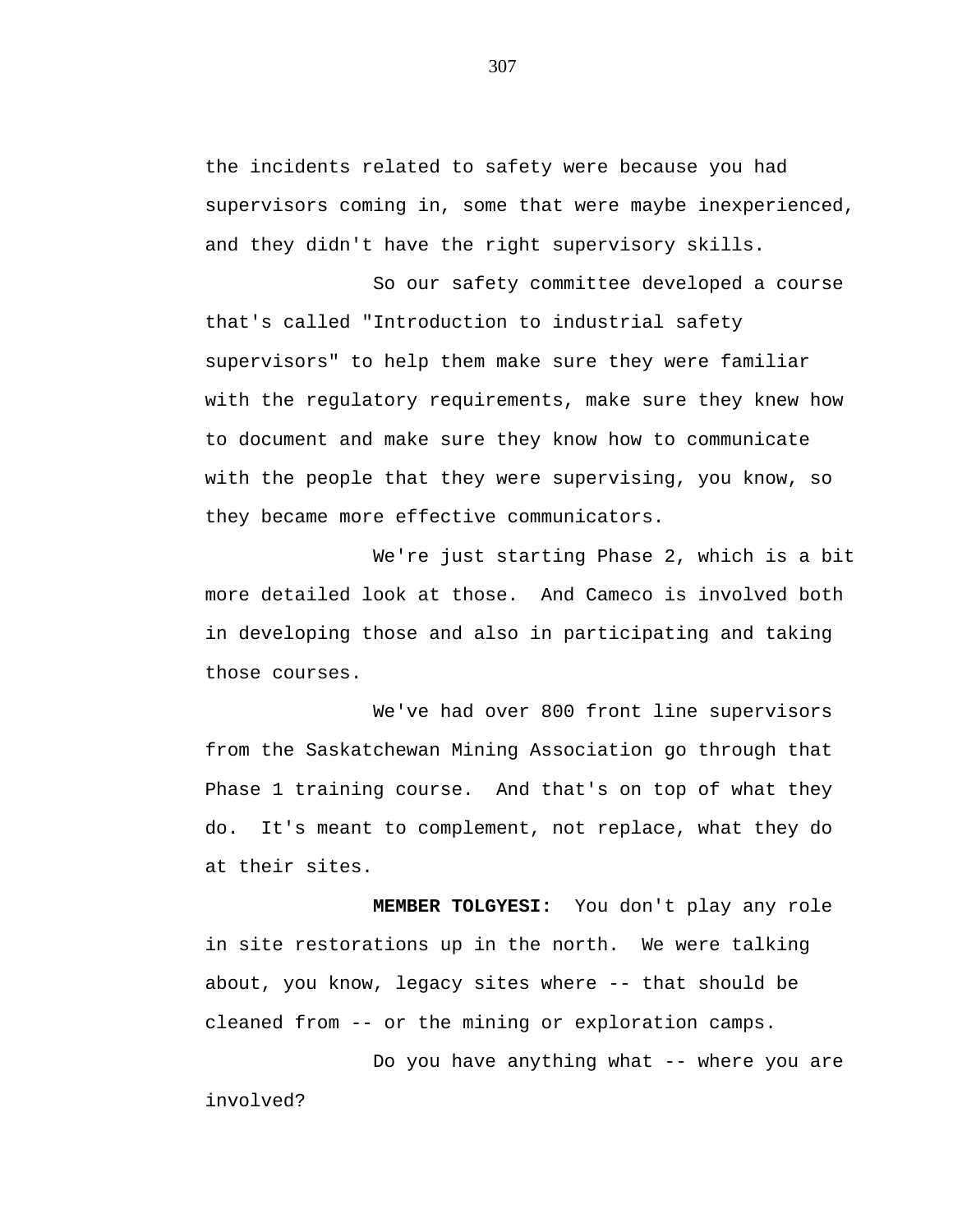**MS. SCHWANN:** No, the Saskatchewan Mining Association is not involved in that at all.

THE CHAIRMAN: Dr. McEwan.

**MEMBER McEWAN:** In your slide 4, you note that 80 percent of the public support the uranium mining industry. And we actually heard this in the Cameco presentation last night.

Who conducted that survey? Was there rigour around the quality of the questions? What are the margins of error, and how broadly was the population in the north sampled?

**MS. SCHWANN:** Vast Surveys conducts that survey. I know that. They also did our survey.

And I know that, over time, they've evolved a lot of how they carry out their questionnaire because not everybody uses land lines. That's not very common any more, so they've developed some other techniques.

But in terms of the process, if it's -- I'd prefer to defer to Cameco for that because I just took that number from ---

**MEMBER McEWAN:** From Cameco.

**MS. SCHWANN:** --- from that. Yeah. **MR. MOONEY:** Liam Mooney, for the record. And we've been doing this annual surveying for some time now. The numbers that were shared with you,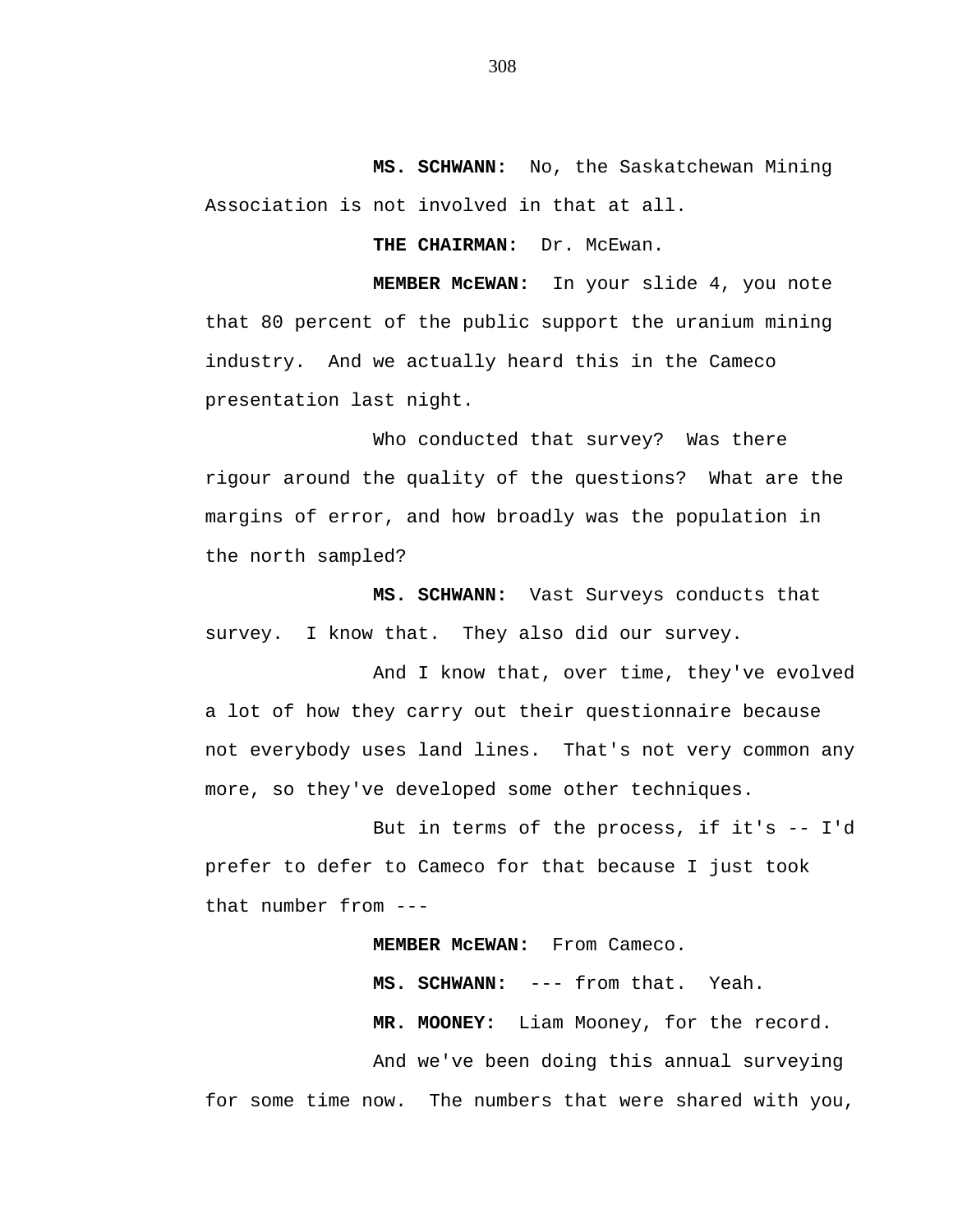Pam shared you, the Saskatchewan -- across Saskatchewan. Sean Willy shared with you last night the statistics - support that we see in Northern Saskatchewan.

And particularly telling in that regard, there's an over-sampling that takes place in Northern Saskatchewan given our operations in the north and our interests and what our -- the public support looks like in that particular area.

**MEMBER McEWAN:** How complex is the survey? Is it one or two questions or are you asking a series of cascading questions around the impact?

**MR. MOONEY:** Liam Mooney, for the record.

I'm not familiar with the actual contents of the survey. We can get that information for you, if you'd like.

**MEMBER McEWAN:** And what you're saying effectively is that you're totally hands off from the survey as well?

**MR. MOONEY:** That's correct. A third party expert in public polling does the work for us and we take the results as they give them to us.

**THE CHAIRMAN:** So are they posted, the results posted? And if have them, if you've been doing it for many years, you probably have a pretty good trend? **MR. MOONEY:** Liam Mooney, for the record.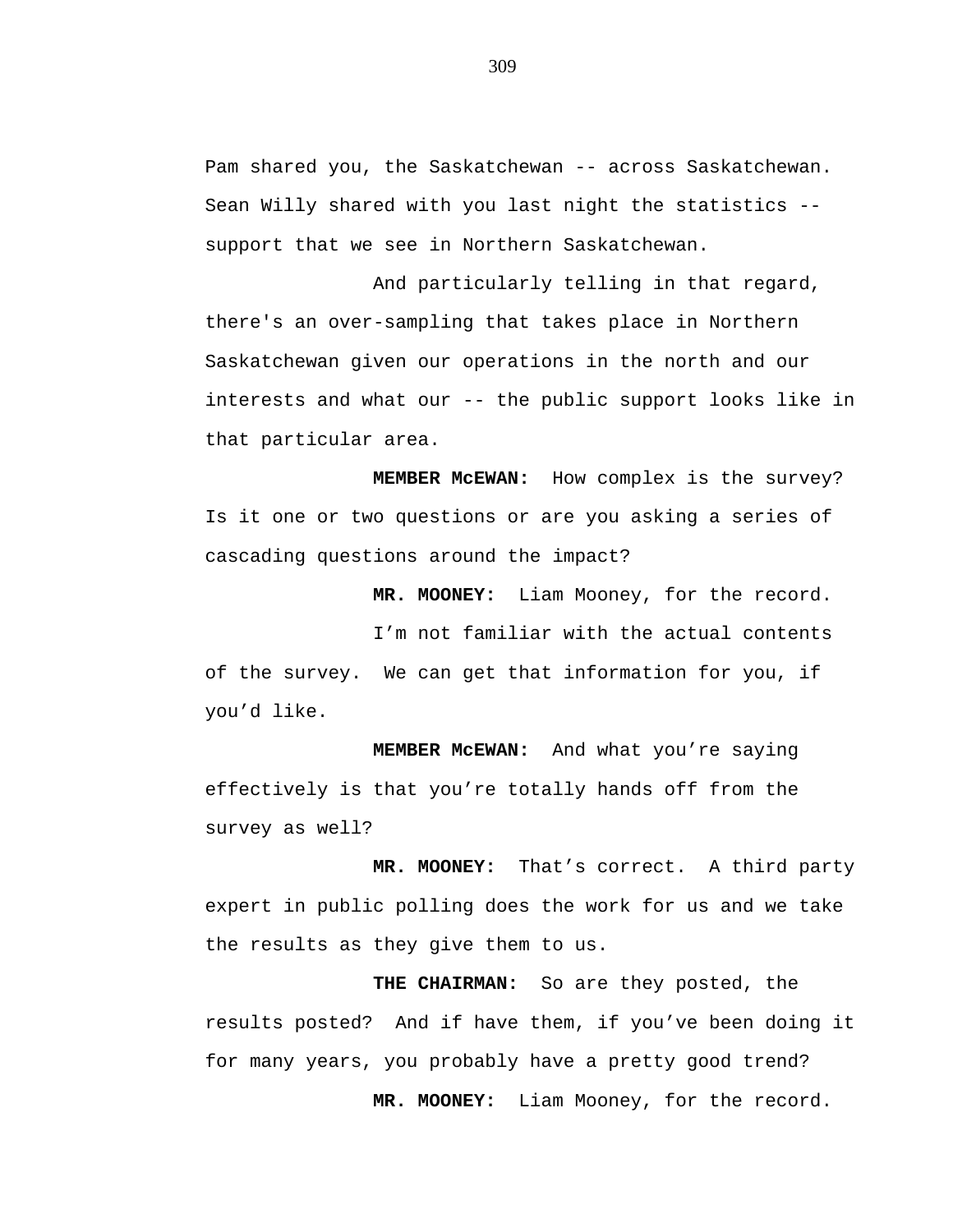The results are not posted at this point in time.

## **THE CHAIRMAN:** Why not?

**MR. MOONEY:** Liam Mooney, for the record.

I'm not sure what the underpinning there is. I think that I can it back and discuss that with our communications and our corporate responsibility group to see what the band width is there.

**THE CHAIRMAN:** Okay. Thank you.

**MS. SCHWANN:** I would note that our survey is available on our web site.

**THE CHAIRMAN:** So that's your survey, right? But can we get from your survey the northern feeling about uranium mining?

**MS. SCHWANN:** You would get the northern perspective on mining. It didn't break out, potash mining versus uranium, but I think people in the north would automatically reflect the feeling of mining -– of uranium mining, sorry.

**THE CHAIRMAN:** The same kind of numbers or… **MS. SCHWANN:** Ours were a little bit, I think, just a little bit higher but very strong support for the industry. I can certainly share that link again. THE CHAIRMAN: Thank you. Questions?

First of all, I really like your slide 7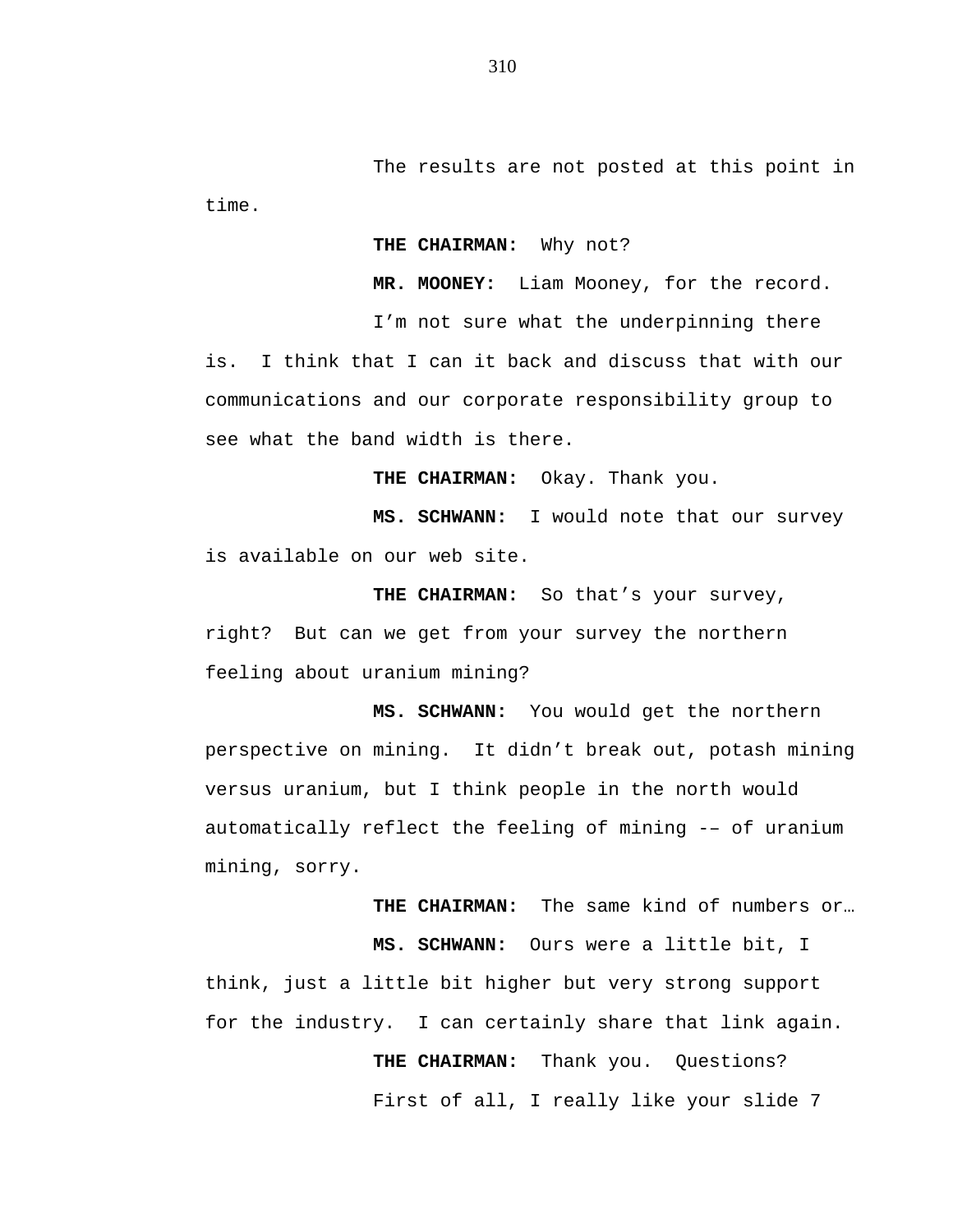because it's the first time I can actually get to see how the difference between the various mines and their control, air fluent control. So my question is these are the mine and minerals kind of metal that are being monitored. Could you construct a table like this for other mines? So that the potash community and iron and all those, by the way, potash has a lot of radioactive stuff in the tailing. I would like to know if they actually keep track of that.

**MS. SCHWANN:** I likely could. I don't know, is Wes Kotyk still on the line? No.

**THE CHAIRMAN:** Anybody know by any chance, staff would you know about that whether the other industries keep that close a monitoring? Is it only Environment Canada in one of your tables, you say that Environment Canada monitors performance?

**MR. LeCLAIR:** I can certainly -– I believe Malcolm McKee can talk about the requirements from a federal perspective for metal mining effluent regulations.

**MR. McKEE:** Malcolm McKee. I'm actually participating in the review of the metal mining effluent regulations as they stand right now. Right now the metal mining effluent regulations only apply to base metal mines. The last revision back in 2004 they added gold mines because they weren't in it before.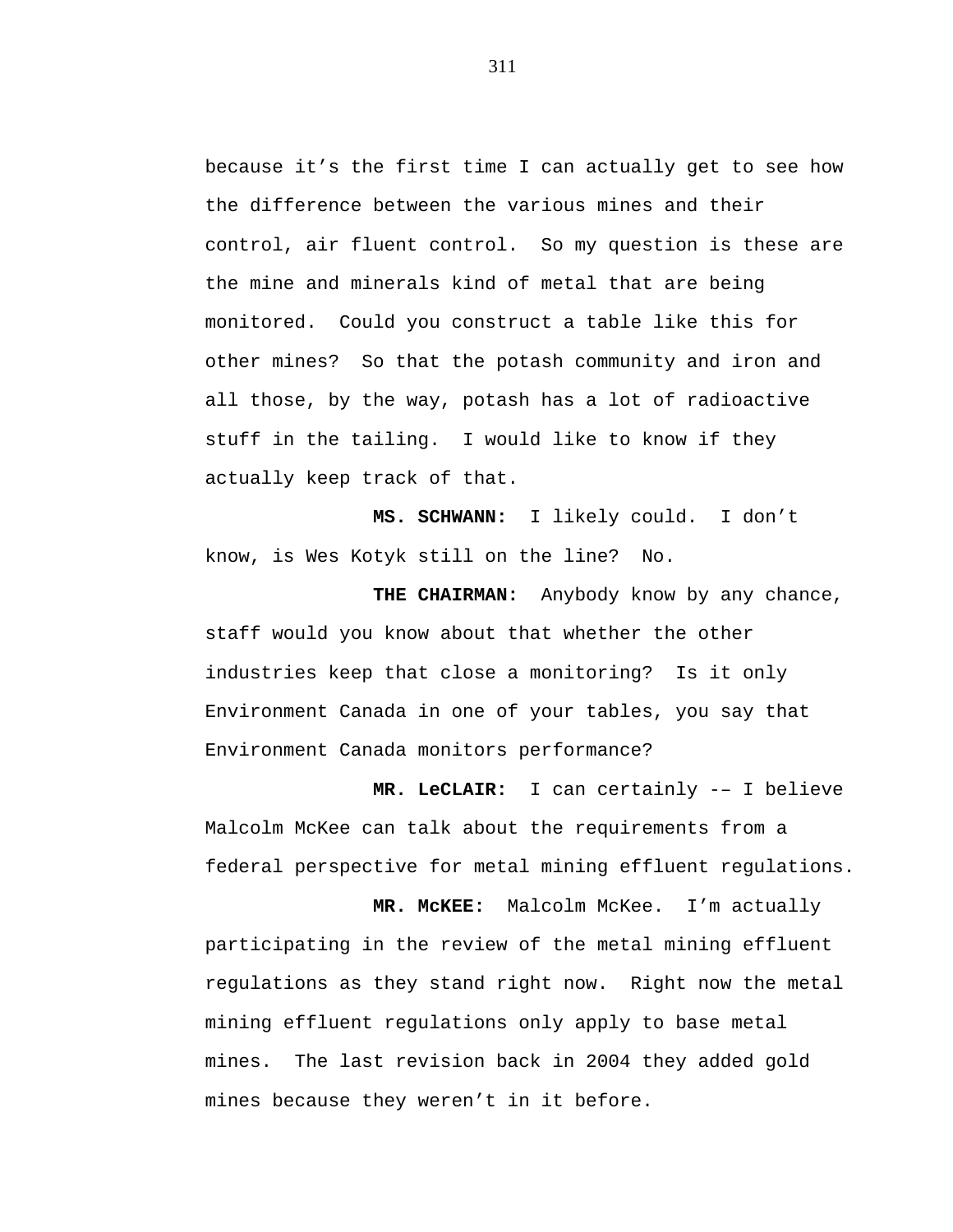This round they're looking for inclusion of diamond mines and possibly -- and coal mines are under for consideration within the -- and recent reviews -- well, ever since the metal mining effluent regulations came in in 2000 -- the latest version in 2004, uranium mines have been the best performing with respect to compliance on actual analytical content concentrations and best performing on the toxicity testing and one of the interesting discussions going on is looking at expanding the parameter list to be included for effluent characterization and those are all parameters that are already covered under all of our -- reported in our annual reports by the facilities.

So one of the things they are looking at is across all types of mining sectors, what kind of performance and limits may be expected in order to ensure appropriate control it all.

## **THE CHAIRMAN:** Go ahead.

**MS. SCHWANN:** So there is a possibility of our coal mines being included in the metal mining effluent regulations then potentially diamond. Potash is not included in that review because they don't actually release water to the environment. They dispose of it down a hole into deep saline formations.

**THE CHAIRMAN:** Okay. Thank you for that.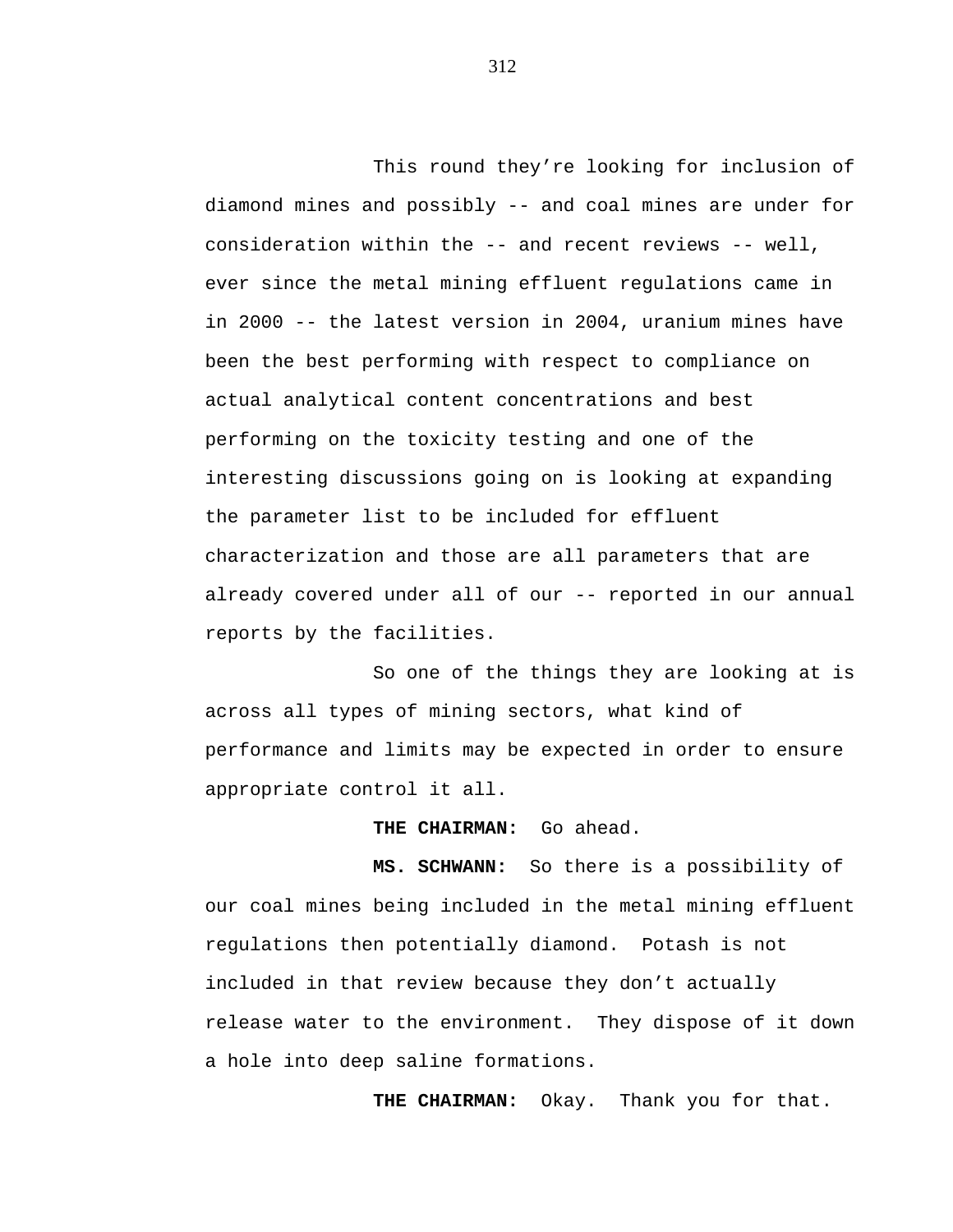My last question and I'll let somebody else. Collaborative agreements that Cameco has been signing with some of those communities, is that a practice as being also conducted by other industries? So for example, is the potash industry also entered into collaborative agreements?

**MS. SCHWANN:** No, this is more ground breaking, I think. Cameco and Areva are leading a new generation of agreements. Some of the potash companies do have agreements with different tribal councils, like PotashCorp has an agreement with Saskatoon Tribal Council but it's not anything that sets out these levels.

It really talks about how they're going to engage and that they will, you know, make best efforts, very much like the conditions in the surface lease agreements that already exist in northern Saskatchewan. They don't have a comparable instrument in southern Saskatchewan because it's not Crown land, that's really the difference between the potash section and coal sectors versus the uranium and gold sectors in the north. The north is Crown land and the province is able to use instruments like surface lease agreements and that's not possible on the southern mines.

**THE CHAIRMAN:** Thank you. Anybody else? Thank you, thank you very much.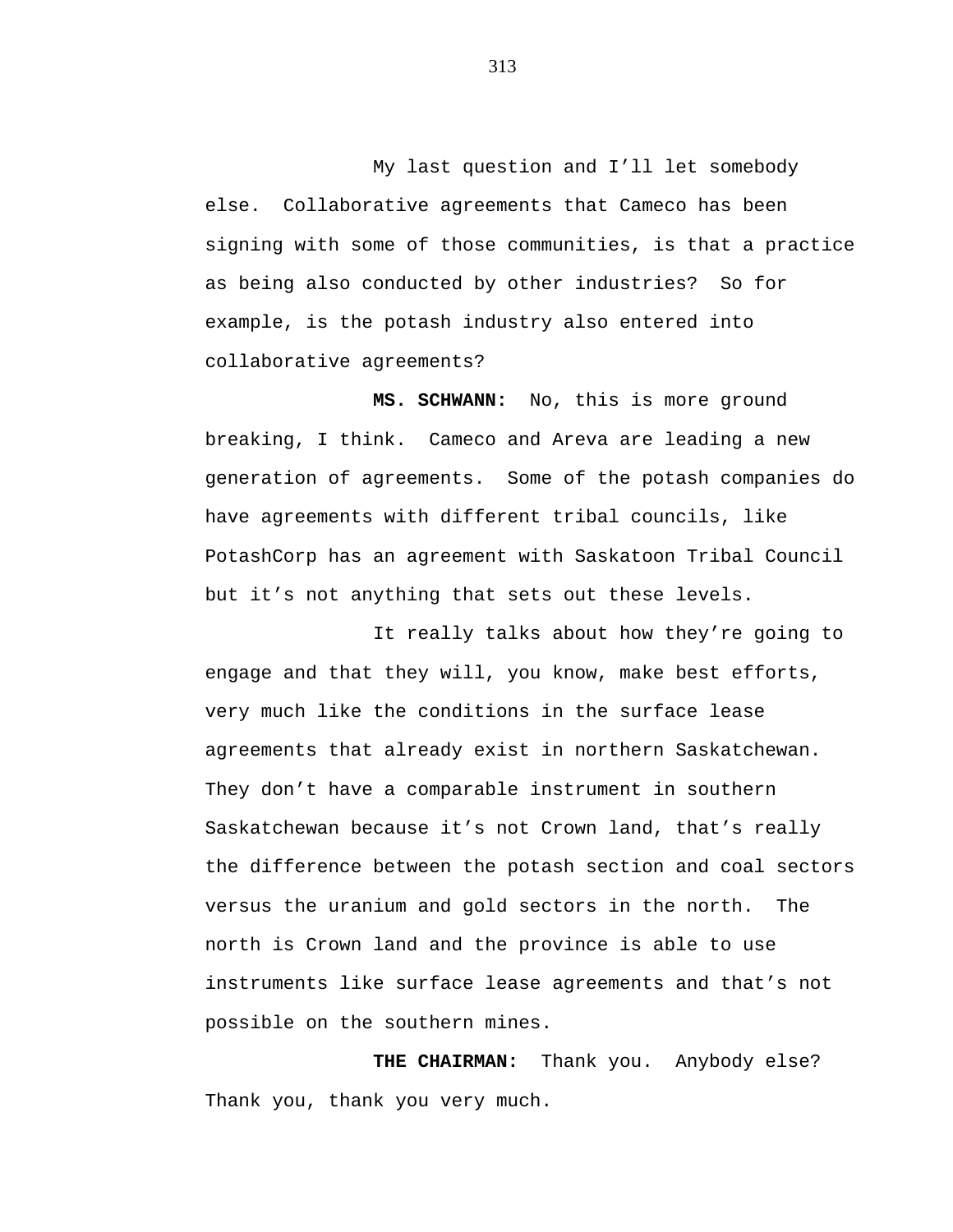The next presentation is from Mrs. Paul, as outlined in CMD13-H13.5, 14.4 and 15.4.

**13-H13.5 / 13-H14.4 / 13-H15.4**

**Oral presentation by by**

**Candyce Paul**

**MS. PAUL:** My name is Candyce Paul. I'm from English River First Nation. My children are band members. I've lived in the north for more than half of my life.

I object to the presence of this body. I object to the theory that there is no harm being done to our people. I object to a lot of the things that I've heard today.

One thing I'd like to say is when there's written submissions the public needs to hear them before they're refuted because the public has the right to know.

This industry hasn't been very open with the public and when they do come to our communities there's often times that they can't answer our questions. I don't know enough.

Our concerns are met with words like, no significant risk. I'm sorry, that mine overflow in 2003, McArthur. I'm correct, it was McArthur? You cannot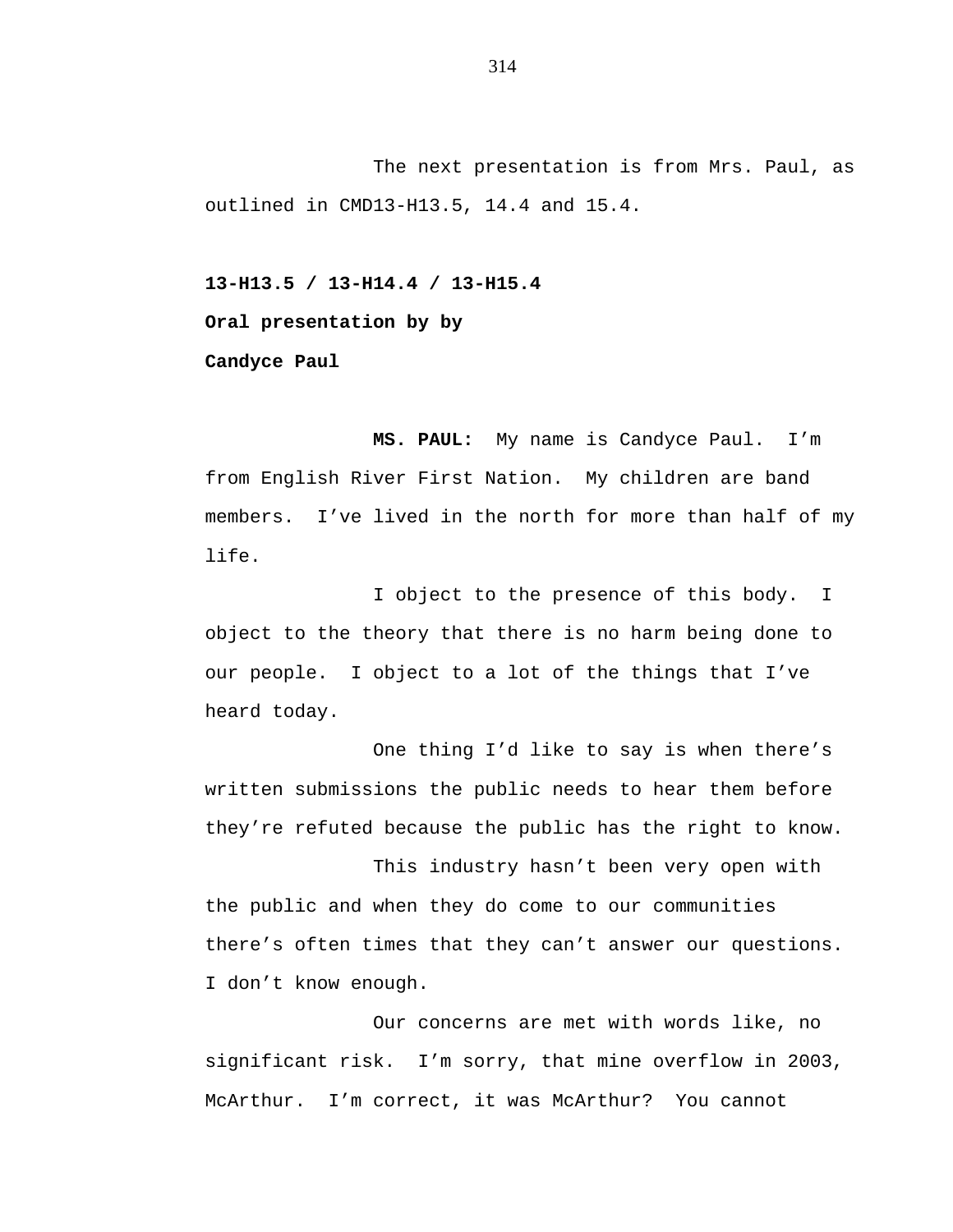guarantee me or the people downstream from there that that is not causing harm to our people. CNSC put out in their documents here that radiation does not cause an increase in cancer and yet the entire day has been spent talking about radiation safety. Heavy metal safety.

Our people are getting sick. We asked for a baseline health study long ago. The industry knew what radiation could do prior to even opening any of these mines in this section.

You knew it 20 years ago, you knew it 30 years ago. You did nothing. You did not protect our people. So now you have a doctor come up here and say that our cancer rates are the same as the rest of the province; they'tr comparable with the rest of the province. Well, I'm sorry, the farmers are dying from pesticide use.

Our people were not suffering from cancers to the extent and to the degree that they are suffering now. One in fifteen people in our community have cancer. This is not a laughing matter, this is not something that we should not be concerned about.

And your doctor comes up here and says we need social and mental well-being studies. Well, maybe if we weren't worrying so damn much about the contamination of our lands, our waters, our air, maybe we'd feel a whole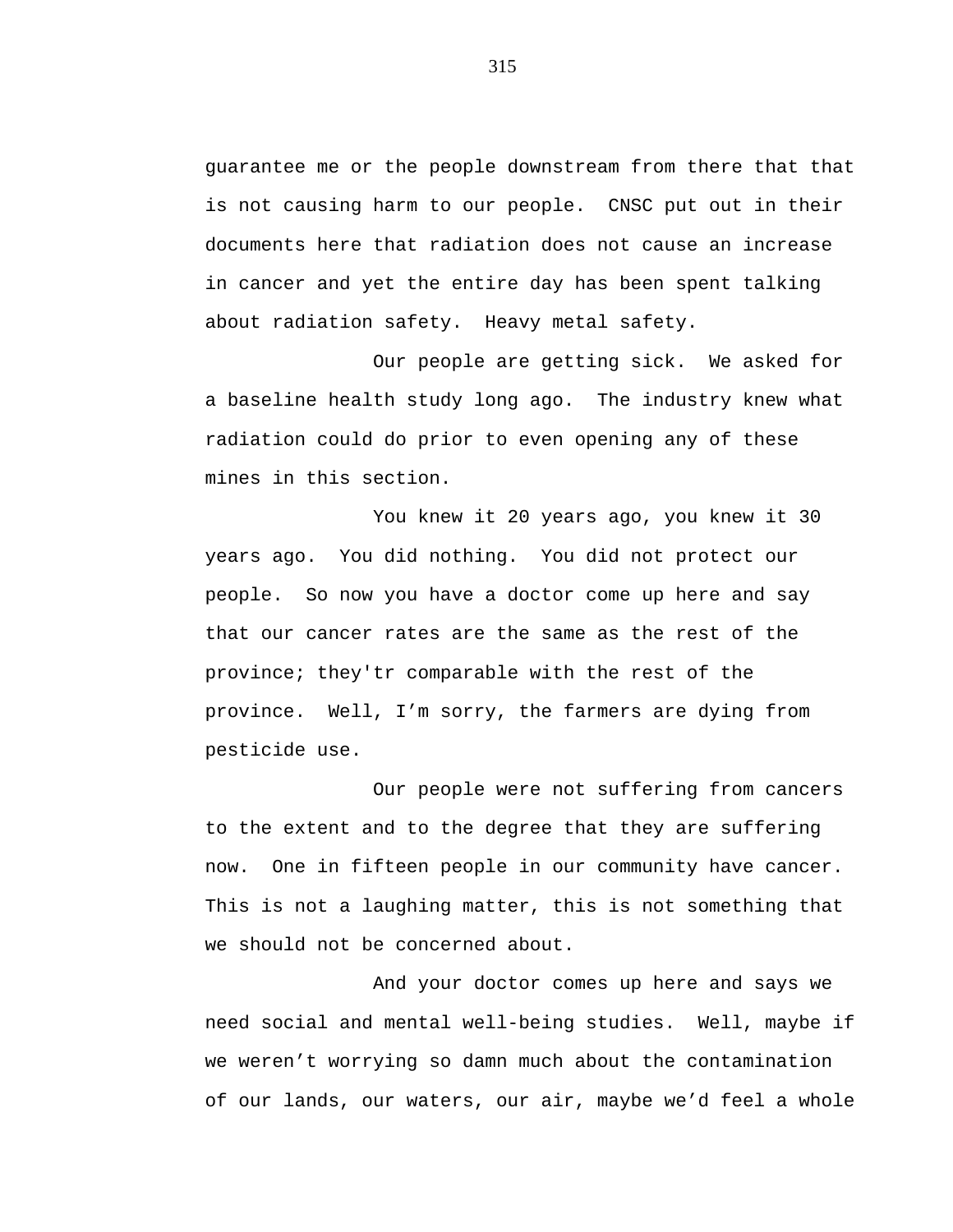lot more well.

This is the feeling of the people of the North. We are not impressed with Cameco and their Collaboration Agreements. I've got some things to address here as a member of English River. We were not consulted.

Most of the people in English River never heard about the Collaboration Agreement until a week before it was signed. And there was a wake in our community when it was signed. That goes against our culture.

But they are telling our governance, our leaders, that's not the way you do business. You've got to get into the business mode. Corporate governance. We don't need corporate governance. We need leadership. We need life.

We are no longer naive. We know that radiation, even at low levels, because we can access the studies as well as you can. And we're not buying your propaganda.

Those things can cause damage to the DNA at a cellular level and it will affect us eventually. So don't come around here and tell us -- have an expert come in here and tell us, oh, we need well-being studies.

No wonder our young people are dying as well. They don't feel well in this world where our values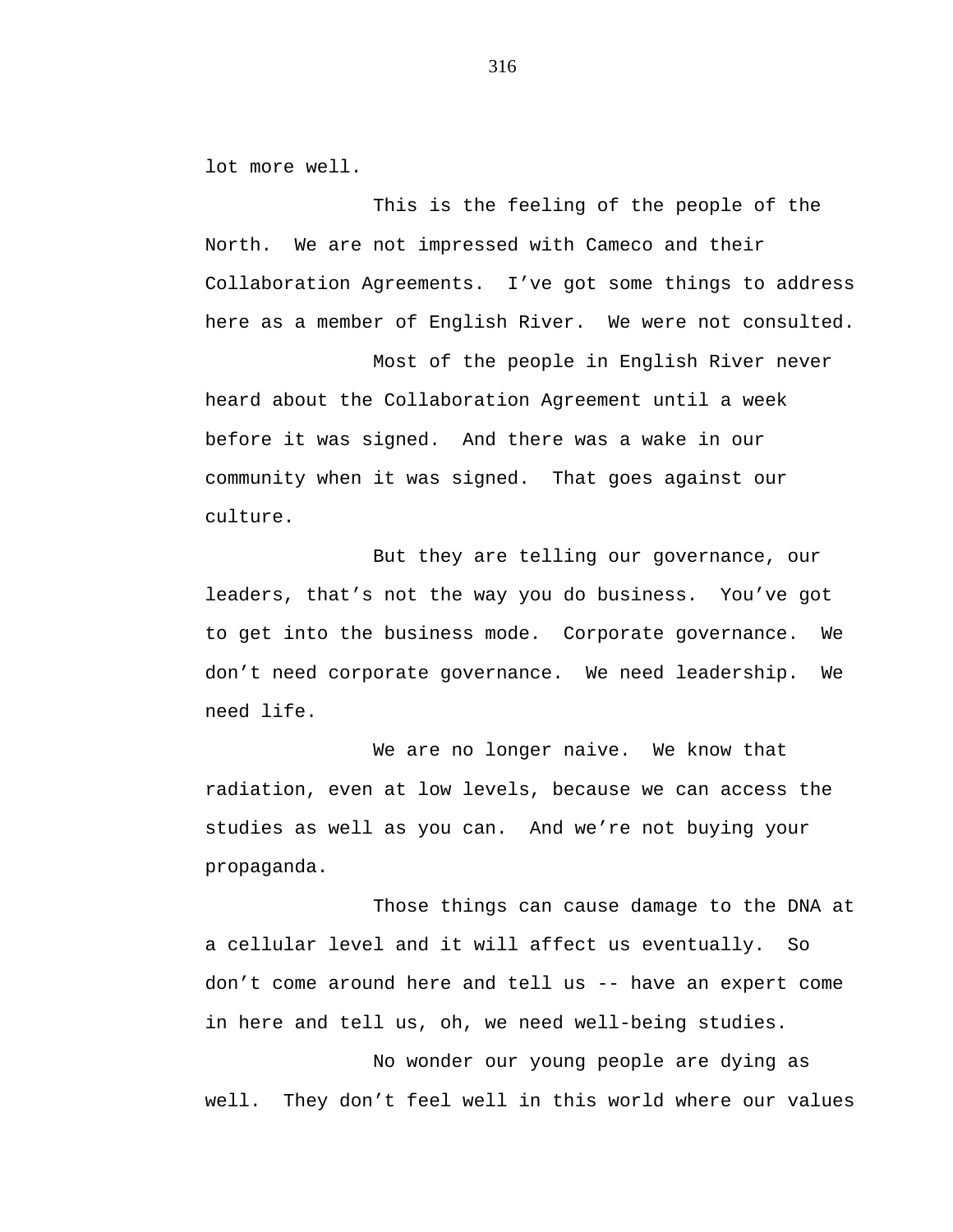are undermined and our culture is -- we've got to worry about whether we eat the foods that we've always eaten that were the best foods in the world.

Our people, the elders, my children's grandfather, lived at Key Lake before it was a mine. It is their inheritance, and it is their inheritance that I am protecting.

I'm also very disgusted that what is being taken out of the ground here is being used in a way that is going to affect people in other places in a very negative way. That is a responsibility. People said they're stewards of the land. Well, that doesn't mean you rip it up and let somebody else decide how contaminated to make it. That's unacceptable.

You are in Dene and Cree territory here. You are in Métis territory. We are the ones that should be setting the limits. Not for the sake of profits. I hear a lot about Cameco and resources revenue sharing.

I was listening to a radio program Sunday night on CBC called "180". Anne McLellan, a board member of Cameco, she said:

> "We need a new process by which we ensure for our First Nations…" For God's sakes we do not belong to you. "…that economic benefits are shared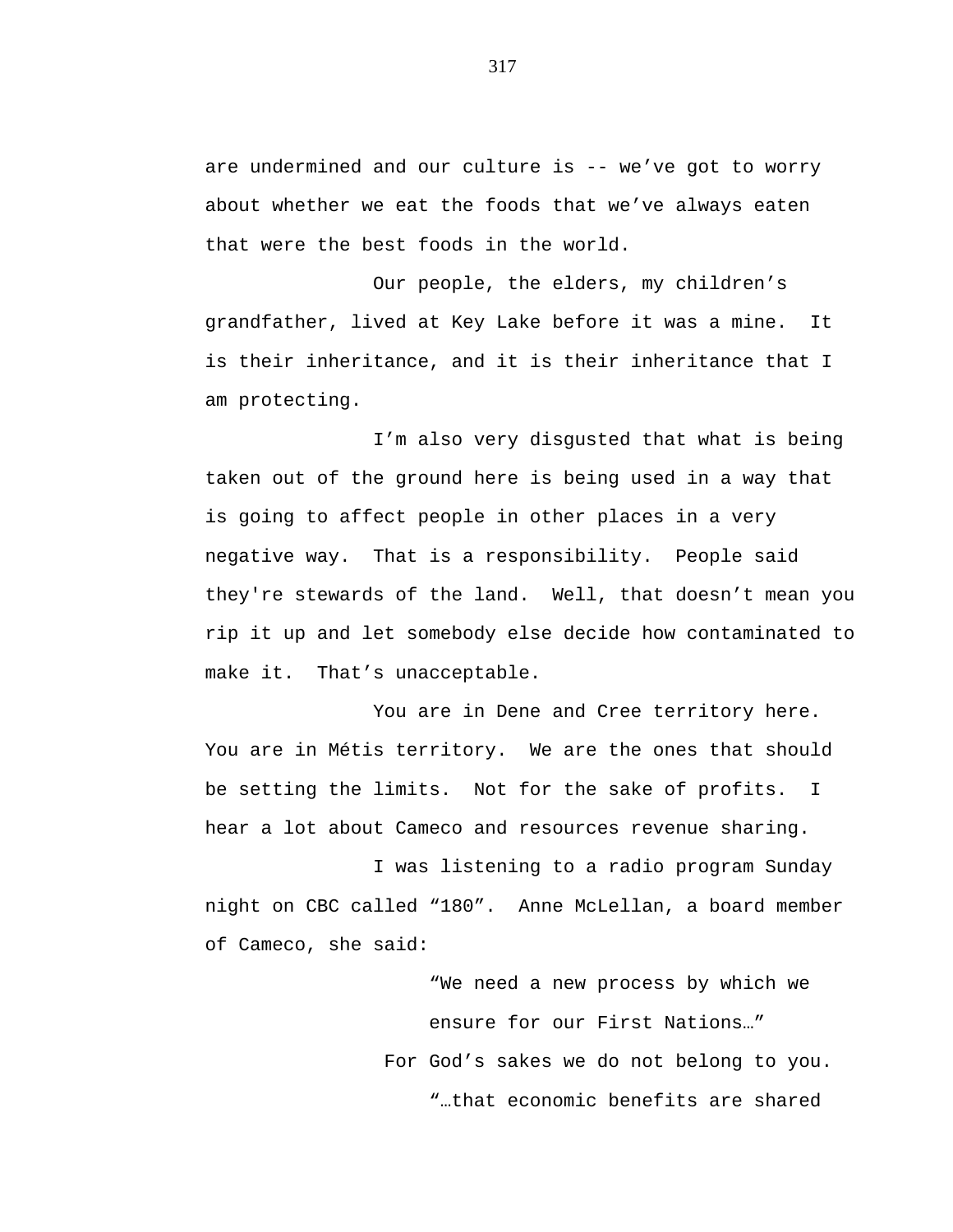fairly." (As read)

How the hell can economic benefits be shared fairly if most of the profits are leaving this province, the royalty rates are this much compared to them. They hide their money in tax havens in other countries. It's never going to be shared fairly.

But she also said that the social and environmental risks are shared and borne fairly. Excuse me, we live here. How are you, or you, or you, going to bear those fairly?

You won't. You won't be here as our lives are affected. All the cures in the world can't make up for the prevention that could have made this different.

I want answers to some of our questions as we submit them, in the future and now. Can you guarantee me that those mine spills that happen on a regular basis and that those shadowy limits are acceptable enough that they're not going to be the next big mistake that you made?

I don't accept an industry that thinks we are expendable. You are dealing with some shady people here. The corruption that this money has brought in. False claims that they are president of a Métis local that doesn't exist, that has never been registered with the Métis Nation of Saskatchewan. That would be Pinehouse and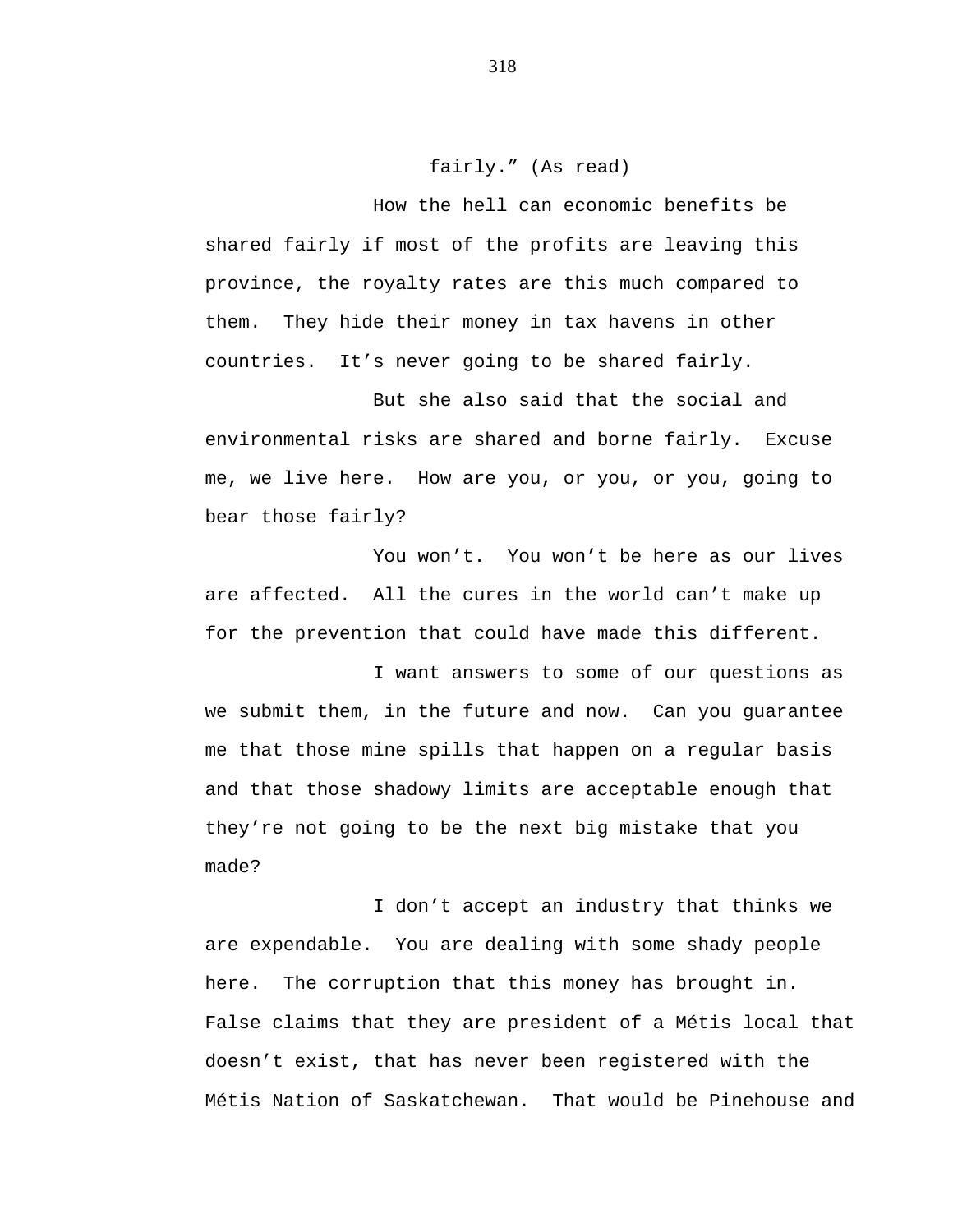I will submit this if you would allow me, along with the statement of claim that they mentioned this morning, the Kineepik Metis Local.

I can also address some of your questions about your last speaker's survey because I participated in it. And when I asked who commissioned it, she said Csmeco. I said, yes,I'll take part in it. And she said, oh good, there's hardly any Northerners taking part. Northerners don't like to answer survey questions. So your answer is very few Northerners actually participated.

We also did a poll and ours are documented with the questions that you answered, and I will put it to you as well. Most of the people do not agree. Most of the people of Saskatchewan do not agree that uranium mining should proceed without proper -- tailings being looked after in a proper way that will assure the people of Saskatchewan that there is going to always be a guarantee that we are safe from harm.

Their claims are based on falsehoods. You will meet more and more people who do not want uranium mining in the north. We want a different economy. We want one that's more in line with our values.

That we will not have to worry it's going to make us sick in the future. So I don't ever have to hear of young women being concerned whether their babies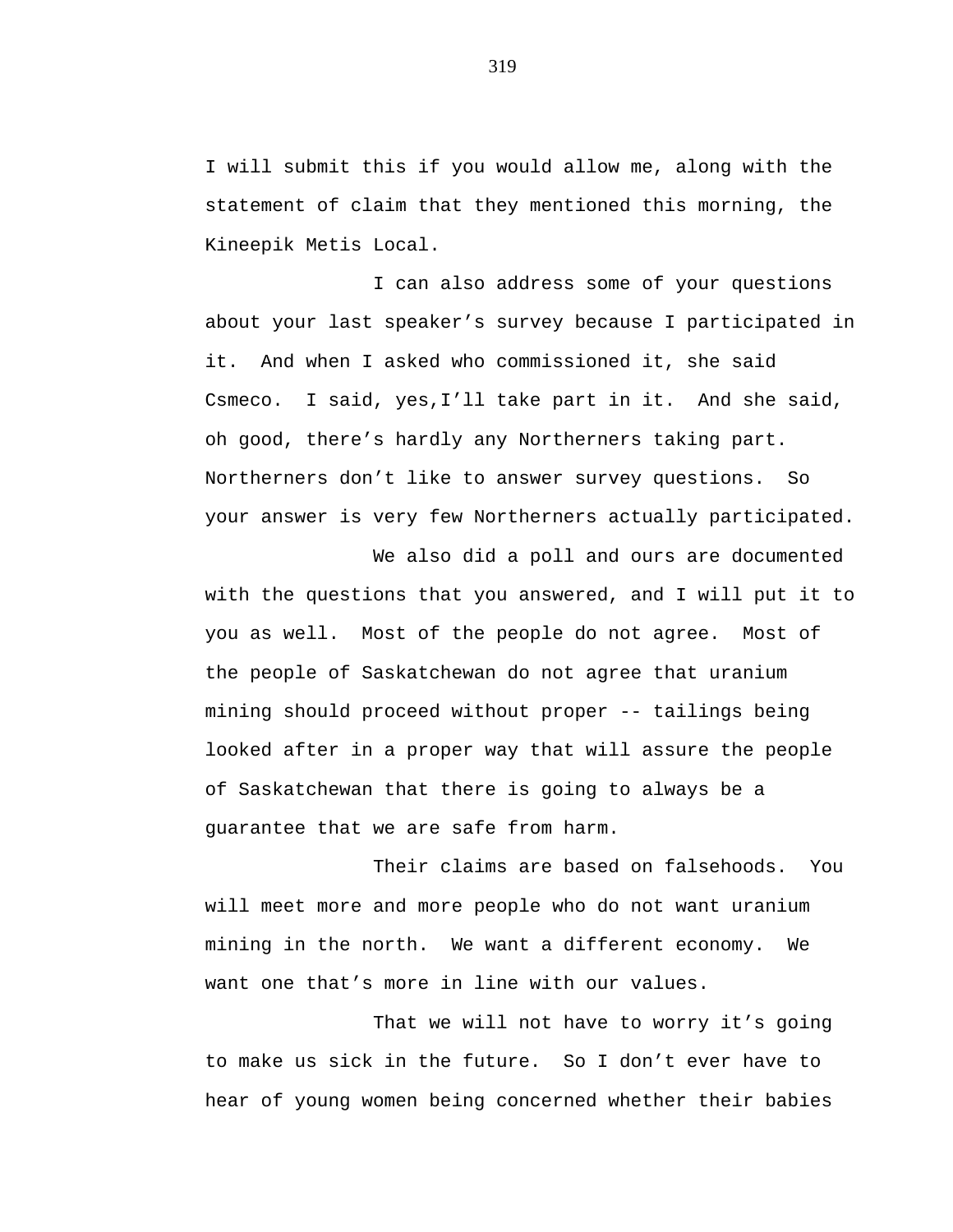are going to be affected. With all of the changes that this government has been making to the environmental assessments and environmental protections, I am not assured. I do not feel safe in your hands. And neither do a lot of other people.

Our future generations need us to stand up for them because decisions are being made that are going to affect them in the future. I object to uranium being mined because of its end products. And the threat that those end products are going to end up here in our territory being offered as an economic venture.

Ten thousand years? How about 4.7 billion years. And I know that the studies are showing that it's not going to work. Because you can't guarantee it. Don't even come to the table yet. Don't even think about coming to the table yet.

This industry was a Pandora's box all right, that should never have been opened because our people knew that. And our cultures, they said leave that black death rock alone. You guys didn't listen. And that's what's going on here. That's why these people are coming in and saying, "Okay. We'll sign these agreements because you guys don't listen anyways so we might as well get something out of it." Like beggars.

That's going to help our wellbeing? You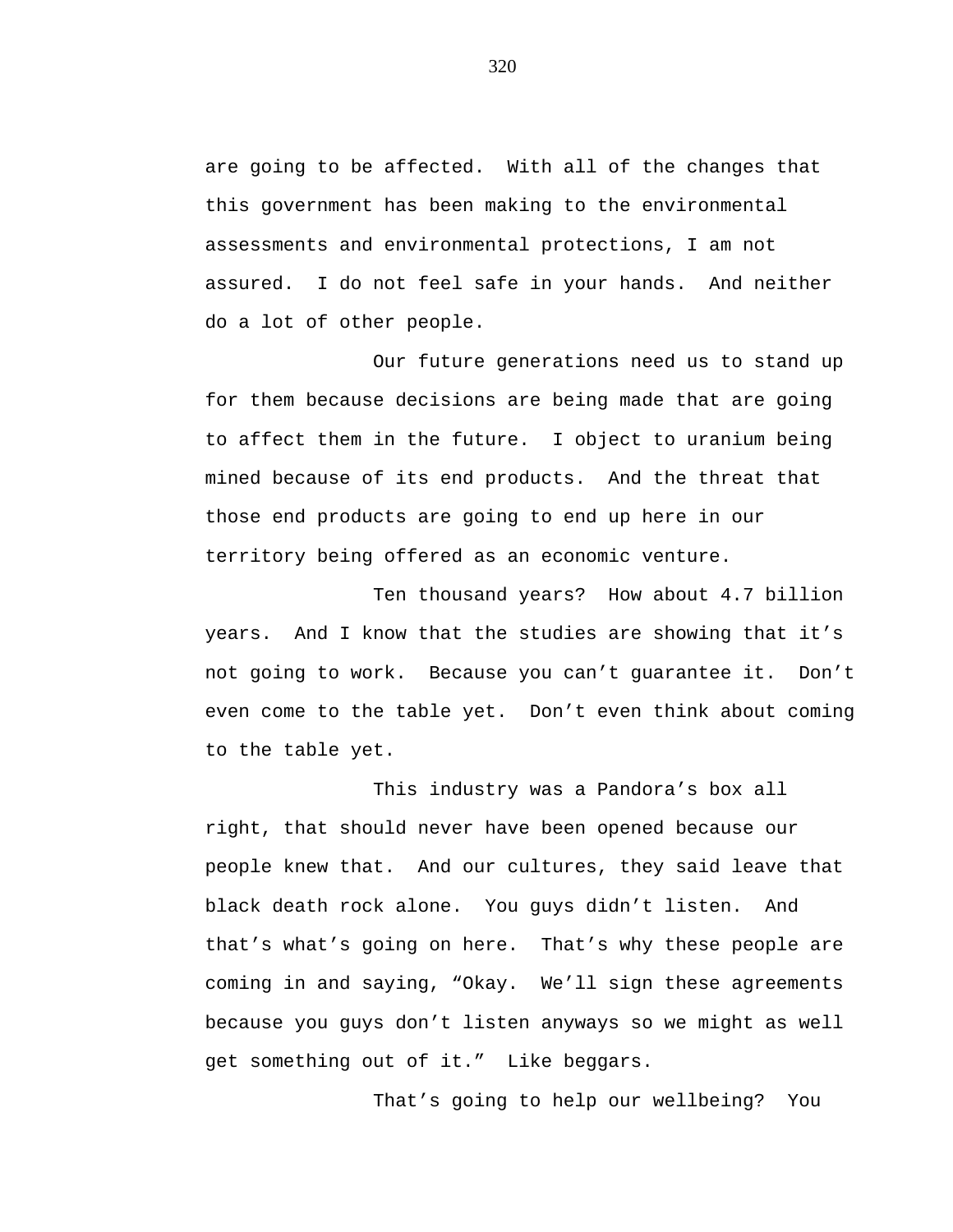should have been at that signing in English River that day and seen the faces of the people that know. Because we have our own knowledge, we have our own science and it goes far beyond the what ifs because everything that it has been has come to be.

They said a demon would come out from the ground and it would start killing everything. And it has.

Look what it is doing. It is destroying our communities because we are not healthy and vile communities. It's tearing our communities apart.

They get behind closed doors. They don't even want to talk about the impacts. They won't let them talk about the impacts. Those were the questions that our people were asking. "Hey, wait a minute. I don't want to know about the benefits, I want to know about the impacts." "No, no. We know there's impacts." That's all they said.

Hey, we're all human. We all deserve to know. We all deserve the right to decide. Not based on business but on humanity.

**THE CHAIRMAN:** Okay. Can you finish and allow us to engage in some discussion here?

**MS. PAUL:** I object to any relicensing and I want a real health study done to prove once and for all internationally around the world that this is safe for all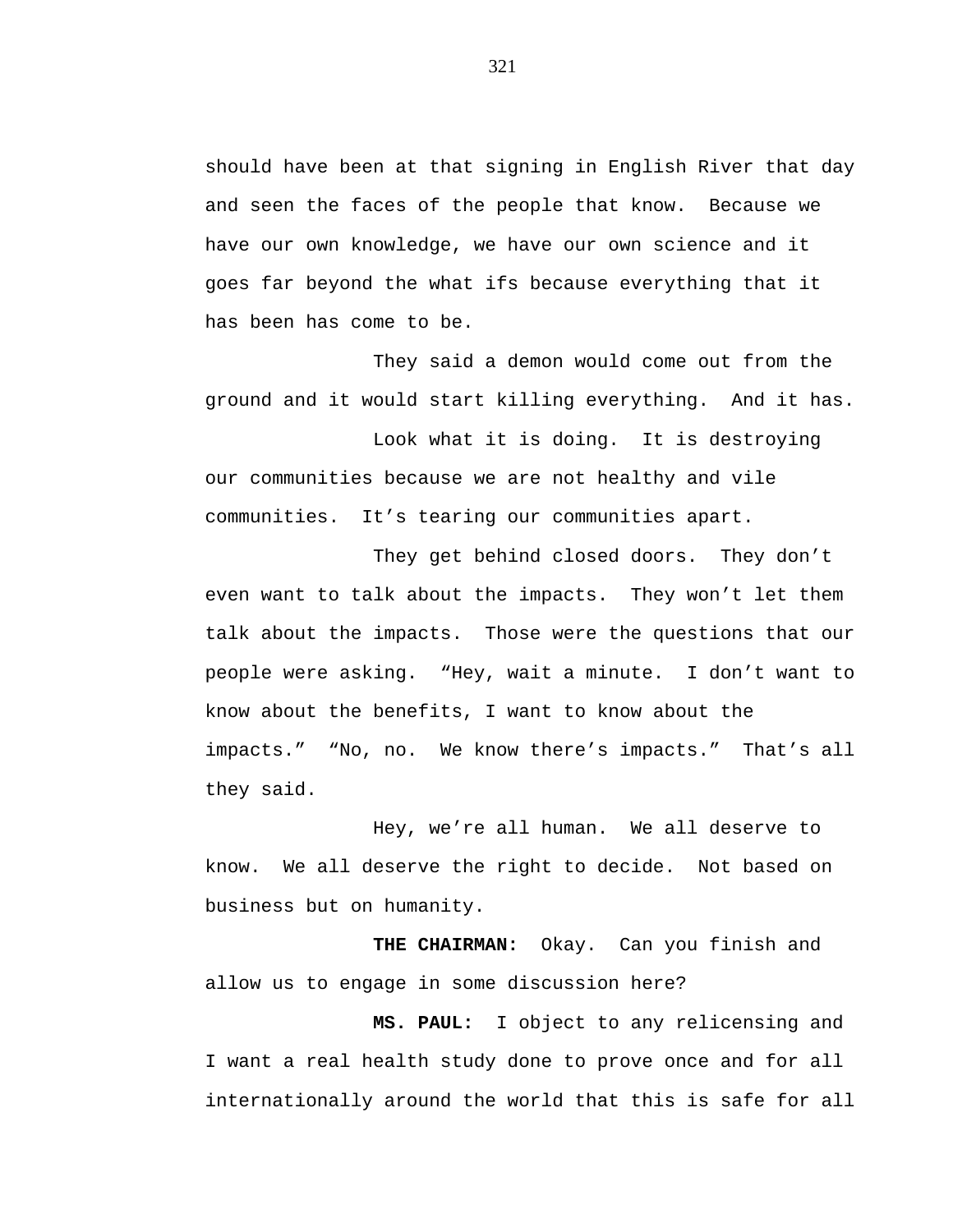humanity now and in the future.

**THE CHAIRMAN:** Thank you.

Why don't we open up for discussion now and questions? Who wants to go first?

Dr. McEwan.

**MEMBER McEWAN:** So in your presentation you talk about cancer rates in your communities.

**MS. PAUL:** Yes.

**MEMBER McEWAN:** So you give a figure of 1

in 15. Is ---

**MS. PAUL:** It could be –- it could be even ---

**MEMBER McEWAN:** Is that across all ages or is it mainly in older people?

**MS. PAUL:** Well how old is 40? No, it's not mainly older people. It's getting younger and younger and that's the trend.

**MEMBER McEWAN:** So maybe I could ask staff, what would an incidence and prevalence rate be for cancer in a community and the age spectrum and what will be the primary causes of cancers in a community with those numbers?

> **MR. JAMMAL:** Ramzi Jammal, for the record. I'll ask Dr. Sandor Demeter to provide the

answer.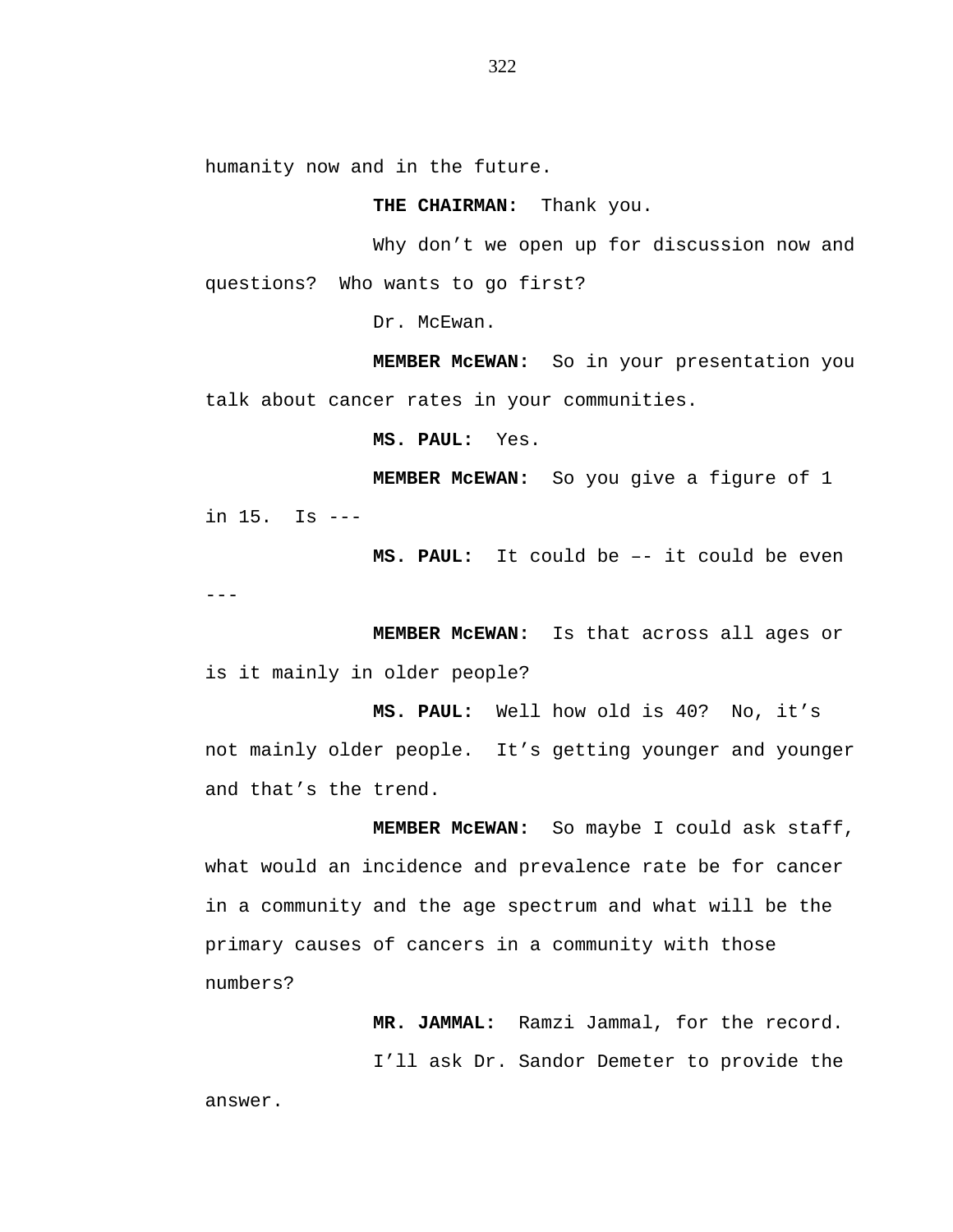### **DR. DEMETER:** Dr. Demeter, for the record.

I don't have the breakdown by age. I got the slides from Dr. Irvine this morning which showed a comparison of Northern Saskatchewan and Southern Saskatchewan cancer rates showing that, with the exception of lung cancer, cancer rates were on par with Southern Saskatchewan, with prostate, colorectal and breast being slightly less.

The other reality and I'm saying this with, you know, a certain amount of humility because I don't live and walk in the shoes of Northern Saskatchewan so I'm presenting information and people can make their own judgments about it.

The life –- the lifespan of Northerners and Southerners are still quite a gap. And there's a lot of reasons –- health reasons for that gap where northern people in Saskatchewan don't live as long as people in Southern Saskatchewan. And that will reduce the observation of the number of people who have cancer because if cancer is related to age and you have less older people you'll have less cancer.

So the age standardized rates that Dr. Irvine presented showed an overall, with the exception of lung cancer, similar cancer rates to Southern Saskatchewan with the exception of lung cancer.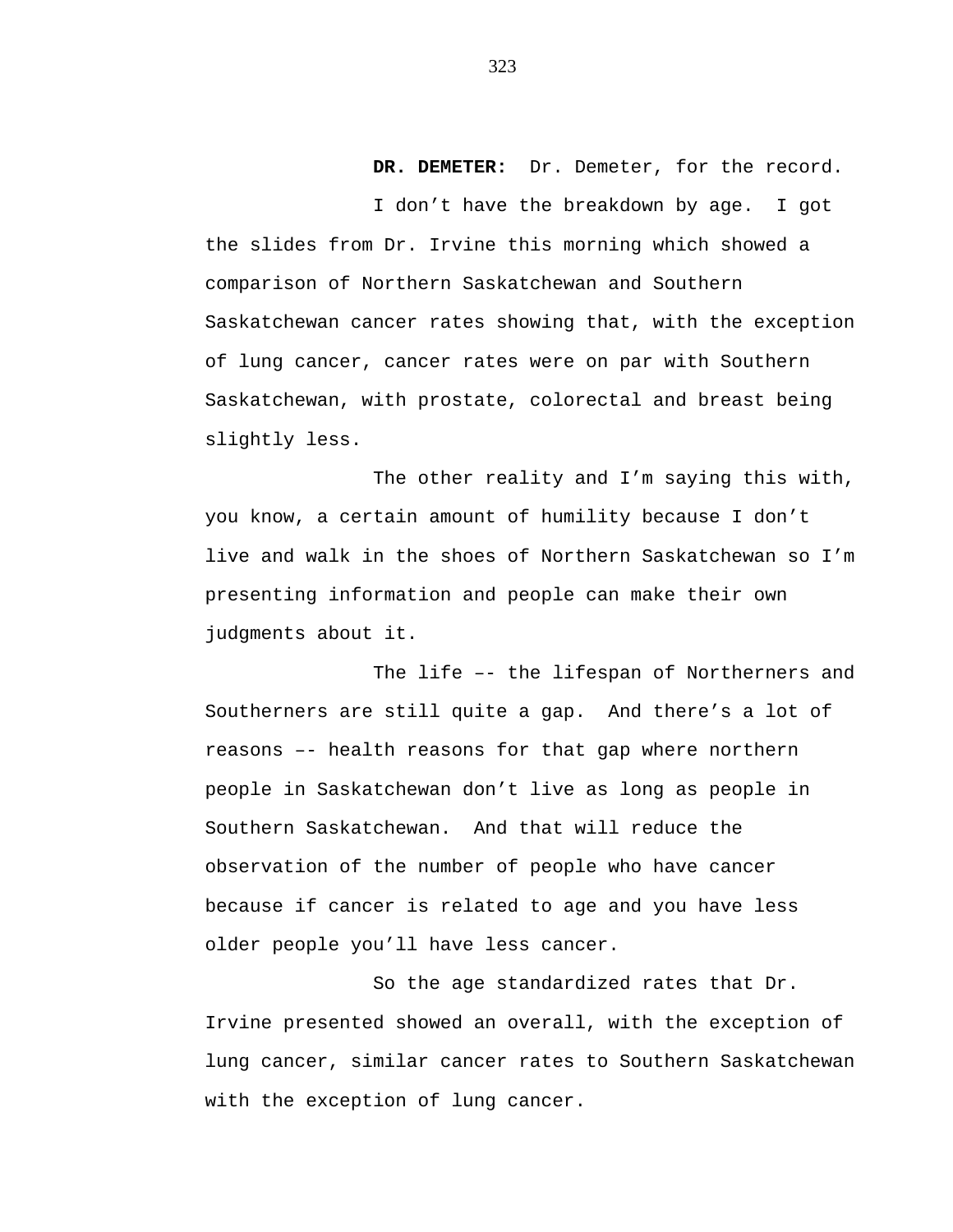Saying that, I think it's important that we all understand that populations are aging and the number of elderly as a proportion of the population as a whole is growing for all populations, perhaps slightly less so for northern populations because they have a younger population. So the observation will be that people - more people seem to have cancer if there are more older people because they have a higher risk of getting cancer.

So I can only speak to the data which is based on the collection of people who have cancers that are collected by cancer registries and are reported as such. So based on the health status report which Dr. Irvine presented this morning, there is no convincing evidence of an increased cancer rate in Northern Saskatchewan compared to Southern Saskatchewan.

And I –- and unfortunately I don't have the age bracketed cancers. I just have the age standardized.

**THE CHAIRMAN:** Please, before you do this, just an additional point. You obviously don't believe or accept that the medical evidence that Dr. Irvine put. So where do you get your data from? So you came up from 1 in 15. Where is that coming from?

> **MS. PAUL:** Knowledge of my community. THE CHAIRMAN: But 1 in 15 ---**MS. PAUL:** And communities – yeah. There's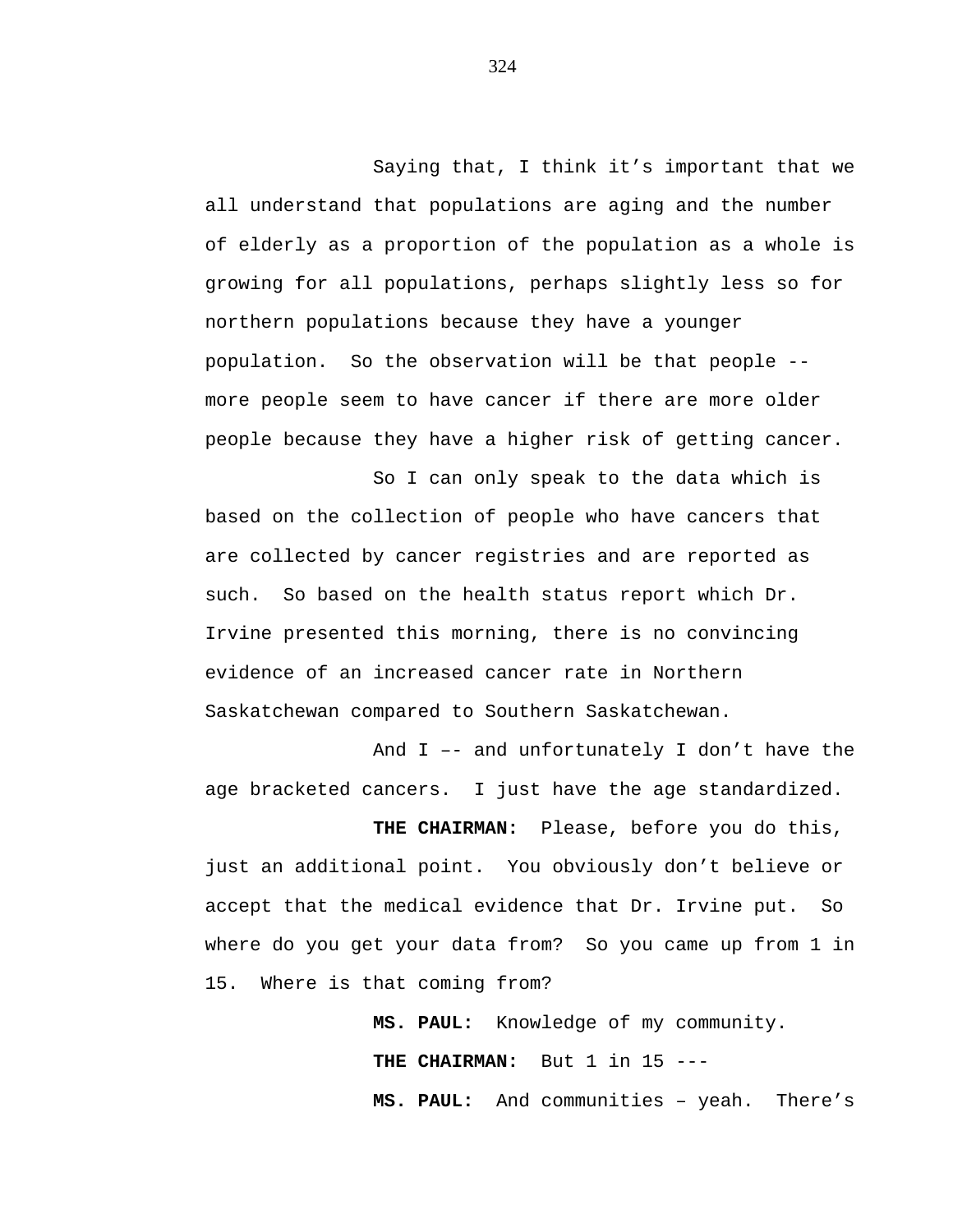about 800 people---

**THE CHAIRMAN:** You had to go ---

**MS. PAUL:** --- in our community and over 50 of them have cancer. And not all of them are old people.

My point is, according to our old people, nobody used to die of cancer. It was very rare. And this is endemic throughout the north, it was very rare.

It's not –- it's because there was never a baseline health study that you can't make a comparison. You can't compare us with the south.

THE CHAIRMAN: And you -- so ---

**MS**. **PAUL**: And ---

**THE CHAIRMAN:** --- all I'm trying to

understand is you –- so you did your count on your community.

**MS. PAUL:** Yeah.

**THE CHAIRMAN:** Did you do a count in other communities? I'm just trying to understand.

**MS. PAUL:** I haven't done an accurate count on other communities but it's very similar. We were working on something on building a funeral home because geez, everybody's dying. So we did kind of do a basic survey to find out what kind of business that would be.

**THE CHAIRMAN:** Okay. Questions?

Any other questions? Question?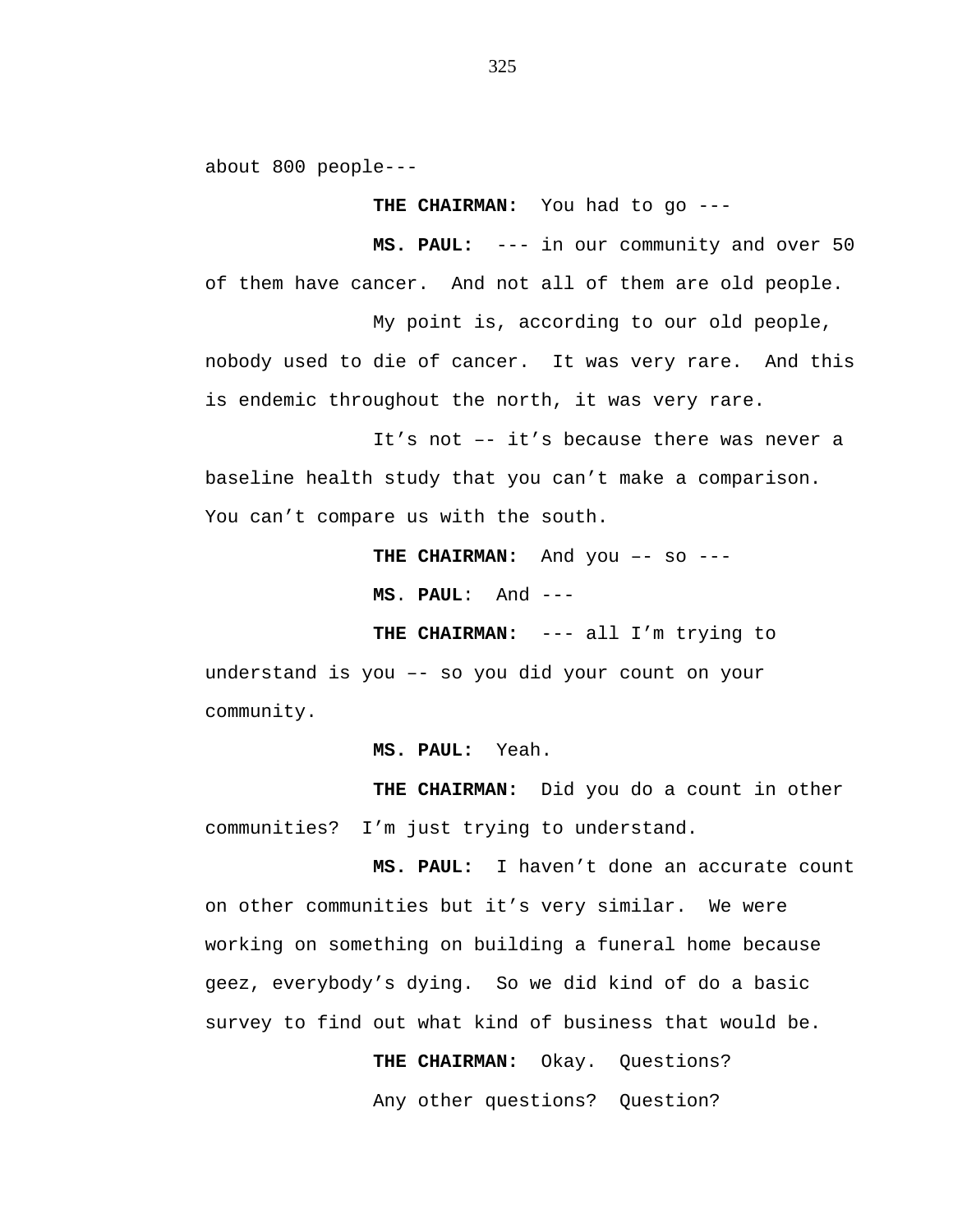Let me ask you, are you against any mining or just particular uranium? So potash, gold, diamond.

**MS. PAUL:** I'm against mining for things that aren't absolutely necessary. I don't think we need diamonds. I don't think we really need gold since the vaults are full of them and it's sitting there doing nothing.

It's irrelevant. Uranium is not something we absolutely have to have. We never needed it before you found it and discovered what it could do. And there are other sources for power generation that don't have the problems at the end of the line and the front of the line that this does.

Right now, I'm very concerned we're at both ends of that line. As you know, Nuclear Waste Management Organization is also soliciting our communities to store the nuclear waste, the high level nuclear waste, without actually having more than experimental plan. That isn't acceptable, either.

**THE CHAIRMAN:** So let me ask you the final question. Your Chief was here. We heard also from Pinehouse, so obviously the community is divided, so ---

**MS. PAUL:** She actually can't sit as Chief right now. She shouldn't even have been here because she's in 30 days prior to election.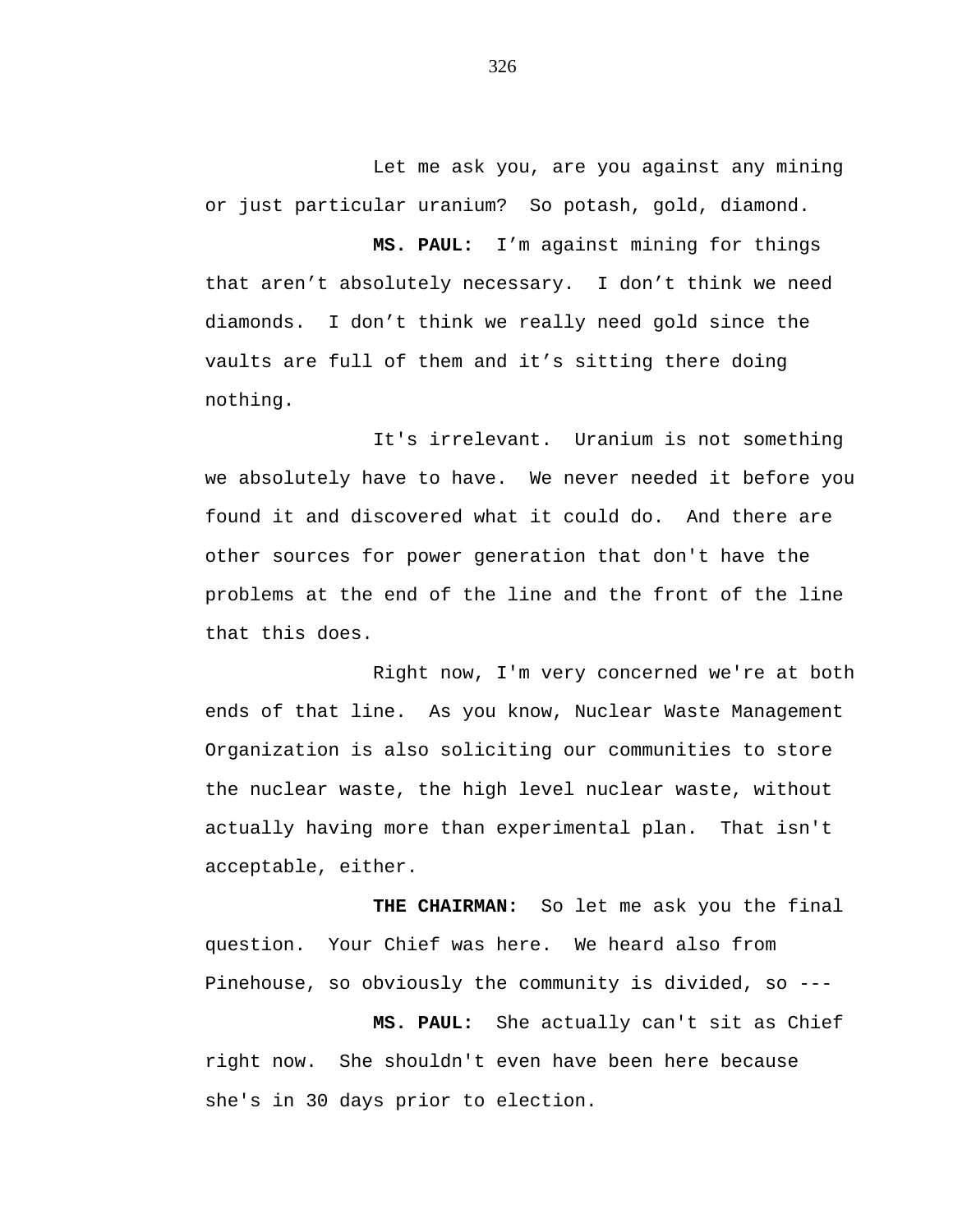And there's a lot of contention in the communities regarding the signing of that agreement because there wasn't a consultation process.

Not once -- and I asked. I personally asked Chief and Councillors to inform me when there's stuff, meetings going on regarding anything nuclear, anything uranium. They never once informed me.

So there was no effort made to make sure that most of the people in our communities are well informed ahead of time and can be at a meeting.

We tried to say that at the signing and to say we needed more time as a community to discuss it, but there was a rush to get it signed. There must have been a really big rush for them to break the protocols of our people.

**THE CHAIRMAN:** Okay. Thank you. Thank you for this presentation.

> Oh, sorry. I skipped somebody? Mr. Tolgyesi.

**MEMBER TOLGYESI:** Thank you.

In your -- in the presentation of Mrs.

Paul, there is a second-last paragraph which is talking about practice of releasing effluent into our waterways through dispersal pipes.

**MS. PAUL:** Right.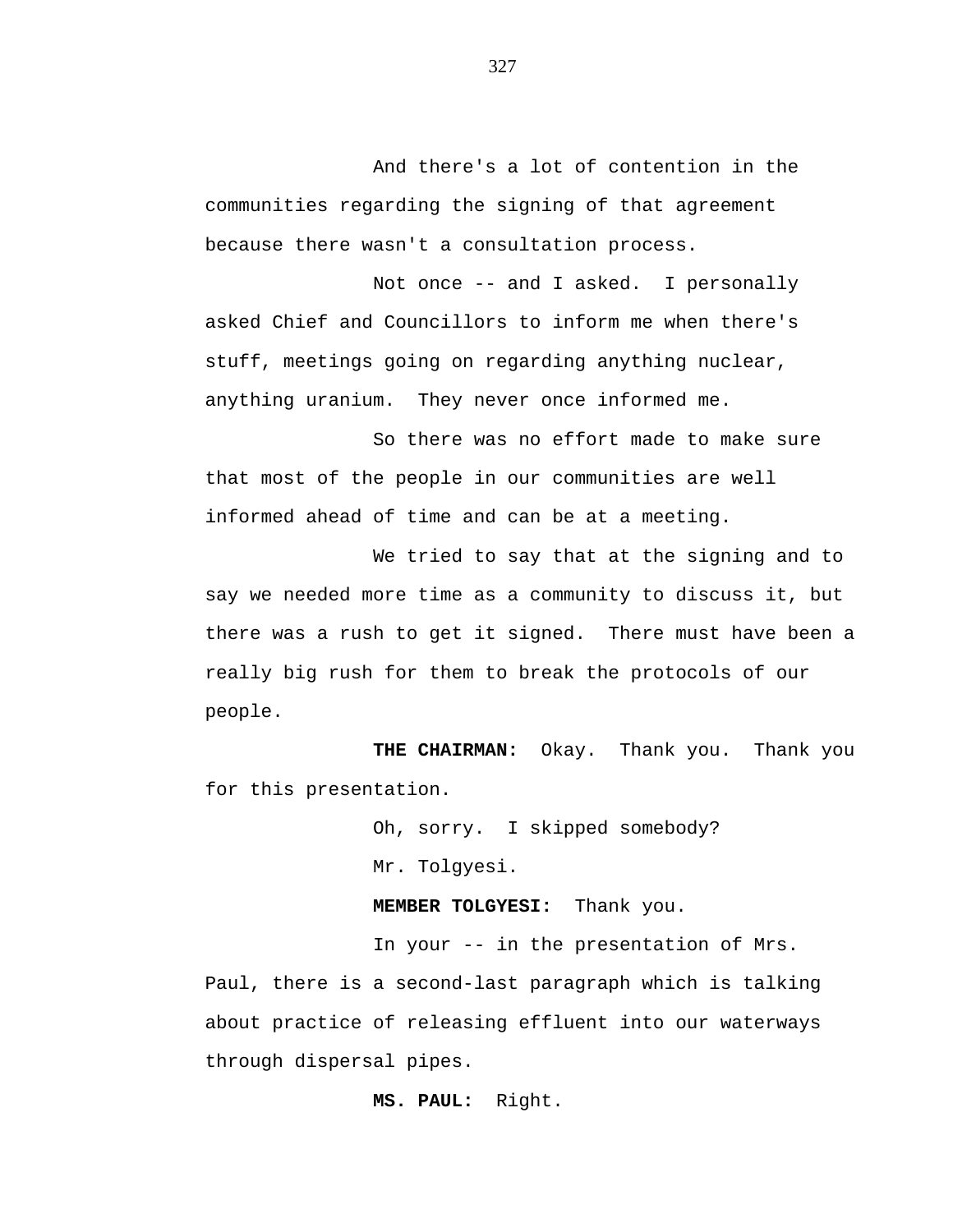**MEMBER TOLGYESI:** Could you comment on that and then maybe we'll ask after Cameco to comment?

**MS. PAUL:** At a meeting in Pinehouse, there was discussion of how they were going to deal with effluent in terms of putting it through a dispersal pipe in the lake so that any of the contamination would be dispersed more evenly.

They said at that point that the contamination would be less than severe. To me, that means it's contaminated.

I don't think any of our lakes where animals feed, where fish are living, where ducks are living, where any of our food supply could get water from or food from should be facing less than severe contamination. That's not acceptable.

And if that's the standard, that's -- we're not going to accept that.

**MEMBER TOLGYESI:** Was it at Key Lake, what you're talking about?

**MS. PAUL:** No, that was on one of the newer mines that they're planning to open up.

# **MEMBER TOLGYESI:** Okay.

**MS. PAUL:** I'm not exactly sure which lake they were planning to use as an effluent dispersal.

**MEMBER TOLGYESI:** Could you comment on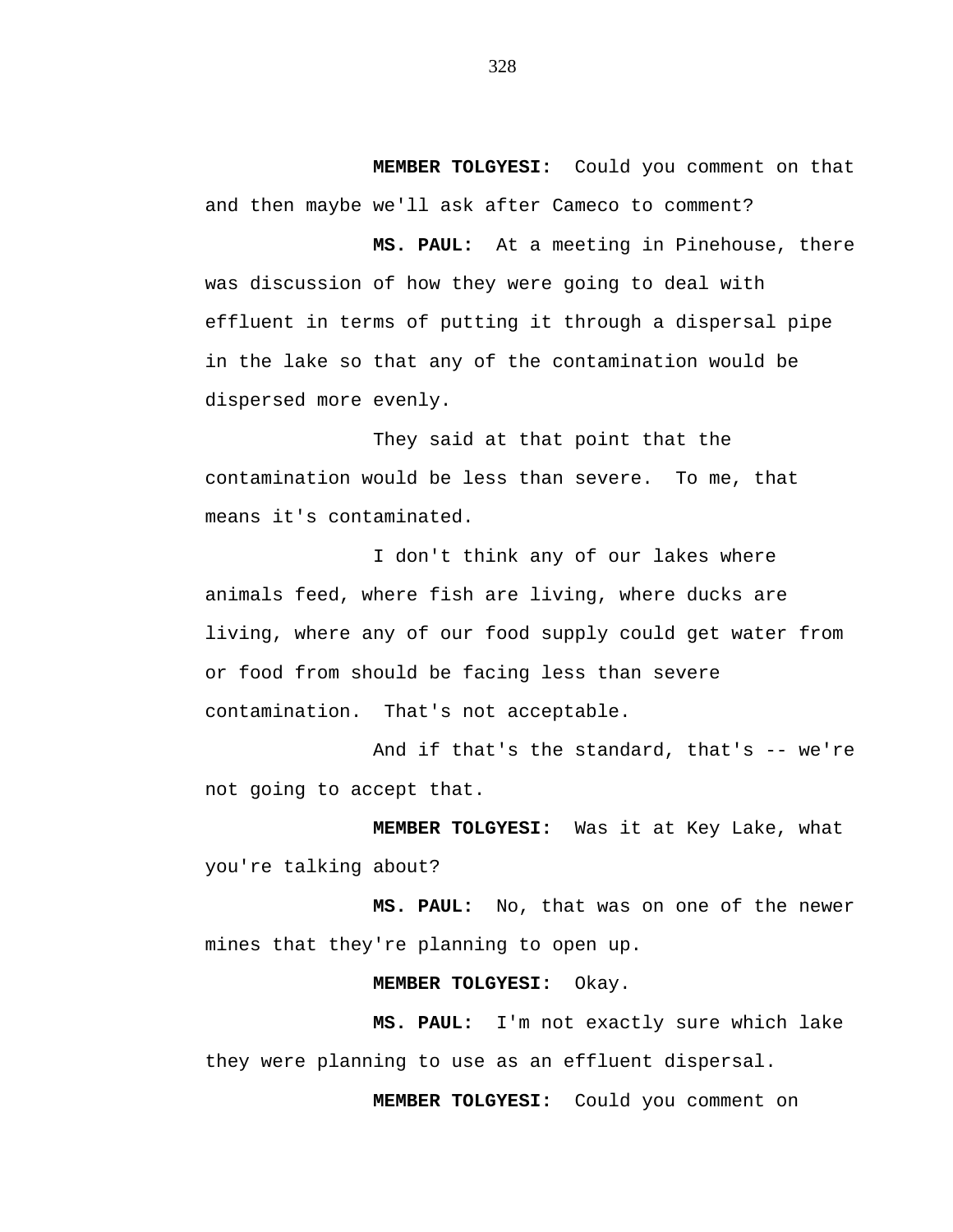that?

**MR. MOONEY:** It's Liam Mooney, for the record.

And I believe we're talking about the Cigar Lake project. And in that regard, there was a Cigar Lake Water Management Project that was the subject of an Environmental Impact Assessment that included construction of a diffuser.

And the conclusion in relation to that environmental assessment that was carried out both provincially and federally was that there was not going to be significant adverse environmental impacts associated with that activity.

**THE CHAIRMAN:** Okay. We have to -- we promised that we will let you out of here at 6:30. It is 6:30, so thank you for your presentation.

And we will take an hour, and then we'll reconvene at 7:30.

Thank you.

--- Upon recessing at 6:28 p.m./ L'audience est suspendue à 18h28 --- Upon resuming at 7:35 p.m./ L'audience est reprise à 19h35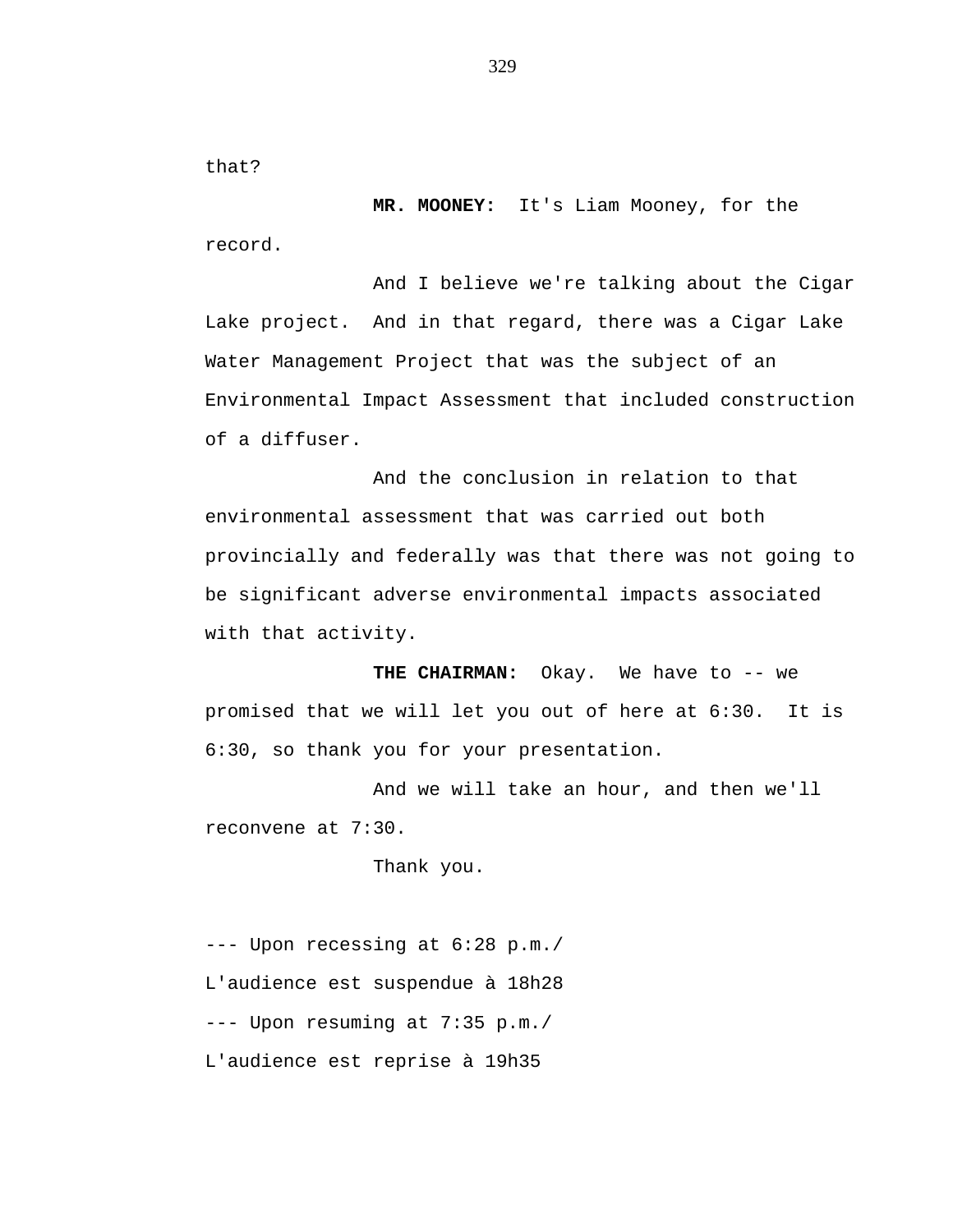**THE CHAIRMAN:** I'd like to proceed to the next presentation, which is by the Northern Saskatchewan Environmental Quality Committee as outlined in CMD 13- H13.22, 14.20 and 15.19.

There are three specific submissions, each -- with different facility, and I understand that Mr. Wolverine will make the presentation.

Please proceed.

**13-H13.22 / 13-14.20 / 13-15.19 Oral presentation by the Northern Saskatchewan Environmental Quality Committee**

**MR. WOLVERINE:** Thank you, and good evening to everyone. I'll speak on behalf of Key Lake for now.

As you are aware, the Northern Saskatchewan Environment or -- yeah, Environment Quality Committee is a Saskatchewan provincial government advisory committee representing some 34 impacted communities in Northern Saskatchewan.

These communities and their representatives have given northerners an effective community voice in the uranium industry for the last 17 years.

The representatives come from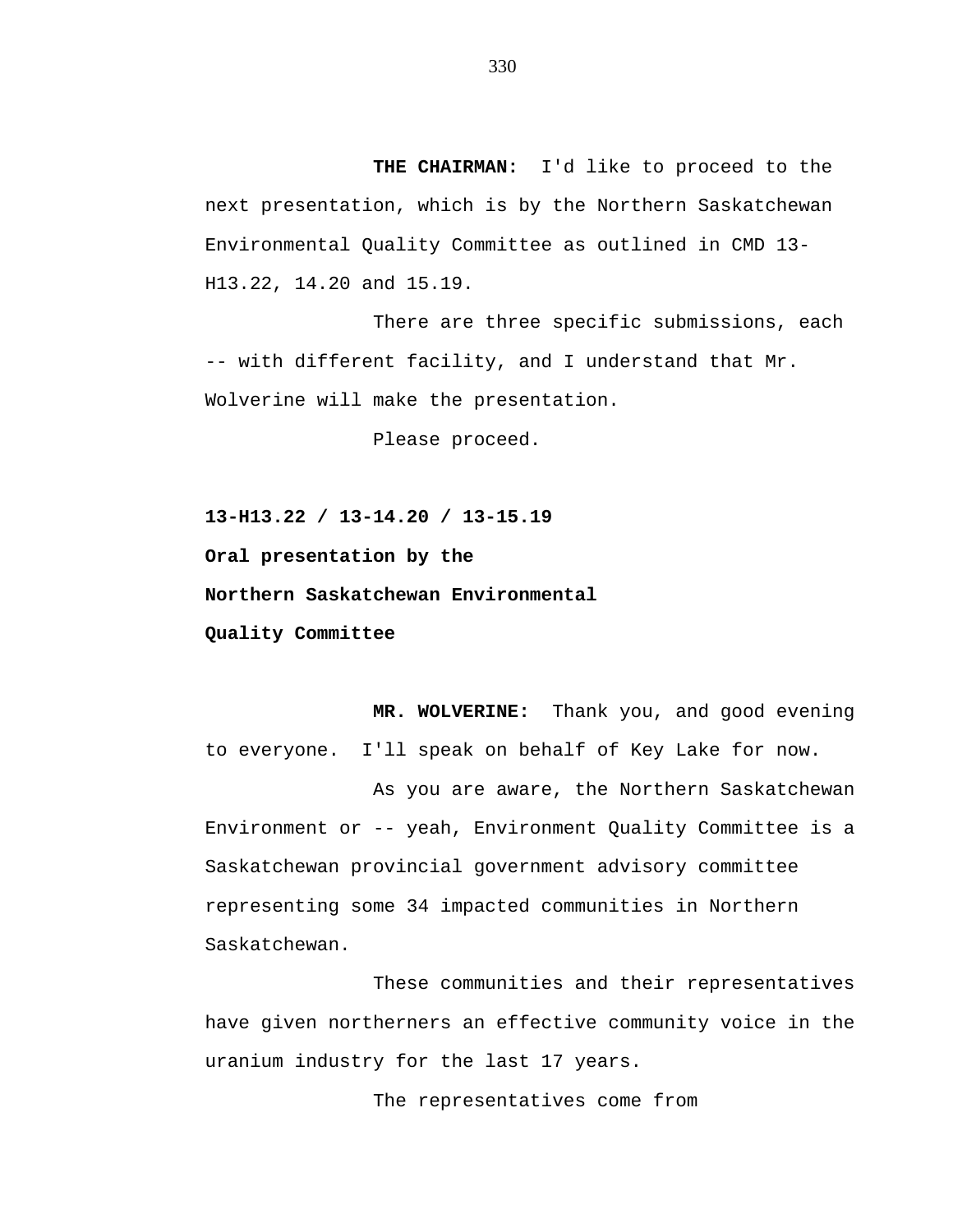municipalities and First Nations alike, and these individuals include people from First Nations, Dene and Cree, Métis and non-Aboriginal heritage.

Over the years, we have followed the development of the Key Lake Project closely, have visited the site numerous times and are quite familiar with specific projects and activities that occur on site.

Our activities are known to many stakeholders through correspondence, direct reports to communities, our published annual report and reliable media coverage in Northern Saskatchewan's leading business magazine, "Opportunity North".

As we identified in previous interventions, the site has been in operation for a very long time and the purpose of the operation has changed from a mining and milling operation to a milling only operation.

This has obviously caused many changes at the site, and many of the facilities that were once required have either changed in purpose or are no longer used. This includes the aboveground tailings management facility that we were told at one time was the best option for tailings management.

Time has told a different story. This huge facility now lays mostly vacant, excepting a small section that is now used as a contaminated waste storage area.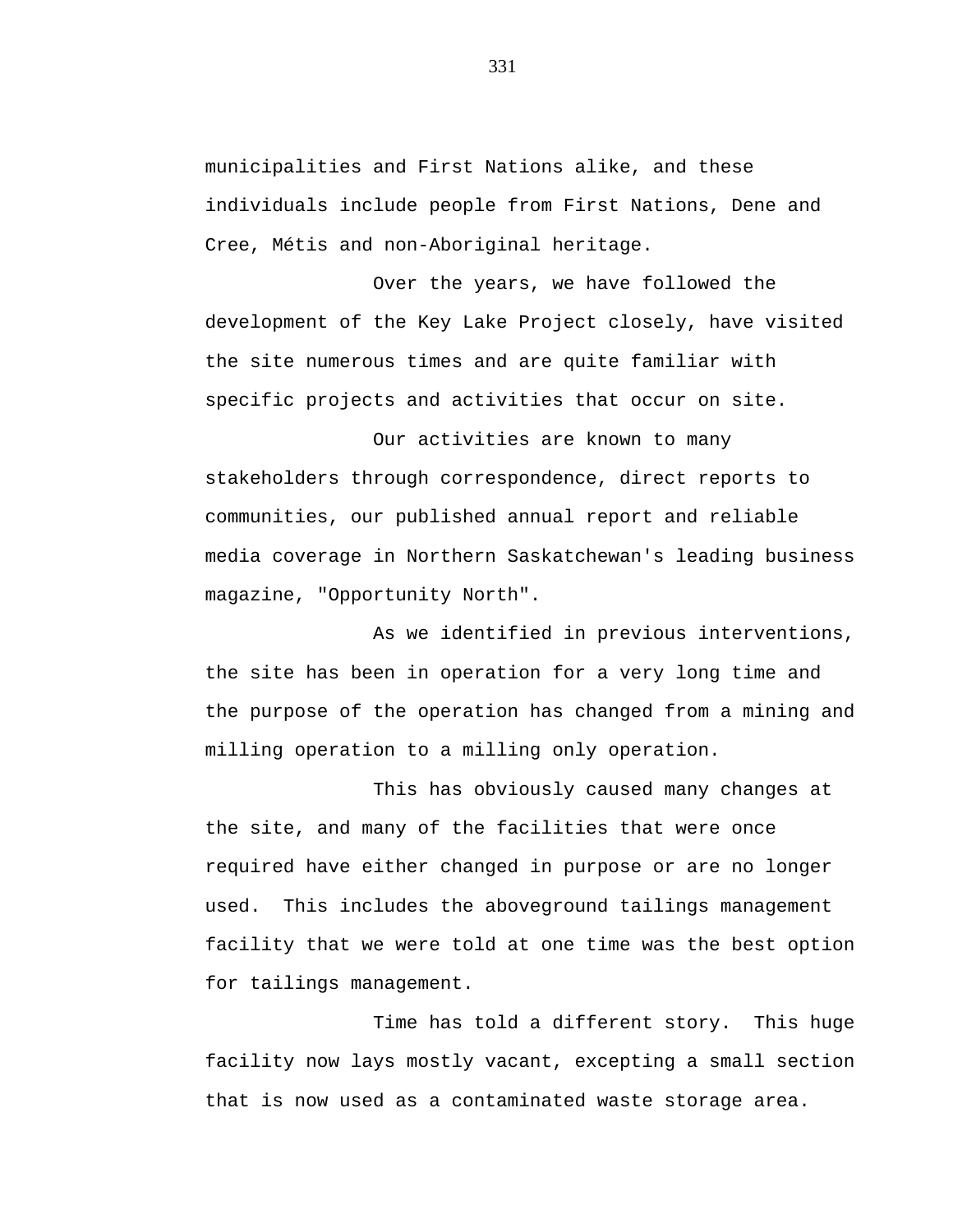For northerners to maintain confidence in Cameco's ability to operate responsibly in traditional territories, this facility must be dealt with. The time has come for decommissioning of this facility to be taken seriously by both the operator and the regulators.

Decommissioning of this site will provide an opportunity for Cameco to gain respect across the north as a responsible operator.

During a site tour this summer, a commitment was made to develop a decommissioning plan for the aboveground tailings management facility. As such, we encourage the Commission, the regulatory staff and Cameco to live up to its commitment and develop a plan on how decommissioning activities can occur and that this plan be developed in a timely manner and shared with the northern communities.

The EQC have let the opportunity to  $-$ - have had the opportunity to participate in tailings workshop focused on Key Lake site. As part of those workshops, we gain a better understanding of the effects of the sand sloughing that occurs at the Deilmann Tailings Management Facility, or DTMF.

We also gained a better understanding of why Cameco must treat such large volumes of water at the site that must eventually be discharged to the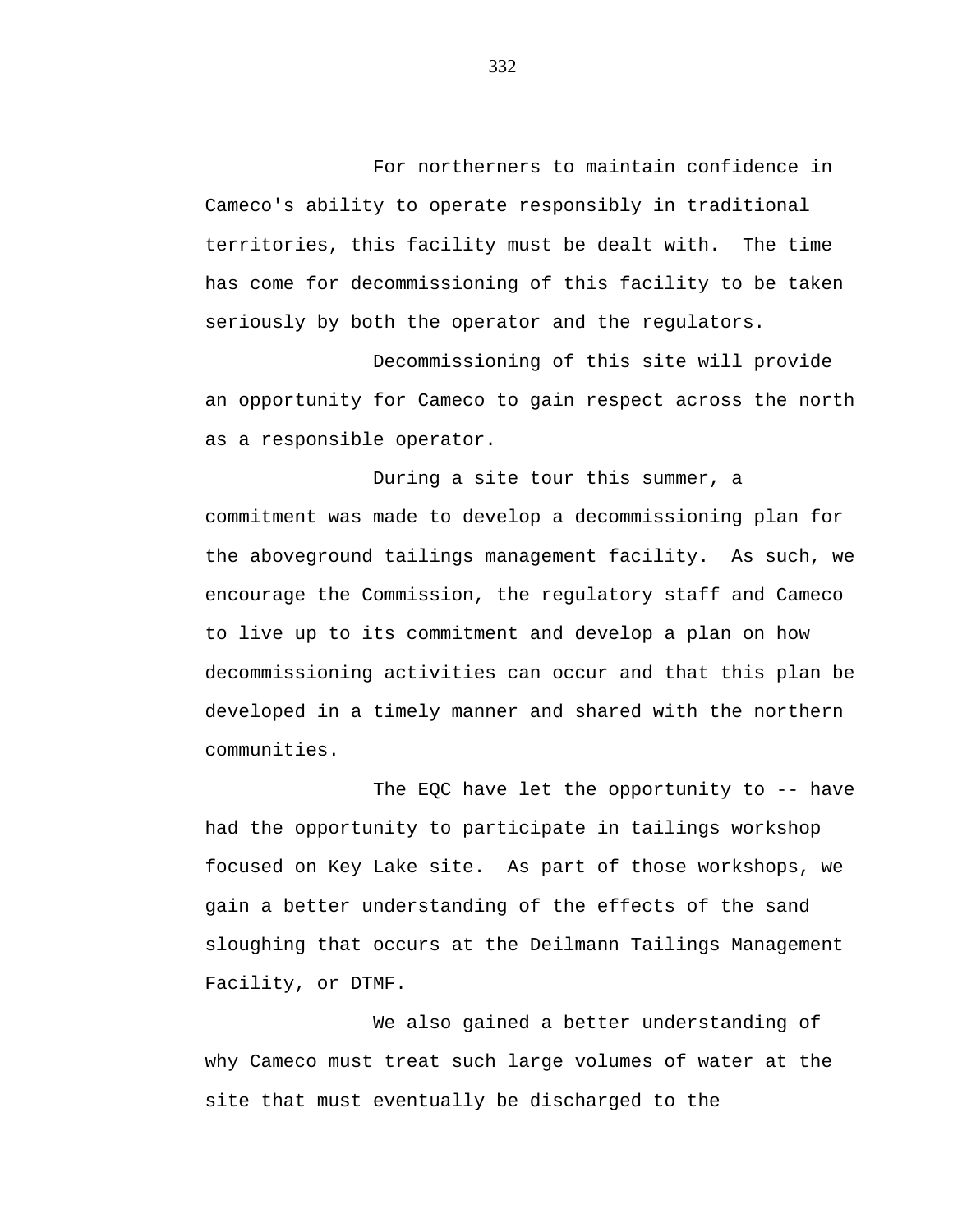environment.

From our understanding gained through our site tour this summer that the stabilization of the slope of the DTMF is almost complete, this will ensure the DTMF can remain functional and the upgrade to the facility can increase the total life of the DTMF.

We are pleased to see the progress made in this area and the commitment Cameco has shown to ensuring their current tailings management facility is properly managed and more effectively used.

Finally, we need to ensure the operations of the site will not affect the environment for the use of future generations. Because of the increased operating life of this facility and the advances that have been made in science, some of the original predictions that were made for this site may no longer be accurate.

While the current mill revitalization project is obviously aimed at making the mill more efficient at producing uranium, we would like the regulators to ensure that this project also addresses the need for updated and upgrading environmental practices, processes that will ensure the reduction of chemicals of concern in waste streams, and will reduce and eliminate any long—term impact this operation will have on the environment.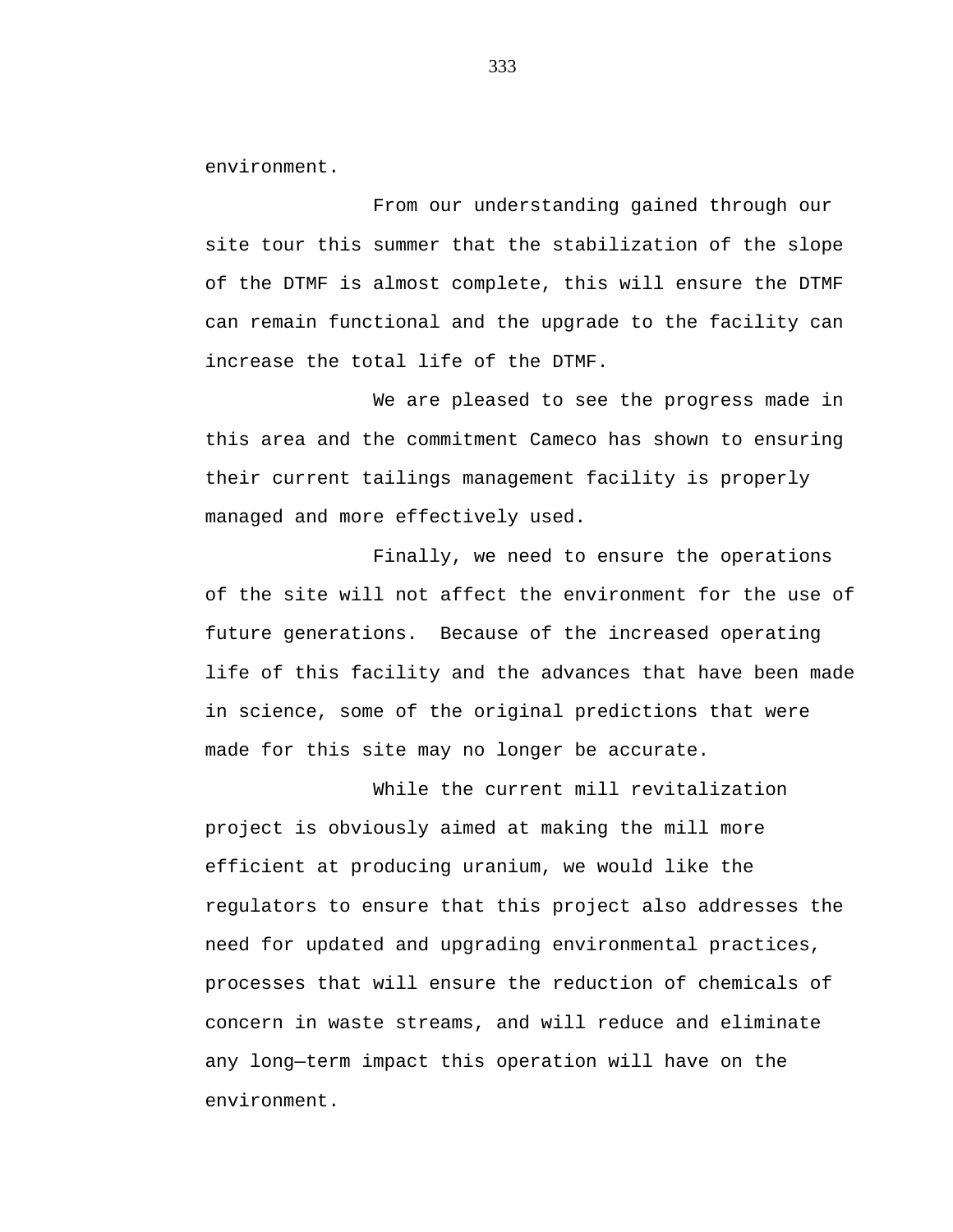We would like to take this opportunity to acknowledge the efforts of CNSC staff and the expertise they possess in regulating uranium operation in this jurisdiction.

In closing, we do support the relicensing of this facility. We encourage the continued diligence of both provincial and federal regulators in ensuring the site operations within the terms and conditions of its licence.

The McArthur: As in each year since it began operating, the EQC had the opportunity to visit the McArthur site this summer.

During the visit, Cameco personnel and the project officer from the Canadian Nuclear Safety Commission explained the most recent CNSC rating for the site, some of the areas of concern for the operation, as well as future plans for the site.

We appreciate these opportunities to meet with both the site personnel, as well as members of the regulatory agencies, and see for ourselves what is actually happening at the sites.

There are three areas that we would like to focus on for this intervention. Firstly, while we were visiting the site, the issue of waste rock management was raised.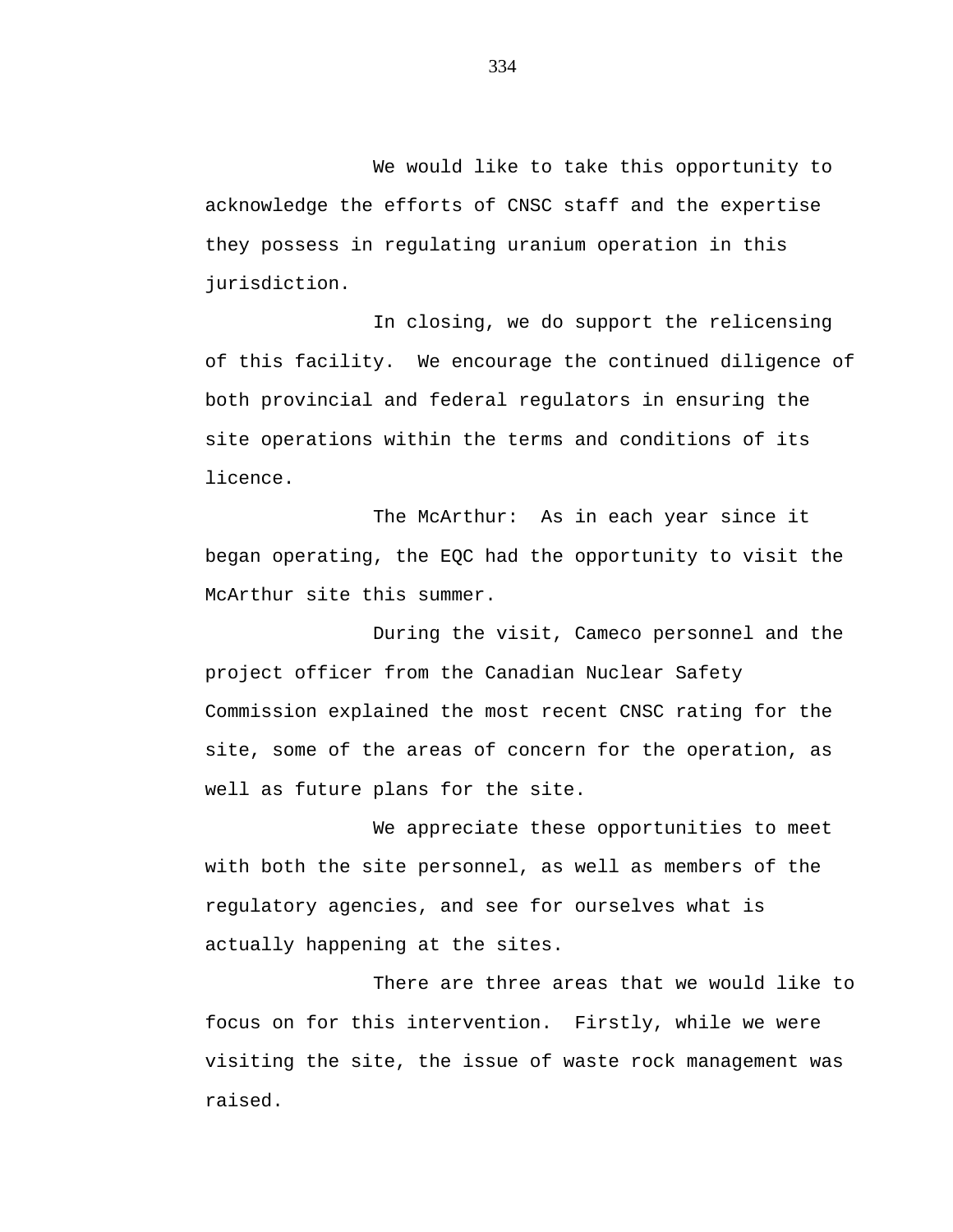As members of the communities who will carry on use of the site once the operation is complete, we think it is important that waste rock is carefully managed, to ensure that upon closure, the site will be capable of supporting the environment that existed before it was disturbed.

This is important not only to ensure the waste rock will not contaminate surface water, but also to ensure the future landscapes can be structured to blend in with the pre—disturbed structure.

As Cameco identified, efforts are being implemented to ensure the volume of waste rock is minimized.

While this is a positive step forward, the EQC would encourage the CNSC to carefully monitor the volumes of waste rock required for future mining activities and to ensure that all possible waste rock management options are explored by Cameco prior to the final approval.

The second issue we would like to raise involves the quality of the effluent being discharged to the environment. While the current discharge limits are adequate for the time being, long—term operations at these levels will have the possibility to effect the surrounding environment.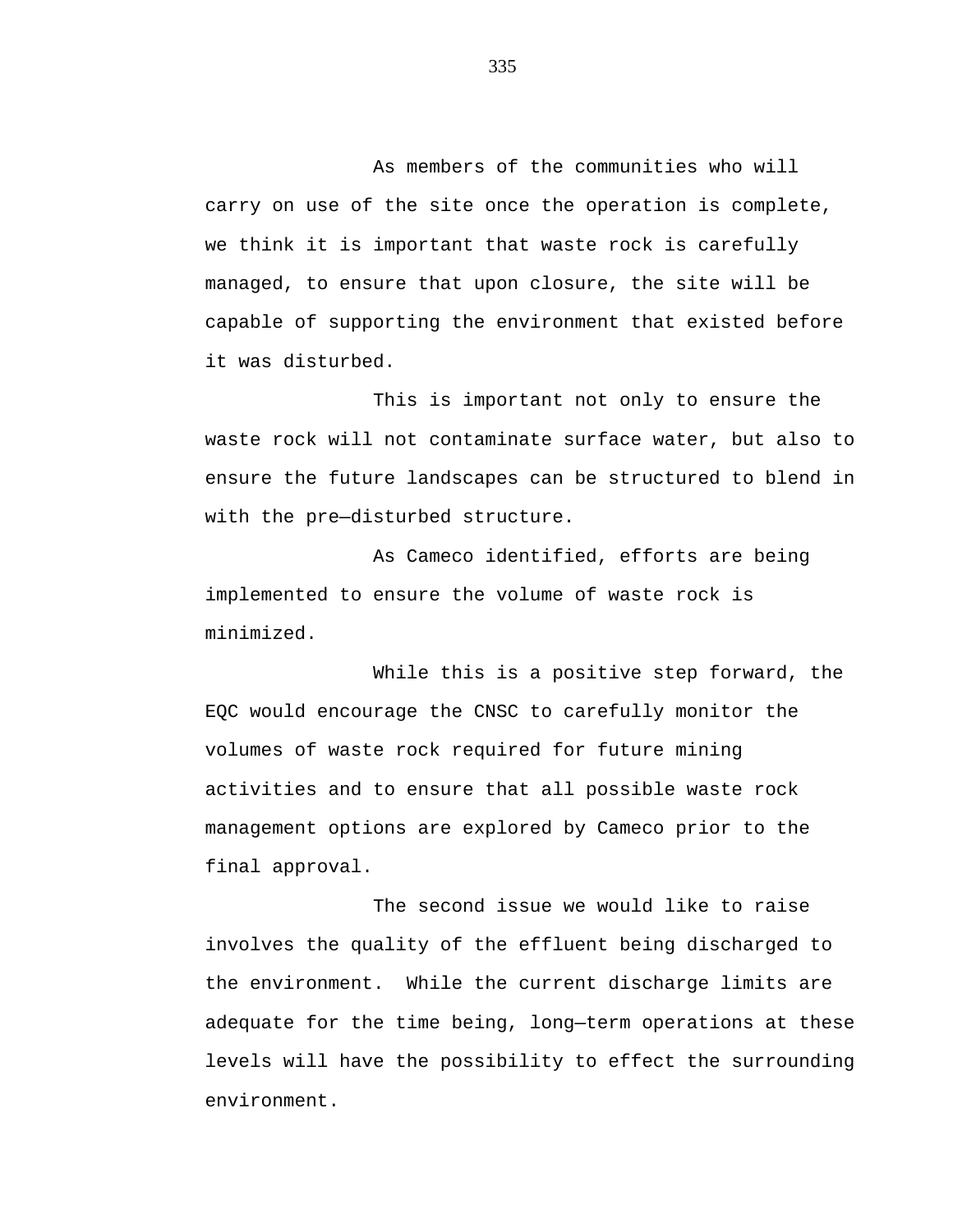In achieving future limits, we would encourage the segregation of waste streams to prevent the mixing of contaminants with clean effluent. By separating the waste streams, the most effective water treatment methods can be used for each stream and the amount of chemicals required for treatment can be reduced and therefore, the effects on the overall environment, in the long—term can be reduced.

Finally, we would encourage all future developments at the site to be designed and operated with final decommissioning as a guiding principle and using former mine sites, such as Gunnar as testament to operators who failed to do this.

What we are trying to say is, if you can't decommission it and successfully allow the natural landscape to return, we would prefer you to -- you didn't build it. This holds true for McArthur River, as with the other operating sites.

During our visit, we saw some promising decommissioning activities occurring in areas that were no longer used being decommissioned and reclaimed. This has provided us with some confidence that Cameco's commitment to the reclamation process.

We would encourage Cameco to continue its decommissioning efforts and make an effort to involve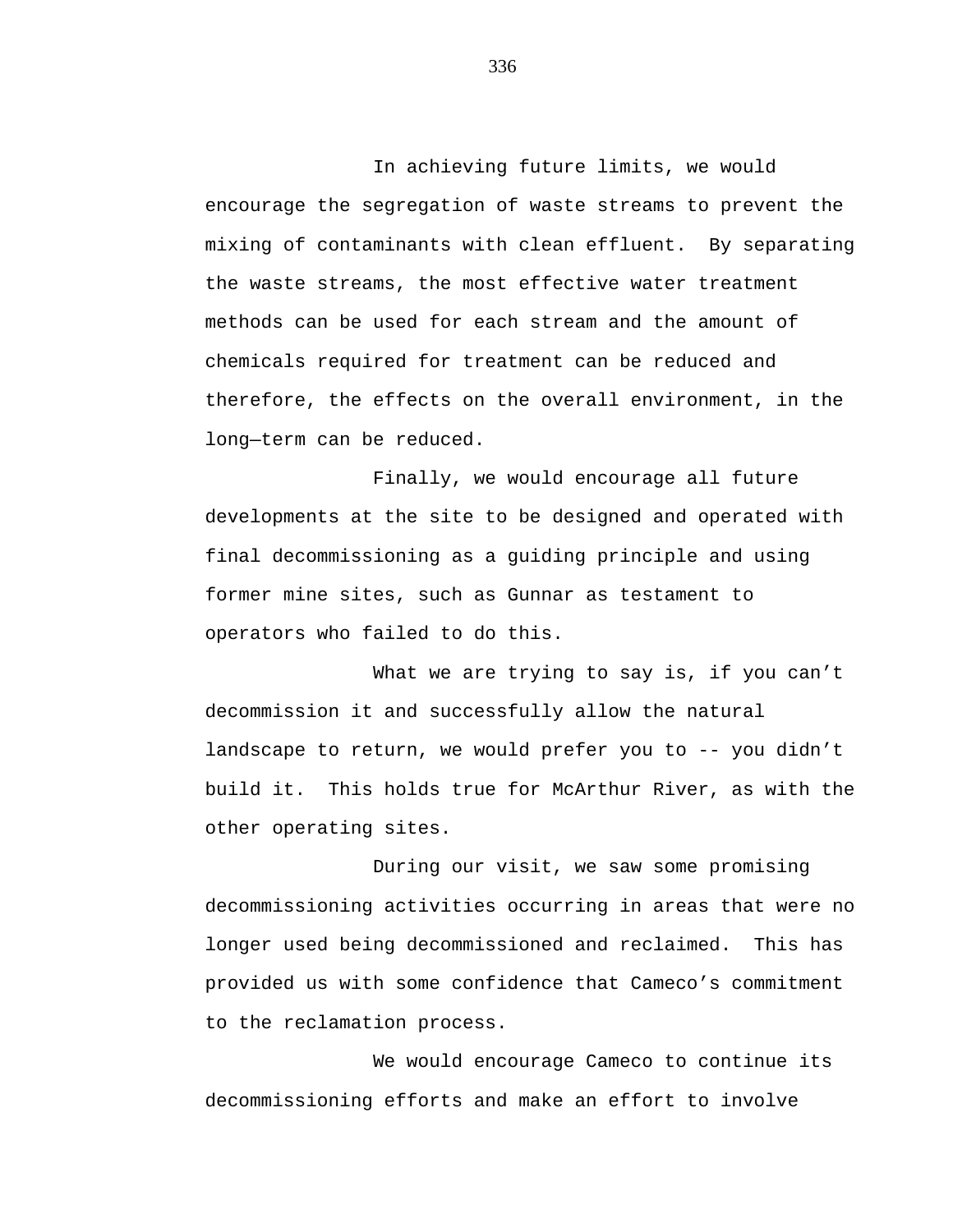local communities and local resource users to better understand the land as a whole, as well as the people who will be using this land once the mine has moved on.

This can only improve the concept of returning the land to its previous state or a close facsimile.

In closing, we do support the relicensing of the world's richest uranium mine. We are counting on the expertise of the CNSC and the provincial regulators to ensure Cameco carries out all its activities in a responsible manner in accordance with all licensing and operational requirements.

I'll now hand it over to my colleague here. MR. FERN: Thank you, Norman. For the record, my name is Victor Fern.

I'm NSEQC rep for Fond—Du—Lac First Nation. I'm a traditional land user, I still practice my traditional way of life and I'm also a former Cameco employee for 23 years at Rabbit Lake.

This is a site -- this site has now been operational for over 30 years, with the current reserves identified at Eagle Point Mine and with the proposed processing of solution from the Cigar Lake operation.

It appears that the life of this facility will be coming closer to 50 years. A lot can happen in 50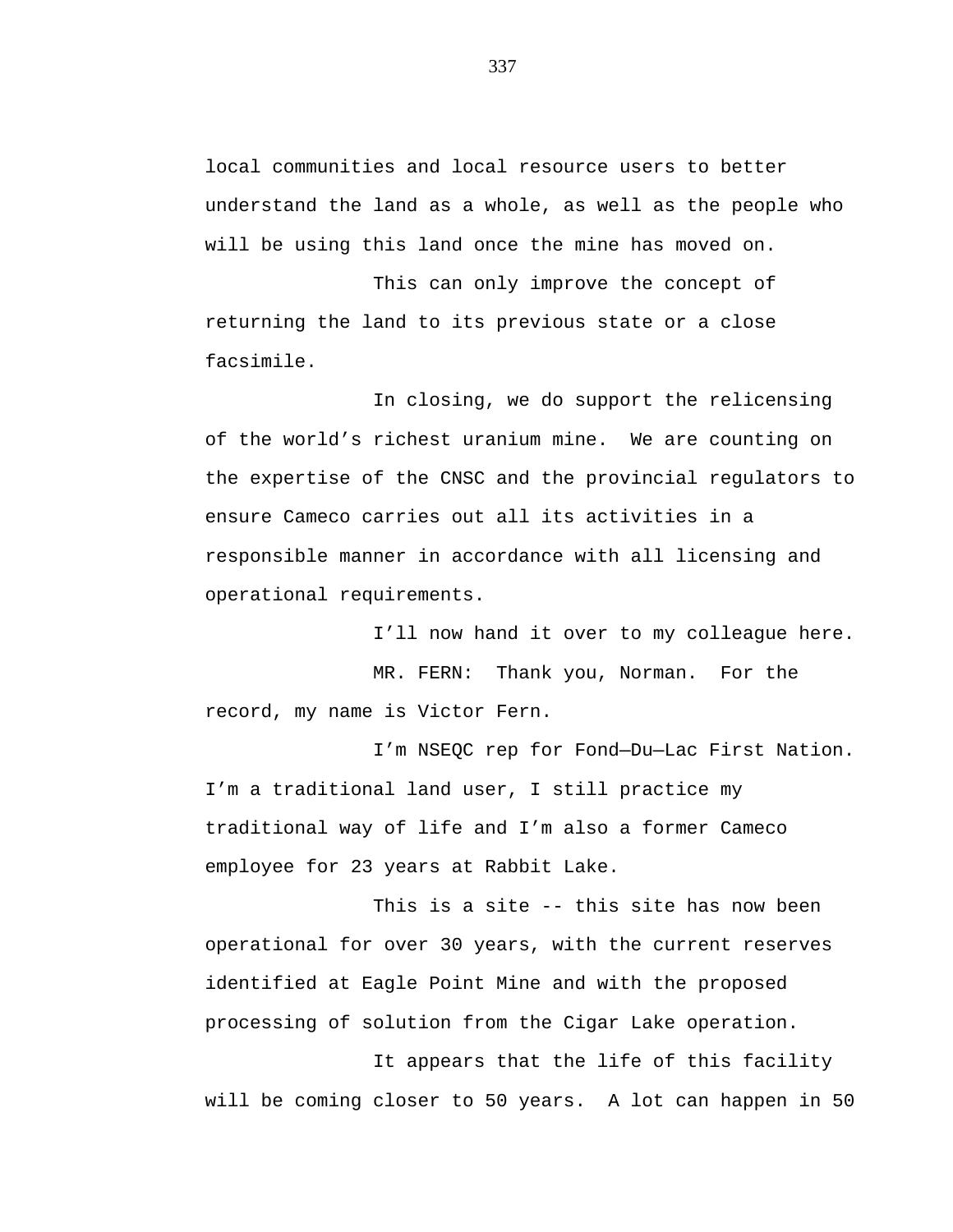years. Changes in technology and advancements and scientific knowledge and changes in market conditions all help changed the face of the uranium industry.

Opportunity for the public involvement and greater concern for an environment have also advanced since Rabbit Lake's first opening licence was issued.

We want to ensure that Cameco is keeping pace with the changing world and that the best scientific knowledge and technological developments are used to upgrade and maintain the facilities at Rabbit Lake to meet the challenges of the upcoming licence term.

We look forward to receiving and reviewing the planned annual reports from this facility, in order to monitor its progress and allow us to report back to our communities and issue -- issues and concerns, and success of the operation.

As part of keeping pace with the current mining trends, we could encourage Cameco and the regulators to seriously consider detailed decommissioning plans for all the unused areas and facilities at this site.

This point becomes more critical as each licence extends the life of the facilities and each visit ensures little work has been done towards restoring the site to pre-disturbance conditions.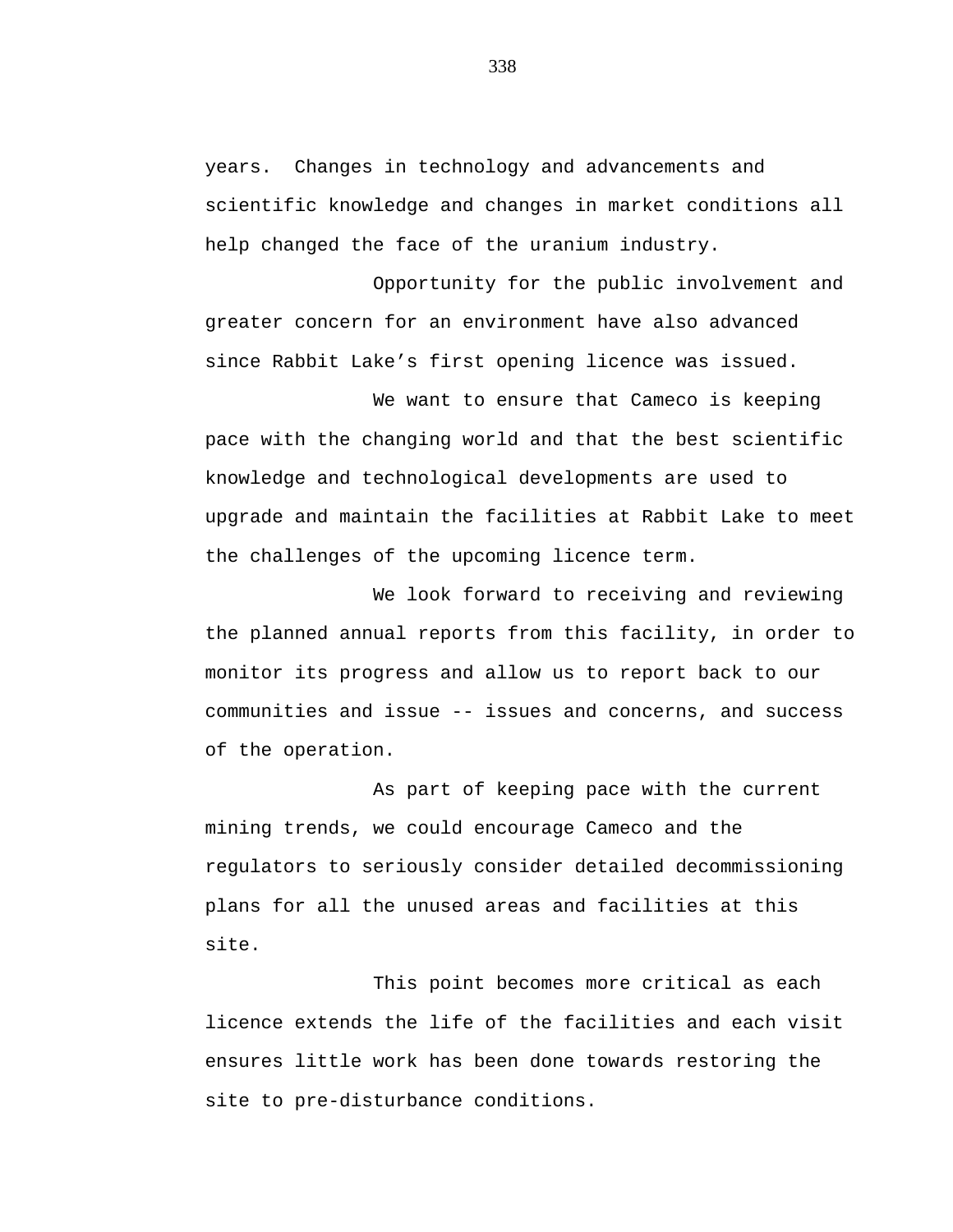While an effort to decommission the B—Zone pond is underway, local communities are still uneasy and the removal of the cofferdam; this stems from the release of water in the A—Zone pond and the D—Zone pond in the past.

Communities were -- we were unclear as to why these pits were safe for release when it was the B— Zone pit which was older and is still not safe for release.

Communities have become uncomfortable with plans to remove the cofferdam of the B-Zone pit water and allow it to join the Collins Bay due to lack of knowledge of this area or reclamation.

We encourage Cameco to increase communications to help increase confidence and efforts that Cameco is putting forward to ensure the protection of the environment. We have participated in some initial workshops aimed at identifying and designing the new tailings management facility for the site.

We understand that this will be required in the next five to 10 years depending on Cameco's ability to access the Cigar Lake deposit.

While we understand the need for the new facility, we would like to see the original above ground tailings management facility properly decommissioned.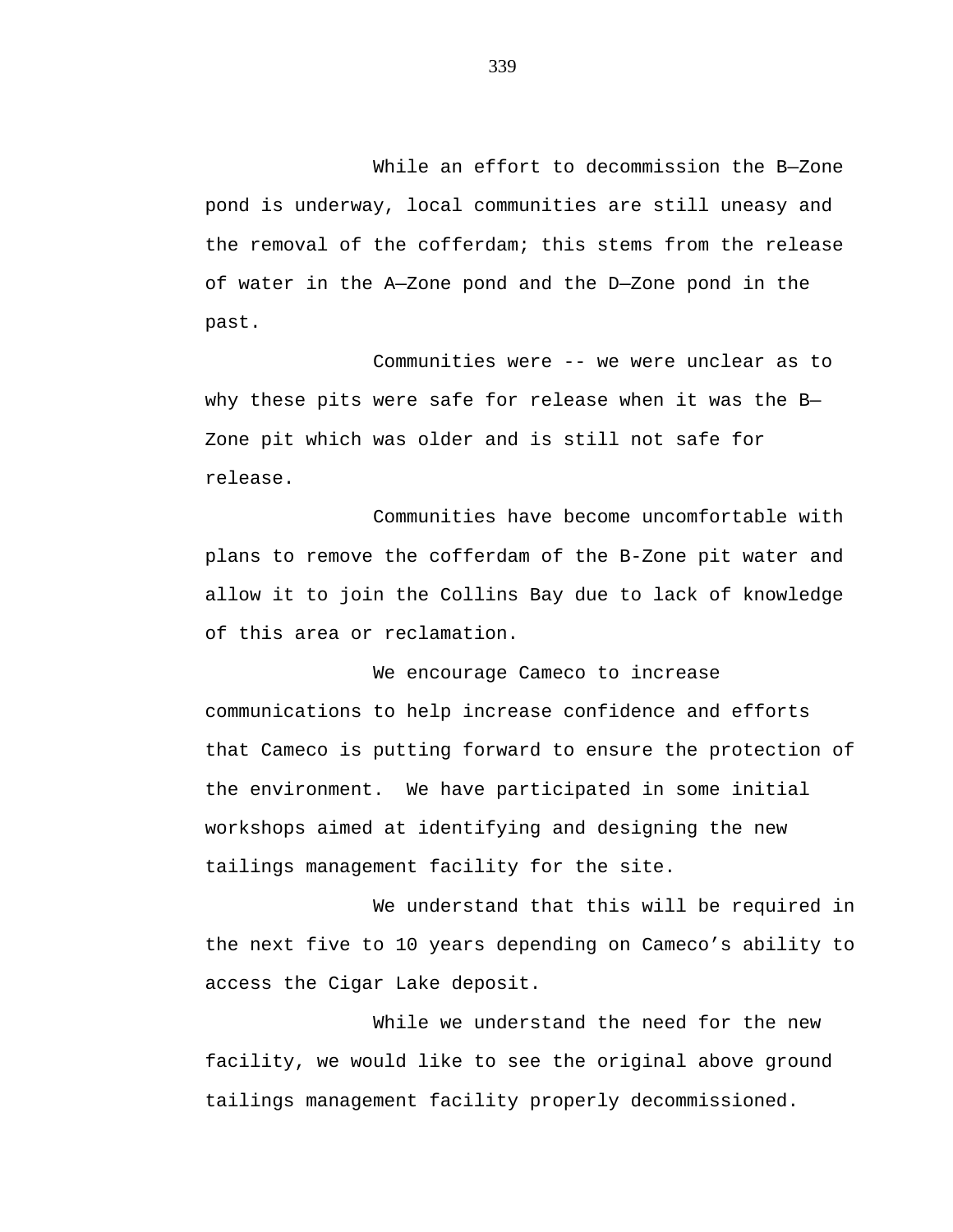Proof that Cameco is capable of successfully decommissioning the original tailings facility at the site will build confidence and the future development can also be decommissioned.

During the site visit, we witnessed the efforts put forward by Cameco in reclaiming the unused areas. We encourage Cameco to continue these efforts and to involve local communities in the reclamation aspects to increase confidence in the proper management of all aspects of their facility.

We would like to take this opportunity to acknowledge the efforts of the CNSC staff and expertise they possess in regulating uranium operations in this jurisdiction.

In closing, we do not support the relicensing of this facility. We encourage continued diligence of both provincial and federal regulators in assuring that site operations within the terms conditions of its licence and that Cameco continue efforts to communicate with NSEQC as well as the local communities.

Thank you for the opportunity to have the voices of Northern Saskatchewan heard as part of the regulatory process. Just a correction -- in closing, we do support -- I think we said we do not support ---

# **(LAUGHTER/RIRES)**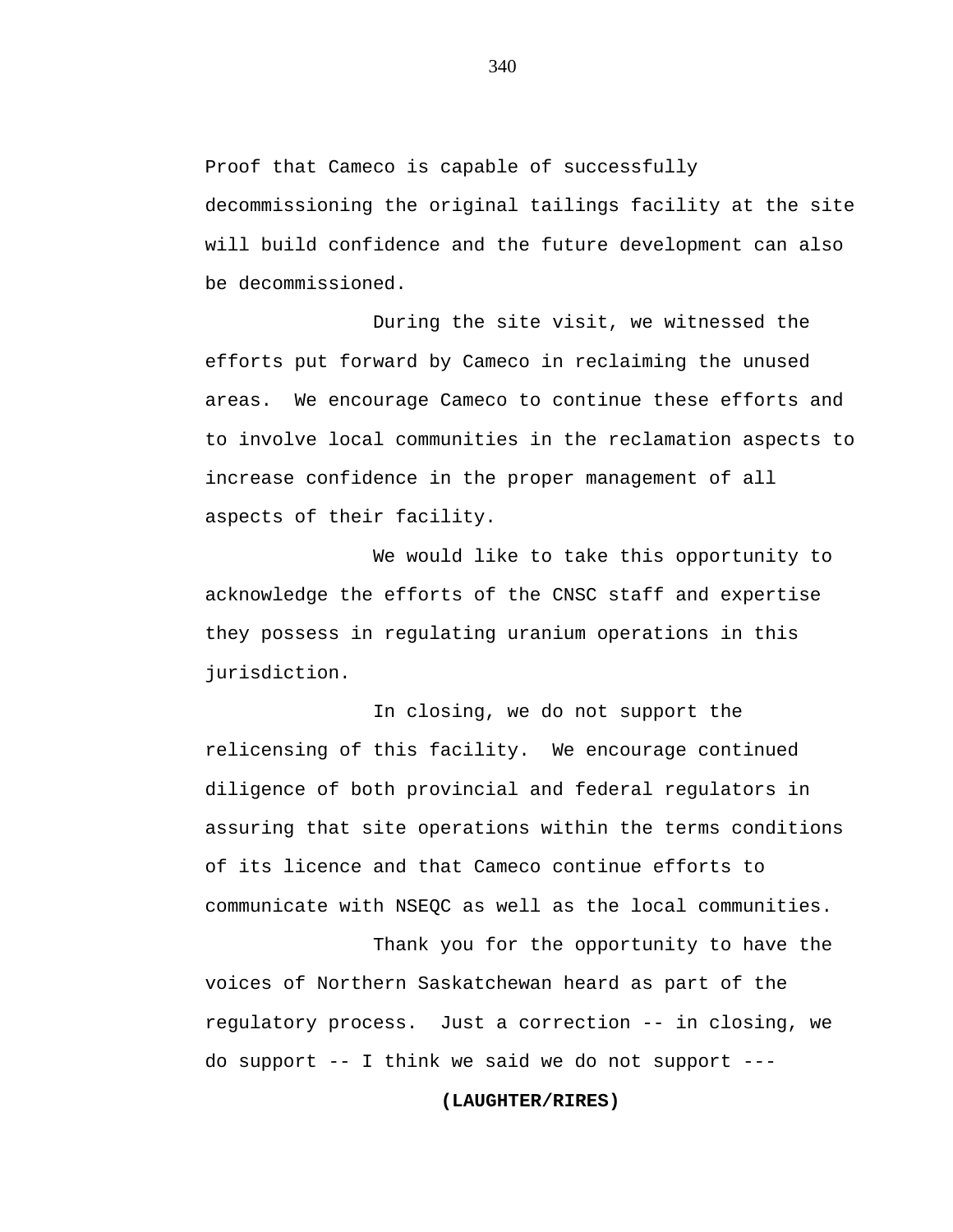**MR. FERN:** Just a correction.

**THE CHAIRPERSON:** We're going to check.

**MR. FERN:** Thank you.

**THE CHAIRPERSON:** Just caused some panic over there.

#### **(LAUGHTER/RIRES)**

**THE CHAIRMAN:** Okay, Dr. Barriault.

**MEMBER BARRIAULT:** Merci, M. le Président,

thank you.

I guess my question is to CNSC. Do we have a decommissioning plan in place for, let's start off I guess with Key Lake and with MacArthur and, finally, with Rabbit Lake. That's correct, yeah.

**MR. LeCLAIR:** Jean LeClair, for the record.

All three sites have preliminary

decommissioning plans in place.

**MEMBER BARRIAULT:** And can a

decommissioning run parallel with a development of, for example, Cigar Lake or whatever?

**MR. LeCLAIR:** In fact, reclamation or decommissioning is encouraged throughout the life of the mine because the sooner you reclaim the disturbed areas, the better. In fact, you hear some of that in the interventions as well.

**MEMBER BARRIAULT:** And do we have a time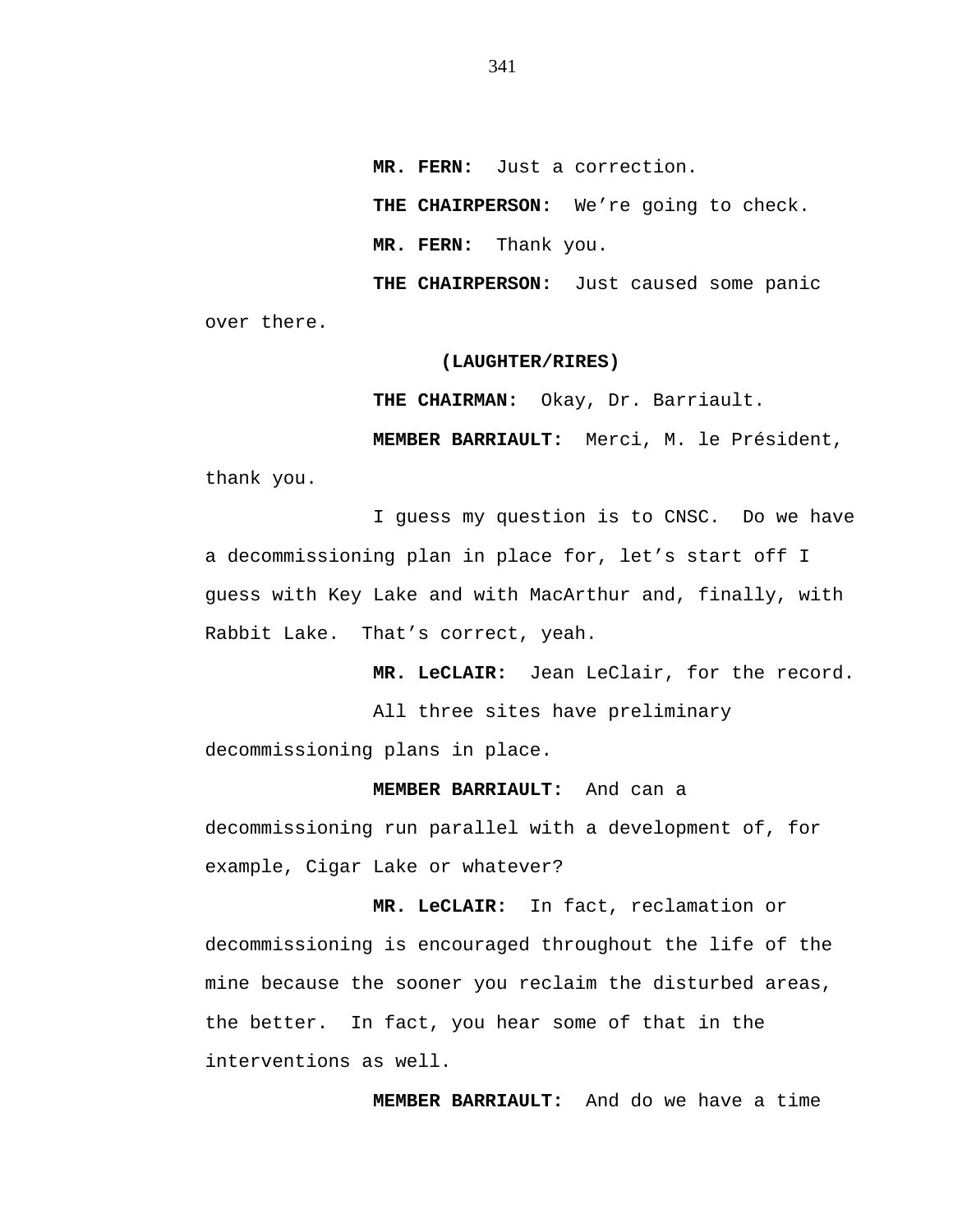line for the decommissioning?

**MR. LeCLAIR:** No, there's no specific set timelines for doing that. Clearly, there's progress that's been made, but certainly we want to continue to encourage that that be done.

**MEMBER BARRIAULT:** Is it possible to have a timeline?

**THE CHAIRMAN:** Can we ask Cameco to take this one?

**MR. MOONEY:** Its Liam Mooney, for the record.

And we recognize the stakeholder interest that we heard here tonight about the facility AGTMF at Key Lake and we are working with them in relation to that. We are planning for progressive reclamation of the AGTMF and I'd ask Kevin Himbeault, the Manager of Safety, Health, Environment and Quality at Key Lake to give some details in that regard.

**MR. HIMBEAULT:** Thank you, Liam.

Kevin Himbeault, for the record.

I guess part of that first question was on the timeline. We do in fact have a 10 year plan that has been submitted to both the province and the CNSC. It lays out what our plans are for reclamation work at the site over the next 10 years and it ties closely in with areas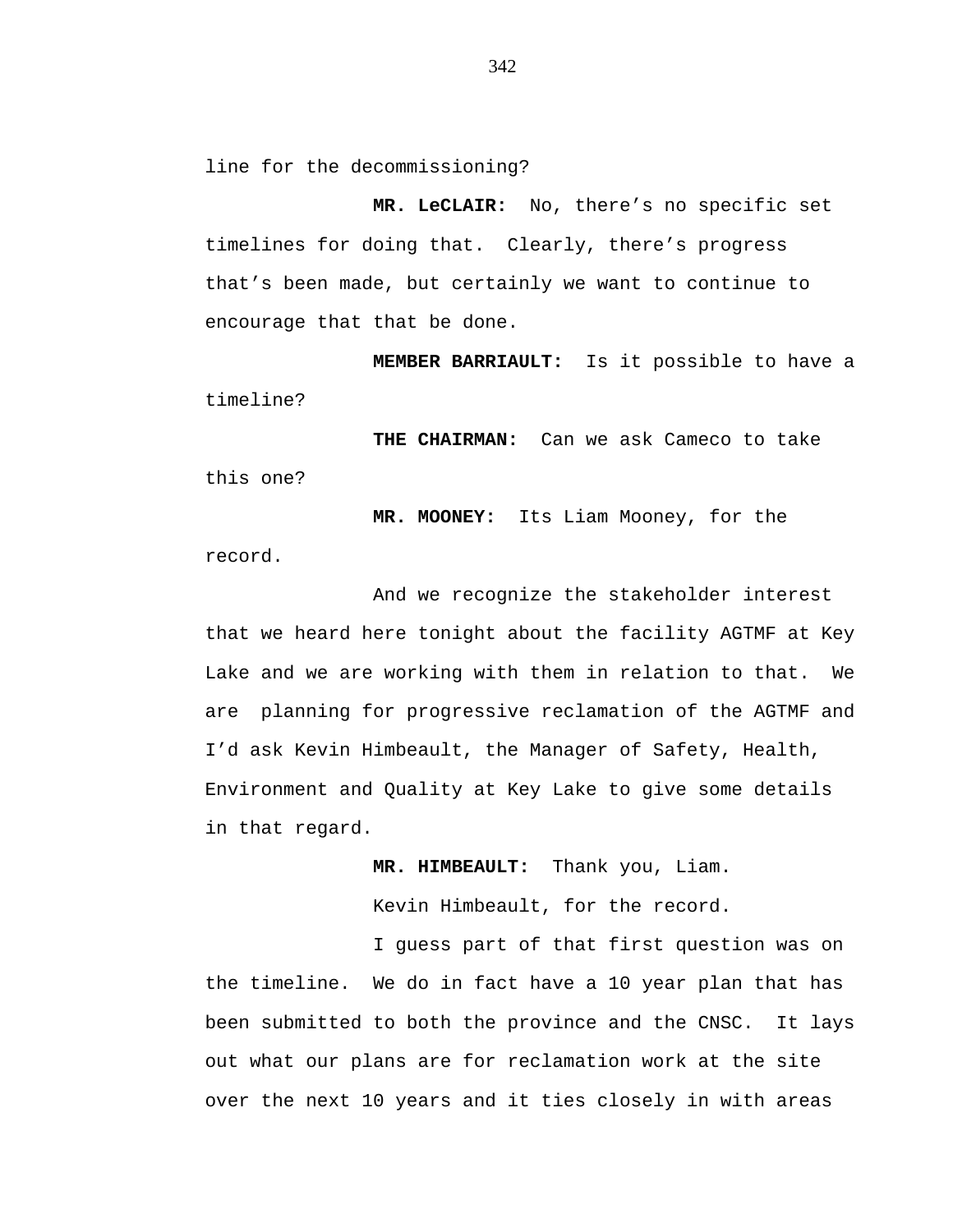within the preliminary decommissioning plan as well.

So older facilities, things that aren't being used, what are we doing with them.

**MEMBER BARRIAULT:** So the reason why you're applying for a 10 year licence is that you will have time to do this. Is this correct or is it just that you picked a number of 10 years to do the decommissioning?

**MR. HIMBEAULT:** You know, 10 years was sort of just, I guess, a number we picked. It was in 2010 that we initially did that plan. So it's not in line with this, but certainly does allow us that opportunity to complete those tasks.

Specifically on the above ground tailings management facility, I think it's important to recognize that that facility is still a functioning facility. We operate that facility. It is a licensed facility.

We utilize that to dispose of contaminated material that we cannot ship off site. It gets deposited in there.

We have been and continue to work on the development of our decommissioning plan. Just, you know, even recently this year was drilling of the pile to look at ice lenses that had formed in that pile in that facility through historical times and getting a better understanding of when the opportunity would be to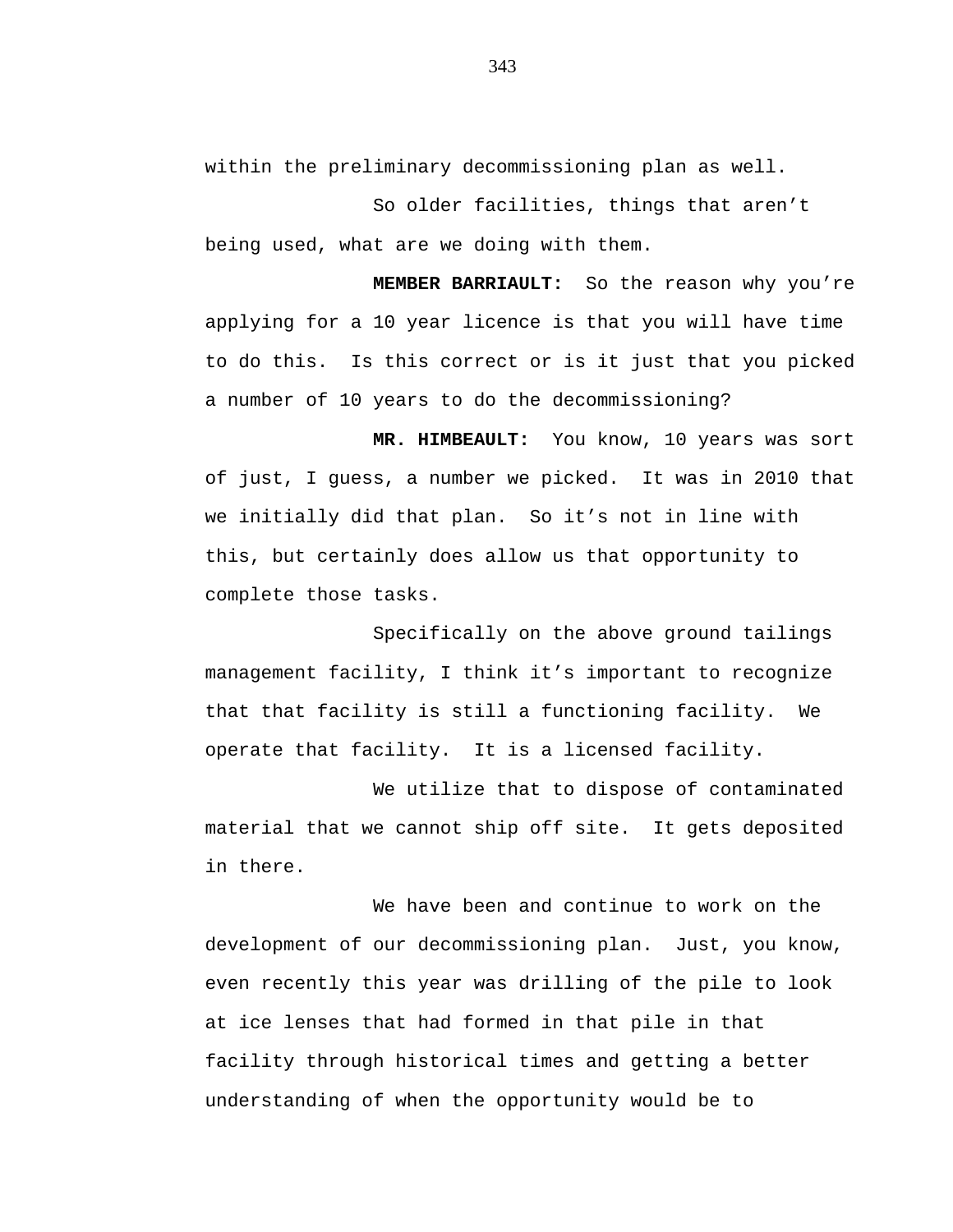decommission because we have to be -- we can't have those frozen tails in that area at that point in time.

We have met with the EQC and with the regulators and discussed what our plans are conceptually. There is a conceptual plan in place and we are starting to fine tune that and we hope that in 2014, we'll be, you know, meeting with the EQC and community members to talk more about the plans for that facility specifically.

**MEMBER BARRIAULT:** Because given the history of uranium mining in the area, I can understand the anxiety really of some of these groups. I mean, we've heard this afternoon that Gunnar is still not cleaned up really after all these years. And you know, I know that you're not responsible for this, but you're going to have to live with that history really in the mining industry.

So that's my reason for asking about this decommission.

**MR. MOONEY:** Yeah, it's Liam Mooney, for the record.

And we do expect at least another 30 years of operation at the Key Lake mill. And so in that conversation, there are these plans in place to actively reclaim those areas.

So it's one of the success stories that we trumpeted in our presentations that the active reclamation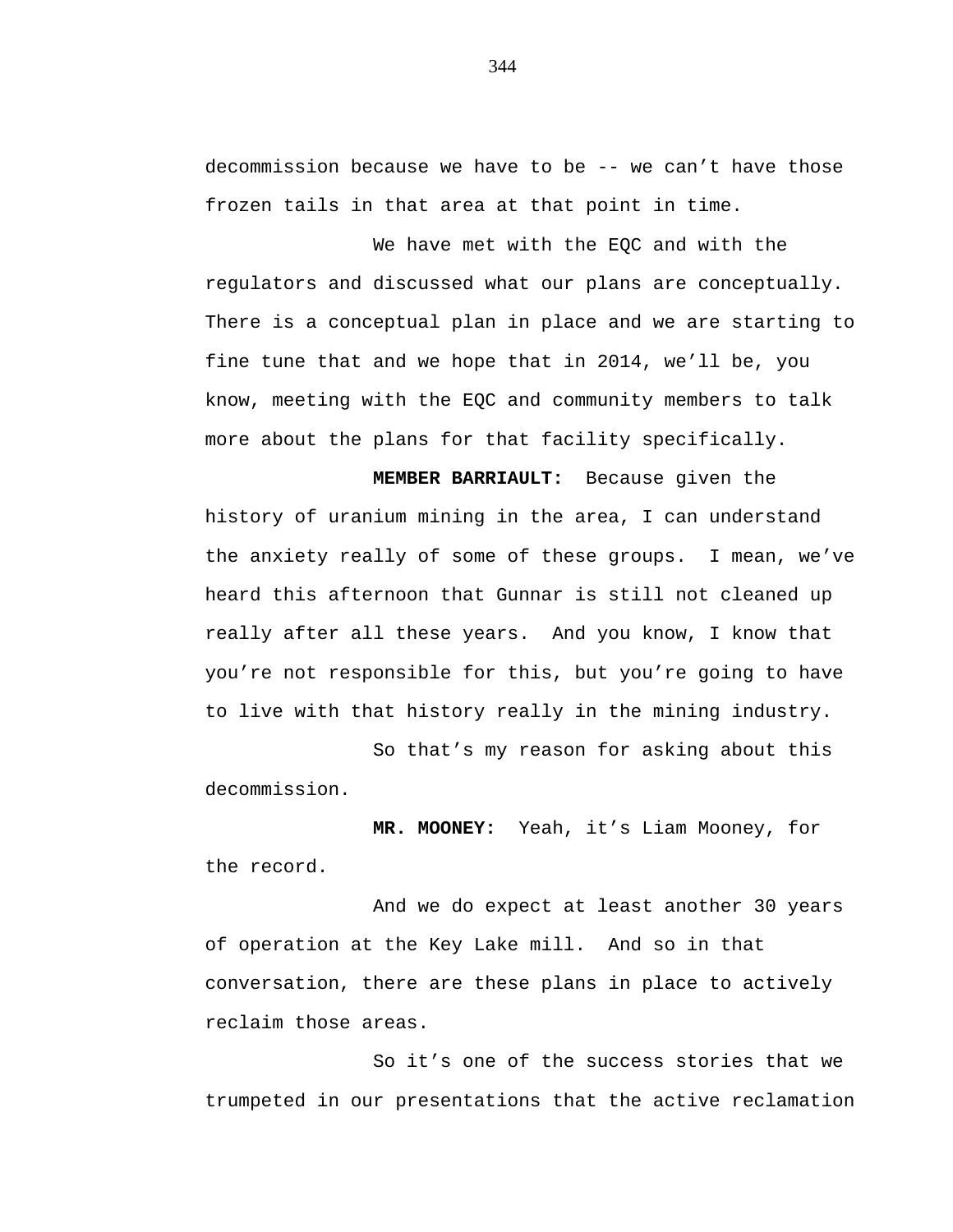work that's taken place over the previous licence term and having those site-wide reclamation plans in place for both Rabbit Lake and Key Lake will put us in good stead as far as planning and engagement with communities in relation to those facilities.

**THE CHAIRMAN:** Let me jump in. I think that in the last few years, we got to the NPPs, the nuclear power plants to come up with the end game. I'm a fan of having end game.

And end game means that it's not a legal end game. It's your current projection of when those facilities will in totality be returned to nature.

I would like to see those end games to all the facilities, everything, and as time goes on, you can amend it if new information, new ore is found, whatever. But not having a long term, I don't care if it takes a hundred years, with a particular term forecast of where the end game is, I think leaves everything up in the air.

So from -- I know that it has been something that the regulator has been thinking about, so let me start with staff. Is that a reasonable request to see in, starting with the next annual report?

**MR. JAMMAL:** It's Ramzi Jammal, for the record.

Yes, I foresee it as a reasonable request.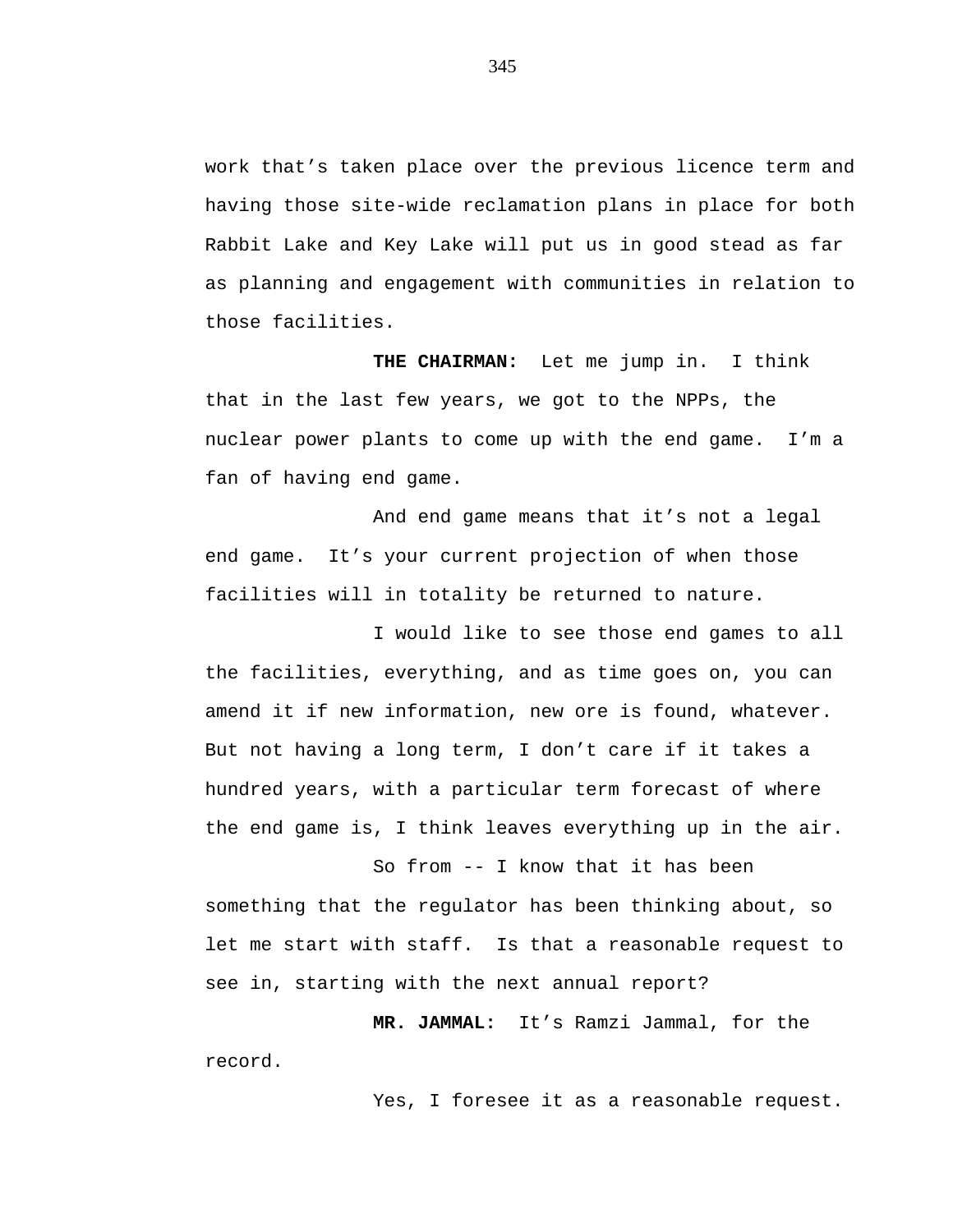As you mention, it's the potential resistance of putting numbers or the end game, but we were able to successfully do it with nuclear power plants and the key point here is, it's a projected timeline and, as you mentioned, it's - the scale of it can be shifted, either moved up or the progression of -- the approach towards the end game will be monitored accordingly.

From CNSC perspective, we don't foresee any issues.

### **THE CHAIRMAN:** Cameco?

**MR. MOONEY:** It's Liam Mooney, for the record.

I think that the purpose of the preliminary decommissioning plan and cost estimates is to give you that and to provide the communities the comfort about what the plan may look like, but because these are active facilities that are subject to mining and milling activities and some changes throughout the licence period that is subject to the regulatory oversight of the province and the federal government, I think it's very difficult to go much beyond the conceptual decommissioning; that's the basis of those preliminary decommissioning plans.

So the site-wide reclamation plans are really giving that comfort in the licence period about the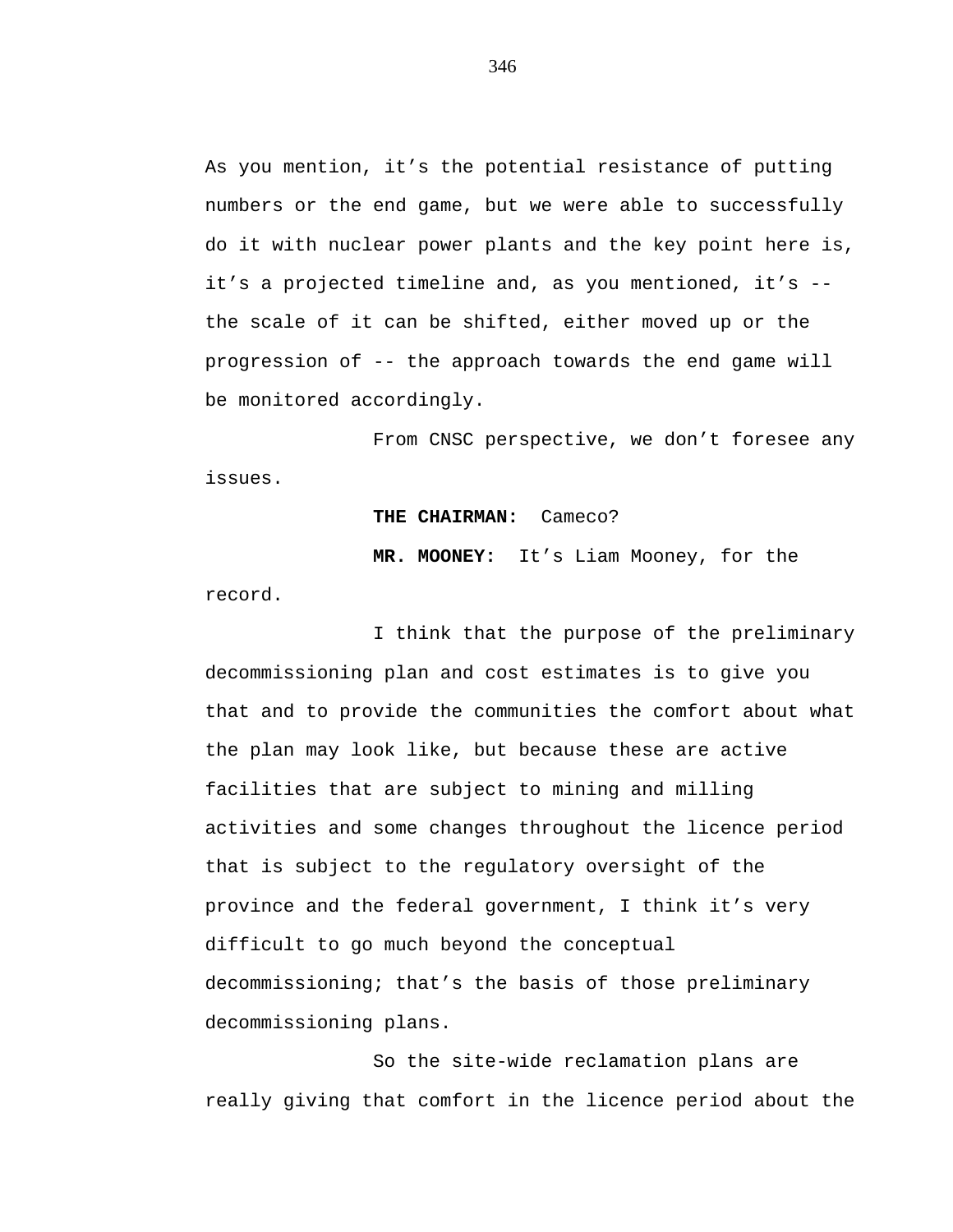activities that will be undertaken. And the long term view is the PDP gives us that backbone for the picture if we had to decommission in the immediate term.

**THE CHAIRMAN:** Well, my understanding is we got the same reply when we approached the NPP because we are looking for the total decommissioning. As you know, you can decommission an NPP in 10 years or 60 years depending on how you want to do it.

I think the discipline of having a date is good, even if it's a projected date. So we're going to have some further discussion about this because not having a date doesn't give you any comfort, and the decommissioning plan, as I understood it, focused on the financial amount of money that you need to actually decommission.

**MR. MOONEY:** The other point in relation to these facilities is they're subject to environmental assessments. We talked earlier in the evening about the Key Lake Extension Project which looks at continued operation of the facilities, but that also speaks to the decommissioning of the facility and the assessment in relation to what decommissioning would look like.

So there are a number of different pieces already around this, and we'd be reluctant to commit to the next annual report having a firm picture on that,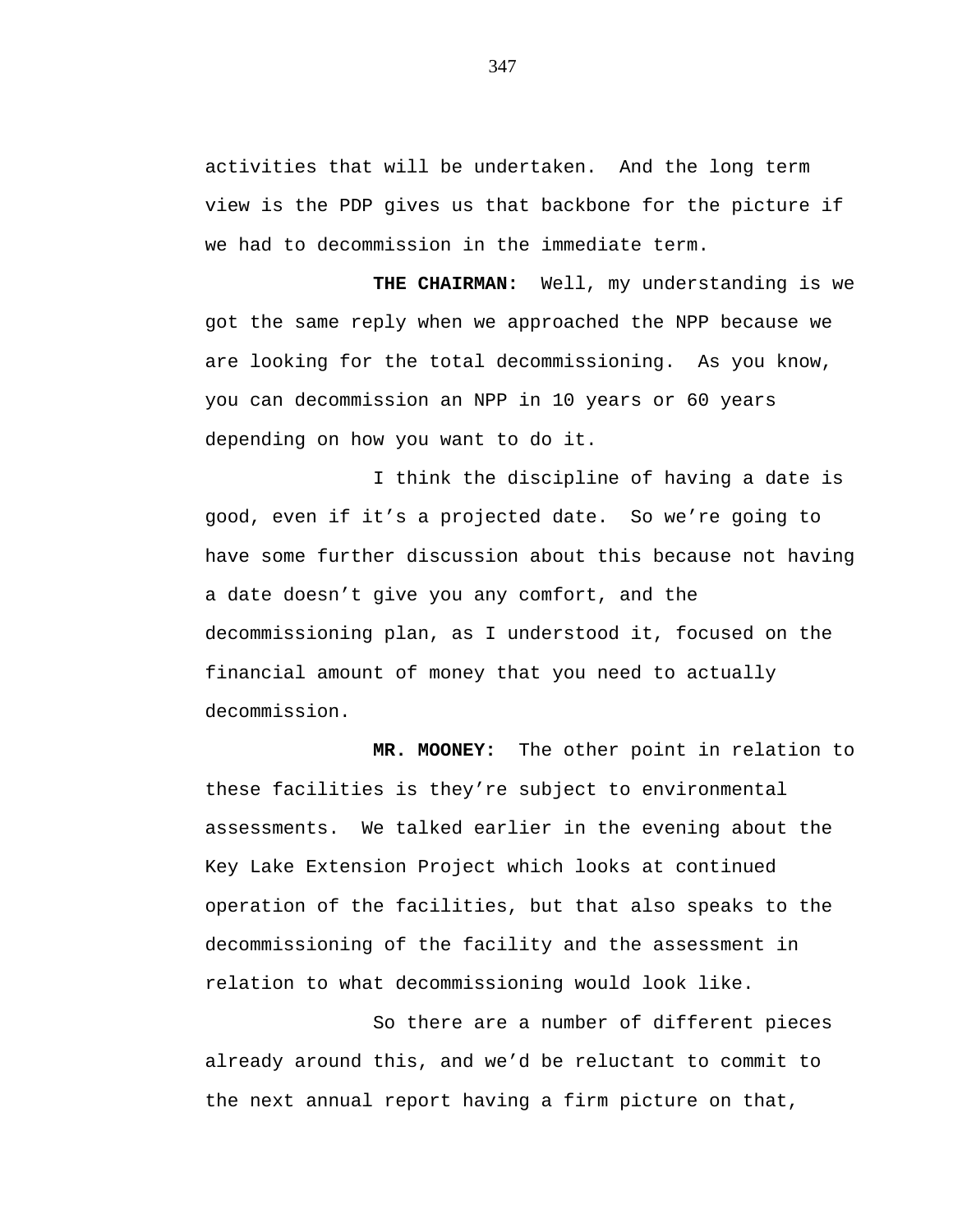besides the work that went into the preliminary decommissioning plans.

And the other point on the preliminary decommissioning plans with the provinces is they're updated, and they're updated to reflect both the licensing period of five years, a period that we've had, and the other updates that we are subject to are when we have significant activities onsite that change, so it changes the preliminary decommissioning plan and what you're going to do in relation to those facilities.

## **THE CHAIRMAN:** Questions?

Ms. Velshi?

**MEMBER VELSHI:** A question for the three committees. So you are advisory committees to the Saskatchewan Ministry of the Environment, and the recommendations that you have brought forward to us today, I wondered how that would have played out with what you would have submitted to the Saskatchewan Ministry of Environment and whether they would then have followed those through with Cameco, and is this just an alternative forum for you?

**MR. BOYES:** For the record, my name is Scott Boyes. I work for the Ministry of Government Relations.

And if I may take a couple of minutes of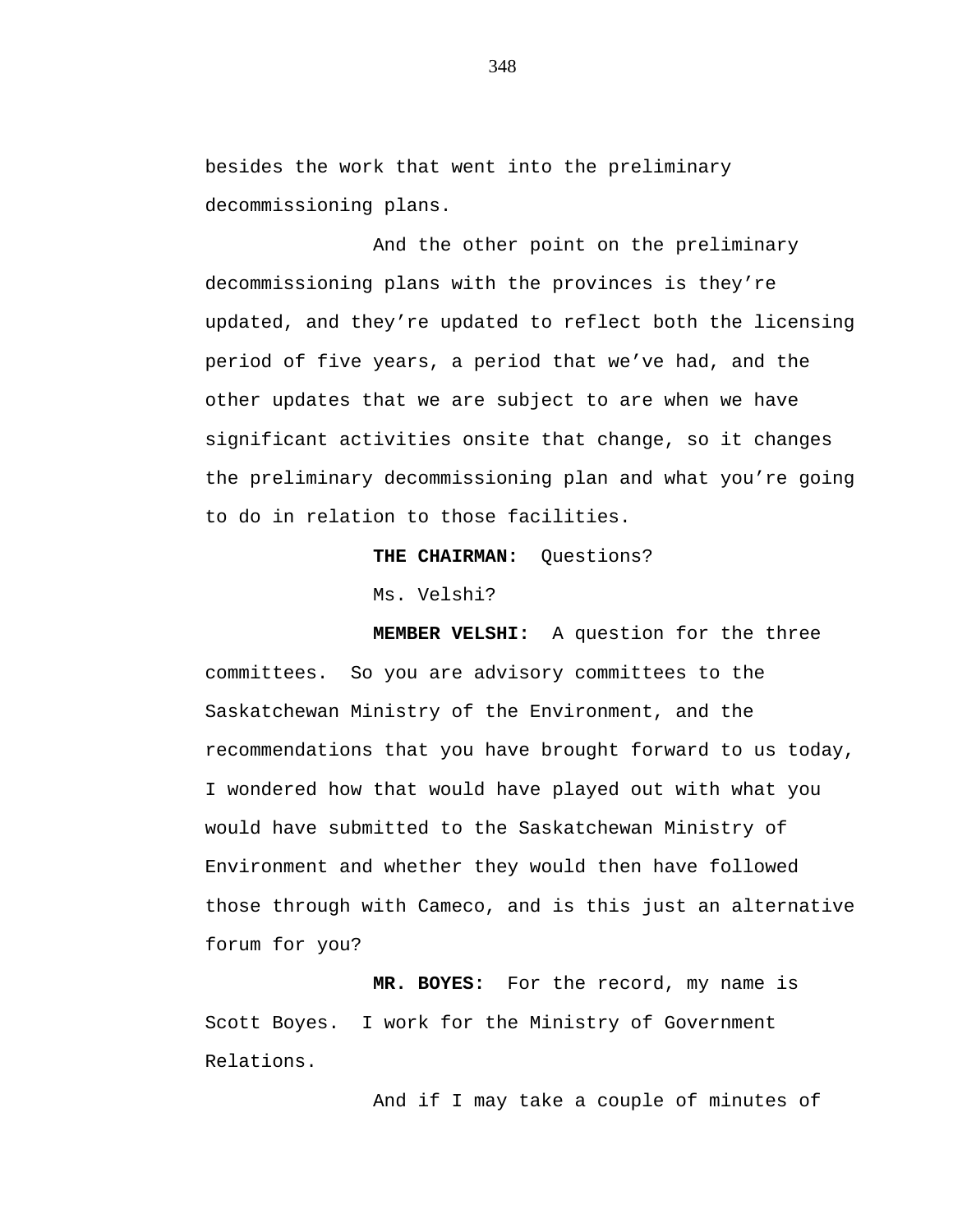the Commission's time, I'd like to explain the nature of the EQC from the province's perspective and then perhaps ask you to repeat the question.

The provincial government established the NS-EQC in the mid-nineties during and, in fact, in response to the joint federal/provincial panel reviewing several uranium proposals at the time.

The point to address the Panel's recommendation was to try and ensure that northerners had a greater voice in the development of the uranium industry. The province established the committee as a means to improve the dialogue between northern people, government regulators and industry.

And we wanted to make sure that northerners were able to be better informed about the industry and that their voice was just as strong as those of other parties. So the province established the NS-EQC, originally three subcommittees but now operating as one.

It was established through an Order-in-Council and the Minister of Northern Affairs at the time, which would now be the Minister of Government Relations, appoints the members based on nominations from the various communities.

We periodically review the NS-EQC program. Most recently, we expanded its mandate to include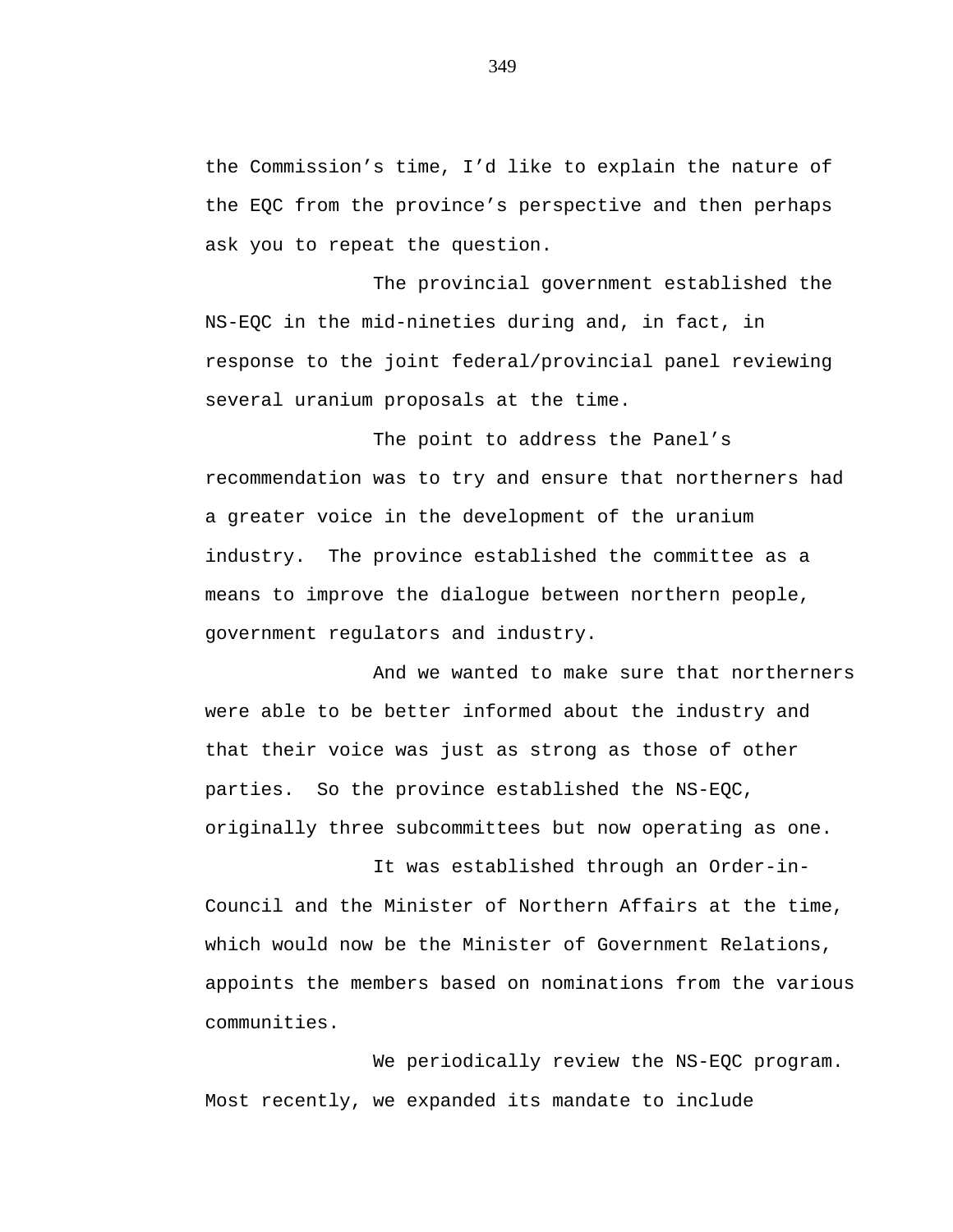exploration, and that was done at the request of the EQC members. We're about to review it again, and membership in the EQC is a common item for discussion.

To date, we have not engaged larger agencies or other interests as members because we want to maintain the focus on northern communities. These are the bodies that are most affected by the mines, and they are the ones that we want to make sure get support in establishing a good and useful dialogue with the regulators and with industry.

Now, to support this dialogue and to further understanding, the province has established another body, the Northern Mines Monitoring Secretariat. This Secretariat is essentially the government regulators who have an interest in this industry.

It includes representatives from Saskatchewan Environment, from the CNSC, Saskatchewan Labour and Workplace Safety, the Population Health Unit, Dr. Irvin, whom you've heard from a couple of times, Advanced Training and Education, Energy and Resources, and ourselves. Our own interest is making sure that northerners are engaged and can derive the maximum benefits possible.

The Secretariat monitors discussion at the NS-EQC and is prepared to offer technical expertise and to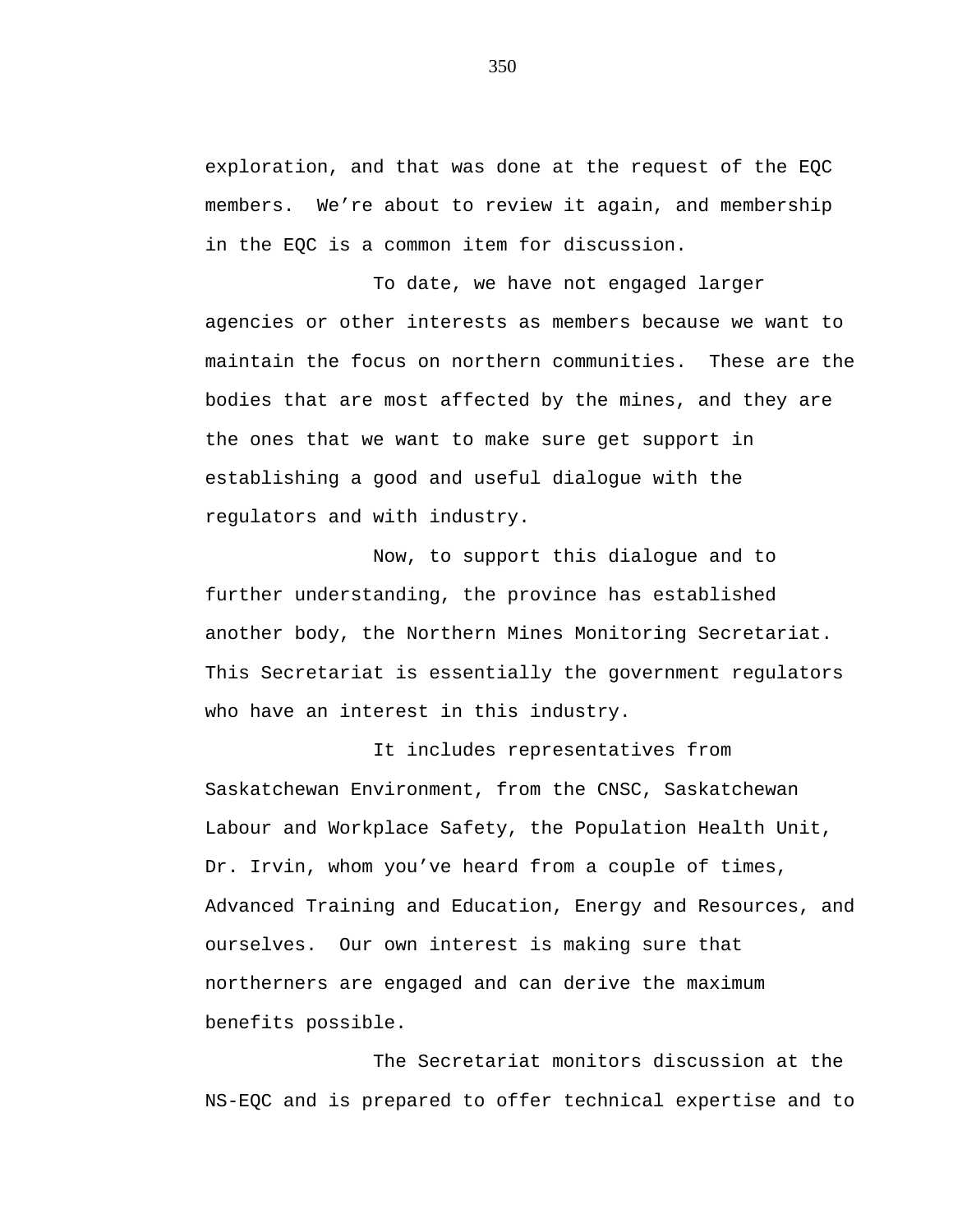bring that scientific expertise that has been spoken about earlier.

Let me, at this point, compliment your own CNSC staff for being always at hand and available to answer questions from the EQC.

However, it was never our intention to have such scientific experts as members of the EQC. Rather, they exist to support and inform the EQC in its operations. That sort of technical assistance is always welcome, whether it be from government sources or from other sources.

The mandate is focused on uranium and exploration, but it is quite broad within that limit. Its primary purpose is to consider environmental issues and worker and public safety issues, but they do also get reports on and offer comments on social and economic factors as well.

The EQC meets with industry and regulators quite frequently and occasionally does hear from other outside groups.

So with that said, can I ask you to repeat your question or is there a new question that possibly arises?

**MEMBER VELSHI:** So let me repeat the part of the question that I would still like you to answer.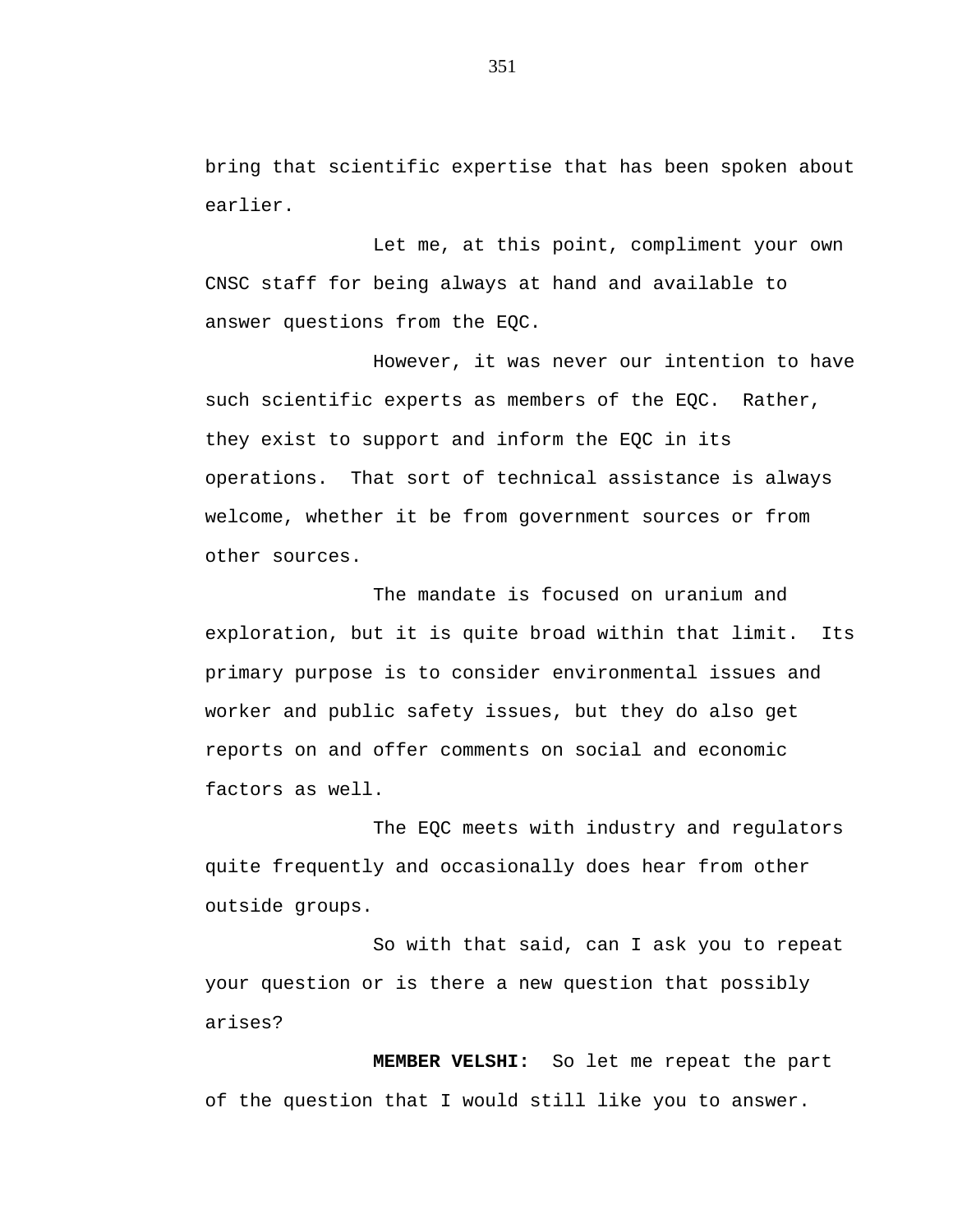So the EQC has come forth with a number of recommendations, and given that it's advisory to one of your forums, have these recommendations come to you first and, if so, what have you done with them, or is this the first time that they have had an opportunity to present these recommendations?

**MR. BOYES:** For the record, Scott Boyes.

The recommendations, I believe, are made first and foremost to the CNSC. Certainly, given our attendance at the EQC meetings and frequent contact with the northern representatives, I'd like to think that we know what some of their concerns are, but this presentation, for instance, has not been, to my knowledge, previously sent to our Minister.

**MEMBER VELSHI:** So let me pick on a couple of specific recommendations, because I don't think the intent was for the EQC to bring these recommendations for the Commission to make sure they're addressed. I mean, that's not how they've been set up.

So if I look at Key Lake on page 3, and these are general recommendations. I actually would like to see more specifics, but it says, the third paragraph down:

> "…the need for updated and upgraded environmental practices."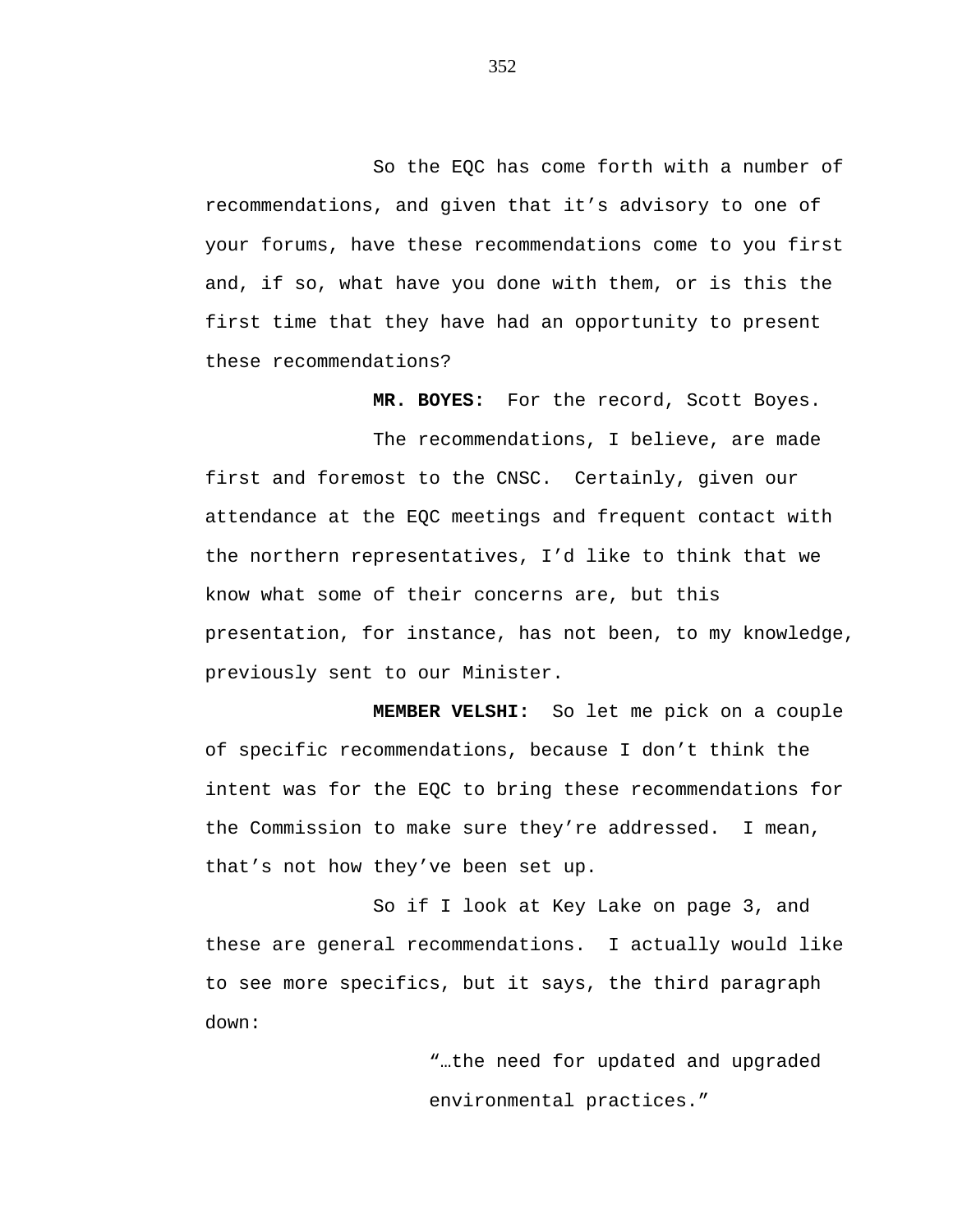So it's the paragraph that starts with: "While the current mill revitalization project is obviously aimed at making the mill more efficient at producing uranium, we would like the regulators to ensure that this project also addresses the need for updated and upgraded environmental practices."

So the question here is would this recommendation have -- I guess the CNSC is part of, as is the Saskatchewan Ministry of the Environment -- part of this body, so they would have seen this and presumably responded to it?

**MR. THOMAS:** For the record, Darren Thomas, current manager for the EQC program.

One of the things that we do discuss, we have these discussions quite often at our quarterly EQC meetings, and the CNSC, Cameco and other industry representatives are sitting around the table.

This is something that we do bring up quite often to both the province, the federal regulators and Cameco themselves. But what we wanted to do was also make the awareness -- bring the awareness to the Panel or to the Commission themselves on some of the concerns that we have that we brought forward.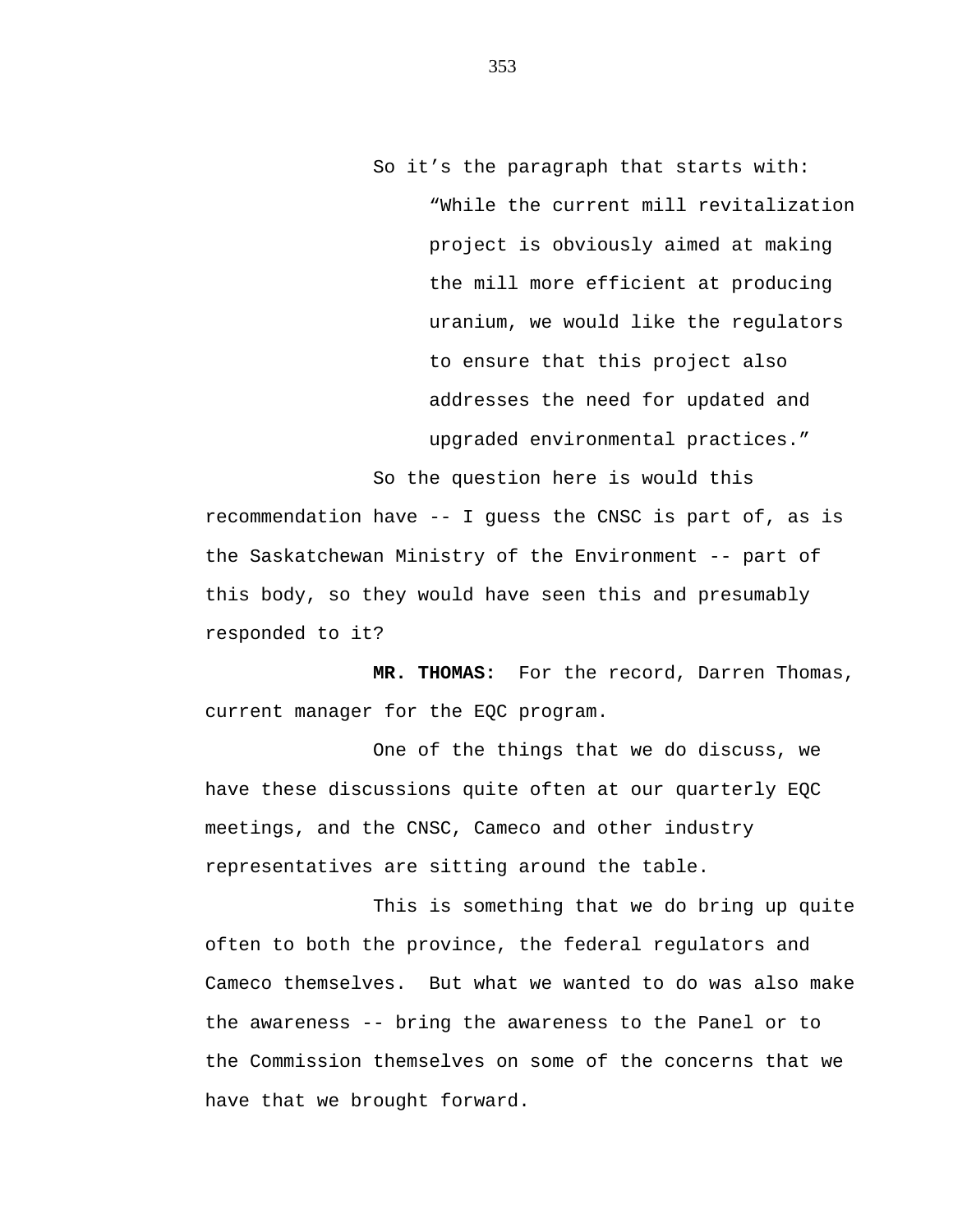We've heard from Cameco in terms of decommissioning and plans for the aboveground tailings facility. That has been a concern for some of our members for over 10 years, and they've been getting the same response, "We are progressively decommissioning. We are getting to that point".

What the community would like would be developed plans.

Alongside these concerns, our concerns are, are we using the best technology possible? We're always being told that this is the best technology right now, and 10 years, 15 years, something else changes.

So we want to ensure that we're always constantly moving forward. Licenses, legislation, things like that, are written in stone and not very easily changed.

So we want to ensure that there's always a process that we can evolve. And with Cameco, through their -- probably their EMS system, we can ensure continual improvement, but this is something that has always been a concern for the community members themselves.

And as the EQC representatives, the two sitting here, here in their communities they bring forward to the EQC Committee, and as the manager I bring forward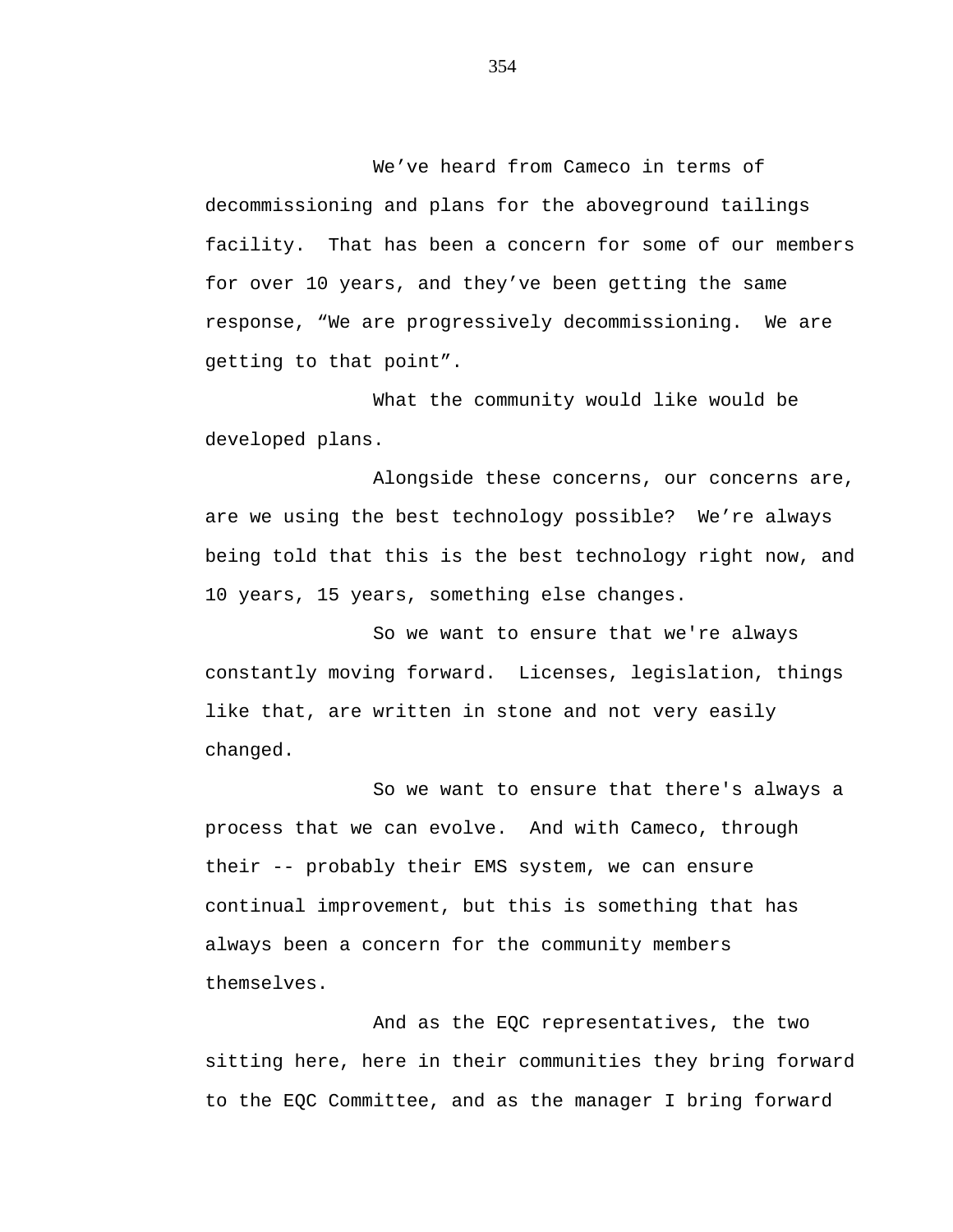to the MMS or here, in this case, the Commission. Just to ensure that everyone's on the same page and that the voices of the north is heard and it's not just one outlet.

**THE CHAIRMAN:** Let me just piggyback on that.

So you've been around for a few years, quite a few years. How long have you been since it was established?

**MR. WOLVERINE:** I have been appointed on to this committee just last November, so I'm fairly new to this committee, and my colleague has been on this committee since the start.

**THE CHAIRMAN:** The start being -- I don't have to have a exact date, 10 years, 5 years?

**MR. BOYES:** It was -- for the record, Scott Boyes.

It was established in the 1994-'95 period. I believe the authorization was given in '94 and the committee began operations in 1995.

**THE CHAIRMAN:** Okay, so you've been around for a while. So the question is, do you feel it's working? Do you feel your advice, your analysis, is actually being listened to? Let me put it that way.

**MR. WOLVERINE:** For the record, my name is Norman Wolverine.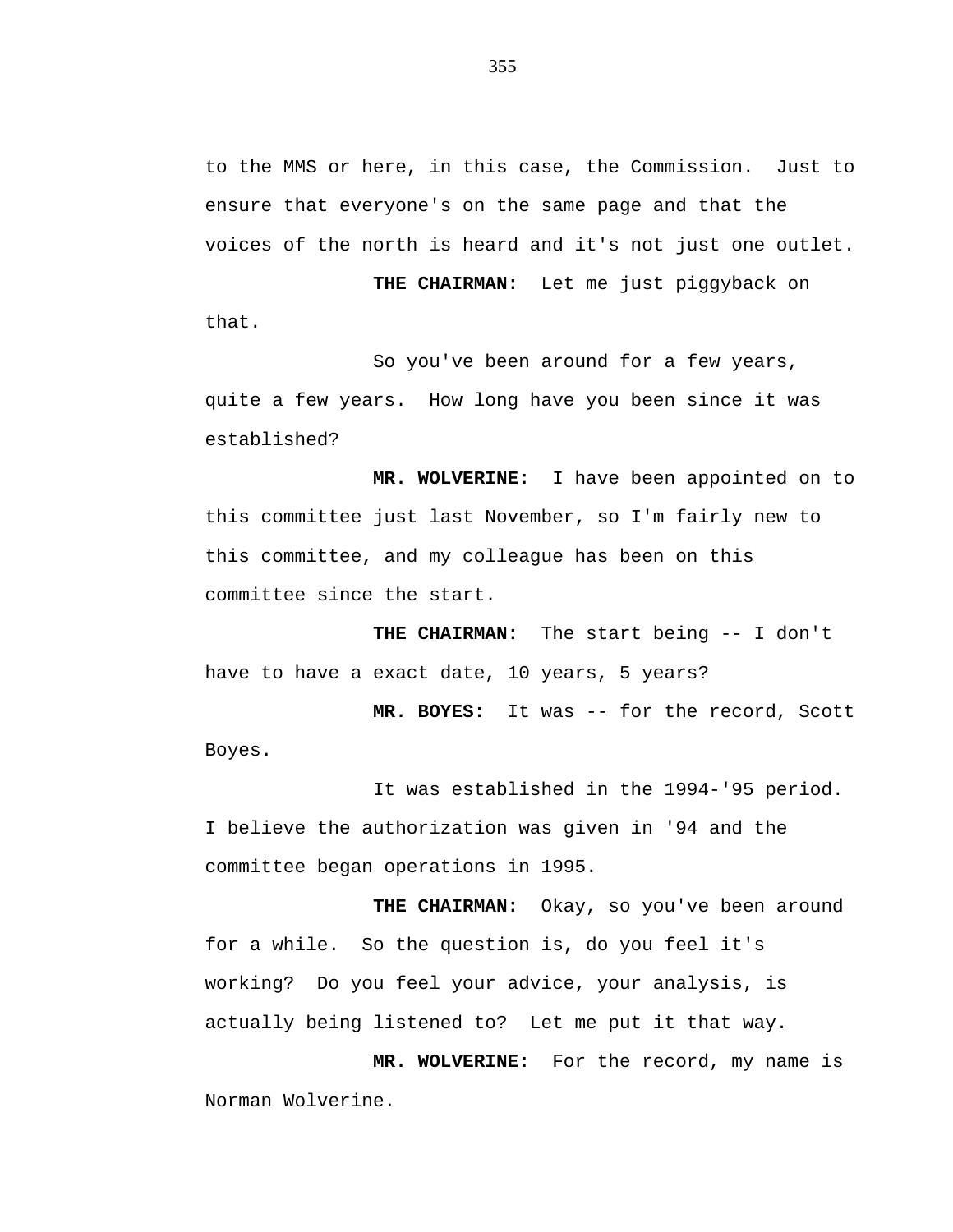Since day one, we have had a lot of questions from different people that have come and gone that sat on this Board, but I've been there since day one. So I kind of recollect a lot of these questions that have come forward to the province and regulators, and a lot of times where part of the answers had come back.

We were not sure what Cameco was up to a lot of times until lately when we started asking questions about this tailings facility. I was one that asked the question 10 years ago to find out when it was going to be decommissioned because it was just sitting there.

Since then, we've had people from Cameco come to me and say, this is the study we're doing. Recently, they've come to Patuanak and said, this is how it's going to look at the end, this is our study. So it's always a study, study, study thing. So anytime we ever ask questions -- now, we're asking CNSC more about the regulations and how things should have gone.

We have had elders approach me, especially this fall, on our cultural camp. They've been asking me about when that big hill that they see from the highway is going to look like one of those other hills that are natural hills. I still don't have an answer for them.

**THE CHAIRMAN:** It's a hill where? Is it in

356

 $---?$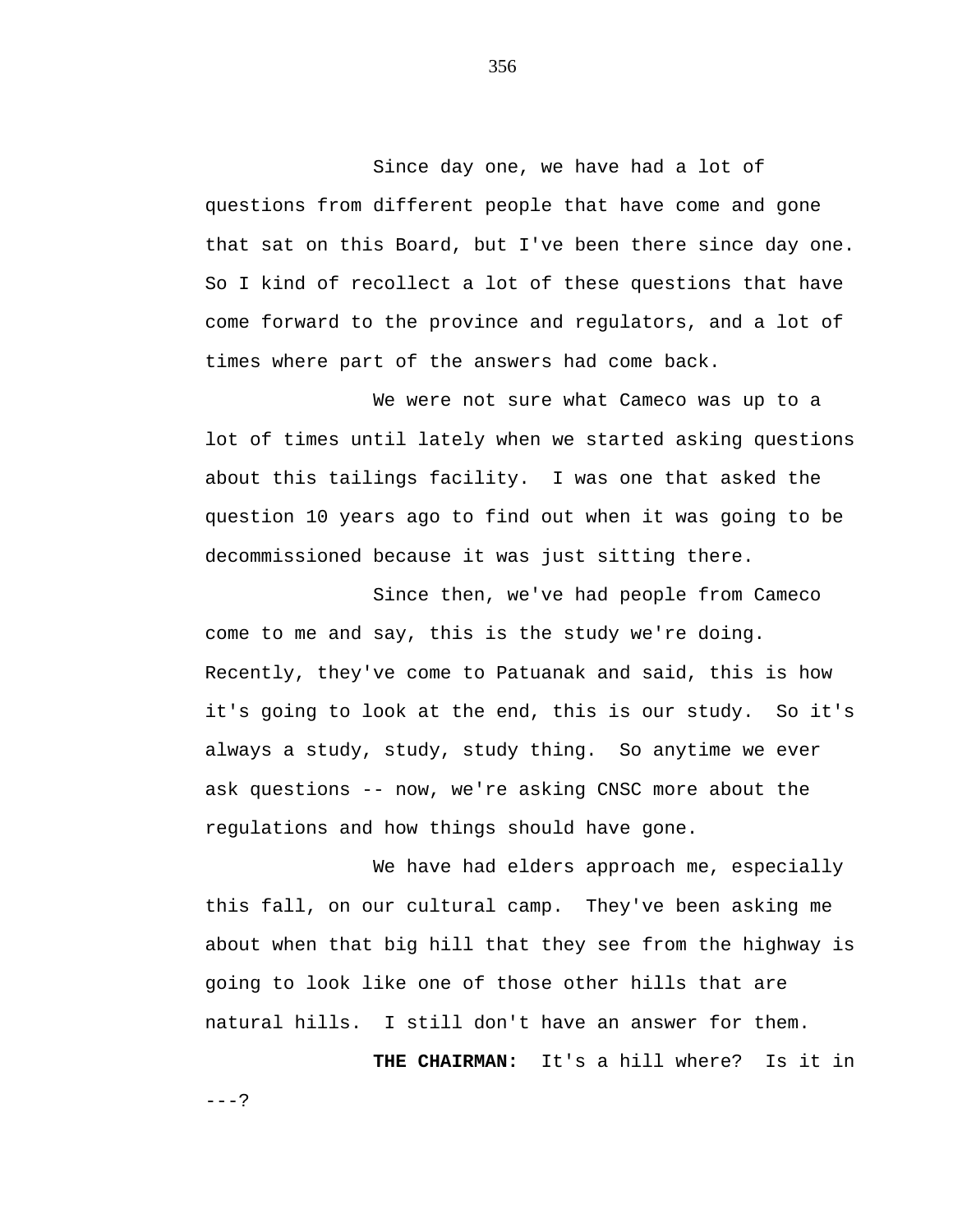**MR. WOLVERINE:** At Key Lake. **THE CHAIRMAN:** It's Key Lake. **MR. WOLVERINE:** Yeah. **THE CHAIRMAN:** Okay, Dr. McEwan.

**MEMBER McEWAN:** So one of the very specific items that you talk about at Rabbit Lake is the concern in the communities about the B-Zone pit and the plans for ultimately breaking the berm down into the lake. I mean, this seems to me to be very specific concerns, very specific questions.

I guess, to both staff and to Cameco, do you have answer for the communities on how that'll be addressed and how those concerns could be ameliorated?

**MR. MOONEY:** Liam Mooney, for the record.

In any plan for the breaching of the B-Zone Cofferdam into Collins Bay will be subject to the review and approval of regulatory authorities such as the CNSC and the Provincial Ministry of Environment. The breaching of the Cofferdam will be subject to ecological risk assessments, including human health risk assessments.

So there is going to be regulatory oversight and engagement. The D-Zone Cofferdam, which was part of the activities that were carried out at Rabbit Lake during the current licence term, was carried out successfully and had a good deal of community involvement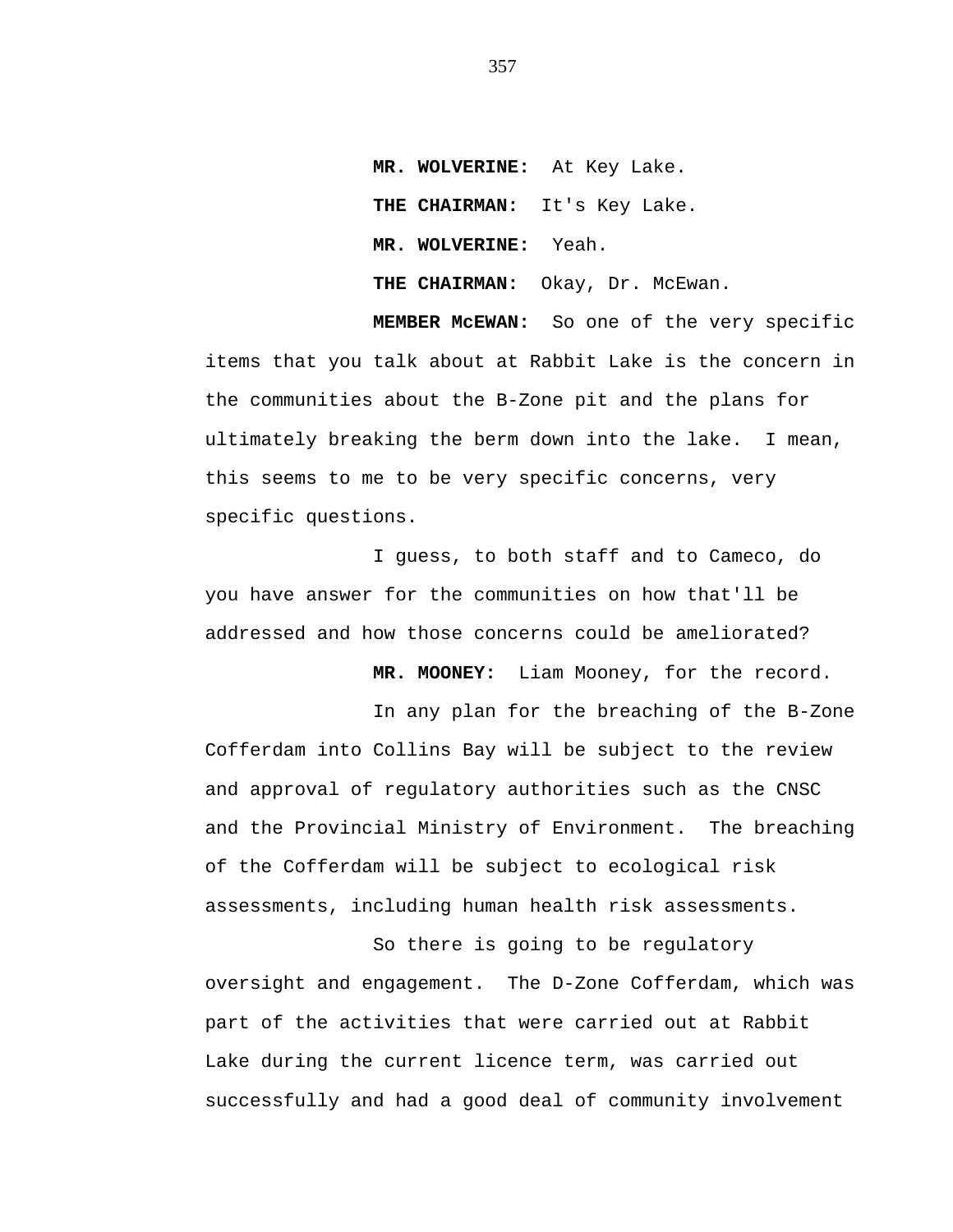in relation to it, including having a community observer present while the activities were carried out, specifically the breaching of the Cofferdam.

**THE CHAIRMAN:** Go ahead, please.

**MR. FERN:** For the record, Victor Fern.

We realize that there were -- these Cofferdams were removed from A-Zone and D-Zone, and the reason why people from my area are concerned is that we're downriver from where the mines are, and they weren't consulted. The only community that was consulted, which is Hatchet Lake, which is located on Wollaston Lake where the mine is located, but we are further down the stream on Lake Athabasca and not all the communities were consulted the same way as the community of Hatchet Lake was consulted with.

In future, decommissioning or any work that's being done to remove anything of that nature, I believe that all the communities should be consulted the same way as any one of those seven communities that are in the impact area.

**THE CHAIRMAN:** Cameco, you want to reply to this?

**MR. MOONEY:** It's Liam Mooney, for the record.

And in relation to those activities,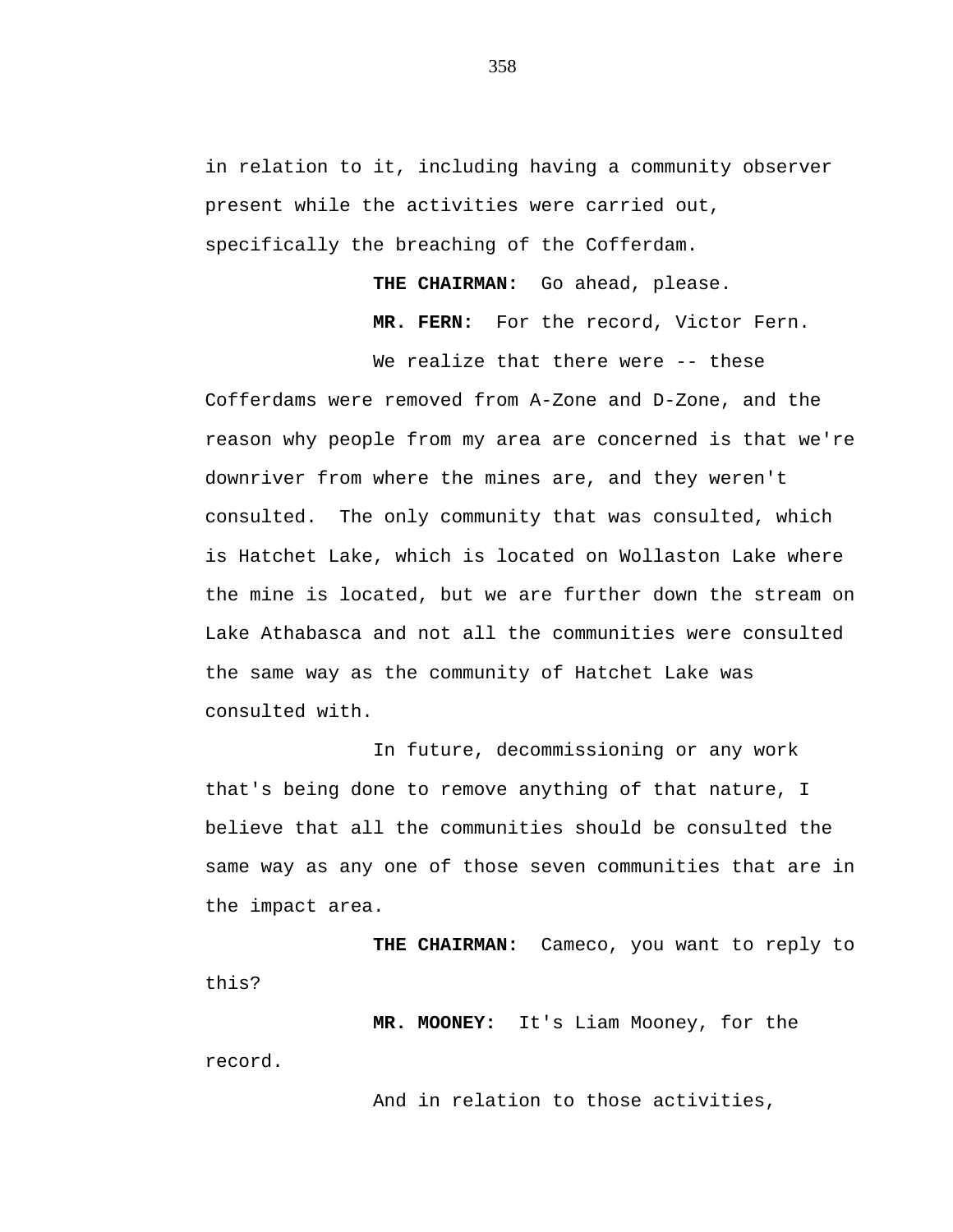Hatchet Lake being the closest community to Rabbit Lake, there was more consultation directed specifically to those activities. That being said, we're always looking for opportunities to improve and have a measured approach about our consultation, having regard for the potential impacts.

In relation to the specifics, there are monitoring programs that are in place to show that the breaching of the D-Zone Cofferdam did not affect the downstream receiving environment that was previously discussed.

**THE CHAIRMAN:** Do you want to add something to this?

**MR. THOMAS:** Yes, for the record, Darren Thomas.

This is just going back to your original question, whether this process has been working. It's been 17-plus years that we've been doing it. It's a growing process, so we can't say that, yes, it is working, no, it's not. So we're constantly developing relationships. A lot of this is about relationships.

In the north, there is a lot of animosity towards government regulators, industry, as you've seen today in terms of some of the intervenors and some of the history, and that's something that we're trying to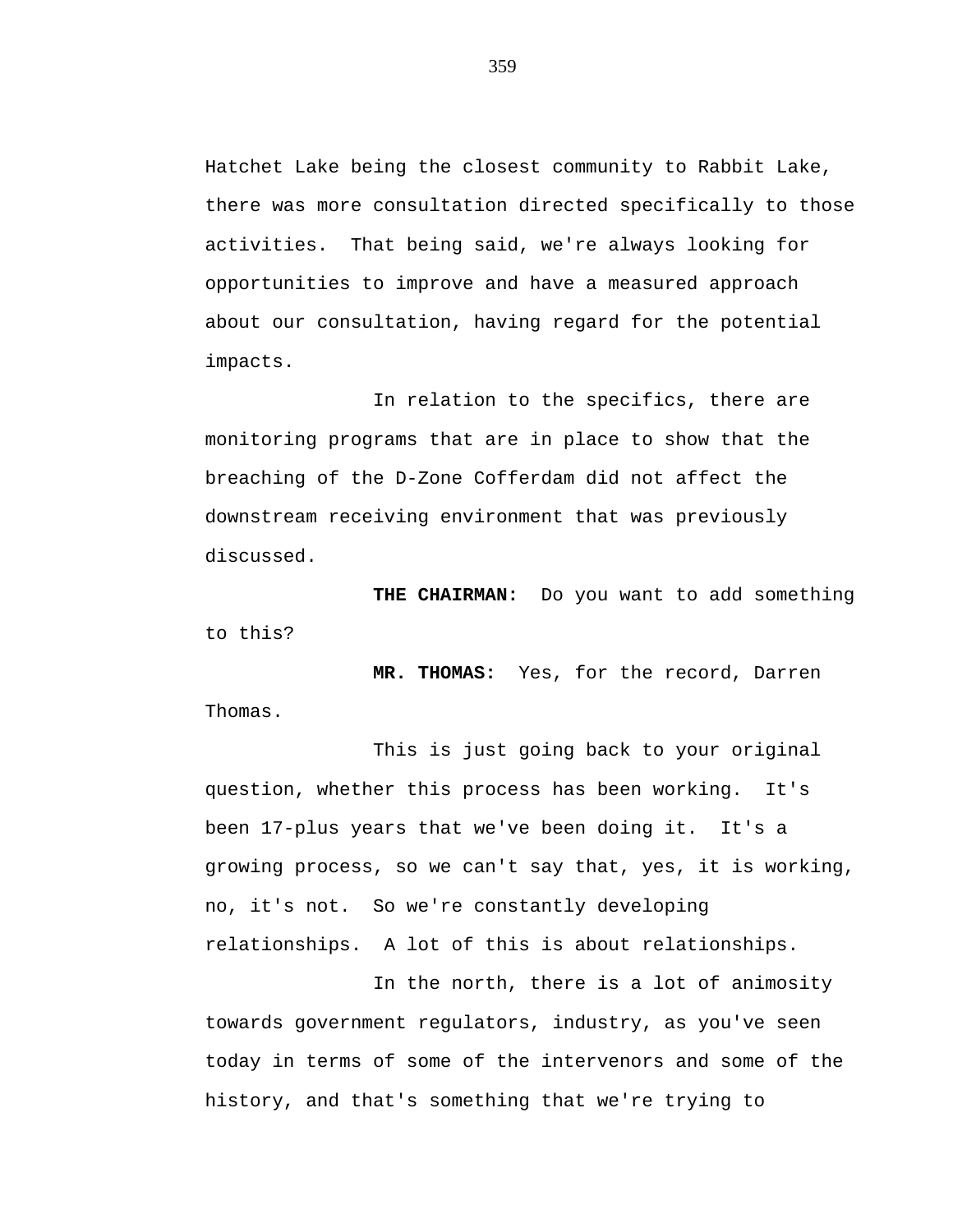overcome with the EQC -- within the EQC. So we're developing this relationship with Cameco. They are doing an excellent job in their treaty relations, but there's also some evolution and some further development that needs to occur for the entire communities.

One concept is traditional territories. These mines are within 100 to 200 kilometres within each - - within an area. Most of the communities within the EQC claim this area as traditional territories, so we're talking about vast -- up to 500 kilometres across in some of these traditional territories.

So the concept of just having the closest proximity, the community's only 10 kilometres away, 5 kilometres away, 100 kilometres away, becomes an issue where we have community members who look at traditional territories that's far vaster than some of the, I guess, scientific approaches for it.

**THE CHAIRMAN:** Well, let me ask you, it's maybe a tough question. Do you have the credibility with the communities?

**MR. THOMAS:** Within the EQC, we're developing that credibility, being the fact that the government has funded this vehicle and it is popular by northern communities. They're still having the trouble of seeing it as at arm's length, and that's what we're trying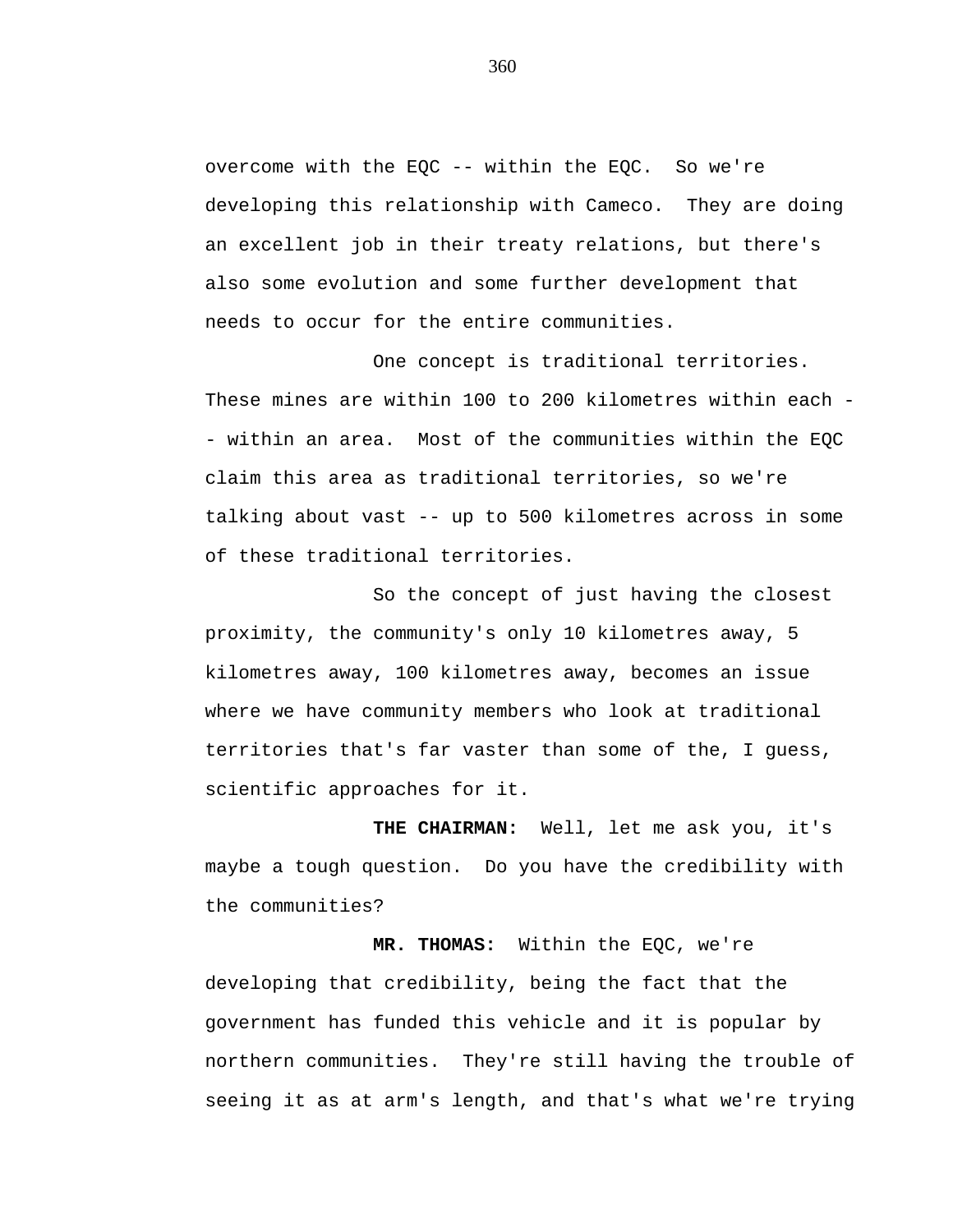to develop, the EQC, as its arms length. We're not controlled by government. We're not controlled by regulators. We're not controlled by industry. It's an opportunity for the northerners to come forward, voice their concerns, their issues, and get answers.

As the manager of the EQC program, it's my job to take those questions and bring in the experts, whether they be from industry, regulators, or other places, as we heard from the Environmental Society. Bring in those other viewpoints in to help educate the communities and the representatives so they can go back to their communities and discuss.

**THE CHAIRMAN:** Thank you. **MEMBER HARVEY:** I have a question. **THE CHAIRMAN:** Mr. Harvey. **MEMBER HARVEY:** Merci, Monsieur President. On page 2 of the McArthur River document, the third paragraph, the second issue present at the second sentence:

> "While the current discharge limits are adequate for the time being, long term operations at this level soon will have the possibility to affect the surrounding environment."

I do have a problem with that. I would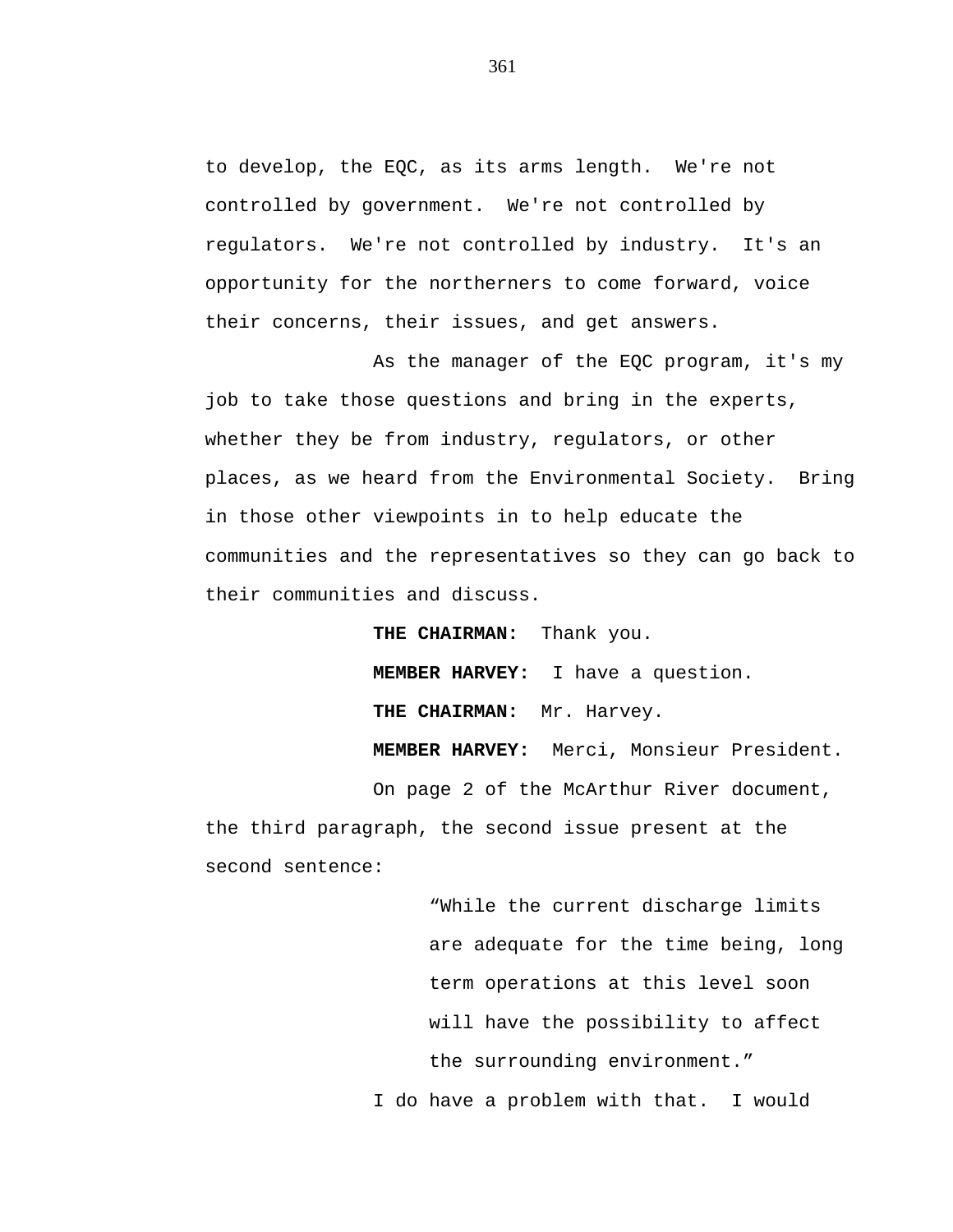like the staff to comment on that because if we are going to have a problem in the future it is to say that the current levels are not appropriate.

**MR. McKEE:** Malcolm McKee. I - correct me if I'm wrong but I believe the issue with McArthur River was that, with our experience at the other sites where we identified certain contaminants, uranium, selenium, molybdenum, as contaminants that needed to be regulated at specific sites, they also then became standard contaminants to be investigated at all of the sites.

And one of the things that resulted in then was a re-run of the Environmental Risk Assessments for McArthur River, to look and see if we were properly ranking the various contaminants of interest at the sites. And the ones that came up, even though we had no specific concern about those contaminants at that time at that site, it was identified that in order to make sure we didn't have long term -- concerns about those contaminants in the long term, those were identified within the - within Cameco's significant aspects and in their Environmental Management System as contaminants that were to be targeted for reduction, to make sure that we didn't run into problems in the long run.

If you look at the legacy mine sites,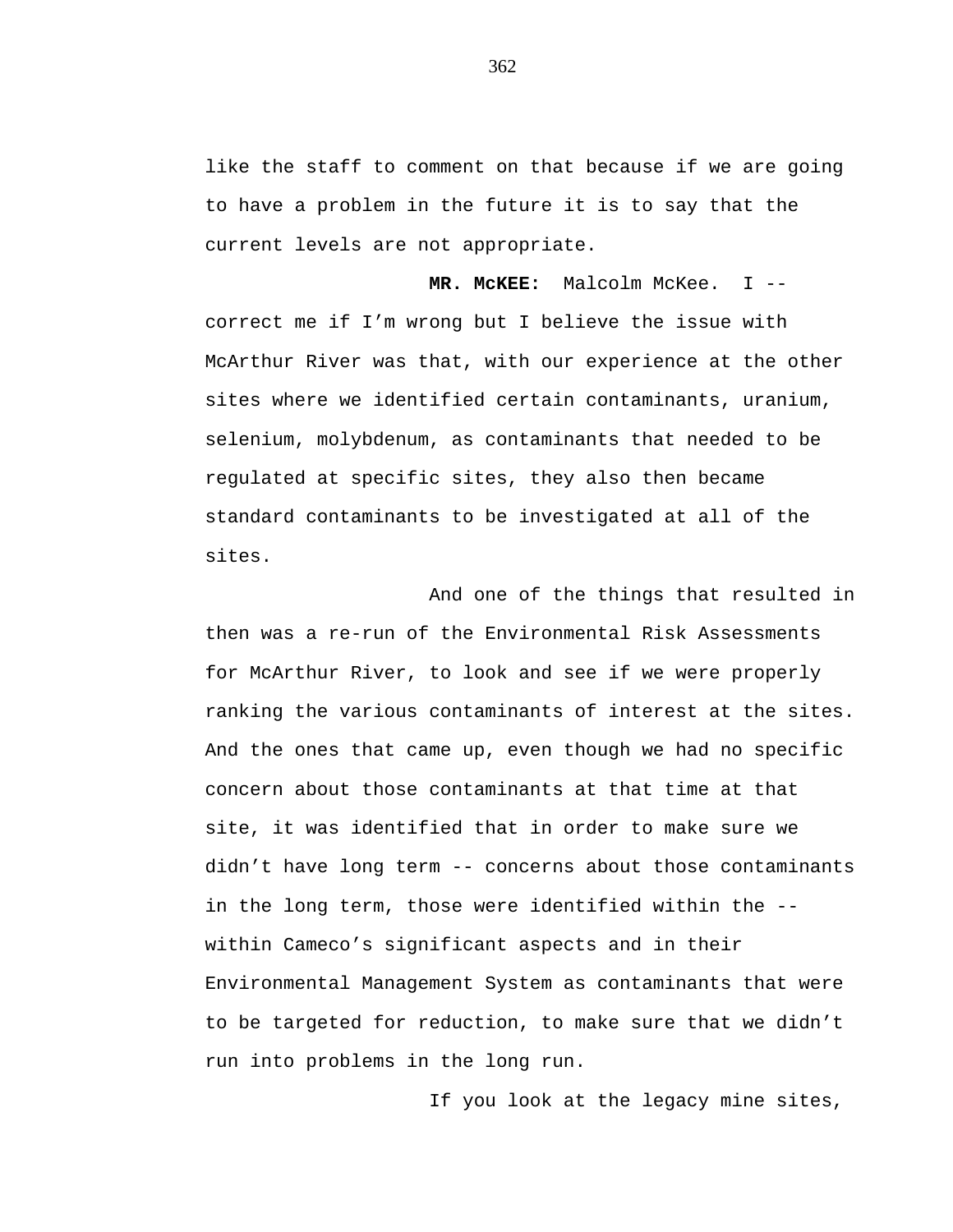what are the substances that we are looking at at those sites still, it's selenium, molybdenum. So that was a case of there were no specific issues at this present time with those substances but we wanted to make sure that they weren't going to become specific issues in the long run at those substances.

**MEMBER HARVEY:** Okay, now it's an obligation to take care of those like the other contaminants? I mean, you mentioned selenium and molybdenum but the other contaminants now will be taken into consideration?

**MR. McKEE:** Malcolm McKee, for the record. That's the whole purpose of having the monitoring programs, Environmental Risk Assessments and continuously re-evaluating. That's to ensure that even in the -- over the long run we are continuously improving our performance wherever possible. That's why we're pleased to hear the comments from the EQC with respect to, for example, Key Lake and the upgrades to production facilities and so on.

But we are still looking for -- expect to see a long term commitment for any long term activities at the site to also continuously look at upgrading treatment performances along the -- and recognizing improvements in science and technology and implementing them when feasible.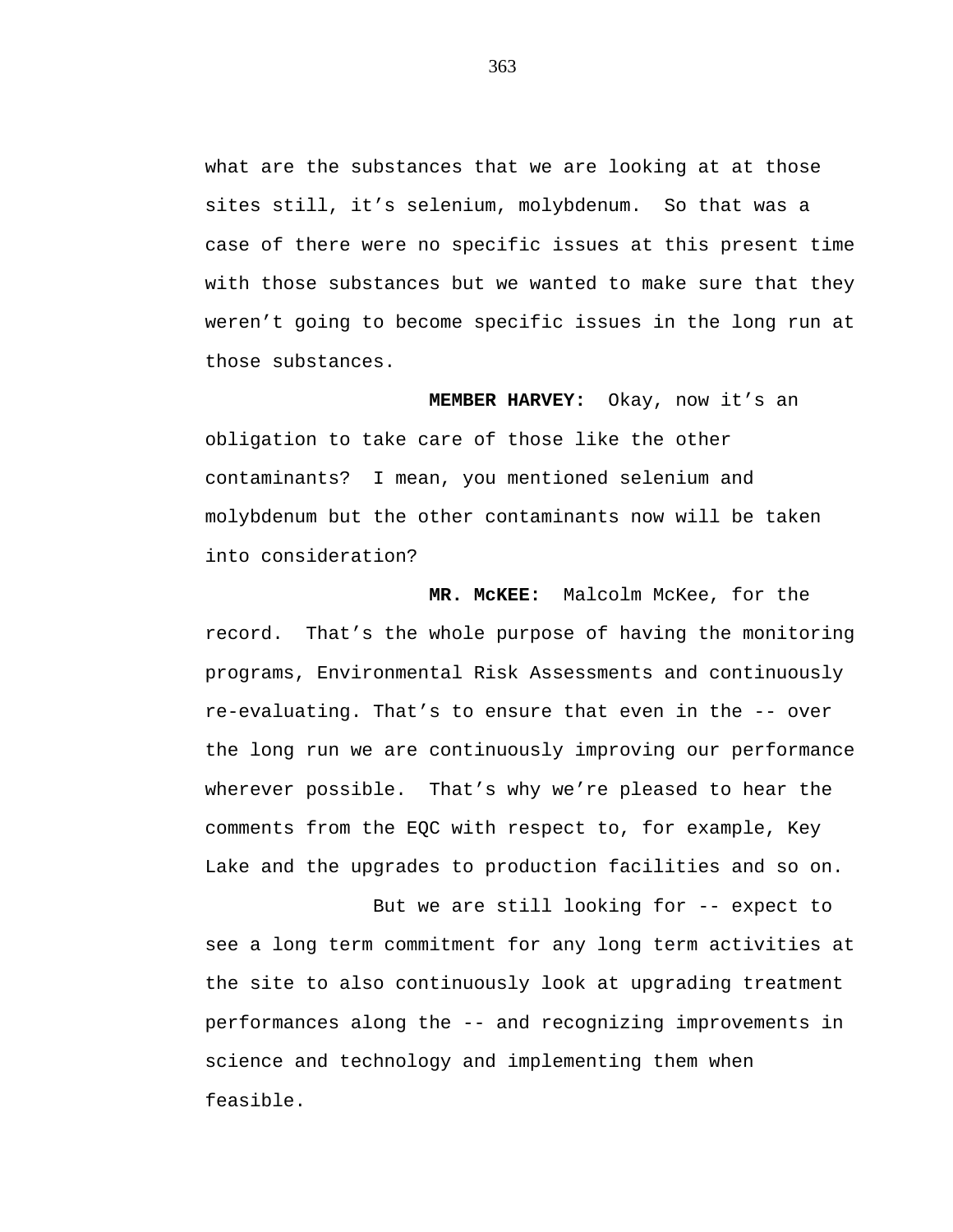**MEMBER HARVEY:** Is this to say that the - in 10 or 20 years for example, that the current levels could be lower than -- different from the current level? I mean the requirements.

**MR. McKEE:** Continuous improvement is a goal and objective which is inherent in all our regulatory practices. It's a commitment within the Environmental Management System.

And it's also -- was something that was tied directly to the Federal Provincial Panel recommendations in the late 1990s, in support of the regional mill concept. Was the recognition that a regional mill concept would over time result in more and more use in a similar -- in the same drainage systems. So coming with the regional mill concept was the concept of continuously looking to having to reduce and improve performance as well.

**MEMBER HARVEY:** Thank you.

**THE CHAIRMAN:** Dr. Barriault?

**MEMBER BARRIAULT:** I've got a stupid question to ask and maybe I can get a straight answer. Is it possible to operate a mine or a mill without a tailing pond? Cameco? Because that seems to be the focus of problems no matter which mine we're looking at. Even in other mining industries other than uranium. I mean, can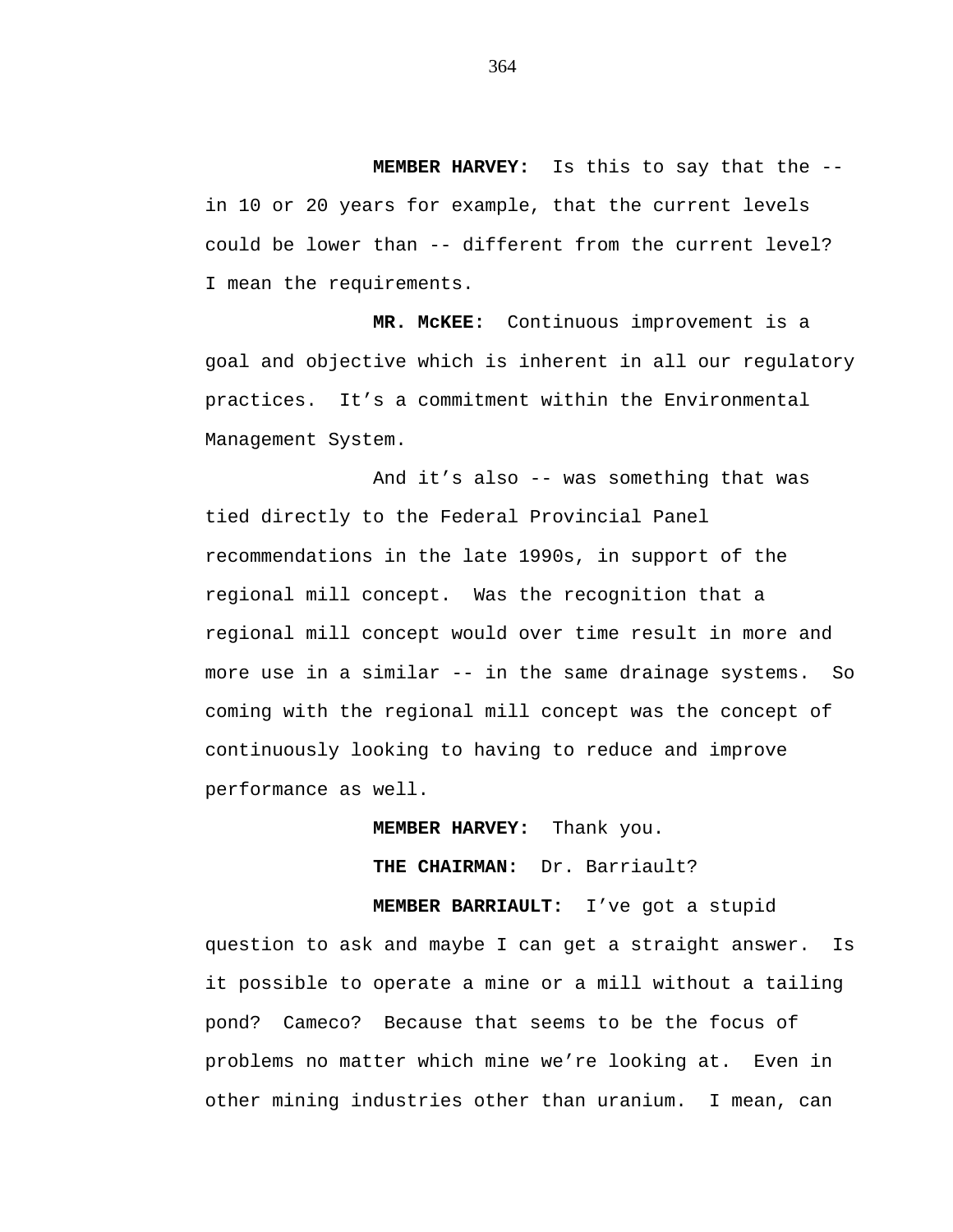you have dryers to dry all that effluent?

**MR. MOONEY:** It's Liam Mooney, for the record. And a mine requires a tailings management facility.

**MEMBER BARRIAULT:** No, I understand. You have to have tailing management facilities but do you have to have tailing ponds because what's happening is that these are rupturing or leaking. You have problems cleaning them up and getting rid of the contaminants and all of a sudden they wind up in the river and lake systems. So I'm wondering if it's possible to avoid this?

**MR. MOONEY:** So -- it's Liam Mooney, for the record. We have tailings management facilities that you've heard about, the Rabbit Lake In-pit Tailings Management facility and the Deilmann Tailings Management facility at Key Lake that have subaqueous deposition as part of those engineered tailings facilities.

We also have treated water that's produced as part of our milling process at the Key Lake mill and the Rabbit Lake mill. As well as mine water that is produced at the Eagle Point mine and the McArthur River mine.

So all of those streams, as part of our environmental management systems are looked at. And as Mr. McKee referenced, one of the goals of the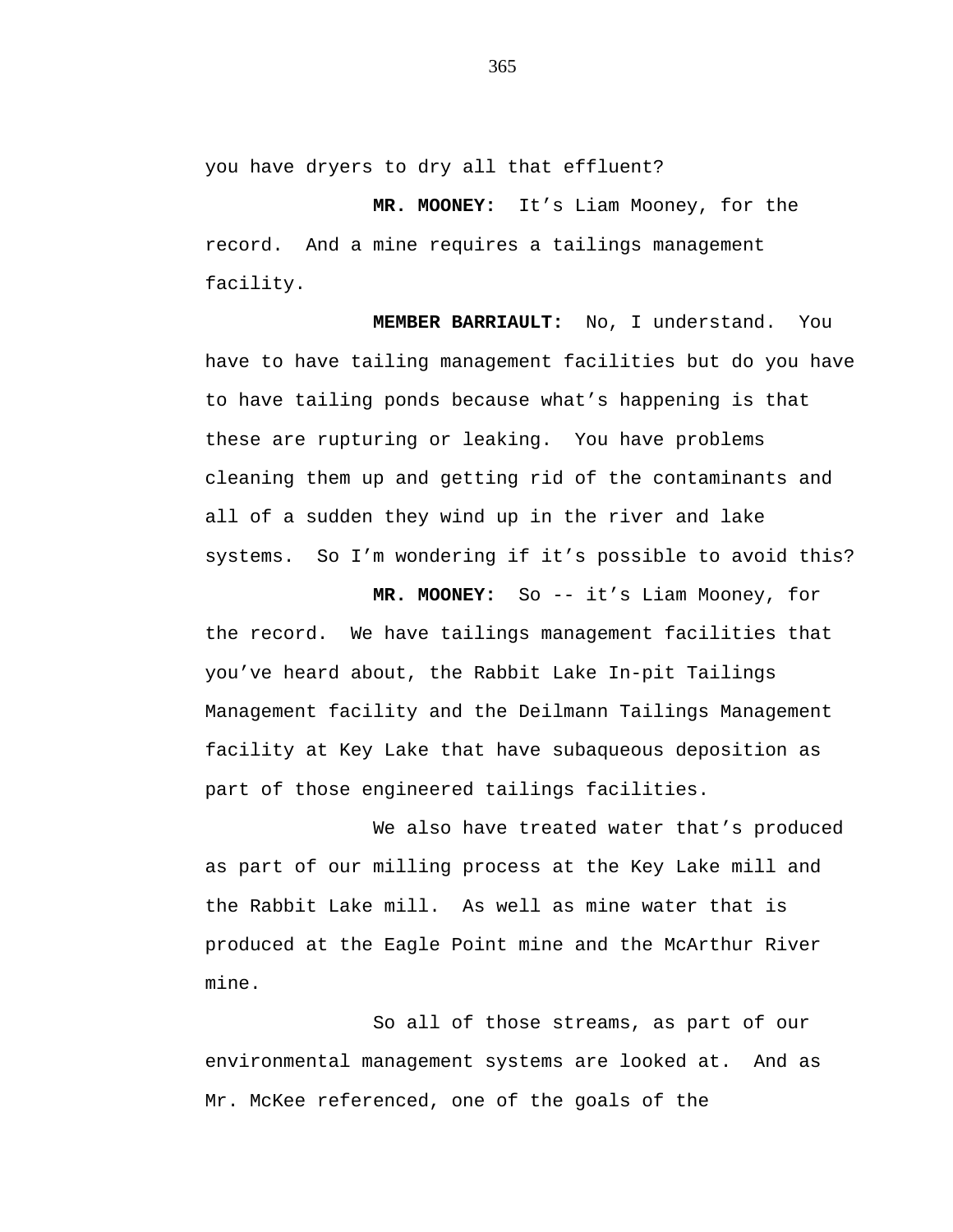environmental management system is continuous improvement. So looking at opportunities to improve the quality of water and also the water usage at all of our sites.

**MEMBER BARRIAULT:** Thanks. Can I ask CNSC, does that possibility exist? Is that technology there?

**MR. McKEE:** If you are going to mill ore and separate out a desired product you have the remainder that you need to manage and dispose of in a safe protected manner. So I cannot foresee how you would be able to mill ore without having tailings and having to manage those tailings.

Having said that, the -- as you said with those issues of -- historically through issues of loss of containment with above ground tailings facilities, seeps, that's why presently, the preferential method of managing tailings, especially for problematic tailings or tailings that is below grade. So at least the one issue you are not dealing with is maintaining an above ground engineered structure.

So that's one of the reasons that actually the Federal Provincial Panels back in the late 1990s were -- one of the key things that made them more comfortable with the uranium mining proposals was the in-pit disposal systems. Such that there is no above ground structures that require long term maintenance and ---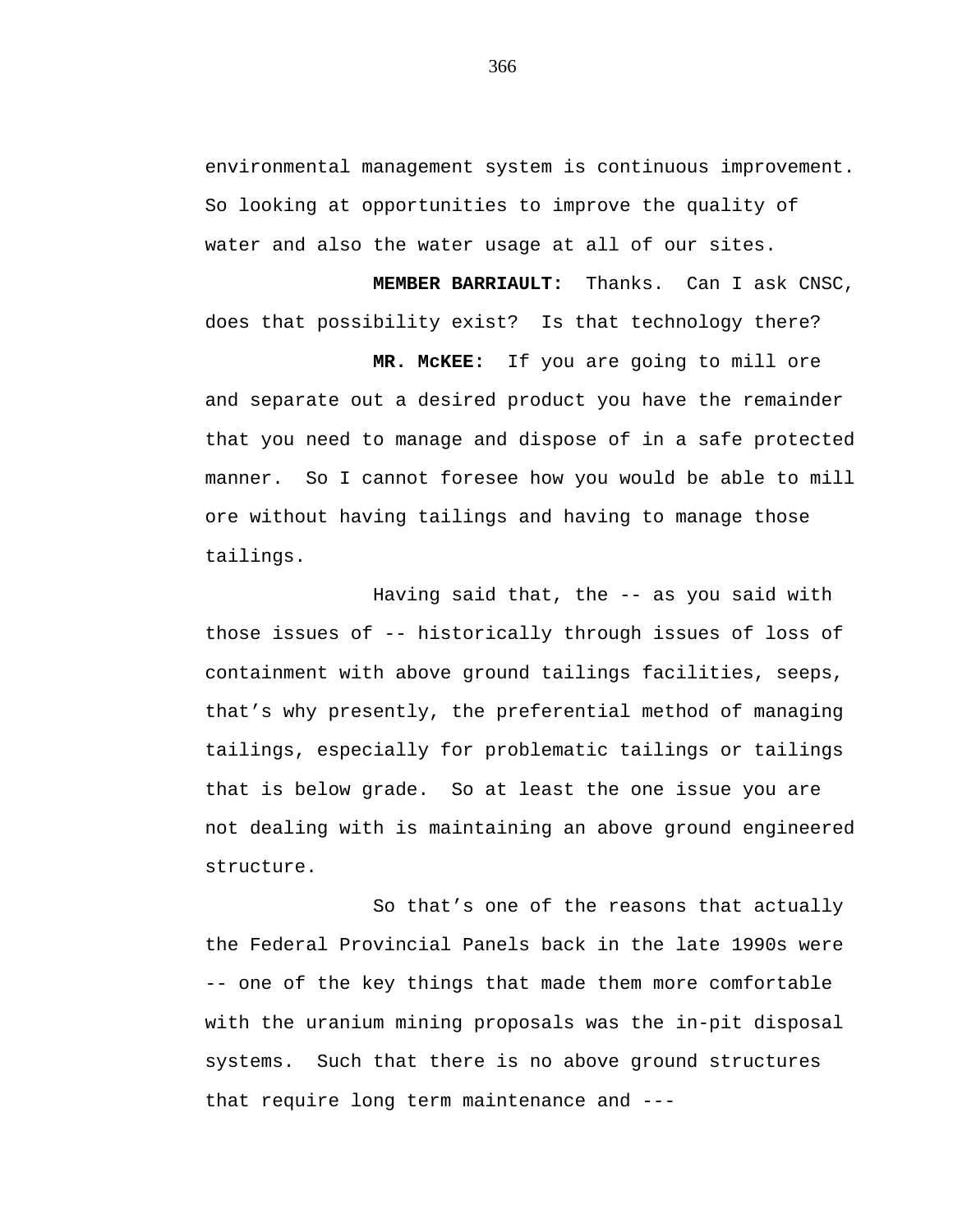**MEMBER BARRIAULT:** Thank you. Thank you, Mr. Chairman.

**THE CHAIRMAN:** Anybody else? Question? First of all, are you the people who are actually publishing Opportunity North?

**MR. THOMAS:** Actually no, we're not. But we do contribute to Opportunity North in terms of our committee updates and things of that nature to reach out for the communities.

**THE CHAIRMAN:** I just was going to compliment you. It's a good read.

**MR. THOMAS:** Okay, in that case, I'll take credit for it! No, kidding.

## **(LAUGHTER/RIRES)**

**MR. LeCLAIR:** Mr. President? Jean - sorry, Mr. President. Jean LeClair, for the record. Actually the publisher is in the room here actually. I think she is at the back.

**THE CHAIRMAN:** Who is this?

**MR. LeCLAIR:** Jill Gracey, I believe.

**THE CHAIRMAN:** Good stuff. I was going to ask you, you mentioned a couple of times that Cameco can gain credibility by showing how you can decommission or remediate.

We've seen some examples of some sites that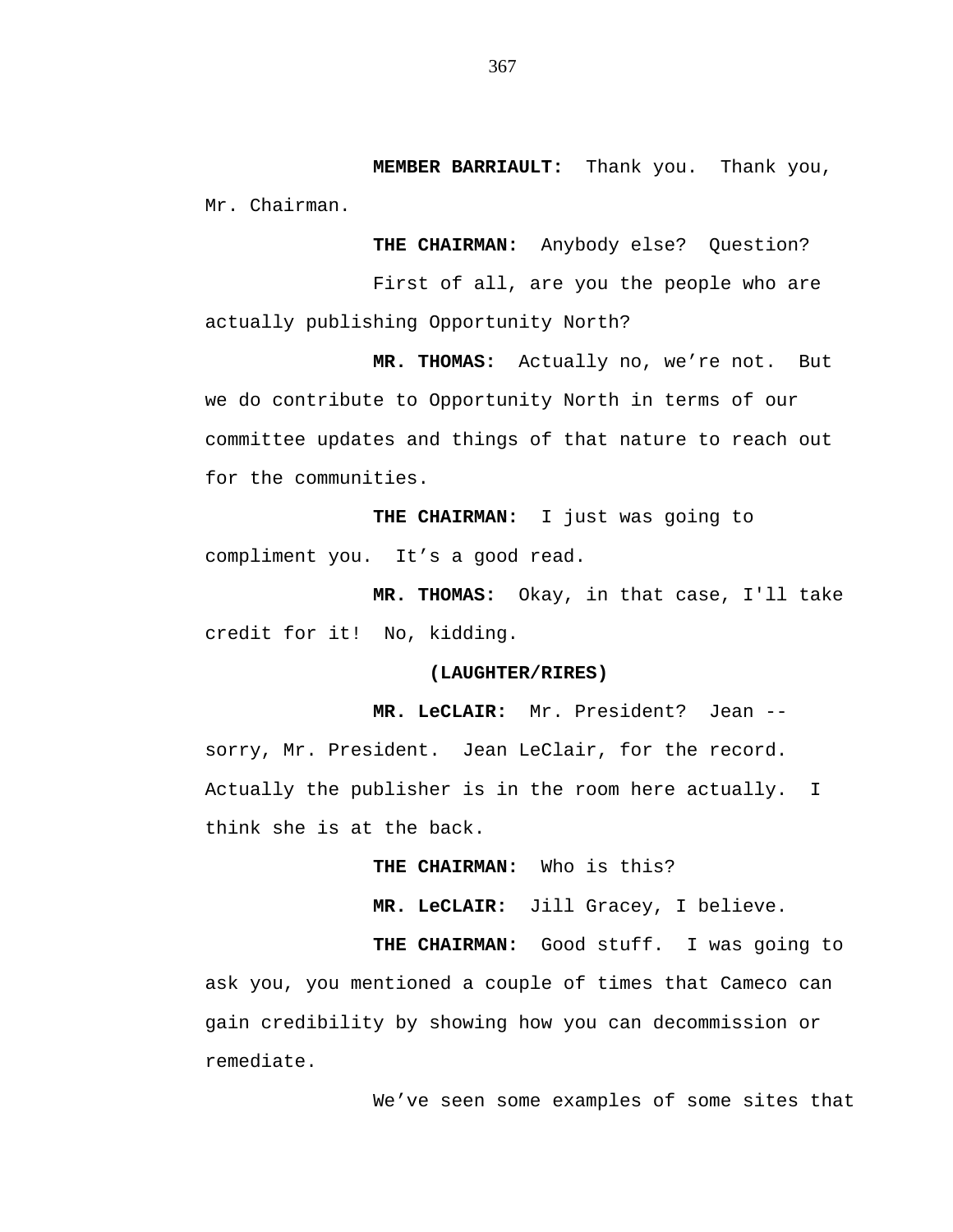they already remediated. Are people aware that there are such sites? That they have already proven that they can actually reclaim some or you're still not sure that it's a real proper end game for some of those properties?

In recent site tours, we have seen their decommissioning and their reclamation plans and some of the progressive reclamation happening, in particular at McArthur River. And it has increased the confidence level of some of the EQC members and they are taking those issues back.

But those are also beside the long term issues of say, the aboveground tailings facility management -- management facility that the communities and the elders have issues with.

So it's kind of -- they're doing a bad job on one hand but then they're starting to do a better job at the other hand. So we are trying to reconcile that and develop that relationship and that trust with the industry.

**THE CHAIRMAN:** Okay, thank you. If there's no other question -- go ahead.

**MR. FERN:** For the record, Victor Fern.

I do have another issue that I want to bring up. This is the Rabbit –- the original Rabbit Lake pit low grade ore stockpile, what -- does the company have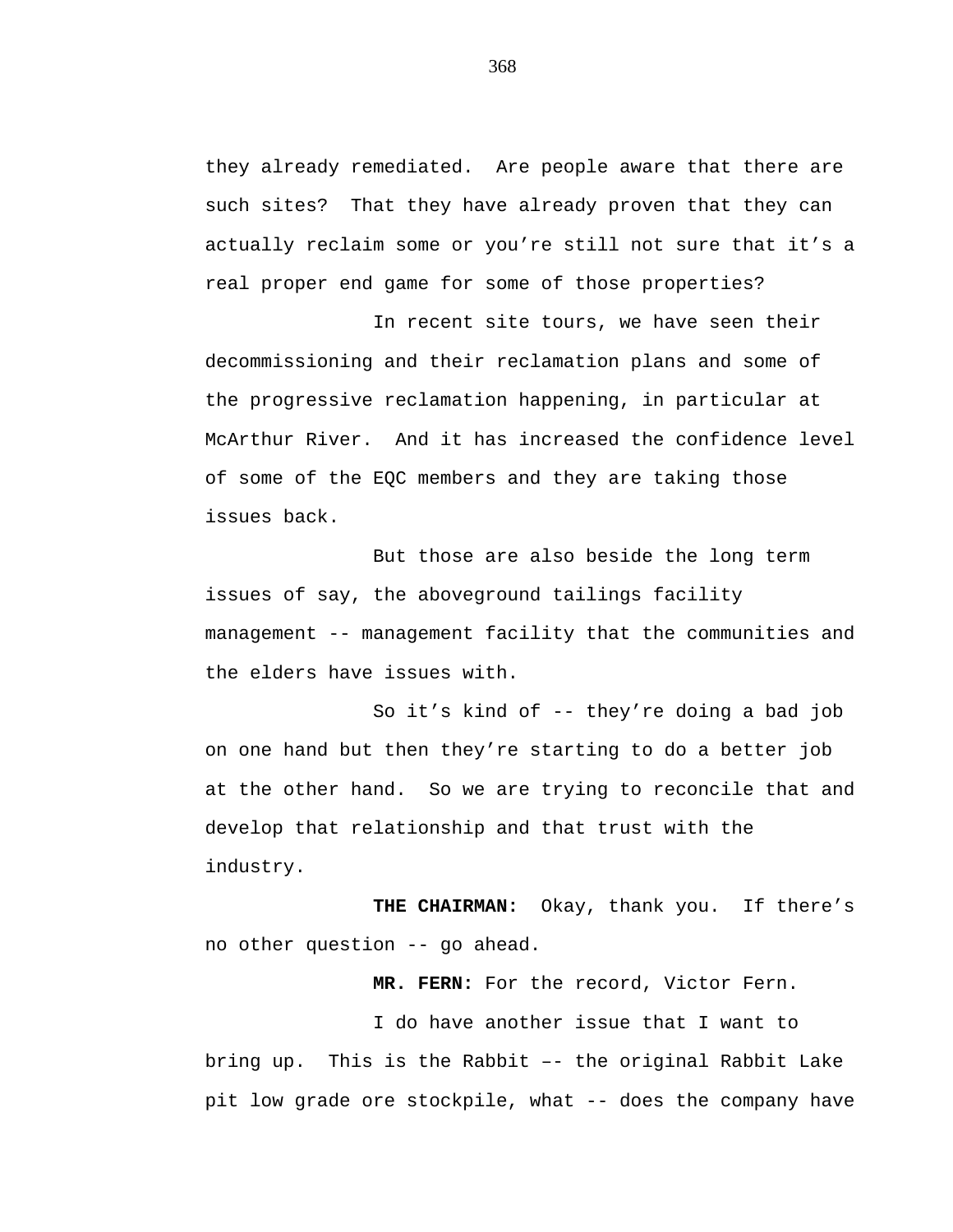any plans to deal with this stockpile within this licensing period or the next 10 years that they applied for?

And also, the adding and eliminating effluent treatment components such as the sand filters were eliminated from the Rabbit Lake operation from - when I first started there in 1984 there were –- they were they already and they were  $-$ - they operated  $-$ - I'm not sure when they were taken offline just recently.

I think when we take components off of effluent treatment or add anything on, I think the communities should be consulted. And that with any environment impact study done on projects, there should be local community members involved as well when we're doing studies for the -- for any projects that are underway or that are projected.

**MR. MOONEY:** It's Liam Mooney, for the record.

And I'll ask Scott Britton to comment on the ore stockpile question and follow that with Kirk Lamont to make mention of the sand filters.

And I think I did want to emphasize before doing that that we do consult and engage in relation to activities on site and that's a graded approach having regard for the activities. There are many operational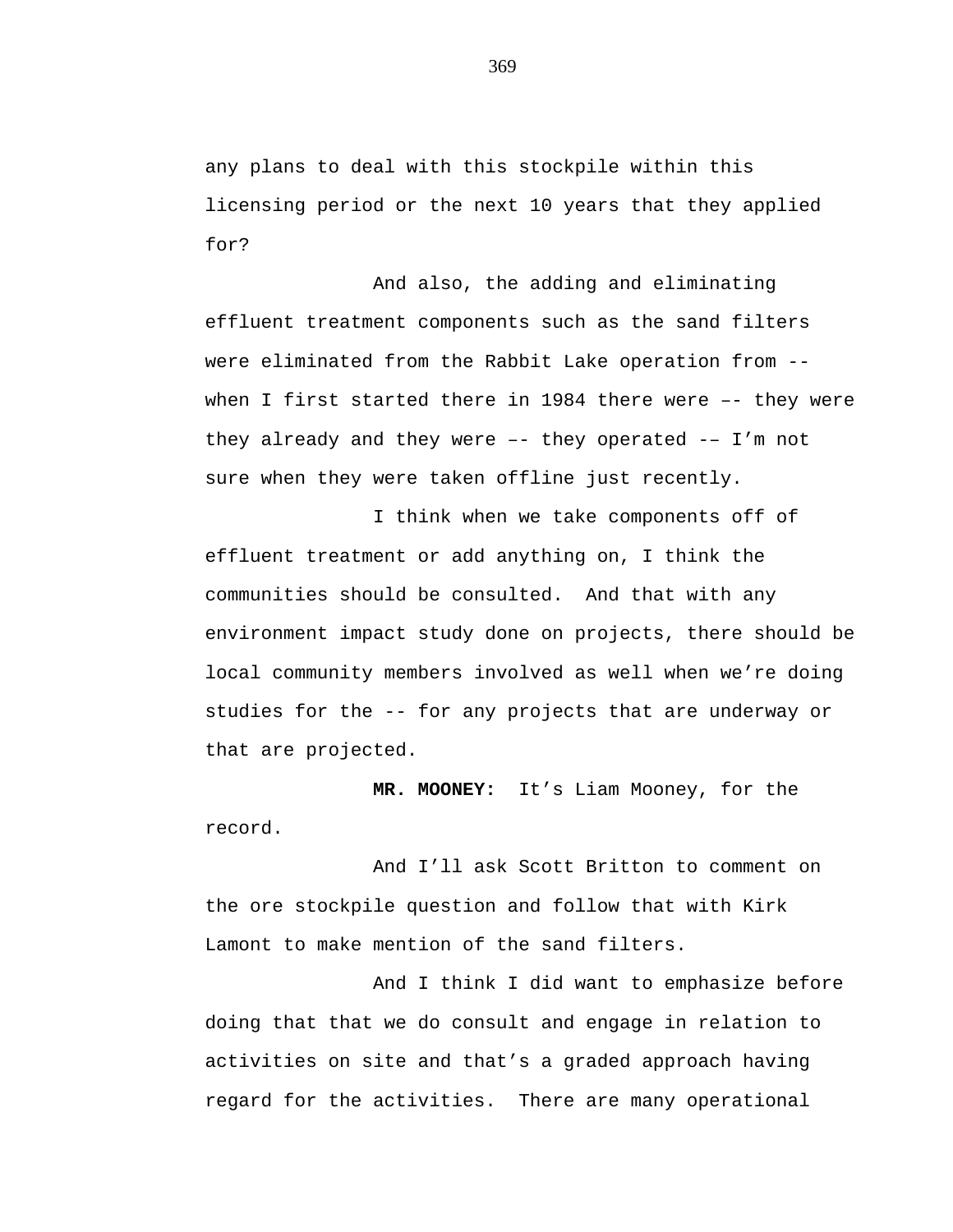issues that are dealt with on a day-to-day basis that don't themselves have an environmental effect associated with them. So we don't consult in relation to running our business.

However, we do have those project specific activities that we engage with. And then on our regular engagement activities giving a sense of what the planned activities are at the site as part of those communications.

**MR. BRITTON:** Scott Britton, for the record.

In regards to the original low grade ore stockpile, the remnants still exist on site. It's our intent over the next few years to schedule and process that material at which time the waste stream will end up being in the Rabbit Lake In-pit Tailings Management Facility.

**MR. LAMONT:** Kirk Lamont, for the record.

Regarding the sand filters that have come up, the sand filters at our effluent treatment facility have been taken offline earlier this year as part of a one-year trial. This was studied and was done in consultation with both CNSC and the Saskatchewan Ministry of Environment.

The intention of this is to study the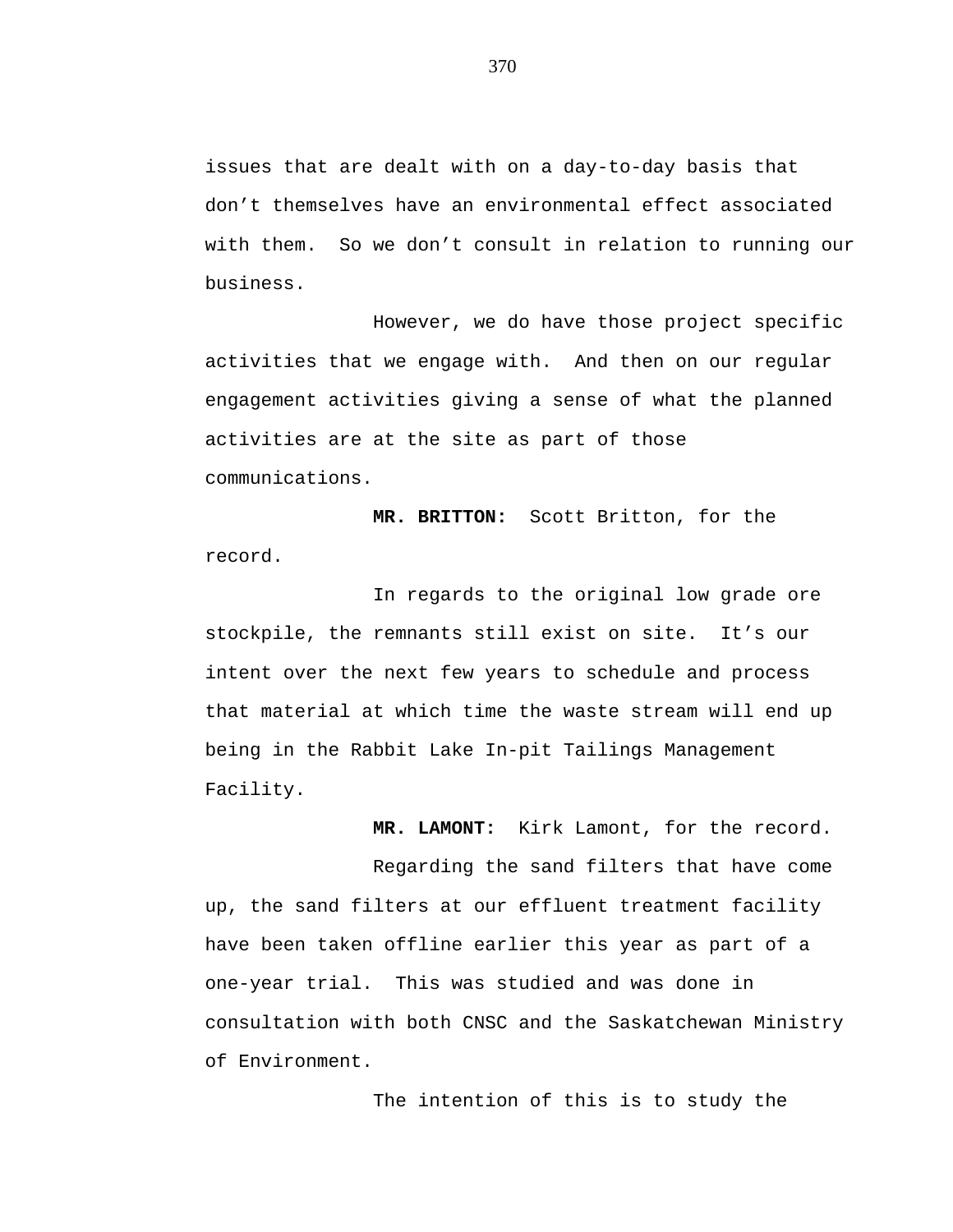effects on the effluent without the sand filters in place to show that the effluent stream at that point that the sand filters don't have an effect on it and that the water remains clean and protective of the environment without the sand filters in place.

**THE CHAIRMAN:** Thank you. Does that answer your question? And by the way, I understand you periodically meet with Cameco, so presumably you can get all the answers or at least try to get the answers from them.

You have the last word.

**MR. FERN:** Yeah, that pretty well answers my question and I'd like to thank you for giving us the time to do the presentation here. And merci.

**MR. WOLVERINE:** Norman Wolverine, for the record.

I too had a lot of concerns in the past. I've had a lot of questions from my band members. Key Lake, Rabbit –- McArthur and the new one coming on mine, the millennium, are all on English River traditional territory.

We have some elders that have passed on that had concerns about the tailings. I am now almost an elder, I guess. I will pass on some information like I have this summer to my grandchildren. They are knowing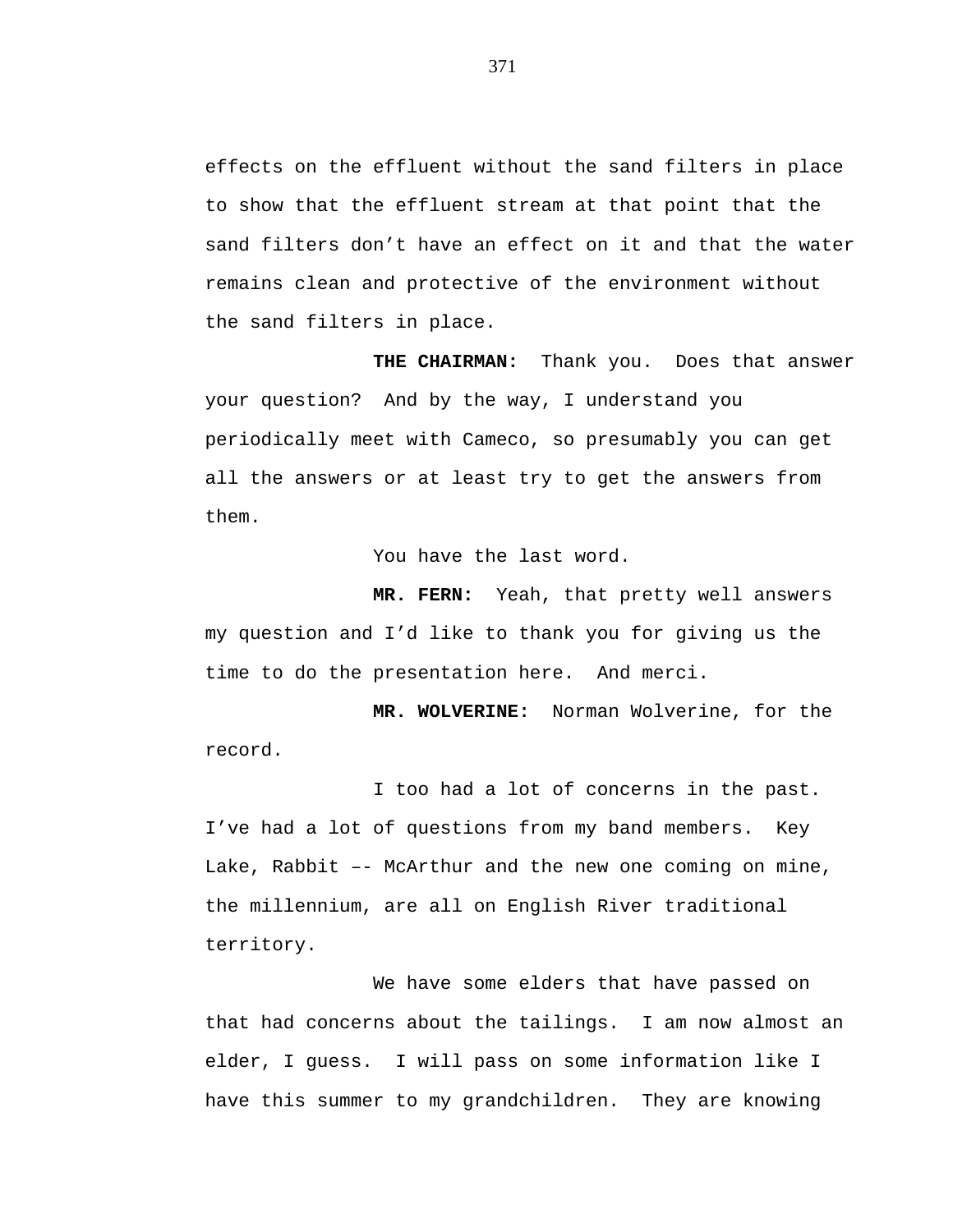what's going to be left there when the mining is done.

People from English River know already what's going to be left behind. We are going to live with the spoils is what we're saying. Other people that have interests are going to be gone. They will no longer have interest.

English River band members will always be in that area. So when we ask questions, when Cameco visits (inaudible) and we have questions, it would be nice to be honest and say, "Yes, we're going to be leaving that garbage with you." That's what they want to hear.

Now we will get ready for this. Our grandchildren are going to get ready for this. We're damned if we do, damned if we don't. Everybody has a concern and everybody's right. So is there a real answer to the problem?

Thank you.

**THE CHAIRMAN:** Well we –- presumably we - having those –- this session to try to clarify as much as we can as we move forward and I will continue to clarify at least from a regulatory perspective what are the expectations are and what the outcome is like.

So we are putting in place annual reports and hopefully you'll have a better, more frequent occasion to ask those tough questions.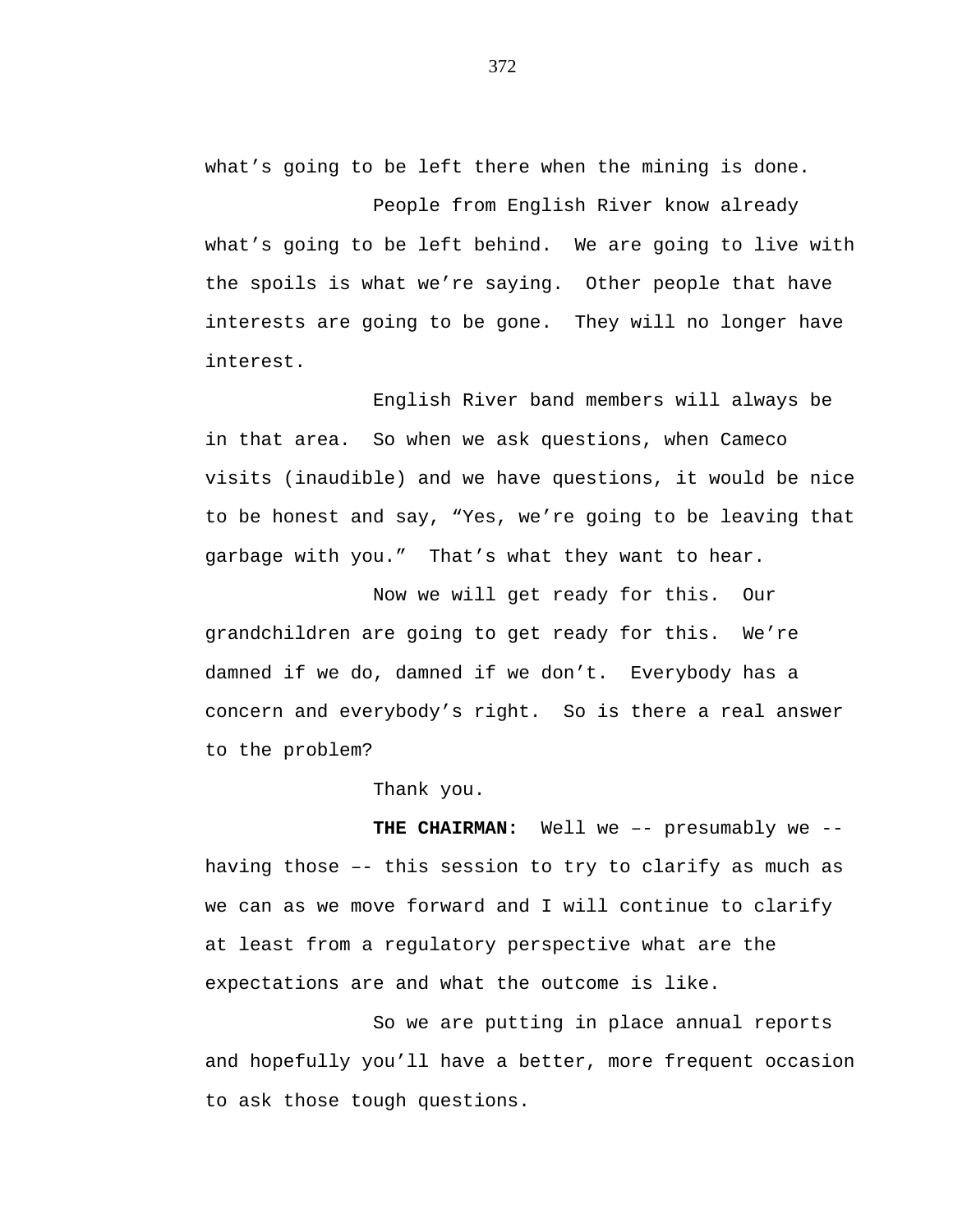So thank you for your presentation. Much appreciated.

**THE CHAIRMAN:** I'd like to move on to the next presentation from Dr. Roberts as outlined in CMD 13- H13.17, H14.15 and H15.14.

**13-H13.17 / 13-H14.15 / 14-H15.14**

**Oral presentation by**

**Rose Roberts**

**MS. ROBERTS:** (Speaking in native language) Good evening. My name is Rose Roberts. I grew up in Stanley Mission and Hickson Lake. I feel like I'm kind of the odd duck in this group because I'm neither pro or con for whether Cameco gets its licence or not. I'm here to speak as a proponent for the land and for the healthy lifestyle that we can benefit from, from being on the land and including eating the foods harvested from the land.

I have a PhD behind my name as the western portion of my credentials. And I also have grown up in the north. I have learned the traditional knowledge from my parents, my grandparents and other family members.

Being on the land is where I'm happiest, it is where I am most content. And in fact, I just came off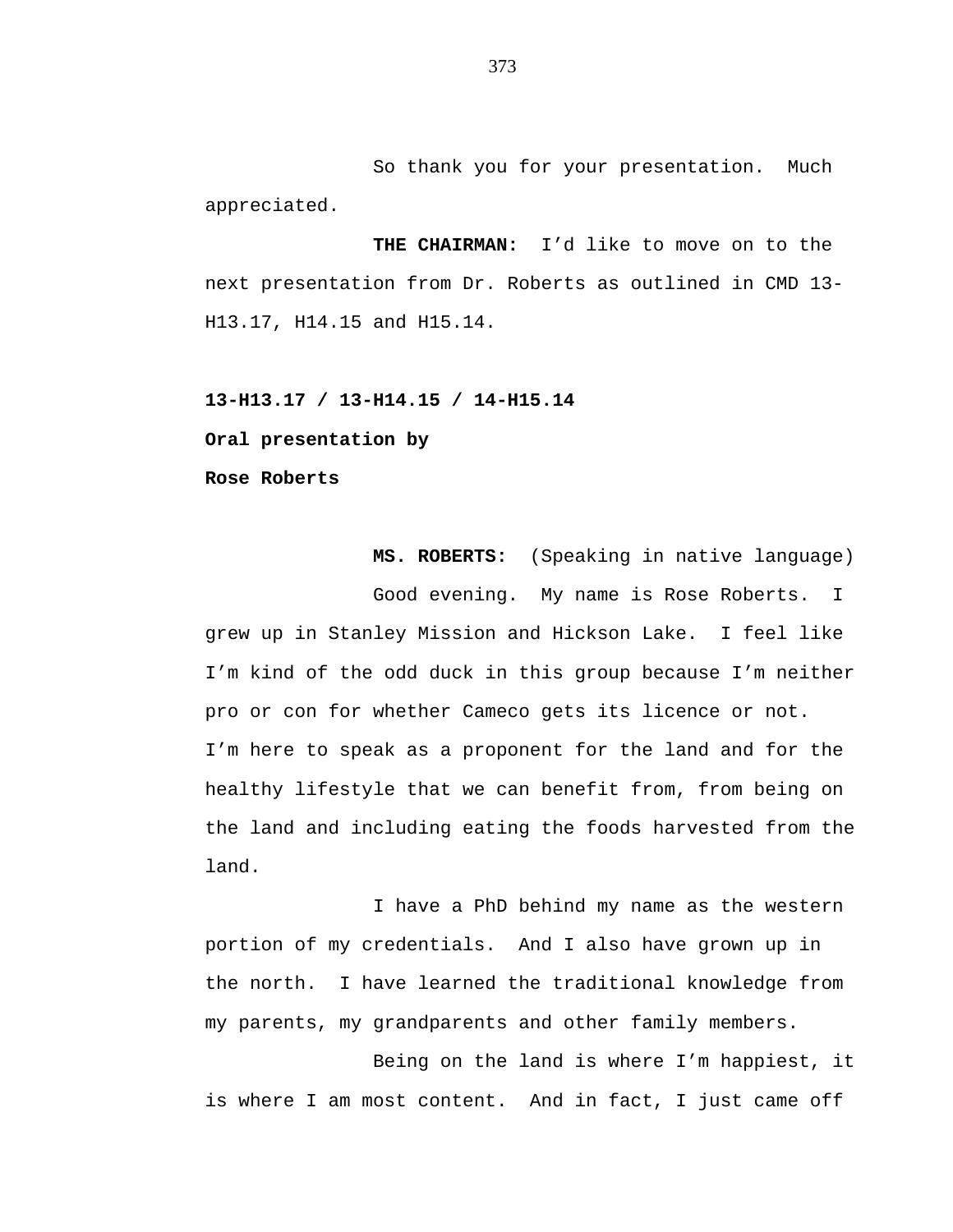La Ronge Lake where my mother and I were practicing our traditional crafts of making moose hides. No matter how many times you rescraped, we couldn't get them soft enough. But she is 75 years old, setting fishnets and all those other activities that keep you healthy when you're physically active and you're eating healthy food that is lean and it's not overloaded with fat and carbohydrates.

So to end off the session being the last speaker and because I am also a professor, you get to be ended with a lecture to help you prepare you for sleep.

The First Nations Métis and Inuit that live in the northern part of Saskatchewan originally came from hunting and gathering cultures. This is what we did, this is who we are. We live off the land. Everything we needed to survive we got from the land. In order to survive in the harsh pre-Cambrian shield, you need to have a thorough knowledge of the environment, the plants, the animals, the weather patterns and the land.

This traditional knowledge has been passed down generationally and it has developed a deep understanding of our particular place connecting to our cultural identity of who we are as First Nations or Métis or Inuit.

Unfortunately, the effects of colonization, residential schools and the *Indian Act* have wreaked havoc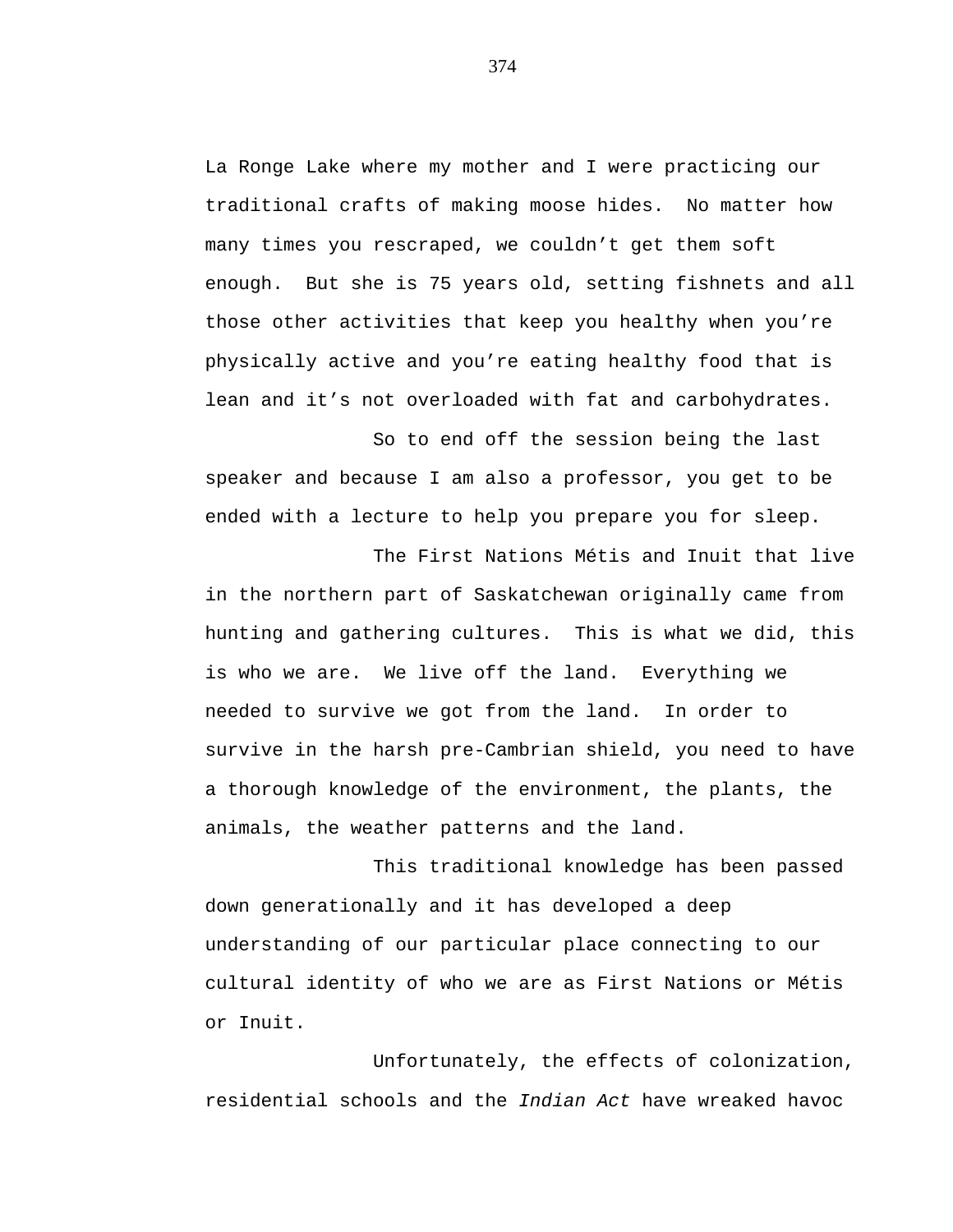on the health of First Nations Métis and Inuit people.

We exceed the general Canadian population in practically every health statistic. We have a shorter life expectancy, we have higher rates of addictions, we have higher rates of suicides, accidental death and injury, infant mortality, we have epidemic race of diabetes, lower education rates, lower socioeconomic status and high violence rates in our communities. However, our populations keep growing and the mantra that we hear is that we're still here. We're not going anywhere.

Some of the historical context I want to provide right now is the tribal groups -- and you've heard a lot of this in the presentations already -- in Saskatchewan are the Woodland Cree, the Denesuliné and the Métis.

And the northern Saskatchewan administrative district is demarcated by an invisible line; north of Prince Albert, Meadow Lake on the west side and Cumberland House on the east side.

And within that land mass, the population, according to the 2011 statistics, was 36,557. And in comparison, Saskatchewan total population is 1,033,381. Now when you look at the land mass, the geographical area is over 269,000 square kilometres and it makes up 46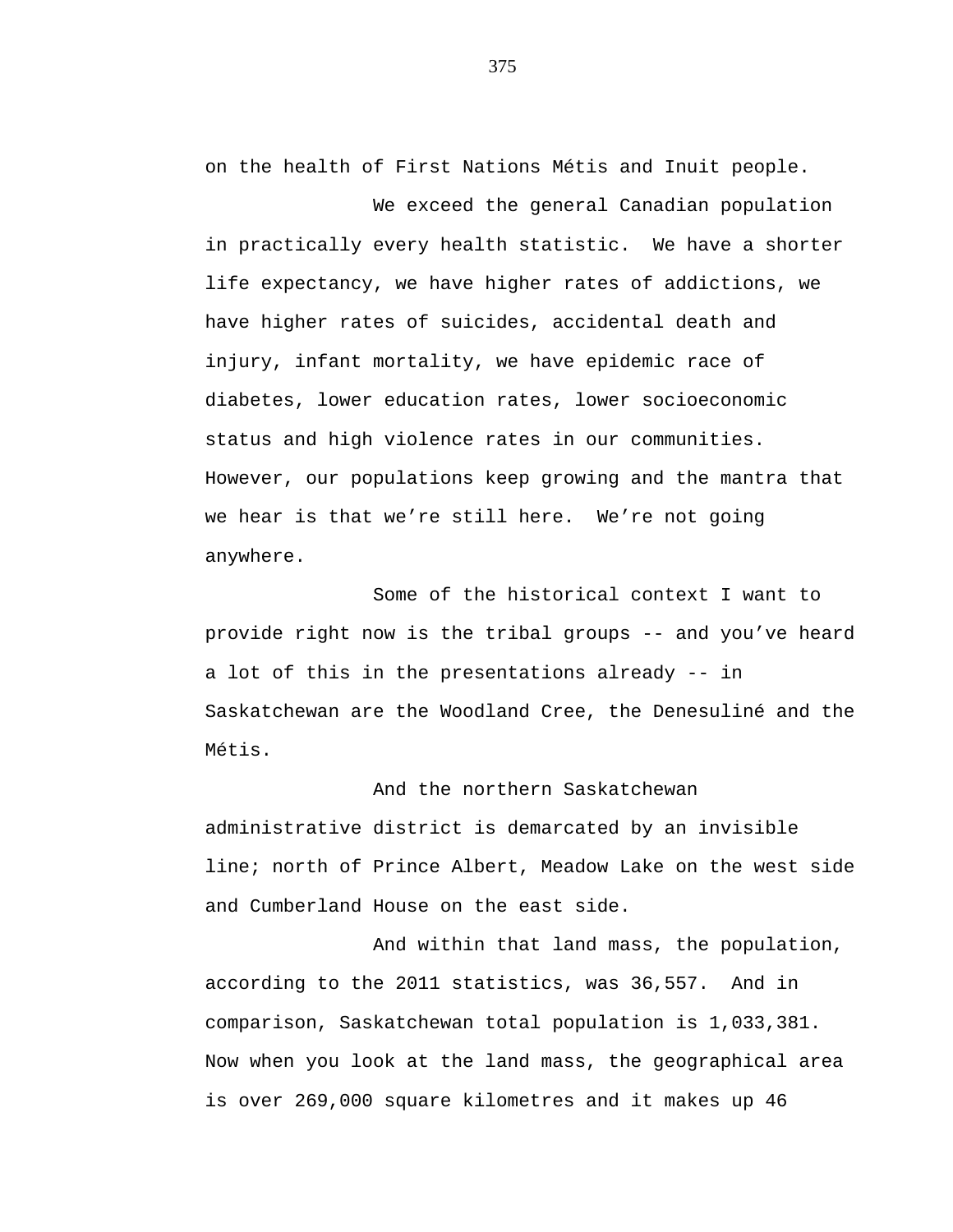percent of the province's land mass. However, only 3.5 percent of Saskatchewan's population lives in the area.

As I mentioned before, the population is increasing. It has increased from 3,000 in 2006 census and 3 treaties were signed in the area. Treaty 6 was an adhesion in 1889 and that was primarily the Woodland Cree that signed adhesion. There weren't very many changes made to the treaty from the ones that signed it in southern Saskatchewan.

And then in Treaty 8 and Treaty 10, Treaty 8 was signed in 1899 and Treaty 10 in 1910. When the treaty commissioners made their way up into the further northern areas of the province, the community members were really concerned about losing their ability to maintain their traditional lifestyle.

And the commissioner at the time, Commissioner McKenna said you will still be able to practice your traditional lifestyle. Signing the treaties will not have any effect on that.

And in accordance with that treaty recognition is another concept called Aboriginal right and title. And Aboriginal rights are separate from treaty rights, and these are the practices, customs and traditions unique to First Nations prior to colonization.

Furthermore, these rights are protected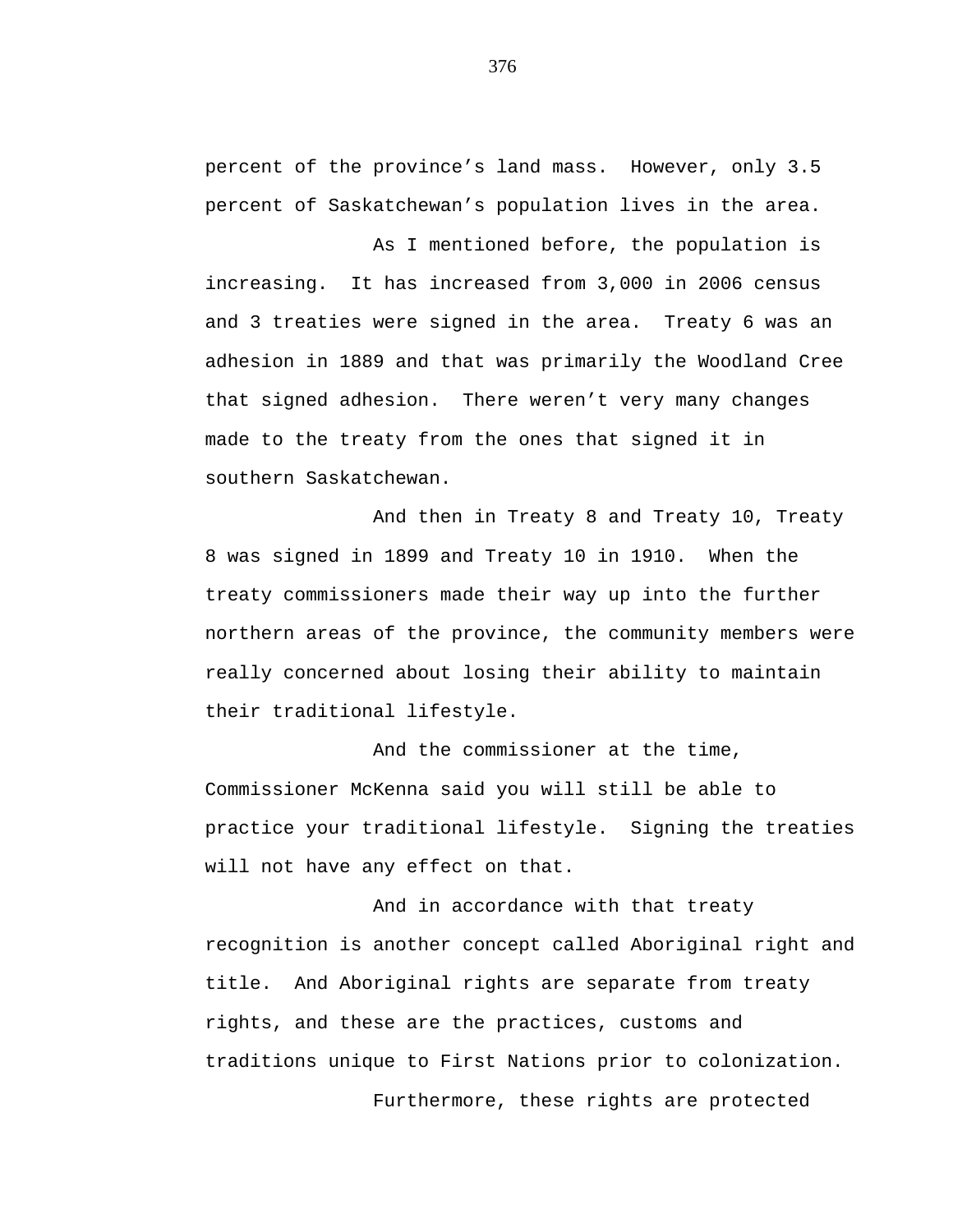under the *Canadian Constitution*, indicating no government can take them away. The Aboriginal title, considered an Aboriginal right, is the right to the land itself. It is a communal right. And although the Royal Proclamation states that it can only be given to the Crown through treaty negotiations, First Nations consider the agreements as land sharing, not land session. They never intended to give the land away. It was always meant to be shared.

My background and my PhD is as a community health and epidemiologist. So every facet of my knowledge base is around the area of health. And the report that I presented to the Commission is from a health background with a health perspective. And I'm not going to necessarily go into a lot of detail in terms of the health framework, but as epidemiologists and health care practitioners, we love trying to organize our world according to a framework.

So on this slide, you'll see that I've put up four examples of health frameworks. There is one from the Four Worlds International Development and a lot of its determinants are more conducive to the First Nations world view.

And in specifics, some of the determinants that they provide in there are spirituality and a sense of purpose, adequate income and sustainable economies,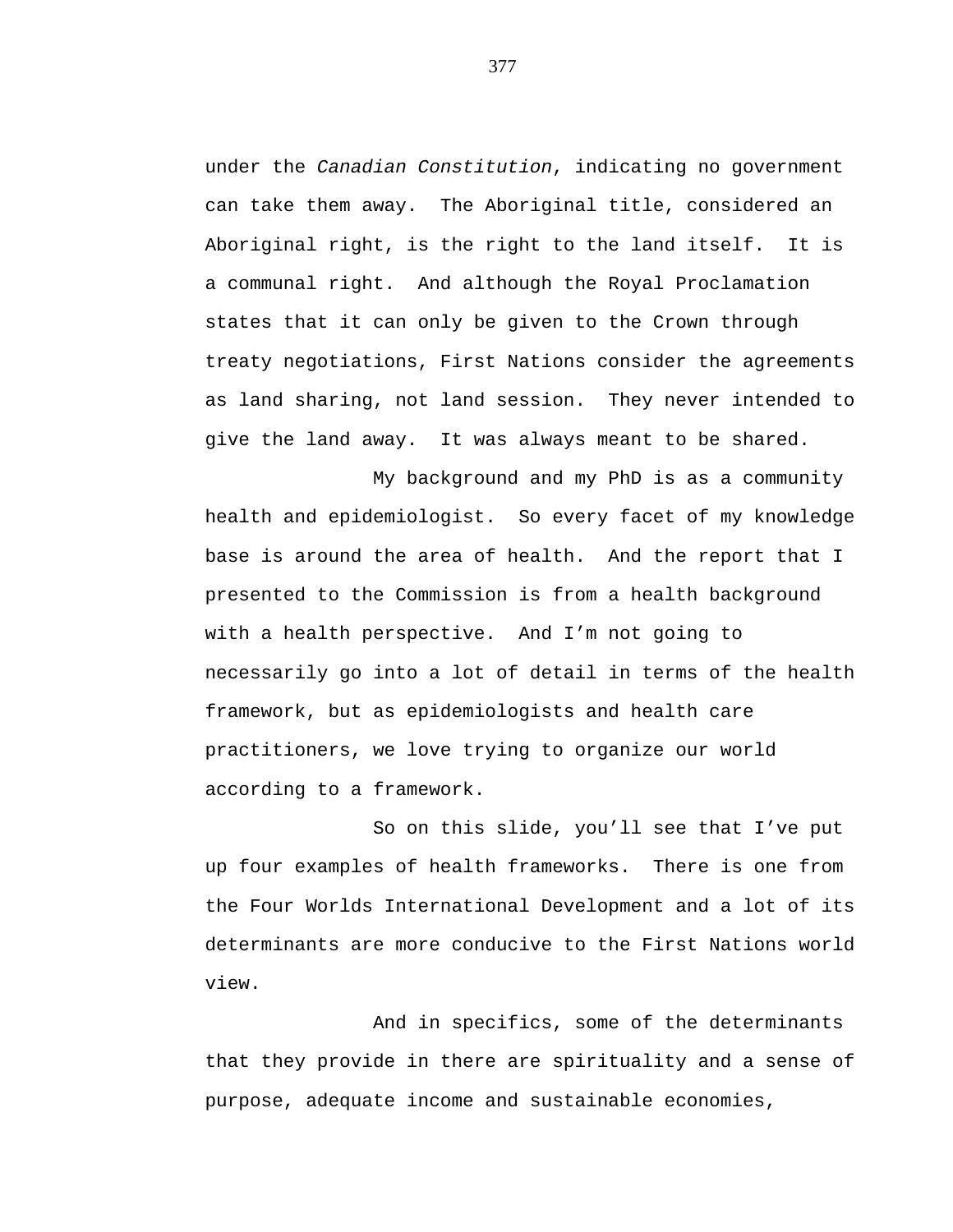adequate power, cultural integrity and identity, healthy ecosystem and a sustainable relationship between human beings and the natural world.

Another health model is the Political Ecology of Health, and the reason why I like this one is because it's related to how we use the land. We need to have autonomy. We need to be able to use and enjoy the environmental resources and, through that process, economic choice and opportunity as well as individual health and well-being.

The medicine wheel is the framework that I used in my report and this is a framework that has been used extensively in Aboriginal communities. And it is very robust and the teachings behind the wheel is that there is no beginning, there is no end, which means that everything is all circular and equal in its importance.

In terms of economic factors in northern Saskatchewan prior to colonization, there was trading done with other tribes. And then when the fur trade came along, then that increased the economic potential for people to live off the lands.

And we have survived in the fur trade economy in northern Saskatchewan for over 300 years. However, with the advent of the treaties in Saskatchewan, the subsequent settling onto reserves and the creation of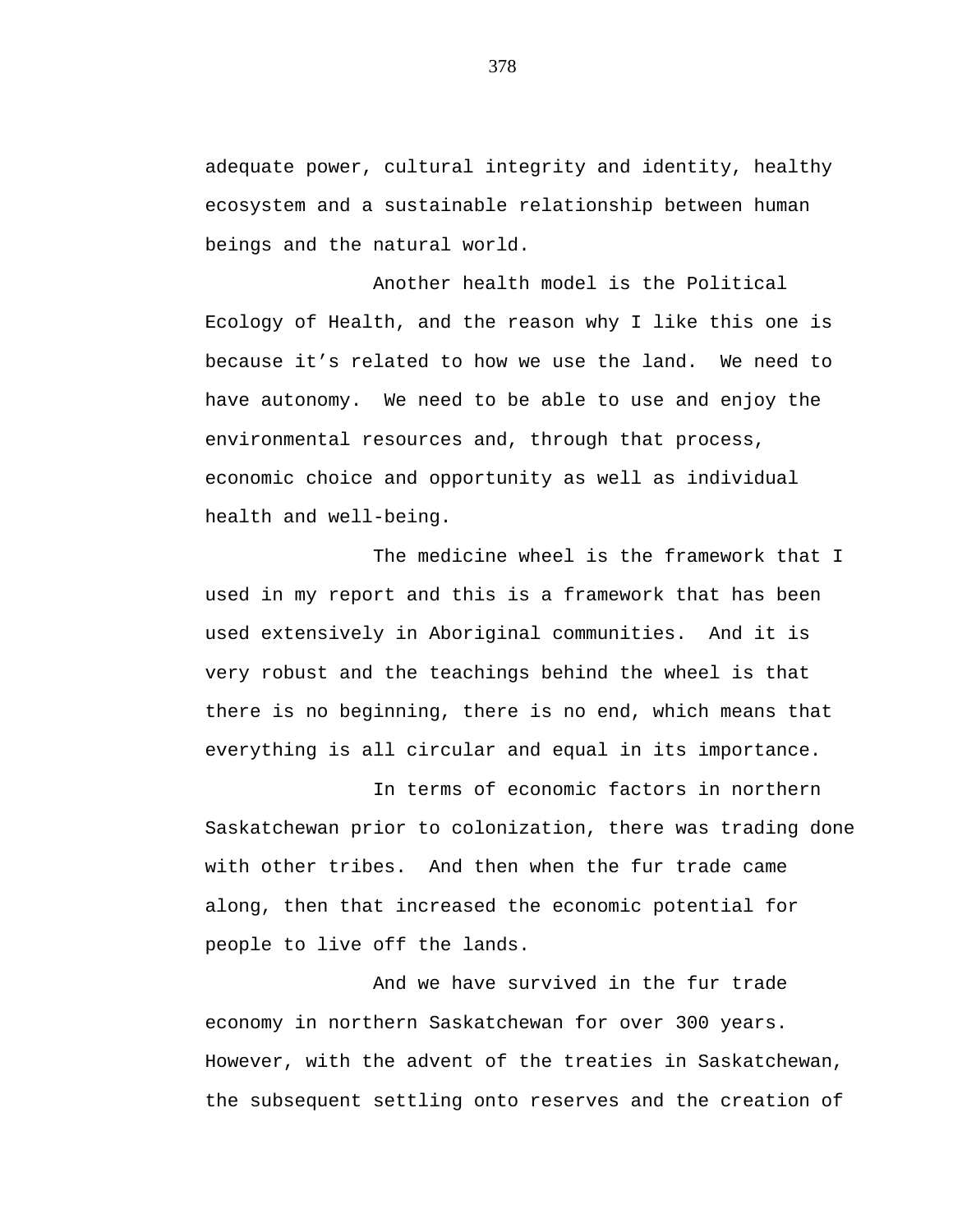Saskatchewan as a province, this had a huge impact on the economies of First Nations, establishing of trap lines where there were none before.

And this morning or this afternoon, one of the Commissioners was asking, what is the size of a trap line? A trap line is approximately 30 square kilometres and that is handed down generationally through the family.

With the residential schools, children were removed from their communities for the 10 months of the school year, so they did not have the opportunity to live off the land. The grandparents who would be the providers of the traditional knowledge had no students because they were gone for 10 months out of the year.

So the residential school legacy had a huge impact on the ability for future generations to be able to live off the land, and there are Elders that are saying they're forgetting the traditional knowledge. They're not being able to pass it on to those that are coming up into the Elderhood status.

And settling onto the reserves also had an important impact on economics. As more and more families became sedenterized on the reserves, the connections to the land and the fur trade continued to decline.

The sedenterization undermined the relationship of First Nations to their hunting cultures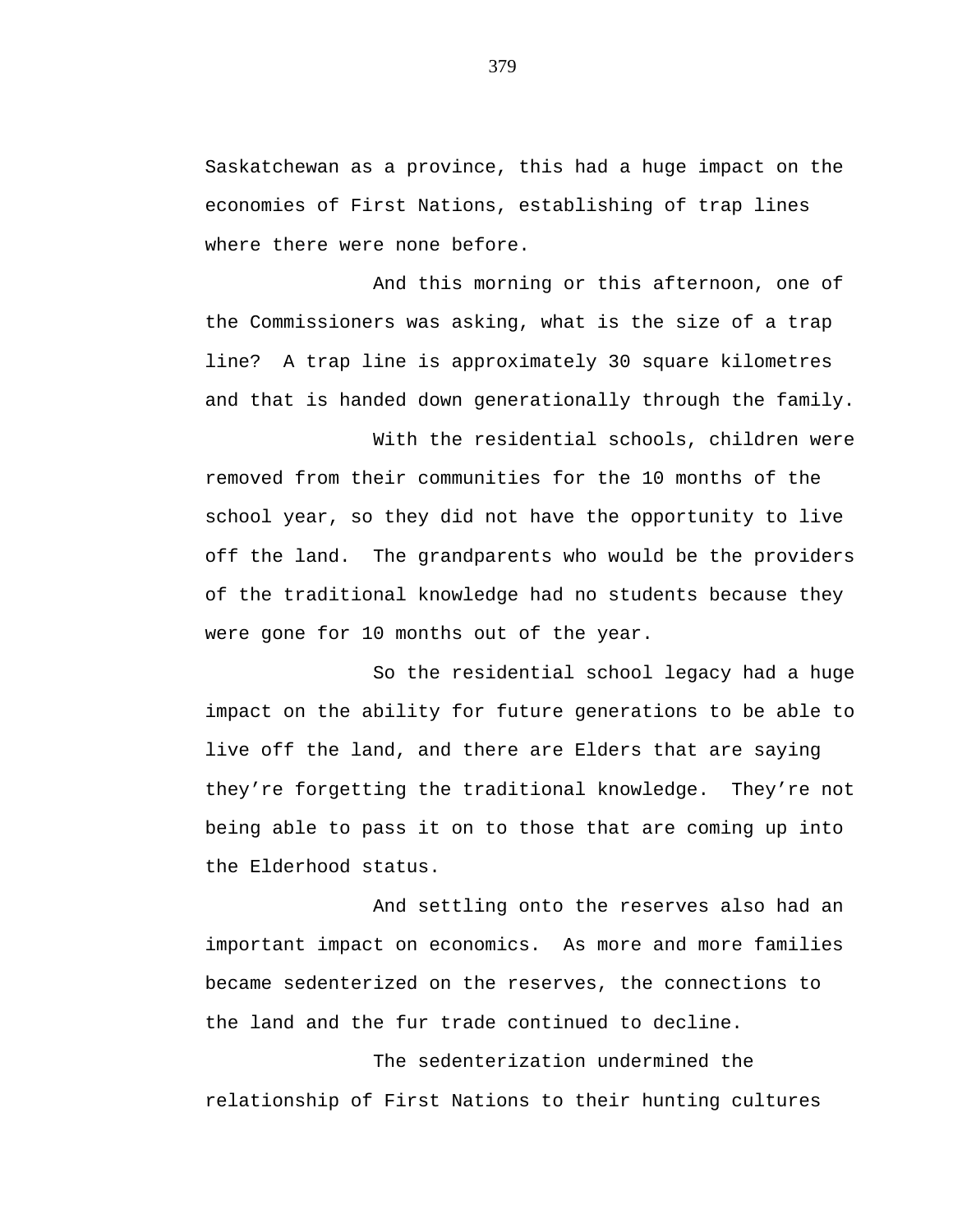and added to that was the drastic drop in fur prices in the 1980s. And in the current wage labour economy of First Nations living on reserves, especially of those in remote northern locations, are at a disadvantage.

The 2006 census reports that unemployment rates on reserves are 48.2 percent, compared to 18.4 percent in the general Canadian population. You've probably heard that sometimes in order to get the work, you have to leave your community. And it's true that First Nations that leave the reserves have slightly lower rates at 33.7 percent, but they are still higher than the Canadian general population.

The land as place is an integral part of First Nations people's identity and health. It represents the interconnected physical, symbolic, spiritual and social aspects of First Nations cultures.

The lifestyle of trapping, hunting and fishing is more than economic avenue. Culture is often difficult to define and measure. The World Health Organization defines culture as "The customs, traditions and the beliefs of the family and community that all affect health."

However, as an epidemiologist, I know that it is difficult to measure constructs such a pride, wisdom, identification, customs and beliefs.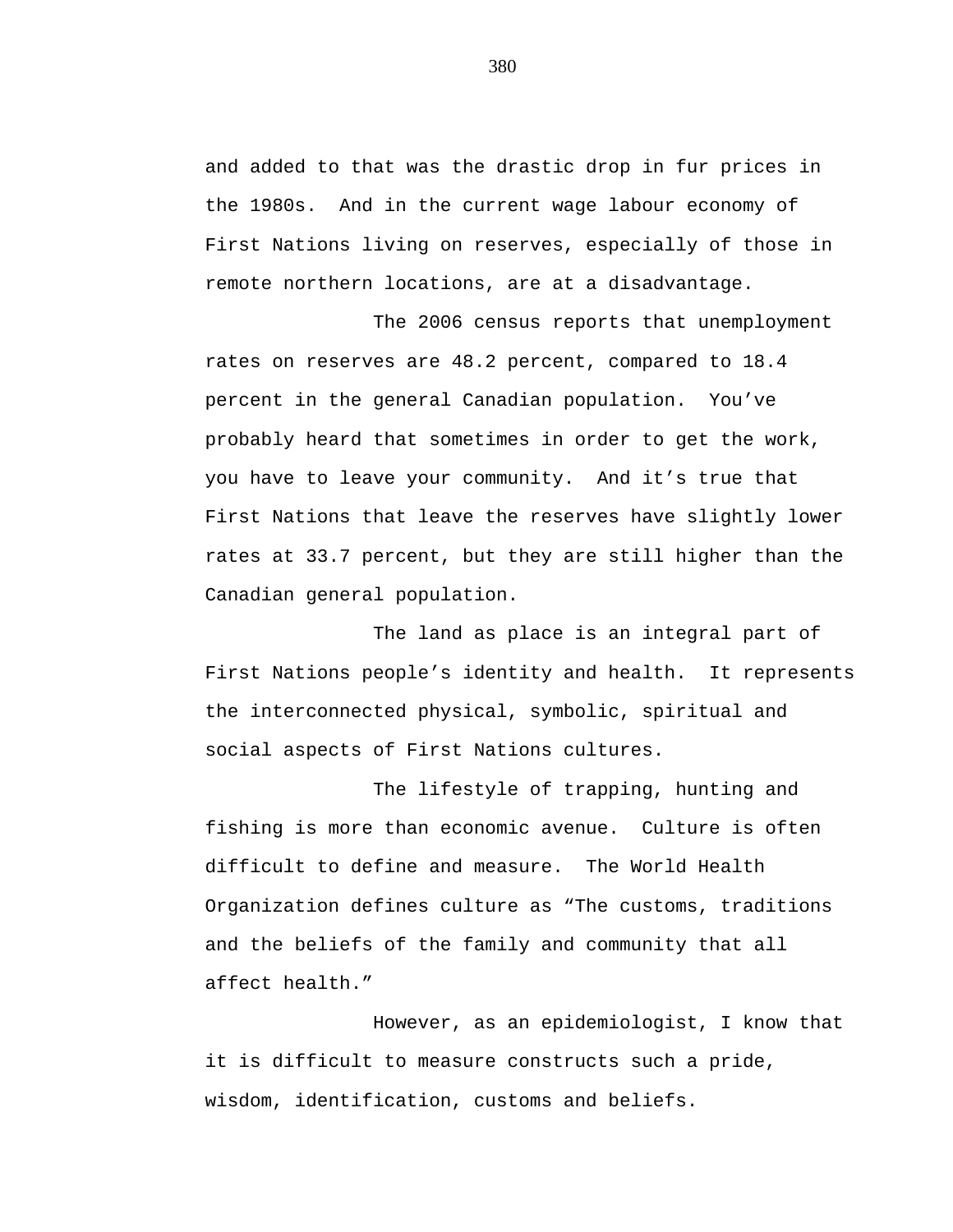From the 1996 Aboriginal people survey, Wilson and Rosenberg found approximately 30 percent of respondents living on reserve stated they spent time living on the land, participating in traditional activities of hunting, fishing and trapping, compared to only 14 percent of their counterparts living in urban centres.

Culture, as a health determinant, is difficult to define but even though it's difficult to define, there are many studies that prove that culture is beneficial. "It is good medicine", as Brent Castellano put it.

And as one Elder said:

"It means for me that I can practice my traditional lifestyle, that I can live healthy, that I can use the land to refresh me. We use the land to replenish our spirit, to go out there and get rid of all the stress."

Many residential school survivors have accessed landbased activities as part of their healing journey and it has proved to be an effective mode of healing.

Traditional knowledge is referred to by other names, such as folk knowledge, local knowledge or wisdom, culture, indigenous technical knowledge,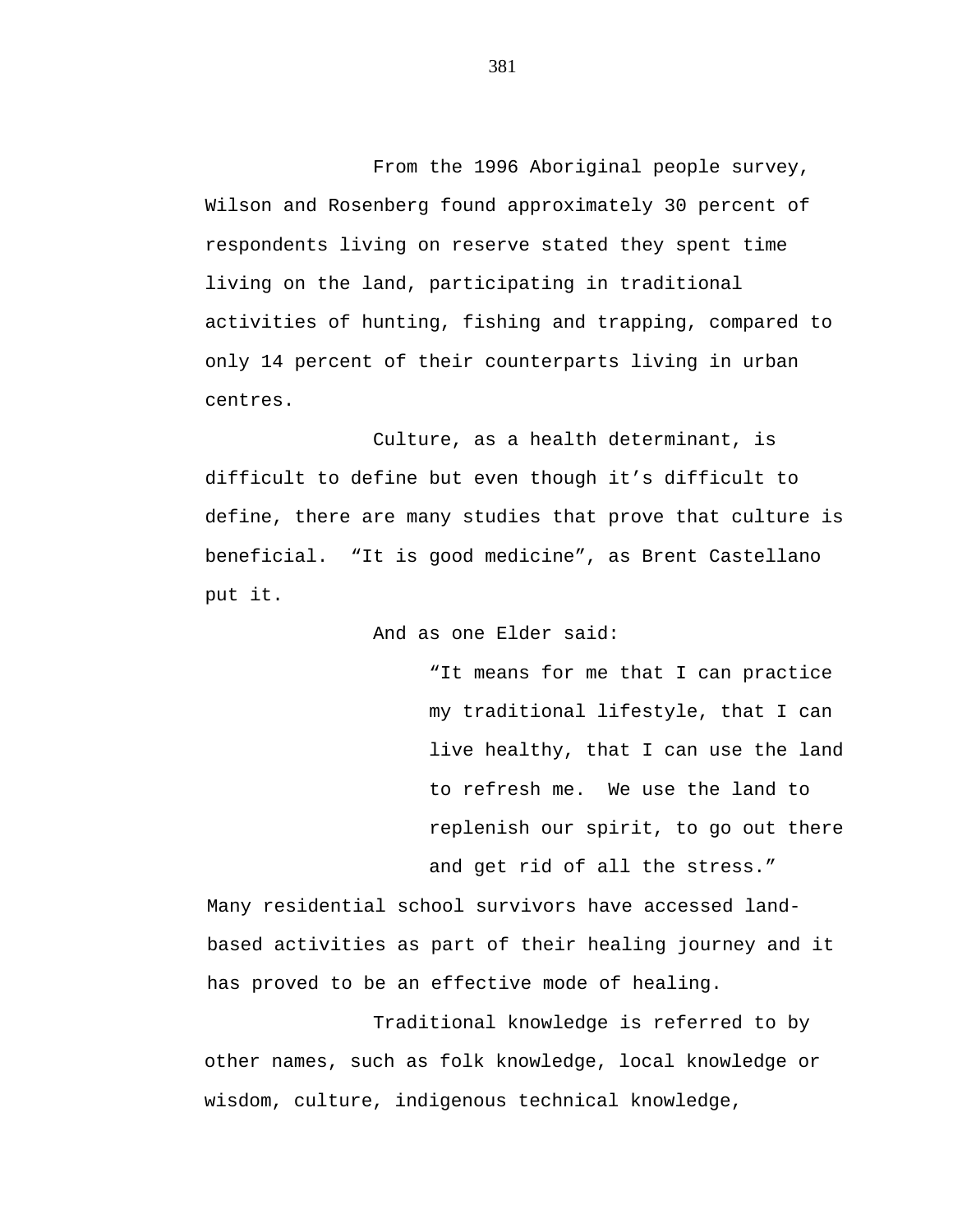traditional ecological knowledge. But regardless of what it's called, it is all that is known to a particular people.

All kinds of scientific, agricultural, technical and ecological knowledge, including cultigens, medicines and the rational use of flora and fauna. This knowledge system is all inclusive; what can be seen, thought and heard.

And indigenous knowledge is connected to those particular landscapes of an indigenous peoples. Those places where ceremonies, stories, medicines and transfers of knowledge are properly authenticated. Maintaining connections to the land itself is critical to the accurate and complete transmission of traditional knowledge.

Furthermore, it is protected in Canadian law as Aboriginal treaty rights under Section S35—1 of the *Canadian Constitution* and is recognized under the indigenous treaty of the declaration of indigenous rights at the United Nations level.

And the Supreme Court of Canada has also determined that transferring that knowledge to younger generations is also an Aboriginal right.

The above information shows that there are multiple factors to consider when looking at the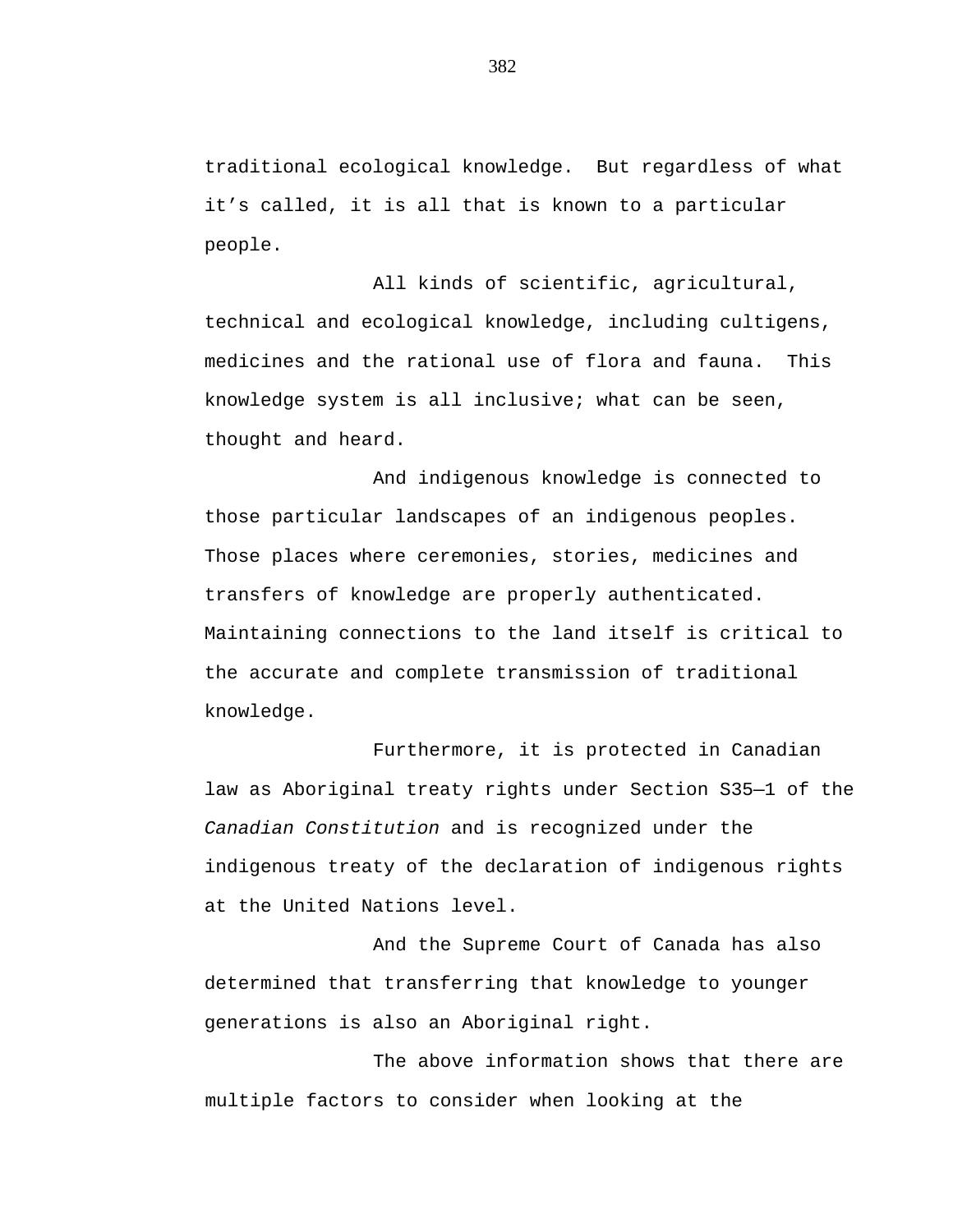relationship between health and a connection to the land base: history, economy, culture, education, knowledge and identity of a people, and that's only a few of them.

So the next part of this presentation is, as I mentioned, using the medicine wheel as a construct to try and provide with you a balanced look on what an individual needs to do to be healthy. And that individual is also related to a healthy family and a healthy community.

The spiritual component is found in the direction of the east. The east is also the direction of the rising sun, the beginning of a new day and for the teachings for newborns and children. The young ones have a purity of spirit. First Nations understood this, which is why they believe that children are sacred and are only on loan from the Creator and child rearing is a sacred responsibility.

Being out on the land allows for that time necessary for passing on the knowledge to the children. There are fewer distractions. There are no cell phones, there are no satellite TVs, it's just you and your ancestors and the land and the rocks and the trees.

Spirituality is the belief in a higher entity, and regardless of what you call it, it is the belief that there is something greater than the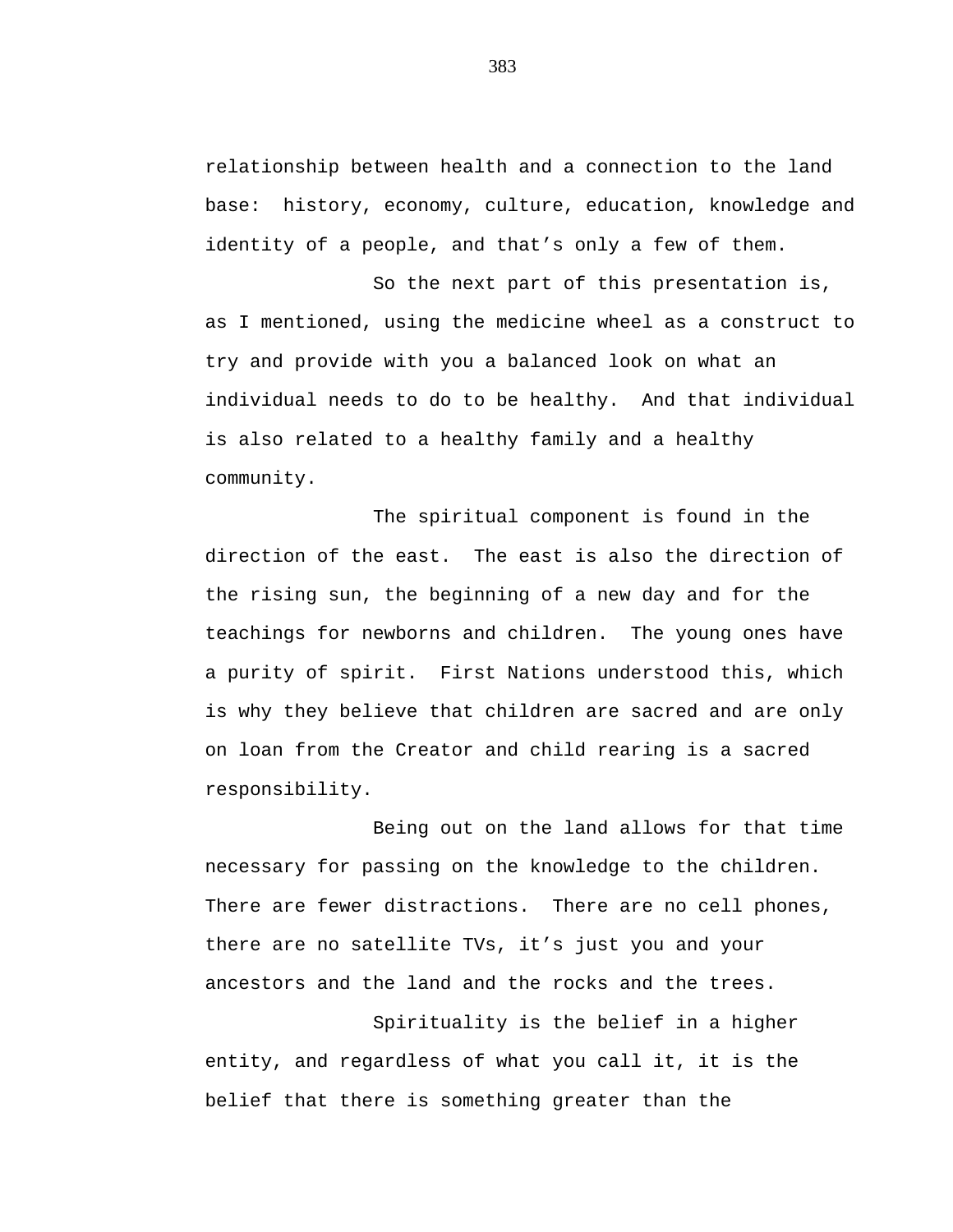individual. There is also the common belief that all things have a spirit, the rocks, the water, the trees, the animals, and this belief is why the connection to the land is so special.

Believing that all things have spirit means that one is respectful and reverential in an everyday context, and when one is in the harsh environment of the Precambrian Shield, that respect and reverence can make the difference between life and death.

The concept of living off the land connotes that all needs for life are met and a language of gratitude and reverence is found within the Cree and likely all indigenous languages as well.

The indigenous languages are necessary for a transfer of the knowledge. The intent that can be captured in one word in Cree may need four or more words in English, and the meaning still won't be captured.

And unfortunately, we are seeing a loss of traditional languages in our children and our grandchildren.

The emotional realm is in the southern quadrant of the medicine wheel. The life stage that is represented in the south is youth. The time in life when childhood is passing by, yet adulthood is not within reach, the youth struggle with the complex interactions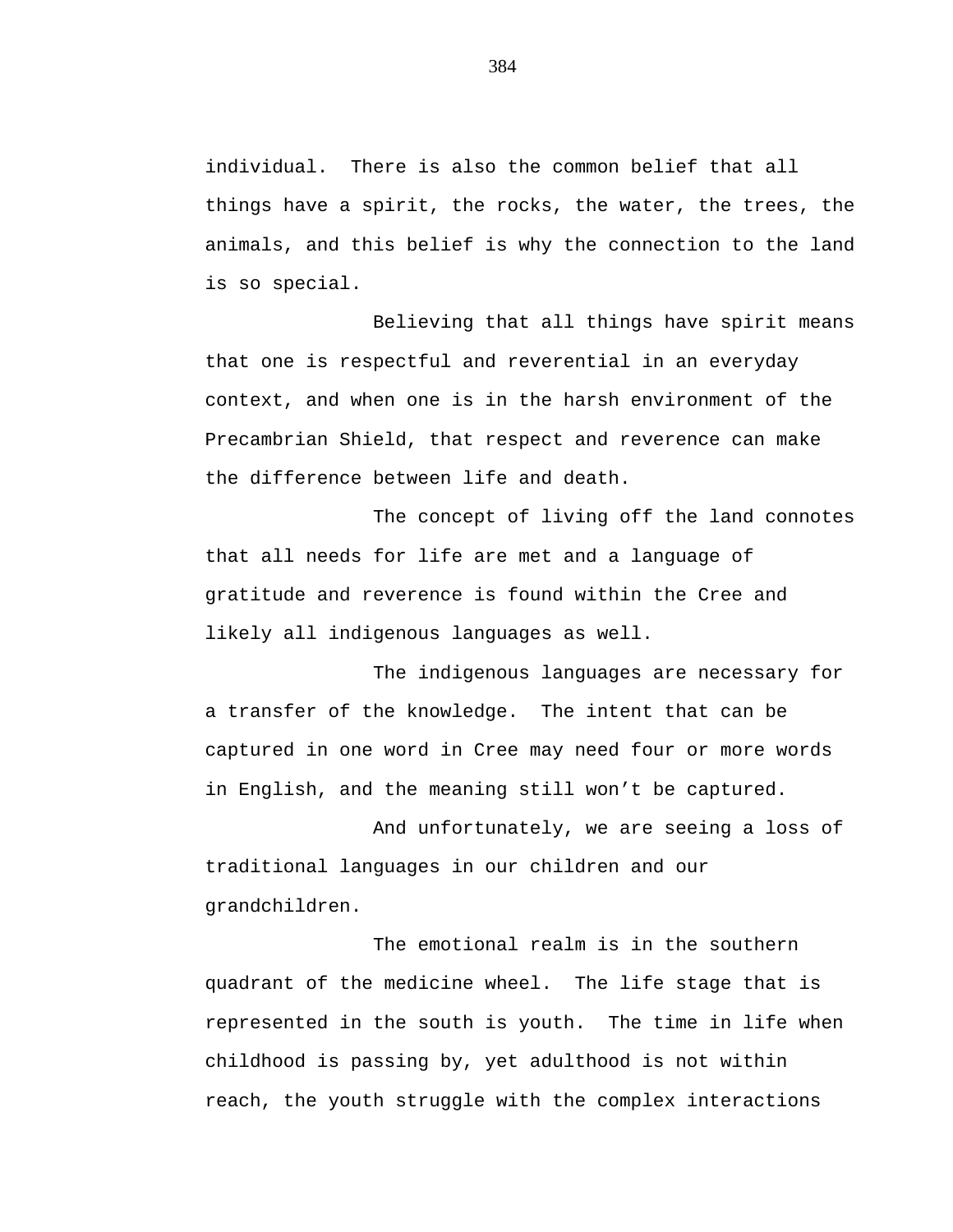between emotions and the fluctuating hormones of puberty.

This is also the time in life when youth begin to process difficult life decisions such as career directions, the overwhelming question asked of them, "What are you going to be when you grow up".

Celebrating life stages was lost due to residential schools, where survival was being taught to hide your emotions.

And another concept that's coming out within the health system is emotional intelligence. Healing emotional trauma requires learning how to process emotions in a safe way, and this is the ability to perceive, control and evaluate emotions.

For many survivors of the residential school system, including those children who have experienced the intergenerational impacts, the traditional teachings of emotional intelligence have to be learned.

Some of the traditional teachings are respect, obedience, humility, happiness, love and sharing. Some of the values inherent among the Woodland Cree were hard work, respect for everyone, especially the Elders, maintaining good relations with others, not getting angry or retaliating, not to misbehave as children, and working together as a family.

The teachings were shared within families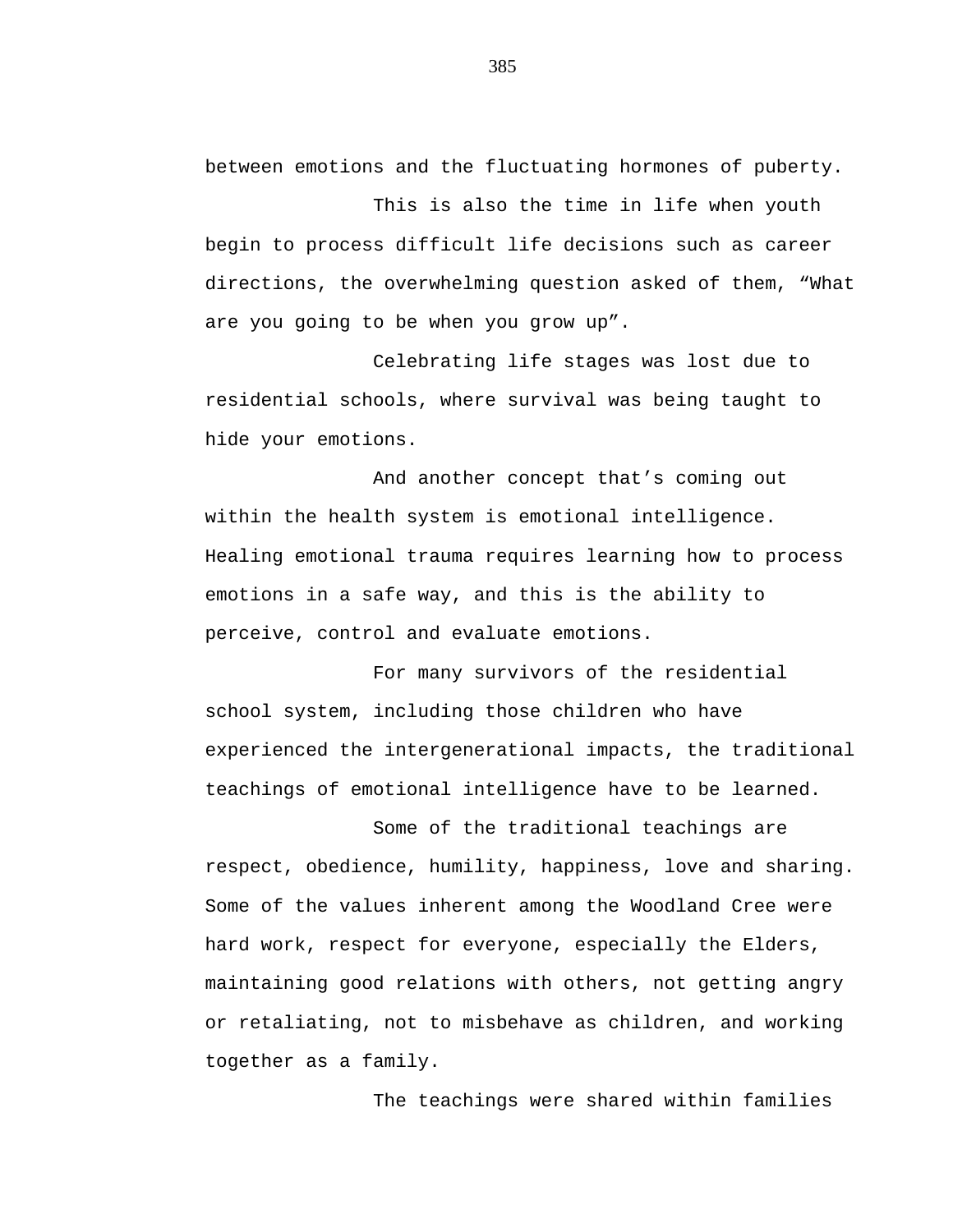and behaviours outside of the families showcased how well the teachings were integrated. The strong sense of community responsibility ensured that youth were held accountable for their behaviour.

Moving to the west quadrant of the medicine wheel, is the physical component. The physical needs required of daily life such as healthy and sufficient food, clean water, clean air and safe shelter. This is also where the physical environment would have an impact; namely, where one lives, plays and works.

The teachings for the adults come from the west, the life stage where parenting and looking after the community are the tasks for the adult. This is also when the physical development has been completed, and now it's time to master those tasks that relate to this realm.

First Nations people will learn more effectively through experiential methods, seeing and then doing. In addition, the manual skills required to live on a land cannot be taught by being told about it or by reading about it, they have to be physically done repeatedly until the skills are mastered.

It is through this process of mastering skills that self-esteem is built up, the belief in one's abilities that no one can ever take away.

The skills of hunting, fishing and trapping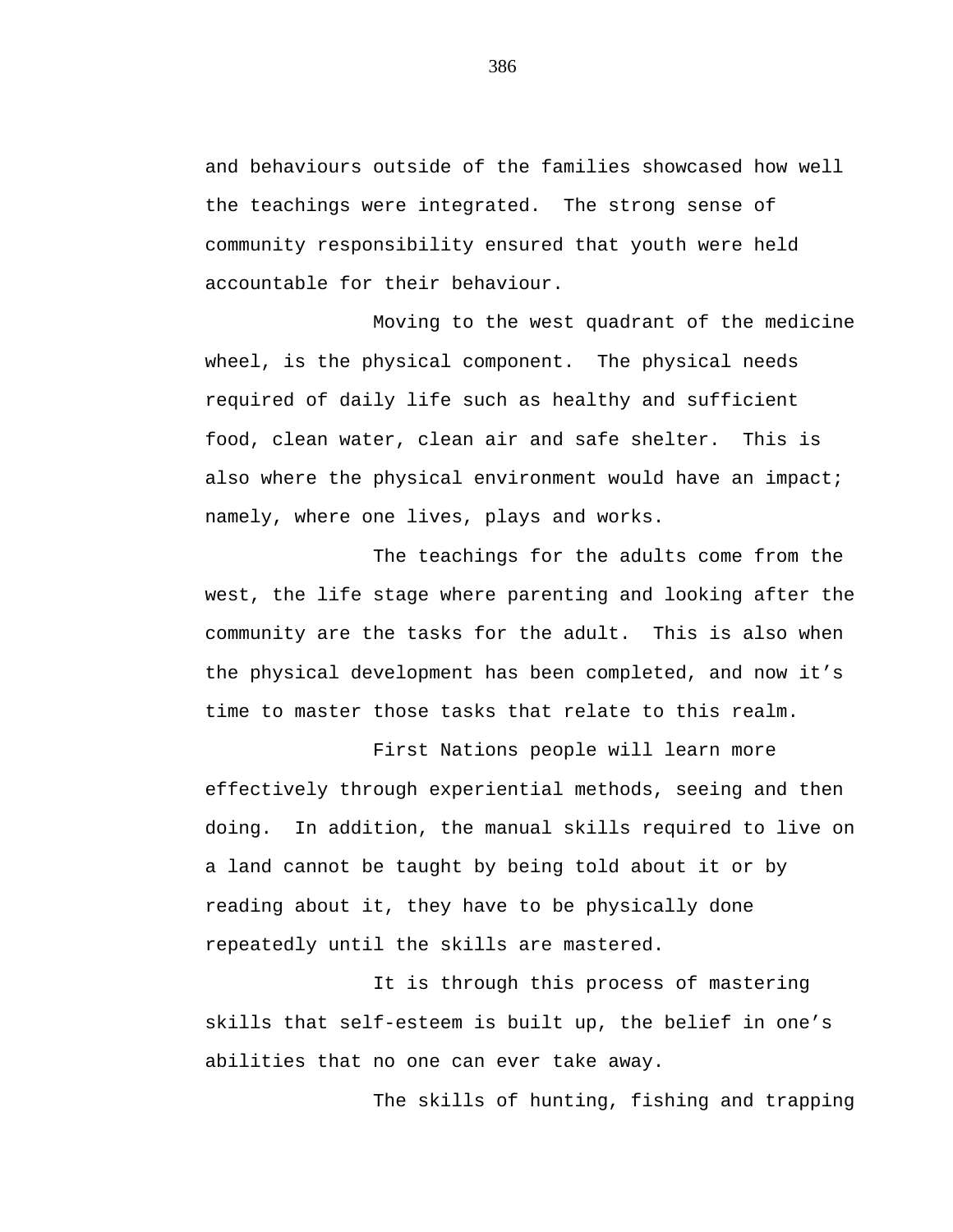are not only of survival on a day-to-day basis. They're also a source of personal and cultural identity and pride. The ancestors of First Nations peoples were able to survive in the harsh conditions of Northern Saskatchewan. This ability to survive and thrive is because of physical prowess and mastery.

A healthy physical body requires sufficient calories from healthy food sources and a physical activity level that develops and maintains muscle mass and other bodily functions such as lung capacity. The traditional lifestyle facilitates the development and maintenance of a healthy body. The land contributes to physical health by providing individuals with the foods, medicines necessary to be well.

When I spent 10 weeks on the land, three hours of my day were spent walking, checking my snares and checking my traps, and I am a diabetic, and within that 10-week timeframe, I lost 40 pounds. So nobody can tell me that living on the land is not healthy. I have experienced it personally.

A traditional diet is high in protein and fat, and I know that the western version of the food wheel is like 50 percent carbohydrates. That doesn't work for our bodies.

We haven't become accustomed to that level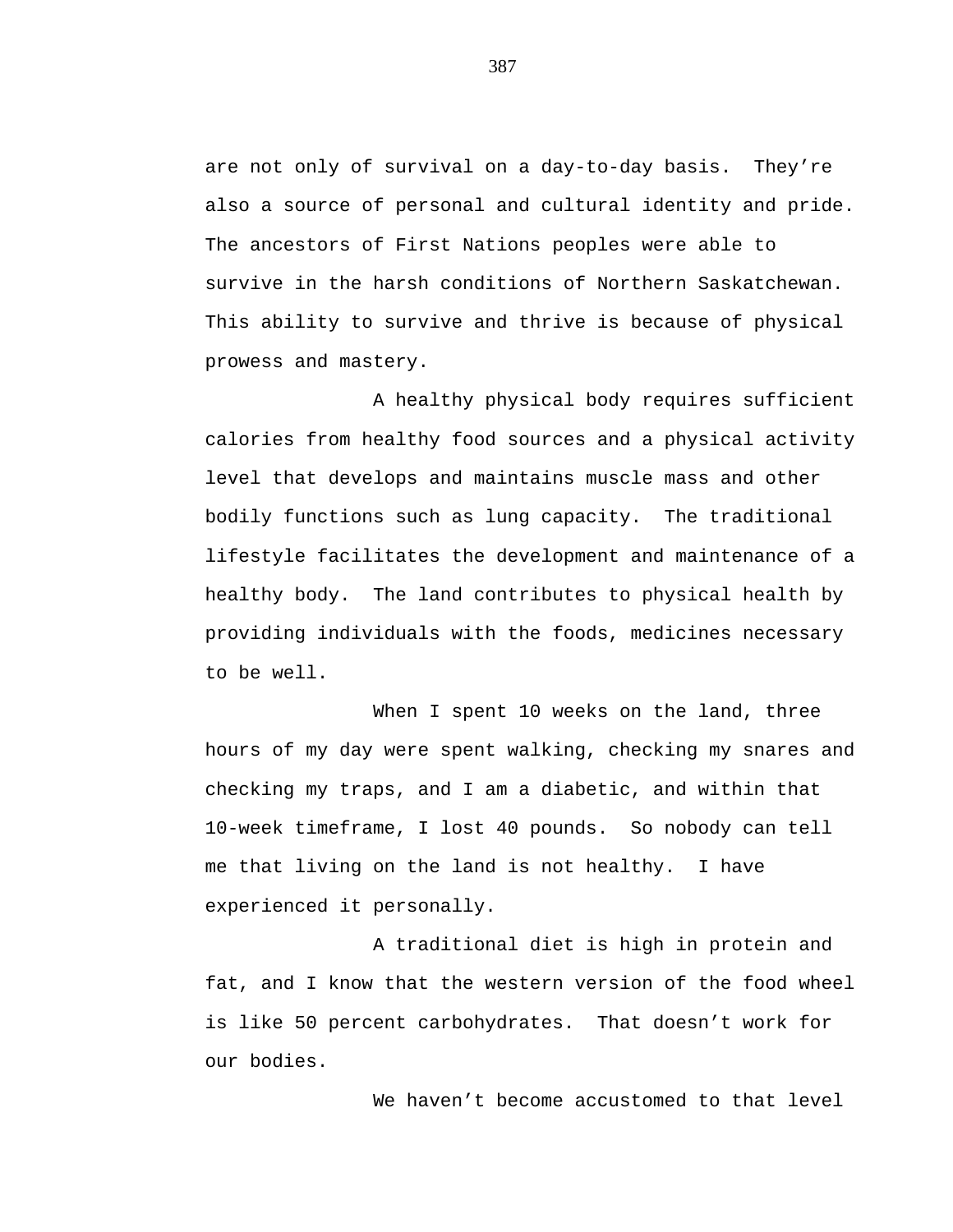of carbohydrates in our system, which is why there are such high rates of diabetes and obesity within First Nations people, because it's so much easier now to go to the store or to go to Chester's Chicken and get chicken than it is to go in the boat, get your gun and go shoot down a 2,000 pound moose.

And it's a lot of work to process that moose than it is to walk into Chester's Chicken and order two pieces of chicken and fries.

So the sedenterization is having a negative impact on the health status of First Nations people.

And the traditional diet is high in protein and fat, especially omega-3 fatty acids, vitamins and minerals, including vitamin C, selenium, iron and zinc, but relatively low levels of carbohydrates.

A study in Northwestern Ontario found grocery and convenience stores were the primary source for regular food needs. The nutrition transition from a diet of traditional foods to that of store-bought foods is one of the rationales for the increasing rates of obesity in Cree First Nations children.

And a study that was done for Northern Quebec Cree children in Grades 4 to 6, found rates of obesity at 34.2 percent and overweight at 29.9 percent. They also found that younger people consume fewer country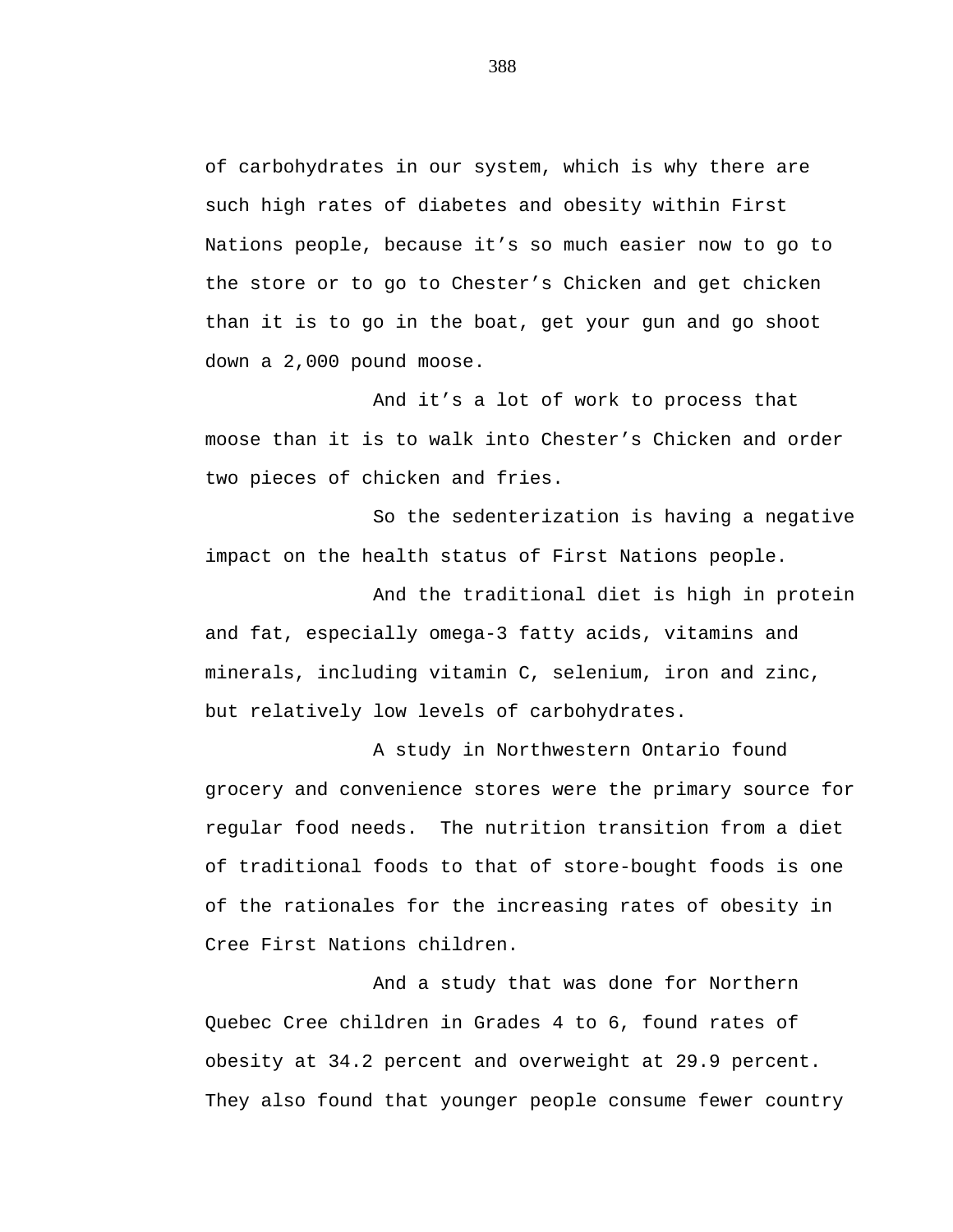foods, but consume the most soft drinks, fruit syrups, fruits and vegetables.

The Inuit have also linked these dietary changes to increased incidences of physical ailments: diabetes, high blood pressure and higher rates of obesity.

Physical activity is known to reduce risks in cardiovascular disease, diabetes, high blood pressure and colon cancer.

Furthermore, it is known for enhancing mental health. Going for a walk is one of the recommendations if you're depressed because it increases the number of serotonin that you have in your brain, which makes you feel good. It's also good for maintaining healthy muscles and bones, as well as health and independence in older adults.

As I mentioned, my mother and I were out making moose hides on La Ronge Lake. She's 75 years old. She's been a diabetic for 30 years. She's still insulinfree because she follows a traditional lifestyle and she eats the traditional foods.

Strenuous physical activity in the context of a traditional lifestyle is necessary: hunting big game, cutting trees and hauling wood, checking trap lines on foot, canoeing, checking gillnets and hauling water.

Living on reserves year round had created a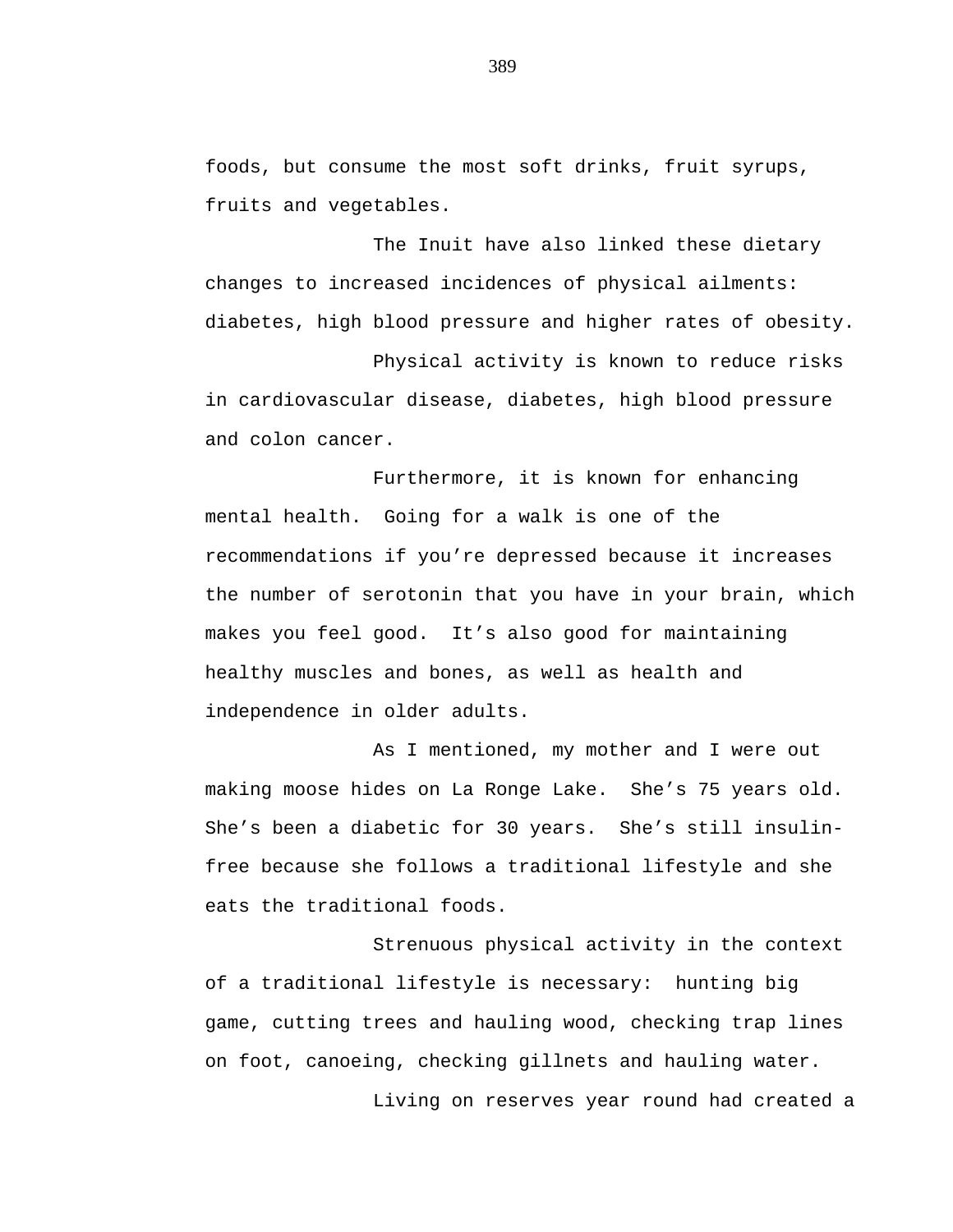vacuum of physical activity among the Innu and other First Nations. As one Innu woman said, "I miss life in the country. It hurts to be in the village now".

The final quadrant of the medicine wheel is in the north, the mental or intellectual realm is the capacity to think, to learn, to process information and to integrate it into an understanding of how the cosmos, large or small, works.

The life stage represented in this direction is that of Elder. The Elders are the holders of traditional knowledge, and this stage of life allows an individual to think back on their life's journey and summate all the lessons learned. The grandparents were traditionally the teachers of the children for they had the wisdom and the time.

Cree Elder Rosie McKenzie from Stanley Mission emphasized the importance of the Elder's role. Children were taught to respect Elders. When visiting, they were to sit at the door and listen carefully to what the Elder said. They would also gather at an Elder's house in the evening to say their prayers as a group. It was an expected duty and obligation to help Elders in whatever capacity they could, whether hauling wood or water, or not playing loudly after dark.

The Elders also feel a responsibility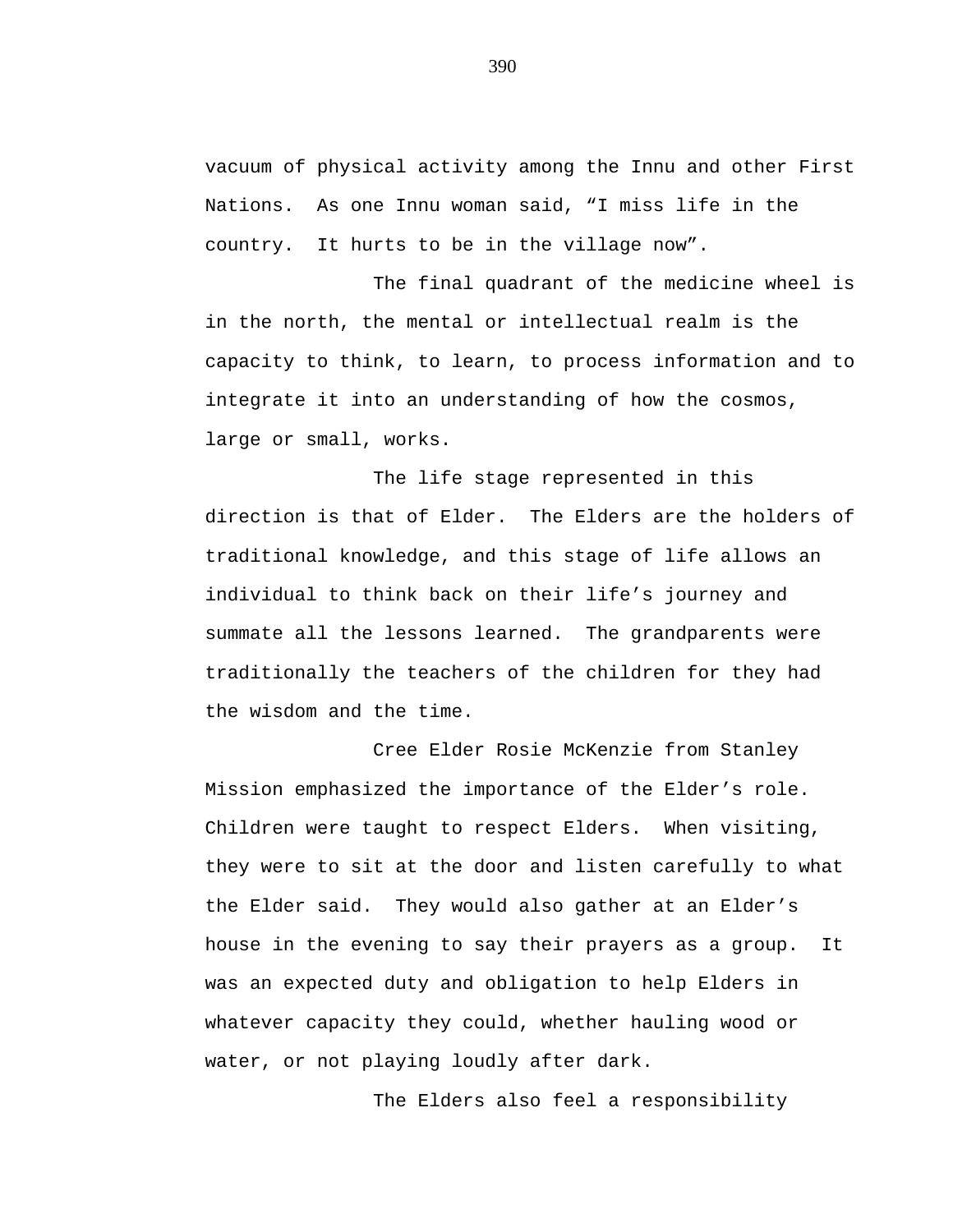toward stewardship of the land. As Cree Elder John Cook said, "I ask the government. I know there are a lot of big rivers up north, like Wathaman River, Johnson River, Brabant River, that they don't dam them for power. It's a bad thing. They destroy everything when they dam a river. I don't want the Churchill River up north to be dammed. I don't know if they will listen to me. If you don't have clear water you'll get sick. You've got to have clean water".

And as I mentioned before, residential schools also had an impact in this quadrant because the Elders lost a critical role when the children and the youth were removed from the community.

The traditional method of teaching is through stories. Winter was a time for storytelling, passing on of the value and belief system ingrained in stories, and this method was also interrupted by the school calendar of the residential school legacy.

In present day, Elders are reclaiming their role and sit as advisors at most First Nations organizations. The education system also facilitates their participation by inviting them into the schools. Within the Stanley Mission school system, week-long culture camps were organized whereby students in grade five and eight go out on the land along with the Elders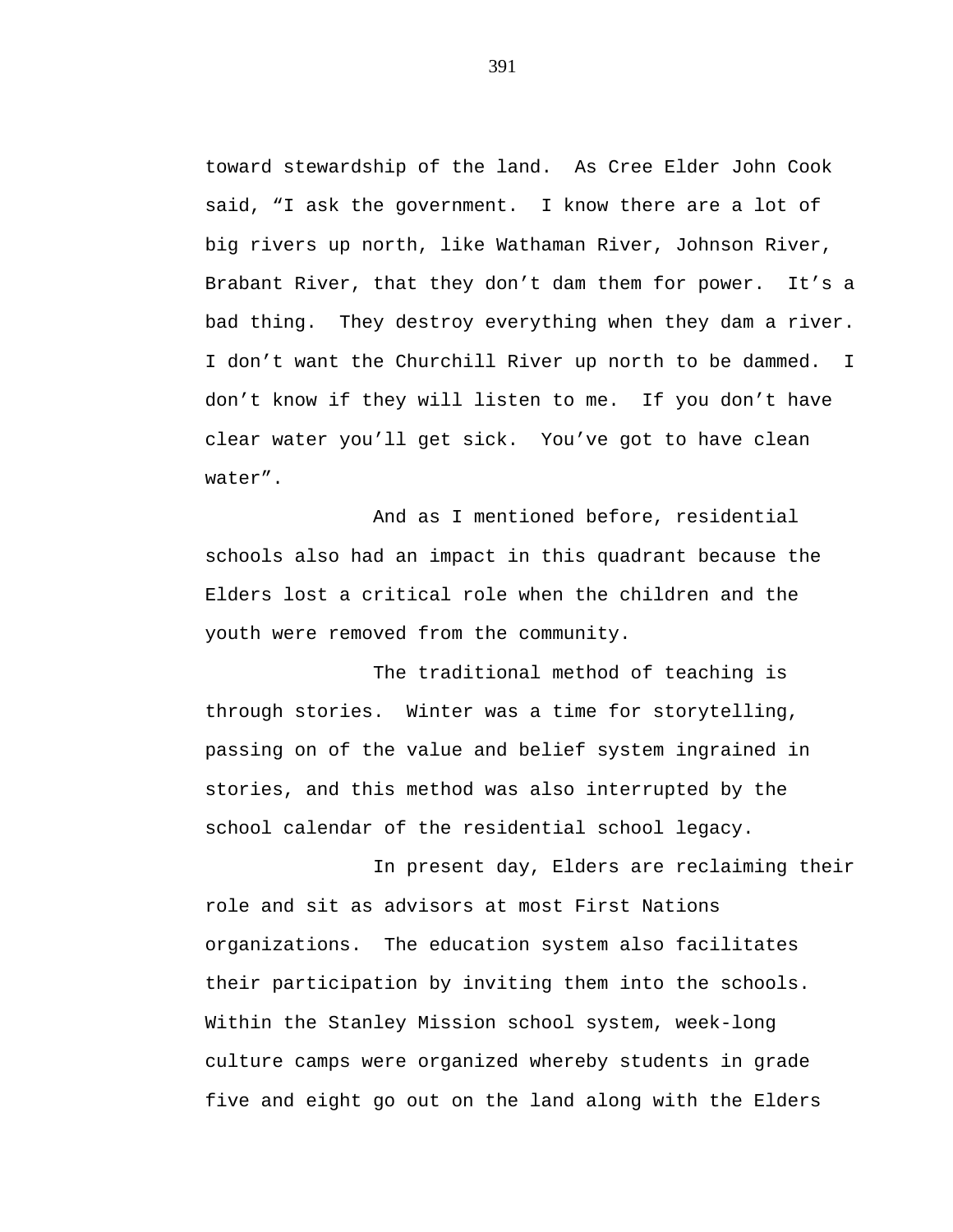and learn traditional skills.

The culture camps facilitate the experiential learning favoured among indigenous learners and allow students to spend an extended period of time learning from Elders. The girls learn how to gather berries and process the fish and meat that is brought in by the boys who are learning how to do the hunting and fishing. They are learning the skills of their ancestors and often in their own language.

This report has provided the background information on the traditional lifestyle and the impact it has had, or the potential for it to have, on improving the health status of First Nations people and communities in Northern Saskatchewan.

There are many facets of health and there is not premise to the traditional lifestyle of trapping, hunting, and fishing as being able to counteract all those facets. However, there is research and anecdotal evidence to suggest that reconnecting to the land and all that it entails can provide an avenue for economic, cultural, individual, family, and community vitality.

Writing research reports is easy. What is often more challenging is coming up with answers to the question, so what.

My contract didn't include recommendations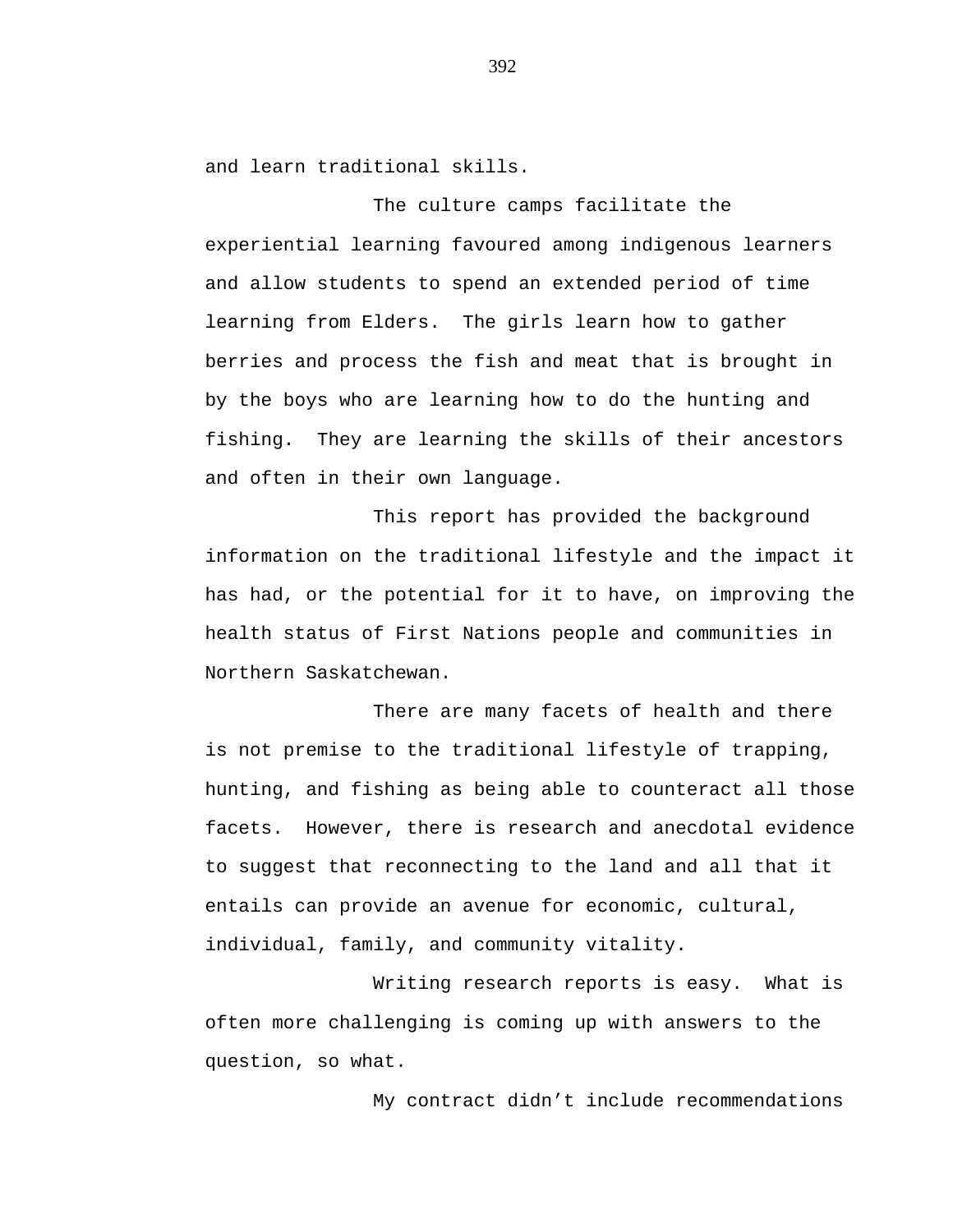as that would likely be beyond the Commission's mandate. But I have included them here anyway because somebody, somewhere, will read this report and perhaps it will encourage them to try what I and others have suggested.

The following are recommendations as potential avenues for creating a space where the traditional lifestyle can flourish and provide an important connecting bridge between the past, present, and future generations.

The first one is economic sustainability. First Nations communities and organizations need to start creating their own economies from within. A diet of traditional foods has been shown to be more beneficial than store bought foods. Therefore, communities can work together to create an economy of hunters being paid to provide food to the community.

There shouldn't be any difference between a rancher providing his beef to a store for consumption versus a hunter providing moose meat, or a fisherman providing fish to the local hospital. Having a supply and demand base of traditional foods can provide an economic avenue for individuals that don't fit, or don't want to fit within the current wage labour market.

A local fur processing plant, as suggested by the Saskatchewan Fur Trappers Cooperative would provide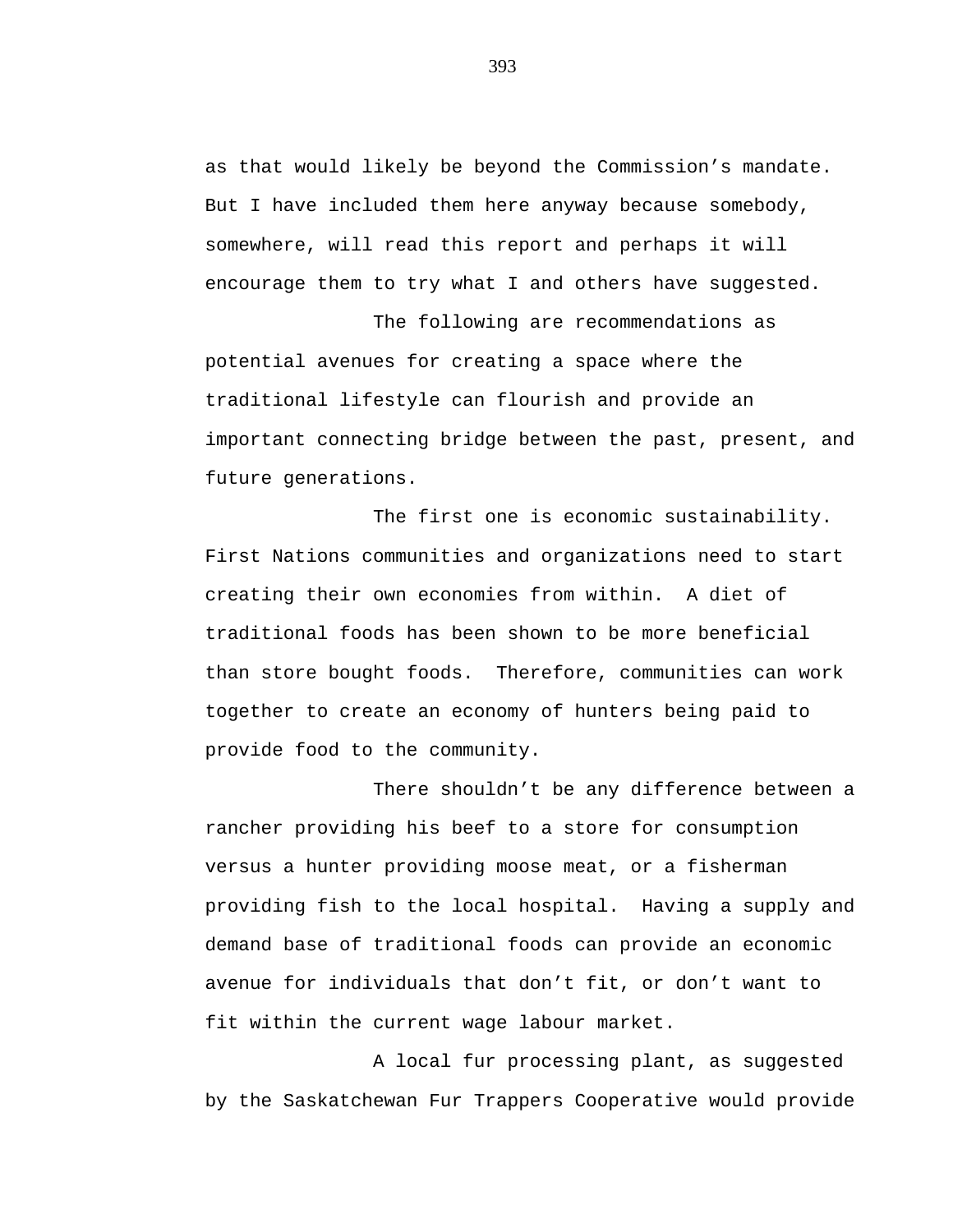jobs and skills for community members. The market could be to local arts and crafts peoples who could then market their products outside the community. There is currently great demand for First Nations arts and crafts.

Two other ideas of the Fur Trappers Association is a justice trap line idea, which would take offenders out on the land to heal and learn the traditional skills of living off the land; and ecotourism, which doesn't take anything from the land, ideally.

The second recommendation is cultural revitalization. Culture is that delicate space of interconnections between place, identity, and health. Participating in traditional activities such as paying for harvesting medicines with tobacco, or hunting, fishing, and harvesting berries makes people feel good. Culture camps are a promising beginning. Inviting Elders to come speak at the schools is also another promising initiative.

The Kwanlin Dun Jackson Lake Healing Centre in the Yukon provided male and female offenders the opportunity to go out on the land as part of a pilot healing program in 2010.

The land-based part of the camp was a central part of the program. Participants said it increased their pride in local history and culture and brought them together as a community that worked and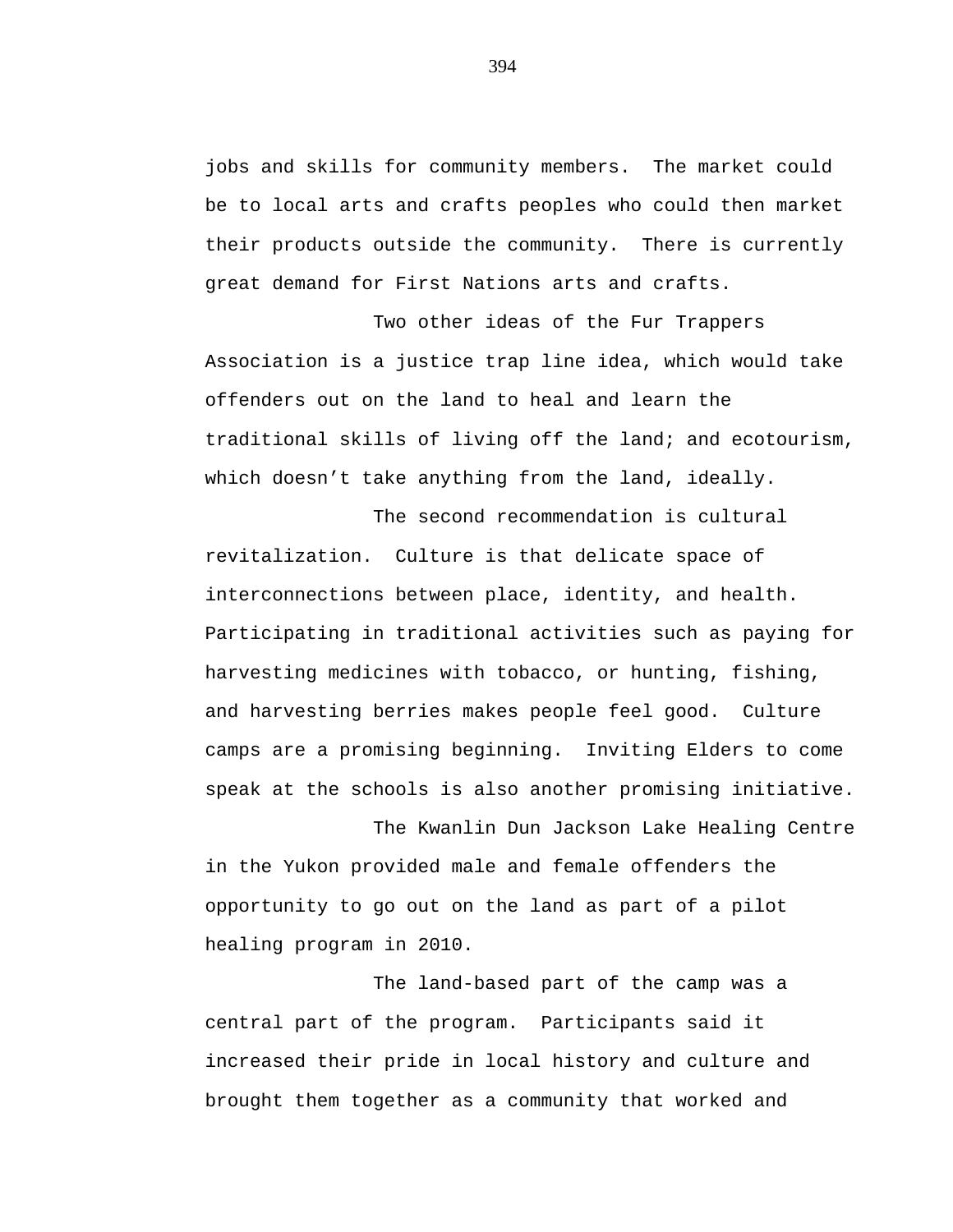learned together.

The intergenerational impacts of colonization and internalized oppression are now being felt as lateral violence in many First Nations communities. The inability to trust and work together is a hindrance to community health and well being. Healing programs to combat lateral violence by fostering that community vitality that was critical to survival can be based out on the land.

Efforts to restore language, religious, and communal practices have been understood as fundamentally acts of healing. Returning to the land to take part in traditional activities may then have healing value both for troubled individuals and whole communities.

The third recommendation is educational alternatives. The current education system has not always been beneficial for First Nations communities when it comes to following a traditional lifestyle. The September to June school year timeframe is more optimal for an agricultural, economic society, not a northern traditional lifestyle. Many First Nations organizations in Northern Saskatchewan have reclaimed administration of their K to 12 education systems, changed the school year.

As long as provisions are made for students to meet the provincial regulations there is the potential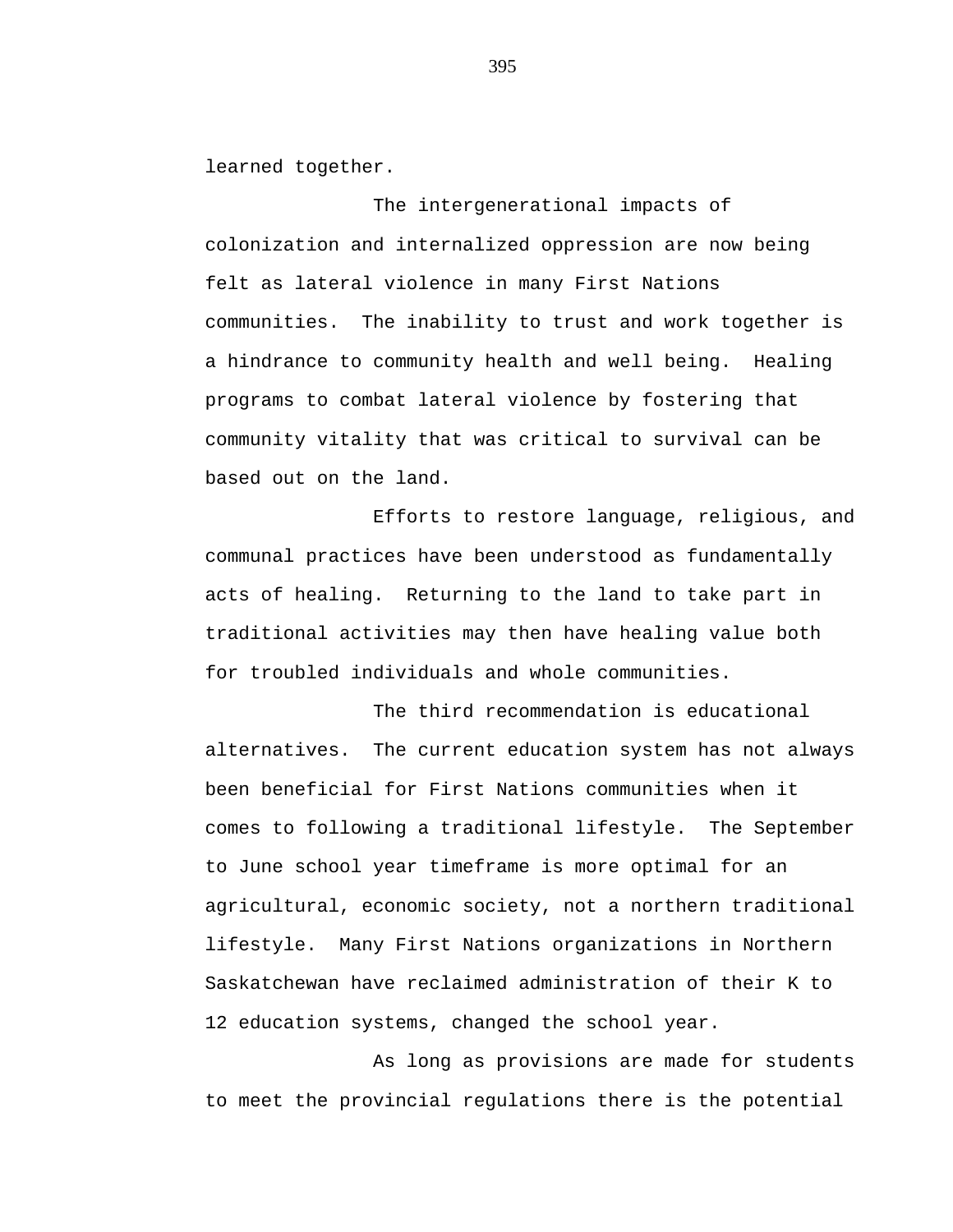to create a school year system, whereby the family that wants to follow the traditional lifestyle can take their children and grandchildren out on the land during those crucial time periods of fall and spring.

Anther potential program is to create an educational avenue where traditional knowledge, skills, and language is seen on an equal level as the westernbased knowledge paradigm of English, maths, and sciences. Universities grant degrees in Native Studies, but why do First Nations students have to leave their communities to learn knowledge they could have received from their Elders?

Furthermore, when traditional knowledge, heritage, and languages are integrated into the educational system they will empower Aboriginal students.

First Nations educational system could pursue granting the equivalent of grade 12 matriculation in traditional knowledge. Once again, this is a path of decolonization, where First Nations peoples decide whose knowledge has more emphasis within their children's education.

In closing, First Nations communities have been struggling with the many impacts of colonization and are searching for viable solutions for improving the lives of their population, a population that keeps growing.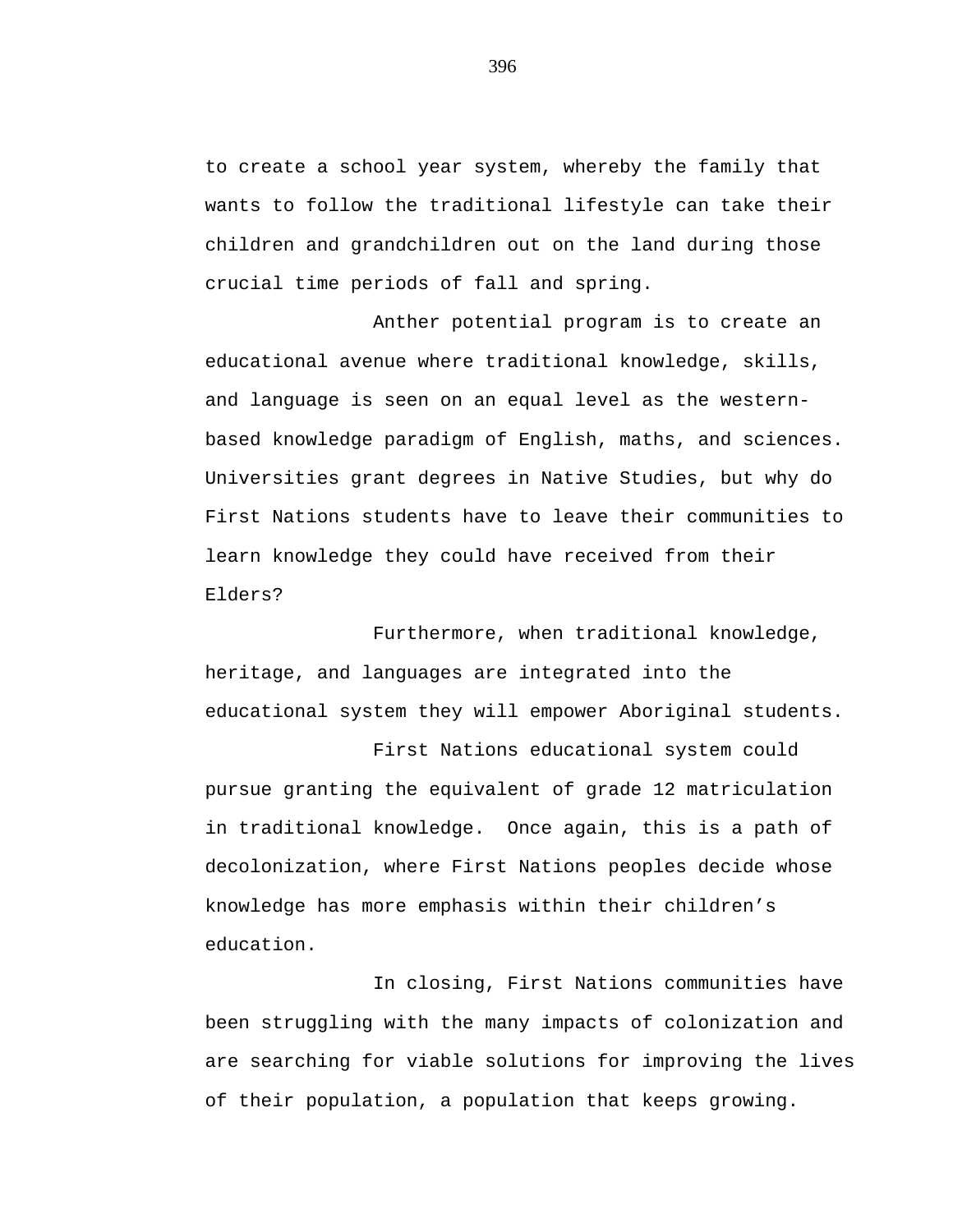Connection to the land is a critical component of being indigenous. Providing opportunities for future generations to connect to the land and maintaining the knowledge, skills, and identifying factors that make one indigenous is a responsibility First Nations organizations need to heed.

It is important for First Nations communities to be able to offer their members the opportunity to participate in the bush economy and to supplement their incomes with traditional land use activities, and we can't do that if the land is not healthy.

> Thank you. **THE CHAIRMAN:** Thank you. Questions, Dr. McEwan? **MEMBER McEWAN:** Thank you. That was

fascinating.

I see you've published on cancer in Woodland Cree community. I don't know if you were in for the conversation we had earlier about cancer in First Nations communities. Do you have any insights that would help understand the -- I'd be very interested in reading your paper anyway. But just any insights that would help us understand the relative incidence compared with non-First Nations communities and the prevalence in the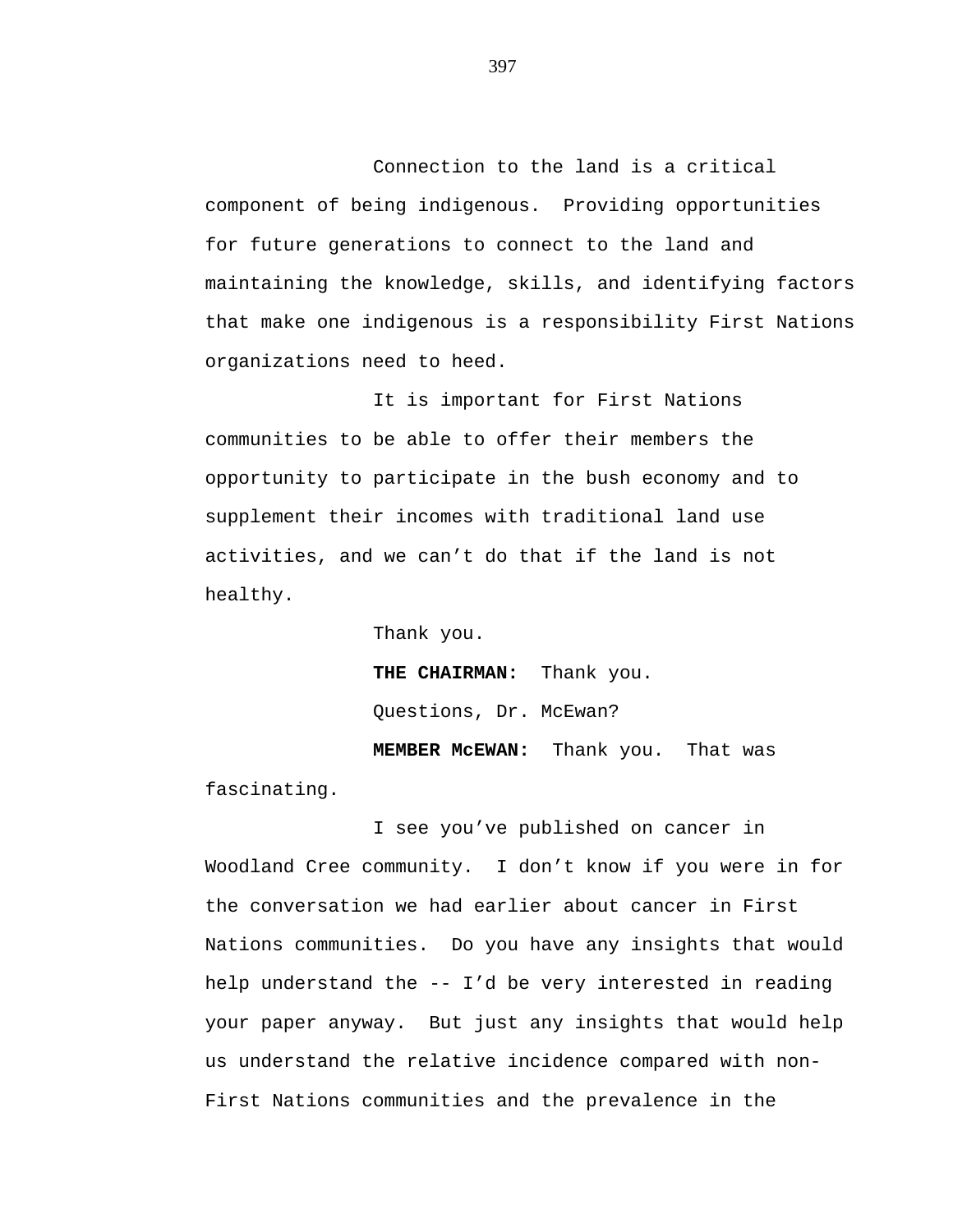overall population?

**DR. ROBERTS:** With all due respect Commissioner, you're asking me to remember something I wrote in 2004.

Yes, it was my dissertation and my Master's Degree was also in relation to the incidence of breast cancer and exposure to herbicides and pesticides. So the data that I had back then was from 2003-2004, and at that time the incidence of cancer in First Nations communities was lower than the general Canadian population and significantly lower.

The trend in the types of cancer, what was being seen in First Nations communities were relatively rare types of cancer, and yet I think the connection that I found was that as more and more people became modernized the types of cancer that were being seen in the general Canadian population were also the ones that we're seeing in First Nations, and that's breast cancer, prostate cancer, and colon cancer.

So they were starting to mimic the types of cancers that are being seen in the general Canadian population as we start to adapt more of the modernizations sedentarization.

**THE CHAIRMAN:** I don't know if you were here when Dr. Irvine presented his findings, but I guess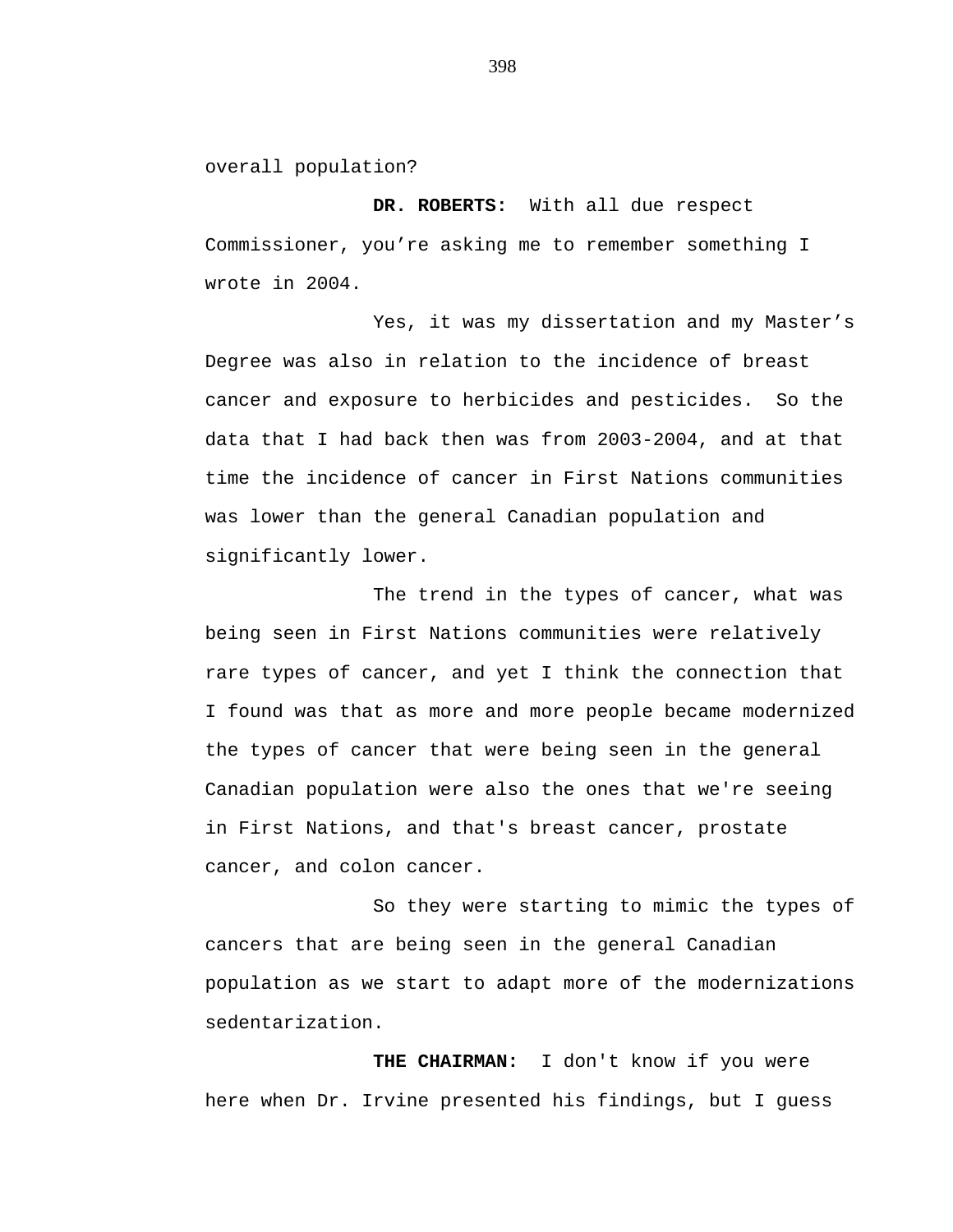what I'm looking at, we are the Canadian Nuclear Safety Commission so I'm trying to bring you into our space.

And is there any reason to associate some of the health issue you were referring to with a nuclear or mining activity, or is that a call to -- back to nature and forget about all those mining activities?

**DR. ROBERTS:** I came in kind of in the middle of the PAGC presentation, so I didn't hear Dr. Irvine's presentation.

And I know you're trying to bring me into your circle, which is why I figured I'm an odd duck because I'm presenting on health -- of living on the land. But as I mentioned before, everything is interconnected, and one of the suggestions that I had was  $-$ - and I know that the uranium mining companies have week in, week out, or two weeks in, two weeks out -- in order to go on the land in the spring or the fall it usually requires six weeks.

So I was trying to figure out, I was trying to do the same thing as you, President, is trying to figure out, okay, how is this going to, you know, connect to the hearing that I'm actually being part of.

So one of the ideas that I had is would the mining companies be willing to look at extended holiday time for their employees so they can take that six weeks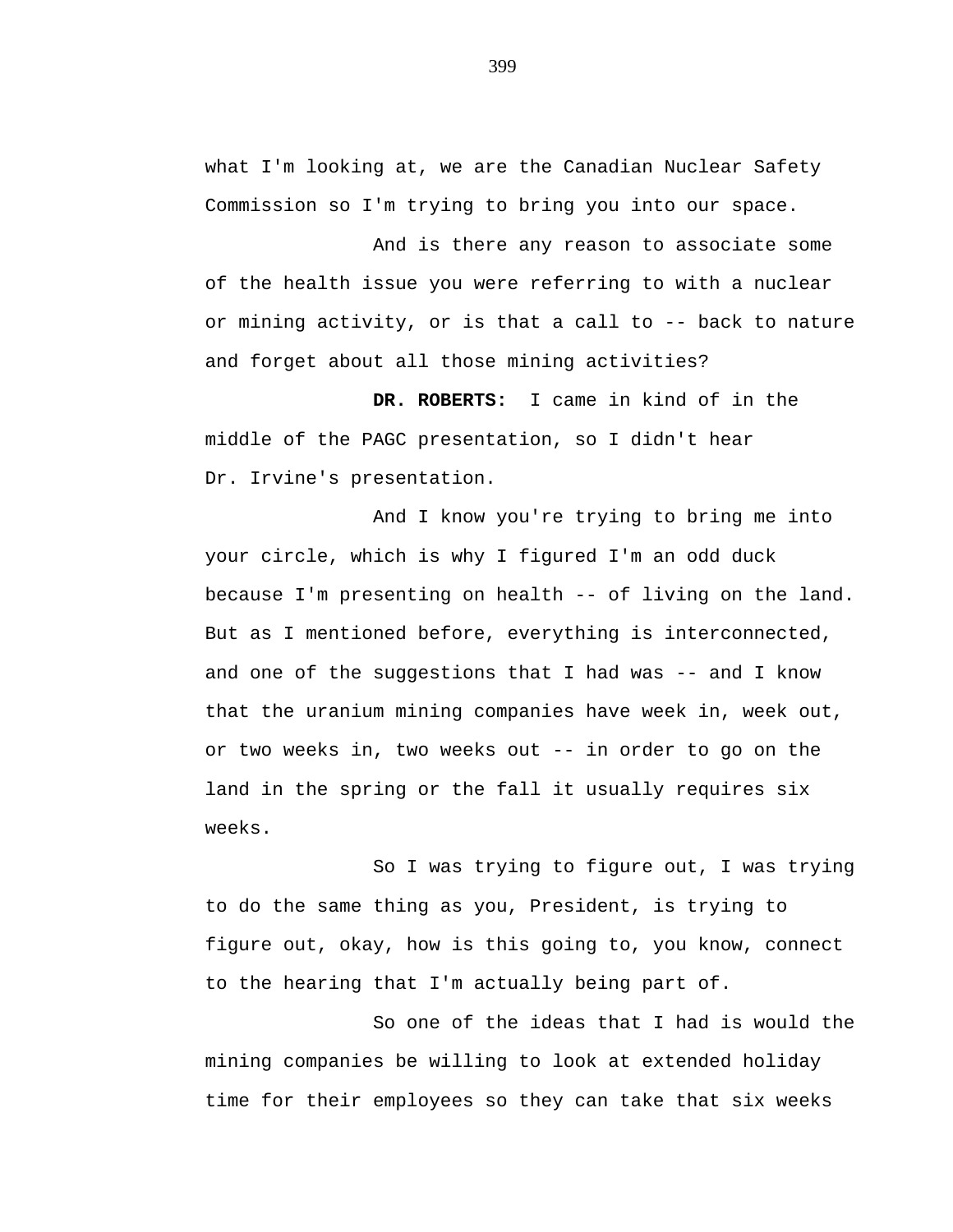and go live on the land and trap in the fall or in the summer or in the fall or the spring and not have to worry about losing their jobs.

And my final statement was that in order to be able to live on the land and be healthy, the land has to be healthy, which means the environmental impact and the assessment. How is he going to interact with the animals, how is he going to interact with the water, and we've heard presentations and comments on the work that Cameco has done to try and ensure that the water is as safe as possible.

So I think those are probably the closest I could get to discussing what it is that you guys are talking about here.

**THE CHAIRMAN:** Monsieur Harvey?

**MEMBER HARVEY:** I don't know if you have been here all day long, if you assisted to our discussion in the question and answer, and my question is to what extent the -- what you -- what has been brought in front of the Commission today and the submission is aligned with your recommendation or interfere with your recommendations?

**DR. ROBERTS:** The reports that I heard back -- and yes, I was here all day, so my condolences to everyone who is still here, because these chairs are hell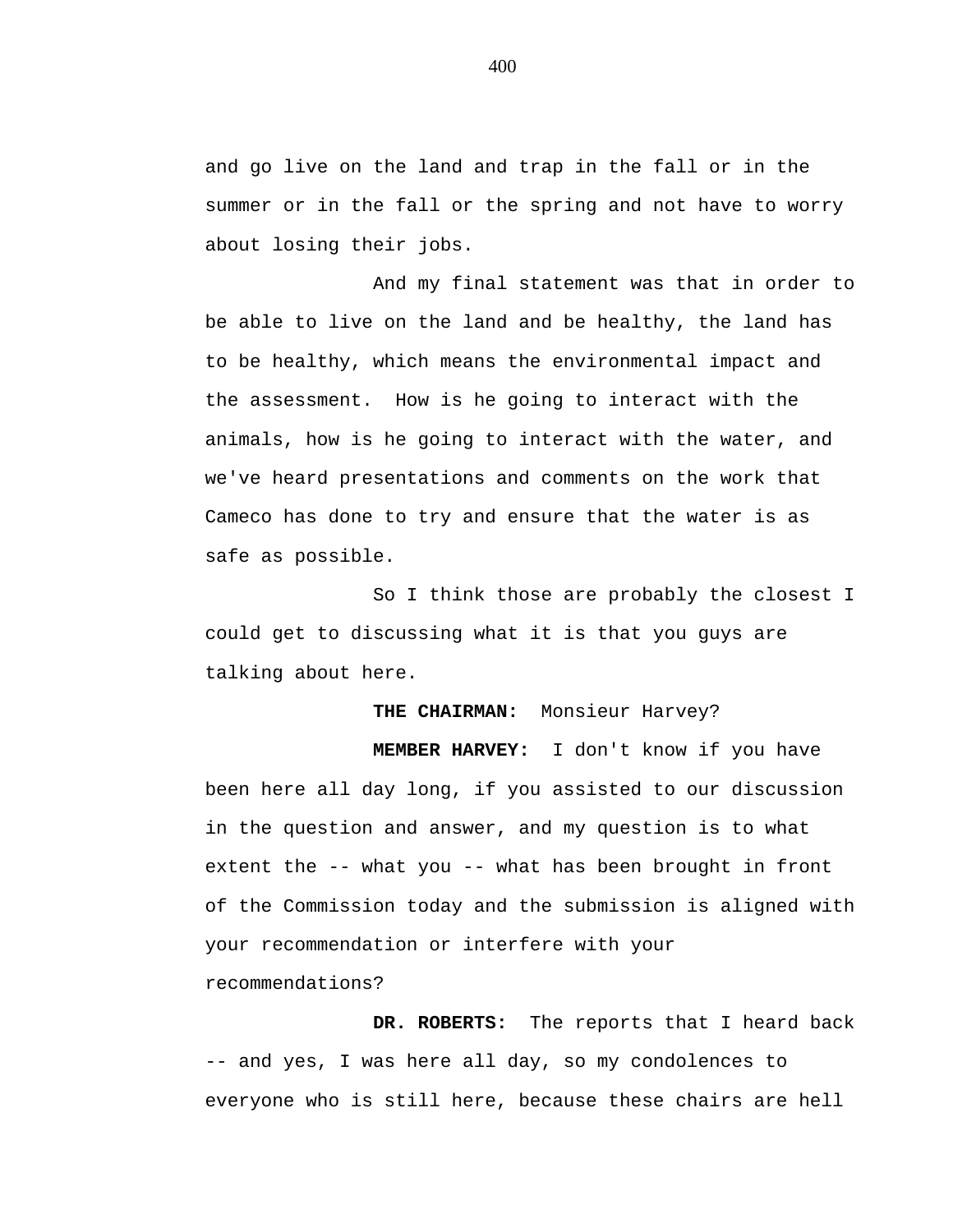on the back ---

## **(LAUGHTER/RIRES)**

**DR. ROBERTS:** --- is that the concerns with the environment, in order for the land to be healthy, is what I heard, and from my Chief, Chief Tammy, and also from PAGC, they talked about the economic impact, and that is also part of the health determinance and the social well-being.

And there are many components to what being healthy is all about. And in the current economy, for me to fly to my traditional trap line at Hickson Lake, a Turbo Otter costs \$1,300. So it actually costs more for me to fly 50 air miles from Otter Lake to Hickson Lake, than it is to fly from Saskatoon to Halifax, hell, even Saskatoon to Hawaii.

So, you know, it's the economic benefits, and in order to be able to afford for me to go to the trap line I need to have that financial base, I need to have that economic stability.

So those were some of the things that I heard in connection to some of the speakers.

And it's been a long day, and my brain's not working anymore. I'm sorry.

> **MR. WILLY:** Sean Willy, for the record. I just wanted to add some context to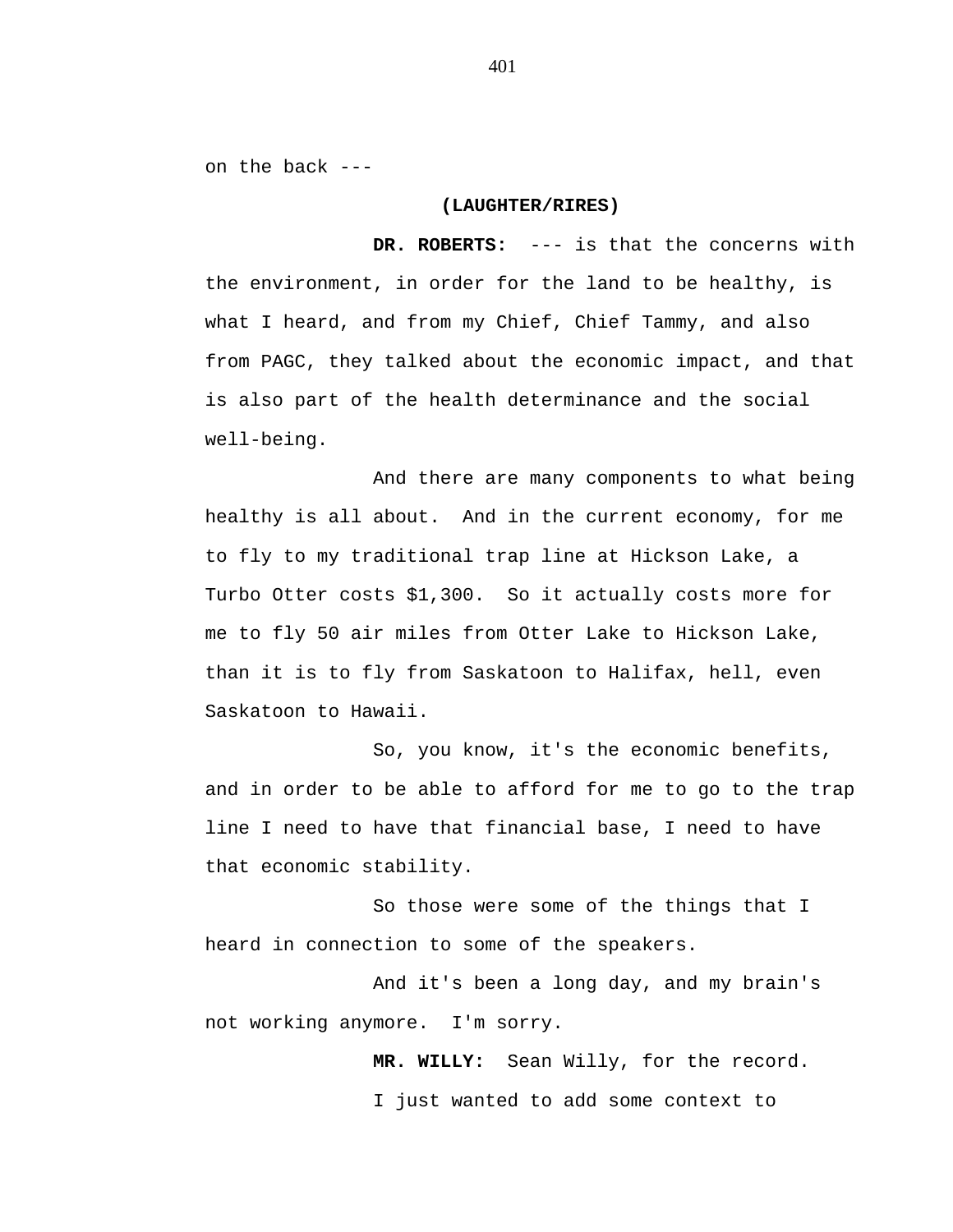Dr. Roberts' presentation and her question around extra time off to engage in cultural activities.

And that's the unique factor with our one-in-one and some contractors work a two week in, two week out schedule, coupled with the three week's holidays they get a year. And a lot of our northern workers do take time off to go on to the land during the spring seasons and utilizing the three week's holidays they get per year. So working on one-in-one, you work 26 weeks of the year, half the year, with your three week's holidays you work 23 weeks of the year.

So it really accentuates and allows, plus the wage that our employees are making, can accentuate the traditional activities because the price of gasoline hasn't gone down in 20 years. The price of weld aluminum boats hasn't gone down in 20 years. The price of .303 rifles hasn't gone done.

So just -- let me digress. A story we had, engaging our Australian Aboriginal friends, and during the uranium development, they had questions about can you keep your traditional activities in place while engaging in mine development. And the best story to tell that was in Northern Saskatchewan.

So two years ago, we flew 12 Aboriginal Australians from the middle of the desert to come up to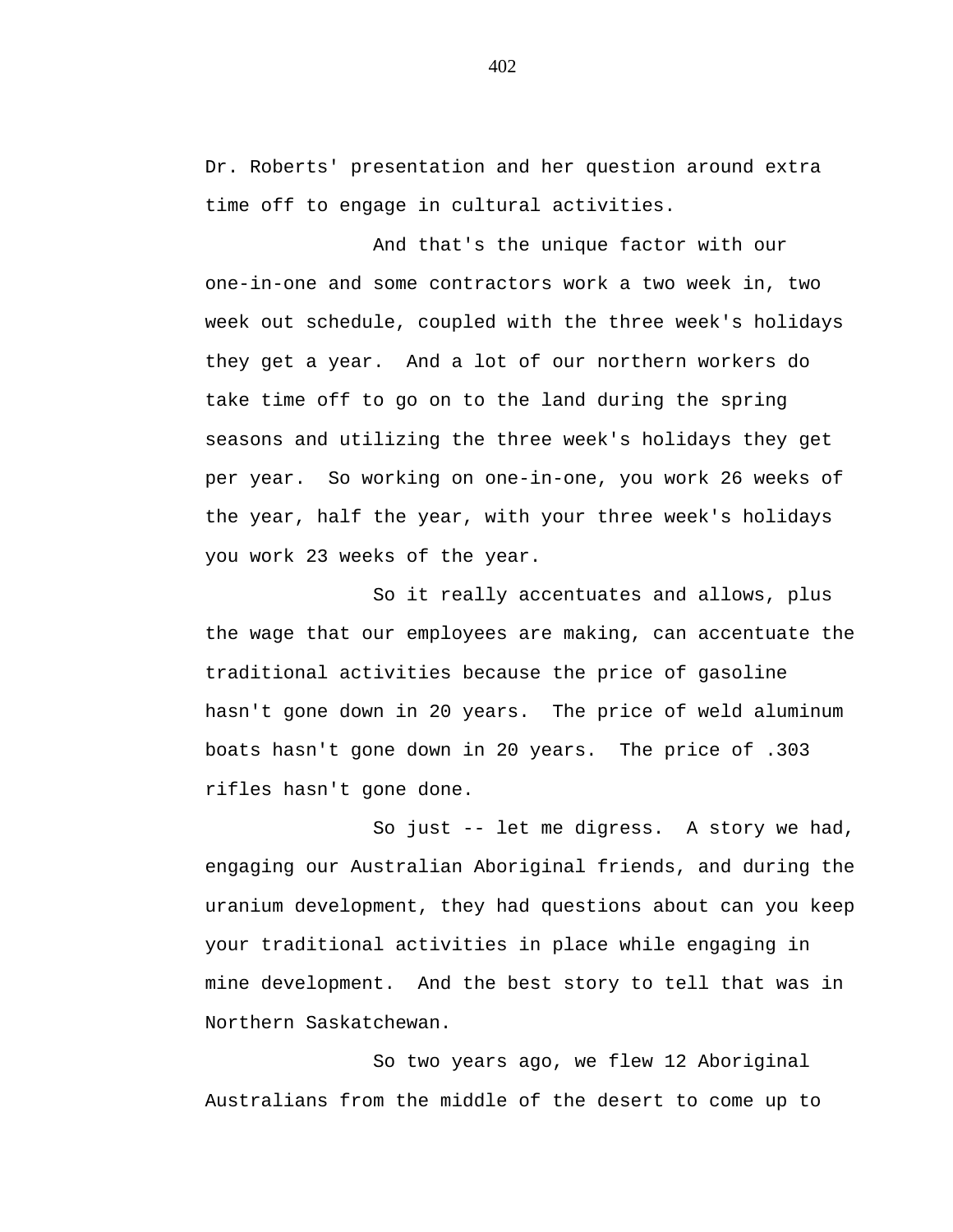Northern Saskatchewan, where they thought it was an ocean with islands, and they talked to community members and they realized that this balance can exist.

They saw that community workers who were engaged with the mining operations got to keep their traditional activities in place because they were supported by a wage-based economy, and they saw that these things were in balance and they felt a lot more comfortable moving ahead with their own progression in Australia.

So those opportunities do exist at our mining opportunities -- at our mining sites.

**THE CHAIRMAN:** Thank you.

Anybody else? Questions?

I have one. I'm fascinated by the medicine wheel, no beginning, nor an end, but how do you know if you're deficient in one of those quadrants?

**DR. ROBERTS:** That requires a lot of selfknowledge, and the -- one of the ways that I've heard breaking up the word dis-ease, is D-I-S and then E-A-S-E. So if you're not at ease with your body then you get sick. So the connection is, regardless of what it is that's going on in your life, sooner or later your body is going to show it. So that's where the -- being aware

of who you are, where you come from, what it means for you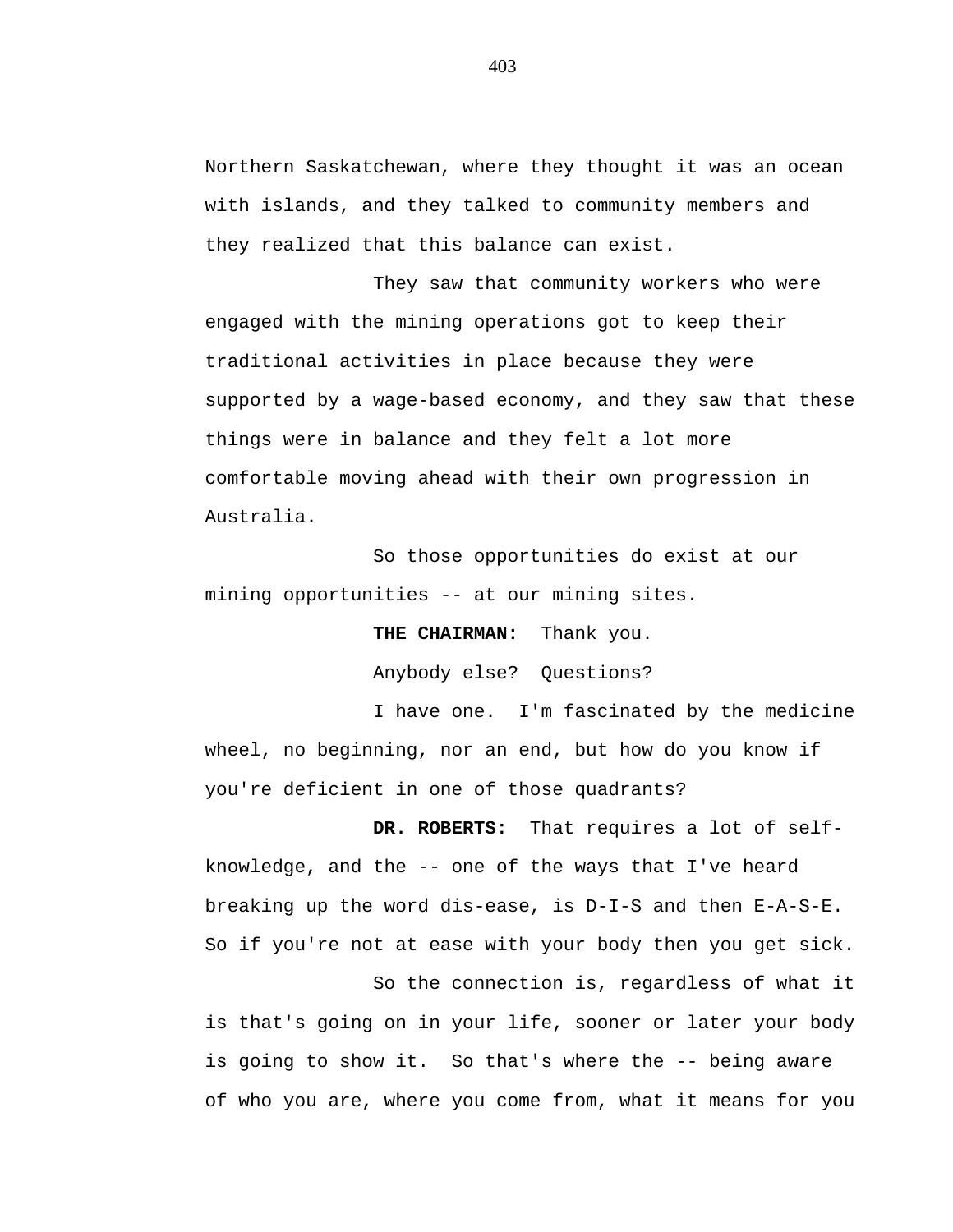to be healthy, is all an individual choice that we all need to work towards to be the best that we each can be.

**THE CHAIRMAN:** Thank you.

And my final remark is I would like to thank you for actually tapping into the participant funding program, we don't get a lot of interest from university and academia. There is some free money and I'm surprised that no more academics coming in and try to do some -- such research in this particular space. So thank you.

You have the final say.

**DR. ROBERTS:** (Speaking native language)

I am grateful for the opportunity to come and present to you, and the opportunity to write this report.

As I said, writing reports is easy, and being the odd duck, I have a PhD, and as of today I just purchased my trapper's license and I'm going to go live on the land for six weeks starting next week.

Thank you.

**THE CHAIRMAN:** Thank you.

I -- actually, you're not the last presenter, there's one after you who's been waiting patiently, I think.

And that is a presentation from a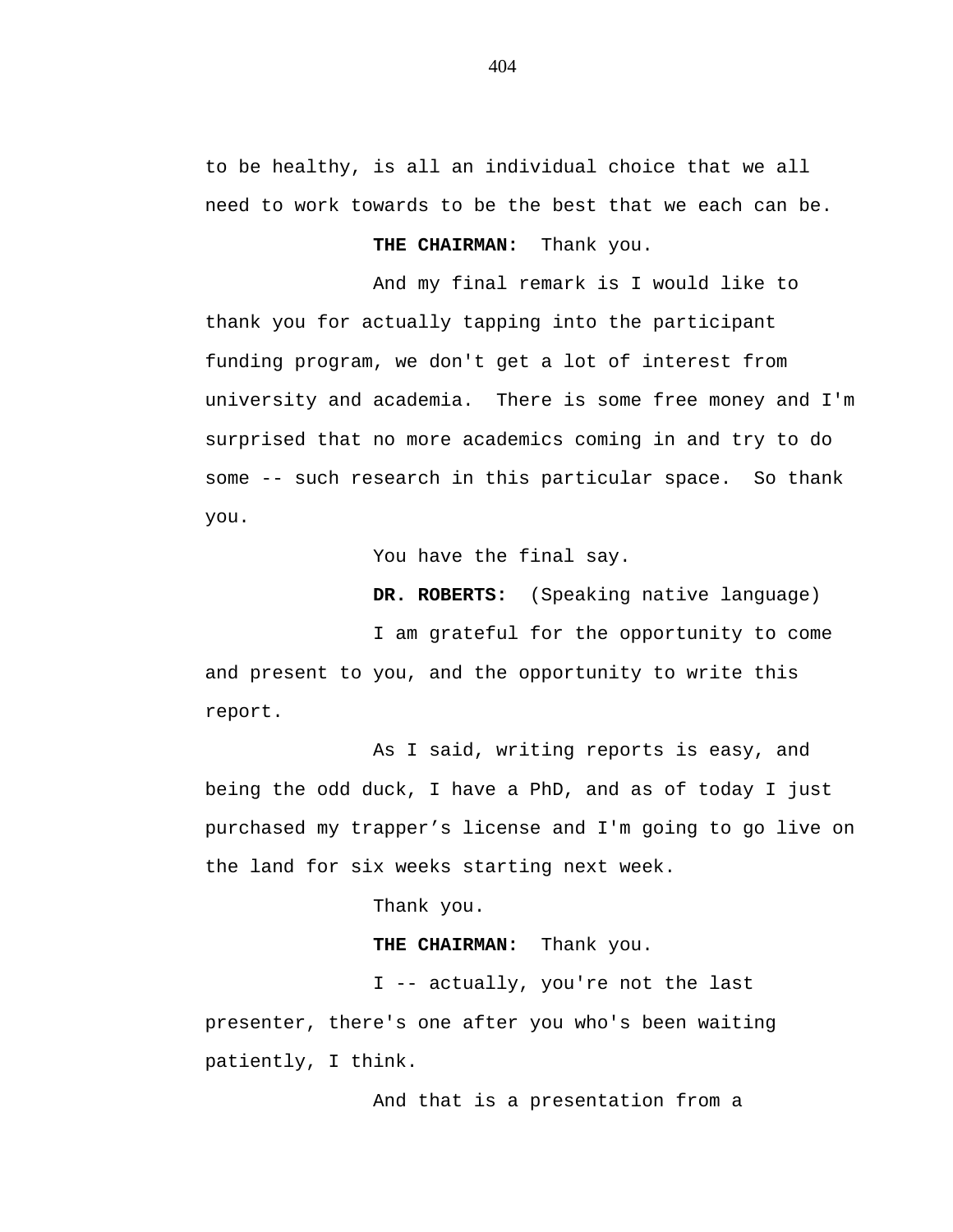Mr. Lawrence. As outlined in CMD 13-H13.10 and H14.9 and H15.8.

Mr. Lawrence, please proceed.

**13-H13.10 / 13-H14.9 / 13-H15.8 Oral Presentation by Mr. Steve Lawrence**

**MR. LAWRENCE:** Okay, thanks very much. The hour is getting late, and I appreciate you taking the time to hear me. I'll try and keep it short.

I want to confine my presentation to environmental monitoring and decommissioning of the tailings. My presentation is slightly different than my written presentation, so -- but it's along the same lines.

And my reference is more towards future generations and a longer timeline than some of the presentations we've been looking at right now.

But I'll begin with, when I look at the essence of the report on the tar sands monitoring by Shindler and Kelly in 2010, and the follow-up made to the government. The conclusion was that monitoring was not done in a scientific manner. The industries involved were doing due diligence. They were conducting the monitoring that was required of them, however, their approach was not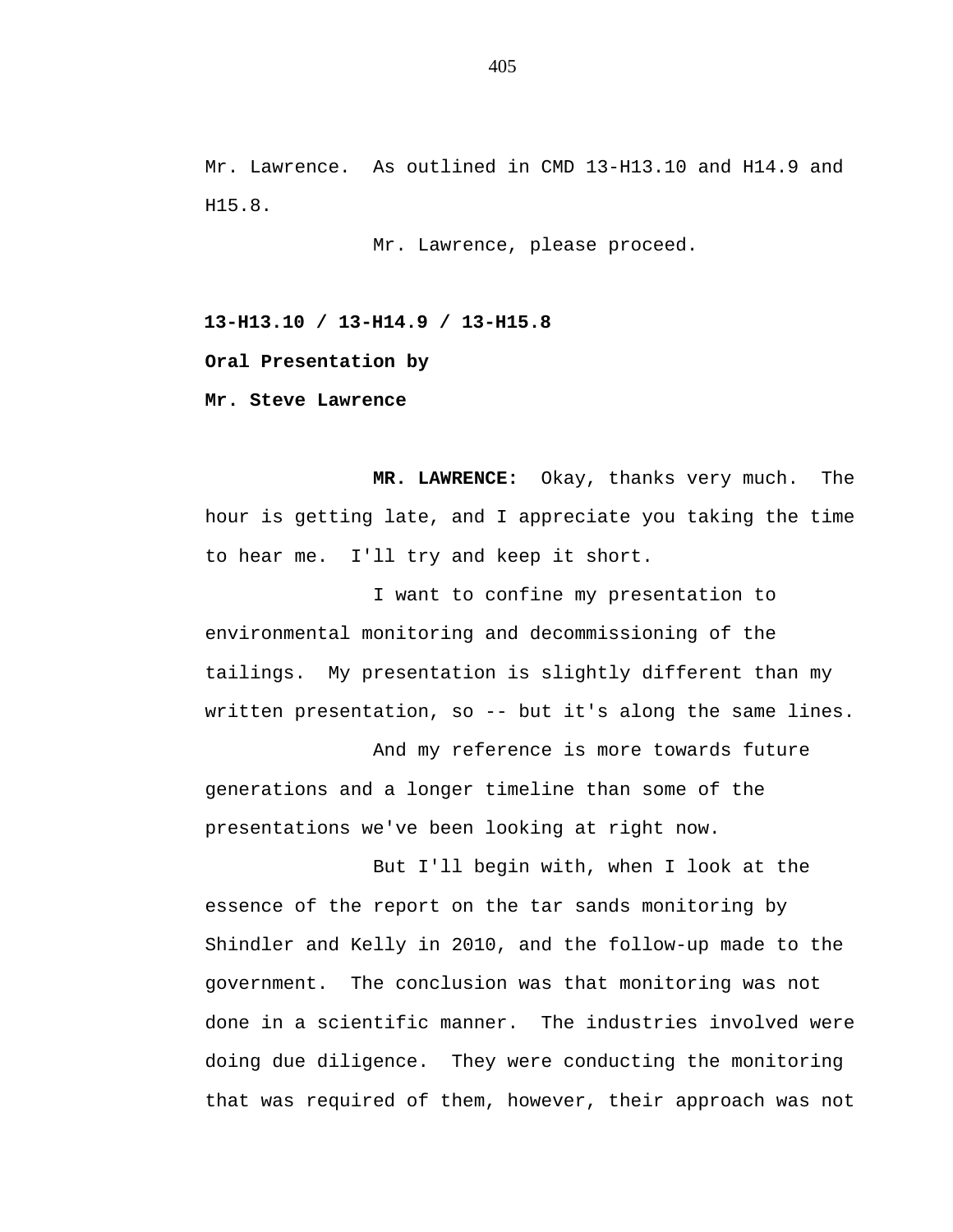very scientific in that they were not using predictive models to test out the effectiveness of the environmental management efforts.

As a result, both federal and provincial governments, as well as the major tar sands operations, were maintained -- maintained that their operations had no impact on the environment.

So I decided to consider what I knew about uranium mine operations. The Key Lake facilities are using the IS0 14001 model for their management plan. My understanding is that the 14000 ISO series is a series of programs from environmental management. The 14001 is the basic model which provides guidelines for measures that can be taken by a company but they don't necessarily have to be followed and which can be adapted to suit the needs of the operator.

It does not provide any assessment tools to evaluate or assess the performance of their management efforts.

When I look back at the Beak study which was conducted in Hidden Bay in 1985 by the Rabbit Lake mine in which utilized that ores had been collected since 1974 under the watchful eye of environmental departments of both the federal and provincial governments, there are at least four red flags that popped up. There is no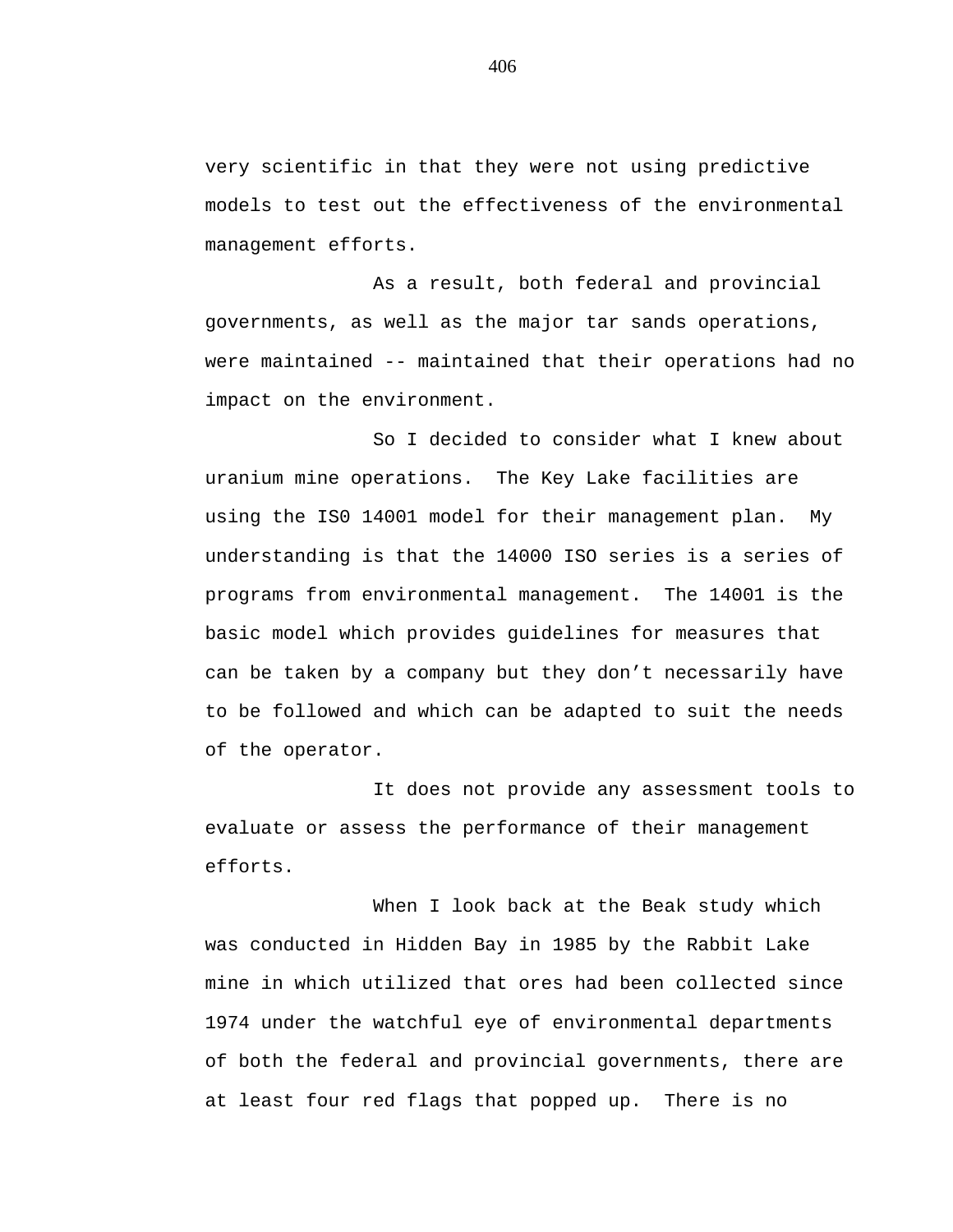consistency in how the data was collected or the way it was reported and many errors in sampling in analytic techniques were identified. Based on this they eliminated most of the anomalous data, both high and low.

To me, if I got some particular high levels in my data, that would be cause to go back immediately and redo the monitoring at that location to confirm the results. Also the fact that there were not more elevated readings should have been the concern because if the pollutants were not in Hidden Bay, the question that should have been asked, where are they and where should they have been looking to verify where they had gone?

Lake bottoms are very soft and mushy. The clam shell sampler used for grabbing up bottom sediment samples gushes water as it's brought to the surface and it would be difficult to define horizons when it is opened up to get a quality sample from a specific layer.

There are samplers now available that will take clean core samples that can be brought up intact without releasing the water so that reliable data can be measured from particular horizons. Based on the data available from, Beak concluded that they could see no discernable trends. Expansion went forward with the minings.

Moving forward to 2006, to prepare this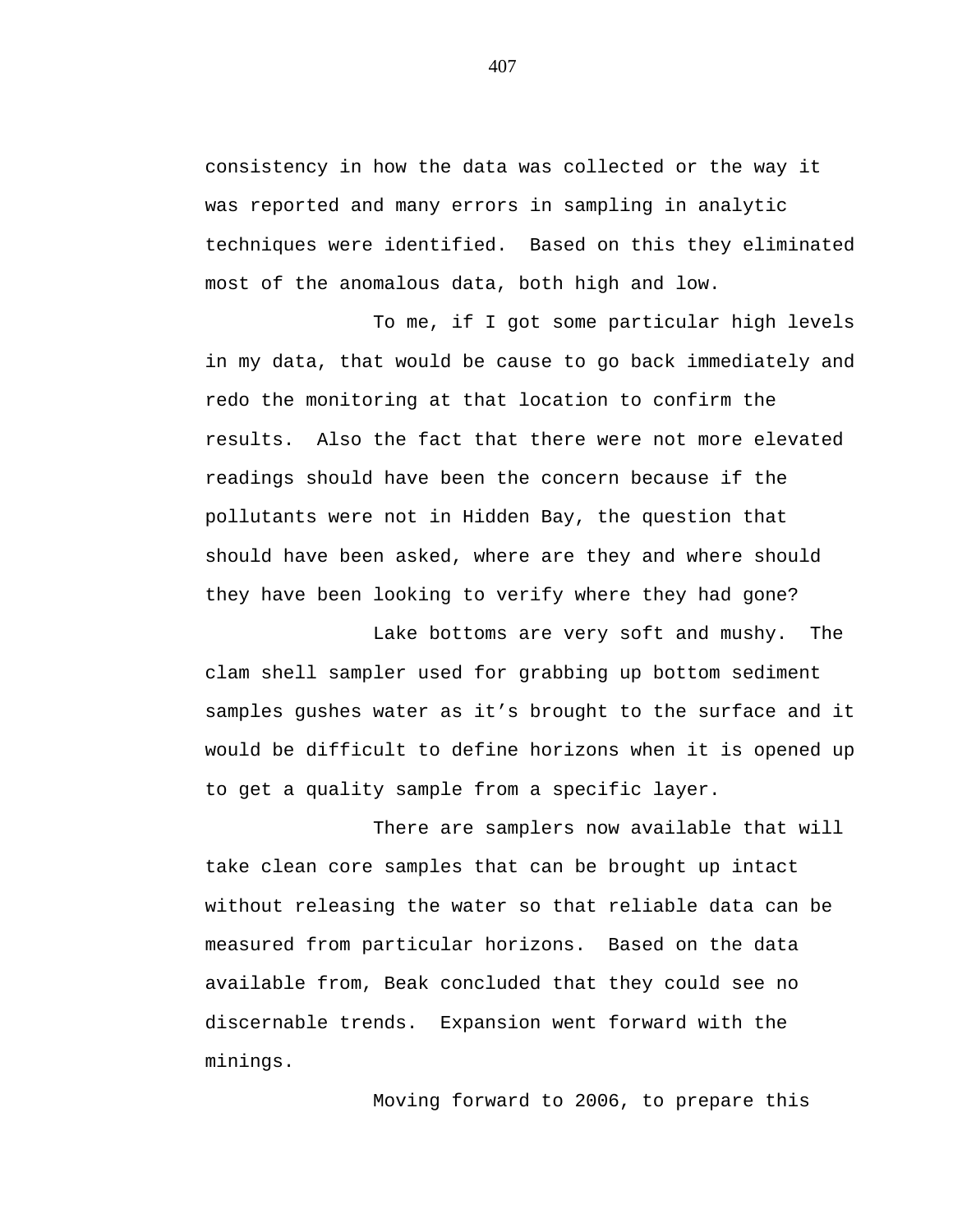oral presentation I was looking for some background info and I found some of my assumptions were wrong. I assumed that pretty much all of the uranium could be extracted at the mill but apparently at least five percent remains in the tailings. I also assumed that uranium was a heavy metal and it would settle out in the settling ponds before the mill waste -- before that effluent was released to the environment. That also seems to be not the case.

It is my understanding that once reintroduced, this uranium will have potential impacts on the environment for billions of years. In 2006 before mill water was released to the environment, it seemed - okay, in 2006 the CNSC found that uranium and uranium compounds were entering into the environment at uranium mine and milling operations in concentrations that may have immediate or long term effects on the environment and biodiversity.

At that time, the effluent being released into the environment at the Horseshoe facility at Rabbit Lake Operations averaged out at 1.7 metric tonnes per year. Also, molybdenum, selenium and likely many other elements. They were asked to clean up their effluent and in 2007 the CNSC added in their report the findings stated that Cameco had managed to cut the uranium released back to 238 kilograms, about 80 percent reduction.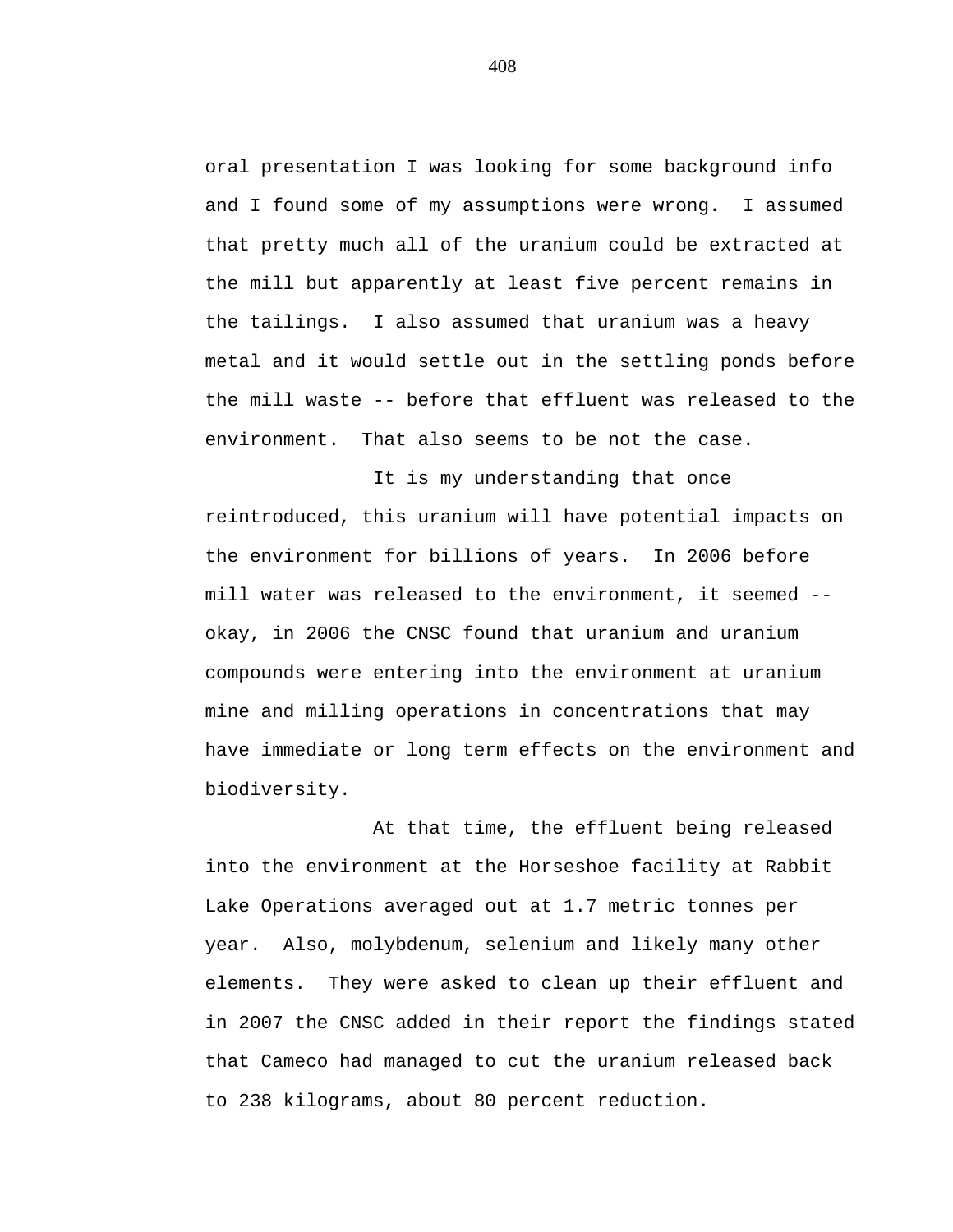Since 2006, the reduction of uranium has actually averaged out at about 61 percent according to Cameco. This means that over 16 years, about 20 metric tonnes of uranium, as well as quantities of other elements have passed into the environment at this one location. If this had been a one-time release event there would be hell to pay for this. As it is, I think this is a lot and if Cameco cannot account for where it went, that's a problem.

It also concerns me that this much was being passed in the receiving environments and no concerns were being raised. We can collect a lot of data but if it's not analyzed and no concerns are raised, what's the point?

If they have not done it already, they need to do a mass balance analysis using sediment sampling to see if the amount of these materials entering the receiving body is remaining there or is moving on. If it is not there, they need to revise their model to confirm what actually -- where exactly it ended up. They may also want to extend that into more distant timelines to see where that stuff will go in the future as geological processes take further erosional activity.

I'm assuming that they are monitoring the runoff from the waste and the ore piles and the leach from the tailings and I think they should be measuring total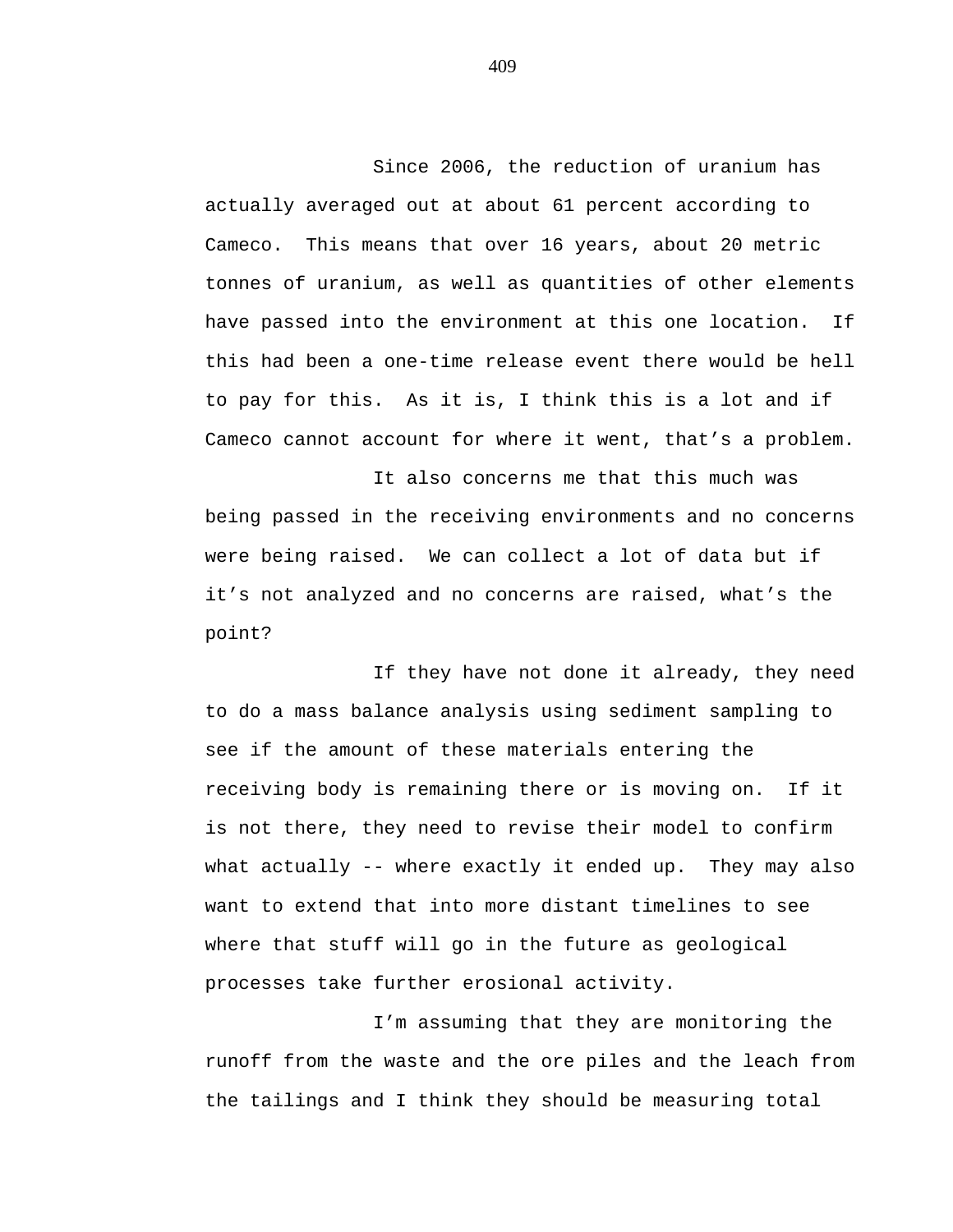load into the environment and not using surface water objectives which measure concentrations. Concentrations depend on the volume of water and in the case of radioactive elements may not be a good measure of impact on the environment. Dilution spreads the effects over a wider area.

If the monitoring of emissions into the air and water are accurate, we will know the load onto the environment and we should be able to predict the impacts. If the impacts are other than those expected, their models need correcting.

For instance, I have heard stories that animal life is much scarcer in the regions surrounding the mines or that northern pike eggs have been found deformed around Key Lake or the caribou no longer migrate down to Wollaston Lake area are much below the territorial border for that matter. If this is true, then what efforts have been made to determine the cause? Is it mortality from some cause from the mine or is it the mine activities or is it something else entirely?

So we need to look at the pathways for radionuclides and heavy metals, air surface water, groundwater, vegetation, effects due to ingestion by humans, wildlife and fish, public health, epidemiological studies of all miners present, past and future and I would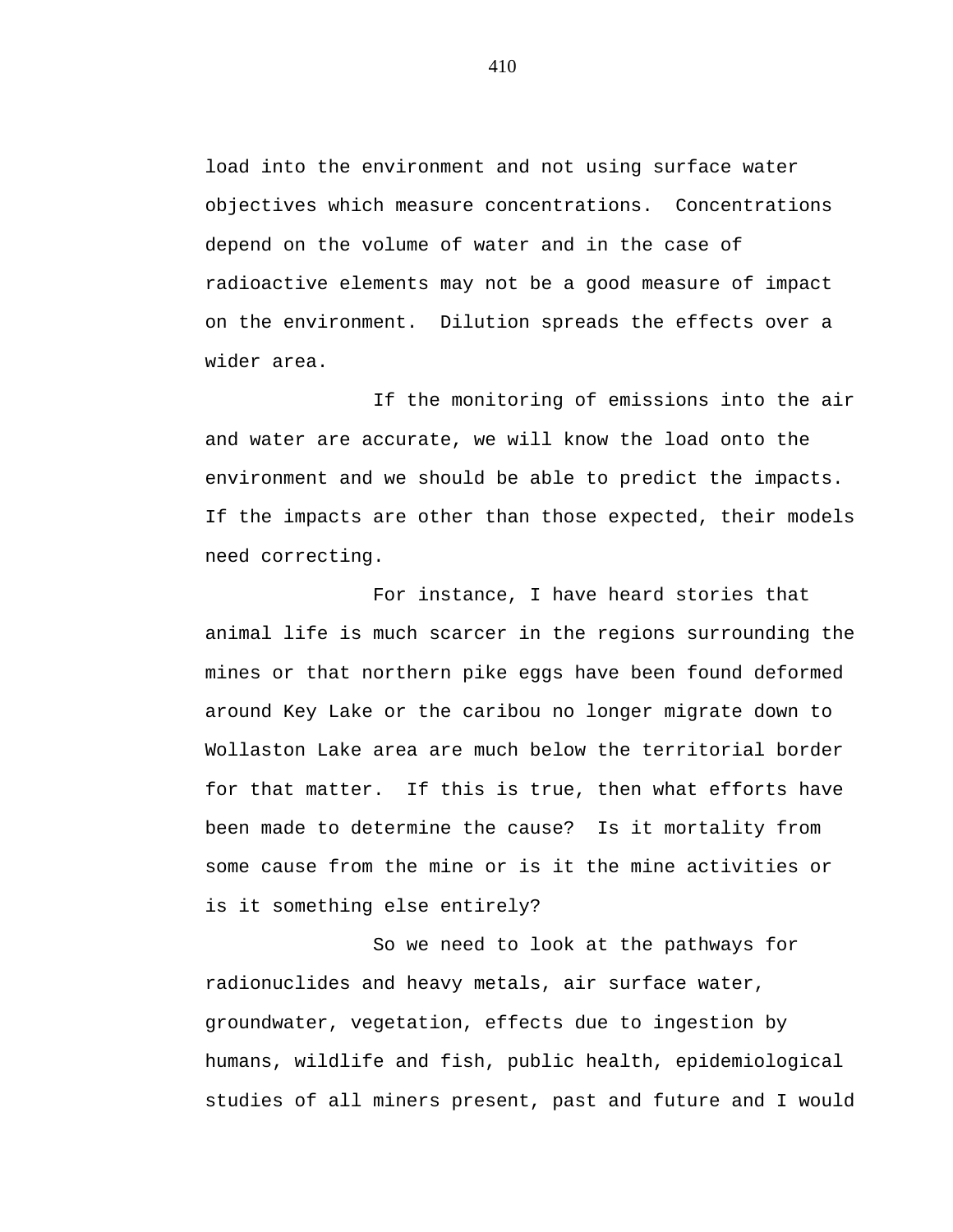suggest based on the discussions going on today that we should probably be looking at a lot of the population up north as well. But we should be looking at all the physical and chemical linkages to help determine aerial extent frequency duration and certainty of predictions.

And finally to me, what is even more important than what is going on in the present, although the accuracy of our predictions now reflect our predictions for the future, it's the fate of our tailings. To me the big difference between the quality of the material and the mill tailings and those from waste reactor is our mill tailings are not as radioactively hot or excited. They both contain long-lived toxic radioactive material. The tailings are going to have to be monitored in perpetuity and that was declared by the 1997 report by the joint federal/provincial panel on mine development in northern Saskatchewan that was concerning cumulative effects on operating mines as well as considerations for the Midwest and Cigar Lake mines.

The difference in the way we propose to handle them is nuclear waste management organization wants to bury the nuclear waste deep underground where hopefully they will never be able to find their way back into the environment. The mines want to leave the very fine more chemically mobile mill waste on the surface where they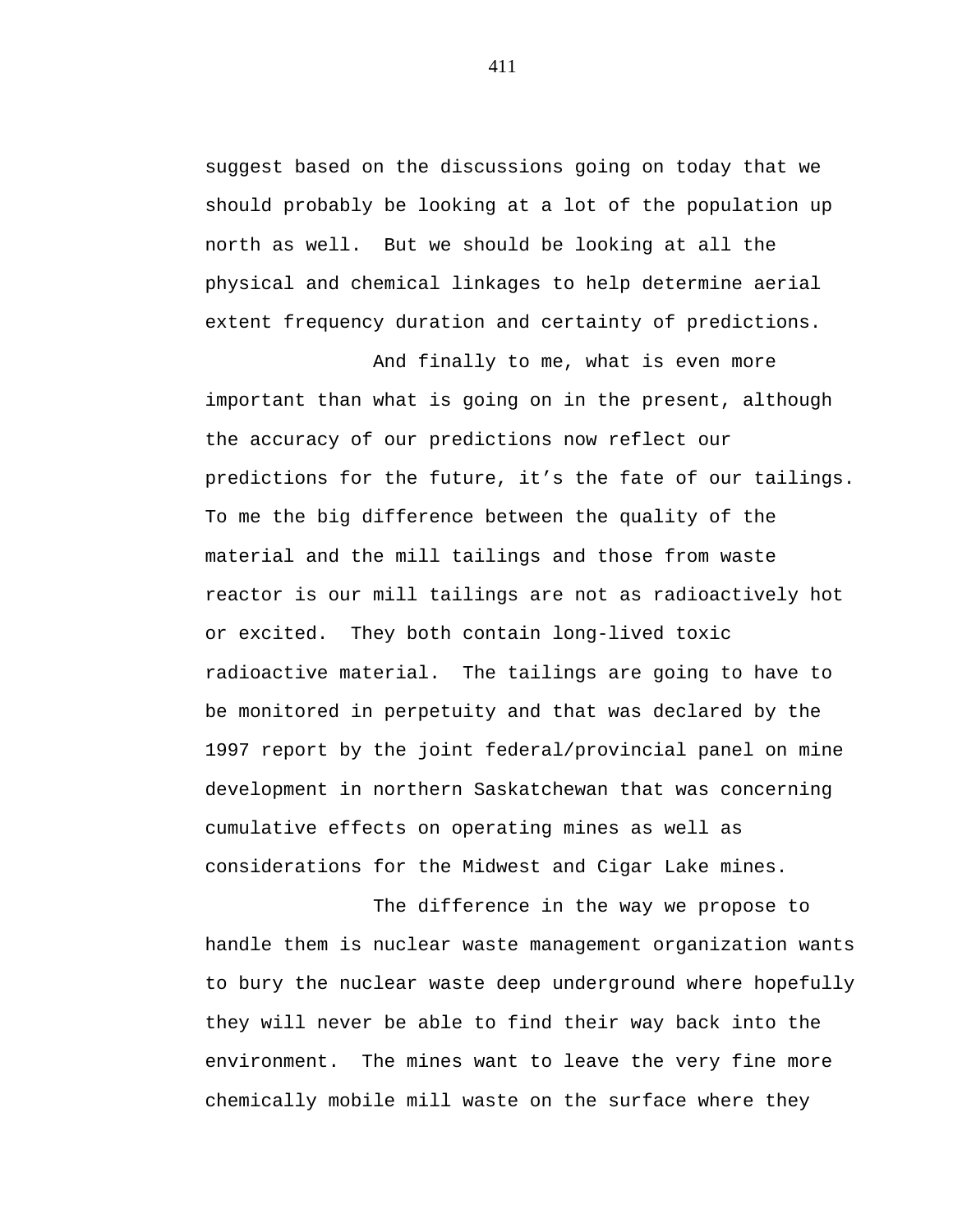will certainly be exposed to the environment.

La Ronge is built on bedrock of the Canadian Shield. We know that it was once a mountain range so we know that the bedrock gets worn down by weather and carried away. Probably disposing of the mill waste in the surface tailing area is the most economical, efficient and safest way to handle the waste in the short term but over the long term I think it's a recipe for disaster and what we're doing is just delaying the release of all of this material into the environment around the mines.

Yes, in short term we can design the capping and tailings to drain away from the tailings but I don't know what Cameco's vision of the tailings area is. But my vision, best case scenario, even if we manage the tailings and maintain them for hundreds or thousands of years, is we would find bedrock around them worn away and be forced to move the tailings to another site to forestall the ultimate destruction by erosion of the tailings facility.

Remember the tailings still contain about 85 percent of the radioactive material that were in the ore body but we didn't want. They also contain about five to ten percent of the uranium still, which could not be separated from the ore.

It concerns me that when developing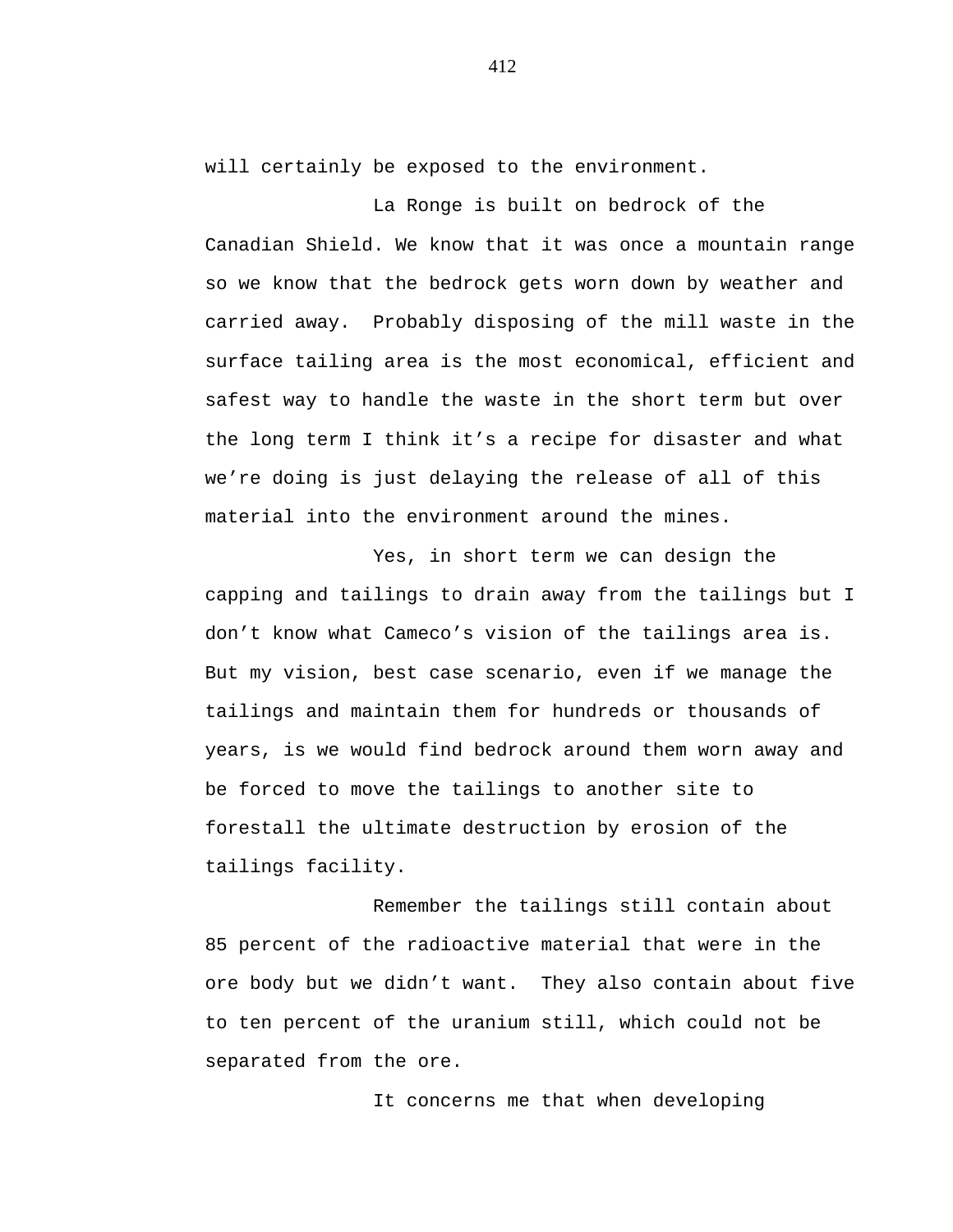operations go forward without proper foresight and the anticipated expansion of tar sands operations will bring increased levels of acid rain that will acidify large areas of lakes and forests in Northern Saskatchewan.

So in conjunction with what Rose was just saying, that's a major concern. But when you look at the mill waste that's being released also, that's going to impact generations much farther into the future even.

So anyway, I really don't think that the future generations deserve to have this stuff released if we're not sure what the pathways are into the far distant future.

Thank you.

**THE CHAIRMAN:** Thank you.

You raised some interesting questions. Who wants to go first? Everybody must be getting tired.

**MR. LAWRENCE:** I can't blame them.

**THE CHAIRMAN:** Well, let me start.

First of all, would you or Cameco like to comment on some of the issues associated with the Horseshoe uranium release, what is the pathway? How do you measure the receiving environment? Just reconfirm or try to explain and deal with some of the issues that have been raised?

**MR. MOONEY:** Sure. It's Liam Mooney, for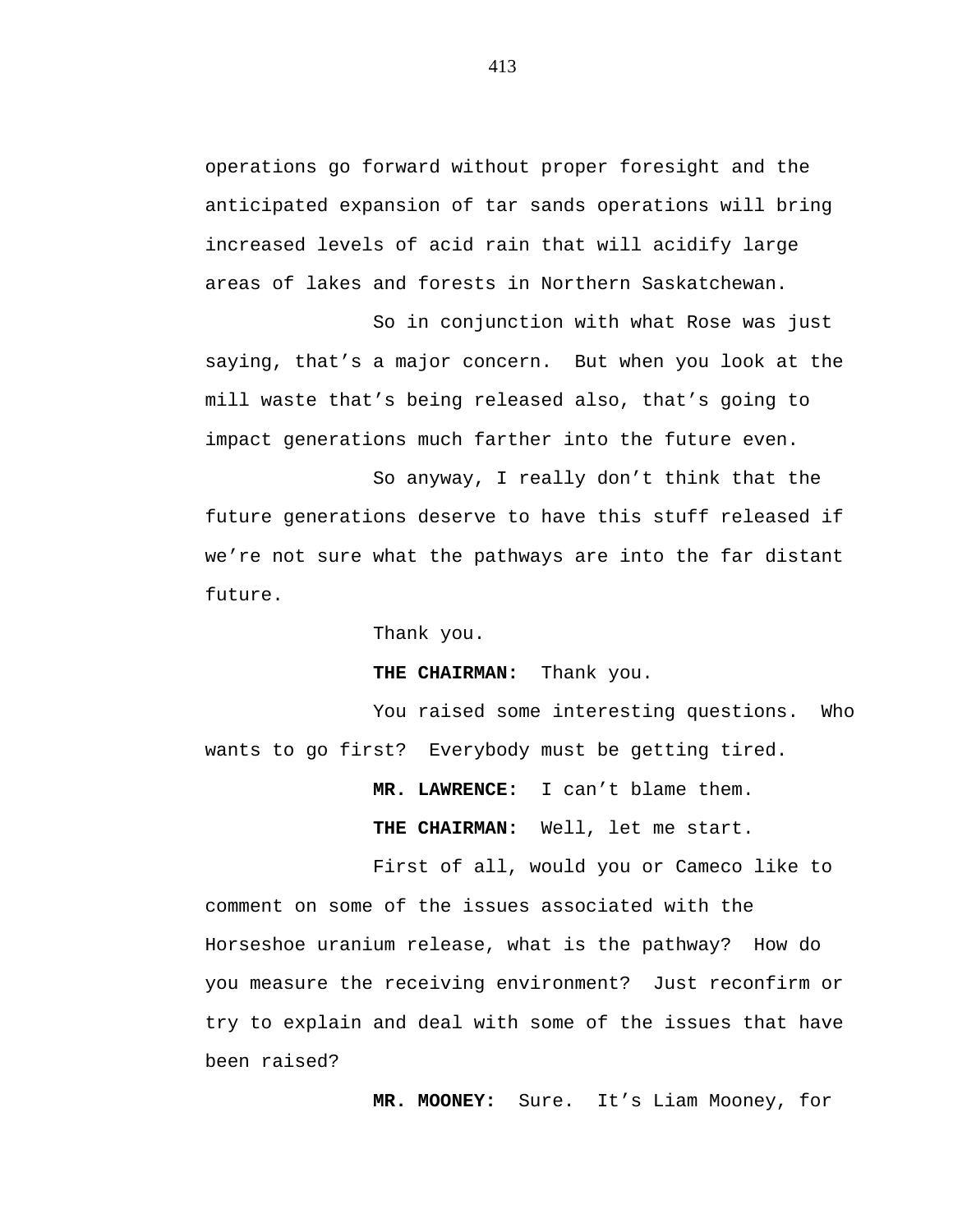the record.

And I'm going to ask Kent England to touch on our ecological risk assessment and human health risk assessments that are undertaken in relation to our operation and with respect to the ecological risk assessments, the regular updates of those.

I think it's important to, in the comparison, to understand the role that the metal mine effluent regulations play in the current regulatory regime. There, we have a very set parameters that involve environmental effects monitoring and a detailed plan that is reviewed by a technical advisory panel that includes representations from the CNSC, Environment Canada and the Province.

But with that, I'll hand it over to Kent on the description of our ecological risk assessment work.

**MR. ENGLAND:** Thank you, Liam.

I guess first I'll start with the monitoring programs. There's extensive monitoring programs. You mentioned the Ekman dredge versus the Tek Ops core. Tek Ops core is what's used now. We can get those finer sediment layers that you were discussing. That was started to be used in about '98. So I would agree with you on the Ekman dredge. So I'll start with that.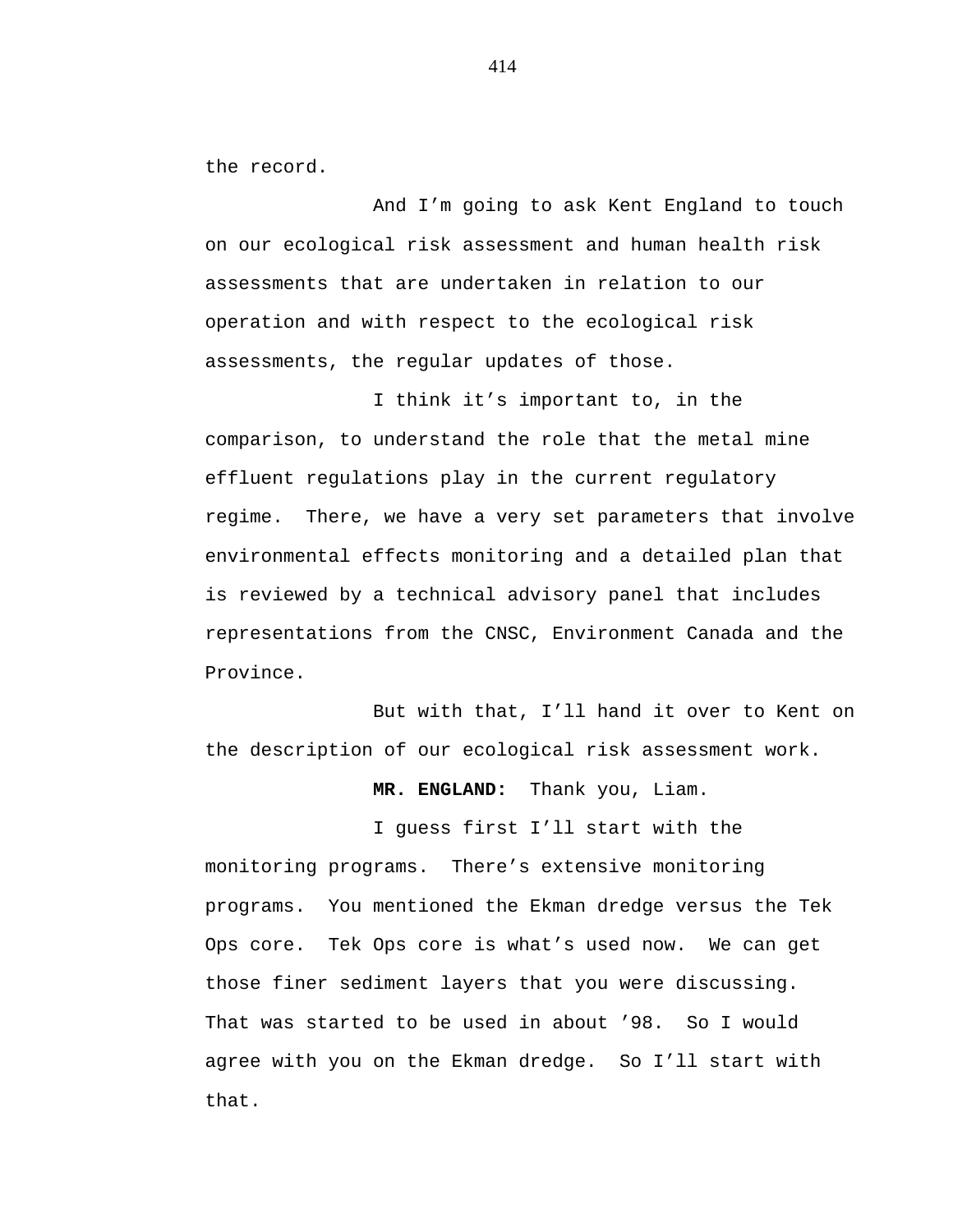And then you had also mentioned more regional type programs. We have Kevin McCullum here from the Province that could talk to the Boreal Watershed Initiative. That starts at the west side of the Province and works its way across. So maybe at the end we can discuss that.

But I guess to begin with, as we discussed, we have extensive monitoring programs with the Horseshoe Creek drainage. We do sediment to fish, benthics. We also use specialty programs that look at furbearers, avian studies, and all that feeds into site-specific, I guess, body counts or body loads of benthics, like the bugs, and all that feeds into a site-specific model that's built for the human health risk assessment and the ecological risk assessment.

So all that is – we do have scientific models. I'd say they're some of the best in the world. We're required to have these models and we're required to review them on an ongoing basis.

**THE CHAIRMAN:** Staff, you want to answer some of the – at least criticism maybe in the methodology, the historical methodology and what's different about today?

And he did mention this mass balance, so you know where everything is. I wonder if you want to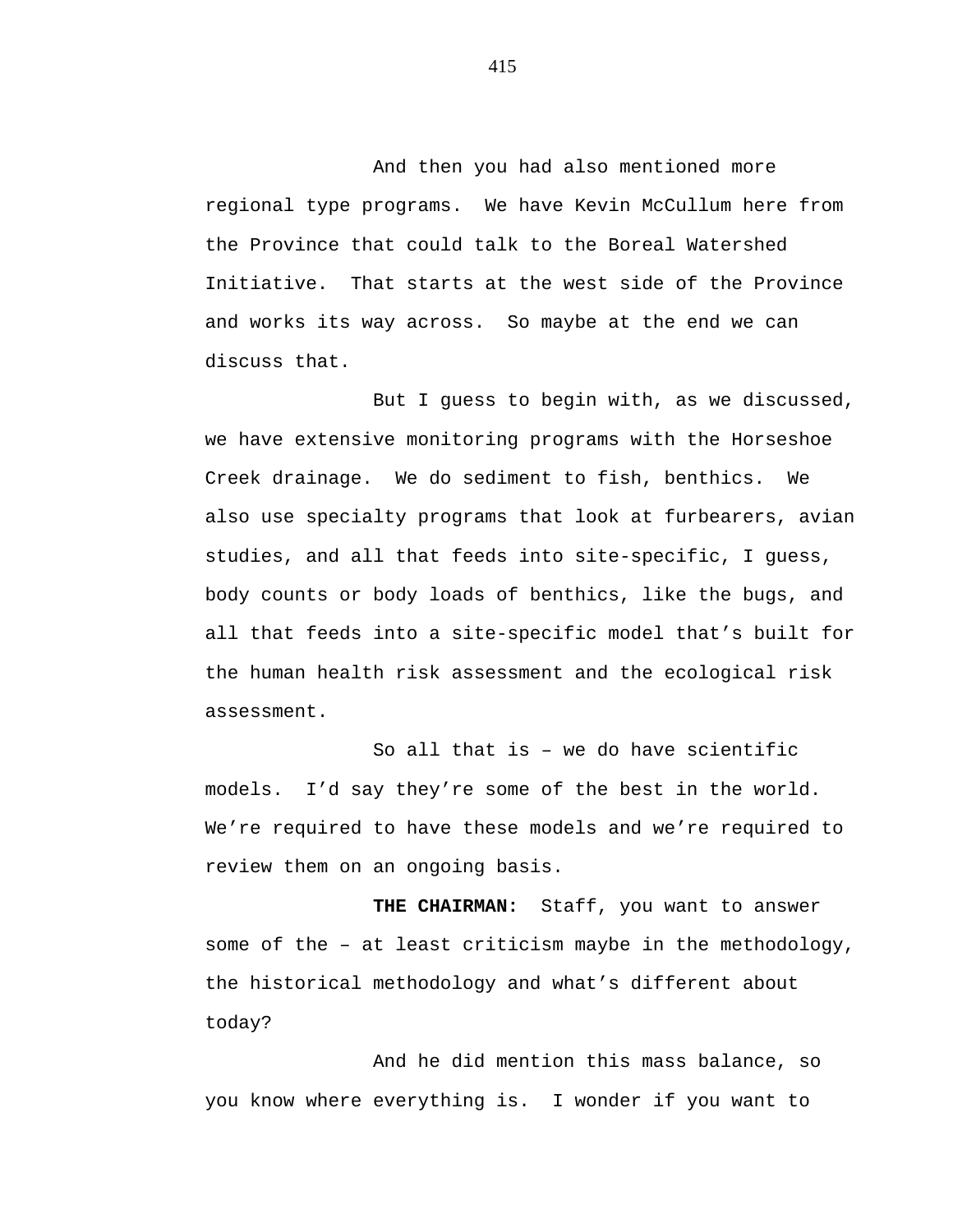comment on that?

**MR. McKEE:** Malcolm McKee with the Directorate of Environment and Radiation Protection and Assessment.

Mr. Lawrence brought up some very important points that I'd like to address. First of all, with the mention of the environmental management system and the ISO-1401 certification. When the NSCA, *Nuclear Safety and Control Act* came into force in 2000, we received, actually, a new mandate. For the first time, the nuclear regulator in Canada had a specific mandate for the protection of environment, and not just human health, and for the protection of environment with respect to not only nuclear substances but hazardous substances.

At that time, we essentially had a clear slate on how we were going to develop this framework. One of the first steps was we were looking at having to have an integrated program of environmental protection that managed all of your elements, your monitoring programs.

A monitoring program should not be just a collection and report system. You have to be looking at your data, analyzing your data and responding to your data.

That's why we were uncomfortable with just allowing companies to be ISO-certified, because as was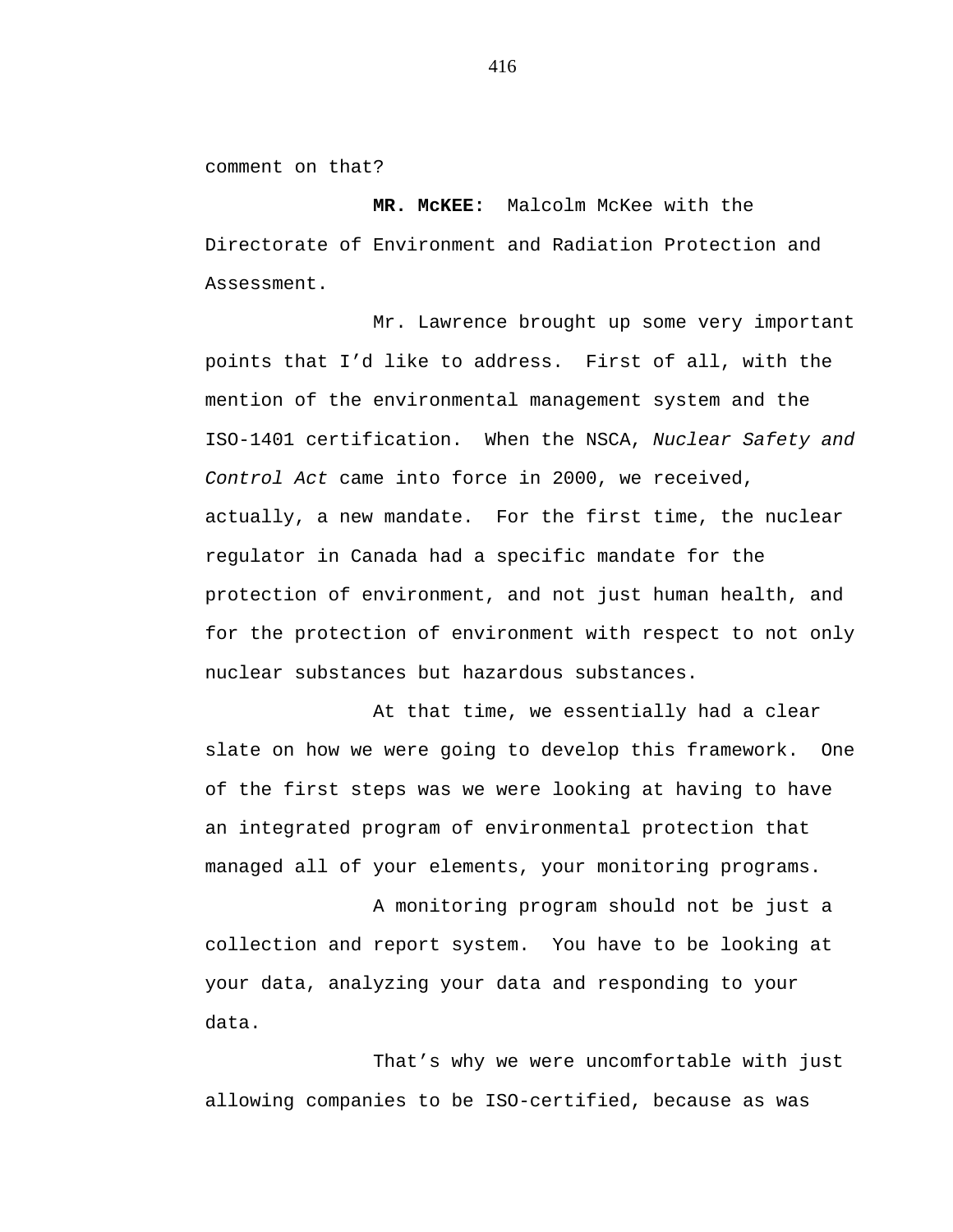mentioned, an ISO certification program says you identify what you do, then you plot out what you do to make sure you're doing what you said you would do. But is what you do correct?

And the first step was -- and the most important element of an environmental management system is the identification of your significant aspects.

We started with saying, "If your EMS does not link your significant aspects to your environmental risk assessment, then it's not doing the job."

So since we had the benefit of nuclear facilities, all nuclear facilities triggering CEAA, they would have to do environmental impact assessments. We chose it as the core tool for environmental regulation to be the environmental impact assessment, and within the environmental impact assessment is your human health risk assessment and your ecological risk assessment.

We developed an approach where the models and the predictive models from your human health and your ecological risk assessment were then to be used to design our monitoring program. Your monitoring program was then to collect the data you needed to test your predictions, and then your data was to be put back into your models for assessment of whether those predictions were accurate or not.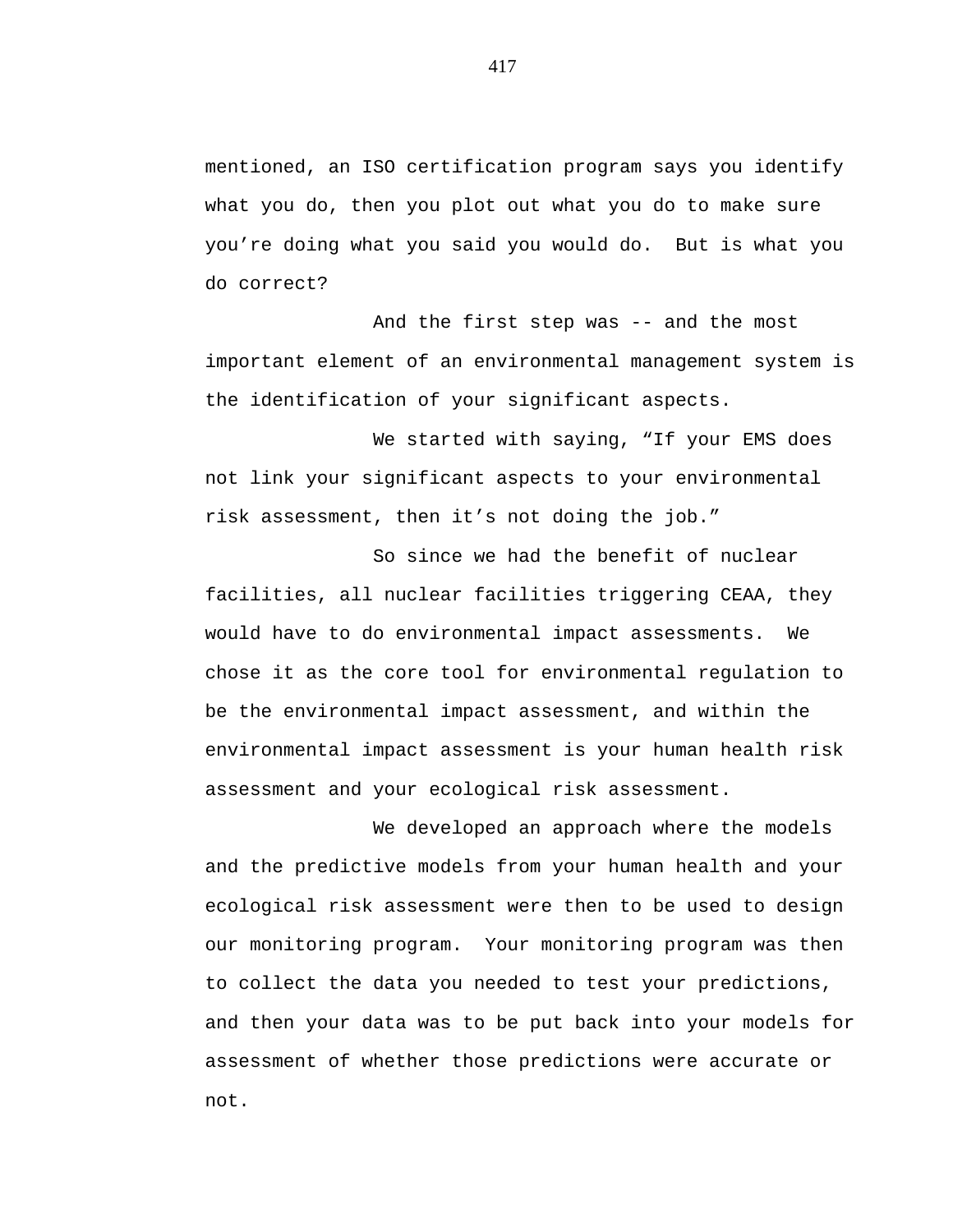That's how we ended up finding – that's how we've ended up identifying and responding in an adaptive risk management approach to non-traditional contaminants that most other mine sites were not investigating or even monitoring, for example, selenium, which is now being looked at being added to the metal mining effluent regulations because it's showing up in other mines as well.

That's been the framework we were moving towards. We're now proud to be able to say that we've been moving towards that and evolving that framework, but now we have it documented. So in the last three years, we've come out with three Canadian Standards Association documents in the environmental protection series all focused around using your human health and ecological risk assessment to design in a cyclical manner and a responsible manner your monitoring program and your environmental protection program.

So we now have the series of N288.6 which is the environmental risk assessment. It provides guidance and a framework for licensees on how to do a properly designed risk assessment, how to interpret it.

N288.5, Effluent Monitoring Program, which again is supposed to be making sure that you're identifying the elements in your effluent that require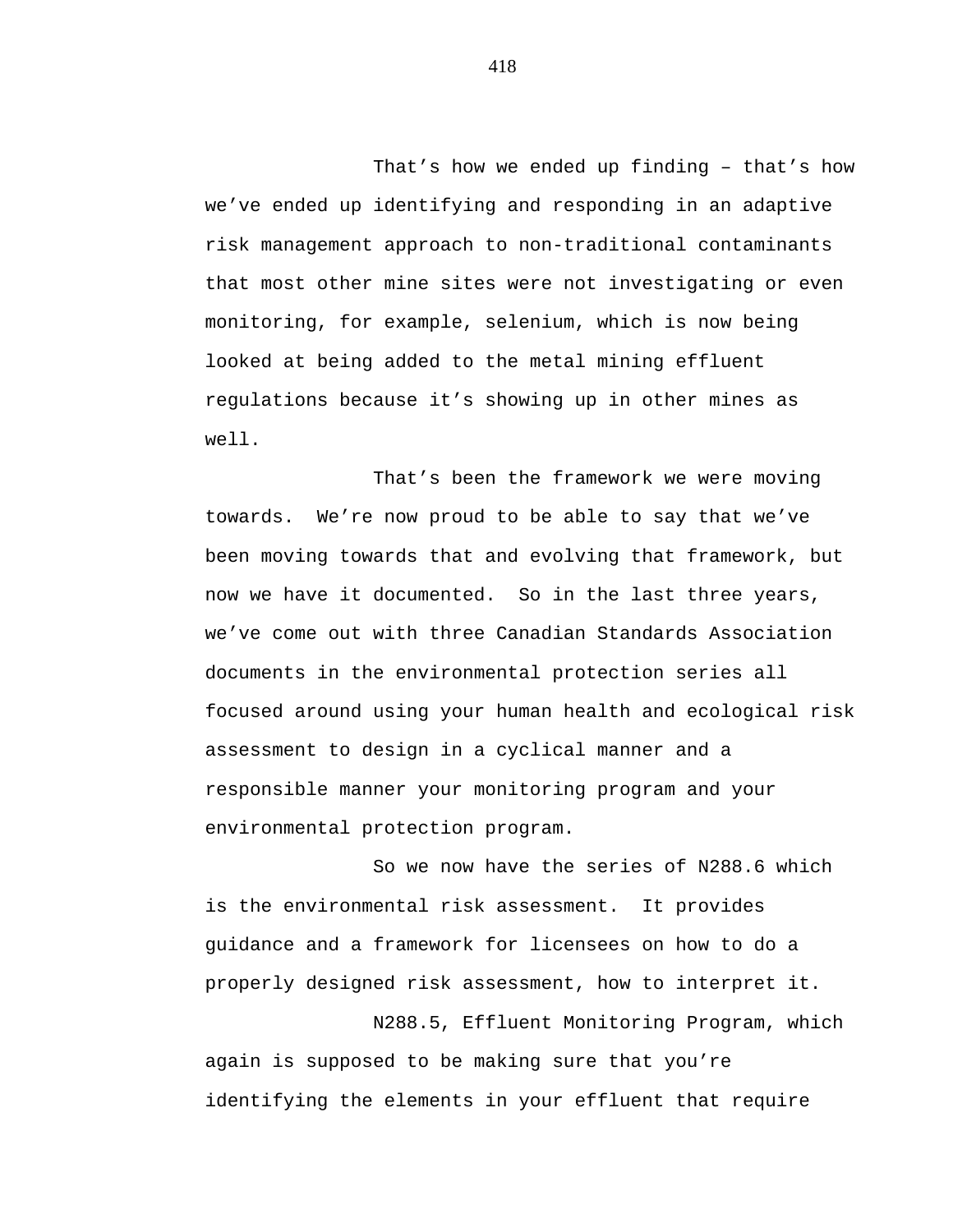monitoring, not just because your licence tells you to monitor it, but also because your risk assessment tells you you need to monitor it.

N288.4, environmental monitoring programs, how to use your risk assessment to design your monitoring program and feed it back into your risk assessment.

Now, with this full package and part of N288.6, your environmental risk assessment is a requirement now within that CSA standard to actually reinform and redo your ecological and your human health risk assessment within a minimum of a five-year cycle.

And with the implementation of these documents providing more technical and a more structured framework that will fit into the SOE process that has always been going – that has been used at the sites since the FEARO Panel Review recommendations. We're now going to move another step forward where the status of the environment document and reporting proved a very useful tool to make sure we were staying focused, but it tended to be more of a qualitative tool.

Whereas now with the series of indicated standards and guidance documents on how to do this whole framework integrated, it will shift the status of the environment reporting into a more qualitative and technically scientifically defensible approach for helping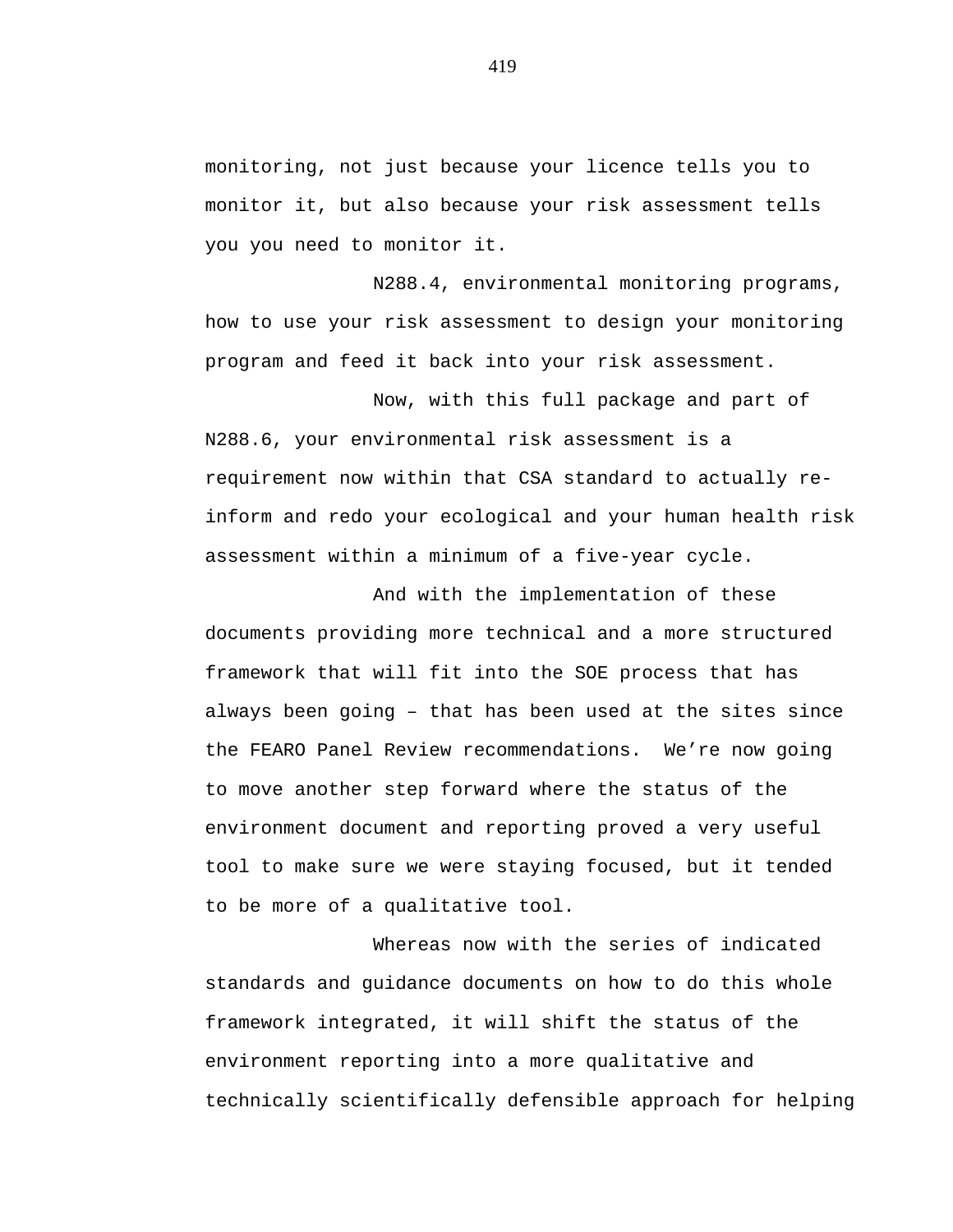people make the right risk management decisions within their environmental protection programs.

**THE CHAIRMAN:** Mr. Lawrence, did that make you feel better?

**MR. LAWRENCE:** Say again, please? **THE CHAIRMAN:** Did you get some comfort from that explanation?

**MR. LAWRENCE:** Partially. I guess part of my problem is we've got 20 metric tonnes of uranium sitting in Horseshoe Bay or wherever that – I forget the name of the pond there – and that pond is not going to be there 200,000 years. Now all that 20 metric tonnes is going to be somewhere else.

**THE CHAIRMAN:** Cameco or staff, you want to react to that?

**MR. MOONEY:** It's Liam Mooney, for the record. Perhaps I'll ask Kent England to give a bit more context. But I think the overarching pieces touched on in the discussion around those ecological risk assessments and that with those, along with Cameco meeting all of our regulatory requirements and our discharge, we're confident that we remain true to our commitment about protecting the environment as well as the health and safety of the public and our workers.

**MR. ENGLAND:** Kent England, for the record.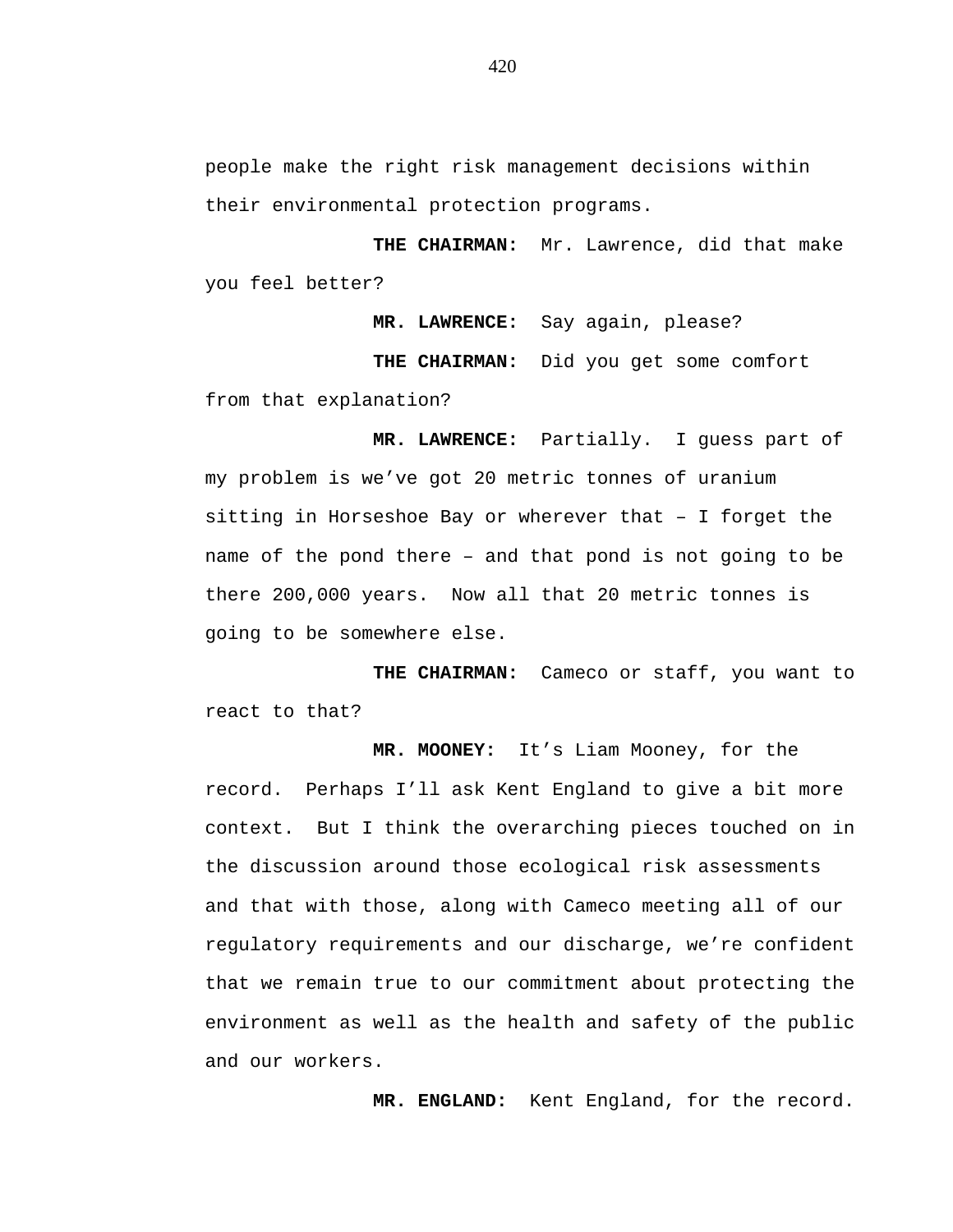I guess I'll go back to the last wandering cycle here where we've seen, with the recent improvements over the licensing period -- before licensing period, sorry, we've seen a three-fold decrease, actually, in the uranium values in Horseshoe Pond.

I think it is important to take it back to the main receptor. Hidden Bay was protected before. With these improvements, we are even more confident that Hidden Bay will be protected in the future.

**THE CHAIRMAN:** Can somebody give a straight answer to the question are they -- all the cumulative over the years, uranium, the deposit, does it now cause measurable exceedance or concern in the receiving environment? Staff?

**MR. McKEE:** Malcolm McKee. One of the main, as Mr. Lawrence said, one of the main drivers on the action and the licence condition placed by the Commission on the Rabbit Lake mine site was the determination that the level of releases of uranium was causing an unreasonable risk to the environment. And that's why the licence condition was placed in treatment. Substantial treatment and reduction was required.

**THE CHAIRMAN:** I know, but what about the stock? You're talking about the incremental coming in every year. What about the whole stock that was there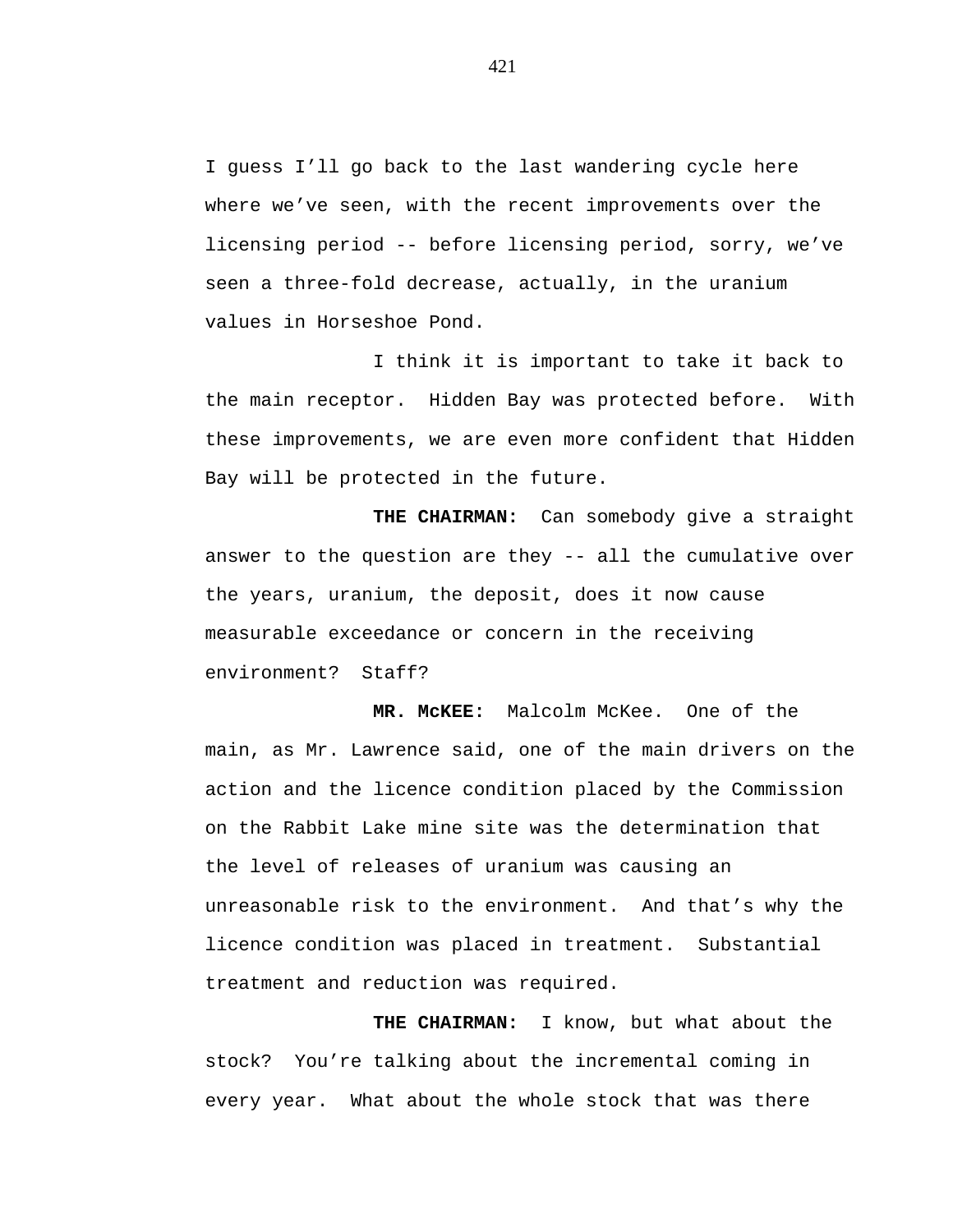from the get go?

**MR. McKEE:** The -- that conclusion was primarily related to the actual concentrations within the sediments as posing a risk to benthic invertebrates in Horseshoe Pond itself. So that -- so it wasn't so much, the decision was not so much based on the overlying surface water, but on the accumulation.

And we have the numbers on the accumulation of uranium and the sediments of Horseshoe Pond and the resulting and overlying water exposure and poor water exposure to benthic invertebrates, which was confirmed by some research out of University of Saskatchewan as well.

**MR. ENGLAND:** I'd like to add to that. That is put into the model. Like this load is not forgotten. The load is put into the model, the numbers are inputted into the model. We see burial over time of clean new sediment put on top. And you see that similarly in deeper. But the model does account for what's already there.

**THE CHAIRMAN:** So I'm just trying to understand. So will this, the Horseshoe area over there, will that have to be mitigated or now the sediment over that will be the final solution? Let me put it in crude terminology.

**MR. McKEE:** Sediments in Horseshoe Pond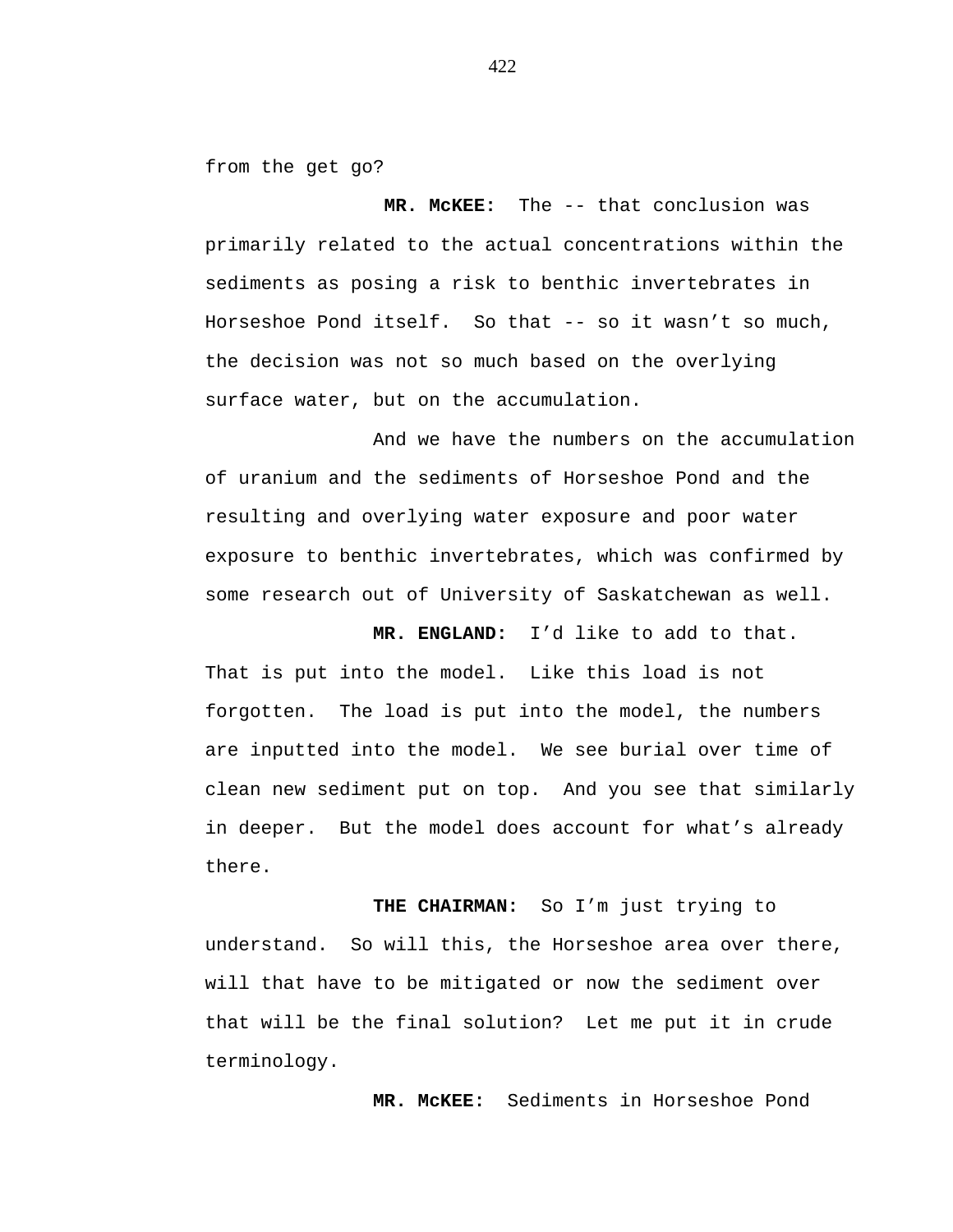right now have -- we have -- we believe an alteration of the benthic invertebrate community, but there is a stable benthic invertebrate community there.

In the end game, these -- you've got to remember that Horseshoe Pond is -- without the effluent flowing at Horseshoe Pond, it would probably likely - that upper stream would probably likely only have water in the spring periods.

So that wouldn't -- without presupposing what decommissioning options would be, it would seem unlikely that you would be able to just leave those sediments or that way for "natural recovery" because once you cut off the water flow to that system, you're going to end up exposing sediments and oxidising them. So there will have to be a decommissioning plan to address that for the upper reach for Horseshoe Pond area.

**THE CHAIRMAN:** Mr. Lawrence.

**MR. LAWRENCE:** Okay. I'm not sure I got my answer what happens to that stuff. You know, erosional forces will just wipe out that area in a couple hundred thousand years, or take 500,000 years, or whatever you want.

And that -- all that uranium and the sediment and all the molybdenum and selenium and all their other stuff are going to either be dissolved and move into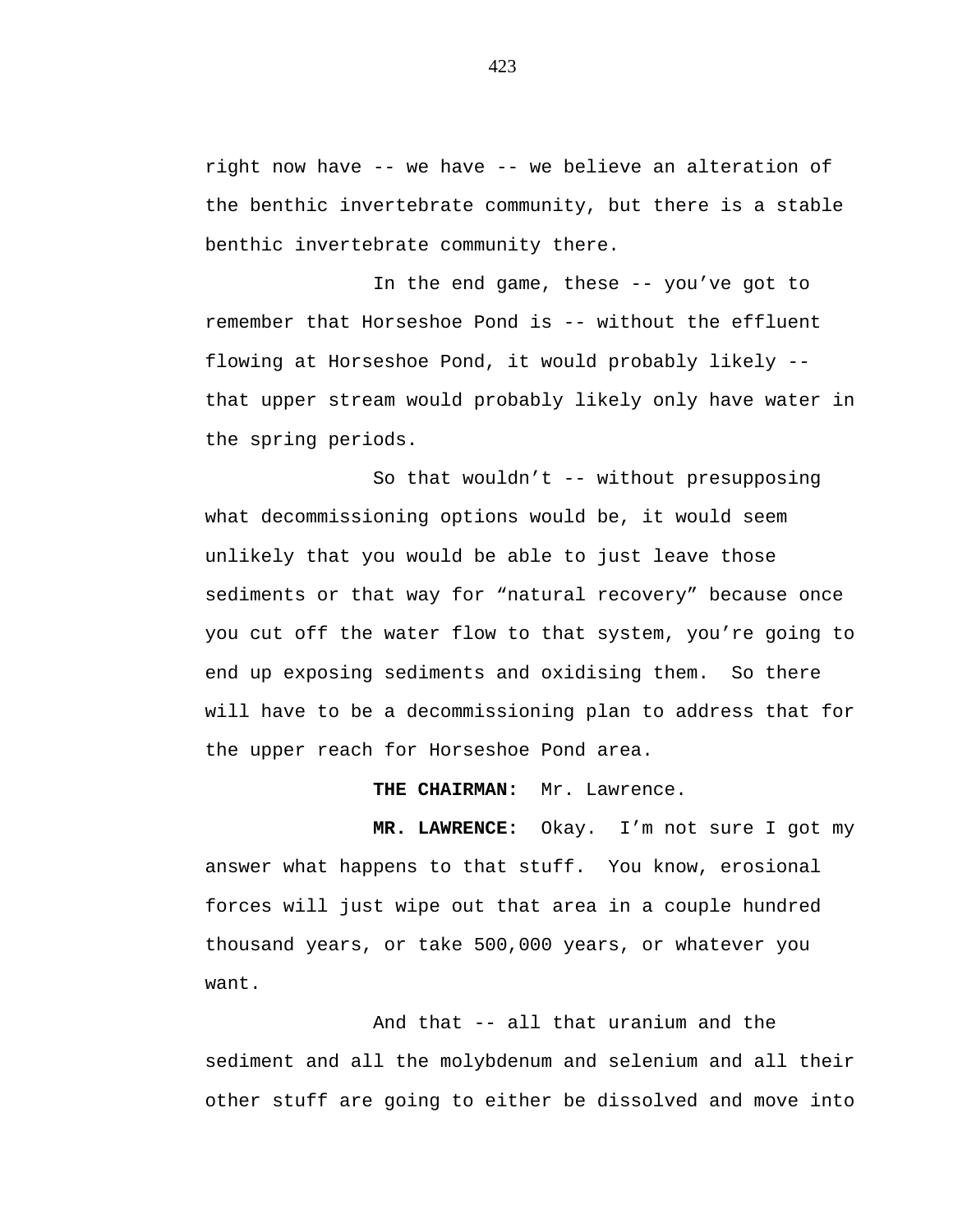another fault zone that we can mine later on or they're going to be distributed in the environment somewhere.

And that uranium is going to be emitting daughters for billions of years. So, you know, it's not - - to me it's not something you can just forget. What, you know, I'm sorry, but what the hell do you do with that? It's in the environment, how do you get the stuff out? Are you going to guarantee me that it's going to have no effects 500,000 years from now or whatever timeframe you care to put on it?

**THE CHAIRMAN:** But I thought we've already discussed that nobody's walking away. There is decommissioning plans that will hold the licensee responsible for not being able to walk away and deal with proper decommission. What is the proper decommission is yet to be seen.

**MR. LAWRENCE:** Okay.

THE CHAIRMAN: Anybody else has -- you have the final word.

**MR. LAWRENCE:** Okay. Well, we talked about the stuff that's being dumped in the environment now. The tailings themselves are going to be there for a long, long time. They do have uranium in it and uranium daughters are going to be present for, again, billions of years.

You know, 10,000 years from now, that